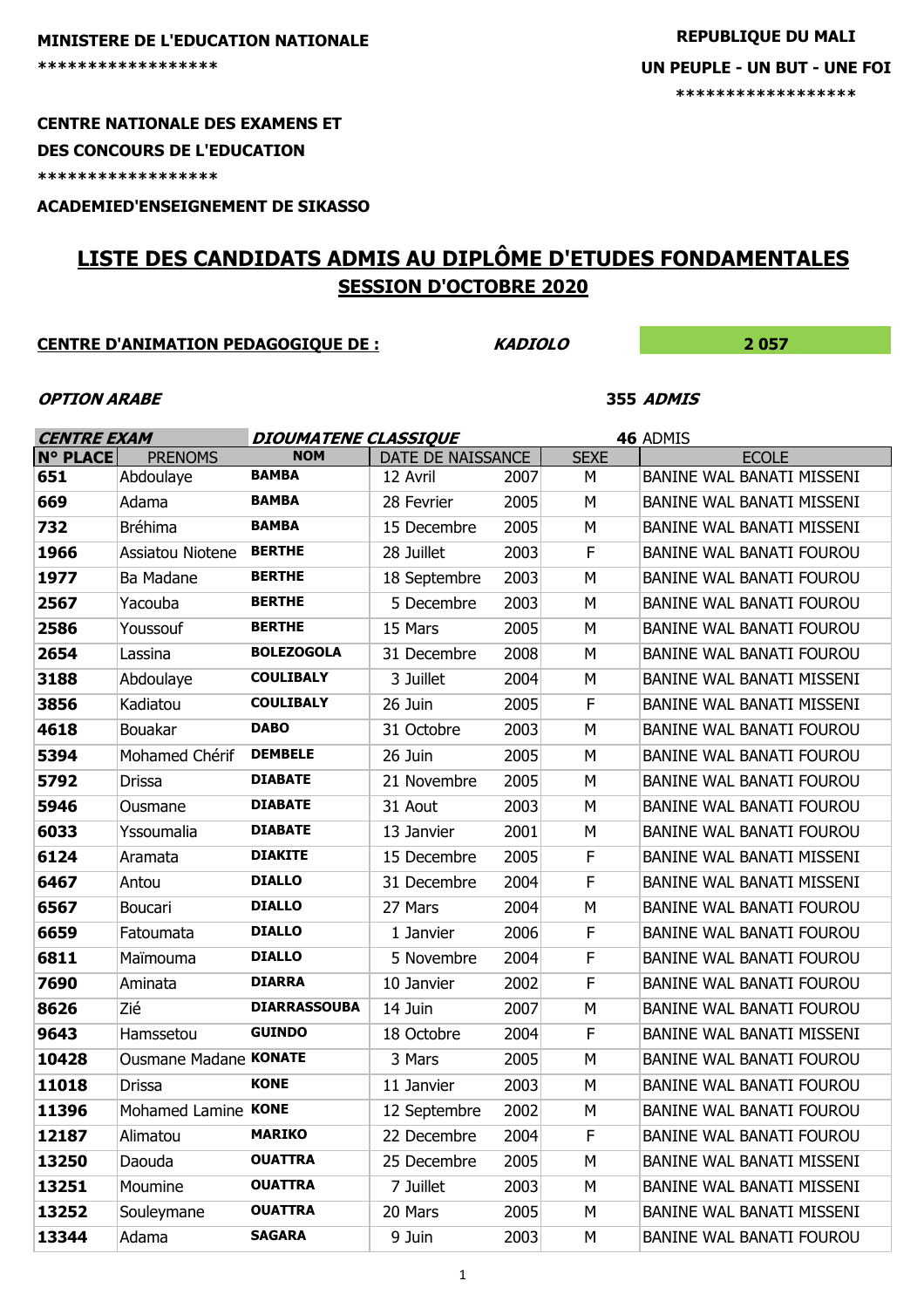| <b>N° PLACE</b> | <b>PRENOMS</b>  | <b>NOM</b>      | DATE DE NAISSANCE |      | <b>SEXE</b> | <b>ECOLE</b>                    |
|-----------------|-----------------|-----------------|-------------------|------|-------------|---------------------------------|
| 13582           | Afouchata       | <b>SANGARE</b>  | 31 Decembre       | 2005 | F           | <b>BANINE WAL BANATI FOUROU</b> |
| 13909           | Lamissa         | <b>SANGARE</b>  | 30 Aout           | 2002 | М           | <b>BANINE WAL BANATI FOUROU</b> |
| 15031           | Issouf          | <b>SANOGO</b>   | 1 Janvier         | 2003 | м           | BANINE WAL BANATI FOUROU        |
| 16161           | Amadou          | <b>SIDIBE</b>   | 31 Decembre       | 2003 | м           | BANINE WAL BANATI MISSENI       |
| 16506           | Ousmane         | <b>SOGOBA</b>   | 10 Juin           | 2003 | м           | <b>BANINE WAL BANATI FOUROU</b> |
| 16615           | Bougadary       | <b>SOGODOGO</b> | 26 Novembre       | 2004 | M           | BANINE WAL BANATI MISSENI       |
| 16791           | Nafisatou       | <b>SOGODOGO</b> | 10 Mars           | 2002 | F           | <b>BANINE WAL BANATI FOUROU</b> |
| 16908           | <b>Boubacar</b> | <b>SOUBEREM</b> | 10 Avril          | 2005 | M           | <b>BANINE WAL BANATI FOUROU</b> |
| 17047           | Daouda          | <b>SYLLA</b>    | 27 Aout           | 2004 | M           | BANINE WAL BANATI MISSENI       |
| 17668           | Rokia           | <b>TOURE</b>    | 17 Mars           | 2004 | F           | BANINE WAL BANATI FOUROU        |
| 19114           | Mamadou         | <b>TRAORE</b>   | 10 Decembre       | 2005 | M           | BANINE WAL BANATI MISSENI       |
| 19503           | Ousmane         | <b>TRAORE</b>   | 1 Janvier         | 2003 | м           | BANINE WAL BANATI MISSENI       |
| 19567           | Rokiatou        | <b>TRAORE</b>   | 27 Avril          | 2005 | F           | BANINE WAL BANATI FOUROU        |
| 19815           | Souleymane      | <b>TRAORE</b>   | 2 Juin            | 2002 | M           | BANINE WAL BANATI FOUROU        |
| 20139           | Aminata         | <b>YOLO</b>     | 1 Janvier         | 2006 | F           | BANINE WAL BANATI FOUROU        |

| <b>CENTRE EXAM</b> |                  | LOULOUNI 2°C "B"  |                   |      | 36 ADMIS     |                      |  |
|--------------------|------------------|-------------------|-------------------|------|--------------|----------------------|--|
| <b>N° PLACE</b>    | <b>PRENOMS</b>   | <b>NOM</b>        | DATE DE NAISSANCE |      | <b>SEXE</b>  | <b>ECOLE</b>         |  |
| 258                | Aboubacar        | <b>BALLO</b>      | 18 Octobre        | 2005 | M            | ANE WARIL MOHAMEDIYA |  |
| 619                | Yaya             | <b>BALLO</b>      | 31 Decembre       | 2004 | M            | ANE WARIL MOHAMEDIYA |  |
| 818                | Koniba           | <b>BAMBA</b>      | 11 Juillet        | 2002 | M            | ANE WARIL MOHAMEDIYA |  |
| 908                | Ramatoulaye      | <b>BAMBA</b>      | 22 Mars           | 2004 | F            | ANE WARIL MOHAMEDIYA |  |
| 949                | Siriki           | <b>BAMBA</b>      | 3 Fevrier         | 2002 | M            | ANE WARIL MOHAMEDIYA |  |
| 3158               | Youssouf         | <b>CISSE</b>      | 1 Janvier         | 2004 | M            | ANE WARIL MOHAMEDIYA |  |
| 3250               | Achita           | <b>COULIBALY</b>  | 6 Aout            | 2005 | F            | ANE WARIL MOHAMEDIYA |  |
| 4385               | Sékou-Yahaya     | <b>COULIBALY</b>  | 2 Avril           | 2003 | M            | ANE WARIL MOHAMEDIYA |  |
| 4909               | Aboudou          | <b>DEMBELE</b>    | 2 Decembre        | 2003 | M            | ANE WARIL MOHAMEDIYA |  |
| 5616               | Zélékao          | <b>DEMBELE</b>    | 31 Decembre       | 2004 | F            | ANE WARIL MOHAMEDIYA |  |
| 5682               | Alassane         | <b>DIABATE</b>    | 23 Avril          | 2004 | M            | ANE WARIL MOHAMEDIYA |  |
| 5743               | <b>Barakissa</b> | <b>DIABATE</b>    | 10 Aout           | 2002 | F            | ANE WARIL MOHAMEDIYA |  |
| 6943               | Nouhou           | <b>DIALLO</b>     | 1 Janvier         | 2002 | M            | ANE WARIL MOHAMEDIYA |  |
| 7284               | <b>Dialia</b>    | <b>DIAMOUTENE</b> | 31 Decembre       | 2004 | $\mathsf F$  | ANE WARIL MOHAMEDIYA |  |
| 7589               | Adiaratou        | <b>DIARRA</b>     | 27 Avril          | 2007 | $\mathsf{F}$ | ANE WARIL MOHAMEDIYA |  |
| 8156               | Madou            | <b>DIARRA</b>     | 23 Decembre       | 2003 | M            | ANE WARIL MOHAMEDIYA |  |
| 8571               | Yacouba          | <b>DIARRA</b>     | 1 Janvier         | 2002 | M            | ANE WARIL MOHAMEDIYA |  |
| 8759               | Dialia           | <b>DIOURTE</b>    | 1 Janvier         | 2003 | $\mathsf{F}$ | ANE WARIL MOHAMEDIYA |  |
| 9209               | Mahamadou        | <b>DOUMBIA</b>    | 17 Avril          | 2005 | M            | ANE WARIL MOHAMEDIYA |  |
| 11769              | Youssouf         | <b>KONE</b>       | 1 Janvier         | 2003 | M            | ANE WARIL MOHAMEDIYA |  |
| 11885              | Mariam           | <b>KOUYATE</b>    | 22 Mars           | 2004 | $\mathsf{F}$ | ANE WARIL MOHAMEDIYA |  |
| 12010              | Ibrahima         | <b>MAÏGA</b>      | 20 Mars           | 1991 | M            | CL                   |  |
| 12066              | Adama            | <b>MALLE</b>      | 1 Janvier         | 2005 | M            | ANE WARIL MOHAMEDIYA |  |
| 12531              | Alassane         | <b>OUATTARA</b>   | 25 Octobre        | 2004 | M            | ANE WARIL MOHAMEDIYA |  |
| 12763              | Fatoumata        | <b>OUATTARA</b>   | 21 Avril          | 2003 | $\mathsf F$  | ANE WARIL MOHAMEDIYA |  |
| 12947              | Maminata         | <b>OUATTARA</b>   | 5 Octobre         | 2003 | F            | ANE WARIL MOHAMEDIYA |  |
| 13039              | Oumar            | <b>OUATTARA</b>   | 31 Decembre       | 2003 | M            | ANE WARIL MOHAMEDIYA |  |
| 13078              | Ramatou          | <b>OUATTARA</b>   | 23 Janvier        | 2002 | F            | ANE WARIL MOHAMEDIYA |  |
| 13162              | Sibiry           | <b>OUATTARA</b>   | 30 Janvier        | 2004 | M            | ANE WARIL MOHAMEDIYA |  |
| 13493              | Thierno Hady     | <b>SAMAKE</b>     | 5 Mars            | 2003 | M            | ANE WARIL MOHAMEDIYA |  |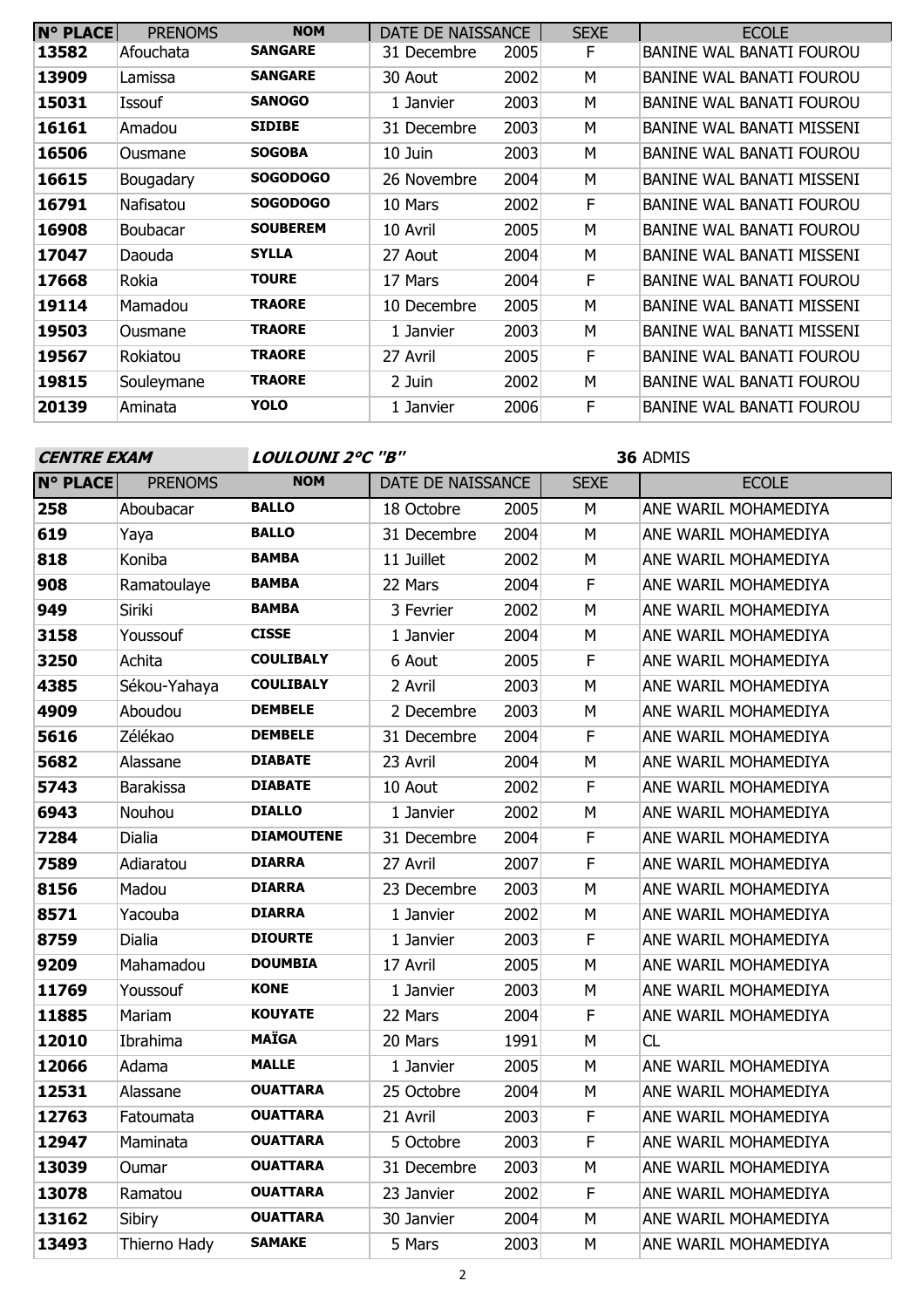| <b>N° PLACE</b> | <b>PRENOMS</b> | <b>NOM</b>      | DATE DE NAISSANCE |      | <b>SEXE</b> | <b>ECOLE</b>         |
|-----------------|----------------|-----------------|-------------------|------|-------------|----------------------|
| 16083           | Adiaratou      | <b>SAWADOGO</b> | 2 Septembre       | 2005 | F           | ANE WARIL MOHAMEDIYA |
| 16772           | Massa          | <b>SOGODOGO</b> | 25 Fevrier        | 2005 | M           | ANE WARIL MOHAMEDIYA |
| 17710           | Abdoulaye      | <b>TRAORE</b>   | 28 Avril          | 2002 | M           | <sup>CL</sup>        |
| 17788           | Aboubacar      | <b>TRAORE</b>   | 14 Octobre        | 2004 | M           | ANE WARIL MOHAMEDIYA |
| 18496           | Djénéba        | <b>TRAORE</b>   | 11 Juillet        | 2003 | F           | ANE WARIL MOHAMEDIYA |
| 18860           | Kadiatou       | <b>TRAORE</b>   | 1 Janvier         | 2005 | F           | ANE WARTL MOHAMEDIYA |

## **CENTRE EXAM SABILOUL HIDAYAT**

| <b>N° PLACE</b> | <b>PRENOMS</b>   | <b>NOM</b>        | DATE DE NAISSANCE |      | <b>SEXE</b> | <b>ECOLE</b>             |
|-----------------|------------------|-------------------|-------------------|------|-------------|--------------------------|
| 98              | Lassina          | <b>BAGAYOGO</b>   | 27 Decembre       | 2001 | M           | BANINE WAL BANATI ZEGOUA |
| 116             | Mohamed          | <b>BAGAYOGO</b>   | 30 Decembre       | 2004 | M           | BANINE WAL BANATI ZEGOUA |
| 202             | Oumar            | <b>BAGAYOKO</b>   | 28 Septembre      | 2005 | M           | SABILOUL HIDAYAT         |
| 400             | Fatoumata        | <b>BALLO</b>      | 15 Janvier        | 2004 | F           | SABILOUL HIDAYAT         |
| 464             | Mahamadou        | <b>BALLO</b>      | 15 Mars           | 2004 | M           | SABILOUL HIDAYAT         |
| 471             | Mamou            | <b>BALLO</b>      | 29 Decembre       | 2004 | F           | BANINE WAL BANATI ZEGOUA |
| 528             | Oumar            | <b>BALLO</b>      | 25 Fevrier        | 2007 | M           | SABILOUL HIDAYAT         |
| 809             | Kalidou          | <b>BAMBA</b>      | 5 Janvier         | 2005 | M           | SABILOUL HIDAYAT         |
| 1765            | Abdoulaye        | <b>BERTHE</b>     | 5 Novembre        | 2004 | M           | BANINE WAL BANATI ZEGOUA |
| 1808            | Aboubacar        | <b>BERTHE</b>     | 12 Fevrier        | 2005 | M           | SABILOUL HIDAYAT         |
| 2181            | Issa             | <b>BERTHE</b>     | 29 Juin           | 2005 | М           | SABILOUL HIDAYAT         |
| 2257            | Lassina          | <b>BERTHE</b>     | 17 Avril          | 2005 | M           | SABILOUL HIDAYAT         |
| 2532            | Souleymane       | <b>BERTHE</b>     | 19 Aout           | 2004 | M           | SABILOUL HIDAYAT         |
| 2564            | Worokia          | <b>BERTHE</b>     | 8 Octobre         | 2005 | F           | SABILOUL HIDAYAT         |
| 2620            | Gouro            | <b>BOCOUM</b>     | 10 Fevrier        | 2003 | M           | BANINE WAL BANATI ZEGOUA |
| 2708            | Afouchatou       | <b>BORE</b>       | 6 Novembre        | 2004 | F           | BANINE WAL BANATI ZEGOUA |
| 3178            | Aba              | <b>COULIBALY</b>  | 1 Janvier         | 2003 | М           | BANINE WAL BANATI ZEGOUA |
| 3447            | Assanatou        | <b>COULIBALY</b>  | 21 Janvier        | 2003 | F           | BANINE WAL BANATI ZEGOUA |
| 3456            | Assétou          | <b>COULIBALY</b>  | 28 Aout           | 2005 | F           | SABILOUL HIDAYAT         |
| 3486            | Awa              | <b>COULIBALY</b>  | 1 Fevrier         | 2005 | F           | SABILOUL HIDAYAT         |
| 3518            | <b>Barakissa</b> | <b>COULIBALY</b>  | 14 Decembre       | 2004 | F           | SABILOUL HIDAYAT         |
| 3571            | <b>Brahima</b>   | <b>COULIBALY</b>  | 10 Juillet        | 2003 | M           | BANINE WAL BANATI ZEGOUA |
| 3841            | Issa             | <b>COULIBALY</b>  | 1 Janvier         | 2006 | M           | SABILOUL HIDAYAT         |
| 3935            | Koumba           | <b>COULIBALY</b>  | 4 Aout            | 2004 | F           | BANINE WAL BANATI ZEGOUA |
| 4071            | Mariam           | <b>COULIBALY</b>  | 4 Septembre       | 2004 | F           | SABILOUL HIDAYAT         |
| 4072            | Mariam           | <b>COULIBALY</b>  | 10 Decembre       | 2005 | F           | SABILOUL HIDAYAT         |
| 4157            | Moussa           | <b>COULIBALY</b>  | 31 Decembre       | 2004 | M           | SABILOUL HIDAYAT         |
| 4264            | Ousmane          | <b>COULIBALY</b>  | 2 Mars            | 2005 | М           | SABILOUL HIDAYAT         |
| 4357            | Salimatou        | <b>COULIBALY</b>  | 24 Mars           | 2004 | F           | BANINE WAL BANATI ZEGOUA |
| 4535            | Yacouba          | <b>COULIBALY</b>  | 26 Juillet        | 2002 | М           | BANINE WAL BANATI ZEGOUA |
| 4563            | Yaya             | <b>COULIBALY</b>  | 12 Aout           | 2005 | М           | SABILOUL HIDAYAT         |
| 4591            | Zana Fousseni    | <b>COULIBALY</b>  | 7 Fevrier         | 2006 | M           | SABILOUL HIDAYAT         |
| 5262            | Karim            | <b>DEMBELE</b>    | 27 Juin           | 2003 | M           | BANINE WAL BANATI ZEGOUA |
| 5947            | Ousmane          | <b>DIABATE</b>    | 26 Juin           | 2003 | M           | BANINE WAL BANATI ZEGOUA |
| 6054            | Fatoumata        | <b>DIABY</b>      | 26 Decembre       | 2005 | F           | SABILOUL HIDAYAT         |
| 6073            | Aoua             | <b>DIAGOURAGA</b> | 28 Decembre       | 2005 | F           | SABILOUL HIDAYAT         |
| 6620            | Djénéba          | <b>DIALLO</b>     | 9 Juillet         | 2006 | F           | SABILOUL HIDAYAT         |
| 6660            | Fatoumata        | <b>DIALLO</b>     | 22 Mars           | 2001 | F           | BANINE WAL BANATI ZEGOUA |
| 6848            | Mamourou         | <b>DIALLO</b>     | 8 Juin            | 2005 | М           | BANINE WAL BANATI ZEGOUA |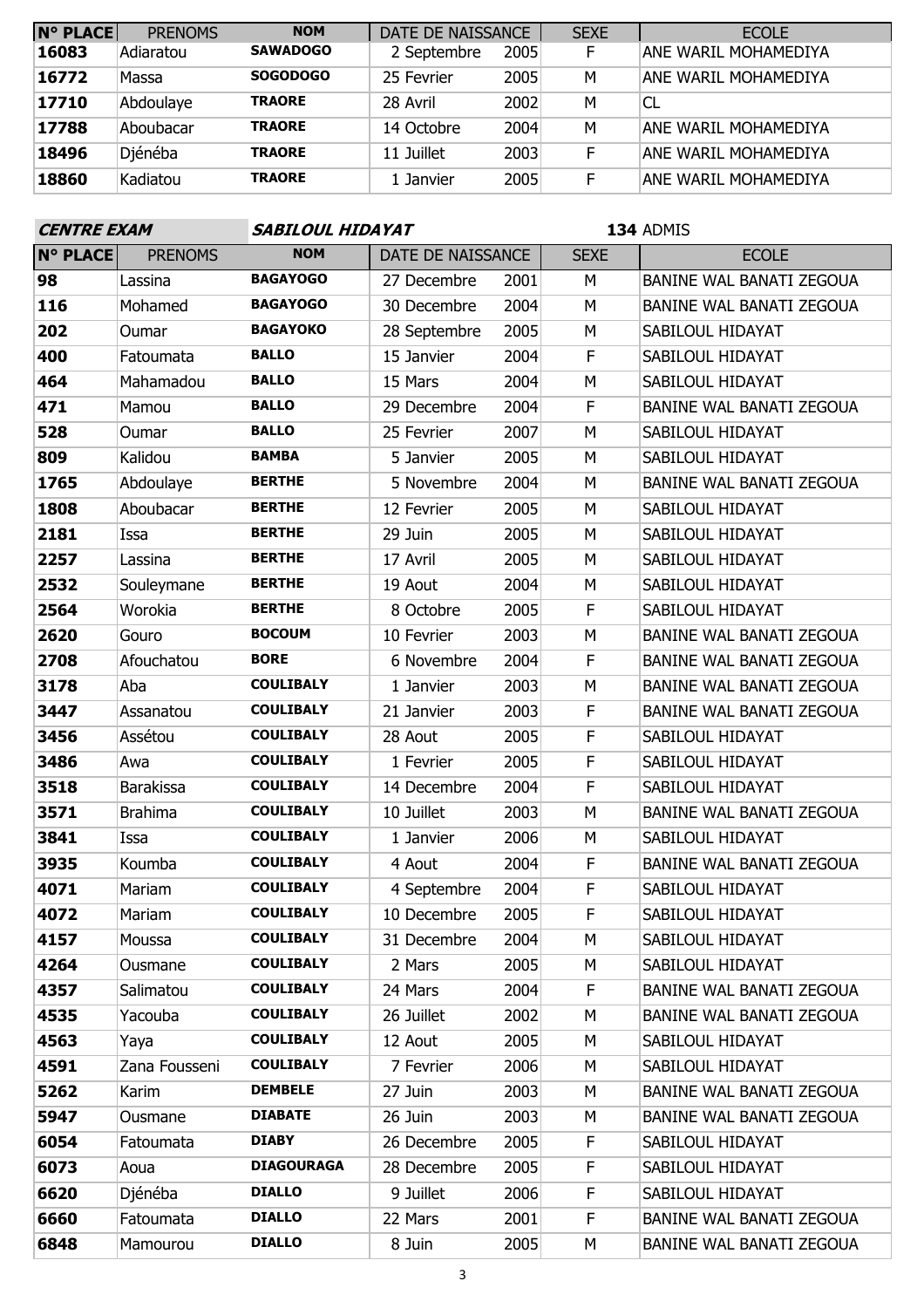| N° PLACE | <b>PRENOMS</b>        | <b>NOM</b>      | DATE DE NAISSANCE |      | <b>SEXE</b> | <b>ECOLE</b>                    |
|----------|-----------------------|-----------------|-------------------|------|-------------|---------------------------------|
| 7189     | Zanga Yacouba         | <b>DIALLO</b>   | 26 Avril          | 2005 | М           | SABILOUL HIDAYAT                |
| 7617     | Aïcha                 | <b>DIARRA</b>   | 4 Juin            | 2006 | F           | SABILOUL HIDAYAT                |
| 7691     | Aminata               | <b>DIARRA</b>   | 20 Mars           | 2004 | F           | BANINE WAL BANATI ZEGOUA        |
| 7738     | Assita                | <b>DIARRA</b>   | 21 Mars           | 2003 | F           | BANINE WAL BANATI ZEGOUA        |
| 7745     | Awa                   | <b>DIARRA</b>   | 1 Janvier         | 2005 | $\mathsf F$ | BANINE WAL BANATI ZEGOUA        |
| 8199     | Mamadou               | <b>DIARRA</b>   | 25 Mars           | 2005 | М           | SABILOUL HIDAYAT                |
| 8244     | Mariam                | <b>DIARRA</b>   | 2 Decembre        | 2005 | F           | SABILOUL HIDAYAT                |
| 8424     | Salikou               | <b>DIARRA</b>   | 31 Decembre       | 2006 | М           | SABILOUL HIDAYAT                |
| 8454     | Saran                 | <b>DIARRA</b>   | 8 Juin            | 2004 | $\mathsf F$ | SABILOUL HIDAYAT                |
| 8643     | Adam                  | <b>DIAWARA</b>  | 21 Octobre        | 2005 | F           | SABILOUL HIDAYAT                |
| 9329     | Boukader              | <b>FAMATA</b>   | 21 Mars           | 2004 | М           | BANINE WAL BANATI ZEGOUA        |
| 9370     | Lassine               | <b>FANE</b>     | 20 Mars           | 2003 | M           | BANINE WAL BANATI ZEGOUA        |
| 9380     | Mariam                | <b>FANE</b>     | 5 Mars            | 2005 | F           | SABILOUL HIDAYAT                |
| 9432     | Worokiatou            | <b>FOFANA</b>   | 20 Janvier        | 2004 | F           | SABILOUL HIDAYAT                |
| 9484     | Mariam                | <b>FONGOLO</b>  | 28 Juillet        | 2000 | F           | BANINE WAL BANATI ZEGOUA        |
| 9485     | Ibrahim               | <b>FONGORO</b>  | 27 Juillet        | 2003 | М           | BANINE WAL BANATI ZEGOUA        |
| 9624     | Amidou                | <b>GUINDO</b>   | 9 Janvier         | 2004 | М           | BANINE WAL BANATI ZEGOUA        |
| 9715     | Toula                 | <b>HAÏDARA</b>  | 4 Decembre        | 2005 | F           | SABILOUL HIDAYAT                |
| 9719     | Haimde                | <b>HIBE</b>     | 11 Mars           | 2005 | $\mathsf F$ | SABILOUL HIDAYAT                |
| 10089    | Moulaye               | <b>KIBE</b>     | 31 Decembre       | 2005 | М           | SABILOUL HIDAYAT                |
| 10103    | Amadou                | <b>KOITA</b>    | 5 Juillet         | 2004 | М           | SABILOUL HIDAYAT                |
| 10138    | Oumar                 | <b>KONARE</b>   | 24 Avril          | 2005 | М           | SABILOUL HIDAYAT                |
| 11317    | Mariam                | <b>KONE</b>     | 4 Septembre       | 2003 | F           | BANINE WAL BANATI ZEGOUA        |
| 11415    | Moussa                | <b>KONE</b>     | 10 Novembre       | 2005 | М           | SABILOUL HIDAYAT                |
| 11524    | Rachida               | <b>KONE</b>     | 14 Aout           | 2005 | F           | SABILOUL HIDAYAT                |
| 11605    | Saouda El Makiya KONE |                 | 26 Mars           | 2005 | F           | SABILOUL HIDAYAT                |
| 11860    | <b>Brahima</b>        | <b>KOUYATE</b>  | 27 Decembre       | 2004 | M           | SABILOUL HIDAYAT                |
| 11890    | Mory                  | <b>KOUYATE</b>  | 10 Janvier        | 2005 | М           | SABILOUL HIDAYAT                |
| 11895    | Sékou                 | <b>KOUYATE</b>  | 29 Janvier        | 2005 | M           | SABILOUL HIDAYAT                |
| 11952    | Abacar                | <b>MAÏGA</b>    | 1 Janvier         | 2004 | М           | BANINE WAL BANATI ZEGOUA        |
| 11973    | Aminata               | <b>MAÏGA</b>    | 31 Octobre        | 2003 | $\mathsf F$ | SABILOUL HIDAYAT                |
| 11974    | Aoua                  | <b>MAÏGA</b>    | 9 Mars            | 2004 | F           | <b>BANINE WAL BANATI ZEGOUA</b> |
| 11999    | Hamidou               | <b>MAÏGA</b>    | 25 Avril          | 2005 | М           | BANINE WAL BANATI ZEGOUA        |
| 12027    | Mohamed               | <b>MAÏGA</b>    | 24 Mars           | 2005 | M           | SABILOUL HIDAYAT                |
| 12029    | Mouhamadou            | <b>MAÏGA</b>    | 11 Aout           | 2005 | М           | SABILOUL HIDAYAT                |
| 12036    | Ousmane               | <b>MAÏGA</b>    | 13 Octobre        | 2000 | M           | BANINE WAL BANATI ZEGOUA        |
| 12052    | Youssouf              | <b>MAÏGA</b>    | 10 Novembre       | 2004 | М           | SABILOUL HIDAYAT                |
| 12335    | Belko                 | <b>NAPO</b>     | 11 Octobre        | 2001 | М           | BANINE WAL BANATI ZEGOUA        |
| 12368    | Naminata              | <b>NIAMALY</b>  | 27 Novembre       | 2004 | F           | SABILOUL HIDAYAT                |
| 12429    | Mamadou               | <b>OUATTARA</b> | 31 Decembre       | 2005 | М           | SABILOUL HIDAYAT                |
| 12448    | Abdoulaye             | <b>OUATTARA</b> | 30 Janvier        | 2004 | M           | SABILOUL HIDAYAT                |
| 12552    | Aly                   | <b>OUATTARA</b> | 23 Janvier        | 2005 | М           | BANINE WAL BANATI ZEGOUA        |
| 12555    | Amadou                | <b>OUATTARA</b> | 14 Juillet        | 2003 | М           | BANINE WAL BANATI ZEGOUA        |
| 12561    | Amara                 | <b>OUATTARA</b> | 12 Mars           | 2003 | М           | BANINE WAL BANATI ZEGOUA        |
| 12600    | Aramatou              | <b>OUATTARA</b> | 1 Novembre        | 2004 | F           | SABILOUL HIDAYAT                |
| 12601    | Aramatou              | <b>OUATTARA</b> | 6 Fevrier         | 2005 | F           | SABILOUL HIDAYAT                |
| 12666    | Bourama               | <b>OUATTARA</b> | 1 Novembre        | 2005 | М           | SABILOUL HIDAYAT                |
| 12683    | Chaka                 | <b>OUATTARA</b> | 23 Decembre       | 2005 | М           | SABILOUL HIDAYAT                |
|          |                       |                 |                   |      |             |                                 |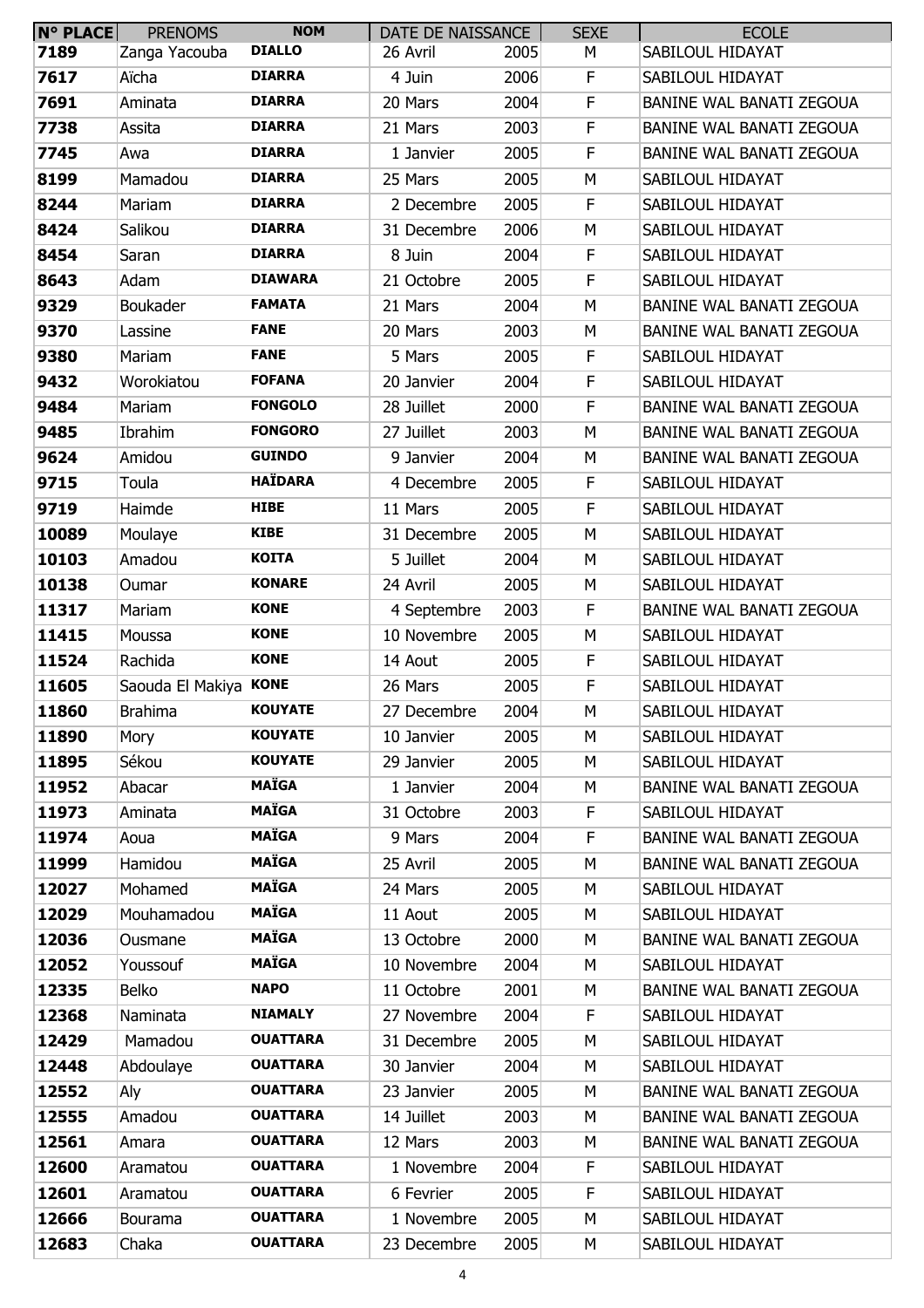| <b>N° PLACE</b> | <b>PRENOMS</b>  | <b>NOM</b>       | DATE DE NAISSANCE |      | <b>SEXE</b> | <b>ECOLE</b>             |
|-----------------|-----------------|------------------|-------------------|------|-------------|--------------------------|
| 12693           | Daouda          | <b>OUATTARA</b>  | 1 Janvier         | 2002 | М           | BANINE WAL BANATI ZEGOUA |
| 12708           | Diakalia        | <b>OUATTARA</b>  | 12 Octobre        | 2004 | М           | SABILOUL HIDAYAT         |
| 12750           | Drissa          | <b>OUATTARA</b>  | 9 Septembre       | 2004 | М           | SABILOUL HIDAYAT         |
| 12782           | Fatoumata       | <b>OUATTARA</b>  | 22 Septembre      | 2003 | F           | SABILOUL HIDAYAT         |
| 12828           | Issa            | <b>OUATTARA</b>  | 15 Janvier        | 2005 | М           | SABILOUL HIDAYAT         |
| 12834           | Issiaka         | <b>OUATTARA</b>  | 10 Juin           | 2005 | М           | SABILOUL HIDAYAT         |
| 12835           | Issouf          | <b>OUATTARA</b>  | 23 Novembre       | 2004 | М           | SABILOUL HIDAYAT         |
| 12859           | Kadidia         | <b>OUATTARA</b>  | 6 Mars            | 2005 | F.          | SABILOUL HIDAYAT         |
| 12874           | Karim           | <b>OUATTARA</b>  | 7 Fevrier         | 2005 | M           | SABILOUL HIDAYAT         |
| 12900           | Laignima Amidou | <b>OUATTARA</b>  | 1 Avril           | 2005 | М           | SABILOUL HIDAYAT         |
| 12911           | Lassina         | <b>OUATTARA</b>  | 28 Mars           | 2005 | М           | SABILOUL HIDAYAT         |
| 12978           | Mariam          | <b>OUATTARA</b>  | 8 Juillet         | 2005 | F           | SABILOUL HIDAYAT         |
| 12979           | Mariam          | <b>OUATTARA</b>  | 25 Juillet        | 2006 | F           | SABILOUL HIDAYAT         |
| 12996           | Mohamed         | <b>OUATTARA</b>  | 31 Janvier        | 2003 | М           | BANINE WAL BANATI ZEGOUA |
| 13028           | N'doh Brahima   | <b>OUATTARA</b>  | 11 Decembre       | 2003 | M           | BANINE WAL BANATI ZEGOUA |
| 13040           | Oumar           | <b>OUATTARA</b>  | 5 Janvier         | 2003 | M           | BANINE WAL BANATI ZEGOUA |
| 13112           | Salifou         | <b>OUATTARA</b>  | 10 Janvier        | 2005 | М           | SABILOUL HIDAYAT         |
| 13228           | Younoussa       | <b>OUATTARA</b>  | 10 Mars           | 2004 | М           | BANINE WAL BANATI ZEGOUA |
| 13325           | Bafing          | <b>SACKO</b>     | 8 Avril           | 2005 | М           | SABILOUL HIDAYAT         |
| 13515           | <b>Tebely</b>   | <b>SANGALABA</b> | 1 Avril           | 2005 | F           | SABILOUL HIDAYAT         |
| 13642           | Anchata         | <b>SANGARE</b>   | 17 Avril          | 2001 | F           | SABILOUL HIDAYAT         |
| 13796           | Fatoumata       | <b>SANGARE</b>   | 8 Avril           | 2004 | F           | BANINE WAL BANATI ZEGOUA |
| 14190           | Yaya            | <b>SANGARE</b>   | 11 Janvier        | 2006 | М           | SABILOUL HIDAYAT         |
| 14194           | Youba           | <b>SANGARE</b>   | 4 Janvier         | 2005 | М           | SABILOUL HIDAYAT         |
| 14272           | Abou            | <b>SANOGO</b>    | 29 Mars           | 2006 | М           | SABILOUL HIDAYAT         |
| 14387           | Aïchatou        | <b>SANOGO</b>    | 20 Fevrier        | 2005 | F           | SABILOUL HIDAYAT         |
| 15077           | Kadidiatou      | <b>SANOGO</b>    | 12 Fevrier        | 2006 | F           | SABILOUL HIDAYAT         |
| 16224           | Djénéba         | <b>SIDIBE</b>    | 28 Mars           | 2004 | F           | SABILOUL HIDAYAT         |
| 16857           | Souleymane      | <b>SOGODOGO</b>  | 26 Janvier        | 2003 | М           | BANINE WAL BANATI ZEGOUA |
| 16901           | Aboubacar       | <b>SORO</b>      | 10 Septembre      | 2004 | М           | SABILOUL HIDAYAT         |
| 16989           | Kadi            | SY               | 1 Janvier         | 2005 | $\mathsf F$ | SABILOUL HIDAYAT         |
| 17181           | Djénéba         | <b>TANGARA</b>   | 31 Decembre       | 2003 | $\mathsf F$ | SABILOUL HIDAYAT         |
| 17308           | Adama           | <b>TOGO</b>      | 16 Juillet        | 2002 | М           | SABILOUL HIDAYAT         |
| 17698           | Abdoul Karim    | <b>TRAORE</b>    | 11 Janvier        | 2003 | M           | BANINE WAL BANATI ZEGOUA |
| 17756           | Abdramane       | <b>TRAORE</b>    | 22 Aout           | 2005 | M           | SABILOUL HIDAYAT         |
| 17867           | Adama           | <b>TRAORE</b>    | 28 Octobre        | 2005 | М           | SABILOUL HIDAYAT         |
| 17962           | Aïssata         | <b>TRAORE</b>    | 31 Juillet        | 2001 | $\mathsf F$ | BANINE WAL BANATI ZEGOUA |
| 17983           | Alassane        | <b>TRAORE</b>    | 1 Fevrier         | 2003 | М           | SABILOUL HIDAYAT         |
| 18000           | Alima           | <b>TRAORE</b>    | 3 Juillet         | 2004 | F           | BANINE WAL BANATI ZEGOUA |
| 18352           | <b>Brahima</b>  | <b>TRAORE</b>    | 6 Mars            | 2005 | М           | SABILOUL HIDAYAT         |
| 18552           | Domba           | <b>TRAORE</b>    | 7 Avril           | 2005 | F           | SABILOUL HIDAYAT         |
| 18731           | Gnine           | <b>TRAORE</b>    | 9 Octobre         | 2006 | F           | SABILOUL HIDAYAT         |
| 19326           | Mouhamed        | <b>TRAORE</b>    | 11 Fevrier        | 2003 | М           | BANINE WAL BANATI ZEGOUA |
| 19628           | Salifou         | <b>TRAORE</b>    | 31 Octobre        | 2005 | M           | SABILOUL HIDAYAT         |
| 19955           | Yacouba         | <b>TRAORE</b>    | 29 Novembre       | 2006 | M           | SABILOUL HIDAYAT         |
| 20115           | Adiaratou       | <b>YARE</b>      | 6 Aout            | 2005 | F           | BANINE WAL BANATI ZEGOUA |
| 20133           | Lassina         | <b>YENA</b>      | 18 Fevrier        | 2004 | М           | BANINE WAL BANATI ZEGOUA |
|                 |                 |                  |                   |      |             |                          |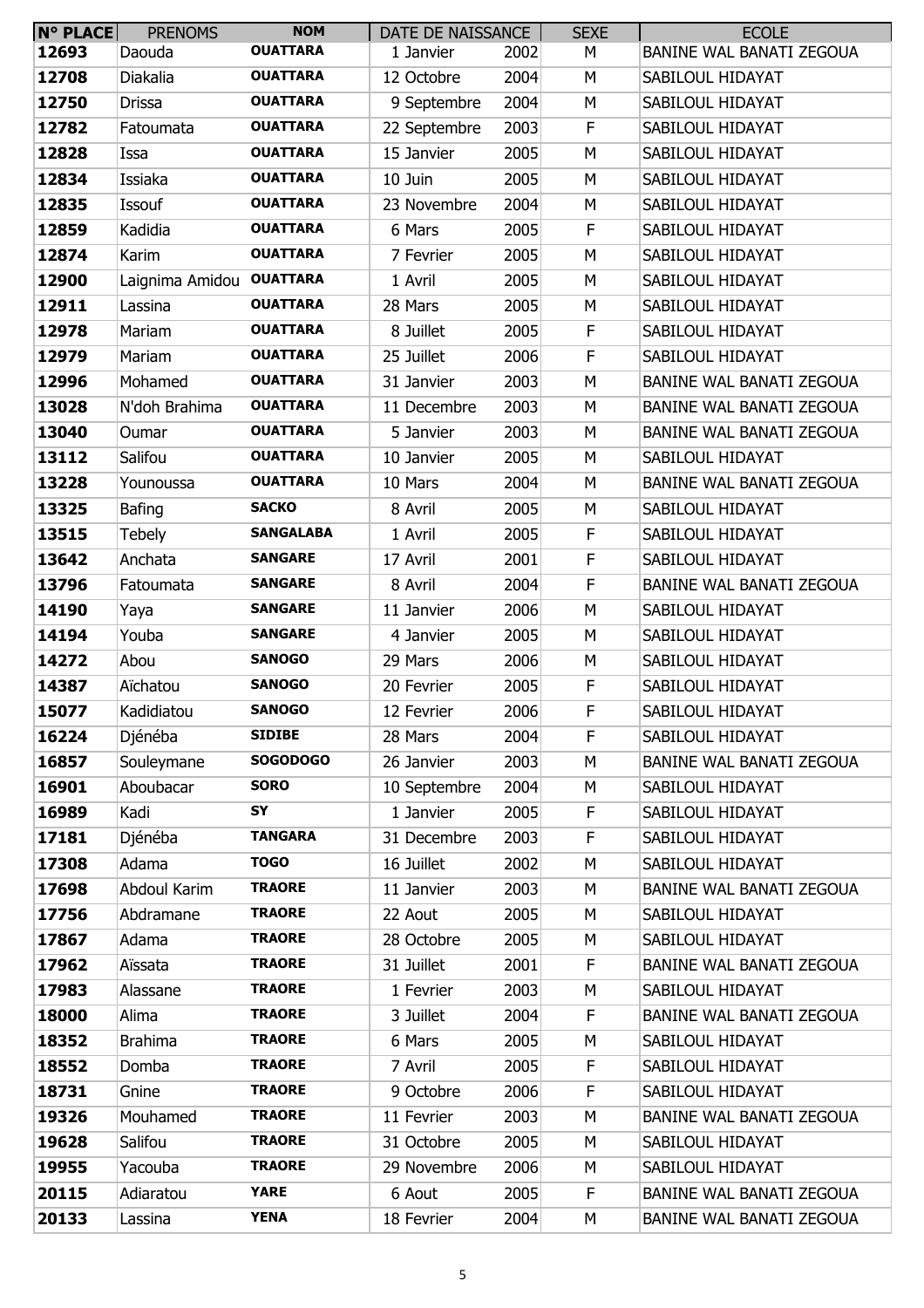| <b>N° PLACE</b>    | <b>PRENOMS</b>      | <b>NOM</b>                  | DATE DE NAISSANCE |      | <b>SEXE</b> | <b>ECOLE</b>         |
|--------------------|---------------------|-----------------------------|-------------------|------|-------------|----------------------|
| <b>CENTRE EXAM</b> |                     | <b>TARBIATOU AL ISLAMIA</b> |                   |      |             | 79 ADMIS             |
| <b>N° PLACE</b>    | <b>PRENOMS</b>      | <b>NOM</b>                  | DATE DE NAISSANCE |      | <b>SEXE</b> | <b>ECOLE</b>         |
| 18                 | Ichérif             | <b>ALWAFI</b>               | 30 Juin           | 2004 | M           | TARBIATOU AL ISLAMIA |
| 21                 | Boubacar            | <b>AMADOU</b>               | 25 Decembre       | 2004 | M           | TARBIATOU AL ISLAMIA |
| 412                | Hawaou              | <b>BALLO</b>                | 8 Fevrier         | 2003 | F           | TARBIATOU AL ISLAMIA |
| 545                | Saïdou Harouna      | <b>BALLO</b>                | 27 Septembre      | 2004 | M           | TARBIATOU AL ISLAMIA |
| 727                | Bourama             | <b>BAMBA</b>                | 1 Janvier         | 2004 | M           | FOUGOUGNI.           |
| 769                | Dramane             | <b>BAMBA</b>                | 20 Novembre       | 2003 | M           | TARBIATOU AL ISLAMIA |
| 1813               | Aboubacar Sidiki    | <b>BERTHE</b>               | 18 Novembre       | 2004 | M           | TARBIATOU AL ISLAMIA |
| 1959               | Arouna              | <b>BERTHE</b>               | 12 Mars           | 2002 | M           | TARBIATOU AL ISLAMIA |
| 1967               | Awa                 | <b>BERTHE</b>               | 31 Decembre       | 2005 | M           | FOUGOUGNI.           |
| 2378               | Nabintou            | <b>BERTHE</b>               | 20 Mars           | 2005 | M           | FOUGOUGNI.           |
| 2428               | Ousmane             | <b>BERTHE</b>               | 15 Mars           | 2003 | M           | TARBIATOU AL ISLAMIA |
| 3207               | Abdramane           | <b>COULIBALY</b>            | 27 Janvier        | 2003 | M           | TARBIATOU AL ISLAMIA |
| 3319               | Alassane            | <b>COULIBALY</b>            | 21 Mars           | 2005 | M           | FOUGOUGNI.           |
| 3376               | Amara               | <b>COULIBALY</b>            | 1 Janvier         | 2005 | M           | TARBIATOU AL ISLAMIA |
| 3911               | Kassim              | <b>COULIBALY</b>            | 16 Fevrier        | 2002 | M           | TARBIATOU AL ISLAMIA |
| 4733               | Zoumana             | <b>DANIOGO</b>              | 26 Mars           | 2005 | M           | TARBIATOU AL ISLAMIA |
| 4748               | Bakary              | <b>DANIOKO</b>              | 14 Fevrier        | 2003 | M           | TARBIATOU AL ISLAMIA |
| 5708               | Amidou              | <b>DIABATE</b>              | 13 Aout           | 2004 | M           | TARBIATOU AL ISLAMIA |
| 5851               | Karim               | <b>DIABATE</b>              | 31 Decembre       | 2002 | M           | TARBIATOU AL ISLAMIA |
| 5856               | Kassoum             | <b>DIABATE</b>              | 16 Mars           | 2005 | M           | TARBIATOU AL ISLAMIA |
| 5916               | Minata              | <b>DIABATE</b>              | 14 Octobre        | 2005 | F           | TARBIATOU AL ISLAMIA |
| 6278               | Seïbou              | <b>DIAKITE</b>              | 31 Decembre       | 2005 | M           | TARBIATOU AL ISLAMIA |
| 6405               | Alfousséni          | <b>DIALLO</b>               | 31 Decembre       | 2004 | M           | TARBIATOU AL ISLAMIA |
| 6825               | Malla               | <b>DIALLO</b>               | 31 Decembre       | 2003 | F           | TARBIATOU AL ISLAMIA |
| 7522               | Abdoulaye           | <b>DIARRA</b>               | 16 Juin           | 2004 | M           | TARBIATOU AL ISLAMIA |
| 7534               | Abdramane           | <b>DIARRA</b>               | 5 Mars            | 2005 | М           | TARBIATOU AL ISLAMIA |
| 7768               | Bakary              | <b>DIARRA</b>               | 12 Avril          | 1999 | M           | CL                   |
| 8527               | Souleymane          | <b>DIARRA</b>               | 25 Juillet        | 2004 | M           | TARBIATOU AL ISLAMIA |
| 8606               | Zakariyaou          | <b>DIARRA</b>               | 1 Janvier         | 2004 | М           | TARBIATOU AL ISLAMIA |
| 10532              | Abdoulaye           | <b>KONE</b>                 | 25 Mars           | 2003 | M           | FOUGOUGNI.           |
| 10763              | Aminata             | <b>KONE</b>                 | 10 Septembre      | 2003 | F.          | TARBIATOU AL ISLAMIA |
| 11101              | Guédiouma           | <b>KONE</b>                 | 20 Janvier        | 2006 | M           | FOUGOUGNI.           |
| 11132              | Idrissou            | <b>KONE</b>                 | 22 Fevrier        | 2004 | M           | TARBIATOU AL ISLAMIA |
| 11179              | Kadidiatou          | <b>KONE</b>                 | 6 Avril           | 2002 | F           | TARBIATOU AL ISLAMIA |
| 11262              | Madiouma            | <b>KONE</b>                 | 17 Aout           | 2000 | F.          | TARBIATOU AL ISLAMIA |
| 11409              | Moussa              | <b>KONE</b>                 | 21 Janvier        | 2001 | M           | FOUGOUGNI.           |
| 11548              | Rokia               | <b>KONE</b>                 | 19 Septembre      | 2003 | F.          | TARBIATOU AL ISLAMIA |
| 11728              | Yacoub Ousmane KONE |                             | 22 Mars           | 2005 | M           | TARBIATOU AL ISLAMIA |
| 12359              | Fatoumata           | <b>NIAFO</b>                | 6 Avril           | 2001 | F           | TARBIATOU AL ISLAMIA |
| 12430              | <b>Abdoul Azize</b> | <b>OUATTARA</b>             | 8 Aout            | 2003 | M           | TARBIATOU AL ISLAMIA |
| 12671              | <b>Brehima</b>      | <b>OUATTARA</b>             | 17 Septembre      | 2001 | M           | TARBIATOU AL ISLAMIA |
| 12672              | <b>Brehima</b>      | <b>OUATTARA</b>             | 18 Avril          | 2002 | M           | TARBIATOU AL ISLAMIA |
| 12745              | Dramane             | <b>OUATTARA</b>             | 2 Janvier         | 2000 | M           | TARBIATOU AL ISLAMIA |
| 13014              | Moussa              | <b>OUATTARA</b>             | 25 Decembre       | 2004 | M           | TARBIATOU AL ISLAMIA |
| 13105              | Sali                | <b>OUATTARA</b>             | 11 Septembre      | 2003 | F.          | TARBIATOU AL ISLAMIA |
| 13231              | Youssouf            | <b>OUATTARA</b>             | 1 Janvier         | 1999 | М           | <b>CL</b>            |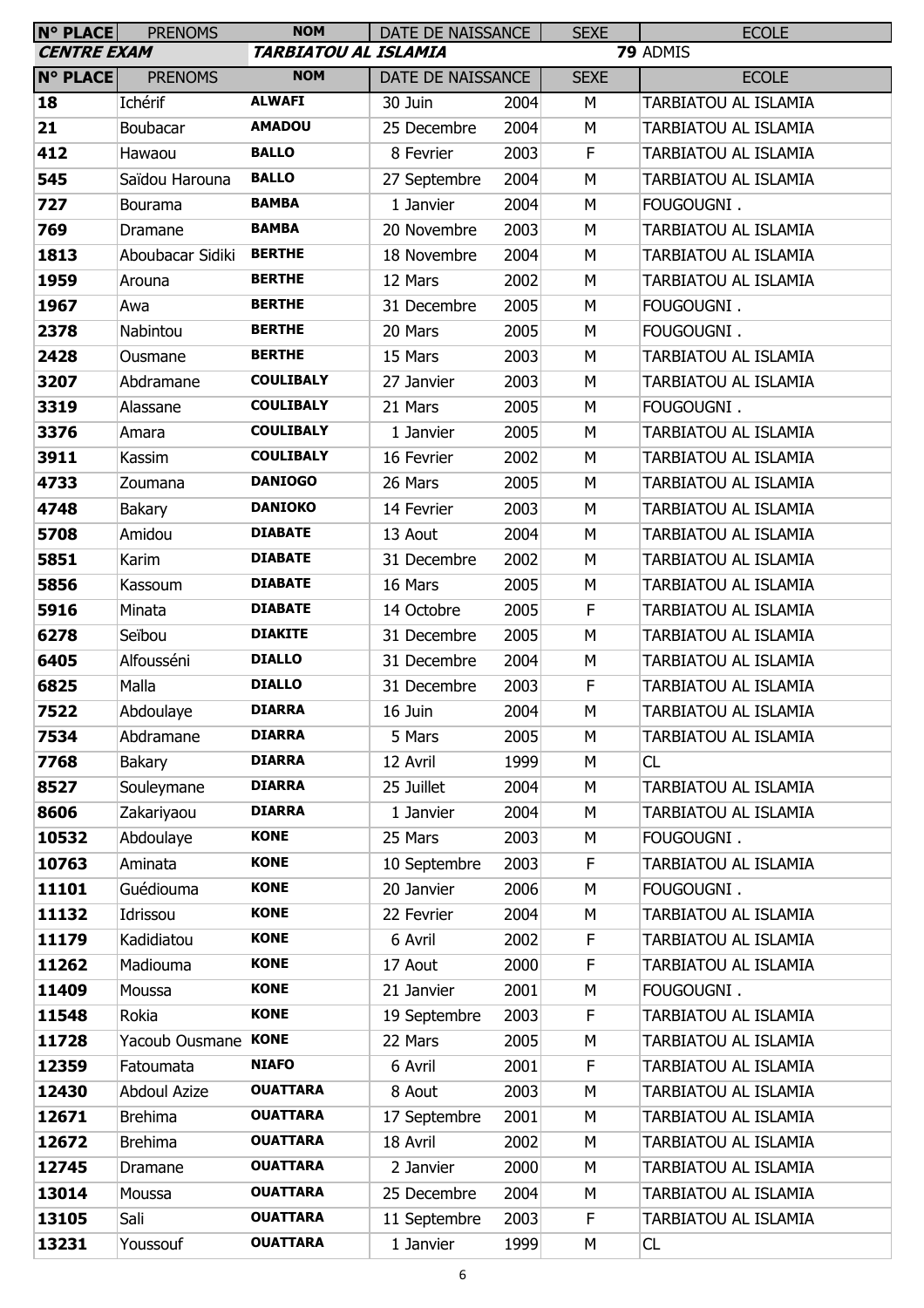| <b>N° PLACE</b> | <b>PRENOMS</b>    | <b>NOM</b>      | DATE DE NAISSANCE |      | <b>SEXE</b> | <b>ECOLE</b>         |
|-----------------|-------------------|-----------------|-------------------|------|-------------|----------------------|
| 13827           | Hamadoun          | <b>SANGARE</b>  | 28 Juin           | 2004 | М           | TARBIATOU AL ISLAMIA |
| 14103           | Salimata          | <b>SANGARE</b>  | 27 Mars           | 2005 | F.          | TARBIATOU AL ISLAMIA |
| 14405           | Alassani          | <b>SANOGO</b>   | 14 Fevrier        | 2003 | M           | TARBIATOU AL ISLAMIA |
| 14667           | Bintou            | <b>SANOGO</b>   | 14 Decembre       | 2003 | F           | TARBIATOU AL ISLAMIA |
| 14949           | Fousséni          | <b>SANOGO</b>   | 12 Septembre      | 2000 | M           | TARBIATOU AL ISLAMIA |
| 15213           | Lazéni            | <b>SANOGO</b>   | 11 Mars           | 2001 | M           | TARBIATOU AL ISLAMIA |
| 15555           | Nouhoum           | <b>SANOGO</b>   | 20 Decembre       | 2001 | М           | TARBIATOU AL ISLAMIA |
| 16248           | Fatoumata         | <b>SIDIBE</b>   | 31 Decembre       | 2005 | F           | TARBIATOU AL ISLAMIA |
| 16299           | Mahamadou         | <b>SIDIBE</b>   | 4 Avril           | 2004 | М           | TARBIATOU AL ISLAMIA |
| 16361           | Rokia             | <b>SIDIBE</b>   | 12 Aout           | 2003 | F           | TARBIATOU AL ISLAMIA |
| 16555           | Al-Alassane       | <b>SOGODOGO</b> | 13 Avril          | 2003 | M           | TARBIATOU AL ISLAMIA |
| 16617           | <b>Bréhima</b>    | <b>SOGODOGO</b> | 31 Decembre       | 2002 | M           | TARBIATOU AL ISLAMIA |
| 16618           | <b>Bréhima</b>    | <b>SOGODOGO</b> | 2 Juin            | 2005 | М           | TARBIATOU AL ISLAMIA |
| 16689           | Hossèni           | <b>SOGODOGO</b> | 13 Avril          | 2003 | M           | TARBIATOU AL ISLAMIA |
| 16695           | Idrissa           | <b>SOGODOGO</b> | 29 Mars           | 2004 | M           | TARBIATOU AL ISLAMIA |
| 17076           | Inza              | <b>SYLLA</b>    | 31 Decembre       | 2001 | М           | TARBIATOU AL ISLAMIA |
| 17105           | Mariam            | <b>SYLLA</b>    | 7 Novembre        | 2005 | F           | TARBIATOU AL ISLAMIA |
| 17140           | Souleymane        | <b>SYLLA</b>    | 24 Fevrier        | 2002 | M           | TARBIATOU AL ISLAMIA |
| 17185           | Gaoussou          | <b>TANGARA</b>  | 31 Decembre       | 2004 | M           | TARBIATOU AL ISLAMIA |
| 17694           | Abdoul Hafizi     | <b>TRAORE</b>   | 22 Octobre        | 2005 | М           | FOUGOUGNI.           |
| 17801           | Aboubacar         | <b>TRAORE</b>   | 23 Juillet        | 2002 | M           | TARBIATOU AL ISLAMIA |
| 17849           | Adama             | <b>TRAORE</b>   | 8 Mars            | 2001 | M           | FOUGOUGNI.           |
| 18075           | Amidou            | <b>TRAORE</b>   | 12 Juin           | 2006 | M           | TARBIATOU AL ISLAMIA |
| 18240           | <b>Bah Lamine</b> | <b>TRAORE</b>   | 11 Decembre       | 2004 | М           | FOUGOUGNI.           |
| 18294           | Bêh Ousmane       | <b>TRAORE</b>   | 15 Fevrier        | 2005 | М           | TARBIATOU AL ISLAMIA |
| 18354           | <b>Bréhima</b>    | <b>TRAORE</b>   | 2 Novembre        | 2003 | М           | FOUGOUGNI.           |
| 18428           | Daouda            | <b>TRAORE</b>   | 27 Fevrier        | 2002 | М           | TARBIATOU AL ISLAMIA |
| 19093           | Maïmounata        | <b>TRAORE</b>   | 26 Juillet        | 2003 | F.          | TARBIATOU AL ISLAMIA |
| 19307           | Mohamed           | <b>TRAORE</b>   | 2 Aout            | 2004 | М           | TARBIATOU AL ISLAMIA |
| 19308           | Mohamed           | <b>TRAORE</b>   | 1 Janvier         | 2006 | М           | TARBIATOU AL ISLAMIA |
| 19371           | Moussa            | <b>TRAORE</b>   | 9 Septembre       | 2003 | М           | TARBIATOU AL ISLAMIA |
| 19897           | Tiborogola        | <b>TRAORE</b>   | 30 Octobre        | 2004 | М           | TARBIATOU AL ISLAMIA |
| 20050           | Zoumana           | <b>TRAORE</b>   | 31 Decembre       | 2002 | М           | TARBIATOU AL ISLAMIA |

| <b>CENTRE EXAM</b> |                | <i><b>TARBIATOU BANINE</b></i> |                   |      | <b>60 ADMIS</b> |                                  |  |
|--------------------|----------------|--------------------------------|-------------------|------|-----------------|----------------------------------|--|
| <b>N° PLACE</b>    | <b>PRENOMS</b> | <b>NOM</b>                     | DATE DE NAISSANCE |      | <b>SEXE</b>     | <b>ECOLE</b>                     |  |
| 30                 | Djénéba        | <b>ARAMA</b>                   | 8 Mars            | 2006 | F               | BANINE WAL BANATI KADIOLO        |  |
| 637                | Zoumana        | <b>BALLO</b>                   | 29 Mars           | 2005 | M               | BANINE WAL BANATI KADIOLO        |  |
| 642                | <b>Brahima</b> | <b>BALLO</b>                   | 12 Fevrier        | 2004 | м               | BANINE WAL BANATI KADIOLO        |  |
| 1019               | Habibou        | <b>BARRY</b>                   | 2 Mars            | 2002 | м               | BANINE WAL BANATE KADIOLO        |  |
| 1587               | Moussa         | <b>BENGALY</b>                 | 5 Fevrier         | 2004 | M               | BANINE WAL BANATE KADIOLO        |  |
| 1734               | Youba          | <b>BENGALY</b>                 | 31 Decembre       | 2004 | м               | BANINE WAL BANATE KADIOLO        |  |
| 2038               | Chita          | <b>BERTHE</b>                  | 30 Novembre       | 2002 | F               | BANINE WAL BANATE KADIOLO        |  |
| 2101               | Drissa         | <b>BERTHE</b>                  | 31 Decembre       | 2004 | M               | <b>BANINE WAL BANATE KADIOLO</b> |  |
| 2621               | Hama           | <b>BOCOUM</b>                  | 10 Mars           | 2005 | M               | MAKASSIDOU AL ISLAMIA            |  |
| 2854               | Mamoudou       | <b>CAMARA</b>                  | 17 Juin           | 2005 | м               | BANINE WAL BANATE KADIOLO        |  |
| 3247               | Achata         | <b>COULIBALY</b>               | 15 Octobre        | 2006 | F               | BANINE WAL BANATE KADIOLO        |  |
| 3422               | Anchata        | <b>COULIBALY</b>               | 31 Decembre       | 2006 | F               | BANINE WAL BANATE KADIOLO        |  |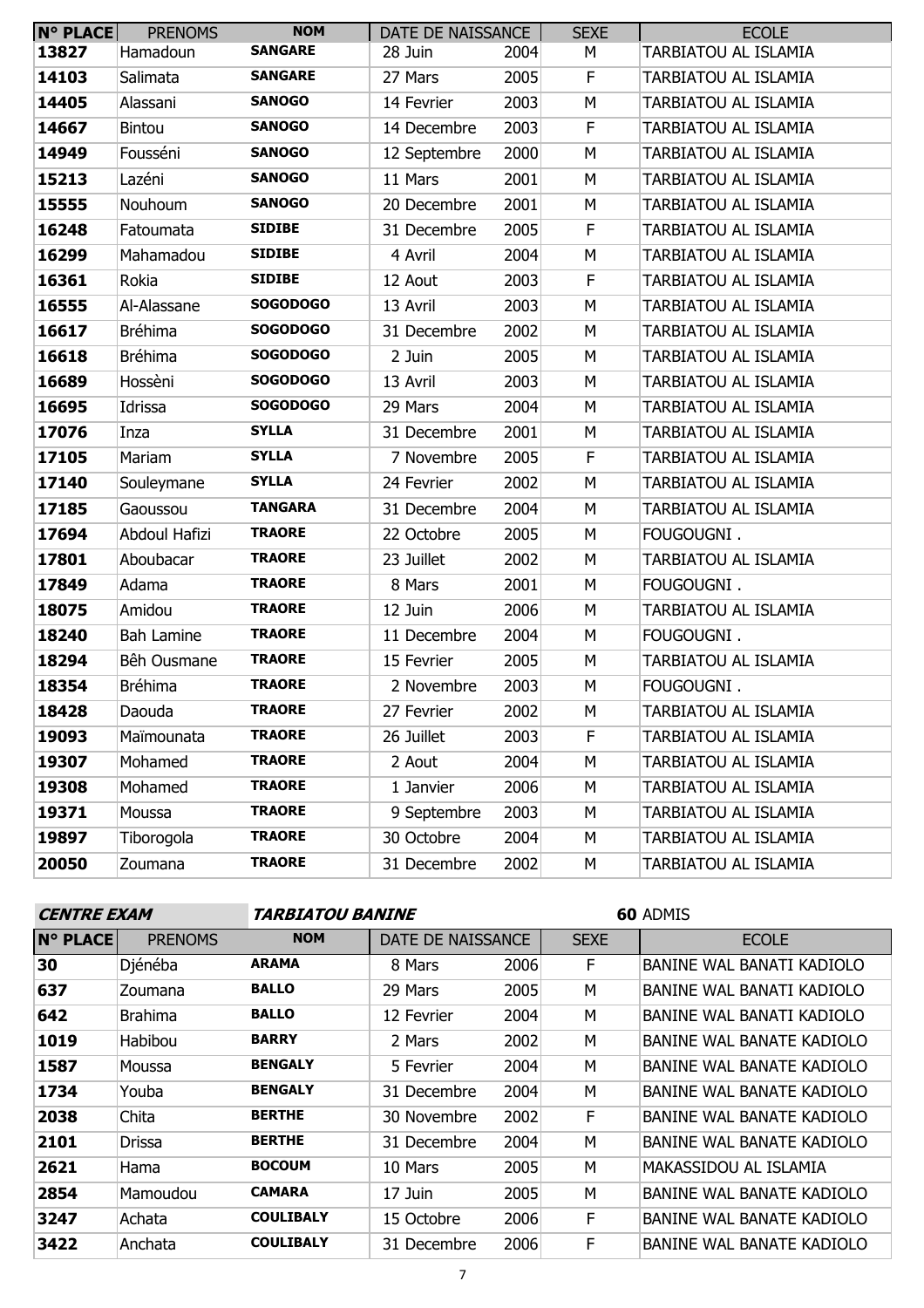| $N^{\circ}$ PLACE | <b>PRENOMS</b>         | <b>NOM</b>       | DATE DE NAISSANCE |      | <b>SEXE</b> | <b>ECOLE</b>                     |
|-------------------|------------------------|------------------|-------------------|------|-------------|----------------------------------|
| 3675              | Dramane                | <b>COULIBALY</b> | 1 Janvier         | 2004 | М           | BANINE WAL BANATE KADIOLO        |
| 3768              | Fétégue                | <b>COULIBALY</b> | 26 Fevrier        | 2004 | M           | BANINE WAL BANATE KADIOLO        |
| 3862              | Kadiatou               | <b>COULIBALY</b> | 9 Decembre        | 2004 | F           | MAKASSIDOU AL ISLAMIA            |
| 4138              | Moumine                | <b>COULIBALY</b> | 15 Fevrier        | 2003 | M           | BANINE WAL BANATE KADIOLO        |
| 4251              | Ousmane                | <b>COULIBALY</b> | 17 Septembre      | 2004 | М           | BANINE WAL BANATE KADIOLO        |
| 4305              | Rokiatou               | <b>COULIBALY</b> | 3 Avril           | 2002 | F           | BANINE WAL BANATE KADIOLO        |
| 4330              | Salia                  | <b>COULIBALY</b> | 12 Septembre      | 2003 | M           | BANINE WAL BANATE KADIOLO        |
| 4917              | Adama                  | <b>DEMBELE</b>   | 17 Fevrier        | 2004 | М           | BANINE WAL BANATE KADIOLO        |
| 6027              | Youssouf               | <b>DIABATE</b>   | 31 Decembre       | 2003 | M           | BANINE WAL BANATE KADIOLO        |
| 6661              | Fatoumata              | <b>DIALLO</b>    | 14 Mars           | 2002 | F           | BANINE WAL BANATE KADIOLO        |
| 7114              | Souleymane             | <b>DIALLO</b>    | 31 Decembre       | 2004 | М           | BANINE WAL BANATE KADIOLO        |
| 7173              | Yissa                  | <b>DIALLO</b>    | 6 Octobre         | 1990 | М           | CL                               |
| 7578              | Adama                  | <b>DIARRA</b>    | 1 Janvier         | 2005 | М           | <b>BANINE WAL BANATE KADIOLO</b> |
| 8038              | Issa                   | <b>DIARRA</b>    | 1 Janvier         | 2001 | М           | BANINE WAL BANATE KADIOLO        |
| 9294              | Fousseny               | <b>DRABO</b>     | 2 Octobre         | 2003 | М           | BANINE WAL BANATE KADIOLO        |
| 9305              | Amadou                 | <b>DRAME</b>     | 14 Juin           | 2004 | М           | BANINE WAL BANATE KADIOLO        |
| 9927              | Toumani                | <b>KEITA</b>     | 15 Juillet        | 2003 | M           | BANINE WAL BANATE KADIOLO        |
| 10141             | Adama                  | <b>KONATE</b>    | 22 Aout           | 2003 | М           | BANINE WAL BANATE KADIOLO        |
| 10535             | Abdoulaye              | <b>KONE</b>      | 1 Janvier         | 2005 | М           | BANINE WAL BANATE KADIOLO        |
|                   |                        | <b>KONE</b>      |                   |      | F           | BANINE WAL BANATE KADIOLO        |
| 10853             | Basitan Lamissa        | <b>KONE</b>      | 5 Novembre        | 2005 |             |                                  |
| 11266             | Madou                  |                  | 31 Decembre       | 2004 | М           | BANINE WAL BANATE KADIOLO        |
| 11352             | Mariatou Issa          | <b>KONE</b>      | 31 Juillet        | 2003 | F           | BANINE WAL BANATE KADIOLO        |
| 11358             | Mariétou Lanzeni       | <b>KONE</b>      | 16 Janvier        | 2005 | F           | BANINE WAL BANATE KADIOLO        |
| 11402             | Moussa                 | <b>KONE</b>      | 8 Mars            | 2006 | М           | BANINE WAL BANATE KADIOLO        |
| 11758             | Yirition               | <b>KONE</b>      | 1 Janvier         | 2004 | F           | BANINE WAL BANATE KADIOLO        |
| 12210             | Cheickna               | <b>MARIKO</b>    | 17 Aout           | 2005 | М           | BANINE WAL BANATE KADIOLO        |
| 12484             | Adama                  | <b>OUATTARA</b>  | 1 Janvier         | 2002 | M           | <b>BANINE WAL BANATE KADIOLO</b> |
| 12521             | Afouchata              | <b>OUATTARA</b>  | 31 Decembre       | 2003 | F           | BANINE WAL BANATE KADIOLO        |
| 12943             | Mamadou                | <b>OUATTARA</b>  | 22 Novembre       | 2004 | М           | BANINE WAL BANATE KADIOLO        |
| 12945             | Mamadou Oumar OUATTARA |                  | 1 Janvier         | 2004 | М           | BANINE WAL BANATE KADIOLO        |
| 13401             | Debi                   | <b>SAMAKE</b>    | 15 Novembre       | 2004 | F           | BANINE WAL BANATE KADIOLO        |
| 13850             | Issiaka                | <b>SANGARE</b>   | 17 Mars           | 2005 | М           | BANINE WAL BANATE KADIOLO        |
| 13884             | Kartio                 | <b>SANGARE</b>   | 1 Juillet         | 2004 | F           | BANINE WAL BANATE KADIOLO        |
| 14120             | Seriba                 | <b>SANGARE</b>   | 23 Fevrier        | 2002 | M           | BANINE WAL BANATE KADIOLO        |
| 14249             | Abdoulaye Aziz         | <b>SANOGO</b>    | 29 Octobre        | 2004 | М           | BANINE WAL BANATE KADIOLO        |
| 14551             | Assitan                | <b>SANOGO</b>    | 2 Novembre        | 2003 | F           | BANINE WAL BANATE KADIOLO        |
| 14844             | Doh Adama              | <b>SANOGO</b>    | 4 Decembre        | 2001 | М           | BANINE WAL BANATE KADIOLO        |
| 15101             | Karamoko               | <b>SANOGO</b>    | 16 Avril          | 2004 | М           | BANINE WAL BANATE KADIOLO        |
| 15115             | Karim                  | <b>SANOGO</b>    | 10 Mars           | 2004 | М           | BANINE WAL BANATE KADIOLO        |
| 15288             | Mamadou                | <b>SANOGO</b>    | 9 Decembre        | 2004 | М           | BANINE WAL BANATE KADIOLO        |
| 16839             | Saly                   | <b>SOGODOGO</b>  | 27 Mars           | 2002 | F           | BANINE WAL BANATE KADIOLO        |
| 16851             | Sintou                 | <b>SOGODOGO</b>  | 10 Mars           | 2005 | М           | BANINE WAL BANATE KADIOLO        |
| 16906             | Oulématou              | <b>SOUARE</b>    | 29 Juin           | 2004 | F           | BANINE WAL BANATE KADIOLO        |
| 17620             | Aoua                   | <b>TOURE</b>     | 31 Decembre       | 2005 | F           | BANINE WAL BANATE KADIOLO        |
| 17677             | Sékou                  | <b>TOURE</b>     | 26 Novembre       | 2005 | М           | BANINE WAL BANATE KADIOLO        |
| 18615             | Fatoumata              | <b>TRAORE</b>    | 6 Aout            | 2002 | F           | BANINE WAL BANATE KADIOLO        |
| 19294             | Mohamed                | <b>TRAORE</b>    | 14 Avril          | 2004 | М           | BANINE WAL BANATE KADIOLO        |
| 19459             | Oumar                  | <b>TRAORE</b>    | 23 Aout           | 2004 | М           | BANINE WAL BANATE KADIOLO        |
|                   |                        |                  |                   |      |             |                                  |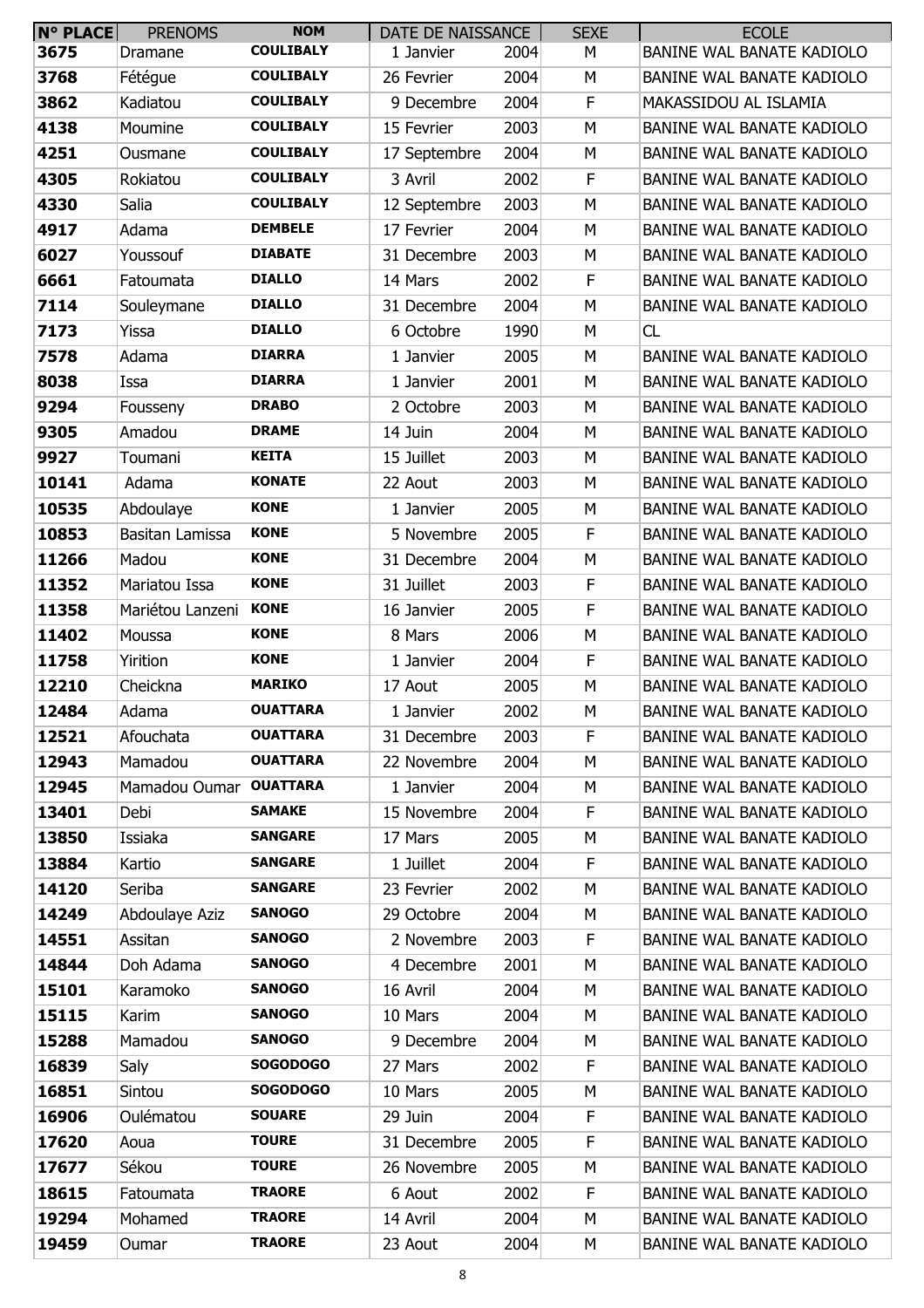| $N^{\circ}$ PLACE                             | <b>PRENOMS</b> | <b>NOM</b>          | DATE DE NAISSANCE |          | <b>SEXE</b> | <b>ECOLE</b>        |  |
|-----------------------------------------------|----------------|---------------------|-------------------|----------|-------------|---------------------|--|
| <b>CLASSIQUE</b><br>1702<br><b>OPTION DEF</b> |                |                     |                   |          |             |                     |  |
| <b>CENTRE EXAM</b>                            |                | <b>BAKARY BAMBA</b> |                   | 79 ADMIS |             |                     |  |
| <b>N° PLACE</b>                               | <b>PRENOMS</b> | <b>NOM</b>          | DATE DE NAISSANCE |          | <b>SEXE</b> | <b>ECOLE</b>        |  |
| 233                                           | Malick         | <b>BAH</b>          | 1 Janvier         | 2002     | М           | <b>BAKARY BAMBA</b> |  |
| 705                                           | Assétou        | <b>BAMBA</b>        | 1 Janvier         | 2000     | $\mathsf F$ | <b>BAKARY BAMBA</b> |  |
| 797                                           | Hodou          | <b>BAMBA</b>        | 28 Juillet        | 2004     | M           | <b>BAKARY BAMBA</b> |  |
| 847                                           | Mariam         | <b>BAMBA</b>        | 31 Decembre       | 2003     | F           | <b>BAKARY BAMBA</b> |  |
| 977                                           | Yaya           | <b>BAMBA</b>        | 31 Decembre       | 2003     | M           | <b>BAKARY BAMBA</b> |  |
| 2009                                          | <b>Bintou</b>  | <b>BERTHE</b>       | 1 Janvier         | 2003     | $\mathsf F$ | <b>BAKARY BAMBA</b> |  |
| 2616                                          | Allaye         | <b>BOCOUM</b>       | 18 Aout           | 2002     | М           | <b>BAKARY BAMBA</b> |  |
| 2931                                          | Amadou         | <b>CISSE</b>        | 1 Janvier         | 2004     | М           | <b>BAKARY BAMBA</b> |  |
| 3229                                          | Aboubacar      | <b>COULIBALY</b>    | 19 Septembre      | 2003     | M           | <b>BAKARY BAMBA</b> |  |
| 3275                                          | Adiaratou      | <b>COULIBALY</b>    | 1 Janvier         | 2003     | F           | <b>BAKARY BAMBA</b> |  |
| 3360                                          | Aly            | <b>COULIBALY</b>    | 25 Mars           | 2000     | M           | CL                  |  |
| 3379                                          | Amidou         | <b>COULIBALY</b>    | 10 Avril          | 2005     | М           | <b>BAKARY BAMBA</b> |  |
| 3390                                          | Aminata        | <b>COULIBALY</b>    | 31 Decembre       | 2004     | $\mathsf F$ | <b>BAKARY BAMBA</b> |  |
| 3543                                          | Bintou         | <b>COULIBALY</b>    | 31 Decembre       | 2004     | F           | <b>BAKARY BAMBA</b> |  |
| 3594                                          | Clanon         | <b>COULIBALY</b>    | 9 Aout            | 2003     | М           | <b>BAKARY BAMBA</b> |  |
| 3938                                          | Kountiawa      | <b>COULIBALY</b>    | 28 Octobre        | 2002     | $\mathsf F$ | <b>BAKARY BAMBA</b> |  |
| 4183                                          | Nahawa         | <b>COULIBALY</b>    | 13 Avril          | 2005     | F           | <b>BAKARY BAMBA</b> |  |
| 4191                                          | Nanga          | <b>COULIBALY</b>    | 1 Janvier         | 2002     | M           | <b>BAKARY BAMBA</b> |  |
| 4378                                          | Séguélawa      | <b>COULIBALY</b>    | 21 Juin           | 2003     | М           | <b>BAKARY BAMBA</b> |  |
| 4491                                          | Soungalo       | <b>COULIBALY</b>    | 19 Novembre       | 2003     | М           | <b>BAKARY BAMBA</b> |  |
| 4504                                          | Tèbèlè         | <b>COULIBALY</b>    | 12 Mars           | 2003     | М           | <b>BAKARY BAMBA</b> |  |
| 4697                                          | Assitan        | <b>DANIOGO</b>      | 1 Janvier         | 2003     | F           | <b>BAKARY BAMBA</b> |  |
| 4735                                          | Abou           | <b>DANIOKO</b>      | 11 Avril          | 2001     | м           | <b>BAKARY BAMBA</b> |  |
| 5195                                          | Fousseyni      | <b>DEMBELE</b>      | 1 Janvier         | 2002     | М           | <b>BAKARY BAMBA</b> |  |
| 5585                                          | Yacouba        | <b>DEMBELE</b>      | 1 Janvier         | 2000     | М           | CL                  |  |
| 6609                                          | Djélika        | <b>DIALLO</b>       | 18 Novembre       | 2005     | F.          | <b>BAKARY BAMBA</b> |  |
| 6658                                          | Fatoumata      | <b>DIALLO</b>       | 1 Janvier         | 2003     | $\mathsf F$ | <b>BAKARY BAMBA</b> |  |
| 7122                                          | Soungalo       | <b>DIALLO</b>       | 1 Janvier         | 2001     | М           | CL                  |  |
| 7740                                          | Assitan        | <b>DIARRA</b>       | 28 Avril          | 2005     | F.          | <b>BAKARY BAMBA</b> |  |
| 9196                                          | Fodé           | <b>DOUMBIA</b>      | 24 Octobre        | 2003     | М           | <b>BAKARY BAMBA</b> |  |
| 9786                                          | Arouna         | <b>KANE</b>         | 1 Janvier         | 2004     | М           | <b>BAKARY BAMBA</b> |  |
| 10534                                         | Abdoulaye      | <b>KONE</b>         | 31 Decembre       | 2006     | М           | <b>BAKARY BAMBA</b> |  |
| 10602                                         | Adama          | <b>KONE</b>         | 1 Janvier         | 2004     | М           | <b>BAKARY BAMBA</b> |  |
| 10861                                         | Bazoumana      | <b>KONE</b>         | 14 Octobre        | 2003     | М           | <b>BAKARY BAMBA</b> |  |
| 11120                                         | Ibrahima       | <b>KONE</b>         | 9 Decembre        | 2002     | М           | <b>BAKARY BAMBA</b> |  |
| 11215                                         | Korotoum       | <b>KONE</b>         | 1 Janvier         | 2003     | F           | <b>BAKARY BAMBA</b> |  |
| 11476                                         | Oumar          | <b>KONE</b>         | 10 Octobre        | 2002     | М           | <b>BAKARY BAMBA</b> |  |
| 11477                                         | Oumar          | <b>KONE</b>         | 31 Decembre       | 2006     | M           | <b>BAKARY BAMBA</b> |  |
| 11520                                         | Ousmane Dit    | <b>KONE</b>         | 8 Avril           | 2004     | М           | <b>BAKARY BAMBA</b> |  |
| 11606                                         | Saran          | <b>KONE</b>         | 31 Decembre       | 2004     | F.          | <b>BAKARY BAMBA</b> |  |
| 11694                                         | Tahirou        | <b>KONE</b>         | 2 Decembre        | 2006     | М           | <b>BAKARY BAMBA</b> |  |
| 11704                                         | Tenon          | <b>KONE</b>         | 1 Janvier         | 2001     | M           | <b>BAKARY BAMBA</b> |  |
| 11715                                         | Valy           | <b>KONE</b>         | 1 Janvier         | 2002     | М           | <b>BAKARY BAMBA</b> |  |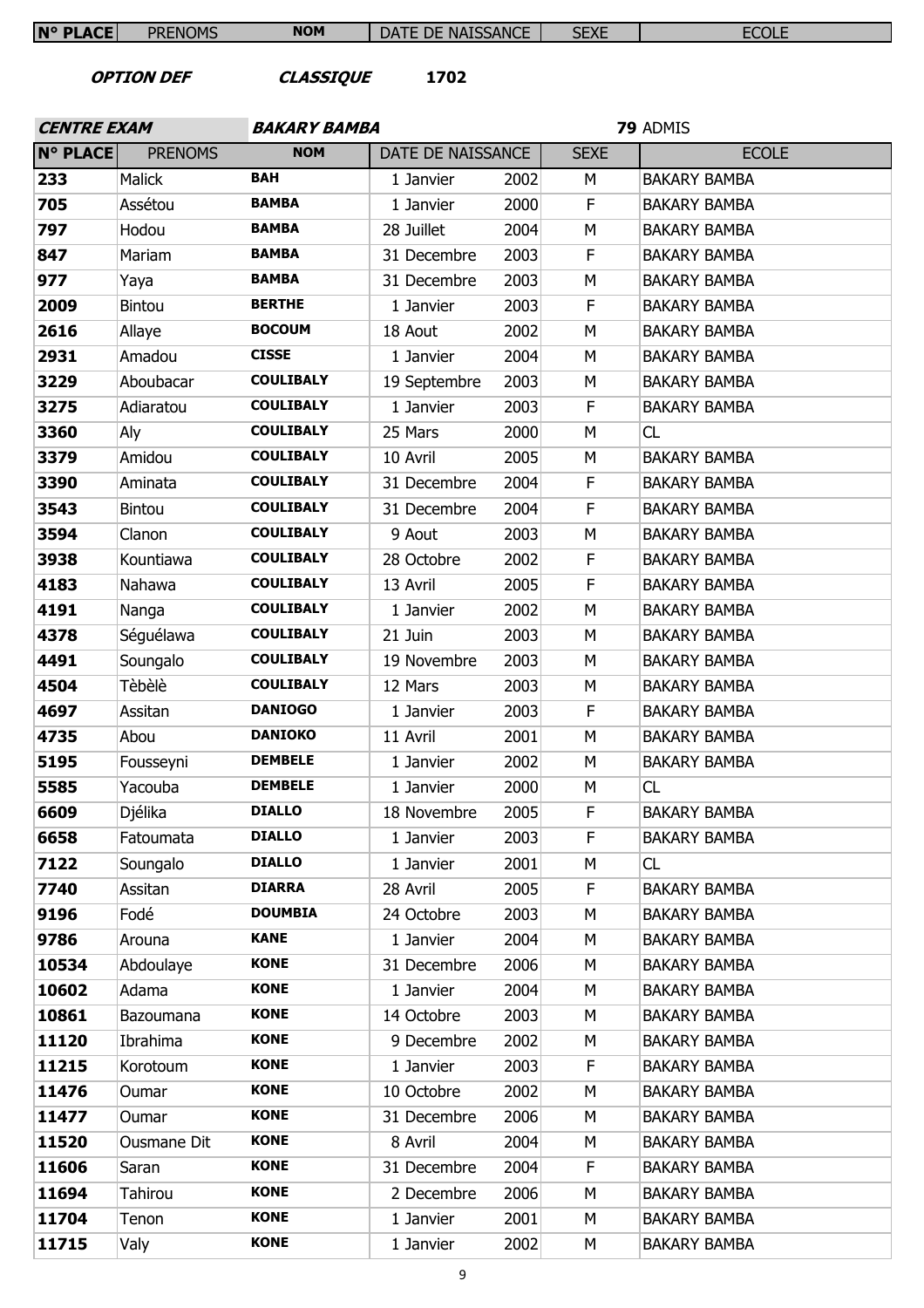| <b>N° PLACE</b> | <b>PRENOMS</b> | <b>NOM</b>      | DATE DE NAISSANCE |      | <b>SEXE</b> | <b>ECOLE</b>        |
|-----------------|----------------|-----------------|-------------------|------|-------------|---------------------|
| 11729           | Yacouba        | <b>KONE</b>     | 31 Decembre       | 2006 | М           | <b>BAKARY BAMBA</b> |
| 12566           | Amidou         | <b>OUATTARA</b> | 31 Decembre       | 2004 | М           | <b>BAKARY BAMBA</b> |
| 12573           | Aminata        | <b>OUATTARA</b> | 31 Decembre       | 2003 | $\mathsf F$ | <b>BAKARY BAMBA</b> |
| 12747           | <b>Drissa</b>  | <b>OUATTARA</b> | 1 Mars            | 2003 | M           | <b>BAKARY BAMBA</b> |
| 12805           | Hamidou        | <b>OUATTARA</b> | 10 Septembre      | 2001 | M           | <b>BAKARY BAMBA</b> |
| 13170           | Souleymane     | <b>OUATTARA</b> | 29 Avril          | 2003 | M           | <b>BAKARY BAMBA</b> |
| 13227           | Younoussa      | <b>OUATTARA</b> | 1 Janvier         | 2003 | М           | <b>BAKARY BAMBA</b> |
| 14003           | Moumine        | <b>SANGARE</b>  | 31 Decembre       | 2006 | M           | <b>BAKARY BAMBA</b> |
| 14305           | Adama          | <b>SANOGO</b>   | 31 Decembre       | 2003 | М           | <b>BAKARY BAMBA</b> |
| 14609           | Ba-N'Golo      | <b>SANOGO</b>   | 5 Decembre        | 2001 | M           | <b>BAKARY BAMBA</b> |
| 14811           | Djénéba        | <b>SANOGO</b>   | 31 Decembre       | 2004 | $\mathsf F$ | <b>BAKARY BAMBA</b> |
| 14812           | Djénéba        | <b>SANOGO</b>   | 22 Mars           | 2004 | F           | <b>BAKARY BAMBA</b> |
| 15053           | Kadiatou       | <b>SANOGO</b>   | 24 Decembre       | 2004 | F           | <b>BAKARY BAMBA</b> |
| 15158           | Korotoumou     | <b>SANOGO</b>   | 4 Janvier         | 2002 | $\mathsf F$ | <b>BAKARY BAMBA</b> |
| 15188           | Lamine         | <b>SANOGO</b>   | 23 Aout           | 2004 | М           | <b>BAKARY BAMBA</b> |
| 15203           | Lassina        | <b>SANOGO</b>   | 15 Fevrier        | 2005 | M           | <b>BAKARY BAMBA</b> |
| 15287           | Mamadou        | <b>SANOGO</b>   | 28 Janvier        | 2006 | М           | <b>BAKARY BAMBA</b> |
| 15454           | Mouctar        | <b>SANOGO</b>   | 27 Aout           | 2003 | М           | <b>BAKARY BAMBA</b> |
| 15505           | Namadiou Dit   | <b>SANOGO</b>   | 15 Mars           | 2004 | М           | <b>BAKARY BAMBA</b> |
| 15507           | Naminata       | <b>SANOGO</b>   | 31 Decembre       | 2003 | F           | <b>BAKARY BAMBA</b> |
| 15549           | Nonka          | <b>SANOGO</b>   | 13 Janvier        | 2004 | M           | <b>BAKARY BAMBA</b> |
| 15728           | Salimata       | <b>SANOGO</b>   | 6 Juillet         | 2003 | $\mathsf F$ | <b>BAKARY BAMBA</b> |
| 16597           | Bakary         | <b>SOGODOGO</b> | 1 Janvier         | 2004 | М           | <b>BAKARY BAMBA</b> |
| 16718           | Karim          | <b>SOGODOGO</b> | 1 Janvier         | 2004 | М           | <b>BAKARY BAMBA</b> |
| 16747           | Mamadou        | <b>SOGODOGO</b> | 2 Avril           | 2005 | М           | <b>BAKARY BAMBA</b> |
| 17046           | Daouda         | <b>SYLLA</b>    | 30 Juillet        | 2002 | М           | <b>BAKARY BAMBA</b> |
| 17054           | Diarra         | <b>SYLLA</b>    | 31 Decembre       | 2005 | F           | <b>BAKARY BAMBA</b> |
| 17060           | Drissa         | <b>SYLLA</b>    | 25 Decembre       | 2003 | М           | <b>BAKARY BAMBA</b> |
| 17148           | Yacouba        | <b>SYLLA</b>    | 1 Janvier         | 2002 | М           | <b>BAKARY BAMBA</b> |
| 18039           | Aly            | <b>TRAORE</b>   | 8 Avril           | 2001 | М           | <b>BAKARY BAMBA</b> |
| 18192           | Awa            | <b>TRAORE</b>   | 26 Septembre      | 2003 | F.          | <b>BAKARY BAMBA</b> |
| 18193           | Awa            | <b>TRAORE</b>   | 3 Juin            | 2002 | F           | <b>BAKARY BAMBA</b> |
| 18589           | Ely N'Golo     | <b>TRAORE</b>   | 19 Juin           | 2004 | М           | <b>BAKARY BAMBA</b> |
| 19343           | Moussa         | <b>TRAORE</b>   | 18 Mars           | 2006 | М           | <b>BAKARY BAMBA</b> |
| 19430           | N'Kary         | <b>TRAORE</b>   | 10 Janvier        | 2003 | М           | <b>BAKARY BAMBA</b> |
| 20066           | Néré           | <b>WALBANE</b>  | 26 Juin           | 2006 | F.          | <b>BAKARY BAMBA</b> |

| <b>CENTRE EXAM</b> |                | <b>DIOU</b>    | 51 ADMIS          |      |             |              |  |  |
|--------------------|----------------|----------------|-------------------|------|-------------|--------------|--|--|
| <b>N° PLACE</b>    | <b>PRENOMS</b> | <b>NOM</b>     | DATE DE NAISSANCE |      | <b>SEXE</b> | <b>ECOLE</b> |  |  |
| 703                | Arouna         | <b>BAMBA</b>   | 8 Septembre       | 2003 | М           | <b>DIOU</b>  |  |  |
| 729                | <b>Brama</b>   | <b>BAMBA</b>   | 15 Fevrier        | 2006 | м           | <b>DIOU</b>  |  |  |
| 770                | <b>Drissa</b>  | <b>BAMBA</b>   | 16 Janvier        | 2004 | М           | <b>DIOU</b>  |  |  |
| 983                | Youssouf       | <b>BAMBA</b>   | 1 Janvier         | 2004 | M           | <b>DIOU</b>  |  |  |
| 1289               | Awa            | <b>BENGALY</b> | 31 Decembre       | 2003 | F           | <b>DIOU</b>  |  |  |
| 1940               | Aminatou       | <b>BERTHE</b>  | 30 Juillet        | 2005 | F           | <b>DIOU</b>  |  |  |
| 1941               | Aminintou      | <b>BERTHE</b>  | 31 Decembre       | 2001 | F           | <b>DIOU</b>  |  |  |
| 2157               | Haby           | <b>BERTHE</b>  | 20 Mars           | 2004 | F.          | <b>DIOU</b>  |  |  |
| 2185               | Jean           | <b>BERTHE</b>  | 19 Decembre       | 2003 | М           | <b>DIOU</b>  |  |  |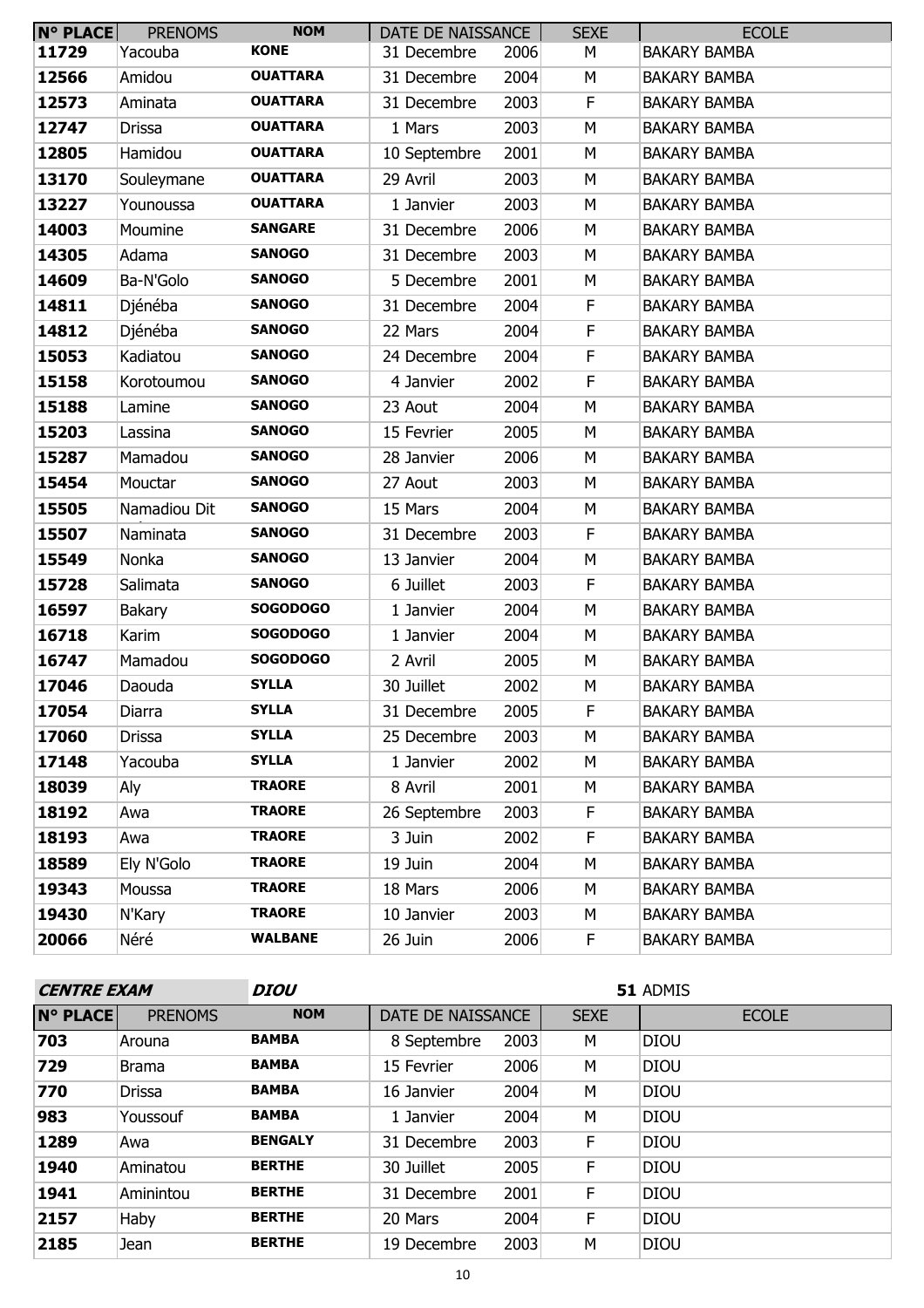| $N^{\circ}$ PLACE | <b>PRENOMS</b> | <b>NOM</b>       | DATE DE NAISSANCE |      | <b>SEXE</b> | <b>ECOLE</b> |
|-------------------|----------------|------------------|-------------------|------|-------------|--------------|
| 2488              | Sékou          | <b>BERTHE</b>    | 16 Septembre      | 2002 | М           | <b>DIOU</b>  |
| 2560              | Waraba         | <b>BERTHE</b>    | 9 Juillet         | 2002 | F           | <b>DIOU</b>  |
| 3241              | Aboudou        | <b>COULIBALY</b> | 30 Octobre        | 2005 | M           | <b>DIOU</b>  |
| 3369              | Alyssi         | <b>COULIBALY</b> | 30 Janvier        | 2003 | F           | <b>DIOU</b>  |
| 3428              | Aramata        | <b>COULIBALY</b> | 20 Decembre       | 2000 | F           | <b>DIOU</b>  |
| 3432              | Aramatou       | <b>COULIBALY</b> | 6 Septembre       | 2000 | $\mathsf F$ | <b>DIOU</b>  |
| 3433              | Aramatou       | <b>COULIBALY</b> | 21 Fevrier        | 2000 | F           | <b>DIOU</b>  |
| 3539              | <b>Bilali</b>  | <b>COULIBALY</b> | 31 Decembre       | 2005 | M           | <b>DIOU</b>  |
| 3857              | Kadiatou       | <b>COULIBALY</b> | 24 Octobre        | 2004 | F           | <b>DIOU</b>  |
| 4046              | Mariam         | <b>COULIBALY</b> | 1 Janvier         | 2004 | $\mathsf F$ | <b>DIOU</b>  |
| 4310              | Rokya          | <b>COULIBALY</b> | 15 Juin           | 2002 | F           | <b>DIOU</b>  |
| 4458              | Souleymane     | <b>COULIBALY</b> | 12 Decembre       | 2005 | M           | <b>DIOU</b>  |
| 4725              | Seydou         | <b>DANIOGO</b>   | 27 Octobre        | 2004 | M           | <b>DIOU</b>  |
| 5720              | Arouna         | <b>DIABATE</b>   | 1 Janvier         | 2003 | M           | <b>DIOU</b>  |
| 5756              | <b>Bréhima</b> | <b>DIABATE</b>   | 4 Juillet         | 2002 | M           | <b>DIOU</b>  |
| 5768              | Daouda         | <b>DIABATE</b>   | 29 Septembre      | 2001 | М           | <b>DIOU</b>  |
| 5989              | Sitan          | <b>DIABATE</b>   | 22 Octobre        | 2002 | $\mathsf F$ | <b>DIOU</b>  |
| 6023              | Youmoussou     | <b>DIABATE</b>   | 5 Octobre         | 2004 | M           | <b>DIOU</b>  |
| 7743              | Atikata        | <b>DIARRA</b>    | 16 Fevrier        | 2000 | $\mathsf F$ | CL           |
| 8136              | Lassina        | <b>DIARRA</b>    | 1 Janvier         | 2005 | M           | <b>DIOU</b>  |
| 10868             | Bibatou        | <b>KONE</b>      | 22 Fevrier        | 2005 | $\mathsf F$ | <b>DIOU</b>  |
| 11038             | Enchata        | <b>KONE</b>      | 23 Decembre       | 2002 | F           | <b>DIOU</b>  |
| 11255             | Laurent        | <b>KONE</b>      | 12 Aout           | 2005 | М           | <b>DIOU</b>  |
| 11370             | Mayatou        | <b>KONE</b>      | 9 Septembre       | 2003 | $\mathsf F$ | <b>DIOU</b>  |
| 11763             | Younoussa      | <b>KONE</b>      | 1 Janvier         | 2004 | M           | <b>DIOU</b>  |
| 12462             | Abou           | <b>OUATTARA</b>  | 17 Juillet        | 2003 | M           | <b>DIOU</b>  |
| 12564             | Ami            | <b>OUATTARA</b>  | 1 Janvier         | 2004 | F           | <b>DIOU</b>  |
| 12575             | Aminata        | <b>OUATTARA</b>  | 18 Decembre       | 2002 | F           | <b>DIOU</b>  |
| 12810             | Harouna        | <b>OUATTARA</b>  | 14 Decembre       | 2000 | M           | <b>DIOU</b>  |
| 12885             | Kolo           | <b>OUATTARA</b>  | 31 Decembre       | 2005 | М           | <b>DIOU</b>  |
| 13101             | Safiatou Ténè  | <b>OUATTARA</b>  | 22 Mars           | 2005 | F           | <b>DIOU</b>  |
| 13153             | Siaka          | <b>OUATTARA</b>  | 3 Juillet         | 2006 | M           | <b>DIOU</b>  |
| 15139             | Kébédio Agnès  | <b>SANOGO</b>    | 6 Fevrier         | 2003 | F           | <b>DIOU</b>  |
| 15515             | Nanchata       | <b>SANOGO</b>    | 10 Novembre       | 2003 | F           | <b>DIOU</b>  |
| 15975             | Yacouba        | <b>SANOGO</b>    | 15 Mars           | 2005 | M           | <b>DIOU</b>  |
| 16895             | Kassoum        | <b>SONE</b>      | 28 Octobre        | 2005 | М           | <b>DIOU</b>  |
| 16995             | Abdoulaye      | <b>SYLLA</b>     | 21 Decembre       | 2002 | М           | <b>DIOU</b>  |
| 17759             | Abi            | <b>TRAORE</b>    | 22 Octobre        | 2003 | F           | <b>DIOU</b>  |
| 17846             | Adama          | <b>TRAORE</b>    | 1 Janvier         | 2005 | M           | <b>DIOU</b>  |
| 19274             | Mayérégué      | <b>TRAORE</b>    | 31 Octobre        | 2001 | M           | CL           |
| 19842             | Soumaïla       | <b>TRAORE</b>    | 1 Octobre         | 2002 | M           | <b>DIOU</b>  |
| 19917             | Waraba         | <b>TRAORE</b>    | 27 Septembre      | 2006 | F           | <b>DIOU</b>  |

| <b>CENTRE EXAM</b><br><b>DIOUMATENE</b> |                |                |                   | 54 ADMIS |             |                   |  |
|-----------------------------------------|----------------|----------------|-------------------|----------|-------------|-------------------|--|
| <b>N° PLACE</b>                         | <b>PRENOMS</b> | <b>NOM</b>     | DATE DE NAISSANCE |          | <b>SEXE</b> | ECOLE             |  |
| 898                                     | Ousmane        | <b>BAMBA</b>   | 2 Juin            | 2005     | М           | DIOUMATENE        |  |
| 1232                                    | Aissata        | <b>BENGALY</b> | 26 Avril          | 1998     |             |                   |  |
| 1863                                    | Afouchata      | <b>BERTHE</b>  | 31 Decembre       | 2004     |             | <b>DIOUMATENE</b> |  |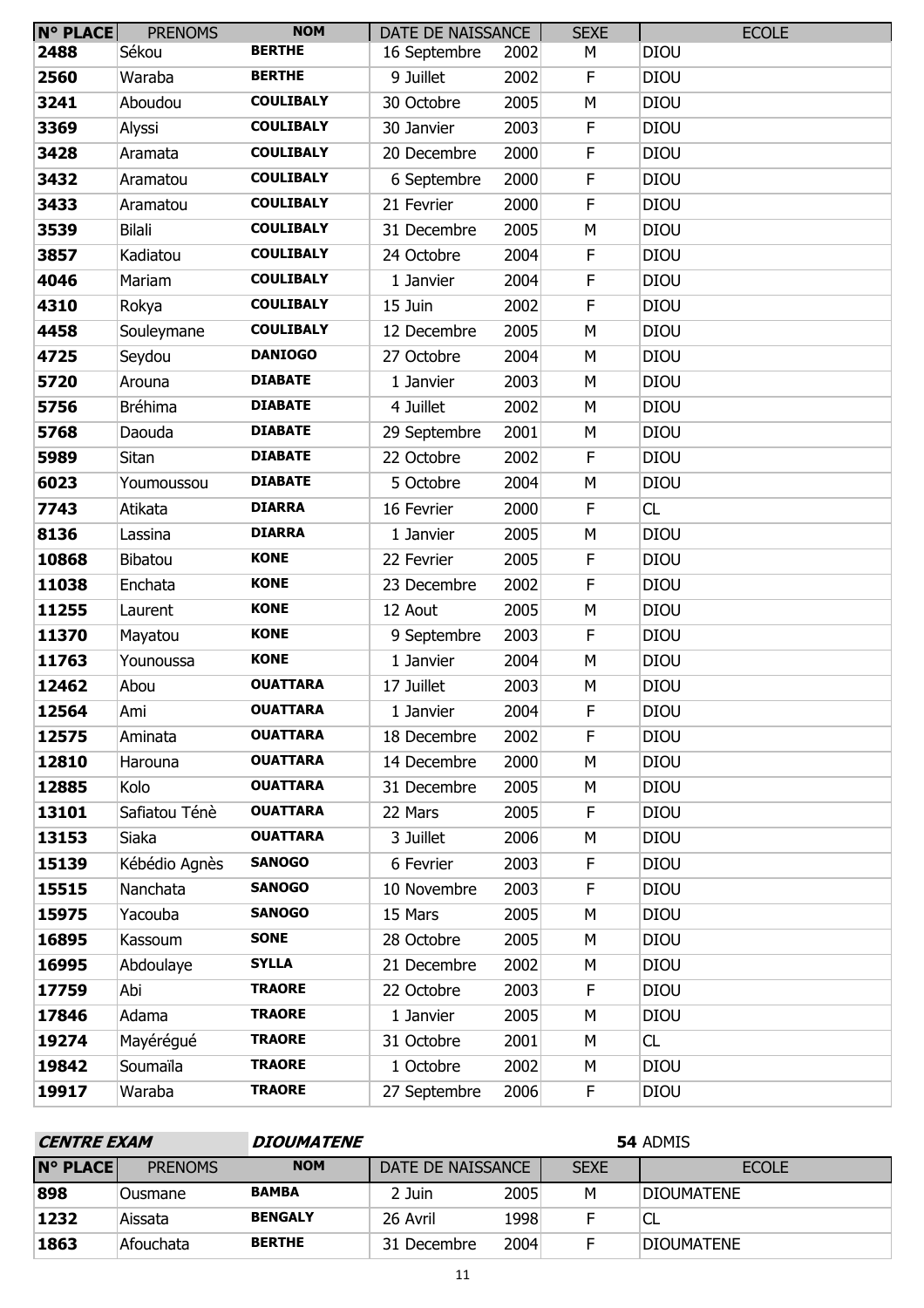| N° PLACE | <b>PRENOMS</b>             | <b>NOM</b>       | DATE DE NAISSANCE |      | <b>SEXE</b> | <b>ECOLE</b>      |
|----------|----------------------------|------------------|-------------------|------|-------------|-------------------|
| 2377     | N'Golo Aboubacar BERTHE    |                  | 2 Mars            | 2005 | М           | <b>DIOUMATENE</b> |
| 3022     | Jamila                     | <b>CISSE</b>     | 28 Fevrier        | 2004 | F           | <b>DIOUMATENE</b> |
| 3295     | Aïcha                      | <b>COULIBALY</b> | 3 Novembre        | 2002 | F           | <b>DIOUMATENE</b> |
| 3388     | Amidou K                   | <b>COULIBALY</b> | 26 Novembre       | 2002 | М           | <b>DIOUMATENE</b> |
| 3409     | Aminata K                  | <b>COULIBALY</b> | 10 Decembre       | 2006 | F           | <b>DIOUMATENE</b> |
| 3437     | Arouna                     | <b>COULIBALY</b> | 21 Janvier        | 2005 | M           | <b>DIOUMATENE</b> |
| 3502     | Bakary Fougougni COULIBALY |                  | 23 Aout           | 2005 | М           | <b>DIOUMATENE</b> |
| 3598     | Daouda                     | <b>COULIBALY</b> | 31 Decembre       | 2006 | М           | <b>DIOUMATENE</b> |
| 3627     | Dialia                     | <b>COULIBALY</b> | 31 Decembre       | 2005 | F           | <b>DIOUMATENE</b> |
| 3648     | Djénéba                    | <b>COULIBALY</b> | 3 Janvier         | 2003 | F           | <b>DIOUMATENE</b> |
| 3677     | Dramane                    | <b>COULIBALY</b> | 16 Novembre       | 2001 | M           | <b>DIOUMATENE</b> |
| 3714     | Fatogoma                   | <b>COULIBALY</b> | 21 Mars           | 2004 | М           | <b>DIOUMATENE</b> |
| 3723     | Fatoumata                  | <b>COULIBALY</b> | 31 Decembre       | 2004 | F           | <b>DIOUMATENE</b> |
| 3783     | Gneli                      | <b>COULIBALY</b> | 5 Juillet         | 2002 | F           | <b>DIOUMATENE</b> |
| 3819     | Ibrahima                   | <b>COULIBALY</b> | 4 Fevrier         | 2003 | М           | <b>DIOUMATENE</b> |
| 3870     | Kadidia                    | <b>COULIBALY</b> | 18 Janvier        | 2005 | F           | <b>DIOUMATENE</b> |
| 3880     | Kafouné                    | <b>COULIBALY</b> | 22 Aout           | 2002 | F           | CL                |
| 4004     | Mama                       | <b>COULIBALY</b> | 20 Juin           | 2002 | М           | <b>DIOUMATENE</b> |
| 4047     | Mariam                     | <b>COULIBALY</b> | 12 Fevrier        | 2003 | F           | <b>DIOUMATENE</b> |
| 4174     | Moussa Yacouba             | <b>COULIBALY</b> | 31 Decembre       | 2005 | M           | <b>DIOUMATENE</b> |
| 4253     | Ousmane                    | <b>COULIBALY</b> | 7 Mars            | 2004 | M           | <b>DIOUMATENE</b> |
| 4338     | Salifou                    | <b>COULIBALY</b> | 9 Mars            | 2004 | М           | <b>DIOUMATENE</b> |
| 4409     | Siaka                      | <b>COULIBALY</b> | 31 Decembre       | 2003 | М           | <b>DIOUMATENE</b> |
| 4492     | Soungalo                   | <b>COULIBALY</b> | 1 Decembre        | 2002 | М           | <b>DIOUMATENE</b> |
| 4502     | Tata                       | <b>COULIBALY</b> | 16 Avril          | 2002 | М           | <b>DIOUMATENE</b> |
| 4567     | Yaya Abdoulaye             | <b>COULIBALY</b> | 10 Mars           | 2001 | М           | <b>DIOUMATENE</b> |
| 4569     | Yaya Siaka                 | <b>COULIBALY</b> | 19 Octobre        | 2004 | M           | <b>DIOUMATENE</b> |
| 4596     | Zié Diakalya               | <b>COULIBALY</b> | 3 Juin            | 2005 | M           | <b>DIOUMATENE</b> |
| 6852     | Mamy                       | <b>DIALLO</b>    | 7 Aout            | 2003 | M           | <b>DIOUMATENE</b> |
| 7980     | Gaoussou                   | <b>DIARRA</b>    | 10 Fevrier        | 2002 | М           | <b>DIOUMATENE</b> |
| 8607     | Zanga Abdoulaye            | <b>DIARRA</b>    | 10 Juillet        | 2004 | М           | <b>DIOUMATENE</b> |
| 10769    | Anchata                    | <b>KONE</b>      | 20 Fevrier        | 2004 | F           | <b>DIOUMATENE</b> |
| 11160    | Kadiatou                   | <b>KONE</b>      | 17 Avril          | 2005 | F           | <b>DIOUMATENE</b> |
| 11206    | Kassoum                    | <b>KONE</b>      | 11 Mars           | 2002 | М           | <b>DIOUMATENE</b> |
| 11431    | Nadiara                    | <b>KONE</b>      | 12 Decembre       | 2004 | F.          | <b>DIOUMATENE</b> |
| 12456    | Abdramane                  | <b>OUATTARA</b>  | 12 Fevrier        | 2005 | М           | <b>DIOUMATENE</b> |
| 12517    | Afouchata                  | <b>OUATTARA</b>  | 17 Avril          | 2005 | F           | <b>DIOUMATENE</b> |
| 12694    | Daouda                     | <b>OUATTARA</b>  | 24 Juillet        | 2005 | M           | <b>DIOUMATENE</b> |
| 12891    | Korotoumou                 | <b>OUATTARA</b>  | 11 Avril          | 2003 | F           | <b>DIOUMATENE</b> |
| 13154    | Siaka                      | <b>OUATTARA</b>  | 1 Janvier         | 2002 | М           | <b>DIOUMATENE</b> |
| 14300    | Achita                     | <b>SANOGO</b>    | 31 Decembre       | 2004 | F           | <b>DIOUMATENE</b> |
| 14325    | Adama                      | <b>SANOGO</b>    | 13 Septembre      | 1998 | M           | CL                |
| 14441    | Amadou                     | <b>SANOGO</b>    | 31 Decembre       | 2001 | M           | <b>DIOUMATENE</b> |
| 15582    | Oumou                      | <b>SANOGO</b>    | 28 Decembre       | 2001 | F.          | <b>DIOUMATENE</b> |
| 15642    | Rassely                    | <b>SANOGO</b>    | 13 Juin           | 2002 | F           | <b>DIOUMATENE</b> |
| 15963    | Wassa                      | <b>SANOGO</b>    | 14 Fevrier        | 2003 | F           | <b>DIOUMATENE</b> |
| 16353    | Penda                      | <b>SIDIBE</b>    | 27 Octobre        | 2001 | F           | <b>DIOUMATENE</b> |
| 18243    | Bakary                     | <b>TRAORE</b>    | 27 Fevrier        | 1989 | М           | <b>CL</b>         |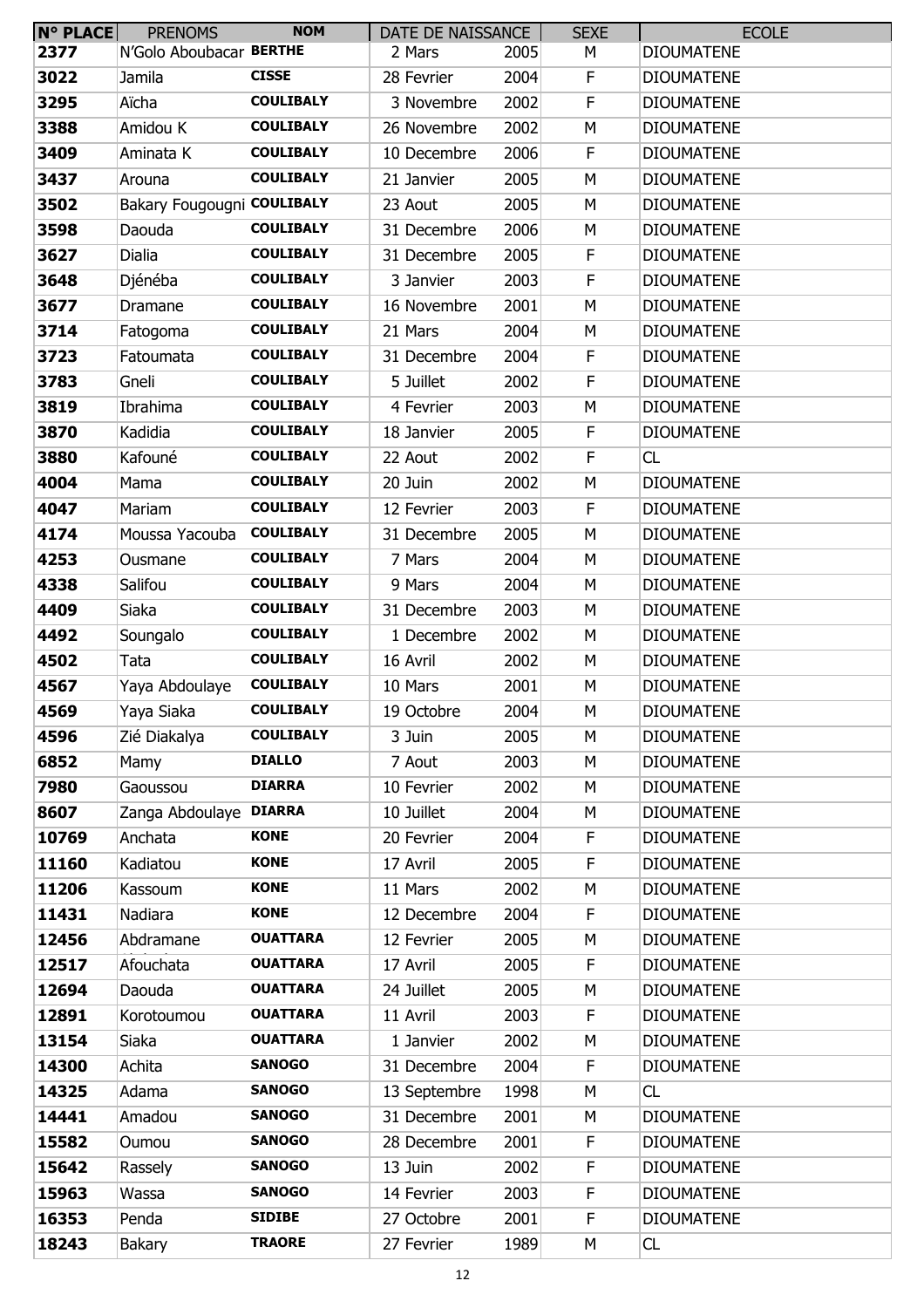| $N^{\circ}$ PLACE | <b>PRENOMS</b> | <b>NOM</b>    | DATE DE NAISSANCE |      | <b>SEXE</b> | <b>ECOLE</b>       |
|-------------------|----------------|---------------|-------------------|------|-------------|--------------------|
| 18397             | Chita          | <b>TRAORE</b> | 31 Decembre       | 2006 |             | <b>IDIOUMATENE</b> |
| 18620             | Fatoumata      | <b>TRAORE</b> | 28 Decembre       | 2004 |             | <b>IDIOUMATENE</b> |
| 19325             | Mouhamadou L   | <b>TRAORE</b> | 13 Octobre        | 2003 | м           | <b>IDIOUMATENE</b> |

| <b>CENTRE EXAM</b> |                | <b>DOVONG</b><br>24 ADMIS |                   |      |             |              |  |  |
|--------------------|----------------|---------------------------|-------------------|------|-------------|--------------|--|--|
| <b>N° PLACE</b>    | <b>PRENOMS</b> | <b>NOM</b>                | DATE DE NAISSANCE |      | <b>SEXE</b> | <b>ECOLE</b> |  |  |
| 416                | Issa           | <b>BALLO</b>              | 12 Decembre       | 2003 | M           | DOVONG 2° C  |  |  |
| 542                | Safoura        | <b>BALLO</b>              | 20 Mars           | 2003 | F           | DOVONG 2° C  |  |  |
| 691                | Allassane      | <b>BAMBA</b>              | 23 Fevrier        | 2004 | М           | DOVONG 2° C  |  |  |
| 830                | Lamoussa       | <b>BAMBA</b>              | 31 Decembre       | 2004 | M           | DOVONG 2° C  |  |  |
| 2932               | Amadou         | <b>CISSE</b>              | 13 Janvier        | 2003 | M           | DOVONG 2° C  |  |  |
| 3106               | Oumar          | <b>CISSE</b>              | 12 Fevrier        | 2003 | M           | DOVONG 2° C  |  |  |
| 3361               | Aly            | <b>COULIBALY</b>          | 1 Janvier         | 2002 | M           | DOVONG 2° C  |  |  |
| 3628               | <b>Dialia</b>  | <b>COULIBALY</b>          | 2 Mars            | 2002 | F           | DOVONG 2° C  |  |  |
| 3724               | Fatoumata      | <b>COULIBALY</b>          | 31 Decembre       | 2003 | F           | DOVONG 2° C  |  |  |
| 4272               | Piéréti        | <b>COULIBALY</b>          | 1 Janvier         | 2001 | F           | DOVONG 2° C  |  |  |
| 4285               | Ramatou        | <b>COULIBALY</b>          | 8 Aout            | 2004 | F           | DOVONG 2° C  |  |  |
| 4590               | Zana           | <b>COULIBALY</b>          | 1 Janvier         | 2003 | M           | DOVONG 2° C  |  |  |
| 5043               | Bazoumana      | <b>DEMBELE</b>            | 1 Janvier         | 2003 | M           | DOVONG 2° C  |  |  |
| 5166               | Fatoumata      | <b>DEMBELE</b>            | 10 Septembre      | 2004 | $\mathsf F$ | DOVONG 2° C  |  |  |
| 6913               | Moukayourou    | <b>DIALLO</b>             | 23 Octobre        | 2004 | M           | DOVONG 2° C  |  |  |
| 8624               | Yaya           | <b>DIARRASSOUBA</b>       | 3 Juillet         | 2003 | M           | DOVONG 2° C  |  |  |
| 9550               | Adama          | <b>GOÏTA</b>              | 31 Decembre       | 2004 | M           | DOVONG 2° C  |  |  |
| 11205              | Kassinibè Dit  | <b>KONE</b>               | 22 Janvier        | 2003 | M           | DOVONG 2° C  |  |  |
| 11671              | Souleymane     | <b>KONE</b>               | 11 Septembre      | 2003 | M           | DOVONG 2° C  |  |  |
| 16749              | Mamadou        | <b>SOGODOGO</b>           | 31 Decembre       | 2003 | M           | DOVONG 2° C  |  |  |
| 18195              | Awa            | <b>TRAORE</b>             | 8 Mars            | 2006 | F           | DOVONG 2° C  |  |  |
| 19397              | Naminata       | <b>TRAORE</b>             | 31 Decembre       | 2003 | F           | DOVONG 2° C  |  |  |
| 19972              | Yaya           | <b>TRAORE</b>             | 19 Octobre        | 2003 | M           | DOVONG 2° C  |  |  |
| 20013              | Youssouf       | <b>TRAORE</b>             | 17 Juin           | 2003 | M           | DOVONG 2° C  |  |  |

| <b>CENTRE EXAM</b> |                | <b>FOUROU 1ERC "B"</b> |                   |      | 91 ADMIS    |                  |  |
|--------------------|----------------|------------------------|-------------------|------|-------------|------------------|--|
| <b>N° PLACE</b>    | <b>PRENOMS</b> | <b>NOM</b>             | DATE DE NAISSANCE |      | <b>SEXE</b> | <b>ECOLE</b>     |  |
| 133                | San-San        | <b>BAGAYOGO</b>        | 11 Avril          | 2006 | F.          | SOUVENIR 2°C     |  |
| 153                | Amadou         | <b>BAGAYOKO</b>        | 25 Decembre       | 2004 | м           | SOUVENIR 2°C     |  |
| 476                | Mariam         | <b>BALLO</b>           | 8 Aout            | 2000 | F.          | CHEICK M. DIARRA |  |
| 682                | Afouchata      | <b>BAMBA</b>           | 31 Decembre       | 2003 | F           | SOUVENIR 2°C     |  |
| 688                | Alimatou       | <b>BAMBA</b>           | 24 Septembre      | 2003 | F.          | SOUVENIR 2°C     |  |
| 865                | Massaraba      | <b>BAMBA</b>           | 9 Octobre         | 2002 | F.          | CHEICK M. DIARRA |  |
| 892                | <b>Nouhoum</b> | <b>BAMBA</b>           | 15 Juillet        | 2004 | M           | BANANSO 2°C.     |  |
| 944                | Shouaïbou      | <b>BAMBA</b>           | 1 Janvier         | 2004 | М           | BANANSO 2°C.     |  |
| 1583               | Mohamed        | <b>BENGALY</b>         | 17 Juin           | 2003 | м           | CHEICK M. DIARRA |  |
| 2031               | Chata          | <b>BERTHE</b>          | 1 Janvier         | 2003 | F           | CHEICK M. DIARRA |  |
| 2221               | Kardiata       | <b>BERTHE</b>          | 1 Janvier         | 2004 | F.          | CHEICK M. DIARRA |  |
| 2447               | Rokiatou       | <b>BERTHE</b>          | 27 Mars           | 2002 | F           | SOUVENIR 2°C     |  |
| 2594               | Youssouf       | <b>BERTHE</b>          | 26 Avril          | 2001 | м           | SOUVENIR 2°C     |  |
| 2727               | Latifatou      | <b>BOUARE</b>          | 23 Octobre        | 2003 | F           | BANANSO 2°C.     |  |
| 2737               | Yacouba        | <b>BOUARE</b>          | 7 Aout            | 1998 | М           | CL               |  |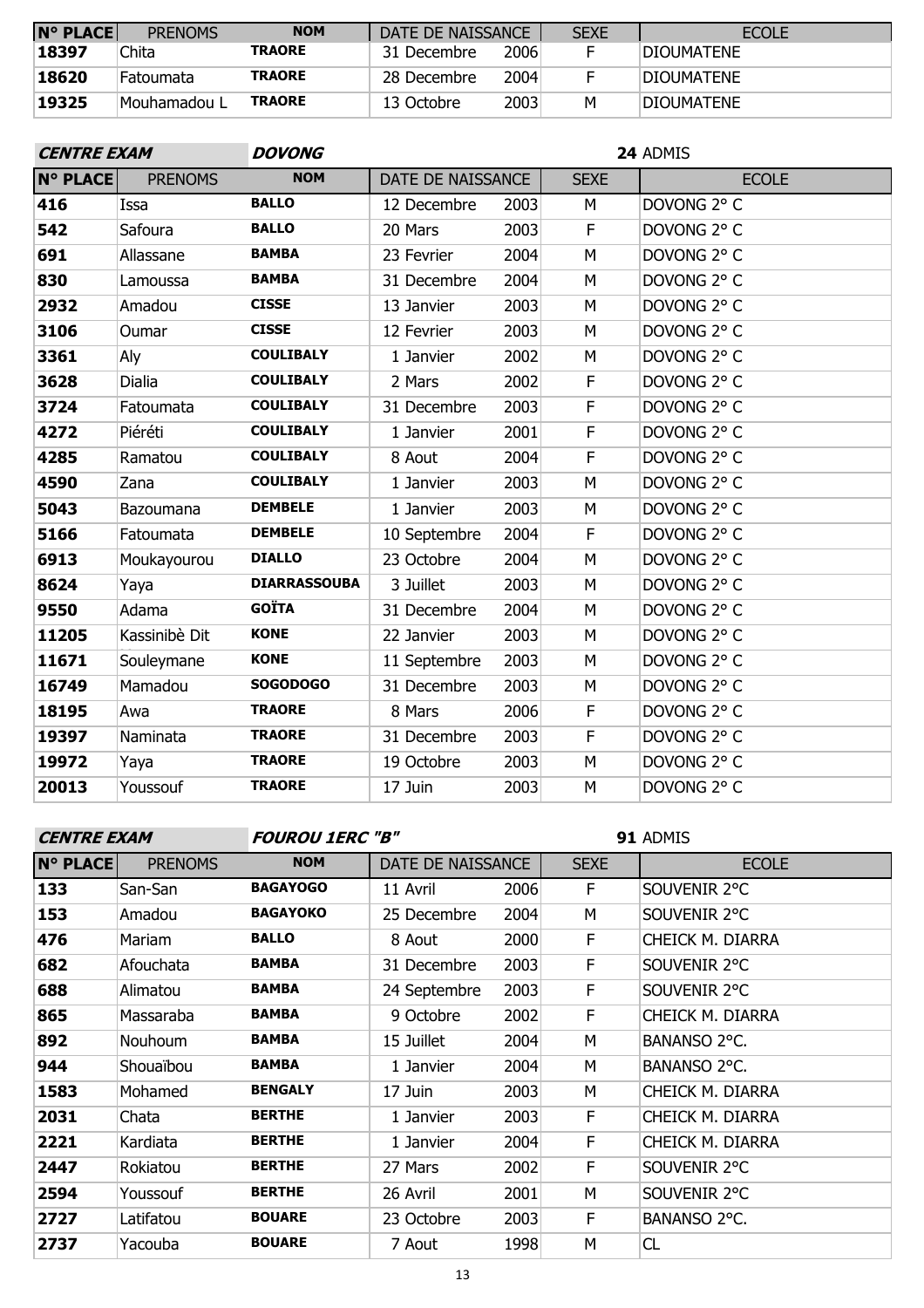| N° PLACE | <b>PRENOMS</b>  | <b>NOM</b>       | DATE DE NAISSANCE |      | <b>SEXE</b> | <b>ECOLE</b>     |
|----------|-----------------|------------------|-------------------|------|-------------|------------------|
| 3231     | Aboubacar       | <b>COULIBALY</b> | 8 Mars            | 2005 | М           | CHEICK M. DIARRA |
| 3254     | Adama           | <b>COULIBALY</b> | 15 Novembre       | 2002 | М           | BANANSO 2°C.     |
| 3269     | Adiara          | <b>COULIBALY</b> | 2 Juin            | 2005 | F           | BANANSO 2°C.     |
| 3436     | Arouna          | <b>COULIBALY</b> | 1 Janvier         | 2004 | М           | BANANSO 2°C.     |
| 3462     | Awa             | <b>COULIBALY</b> | 27 Aout           | 2003 | F           | BANANSO 2°C.     |
| 3597     | Daouda          | <b>COULIBALY</b> | 1 Septembre       | 2005 | M           | CHEICK M. DIARRA |
| 4022     | Mamadou         | <b>COULIBALY</b> | 24 Decembre       | 2006 | М           | SOUVENIR 2°C     |
| 4721     | Namogo          | <b>DANIOGO</b>   | 17 Juin           | 2002 | М           | SOUVENIR 2°C     |
| 4744     | Arouna          | <b>DANIOKO</b>   | 9 Mars            | 2004 | F           | BANANSO 2°C.     |
| 4758     | Founè           | <b>DANIOKO</b>   | 30 Mars           | 2002 | F           | BANANSO 2°C.     |
| 4766     | Mandé           | <b>DANIOKO</b>   | 9 Mars            | 2007 | М           | SOUVENIR 2°C     |
| 5635     | Awa             | <b>DIA</b>       | 1 Janvier         | 2005 | F           | BANANSO 2°C.     |
| 5746     | <b>Barkissa</b> | <b>DIABATE</b>   | 1 Mars            | 2005 | F           | SOUVENIR 2°C     |
| 5962     | Salif           | <b>DIABATE</b>   | 23 Mars           | 2002 | M           | BANANSO 2°C.     |
| 6136     | Awa             | <b>DIAKITE</b>   | 16 Fevrier        | 2004 | F.          | SOUVENIR 2°C     |
| 6342     | Abou Bakary     | <b>DIALLO</b>    | 7 Novembre        | 2004 | F           | CHEICK M. DIARRA |
| 6514     | Baba            | <b>DIALLO</b>    | 6 Aout            | 2004 | M           | SOUVENIR 2°C     |
| 8180     | Maïmouna        | <b>DIARRA</b>    | 4 Janvier         | 2005 | F           | SOUVENIR 2°C     |
| 8208     | Maminata        | <b>DIARRA</b>    | 3 Fevrier         | 2003 | F.          | SOUVENIR 2°C     |
| 8366     | Ousmane         | <b>DIARRA</b>    | 26 Decembre       | 2004 | M           | BANANSO 2°C.     |
| 8480     | Seytou          | <b>DIARRA</b>    | 12 Avril          | 2002 | F           | SOUVENIR 2°C     |
| 8572     | Yacouba         | <b>DIARRA</b>    | 21 Mars           | 2001 | М           | BANANSO 2°C.     |
| 8745     | Moussa          | <b>DIOUARA</b>   | 18 Mars           | 2002 | M           | CHEICK M. DIARRA |
| 10144    | Abdoulaye       | <b>KONATE</b>    | 12 Septembre      | 2004 | М           | BANANSO 2°C.     |
| 10216    | Assanatou       | <b>KONATE</b>    | 31 Decembre       | 2000 | F           | SOUVENIR 2°C     |
| 10252    | <b>Bréhima</b>  | <b>KONATE</b>    | 7 Janvier         | 2007 | М           | SOUVENIR 2°C     |
| 10340    | Kassoum         | <b>KONATE</b>    | 1 Janvier         | 2005 | M           | BANANSO 2°C.     |
| 10463    | Salimatou       | <b>KONATE</b>    | 2 Novembre        | 2003 | F           | CHEICK M. DIARRA |
| 10515    | Zoumana         | <b>KONATE</b>    | 16 Juillet        | 2001 | М           | BANANSO 2°C.     |
| 10902    | <b>Bréhima</b>  | <b>KONE</b>      | 4 Novembre        | 2005 | M           | SOUVENIR 2°C     |
| 10989    | Djénébou        | <b>KONE</b>      | 1 Septembre       | 2006 | F           | CHEICK M. DIARRA |
| 11020    | <b>Drissa</b>   | <b>KONE</b>      | 11 Septembre      | 2007 | M           | CHEICK M. DIARRA |
| 11057    | Fatoumata       | <b>KONE</b>      | 3 Mars            | 2005 | М           | CHEICK M. DIARRA |
| 11246    | Lassina         | <b>KONE</b>      | 6 Juillet         | 2001 | M           | SOUVENIR 2°C     |
| 11256    | Losséni         | <b>KONE</b>      | 12 Juin           | 2006 | M           | CHEICK M. DIARRA |
| 11267    | Maférima        | <b>KONE</b>      | 23 Juin           | 2000 | F           | CHEICK M. DIARRA |
| 11281    | Maïmouna        | <b>KONE</b>      | 23 Novembre       | 2005 | М           | CHEICK M. DIARRA |
| 11312    | Mamou           | <b>KONE</b>      | 11 Juin           | 2006 | F           | CHEICK M. DIARRA |
| 11336    | Mariam          | <b>KONE</b>      | 30 Octobre        | 2003 | F           | SOUVENIR 2°C     |
| 11544    | Rokia           | <b>KONE</b>      | 18 Aout           | 2004 | F           | CHEICK M. DIARRA |
| 11640    | Siaka           | <b>KONE</b>      | 19 Juin           | 2004 | M           | SOUVENIR 2°C     |
| 11645    |                 | <b>KONE</b>      | 26 Janvier        | 2002 | M           | CHEICK M. DIARRA |
|          | Sibiry          | <b>KONE</b>      |                   |      |             | SOUVENIR 2°C     |
| 11682    | Souleymane      | <b>KONIPO</b>    | 23 Decembre       | 2001 | M           |                  |
| 11803    | Mahamed         | <b>OUATTARA</b>  | 25 Decembre       | 2003 | М           | SOUVENIR 2°C     |
| 12799    | Fousseyni       |                  | 31 Octobre        | 2002 | М           | CHEICK M. DIARRA |
| 13030    | Niégo           | <b>OUATTARA</b>  | 12 Mars           | 2005 | M           | CHEICK M. DIARRA |
| 13621    | Amara           | <b>SANGARE</b>   | 7 Janvier         | 2003 | М           | CHEICK M. DIARRA |
| 13968    | Mariam          | <b>SANGARE</b>   | 22 Juin           | 2006 | F           | SOUVENIR 2°C     |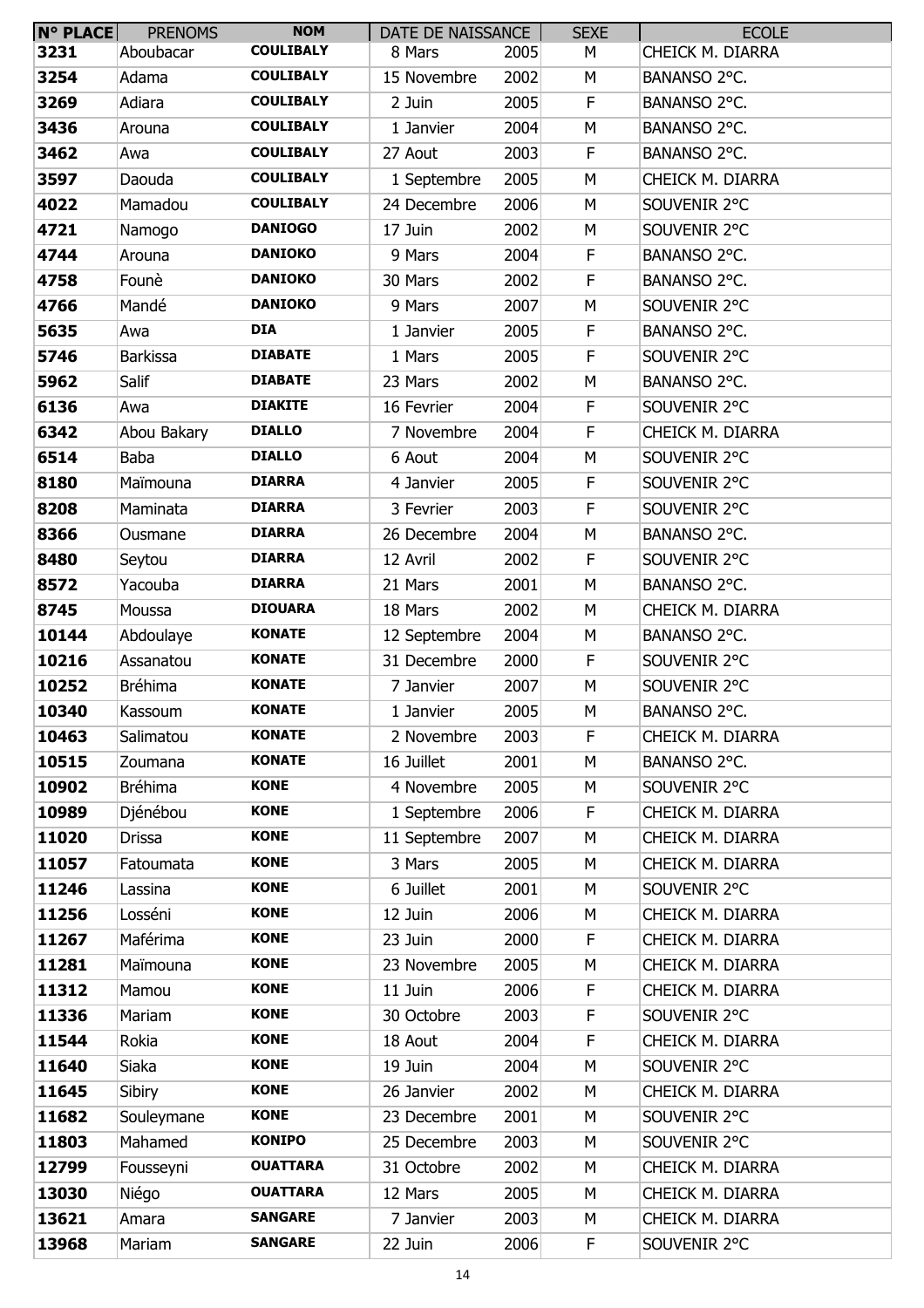| <b>N° PLACE</b> | <b>PRENOMS</b>         | <b>NOM</b>      | DATE DE NAISSANCE |      | <b>SEXE</b>    | <b>ECOLE</b>     |
|-----------------|------------------------|-----------------|-------------------|------|----------------|------------------|
| 14467           | Aminata                | <b>SANOGO</b>   | 11 Janvier        | 2006 | F.             | CHEICK M. DIARRA |
| 15169           | Korotoumou             | <b>SANOGO</b>   | 11 Mars           | 2004 | $\mathsf F$    | SOUVENIR 2°C     |
| 16485           | <b>Bintou</b>          | <b>SOGOBA</b>   | 6 Mars            | 2003 | $\mathsf F$    | SOUVENIR 2°C     |
| 16543           | Adiarata               | <b>SOGODOGO</b> | 15 Juillet        | 2004 | $\mathsf F$    | BANANSO 2°C.     |
| 16557           | Ali                    | <b>SOGODOGO</b> | 1 Janvier         | 2005 | M              | BANANSO 2°C.     |
| 16574           | Aminata                | <b>SOGODOGO</b> | 10 Juin           | 2005 | $\mathsf F$    | BANANSO 2°C.     |
| 16587           | Assétou                | <b>SOGODOGO</b> | 20 Decembre       | 2003 | $\overline{F}$ | BANANSO 2°C.     |
| 16646           | Djénéba                | <b>SOGODOGO</b> | 1 Avril           | 2006 | M              | BANANSO 2°C.     |
| 16704           | Issouf Drissa          | <b>SOGODOGO</b> | 18 Novembre       | 2002 | M              | BANANSO 2°C.     |
| 16705           | <b>Issouf Diakalia</b> | <b>SOGODOGO</b> | 11 Fevrier        | 2004 | M              | BANANSO 2°C.     |
| 16706           | Issouf                 | <b>SOGODOGO</b> | 8 Septembre       | 2002 | M              | BANANSO 2°C.     |
| 16740           | Maïmouna               | <b>SOGODOGO</b> | 5 Decembre        | 2002 | $\mathsf F$    | BANANSO 2°C.     |
| 16748           | Mamadou                | <b>SOGODOGO</b> | 30 Novembre       | 2004 | M              | BANANSO 2°C.     |
| 16781           | Moumine                | <b>SOGODOGO</b> | 16 Avril          | 2002 | M              | BANANSO 2°C.     |
| 16782           | Moussa                 | <b>SOGODOGO</b> | 22 Janvier        | 2002 | M              | BANANSO 2°C.     |
| 16800           | Nouh                   | <b>SOGODOGO</b> | 4 Decembre        | 2000 | M              | BANANSO 2°C.     |
| 16837           | Salimata Siaka         | <b>SOGODOGO</b> | 1 Janvier         | 2004 | $\mathsf F$    | BANANSO 2°C.     |
| 16838           | Salimata               | <b>SOGODOGO</b> | 13 Fevrier        | 2003 | $\mathsf F$    | BANANSO 2°C.     |
| 16894           | Marie Noël             | <b>SOMBORO</b>  | 23 Decembre       | 2004 | F              | SOUVENIR 2°C     |
| 16994           | Abass                  | <b>SYLLA</b>    | 26 Octobre        | 2004 | M              | SOUVENIR 2°C     |
| 17273           | Hawa                   | <b>THIAM</b>    | 28 Fevrier        | 2005 | $\mathsf F$    | SOUVENIR 2°C     |
| 17561           | Saïdou                 | <b>TOGORA</b>   | 2 Mars            | 2003 | M              | CHEICK M. DIARRA |
| 17563           | Tahirou                | <b>TOGORA</b>   | 11 Decembre       | 2002 | M              | CHEICK M. DIARRA |
| 17709           | Abdoulaye              | <b>TRAORE</b>   | 17 Decembre       | 2004 | M              | CHEICK M. DIARRA |
| 18068           | Amidou                 | <b>TRAORE</b>   | 27 Fevrier        | 2003 | M              | BANANSO 2°C.     |
| 19113           | Mamadou                | <b>TRAORE</b>   | 1 Janvier         | 2002 | M              | BANANSO 2°C.     |
| 19607           | Sali                   | <b>TRAORE</b>   | 20 Mars           | 2005 | F.             | BANANSO 2°C.     |
| 19910           | Titin Djénéba          | <b>TRAORE</b>   | 12 Juillet        | 2003 | $\mathsf F$    | CHEICK M. DIARRA |

**CENTRE EXAM FOUROU 2°C ''A''**

| <b>N° PLACE</b> | <b>PRENOMS</b>  | <b>NOM</b>       | DATE DE NAISSANCE |      | <b>SEXE</b> | <b>ECOLE</b>    |
|-----------------|-----------------|------------------|-------------------|------|-------------|-----------------|
| 1926            | Amidou          | <b>BERTHE</b>    | 22 Decembre       | 2003 | M           | FOUROU 2°C. "A" |
| 2000            | <b>Barkissa</b> | <b>BERTHE</b>    | 17 Mars           | 2003 | F.          | FOUROU 2°C. "A" |
| 2160            | Hamidou         | <b>BERTHE</b>    | 19 Juin           | 2003 | М           | FOUROU 2°C. "A" |
| 2523            | Souleymane      | <b>BERTHE</b>    | 11 Octobre        | 2005 | M           | FOUROU 2°C. "A" |
| 2828            | Amara           | <b>CAMARA</b>    | 25 Avril          | 2005 | M           | FOUROU 2°C. "A" |
| 2997            | Fatoumata       | <b>CISSE</b>     | 10 Mars           | 2004 | F           | FOUROU 2°C. "A" |
| 3233            | Aboubacar       | <b>COULIBALY</b> | 17 Juin           | 2004 | M           | FOUROU 2°C. "A" |
| 3616            | Diakalia        | <b>COULIBALY</b> | 31 Decembre       | 2003 | М           | FOUROU 2°C. "A" |
| 3708            | Fanta           | <b>COULIBALY</b> | 15 Octobre        | 2004 | F           | FOUROU 2°C. "A" |
| 3916            | Kassoum Dit     | <b>COULIBALY</b> | 18 Avril          | 2001 | М           | FOUROU 2°C. "A" |
| 4021            | Mamadou         | <b>COULIBALY</b> | 18 Mars           | 1993 | M           | CL              |
| 4399            | Seydou          | <b>COULIBALY</b> | 2 Mars            | 2005 | M           | FOUROU 2°C. "A" |
| 5139            | Dramane         | <b>DEMBELE</b>   | 13 Decembre       | 2002 | M           | FOUROU 2°C. "A" |
| 5202            | Guédiouma       | <b>DEMBELE</b>   | 4 Decembre        | 1999 | M           | CL              |
| 5835            | Kadiatou        | <b>DIABATE</b>   | 20 Mars           | 2001 | F           | FOUROU 2°C. "A" |
| 5993            | Souleymane      | <b>DIABATE</b>   | 29 Aout           | 2000 | M           | FOUROU 2°C. "A" |
| 6905            | Mohamed         | <b>DIALLO</b>    | 4 Janvier         | 2006 | M           | FOUROU 2°C. "A" |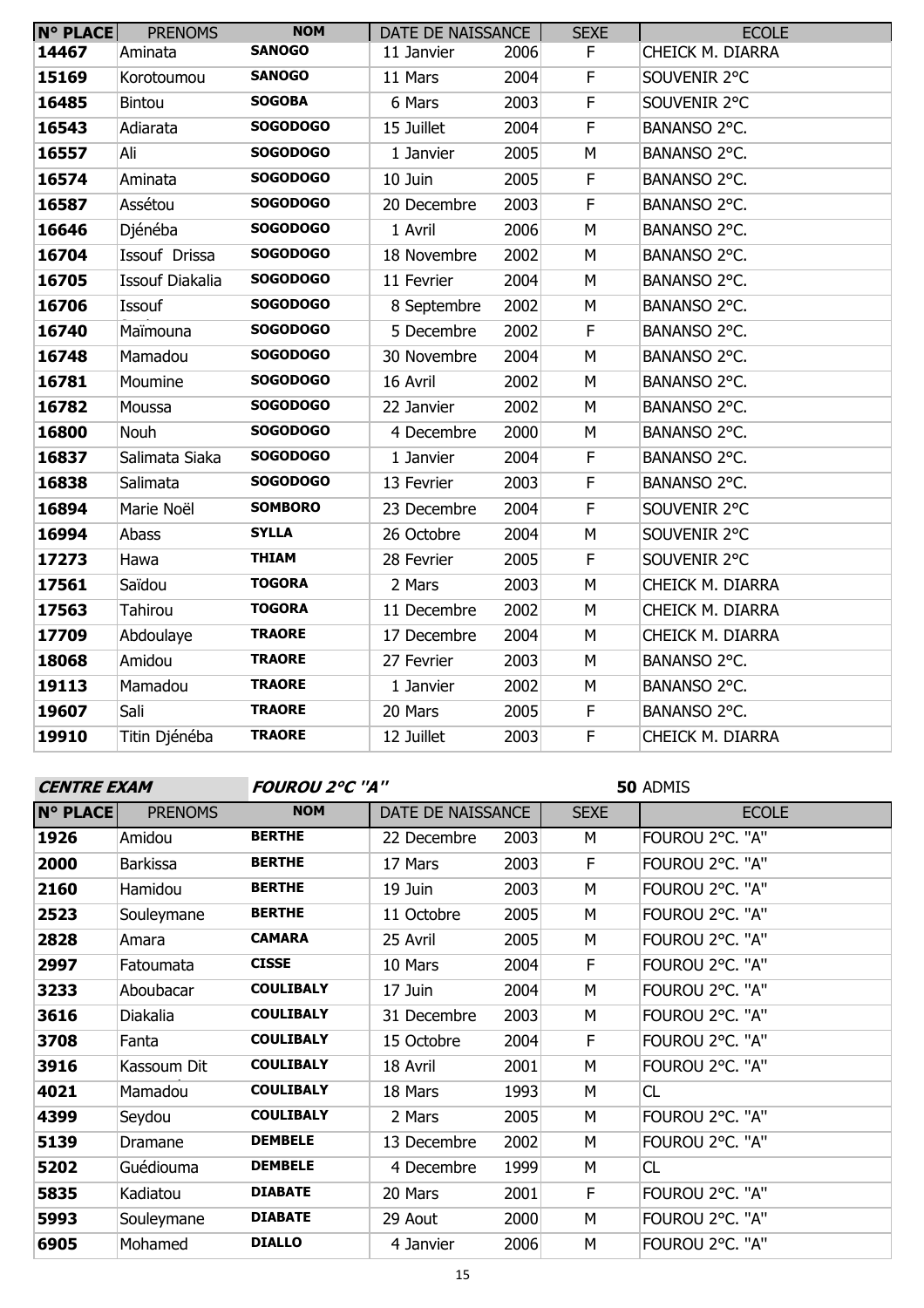| $N^{\circ}$ PLACE | <b>PRENOMS</b>          | <b>NOM</b>      | DATE DE NAISSANCE |      | <b>SEXE</b> | <b>ECOLE</b>    |
|-------------------|-------------------------|-----------------|-------------------|------|-------------|-----------------|
| 8076              | Kalilou                 | <b>DIARRA</b>   | 9 Mars            | 2005 | М           | FOUROU 2°C. "A" |
| 8335              | Niagalie                | <b>DIARRA</b>   | 8 Fevrier         | 2002 | $\mathsf F$ | FOUROU 2°C. "A" |
| 8972              | <b>Isack Noumou</b>     | <b>DJIRE</b>    | 6 Mars            | 2004 | M           | FOUROU 2°C. "A" |
| 9266              | Sitan                   | <b>DOUMBIA</b>  | 1 Janvier         | 2000 | F           | FOUROU 2°C. "A" |
| 9710              | Nènè                    | <b>HAÏDARA</b>  | 13 Fevrier        | 2004 | F.          | FOUROU 2°C. "A" |
| 9751              | Karim                   | <b>KAMATE</b>   | 16 Avril          | 2002 | M           | FOUROU 2°C. "A" |
| 10177             | Adiaratou               | <b>KONATE</b>   | 8 Mars            | 2004 | F.          | FOUROU 2°C. "A" |
| 10421             | Oumar                   | <b>KONATE</b>   | 13 Juillet        | 2000 | M           | FOUROU 2°C. "A" |
| 10517             | Zoumana                 | <b>KONATE</b>   | 8 Juin            | 2005 | M           | FOUROU 2°C. "A" |
| 10576             | Aboubacar               | <b>KONE</b>     | 4 Janvier         | 2005 | M           | FOUROU 2°C. "A" |
| 10959             | Dioulikaroneni          | <b>KONE</b>     | 18 Mars           | 2001 | M           | FOUROU 2°C. "A" |
| 11146             | Issouf                  | <b>KONE</b>     | 25 Juillet        | 2005 | M           | FOUROU 2°C. "A" |
| 11153             | <b>Issouf Meya</b>      | <b>KONE</b>     | 5 Juillet         | 2004 | M           | FOUROU 2°C. "A" |
| 11157             | Kadia                   | <b>KONE</b>     | 19 Decembre       | 2004 | F           | FOUROU 2°C. "A" |
| 11188             | Kamissa                 | <b>KONE</b>     | 6 Mars            | 2005 | F           | FOUROU 2°C. "A" |
| 11362             | Masseni                 | <b>KONE</b>     | 30 Avril          | 2003 | $\mathsf F$ | FOUROU 2°C. "A" |
| 12248             | Moussa                  | <b>MARIKO</b>   | 27 Mars           | 2004 | M           | FOUROU 2°C. "A" |
| 12304             | Souleymane              | <b>MORO</b>     | 7 Decembre        | 1999 | M           | CL              |
| 12606             | Arouna                  | <b>OUATTARA</b> | 3 Juillet         | 2003 | M           | FOUROU 2°C. "A" |
| 12624             | Awa                     | <b>OUATTARA</b> | 12 Decembre       | 2003 | F.          | FOUROU 2°C. "A" |
| 12844             | Kadiatou                | <b>OUATTARA</b> | 22 Novembre       | 2002 | F           | FOUROU 2°C. "A" |
| 12864             | Kadidiatou Klétio       | <b>OUATTARA</b> | 21 Septembre      | 2005 | F           | FOUROU 2°C. "A" |
| 12963             | Mariam                  | <b>OUATTARA</b> | 20 Mars           | 2007 | F           | FOUROU 2°C. "A" |
| 12986             | Mariétou                | <b>OUATTARA</b> | 27 Janvier        | 2003 | $\mathsf F$ | FOUROU 2°C. "A" |
| 13174             | Souleymane              | <b>OUATTARA</b> | 11 Mars           | 2001 | M           | FOUROU 2°C. "A" |
| 13765             | Dorkassé                | <b>SANGARE</b>  | 11 Mars           | 2000 | F           | FOUROU 2°C. "A" |
| 14837             | Djibril                 | <b>SANOGO</b>   | 16 Avril          | 2003 | M           | FOUROU 2°C. "A" |
| 15855             | Sory-Ibrahim            | <b>SANOGO</b>   | 3 Juin            | 2002 | М           | FOUROU 2°C. "A" |
| 16859             | Souleymane              | <b>SOGODOGO</b> | 13 Janvier        | 2007 | М           | FOUROU 2°C. "A" |
| 17852             | Adama                   | <b>TRAORE</b>   | 2 Novembre        | 2005 | М           | FOUROU 2°C. "A" |
| 18461             | Diamatio Aminata TRAORE |                 | 18 Juin           | 2004 | F           | FOUROU 2°C. "A" |
| 19191             | Mariam                  | <b>TRAORE</b>   | 19 Janvier        | 2004 | F.          | FOUROU 2°C. "A" |
| 19446             | Nourou                  | <b>TRAORE</b>   | 7 Janvier         | 2004 | М           | FOUROU 2°C. "A" |

**CENTRE EXAM FOUROU 2°C ''B''**

| <b>N° PLACE</b> | <b>PRENOMS</b>   | <b>NOM</b>    | DATE DE NAISSANCE |      | <b>SEXE</b> | <b>ECOLE</b>    |  |  |  |
|-----------------|------------------|---------------|-------------------|------|-------------|-----------------|--|--|--|
| 806             | Kadidia          | <b>BAMBA</b>  | 25 Mars           | 2004 | F.          | FOUROU 2°C. "B" |  |  |  |
| 920             | Salifou          | <b>BAMBA</b>  | 7 Fevrier         | 2007 | М           | FOUROU 2°C. "B" |  |  |  |
| 960             | Soungalo         | <b>BAMBA</b>  | 16 Octobre        | 2004 | M           | TIBOROGO 2°C.   |  |  |  |
| 1021            | <b>Oumar</b>     | <b>BARRY</b>  | 31 Decembre       | 2005 | M           | FOUROU 2°C. "B" |  |  |  |
| 1849            | Adiaratou        | <b>BERTHE</b> | 18 Novembre       | 2005 | F.          | FOUROU 2°C. "B" |  |  |  |
| 1949            | Aramata          | <b>BERTHE</b> | 5 Juillet         | 2002 | F           | TIBOROGO 2°C.   |  |  |  |
| 1960            | Arouna           | <b>BERTHE</b> | 21 Aout           | 2004 | М           | TIBOROGO 2°C.   |  |  |  |
| 1998            | <b>Barakissa</b> | <b>BERTHE</b> | 31 Decembre       | 2004 | F.          | TIBOROGO 2°C.   |  |  |  |
| 2021            | <b>Brehima</b>   | <b>BERTHE</b> | 13 Decembre       | 2003 | M           | FOUROU 2°C. "B" |  |  |  |
| 2380            | Nabintou         | <b>BERTHE</b> | 16 Juin           | 2003 | F           | FOUROU 2°C. "B" |  |  |  |
| 2575            | Yacouba          | <b>BERTHE</b> | 31 Decembre       | 2003 | M           | TIBOROGO 2°C.   |  |  |  |
| 2595            | Yunissa          | <b>BERTHE</b> | 6 Mars            | 2003 | М           | FOUROU 2°C. "B" |  |  |  |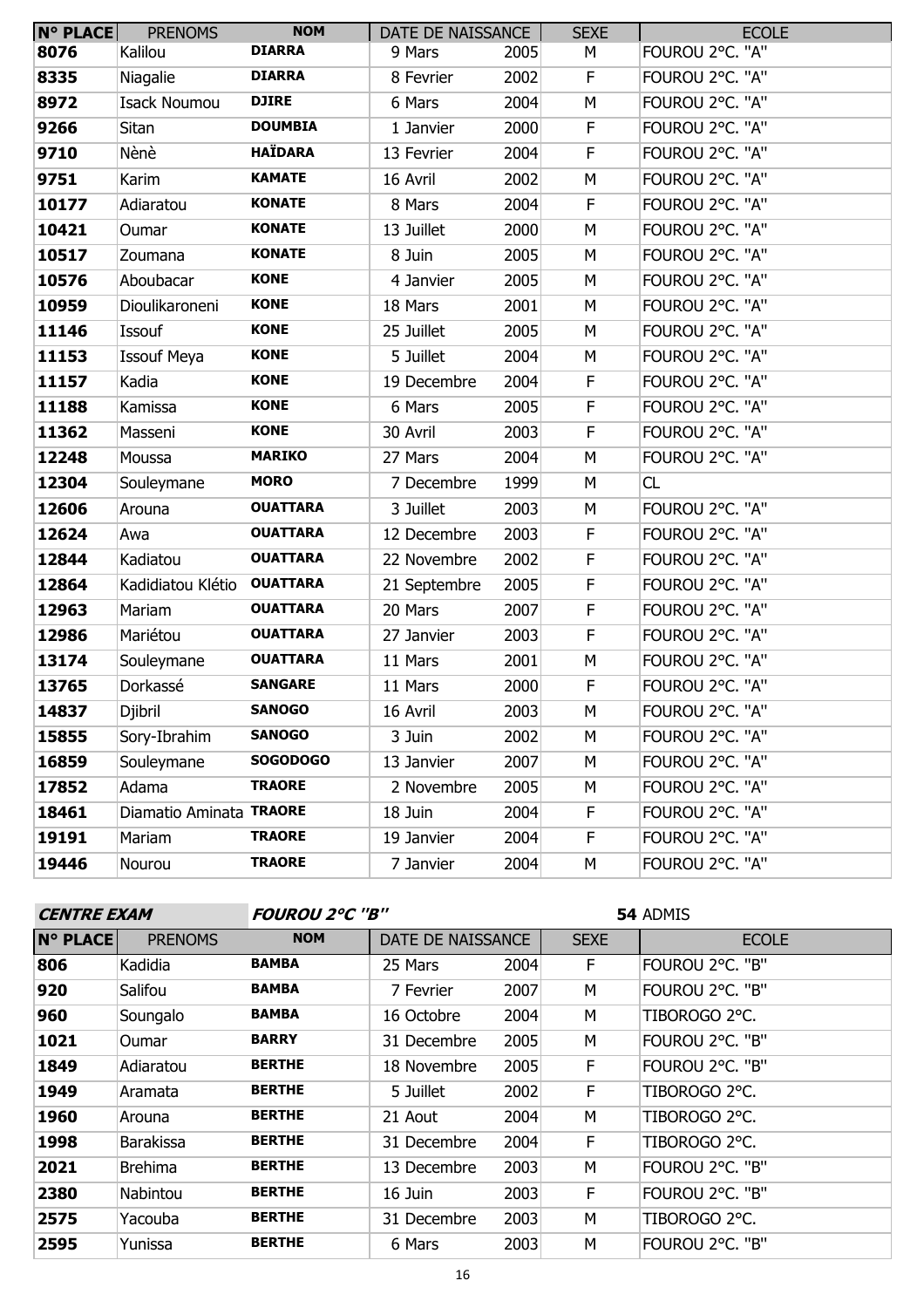| $N^{\circ}$ PLACE | <b>PRENOMS</b>        | <b>NOM</b>        | DATE DE NAISSANCE |      | <b>SEXE</b> | <b>ECOLE</b>    |
|-------------------|-----------------------|-------------------|-------------------|------|-------------|-----------------|
| 2719              | Aminata               | <b>BOUARE</b>     | 2 Fevrier         | 2007 | F.          | TIBOROGO 2°C.   |
| 3198              | Abdoulaye             | <b>COULIBALY</b>  | 24 Aout           | 2002 | М           | TIBOROGO 2°C.   |
| 3353              | Alimatou              | <b>COULIBALY</b>  | 2 Decembre        | 2002 | F           | TIBOROGO 2°C.   |
| 3973              | Madiara               | <b>COULIBALY</b>  | 9 Fevrier         | 2005 | F           | TIBOROGO 2°C.   |
| 4246              | Oumou                 | <b>COULIBALY</b>  | 28 Fevrier        | 2003 | F           | FOUROU 2°C. "B" |
| 4400              | Seydou                | <b>COULIBALY</b>  | 1 Janvier         | 2002 | M           | FOUROU 2°C. "B" |
| 4429              | Sidiki                | <b>COULIBALY</b>  | 22 Janvier        | 2006 | M           | TIBOROGO 2°C.   |
| 4462              | Souleymane            | <b>COULIBALY</b>  | 15 Mars           | 2003 | М           | FOUROU 2°C. "B" |
| 4703              | Diakalia              | <b>DANIOGO</b>    | 25 Juillet        | 2001 | M           | TIBOROGO 2°C.   |
| 4713              | Mamadou               | <b>DANIOKO</b>    | 14 Fevrier        | 2005 | M           | TIBOROGO 2°C.   |
| 4717              | Mariam                | <b>DANIOKO</b>    | 25 Janvier        | 2004 | $\mathsf F$ | TIBOROGO 2°C.   |
| 4764              | Machita               | <b>DANIOKO</b>    | 1 Janvier         | 2003 | F           | TIBOROGO 2°C.   |
| 5074              | <b>Brakissa</b>       | <b>DEMBELE</b>    | 31 Decembre       | 2003 | F           | FOUROU 2°C. "B" |
| 5077              | Chaka                 | <b>DEMBELE</b>    | 28 Novembre       | 2005 | M           | TIBOROGO 2°C.   |
| 5438              | Oumar                 | <b>DEMBELE</b>    | 1 Janvier         | 2003 | M           | FOUROU 2°C. "B" |
| 5604              | Yaya                  | <b>DEMBELE</b>    | 7 Avril           | 2005 | M           | TIBOROGO 2°C.   |
| 7283              | Diakalia              | <b>DIAMOUTENE</b> | 15 Janvier        | 2003 | M           | FOUROU 2°C. "B" |
| 7890              | Djénéba               | <b>DIARRA</b>     | 12 Fevrier        | 2004 | F.          | TIBOROGO 2°C.   |
| 8021              | Ibrahima              | <b>DIARRA</b>     | 5 Mars            | 2005 | M           | FOUROU 2°C. "B" |
| 8355              | Oumar                 | <b>DIARRA</b>     | 1 Janvier         | 2003 | M           | FOUROU 2°C. "B" |
| 8369              | Ousmane               | <b>DIARRA</b>     | 28 Juillet        | 2003 | M           | FOUROU 2°C. "B" |
| 8498              | Sidi Modibo           | <b>DIARRA</b>     | 18 Aout           | 2004 | М           | TIBOROGO 2°C.   |
| 9727              | Diane Sévérine        | <b>KABORE</b>     | 6 Mars            | 1997 | F.          | CL              |
| 10231             | Awa                   | <b>KONATE</b>     | 1 Avril           | 2002 | F           | TIBOROGO 2°C.   |
| 10377             | Mariam                | <b>KONATE</b>     | 2 Avril           | 1996 | F           | CL              |
| 10393             | Mouhamadou            | <b>KONATE</b>     | 3 Decembre        | 2001 | М           | FOUROU 2°C. "B" |
| 10764             | Aminata               | <b>KONE</b>       | 27 Juin           | 2006 | F           | TIBOROGO 2°C.   |
| 10825             | Awa                   | <b>KONE</b>       | 11 Novembre       | 2005 | F           | TIBOROGO 2°C.   |
| 11277             | Mahamadou             | <b>KONE</b>       | 25 Avril          | 2005 | М           | TIBOROGO 2°C.   |
| 11618             | Seydina Fousseny KONE |                   | 18 Octobre        | 2004 | М           | TIBOROGO 2°C.   |
| 11629             | Seydou                | <b>KONE</b>       | 11 Juillet        | 2001 | М           | TIBOROGO 2°C.   |
| 11788             | Zoumana               | <b>KONE</b>       | 26 Septembre      | 2005 | M           | FOUROU 2°C. "B" |
| 12303             | Awa                   | <b>MORO</b>       | 23 Novembre       | 2005 | F           | TIBOROGO 2°C.   |
| 12525             | Aïchata               | <b>OUATTARA</b>   | 7 Mars            | 2005 | F           | FOUROU 2°C. "B" |
| 15068             | Kadidia               | <b>SANOGO</b>     | 1 Janvier         | 2005 | F           | FOUROU 2°C. "B" |
| 16556             | Alassane              | <b>SOGODOGO</b>   | 14 Avril          | 2005 | M           | TIBOROGO 2°C.   |
| 16569             | Amadou                | <b>SOGODOGO</b>   | 9 Janvier         | 2003 | М           | FOUROU 2°C. "B" |
| 16643             | Djélika               | <b>SOGODOGO</b>   | 31 Decembre       | 2003 | $\mathsf F$ | FOUROU 2°C. "B" |
| 17995             | Ali                   | <b>TRAORE</b>     | 31 Octobre        | 2004 | М           | TIBOROGO 2°C.   |
| 18553             | Dotianga              | <b>TRAORE</b>     | 7 Juin            | 2004 | М           | TIBOROGO 2°C.   |
| 18803             | Ismaïla Dit Yoro      | <b>TRAORE</b>     | 5 Juin            | 2004 | М           | FOUROU 2°C. "B" |
| 18920             | Karim                 | <b>TRAORE</b>     | 31 Decembre       | 2004 | F           | FOUROU 2°C. "B" |

| <b>CENTRE EXAM</b> |                | <i>GOUENE 2°C</i> | <b>76 ADMIS</b>   |      |             |                |
|--------------------|----------------|-------------------|-------------------|------|-------------|----------------|
| <b>N° PLACE</b>    | <b>PRENOMS</b> | <b>NOM</b>        | DATE DE NAISSANCE |      | <b>SEXE</b> | <b>ECOLE</b>   |
| 1768               | Abdoulaye      | <b>BERTHE</b>     | 4 Mars            | 2003 | M           | Gouene 2°C.    |
| 1798               | Abou           | <b>BERTHE</b>     | 1 Mars            | 2003 | м           | Gouene 2°C.    |
| 1828               | Adama          | <b>BERTHE</b>     | 5 Septembre       | 2004 | м           | igouene 2°C. I |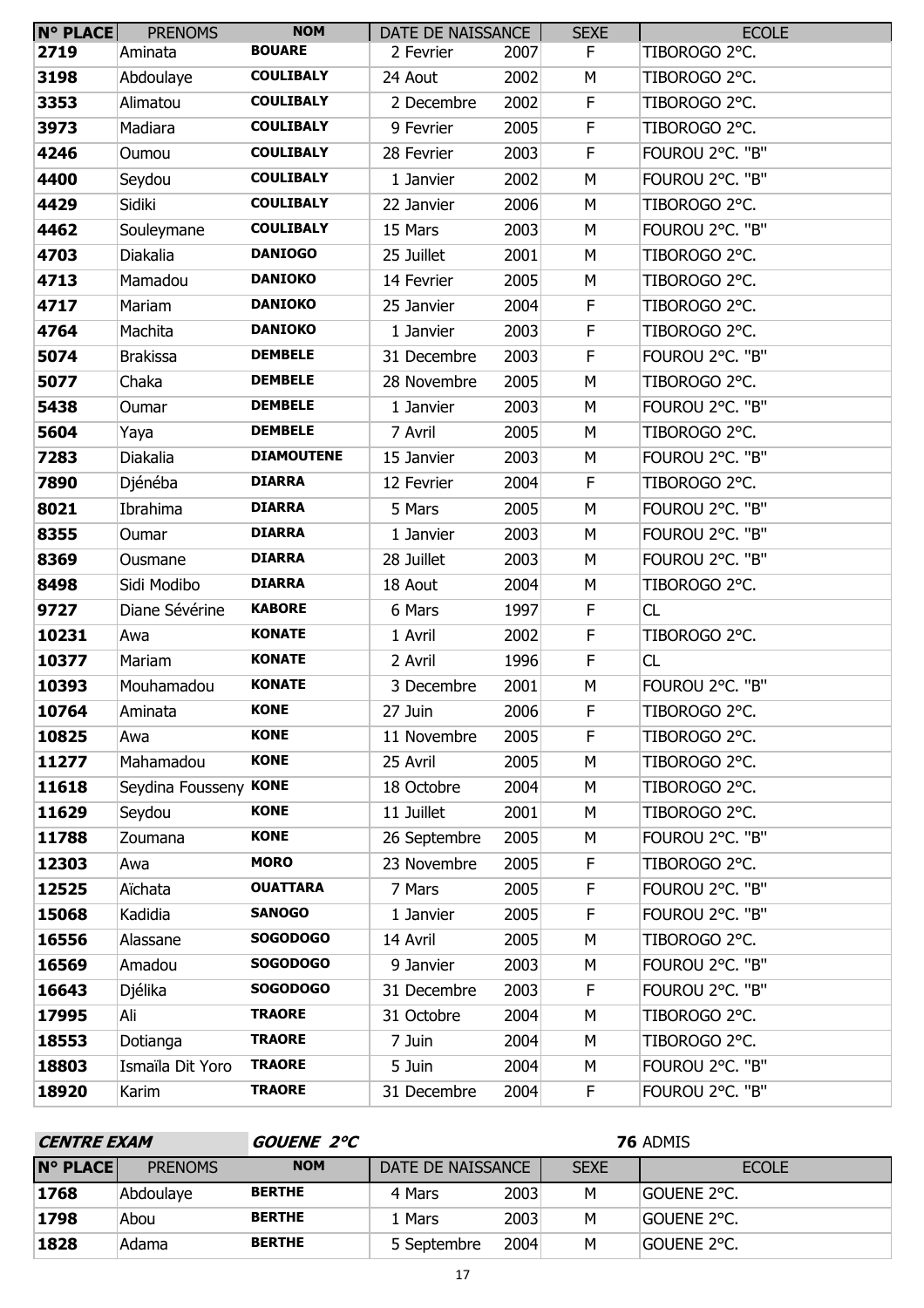| $N^{\circ}$ PLACE | <b>PRENOMS</b>        | <b>NOM</b>       | DATE DE NAISSANCE  |      | <b>SEXE</b> | <b>ECOLE</b> |
|-------------------|-----------------------|------------------|--------------------|------|-------------|--------------|
| 1842              | Adiara                | <b>BERTHE</b>    | 18 Fevrier         | 2004 | F           | GOUENE 2°C.  |
| 1850              | Adiaratou             | <b>BERTHE</b>    | 1 Janvier          | 2003 | F           | GOUENE 2°C.  |
| 1873              | Aïcha                 | <b>BERTHE</b>    | 5 Janvier          | 2004 | F           | GOUENE 2°C.  |
| 1912              | Amadou                | <b>BERTHE</b>    | 18 Aout            | 2003 | M           | GOUENE 2°C.  |
| 1952              | Aramatou              | <b>BERTHE</b>    | 20 Aout            | 2003 | F.          | GOUENE 2°C.  |
| 1983              | Bakary                | <b>BERTHE</b>    | 31 Decembre        | 2004 | M           | GOUENE 2°C.  |
| 1994              | <b>Barakissa</b>      | <b>BERTHE</b>    | 1 Janvier          | 2002 | F           | GOUENE 2°C.  |
| 2054              | Diakalia              | <b>BERTHE</b>    | 27 Janvier         | 2004 | M           | GOUENE 2°C.  |
| 2063              | Diarah                | <b>BERTHE</b>    | 30 Janvier         | 2002 | F           | GOUENE 2°C.  |
| 2105              | Drissa                | <b>BERTHE</b>    | 17 Aout            | 2004 | M           | GOUENE 2°C.  |
| 2176              | Inzan                 | <b>BERTHE</b>    | 15 Septembre       | 2006 | M           | GOUENE 2°C.  |
| 2234              | Karim                 | <b>BERTHE</b>    | 6 Mars             | 2002 | M           | GOUENE 2°C.  |
| 2295              | Mamoutou              | <b>BERTHE</b>    | 7 Septembre        | 2002 | M           | GOUENE 2°C.  |
| 2373              | Moussa                | <b>BERTHE</b>    | 13 Mars            | 2002 | M           | GOUENE 2°C.  |
| 2374              | Moussa                | <b>BERTHE</b>    | 24 Mars            | 2005 | М           | GOUENE 2°C.  |
| 2397              | Nio Barakissa         | <b>BERTHE</b>    | 12 Decembre        | 2004 | F.          | GOUENE 2°C.  |
| 2404              | Oudou                 | <b>BERTHE</b>    | 5 Mars             | 2003 | M           | GOUENE 2°C.  |
| 2465              | Salia                 | <b>BERTHE</b>    | 31 Janvier         | 2001 | M           | GOUENE 2°C.  |
| 2486              | Sekou                 | <b>BERTHE</b>    | 11 Janvier         | 2003 | M           | GOUENE 2°C.  |
| 2497              | Seydou                | <b>BERTHE</b>    | 17 Decembre        | 2002 | M           | GOUENE 2°C.  |
| 2524              | Souleymane            | <b>BERTHE</b>    | 31 Decembre        | 2004 | M           | GOUENE 2°C.  |
| 2535              | Souleymane            | <b>BERTHE</b>    | 31 Decembre        | 2003 | M           | GOUENE 2°C.  |
| 2569              | Yacouba               | <b>BERTHE</b>    | 31 Decembre        | 2001 | M           | GOUENE 2°C.  |
| 2580              | Yaya                  | <b>BERTHE</b>    | 27 Mars            | 2001 | М           | GOUENE 2°C.  |
| 3215              | Abibata               | <b>COULIBALY</b> | 27 Decembre        | 2002 | F.          | GOUENE 2°C.  |
| 3267              | Adama                 | <b>COULIBALY</b> | 1 Janvier          | 2005 | М           | GOUENE 2°C.  |
| 3617              | Diakalia              | <b>COULIBALY</b> | 4 Septembre        | 2004 | M           | GOUENE 2°C.  |
| 3629              | Dialia                | <b>COULIBALY</b> | 22 Septembre       | 2001 | F           | GOUENE 2°C.  |
| 4056              | Mariam                | <b>COULIBALY</b> | 11 Septembre       | 2002 | F           | GOUENE 2°C.  |
| 4131              | Momine                | <b>COULIBALY</b> | 17 Mars            | 2002 | М           | GOUENE 2°C.  |
| 4422              | Sibiri                | <b>COULIBALY</b> | 1 Janvier          | 2003 | M           | GOUENE 2°C.  |
| 4599              | Zoumana               | <b>COULIBALY</b> | 1 Janvier          | 2004 | M           | GOUENE 2°C.  |
| 5703              | Amadou                | <b>DIABATE</b>   | 27 Mars            | 2006 | М           | GOUENE 2°C.  |
| 5779              | Djénéba               | <b>DIABATE</b>   | 17 Aout            | 2001 | F           | GOUENE 2°C.  |
| 5852              | Kassim                | <b>DIABATE</b>   | 22 Mars            | 2004 | M           | GOUENE 2°C.  |
| 5871              | Lanzeni               | <b>DIABATE</b>   | 1 Janvier          | 2003 | М           | GOUENE 2°C.  |
| 5895              | Maminata              | <b>DIABATE</b>   | 5 Aout             | 2005 | F           | GOUENE 2°C.  |
| 6034              |                       | <b>DIABATE</b>   |                    | 2003 | M           | GOUENE 2°C.  |
| 6555              | Zanga Siaka<br>Bintou | <b>DIALLO</b>    | 25 Mars<br>16 Aout | 2002 | F.          | GOUENE 2°C.  |
| 6574              | <b>Brehima</b>        | <b>DIALLO</b>    | 1 Janvier          | 2003 | М           | GOUENE 2°C.  |
|                   |                       | <b>DIARRA</b>    |                    |      |             |              |
| 7629              | Alasane               | <b>DIARRA</b>    | 1 Janvier          | 2005 | М           | GOUENE 2°C.  |
| 7909              | Doulaye               |                  | 31 Decembre        | 2002 | M           | GOUENE 2°C.  |
| 8092              | Kassim                | <b>DIARRA</b>    | 5 Octobre          | 2006 | M           | GOUENE 2°C.  |
| 8114              | Korotoumou            | <b>DIARRA</b>    | 29 Decembre        | 2003 | F           | GOUENE 2°C.  |
| 8317              | Moussa                | <b>DIARRA</b>    | 15 Mars            | 2002 | M           | GOUENE 2°C.  |
| 8430              | Salimata              | <b>DIARRA</b>    | 22 Juin            | 2001 | F           | GOUENE 2°C.  |
| 8472              | Seydou                | <b>DIARRA</b>    | 1 Janvier          | 2005 | М           | GOUENE 2°C.  |
| 8483              | Siaka                 | <b>DIARRA</b>    | 12 Octobre         | 2005 | М           | GOUENE 2°C.  |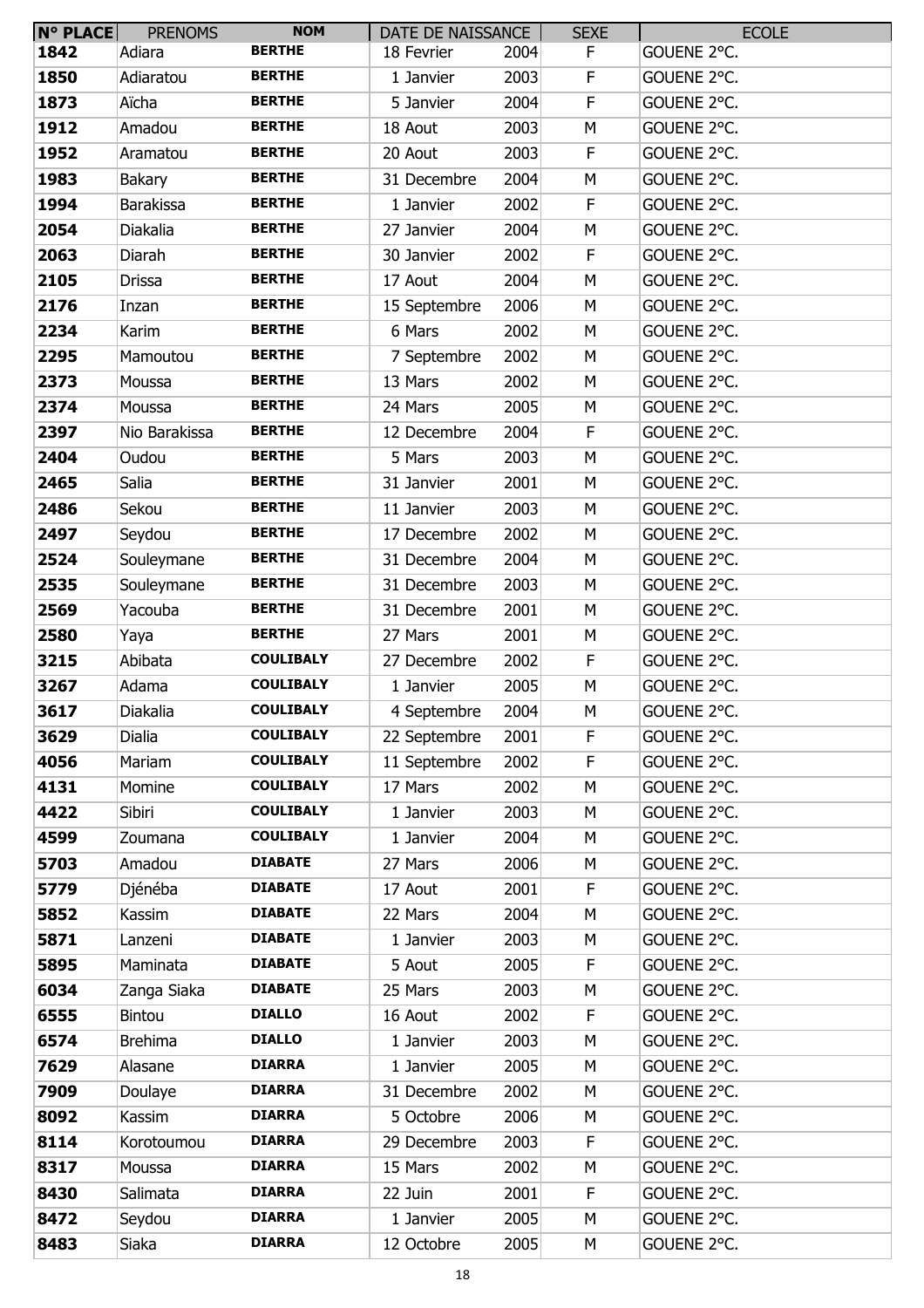| <b>N° PLACE</b> | <b>PRENOMS</b>       | <b>NOM</b>       | DATE DE NAISSANCE |      | <b>SEXE</b> | <b>ECOLE</b> |
|-----------------|----------------------|------------------|-------------------|------|-------------|--------------|
| 10259           | Chita                | <b>KONATE</b>    | 1 Janvier         | 2004 | F.          | GOUENE 2°C.  |
| 10468           | Saran                | <b>KONATE</b>    | 21 Juin           | 2004 | F           | GOUENE 2°C.  |
| 10781           | Arouna               | <b>KONE</b>      | 23 Fevrier        | 2002 | М           | GOUENE 2°C.  |
| 10935           | Diakalia             | <b>KONE</b>      | 2 Janvier         | 2002 | M           | GOUENE 2°C.  |
| 11007           | Dotégué Yacouba KONE |                  | 21 Mars           | 2001 | M           | GOUENE 2°C.  |
| 11026           | Drissa               | <b>KONE</b>      | 31 Decembre       | 2000 | M           | GOUENE 2°C.  |
| 11630           | Seydou               | <b>KONE</b>      | 31 Decembre       | 2004 | M           | GOUENE 2°C.  |
| 11631           | Seydou               | <b>KONE</b>      | 1 Janvier         | 2004 | M           | GOUENE 2°C.  |
| 11871           | Ichon                | <b>KOUYATE</b>   | 1 Janvier         | 2007 | M           | GOUENE 2°C.  |
| 11891           | Moussa               | <b>KOUYATE</b>   | 3 Novembre        | 2007 | M           | GOUENE 2°C.  |
| 12534           | Alassane             | <b>OUATTARA</b>  | 6 Mars            | 2003 | M           | GOUENE 2°C.  |
| 13007           | Moulaye              | <b>OUATTARA</b>  | 2 Aout            | 2003 | M           | GOUENE 2°C.  |
| 13594           | Aïssata              | <b>SANGARE</b>   | 21 Novembre       | 2007 | F           | GOUENE 2°C.  |
| 13985           | Minata               | <b>SANGARE</b>   | 5 Septembre       | 2004 | $\mathsf F$ | GOUENE 2°C.  |
| 14222           | Abdoul Karim         | <b>SANOGO</b>    | 14 Fevrier        | 2004 | M           | GOUENE 2°C.  |
| 14780           | Diouratiè            | <b>SANOGO</b>    | 1 Janvier         | 2001 | M           | GOUENE 2°C.  |
| 15322           | Mamou                | <b>SANOGO</b>    | 25 Avril          | 2001 | $\mathsf F$ | GOUENE 2°C.  |
| 16010           | Yaya                 | <b>SANOGO</b>    | 18 Fevrier        | 2004 | M           | GOUENE 2°C.  |
| 16022           | Youssouf             | <b>SANOGO</b>    | 1 Janvier         | 2002 | M           | GOUENE 2°C.  |
| 16519           | Abdoulaye            | <b>SOGODOGO</b>  | 20 Juillet        | 2002 | M           | GOUENE 2°C.  |
| 16953           | Mohamed              | <b>SOUNTOURA</b> | 23 Octobre        | 2002 | M           | GOUENE 2°C.  |
| 17990           | Ali                  | <b>TRAORE</b>    | 10 Mars           | 2002 | M           | GOUENE 2°C.  |
| 18024           | Alimatou             | <b>TRAORE</b>    | 30 Novembre       | 2001 | F           | GOUENE 2°C.  |
| 18671           | Fatoumata            | <b>TRAORE</b>    | 1 Janvier         | 2003 | $\mathsf F$ | GOUENE 2°C.  |
| 18837           | Jean                 | <b>TRAORE</b>    | 10 Janvier        | 2003 | M           | GOUENE 2°C.  |

| <b>CENTRE EXAM</b> |                         |                   | KADIOLO 2°C "A"   |      |             | 63 ADMIS        |  |  |
|--------------------|-------------------------|-------------------|-------------------|------|-------------|-----------------|--|--|
| <b>N° PLACE</b>    | <b>PRENOMS</b>          | <b>NOM</b>        | DATE DE NAISSANCE |      | <b>SEXE</b> | <b>ECOLE</b>    |  |  |
| 58                 | Alima                   | <b>BAGAYOGO</b>   | 27 Fevrier        | 2003 | F           | KADIOLO 2°C "A" |  |  |
| 368                | Djakaridja              | <b>BALLO</b>      | 1 Janvier         | 2003 | M           | KADIOLO 2°C "A" |  |  |
| 913                | Safi                    | <b>BAMBA</b>      | 20 Decembre       | 2005 | F           | KADIOLO 2°C "A" |  |  |
| 1531               | Mamary                  | <b>BENGALY</b>    | 26 Decembre       | 2001 | M           | KADIOLO 2°C "A" |  |  |
| 1738               | Younoussa               | <b>BENGALY</b>    | 20 Decembre       | 2001 | M           | KADIOLO 2°C "A" |  |  |
| 1753               | Fanta                   | <b>BEREDOGO</b>   | 9 Octobre         | 2006 | F           | KADIOLO 2°C "A" |  |  |
| 1818               | Aboudramane             | <b>BERTHE</b>     | 4 Janvier         | 2004 | M           | KADIOLO 2°C "A" |  |  |
| 1955               | Arouna                  | <b>BERTHE</b>     | 22 Avril          | 2001 | M           | KADIOLO 2°C "A" |  |  |
| 2816               | Tiékoura                | <b>BOUGOUDOGO</b> | 2 Juin            | 2002 | M           | KADIOLO 2°C "A" |  |  |
| 3280               | Adiaratou               | <b>COULIBALY</b>  | 15 Novembre       | 2004 | F           | KADIOLO 2°C "A" |  |  |
| 3560               | <b>Bintou</b>           | <b>COULIBALY</b>  | 10 Aout           | 2000 | F           | KADIOLO 2°C "A" |  |  |
| 3794               | Hamady                  | <b>COULIBALY</b>  | 11 Fevrier        | 2004 | M           | KADIOLO 2°C "A" |  |  |
| 3806               | Ibrahim                 | <b>COULIBALY</b>  | 19 Decembre       | 2005 | M           | KADIOLO 2°C "A" |  |  |
| 3919               | Kolokélé                | <b>COULIBALY</b>  | 20 Mars           | 2004 | F.          | KADIOLO 2°C "A" |  |  |
| 4042               | Maramou                 | <b>COULIBALY</b>  | 14 Avril          | 2003 | F           | KADIOLO 2°C "A" |  |  |
| 4238               | Oumar Mamadou COULIBALY |                   | 31 Decembre       | 2001 | M           | KADIOLO 2°C "A" |  |  |
| 4258               | Ousmane                 | <b>COULIBALY</b>  | 27 Octobre        | 2003 | M           | KADIOLO 2°C "A" |  |  |
| 4273               | Pierre                  | <b>COULIBALY</b>  | 22 Fevrier        | 2005 | М           | KADIOLO 2°C "A" |  |  |
| 4328               | Sali                    | <b>COULIBALY</b>  | 29 Juin           | 2003 | F.          | KADIOLO 2°C "A" |  |  |
| 4439               | Sitan                   | <b>COULIBALY</b>  | 11 Mars           | 2004 | F           | KADIOLO 2°C "A" |  |  |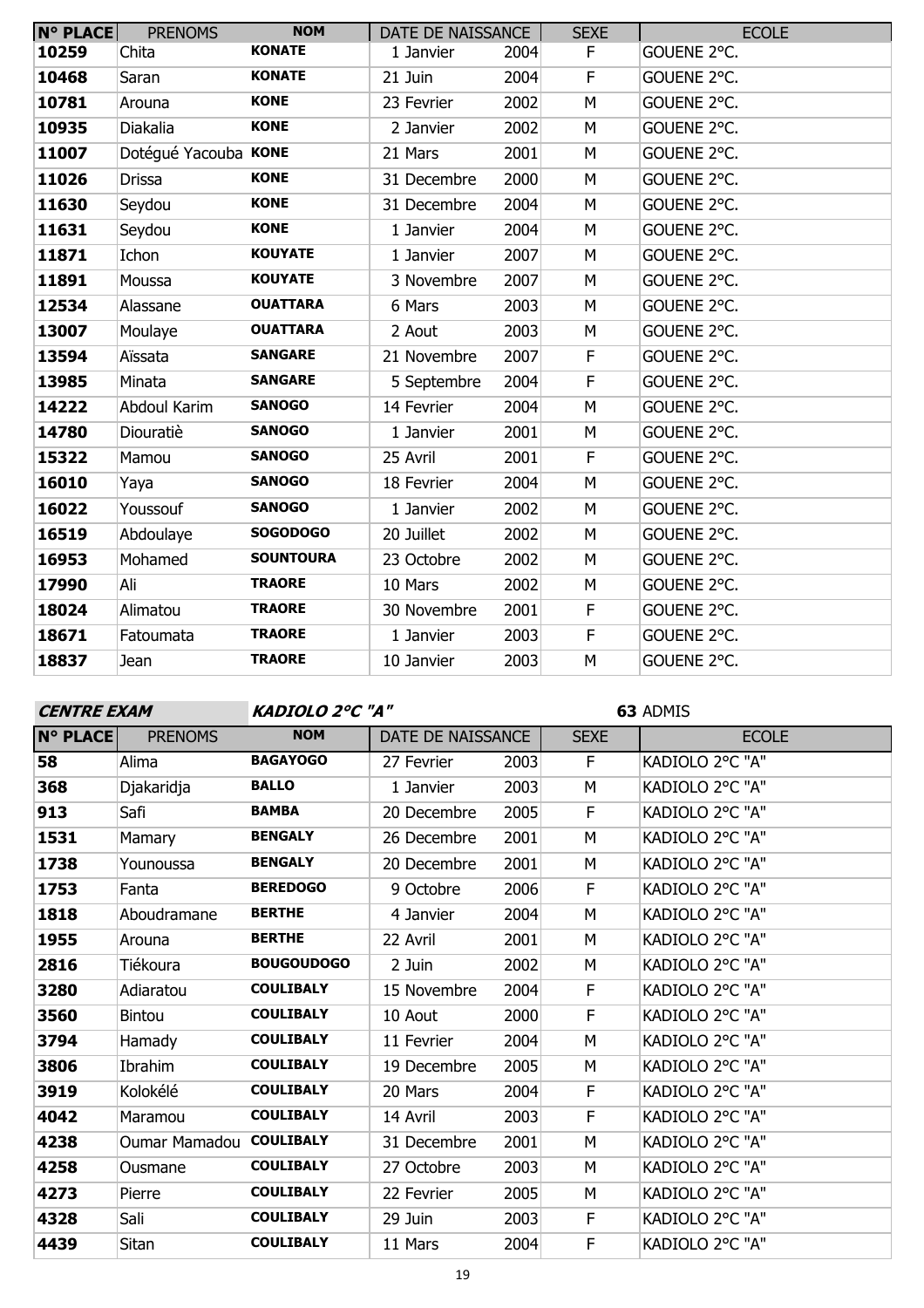| <b>N° PLACE</b> | <b>PRENOMS</b>        | <b>NOM</b>       | DATE DE NAISSANCE |      | <b>SEXE</b> | <b>ECOLE</b>              |
|-----------------|-----------------------|------------------|-------------------|------|-------------|---------------------------|
| 4464            | Souleymane            | <b>COULIBALY</b> | 1 Janvier         | 2005 | М           | KADIOLO 2°C "A"           |
| 4772            | Salimata              | <b>DANIOKO</b>   | 28 Juin           | 2006 | F           | KADIOLO 2°C "A"           |
| 4813            | Korotoumou            | <b>DAO</b>       | 1 Janvier         | 2002 | $\mathsf F$ | KADIOLO 2°C "A"           |
| 4955            | Aly                   | <b>DEMBELE</b>   | 15 Aout           | 2003 | M           | KADIOLO 2°C "A"           |
| 5044            | Biba                  | <b>DEMBELE</b>   | 1 Janvier         | 2005 | F           | <b>KALAMU</b>             |
| 5092            | Demba                 | <b>DEMBELE</b>   | 3 Mars            | 2001 | M           | KADIOLO 2°C "A"           |
| 5226            | Issa                  | <b>DEMBELE</b>   | 4 Avril           | 2004 | M           | KADIOLO 2°C "A"           |
| 5543            | Souleymane            | <b>DEMBELE</b>   | 6 Aout            | 2004 | М           | <b>KALAMU</b>             |
| 5558            | Sourakata             | <b>DEMBELE</b>   | 19 Decembre       | 2000 | M           | KADIOLO 2°C "A"           |
| 5640            | <b>Abdoul Aziz</b>    | <b>DIABATE</b>   | 29 Aout           | 2006 | M           | <b>KALAMU</b>             |
| 5793            | Drissa                | <b>DIABATE</b>   | 3 Octobre         | 2004 | M           | FRATERNITE NOUMOUSSO 2°C. |
| 5797            | Fanta                 | <b>DIABATE</b>   | 8 Janvier         | 2005 | F           | <b>KALAMU</b>             |
| 6101            | Aissata               | <b>DIAKITE</b>   | 15 Avril          | 2005 | F           | <b>KALAMU</b>             |
| 6127            | Arraba                | <b>DIAKITE</b>   | 1 Octobre         | 2006 | F           | <b>KALAMU</b>             |
| 6256            | Oumou                 | <b>DIAKITE</b>   | 25 Mars           | 2006 | F           | FRATERNITE NOUMOUSSO 2°C. |
| 6351            | Aboubacary            | <b>DIALLO</b>    | 26 Juin           | 2005 | M           | KADIOLO 2°C "A"           |
| 7508            | <b>Abdoul Aziz</b>    | <b>DIARRA</b>    | 22 Septembre      | 2002 | M           | KADIOLO 2°C "A"           |
| 7640            | Ali                   | <b>DIARRA</b>    | 11 Septembre      | 2003 | M           | KADIOLO 2°C "A"           |
| 7677            | Amadou                | <b>DIARRA</b>    | 13 Mars           | 2005 | M           | KADIOLO 2°C "A"           |
| 7686            | Amidou                | <b>DIARRA</b>    | 21 Mars           | 2005 | M           | KADIOLO 2°C "A"           |
| 8026            | Ismail                | <b>DIARRA</b>    | 30 Decembre       | 2000 | M           | KADIOLO 2°C "A"           |
| 8077            | Kalilou               | <b>DIARRA</b>    | 20 Octobre        | 2006 | M           | KADIOLO 2°C "A"           |
| 8694            | Boubacar              | <b>DICKO</b>     | 9 Janvier         | 2003 | М           | KADIOLO 2°C "A"           |
| 8714            | Mohamed               | <b>DICKO</b>     | 14 Juin           | 2006 | M           | KADIOLO 2°C "A"           |
| 9008            | Alassane              | <b>DJOURTE</b>   | 20 Mars           | 2006 | M           | KADIOLO 2°C "A"           |
| 9084            | Harouna               | <b>DOGONI</b>    | 23 Decembre       | 2003 | М           | KADIOLO 2°C "A"           |
| 9211            | Mahamadou             | <b>DOUMBIA</b>   | 6 Septembre       | 2004 | M           | KADIOLO 2°C "A"           |
| 9389            | Oumou                 | <b>FANE</b>      | 31 Decembre       | 2002 | F           | KADIOLO 2°C "A"           |
| 9496            | Youssouf              | <b>GALOGO</b>    | 11 Mars           | 2003 | М           | KADIOLO 2°C "A"           |
| 10212           | Arouna                | <b>KONATE</b>    | 14 Fevrier        | 2002 | М           | KADIOLO 2°C "A"           |
| 10240           | <b>Barakissa</b>      | <b>KONATE</b>    | 24 Aout           | 2003 | F           | KADIOLO 2°C "A"           |
| 10337           | Karim                 | <b>KONATE</b>    | 1 Janvier         | 2002 | M           | KADIOLO 2°C "A"           |
| 10584           | Aboubacar Sidiki KONE |                  | 29 Mars           | 2003 | М           | KADIOLO 2°C "A"           |
| 10597           | Aby                   | <b>KONE</b>      | 30 Mars           | 2002 | F           | KADIOLO 2°C "A"           |
| 10727           | Amadou Adama          | <b>KONE</b>      | 15 Avril          | 2001 | M           | KADIOLO 2°C "A"           |
| 10926           | Daouda                | <b>KONE</b>      | 15 Decembre       | 2005 | М           | KADIOLO 2°C "A"           |
| 11172           | Kadidia               | <b>KONE</b>      | 19 Fevrier        | 1999 | F.          | CL                        |
| 11365           | Masséni               | <b>KONE</b>      | 29 Mars           | 2004 | F           | KADIOLO 2°C "A"           |
| 14969           | Habi                  | <b>SANOGO</b>    | 14 Septembre      | 2006 | F           | FRATERNITE NOUMOUSSO 2°C. |
| 15751           | Samba                 | <b>SANOGO</b>    | 23 Novembre       | 2002 | M           | FRATERNITE NOUMOUSSO 2°C. |
| 16711           | Kadidiatou            | <b>SOGODOGO</b>  | 31 Decembre       | 2006 | F           | <b>KALAMU</b>             |
| 17827           | Aby                   | <b>TRAORE</b>    | 16 Mars           | 2003 | F           | FRATERNITE NOUMOUSSO 2°C. |
| 18921           | Karim                 | <b>TRAORE</b>    | 9 Aout            | 2006 | F.          | <b>KALAMU</b>             |

| <i><b>CENTRE EXAM</b></i> |                | KADIOLO DIALLACORO |                   |      |             | 66 ADMIS               |
|---------------------------|----------------|--------------------|-------------------|------|-------------|------------------------|
| $N^{\circ}$ PLACE         | <b>PRENOMS</b> | <b>NOM</b>         | DATE DE NAISSANCE |      | <b>SEXE</b> | <b>ECOLE</b>           |
| 293                       | Alimata        | <b>BALLO</b>       | 7 Octobre.        | 2004 |             | GBAANNI NOUMOUSSO 2°C. |
| 860                       | Mariam         | <b>BAMBA</b>       | 13 Novembre       | 2005 |             | GBAANNI NOUMOUSSO 2°C. |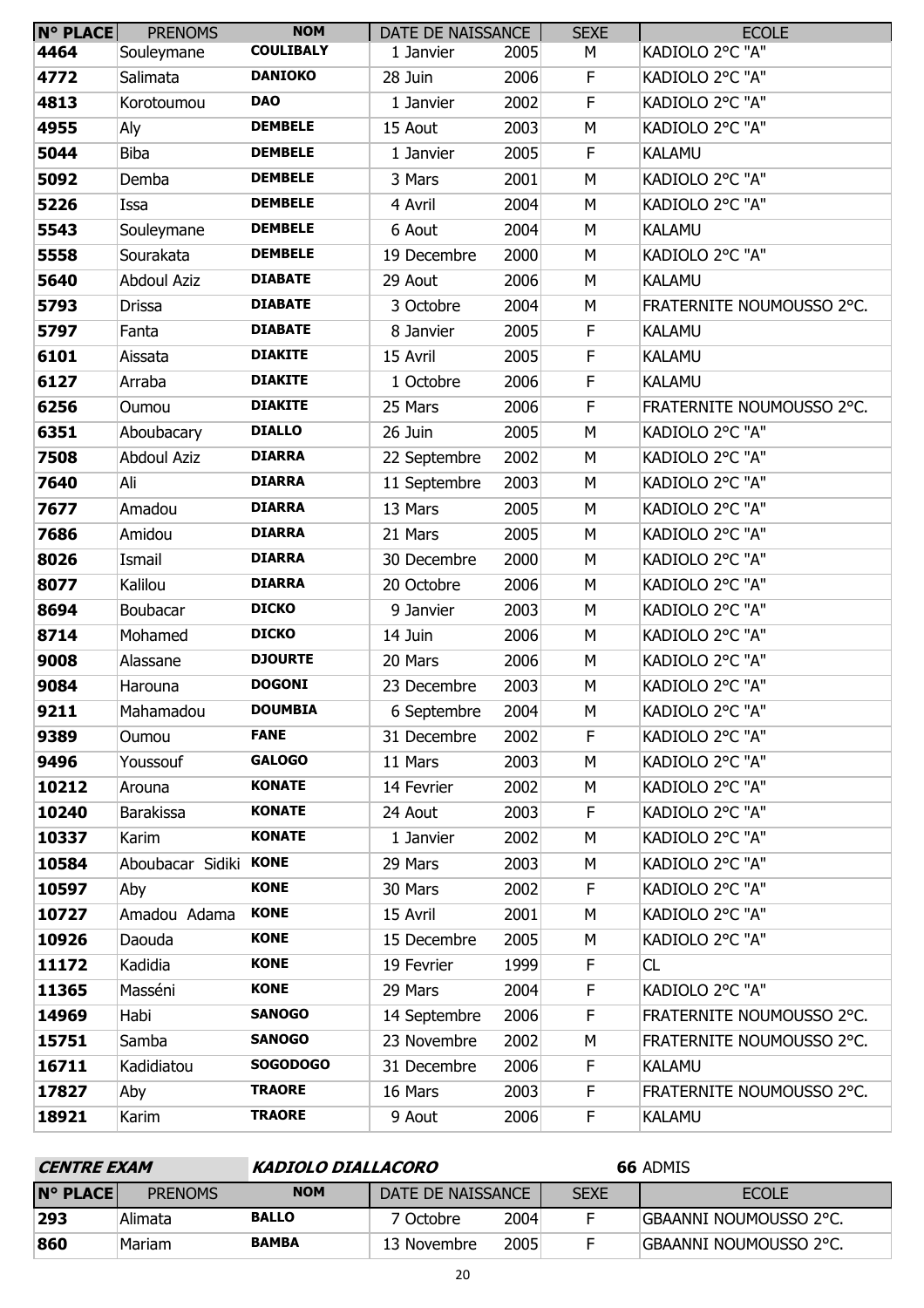| <b>N° PLACE</b> | <b>PRENOMS</b>  | <b>NOM</b>       | DATE DE NAISSANCE |      | <b>SEXE</b> | <b>ECOLE</b>           |
|-----------------|-----------------|------------------|-------------------|------|-------------|------------------------|
| 1796            | Abimata         | <b>BERTHE</b>    | 10 Avril          | 2004 | F           | GBAANNI NOUMOUSSO 2°C. |
| 2441            | Rokia           | <b>BERTHE</b>    | 24 Juin           | 1998 | F           | CL                     |
| 4011            | Mamadou         | <b>COULIBALY</b> | 1 Juin            | 2006 | M           | GBAANNI NOUMOUSSO 2°C. |
| 6639            | Drissa          | <b>DIALLO</b>    | 31 Janvier        | 1988 | М           | CL                     |
| 6667            | Fatoumata       | <b>DIALLO</b>    | 7 Septembre       | 2006 | F           | GBAANNI NOUMOUSSO 2°C. |
| 7111            | Souleymane      | <b>DIALLO</b>    | 27 Juillet        | 2005 | M           | GBAANNI NOUMOUSSO 2°C. |
| 7801            | <b>Bintou</b>   | <b>DIARRA</b>    | 10 Avril          | 2004 | F           | GBAANNI NOUMOUSSO 2°C. |
| 10181           | Afouchatou      | <b>KONATE</b>    | 14 Decembre       | 2003 | F           | GBAANNI NOUMOUSSO 2°C. |
| 10596           | Aby             | <b>KONE</b>      | 9 Juin            | 2006 | F           | GBAANNI NOUMOUSSO 2°C. |
| 11064           | Fatoumata       | <b>KONE</b>      | 22 Mars           | 2005 | F           | GBAANNI NOUMOUSSO 2°C. |
| 11128           | Idrissa         | <b>KONE</b>      | 28 Mars           | 2004 | M           | GBAANNI NOUMOUSSO 2°C. |
| 11165           | Kadiatou        | <b>KONE</b>      | 28 Janvier        | 2002 | F           | GBAANNI NOUMOUSSO 2°C. |
| 11576           | Salif           | <b>KONE</b>      | 2 Juin            | 2004 | M           | KADIOLO 2°C "A"        |
| 11810           | Kadidia         | <b>KONTA</b>     | 2 Novembre        | 2003 | F           | KADIOLO 2°C "A"        |
| 11813           | Salimatou       | <b>KONTA</b>     | 1 Mars            | 2006 | F           | KADIOLO 2°C "A"        |
| 12321           | Bourama         | <b>N'DIAYE</b>   | 24 Juin           | 2003 | M           | KADIOLO 2°C "A"        |
| 12322           | Fatoumata       | <b>N'DIAYE</b>   | 15 Septembre      | 2002 | F           | KADIOLO 2°C "A"        |
| 12493           | Adama           | <b>OUATTARA</b>  | 29 Decembre       | 2000 | M           | KADIOLO 2°C "A"        |
| 12738           | Doulaye         | <b>OUATTARA</b>  | 1 Janvier         | 2001 | М           | KADIOLO 2°C "A"        |
| 12790           | Fatoumata Gniré | <b>OUATTARA</b>  | 27 Decembre       | 2003 | $\mathsf F$ | KADIOLO 2°C "A"        |
| 12802           | Habibatou       | <b>OUATTARA</b>  | 29 Septembre      | 2002 | F           | KADIOLO 2°C "A"        |
| 13051           | Oumou           | <b>OUATTARA</b>  | 24 Avril          | 2006 | F           | KADIOLO 2°C "A"        |
| 13167           | Sira            | <b>OUATTARA</b>  | 30 Octobre        | 2006 | $\mathsf F$ | GBAANNI NOUMOUSSO 2°C. |
| 13237           | Youssouf        | <b>OUATTARA</b>  | 26 Septembre      | 2002 | M           | KADIOLO 2°C "A"        |
| 13268           | Aldjouma        | <b>OUOLOGUEM</b> | 19 Septembre      | 2002 | M           | KADIOLO 2°C "A"        |
| 13340           | <b>Bintou</b>   | <b>SAGADANI</b>  | 20 Mars           | 2004 | F           | KADIOLO 2°C "A"        |
| 13530           | Abdrahamane     | <b>SANGARE</b>   | 30 Mars           | 2001 | M           | KADIOLO 2°C "A"        |
| 13551           | Adama           | <b>SANGARE</b>   | 15 Mars           | 2001 | М           | KADIOLO 2°C "A"        |
| 13579           | Afou            | <b>SANGARE</b>   | 11 Octobre        | 2004 | F.          | KADIOLO 2°C "A"        |
| 13634           | Aminata         | <b>SANGARE</b>   | 1 Janvier         | 2002 | F           | KADIOLO 2°C "A"        |
| 13845           | Issa            | <b>SANGARE</b>   | 26 Decembre       | 2003 | М           | KADIOLO 2°C "A"        |
| 14079           | Rokia           | <b>SANGARE</b>   | 26 Mars           | 2006 | F.          | KADIOLO 2°C "A"        |
| 14107           | Salya           | <b>SANGARE</b>   | 15 Decembre       | 2005 | М           | KADIOLO 2°C "A"        |
| 14138           | Sidiki          | <b>SANGARE</b>   | 23 Fevrier        | 2005 | М           | KADIOLO 2°C "A"        |
| 14216           | Fatoumata       | <b>SANOGHO</b>   | 3 Septembre       | 2006 | F           | GBAANNI NOUMOUSSO 2°C. |
| 14311           | Adama           | <b>SANOGO</b>    | 10 Mars           | 2006 | М           | GBAANNI NOUMOUSSO 2°C. |
| 14435           | Aly             | <b>SANOGO</b>    | 1 Janvier         | 2003 | М           | KADIOLO 2°C "A"        |
| 14818           | Djénéba         | <b>SANOGO</b>    | 4 Mars            | 2002 | F.          | KADIOLO 2°C "A"        |
| 15017           | Issa            | <b>SANOGO</b>    | 8 Mars            | 2001 | М           | KADIOLO 2°C "A"        |
| 15129           | Kassim          | <b>SANOGO</b>    | 1 Novembre        | 2001 | М           | KADIOLO 2°C "A"        |
| 15362           | Mariam          | <b>SANOGO</b>    | 9 Janvier         | 2001 | F.          | KADIOLO 2°C "A"        |
| 15620           | Pornon Dit      | <b>SANOGO</b>    | 29 Juillet        | 2005 | М           | KADIOLO 2°C "A"        |
| 16065           | Mariam          | <b>SANOU</b>     | 20 Avril          | 2003 | F.          | KADIOLO 2°C "A"        |
| 16192           | Balan           | <b>SIDIBE</b>    | 10 Novembre       | 2005 | М           | GBAANNI NOUMOUSSO 2°C. |
| 16437           | Aliou Dazié     | <b>SISSOKO</b>   | 5 Juin            | 2004 | F.          | KADIOLO 2°C "A"        |
| 16466           | Sékou           | <b>SISSOKO</b>   | 20 Janvier        | 2003 | М           | KADIOLO 2°C "A"        |
| 16983           | Oumar           | <b>SOW</b>       | 8 Janvier         | 2002 | M           | KADIOLO 2°C "A"        |
| 17015           | Aissata         | <b>SYLLA</b>     | 13 Janvier        | 2003 | F.          | KADIOLO 2°C "A"        |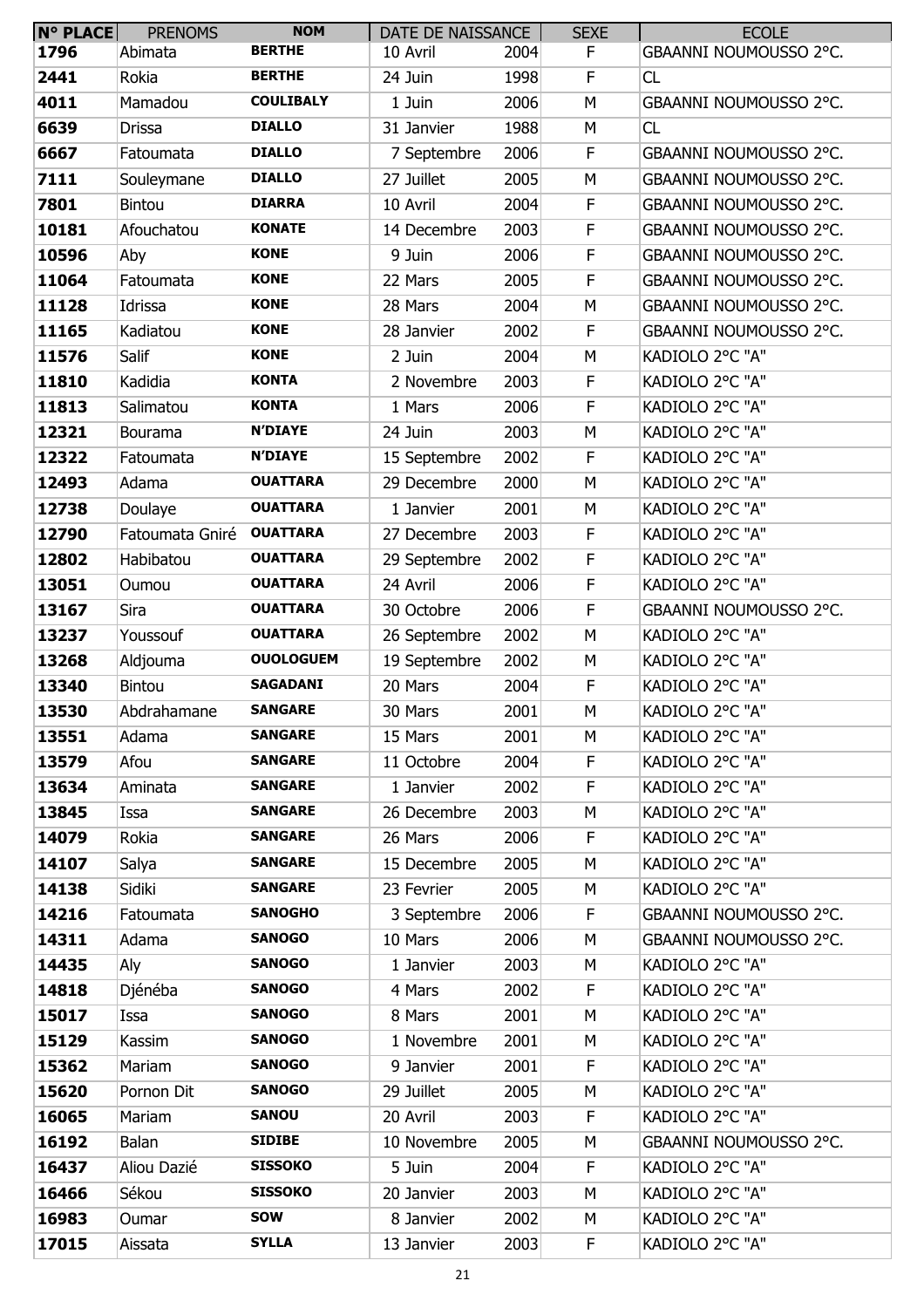| <b>N° PLACE</b> | <b>PRENOMS</b>  | <b>NOM</b>      | DATE DE NAISSANCE |      | <b>SEXE</b> | <b>ECOLE</b>           |
|-----------------|-----------------|-----------------|-------------------|------|-------------|------------------------|
| 17107           | Mariam Lamissa  | <b>SYLLA</b>    | 26 Decembre       | 2001 | F.          | KADIOLO 2°C "A"        |
| 17590           | Moussa          | <b>TOUNKARA</b> | 1 Janvier         | 2005 | M           | GBAANNI NOUMOUSSO 2°C. |
| 17607           | Aissata         | <b>TOURE</b>    | 22 Septembre      | 1999 | F.          | CL                     |
| 17717           | Abdoulaye       | <b>TRAORE</b>   | 6 Juin            | 2004 | M           | KADIOLO 2°C "A"        |
| 17761           | Abi             | <b>TRAORE</b>   | 26 Janvier        | 2003 | F.          | KADIOLO 2°C "A"        |
| 17794           | Aboubacar       | <b>TRAORE</b>   | 4 Janvier         | 2002 | M           | KADIOLO 2°C "A"        |
| 18043           | Aly             | <b>TRAORE</b>   | 1 Janvier         | 2001 | M           | KADIOLO 2°C "A"        |
| 18454           | Diakalya        | <b>TRAORE</b>   | 11 Octobre        | 2005 | M           | KADIOLO 2°C "A"        |
| 18477           | Djata           | <b>TRAORE</b>   | 30 Aout           | 2002 | F.          | KADIOLO 2°C "A"        |
| 18810           | Issa            | <b>TRAORE</b>   | 2 Juillet         | 2001 | M           | KADIOLO 2°C "A"        |
| 18887           | Kadidia Yacouba | <b>TRAORE</b>   | 28 Avril          | 2003 | F           | KADIOLO 2°C "A"        |
| 18897           | Kalidou         | <b>TRAORE</b>   | 10 Septembre      | 2002 | M           | KADIOLO 2°C "A"        |
| 19269           | Maténin         | <b>TRAORE</b>   | 29 Octobre        | 2003 | F           | KADIOLO 2°C "A"        |
| 19356           | Moussa          | <b>TRAORE</b>   | 26 Fevrier        | 2004 | M           | KADIOLO 2°C "A"        |
| 19839           | Soumaila        | <b>TRAORE</b>   | 1 Janvier         | 2004 | м           | KADIOLO 2°C "A"        |
| 20064           | Abdoulaye B.    | <b>WAÏGALO</b>  | 31 Octobre        | 1999 | M           | CL                     |

# **CENTRE EXAM KADIOLO DIOULASSO**

| <b>N° PLACE</b> | <b>PRENOMS</b> | <b>NOM</b>        | DATE DE NAISSANCE |      | <b>SEXE</b> | <b>ECOLE</b>              |
|-----------------|----------------|-------------------|-------------------|------|-------------|---------------------------|
| 232             | Hassan         | <b>BAH</b>        | 9 Decembre        | 2001 | M           | KADIOLO DIOULASSO 2°C "A" |
| 381             | Dramane        | <b>BALLO</b>      | 3 Septembre       | 2002 | M           | GHAANNI 2°C. KOKO         |
| 477             | Mariam         | <b>BALLO</b>      | 20 Aout           | 2005 | F           | FRATERNITE KOKO 2°C.      |
| 690             | Aliou          | <b>BAMBA</b>      | 25 Novembre       | 2004 | M           | GHAANNI 2°C. KOKO         |
| 811             | Kalilou        | <b>BAMBA</b>      | 31 Decembre       | 2002 | M           | KADIOLO DIOULASSO 2°C "A" |
| 843             | Mamadou        | <b>BAMBA</b>      | 25 Octobre        | 2005 | M           | FRATERNITE KOKO 2°C.      |
| 850             | Mariam         | <b>BAMBA</b>      | 19 Juillet        | 2005 | F           | GHAANNI 2°C. KOKO         |
| 918             | Salia          | <b>BAMBA</b>      | 31 Decembre       | 2002 | M           | KADIOLO DIOULASSO 2°C "A" |
| 1080            | Aminata        | <b>BAYOKO</b>     | 3 Mars            | 2004 | F           | KADIOLO DIOULASSO 2°C "B" |
| 1484            | Koutan         | <b>BENGALY</b>    | 19 Aout           | 2001 | F           | KADIOLO DIOULASSO 2°C "A" |
| 1821            | Aby            | <b>BERTHE</b>     | 1 Janvier         | 2001 | F           | GHAANNI 2°C. KOKO         |
| 1893            | Ali Badara     | <b>BERTHE</b>     | 4 Aout            | 2005 | M           | KADIOLO DIOULASSO 2°C "A" |
| 2204            | Kadidia        | <b>BERTHE</b>     | 9 Novembre        | 1999 | F           | CL                        |
| 2215            | Kalidou        | <b>BERTHE</b>     | 31 Decembre       | 2003 | M           | KADIOLO DIOULASSO 2°C "B" |
| 2305            | Mariam         | <b>BERTHE</b>     | 20 Fevrier        | 2001 | F           | KADIOLO DIOULASSO 2°C "A" |
| 2415            | Oumou          | <b>BERTHE</b>     | 18 Mars           | 2003 | $\mathsf F$ | KADIOLO DIOULASSO 2°C "A" |
| 2622            | Kadidiatou     | <b>BOCOUM</b>     | 28 Octobre        | 2002 | F           | FRATERNITE KOKO 2°C.      |
| 2803            | Ousmane Douba  | <b>BOUGOUDOGO</b> | 1 Janvier         | 2006 | M           | GHAANNI 2°C. KOKO         |
| 2868            | Sadan          | <b>CAMARA</b>     | 21 Avril          | 2005 | F           | KADIOLO DIOULASSO 2°C "B" |
| 3148            | Yacouba        | <b>CISSE</b>      | 5 Mars            | 2004 | M           | KADIOLO DIOULASSO 2°C "A" |
| 3166            | Aboubacary     | <b>CISSOUMA</b>   | 11 Decembre       | 2005 | M           | KADIOLO DIOULASSO 2°C "A" |
| 3171            | Issa           | <b>CISSOUMA</b>   | 26 Janvier        | 2006 | M           | KADIOLO DIOULASSO 2°C "B" |
| 3194            | Abdoulaye      | <b>COULIBALY</b>  | 11 Janvier        | 2002 | M           | KADIOLO DIOULASSO 2°C "B" |
| 3211            | Abi            | <b>COULIBALY</b>  | 14 Septembre      | 2004 | F           | GHAANNI 2°C. KOKO         |
| 3683            | <b>Drissa</b>  | <b>COULIBALY</b>  | 26 Juillet        | 2005 | M           | FRATERNITE KOKO 2°C.      |
| 3686            | <b>Drissa</b>  | <b>COULIBALY</b>  | 10 Decembre       | 2004 | M           | KADIOLO DIOULASSO 2°C "A" |
| 3776            | Fousséni       | <b>COULIBALY</b>  | 31 Mars           | 2003 | M           | KADIOLO DIOULASSO 2°C "A" |
| 3799            | Hawa           | <b>COULIBALY</b>  | 15 Mars           | 2006 | F           | GHAANNI 2°C. KOKO         |
| 4024            | Mamadou        | <b>COULIBALY</b>  | 30 Mars           | 2004 | M           | KADIOLO DIOULASSO 2°C "B" |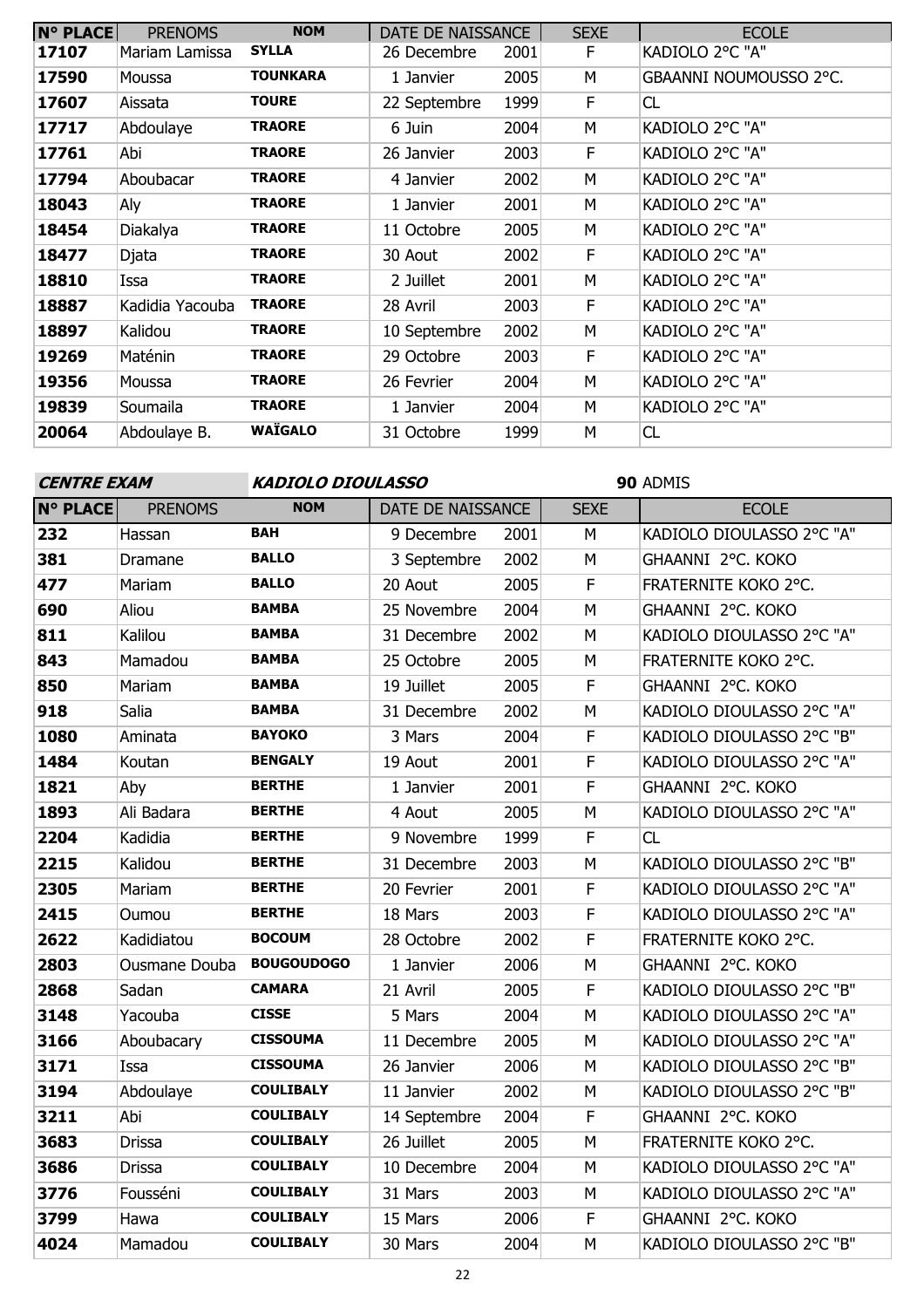| <b>N° PLACE</b> | <b>PRENOMS</b>  | <b>NOM</b>       | DATE DE NAISSANCE |      | <b>SEXE</b> | <b>ECOLE</b>              |
|-----------------|-----------------|------------------|-------------------|------|-------------|---------------------------|
| 4055            | Mariam          | <b>COULIBALY</b> | 8 Novembre        | 2004 | F           | GHAANNI 2°C. KOKO         |
| 4171            | Moussa Seydou   | <b>COULIBALY</b> | 19 Septembre      | 2002 | М           | KADIOLO DIOULASSO 2°C "A" |
| 4266            | Ousmane         | <b>COULIBALY</b> | 8 Janvier         | 2005 | M           | GHAANNI 2°C. KOKO         |
| 4277            | Rahamatou       | <b>COULIBALY</b> | 20 Aout           | 2006 | F           | GHAANNI 2°C. KOKO         |
| 4463            | Souleymane      | <b>COULIBALY</b> | 27 Janvier        | 2004 | M           | GHAANNI 2°C. KOKO         |
| 4891            | Abdoul-Karim    | <b>DEMBELE</b>   | 20 Janvier        | 2003 | M           | KADIOLO DIOULASSO 2°C "A" |
| 5090            | Daouda          | <b>DEMBELE</b>   | 16 Fevrier        | 2004 | М           | KADIOLO DIOULASSO 2°C "A" |
| 5892            | Mamadou         | <b>DIABATE</b>   | 25 Aout           | 2003 | М           | KADIOLO DIOULASSO 2°C "B" |
| 6236            | Mariétou        | <b>DIAKITE</b>   | 13 Juin           | 2006 | F           | FRATERNITE KOKO 2°C.      |
| 6582            | Dado            | <b>DIALLO</b>    | 7 Avril           | 2004 | F           | GHAANNI 2°C. KOKO         |
| 7567            | Adama           | <b>DIARRA</b>    | 30 Aout           | 2001 | M           | GHAANNI 2°C. KOKO         |
| 7722            | Arouna          | <b>DIARRA</b>    | 17 Aout           | 2006 | М           | GHAANNI 2°C. KOKO         |
| 7929            | Fanta           | <b>DIARRA</b>    | 10 Aout           | 2003 | $\mathsf F$ | KADIOLO DIOULASSO 2°C "B" |
| 8139            | Lassina         | <b>DIARRA</b>    | 11 Novembre       | 2002 | M           | FRATERNITE KOKO 2°C.      |
| 8458            | Seckna          | <b>DIARRA</b>    | 8 Fevrier         | 2004 | М           | KADIOLO DIOULASSO 2°C "A" |
| 8577            | Yacouba         | <b>DIARRA</b>    | 1 Janvier         | 2005 | М           | KADIOLO DIOULASSO 2°C "B" |
| 9290            | Mariam          | <b>DOUYON</b>    | 22 Mars           | 2002 | F           | FRATERNITE KOKO 2°C.      |
| 9826            | Lamine          | <b>KANTE</b>     | 9 Novembre        | 2005 | М           | FRATERNITE KOKO 2°C.      |
| 10088           | Abibata         | <b>KENDE</b>     | 31 Decembre       | 2006 | F           | FRATERNITE KOKO 2°C.      |
| 10993           | Djénébou        | <b>KONE</b>      | 31 Decembre       | 2001 | $\mathsf F$ | KADIOLO DIOULASSO 2°C "B" |
| 11102           | Guiyaga         | <b>KONE</b>      | 21 Janvier        | 2004 | M           | GHAANNI 2°C. KOKO         |
| 11297           | Mamadou         | <b>KONE</b>      | 5 Mars            | 2005 | М           | FRATERNITE KOKO 2°C.      |
| 11861           | Daouda          | <b>KOUYATE</b>   | 31 Decembre       | 2005 | М           | KADIOLO DIOULASSO 2°C "A" |
| 11875           | Korotoumou      | <b>KOUYATE</b>   | 1 Janvier         | 2006 | F           | GHAANNI 2°C. KOKO         |
| 11880           | Maïmouna        | <b>KOUYATE</b>   | 13 Mars           | 2006 | F           | GHAANNI 2°C. KOKO         |
| 12209           | Chaka           | <b>MARIKO</b>    | 15 Septembre      | 2004 | М           | KADIOLO-NOUMOUSSO 2°C     |
| 12216           | Diakaridia      | <b>MARIKO</b>    | 26 Avril          | 2005 | М           | GHAANNI 2°C. KOKO         |
| 12232           | Mahamadou       | <b>MARIKO</b>    | 5 Novembre        | 2001 | M           | GHAANNI 2°C. KOKO         |
| 12363           | Abdoulaye       | <b>NIAMALY</b>   | 16 Aout           | 2001 | М           | CL                        |
| 12409           | Almadinat Walet | <b>OHA</b>       | 5 Janvier         | 2003 | F           | FRATERNITE KOKO 2°C.      |
| 12410           | Fatma Walet     | <b>OHA</b>       | 2 Juin            | 2001 | F           | FRATERNITE KOKO 2°C.      |
| 12558           | Amadou          | <b>OUATTARA</b>  | 27 Septembre      | 2005 | М           | FRATERNITE KOKO 2°C.      |
| 12660           | <b>Bita</b>     | <b>OUATTARA</b>  | 30 Avril          | 2001 | F           | KADIOLO DIOULASSO 2°C "A" |
| 12755           | Enchata         | <b>OUATTARA</b>  | 22 Decembre       | 2003 | F           | FRATERNITE KOKO 2°C.      |
| 12940           | Mamadou         | <b>OUATTARA</b>  | 27 Avril          | 2000 | M           | KADIOLO DIOULASSO 2°C "A" |
| 13184           | Soumaïla        | <b>OUATTARA</b>  | 29 Mars           | 2002 | М           | KADIOLO DIOULASSO 2°C "A" |
| 13351           | Dougouwelou     | <b>SAGARA</b>    | 4 Novembre        | 2006 | F           | FRATERNITE KOKO 2°C.      |
| 13545           | Aboubacary      | <b>SANGARE</b>   | 3 Fevrier         | 2004 | M           | GHAANNI 2°C. KOKO         |
| 14236           | Abdoulaye       | <b>SANOGO</b>    | 31 Decembre       | 2006 | М           | FRATERNITE KOKO 2°C.      |
| 14397           | Alassane        | <b>SANOGO</b>    | 31 Decembre       | 2003 | М           | KADIOLO DIOULASSO 2°C "A" |
| 14565           | Awa             | <b>SANOGO</b>    | 25 Fevrier        | 2002 | F           | KADIOLO DIOULASSO 2°C "B" |
| 15573           | Oumar           | <b>SANOGO</b>    | 27 Juillet        | 2000 | М           | KADIOLO DIOULASSO 2°C "A" |
| 15797           | Seydou          | <b>SANOGO</b>    | 4 Septembre       | 2000 | М           | KADIOLO DIOULASSO 2°C "A" |
| 16222           | Djélika         | <b>SIDIBE</b>    | 3 Fevrier         | 2002 | F           | KADIOLO DIOULASSO 2°C "A" |
| 16673           | Fatoumata       | <b>SOGODOGO</b>  | 16 Aout           | 2005 | M           | FRATERNITE KOKO 2°C.      |
| 16847           | Siaka           | <b>SOGODOGO</b>  | 7 Fevrier         | 2004 | М           | FRATERNITE KOKO 2°C.      |
| 16990           | Mariam          | SY               | 17 Juillet        | 2004 | F           | FRATERNITE KOKO 2°C.      |
| 17082           | Kadidiatou      | <b>SYLLA</b>     | 5 Mars            | 2002 | F           | KADIOLO DIOULASSO 2°C "A" |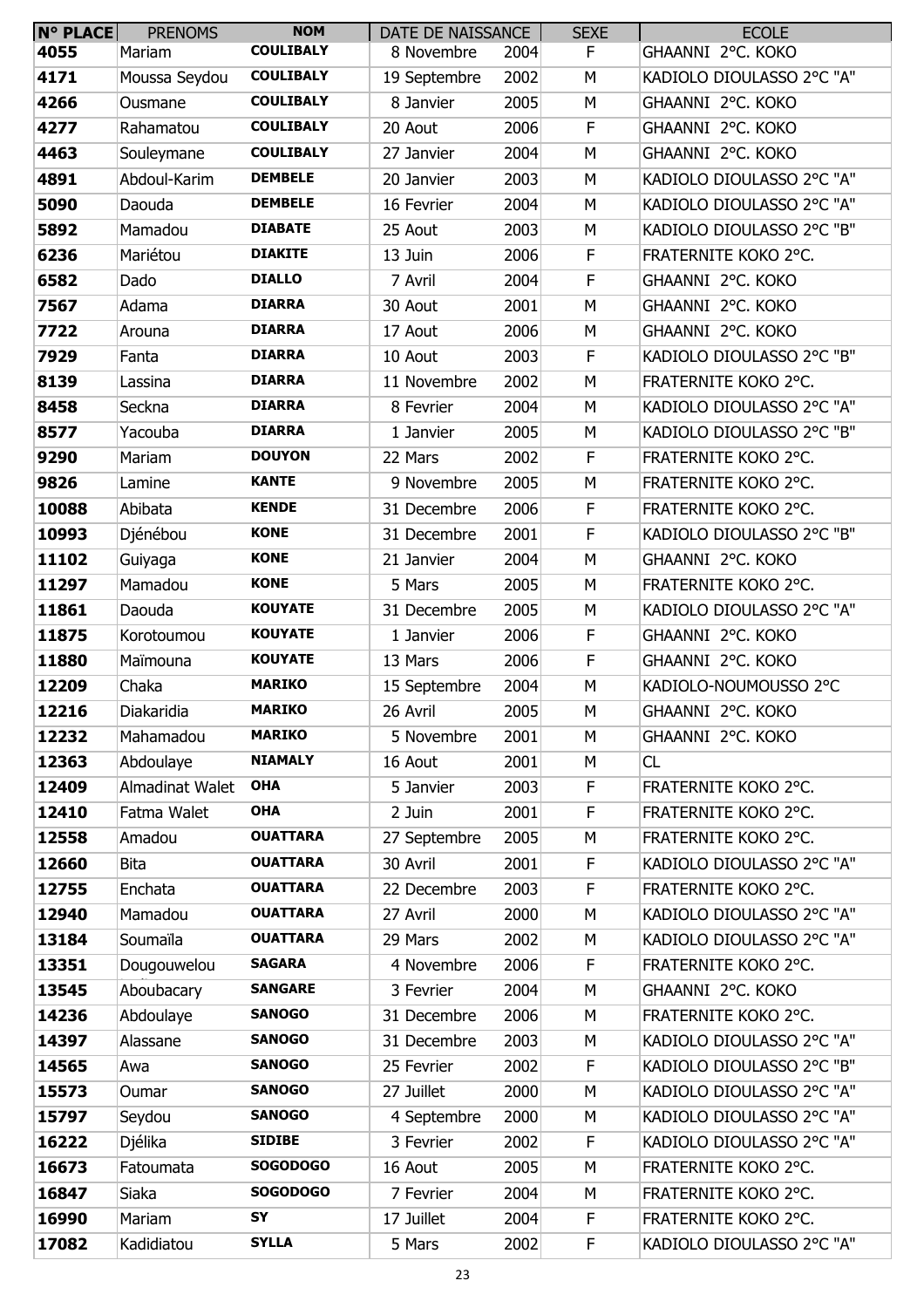| <b>N° PLACE</b> | <b>PRENOMS</b> | <b>NOM</b>    | DATE DE NAISSANCE |      | <b>SEXE</b> | <b>ECOLE</b>              |
|-----------------|----------------|---------------|-------------------|------|-------------|---------------------------|
| 17151           | Yaya           | <b>SYLLA</b>  | 27 Juillet        | 2000 | М           | KADIOLO DIOULASSO 2°C "B" |
| 17272           | Check Oumar    | <b>THIAM</b>  | 21 Decembre       | 2000 | М           | CL                        |
| 17855           | Adama          | <b>TRAORE</b> | 1 Janvier         | 2005 | M           | KADIOLO DIOULASSO 2°C "B" |
| 18306           | <b>Bilaly</b>  | <b>TRAORE</b> | 26 Avril          | 2002 | M           | KADIOLO DIOULASSO 2°C "B" |
| 18528           | Djénébou       | <b>TRAORE</b> | 10 Avril          | 2003 | F           | KADIOLO DIOULASSO 2°C "A" |
| 18631           | Fatoumata      | <b>TRAORE</b> | 9 Avril           | 2005 | F           | GHAANNI 2°C. KOKO         |
| 19118           | Mamadou        | <b>TRAORE</b> | 1 Janvier         | 2005 | М           | FRATERNITE KOKO 2°C.      |
| 19398           | Naminata       | <b>TRAORE</b> | 31 Decembre       | 2004 | F           | KADIOLO DIOULASSO 2°C "A" |
| 19457           | Oula Moussa    | <b>TRAORE</b> | 1 Janvier         | 2003 | M           | KADIOLO DIOULASSO 2°C "B" |
| 19512           | Ousmane        | <b>TRAORE</b> | 8 Juillet         | 2001 | M           | KADIOLO DIOULASSO 2°C "A" |
| 19959           | Yacouba        | <b>TRAORE</b> | 29 Avril          | 2003 | M           | KADIOLO DIOULASSO 2°C "A" |
| 20001           | Younoussa      | <b>TRAORE</b> | 27 Juillet        | 2004 | M           | KADIOLO DIOULASSO 2°C "A" |
| 20121           | Fanta          | YATTARA       | 28 Juillet        | 2003 | F           | FRATERNITE KOKO 2°C.      |

| <b>CENTRE EXAM</b> |                | KADIOLO KOKO 2º C |                   |      | 69 ADMIS    |                   |  |
|--------------------|----------------|-------------------|-------------------|------|-------------|-------------------|--|
| <b>N° PLACE</b>    | <b>PRENOMS</b> | <b>NOM</b>        | DATE DE NAISSANCE |      | <b>SEXE</b> | <b>ECOLE</b>      |  |
| 131                | Salif          | <b>BAGAYOGO</b>   | 7 Juin            | 2001 | M           | KADIOLO KOKO 2° C |  |
| 617                | Yacouba        | <b>BALLO</b>      | 20 Juillet        | 2005 | M           | KADIOLO KOKO 2° C |  |
| 654                | Abdoulaye      | <b>BAMBA</b>      | 16 Octobre        | 2003 | M           | KADIOLO KOKO 2° C |  |
| 749                | Dialia M'Béré  | <b>BAMBA</b>      | 31 Decembre       | 2003 | F           | KADIOLO KOKO 2° C |  |
| 956                | Souleymane     | <b>BAMBA</b>      | 30 Juin           | 2001 | M           | KADIOLO KOKO 2° C |  |
| 1022               | Oumar          | <b>BARRY</b>      | 30 Octobre        | 2002 | M           | KADIOLO KOKO 2° C |  |
| 1635               | Sadio          | <b>BENGALY</b>    | 30 Avril          | 2003 | M           | KADIOLO KOKO 2° C |  |
| 2147               | Fousseyni      | <b>BERTHE</b>     | 24 Avril          | 2002 | M           | KADIOLO KOKO 2° C |  |
| 2666               | Seydou         | <b>BOLEZOGOLA</b> | 18 Juillet        | 2005 | М           | KADIOLO KOKO 2° C |  |
| 3271               | Adiara         | <b>COULIBALY</b>  | 6 Decembre        | 2005 | F           | KADIOLO KOKO 2° C |  |
| 3572               | <b>Brahima</b> | <b>COULIBALY</b>  | 30 Aout           | 2005 | М           | KADIOLO KOKO 2° C |  |
| 3605               | Daouda         | <b>COULIBALY</b>  | 13 Juin           | 2004 | M           | KADIOLO KOKO 2° C |  |
| 3887               | Kalifa         | <b>COULIBALY</b>  | 28 Octobre        | 2005 | M           | KADIOLO KOKO 2° C |  |
| 4206               | Nioko Gniré    | <b>COULIBALY</b>  | 19 Fevrier        | 2003 | F           | KADIOLO KOKO 2° C |  |
| 4230               | Oumar          | <b>COULIBALY</b>  | 1 Janvier         | 2002 | M           | KADIOLO KOKO 2° C |  |
| 4373               | Sarata         | <b>COULIBALY</b>  | 31 Decembre       | 2003 | $\mathsf F$ | KADIOLO KOKO 2° C |  |
| 5200               | Gaoussou       | <b>DEMBELE</b>    | 12 Avril          | 2004 | M           | KADIOLO KOKO 2° C |  |
| 5272               | Koni Marie     | <b>DEMBELE</b>    | 12 Octobre        | 2002 | F           | KADIOLO KOKO 2° C |  |
| 5439               | Oumar          | <b>DEMBELE</b>    | 20 Juillet        | 2005 | M           | KADIOLO KOKO 2° C |  |
| 5819               | Hamidou        | <b>DIABATE</b>    | 27 Mars           | 2002 | M           | KADIOLO KOKO 2° C |  |
| 6082               | Abdramane      | <b>DIAKITE</b>    | 2 Decembre        | 2002 | M           | KADIOLO KOKO 2° C |  |
| 6184               | Hassana        | <b>DIAKITE</b>    | 2 Decembre        | 2002 | М           | KADIOLO KOKO 2° C |  |
| 6478               | Assa           | <b>DIALLO</b>     | 24 Mars           | 2002 | $\mathsf F$ | KADIOLO KOKO 2° C |  |
| 6780               | Koura          | <b>DIALLO</b>     | 1 Janvier         | 2003 | $\mathsf F$ | KADIOLO KOKO 2° C |  |
| 7321               | Ismael         | <b>DIAMOUTENE</b> | 15 Juin           | 2004 | М           | KADIOLO KOKO 2° C |  |
| 8578               | Yacouba        | <b>DIARRA</b>     | 7 Decembre        | 2005 | M           | KADIOLO KOKO 2° C |  |
| 8655               | Hamidou        | <b>DIAWARA</b>    | 30 Juin           | 2003 | М           | KADIOLO KOKO 2° C |  |
| 8669               | Mohamed        | <b>DIAWARA</b>    | 5 Aout            | 2003 | М           | KADIOLO KOKO 2° C |  |
| 9691               | Alassane Ag    | <b>HAÏDARA</b>    | 29 Avril          | 2002 | М           | KADIOLO KOKO 2° C |  |
| 9800               | Adama          | <b>KANOUTE</b>    | 20 Octobre        | 2005 | М           | KADIOLO KOKO 2° C |  |
| 10168              | Adama          | <b>KONATE</b>     | 31 Decembre       | 2004 | М           | KADIOLO KOKO 2° C |  |
| 10298              | Fatoumata      | <b>KONATE</b>     | 19 Septembre      | 2005 | F           | KADIOLO KOKO 2° C |  |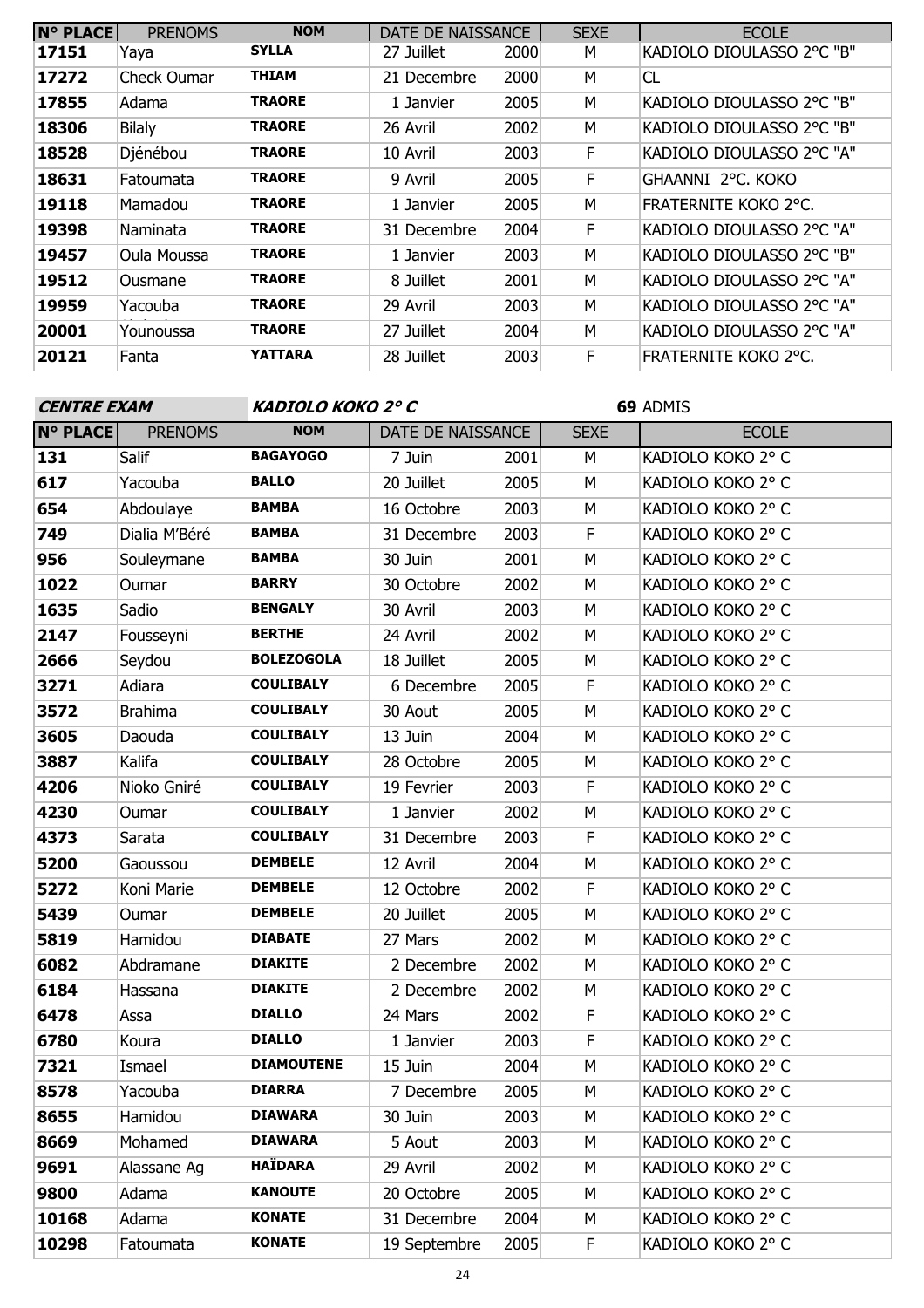| <b>N° PLACE</b> | <b>PRENOMS</b>  | <b>NOM</b>      | DATE DE NAISSANCE |      | <b>SEXE</b> | <b>ECOLE</b>      |
|-----------------|-----------------|-----------------|-------------------|------|-------------|-------------------|
| 10427           | Ousmane         | <b>KONATE</b>   | 17 Decembre       | 2003 | М           | KADIOLO KOKO 2° C |
| 10724           | Amadou          | <b>KONE</b>     | 4 Avril           | 2002 | M           | KADIOLO KOKO 2° C |
| 10830           | Baba            | <b>KONE</b>     | 20 Fevrier        | 2001 | M           | KADIOLO KOKO 2° C |
| 10875           | <b>Bintou</b>   | <b>KONE</b>     | 1 Janvier         | 2005 | F           | KADIOLO KOKO 2° C |
| 11028           | <b>Drissa</b>   | <b>KONE</b>     | 31 Decembre       | 2004 | M           | KADIOLO KOKO 2° C |
| 11106           | Hamidou         | <b>KONE</b>     | 2 Mars            | 2002 | M           | KADIOLO KOKO 2° C |
| 11139           | Issa            | <b>KONE</b>     | 31 Decembre       | 2004 | M           | KADIOLO KOKO 2° C |
| 11171           | Kadidia         | <b>KONE</b>     | 31 Decembre       | 2003 | F           | KADIOLO KOKO 2° C |
| 11327           | Mariam          | <b>KONE</b>     | 22 Octobre        | 2002 | F           | KADIOLO KOKO 2° C |
| 11484           | Oumar           | <b>KONE</b>     | 15 Mars           | 2005 | M           | KADIOLO KOKO 2° C |
| 11756           | Yaya            | <b>KONE</b>     | 17 Septembre      | 2001 | M           | KADIOLO KOKO 2° C |
| 11977           | <b>Bassitan</b> | <b>MAÏGA</b>    | 4 Novembre        | 2004 | F           | KADIOLO KOKO 2° C |
| 11994           | Habiboulay      | <b>MAÏGA</b>    | 27 Decembre       | 2004 | M           | KADIOLO KOKO 2° C |
| 12551           | Alphonse Dit    | <b>OUATTARA</b> | 10 Octobre        | 2004 | M           | KADIOLO KOKO 2° C |
| 12675           | Bréhima         | <b>OUATTARA</b> | 2 Decembre        | 2000 | M           | KADIOLO KOKO 2° C |
| 12697           | Daouda          | <b>OUATTARA</b> | 25 Decembre       | 2003 | M           | KADIOLO KOKO 2° C |
| 12771           | Fatoumata       | <b>OUATTARA</b> | 13 Aout           | 2002 | F           | KADIOLO KOKO 2° C |
| 13193           | Soungalo        | <b>OUATTARA</b> | 12 Novembre       | 2003 | M           | KADIOLO KOKO 2° C |
| 13353           | Hawa            | <b>SAGARA</b>   | 28 Fevrier        | 2003 | F           | KADIOLO KOKO 2° C |
| 13720           | Da-Ladji        | <b>SANGARE</b>  | 2 Septembre       | 2001 | M           | KADIOLO KOKO 2° C |
| 14514           | Arouna          | <b>SANOGO</b>   | 31 Decembre       | 2005 | M           | KADIOLO KOKO 2° C |
| 14819           | Djénéba         | <b>SANOGO</b>   | 5 Mars            | 2004 | F           | KADIOLO KOKO 2° C |
| 15892           | Soumaïla        | <b>SANOGO</b>   | 2 Fevrier         | 2000 | M           | KADIOLO KOKO 2° C |
| 16050           | Abi             | <b>SANOU</b>    | 1 Janvier         | 1999 | F.          | CL                |
| 16337           | Nassirou        | <b>SIDIBE</b>   | 7 Mars            | 2004 | M           | KADIOLO KOKO 2° C |
| 16465           | Sadio           | <b>SISSOKO</b>  | 10 Aout           | 2005 | М           | KADIOLO KOKO 2° C |
| 16489           | Djénébou        | <b>SOGOBA</b>   | 25 Fevrier        | 2002 | F           | KADIOLO KOKO 2° C |
| 16741           | Maïmouna        | <b>SOGODOGO</b> | 27 Mars           | 2003 | F.          | KADIOLO KOKO 2° C |
| 17033           | Awa             | <b>SYLLA</b>    | 31 Decembre       | 2002 | F.          | KADIOLO KOKO 2° C |
| 17050           | Diakalia        | <b>SYLLA</b>    | 5 Juillet         | 2005 | М           | KADIOLO KOKO 2° C |
| 17605           | Afouchatou      | <b>TOURE</b>    | 8 Juin            | 2000 | F.          | KADIOLO KOKO 2° C |
| 17614           | Amadou          | <b>TOURE</b>    | 2 Janvier         | 2000 | М           | KADIOLO KOKO 2° C |
| 17839           | Adam            | <b>TRAORE</b>   | 24 Juin           | 2005 | F.          | KADIOLO KOKO 2° C |
| 18336           | Boubacar        | <b>TRAORE</b>   | 20 Avril          | 2005 | М           | KADIOLO KOKO 2° C |
| 18416           | Daouda          | <b>TRAORE</b>   | 21 Aout           | 2006 | М           | KADIOLO KOKO 2° C |
| 18723           | Gaoussou        | <b>TRAORE</b>   | 9 Avril           | 2004 | М           | KADIOLO KOKO 2° C |
| 19230           | Mariam          | <b>TRAORE</b>   | 13 Janvier        | 2001 | F.          | KADIOLO KOKO 2° C |

| <b>CENTRE EXAM</b> |                | <b>KADIOLO-NOUMOUSSO</b> |                   |      | 68 ADMIS    |                       |  |
|--------------------|----------------|--------------------------|-------------------|------|-------------|-----------------------|--|
| <b>N° PLACE</b>    | <b>PRENOMS</b> | <b>NOM</b>               | DATE DE NAISSANCE |      | <b>SEXE</b> | <b>ECOLE</b>          |  |
| 321                | Awa            | <b>BALLO</b>             | 7 Aout            | 2004 | F           | KADIOLO-NOUMOUSSO 2°C |  |
| 712                | Awa            | <b>BAMBA</b>             | 12 Mars           | 2001 | F           | KADIOLO-NOUMOUSSO 2°C |  |
| 914                | Safiatou       | <b>BAMBA</b>             | 31 Decembre       | 2004 | F           | KADIOLO-NOUMOUSSO 2°C |  |
| 2914               | Adama          | <b>CISSE</b>             | 17 Septembre      | 2002 | F           | KADIOLO-NOUMOUSSO 2°C |  |
| 3065               | Mariam         | <b>CISSE</b>             | 1 Janvier         | 2004 | F           | <b>CL</b>             |  |
| 3530               | Batenimba      | <b>COULIBALY</b>         | 18 Octobre        | 2001 | F           | KADIOLO-NOUMOUSSO 2°C |  |
| 5023               | Baba Martin    | <b>DEMBELE</b>           | 11 Novembre       | 2003 | M           | KADIOLO-NOUMOUSSO 2°C |  |
| 5045               | Bibata         | <b>DEMBELE</b>           | 26 Mars           | 2003 | F           | KADIOLO-NOUMOUSSO 2°C |  |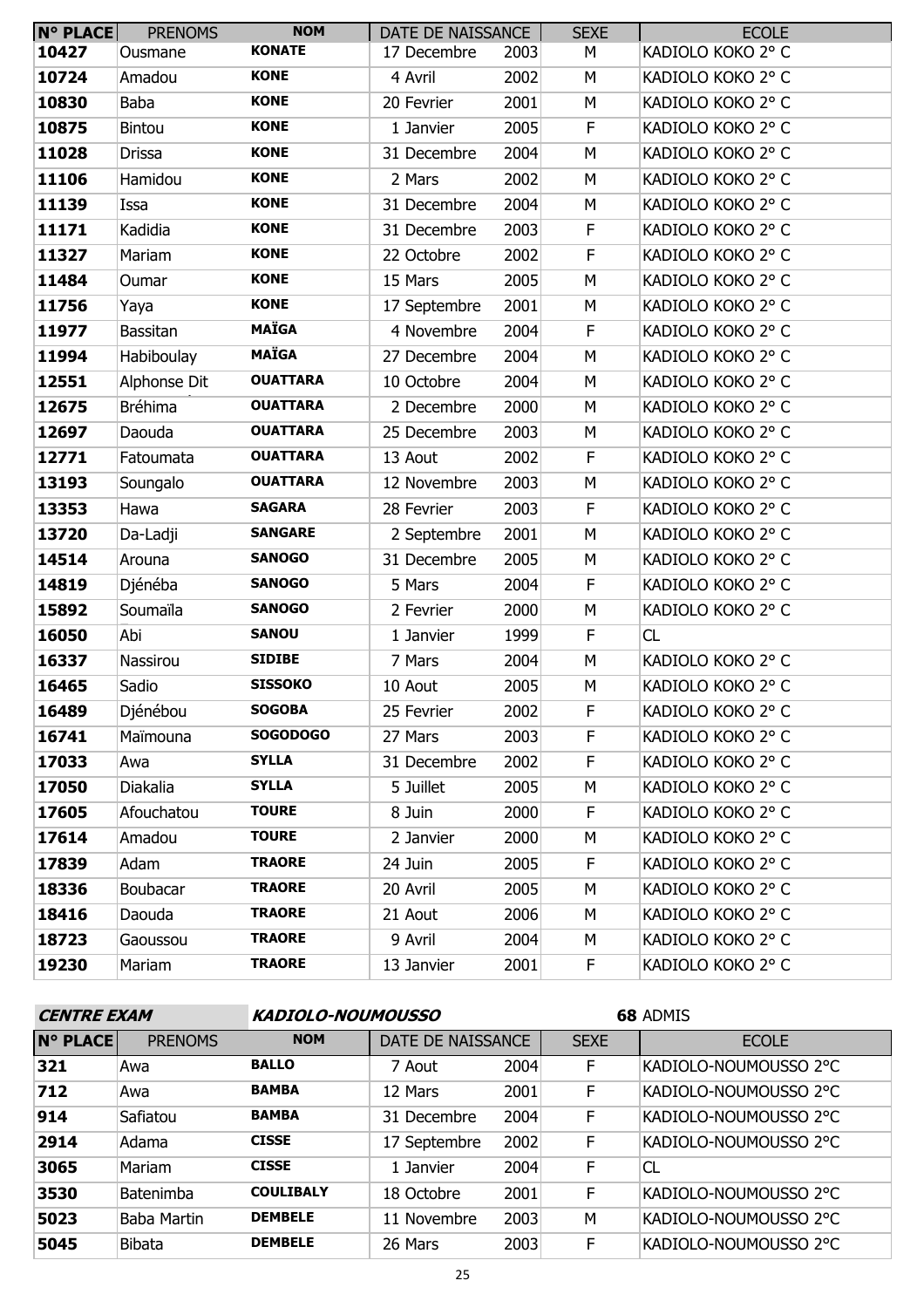| <b>N° PLACE</b> | <b>PRENOMS</b> | <b>NOM</b>          | DATE DE NAISSANCE |      | <b>SEXE</b> | <b>ECOLE</b>          |
|-----------------|----------------|---------------------|-------------------|------|-------------|-----------------------|
| 5068            | Boubacar       | <b>DEMBELE</b>      | 16 Mars           | 2006 | М           | KADIOLO-NOUMOUSSO 2°C |
| 5283            | Korotoumou     | <b>DEMBELE</b>      | 1 Janvier         | 2003 | F           | KADIOLO-NOUMOUSSO 2°C |
| 5535            | Siriki         | <b>DEMBELE</b>      | 18 Fevrier        | 2007 | М           | KADIOLO-NOUMOUSSO 2°C |
| 5610            | Youssouf       | <b>DEMBELE</b>      | 19 Octobre        | 1999 | М           | CL                    |
| 5739            | Bâ Drissa      | <b>DIABATE</b>      | 9 Octobre         | 2003 | М           | KADIOLO-NOUMOUSSO 2°C |
| 6133            | Awa            | <b>DIAKITE</b>      | 10 Juin           | 2006 | F           | KADIOLO-NOUMOUSSO 2°C |
| 6203            | Kadidia        | <b>DIAKITE</b>      | 24 Mars           | 2003 | F           | KADIOLO-NOUMOUSSO 2°C |
| 6212            | Korotoumou     | <b>DIAKITE</b>      | 6 Decembre        | 2002 | F           | KADIOLO-NOUMOUSSO 2°C |
| 7467            | Yacouba        | <b>DIAMOUTENE</b>   | 26 Mars           | 2004 | М           | KADIOLO-NOUMOUSSO 2°C |
| 7874            | Dina           | <b>DIARRA</b>       | 5 Decembre        | 2001 | F           | KADIOLO-NOUMOUSSO 2°C |
| 8553            | Timon          | <b>DIARRA</b>       | 7 Juillet         | 2005 | F           | KADIOLO-NOUMOUSSO 2°C |
| 8620            | Djeneba        | <b>DIARRASSOUBA</b> | 10 Janvier        | 2005 | F           | KADIOLO-NOUMOUSSO 2°C |
| 8801            | Aminata        | <b>DISSA</b>        | 13 Juin           | 2004 | F           | KADIOLO-NOUMOUSSO 2°C |
| 8885            | Abou           | <b>DJELLA</b>       | 16 Decembre       | 2005 | М           | KADIOLO-NOUMOUSSO 2°C |
| 8916            | Fousseni       | <b>DJILLA</b>       | 2 Janvier         | 2004 | М           | KADIOLO-NOUMOUSSO 2°C |
| 9252            | Salimata       | <b>DOUMBIA</b>      | 26 Juillet        | 2002 | F           | KADIOLO-NOUMOUSSO 2°C |
| 9429            | Rokia          | <b>FOFANA</b>       | 7 Aout            | 2002 | F           | KADIOLO-NOUMOUSSO 2°C |
| 9724            | Laya           | <b>KABA</b>         | 19 Mars           | 2004 | F           | KADIOLO-NOUMOUSSO 2°C |
| 9798            | Soumaila       | <b>KANE</b>         | 31 Decembre       | 2005 | М           | KADIOLO-NOUMOUSSO 2°C |
| 10149           | Abou           | <b>KONATE</b>       | 1 Avril           | 2000 | М           | KADIOLO-NOUMOUSSO 2°C |
| 10800           | Assitan        | <b>KONE</b>         | 16 Mars           | 2001 | F           | KADIOLO-NOUMOUSSO 2°C |
| 10928           | Daouda         | <b>KONE</b>         | 8 Mars            | 2001 | М           | KADIOLO-NOUMOUSSO 2°C |
| 11386           | Mohamed        | <b>KONE</b>         | 12 Mars           | 2001 | М           | CL                    |
| 11411           | Moussa         | <b>KONE</b>         | 20 Mars           | 2001 | М           | KADIOLO-NOUMOUSSO 2°C |
| 11718           | Waraba         | <b>KONE</b>         | 3 Decembre        | 2001 | F           | KADIOLO-NOUMOUSSO 2°C |
| 11964           | Alassane       | <b>MAÏGA</b>        | 5 Juin            | 2005 | М           | KADIOLO-NOUMOUSSO 2°C |
| 11965           | Alasséini      | <b>MAÏGA</b>        | 14 Decembre       | 2000 | М           | KADIOLO-NOUMOUSSO 2°C |
| 11993           | Foussèni       | <b>MAÏGA</b>        | 5 Juin            | 2005 | M           | KADIOLO-NOUMOUSSO 2°C |
| 11997           | Hama           | <b>MAÏGA</b>        | 18 Octobre        | 2002 | М           | KADIOLO-NOUMOUSSO 2°C |
| 12024           | Mariam Nassoun | <b>MAÏGA</b>        | 19 Fevrier        | 2007 | F           | KADIOLO-NOUMOUSSO 2°C |
| 12057           | Fatoumata      | <b>MAINTA</b>       | 29 Mars           | 2001 | F           | CL                    |
| 12342           | Aichata Aya    | <b>N'DIAYE</b>      | 3 Octobre         | 2003 | F           | KADIOLO-NOUMOUSSO 2°C |
| 12344           | Aminata        | <b>N'DIAYE</b>      | 25 Janvier        | 2005 | F           | KADIOLO-NOUMOUSSO 2°C |
| 12400           | Ousmane        | <b>NIARE</b>        | 27 Juin           | 2001 | М           | KADIOLO-NOUMOUSSO 2°C |
| 12664           | Bougoutio      | <b>OUATTARA</b>     | 9 Septembre       | 2000 | F           | KADIOLO-NOUMOUSSO 2°C |
| 12701           | Daouda Nabi    | <b>OUATTARA</b>     | 17 Septembre      | 2005 | М           | KADIOLO-NOUMOUSSO 2°C |
| 12705           | Diakalia       | <b>OUATTARA</b>     | 19 Octobre        | 2004 | М           | KADIOLO-NOUMOUSSO 2°C |
| 12726           | Djénéba        | <b>OUATTARA</b>     | 24 Juillet        | 2003 | F           | KADIOLO-NOUMOUSSO 2°C |
| 12913           | Machata        | <b>OUATTARA</b>     | 31 Juillet        | 2004 | F           | KADIOLO-NOUMOUSSO 2°C |
| 12998           | Mohamed        | <b>OUATTARA</b>     | 2 Octobre         | 2006 | М           | KADIOLO-NOUMOUSSO 2°C |
| 13054           | Oumou          | <b>OUATTARA</b>     | 16 Octobre        | 2004 | F           | KADIOLO-NOUMOUSSO 2°C |
| 13137           | Seriba         | <b>OUATTARA</b>     | 18 Janvier        | 2005 | M           | KADIOLO-NOUMOUSSO 2°C |
| 13387           | <b>Bakary</b>  | <b>SAMAKE</b>       | 21 Fevrier        | 2004 | М           | KADIOLO-NOUMOUSSO 2°C |
| 14165           | Tenin          | <b>SANGARE</b>      | 1 Aout            | 2005 | F           | KADIOLO-NOUMOUSSO 2°C |
| 14346           | Adiaratou      | <b>SANOGO</b>       | 23 Mars           | 2002 | F           | KADIOLO-NOUMOUSSO 2°C |
| 14914           | Fatoumata      | <b>SANOGO</b>       | 4 Mars            | 2004 | F           | KADIOLO-NOUMOUSSO 2°C |
| 15002           | Ibrahima       | <b>SANOGO</b>       | 9 Juillet         | 2001 | М           | KADIOLO-NOUMOUSSO 2°C |
| 15540           | Niah           | <b>SANOGO</b>       | 10 Octobre        | 2005 | F           | KADIOLO-NOUMOUSSO 2°C |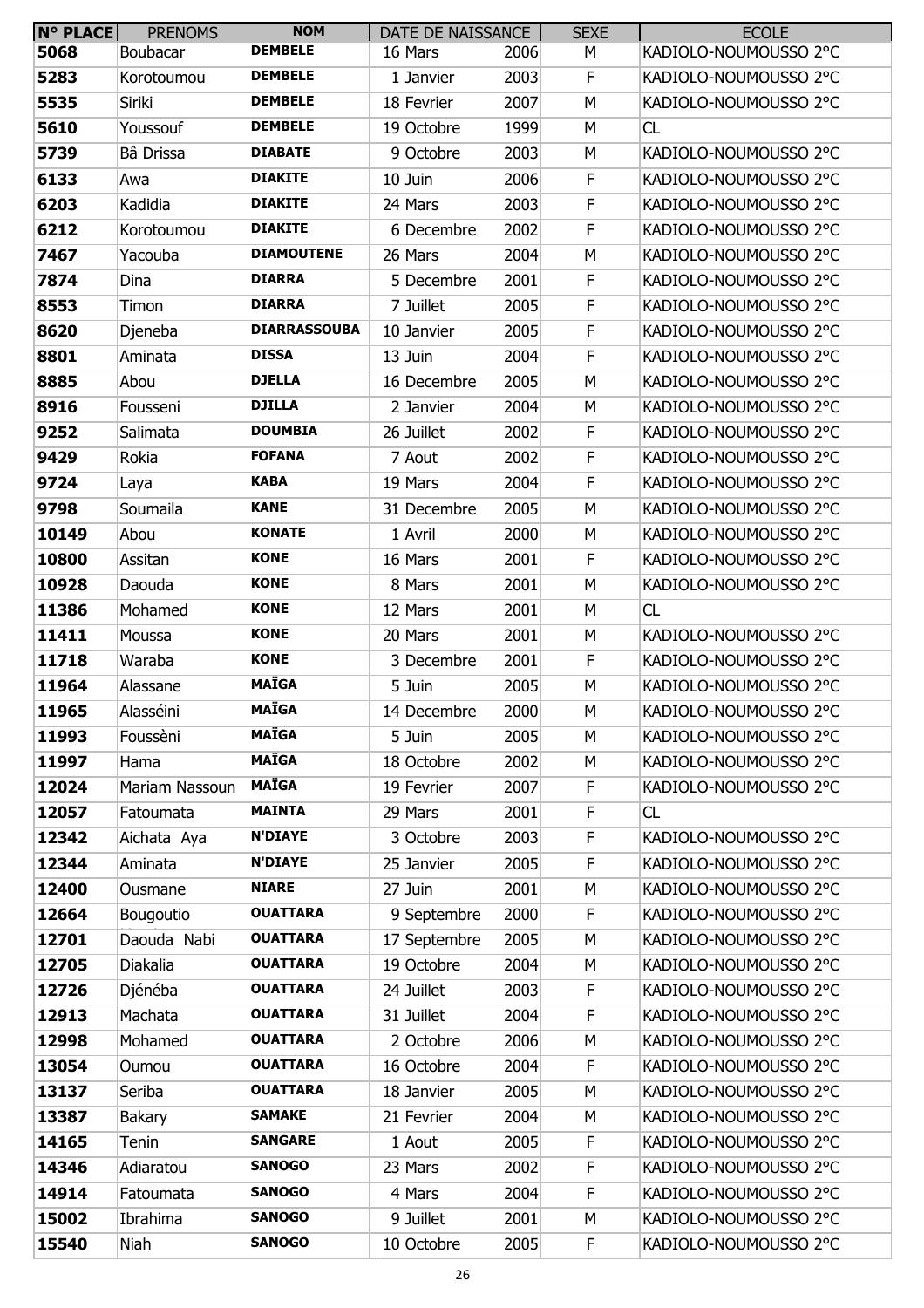| <b>N° PLACE</b> | <b>PRENOMS</b>  | <b>NOM</b>     | DATE DE NAISSANCE |      | <b>SEXE</b> | <b>ECOLE</b>          |
|-----------------|-----------------|----------------|-------------------|------|-------------|-----------------------|
| 15825           | Sidi            | <b>SANOGO</b>  | 28 Aout           | 2003 | М           | KADIOLO-NOUMOUSSO 2°C |
| 16420           | Aichata         | <b>SIKEITA</b> | 20 Mars           | 2003 | F           | KADIOLO-NOUMOUSSO 2°C |
| 17917           | Afou            | <b>TRAORE</b>  | 15 Janvier        | 2007 | F           | KADIOLO-NOUMOUSSO 2°C |
| 18207           | Awa             | <b>TRAORE</b>  | 18 Janvier        | 2001 | F           | KADIOLO-NOUMOUSSO 2°C |
| 18373           | Chaka           | <b>TRAORE</b>  | 31 Decembre       | 2004 | M           | KADIOLO-NOUMOUSSO 2°C |
| 18584           | Drissa Dit M'Pe | <b>TRAORE</b>  | 30 Novembre       | 2004 | M           | KADIOLO-NOUMOUSSO 2°C |
| 18866           | Kadiatou        | <b>TRAORE</b>  | 4 Octobre         | 2005 | F           | KADIOLO NOUMOUSSO     |
| 19420           | Nènè            | <b>TRAORE</b>  | 7 Mars            | 1997 | F           | CL                    |
| 19719           | Sétou           | <b>TRAORE</b>  | 21 Novembre       | 2003 | F           | KADIOLO-NOUMOUSSO 2°C |
| 19727           | Seydou          | <b>TRAORE</b>  | 4 Juillet         | 2001 | M           | CL                    |
| 19978           | Yaya            | <b>TRAORE</b>  | 28 Juillet        | 2005 | М           | KADIOLO-NOUMOUSSO 2°C |
| 20028           | Zakaria         | <b>TRAORE</b>  | 4 Fevrier         | 2005 | M           | KADIOLO-NOUMOUSSO 2°C |

| <b>CENTRE EXAM</b> |                | KAÏ              | 36 ADMIS          |      |             |              |  |  |
|--------------------|----------------|------------------|-------------------|------|-------------|--------------|--|--|
| <b>N° PLACE</b>    | <b>PRENOMS</b> | <b>NOM</b>       | DATE DE NAISSANCE |      | <b>SEXE</b> | <b>ECOLE</b> |  |  |
| 262                | Aboudramane    | <b>BALLO</b>     | 10 Mars           | 2004 | M           | KAÏ 2°C.     |  |  |
| 947                | Sidi           | <b>BAMBA</b>     | 1 Janvier         | 2005 | M           | KAÏ 2°C.     |  |  |
| 1148               | Néma           | <b>BAYOKO</b>    | 20 Avril          | 2006 | F           | KAÏ 2°C.     |  |  |
| 3272               | Adiara         | <b>COULIBALY</b> | 8 Janvier         | 2004 | F           | KAÏ 2°C.     |  |  |
| 4696               | Arouna         | <b>DANIOGO</b>   | 30 Juin           | 2003 | М           | KAÏ 2°C.     |  |  |
| 4712               | Machita        | <b>DANIOGO</b>   | 31 Decembre       | 2006 | F           | KAÏ 2°C.     |  |  |
| 4911               | Aby            | <b>DEMBELE</b>   | 9 Fevrier         | 2004 | F           | KAÏ 2°C.     |  |  |
| 4942               | Alassane       | <b>DEMBELE</b>   | 8 Janvier         | 2003 | М           | KAÏ 2°C.     |  |  |
| 14879              | Fanta          | <b>SANOGO</b>    | 31 Decembre       | 2003 | F           | KAÏ 2°C.     |  |  |
| 15500              | Nachata        | <b>SANOGO</b>    | 17 Novembre       | 2003 | F           | KAÏ 2°C.     |  |  |
| 15809              | Siaka          | <b>SANOGO</b>    | 22 Novembre       | 2003 | М           | KAÏ 2°C.     |  |  |
| 16564              | Alimatou       | <b>SOGODOGO</b>  | 21 Fevrier        | 2003 | F           | KAÏ 2°C.     |  |  |
| 16598              | Bakary         | <b>SOGODOGO</b>  | 10 Octobre        | 2004 | M           | KAÏ 2°C.     |  |  |
| 16645              | Djéné          | <b>SOGODOGO</b>  | 31 Decembre       | 2003 | F           | KAÏ 2°C.     |  |  |
| 16675              | Fatoumata      | <b>SOGODOGO</b>  | 9 Aout            | 2003 | F           | KAÏ 2°C.     |  |  |
| 16719              | Karim          | <b>SOGODOGO</b>  | 1 Janvier         | 2006 | M           | KAÏ 2°C.     |  |  |
| 16752              | Maminata       | <b>SOGODOGO</b>  | 12 Mars           | 2003 | F           | KAÏ 2°C.     |  |  |
| 16818              | Rokia          | <b>SOGODOGO</b>  | 7 Aout            | 2002 | F           | KAÏ 2°C.     |  |  |
| 16866              | Ténèba         | <b>SOGODOGO</b>  | 28 Avril          | 2002 | F           | KAÏ 2°C.     |  |  |
| 16867              | Ténin          | <b>SOGODOGO</b>  | 31 Decembre       | 2006 | $\mathsf F$ | KAÏ 2°C.     |  |  |
| 17971              | Alassane       | <b>TRAORE</b>    | 6 Mars            | 2003 | М           | KAÏ 2°C.     |  |  |
| 18440              | Diakalia       | <b>TRAORE</b>    | 25 Fevrier        | 2003 | М           | KAÏ 2°C.     |  |  |
| 18572              | <b>Drissa</b>  | <b>TRAORE</b>    | 5 Janvier         | 2001 | М           | KAÏ 2°C.     |  |  |
| 18573              | <b>Drissa</b>  | <b>TRAORE</b>    | 1 Janvier         | 2005 | М           | KAÏ 2°C.     |  |  |
| 18601              | Fanta          | <b>TRAORE</b>    | 30 Juin           | 2004 | F           | KAÏ 2°C.     |  |  |
| 18811              | Issa           | <b>TRAORE</b>    | 21 Juillet        | 2004 | М           | KAÏ 2°C.     |  |  |
| 18849              | Kadia          | <b>TRAORE</b>    | 22 Janvier        | 2004 | F           | KAÏ 2°C.     |  |  |
| 19196              | Mariam         | <b>TRAORE</b>    | 26 Aout           | 2004 | F           | KAÏ 2°C.     |  |  |
| 19302              | Mohamed        | <b>TRAORE</b>    | 23 Octobre        | 2003 | М           | KAÏ 2°C.     |  |  |
| 19358              | Moussa         | <b>TRAORE</b>    | 20 Mars           | 2005 | М           | KAÏ 2°C.     |  |  |
| 19411              | Nassara        | <b>TRAORE</b>    | 2 Fevrier         | 2004 | F           | KAÏ 2°C.     |  |  |
| 19679              | Sanata         | <b>TRAORE</b>    | 21 Janvier        | 2003 | F           | KAÏ 2°C.     |  |  |
| 19720              | Sétou          | <b>TRAORE</b>    | 23 Avril          | 2004 | F.          | KAÏ 2°C.     |  |  |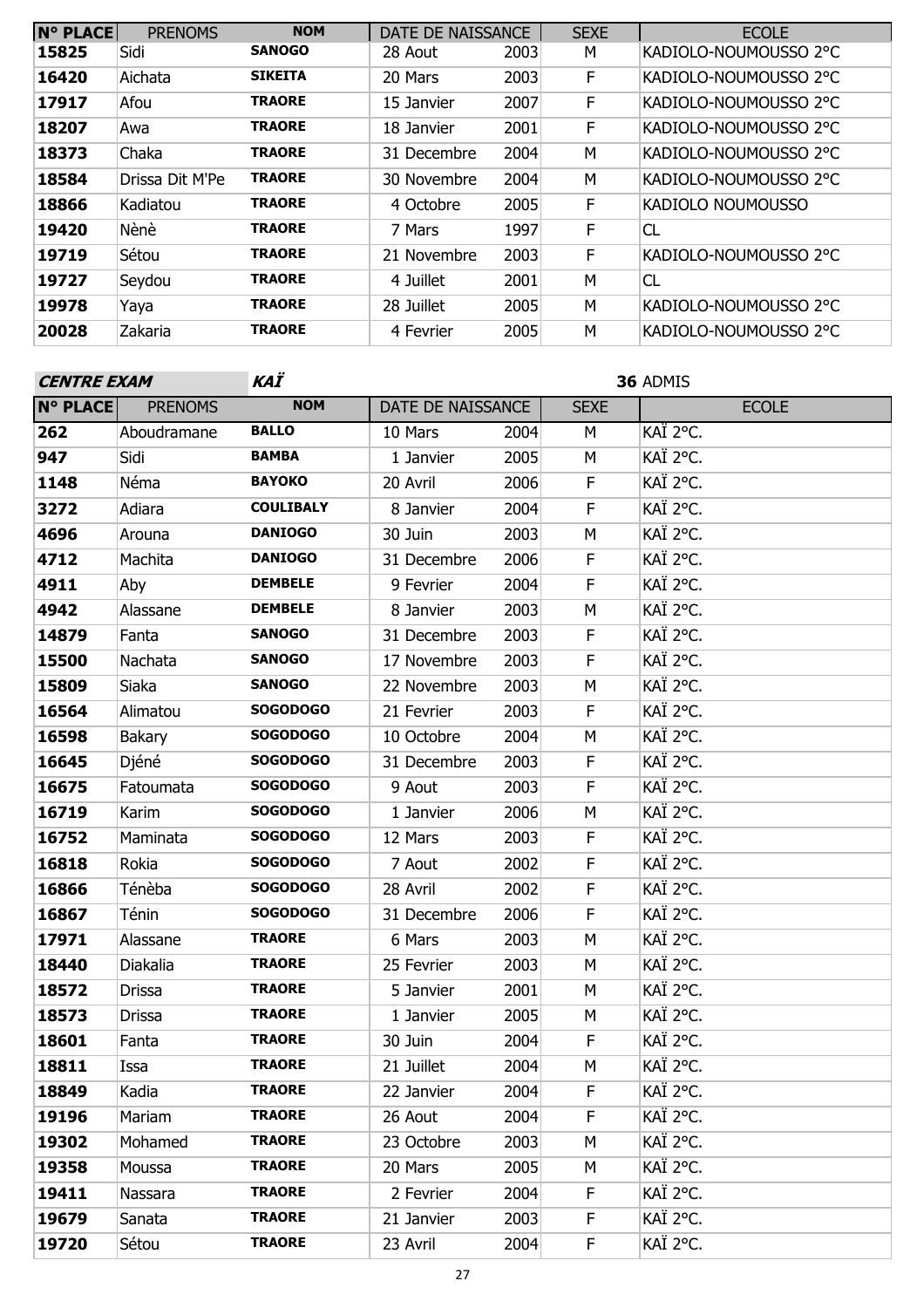| <b>N° PLACE</b> | <b>PRENOMS</b> | <b>NOM</b>    | DATE DE NAISSANCE |      | <b>SEXE</b> | <b>ECOLE</b> |
|-----------------|----------------|---------------|-------------------|------|-------------|--------------|
| 19721           | Sétou          | <b>TRAORE</b> | 25 Avril          | 2003 |             | ∣KAÏ 2°C.    |
| 19873           | Tahirou        | <b>TRAORE</b> | 1 Janvier         | 2004 | M           | ∣KAÏ 2°C.    |
| 19946           | Yacouba        | <b>TRAORE</b> | 4 Juin            | 2002 | м           | ∣KAÏ 2°C.    |

| <b>CENTRE EXAM</b> |                  | <b>KEBENI 2°C</b> |                   |      | 45 ADMIS    |               |  |
|--------------------|------------------|-------------------|-------------------|------|-------------|---------------|--|
| <b>N° PLACE</b>    | <b>PRENOMS</b>   | <b>NOM</b>        | DATE DE NAISSANCE |      | <b>SEXE</b> | <b>ECOLE</b>  |  |
| 979                | Yaya             | <b>BAMBA</b>      | 31 Decembre       | 2006 | M           | <b>KATELE</b> |  |
| 3012               | <b>Haby</b>      | <b>CISSE</b>      | 23 Mars           | 2003 | $\mathsf F$ | KEBENI 2°C.   |  |
| 3896               | Karim            | <b>COULIBALY</b>  | 5 Octobre         | 2004 | M           | <b>KATELE</b> |  |
| 4607               | Fatoumata        | <b>COULIBALY</b>  | 1 Janvier         | 2005 | F           | KEBENI 2°C.   |  |
| 4609               | Salimata         | <b>COULIBALY</b>  | 21 Fevrier        | 2005 | $\mathsf F$ | KEBENI 2°C.   |  |
| 5544               | Souleymane       | <b>DEMBELE</b>    | 16 Octobre        | 2003 | M           | <b>KATELE</b> |  |
| 6014               | Yacouba          | <b>DIABATE</b>    | 6 Septembre       | 2002 | М           | KEBENI 2°C.   |  |
| 10899              | <b>Brahima</b>   | <b>KONE</b>       | 22 Novembre       | 2005 | М           | <b>KATELE</b> |  |
| 11040              | Fanta            | <b>KONE</b>       | 16 Decembre       | 1999 | $\mathsf F$ | CL            |  |
| 11194              | Karidiatou       | <b>KONE</b>       | 29 Juin           | 1997 | F           | CL            |  |
| 11227              | Laila            | <b>KONE</b>       | 10 Aout           | 2001 | F           | KEBENI 2°C.   |  |
| 11723              | Wassa            | <b>KONE</b>       | 12 Juillet        | 1999 | $\mathsf F$ | CL            |  |
| 11791              | Daouda           | <b>KONE</b>       | 26 Mars           | 2003 | M           | <b>KATELE</b> |  |
| 11796              | Rokia            | <b>KONE</b>       | 25 Juin           | 2003 | $\mathsf F$ | <b>KATELE</b> |  |
| 11797              | Salam            | <b>KONE</b>       | 31 Decembre       | 2003 | M           | <b>KATELE</b> |  |
| 12471              | Aboubacar        | <b>OUATTARA</b>   | 2 Mars            | 2003 | M           | KEBENI 2°C.   |  |
| 12511              | Affou            | <b>OUATTARA</b>   | 31 Decembre       | 2002 | F           | <b>KATELE</b> |  |
| 12536              | Alassane         | <b>OUATTARA</b>   | 2 Janvier         | 2001 | М           | KEBENI 2°C.   |  |
| 12634              | Awa              | <b>OUATTARA</b>   | 2 Octobre         | 2002 | $\mathsf F$ | KEBENI 2°C.   |  |
| 12635              | Awa              | <b>OUATTARA</b>   | 1 Janvier         | 2003 | $\mathsf F$ | KEBENI 2°C.   |  |
| 12641              | Bakari           | <b>OUATTARA</b>   | 20 Novembre       | 2003 | M           | KEBENI 2°C.   |  |
| 12646              | Bamory           | <b>OUATTARA</b>   | 1 Janvier         | 2003 | М           | KEBENI 2°C.   |  |
| 12650              | <b>Barakissa</b> | <b>OUATTARA</b>   | 1 Janvier         | 2003 | $\mathsf F$ | KEBENI 2°C.   |  |
| 12686              | Chata            | <b>OUATTARA</b>   | 1 Juillet         | 2005 | F           | KEBENI 2°C.   |  |
| 12691              | Dakourou         | <b>OUATTARA</b>   | 14 Avril          | 2002 | М           | KEBENI 2°C.   |  |
| 12699              | Daouda           | <b>OUATTARA</b>   | 2 Decembre        | 2000 | M           | KEBENI 2°C.   |  |
| 12710              | Diakalia         | <b>OUATTARA</b>   | 25 Novembre       | 2003 | М           | <b>KATELE</b> |  |
| 12786              | Fatoumata        | <b>OUATTARA</b>   | 6 Decembre        | 2002 | F           | KEBENI 2°C.   |  |
| 12793              | Fawary           | <b>OUATTARA</b>   | 13 Aout           | 2003 | М           | KEBENI 2°C.   |  |
| 12796              | Fousseini        | <b>OUATTARA</b>   | 31 Aout           | 2001 | М           | <b>KATELE</b> |  |
| 12823              | Insa             | <b>OUATTARA</b>   | 13 Juin           | 2002 | М           | KEBENI 2°C.   |  |
| 12866              | Kalidou          | <b>OUATTARA</b>   | 12 Janvier        | 2002 | М           | KEBENI 2°C.   |  |
| 12919              | Mafounè          | <b>OUATTARA</b>   | 13 Octobre        | 2002 | F           | KEBENI 2°C.   |  |
| 12925              | Mahamadou        | <b>OUATTARA</b>   | 31 Decembre       | 2004 | М           | KEBENI 2°C.   |  |
| 12942              | Mamadou          | <b>OUATTARA</b>   | 2 Avril           | 2003 | М           | KEBENI 2°C.   |  |
| 12952              | Mamourou         | <b>OUATTARA</b>   | 2 Avril           | 2002 | М           | KEBENI 2°C.   |  |
| 13010              | Mousa            | <b>OUATTARA</b>   | 27 Janvier        | 2004 | М           | <b>KATELE</b> |  |
| 13068              | Ousmane          | <b>OUATTARA</b>   | 20 Octobre        | 2005 | М           | KEBENI 2°C.   |  |
| 13159              | Siaka            | <b>OUATTARA</b>   | 24 Novembre       | 2001 | М           | KEBENI 2°C.   |  |
| 13229              | Younoussa        | <b>OUATTARA</b>   | 11 Avril          | 2006 | М           | <b>KATELE</b> |  |
| 14211              | N'Golo           | <b>SANGARE</b>    | 22 Fevrier        | 2002 | М           | <b>KATELE</b> |  |
| 15445              | Mohamed          | <b>SANOGO</b>     | 14 Janvier        | 2002 | М           | KEBENI 2°C.   |  |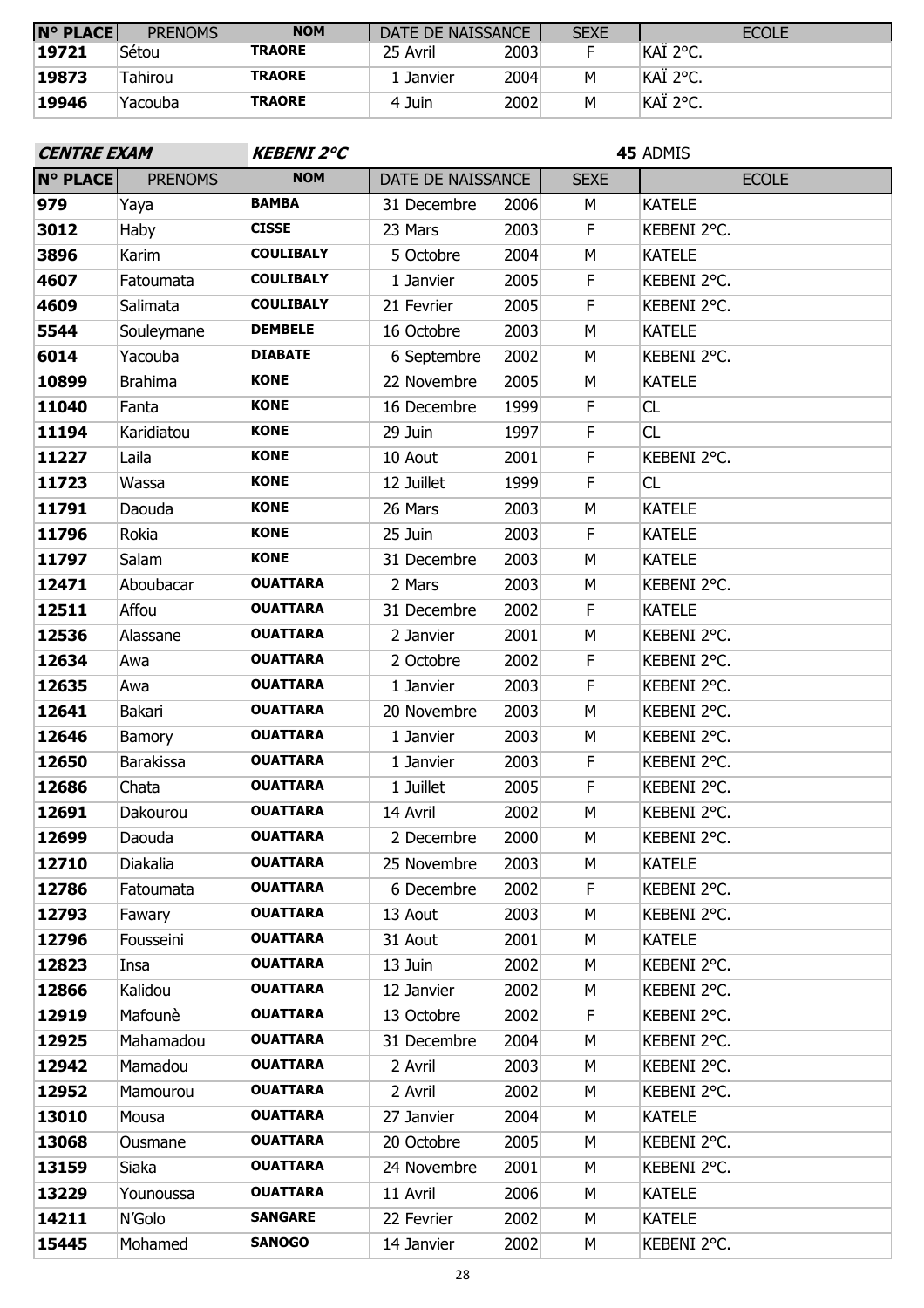| <b>N° PLACE</b> | <b>PRENOMS</b>        | <b>NOM</b>    | DATE DE NAISSANCE |      | <b>SEXE</b> | <b>ECOLE</b>  |
|-----------------|-----------------------|---------------|-------------------|------|-------------|---------------|
| 16047           | Rokia                 | <b>SANOGO</b> | 7 Novembre        | 2004 |             | <b>KATELE</b> |
| 17005           | Aboudou Diabary SYLLA |               | 16 Fevrier        | 2002 | М           | Kebeni 2°C.   |
| 19401           | Naminata              | <b>TRAORE</b> | 1 Avril           | 2005 |             | Kebeni 2°C.   |

| <b>CENTRE EXAM</b> |                 | LANFIALA 2°C     |                   |      | 65 ADMIS    |               |  |
|--------------------|-----------------|------------------|-------------------|------|-------------|---------------|--|
| <b>N° PLACE</b>    | <b>PRENOMS</b>  | <b>NOM</b>       | DATE DE NAISSANCE |      | <b>SEXE</b> | <b>ECOLE</b>  |  |
| 36                 | Moussa          | <b>ARAMA</b>     | 17 Novembre       | 2007 | М           | LANFIALA 2°C. |  |
| 618                | Yacouba         | <b>BALLO</b>     | 29 Septembre      | 2001 | M           | SEREKENI 2°C. |  |
| 620                | Yaya            | <b>BALLO</b>     | 28 Mars           | 1990 | М           | CL            |  |
| 657                | Abiba           | <b>BAMBA</b>     | 8 Decembre        | 2007 | $\mathsf F$ | LANFIALA 2°C. |  |
| 671                | Adama           | <b>BAMBA</b>     | 31 Decembre       | 2005 | M           | LANFIALA 2°C. |  |
| 739                | Chita           | <b>BAMBA</b>     | 1 Janvier         | 2005 | F           | SEREKENI 2°C. |  |
| 807                | Kadidia         | <b>BAMBA</b>     | 1 Janvier         | 2004 | F           | SEREKENI 2°C. |  |
| 813                | Kanimba         | <b>BAMBA</b>     | 31 Decembre       | 2007 | F           | LANFIALA 2°C. |  |
| 820                | Koniba          | <b>BAMBA</b>     | 1 Janvier         | 2003 | F           | SEREKENI 2°C. |  |
| 1517               | Mahamadou       | <b>BENGALY</b>   | 2 Janvier         | 2004 | M           | SEREKENI 2°C. |  |
| 1846               | Adiara          | <b>BERTHE</b>    | 21 Janvier        | 2003 | F           | SEREKENI 2°C. |  |
| 1867               | Afouchata       | <b>BERTHE</b>    | 20 Aout           | 2001 | $\mathsf F$ | SEREKENI 2°C. |  |
| 3234               | Aboubacar       | <b>COULIBALY</b> | 16 Fevrier        | 2006 | M           | LANFIALA 2°C. |  |
| 3273               | Adiara          | <b>COULIBALY</b> | 1 Janvier         | 2003 | F           | SEREKENI 2°C. |  |
| 3612               | Daouda          | <b>COULIBALY</b> | 2 Mars            | 2004 | M           | SEREKENI 2°C. |  |
| 3697               | <b>Drissa</b>   | <b>COULIBALY</b> | 1 Janvier         | 2004 | M           | SEREKENI 2°C. |  |
| 4019               | Mamadou         | <b>COULIBALY</b> | 1 Janvier         | 2003 | M           | SEREKENI 2°C. |  |
| 4099               | Michata         | <b>COULIBALY</b> | 31 Decembre       | 2006 | F           | LANFIALA 2°C. |  |
| 4545               | Yacouba         | <b>COULIBALY</b> | 1 Janvier         | 2003 | M           | SEREKENI 2°C. |  |
| 4679               | Kalifahan       | <b>DAKOUO</b>    | 13 Septembre      | 2001 | F           | LANFIALA 2°C. |  |
| 4682               | Richard         | <b>DAKOUO</b>    | 1 Octobre         | 2006 | М           | LANFIALA 2°C. |  |
| 4694               | Aly             | <b>DANIOGO</b>   | 1 Janvier         | 2003 | M           | SEREKENI 2°C. |  |
| 5258               | Kalifa          | <b>DEMBELE</b>   | 1 Janvier         | 2003 | M           | SEREKENI 2°C. |  |
| 5630               | Boubacar Sidiki | <b>DENON</b>     | 26 Septembre      | 2007 | М           | LANFIALA 2°C. |  |
| 8599               | Younoussa       | <b>DIARRA</b>    | 31 Decembre       | 2006 | M           | SEREKENI 2°C. |  |
| 9073               | Adama           | <b>DOGONI</b>    | 14 Janvier        | 2005 | M           | LANFIALA 2°C. |  |
| 9078               | Batogoma        | <b>DOGONI</b>    | 26 Decembre       | 2007 | F           | LANFIALA 2°C. |  |
| 9079               | <b>Bréhima</b>  | <b>DOGONI</b>    | 12 Mars           | 2005 | М           | LANFIALA 2°C. |  |
| 9083               | Diaratou        | <b>DOGONI</b>    | 20 Decembre       | 2007 | F           | LANFIALA 2°C. |  |
| 9086               | Mafouné         | <b>DOGONI</b>    | 1 Janvier         | 2003 | F           | LANFIALA 2°C. |  |
| 9088               | Oudou           | <b>DOGONI</b>    | 6 Fevrier         | 2007 | М           | LANFIALA 2°C. |  |
| 9089               | Ousmane         | <b>DOGONI</b>    | 17 Fevrier        | 2007 | М           | LANFIALA 2°C. |  |
| 9090               | Wassa           | <b>DOGONI</b>    | 1 Janvier         | 2003 | F           | LANFIALA 2°C. |  |
| 9092               | Yacouba         | <b>DOGONI</b>    | 25 Avril          | 2007 | М           | LANFIALA 2°C. |  |
| 11488              | Oumar           | <b>KONE</b>      | 20 Decembre       | 2000 | М           | LANFIALA 2°C. |  |
| 11777              | Youssouf        | <b>KONE</b>      | 5 Janvier         | 2007 | М           | LANFIALA 2°C. |  |
| 12751              | <b>Drissa</b>   | <b>OUATTARA</b>  | 1 Janvier         | 2003 | М           | SEREKENI 2°C. |  |
| 12870              | Karidia         | <b>OUATTARA</b>  | 30 Decembre       | 2005 | F           | LANFIALA 2°C. |  |
| 12915              | Mamadou         | <b>OUATTARA</b>  | 4 Juillet         | 2004 | М           | SEREKENI 2°C. |  |
| 13151              | Seydou          | <b>OUATTARA</b>  | 1 Janvier         | 2003 | М           | SEREKENI 2°C. |  |
| 13647              | Aramata         | <b>SANGARE</b>   | 17 Septembre      | 2000 | F           | LANFIALA 2°C. |  |
| 14517              | Arouna          | <b>SANOGO</b>    | 22 Mars           | 2004 | М           | LANFIALA 2°C. |  |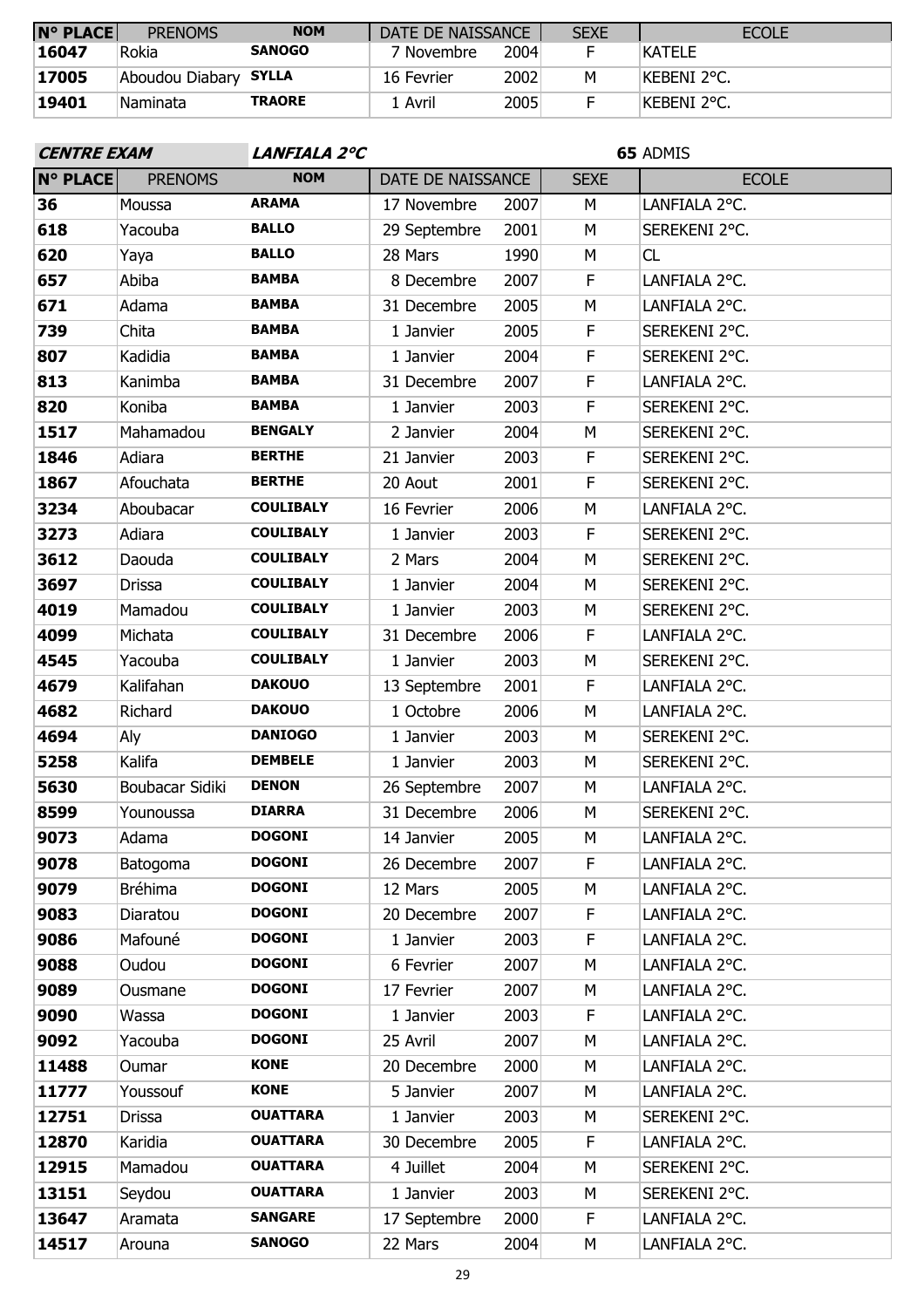| <b>N° PLACE</b> | <b>PRENOMS</b>    | <b>NOM</b>    | DATE DE NAISSANCE |      | <b>SEXE</b> | <b>ECOLE</b>  |
|-----------------|-------------------|---------------|-------------------|------|-------------|---------------|
| 15105           | Karidiata         | <b>SANOGO</b> | 11 Aout           | 2001 | F.          | SEREKENI 2°C. |
| 15207           | Lassina           | <b>SANOGO</b> | 12 Mars           | 2004 | М           | LANFIALA 2°C. |
| 15427           | Minata            | <b>SANOGO</b> | 22 Aout           | 2006 | $\mathsf F$ | LANFIALA 2°C. |
| 17144           | Vamara            | <b>SYLLA</b>  | 12 Juillet        | 2003 | M           | SEREKENI 2°C. |
| 17724           | Abdoulaye         | <b>TRAORE</b> | 29 Juillet        | 2006 | M           | LANFIALA 2°C. |
| 17859           | Adama             | <b>TRAORE</b> | 27 Mars           | 2005 | M           | LANFIALA 2°C. |
| 18124           | Anchita           | <b>TRAORE</b> | 1 Janvier         | 2003 | M           | SEREKENI 2°C. |
| 18221           | Awa               | <b>TRAORE</b> | 1 Janvier         | 2005 | F           | SEREKENI 2°C. |
| 18281           | <b>Barakissa</b>  | <b>TRAORE</b> | 1 Janvier         | 2002 | F           | SEREKENI 2°C. |
| 18385           | Chata             | <b>TRAORE</b> | 17 Novembre       | 2007 | F.          | LANFIALA 2°C. |
| 18829           | Issouf            | <b>TRAORE</b> | 28 Juin           | 2005 | M           | LANFIALA 2°C. |
| 18988           | Lamine            | <b>TRAORE</b> | 1 Janvier         | 2004 | M           | LANFIALA 2°C. |
| 19050           | Mahamadou         | <b>TRAORE</b> | 1 Mars            | 2004 | М           | LANFIALA 2°C. |
| 19101           | Malé              | <b>TRAORE</b> | 20 Fevrier        | 2005 | M           | LANFIALA 2°C. |
| 19123           | Mamadou           | <b>TRAORE</b> | 20 Janvier        | 2007 | M           | LANFIALA 2°C. |
| 19134           | Mamadou<br>$\top$ | <b>TRAORE</b> | 31 Decembre       | 2004 | M           | SEREKENI 2°C. |
| 19337           | Moumine           | <b>TRAORE</b> | 13 Avril          | 2001 | M           | SEREKENI 2°C. |
| 19360           | Moussa            | <b>TRAORE</b> | 6 Mars            | 2007 | M           | LANFIALA 2°C. |
| 19733           | Seydou            | <b>TRAORE</b> | 12 Janvier        | 2007 | M           | LANFIALA 2°C. |
| 19739           | Seydou            | <b>TRAORE</b> | 1 Janvier         | 2003 | М           | SEREKENI 2°C. |
| 19806           | Sitan             | <b>TRAORE</b> | 1 Janvier         | 2002 | F           | SEREKENI 2°C. |
| 19980           | Yaya              | <b>TRAORE</b> | 3 Janvier         | 2003 | М           | LANFIALA 2°C. |
| 20017           | Youssouf          | <b>TRAORE</b> | 2 Juillet         | 2004 | M           | LANFIALA 2°C. |

**CENTRE EXAM LOFIGUE 2°C**

| <b>N° PLACE</b> | <b>PRENOMS</b>    | <b>NOM</b>       | DATE DE NAISSANCE |      | <b>SEXE</b> | <b>ECOLE</b> |
|-----------------|-------------------|------------------|-------------------|------|-------------|--------------|
| 386             | <b>Drissa</b>     | <b>BALLO</b>     | 8 Aout            | 2004 | M           | LOFIGUE 2°C. |
| 430             | Kadidia           | <b>BALLO</b>     | 1 Juin            | 2002 | F           | LOFIGUE 2°C. |
| 443             | Kassoum           | <b>BALLO</b>     | 21 Fevrier        | 2004 | M           | LOFIGUE 2°C. |
| 659             | Abibatou          | <b>BAMBA</b>     | 7 Mars            | 2006 | F           | LOFIGUE 2°C. |
| 744             | Diakalia          | <b>BAMBA</b>     | 21 Mars           | 2002 | M           | LOFIGUE 2°C. |
| 1803            | Aboubacar         | <b>BERTHE</b>    | 17 Janvier        | 2004 | M           | LOFIGUE 2°C. |
| 1830            | Adama             | <b>BERTHE</b>    | 2 Janvier         | 2005 | M           | LOFIGUE 2°C. |
| 2235            | Kartigui          | <b>BERTHE</b>    | 10 Mars           | 2004 | M           | LOFIGUE 2°C. |
| 3381            | Amidou            | <b>COULIBALY</b> | 12 Juillet        | 2003 | M           | LOFIGUE 2°C. |
| 3959            | Lassina           | <b>COULIBALY</b> | 1 Janvier         | 2001 | M           | LOFIGUE 2°C. |
| 4761            | Karim             | <b>DANIOKO</b>   | 22 Avril          | 2005 | M           | LOFIGUE 2°C. |
| 5463            | Ramatoulaye       | <b>DEMBELE</b>   | 10 Decembre       | 2003 | F           | LOFIGUE 2°C. |
| 5933            | Nachata           | <b>DIABATE</b>   | 18 Janvier        | 2001 | F           | LOFIGUE 2°C. |
| 7776            | Bakoya            | <b>DIARRA</b>    | 7 Octobre         | 2003 | F           | LOFIGUE 2°C. |
| 8084            | Karidia           | <b>DIARRA</b>    | 31 Decembre       | 2006 | F           | LOFIGUE 2°C. |
| 11012           | Dramane           | <b>KONE</b>      | 25 Juillet        | 2004 | M           | LOFIGUE 2°C. |
| 11303           | Maman             | <b>KONE</b>      | 13 Juin           | 2004 | F           | LOFIGUE 2°C. |
| 11331           | Mariam            | <b>KONE</b>      | 30 Avril          | 2001 | F           | LOFIGUE 2°C. |
| 11420           | Moussa Balla      | <b>KONE</b>      | 17 Mars           | 2005 | M           | LOFIGUE 2°C. |
| 11422           | Moussa M          | <b>KONE</b>      | 1 Janvier         | 2002 | М           | LOFIGUE 2°C. |
| 11450           | Natali            | <b>KONE</b>      | 31 Decembre       | 2004 | F.          | LOFIGUE 2°C. |
| 11472           | <b>Ouamou Dit</b> | <b>KONE</b>      | 11 Mars           | 2002 | F           | LOFIGUE 2°C. |
|                 |                   |                  | $\sim$            |      |             |              |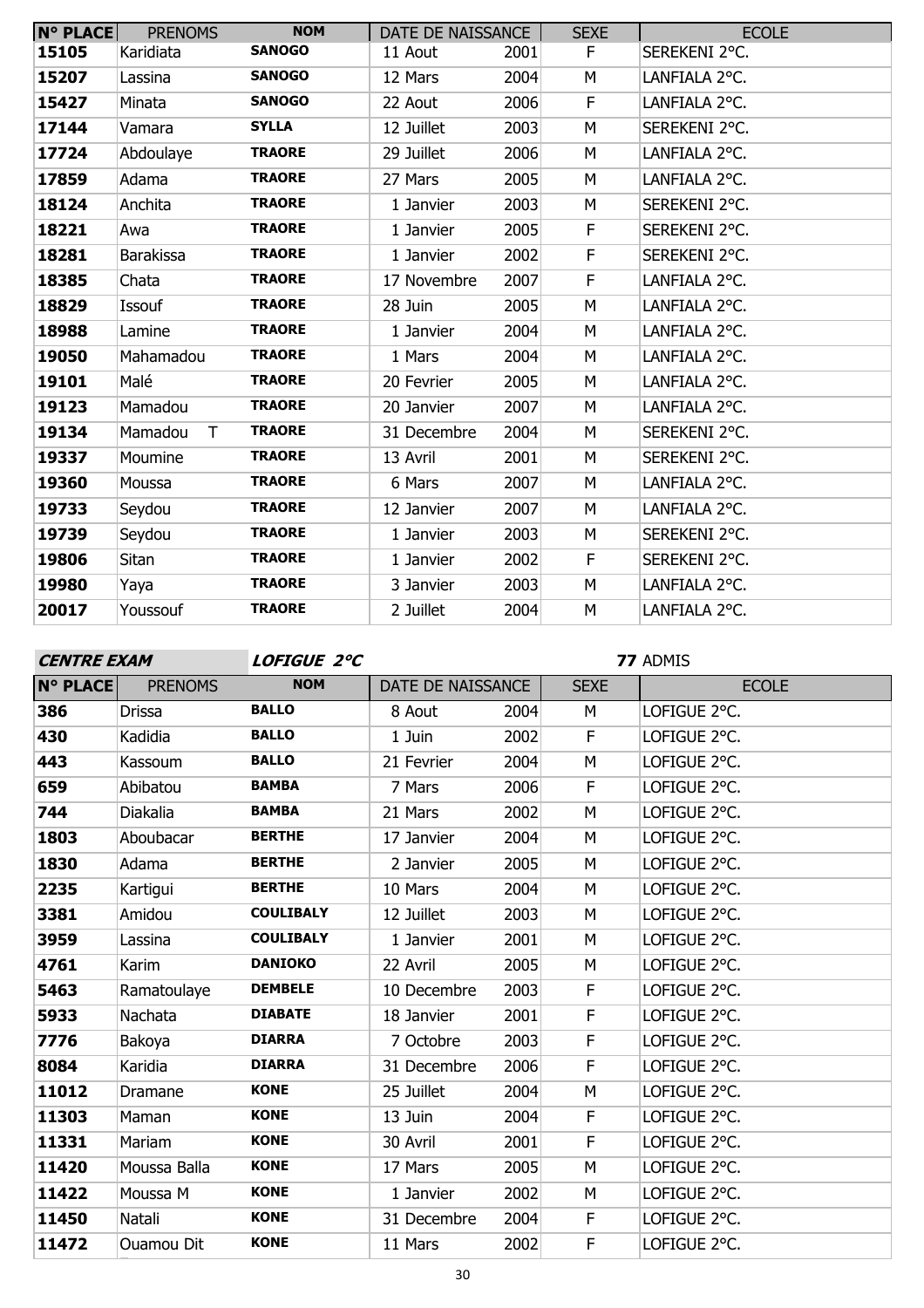| <b>N° PLACE</b> | <b>PRENOMS</b>         | <b>NOM</b>    | DATE DE NAISSANCE |      | <b>SEXE</b> | <b>ECOLE</b> |
|-----------------|------------------------|---------------|-------------------|------|-------------|--------------|
| 11500           | Oumou                  | <b>KONE</b>   | 19 Avril          | 2000 | F.          | LOFIGUE 2°C. |
| 11624           | Seydou                 | <b>KONE</b>   | 27 Juin           | 2000 | M           | LOFIGUE 2°C. |
| 14536           | Assanatou              | <b>SANOGO</b> | 10 Mars           | 2004 | F.          | LOFIGUE 2°C. |
| 14917           | Fatoumata              | <b>SANOGO</b> | 15 Juin           | 2003 | F           | LOFIGUE 2°C. |
| 17011           | Adiara                 | <b>SYLLA</b>  | 2 Mars            | 2004 | F.          | LOFIGUE 2°C. |
| 17042           | Bintou                 | <b>SYLLA</b>  | 31 Janvier        | 2004 | F           | LOFIGUE 2°C. |
| 17100           | Mamadou                | <b>SYLLA</b>  | 14 Aout           | 2003 | M           | LOFIGUE 2°C. |
| 17754           | Abdramane              | <b>TRAORE</b> | 15 Novembre       | 2002 | М           | LOFIGUE 2°C. |
| 17776           | Abibata Zoumana TRAORE |               | 21 Decembre       | 2003 | F           | LOFIGUE 2°C. |
| 17796           | Aboubacar              | <b>TRAORE</b> | 6 Septembre       | 2003 | M           | LOFIGUE 2°C. |
| 17831           | Aby Oumar              | <b>TRAORE</b> | 21 Mars           | 2005 | F           | LOFIGUE 2°C. |
| 17882           | Adama Dokatiènè TRAORE |               | 14 Juillet        | 2006 | M           | LOFIGUE 2°C. |
| 17974           | Alassane               | <b>TRAORE</b> | 18 Janvier        | 2003 | M           | LOFIGUE 2°C. |
| 18003           | Alima                  | <b>TRAORE</b> | 19 Novembre       | 2003 | F.          | LOFIGUE 2°C. |
| 18022           | Alimata Abou           | <b>TRAORE</b> | 21 Fevrier        | 2004 | F           | LOFIGUE 2°C. |
| 18058           | Amara                  | <b>TRAORE</b> | 28 Decembre       | 2003 | M           | LOFIGUE 2°C. |
| 18131           | Aramata                | <b>TRAORE</b> | 24 Decembre       | 2001 | F           | LOFIGUE 2°C. |
| 18134           | Aramatou               | <b>TRAORE</b> | 31 Decembre       | 2005 | F           | LOFIGUE 2°C. |
| 18135           | Aramatou               | <b>TRAORE</b> | 10 Octobre        | 2003 | F           | LOFIGUE 2°C. |
| 18145           | Arouna                 | <b>TRAORE</b> | 13 Mars           | 2005 | M           | LOFIGUE 2°C. |
| 18233           | Ayouba                 | <b>TRAORE</b> | 2 Novembre        | 2001 | M           | LOFIGUE 2°C. |
| 18293           | Batogoma               | <b>TRAORE</b> | 18 Janvier        | 2002 | F           | LOFIGUE 2°C. |
| 18316           | <b>Bintou</b>          | <b>TRAORE</b> | 31 Decembre       | 2005 | F           | LOFIGUE 2°C. |
| 18386           | Chata                  | <b>TRAORE</b> | 12 Janvier        | 2004 | F           | LOFIGUE 2°C. |
| 18468           | Diarrah                | <b>TRAORE</b> | 12 Mars           | 2005 | F           | LOFIGUE 2°C. |
| 18560           | Dramane                | <b>TRAORE</b> | 22 Fevrier        | 2004 | М           | LOFIGUE 2°C. |
| 18586           | Drissa Salikou         | <b>TRAORE</b> | 31 Decembre       | 2002 | M           | LOFIGUE 2°C. |
| 18679           | Fatoumata              | <b>TRAORE</b> | 24 Janvier        | 2005 | F           | LOFIGUE 2°C. |
| 18687           | Fatoumata M            | <b>TRAORE</b> | 21 Mars           | 2004 | F           | LOFIGUE 2°C. |
| 18784           | Ibrahima               | <b>TRAORE</b> | 24 Aout           | 2002 | М           | LOFIGUE 2°C. |
| 18790           | Ibréhima Daouda TRAORE |               | 8 Janvier         | 2006 | M           | LOFIGUE 2°C. |
| 18830           | Issouf                 | <b>TRAORE</b> | 1 Janvier         | 2003 | M           | LOFIGUE 2°C. |
| 18892           | Kadidiatou             | <b>TRAORE</b> | 28 Novembre       | 2004 | F           | LOFIGUE 2°C. |
| 18913           | Karidia S              | <b>TRAORE</b> | 12 Mars           | 2005 | F           | LOFIGUE 2°C. |
| 18932           | Karim Macama           | <b>TRAORE</b> | 14 Juillet        | 2004 | M           | LOFIGUE 2°C. |
| 18943           | Katiangayaga           | <b>TRAORE</b> | 1 Mars            | 2003 | F           | LOFIGUE 2°C. |
| 19046           | Mahama                 | <b>TRAORE</b> | 26 Juillet        | 2004 | М           | LOFIGUE 2°C. |
| 19088           | Maimounata             | <b>TRAORE</b> | 26 Octobre        | 2002 | F           | LOFIGUE 2°C. |
| 19272           | Mawa                   | <b>TRAORE</b> | 9 Octobre         | 2004 | F           | LOFIGUE 2°C. |
| 19282           | Minata                 | <b>TRAORE</b> | 31 Decembre       | 2005 | F           | LOFIGUE 2°C. |
| 19362           | Moussa                 | <b>TRAORE</b> | 1 Janvier         | 2004 | М           | LOFIGUE 2°C. |
| 19380           | N'Dadéné               | <b>TRAORE</b> | 2 Octobre         | 2004 | F           | LOFIGUE 2°C. |
| 19452           | Ouaraba                | <b>TRAORE</b> | 23 Mars           | 2002 | F           | LOFIGUE 2°C. |
| 19469           | Oumar                  | <b>TRAORE</b> | 1 Janvier         | 2004 | М           | LOFIGUE 2°C. |
| 19491           | Oumou                  | <b>TRAORE</b> | 2 Mars            | 2006 | F           | LOFIGUE 2°C. |
| 19605           | Saimbou                | <b>TRAORE</b> | 4 Mars            | 2003 | M           | LOFIGUE 2°C. |
| 19624           | Salifou                | <b>TRAORE</b> | 3 Novembre        | 2003 | М           | LOFIGUE 2°C. |
| 19666           | Salimata               | <b>TRAORE</b> | 31 Decembre       | 2004 | F.          | LOFIGUE 2°C. |
|                 |                        |               |                   |      |             |              |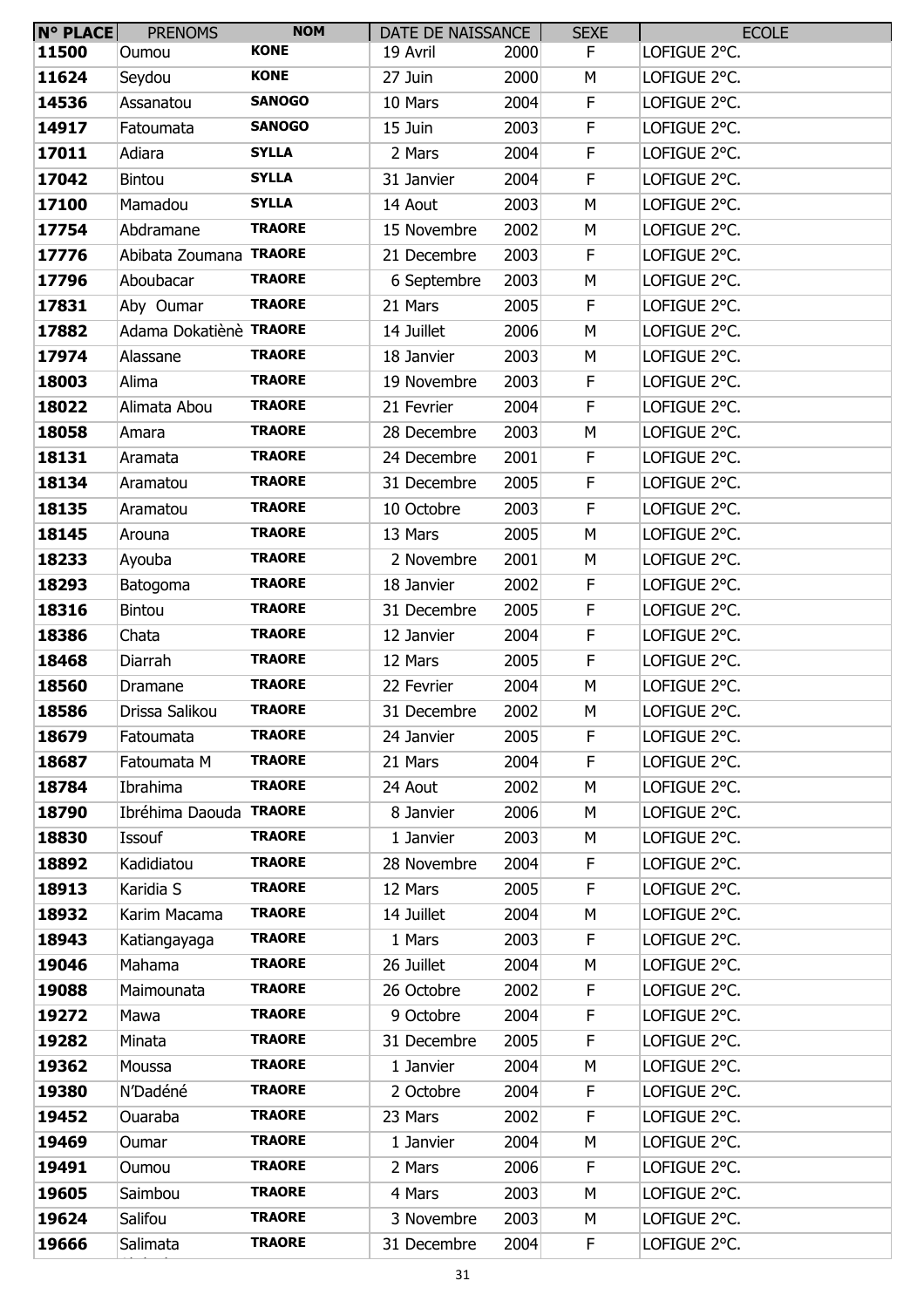| <b>N° PLACE</b> | <b>PRENOMS</b>  | <b>NOM</b>    | DATE DE NAISSANCE |      | <b>SEXE</b> | <b>ECOLE</b> |
|-----------------|-----------------|---------------|-------------------|------|-------------|--------------|
| 19670           | Salimata Seydou | <b>TRAORE</b> | 3 Juin            | 2004 | F.          | LOFIGUE 2°C. |
| 19734           | Seydou          | <b>TRAORE</b> | 31 Decembre       | 2003 | M           | LOFIGUE 2°C. |
| 19793           | Siramani        | <b>TRAORE</b> | 5 Avril           | 2003 | M           | LOFIGUE 2°C. |
| 19874           | Tahirou         | <b>TRAORE</b> | 8 Avril           | 2004 | M           | LOFIGUE 2°C. |
| 19903           | Tilégninré      | <b>TRAORE</b> | 7 Novembre        | 2005 | M           | LOFIGUE 2°C. |
| 20023           | Youssouf B      | <b>TRAORE</b> | 8 Decembre        | 2004 | M           | LOFIGUE 2°C. |
| 20045           | Zoumana         | <b>TRAORE</b> | 1 Septembre       | 2001 | M           | LOFIGUE 2°C. |

| <b>CENTRE EXAM</b> |                     | <b>LOFINE</b>   | 23 ADMIS          |      |             |               |  |
|--------------------|---------------------|-----------------|-------------------|------|-------------|---------------|--|
| <b>N° PLACE</b>    | <b>PRENOMS</b>      | <b>NOM</b>      | DATE DE NAISSANCE |      | <b>SEXE</b> | <b>ECOLE</b>  |  |
| 1306               | <b>Bakary</b>       | <b>BENGALY</b>  | 6 Fevrier         | 2001 | M           | <b>LOFINE</b> |  |
| 1887               | Alassane            | <b>BERTHE</b>   | 4 Janvier         | 2004 | M           | <b>LOFINE</b> |  |
| 1918               | Amara               | <b>BERTHE</b>   | 10 Aout           | 2000 | M           | <b>LOFINE</b> |  |
| 4706               | <b>Drissa</b>       | <b>DANIOGO</b>  | 27 Novembre       | 2005 | M           | <b>LOFINE</b> |  |
| 4707               | Fanta               | <b>DANIOGO</b>  | 1 Janvier         | 2005 | F           | <b>LOFINE</b> |  |
| 6710               | Ibrahima            | <b>DIALLO</b>   | 1 Janvier         | 2001 | M           | <b>LOFINE</b> |  |
| 8592               | Yaya                | <b>DIARRA</b>   | 1 Janvier         | 2003 | M           | <b>LOFINE</b> |  |
| 10524              | <b>Abdoul Karim</b> | <b>KONE</b>     | 2 Juillet         | 2004 | M           | <b>LOFINE</b> |  |
| 10553              | Abdoulaye           | <b>KONE</b>     | 26 Novembre       | 2003 | M           | <b>LOFINE</b> |  |
| 10577              | Aboubacar           | <b>KONE</b>     | 9 Fevrier         | 2003 | M           | <b>LOFINE</b> |  |
| 10719              | Aly                 | <b>KONE</b>     | 24 Fevrier        | 2001 | M           | <b>LOFINE</b> |  |
| 10851              | Barou               | <b>KONE</b>     | 29 Decembre       | 2003 | M           | <b>LOFINE</b> |  |
| 11201              | Kary                | <b>KONE</b>     | 30 Novembre       | 2003 | M           | <b>LOFINE</b> |  |
| 11693              | Stapha              | <b>KONE</b>     | 5 Janvier         | 2002 | M           | <b>LOFINE</b> |  |
| 12643              | <b>Bakary</b>       | <b>OUATTARA</b> | 1 Janvier         | 2000 | M           | <b>LOFINE</b> |  |
| 15365              | Mariam              | <b>SANOGO</b>   | 7 Juin            | 2005 | F           | <b>LOFINE</b> |  |
| 15428              | Minata              | <b>SANOGO</b>   | 31 Mars           | 2004 | F           | <b>LOFINE</b> |  |
| 15999              | Yaya                | <b>SANOGO</b>   | 22 Avril          | 2004 | M           | <b>LOFINE</b> |  |
| 18209              | Awa                 | <b>TRAORE</b>   | 25 Aout           | 2002 | F.          | <b>LOFINE</b> |  |
| 18351              | <b>Brahima</b>      | <b>TRAORE</b>   | 19 Septembre      | 2006 | M           | <b>LOFINE</b> |  |
| 19829              | Souleymane          | <b>TRAORE</b>   | 11 Aout           | 2004 | M           | <b>LOFINE</b> |  |
| 19908              | <b>Titien</b>       | <b>TRAORE</b>   | 17 Octobre        | 1999 | F           | CL            |  |
| 20046              | Zoumana             | <b>TRAORE</b>   | 17 Septembre      | 2001 | M           | <b>LOFINE</b> |  |

**CENTRE EXAM LOULOUNI 1ER C "A"**

| <b>N° PLACE</b> | <b>PRENOMS</b> | <b>NOM</b>      | DATE DE NAISSANCE |      | <b>SEXE</b> | <b>ECOLE</b>     |
|-----------------|----------------|-----------------|-------------------|------|-------------|------------------|
| 208             | Salimata       | <b>BAGAYOKO</b> | 1 Janvier         | 1966 | F           | CL               |
| 237             | Seïbou         | <b>BAH</b>      | 27 Octobre        | 2003 | M           | LOULOUNI 2°C."B" |
| 308             | Aminatou       | <b>BALLO</b>    | 11 Fevrier        | 2005 | F           | LOULOUNI 2°C."B" |
| 663             | Aboubacar      | <b>BAMBA</b>    | 9 Juin            | 2001 | M           | LOULOUNI 2°C."B" |
| 673             | Adama          | <b>BAMBA</b>    | 13 Mars           | 2001 | M           | LOULOUNI 2°C."B" |
| 706             | Assétou        | <b>BAMBA</b>    | 31 Octobre        | 2005 | F           | LOULOUNI 2°C."B" |
| 740             | Choibou        | <b>BAMBA</b>    | 29 Octobre        | 2004 | M           | LOULOUNI 2°C."B" |
| 783             | Fatoumata      | <b>BAMBA</b>    | 25 Janvier        | 2001 | F           | LOULOUNI 2°C."B" |
| 854             | Mariam         | <b>BAMBA</b>    | 1 Decembre        | 2006 | F           | LOULOUNI 2°C."B" |
| 1536            | Mamou          | <b>BENGALY</b>  | 1 Janvier         | 2000 | F           | LOULOUNI 2°C."B" |
| 1832            | Adama          | <b>BERTHE</b>   | 1 Janvier         | 2002 | M           | LOULOUNI 2°C."B" |
| 2143            | Fousseny       | <b>BERTHE</b>   | 7 Juillet         | 2000 | M           | LOULOUNI 2°C."B" |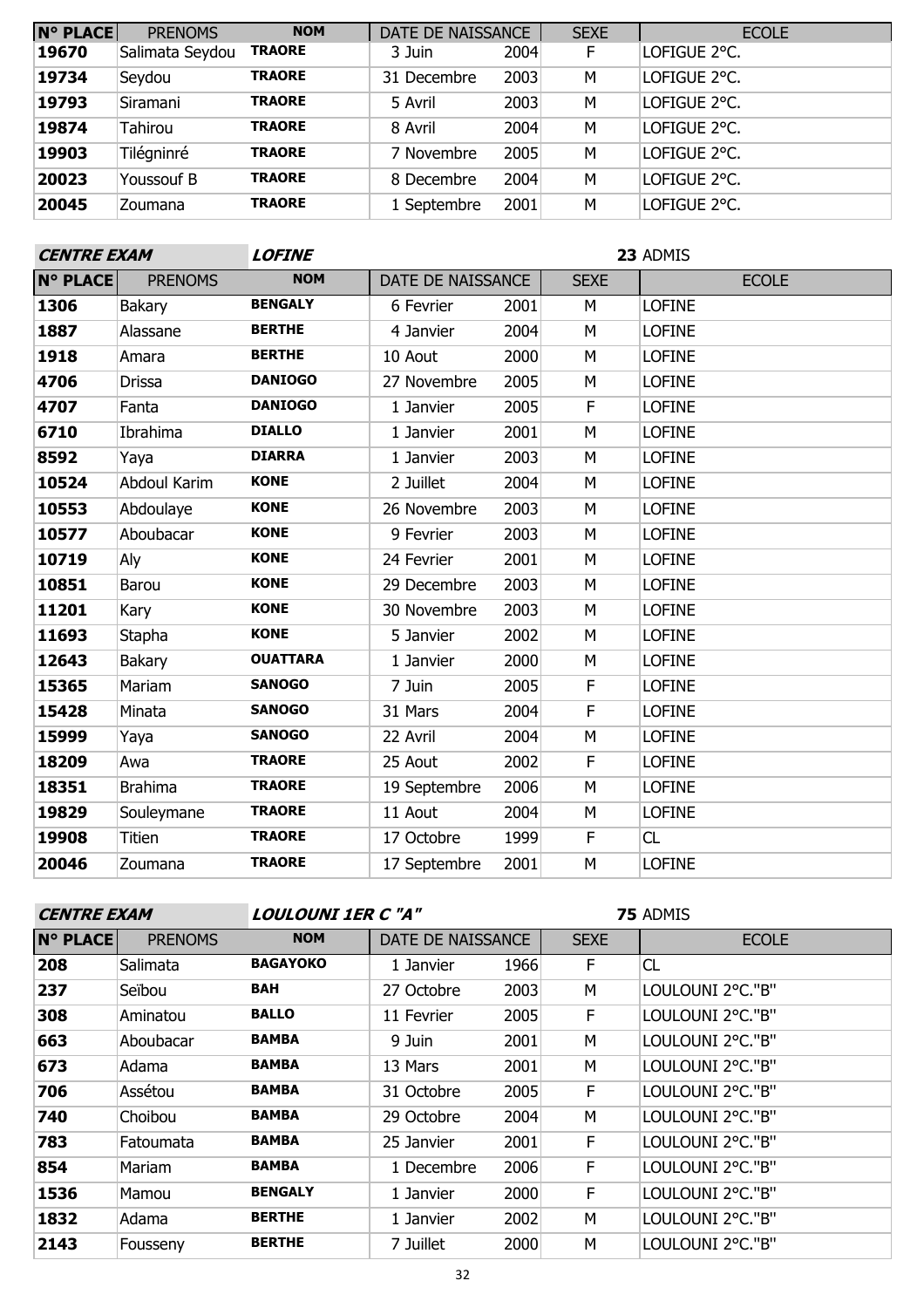| N° PLACE | <b>PRENOMS</b> | <b>NOM</b>       | DATE DE NAISSANCE       |      | <b>SEXE</b> | <b>ECOLE</b>     |
|----------|----------------|------------------|-------------------------|------|-------------|------------------|
| 2229     | Karidiatou     | <b>BERTHE</b>    | 7 Fevrier               | 2001 | F.          | LOULOUNI 2°C."B" |
| 2267     | Mah            | <b>BERTHE</b>    | 23 Fevrier              | 2002 | F           | LOULOUNI 2°C."B" |
| 2443     | Rokia          | <b>BERTHE</b>    | 13 Novembre             | 2003 | F           | LOULOUNI 2°C."B" |
| 2590     | Youssouf       | <b>BERTHE</b>    | 17 Avril                | 2003 | М           | LOULOUNI 2°C."B" |
| 3236     | Aboubacar      | <b>COULIBALY</b> | 8 Fevrier               | 2002 | М           | LOULOUNI 2°C."B" |
| 3406     | Aminata        | <b>COULIBALY</b> | 17 Octobre              | 2003 | F           | LOULOUNI 2°C."B" |
| 3407     | Aminata        | <b>COULIBALY</b> | 27 Juillet              | 2002 | F           | LOULOUNI 2°C."B" |
| 3419     | Anchata        | <b>COULIBALY</b> | 27 Juillet              | 2003 | F           | LOULOUNI 2°C."B" |
| 4059     | Mariam         | <b>COULIBALY</b> | 10 Janvier              | 2006 | F           | LOULOUNI 2°C."B" |
| 4116     | Mody           | <b>COULIBALY</b> | 19 Juillet              | 2001 | М           | LOULOUNI 2°C."B" |
| 4197     | Nassoum        | <b>COULIBALY</b> | 19 Decembre             | 2006 | F           | LOULOUNI 2°C."B" |
| 5085     | Chéma          | <b>DEMBELE</b>   | 6 Aout                  | 2004 | F           | LOULOUNI 2°C."B" |
| 5360     | Mariam         | <b>DEMBELE</b>   | 11 Mars                 | 2003 | F           | LOULOUNI 2°C."B" |
| 5430     | Orokiatou      | <b>DEMBELE</b>   | 17 Septembre            | 2005 | F           | LOULOUNI 2°C."B" |
| 5448     | Oumou          | <b>DEMBELE</b>   | 25 Mars                 | 2000 | F           | LOULOUNI 2°C."B" |
| 5853     | Kassim         | <b>DIABATE</b>   | 31 Decembre             | 2004 | М           | LOULOUNI 2°C."B" |
| 5866     | Korotoumou     | <b>DIABATE</b>   | 18 Fevrier              | 2004 | F           | LOULOUNI 2°C."B" |
| 6031     | Youssouf       | <b>DIABATE</b>   | 31 Decembre             | 2004 | М           | LOULOUNI 2°C."B" |
| 8162     | Mah            | <b>DIARRA</b>    | 21 Aout                 | 2003 | F           | LOULOUNI 2°C."B" |
| 8770     | Tahirou        | <b>DIOURTE</b>   | 1 Janvier               | 2003 | M           | LOULOUNI 2°C."B" |
| 8774     |                | <b>DIOURTHE</b>  |                         | 2003 | M           | LOULOUNI 2°C."B" |
| 9029     | Abou           | <b>DJOURTHE</b>  | 1 Janvier<br>25 Janvier | 2006 | М           | LOULOUNI 2°C."B" |
|          | Alassane       | <b>DJOURTHE</b>  |                         |      |             |                  |
| 9060     | Salimata       |                  | 1 Janvier               | 2004 | F           | LOULOUNI 2°C."B" |
| 9402     | Sofing         | <b>FANE</b>      | 22 Novembre             | 2000 | F           | LOULOUNI 2°C."B" |
| 9405     | Atifatou       | <b>FAYAMA</b>    | 8 Mars                  | 2006 | F           | LOULOUNI 2°C."B" |
| 10286    | Fanta          | <b>KONATE</b>    | 1 Janvier               | 2002 | F           | LOULOUNI 2°C."B" |
| 10371    | Mamadou        | <b>KONATE</b>    | 4 Septembre             | 2005 | M           | LOULOUNI 2°C."B" |
| 10512    | Youssouf       | <b>KONATE</b>    | 6 Juillet               | 2004 | M           | LOULOUNI 2°C."B" |
| 10692    | Alfousseny     | <b>KONE</b>      | 31 Decembre             | 2004 | M           | LOULOUNI 2°C."B" |
| 11069    | Fatoumata      | <b>KONE</b>      | 9 Mars                  | 2003 | F           | LOULOUNI 2°C."B" |
| 11537    | Ramatou        | <b>KONE</b>      | 24 Mars                 | 2006 | F           | LOULOUNI 2°C."B" |
| 12444    | Abdoulaye      | <b>OUATTARA</b>  | 10 Juillet              | 2000 | M           | LOULOUNI 2°C."B" |
| 12698    | Daouda         | <b>OUATTARA</b>  | 1 Janvier               | 2006 | М           | LOULOUNI 2°C."B" |
| 12706    | Diakalia       | <b>OUATTARA</b>  | 1 Janvier               | 2003 | М           | LOULOUNI 2°C."B" |
| 14379    | Aichata        | <b>SANOGO</b>    | 6 Decembre              | 2005 | F           | LOULOUNI 2°C."B" |
| 14676    | Bouba          | <b>SANOGO</b>    | 18 Novembre             | 2001 | M           | LOULOUNI 2°C."B" |
| 15857    | Soufiana       | <b>SANOGO</b>    | 2 Decembre              | 2003 | M           | LOULOUNI 2°C."B" |
| 16665    | Fagagné        | <b>SOGODOGO</b>  | 28 Decembre             | 2001 | M           | LOULOUNI 2°C."B" |
| 17136    | Sidiki         | <b>SYLLA</b>     | 1 Janvier               | 2004 | M           | LOULOUNI 2°C."B" |
| 17150    | Yacouba        | <b>SYLLA</b>     | 10 Decembre             | 2002 | М           | LOULOUNI 2°C."B" |
| 17158    | Nafissa        | <b>TAHIROU</b>   | 15 Janvier              | 2004 | F           | LOULOUNI 2°C."B" |
| 17640    | Hadizatou      | <b>TOURE</b>     | 10 Decembre             | 2003 | F           | LOULOUNI 2°C."B" |
| 17903    | Adiaratou      | <b>TRAORE</b>    | 1 Janvier               | 2005 | F           | LOULOUNI 2°C."B" |
| 18211    | Awa            | <b>TRAORE</b>    | 10 Fevrier              | 2003 | F           | LOULOUNI 2°C."B" |
| 18365    | <b>Bréhima</b> | <b>TRAORE</b>    | 19 Juillet              | 2004 | M           | LOULOUNI 2°C."B" |
| 18366    | <b>Bréhima</b> | <b>TRAORE</b>    | 6 Juillet               | 2002 | M           | LOULOUNI 2°C."B" |
| 18450    | Diakalia       | <b>TRAORE</b>    | 17 Decembre             | 2002 | М           | LOULOUNI 2°C."B" |
| 18451    | Diakalia       | <b>TRAORE</b>    | 22 Octobre              | 2002 | М           | LOULOUNI 2°C."B" |
|          |                |                  |                         |      |             |                  |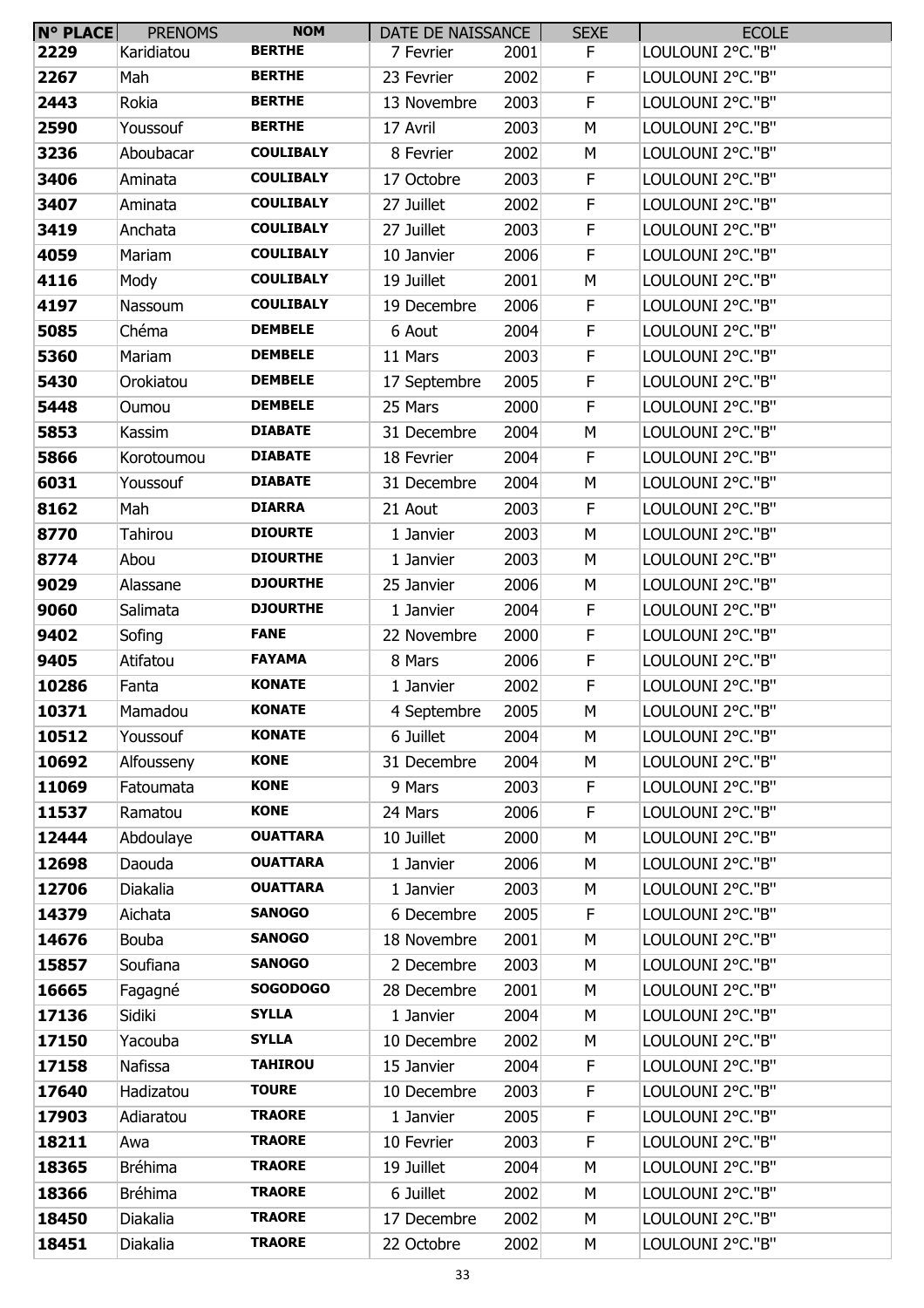| <b>N° PLACE</b> | <b>PRENOMS</b> | <b>NOM</b>    | DATE DE NAISSANCE |      | <b>SEXE</b> | <b>ECOLE</b>     |
|-----------------|----------------|---------------|-------------------|------|-------------|------------------|
| 18544           | Djibril        | <b>TRAORE</b> | 1 Janvier         | 2002 | M           | LOULOUNI 2°C."B" |
| 18574           | <b>Drissa</b>  | <b>TRAORE</b> | 24 Aout           | 2003 | м           | LOULOUNI 2°C."B" |
| 18715           | Fousseyni      | <b>TRAORE</b> | 31 Decembre       | 2006 | М           | LOULOUNI 2°C."B" |
| 18740           | Hady           | <b>TRAORE</b> | 28 Octobre        | 2005 | м           | LOULOUNI 2°C."B" |
| 18785           | Ibrahima       | <b>TRAORE</b> | 1 Janvier         | 2004 | М           | LOULOUNI 2°C."B" |
| 18800           | Ismael         | <b>TRAORE</b> | 24 Mars           | 2006 | М           | LOULOUNI 2°C."B" |
| 19063           | Mahi           | <b>TRAORE</b> | 25 Septembre      | 2004 | М           | LOULOUNI 2°C."B" |
| 19233           | Mariam         | <b>TRAORE</b> | 14 Fevrier        | 2008 | F.          | LOULOUNI 2°C."B" |
| 19399           | Naminata       | <b>TRAORE</b> | 13 Mars           | 2005 | F.          | LOULOUNI 2°C."B" |
| 19540           | Ramata         | <b>TRAORE</b> | 16 Juin           | 2003 | F.          | LOULOUNI 2°C."B" |
| 19620           | Salif          | <b>TRAORE</b> | 7 Aout            | 2002 | М           | LOULOUNI 2°C."B" |
| 19709           | Sékou          | <b>TRAORE</b> | 30 Juin           | 2005 | M           | LOULOUNI 2°C."B" |
| 19812           | Souheïbou      | <b>TRAORE</b> | 16 Mars           | 2000 | М           | LOULOUNI 2°C."B" |
| 19919           | Waraba         | <b>TRAORE</b> | 20 Octobre        | 2004 | F           | LOULOUNI 2°C."B" |
| 20003           | Younoussa      | <b>TRAORE</b> | 27 Novembre       | 2003 | F.          | LOULOUNI 2°C."B" |

| <b>CENTRE EXAM</b> |                   | LOULOUNI 2°C "A" |                   |      |                         | 49 ADMIS         |
|--------------------|-------------------|------------------|-------------------|------|-------------------------|------------------|
| <b>N° PLACE</b>    | <b>PRENOMS</b>    | <b>NOM</b>       | DATE DE NAISSANCE |      | <b>SEXE</b>             | <b>ECOLE</b>     |
| 459                | Madialia          | <b>BALLO</b>     | 1 Janvier         | 2002 | $\overline{F}$          | LOULOUNI 2°C "A" |
| 623                | Yaya              | <b>BALLO</b>     | 4 Fevrier         | 2004 | M                       | LOULOUNI 2°C "A" |
| 694                | Amadou            | <b>BAMBA</b>     | 27 Aout           | 2002 | M                       | LOULOUNI 2°C "A" |
| 722                | Barou             | <b>BAMBA</b>     | 11 Novembre       | 2005 | M                       | LOULOUNI 2°C "A" |
| 750                | Diarra            | <b>BAMBA</b>     | 12 Janvier        | 2006 | $\mathsf F$             | LOULOUNI 2°C "A" |
| 814                | Karidiatou        | <b>BAMBA</b>     | 24 Septembre      | 2000 | $\mathsf F$             | LOULOUNI 2°C "A" |
| 916                | Safoura           | <b>BAMBA</b>     | 1 Janvier         | 2005 | $\mathsf F$             | LOULOUNI 2°C "A" |
| 958                | Souleymane        | <b>BAMBA</b>     | 3 Juillet         | 2005 | M                       | LOULOUNI 2°C "A" |
| 2128               | Fatoumata         | <b>BERTHE</b>    | 4 Decembre        | 2002 | $\mathsf F$             | LOULOUNI 2°C "A" |
| 4035               | Mamou             | <b>COULIBALY</b> | 31 Decembre       | 2003 | $\overline{\mathsf{F}}$ | LOULOUNI 2°C "A" |
| 4312               | Safiatou          | <b>COULIBALY</b> | 15 Aout           | 2000 | $\mathsf F$             | CL               |
| 4441               | Sitan             | <b>COULIBALY</b> | 11 Octobre        | 2005 | $\mathsf F$             | LOULOUNI 2°C "A" |
| 4946               | Ali Bismarck      | <b>DEMBELE</b>   | 1 Janvier         | 2002 | M                       | LOULOUNI 2°C "A" |
| 5188               | Fidel             | <b>DEMBELE</b>   | 1 Decembre        | 2001 | M                       | LOULOUNI 2°C "A" |
| 5300               | Lassina           | <b>DEMBELE</b>   | 31 Decembre       | 2004 | M                       | LOULOUNI 2°C "A" |
| 5472               | Rokiatou          | <b>DEMBELE</b>   | 5 Fevrier         | 2003 | $\overline{\mathsf{F}}$ | LOULOUNI 2°C "A" |
| 5473               | Rokiatou          | <b>DEMBELE</b>   | 1 Janvier         | 2003 | $\mathsf F$             | LOULOUNI 2°C "A" |
| 5487               | Salif             | <b>DEMBELE</b>   | 1 Janvier         | 2004 | M                       | LOULOUNI 2°C "A" |
| 7830               | Chata             | <b>DIARRA</b>    | 8 Janvier         | 2000 | $\overline{\mathsf{F}}$ | LOULOUNI 2°C "A" |
| 8779               | <b>Bréhima</b>    | <b>DIOURTHE</b>  | 22 Octobre        | 2003 | M                       | LOULOUNI 2°C "A" |
| 8784               | Sitan             | <b>DIOURTHE</b>  | 23 Novembre       | 2002 | $\mathsf F$             | LOULOUNI 2°C "A" |
| 8974               | <b>Jssoumaïla</b> | <b>DJIRE</b>     | 28 Fevrier        | 2003 | M                       | LOULOUNI 2°C "A" |
| 9013               | Mariam            | <b>DJOURTE</b>   | 15 Novembre       | 2002 | $\mathsf F$             | LOULOUNI 2°C "A" |
| 9878               | Barakissa         | <b>KEITA</b>     | 23 Decembre       | 2002 | $\mathsf F$             | LOULOUNI 2°C "A" |
| 11333              | Mariam            | <b>KONE</b>      | 11 Janvier        | 2005 | F                       | LOULOUNI 2°C "A" |
| 11392              | Mohamed           | <b>KONE</b>      | 27 Aout           | 2004 | M                       | LOULOUNI 2°C "A" |
| 11430              | Nadia             | <b>KONE</b>      | 30 Septembre      | 2001 | $\mathsf F$             | LOULOUNI 2°C "A" |
| 11456              | Niakalé           | <b>KONE</b>      | 27 Aout           | 2002 | $\overline{\mathsf{F}}$ | LOULOUNI 2°C "A" |
| 12399              | Harouna           | <b>NIARE</b>     | 16 Janvier        | 2005 | M                       | LOULOUNI 2°C "A" |
| 13021              | Naboudiara        | <b>OUATTARA</b>  | 27 Novembre       | 2005 | $\mathsf F$             | LOULOUNI 2°C "A" |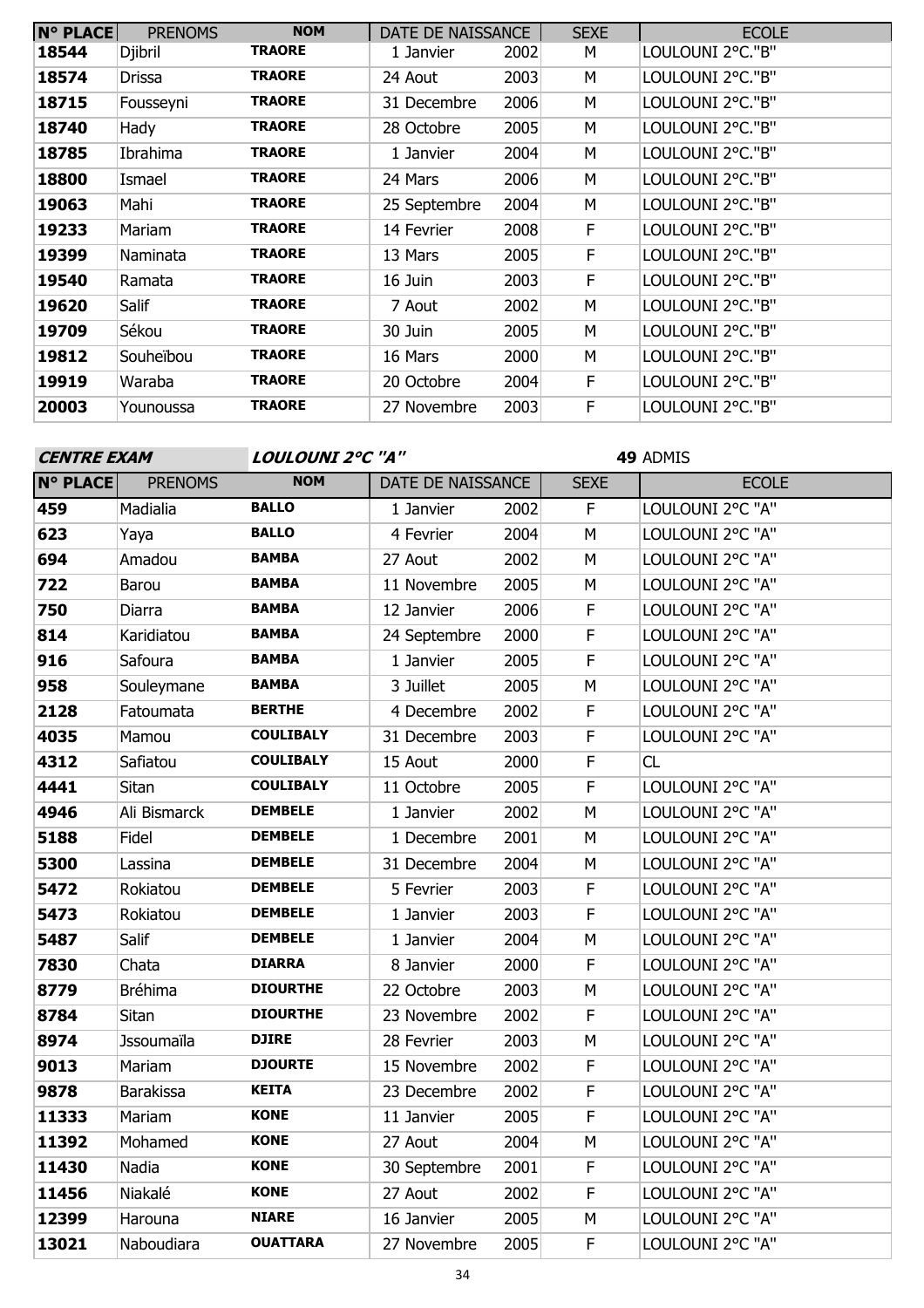| <b>N° PLACE</b> | <b>PRENOMS</b>   | <b>NOM</b>      | DATE DE NAISSANCE |      | <b>SEXE</b> | <b>ECOLE</b>     |
|-----------------|------------------|-----------------|-------------------|------|-------------|------------------|
| 13210           | Yacouba          | <b>OUATTARA</b> | 11 Janvier        | 2003 | М           | LOULOUNI 2°C "A" |
| 13729           | Diakalia         | <b>SANGARE</b>  | 5 Mars            | 2003 | M           | LOULOUNI 2°C "A" |
| 14059           | Ousmana          | <b>SANGARE</b>  | 3 Aout            | 2004 | М           | LOULOUNI 2°C "A" |
| 14731           | Coumba           | <b>SANOGO</b>   | 1 Janvier         | 2004 | F           | LOULOUNI 2°C "A" |
| 14854           | <b>Drissa</b>    | <b>SANOGO</b>   | 17 Novembre       | 1999 | М           | CL               |
| 15366           | Mariam           | <b>SANOGO</b>   | 1 Janvier         | 2004 | F           | LOULOUNI 2°C "A" |
| 15502           | Nafissatou       | <b>SANOGO</b>   | 28 Septembre      | 2004 | F           | LOULOUNI 2°C "A" |
| 16017           | Younoussa        | <b>SANOGO</b>   | 29 Avril          | 2004 | M           | LOULOUNI 2°C "A" |
| 16241           | Fatoumata        | <b>SIDIBE</b>   | 24 Mars           | 2006 | F           | LOULOUNI 2°C "A" |
| 16653           | Dramane          | <b>SOGODOGO</b> | 13 Mars           | 2004 | М           | LOULOUNI 2°C "A" |
| 16876           | Wassa            | <b>SOGODOGO</b> | 18 Mars           | 2005 | F           | LOULOUNI 2°C "A" |
| 17038           | <b>Barakissa</b> | <b>SYLLA</b>    | 31 Decembre       | 2004 | F           | LOULOUNI 2°C "A" |
| 17762           | Abi              | <b>TRAORE</b>   | 25 Decembre       | 2005 | М           | LOULOUNI 2°C "A" |
| 18163           | Assetou          | <b>TRAORE</b>   | 18 Octobre        | 2006 | F           | LOULOUNI 2°C "A" |
| 18938           | Kassim           | <b>TRAORE</b>   | 23 Octobre        | 2004 | M           | LOULOUNI 2°C "A" |
| 19019           | Logonon          | <b>TRAORE</b>   | 19 Mars           | 1998 | M           | CL               |
| 19051           | Mahamadou        | <b>TRAORE</b>   | 13 Janvier        | 2004 | М           | LOULOUNI 2°C "A" |
| 19626           | Salifou          | <b>TRAORE</b>   | 27 Juillet        | 2002 | M           | LOULOUNI 2°C "A" |
| 19695           | Saydiatou        | <b>TRAORE</b>   | 23 Septembre      | 2003 | F           | LOULOUNI 2°C "A" |

| <b>CENTRE EXAM</b> |                  | <b>NIMBOUGOU</b> | 14 ADMIS          |      |             |                |              |  |
|--------------------|------------------|------------------|-------------------|------|-------------|----------------|--------------|--|
| <b>N° PLACE</b>    | <b>PRENOMS</b>   | <b>NOM</b>       | DATE DE NAISSANCE |      | <b>SEXE</b> |                | <b>ECOLE</b> |  |
| 697                | Aminata          | <b>BAMBA</b>     | 23 Avril          | 2004 | F.          | NIMBOUGOU 2°C. |              |  |
| 724                | Bocari           | <b>BAMBA</b>     | 1 Janvier         | 2004 | М           | NIMBOUGOU 2°C. |              |  |
| 4993               | Assanatou        | <b>DEMBELE</b>   | 19 Aout           | 2005 | F.          | NIMBOUGOU 2°C. |              |  |
| 5046               | Bibata           | <b>DEMBELE</b>   | 8 Octobre         | 2004 | F.          | NIMBOUGOU 2°C. |              |  |
| 8292               | Mouchata         | <b>DIARRA</b>    | 6 Janvier         | 2005 | F.          | NIMBOUGOU 2°C. |              |  |
| 8921               | Koniba           | <b>DJILLA</b>    | 20 Juin           | 2003 | F           | NIMBOUGOU 2°C. |              |  |
| 12800              | Gaoussou         | <b>OUATTARA</b>  | 31 Decembre       | 2003 | м           | NIMBOUGOU 2°C. |              |  |
| 12809              | Haramata N'Gniri | <b>OUATTARA</b>  | 17 Aout           | 2004 | F.          | NIMBOUGOU 2°C. |              |  |
| 12880              | Kassim           | <b>OUATTARA</b>  | 10 Octobre        | 2003 | м           | NIMBOUGOU 2°C. |              |  |
| 18104              | Aminata          | <b>TRAORE</b>    | 31 Decembre       | 2004 | F.          | NIMBOUGOU 2°C. |              |  |
| 18307              | Binèfou          | <b>TRAORE</b>    | 20 Novembre       | 2003 | м           | NIMBOUGOU 2°C. |              |  |
| 18607              | Fanta Founé      | <b>TRAORE</b>    | 23 Octobre        | 2006 | F.          | NIMBOUGOU 2°C. |              |  |
| 19498              | Oumou Wassa      | <b>TRAORE</b>    | 23 Octobre        | 2006 | F           | NIMBOUGOU 2°C. |              |  |
| 19851              | Soumaïla         | <b>TRAORE</b>    | 7 Juillet         | 2004 | М           | NIMBOUGOU 2°C. |              |  |
|                    |                  |                  |                   |      |             |                |              |  |

| <b>CENTRE EXAM</b> |                | <b>OUATIALY</b>  | 29 ADMIS          |      |             |               |  |
|--------------------|----------------|------------------|-------------------|------|-------------|---------------|--|
| <b>N° PLACE</b>    | <b>PRENOMS</b> | <b>NOM</b>       | DATE DE NAISSANCE |      | <b>SEXE</b> | <b>ECOLE</b>  |  |
| 1870               | Ahamadou       | <b>BERTHE</b>    | 26 Juin           | 2002 | M           | OUATIALY 2°C. |  |
| 2341               | Minata         | <b>BERTHE</b>    | 8 Juin            | 2002 | F.          | OUATIALY 2°C. |  |
| 2401               | Nouhoum        | <b>BERTHE</b>    | 30 Janvier        | 2000 | M           | OUATIALY 2°C. |  |
| 2493               | Sériba         | <b>BERTHE</b>    | 15 Janvier        | 2005 | M           | OUATIALY 2°C. |  |
| 2557               | Vamara         | <b>BERTHE</b>    | 14 Juin           | 2002 | M           | OUATIALY 2°C. |  |
| 3484               | Awa            | <b>COULIBALY</b> | 8 Janvier         | 2006 | F           | OUATIALY 2°C. |  |
| 4214               | Nouhoum        | <b>COULIBALY</b> | 30 Avril          | 2003 | F           | OUATIALY 2°C. |  |
| 4489               | Soumatio Lucie | <b>COULIBALY</b> | 20 Mars           | 2004 | F.          | OUATIALY 2°C. |  |
| 4522               | Waraba         | <b>COULIBALY</b> | 21 Janvier        | 2004 | F.          | OUATIALY 2°C. |  |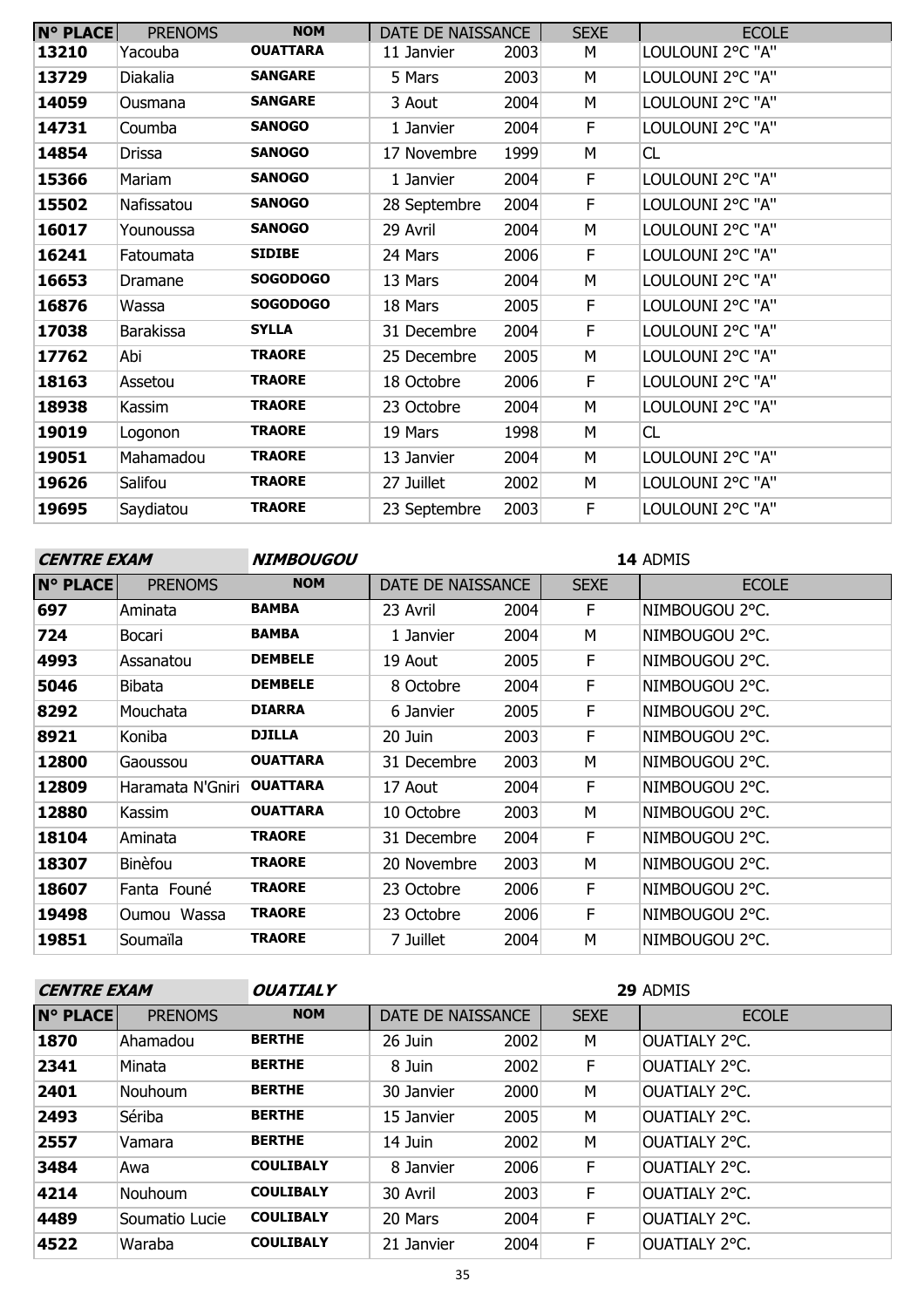| <b>N° PLACE</b> | <b>PRENOMS</b> | <b>NOM</b>       | DATE DE NAISSANCE |      | <b>SEXE</b> | <b>ECOLE</b>  |
|-----------------|----------------|------------------|-------------------|------|-------------|---------------|
| 4561            | Yaya           | <b>COULIBALY</b> | 16 Fevrier        | 2000 | м           | OUATIALY 2°C. |
| 5671            | Adiara         | <b>DIABATE</b>   | 17 Novembre       | 2001 | F           | OUATIALY 2°C. |
| 6010            | Worokia        | <b>DIABATE</b>   | 19 Mars           | 2004 | F           | OUATIALY 2°C. |
| 6598            | <b>Dialia</b>  | <b>DIALLO</b>    | 13 Aout           | 2004 | F           | OUATIALY 2°C. |
| 6677            | Fatoumata      | <b>DIALLO</b>    | 4 Juillet         | 2002 | F           | OUATIALY 2°C. |
| 7587            | Adiara         | <b>DIARRA</b>    | 31 Janvier        | 2003 | F           | OUATIALY 2°C. |
| 7606            | Afou           | <b>DIARRA</b>    | 28 Juin           | 2004 | F           | OUATIALY 2°C. |
| 7803            | <b>Bintou</b>  | <b>DIARRA</b>    | 6 Mars            | 2003 | F           | OUATIALY 2°C. |
| 7834            | Chata          | <b>DIARRA</b>    | 2 Decembre        | 2005 | F           | OUATIALY 2°C. |
| 8360            | Oumar          | <b>DIARRA</b>    | 13 Novembre       | 2003 | M           | OUATIALY 2°C. |
| 10350           | Lazeni         | <b>KONATE</b>    | 16 Mars           | 2003 | М           | OUATIALY 2°C. |
| 10906           | Chaka          | <b>KONE</b>      | 3 Juillet         | 2002 | M           | OUATIALY 2°C. |
| 11014           | Dramane        | <b>KONE</b>      | 18 Aout           | 2003 | М           | OUATIALY 2°C. |
| 11502           | Oumou          | <b>KONE</b>      | 23 Decembre       | 2004 | F           | OUATIALY 2°C. |
| 11571           | Salia          | <b>KONE</b>      | 16 Juin           | 2003 | М           | OUATIALY 2°C. |
| 12499           | Adama          | <b>OUATTARA</b>  | 20 Juin           | 2003 | М           | OUATIALY 2°C. |
| 12629           | Awa            | <b>OUATTARA</b>  | 24 Fevrier        | 2003 | F           | OUATIALY 2°C. |
| 12781           | Fatoumata      | <b>OUATTARA</b>  | 13 Fevrier        | 2000 | F           | OUATIALY 2°C. |
| 16766           | Mariam         | <b>SOGODOGO</b>  | 10 Avril          | 2004 | F.          | OUATIALY 2°C. |
| 19866           | Soungalo       | <b>TRAORE</b>    | 19 Octobre        | 2004 | М           | OUATIALY 2°C. |

**CENTRE EXAM TARBIATOU 1° C.**

| N° PLACE                | <b>PRENOMS</b> | <b>NOM</b>         | DATE DE NAISSANCE |      | <b>SEXE</b> | <b>ECOLE</b>             |
|-------------------------|----------------|--------------------|-------------------|------|-------------|--------------------------|
| $\overline{\mathbf{4}}$ | Mohamed El     | <b>AG MAHAMOUD</b> | 30 Juin           | 2004 | M           | <b>MISSON CATHOLIQUE</b> |
| 965                     | Teninon        | <b>BAMBA</b>       | 15 Novembre       | 2004 | M           | KADIOLO 2°C."B"          |
| 1034                    | Simana         | <b>BAYA</b>        | 1 Fevrier         | 2004 | M           | KADIOLO 2°C."B"          |
| 1752                    | Djénéba        | <b>BEREDOGO</b>    | 8 Decembre        | 2005 | F           | KADIOLO 2°C."B"          |
| 2096                    | Djibril        | <b>BERTHE</b>      | 28 Mars           | 2003 | M           | KADIOLO 2°C."B"          |
| 2189                    | Kadi           | <b>BERTHE</b>      | 3 Fevrier         | 2003 | F           | KADIOLO 2°C."B"          |
| 2191                    | Kadia          | <b>BERTHE</b>      | 10 Decembre       | 2003 | F           | KADIOLO 2°C."B"          |
| 2317                    | Mariam         | <b>BERTHE</b>      | 6 Juillet         | 2006 | F           | MISSON CATHOLIQUE        |
| 2602                    | Zoumana        | <b>BERTHE</b>      | 31 Decembre       | 2004 | M           | KADIOLO 2°C."B"          |
| 2613                    | Abdoulaye      | <b>BIRIDOGO</b>    | 2 Octobre         | 2005 | M           | KADIOLO 2°C."B"          |
| 3129                    | Sibiry         | <b>CISSE</b>       | 4 Mars            | 2000 | M           | KADIOLO 2°C."B"          |
| 3334                    | Ali            | <b>COULIBALY</b>   | 6 Fevrier         | 2003 | M           | KADIOLO 2°C."B"          |
| 3831                    | Ismaël         | <b>COULIBALY</b>   | 26 Fevrier        | 2005 | M           | <b>MISSON CATHOLIQUE</b> |
| 4034                    | Mamou          | <b>COULIBALY</b>   | 20 Fevrier        | 2005 | F           | KADIOLO 2°C."B"          |
| 4536                    | Yacouba        | <b>COULIBALY</b>   | 25 Mars           | 1998 | M           | CL                       |
| 4737                    | Adiaratou      | <b>DANIOKO</b>     | 8 Mars            | 2003 | F           | KADIOLO 2°C."B"          |
| 5197                    | Fousseyni      | <b>DEMBELE</b>     | 10 Juin           | 2003 | M           | KADIOLO 2°C."B"          |
| 6008                    | Wassa          | <b>DIABATE</b>     | 26 Janvier        | 2003 | $\mathsf F$ | KADIOLO 2°C."B"          |
| 6114                    | Amadou         | <b>DIAKITE</b>     | 1 Janvier         | 2007 | M           | MISSON CATHOLIQUE        |
| 6459                    | Aminata        | <b>DIALLO</b>      | 13 Avril          | 2000 | F           | MISSON CATHOLIQUE        |
| 8008                    | Hawa           | <b>DIARRA</b>      | 22 Janvier        | 2003 | F           | <b>MISSON CATHOLIQUE</b> |
| 8055                    | Kader          | <b>DIARRA</b>      | 25 Septembre      | 2005 | M           | MISSON CATHOLIQUE        |
| 8217                    | Mamoutou       | <b>DIARRA</b>      | 22 Septembre      | 2004 | M           | MISSON CATHOLIQUE        |
| 8524                    | Souleymane     | <b>DIARRA</b>      | 11 Juin           | 2006 | M           | MISSON CATHOLIQUE        |
| 8596                    | Yaya Sidiki    | <b>DIARRA</b>      | 7 Janvier         | 2006 | M           | <b>MISSON CATHOLIQUE</b> |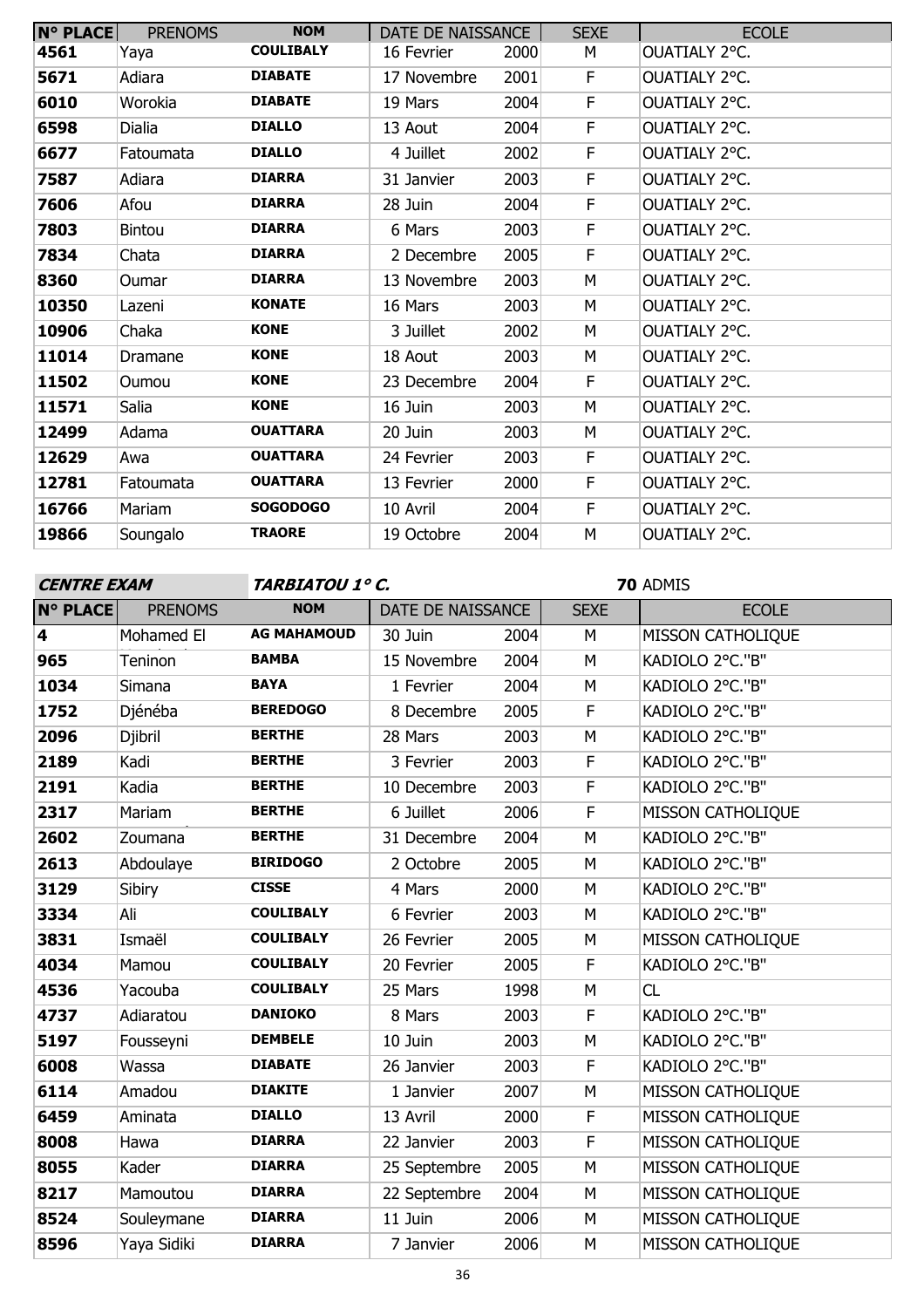| <b>N° PLACE</b> | <b>PRENOMS</b>  | <b>NOM</b>       | DATE DE NAISSANCE |      | <b>SEXE</b> | <b>ECOLE</b>             |
|-----------------|-----------------|------------------|-------------------|------|-------------|--------------------------|
| 8650            | Cheick Oumar    | <b>DIAWARA</b>   | 26 Juillet        | 2006 | М           | MISSON CATHOLIQUE        |
| 8861            | Ousmane         | <b>DISSA</b>     | 14 Aout           | 2006 | М           | <b>MISSON CATHOLIQUE</b> |
| 9101            | Oumou           | <b>DOLO</b>      | 31 Aout           | 2006 | $\mathsf F$ | <b>MISSON CATHOLIQUE</b> |
| 9809            | Oumou           | <b>KANSAYE</b>   | 18 Septembre      | 2005 | $\mathsf F$ | KADIOLO 2°C."B"          |
| 9859            | Ramata          | <b>KASSOGUE</b>  | 12 Aout           | 2002 | $\mathsf F$ | KADIOLO 2°C."B"          |
| 10115           | Pascal          | <b>KOÏTA</b>     | 30 Mars           | 2005 | M           | <b>MISSON CATHOLIQUE</b> |
| 10771           | Anchata         | <b>KONE</b>      | 30 Juillet        | 2003 | $\mathsf F$ | KADIOLO 2°C."B"          |
| 10802           | Assitan         | <b>KONE</b>      | 28 Septembre      | 2006 | F           | MISSON CATHOLIQUE        |
| 11066           | Fatoumata       | <b>KONE</b>      | 30 Juillet        | 2003 | $\mathsf F$ | KADIOLO 2°C."B"          |
| 11067           | Fatoumata       | <b>KONE</b>      | 26 Janvier        | 2003 | $\mathsf F$ | KADIOLO 2°C."B"          |
| 11466           | Nowerie         | <b>KONE</b>      | 3 Decembre        | 2004 | $\mathsf F$ | MISSON CATHOLIQUE        |
| 11599           | Samou Elisabeth | <b>KONE</b>      | 4 Juillet         | 2006 | $\mathsf F$ | <b>MISSON CATHOLIQUE</b> |
| 11678           | Souleymane      | <b>KONE</b>      | 12 Mars           | 2004 | M           | MISSON CATHOLIQUE        |
| 11866           | Fanta Dite      | <b>KOUYATE</b>   | 30 Janvier        | 2006 | F           | MISSON CATHOLIQUE        |
| 12437           | Abdoul Karim    | <b>OUATTARA</b>  | 16 Octobre        | 2003 | M           | KADIOLO 2°C."B"          |
| 12447           | Abdoulaye       | <b>OUATTARA</b>  | 15 Octobre        | 2005 | M           | <b>MISSON CATHOLIQUE</b> |
| 12822           | Imourana        | <b>OUATTARA</b>  | 9 Avril           | 2002 | M           | KADIOLO 2°C."B"          |
| 12850           | Kadiatou        | <b>OUATTARA</b>  | 31 Mars           | 2005 | F           | <b>MISSON CATHOLIQUE</b> |
| 12893           | Korotoumou      | <b>OUATTARA</b>  | 10 Aout           | 2006 | F           | MISSON CATHOLIQUE        |
| 12934           | Malal           | <b>OUATTARA</b>  | 21 Novembre       | 2004 | M           | <b>MISSON CATHOLIQUE</b> |
| 13338           | Adama           | <b>SAGADANI</b>  | 23 Mars           | 2003 | M           | KADIOLO 2°C."B"          |
| 13421           | Hawa            | <b>SAMAKE</b>    | 27 Juillet        | 2004 | F           | <b>MISSON CATHOLIQUE</b> |
| 13933           | Maïmouna        | <b>SANGARE</b>   | 13 Juin           | 2006 | $\mathsf F$ | <b>MISSON CATHOLIQUE</b> |
| 15630           | Ramata          | <b>SANOGO</b>    | 28 Octobre        | 2005 | $\mathsf F$ | KADIOLO 2°C."B"          |
| 16060           | Jule            | <b>SANOU</b>     | 10 Octobre        | 2005 | M           | MISSON CATHOLIQUE        |
| 16146           | Aïssata Moussa  | <b>SIDIBE</b>    | 11 Decembre       | 2006 | F           | MISSON CATHOLIQUE        |
| 16342           | Oumar           | <b>SIDIBE</b>    | 11 Novembre       | 2004 | M           | KADIOLO 2°C."B"          |
| 16979           | Mahamoudou      | <b>SOW</b>       | 21 Fevrier        | 2004 | М           | KADIOLO 2°C."B"          |
| 16993           | Nana Bonkano    | <b>SY SAVANE</b> | 1 Decembre        | 2006 | $\mathsf F$ | MISSON CATHOLIQUE        |
| 17135           | Sidi            | <b>SYLLA</b>     | 28 Mars           | 2005 | M           | KADIOLO 2°C."B"          |
| 17177           | Awa             | <b>TANGARA</b>   | 31 Decembre       | 2003 | $\mathsf F$ | KADIOLO 2°C."B"          |
| 17320           | Mariam          | <b>TOGO</b>      | 1 Mars            | 2006 | $\mathsf F$ | MISSON CATHOLIQUE        |
| 17838           | Adam            | <b>TRAORE</b>    | 12 Fevrier        | 2006 | F           | KADIOLO 2°C."B"          |
| 17854           | Adama           | <b>TRAORE</b>    | 17 Avril          | 2005 | M           | KADIOLO 2°C."B"          |
| 17911           | Adjaratou       | <b>TRAORE</b>    | 1 Janvier         | 2003 | $\mathsf F$ | KADIOLO 2°C."B"          |
| 18213           | Awa             | <b>TRAORE</b>    | 19 Juin           | 2005 | F           | MISSON CATHOLIQUE        |
| 18234           | Ayoubia Aelle   | <b>TRAORE</b>    | 30 Septembre      | 2006 | F           | MISSON CATHOLIQUE        |
| 18370           | <b>Bréhima</b>  | <b>TRAORE</b>    | 16 Mars           | 2005 | M           | MISSON CATHOLIQUE        |
| 18414           | Daouda          | <b>TRAORE</b>    | 1 Janvier         | 2002 | M           | KADIOLO 2°C."B"          |
| 18415           | Daouda          | <b>TRAORE</b>    | 31 Decembre       | 2004 | М           | KADIOLO 2°C."B"          |
| 18492           | Djélika         | <b>TRAORE</b>    | 29 Juillet        | 2005 | F           | <b>MISSON CATHOLIQUE</b> |
| 18590           | Fabienne        | <b>TRAORE</b>    | 8 Septembre       | 2004 | $\mathsf F$ | MISSON CATHOLIQUE        |
| 18651           | Fatoumata       | <b>TRAORE</b>    | 29 Novembre       | 2004 | F           | MISSON CATHOLIQUE        |
| 18893           | Kadidiatou      | <b>TRAORE</b>    | 12 Aout           | 2002 | F           | MISSON CATHOLIQUE        |
| 19715           | Sériba          | <b>TRAORE</b>    | 3 Mars            | 2006 | М           | MISSON CATHOLIQUE        |

| <b>CENTRE EXAM</b> |                | TOROKORO,  |                   | 68 ADMIS |              |  |
|--------------------|----------------|------------|-------------------|----------|--------------|--|
| <b>N° PLACE</b>    | <b>PRENOMS</b> | <b>NOM</b> | DATE DE NAISSANCE | SEXE     | <b>ECOLE</b> |  |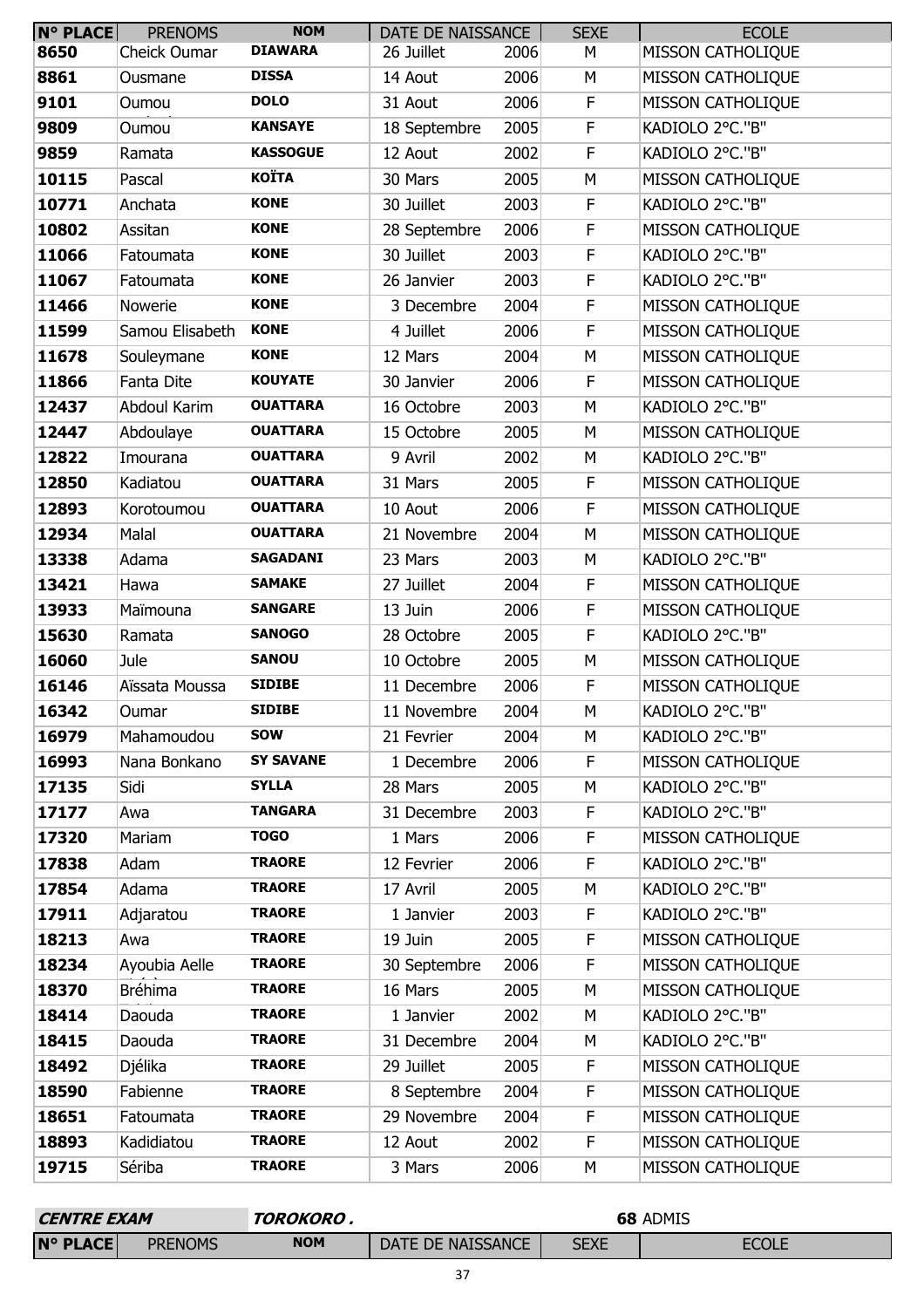| <b>N° PLACE</b> | <b>PRENOMS</b> | <b>NOM</b>       | DATE DE NAISSANCE |      | <b>SEXE</b> | <b>ECOLE</b>            |
|-----------------|----------------|------------------|-------------------|------|-------------|-------------------------|
| 700             | Anchata        | <b>BAMBA</b>     | 26 Juin           | 2003 | F           | TOROKORO 2°C.           |
| 767             | <b>Djibril</b> | <b>BAMBA</b>     | 5 Janvier         | 2006 | М           | FRATERNITE ALHAMDOULAYE |
| 1788            | Abi            | <b>BERTHE</b>    | 15 Aout           | 2003 | F           | TOROKORO 2°C.           |
| 1837            | Adama          | <b>BERTHE</b>    | 31 Decembre       | 2003 | М           | TOROKORO 2°C.           |
| 1847            | Adiara         | <b>BERTHE</b>    | 17 Avril          | 2003 | $\mathsf F$ | TOROKORO 2°C.           |
| 1856            | Adiaratou      | <b>BERTHE</b>    | 30 Octobre        | 2001 | $\mathsf F$ | TOROKORO 2°C.           |
| 1915            | Amadou         | <b>BERTHE</b>    | 3 Novembre        | 2002 | М           | TOROKORO 2°C.           |
| 2074            | Diata          | <b>BERTHE</b>    | 15 Mars           | 2001 | М           | TOROKORO 2°C.           |
| 2252            | Lamissa        | <b>BERTHE</b>    | 31 Decembre       | 2003 | М           | TOROKORO 2°C.           |
| 2293            | Maminata       | <b>BERTHE</b>    | 16 Mars           | 2004 | F           | TOROKORO 2°C.           |
| 2311            | Mariam         | <b>BERTHE</b>    | 1 Janvier         | 2001 | $\mathsf F$ | TOROKORO 2°C.           |
| 2371            | Moussa         | <b>BERTHE</b>    | 31 Decembre       | 2006 | М           | TOROKORO 2°C.           |
| 2433            | Rahim          | <b>BERTHE</b>    | 30 Decembre       | 2006 | М           | TOROKORO 2°C.           |
| 2562            | Wassa          | <b>BERTHE</b>    | 2 Novembre        | 2001 | F           | TOROKORO 2°C.           |
| 3192            | Abdoulaye      | <b>COULIBALY</b> | 4 Mars            | 2006 | М           | FRATERNITE ALHAMDOULAYE |
| 3367            | Aly            | <b>COULIBALY</b> | 9 Juin            | 2006 | М           | TOROKORO 2°C.           |
| 3548            | <b>Bintou</b>  | <b>COULIBALY</b> | 11 Juillet        | 2005 | F           | FRATERNITE ALHAMDOULAYE |
| 3592            | Chita          | <b>COULIBALY</b> | 10 Octobre        | 2003 | F           | TOROKORO 2°C.           |
| 3632            | Diaratou       | <b>COULIBALY</b> | 29 Octobre        | 2003 | F           | TOROKORO 2°C.           |
| 3652            | Djénéba        | <b>COULIBALY</b> | 3 Avril           | 2004 | $\mathsf F$ | TOROKORO 2°C.           |
| 3716            | Fatogoma       | <b>COULIBALY</b> | 5 Juillet         | 2001 | M           | TOROKORO 2°C.           |
| 4133            | Moctar         | <b>COULIBALY</b> | 10 Juin           | 2004 | М           | TOROKORO 2°C.           |
| 4198            | Nassoun        | <b>COULIBALY</b> | 27 Mars           | 2006 | F           | TOROKORO 2°C.           |
| 4334            | Salif          | <b>COULIBALY</b> | 5 Decembre        | 2004 | М           | FRATERNITE ALHAMDOULAYE |
| 4520            | Waraba         | <b>COULIBALY</b> | 29 Janvier        | 2006 | F           | FRATERNITE ALHAMDOULAYE |
| 4526            | Wassa          | <b>COULIBALY</b> | 13 Mars           | 2006 | F           | FRATERNITE ALHAMDOULAYE |
| 5028            | <b>Bakary</b>  | <b>DEMBELE</b>   | 31 Decembre       | 2004 | М           | FRATERNITE ALHAMDOULAYE |
| 5918            | Moctar         | <b>DIABATE</b>   | 4 Janvier         | 2001 | М           | FRATERNITE ALHAMDOULAYE |
| 6207            | Kalerou        | <b>DIAKITE</b>   | 12 Mars           | 2006 | М           | FRATERNITE ALHAMDOULAYE |
| 6494            | Awa            | <b>DIALLO</b>    | 31 Decembre       | 2006 | F           | FRATERNITE ALHAMDOULAYE |
| 6646            | Drissa         | <b>DIALLO</b>    | 31 Decembre       | 2003 | М           | TOROKORO 2°C.           |
| 7094            | Simba          | <b>DIALLO</b>    | 2 Juin            | 2004 | F.          | TOROKORO 2°C.           |
| 7179            | Youba          | <b>DIALLO</b>    | 18 Mars           | 2005 | М           | TOROKORO 2°C.           |
| 8200            | Mamadou        | <b>DIARRA</b>    | 13 Mars           | 2006 | М           | TOROKORO 2°C.           |
| 8505            | Sidiki         | <b>DIARRA</b>    | 11 Aout           | 2004 | M           | TOROKORO 2°C.           |
| 8702            | Fousseyni AG   | <b>DICKO</b>     | 31 Decembre       | 2003 | М           | FRATERNITE ALHAMDOULAYE |
| 8726            | Souleymane     | <b>DICKO</b>     | 13 Novembre       | 1999 | М           | CL                      |
| 9207            | Korotoumou     | <b>DOUMBIA</b>   | 5 Avril           | 2002 | F           | FRATERNITE ALHAMDOULAYE |
| 9349            | <b>Brehima</b> | <b>FANE</b>      | 12 Aout           | 2006 | М           | FRATERNITE ALHAMDOULAYE |
| 10107           | Mahamadou      | <b>KOITA</b>     | 20 Mars           | 2005 | М           | FRATERNITE ALHAMDOULAYE |
| 10461           | Salimata       | <b>KONATE</b>    | 31 Decembre       | 2005 | F           | TOROKORO 2°C.           |
| 10700           | Alimata        | <b>KONE</b>      | 25 Juillet        | 2005 | F           | FRATERNITE ALHAMDOULAYE |
| 10773           | Anchata        | <b>KONE</b>      | 28 Juillet        | 2006 | F           | TOROKORO 2°C.           |
| 10933           | Daouda         | <b>KONE</b>      | 31 Decembre       | 2004 | М           | TOROKORO 2°C.           |
| 10938           | Diakalia       | <b>KONE</b>      | 31 Decembre       | 2003 | М           | TOROKORO 2°C.           |
| 11079           | Fatoumata      | <b>KONE</b>      | 28 Janvier        | 2000 | F           | TOROKORO 2°C.           |
| 11248           | Lassina        | <b>KONE</b>      | 20 Mars           | 2004 | М           | TOROKORO 2°C.           |
| 11291           | Malick         | <b>KONE</b>      | 30 Novembre       | 2004 | М           | TOROKORO 2°C.           |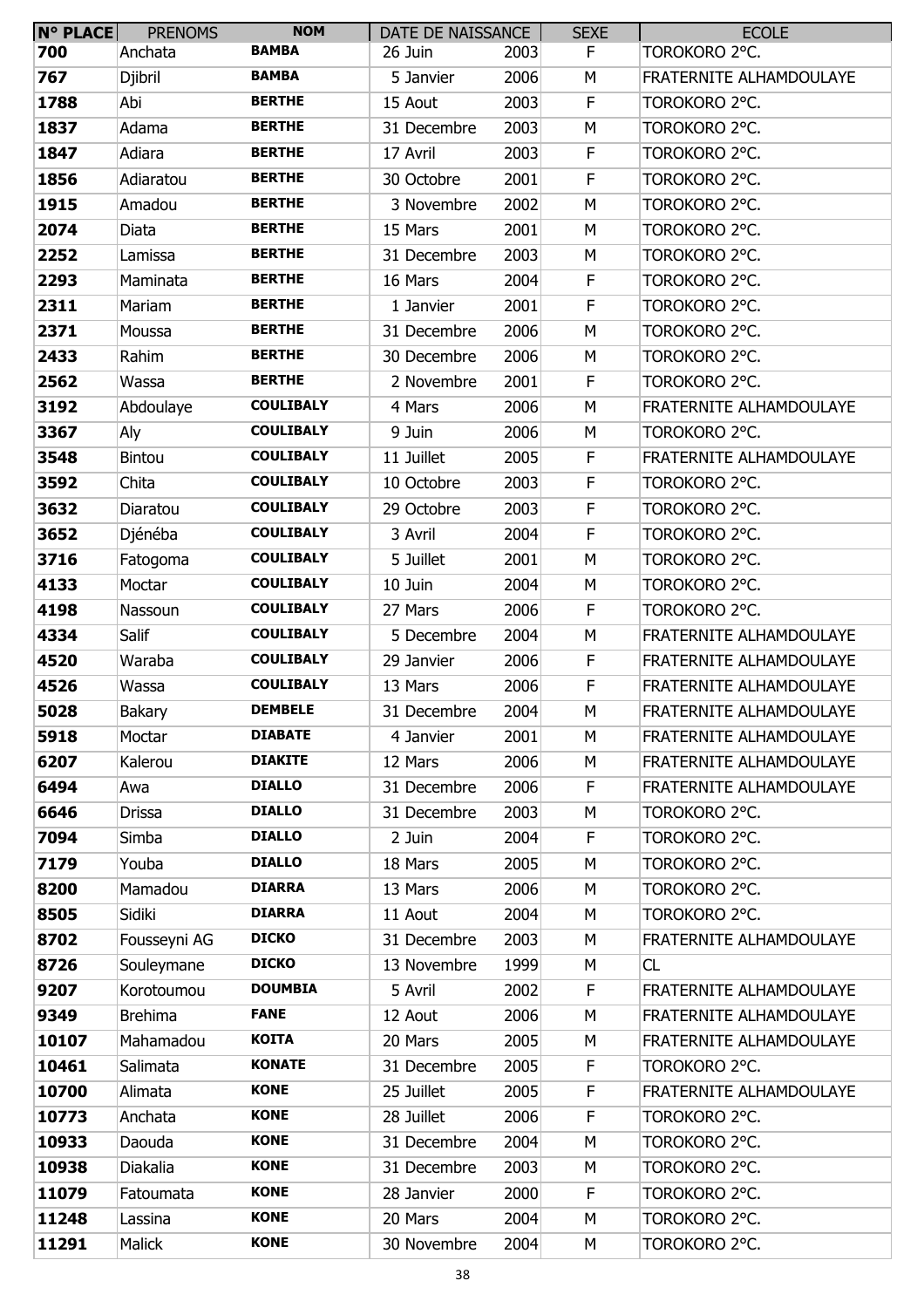| <b>N° PLACE</b> | <b>PRENOMS</b>       | <b>NOM</b>        | DATE DE NAISSANCE |      | <b>SEXE</b> | <b>ECOLE</b>                   |
|-----------------|----------------------|-------------------|-------------------|------|-------------|--------------------------------|
| 11445           | Nanchata             | <b>KONE</b>       | 28 Decembre       | 2003 | F           | TOROKORO 2°C.                  |
| 13065           | Ousmane              | <b>OUATTARA</b>   | 7 Decembre        | 2003 | M           | TOROKORO 2°C.                  |
| 13066           | Ousmane              | <b>OUATTARA</b>   | 13 Avril          | 2003 | M           | TOROKORO 2°C.                  |
| 13752           | Djénéba              | <b>SANGARE</b>    | 20 Decembre       | 2004 | F           | TOROKORO 2°C.                  |
| 13753           | Djénéba              | <b>SANGARE</b>    | 1 Septembre       | 2003 | F           | TOROKORO 2°C.                  |
| 13902           | Koumba               | <b>SANGARE</b>    | 10 Juillet        | 2005 | F           | <b>FRATERNITE ALHAMDOULAYE</b> |
| 14647           | <b>Biba</b>          | <b>SANOGO</b>     | 31 Decembre       | 2003 | F           | TOROKORO 2°C.                  |
| 16308           | Mamoutou             | <b>SIDIBE</b>     | 23 Octobre        | 2004 | M           | <b>FRATERNITE ALHAMDOULAYE</b> |
| 16744           | Maïmouna             | <b>SOGODOGO</b>   | 15 Mars           | 2004 | F           | TOROKORO 2°C.                  |
| 16910           | <b>TahirouAHIROU</b> | <b>SOUCOUMANA</b> | 14 Decembre       | 2006 | M           | <b>FRATERNITE ALHAMDOULAYE</b> |
| 17576           | Mahamadou            | <b>TOULEMA</b>    | 12 Mars           | 2004 | М           | TOROKORO 2°C.                  |
| 17680           | <b>Sinaly</b>        | <b>TOURE</b>      | 28 Fevrier        | 2005 | M           | <b>FRATERNITE ALHAMDOULAYE</b> |
| 18729           | Gnamagolo            | <b>TRAORE</b>     | 25 Janvier        | 2005 | F           | Torokoro 2°C.                  |
| 19131           | Mamadou              | <b>TRAORE</b>     | 17 Mars           | 2003 | M           | TOROKORO 2°C.                  |
| 19225           | Mariam               | <b>TRAORE</b>     | 1 Janvier         | 2002 | F           | TOROKORO 2°C.                  |
| 19227           | Mariam               | <b>TRAORE</b>     | 25 Avril          | 2000 | F           | TOROKORO 2°C.                  |
| 19331           | Moulaye              | <b>TRAORE</b>     | 11 Juin           | 2004 | М           | TOROKORO 2°C.                  |
| 19662           | Salimata             | <b>TRAORE</b>     | 1 Janvier         | 2003 | F           | TOROKORO 2°C.                  |
| 19853           | Soumaïla             | <b>TRAORE</b>     | 31 Janvier        | 2004 | M           | TOROKORO 2°C.                  |
| 19933           | Worokyatou           | <b>TRAORE</b>     | 11 Fevrier        | 2004 | F           | TOROKORO 2°C.                  |

**CENTRE EXAM TOUBAN 2°C**

| <b>N° PLACE</b> | <b>PRENOMS</b>              | <b>NOM</b>       | DATE DE NAISSANCE |      | <b>SEXE</b>             | <b>ECOLE</b>         |
|-----------------|-----------------------------|------------------|-------------------|------|-------------------------|----------------------|
| 903             | Ousmane                     | <b>BAMBA</b>     | 1 Janvier         | 2003 | M                       | TOUBAN 2°C.          |
| 2420            | Ousmane                     | <b>BERTHE</b>    | 24 Aout           | 1995 | M                       | CL                   |
| 3199            | Abdoulaye                   | <b>COULIBALY</b> | 2 Octobre         | 2002 | M                       | ZIEGUE COULIBALY 2°C |
| 3238            | Aboubacar                   | <b>COULIBALY</b> | 1 Janvier         | 2004 | M                       | ZIEGUE COULIBALY 2°C |
| 3245            | Aby                         | <b>COULIBALY</b> | 26 Mars           | 2002 | F                       | ZIEGUE COULIBALY 2°C |
| 3310            | Aïché                       | <b>COULIBALY</b> | 17 Juillet        | 2002 | $\mathsf F$             | ZIEGUE COULIBALY 2°C |
| 3330            | Aldjouma                    | <b>COULIBALY</b> | 1 Janvier         | 2000 | M                       | ZIEGUE COULIBALY 2°C |
| 3519            | <b>Barakissa</b>            | <b>COULIBALY</b> | 3 Septembre       | 2002 | F                       | TOUBAN 2°C.          |
| 3522            | <b>Barakissa</b>            | <b>COULIBALY</b> | 1 Janvier         | 2003 | $\mathsf F$             | ZIEGUE COULIBALY 2°C |
| 3573            | <b>Brahima</b>              | <b>COULIBALY</b> | 20 Fevrier        | 2000 | M                       | ZIEGUE COULIBALY 2°C |
| 3575            | <b>Bréhima</b>              | <b>COULIBALY</b> | 1 Janvier         | 2004 | M                       | ZIEGUE COULIBALY 2°C |
| 3585            | Chata                       | <b>COULIBALY</b> | 28 Fevrier        | 2005 | F                       | ZIEGUE COULIBALY 2°C |
| 3915            | Kassoum                     | <b>COULIBALY</b> | 23 Mars           | 2004 | M                       | ZIEGUE COULIBALY 2°C |
| 3932            | Korotoumou                  | <b>COULIBALY</b> | 30 Juillet        | 2003 | F                       | ZIEGUE COULIBALY 2°C |
| 3943            | Ladji N'Golofongo COULIBALY |                  | 12 Novembre       | 2000 | M                       | ZIEGUE COULIBALY 2°C |
| 3951            | Lamissa                     | <b>COULIBALY</b> | 1 Janvier         | 2001 | M                       | ZIEGUE COULIBALY 2°C |
| 3977            | Madou                       | <b>COULIBALY</b> | 21 Septembre      | 2004 | M                       | TOUBAN 2°C.          |
| 4027            | Mamadou Issa                | <b>COULIBALY</b> | 1 Janvier         | 2003 | M                       | ZIEGUE COULIBALY 2°C |
| 4029            | Mamadou Sidiki              | <b>COULIBALY</b> | 20 Novembre       | 2005 | M                       | ZIEGUE COULIBALY 2°C |
| 4032            | Maminata                    | <b>COULIBALY</b> | 7 Juin            | 2003 | F                       | ZIEGUE COULIBALY 2°C |
| 4077            | Mariam Ladji                | <b>COULIBALY</b> | 10 Janvier        | 2003 | F                       | ZIEGUE COULIBALY 2°C |
| 4162            | Moussa                      | <b>COULIBALY</b> | 1 Juillet         | 2003 | M                       | ZIEGUE COULIBALY 2°C |
| 4185            | Nakan Salimata              | <b>COULIBALY</b> | 11 Juillet        | 2002 | F                       | ZIEGUE COULIBALY 2°C |
| 4283            | Ramatou                     | <b>COULIBALY</b> | 2 Janvier         | 1995 | $\overline{\mathsf{F}}$ | CL                   |
| 4407            | Seydou                      | <b>COULIBALY</b> | 12 Avril          | 2002 | M                       | ZIEGUE COULIBALY 2°C |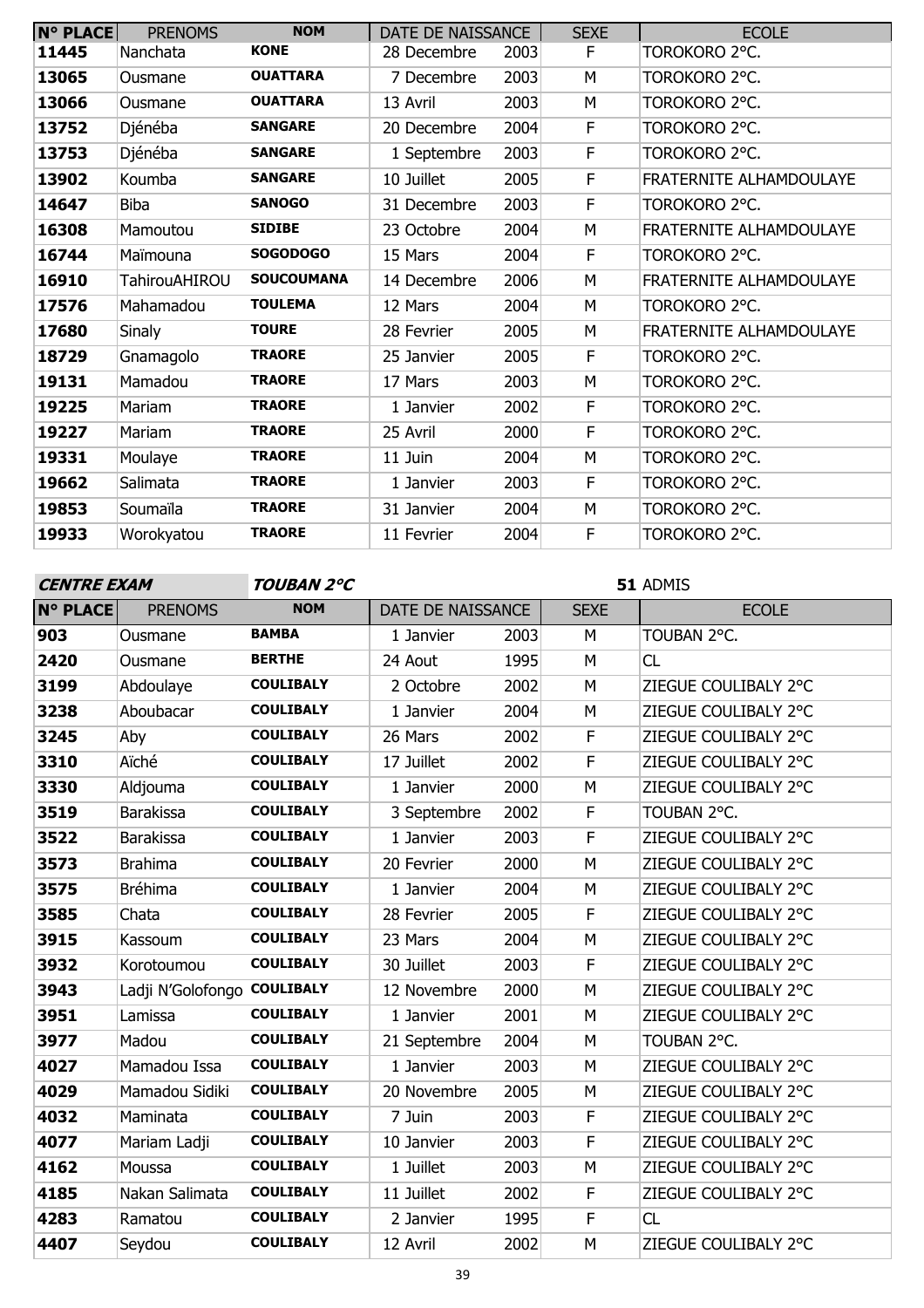| <b>N° PLACE</b> | <b>PRENOMS</b>       | <b>NOM</b>       | DATE DE NAISSANCE |      | <b>SEXE</b> | <b>ECOLE</b>         |
|-----------------|----------------------|------------------|-------------------|------|-------------|----------------------|
| 4509            | Tenin                | <b>COULIBALY</b> | 6 Fevrier         | 2004 | F           | TOUBAN 2°C.          |
| 4549            | Yacouba              | <b>COULIBALY</b> | 29 Mars           | 2001 | M           | ZIEGUE COULIBALY 2°C |
| 4566            | Yaya                 | <b>COULIBALY</b> | 31 Decembre       | 2003 | M           | ZIEGUE COULIBALY 2°C |
| 4593            | Zanifongon           | <b>COULIBALY</b> | 6 Octobre         | 2002 | M           | ZIEGUE COULIBALY 2°C |
| 4604            | Zoumana              | <b>COULIBALY</b> | 8 Janvier         | 2003 | M           | ZIEGUE COULIBALY 2°C |
| 6873            | Mariam               | <b>DIALLO</b>    | 22 Juin           | 2004 | F           | ZIEGUE COULIBALY 2°C |
| 7962            | Fatoumata            | <b>DIARRA</b>    | 1 Janvier         | 2003 | F           | TOUBAN 2°C.          |
| 8072            | Kadidiatou           | <b>DIARRA</b>    | 10 Juillet        | 2004 | $\mathsf F$ | TOUBAN 2°C.          |
| 8145            | Lassina              | <b>DIARRA</b>    | 15 Janvier        | 2004 | M           | ZIEGUE COULIBALY 2°C |
| 8394            | Rokia                | <b>DIARRA</b>    | 1 Janvier         | 2003 | F           | ZIEGUE COULIBALY 2°C |
| 9836            | Abdoulaye            | <b>KARABOSSO</b> | 22 Septembre      | 2003 | M           | TOUBAN 2°C.          |
| 10726           | Amadou               | <b>KONE</b>      | 23 Janvier        | 2005 | M           | TOUBAN 2°C.          |
| 10766           | Aminata              | <b>KONE</b>      | 28 Fevrier        | 2006 | F           | TOUBAN 2°C.          |
| 10862           | <b>Bazoumana</b>     | <b>KONE</b>      | 10 Janvier        | 2001 | M           | ZIEGUE COULIBALY 2°C |
| 10941           | Diakalia             | <b>KONE</b>      | 31 Decembre       | 2004 | M           | ZIEGUE COULIBALY 2°C |
| 10942           | Diakalia             | <b>KONE</b>      | 22 Avril          | 2004 | M           | TOUBAN 2°C.          |
| 10955           | Diata                | <b>KONE</b>      | 31 Decembre       | 2003 | F           | TOUBAN 2°C.          |
| 11094           | Fousseyni            | <b>KONE</b>      | 31 Decembre       | 2005 | M           | ZIEGUE COULIBALY 2°C |
| 11099           | Gnagnéri Amidou KONE |                  | 21 Mars           | 2003 | M           | ZIEGUE COULIBALY 2°C |
| 11550           | Rokia                | <b>KONE</b>      | 31 Decembre       | 2005 | F           | ZIEGUE COULIBALY 2°C |
| 13035           | Nouhoum              | <b>OUATTARA</b>  | 1 Fevrier         | 2004 | M           | TOUBAN 2°C.          |
| 13875           | Kalifa               | <b>SANGARE</b>   | 1 Janvier         | 2003 | M           | ZIEGUE COULIBALY 2°C |
| 16122           | Abdourahamane        | <b>SIDIBE</b>    | 8 Mars            | 2003 | M           | TOUBAN 2°C.          |
| 16250           | Fatoumata            | <b>SIDIBE</b>    | 24 Decembre       | 2003 | F           | ZIEGUE COULIBALY 2°C |
| 17098           | Maïmouna             | <b>SYLLA</b>     | 11 Janvier        | 2005 | F           | TOUBAN 2°C.          |
| 19402           | Naminata             | <b>TRAORE</b>    | 15 Juillet        | 2005 | F           | TOUBAN 2°C.          |

| <b>CENTRE EXAM</b> |                | <b>WORONI 2°C</b> |                   |      | 28 ADMIS    |              |  |
|--------------------|----------------|-------------------|-------------------|------|-------------|--------------|--|
| <b>N° PLACE</b>    | <b>PRENOMS</b> | <b>NOM</b>        | DATE DE NAISSANCE |      | <b>SEXE</b> | <b>ECOLE</b> |  |
| 2605               | <b>Drissa</b>  | <b>BERTHE</b>     | 22 Janvier        | 2002 | M           | WORONI 2°C.  |  |
| 2608               | Siaka          | <b>BERTHE</b>     | 16 Janvier        | 2003 | M           | WORONI 2°C.  |  |
| 2609               | Teni           | <b>BERTHE</b>     | 10 Janvier        | 2003 | F           | WORONI 2°C.  |  |
| 2610               | Tileyebe       | <b>BERTHE</b>     | 21 Mars           | 2005 | М           | WORONI 2°C.  |  |
| 2611               | Yaya           | <b>BERTHE</b>     | 12 Mars           | 2003 | M           | WORONI 2°C.  |  |
| 2612               | Zoumayéré      | <b>BERTHE</b>     | 19 Mars           | 2004 | М           | WORONI 2°C.  |  |
| 4606               | Aoua           | <b>COULIBALY</b>  | 1 Janvier         | 2003 | F           | WORONI 2°C.  |  |
| 4776               | Amidou         | <b>DANIOKO</b>    | 23 Juillet        | 2000 | М           | WORONI 2°C.  |  |
| 5132               | Djénébou       | <b>DEMBELE</b>    | 20 Mars           | 2000 | F           | WORONI 2°C.  |  |
| 5822               | Houdou         | <b>DIABATE</b>    | 15 Janvier        | 2001 | М           | WORONI 2°C.  |  |
| 6036               | Aguibou        | <b>DIABATE</b>    | 1 Janvier         | 2004 | М           | WORONI 2°C.  |  |
| 11789              | Aboubacar      | <b>KONE</b>       | 20 Avril          | 2001 | M           | WORONI 2°C.  |  |
| 11790              | Alimatou       | <b>KONE</b>       | 21 Mars           | 2004 | F           | WORONI 2°C.  |  |
| 11792              | Fatoumata      | <b>KONE</b>       | 11 Juin           | 2003 | F           | WORONI 2°C.  |  |
| 11794              | Mariam         | <b>KONE</b>       | 20 Janvier        | 2004 | F           | WORONI 2°C.  |  |
| 11795              | Mariam         | <b>KONE</b>       | 15 Janvier        | 2002 | F           | WORONI 2°C.  |  |
| 11798              | Soumaïla       | <b>KONE</b>       | 15 Decembre       | 2003 | М           | WORONI 2°C.  |  |
| 11799              | Tahirou        | <b>KONE</b>       | 28 Fevrier        | 2001 | M           | WORONI 2°C.  |  |
| 12516              | Afou           | <b>OUATTARA</b>   | 4 Novembre        | 2004 | F           | WORONI 2°C.  |  |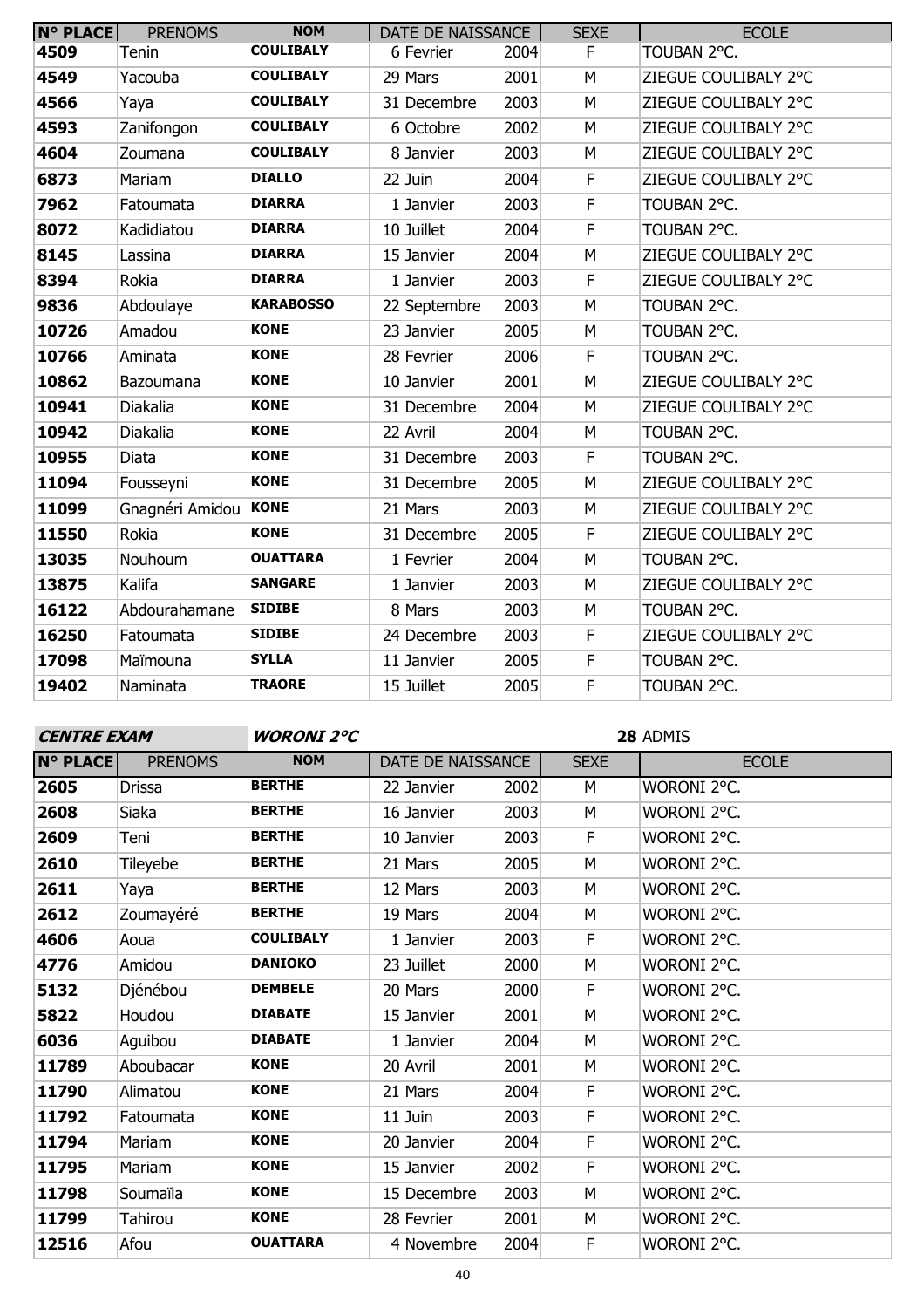| <b>N° PLACE</b> | <b>PRENOMS</b> | <b>NOM</b>      | DATE DE NAISSANCE |      | <b>SEXE</b> | <b>ECOLE</b> |
|-----------------|----------------|-----------------|-------------------|------|-------------|--------------|
| 12547           | Alimata        | <b>OUATTARA</b> | 31 Decembre       | 2005 | F.          | WORONI 2°C.  |
| 12632           | Awa            | <b>OUATTARA</b> | 10 Decembre       | 2002 | F           | WORONI 2°C.  |
| 12994           | Minata         | <b>OUATTARA</b> | 1 Janvier         | 2003 | F           | WORONI 2°C.  |
| 13239           | Youssouf       | <b>OUATTARA</b> | 20 Novembre       | 2002 | M           | WORONI 2°C.  |
| 13793           | Fanta          | <b>SANGARE</b>  | 15 Mars           | 2001 | F           | WORONI 2°C.  |
| 14378           | Aïcha          | <b>SANOGO</b>   | 31 Decembre       | 2004 | F           | WORONI 2°C.  |
| 14541           | Assanatou      | <b>SANOGO</b>   | 15 Aout           | 2003 | F           | WORONI 2°C.  |
| 14947           | Fousseni       | <b>SANOGO</b>   | 12 Octobre        | 2003 | M           | WORONI 2°C.  |
| 15869           | Souleymane     | <b>SANOGO</b>   | 1 Janvier         | 2004 | М           | WORONI 2°C.  |

| <b>CENTRE EXAM</b> |                | ZEGOUA 1°C "A"   |                   |      | 123 ADMIS   |                 |  |
|--------------------|----------------|------------------|-------------------|------|-------------|-----------------|--|
| <b>N° PLACE</b>    | <b>PRENOMS</b> | <b>NOM</b>       | DATE DE NAISSANCE |      | <b>SEXE</b> | <b>ECOLE</b>    |  |
| 160                | Arouna         | <b>BAGAYOKO</b>  | 29 Janvier        | 2004 | М           | MAMBY KEITA 2°C |  |
| 572                | Seybou         | <b>BALLO</b>     | 10 Novembre       | 2005 | M           | MAMBY KEITA 2°C |  |
| 803                | Issouf         | <b>BAMBA</b>     | 1 Fevrier         | 2006 | M           | CL              |  |
| 1432               | Issiaka        | <b>BENGALY</b>   | 17 Decembre       | 2003 | M           | <b>KATIEME</b>  |  |
| 1621               | Oumou          | <b>BENGALY</b>   | 3 Mars            | 2004 | F           | MAMBY KEITA 2°C |  |
| 2821               | Abdoulaye      | <b>CAMARA</b>    | 14 Septembre      | 2004 | M           | ZEGOUA 2°C. "B" |  |
| 2866               | Oumar          | <b>CAMARA</b>    | 14 Septembre      | 2004 | M           | ZEGOUA 2°C. "B" |  |
| 2888               | Abdoulaye      | <b>CISSE</b>     | 6 Aout            | 2004 | М           | MAMBY KEITA 2°C |  |
| 2939               | Aminata        | <b>CISSE</b>     | 2 Janvier         | 2003 | F           | <b>KATIEME</b>  |  |
| 3113               | Ousmane        | <b>CISSE</b>     | 17 Fevrier        | 2005 | M           | MAMBY KEITA 2°C |  |
| 3170               | Hawa           | <b>CISSOUMA</b>  | 25 Avril          | 2005 | F           | MAMBY KEITA 2°C |  |
| 3213               | Abi            | <b>COULIBALY</b> | 2 Octobre         | 2005 | F           | ZEGOUA 2°C. "B" |  |
| 3373               | Amadou         | <b>COULIBALY</b> | 31 Janvier        | 2006 | M           | MAMBY KEITA 2°C |  |
| 3405               | Aminata        | <b>COULIBALY</b> | 13 Fevrier        | 2005 | F           | ZEGOUA 2°C. "B" |  |
| 3717               | Fatogoma       | <b>COULIBALY</b> | 7 Octobre         | 2002 | M           | ZEGOUA 2°C. "B" |  |
| 3936               | Koumba         | <b>COULIBALY</b> | 4 Mars            | 2004 | F           | MAMBY KEITA 2°C |  |
| 4140               | Mouna          | <b>COULIBALY</b> | 3 Decembre        | 2006 | F           | MAMBY KEITA 2°C |  |
| 4479               | Souleymane Zié | <b>COULIBALY</b> | 22 Fevrier        | 2002 | M           | MAMBY KEITA 2°C |  |
| 4548               | Yacouba        | <b>COULIBALY</b> | 8 Avril           | 2002 | M           | ZEGOUA 2°C. "B" |  |
| 4580               | Youssouf       | <b>COULIBALY</b> | 1 Janvier         | 2003 | M           | MAMBY KEITA 2°C |  |
| 4873               | Siaka          | <b>DAOU</b>      | 4 Fevrier         | 2003 | M           | MAMBY KEITA 2°C |  |
| 4875               | Tata           | <b>DAOU</b>      | 29 Janvier        | 2004 | F           | MAMBY KEITA 2°C |  |
| 4972               | Aminata        | <b>DEMBELE</b>   | 7 Mars            | 2007 | F           | MAMBY KEITA 2°C |  |
| 5012               | Awa            | <b>DEMBELE</b>   | 3 Mars            | 2001 | F           | ZEGOUA 2°C. "B" |  |
| 5075               | Bréhima        | <b>DEMBELE</b>   | 10 Avril          | 2004 | M           | ZEGOUA 2°C. "B" |  |
| 5201               | Gaston         | <b>DEMBELE</b>   | 5 Juin            | 2003 | M           | MAMBY KEITA 2°C |  |
| 5306               | Madeleine      | <b>DEMBELE</b>   | 21 Janvier        | 2004 | F.          | MAMBY KEITA 2°C |  |
| 5372               | Marie          | <b>DEMBELE</b>   | 21 Janvier        | 2004 | F.          | MAMBY KEITA 2°C |  |
| 5531               | Sidiki Korito  | <b>DEMBELE</b>   | 24 Novembre       | 2005 | М           | MAMBY KEITA 2°C |  |
| 6112               | Amadi          | <b>DIAKITE</b>   | 10 Septembre      | 2004 | М           | KATIEME         |  |
| 6182               | Hamidou        | <b>DIAKITE</b>   | 4 Avril           | 2005 | М           | ZEGOUA 2°C. "B" |  |
| 6295               | Soutoura       | <b>DIAKITE</b>   | 14 Novembre       | 2005 | F.          | MAMBY KEITA 2°C |  |
| 6457               | Aminata        | <b>DIALLO</b>    | 5 Aout            | 2006 | F.          | MAMBY KEITA 2°C |  |
| 6489               | Atty           | <b>DIALLO</b>    | 20 Octobre        | 2004 | F.          | ZEGOUA 2°C. "B" |  |
| 6657               | Fatou          | <b>DIALLO</b>    | 26 Octobre        | 2005 | F.          | MAMBY KEITA 2°C |  |
| 6739               | Kadiatou       | <b>DIALLO</b>    | 30 Juillet        | 2006 | F.          | MAMBY KEITA 2°C |  |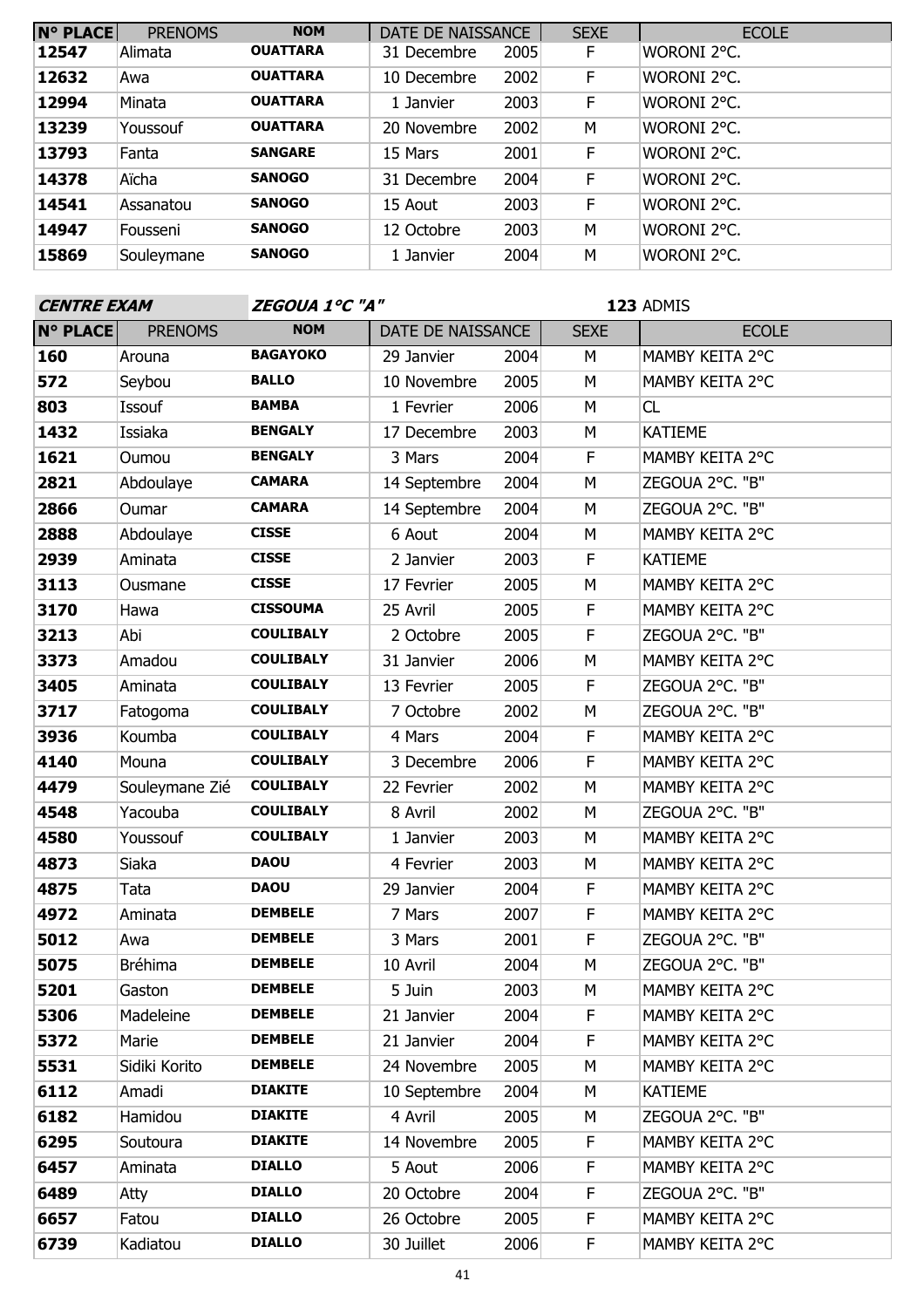| $N^{\circ}$ PLACE | <b>PRENOMS</b>           | <b>NOM</b>        | DATE DE NAISSANCE |      | <b>SEXE</b> | <b>ECOLE</b>    |
|-------------------|--------------------------|-------------------|-------------------|------|-------------|-----------------|
| 7019              | Salama                   | <b>DIALLO</b>     | 7 Mars            | 2007 | F           | MAMBY KEITA 2°C |
| 7285              | Dialia                   | <b>DIAMOUTENE</b> | 24 Avril          | 2006 | F           | MAMBY KEITA 2°C |
| 7737              | Assétou Kondio           | <b>DIARRA</b>     | 24 Septembre      | 2005 | F           | ZEGOUA 2°C. "B" |
| 7975              | Flatenin Diatigui        | <b>DIARRA</b>     | 25 Mars           | 2005 | F           | MAMBY KEITA 2°C |
| 8260              | Mariétou                 | <b>DIARRA</b>     | 16 Avril          | 2002 | F.          | ZEGOUA 2°C. "B" |
| 8310              | Moussa                   | <b>DIARRA</b>     | 5 Novembre        | 2003 | M           | <b>KATIEME</b>  |
| 8326              | Nana                     | <b>DIARRA</b>     | 17 Juin           | 2004 | F           | MAMBY KEITA 2°C |
| 8379              | Rahamatou                | <b>DIARRA</b>     | 19 Aout           | 2004 | F           | <b>KATIEME</b>  |
| 8441              | Salimata                 | <b>DIARRA</b>     | 13 Fevrier        | 2006 | F           | ZEGOUA 2°C. "B" |
| 8486              | Siaka                    | <b>DIARRA</b>     | 8 Octobre         | 2005 | M           | MAMBY KEITA 2°C |
| 8492              | Siaka                    | <b>DIARRA</b>     | 25 Fevrier        | 2004 | M           | ZEGOUA 2°C. "B" |
| 8718              | Oumou                    | <b>DICKO</b>      | 1 Decembre        | 2004 | F.          | <b>KATIEME</b>  |
| 9161              | Aramatou                 | <b>DOUMBIA</b>    | 24 Juin           | 2004 | F           | MAMBY KEITA 2°C |
| 9174              | Bandiougou               | <b>DOUMBIA</b>    | 26 Janvier        | 2005 | M           | MAMBY KEITA 2°C |
| 9233              | Nagnouma                 | <b>DOUMBIA</b>    | 9 Septembre       | 2003 | F           | MAMBY KEITA 2°C |
| 9282              | Yaya                     | <b>DOUMBIA</b>    | 10 Novembre       | 2005 | M           | MAMBY KEITA 2°C |
| 9319              | Bandjougou               | <b>DRAMERA</b>    | 29 Octobre        | 2006 | M           | <b>KATIEME</b>  |
| 9320              | Bintou                   | <b>DRAMERA</b>    | 1 Avril           | 2004 | F           | <b>KATIEME</b>  |
| 9339              | Awa                      | <b>FANE</b>       | 20 Novembre       | 2004 | F           | <b>KATIEME</b>  |
| 9381              | Mariam                   | <b>FANE</b>       | 21 Avril          | 2007 | $\mathsf F$ | ZEGOUA 2°C. "B" |
| 9384              | Mohamed                  | <b>FANE</b>       | 20 Decembre       | 2005 | M           | MAMBY KEITA 2°C |
| 9419              | Kalifa                   | <b>FOFANA</b>     | 27 Octobre        | 2005 | M           | MAMBY KEITA 2°C |
| 9423              | Mamou                    | <b>FOFANA</b>     | 25 Novembre       | 2005 | F.          | <b>KATIEME</b>  |
| 9699              | Djénéba Aly              | <b>HAÏDARA</b>    | 15 Mars           | 2005 | F           | ZEGOUA 2°C. "B" |
| 10063             | Tidiane                  | <b>KEÏTA</b>      | 7 Janvier         | 2003 | M           | ZEGOUA 2°C. "B" |
| 10175             | Adama                    | <b>KONATE</b>     | 28 Juillet        | 2001 | M           | ZEGOUA 2°C. "B" |
| 10655             | Afou                     | <b>KONE</b>       | 22 Decembre       | 2004 | F           | MAMBY KEITA 2°C |
| 11006             | Dossoun                  | <b>KONE</b>       | 20 Avril          | 2006 | M           | MAMBY KEITA 2°C |
| 11300             | Mamadou                  | <b>KONE</b>       | 29 Avril          | 2002 | M           | ZEGOUA 2°C. "B" |
| 11761             | Youba B.                 | <b>KONE</b>       | 14 Octobre        | 2006 | М           | MAMBY KEITA 2°C |
| 11821             | Siaka                    | <b>KOULIBALY</b>  | 12 Septembre      | 2004 | M           | CL              |
| 11884             | Mariam                   | <b>KOUYATE</b>    | 23 Aout           | 2002 | F           | MAMBY KEITA 2°C |
| 12011             | Ibrehima                 | <b>MAÏGA</b>      | 11 Septembre      | 2005 | M           | MAMBY KEITA 2°C |
| 12014             | Karidiatou               | <b>MAÏGA</b>      | 16 Juin           | 2004 | F           | ZEGOUA 2°C. "B" |
| 12023             | Mamadou                  | <b>MAÏGA</b>      | 11 Avril          | 2001 | M           | MAMBY KEITA 2°C |
| 12083             | Baoumou                  | <b>MALLE</b>      | 17 Avril          | 2005 | F           | CL              |
| 12285             | Yaya                     | <b>MARIKO</b>     | 28 Octobre        | 2005 | M           | ZEGOUA 2°C. "B" |
| 12318             | Mariam                   | <b>MOUNKORO</b>   | 14 Septembre      | 2002 | F           | MAMBY KEITA 2°C |
| 12320             | Maïmouna Walet           | <b>MOUSSA</b>     | 18 Septembre      | 2005 | F           | MAMBY KEITA 2°C |
| 12343             | Amadou Beydi             | <b>N'DIAYE</b>    | 19 Septembre      | 2005 | M           | ZEGOUA 2°C. "B" |
| 12504             | Adiara                   | <b>OUATTARA</b>   | 2 Avril           | 2004 | F           | MAMBY KEITA 2°C |
| 12612             | Assan                    | <b>OUATTARA</b>   | 1 Mars            | 2003 | F           | MAMBY KEITA 2°C |
| 12756             | Esther Adjo              | <b>OUATTARA</b>   | 3 Juillet         | 2007 | F           | <b>KATIEME</b>  |
| 12758             | Fanta                    | <b>OUATTARA</b>   | 4 Juin            | 2004 | F           | MAMBY KEITA 2°C |
| 12759             | Fanta                    | <b>OUATTARA</b>   | 2 Juillet         | 2005 | F           | ZEGOUA 2°C. "B" |
| 12865             | Kalidou                  | <b>OUATTARA</b>   | 14 Juillet        | 2004 | M           | MAMBY KEITA 2°C |
| 13003             | Mohamed Lassine OUATTARA |                   | 27 Avril          | 2006 | М           | MAMBY KEITA 2°C |
| 13004             | Mohamedou                | <b>OUATTARA</b>   | 7 Novembre        | 2005 | М           | MAMBY KEITA 2°C |
|                   |                          |                   |                   |      |             |                 |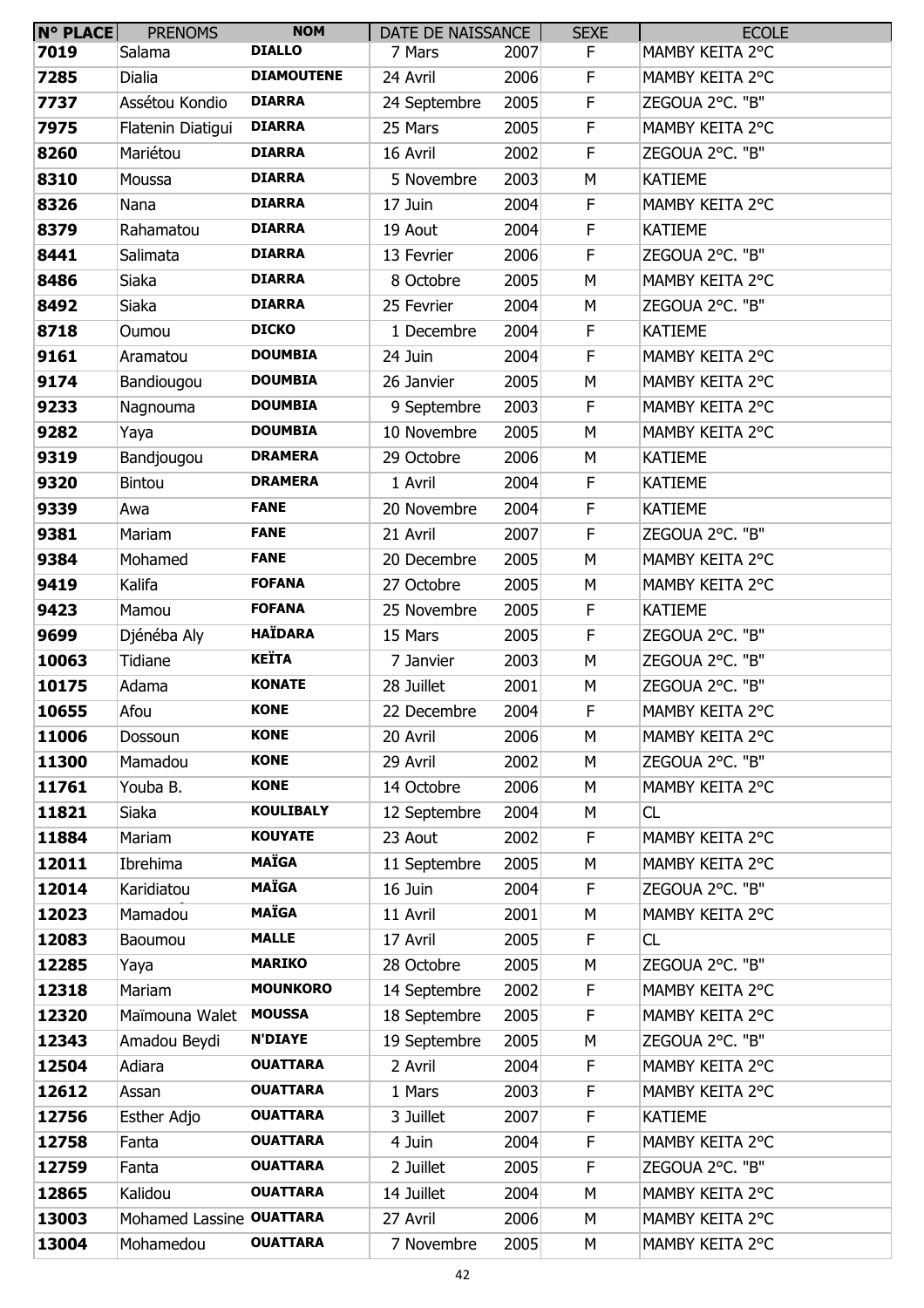| <b>N° PLACE</b> | <b>PRENOMS</b>           | <b>NOM</b>       | DATE DE NAISSANCE |      | <b>SEXE</b> | <b>ECOLE</b>        |
|-----------------|--------------------------|------------------|-------------------|------|-------------|---------------------|
| 13027           | Natogoma                 | <b>OUATTARA</b>  | 24 Avril          | 2004 | F.          | ZEGOUA 2°C. "B"     |
| 13083           | Rokia                    | <b>OUATTARA</b>  | 3 Juin            | 2006 | F.          | MAMBY KEITA 2°C     |
| 13114           | Salimou                  | <b>OUATTARA</b>  | 11 Aout           | 2006 | M           | <b>KATIEME</b>      |
| 13220           | Yaya                     | <b>OUATTARA</b>  | 6 Fevrier         | 2002 | M           | <b>KATIEME</b>      |
| 13274           | Salimata                 | <b>OUOLOGUEM</b> | 20 Mars           | 2003 | $\mathsf F$ | ZEGOUA 2°C. "B"     |
| 13681           | Awa                      | <b>SANGARE</b>   | 24 Juin           | 2005 | $\mathsf F$ | ZEGOUA 2°C. "B"     |
| 13755           | Djénéba                  | <b>SANGARE</b>   | 17 Avril          | 2003 | F           | ZEGOUA 2°C. "B"     |
| 13792           | Fadjiki                  | <b>SANGARE</b>   | 26 Juin           | 2006 | M           | MAMBY KEITA 2°C     |
| 13878           | Karidia                  | <b>SANGARE</b>   | 31 Decembre       | 2002 | F.          | <b>KATIEME</b>      |
| 14052           | Oumou                    | <b>SANGARE</b>   | 2 Janvier         | 2005 | $\mathsf F$ | MAMBY KEITA 2°C     |
| 14139           | Sidiki                   | <b>SANGARE</b>   | 4 Fevrier         | 2003 | M           | MAMBY KEITA 2°C     |
| 14349           | Adiaratou                | <b>SANOGO</b>    | 15 Avril          | 2004 | F           | MAMBY KEITA 2°C     |
| 14473           | Aminata                  | <b>SANOGO</b>    | 23 Aout           | 2003 | $\mathsf F$ | MAMBY KEITA 2°C     |
| 15683           | Safiatou                 | <b>SANOGO</b>    | 2 Juin            | 2006 | $\mathsf F$ | MAMBY KEITA [1ER C] |
| 16202           | <b>Boureima</b>          | <b>SIDIBE</b>    | 1 Octobre         | 2007 | M           | MAMBY KEITA 2°C     |
| 16208           | <b>Bréhima</b>           | <b>SIDIBE</b>    | 13 Novembre       | 2007 | М           | ZEGOUA 2°C. "B"     |
| 16480           | Aminata                  | <b>SOGOBA</b>    | 13 Aout           | 2002 | F           | ZEGOUA 2°C. "B"     |
| 16494           | Ibrim                    | <b>SOGOBA</b>    | 10 Mars           | 2005 | M           | MAMBY KEITA 2°C     |
| 16807           | Oumar                    | <b>SOGODOGO</b>  | 28 Mars           | 2004 | М           | ZEGOUA 2°C. "B"     |
| 17225           | Aboubacar                | <b>TEMBELY</b>   | 19 Septembre      | 2005 | М           | MAMBY KEITA 2°C     |
| 17452           | Monzon Adama             | <b>TOGOLA</b>    | 6 Aout            | 2002 | M           | ZEGOUA 2°C. "B"     |
| 17574           | Moulaye                  | <b>TOLOMANTA</b> | 27 Decembre       | 2005 | M           | MAMBY KEITA 2°C     |
| 17863           | Adama                    | <b>TRAORE</b>    | 29 Juillet        | 2006 | М           | MAMBY KEITA 2°C     |
| 18129           | Aoua                     | <b>TRAORE</b>    | 22 Mars           | 2003 | F           | MAMBY KEITA 2°C     |
| 18331           | <b>Bouba</b>             | <b>TRAORE</b>    | 15 Octobre        | 2005 | М           | MAMBY KEITA 2°C     |
| 18340           | Boubacar                 | <b>TRAORE</b>    | 27 Fevrier        | 2006 | М           | ZEGOUA 2°C. "B"     |
| 18353           | <b>Brehima</b>           | <b>TRAORE</b>    | 5 Mars            | 2002 | М           | MAMBY KEITA 2°C     |
| 18562           | Dramane                  | <b>TRAORE</b>    | 15 Fevrier        | 2002 | M           | MAMBY KEITA 2°C     |
| 18645           | Fatoumata                | <b>TRAORE</b>    | 11 Novembre       | 2003 | F.          | MAMBY KEITA 2°C     |
| 18981           | Kounadi                  | <b>TRAORE</b>    | 25 Avril          | 2005 | М           | CL                  |
| 19289           | Modibo                   | <b>TRAORE</b>    | 26 Juin           | 1996 | M           | CL                  |
| 19303           | Mohamed                  | <b>TRAORE</b>    | 31 Octobre        | 2004 | М           | <b>KATIEME</b>      |
| 19403           | Namissa                  | <b>TRAORE</b>    | 15 Mars           | 2004 | F.          | MAMBY KEITA 2°C     |
| 19425           | N'Gniowarina Dite TRAORE |                  | 16 Novembre       | 2004 | F.          | ZEGOUA 2°C. "B"     |
| 19519           | Ousmane                  | <b>TRAORE</b>    | 11 Mars           | 2006 | М           | ZEGOUA 2°C. "B"     |
| 19688           | Saran                    | <b>TRAORE</b>    | 12 Aout           | 2002 | F.          | MAMBY KEITA 2°C     |
| 19689           | Saran                    | <b>TRAORE</b>    | 15 Mars           | 2004 | F.          | MAMBY KEITA 2°C     |
| 20067           | Abdoulaye                | <b>WALEGUE</b>   | 9 Septembre       | 2004 | М           | ZEGOUA 2°C. "B"     |
| 20132           | Zenebou                  | <b>YELBI</b>     | 4 Septembre       | 2005 | F.          | MAMBY KEITA 2°C     |

| <b>CENTRE EXAM</b> |                           | ZEGOUA 2°C "A"    |                   |      |             | 60 ADMIS        |
|--------------------|---------------------------|-------------------|-------------------|------|-------------|-----------------|
| <b>N° PLACE</b>    | <b>PRENOMS</b>            | <b>NOM</b>        | DATE DE NAISSANCE |      | <b>SEXE</b> | <b>ECOLE</b>    |
| 223                | Assétou                   | <b>BAH</b>        | 5 Avril           | 2005 | F           | ZEGOUA 2°C. "A" |
| 649                | <b>Abdoul Moumine</b>     | <b>BAMBA</b>      | 6 Novembre        | 2004 | M           | ZEGOUA 2°C. "A" |
| 1234               | Aïssata Dite Haya BENGALY |                   | 21 Octobre        | 2006 | F           | ZEGOUA 2°C. "A" |
| 2706               | Baowendsom                | <b>BONKOUNGOU</b> | 3 Fevrier         | 2005 | M           | ZEGOUA 2°C. "A" |
| 3185               | Abdoul Karim              | <b>COULIBALY</b>  | 13 Novembre       | 2004 | M           | ZEGOUA 2°C. "A" |
| 3212               | Abi                       | <b>COULIBALY</b>  | 3 Septembre       | 2004 | F           | ZEGOUA 2°C. "A" |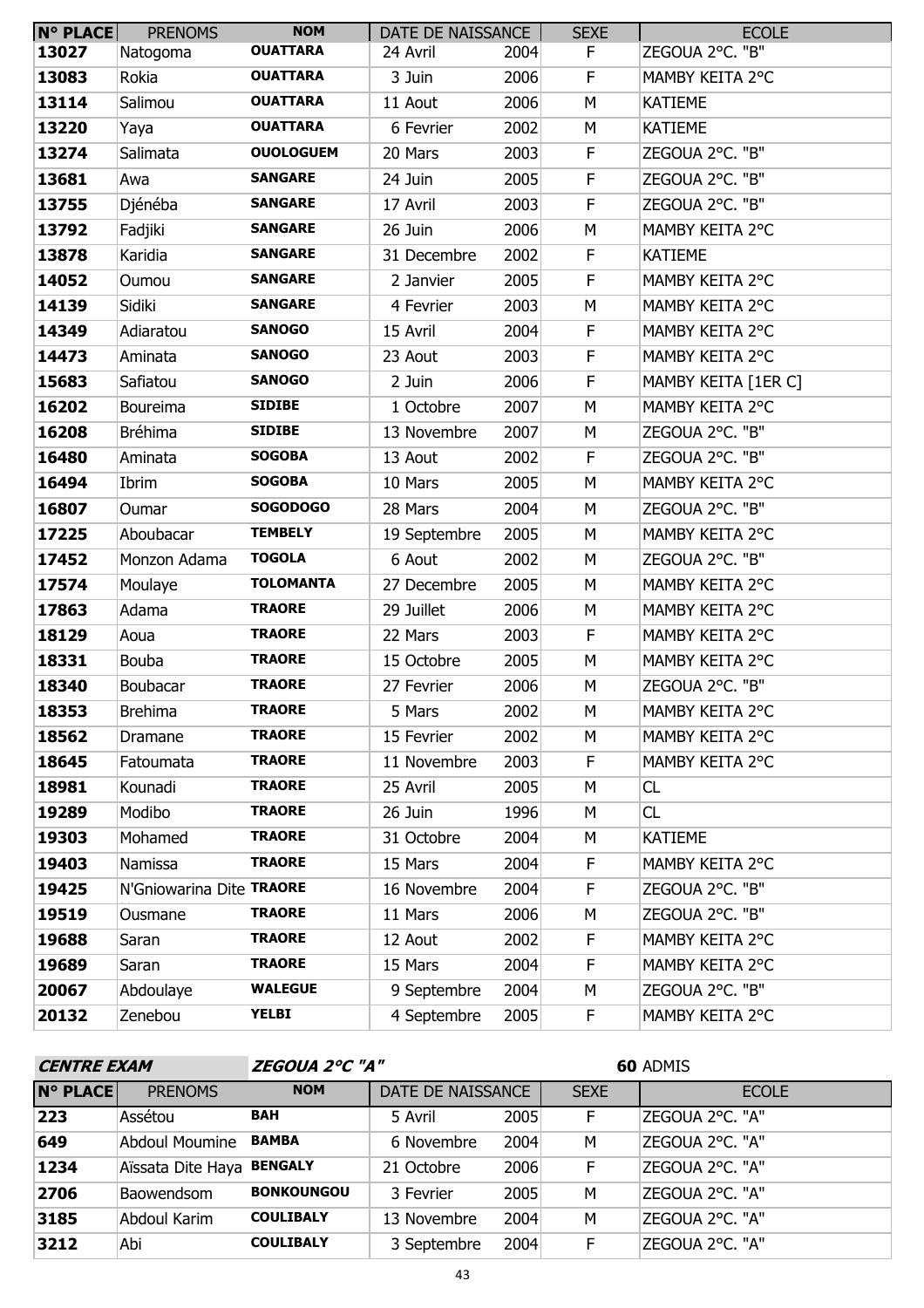| $N^{\circ}$ PLACE | <b>PRENOMS</b>       | <b>NOM</b>       | DATE DE NAISSANCE |      | <b>SEXE</b> | <b>ECOLE</b>    |
|-------------------|----------------------|------------------|-------------------|------|-------------|-----------------|
| 3414              | Aminatou             | <b>COULIBALY</b> | 4 Decembre        | 2005 | F.          | ZEGOUA 2°C. "A" |
| 3431              | Aramatou             | <b>COULIBALY</b> | 16 Fevrier        | 2004 | F           | ZEGOUA 2°C. "A" |
| 3621              | Diakaliya            | <b>COULIBALY</b> | 7 Juin            | 2006 | M           | ZEGOUA 2°C. "A" |
| 3816              | Ibrahim              | <b>COULIBALY</b> | 27 Fevrier        | 2004 | М           | ZEGOUA 2°C. "A" |
| 3852              | Joseph               | <b>COULIBALY</b> | 1 Janvier         | 2002 | M           | ZEGOUA 2°C. "A" |
| 4361              | Samba                | <b>COULIBALY</b> | 11 Mars           | 2005 | M           | ZEGOUA 2°C. "A" |
| 4583              | Youssouf             | <b>COULIBALY</b> | 14 Juin           | 2003 | M           | ZEGOUA 2°C. "A" |
| 4603              | Zoumana              | <b>COULIBALY</b> | 10 Janvier        | 2006 | M           | ZEGOUA 2°C. "A" |
| 4695              | Amadou               | <b>DANIOGO</b>   | 13 Juin           | 2004 | M           | ZEGOUA 2°C. "A" |
| 5608              | Younoussa            | <b>DEMBELE</b>   | 3 Septembre       | 2004 | М           | ZEGOUA 2°C. "A" |
| 6020              | Yaya                 | <b>DIABATE</b>   | 25 Avril          | 2001 | M           | ZEGOUA 2°C. "A" |
| 6599              | Dialia               | <b>DIALLO</b>    | 1 Janvier         | 2000 | F           | ZEGOUA 2°C. "A" |
| 7655              | Alimatou             | <b>DIARRA</b>    | 8 Janvier         | 2003 | $\mathsf F$ | ZEGOUA 2°C. "A" |
| 7999              | Hady                 | <b>DIARRA</b>    | 1 Janvier         | 2004 | M           | ZEGOUA 2°C. "A" |
| 8675              | Sambou               | <b>DIAWARA</b>   | 18 Novembre       | 2004 | M           | ZEGOUA 2°C. "A" |
| 8917              | Fousséni             | <b>DJILLA</b>    | 10 Decembre       | 2005 | M           | ZEGOUA 2°C. "A" |
| 9140              | Madina               | <b>DOUMBERE</b>  | 1 Janvier         | 2003 | $\mathsf F$ | ZEGOUA 2°C. "A" |
| 9286              | Adam                 | <b>DOUMBO</b>    | 9 Septembre       | 2003 | $\mathsf F$ | ZEGOUA 2°C. "A" |
| 9369              | Lamine               | <b>FANE</b>      | 30 Janvier        | 2004 | M           | ZEGOUA 2°C. "A" |
| 9385              | Moriba               | <b>FANE</b>      | 24 Avril          | 2004 | M           | ZEGOUA 2°C. "A" |
| 9623              | Amadou               | <b>GUINDO</b>    | 2 Decembre        | 2005 | M           | ZEGOUA 2°C. "A" |
| 9662              | Mohamed              | <b>GUINDO</b>    | 2 Decembre        | 2003 | М           | ZEGOUA 2°C. "A" |
| 10552             | Abdoulaye            | <b>KONE</b>      | 1 Janvier         | 2005 | M           | ZEGOUA 2°C. "A" |
| 10582             | Aboubacar            | <b>KONE</b>      | 13 Avril          | 2005 | M           | ZEGOUA 2°C. "A" |
| 10788             | Asmahou EL           | <b>KONE</b>      | 25 Juin           | 2002 | F           | ZEGOUA 2°C. "A" |
| 10796             | Assétou              | <b>KONE</b>      | 31 Decembre       | 2006 | F.          | ZEGOUA 2°C. "A" |
| 12025             | Mariam Ousmane MAÏGA |                  | 8 Novembre        | 2005 | F           | ZEGOUA 2°C. "A" |
| 12259             | Oumou                | <b>MARIKO</b>    | 26 Septembre      | 2006 | $\mathsf F$ | ZEGOUA 2°C. "A" |
| 13106             | Salia M'Bè           | <b>OUATTARA</b>  | 27 Aout           | 2005 | M           | ZEGOUA 2°C. "A" |
| 13134             | Sékou                | <b>OUATTARA</b>  | 28 Janvier        | 2000 | F           | CL              |
| 13405             | Djénéba              | <b>SAMAKE</b>    | 5 Juin            | 2004 | $\mathsf F$ | ZEGOUA 2°C. "A" |
| 14650             | <b>Bibata</b>        | <b>SANOGO</b>    | 1 Janvier         | 2005 | M           | ZEGOUA 2°C. "A" |
| 15374             | Mariam               | <b>SANOGO</b>    | 2 Decembre        | 2003 | F.          | ZEGOUA 2°C. "A" |
| 15414             | Mata Dite Niéllé     | <b>SANOGO</b>    | 5 Janvier         | 2005 | F           | ZEGOUA 2°C. "A" |
| 16156             | Alimata              | <b>SIDIBE</b>    | 31 Decembre       | 2003 | $\mathsf F$ | ZEGOUA 2°C. "A" |
| 16178             | Assitan              | <b>SIDIBE</b>    | 23 Fevrier        | 2005 | $\mathsf F$ | ZEGOUA 2°C. "A" |
| 16321             | Mariétou             | <b>SIDIBE</b>    | 21 Mars           | 2003 | F           | ZEGOUA 2°C. "A" |
| 16332             | Moussa               | <b>SIDIBE</b>    | 21 Octobre        | 2004 | M           | ZEGOUA 2°C. "A" |
| 16595             | Awa                  | <b>SOGODOGO</b>  | 3 Octobre         | 2005 | F           | ZEGOUA 2°C. "A" |
| 16806             | Oumar                | <b>SOGODOGO</b>  | 4 Mars            | 2002 | M           | ZEGOUA 2°C. "A" |
| 16858             | Souleymane           | <b>SOGODOGO</b>  | 21 Mars           | 1999 | M           | CL              |
| 17114             | Moussa Oumar         | <b>SYLLA</b>     | 10 Fevrier        | 2002 | M           | ZEGOUA 2°C. "A" |
| 17164             | Moussa               | <b>TAMBOURA</b>  | 30 Septembre      | 2002 | M           | ZEGOUA 2°C. "A" |
| 17739             | Abdoulaye            | <b>TRAORE</b>    | 19 Fevrier        | 2003 | М           | ZEGOUA 2°C. "A" |
| 17830             | Aby                  | <b>TRAORE</b>    | 29 Juin           | 2005 | $\mathsf F$ | ZEGOUA 2°C. "A" |
| 17876             | Adama                | <b>TRAORE</b>    | 20 Mars           | 2004 | M           | ZEGOUA 2°C. "A" |
| 17877             | Adama                | <b>TRAORE</b>    | 8 Mars            | 2002 | М           | ZEGOUA 2°C. "A" |
| 18378             | Chaka                | <b>TRAORE</b>    | 19 Juillet        | 2001 | М           | ZEGOUA 2°C. "A" |
|                   |                      |                  |                   |      |             |                 |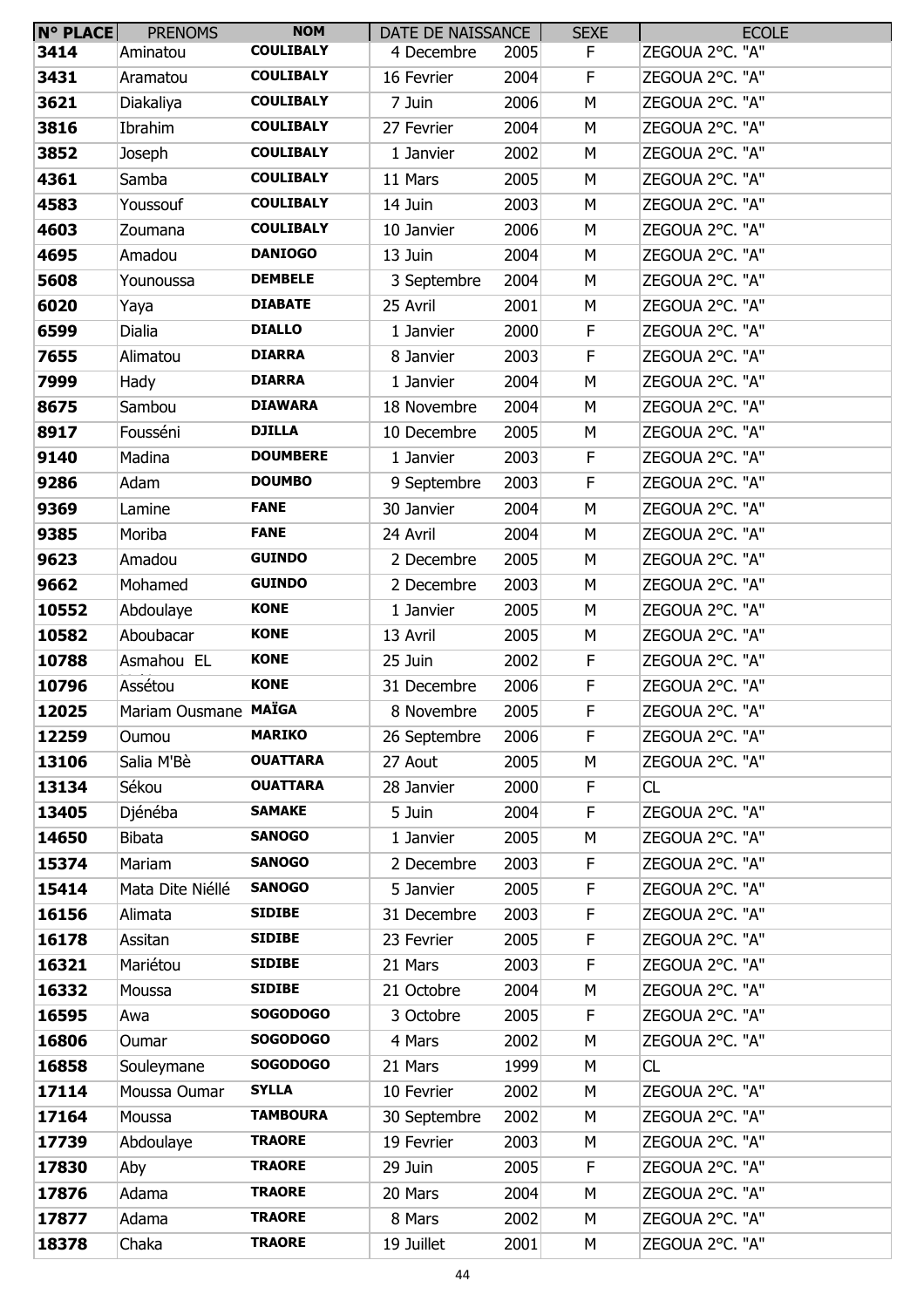| $N^{\circ}$ PLACE | <b>PRENOMS</b> | <b>NOM</b>     | DATE DE NAISSANCE |      | <b>SEXE</b> | <b>ECOLE</b>     |
|-------------------|----------------|----------------|-------------------|------|-------------|------------------|
| 18667             | Fatoumata      | <b>TRAORE</b>  | 19 Octobre        | 2003 | F           | ZEGOUA 2°C. "A"  |
| 18668             | Fatoumata      | <b>TRAORE</b>  | 10 Aout           | 2003 | F           | IZEGOUA 2°C. "A" |
| 18720             | Fousseyni      | <b>TRAORE</b>  | 3 Aout            | 2001 | M           | ZEGOUA 2°C. "A"  |
| 20026             | Yves           | <b>TRAORE</b>  | 20 Mars           | 2000 | M           | IZEGOUA 2°C. "A" |
| 20122             | Mahamadou      | <b>YATTARA</b> | 13 Avril          | 2005 | М           | IZEGOUA 2°C. "A" |
| 20124             | Talifi         | <b>YATTARA</b> | 20 Mars           | 2005 | M           | ZEGOUA 2°C. "A"  |

| <b>CENTRE EXAM</b> |                           | ZEGOUA 2°C "C"   |                   |      |             | 54 ADMIS        |
|--------------------|---------------------------|------------------|-------------------|------|-------------|-----------------|
| <b>N° PLACE</b>    | <b>PRENOMS</b>            | <b>NOM</b>       | DATE DE NAISSANCE |      | <b>SEXE</b> | <b>ECOLE</b>    |
| 8                  | Moussa                    | <b>AKA</b>       | 5 Mars            | 2006 | M           | FANIDIAMA 2°C.  |
| 23                 | Fadimata                  | <b>ANSAR</b>     | 27 Mars           | 2005 | F           | ZEGOUA 2°C. "C" |
| 242                | Dramane                   | <b>BAKAYOKO</b>  | 1 Octobre         | 2005 | M           | ZEGOUA 2°C. "C" |
| 994                | Siaka                     | <b>BANGALY</b>   | 24 Decembre       | 2002 | M           | FANIDIAMA 2°C.  |
| 2502               | Seydou Dit                | <b>BERTHE</b>    | 23 Juin           | 2004 | M           | ZEGOUA 2°C. "C" |
| 3556               | Bintou                    | <b>COULIBALY</b> | 6 Aout            | 2004 | F           | ZEGOUA 2°C. "C" |
| 3867               | Kadiatou                  | <b>COULIBALY</b> | 24 Aout           | 2003 | F           | ZEGOUA 2°C. "C" |
| 4353               | Salimata                  | <b>COULIBALY</b> | 27 Septembre      | 2003 | F           | ZEGOUA 2°C. "C" |
| 4396               | Seybou                    | <b>COULIBALY</b> | 28 Octobre        | 2006 | M           | ZEGOUA 2°C. "C" |
| 5508               | Sékou                     | <b>DEMBELE</b>   | 4 Avril           | 2000 | M           | ZEGOUA 2°C. "C" |
| 5533               | Sinaly                    | <b>DEMBELE</b>   | 1 Aout            | 2004 | M           | FANIDIAMA 2°C.  |
| 5702               | Amadou                    | <b>DIABATE</b>   | 3 Fevrier         | 2003 | M           | FANIDIAMA 2°C.  |
| 6056               | Ibrahima                  | <b>DIABY</b>     | 4 Avril           | 2006 | M           | ZEGOUA 2°C. "C" |
| 8380               | Rahimata                  | <b>DIARRA</b>    | 27 Mars           | 2006 | F           | ZEGOUA 2°C. "C" |
| 10345              | Lamoussa                  | <b>KONATE</b>    | 28 Decembre       | 2004 | M           | ZEGOUA 2°C. "C" |
| 10624              | Adama                     | <b>KONE</b>      | 2 Mars            | 2002 | M           | ZEGOUA 2°C. "C" |
| 10971              | Djénéba                   | <b>KONE</b>      | 26 Aout           | 2002 | F           | FANIDIAMA 2°C.  |
| 11315              | Man                       | <b>KONE</b>      | 28 Novembre       | 2004 | F           | ZEGOUA 2°C. "C" |
| 11523              | Peulpichi                 | <b>KONE</b>      | 25 Juin           | 2002 | M           | FANIDIAMA 2°C.  |
| 11563              | Safoura                   | <b>KONE</b>      | 23 Septembre      | 2004 | F           | FANIDIAMA 2°C.  |
| 11603              | Sanata                    | <b>KONE</b>      | 15 Mars           | 2004 | F           | ZEGOUA 2°C. "C" |
| 11779              | Yunissa                   | <b>KONE</b>      | 29 Mars           | 2001 | M           | FANIDIAMA 2°C.  |
| 11851              | Aly                       | <b>KOUYATE</b>   | 20 Avril          | 2006 | M           | ZEGOUA 2°C. "C" |
| 12031              | Nassoura                  | <b>MAÏGA</b>     | 2 Novembre        | 2006 | F           | ZEGOUA 2°C. "C" |
| 12297              | Ibrahim Ould Sidi MOHAMED |                  | 9 Juin            | 2004 | M           | ZEGOUA 2°C. "C" |
| 12452              | Abdoulaye                 | <b>OUATTARA</b>  | 10 Juillet        | 2005 | M           | FANIDIAMA 2°C.  |
| 12459              | Abibata                   | <b>OUATTARA</b>  | 2 Juillet         | 2003 | F.          | FANIDIAMA 2°C.  |
| 12480              | Achita                    | <b>OUATTARA</b>  | 19 Janvier        | 2005 | F           | ZEGOUA 2°C. "C" |
| 12596              | Aoua                      | <b>OUATTARA</b>  | 14 Novembre       | 2004 | F           | ZEGOUA 2°C. "C" |
| 12619              | Assétou                   | <b>OUATTARA</b>  | 25 Decembre       | 2003 | F           | FANIDIAMA 2°C.  |
| 12623              | Awa                       | <b>OUATTARA</b>  | 31 Mars           | 2004 | F           | FANIDIAMA 2°C.  |
| 12659              | <b>Bintou</b>             | <b>OUATTARA</b>  | 31 Decembre       | 2003 | F           | ZEGOUA 2°C. "C" |
| 12677              | <b>Bréhima</b>            | <b>OUATTARA</b>  | 30 Avril          | 2003 | М           | ZEGOUA 2°C. "C" |
| 12678              | Bréhima A.                | <b>OUATTARA</b>  | 2 Mars            | 2003 | М           | ZEGOUA 2°C. "C" |
| 12696              | Daouda                    | <b>OUATTARA</b>  | 15 Mars           | 2005 | M           | FANIDIAMA 2°C.  |
| 12830              | Issa Zoumana              | <b>OUATTARA</b>  | 7 Decembre        | 2005 | М           | ZEGOUA 2°C. "C" |
| 12921              | Mahamadou                 | <b>OUATTARA</b>  | 24 Mars           | 2005 | М           | FANIDIAMA 2°C.  |
| 12938              | Mamadou                   | <b>OUATTARA</b>  | 18 Mars           | 2002 | М           | FANIDIAMA 2°C.  |
| 12977              | Mariam                    | <b>OUATTARA</b>  | 28 Mars           | 2002 | F           | ZEGOUA 2°C. "C" |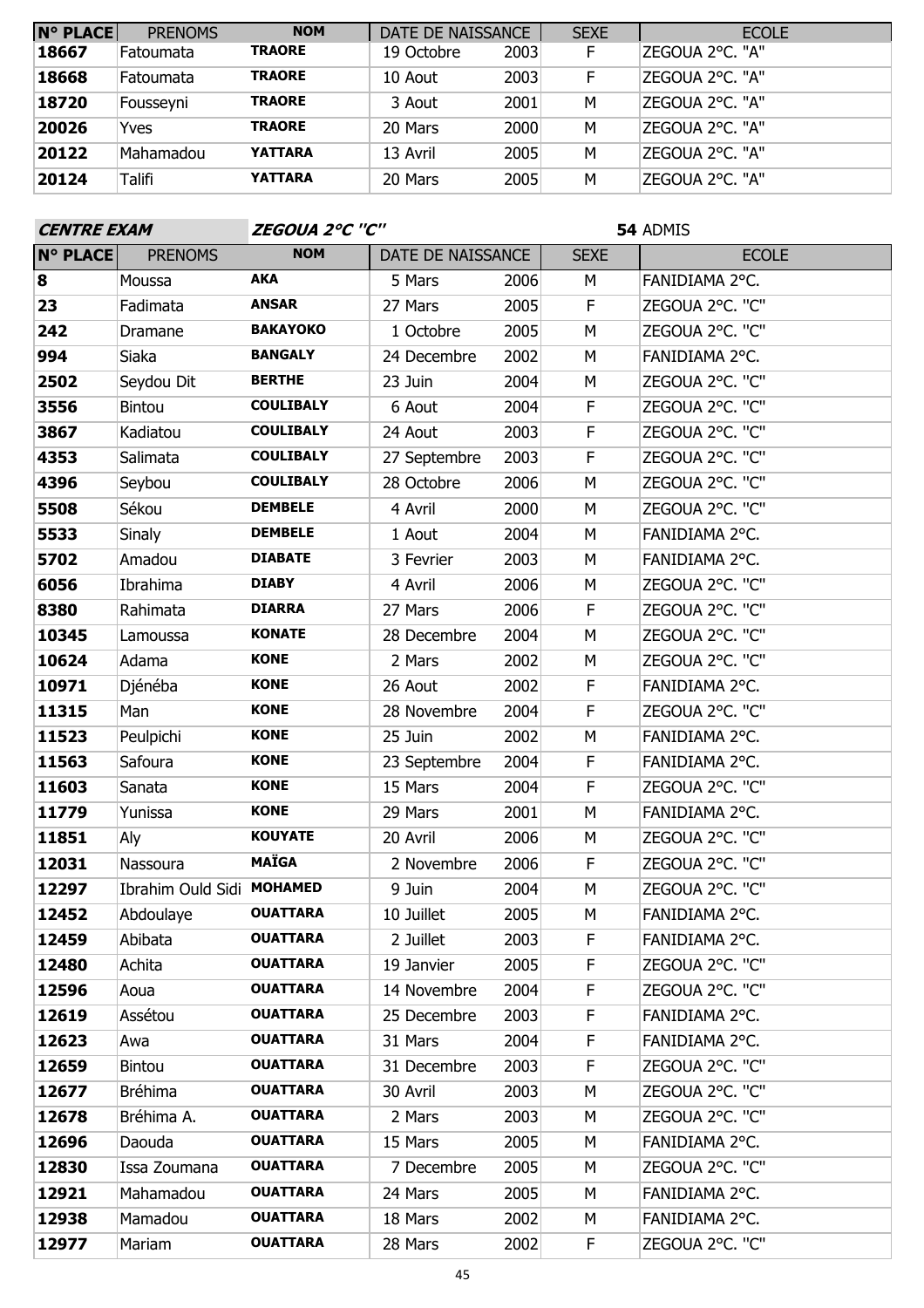| <b>N° PLACE</b> | <b>PRENOMS</b> | <b>NOM</b>      | DATE DE NAISSANCE |      | <b>SEXE</b> | <b>ECOLE</b>    |
|-----------------|----------------|-----------------|-------------------|------|-------------|-----------------|
| 12982           | Mariama        | <b>OUATTARA</b> | 23 Avril          | 2003 | E           | FANIDIAMA 2°C.  |
| 13031           | Nouhoum        | <b>OUATTARA</b> | 25 Mars           | 1994 | М           | CL              |
| 13128           | Salimata       | <b>OUATTARA</b> | 30 Janvier        | 2002 | F           | ZEGOUA 2°C. "C" |
| 13139           | Sétou          | <b>OUATTARA</b> | 31 Decembre       | 2002 | F           | FANIDIAMA 2°C.  |
| 13191           | Soumaïla Issa  | <b>OUATTARA</b> | 18 Fevrier        | 2005 | М           | FANIDIAMA 2°C.  |
| 13341           | Daouda         | <b>SAGADANI</b> | 25 Janvier        | 2005 | м           | ZEGOUA 2°C. "C" |
| 13980           | Maténé         | <b>SANGARE</b>  | 10 Fevrier        | 2003 | E           | ZEGOUA 2°C. "C" |
| 14830           | Djénébou       | <b>SANOGO</b>   | 24 Mars           | 2002 | F           | ZEGOUA 2°C. "C" |
| 16061           | Korotoumou     | <b>SANOU</b>    | 4 Janvier         | 2003 | F.          | ZEGOUA 2°C. "C" |
| 16117           | Abdoul Karim   | <b>SIDIBE</b>   | 25 Juin           | 2004 | M           | ZEGOUA 2°C. "C" |
| 16121           | Abdoulazise    | <b>SIDIBE</b>   | 22 Janvier        | 2004 | M           | FANIDIAMA 2°C.  |
| 18764           | Honoré         | <b>TRAORE</b>   | 27 Fevrier        | 2004 | М           | ZEGOUA 2°C. "C" |
| 19353           | Moussa         | <b>TRAORE</b>   | 28 Juin           | 2005 | M           | FANIDIAMA 2°C.  |
| 19788           | Sinè           | <b>TRAORE</b>   | 16 Septembre      | 2004 | M           | FANIDIAMA 2°C.  |
| 19822           | Souleymane     | <b>TRAORE</b>   | 5 Fevrier         | 2006 | M           | FANIDIAMA 2°C.  |

Sikasso, le ……………………………. LE GOUVERNEUR DE REGION

## **Boubacar BAGAYOGO**

Chevalier de l´Ordre National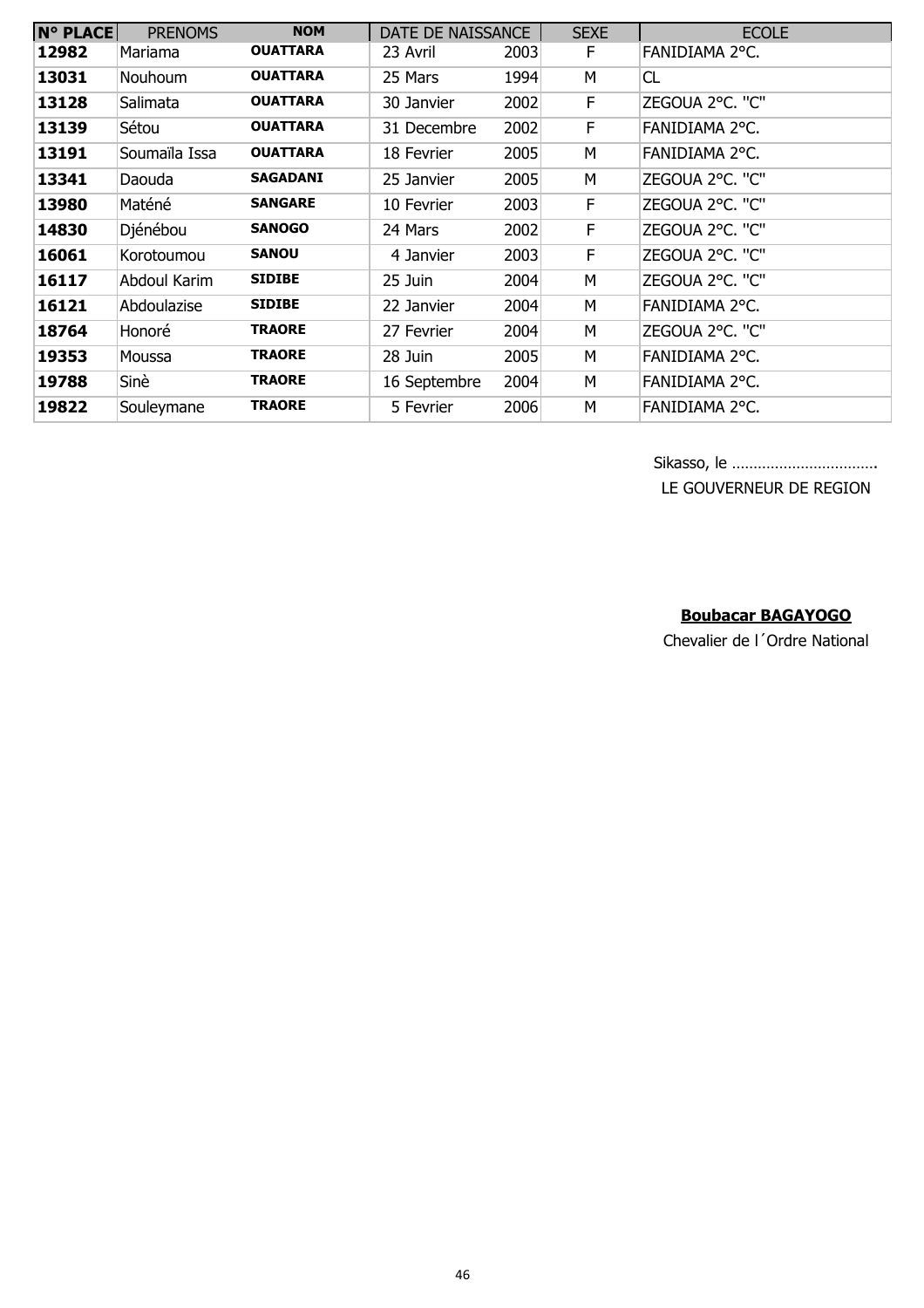| <b>N° PLACE</b>                         | <b>PRENOMS</b>                             | <b>NOM</b>          | DATE DE NAISSANCE             |               | <b>SEXE</b> | <b>ECOLE</b>                                                |
|-----------------------------------------|--------------------------------------------|---------------------|-------------------------------|---------------|-------------|-------------------------------------------------------------|
|                                         |                                            |                     |                               |               |             |                                                             |
|                                         | <b>MINISTERE DE L'EDUCATION NATIONALE</b>  |                     |                               |               |             | <b>REPUBLIQUE DU MALI</b>                                   |
|                                         | ******************                         |                     |                               |               |             | UN PEUPLE - UN BUT - UNE FOI                                |
|                                         |                                            |                     |                               |               |             | ******************                                          |
|                                         | <b>CENTRE NATIONALE DES EXAMENS ET</b>     |                     |                               |               |             |                                                             |
|                                         | <b>DES CONCOURS DE L'EDUCATION</b>         |                     |                               |               |             |                                                             |
|                                         | ******************                         |                     |                               |               |             |                                                             |
|                                         | <b>ACADEMIED'ENSEIGNEMENT DE SIKASSO</b>   |                     |                               |               |             |                                                             |
|                                         |                                            |                     |                               |               |             |                                                             |
|                                         |                                            |                     |                               |               |             | LISTE DES CANDIDATS ADMIS AU DIPLÔME D'ETUDES FONDAMENTALES |
|                                         |                                            |                     | <b>SESSION D'OCTOBRE 2020</b> |               |             |                                                             |
|                                         |                                            |                     |                               |               |             |                                                             |
|                                         | <b>CENTRE D'ANIMATION PEDAGOGIQUE DE :</b> |                     |                               | <b>KIGNAN</b> |             | 851                                                         |
|                                         |                                            |                     |                               |               |             |                                                             |
|                                         | <b>OPTION DEF</b>                          | <b>ARABE</b>        |                               |               |             | 32 ADMIS                                                    |
|                                         |                                            | <b>SABIL RACHAD</b> |                               |               |             |                                                             |
| <b>CENTRE EXAM</b><br>$N^{\circ}$ PLACE | <b>PRENOMS</b>                             | <b>NOM</b>          | DATE DE NAISSANCE             |               | <b>SEXE</b> | 32 ADMIS<br><b>ECOLE</b>                                    |
| 463                                     | Mahamadou                                  | <b>BALLO</b>        | 29 Octobre                    | 2001          | м           | SABIL RACHAD 2°C                                            |
| 1350                                    | Djelika                                    | <b>BENGALY</b>      | 31 Decembre                   | 2002          | F           | ALAMOU TAOUHID 2°C                                          |
| 1491                                    | Lassina                                    | <b>BENGALY</b>      | 20 Fevrier                    | 2003          | M           | ALAMOU TAOUHID 2°C                                          |
| 1727                                    | Yaya                                       | <b>BENGALY</b>      | 9 Aout                        | 2002          | M           | ALAMOU TAOUHID 2°C                                          |
| 1745                                    | Yssouf                                     | <b>BENGALY</b>      | 17 Aout                       | 2004          | M           | ALAMOU TAOUHID 2°C                                          |
| 2144                                    | Fousseny                                   | <b>BERTHE</b>       | 24 Aout                       | 2004          | М           | SABIL RACHAD 2°C                                            |
| 2358                                    | Mouliri                                    | <b>BERTHE</b>       | 18 Avril                      | 2003          | м           | ALAMOU TAOUHID 2°C                                          |
| 2462                                    | Saïhibou                                   | <b>BERTHE</b>       | 20 Novembre                   | 2003          | M           | SABIL RACHAD 2°C                                            |
| 2723                                    | <b>Brehima</b>                             | <b>BOUARE</b>       | 12 Septembre                  | 2001          | М           | ALAMOU TAOUHID 2°C                                          |
| 2730                                    | Oumar                                      | <b>BOUARE</b>       | 5 Mars                        | 2002          | М           | ALAMOU TAOUHID 2°C                                          |
| 2973                                    | Daouda                                     | <b>CISSE</b>        | 9 Novembre                    | 2004          | М           | SABIL RACHAD 2°C                                            |
| 3046                                    | Mahamadou                                  | <b>CISSE</b>        | 19 Juin                       | 2001          | M           | SABIL RACHAD 2°C                                            |
| 4960                                    | Amadou                                     | <b>DEMBELE</b>      | 1 Janvier                     | 2001          | M           | SABIL RACHAD 2°C                                            |
| 6067                                    | Rokia                                      | <b>DIABY</b>        | 10 Juillet                    | 2006          | F           | SABIL RACHAD 2°C                                            |
| 8598                                    | Younoussa                                  | <b>DIARRA</b>       | 3 Mars                        | 2003          | M           | SABIL RACHAD 2°C                                            |
| 8657                                    | Ibrahim                                    | <b>DIAWARA</b>      | 10 Mars                       | 2002          | M           | SABIL RACHAD 2°C                                            |
| 9417                                    | Drissa                                     | <b>FOFANA</b>       | 5 Octobre                     | 2000          | М           | SABIL RACHAD 2°C                                            |
| 9673                                    | Soumayatou                                 | <b>GUINDO</b>       | 6 Septembre                   | 2005          | F           | SABIL RACHAD 2°C                                            |
| 11666                                   | Souleymane                                 | <b>KONE</b>         | 22 Juillet                    | 2005          | M           | ALAMOU TAOUHID 2°C                                          |
| 11741                                   | Yahaya                                     | <b>KONE</b>         | 1 Janvier                     | 2001          | M           | SABIL RACHAD 2°C                                            |
| 12258                                   | Oumar                                      | <b>MARIKO</b>       | 10 Fevrier                    | 2002          | М           | SABIL RACHAD 2°C                                            |
| 14481                                   | Aminata                                    | <b>SANOGO</b>       | 26 Octobre                    | 2003          | F           | SABIL RACHAD 2°C                                            |
| 14697                                   | <b>Bréhima</b>                             | <b>SANOGO</b>       | 3 Octobre                     | 2003          | M           | SABIL RACHAD 2°C                                            |
| 16603                                   | <b>Bassirou</b>                            | <b>SOGODOGO</b>     | 2 Mars                        | 2002          | М           | SABIL RACHAD 2°C                                            |
| 17823                                   | Aboudramane                                | <b>TRAORE</b>       | 10 Avril                      | 2004          | М           | SABIL RACHAD 2°C                                            |
| 17825                                   | Abouzari                                   | <b>TRAORE</b>       | 12 Decembre                   | 2003          | М           | SABIL RACHAD 2°C                                            |
| 17881                                   | Adama Djenebou TRAORE                      |                     | 15 Avril                      | 2005          | М           | ALAMOU TAOUHID 2°C                                          |
| 18073                                   | Amidou                                     | <b>TRAORE</b>       | 9 Septembre                   | 2001          | M           | SABIL RACHAD 2°C                                            |
| 18566                                   | Drissa                                     | <b>TRAORE</b>       | 22 Fevrier                    | 2005          | М           | ALAMOU TAOUHID 2°C                                          |

 $\overline{\phantom{a}}$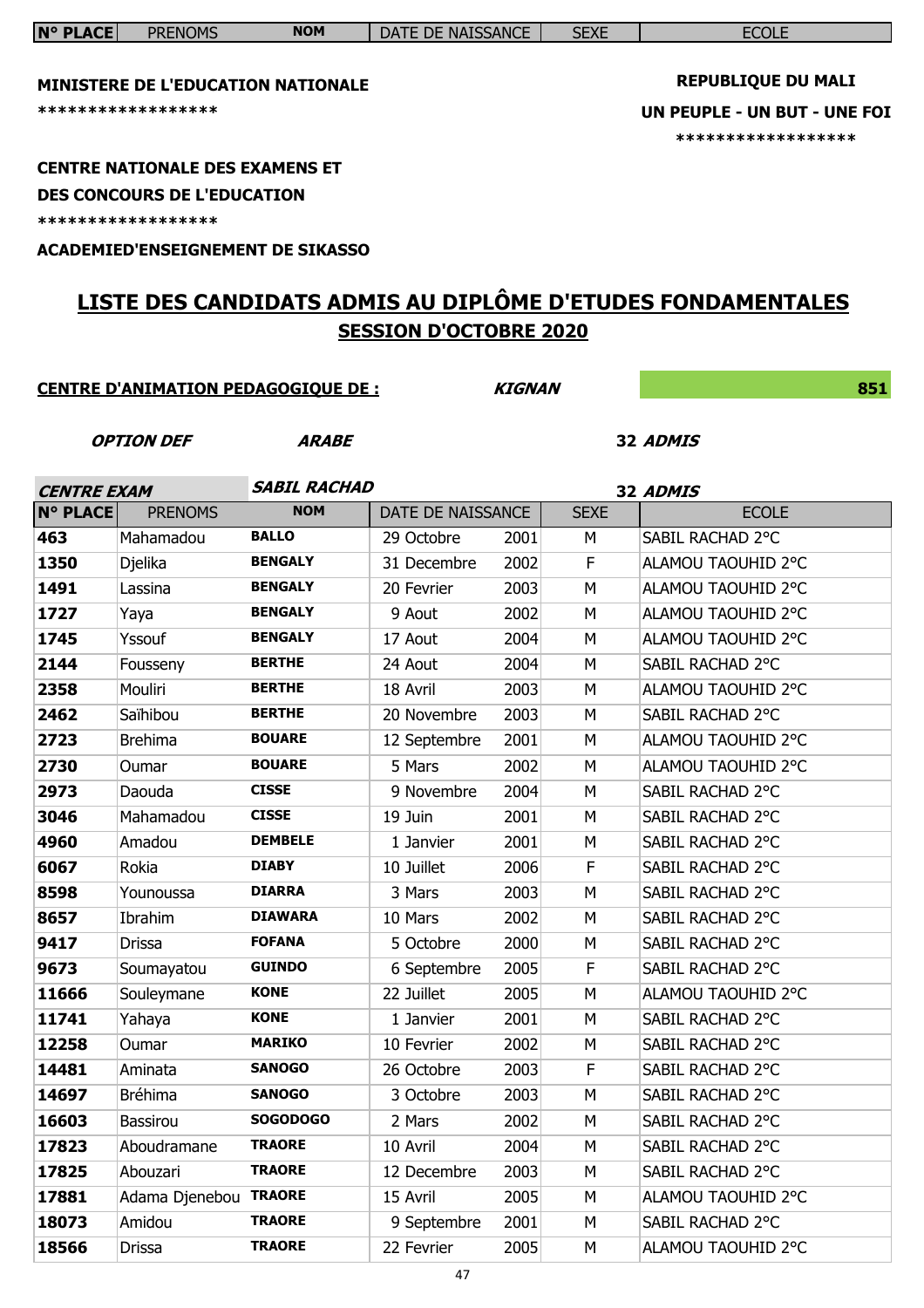| <b>N° PLACE</b> | <b>PRENOMS</b> | <b>NOM</b>    | DATE DE NAISSANCE |      | <b>SEXE</b> | <b>ECOLE</b>               |
|-----------------|----------------|---------------|-------------------|------|-------------|----------------------------|
| 19058           | Mahamadou      | <b>TRAORE</b> | 27 Avril          | 2003 | M           | ALAMOU TAOUHID 2°C         |
| 19520           | Ousmane        | <b>TRAORE</b> | 31 Decembre       | 2002 | M           | <b>IALAMOU TAOUHID 2°C</b> |
| 19813           | Soulevmane     | <b>TRAORE</b> | 29 Septembre      | 2003 | М           | <b>ALAMOU TAOUHID 2°C</b>  |

**OPTION DEF CLASSIQUE**

| <b>CENTRE EXAM</b> |                | ADAMA COULIBALY 1°C |                   |      |             | 66 ADMIS            |
|--------------------|----------------|---------------------|-------------------|------|-------------|---------------------|
| <b>N° PLACE</b>    | <b>PRENOMS</b> | <b>NOM</b>          | DATE DE NAISSANCE |      | <b>SEXE</b> | <b>ECOLE</b>        |
| 302                | Amara          | <b>BALLO</b>        | 23 Decembre       | 2002 | M           | FAGNOUMA FOMBA 2°C  |
| 446                | Konimba        | <b>BALLO</b>        | 31 Octobre        | 2005 | M           | PR.YAYA BALLO 2°C   |
| 632                | Younoussa      | <b>BALLO</b>        | 11 Octobre        | 2004 | M           | ADAMA COULIBALY 2°C |
| 1373               | <b>Drissa</b>  | <b>BENGALY</b>      | 19 Fevrier        | 2000 | M           | CL                  |
| 1538               | Mamoutou       | <b>BENGALY</b>      | 29 Decembre       | 1997 | М           | CL                  |
| 1602               | Nezan          | <b>BENGALY</b>      | 7 Octobre         | 2003 | F           | KATOGO 2°C          |
| 1607               | Nouhoum        | <b>BENGALY</b>      | 22 Octobre        | 2004 | M           | ADAMA COULIBALY 2°C |
| 1705               | Soumba         | <b>BENGALY</b>      | 13 Decembre       | 2005 | F           | ADAMA COULIBALY 2°C |
| 1890               | Alfousseni     | <b>BERTHE</b>       | 31 Decembre       | 2001 | M           | CL                  |
| 2008               | <b>Bintou</b>  | <b>BERTHE</b>       | 20 Mars           | 2006 | F           | ADAMA COULIBALY 2°C |
| 2164               | Ibrahim        | <b>BERTHE</b>       | 16 Juillet        | 2005 | M           | ADAMA COULIBALY 2°C |
| 2276               | Maïmounata     | <b>BERTHE</b>       | 26 Janvier        | 1999 | F           | CL                  |
| 2418               | Oumou S        | <b>BERTHE</b>       | 13 Septembre      | 2005 | F           | ADAMA COULIBALY 2°C |
| 2724               | Demba Salif    | <b>BOUARE</b>       | 22 Aout           | 1999 | M           | CL                  |
| 2878               | Tiémoko        | <b>CAMARA</b>       | 3 Aout            | 2001 | М           | CL                  |
| 2902               | Aboubacar      | <b>CISSE</b>        | 29 Janvier        | 2005 | M           | ADAMA COULIBALY 2°C |
| 2972               | Dala           | <b>CISSE</b>        | 29 Juin           | 2005 | F           | PR.YAYA BALLO 2°C   |
| 2985               | Djenebou       | <b>CISSE</b>        | 31 Janvier        | 2003 | F           | FAGNOUMA FOMBA 2°C  |
| 2992               | <b>Drissa</b>  | <b>CISSE</b>        | 16 Mars           | 1990 | М           | CL                  |
| 3027               | Kalidou        | <b>CISSE</b>        | 1 Janvier         | 2003 | M           | PR.YAYA BALLO 2°C   |
| 3083               | Mory           | <b>CISSE</b>        | 17 Fevrier        | 2002 | M           | KATOGO 2°C          |
| 4241               | Oumou          | <b>COULIBALY</b>    | 21 Fevrier        | 2000 | F           | CL                  |
| 4376               | Satou          | <b>COULIBALY</b>    | 3 Octobre         | 2000 | F           | ADAMA COULIBALY 2°C |
| 4701               | Binafou        | <b>DANIOGO</b>      | 3 Avril           | 2002 | M           | CL                  |
| 4857               | Kadiatou       | <b>DAOU</b>         | 13 Mars           | 2002 | F           | FAGNOUMA FOMBA 2°C  |
| 5018               | Awa T          | <b>DEMBELE</b>      | 25 Decembre       | 2001 | F           | ADAMA COULIBALY 2°C |
| 5176               | Fatoumata      | <b>DEMBELE</b>      | 12 Decembre       | 2003 | F           | PR.YAYA BALLO 2°C   |
| 5204               | Guy            | <b>DEMBELE</b>      | 12 Juin           | 2001 | M           | ADAMA COULIBALY 2°C |
| 5386               | Michel         | <b>DEMBELE</b>      | 14 Janvier        | 2003 | М           | FAGNOUMA FOMBA 2°C  |
| 5458               | Rahinata       | <b>DEMBELE</b>      | 1 Janvier         | 2003 | F           | ADAMA COULIBALY 2°C |
| 5465               | Rene           | <b>DEMBELE</b>      | 30 Septembre      | 2005 | M           | FAGNOUMA FOMBA 2°C  |
| 5601               | Yaya           | <b>DEMBELE</b>      | 30 Janvier        | 2001 | M           | ADAMA COULIBALY 2°C |
| 5606               | Youba          | <b>DEMBELE</b>      | 18 Juin           | 2004 | М           | KATOGO 2°C          |
| 5626               | Marie Therese  | <b>DENA</b>         | 1 Aout            | 2004 | F           | ADAMA COULIBALY 2°C |
| 6080               | Abdramane      | <b>DIAKITE</b>      | 5 Septembre       | 2005 | М           | CL                  |
| 6363               | Adama          | <b>DIALLO</b>       | 19 Fevrier        | 2002 | М           | FAGNOUMA FOMBA 2°C  |
| 6389               | Ahamadou       | <b>DIALLO</b>       | 28 Mars           | 2002 | M           | FAGNOUMA FOMBA 2°C  |
| 6615               | Djénéba        | <b>DIALLO</b>       | 10 Mars           | 1997 | F           | CL                  |
| 7073               | Seydou         | <b>DIALLO</b>       | 15 Janvier        | 2001 | М           | ADAMA COULIBALY 2°C |
| 7140               | Toilibi        | <b>DIALLO</b>       | 30 Janvier        | 2002 | М           | FAGNOUMA FOMBA 2°C  |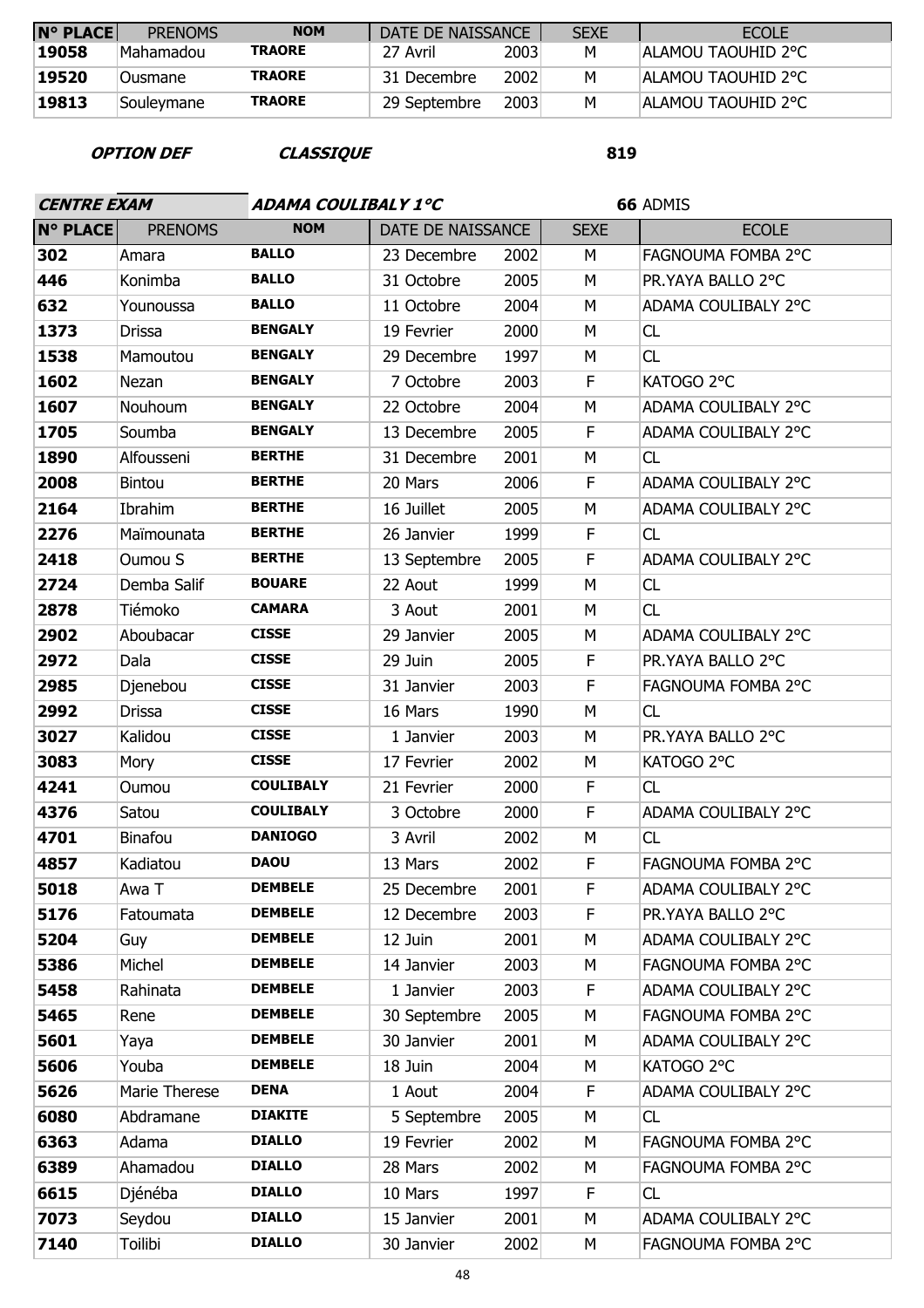| <b>N° PLACE</b> | <b>PRENOMS</b> | <b>NOM</b>      | DATE DE NAISSANCE |      | <b>SEXE</b>  | <b>ECOLE</b>        |
|-----------------|----------------|-----------------|-------------------|------|--------------|---------------------|
| 7485            | Adama Nouhoum  | <b>DIANE</b>    | 23 Janvier        | 2003 | M            | ADAMA COULIBALY 2°C |
| 7584            | Adiara         | <b>DIARRA</b>   | 24 Juin           | 2002 | F            | FAGNOUMA FOMBA 2°C  |
| 7680            | Ami            | <b>DIARRA</b>   | 25 Juin           | 1999 | $\mathsf F$  | <b>CL</b>           |
| 7706            | Aminata Seydou | <b>DIARRA</b>   | 29 Aout           | 2002 | $\mathsf F$  | ADAMA COULIBALY 2°C |
| 7868            | Diamilatou     | <b>DIARRA</b>   | 22 Novembre       | 2002 | $\mathsf F$  | FAGNOUMA FOMBA 2°C  |
| 7935            | Fatou          | <b>DIARRA</b>   | 19 Fevrier        | 2002 | $\mathsf F$  | PR.YAYA BALLO 2°C   |
| 8024            | Ibréhima       | <b>DIARRA</b>   | 6 Aout            | 2002 | M            | KATOGO 2°C          |
| 8071            | Kadidiata      | <b>DIARRA</b>   | 24 Juin           | 2004 | $\mathsf F$  | KATOGO 2°C          |
| 8191            | Mamadou        | <b>DIARRA</b>   | 3 Decembre        | 2002 | M            | ADAMA COULIBALY 2°C |
| 8255            | Mariam Moctary | <b>DIARRA</b>   | 10 Octobre        | 2004 | $\mathsf{F}$ | ADAMA COULIBALY 2°C |
| 8264            | Maza           | <b>DIARRA</b>   | 24 Septembre      | 2004 | M            | KATOGO 2°C          |
| 8288            | Mohamed        | <b>DIARRA</b>   | 10 Decembre       | 2005 | M            | PR.YAYA BALLO 2°C   |
| 8295            | Moumine        | <b>DIARRA</b>   | 10 Octobre        | 2006 | M            | ADAMA COULIBALY 2°C |
| 8376            | Oussamadou     | <b>DIARRA</b>   | 2 Mars            | 2002 | M            | ADAMA COULIBALY 2°C |
| 8692            | Barké          | <b>DICKO</b>    | 2 Mars            | 1996 | M            | <b>CL</b>           |
| 8778            | <b>Brahima</b> | <b>DIOURTHE</b> | 25 Mars           | 2002 | M            | KATOGO 2°C          |
| 8967            | <b>Drissa</b>  | <b>DJIRE</b>    | 3 Mars            | 1993 | M            | CL                  |
| 9018            | Abdoul-Karim   | <b>DJOURTHE</b> | 15 Juin           | 2002 | M            | KATOGO 2°C          |
| 9021            | Abou-Bacar     | <b>DJOURTHE</b> | 22 Juillet        | 2001 | M            | KATOGO 2°C          |
| 9028            | Alassane       | <b>DJOURTHE</b> | 1 Janvier         | 2003 | M            | KATOGO 2°C          |
| 9037            | <b>Bintou</b>  | <b>DJOURTHE</b> | 20 Avril          | 2004 | F            | KATOGO 2°C          |
| 9039            | Bourama        | <b>DJOURTHE</b> | 13 Avril          | 2004 | M            | KATOGO 2°C          |
| 9051            | Mariam Seydou  | <b>DJOURTHE</b> | 23 Octobre        | 2007 | $\mathsf F$  | KATOGO 2°C          |
| 9067            | Wassa          | <b>DJOURTHE</b> | 1 Juin            | 2002 | F            | KATOGO 2°C          |
| 9393            | Rapha          | <b>FANE</b>     | 9 Octobre         | 2003 | $\mathsf F$  | ADAMA COULIBALY 2°C |
| 9404            | Kadiatou       | <b>FAROTA</b>   | 26 Decembre       | 2002 | F            | PR.YAYA BALLO 2°C   |

| <b>CENTRE EXAM</b> |                | <b>BOUREMA KANTE 2°C</b> |                   |      | 83 ADMIS    |                   |
|--------------------|----------------|--------------------------|-------------------|------|-------------|-------------------|
| <b>N° PLACE</b>    | <b>PRENOMS</b> | <b>NOM</b>               | DATE DE NAISSANCE |      | <b>SEXE</b> | <b>ECOLE</b>      |
| 253                | Abdoulaye      | <b>BALLO</b>             | 15 Novembre       | 2003 | F.          | BOURÉMA KANTÉ 2°C |
| 324                | Awa            | <b>BALLO</b>             | 30 Janvier        | 2003 | F           | NIAGNEGUELA 2°C   |
| 369                | Djelika        | <b>BALLO</b>             | 29 Octobre        | 2004 | F           | NIAGNEGUELA 2°C   |
| 402                | Fatoumata      | <b>BALLO</b>             | 1 Mars            | 2005 | F           | NIAGNEGUELA 2°C   |
| 408                | Fousseyni      | <b>BALLO</b>             | 13 Decembre       | 2003 | М           | NIAGNEGUELA 2°C   |
| 413                | Hérémakono     | <b>BALLO</b>             | 15 Septembre      | 2001 | F           | NIAGNEGUELA 2°C   |
| 426                | Kadiatou Karim | <b>BALLO</b>             | 26 Juin           | 2004 | М           | NIAGNEGUELA 2°C   |
| 442                | Kassim         | <b>BALLO</b>             | 21 Juillet        | 2002 | М           | NIAGNEGUELA 2°C   |
| 465                | Maiminè        | <b>BALLO</b>             | 2 Mars            | 2003 | F           | NIAGNEGUELA 2°C   |
| 480                | Mariam         | <b>BALLO</b>             | 30 Juin           | 2003 | F           | NIAGNEGUELA 2°C   |
| 560                | Salimata       | <b>BALLO</b>             | 31 Janvier        | 2004 | F           | NIAGNEGUELA 2°C   |
| 585                | Simon          | <b>BALLO</b>             | 13 Fevrier        | 2004 | М           | NIAGNEGUELA 2°C   |
| 587                | Sira           | <b>BALLO</b>             | 24 Aout           | 2004 | F           | BOURÉMA KANTÉ 2°C |
| 614                | Worokia        | <b>BALLO</b>             | 29 Juillet        | 2001 | F           | NIAGNEGUELA 2°C   |
| 1318               | Bayaya         | <b>BENGALY</b>           | 25 Octobre        | 2003 | М           | BOURÉMA KANTÉ 2°C |
| 1328               | Chaca          | <b>BENGALY</b>           | 2 Mars            | 2003 | М           | BOURÉMA KANTÉ 2°C |
| 1337               | Dazeni         | <b>BENGALY</b>           | 6 Avril           | 2006 | М           | NIAGNEGUELA 2°C   |
| 1344               | Diakaridia     | <b>BENGALY</b>           | 1 Mars            | 2004 | М           | BOURÉMA KANTÉ 2°C |
| 1366               | Djénébou Karim | <b>BENGALY</b>           | 23 Septembre      | 2002 | F           | BOURÉMA KANTÉ 2°C |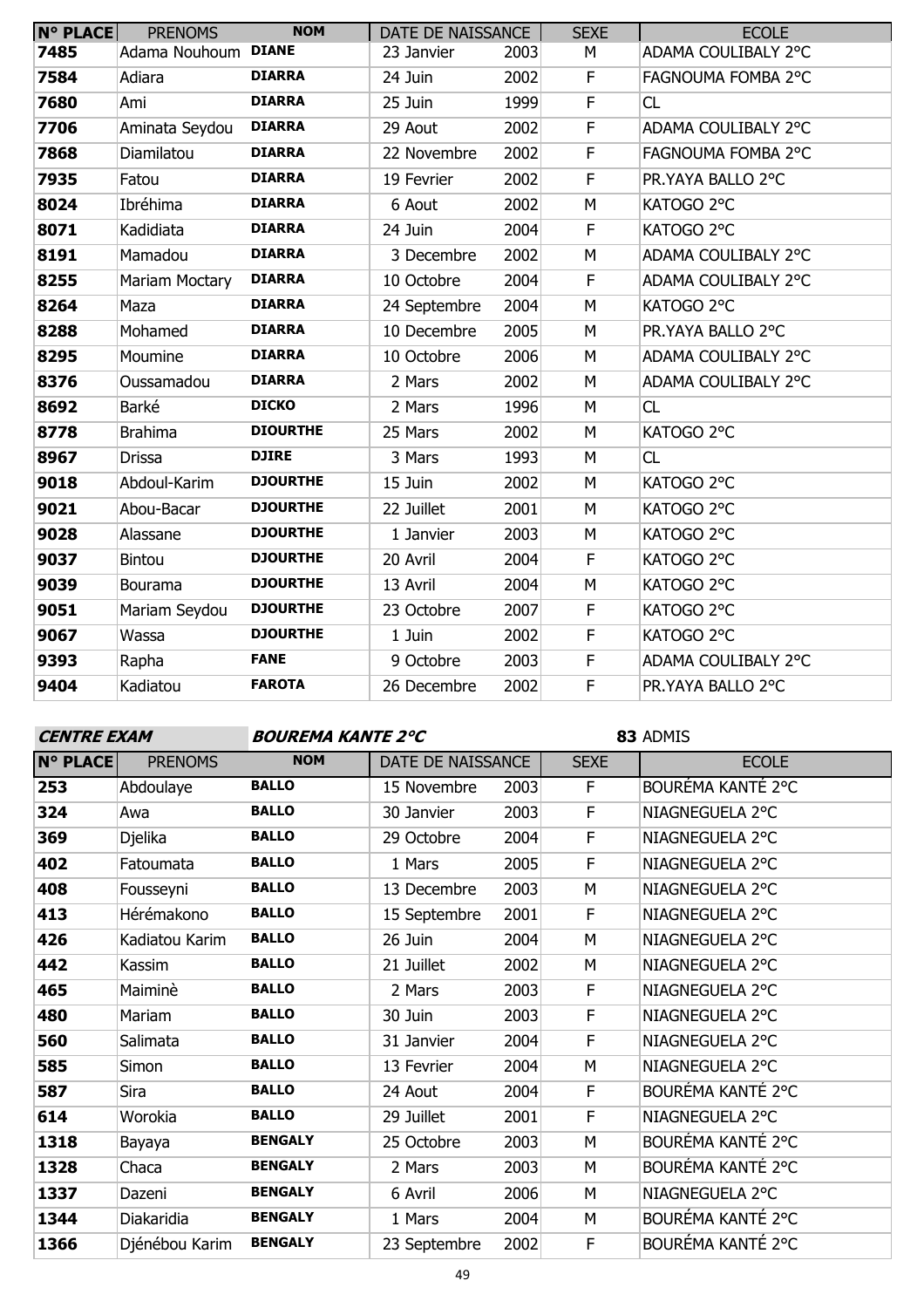| $N^{\circ}$ PLACE | <b>PRENOMS</b>  | <b>NOM</b>        | DATE DE NAISSANCE |      | <b>SEXE</b> | <b>ECOLE</b>      |
|-------------------|-----------------|-------------------|-------------------|------|-------------|-------------------|
| 1396              | Fatoumata       | <b>BENGALY</b>    | 3 Janvier         | 2003 | F.          | NIAGNEGUELA 2°C   |
| 1428              | Issa Amadou     | <b>BENGALY</b>    | 19 Juillet        | 2002 | M           | BOURÉMA KANTÉ 2°C |
| 1430              | Issa Moctar     | <b>BENGALY</b>    | 16 Septembre      | 2005 | M           | BOURÉMA KANTÉ 2°C |
| 1507              | Madinè          | <b>BENGALY</b>    | 4 Fevrier         | 2004 | F           | BOURÉMA KANTÉ 2°C |
| 1521              | Mahmadou        | <b>BENGALY</b>    | 26 Avril          | 2001 | M           | BOURÉMA KANTÉ 2°C |
| 1525              | Maïmouna D      | <b>BENGALY</b>    | 28 Mars           | 2002 | F           | BOURÉMA KANTÉ 2°C |
| 1581              | Modibo          | <b>BENGALY</b>    | 1 Janvier         | 2003 | M           | BOURÉMA KANTÉ 2°C |
| 1590              | Moussa M'Porna  | <b>BENGALY</b>    | 23 Decembre       | 2004 | M           | BOURÉMA KANTÉ 2°C |
| 1638              | Safiatou        | <b>BENGALY</b>    | 12 Decembre       | 2003 | F           | BOURÉMA KANTÉ 2°C |
| 1700              | Sory            | <b>BENGALY</b>    | 18 Fevrier        | 2002 | M           | BOURÉMA KANTÉ 2°C |
| 2058              | Diakaridia      | <b>BERTHE</b>     | 2 Fevrier         | 2004 | M           | BOURÉMA KANTÉ 2°C |
| 2064              | Diarah H        | <b>BERTHE</b>     | 25 Juillet        | 2002 | F           | BOURÉMA KANTÉ 2°C |
| 2102              | <b>Drissa</b>   | <b>BERTHE</b>     | 17 Janvier        | 2004 | M           | BOURÉMA KANTÉ 2°C |
| 2136              | Fatoumata Y     | <b>BERTHE</b>     | 22 Juin           | 2004 | M           | BOURÉMA KANTÉ 2°C |
| 2637              | Abdoulaye       | <b>BOLEZOGOLA</b> | 31 Juillet        | 2003 | М           | BOURÉMA KANTÉ 2°C |
| 2638              | Adama           | <b>BOLEZOGOLA</b> | 26 Janvier        | 2002 | M           | BOURÉMA KANTÉ 2°C |
| 2651              | Karim           | <b>BOLEZOGOLA</b> | 7 Decembre        | 2005 | M           | BOURÉMA KANTÉ 2°C |
| 2653              | Lamine          | <b>BOLEZOGOLA</b> | 27 Septembre      | 2004 | M           | BOURÉMA KANTÉ 2°C |
| 2702              | Toumani         | <b>BOLOZOGOLA</b> | 10 Octobre        | 2003 | M           | BOURÉMA KANTÉ 2°C |
| 3695              | Drissa          | <b>COULIBALY</b>  | 4 Mars            | 2004 | M           | NIAGNEGUELA 2°C   |
| 4168              | Moussa M        | <b>COULIBALY</b>  | 17 Mars           | 2002 | M           | BOURÉMA KANTÉ 2°C |
| 4981              | Anchata         | <b>DEMBELE</b>    | 2 Mars            | 2003 | F           | NIAGNEGUELA 2°C   |
| 5029              | Bakary          | <b>DEMBELE</b>    | 31 Decembre       | 2002 | M           | NIAGNEGUELA 2°C   |
| 5047              | Bibata Y        | <b>DEMBELE</b>    | 26 Novembre       | 2002 | F           | NIAGNEGUELA 2°C   |
| 5238              | Kadiata         | <b>DEMBELE</b>    | 2 Fevrier         | 2001 | F           | NIAGNEGUELA 2°C   |
| 5550              | Soumaila        | <b>DEMBELE</b>    | 9 Novembre        | 2002 | M           | NIAGNEGUELA 2°C   |
| 5555              | Soumba Z        | <b>DEMBELE</b>    | 12 Novembre       | 2004 | F           | NIAGNEGUELA 2°C   |
| 5638              | Aba             | <b>DIABATE</b>    | 10 Septembre      | 2004 | M           | BOURÉMA KANTÉ 2°C |
| 5651              | Aboubacar       | <b>DIABATE</b>    | 25 Janvier        | 2005 | M           | BOURÉMA KANTÉ 2°C |
| 5995              | Soumaila        | <b>DIABATE</b>    | 20 Avril          | 2003 | М           | BOURÉMA KANTÉ 2°C |
| 7339              | Kassoum         | <b>DIAMOUTENE</b> | 13 Aout           | 2001 | M           | BOURÉMA KANTÉ 2°C |
| 7494              | Tahirou N       | <b>DIANE</b>      | 13 Decembre       | 2003 | M           | BOURÉMA KANTÉ 2°C |
| 7502              | Abdou           | <b>DIARRA</b>     | 6 Juin            | 2001 | M           | BOURÉMA KANTÉ 2°C |
| 7665              | Amadou          | <b>DIARRA</b>     | 25 Mars           | 2003 | M           | BOURÉMA KANTÉ 2°C |
| 7863              | Diakaridia      | <b>DIARRA</b>     | 17 Octobre        | 2004 | M           | BOURÉMA KANTÉ 2°C |
| 8120              | Ladji           | <b>DIARRA</b>     | 9 Octobre         | 2001 | M           | BOURÉMA KANTÉ 2°C |
| 8224              | Mariam          | <b>DIARRA</b>     | 28 Juin           | 2005 | F           | BOURÉMA KANTÉ 2°C |
| 8443              | Salimata B      | <b>DIARRA</b>     | 14 Decembre       | 2003 | F           | BOURÉMA KANTÉ 2°C |
| 8789              | Adama           | <b>DISSA</b>      | 1 Janvier         | 2003 | M           | BOURÉMA KANTÉ 2°C |
| 9064              | Sidiki          | <b>DJOURTHE</b>   | 30 Aout           | 2003 | M           | BOURÉMA KANTÉ 2°C |
| 13731             | Diakaridia      | <b>SANGARE</b>    | 20 Septembre      | 2004 | M           | BOURÉMA KANTÉ 2°C |
| 13934             | Maïmounan       | <b>SANGARE</b>    | 10 Janvier        | 2002 | F           | BOURÉMA KANTÉ 2°C |
| 15401             | Mariétou Drissa | <b>SANOGO</b>     | 21 Novembre       | 2002 | F           | BOURÉMA KANTÉ 2°C |
| 16019             | Youssouf        | <b>SANOGO</b>     | 17 Decembre       | 2002 | М           | BOURÉMA KANTÉ 2°C |
| 16190             | <b>Bakary</b>   | <b>SIDIBE</b>     | 13 Aout           | 2002 | M           | BOURÉMA KANTÉ 2°C |
| 16508             | Rokia           | <b>SOGOBA</b>     | 4 Mars            | 2005 | F           | NIAGNEGUELA 2°C   |
| 17564             | Yacouba         | <b>TOGORA</b>     | 31 Juillet        | 2005 | M           | NIAGNEGUELA 2°C   |
| 17880             | Adama Daouda    | <b>TRAORE</b>     | 18 Novembre       | 2004 | М           | BOURÉMA KANTÉ 2°C |
|                   |                 |                   |                   |      |             |                   |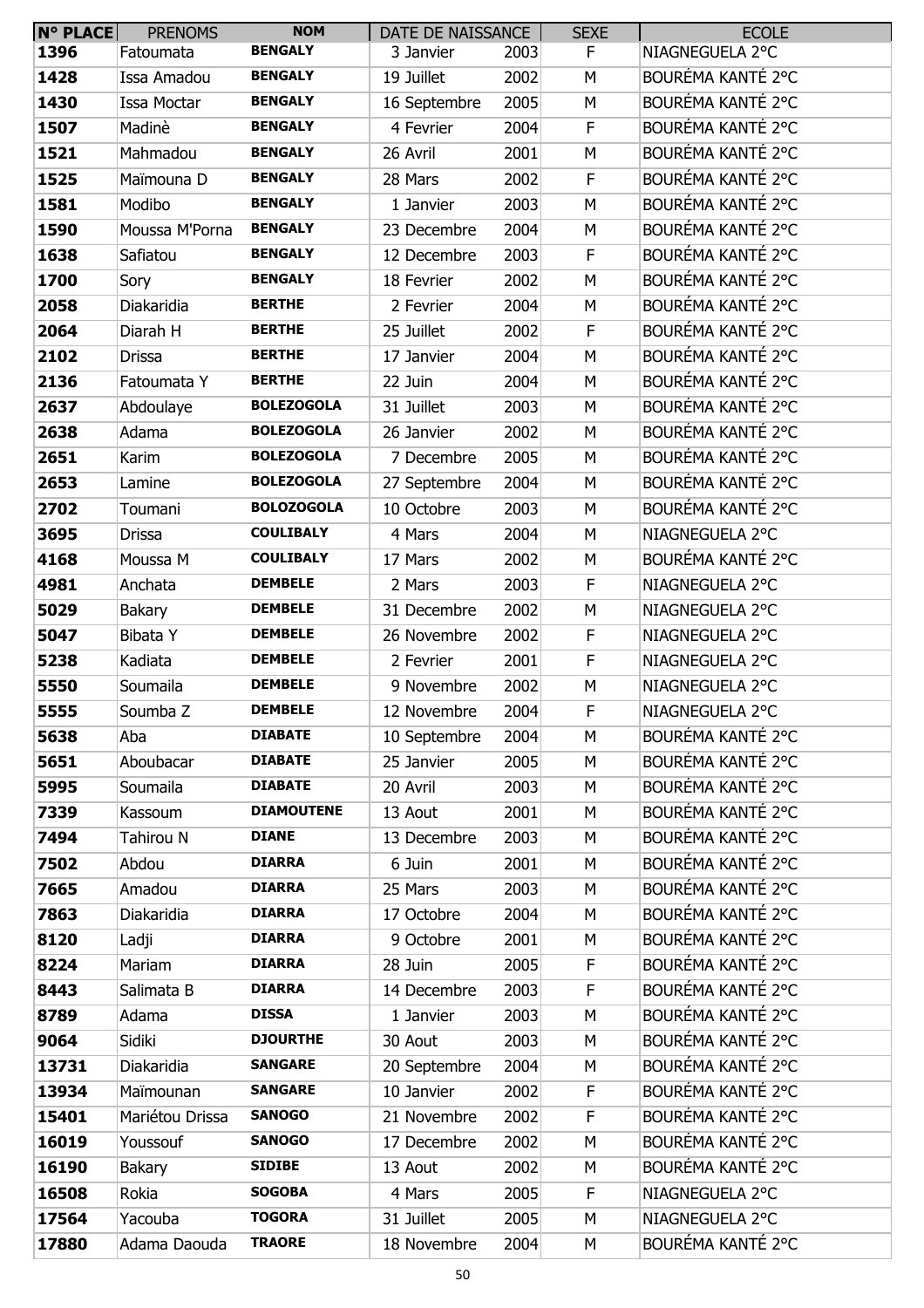| <b>N° PLACE</b> | <b>PRENOMS</b>  | <b>NOM</b>    | DATE DE NAISSANCE |      | <b>SEXE</b> | <b>ECOLE</b>      |
|-----------------|-----------------|---------------|-------------------|------|-------------|-------------------|
| 17888           | Adama Salif     | <b>TRAORE</b> | 20 Mars           | 2003 | М           | BOURÉMA KANTÉ 2°C |
| 17985           | Alassane K      | <b>TRAORE</b> | 6 Fevrier         | 2005 | M           | BOURÉMA KANTÉ 2°C |
| 18006           | Alima M         | <b>TRAORE</b> | 23 Septembre      | 2003 | F.          | BOURÉMA KANTÉ 2°C |
| 18325           | <b>Bintou A</b> | <b>TRAORE</b> | 24 Fevrier        | 2003 | F           | BOURÉMA KANTÉ 2°C |
| 18327           | <b>Bintou K</b> | <b>TRAORE</b> | 1 Fevrier         | 2004 | F.          | BOURÉMA KANTÉ 2°C |
| 18368           | Bréhima Baba    | <b>TRAORE</b> | 6 Fevrier         | 2003 | M           | BOURÉMA KANTÉ 2°C |
| 18403           | Daaba           | <b>TRAORE</b> | 4 Fevrier         | 2002 | M           | BOURÉMA KANTÉ 2°C |
| 18473           | Diba            | <b>TRAORE</b> | 25 Octobre        | 2002 | M           | BOURÉMA KANTÉ 2°C |
| 18520           | Djeneba S       | <b>TRAORE</b> | 1 Novembre        | 2002 | F.          | BOURÉMA KANTÉ 2°C |
| 18896           | Kalérou         | <b>TRAORE</b> | 6 Juin            | 2003 | M           | BOURÉMA KANTÉ 2°C |
| 19239           | Mariam D        | <b>TRAORE</b> | 29 Avril          | 2005 | F           | BOURÉMA KANTÉ 2°C |
| 19477           | Oumar A         | <b>TRAORE</b> | 24 Mars           | 2003 | M           | BOURÉMA KANTÉ 2°C |
| 19597           | Safiatou Sidiki | <b>TRAORE</b> | 3 Fevrier         | 2001 | F           | BOURÉMA KANTÉ 2°C |
| 19745           | Seydou Nangazié | <b>TRAORE</b> | 1 Mars            | 2002 | M           | BOURÉMA KANTÉ 2°C |
| 19747           | Seydou N'Tio    | <b>TRAORE</b> | 11 Aout           | 2001 | M           | BOURÉMA KANTÉ 2°C |
| 19858           | Soumatio        | <b>TRAORE</b> | 28 Juillet        | 2003 | F           | BOURÉMA KANTÉ 2°C |

# ADMIS **N° PLACE** PRENOMS **NOM** | DATE DE NAISSANCE | SEXE | ECOLE Rokia **BAGAYOGO** 22 Mars 2004 F NANÉRÉBOUGOU 2°C Kadidia **BALLO** 17 Octobre 2005 F NANÉRÉBOUGOU 2°C Alima **BENGALY** 10 Octobre 2004 F NANÉRÉBOUGOU 2°C Binafou **BENGALY** 2 Fevrier 2000 M NANÉRÉBOUGOU 2°C Fousseyni **BENGALY** 21 Mars 2002 M NANÉRÉBOUGOU 2°C Issa **BENGALY** 4 Janvier 2001 M NANÉRÉBOUGOU 2°C Karim **BENGALY** 2 Fevrier 2002 M NANÉRÉBOUGOU 2°C Koniba **BENGALY** 9 Janvier 2004 M NANÉRÉBOUGOU 2°C Lassina Lasseni **BENGALY** 21 Mars 2002 M NANÉRÉBOUGOU 2°C Oriyata **BENGALY** 28 Aout 2001 F NANÉRÉBOUGOU 2°C Adam **COULIBALY** 13 Avril 2006 M DIALLACORO 2°C Ely **COULIBALY** 11 Mars 2003 M DIALLACORO 2°C Satou **COULIBALY** 12 Fevrier 2003 F DIALLACORO 2°C Diamatio **DEMBELE** 29 Mars 2003 F NANÉRÉBOUGOU 2°C Sibiri **DEMBELE** 18 Novembre 2000 M NANÉRÉBOUGOU 2°C Ousmane **DIABATE** 5 Avril 2002 M NANÉRÉBOUGOU 2°C Chaka **DIAKITE** 22 Octobre 2003 M DIALLACORO 2°C Yacouba **DIAKITE** 10 Juillet 2003 M DIALLACORO 2°C Alimata **DIALLO** 18 Octobre 2006 F SABIL RACHAD 2°C Oumou **DIALLO** 1 Janvier 2004 F DIALLACORO 2°C Seydou **DIALLO** 16 Janvier 2004 M DIALLACORO 2°C Boû **DIAMOUTENE** 14 Mars 2005 M NANÉRÉBOUGOU 2°C Cheickinè **DICKO** 6 Novembre 2003 M DIALLACORO 2°C Ousmane **KONE** 29 Fevrier 2004 M DIALLACORO 2°C Youssouf **KONE** 15 Octobre 2002 M DIALLACORO 2°C Bourama **MALLE** 29 Aout 2003 M NANÉRÉBOUGOU 2°C Kassoum MALLE 1 Janvier 2003 M DIALLACORO 2°C Lamine **MALLE** 1 Janvier 2004 M DIALLACORO 2°C Ousmane N **MALLE** 1 Janvier 2004 M DIALLACORO 2°C **CENTRE EXAM DIALLACORO**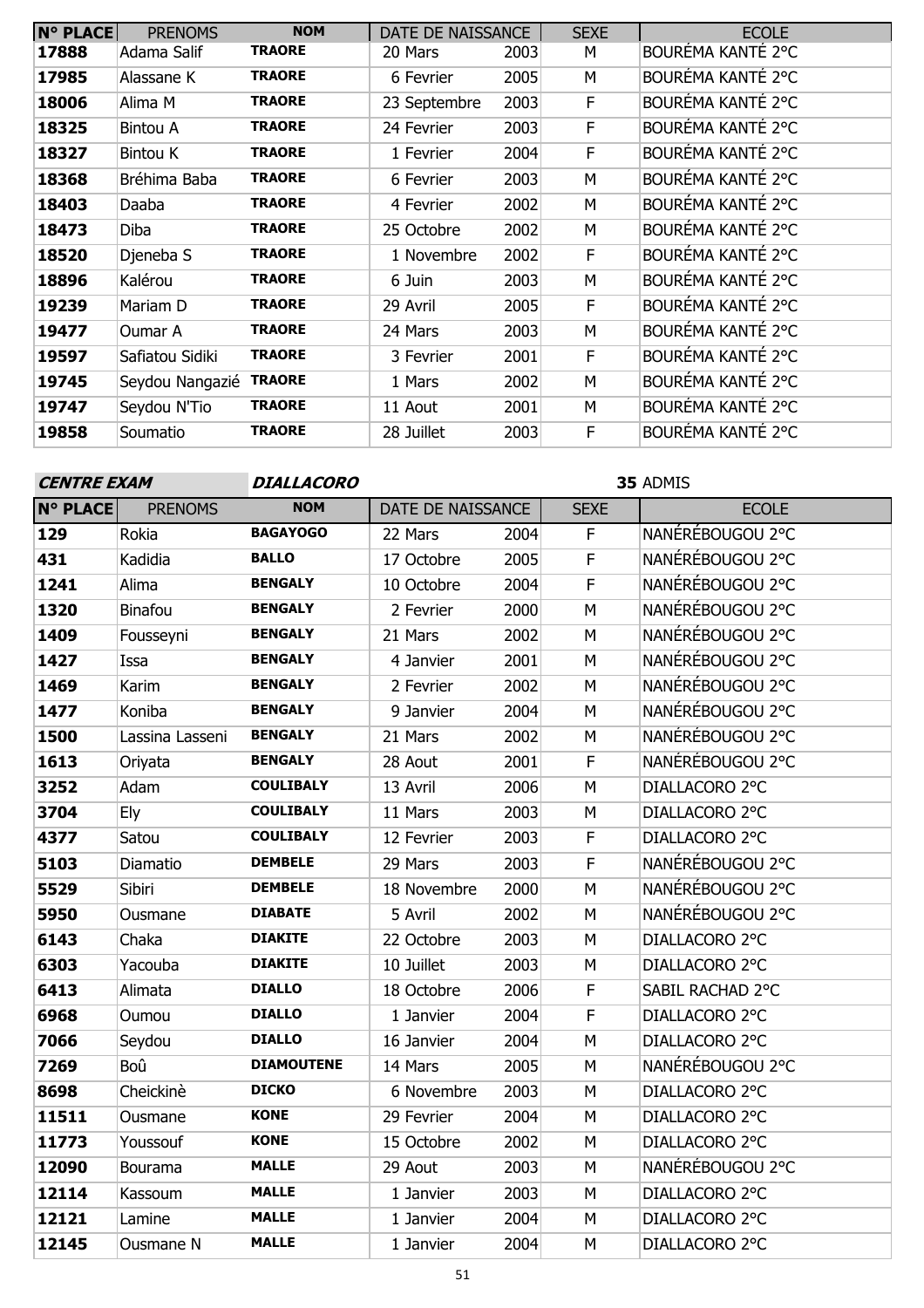| <b>N° PLACE</b> | <b>PRENOMS</b> | <b>NOM</b>     | DATE DE NAISSANCE |      | <b>SEXE</b> | <b>ECOLE</b>            |
|-----------------|----------------|----------------|-------------------|------|-------------|-------------------------|
| 12150           | Salif          | <b>MALLE</b>   | 29 Decembre       | 2001 | M           | DIALLACORO 2°C          |
| 12152           | Seydou         | <b>MALLE</b>   | 21 Mars           | 2003 | М           | DIALLACORO 2°C          |
| 14158           | Soumana        | <b>SANGARE</b> | 3 Avril           | 2004 | M           | NANÉRÉBOUGOU 2°C        |
| 17536           | Awa            | <b>TOGORA</b>  | 1 Janvier         | 2005 | F           | DIALLACORO 2°C          |
| 17553           | Mariam         | <b>TOGORA</b>  | 1 Janvier         | 2004 | F           | DIALLACORO 2°C          |
| 18424           | Daouda         | <b>TRAORE</b>  | 10 Mars           | 2003 | M           | <b>NANÉRÉBOUGOU 2°C</b> |

| <b>CENTRE EXAM</b> |                         | <b>DOUMANABA 2°C</b> |                   |      | <b>20 ADMIS</b> |               |  |
|--------------------|-------------------------|----------------------|-------------------|------|-----------------|---------------|--|
| <b>N° PLACE</b>    | <b>PRENOMS</b>          | <b>NOM</b>           | DATE DE NAISSANCE |      | <b>SEXE</b>     | <b>ECOLE</b>  |  |
| 2366               | Moussa                  | <b>BERTHE</b>        | 30 Mars           | 2004 | M               | DOUMANABA 2°C |  |
| 2625               | Seydou                  | <b>BOGODOGO</b>      | 10 Janvier        | 2004 | М               | DOUMANABA 2°C |  |
| 3013               | Hafisiou                | <b>CISSE</b>         | 25 Aout           | 2003 | M               | DOUMANABA 2°C |  |
| 5164               | Fatoumata               | <b>DEMBELE</b>       | 8 Octobre         | 2005 | F               | DOUMANABA 2°C |  |
| 5582               | Yacouba                 | <b>DEMBELE</b>       | 25 Septembre      | 2004 | М               | BORO 2°C      |  |
| 5814               | François                | <b>DIABATE</b>       | 24 Janvier        | 2004 | М               | BORO 2°C      |  |
| 6373               | Adama                   | <b>DIALLO</b>        | 14 Juin           | 2002 | М               | DOUMANABA 2°C |  |
| 7475               | Yaya                    | <b>DIAMOUTENE</b>    | 29 Novembre       | 2003 | М               | DOUMANABA 2°C |  |
| 8451               | Sanachi                 | <b>DIARRA</b>        | 2 Fevrier         | 2003 | М               | DOUMANABA 2°C |  |
| 8788               | Adama                   | <b>DISSA</b>         | 11 Fevrier        | 2004 | М               | BORO 2°C      |  |
| 8807               | Arouna Diatiguiba DISSA |                      | 29 Mars           | 2002 | М               | DOUMANABA 2°C |  |
| 8821               | Diama                   | <b>DISSA</b>         | 5 Novembre        | 2003 | F               | BORO 2°C      |  |
| 8854               | Mariétou                | <b>DISSA</b>         | 10 Fevrier        | 2002 | F               | DOUMANABA 2°C |  |
| 8855               | Moussafou               | <b>DISSA</b>         | 7 Mars            | 2003 | М               | DOUMANABA 2°C |  |
| 10133              | Mahamadou               | <b>KONARE</b>        | 23 Octobre        | 2002 | М               | DOUMANABA 2°C |  |
| 12330              | Awa                     | <b>NANTOUME</b>      | 3 Janvier         | 2005 | F               | DOUMANABA 2°C |  |
| 12339              | <b>Bintou</b>           | <b>NATOUME</b>       | 6 Janvier         | 2000 | F               | DOUMANABA 2°C |  |
| 12352              | Kadidia                 | <b>N'DIAYE</b>       | 1 Janvier         | 2003 | F               | DOUMANABA 2°C |  |
| 13781              | Drissa                  | <b>SANGARE</b>       | 10 Mars           | 2002 | М               | DOUMANABA 2°C |  |
| 14144              | Sitafa                  | <b>SANGARE</b>       | 10 Aout           | 2004 | M               | BORO 2°C      |  |

| <b>CENTRE EXAM</b> |                | E.N.D-FÔH         |                   |      | 21 ADMIS    |                 |  |
|--------------------|----------------|-------------------|-------------------|------|-------------|-----------------|--|
| N° PLACE           | <b>PRENOMS</b> | <b>NOM</b>        | DATE DE NAISSANCE |      | <b>SEXE</b> | <b>ECOLE</b>    |  |
| 1924               | Amidou         | <b>BERTHE</b>     | 5 Juillet         | 2002 | М           | $E.N.D-FÔH 2°C$ |  |
| 2140               | Fousseini      | <b>BERTHE</b>     | 15 Fevrier        | 2001 | М           | E.N.D-FÔH 2°C   |  |
| 2514               | Sinrè          | <b>BERTHE</b>     | 8 Juin            | 2004 | F           | E.N.D-FÔH 2°C   |  |
| 2746               | Abou Dramane   | <b>BOUGOUDOGO</b> | 25 Juillet        | 2004 | M           | E.N.D-FÔH 2°C   |  |
| 2776               | Fatoumata      | <b>BOUGOUDOGO</b> | 6 Decembre        | 2002 | F           | E.N.D-FÔH 2°C   |  |
| 2988               | Dramane        | <b>CISSE</b>      | 25 Novembre       | 2004 | М           | E.N.D-FÔH 2°C   |  |
| 4104               | Minata         | <b>COULIBALY</b>  | 9 Novembre        | 2004 | F           | E.N.D-FÔH 2°C   |  |
| 4623               | Etienne        | <b>DABOU</b>      | 9 Septembre       | 2002 | М           | E.N.D-FÔH 2°C   |  |
| 5026               | <b>Bakary</b>  | <b>DEMBELE</b>    | 3 Janvier         | 2000 | М           | E.N.D-FÔH 2°C   |  |
| 5960               | Salia          | <b>DIABATE</b>    | 17 Mars           | 2003 | M           | $E.N.D-FÔH 2°C$ |  |
| 6017               | Yaya           | <b>DIABATE</b>    | 9 Fevrier         | 2002 | M           | E.N.D-FÔH 2°C   |  |
| 7549               | Aboubacar      | <b>DIARRA</b>     | 2 Decembre        | 2004 | М           | $E.N.D-FÔH 2°C$ |  |
| 7681               | Ami            | <b>DIARRA</b>     | 20 Juin           | 2002 | F           | E.N.D-FÔH 2°C   |  |
| 7718               | Aramatou       | <b>DIARRA</b>     | 12 Mars           | 2002 | F           | E.N.D-FÔH 2°C   |  |
| 7933               | Fassoun        | <b>DIARRA</b>     | 20 Novembre       | 2001 | М           | E.N.D-FÔH 2°C   |  |
| 7966               | Fatoumata Issa | <b>DIARRA</b>     | 9 Mars            | 2004 | F           | E.N.D-FÔH 2°C   |  |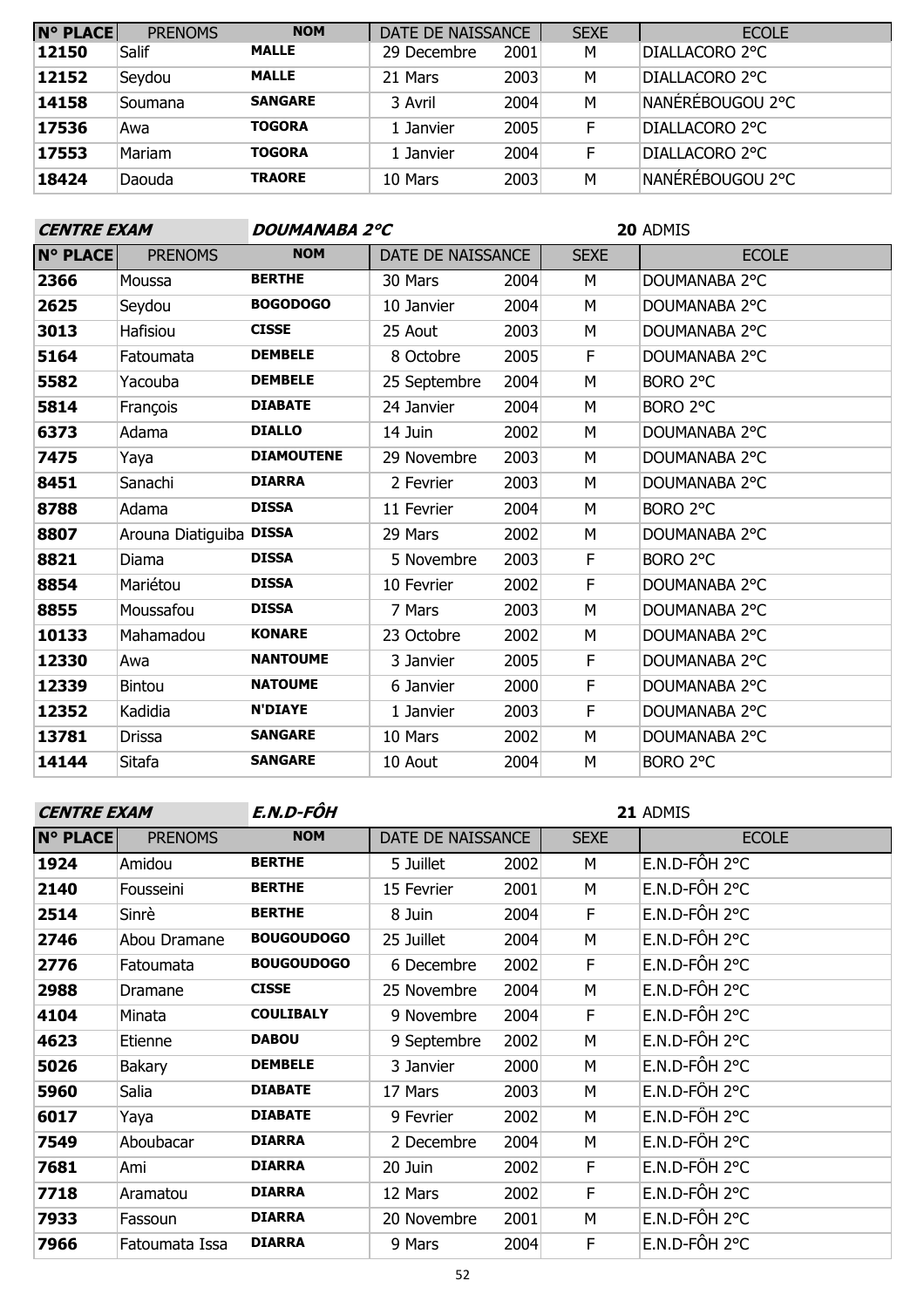| <b>N° PLACE</b> | <b>PRENOMS</b> | <b>NOM</b>     | DATE DE NAISSANCE |      | <b>SEXE</b> | <b>ECOLE</b>  |
|-----------------|----------------|----------------|-------------------|------|-------------|---------------|
| 8350            | Oudou          | <b>DIARRA</b>  | 22 Fevrier        | 2005 | M           | E.N.D-FÔH 2°C |
| 11111           | Harouna        | <b>KONE</b>    | 22 Septembre      | 2003 | M           | E.N.D-FÔH 2°C |
| 12351           | <b>Djibril</b> | <b>N'DIAYE</b> | 15 Juin           | 2006 | M           | E.N.D-FÔH 2°C |
| 15180           | Kouro          | <b>SANOGO</b>  | 28 Decembre       | 2001 | F           | E.N.D-FÔH 2°C |
| 19838           | Soumaila       | <b>TRAORE</b>  | 8 Decembre        | 1999 | M           | 'CL           |

| <b>CENTRE EXAM</b> |                     | <b>FAGNOUMA FOMBA</b> |                   |      | 68 ADMIS    |                     |  |
|--------------------|---------------------|-----------------------|-------------------|------|-------------|---------------------|--|
| <b>N° PLACE</b>    | <b>PRENOMS</b>      | <b>NOM</b>            | DATE DE NAISSANCE |      | <b>SEXE</b> | <b>ECOLE</b>        |  |
| 9560               | Samuel Navomo GOÏTA |                       | 29 Octobre        | 2005 | M           | ADAMA COULIBALY 2°C |  |
| 9707               | Mahé                | <b>HAÏDARA</b>        | 2 Juillet         | 2004 | M           | ADAMA COULIBALY 2°C |  |
| 10080              | Aboubacar           | <b>KEKOUMANA</b>      | 14 Aout           | 2003 | M           | FAGNOUMA FOMBA 2°C  |  |
| 10117              | Sekou               | <b>KOÏTA</b>          | 27 Avril          | 2004 | M           | ADAMA COULIBALY 2°C |  |
| 10140              | Yacouba             | <b>KONARE</b>         | 18 Janvier        | 2003 | М           | ADAMA COULIBALY 2°C |  |
| 10509              | Younoussa           | <b>KONATE</b>         | 18 Decembre       | 2003 | M           | ADAMA COULIBALY 2°C |  |
| 10533              | Abdoulaye           | <b>KONE</b>           | 13 Mars           | 2002 | M           | ADAMA COULIBALY 2°C |  |
| 10588              | Aboubakari Sidiki   | <b>KONE</b>           | 4 Avril           | 2006 | M           | FAGNOUMA FOMBA 2°C  |  |
| 10675              | Aissata             | <b>KONE</b>           | 25 Septembre      | 2003 | F           | FAGNOUMA FOMBA 2°C  |  |
| 10680              | Alassane            | <b>KONE</b>           | 17 Novembre       | 2000 | M           | ADAMA COULIBALY 2°C |  |
| 10691              | Alassane Madou      | <b>KONE</b>           | 9 Fevrier         | 2006 | M           | FAGNOUMA FOMBA 2°C  |  |
| 10710              | Allassane Amara     | <b>KONE</b>           | 1 Juin            | 2006 | M           | FAGNOUMA FOMBA 2°C  |  |
| 10721              | Amadou              | <b>KONE</b>           | 1 Juin            | 2005 | М           | ADAMA COULIBALY 2°C |  |
| 10747              | Aminata             | <b>KONE</b>           | 29 Mars           | 2002 | F           | FAGNOUMA FOMBA 2°C  |  |
| 10833              | Badio               | <b>KONE</b>           | 12 Aout           | 2005 | F           | PR.YAYA BALLO 2°C   |  |
| 10845              | <b>Barakissa</b>    | <b>KONE</b>           | 18 Mars           | 2004 | F           | FAGNOUMA FOMBA 2°C  |  |
| 11051              | Fassery             | <b>KONE</b>           | 4 Octobre         | 2005 | M           | PR.YAYA BALLO 2°C   |  |
| 11084              | Fébé                | <b>KONE</b>           | 20 Septembre      | 2003 | F           | FAGNOUMA FOMBA 2°C  |  |
| 11095              | Fousseyni Amara     | <b>KONE</b>           | 1 Juin            | 2006 | M           | FAGNOUMA FOMBA 2°C  |  |
| 11109              | Hamzatta            | <b>KONE</b>           | 25 Juin           | 2004 | M           | FAGNOUMA FOMBA 2°C  |  |
| 11119              | Ibrahim             | <b>KONE</b>           | 17 Mars           | 2004 | M           | PR.YAYA BALLO 2°C   |  |
| 11136              | Issa                | <b>KONE</b>           | 9 Juillet         | 2002 | M           | FAGNOUMA FOMBA 2°C  |  |
| 11243              | Lassina             | <b>KONE</b>           | 22 Fevrier        | 2003 | М           | FAGNOUMA FOMBA 2°C  |  |
| 11344              | Mariam A            | <b>KONE</b>           | 16 Decembre       | 2001 | F           | <b>CL</b>           |  |
| 11503              | Oumou A             | <b>KONE</b>           | 23 Aout           | 2004 | F           | FAGNOUMA FOMBA 2°C  |  |
| 11542              | Ridouani            | <b>KONE</b>           | 2 Juillet         | 2004 | М           | FAGNOUMA FOMBA 2°C  |  |
| 11584              | Salimata            | <b>KONE</b>           | 6 Septembre       | 2004 | F.          | ADAMA COULIBALY 2°C |  |
| 11610              | Satou               | <b>KONE</b>           | 25 Octobre        | 2003 | F           | ADAMA COULIBALY 2°C |  |
| 11619              | Seydou              | <b>KONE</b>           | 1 Aout            | 2003 | М           | ADAMA COULIBALY 2°C |  |
| 11706              | <b>Tidiane S</b>    | <b>KONE</b>           | 7 Septembre       | 2002 | М           | ADAMA COULIBALY 2°C |  |
| 11877              | Lassina             | <b>KOUYATE</b>        | 24 Aout           | 2005 | М           | ADAMA COULIBALY 2°C |  |
| 11896              | Seydou              | <b>KOUYATE</b>        | 19 Septembre      | 2000 | М           | ADAMA COULIBALY 2°C |  |
| 12128              | Mamadou             | <b>MALLE</b>          | 25 Mars           | 2000 | М           | PR.YAYA BALLO 2°C   |  |
| 12205              | <b>Boubacar Dit</b> | <b>MARIKO</b>         | 5 Novembre        | 1998 | М           | CL                  |  |
| 12271              | Salimata            | <b>MARIKO</b>         | 15 Novembre       | 2002 | F           | PR.YAYA BALLO 2°C   |  |
| 12376              | Djénéba             | <b>NIAMBELE</b>       | 19 Juillet        | 2002 | F           | ADAMA COULIBALY 2°C |  |
| 12377              | Kader               | <b>NIAMBELE</b>       | 13 Decembre       | 2004 | М           | FAGNOUMA FOMBA 2°C  |  |
| 12385              | Soumaïla            | <b>NIAMBELE</b>       | 2 Janvier         | 2004 | М           | ADAMA COULIBALY 2°C |  |
| 12392              | Mariam              | <b>NIANGADO</b>       | 15 Decembre       | 2001 | F           | FAGNOUMA FOMBA 2°C  |  |
| 12404              | Fatoumata           | <b>NIENTAO</b>        | 29 Octobre        | 1999 | F           | CL                  |  |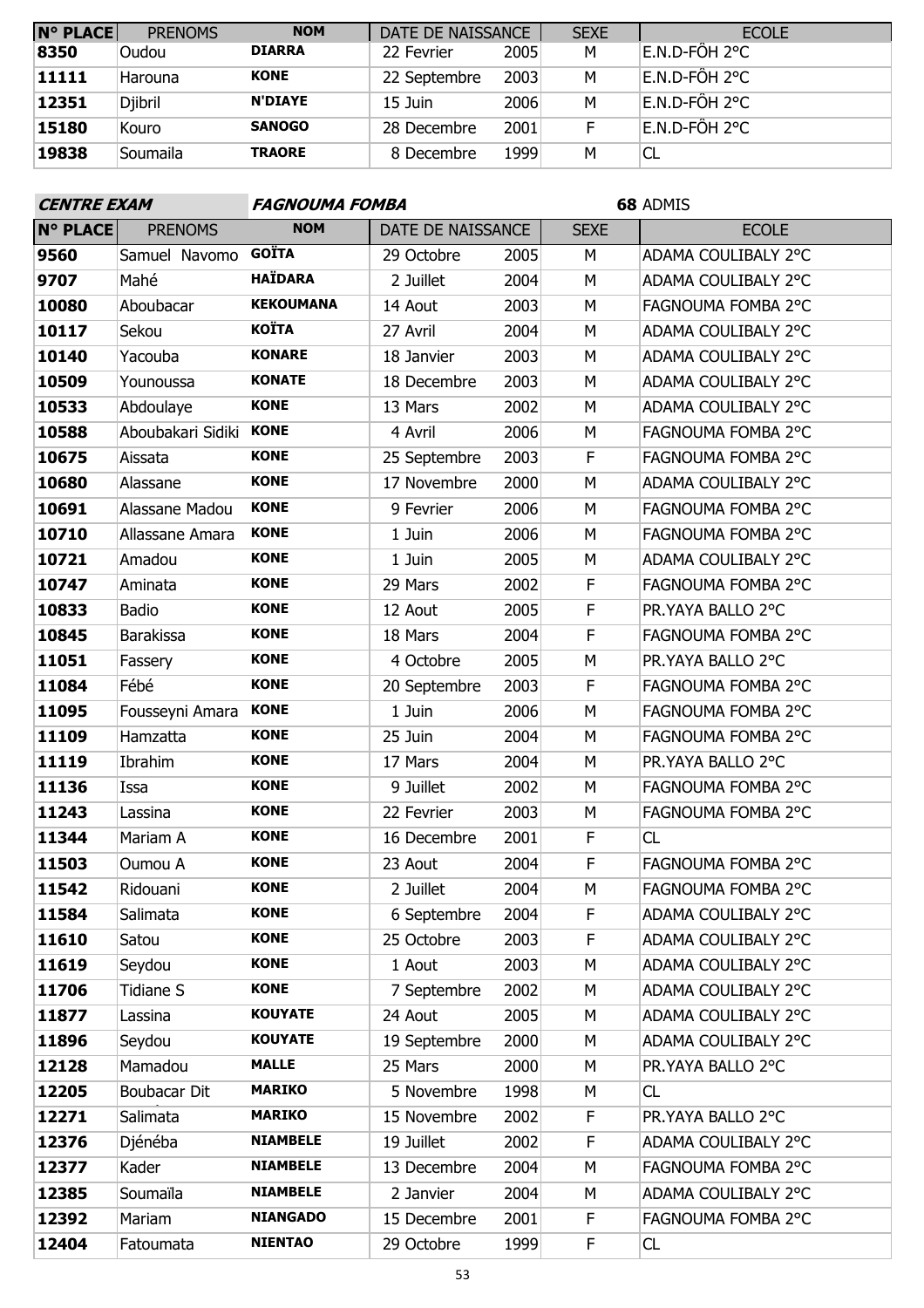| <b>N° PLACE</b> | <b>PRENOMS</b>       | <b>NOM</b>       | DATE DE NAISSANCE |      | <b>SEXE</b> | <b>ECOLE</b>        |
|-----------------|----------------------|------------------|-------------------|------|-------------|---------------------|
| 12420           | Kadiatou             | <b>ONGOÏBA</b>   | 29 Octobre        | 1975 | F           | CL                  |
| 12853           | Kadiatou             | <b>OUATTARA</b>  | 12 Decembre       | 2001 | $\mathsf F$ | PR.YAYA BALLO 2°C   |
| 13254           | Hawa                 | <b>OUEDRAGO</b>  | 17 Janvier        | 2002 | F           | CL                  |
| 13258           | Aboubacar            | <b>OUEDRAOGO</b> | 31 Decembre       | 2001 | M           | CL                  |
| 13293           | Bassirou             | <b>PAMANTA</b>   | 29 Novembre       | 2005 | M           | PR.YAYA BALLO 2°C   |
| 13382           | Astan                | <b>SAMAKE</b>    | 13 Aout           | 1995 | $\mathsf F$ | CL                  |
| 13464           | Ousmane              | <b>SAMAKE</b>    | 29 Octobre        | 1993 | M           | <b>CL</b>           |
| 13467           | Ousmane              | <b>SAMAKE</b>    | 1 Fevrier         | 2005 | M           | FAGNOUMA FOMBA 2°C  |
| 13494           | Tièrrè               | <b>SAMAKE</b>    | 1 Janvier         | 2001 | $\mathsf F$ | PR.YAYA BALLO 2°C   |
| 13604           | Alima                | <b>SANGARE</b>   | 24 Aout           | 2002 | F           | ADAMA COULIBALY 2°C |
| 13614           | Aly                  | <b>SANGARE</b>   | 26 Mars           | 2004 | M           | PR.YAYA BALLO 2°C   |
| 13660           | Assitan              | <b>SANGARE</b>   | 3 Juin            | 2004 | F           | FAGNOUMA FOMBA 2°C  |
| 13670           | Awa                  | <b>SANGARE</b>   | 27 Mars           | 1999 | F           | CL                  |
| 13682           | Ba Saratigui         | <b>SANGARE</b>   | 20 Janvier        | 2001 | M           | ADAMA COULIBALY 2°C |
| 13687           | <b>Bakary Sidiki</b> | <b>SANGARE</b>   | 3 Mars            | 1997 | M           | CL                  |
| 13816           | Fousseny Siaka       | <b>SANGARE</b>   | 8 Octobre         | 2002 | M           | ADAMA COULIBALY 2°C |
| 13959           | Mariam               | <b>SANGARE</b>   | 10 Novembre       | 2003 | F           | FAGNOUMA FOMBA 2°C  |
| 14028           | Nana                 | <b>SANGARE</b>   | 2 Avril           | 2000 | F           | CL                  |
| 14031           | N'Gourou             | <b>SANGARE</b>   | 26 Juillet        | 1999 | M           | CL                  |
| 14105           | Salimatou            | <b>SANGARE</b>   | 19 Mars           | 2004 | F           | FAGNOUMA FOMBA 2°C  |
| 14118           | Sékou                | <b>SANGARE</b>   | 22 Janvier        | 2006 | M           | FAGNOUMA FOMBA 2°C  |
| 14137           | Siriki               | <b>SANGARE</b>   | 18 Aout           | 2001 | M           | FAGNOUMA FOMBA 2°C  |
| 14171           | Yacouba              | <b>SANGARE</b>   | 10 Aout           | 2005 | M           | ADAMA COULIBALY 2°C |
| 14207           | Zoulekifoly          | <b>SANGARE</b>   | 26 Fevrier        | 2003 | M           | FAGNOUMA FOMBA 2°C  |
| 14465           | Aminata              | <b>SANOGO</b>    | 11 Janvier        | 2003 | $\mathsf F$ | ADAMA COULIBALY 2°C |
| 14529           | Assanatou            | <b>SANOGO</b>    | 24 Decembre       | 2002 | F           | ADAMA COULIBALY 2°C |
| 14600           | Bâh Zan              | <b>SANOGO</b>    | 1 Septembre       | 1996 | M           | CL                  |
| 14702           | Bréhima Lassina      | <b>SANOGO</b>    | 2 Mars            | 2002 | M           | ADAMA COULIBALY 2°C |
|                 |                      |                  |                   |      |             |                     |

**CENTRE EXAM KABARASSO**

| <b>N° PLACE</b> | <b>PRENOMS</b> | <b>NOM</b>      | DATE DE NAISSANCE |      | <b>SEXE</b> | <b>ECOLE</b>  |
|-----------------|----------------|-----------------|-------------------|------|-------------|---------------|
| 68              | Awa            | <b>BAGAYOGO</b> | 19 Aout           | 2002 | F           | KABARASSO 2°C |
| 1237            | Alassane       | <b>BENGALY</b>  | 31 Decembre       | 2005 | м           | KABARASSO 2°C |
| 1317            | Bassidi        | <b>BENGALY</b>  | 12 Fevrier        | 2005 | м           | KABARASSO 2°C |
| 1369            | Dramane        | <b>BENGALY</b>  | 12 Avril          | 2005 | м           | KABARASSO 2°C |
| 1378            | Famoussa       | <b>BENGALY</b>  | 12 Decembre       | 2002 | М           | KABARASSO 2°C |
| 1424            | Issa           | <b>BENGALY</b>  | 28 Septembre      | 2005 | М           | KABARASSO 2°C |
| 1526            | Maïmounata     | <b>BENGALY</b>  | 17 Juillet        | 2003 | F           | KABARASSO 2°C |
| 1664            | Salimatou      | <b>BENGALY</b>  | 11 Fevrier        | 2002 | F           | KABARASSO 2°C |
| 1671            | Sely           | <b>BENGALY</b>  | 31 Decembre       | 2005 | F.          | KABARASSO 2°C |
| 1693            | <b>Sinaly</b>  | <b>BENGALY</b>  | 31 Decembre       | 2005 | М           | KABARASSO 2°C |
| 1709            | Tahirou        | <b>BENGALY</b>  | 12 Novembre       | 2002 | м           | KABARASSO 2°C |
| 1732            | Yaya S         | <b>BENGALY</b>  | 14 Mars           | 2004 | М           | KABARASSO 2°C |
| 1984            | <b>Bakary</b>  | <b>BERTHE</b>   | 1 Janvier         | 2005 | м           | KABARASSO 2°C |
| 2017            | <b>Bourama</b> | <b>BERTHE</b>   | 1 Janvier         | 2003 | M           | KABARASSO 2°C |
| 2145            | Fousseny S     | <b>BERTHE</b>   | 7 Novembre        | 2003 | M           | KABARASSO 2°C |
| 2155            | Guédouma       | <b>BERTHE</b>   | 21 Novembre       | 2005 | M           | KABARASSO 2°C |
| 2254            | Lassina        | <b>BERTHE</b>   | 25 Janvier        | 2001 | М           | KABARASSO 2°C |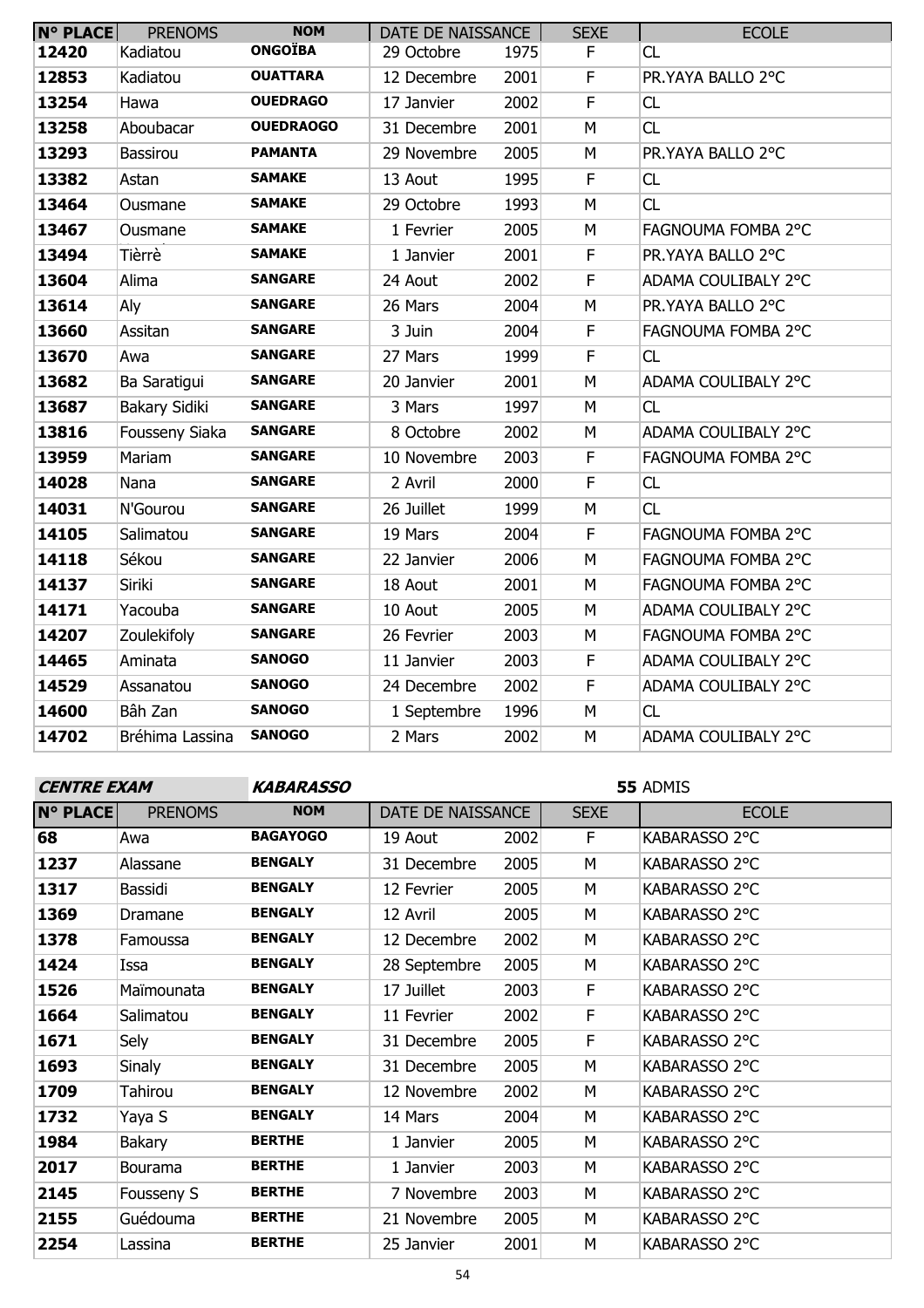| N° PLACE | <b>PRENOMS</b>          | <b>NOM</b>        | DATE DE NAISSANCE |      | <b>SEXE</b> | <b>ECOLE</b>  |
|----------|-------------------------|-------------------|-------------------|------|-------------|---------------|
| 2272     | Mahamadou A             | <b>BERTHE</b>     | 8 Juillet         | 2002 | М           | KABARASSO 2°C |
| 2451     | Safiatou                | <b>BERTHE</b>     | 31 Decembre       | 2005 | F.          | KABARASSO 2°C |
| 2670     | Zoumana                 | <b>BOLEZOGOLA</b> | 23 Mars           | 2004 | M           | KABARASSO 2°C |
| 2677     | Amadou                  | <b>BOLOZOGOLA</b> | 26 Aout           | 2001 | M           | KABARASSO 2°C |
| 2686     | Foussseny               | <b>BOLOZOGOLA</b> | 31 Decembre       | 2005 | М           | KABARASSO 2°C |
| 2692     | Karim                   | <b>BOLOZOGOLA</b> | 11 Septembre      | 2004 | M           | KABARASSO 2°C |
| 2697     | Salif                   | <b>BOLOZOGOLA</b> | 29 Juin           | 2004 | М           | KABARASSO 2°C |
| 2699     | Sidiki                  | <b>BOLOZOGOLA</b> | 31 Decembre       | 2005 | M           | KABARASSO 2°C |
| 5145     | Drissa                  | <b>DEMBELE</b>    | 24 Octobre        | 2005 | М           | KABARASSO 2°C |
| 5459     | Ramata                  | <b>DEMBELE</b>    | 1 Janvier         | 2003 | F           | KABARASSO 2°C |
| 5964     | Salif                   | <b>DIABATE</b>    | 5 Mars            | 2005 | M           | KABARASSO 2°C |
| 6752     | Kalidou                 | <b>DIALLO</b>     | 31 Decembre       | 2002 | М           | KABARASSO 2°C |
| 7257     | Bakary                  | <b>DIAMOUTENE</b> | 27 Septembre      | 2002 | М           | KABARASSO 2°C |
| 7393     | Moussa                  | <b>DIAMOUTENE</b> | 31 Decembre       | 2003 | M           | KABARASSO 2°C |
| 7609     | Afouchata               | <b>DIARRA</b>     | 29 Novembre       | 2005 | F           | KABARASSO 2°C |
| 7670     | Amadou                  | <b>DIARRA</b>     | 19 Juillet        | 2005 | М           | KABARASSO 2°C |
| 8540     | Sounkoura               | <b>DIARRA</b>     | 27 Novembre       | 2005 | F           | KABARASSO 2°C |
| 8756     | Ba-Sekou                | <b>DIOURTE</b>    | 16 Mars           | 2002 | M           | KABARASSO 2°C |
| 8757     | Celiba                  | <b>DIOURTE</b>    | 31 Decembre       | 2005 | M           | KABARASSO 2°C |
| 8758     | Daouda                  | <b>DIOURTE</b>    | 31 Decembre       | 2005 | М           | KABARASSO 2°C |
| 8762     | Koniba                  | <b>DIOURTE</b>    | 21 Fevrier        | 2002 | $\mathsf F$ | KABARASSO 2°C |
| 8767     | Sekou                   | <b>DIOURTE</b>    | 19 Aout           | 2002 | M           | KABARASSO 2°C |
| 9310     | Issa                    | <b>DRAME</b>      | 30 Septembre      | 2003 | М           | KABARASSO 2°C |
| 9436     | Adama                   | <b>FOMBA</b>      | 6 Mars            | 2005 | М           | KABARASSO 2°C |
| 9440     | Aramatou                | <b>FOMBA</b>      | 31 Decembre       | 2005 | F           | KABARASSO 2°C |
| 9442     | Arouna                  | <b>FOMBA</b>      | 13 Juillet        | 2004 | M           | KABARASSO 2°C |
| 9451     | <b>Barakissa</b>        | <b>FOMBA</b>      | 27 Octobre        | 2005 | F           | KABARASSO 2°C |
| 9454     | Daouda O                | <b>FOMBA</b>      | 1 Janvier         | 2004 | м           | KABARASSO 2°C |
| 9457     | Djénébou                | <b>FOMBA</b>      | 29 Decembre       | 2004 | F.          | KABARASSO 2°C |
| 9475     | Salimata                | <b>FOMBA</b>      | 1 Janvier         | 2004 | F           | KABARASSO 2°C |
| 10817    | Awa                     | <b>KONE</b>       | 21 Avril          | 2002 | F.          | KABARASSO 2°C |
| 13727    | Diakalia                | <b>SANGARE</b>    | 1 Decembre        | 2005 | М           | KABARASSO 2°C |
| 15153    | Konimba                 | <b>SANOGO</b>     | 31 Decembre       | 2003 | F           | KABARASSO 2°C |
| 15460    | Moumine                 | <b>SANOGO</b>     | 10 Juin           | 2005 | М           | KABARASSO 2°C |
| 18260    | Bakoro Dite Zéré TRAORE |                   | 31 Decembre       | 2005 | F.          | KABARASSO 2°C |
| 18571    | <b>Drissa</b>           | <b>TRAORE</b>     | 13 Mars           | 2002 | м           | KABARASSO 2°C |
| 18704    | Fousseyni               | <b>TRAORE</b>     | 5 Avril           | 2005 | М           | KABARASSO 2°C |
| 18912    | Karidia                 | <b>TRAORE</b>     | 15 Decembre       | 2003 | F.          | KABARASSO 2°C |

| <b>CENTRE EXAM</b> |                | <b>KOUMANKOU</b> | 32 ADMIS          |      |             |                    |  |  |  |
|--------------------|----------------|------------------|-------------------|------|-------------|--------------------|--|--|--|
| <b>N° PLACE</b>    | <b>PRENOMS</b> | <b>NOM</b>       | DATE DE NAISSANCE |      | <b>SEXE</b> | <b>ECOLE</b>       |  |  |  |
| 2733               | Sarata         | <b>BOUARE</b>    | 1 Janvier         | 2005 | F.          | KOUMANKOU 2°C      |  |  |  |
| 6021               | Youba          | <b>DIABATE</b>   | 24 Fevrier        | 2004 | M           | DIABASSO 2°C       |  |  |  |
| 6110               | Almamy         | <b>DIAKITE</b>   | 19 Novembre       | 2002 | M           | DAOULA SONZANA 2°C |  |  |  |
| 6139               | <b>Bintou</b>  | <b>DIAKITE</b>   | 31 Decembre       | 2004 | F           | DAOULA SONZANA 2°C |  |  |  |
| 6211               | Koria          | <b>DIAKITE</b>   | 21 Decembre       | 2005 | F           | DAOULA SONZANA 2°C |  |  |  |
| 6216               | Lamine         | <b>DIAKITE</b>   | 29 Decembre       | 2003 | M           | DAOULA SONZANA 2°C |  |  |  |
| 6306               | Yaya           | <b>DIAKITE</b>   | 31 Mars           | 2004 | М           | DAOULA SONZANA 2°C |  |  |  |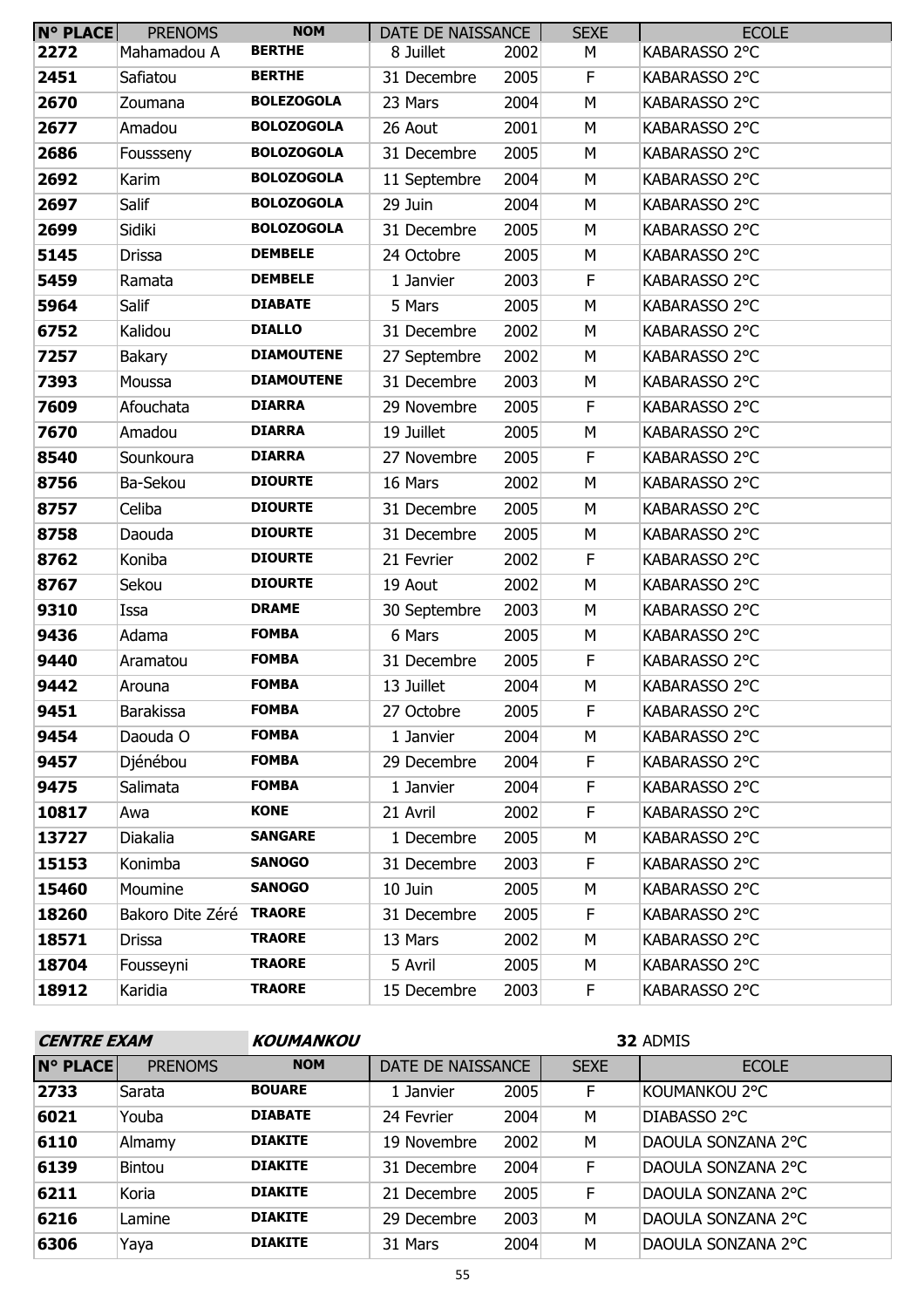| $N°$ PLACE | <b>PRENOMS</b>   | <b>NOM</b>     | DATE DE NAISSANCE |      | <b>SEXE</b> | <b>ECOLE</b>       |
|------------|------------------|----------------|-------------------|------|-------------|--------------------|
| 6530       | Bakaye           | <b>DIALLO</b>  | 17 Novembre       | 2002 | M           | KOUMANKOU 2°C      |
| 6632       | Dramane          | <b>DIALLO</b>  | 7 Janvier         | 2002 | M           | DAOULA SONZANA 2°C |
| 7591       | Adiaratou        | <b>DIARRA</b>  | 8 Aout            | 2003 | $\mathsf F$ | DAOULA SONZANA 2°C |
| 7748       | Awa              | <b>DIARRA</b>  | 8 Aout            | 2005 | F           | DAOULA SONZANA 2°C |
| 9458       | Ibrahim          | <b>FOMBA</b>   | 11 Decembre       | 2006 | M           | DAOULA SONZANA 2°C |
| 9778       | Youssouf         | <b>KAMOKO</b>  | 14 Mars           | 2002 | M           | KOUMANKOU 2°C      |
| 9779       | Fousseni         | <b>KAMOUKO</b> | 23 Fevrier        | 2006 | M           | KOUMANKOU 2°C      |
| 10135      | Niah             | <b>KONARE</b>  | 12 Mars           | 2005 | $\mathsf F$ | DIABASSO 2°C       |
| 12091      | <b>Bréhima</b>   | <b>MALLE</b>   | 16 Novembre       | 2005 | M           | KOUMANKOU 2°C      |
| 12123      | Mahamadi         | <b>MALLE</b>   | 16 Novembre       | 2002 | M           | DAOULA SONZANA 2°C |
| 12140      | Nouhoum          | <b>MALLE</b>   | 16 Novembre       | 2001 | M           | DAOULA SONZANA 2°C |
| 12141      | Oudou            | <b>MALLE</b>   | 26 Juin           | 2002 | M           | DAOULA SONZANA 2°C |
| 12163      | Younoussa        | <b>MALLE</b>   | 24 Aout           | 2003 | M           | KOUMANKOU 2°C      |
| 12171      | Modibo           | <b>MARICO</b>  | 9 Janvier         | 2002 | M           | KOUMANKOU 2°C      |
| 12172      | Nouhoum          | <b>MARICO</b>  | 25 Fevrier        | 2002 | M           | DIABASSO 2°C       |
| 12278      | Sidiki           | <b>MARIKO</b>  | 21 Avril          | 2003 | M           | DAOULA SONZANA 2°C |
| 13733      | Diakaridia       | <b>SANGARE</b> | 28 Aout           | 2002 | M           | KOUMANKOU 2°C      |
| 13769      | Dramane          | <b>SANGARE</b> | 13 Aout           | 2004 | M           | DAOULA SONZANA 2°C |
| 17304      | <b>Djelika</b>   | <b>TOBA</b>    | 26 Mars           | 2004 | M           | DIABASSO 2°C       |
| 17544      | <b>Drissa</b>    | <b>TOGORA</b>  | 31 Decembre       | 2002 | M           | KOUMANKOU 2°C      |
| 18637      | Fatoumata        | <b>TRAORE</b>  | 21 Mars           | 2002 | F.          | KOUMANKOU 2°C      |
| 19276      | Mikayou          | <b>TRAORE</b>  | 2 Juillet         | 2003 | M           | KOUMANKOU 2°C      |
| 19623      | Salif Souleymane | <b>TRAORE</b>  | 20 Mars           | 2003 | M           | DAOULA SONZANA 2°C |
| 19885      | Tayirou          | <b>TRAORE</b>  | 26 Aout           | 2004 | M           | KOUMANKOU 2°C      |
| 20002      | Younoussa        | <b>TRAORE</b>  | 3 Fevrier         | 2004 | M           | KOUMANKOU 2°C      |

| <b>CENTRE EXAM</b> |                 | <b>MODIBO KANE CISSE</b> |                   |      | 53 ADMIS    |                            |  |
|--------------------|-----------------|--------------------------|-------------------|------|-------------|----------------------------|--|
| <b>N° PLACE</b>    | <b>PRENOMS</b>  | <b>NOM</b>               | DATE DE NAISSANCE |      | <b>SEXE</b> | <b>ECOLE</b>               |  |
| 15228              | Madou           | <b>SANOGO</b>            | 11 Avril          | 2004 | M           | FAGNOUMA FOMBA 2°C         |  |
| 15247              | Mahamadou       | <b>SANOGO</b>            | 6 Decembre        | 2001 | М           | FAGNOUMA FOMBA 2°C         |  |
| 15276              | Maliki          | <b>SANOGO</b>            | 16 Aout           | 2001 | M           | FAGNOUMA FOMBA 2°C         |  |
| 15306              | Maman           | <b>SANOGO</b>            | 5 Mars            | 2004 | F           | ADAMA COULIBALY 2°C        |  |
| 15383              | Mariam Lousseni | <b>SANOGO</b>            | 13 Mars           | 2001 | F           | <b>ADAMA COULIBALY 2°C</b> |  |
| 15441              | Mohamed         | <b>SANOGO</b>            | 2 Decembre        | 2002 | М           | FAGNOUMA FOMBA 2°C         |  |
| 15542              | Niamakolo       | <b>SANOGO</b>            | 10 Janvier        | 2004 | F           | ADAMA COULIBALY 2°C        |  |
| 15858              | Souleymane      | <b>SANOGO</b>            | 13 Avril          | 2003 | M           | ADAMA COULIBALY 2°C        |  |
| 16265              | Issiaka         | <b>SIDIBE</b>            | 16 Octobre        | 2004 | М           | PR.YAYA BALLO 2°C          |  |
| 16271              | Kadidia         | <b>SIDIBE</b>            | 4 Juin            | 2003 | F           | ADAMA COULIBALY 2°C        |  |
| 16756              | Mariam          | <b>SOGODOGO</b>          | 8 Juin            | 2004 | F           | ADAMA COULIBALY 2°C        |  |
| 16758              | Mariam          | <b>SOGODOGO</b>          | 8 Juillet         | 2006 | F           | <b>FAGNOUMA FOMBA 2°C</b>  |  |
| 17182              | Djénébou        | <b>TANGARA</b>           | 21 Juin           | 2003 | F           | FAGNOUMA FOMBA 2°C         |  |
| 17309              | Altina          | <b>TOGO</b>              | 1 Janvier         | 2000 | F           | ADAMA COULIBALY 2°C        |  |
| 17370              | Awa             | <b>TOGOLA</b>            | 16 Octobre        | 2005 | F           | ADAMA COULIBALY 2°C        |  |
| 17374              | Awa             | <b>TOGOLA</b>            | 19 Octobre        | 2004 | F           | PR.YAYA BALLO 2°C          |  |
| 17448              | Maratou         | <b>TOGOLA</b>            | 24 Decembre       | 2004 | F           | ADAMA COULIBALY 2°C        |  |
| 17453              | Moussa          | <b>TOGOLA</b>            | 2 Mars            | 2004 | М           | ADAMA COULIBALY 2°C        |  |
| 17467              | Ramatou         | <b>TOGOLA</b>            | 5 Fevrier         | 1998 | F           | CL                         |  |
| 17509              | Yama            | <b>TOGOLA</b>            | 12 Fevrier        | 2004 | F           | ADAMA COULIBALY 2°C        |  |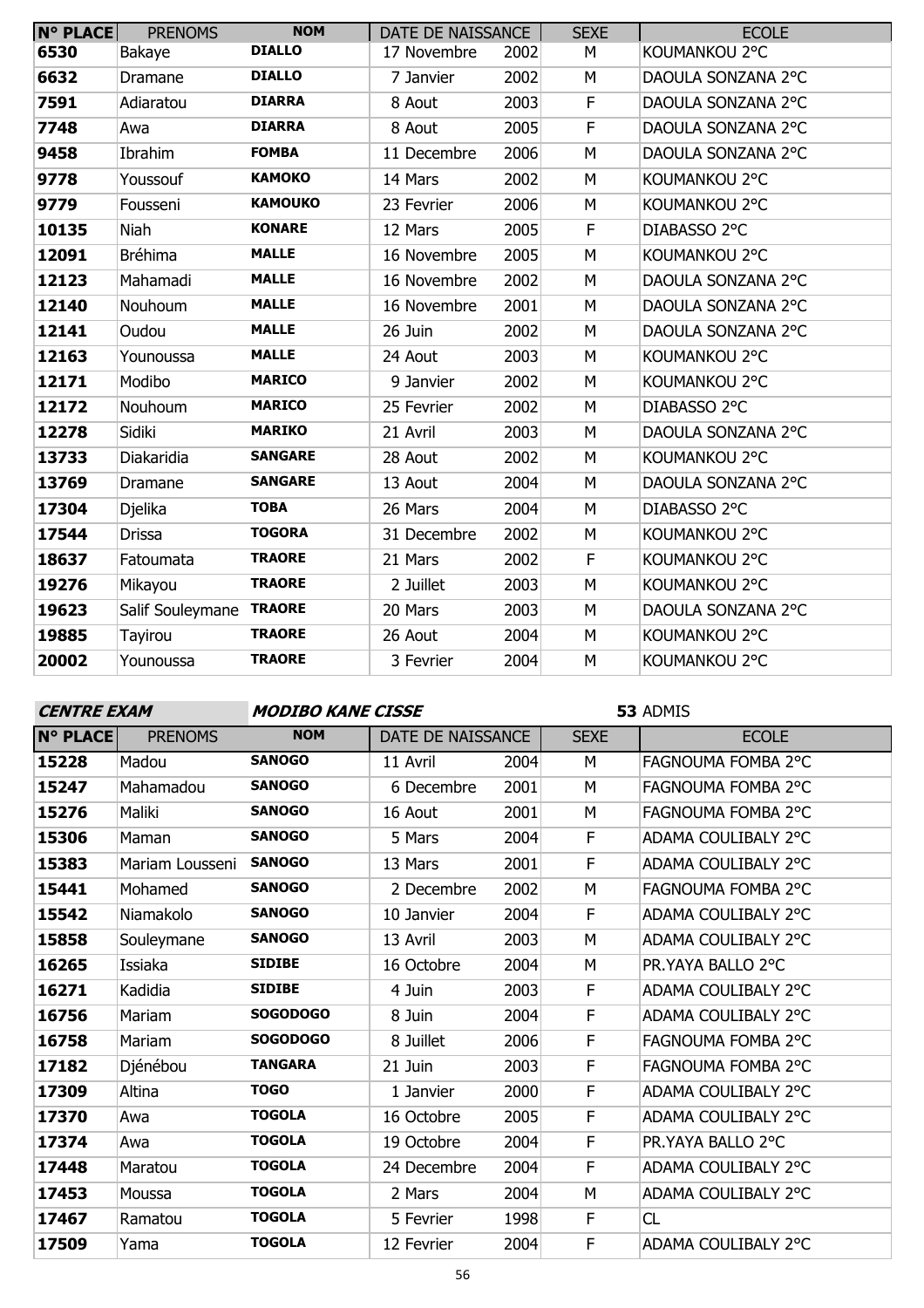| $N^{\circ}$ PLACE | <b>PRENOMS</b> | <b>NOM</b>    | DATE DE NAISSANCE |      | <b>SEXE</b> | <b>ECOLE</b>        |
|-------------------|----------------|---------------|-------------------|------|-------------|---------------------|
| 17514             | Yaya Bréhima   | <b>TOGOLA</b> | 30 Janvier        | 2003 | М           | ADAMA COULIBALY 2°C |
| 17517             | Youchaoun      | <b>TOGOLA</b> | 3 Janvier         | 2002 | М           | FAGNOUMA FOMBA 2°C  |
| 17526             | Abdoul Karim   | <b>TOGORA</b> | 1 Janvier         | 2004 | M           | FAGNOUMA FOMBA 2°C  |
| 17530             | Achitan A      | <b>TOGORA</b> | 6 Novembre        | 2000 | F           | FAGNOUMA FOMBA 2°C  |
| 17531             | Afou Issa      | <b>TOGORA</b> | 25 Fevrier        | 2002 | F           | ADAMA COULIBALY 2°C |
| 17532             | Aissata K      | <b>TOGORA</b> | 12 Juin           | 2004 | $\mathsf F$ | FAGNOUMA FOMBA 2°C  |
| 17538             | Baba Sanou     | <b>TOGORA</b> | 15 Septembre      | 2002 | M           | ADAMA COULIBALY 2°C |
| 17556             | Mikailou       | <b>TOGORA</b> | 5 Octobre         | 2001 | M           | ADAMA COULIBALY 2°C |
| 17560             | Ousmane        | <b>TOGORA</b> | 25 Juillet        | 2002 | М           | ADAMA COULIBALY 2°C |
| 17566             | Youmoussa      | <b>TOGORA</b> | 9 Octobre         | 2002 | M           | ADAMA COULIBALY 2°C |
| 17744             | Abdoulaye I    | <b>TRAORE</b> | 22 Mars           | 2003 | M           | ADAMA COULIBALY 2°C |
| 17751             | Abdramane      | <b>TRAORE</b> | 19 Mars           | 2005 | М           | KATOGO 2°C          |
| 17793             | Aboubacar      | <b>TRAORE</b> | 16 Fevrier        | 2004 | М           | FAGNOUMA FOMBA 2°C  |
| 17889             | Adele          | <b>TRAORE</b> | 8 Novembre        | 2003 | $\mathsf F$ | PR.YAYA BALLO 2°C   |
| 18008             | Alimata        | <b>TRAORE</b> | 30 Novembre       | 2002 | F           | ADAMA COULIBALY 2°C |
| 18108             | Aminata        | <b>TRAORE</b> | 23 Aout           | 2003 | $\mathsf F$ | ADAMA COULIBALY 2°C |
| 18114             | Aminata Niassa | <b>TRAORE</b> | 23 Aout           | 2003 | $\mathsf F$ | ADAMA COULIBALY 2°C |
| 18322             | <b>Bintou</b>  | <b>TRAORE</b> | 25 Mars           | 2001 | F           | PR.YAYA BALLO 2°C   |
| 18326             | Bintou Adama   | <b>TRAORE</b> | 18 Decembre       | 2003 | $\mathsf F$ | ADAMA COULIBALY 2°C |
| 18369             | Bréhima K      | <b>TRAORE</b> | 15 Decembre       | 2002 | M           | ADAMA COULIBALY 2°C |
| 18538             | Djenebou L     | <b>TRAORE</b> | 1 Janvier         | 2005 | $\mathsf F$ | FAGNOUMA FOMBA 2°C  |
| 18587             | El Hassane     | <b>TRAORE</b> | 17 Avril          | 2003 | M           | FAGNOUMA FOMBA 2°C  |
| 18610             | Fatou          | <b>TRAORE</b> | 25 Fevrier        | 2005 | F           | ADAMA COULIBALY 2°C |
| 18619             | Fatoumata      | <b>TRAORE</b> | 9 Octobre         | 2003 | $\mathsf F$ | CL                  |
| 18682             | Fatoumata Issa | <b>TRAORE</b> | 1 Janvier         | 1997 | F           | CL                  |
| 18685             | Fatoumata M    | <b>TRAORE</b> | 21 Octobre        | 2002 | F           | FAGNOUMA FOMBA 2°C  |
| 18859             | Kadiatou       | <b>TRAORE</b> | 5 Mars            | 2003 | F           | ADAMA COULIBALY 2°C |
| 19017             | Latifatou      | <b>TRAORE</b> | 27 Mars           | 2002 | F.          | ADAMA COULIBALY 2°C |
| 19238             | Mariam B       | <b>TRAORE</b> | 24 Juin           | 2005 | F.          | ADAMA COULIBALY 2°C |
| 19270             | Mawa           | <b>TRAORE</b> | 30 Avril          | 2002 | F           | FAGNOUMA FOMBA 2°C  |
| 19293             | Mohamed        | <b>TRAORE</b> | 2 Decembre        | 2004 | М           | ADAMA COULIBALY 2°C |
| 19306             | Mohamed        | <b>TRAORE</b> | 27 Aout           | 2004 | М           | PR.YAYA BALLO 2°C   |
| 19485             | Oumou          | <b>TRAORE</b> | 31 Decembre       | 2003 | F.          | FAGNOUMA FOMBA 2°C  |

| <b>CENTRE EXAM</b> |                  | <i><b>MOUSSA B TRAORE</b></i> |                   | 52 ADMIS |             |                           |  |
|--------------------|------------------|-------------------------------|-------------------|----------|-------------|---------------------------|--|
| <b>N° PLACE</b>    | <b>PRENOMS</b>   | <b>NOM</b>                    | DATE DE NAISSANCE |          | <b>SEXE</b> | <b>ECOLE</b>              |  |
| 392                | Fatogoma         | <b>BALLO</b>                  | 20 Fevrier        | 2003     | M           | MOUSSA B TAORÉ 2°C        |  |
| 468                | Malick           | <b>BALLO</b>                  | 23 Mars           | 2003     | M           | <b>FABOLY BENKALY 2°C</b> |  |
| 622                | Yaya             | <b>BALLO</b>                  | 23 Septembre      | 2004     | M           | <b>FABOLY BENKALY 2°C</b> |  |
| 1204               | Aboubacar Sidiki | <b>BENGALY</b>                | 15 Avril          | 2003     | M           | <b>FABOLY BENKALY 2°C</b> |  |
| 1310               | <b>Bamory</b>    | <b>BENGALY</b>                | 16 Juin           | 2001     | M           | <b>FABOLY BENKALY 2°C</b> |  |
| 1315               | <b>Barakissa</b> | <b>BENGALY</b>                | 25 Fevrier        | 2004     | F           | <b>FABOLY BENKALY 2°C</b> |  |
| 1345               | Diakaridia B     | <b>BENGALY</b>                | 27 Fevrier        | 2004     | M           | MOUSSA B TAORE 2°C        |  |
| 1405               | Fousseny         | <b>BENGALY</b>                | 15 Fevrier        | 2002     | M           | <b>FABOLY BENKALY 2°C</b> |  |
| 1429               | Issa Mamoutou    | <b>BENGALY</b>                | 3 Janvier         | 2002     | M           | MOUSSA B TAORÉ 2°C        |  |
| 1448               | Kadiatou         | <b>BENGALY</b>                | 3 Mars            | 2002     | F           | MOUSSA B TAORÉ 2°C        |  |
| 1514               | Mahamadou        | <b>BENGALY</b>                | 15 Octobre        | 2006     | М           | <b>FABOLY BENKALY 2°C</b> |  |
| 1537               | Mamou            | <b>BENGALY</b>                | 2 Juin            | 2004     | F           | MOUSSA B TAORE 2°C        |  |
| 57                 |                  |                               |                   |          |             |                           |  |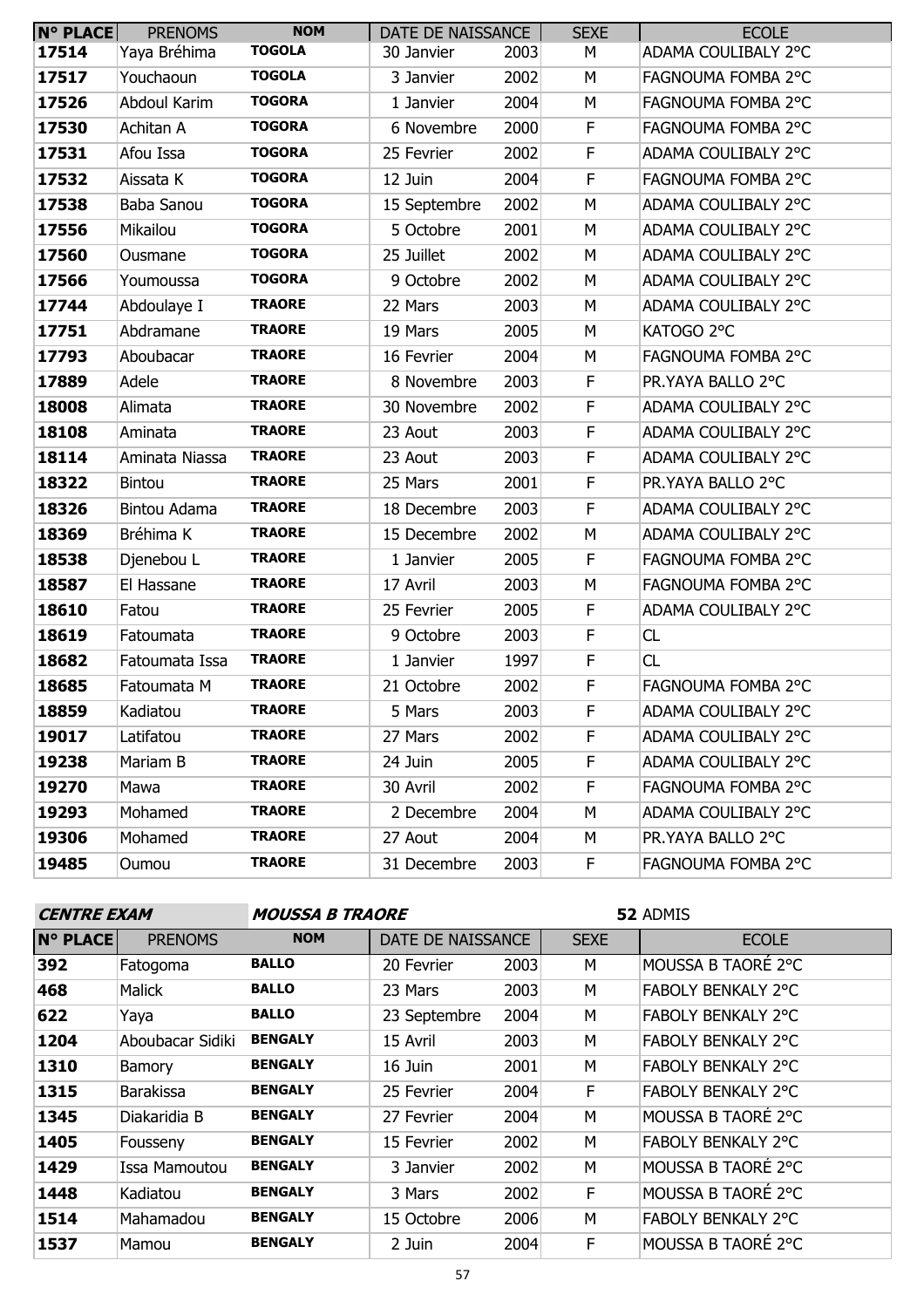| <b>N° PLACE</b> | <b>PRENOMS</b> | <b>NOM</b>       | DATE DE NAISSANCE |      | <b>SEXE</b> | <b>ECOLE</b>       |
|-----------------|----------------|------------------|-------------------|------|-------------|--------------------|
| 1546            | Mariam         | <b>BENGALY</b>   | 20 Decembre       | 2003 | F           | FABOLY BENKALY 2°C |
| 1567            | Massa          | <b>BENGALY</b>   | 1 Janvier         | 2002 | F           | MOUSSA B TAORÉ 2°C |
| 1597            | Naminata       | <b>BENGALY</b>   | 4 Avril           | 2006 | F           | MOUSSA B TAORÉ 2°C |
| 1620            | Oumar D        | <b>BENGALY</b>   | 7 Janvier         | 2000 | M           | FABOLY BENKALY 2°C |
| 1699            | Sitapha        | <b>BENGALY</b>   | 19 Fevrier        | 2002 | M           | MOUSSA B TAORÉ 2°C |
| 1742            | Youssouf Chaka | <b>BENGALY</b>   | 24 Mars           | 2000 | М           | MOUSSA B TAORÉ 2°C |
| 1743            | Youssouf S     | <b>BENGALY</b>   | 10 Aout           | 2004 | M           | MOUSSA B TAORÉ 2°C |
| 1775            | Abdoulaye      | <b>BERTHE</b>    | 1 Fevrier         | 2003 | M           | MOUSSA B TAORÉ 2°C |
| 2385            | Namfi          | <b>BERTHE</b>    | 22 Fevrier        | 2004 | F           | MOUSSA B TAORÉ 2°C |
| 2412            | Oumar          | <b>BERTHE</b>    | 21 Mars           | 2004 | M           | MOUSSA B TAORÉ 2°C |
| 3840            | Issa           | <b>COULIBALY</b> | 11 Mars           | 2003 | M           | MOUSSA B TAORÉ 2°C |
| 4064            | Mariam         | <b>COULIBALY</b> | 29 Mars           | 2005 | F           | MOUSSA B TAORÉ 2°C |
| 4362            | Sanassy        | <b>COULIBALY</b> | 29 Novembre       | 2002 | M           | MOUSSA B TAORÉ 2°C |
| 4433            | <b>Sinaly</b>  | <b>COULIBALY</b> | 16 Decembre       | 2003 | M           | MOUSSA B TAORÉ 2°C |
| 4574            | Younoussa A    | <b>COULIBALY</b> | 19 Novembre       | 2002 | M           | MOUSSA B TAORÉ 2°C |
| 4950            | Alimata        | <b>DEMBELE</b>   | 1 Fevrier         | 2003 | F           | MOUSSA B TAORÉ 2°C |
| 4959            | Amadou         | <b>DEMBELE</b>   | 5 Septembre       | 2004 | M           | MOUSSA B TAORÉ 2°C |
| 5363            | Mariam         | <b>DEMBELE</b>   | 1 Mars            | 2002 | F           | MOUSSA B TAORÉ 2°C |
| 5619            | Zoumana        | <b>DEMBELE</b>   | 1 Decembre        | 2000 | M           | MOUSSA B TAORÉ 2°C |
| 7767            | Bah-Lassina    | <b>DIARRA</b>    | 1 Mars            | 2002 | M           | FABOLY BENKALY 2°C |
| 7827            | Chaka          | <b>DIARRA</b>    | 2 Juin            | 2002 | M           | MOUSSA B TAORÉ 2°C |
| 8166            | Mahamadou      | <b>DIARRA</b>    | 6 Octobre         | 2005 | M           | FABOLY BENKALY 2°C |
| 9562            | Soungalo       | <b>GOÏTA</b>     | 10 Decembre       | 2000 | М           | FABOLY BENKALY 2°C |
| 11378           | Minata         | <b>KONE</b>      | 26 Juin           | 2004 | F           | MOUSSA B TAORÉ 2°C |
| 12366           | Ami            | <b>NIAMALY</b>   | 24 Avril          | 2003 | $\mathsf F$ | MOUSSA B TAORÉ 2°C |
| 12386           | Bassouleymane  | <b>NIAMLY</b>    | 31 Juillet        | 2001 | M           | MOUSSA B TAORÉ 2°C |
| 13044           | Oumar          | <b>OUATTARA</b>  | 22 Mars           | 2002 | М           | MOUSSA B TAORÉ 2°C |
| 14714           | Chata          | <b>SANOGO</b>    | 9 Avril           | 2002 | F.          | MOUSSA B TAORÉ 2°C |
| 14824           | Djénébou       | <b>SANOGO</b>    | 5 Octobre         | 2006 | F           | FABOLY BENKALY 2°C |
| 17834           | Achetou        | <b>TRAORE</b>    | 16 Aout           | 2002 | F           | MOUSSA B TAORÉ 2°C |
| 18126           | Aoua           | <b>TRAORE</b>    | 19 Decembre       | 1998 | F.          | CL                 |
| 18319           | Bintou         | <b>TRAORE</b>    | 16 Juin           | 2004 | F           | MOUSSA B TAORÉ 2°C |
| 18381           | Chata          | <b>TRAORE</b>    | 1 Janvier         | 2004 | F           | FABOLY BENKALY 2°C |
| 19081           | Maïmouna       | <b>TRAORE</b>    | 2 Novembre        | 2000 | F           | MOUSSA B TAORÉ 2°C |
| 19106           | Maman          | <b>TRAORE</b>    | 4 Mars            | 2003 | F           | MOUSSA B TAORÉ 2°C |
| 19451           | Odette         | <b>TRAORE</b>    | 8 Avril           | 2001 | М           | MOUSSA B TAORÉ 2°C |
| 19581           | Romaric        | <b>TRAORE</b>    | 1 Decembre        | 2003 | F           | MOUSSA B TAORÉ 2°C |
| 19682           | Sanata         | <b>TRAORE</b>    | 24 Aout           | 2002 | F           | MOUSSA B TAORÉ 2°C |
| 19691           | Sarata         | <b>TRAORE</b>    | 14 Janvier        | 2002 | F.          | MOUSSA B TAORÉ 2°C |
| 19912           | Tomegue Dit    | <b>TRAORE</b>    | 11 Aout           | 2001 | М           | MOUSSA B TAORÉ 2°C |

| <b>CENTRE EXAM</b> |                 | <b>N'GANA</b> | 32 ADMIS          |      |             |              |  |  |  |
|--------------------|-----------------|---------------|-------------------|------|-------------|--------------|--|--|--|
| <b>N° PLACE</b>    | <b>PRENOMS</b>  | <b>NOM</b>    | DATE DE NAISSANCE |      | <b>SEXE</b> | <b>ECOLE</b> |  |  |  |
| 393                | Fatogoma        | <b>BALLO</b>  | 8 Decembre        | 2004 | М           | N'GANA 2°C   |  |  |  |
| 474                | Manhamadou      | <b>BALLO</b>  | 30 Janvier        | 2005 | M           | N'GANA 2°C   |  |  |  |
| 484                | Mariam Tiozanga | <b>BALLO</b>  | 9 Octobre         | 2001 | E           | N'GANA 2°C   |  |  |  |
| 503                | Moussa          | <b>BALLO</b>  | 10 Janvier        | 2003 | M           | N'GANA 2°C   |  |  |  |
| 552                | Salifou M'Pèrè  | <b>BALLO</b>  | 7 Mars            | 2005 | M           | N'GANA 2°C   |  |  |  |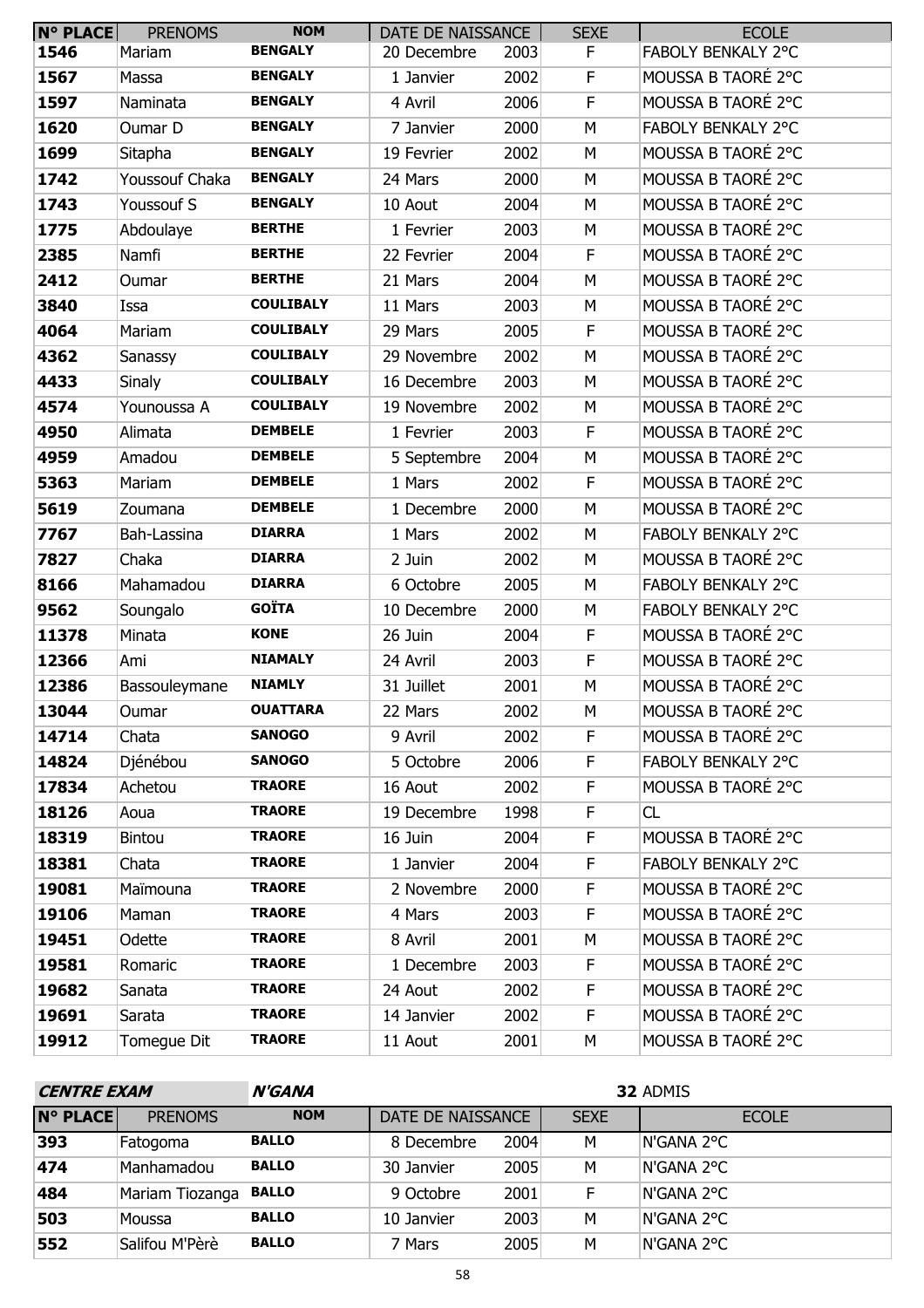| <b>N° PLACE</b> | <b>PRENOMS</b> | <b>NOM</b>      | DATE DE NAISSANCE |      | <b>SEXE</b> | <b>ECOLE</b>         |
|-----------------|----------------|-----------------|-------------------|------|-------------|----------------------|
| 576             | Seydou         | <b>BALLO</b>    | 6 Decembre        | 2001 | M           | N'GANA 2°C           |
| 591             | Sitan          | <b>BALLO</b>    | 22 Decembre       | 2004 | $\mathsf F$ | N'GANA 2°C           |
| 602             | <b>Tahirou</b> | <b>BALLO</b>    | 30 Juillet        | 2003 | M           | N'GANA 2°C           |
| 613             | Worokia        | <b>BALLO</b>    | 29 Avril          | 2001 | $\mathsf F$ | N'GANA 2°C           |
| 5444            | Oumou          | <b>DEMBELE</b>  | 29 Septembre      | 2003 | $\mathsf F$ | <b>BOUKARILA 2°C</b> |
| 5609            | Youssouf       | <b>DEMBELE</b>  | 29 Juin           | 2004 | M           | <b>BOUKARILA 2°C</b> |
| 6301            | Worokia D      | <b>DIAKITE</b>  | 25 Aout           | 2003 | $\mathsf F$ | <b>BOUKARILA 2°C</b> |
| 9006            | Youssouf       | <b>DJOURHTE</b> | 21 Mars           | 2001 | M           | <b>BOUKARILA 2°C</b> |
| 9066            | Soungalo       | <b>DJOURTHE</b> | 22 Octobre        | 2004 | M           | N'GANA 2°C           |
| 9350            | <b>Bréhima</b> | <b>FANE</b>     | 24 Juillet        | 2002 | M           | N'GANA 2°C           |
| 11203           | Kassim         | <b>KONE</b>     | 15 Novembre       | 2003 | M           | <b>BOUKARILA 2°C</b> |
| 12097           | Djenebou       | <b>MALLE</b>    | 28 Novembre       | 2005 | $\mathsf F$ | <b>BOUKARILA 2°C</b> |
| 12107           | Hawa           | <b>MALLE</b>    | 10 Janvier        | 2001 | $\mathsf F$ | <b>BOUKARILA 2°C</b> |
| 12231           | Mahamadou      | <b>MARIKO</b>   | 11 Novembre       | 2002 | M           | <b>BOUKARILA 2°C</b> |
| 13581           | Afou Yacouba   | <b>SANGARE</b>  | 1 Janvier         | 2000 | F.          | <b>BOUKARILA 2°C</b> |
| 13610           | Alou           | <b>SANGARE</b>  | 14 Fevrier        | 2005 | M           | <b>BOUKARILA 2°C</b> |
| 14184           | Yaya           | <b>SANGARE</b>  | 1 Fevrier         | 2003 | M           | <b>BOUKARILA 2°C</b> |
| 15033           | Issouf         | <b>SANOGO</b>   | 31 Janvier        | 2003 | M           | <b>BOUKARILA 2°C</b> |
| 15884           | Soumaïla       | <b>SANOGO</b>   | 28 Avril          | 2002 | M           | N'GANA 2°C           |
| 17393           | Daouda         | <b>TOGOLA</b>   | 5 Mars            | 2007 | M           | N'GANA 2°C           |
| 17507           | Yacouba        | <b>TOGOLA</b>   | 1 Janvier         | 2003 | M           | N'GANA 2°C           |
| 18656           | Fatoumata      | <b>TRAORE</b>   | 17 Decembre       | 2001 | F           | N'GANA 2°C           |
| 19066           | Maïchata       | <b>TRAORE</b>   | 10 Mars           | 2004 | $\mathsf F$ | N'GANA 2°C           |
| 19129           | Mamadou        | <b>TRAORE</b>   | 13 Decembre       | 2004 | M           | N'GANA 2°C           |
| 19517           | Ousmane        | <b>TRAORE</b>   | 23 Fevrier        | 2003 | M           | N'GANA 2°C           |
| 19627           | Salifou        | <b>TRAORE</b>   | 15 Juin           | 2003 | M           | N'GANA 2°C           |
| 19832           | Souleymane     | <b>TRAORE</b>   | 7 Mars            | 2002 | M           | N'GANA 2°C           |

| <b>CENTRE EXAM</b> |                | <b>NIARADOUGOU</b> |                   |      | 52 ADMIS    |                         |  |
|--------------------|----------------|--------------------|-------------------|------|-------------|-------------------------|--|
| <b>N° PLACE</b>    | <b>PRENOMS</b> | <b>NOM</b>         | DATE DE NAISSANCE |      | <b>SEXE</b> | <b>ECOLE</b>            |  |
| 1349               | Djakalia       | <b>BENGALY</b>     | 21 Aout           | 2002 | M           | NIARADOUGOU 2°C         |  |
| 1631               | Rober          | <b>BENGALY</b>     | 7 Mars            | 2001 | м           | NIARADOUGOU 2°C         |  |
| 2173               | Inoussa        | <b>BERTHE</b>      | 2 Janvier         | 2003 | М           | M'PÈRÈ OUMAR SANOGO 2°C |  |
| 2487               | Sekou          | <b>BERTHE</b>      | 19 Mars           | 2003 | M           | M'PÈRÈ OUMAR SANOGO 2°C |  |
| 3904               | Kartio         | <b>COULIBALY</b>   | 10 Fevrier        | 2002 | F           | NIARADOUGOU 2°C         |  |
| 5569               | Tiana          | <b>DEMBELE</b>     | 7 Juin            | 2005 | м           | M'PÈRÈ OUMAR SANOGO 2°C |  |
| 5614               | Zana           | <b>DEMBELE</b>     | 1 Janvier         | 2002 | M           | NIARADOUGOU 2°C         |  |
| 5923               | Moumine        | <b>DIABATE</b>     | 11 Septembre      | 2003 | M           | M'PÈRÈ OUMAR SANOGO 2°C |  |
| 7454               | Soungalo       | <b>DIAMOUTENE</b>  | 31 Decembre       | 2001 | М           | NIARADOUGOU 2°C         |  |
| 7908               | Dougoutio      | <b>DIARRA</b>      | 9 Avril           | 2002 | F.          | NIARADOUGOU 2°C         |  |
| 8142               | Lassina        | <b>DIARRA</b>      | 18 Decembre       | 2001 | М           | NIARADOUGOU 2°C         |  |
| 8261               | Mariètou       | <b>DIARRA</b>      | 2 Juillet         | 2003 | F           | NIARADOUGOU 2°C         |  |
| 8402               | Rorilatou      | <b>DIARRA</b>      | 24 Juin           | 2001 | F           | NIARADOUGOU 2°C         |  |
| 8502               | Sidiki         | <b>DIARRA</b>      | 4 Avril           | 2002 | М           | NIARADOUGOU 2°C         |  |
| 8566               | Wassa          | <b>DIARRA</b>      | 18 Decembre       | 2001 | E           | NIARADOUGOU 2°C         |  |
| 8787               | Aby            | <b>DISSA</b>       | 1 Janvier         | 2002 | F           | NIARADOUGOU 2°C         |  |
| 8794               | Alassane       | <b>DISSA</b>       | 19 Aout           | 2002 | M           | NIARADOUGOU 2°C         |  |
| 8796               | Amadou         | <b>DISSA</b>       | 4 Avril           | 2002 | М           | NIARADOUGOU 2°C         |  |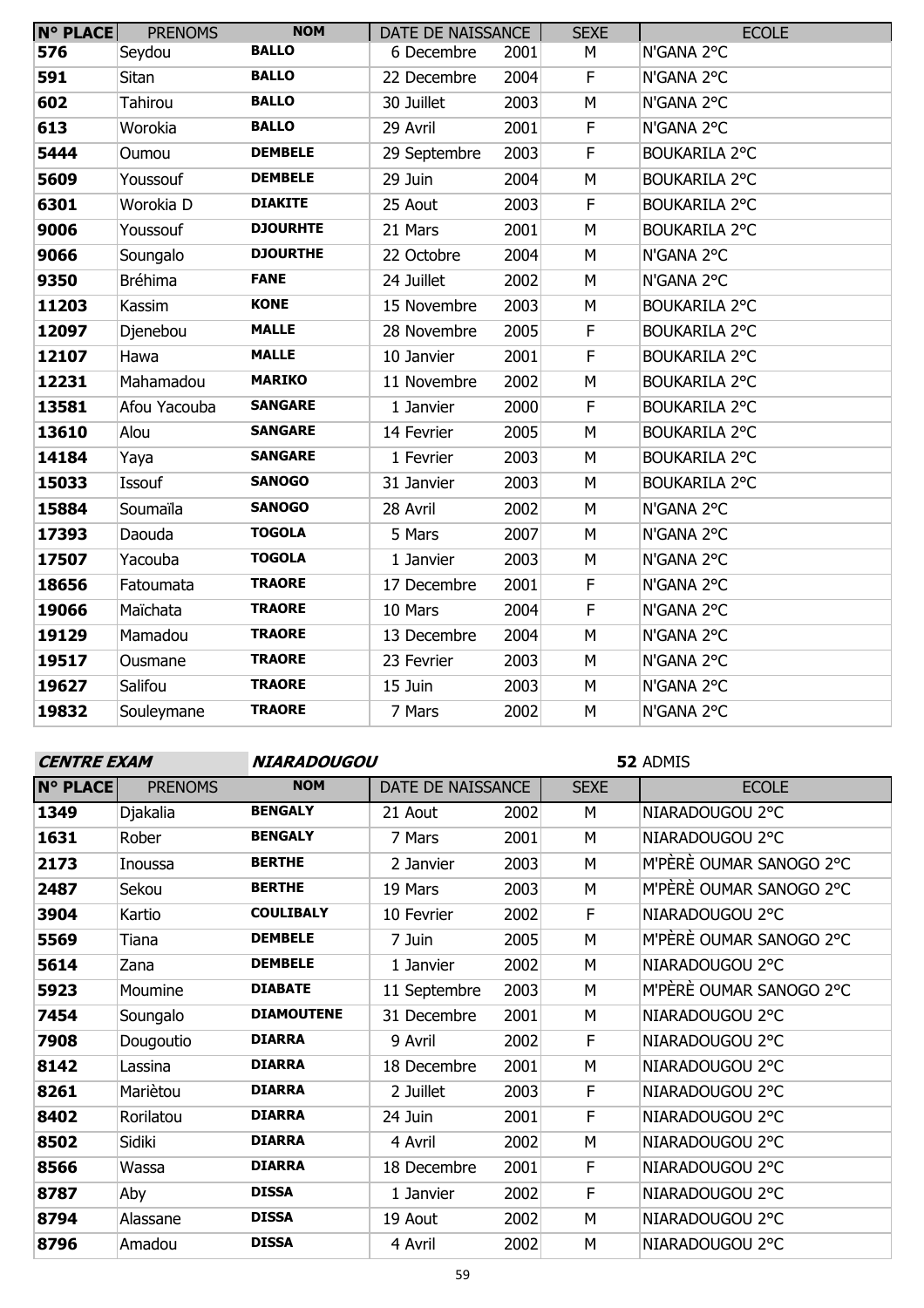| $N^{\circ}$ PLACE | <b>PRENOMS</b>           | <b>NOM</b>      | DATE DE NAISSANCE |      | <b>SEXE</b> | <b>ECOLE</b>            |
|-------------------|--------------------------|-----------------|-------------------|------|-------------|-------------------------|
| 8816              | Bréhima                  | <b>DISSA</b>    | 30 Juin           | 2004 | М           | NIARADOUGOU 2°C         |
| 10290             | Fatou                    | <b>KONATE</b>   | 1 Juin            | 2004 | F           | NIARADOUGOU 2°C         |
| 12897             | Kroutchoum               | <b>OUATTARA</b> | 20 Mars           | 2005 | M           | NIARADOUGOU 2°C         |
| 13013             | Moussa                   | <b>OUATTARA</b> | 10 Decembre       | 2002 | M           | NIARADOUGOU 2°C         |
| 13036             | N'Tio                    | <b>OUATTARA</b> | 15 Avril          | 2002 | M           | NIARADOUGOU 2°C         |
| 13195             | Sounkoura                | <b>OUATTARA</b> | 20 Octobre        | 2004 | F           | NIARADOUGOU 2°C         |
| 14263             | Abibata Aboudou          | <b>SANOGO</b>   | 10 Decembre       | 2000 | F           | M'PÈRÈ OUMAR SANOGO 2°C |
| 14264             | Abibata Adama            | <b>SANOGO</b>   | 6 Fevrier         | 2002 | F           | M'PÈRÈ OUMAR SANOGO 2°C |
| 14271             | Abou                     | <b>SANOGO</b>   | 25 Juillet        | 2001 | М           | M'PÈRÈ OUMAR SANOGO 2°C |
| 14318             | Adama                    | <b>SANOGO</b>   | 19 Decembre       | 2003 | M           | M'PÈRÈ OUMAR SANOGO 2°C |
| 14421             | Alimata                  | <b>SANOGO</b>   | 8 Mars            | 2002 | F           | M'PÈRÈ OUMAR SANOGO 2°C |
| 14488             | Amy                      | <b>SANOGO</b>   | 7 Septembre       | 2001 | F           | NIARADOUGOU 2°C         |
| 14669             | Bintou M'Pèrè            | <b>SANOGO</b>   | 28 Mars           | 2003 | F           | M'PÈRÈ OUMAR SANOGO 2°C |
| 14769             | Diama                    | <b>SANOGO</b>   | 3 Septembre       | 2006 | F           | M'PÈRÈ OUMAR SANOGO 2°C |
| 14784             | Ditio                    | <b>SANOGO</b>   | 1 Fevrier         | 2001 | F           | M'PÈRÈ OUMAR SANOGO 2°C |
| 14795             | Djeka                    | <b>SANOGO</b>   | 15 Mars           | 2005 | F           | M'PÈRÈ OUMAR SANOGO 2°C |
| 14803             | Djélika D                | <b>SANOGO</b>   | 2 Aout            | 2003 | F           | NIARADOUGOU 2°C         |
| 15000             | Ibrahima                 | <b>SANOGO</b>   | 3 Novembre        | 2003 | M           | NIARADOUGOU 2°C         |
| 15092             | Kalifa                   | <b>SANOGO</b>   | 1 Janvier         | 2006 | M           | M'PÈRÈ OUMAR SANOGO 2°C |
| 15135             | Kassim S                 | <b>SANOGO</b>   | 14 Aout           | 2004 | М           | M'PÈRÈ OUMAR SANOGO 2°C |
| 15200             | Lamissa Métanga SANOGO   |                 | 2 Aout            | 2000 | M           | M'PÈRÈ OUMAR SANOGO 2°C |
| 15309             | Mamari                   | <b>SANOGO</b>   | 2 Fevrier         | 2005 | M           | M'PÈRÈ OUMAR SANOGO 2°C |
| 15368             | Mariam                   | <b>SANOGO</b>   | 12 Mars           | 2002 | F           | M'PÈRÈ OUMAR SANOGO 2°C |
| 15548             | Niogo                    | <b>SANOGO</b>   | 27 Janvier        | 2004 | F           | M'PÈRÈ OUMAR SANOGO 2°C |
| 15774             | Sarata                   | <b>SANOGO</b>   | 31 Mars           | 2002 | F           | M'PÈRÈ OUMAR SANOGO 2°C |
| 15874             | Souleymane Sidiki SANOGO |                 | 6 Janvier         | 2001 | M           | M'PÈRÈ OUMAR SANOGO 2°C |
| 15891             | Soumaila S               | <b>SANOGO</b>   | 11 Mars           | 2003 | М           | M'PÈRÈ OUMAR SANOGO 2°C |
| 15908             | Syna                     | <b>SANOGO</b>   | 7 Septembre       | 2003 | М           | NIARADOUGOU 2°C         |
| 15986             | Yacouba                  | <b>SANOGO</b>   | 8 Mars            | 2003 | M           | M'PÈRÈ OUMAR SANOGO 2°C |
| 18338             | Boubacar                 | <b>TRAORE</b>   | 13 Aout           | 2005 | М           | M'PÈRÈ OUMAR SANOGO 2°C |
| 18992             | Lamissa                  | <b>TRAORE</b>   | 12 Mars           | 2001 | М           | NIARADOUGOU 2°C         |
| 19107             | Mama                     | <b>TRAORE</b>   | 13 Mars           | 2001 | F           | M'PÈRÈ OUMAR SANOGO 2°C |
| 19756             | Siaka                    | <b>TRAORE</b>   | 22 Decembre       | 2003 | М           | M'PÈRÈ OUMAR SANOGO 2°C |
| 20077             | Ousmane                  | <b>WATTARA</b>  | 8 Aout            | 2001 | М           | NIARADOUGOU 2°C         |

| <b>CENTRE EXAM</b> |                  | <b>SANZANA 1°C</b> |                   | 31 ADMIS |             |              |
|--------------------|------------------|--------------------|-------------------|----------|-------------|--------------|
| <b>N° PLACE</b>    | <b>PRENOMS</b>   | <b>NOM</b>         | DATE DE NAISSANCE |          | <b>SEXE</b> | <b>ECOLE</b> |
| 294                | Alimata          | <b>BALLO</b>       | 5 Decembre        | 2002     | F.          | SANZANA 2°C  |
| 309                | Angèle           | <b>BALLO</b>       | 4 Octobre         | 2002     | F           | SANZANA 2°C  |
| 316                | Assetou          | <b>BALLO</b>       | 9 Fevrier         | 2004     | F.          | SANZANA 2°C  |
| 318                | Assétou Augustin | <b>BALLO</b>       | 1 Juillet         | 2004     | F           | SANZANA 2°C  |
| 365                | Diakaridia       | <b>BALLO</b>       | 14 Janvier        | 2003     | М           | SANZANA 2°C  |
| 388                | Emmanuel         | <b>BALLO</b>       | 2 Novembre        | 2003     | М           | SANZANA 2°C  |
| 403                | Fatoumata        | <b>BALLO</b>       | 25 Mars           | 2003     | F.          | SANZANA 2°C  |
| 406                | Fousseny         | <b>BALLO</b>       | 16 Janvier        | 2000     | M           | SANZANA 2°C  |
| 433                | Kadidia          | <b>BALLO</b>       | 20 Septembre      | 2001     | F.          | SANZANA 2°C  |
| 467                | Makama           | <b>BALLO</b>       | 30 Octobre        | 2002     | М           | SANZANA 2°C  |
| 472                | Mamou            | <b>BALLO</b>       | 10 Septembre      | 2004     | F           | SANZANA 2°C  |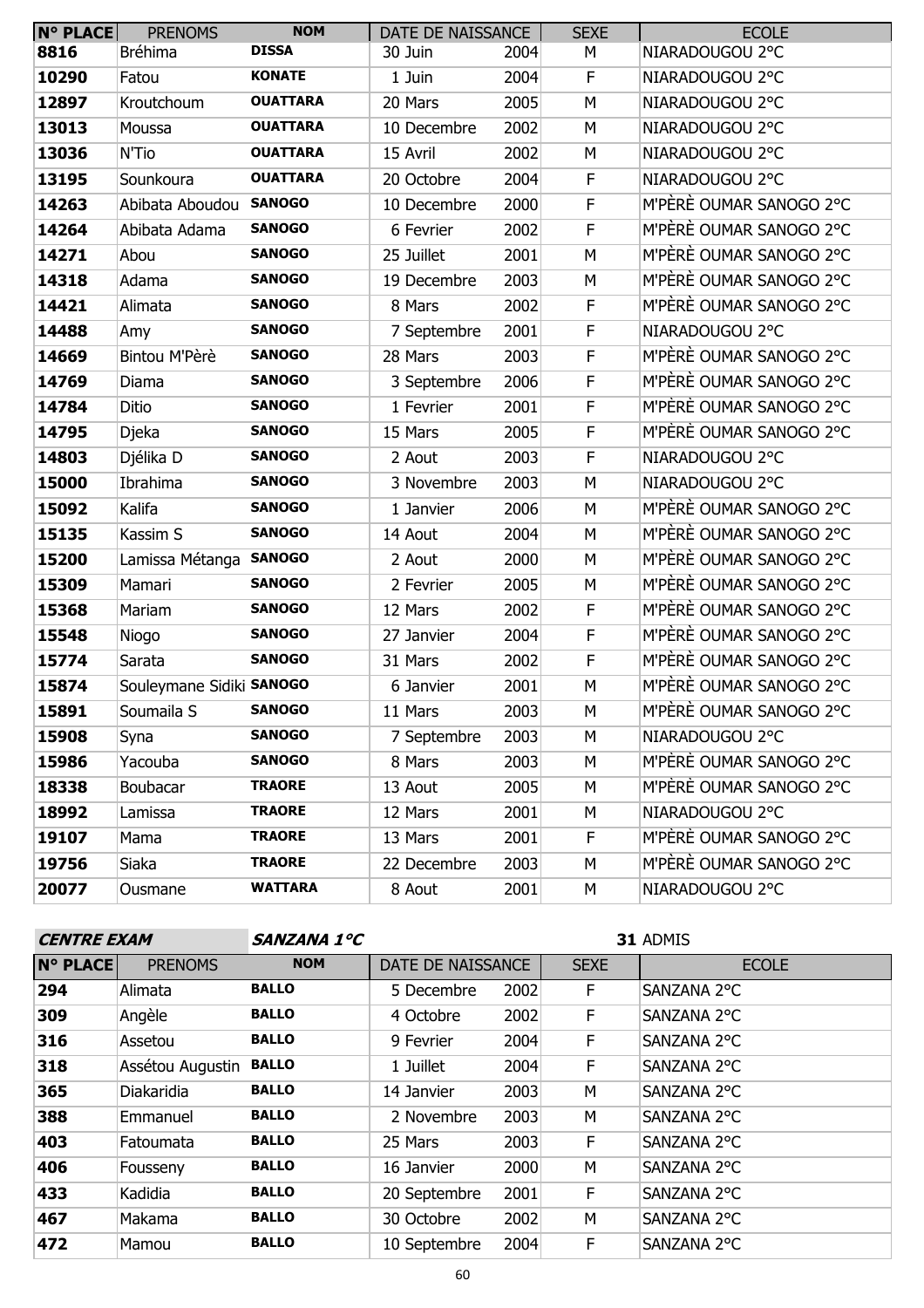| <b>N° PLACE</b> | <b>PRENOMS</b> | <b>NOM</b>        | DATE DE NAISSANCE |      | <b>SEXE</b> | <b>ECOLE</b>     |
|-----------------|----------------|-------------------|-------------------|------|-------------|------------------|
| 512             | Nassin Lydie   | <b>BALLO</b>      | 10 Octobre        | 2004 | F           | SANZANA 2°C      |
| 537             | Raphael        | <b>BALLO</b>      | 4 Fevrier         | 2005 | M           | SANZANA 2°C      |
| 566             | Sanata         | <b>BALLO</b>      | 30 Avril          | 2004 | F.          | N'GOLASSO II 2°C |
| 567             | Sanra Andrea   | <b>BALLO</b>      | 12 Novembre       | 2004 | F           | SANZANA 2°C      |
| 589             | Siriki         | <b>BALLO</b>      | 11 Juin           | 2003 | M           | SANZANA 2°C      |
| 600             | Sylvain        | <b>BALLO</b>      | 19 Mars           | 2003 | M           | SANZANA 2°C      |
| 608             | Tintio Solange | <b>BALLO</b>      | 2 Aout            | 2005 | F           | SANZANA 2°C      |
| 628             | Yaya           | <b>BALLO</b>      | 8 Aout            | 2003 | M           | SANZANA 2°C      |
| 1670            | Sékou          | <b>BENGALY</b>    | 2 Janvier         | 2002 | M           | N'GOLASSO II 2°C |
| 1713            | Tifongo        | <b>BENGALY</b>    | 4 Avril           | 2004 | F.          | N'GOLASSO II 2°C |
| 2079            | Djélika        | <b>BERTHE</b>     | 11 Decembre       | 2001 | F           | SANZANA 2°C      |
| 2093            | Djénébou       | <b>BERTHE</b>     | 1 Juillet         | 2002 | F           | SANZANA 2°C      |
| 2310            | Mariam         | <b>BERTHE</b>     | 7 Novembre        | 2003 | F           | SANZANA 2°C      |
| 2419            | Oumou S        | <b>BERTHE</b>     | 18 Juin           | 2001 | F           | SANZANA 2°C      |
| 2439            | Ramatou        | <b>BERTHE</b>     | 13 Juin           | 2003 | F           | SANZANA 2°C      |
| 2546            | Tiangagnon     | <b>BERTHE</b>     | 21 Decembre       | 2004 | M           | SANZANA 2°C      |
| 2754            | Ali Mitanga    | <b>BOUGOUDOGO</b> | 28 Juin           | 2004 | M           | SANZANA 2°C      |
| 2943            | Angele         | <b>CISSE</b>      | 27 Janvier        | 2005 | F           | SANZANA 2°C      |
| 2960            | Barakissa      | <b>CISSE</b>      | 4 Octobre         | 2001 | F           | SANZANA 2°C      |
| 3096            | Narcisse       | <b>CISSE</b>      | 27 Octobre        | 2003 | M           | SANZANA 2°C      |

**CENTRE EXAM SANZANA 2°C**

| <b>N° PLACE</b> | <b>PRENOMS</b>  | <b>NOM</b>       | DATE DE NAISSANCE |      | <b>SEXE</b> | <b>ECOLE</b>     |
|-----------------|-----------------|------------------|-------------------|------|-------------|------------------|
| 3114            | Poline          | <b>CISSE</b>     | 11 Janvier        | 2003 | F           | N'GOLASSO II 2°C |
| 3115            | Robert          | <b>CISSE</b>     | 16 Septembre      | 2003 | M           | SANZANA 2°C      |
| 3141            | Soumba          | <b>CISSE</b>     | 28 Novembre       | 2001 | F           | SANZANA 2°C      |
| 3160            | Ziepide Fabrice | <b>CISSE</b>     | 8 Janvier         | 2004 | M           | SANZANA 2°C      |
| 3745            | Fatoumata       | <b>COULIBALY</b> | 17 Avril          | 2006 | F           | N'GOLASSO II 2°C |
| 5409            | Nafichatou      | <b>DEMBELE</b>   | 25 Novembre       | 2003 | F           | N'GOLASSO II 2°C |
| 5573            | Tintiora        | <b>DEMBELE</b>   | 19 Aout           | 2002 | F           | SANZANA 2°C      |
| 5607            | Youmoussa       | <b>DEMBELE</b>   | 20 Juillet        | 2004 | M           | SANZANA 2°C      |
| 5657            | Aboubacar Issa  | <b>DIABATE</b>   | 16 Mars           | 2004 | M           | SANZANA 2°C      |
| 5980            | Seydou          | <b>DIABATE</b>   | 15 Mars           | 2002 | M           | SANZANA 2°C      |
| 6353            | Aby             | <b>DIALLO</b>    | 13 Aout           | 2002 | $\mathsf F$ | N'GOLASSO I 2°C  |
| 6431            | Amady           | <b>DIALLO</b>    | 7 Mars            | 2005 | M           | N'GOLASSO I 2°C  |
| 6676            | Fatoumata       | <b>DIALLO</b>    | 4 Octobre         | 2003 | F           | N'GOLASSO I 2°C  |
| 6733            | Kadiata         | <b>DIALLO</b>    | 13 Octobre        | 2001 | F           | SANZANA 2°C      |
| 6741            | Kadiatou        | <b>DIALLO</b>    | 14 Juillet        | 2002 | F           | SANZANA 2°C      |
| 6776            | Korotoumou      | <b>DIALLO</b>    | 22 Octobre        | 2001 | F           | N'GOLASSO II 2°C |
| 6787            | Lassimatou      | <b>DIALLO</b>    | 19 Aout           | 2003 | F           | N'GOLASSO I 2°C  |
| 6806            | Mah             | <b>DIALLO</b>    | 13 Decembre       | 2004 | F           | SANZANA 2°C      |
| 6886            | Mariétou        | <b>DIALLO</b>    | 12 Decembre       | 2002 | F           | SANZANA 2°C      |
| 6911            | Mouctar         | <b>DIALLO</b>    | 28 Novembre       | 2001 | M           | SANZANA 2°C      |
| 6924            | Moussa Kader    | <b>DIALLO</b>    | 31 Decembre       | 2005 | M           | SANZANA 2°C      |
| 6940            | Nimpansigué     | <b>DIALLO</b>    | 11 Septembre      | 2001 | M           | SANZANA 2°C      |
| 7084            | Siaka           | <b>DIALLO</b>    | 10 Avril          | 2004 | M           | N'GOLASSO I 2°C  |
| 7099            | Sitafa          | <b>DIALLO</b>    | 15 Mars           | 2002 | M           | SANZANA 2°C      |
| 7150            | Worokia         | <b>DIALLO</b>    | 9 Decembre        | 2003 | F           | SANZANA 2°C      |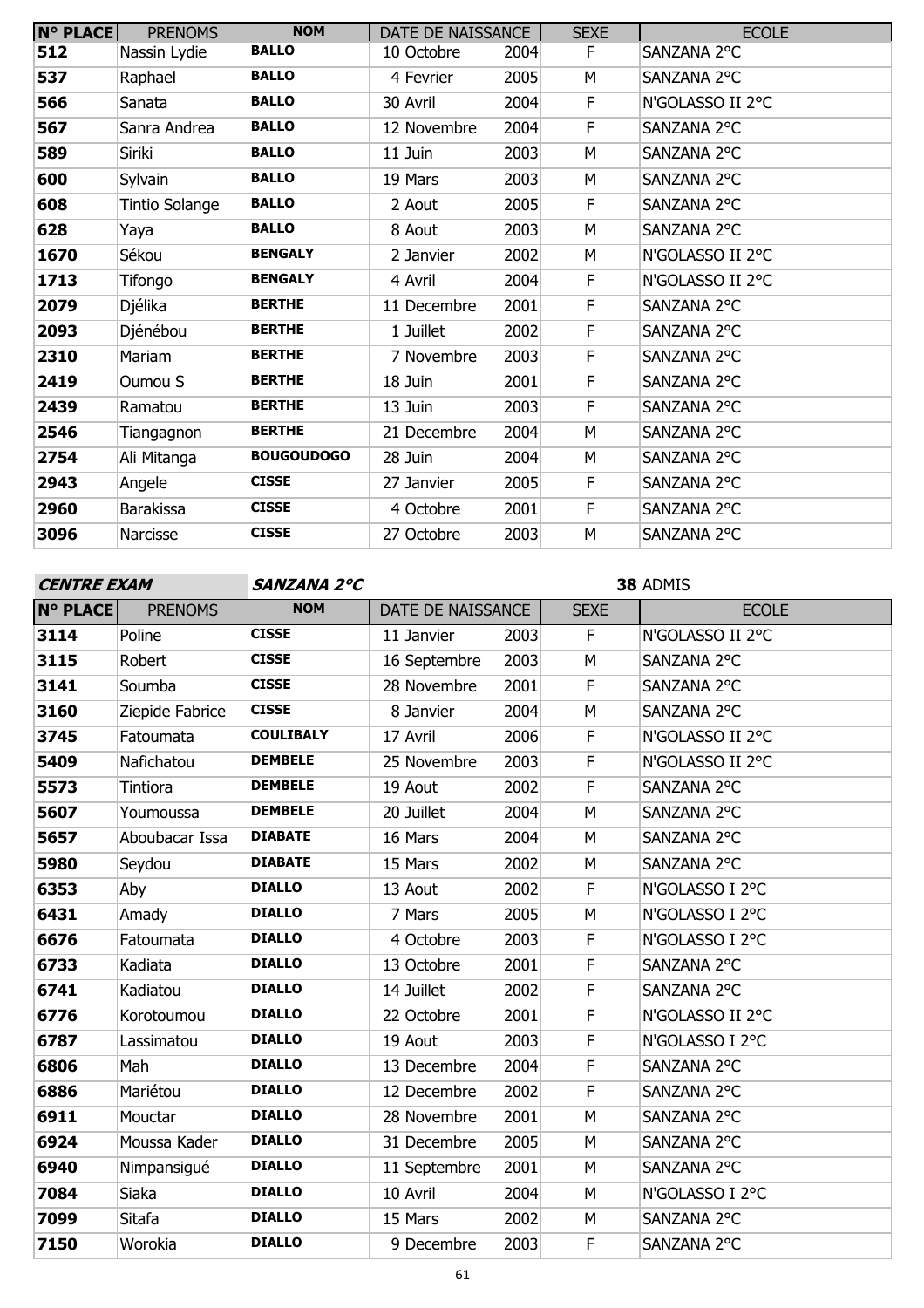| <b>N° PLACE</b> | <b>PRENOMS</b> | <b>NOM</b>      | DATE DE NAISSANCE |      | <b>SEXE</b> | <b>ECOLE</b>     |
|-----------------|----------------|-----------------|-------------------|------|-------------|------------------|
| 7177            | Youba          | <b>DIALLO</b>   | 24 Decembre       | 2000 | М           | N'GOLASSO II 2°C |
| 7710            | Ange           | <b>DIARRA</b>   | 15 Aout           | 2002 | М           | SANZANA 2°C      |
| 8027            | Ismaila Roger  | <b>DIARRA</b>   | 27 Decembre       | 2003 | M           | SANZANA 2°C      |
| 8404            | Sabine         | <b>DIARRA</b>   | 28 Septembre      | 2004 | F           | SANZANA 2°C      |
| 8735            | Komon          | <b>DIOMA</b>    | 1 Janvier         | 2005 | M           | SANZANA 2°C      |
| 9036            | Arouna         | <b>DJOURTHE</b> | 2 Juin            | 2003 | M           | SANZANA 2°C      |
| 9041            | Daouda         | <b>DJOURTHE</b> | 26 Septembre      | 2002 | М           | SANZANA 2°C      |
| 9613            | Benjamin Dit   | <b>GUINDO</b>   | 28 Novembre       | 2004 | M           | SANZANA 2°C      |
| 9630            | <b>Boucary</b> | <b>GUINDO</b>   | 1 Janvier         | 2005 | М           | N'GOLASSO II 2°C |
| 12326           | Alimami        | <b>NAITE</b>    | 29 Aout           | 2005 | M           | SANZANA 2°C      |
| 12372           | Abdoulaye      | <b>NIAMBELE</b> | 8 Octobre         | 2004 | M           | SANZANA 2°C      |
| 12382           | Seydou         | <b>NIAMBELE</b> | 27 Mars           | 2002 | M           | SANZANA 2°C      |
| 13653           | Arouna         | <b>SANGARE</b>  | 28 Decembre       | 2002 | M           | SANZANA 2°C      |

| <b>CENTRE EXAM</b> |                  | SANZANA PR.    |                   |      |             | 67 ADMIS         |  |  |  |
|--------------------|------------------|----------------|-------------------|------|-------------|------------------|--|--|--|
| <b>N° PLACE</b>    | <b>PRENOMS</b>   | <b>NOM</b>     | DATE DE NAISSANCE |      | <b>SEXE</b> | <b>ECOLE</b>     |  |  |  |
| 13920              | Madjeneba        | <b>SANGARE</b> | 22 Novembre       | 2002 | F.          | SANZANA 2°C      |  |  |  |
| 14225              | Abdoul Karim     | <b>SANOGO</b>  | 18 Octobre        | 2003 | M           | N'GOLASSO I 2°C  |  |  |  |
| 14244              | Abdoulaye        | <b>SANOGO</b>  | 31 Janvier        | 2003 | M           | N'GOLASSO I 2°C  |  |  |  |
| 14277              | Abou Lamissa     | <b>SANOGO</b>  | 20 Juillet        | 2002 | М           | N'GOLASSO II 2°C |  |  |  |
| 14285              | Aboubacar        | <b>SANOGO</b>  | 4 Avril           | 2004 | M           | N'GOLASSO II 2°C |  |  |  |
| 14358              | Afiatou          | <b>SANOGO</b>  | 31 Janvier        | 2004 | F           | N'GOLASSO II 2°C |  |  |  |
| 14360              | Afisatou         | <b>SANOGO</b>  | 14 Septembre      | 2003 | F           | N'GOLASSO I 2°C  |  |  |  |
| 14495              | Aoua             | <b>SANOGO</b>  | 5 Fevrier         | 2003 | F           | SANZANA 2°C      |  |  |  |
| 14498              | Arahamatou       | <b>SANOGO</b>  | 26 Aout           | 2003 | F           | N'GOLASSO I 2°C  |  |  |  |
| 14521              | Arouna           | <b>SANOGO</b>  | 11 Decembre       | 2003 | M           | N'GOLASSO I 2°C  |  |  |  |
| 14537              | Assanatou        | <b>SANOGO</b>  | 30 Aout           | 2001 | F           | N'GOLASSO I 2°C  |  |  |  |
| 14635              | <b>Barikissa</b> | <b>SANOGO</b>  | 8 Janvier         | 2002 | F           | N'GOLASSO I 2°C  |  |  |  |
| 14673              | <b>Boikar</b>    | <b>SANOGO</b>  | 9 Janvier         | 2002 | M           | N'GOLASSO I 2°C  |  |  |  |
| 14687              | Bourama          | <b>SANOGO</b>  | 27 Aout           | 2002 | М           | N'GOLASSO II 2°C |  |  |  |
| 14715              | Chata            | <b>SANOGO</b>  | 15 Avril          | 2004 | F           | N'GOLASSO I 2°C  |  |  |  |
| 15003              | Ichaka           | <b>SANOGO</b>  | 18 Juin           | 2002 | M           | N'GOLASSO I 2°C  |  |  |  |
| 15007              | Iliyassa         | <b>SANOGO</b>  | 3 Mars            | 2004 | M           | N'GOLASSO I 2°C  |  |  |  |
| 15012              | Isoumaila        | <b>SANOGO</b>  | 23 Avril          | 2005 | М           | N'GOLASSO I 2°C  |  |  |  |
| 15050              | Kadiata          | <b>SANOGO</b>  | 1 Janvier         | 2003 | F           | N'GOLASSO I 2°C  |  |  |  |
| 15072              | Kadidia Siaka    | <b>SANOGO</b>  | 14 Mars           | 2000 | F           | SANZANA 2°C      |  |  |  |
| 15165              | Korotoumou       | <b>SANOGO</b>  | 23 Decembre       | 2005 | F           | N'GOLASSO I 2°C  |  |  |  |
| 15195              | Lamine           | <b>SANOGO</b>  | 8 Janvier         | 2004 | М           | N'GOLASSO II 2°C |  |  |  |
| 15282              | Mama             | <b>SANOGO</b>  | 17 Mars           | 2000 | М           | N'GOLASSO II 2°C |  |  |  |
| 15323              | Mamou            | <b>SANOGO</b>  | 2 Octobre         | 2004 | F           | N'GOLASSO I 2°C  |  |  |  |
| 15325              | Mamou            | <b>SANOGO</b>  | 3 Mars            | 2002 | F           | SANZANA 2°C      |  |  |  |
| 15333              | Mamoutou         | <b>SANOGO</b>  | 10 Decembre       | 2003 | M           | N'GOLASSO I 2°C  |  |  |  |
| 15388              | Mariam Sékou     | <b>SANOGO</b>  | 29 Aout           | 2004 | F           | N'GOLASSO I 2°C  |  |  |  |
| 15390              | Mariam Yacouba   | <b>SANOGO</b>  | 1 Janvier         | 2004 | F.          | N'GOLASSO I 2°C  |  |  |  |
| 15418              | Matogoma         | <b>SANOGO</b>  | 9 Aout            | 2002 | F           | N'GOLASSO II 2°C |  |  |  |
| 15464              | Moumine          | <b>SANOGO</b>  | 22 Juillet        | 2002 | М           | SANZANA 2°C      |  |  |  |
| 15481              | Moussa           | <b>SANOGO</b>  | 4 Mars            | 2003 | М           | N'GOLASSO I 2°C  |  |  |  |
| 15510              | Naminatou        | <b>SANOGO</b>  | 19 Aout           | 2004 | F.          | N'GOLASSO I 2°C  |  |  |  |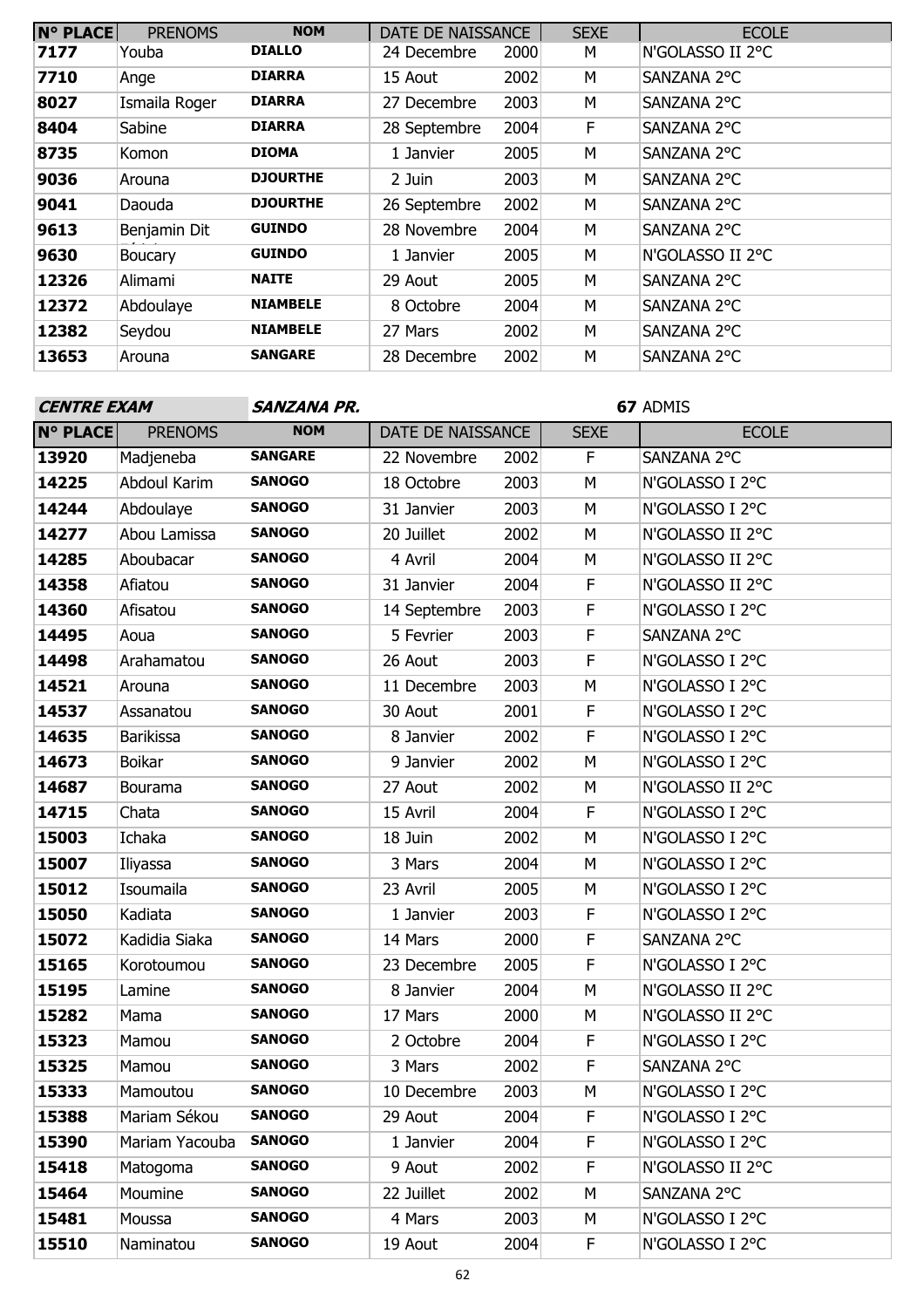| $N^{\circ}$ PLACE | <b>PRENOMS</b> | <b>NOM</b>    | DATE DE NAISSANCE |      | <b>SEXE</b> | <b>ECOLE</b>     |
|-------------------|----------------|---------------|-------------------|------|-------------|------------------|
| 15530             | Nèmitou        | <b>SANOGO</b> | 6 Janvier         | 2001 | F.          | N'GOLASSO I 2°C  |
| 15533             | N'Golo Brehima | <b>SANOGO</b> | 1 Janvier         | 2005 | М           | N'GOLASSO I 2°C  |
| 15567             | Oudou          | <b>SANOGO</b> | 25 Novembre       | 2002 | M           | N'GOLASSO I 2°C  |
| 15580             | Oumar D        | <b>SANOGO</b> | 28 Aout           | 2003 | M           | N'GOLASSO I 2°C  |
| 15591             | Oumou Karim    | <b>SANOGO</b> | 2 Septembre       | 2002 | $\mathsf F$ | SANZANA 2°C      |
| 15632             | Ramata         | <b>SANOGO</b> | 4 Novembre        | 2003 | F           | N'GOLASSO I 2°C  |
| 15648             | Rokia          | <b>SANOGO</b> | 2 Septembre       | 2004 | $\mathsf F$ | N'GOLASSO II 2°C |
| 15669             | Rokiyatou      | <b>SANOGO</b> | 16 Septembre      | 2003 | $\mathsf F$ | N'GOLASSO I 2°C  |
| 15705             | Sali           | <b>SANOGO</b> | 7 Juillet         | 2002 | $\mathsf F$ | N'GOLASSO II 2°C |
| 15710             | Salia          | <b>SANOGO</b> | 18 Juillet        | 2003 | M           | N'GOLASSO I 2°C  |
| 15786             | Selimata       | <b>SANOGO</b> | 25 Decembre       | 2003 | $\mathsf F$ | N'GOLASSO I 2°C  |
| 15811             | Siaka          | <b>SANOGO</b> | 10 Mars           | 2002 | M           | N'GOLASSO I 2°C  |
| 15822             | Sibiry         | <b>SANOGO</b> | 10 Octobre        | 2003 | М           | N'GOLASSO I 2°C  |
| 15856             | Sotigui        | <b>SANOGO</b> | 11 Decembre       | 2003 | M           | N'GOLASSO I 2°C  |
| 15878             | Soumaila       | <b>SANOGO</b> | 18 Juin           | 2002 | M           | N'GOLASSO I 2°C  |
| 15913             | <b>Tahirou</b> | <b>SANOGO</b> | 22 Septembre      | 2002 | M           | N'GOLASSO II 2°C |
| 15972             | Worokiyatou    | <b>SANOGO</b> | 27 Aout           | 2003 | $\mathsf F$ | N'GOLASSO I 2°C  |
| 15990             | Yacouba Seydou | <b>SANOGO</b> | 14 Aout           | 2001 | M           | N'GOLASSO I 2°C  |
| 16005             | Yaya           | <b>SANOGO</b> | 15 Juin           | 2002 | M           | N'GOLASSO I 2°C  |
| 16015             | Youmoussa      | <b>SANOGO</b> | 6 Janvier         | 2002 | М           | N'GOLASSO II 2°C |
| 16034             | Zambin         | <b>SANOGO</b> | 6 Mars            | 2002 | M           | N'GOLASSO I 2°C  |
| 16046             | Zoumana        | <b>SANOGO</b> | 22 Janvier        | 2001 | M           | N'GOLASSO I 2°C  |
| 18229             | Awa Issa       | <b>TRAORE</b> | 4 Fevrier         | 2003 | F           | SANZANA 2°C      |
| 18298             | Benjamin       | <b>TRAORE</b> | 14 Fevrier        | 2004 | M           | SANZANA 2°C      |
| 18766             | Hubert         | <b>TRAORE</b> | 25 Octobre        | 2001 | M           | SANZANA 2°C      |
| 18840             | Julienne       | <b>TRAORE</b> | 16 Janvier        | 2002 | F           | SANZANA 2°C      |
| 18874             | Kadiatou       | <b>TRAORE</b> | 28 Septembre      | 2002 | F           | SANZANA 2°C      |
| 18929             | Karim          | <b>TRAORE</b> | 23 Avril          | 2003 | M           | SANZANA 2°C      |
| 19582             | Rosalie        | <b>TRAORE</b> | 4 Novembre        | 2000 | F.          | SANZANA 2°C      |
| 19880             | Taibou         | <b>TRAORE</b> | 9 Janvier         | 2002 | М           | SANZANA 2°C      |
| 19914             | Veronic        | <b>TRAORE</b> | 13 Juin           | 2004 | F.          | N'GOLASSO I 2°C  |
| 19934             | Xavier         | <b>TRAORE</b> | 31 Decembre       | 2003 | М           | SANZANA 2°C      |
| 19953             | Yacouba        | <b>TRAORE</b> | 3 Juin            | 2004 | М           | N'GOLASSO I 2°C  |
| 20088             | Gnaza          | <b>WONOGO</b> | 20 Juin           | 2002 | м           | N'GOLASSO II 2°C |
| 20091             | Mariam         | <b>WONOGO</b> | 26 Novembre       | 2002 | F.          | N'GOLASSO II 2°C |

| <b>CENTRE EXAM</b> |                | TELLA           | 80 ADMIS          |      |             |              |  |  |  |
|--------------------|----------------|-----------------|-------------------|------|-------------|--------------|--|--|--|
| <b>N° PLACE</b>    | <b>PRENOMS</b> | <b>NOM</b>      | DATE DE NAISSANCE |      | <b>SEXE</b> | <b>ECOLE</b> |  |  |  |
| 46                 | Abibatou       | <b>BAGAYOGO</b> | 8 Juillet         | 2002 | F.          | TELLA 2°C    |  |  |  |
| 51                 | Adiaratou      | <b>BAGAYOGO</b> | 5 Aout            | 2004 | F.          | TELLA 2°C    |  |  |  |
| 61                 | Amara          | <b>BAGAYOGO</b> | 13 Mars           | 2004 | M           | TELLA 2°C    |  |  |  |
| 62                 | Aminatou       | <b>BAGAYOGO</b> | 21 Fevrier        | 2002 | F.          | TELLA 2°C    |  |  |  |
| 63                 | Arabia         | <b>BAGAYOGO</b> | 10 Octobre        | 2002 | F.          | TELLA 2°C    |  |  |  |
| 74                 | <b>Bakary</b>  | <b>BAGAYOGO</b> | 19 Janvier        | 2005 | M           | TELLA 2°C    |  |  |  |
| 85                 | Djélika Siaka  | <b>BAGAYOGO</b> | 20 Mars           | 2003 | F.          | TELLA 2°C    |  |  |  |
| 96                 | Kassim         | <b>BAGAYOGO</b> | 7 Decembre        | 2002 | M           | TELLA 2°C    |  |  |  |
| 103                | Madou          | <b>BAGAYOGO</b> | 20 Avril          | 2002 | M           | TELLA 2°C    |  |  |  |
| 105                | Maïmouna       | <b>BAGAYOGO</b> | 30 Aout           | 2004 | F.          | TELLA 2°C    |  |  |  |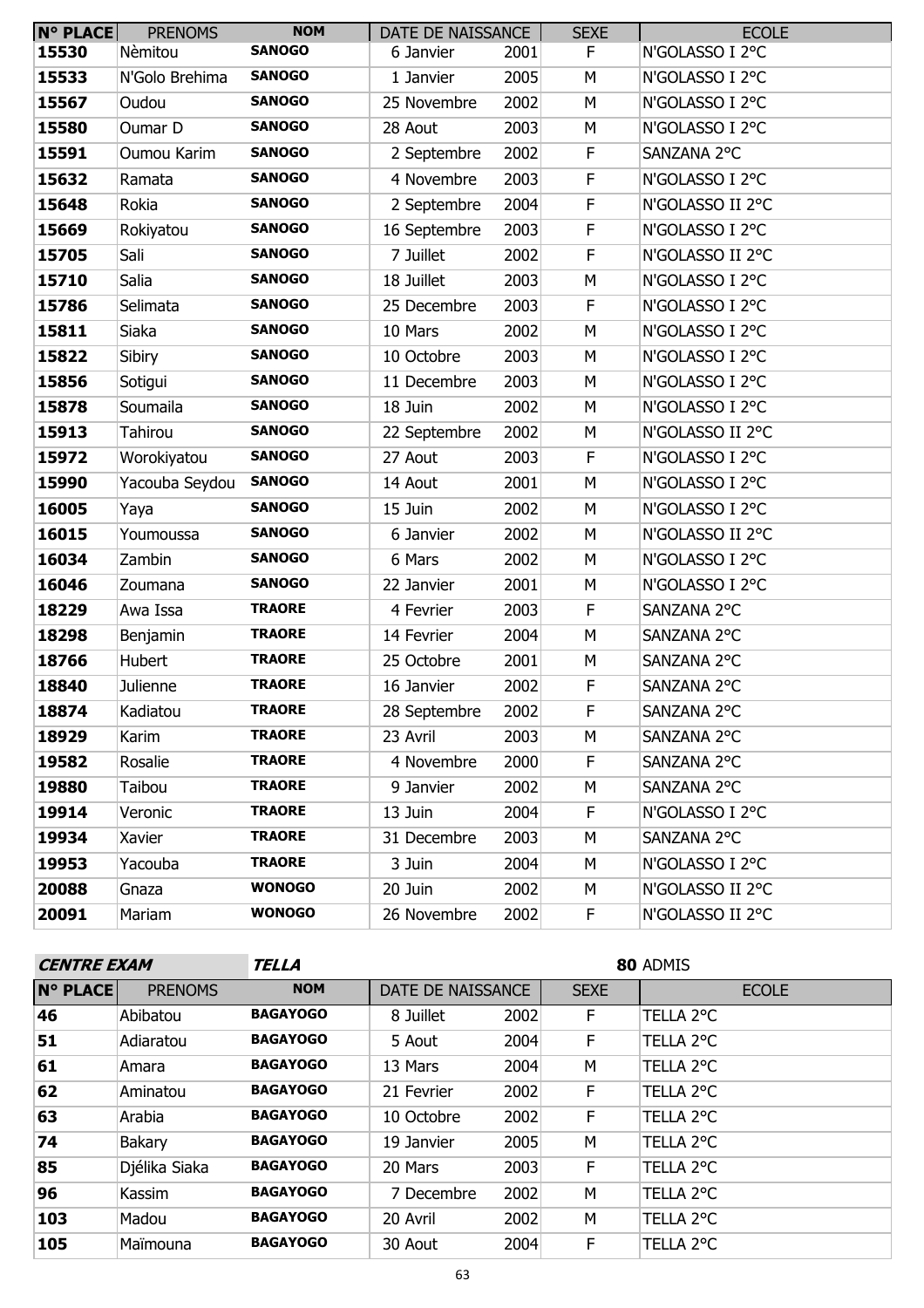| <b>N° PLACE</b> | <b>PRENOMS</b> | <b>NOM</b>      | DATE DE NAISSANCE |      | <b>SEXE</b> | <b>ECOLE</b> |
|-----------------|----------------|-----------------|-------------------|------|-------------|--------------|
| 118             | Moukaïlou      | <b>BAGAYOGO</b> | 19 Septembre      | 2002 | F.          | TELLA 2°C    |
| 121             | Naïta          | <b>BAGAYOGO</b> | 8 Mars            | 2003 | F           | TELLA 2°C    |
| 122             | Naza           | <b>BAGAYOGO</b> | 4 Decembre        | 2003 | F           | TELLA 2°C    |
| 124             | Orokiatou      | <b>BAGAYOGO</b> | 22 Fevrier        | 2002 | F           | TELLA 2°C    |
| 139             | Souleymane     | <b>BAGAYOGO</b> | 22 Septembre      | 2002 | M           | TELLA 2°C    |
| 141             | Sounkalo       | <b>BAGAYOGO</b> | 26 Novembre       | 2002 | M           | TELLA 2°C    |
| 142             | Wassa          | <b>BAGAYOGO</b> | 28 Juillet        | 2004 | F.          | TELLA 2°C    |
| 154             | Amadou         | <b>BAGAYOKO</b> | 30 Aout           | 2004 | M           | TELLA 2°C    |
| 171             | Djélika Modibo | <b>BAGAYOKO</b> | 15 Juin           | 2002 | F           | TELLA 2°C    |
| 327             | Bah-Moussa     | <b>BALLO</b>    | 4 Octobre         | 2003 | M           | YÉLÉKÉLA 2°C |
| 329             | Bakary         | <b>BALLO</b>    | 27 Mars           | 2003 | M           | YÉLÉKÉLA 2°C |
| 1725            | Yama           | <b>BENGALY</b>  | 24 Aout           | 2002 | F           | TELLA 2°C    |
| 2935            | Amedou         | <b>CISSE</b>    | 18 Novembre       | 2003 | M           | YÉLÉKÉLA 2°C |
| 2959            | Bandiougou     | <b>CISSE</b>    | 24 Janvier        | 2003 | M           | YÉLÉKÉLA 2°C |
| 2969            | Chairy         | <b>CISSE</b>    | 15 Mars           | 2003 | M           | YÉLÉKÉLA 2°C |
| 3010            | Fousseyni      | <b>CISSE</b>    | 21 Mars           | 2002 | M           | YÉLÉKÉLA 2°C |
| 3024            | Kadiatou       | <b>CISSE</b>    | 1 Janvier         | 2004 | F.          | YÉLÉKÉLA 2°C |
| 3028            | Kalidou        | <b>CISSE</b>    | 10 Avril          | 2005 | M           | YÉLÉKÉLA 2°C |
| 3030            | Karim          | <b>CISSE</b>    | 13 Juillet        | 2004 | M           | YÉLÉKÉLA 2°C |
| 3040            | Loukoumane     | <b>CISSE</b>    | 14 Juin           | 2006 | M           | YÉLÉKÉLA 2°C |
| 3048            | Maichata       | <b>CISSE</b>    | 30 Janvier        | 2003 | F           | YÉLÉKÉLA 2°C |
| 3087            | Moukaïlou      | <b>CISSE</b>    | 23 Decembre       | 2006 | M           | YÉLÉKÉLA 2°C |
| 3088            | Moussa I       | <b>CISSE</b>    | 28 Juillet        | 2003 | M           | YÉLÉKÉLA 2°C |
| 3089            | Moussa K       | <b>CISSE</b>    | 1 Janvier         | 2004 | M           | YÉLÉKÉLA 2°C |
| 3110            | Ourata         | <b>CISSE</b>    | 30 Janvier        | 2004 | F           | YÉLÉKÉLA 2°C |
| 3154            | Yama           | <b>CISSE</b>    | 13 Septembre      | 2005 | F           | YÉLÉKÉLA 2°C |
| 4897            | Abibata        | <b>DEMBELE</b>  | 28 Septembre      | 2006 | F           | YÉLÉKÉLA 2°C |
| 4903            | Aboubacar      | <b>DEMBELE</b>  | 20 Avril          | 2002 | М           | TELLA 2°C    |
| 4987            | Aramatou       | <b>DEMBELE</b>  | 10 Fevrier        | 2003 | F           | YÉLÉKÉLA 2°C |
| 5328            | Maïmouna       | <b>DEMBELE</b>  | 19 Fevrier        | 2002 | F           | TELLA 2°C    |
| 5612            | Youssouf       | <b>DEMBELE</b>  | 5 Aout            | 2002 | M           | TELLA 2°C    |
| 5955            | Ramatou        | <b>DIABATE</b>  | 2 Juin            | 2002 | F           | TELLA 2°C    |
| 6219            | Lamoussa       | <b>DIAKITE</b>  | 31 Decembre       | 2003 | M           | TELLA 2°C    |
| 6630            | Dougoufana     | <b>DIALLO</b>   | 1 Janvier         | 2002 | F           | TELLA 2°C    |
| 6729            | Issoumaïla     | <b>DIALLO</b>   | 31 Aout           | 2002 | M           | TELLA 2°C    |
| 6779            | Koumba         | <b>DIALLO</b>   | 31 Decembre       | 2004 | F           | YÉLÉKÉLA 2°C |
| 7562            | Achata         | <b>DIARRA</b>   | 20 Octobre        | 2004 | F.          | TELLA 2°C    |
| 7627            | Aïssé          | <b>DIARRA</b>   | 15 Novembre       | 2001 | F           | TELLA 2°C    |
| 7703            | Aminata        | <b>DIARRA</b>   | 12 Mars           | 2004 | F           | TELLA 2°C    |
| 7705            | Aminata Saïbou | <b>DIARRA</b>   | 1 Aout            | 2003 | F           | TELLA 2°C    |
| 7901            | Djénébou       | <b>DIARRA</b>   | 27 Decembre       | 2005 | $\mathsf F$ | TELLA 2°C    |
| 7971            | Faty           | <b>DIARRA</b>   | 13 Octobre        | 2003 | F           | TELLA 2°C    |
| 8247            | Mariam         | <b>DIARRA</b>   | 2 Novembre        | 2001 | F           | TELLA 2°C    |
| 9483            | Youssouf       | <b>FOMBA</b>    | 13 Juin           | 2004 | M           | TELLA 2°C    |
| 10443           | Sada           | <b>KONATE</b>   | 5 Novembre        | 2006 | M           | YÉLÉKÉLA 2°C |
| 10501           | Tiémoko        | <b>KONATE</b>   | 3 Juillet         | 2004 | M           | TELLA 2°C    |
| 10879           | <b>Bintou</b>  | <b>KONE</b>     | 10 Fevrier        | 2004 | F           | TELLA 2°C    |
| 11265           | Madou          | <b>KONE</b>     | 15 Octobre        | 2002 | M           | TELLA 2°C    |
|                 |                |                 |                   |      |             |              |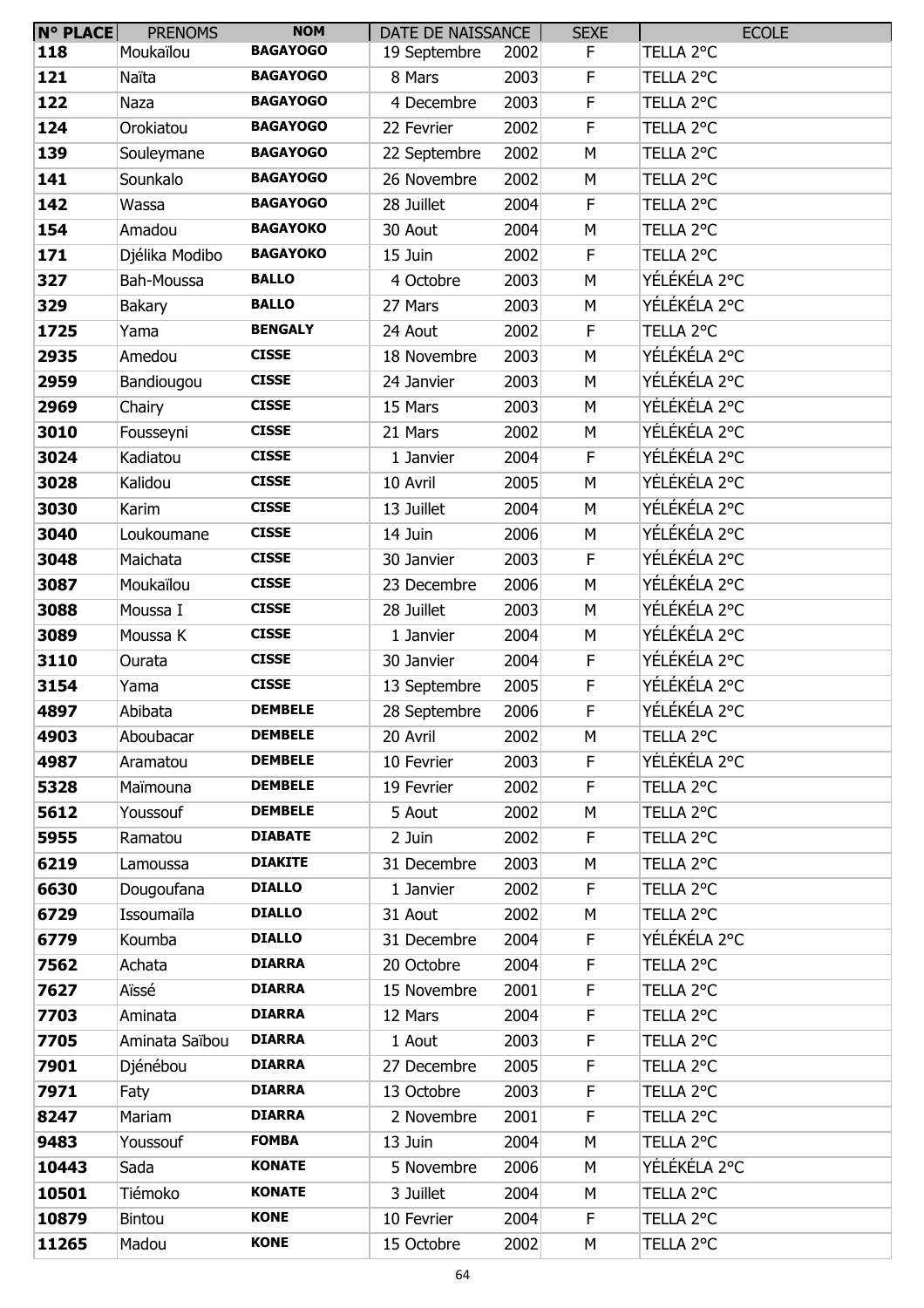| <b>N° PLACE</b> | <b>PRENOMS</b> | <b>NOM</b>     | DATE DE NAISSANCE |      | <b>SEXE</b> | <b>ECOLE</b> |
|-----------------|----------------|----------------|-------------------|------|-------------|--------------|
| 12070           | Afiatou        | <b>MALLE</b>   | 29 Septembre      | 2004 | F.          | TELLA 2°C    |
| 12071           | Afouchatou     | <b>MALLE</b>   | 25 Fevrier        | 2004 | F           | TELLA 2°C    |
| 12102           | Fatoumata      | <b>MALLE</b>   | 3 Novembre        | 2004 | F.          | TELLA 2°C    |
| 13433           | Kafinè         | <b>SAMAKE</b>  | 10 Juillet        | 2004 | F           | TELLA 2°C    |
| 13548           | Achatou        | <b>SANGARE</b> | 1 Janvier         | 2004 | F           | TELLA 2°C    |
| 13751           | Djénéba        | <b>SANGARE</b> | 20 Janvier        | 2003 | F           | TELLA 2°C    |
| 14833           | Djénèbou       | <b>SANOGO</b>  | 31 Janvier        | 2002 | F           | TELLA 2°C    |
| 14956           | Gana Siaka     | <b>SANOGO</b>  | 13 Fevrier        | 2003 | M           | TELLA 2°C    |
| 14983           | Hassane        | <b>SANOGO</b>  | 11 Avril          | 2003 | M           | YÉLÉKÉLA 2°C |
| 15095           | Kalilou        | <b>SANOGO</b>  | 6 Fevrier         | 2004 | М           | TELLA 2°C    |
| 15174           | Korotoumou     | <b>SANOGO</b>  | 1 Janvier         | 2002 | F           | TELLA 2°C    |
| 15252           | Mahamadou      | <b>SANOGO</b>  | 21 Avril          | 2004 | M           | TELLA 2°C    |
| 15534           | N'Goudja       | <b>SANOGO</b>  | 7 Janvier         | 2004 | М           | YÉLÉKÉLA 2°C |
| 15776           | Satou          | <b>SANOGO</b>  | 10 Juin           | 2002 | F           | TELLA 2°C    |
| 15813           | Siaka          | <b>SANOGO</b>  | 17 Decembre       | 2005 | M           | YÉLÉKÉLA 2°C |
| 15841           | Siré           | <b>SANOGO</b>  | 25 Septembre      | 2004 | F           | TELLA 2°C    |
| 16008           | Yaya           | <b>SANOGO</b>  | 12 Mars           | 2003 | M           | TELLA 2°C    |
| 17410           | Fatoumata      | <b>TOGOLA</b>  | 3 Fevrier         | 2002 | F           | TELLA 2°C    |
| 17431           | Lamine         | <b>TOGOLA</b>  | 13 Fevrier        | 2003 | M           | TELLA 2°C    |
| 17871           | Adama          | <b>TRAORE</b>  | 10 Novembre       | 2003 | M           | TELLA 2°C    |
| 17921           | Afou           | <b>TRAORE</b>  | 31 Mars           | 2004 | F.          | TELLA 2°C    |
| 19694           | Satou          | <b>TRAORE</b>  | 16 Aout           | 2002 | F           | TELLA 2°C    |

**CENTRE EXAM ZAN TRAORE "A"**

| <b>N° PLACE</b> | <b>PRENOMS</b>          | <b>NOM</b>    | DATE DE NAISSANCE |      | <b>SEXE</b> | <b>ECOLE</b>  |
|-----------------|-------------------------|---------------|-------------------|------|-------------|---------------|
| 14453           | Ami Madou               | <b>SANOGO</b> | 23 Aout           | 2002 | F.          | DOUMANABA 2°C |
| 14454           | Ami Yakignan            | <b>SANOGO</b> | 22 Novembre       | 2004 | F           | DOUMANABA 2°C |
| 14455           | Amichata                | <b>SANOGO</b> | 19 Fevrier        | 2004 | F           | DOUMANABA 2°C |
| 14458           | Amidou                  | <b>SANOGO</b> | 18 Aout           | 2003 | M           | DOUMANABA 2°C |
| 14501           | Aramatou                | <b>SANOGO</b> | 4 Janvier         | 2002 | F.          | DOUMANABA 2°C |
| 14544           | Assetou                 | <b>SANOGO</b> | 27 Mars           | 2004 | F           | DOUMANABA 2°C |
| 14760           | Diakalia Yacouba SANOGO |               | 19 Novembre       | 2002 | M           | DOUMANABA 2°C |
| 14822           | Djénéba                 | <b>SANOGO</b> | 1 Janvier         | 2003 | F           | DOUMANABA 2°C |
| 14852           | Dramane Bakary          | <b>SANOGO</b> | 13 Juin           | 2003 | M           | DOUMANABA 2°C |
| 14856           | <b>Drissa</b>           | <b>SANOGO</b> | 6 Octobre         | 2001 | M           | DOUMANABA 2°C |
| 14938           | Fatoumata               | <b>SANOGO</b> | 3 Janvier         | 2004 | F           | DOUMANABA 2°C |
| 15013           | Issa                    | <b>SANOGO</b> | 13 Fevrier        | 2002 | M           | DOUMANABA 2°C |
| 15034           | Issouf                  | <b>SANOGO</b> | 1 Juillet         | 2005 | M           | DOUMANABA 2°C |
| 15056           | Kadiatou                | <b>SANOGO</b> | 6 Janvier         | 2001 | F           | DOUMANABA 2°C |
| 15089           | Kalifa                  | <b>SANOGO</b> | 23 Mars           | 2002 | M           | DOUMANABA 2°C |
| 15175           | Korotoumou              | <b>SANOGO</b> | 22 Mars           | 2004 | F           | DOUMANABA 2°C |
| 15205           | Lassina                 | <b>SANOGO</b> | 31 Octobre        | 2003 | M           | DOUMANABA 2°C |
| 15303           | Mamadou                 | <b>SANOGO</b> | 1 Janvier         | 2002 | M           | DOUMANABA 2°C |
| 15311           | Mami                    | <b>SANOGO</b> | 24 Janvier        | 2002 | M           | DOUMANABA 2°C |
| 15336           | Mamoutou M'Pèrè SANOGO  |               | 25 Janvier        | 2003 | M           | DOUMANABA 2°C |
| 15416           | Matilibou               | <b>SANOGO</b> | 30 Juin           | 2002 | М           | DOUMANABA 2°C |
| 15514           | Nana                    | <b>SANOGO</b> | 21 Avril          | 2002 | F           | DOUMANABA 2°C |
| 15592           | Oumou Métanga           | <b>SANOGO</b> | 19 Janvier        | 2004 | F           | DOUMANABA 2°C |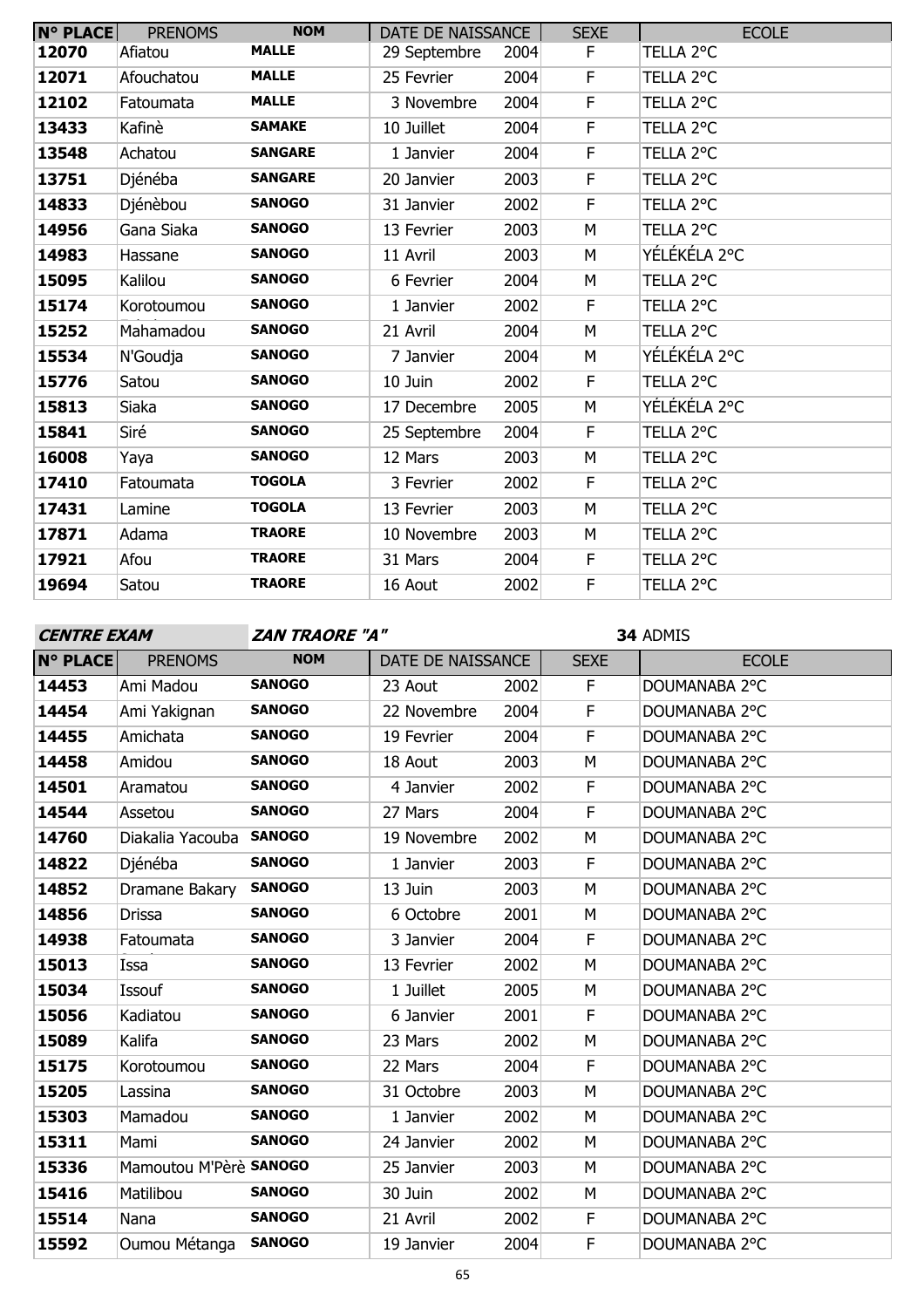| <b>N° PLACE</b> | <b>PRENOMS</b>  | <b>NOM</b>    | DATE DE NAISSANCE |      | <b>SEXE</b> | <b>ECOLE</b>  |
|-----------------|-----------------|---------------|-------------------|------|-------------|---------------|
| 15593           | Oumou Nampé     | <b>SANOGO</b> | 5 Mars            | 2003 | F           | DOUMANABA 2°C |
| 15694           | Safoura         | <b>SANOGO</b> | 10 Aout           | 2003 | F.          | DOUMANABA 2°C |
| 15790           | Seybou Salia    | <b>SANOGO</b> | 1 Janvier         | 2002 | M           | DOUMANABA 2°C |
| 15807           | Seydou Tahirou  | <b>SANOGO</b> | 11 Novembre       | 2004 | M           | DOUMANABA 2°C |
| 15835           | Simba Fatoumata | <b>SANOGO</b> | 11 Septembre      | 2005 | F.          | DOUMANABA 2°C |
| 15876           | Souleymane      | <b>SANOGO</b> | 1 Janvier         | 2002 | M           | DOUMANABA 2°C |
| 15893           | Soumatio        | <b>SANOGO</b> | 2 Mars            | 2005 | F           | DOUMANABA 2°C |
| 15994           | Yapèrè Idrissa  | <b>SANOGO</b> | 13 Mars           | 2003 | M           | DOUMANABA 2°C |
| 16013           | Yaya Salia      | <b>SANOGO</b> | 11 Mars           | 2005 | M           | DOUMANABA 2°C |
| 19070           | Maïmouna        | <b>TRAORE</b> | 11 Mars           | 2005 | F           | DOUMANABA 2°C |
| 19752           | <b>Siaka</b>    | TRAORE        | 18 Mars           | 2006 | M           | DOUMANABA 2°C |

Sikasso, le …………………………….

LE GOUVERNEUR DE REGION

# **Boubacar BAGAYOGO**

Chevalier de l´Ordre National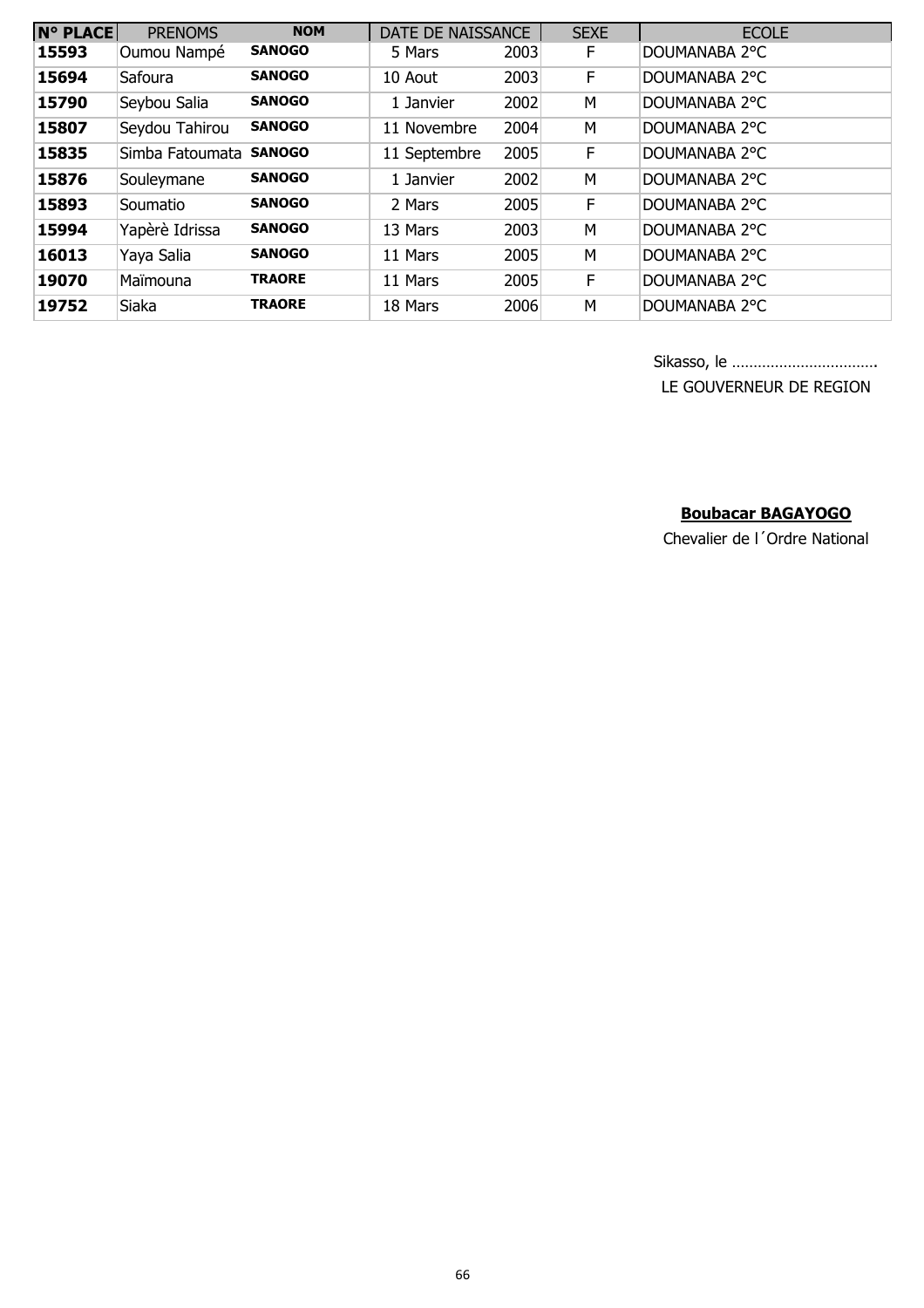| <b>N° PLACE</b>    | <b>PRENOMS</b>                                                  | <b>NOM</b>            | DATE DE NAISSANCE             |              | <b>SEXE</b> | <b>ECOLE</b>                                                                    |  |
|--------------------|-----------------------------------------------------------------|-----------------------|-------------------------------|--------------|-------------|---------------------------------------------------------------------------------|--|
|                    | <b>MINISTERE DE L'EDUCATION NATIONALE</b><br>****************** |                       |                               |              |             | <b>REPUBLIQUE DU MALI</b><br>UN PEUPLE - UN BUT - UNE FOI<br>****************** |  |
|                    | <b>CENTRE NATIONALE DES EXAMENS ET</b>                          |                       |                               |              |             |                                                                                 |  |
|                    | <b>DES CONCOURS DE L'EDUCATION</b>                              |                       |                               |              |             |                                                                                 |  |
|                    | *****************                                               |                       |                               |              |             |                                                                                 |  |
|                    | <b>ACADEMIED'ENSEIGNEMENT DE SIKASSO</b>                        |                       |                               |              |             |                                                                                 |  |
|                    |                                                                 |                       |                               |              |             | LISTE DES CANDIDATS ADMIS AU DIPLÔME D'ETUDES FONDAMENTALES                     |  |
|                    |                                                                 |                       | <b>SESSION D'OCTOBRE 2020</b> |              |             |                                                                                 |  |
|                    |                                                                 |                       |                               |              |             |                                                                                 |  |
|                    | <b>CENTRE D'ANIMATION PEDAGOGIQUE DE :</b>                      |                       |                               | <b>KLELA</b> |             | 614                                                                             |  |
|                    |                                                                 |                       |                               |              |             |                                                                                 |  |
|                    | <b>OPTION DEF</b>                                               | <b>ARABE</b>          |                               |              | 28          | <b>ADMIS</b>                                                                    |  |
| <b>CENTRE EXAM</b> |                                                                 | <b>KOUORO MEDERSA</b> |                               |              |             | 28 ADMIS                                                                        |  |
| <b>N° PLACE</b>    | <b>PRENOMS</b>                                                  | <b>NOM</b>            | DATE DE NAISSANCE             |              | <b>SEXE</b> | <b>ECOLE</b>                                                                    |  |
| 1468               | Karim                                                           | <b>BENGALY</b>        | 21 Decembre                   | 2002         | M           | DARSALAM 2°C                                                                    |  |
| 1728               | Yaya                                                            | <b>BENGALY</b>        | 22 Janvier                    | 2002         | M           | DARSALAM 2°C                                                                    |  |
| 2741               | <b>Abdoul Karim</b>                                             | <b>BOUGOUDOGO</b>     | 2 Decembre                    | 2003         | M           | DARSALAM 2°C                                                                    |  |
| 3116               | Rokiatou                                                        | <b>CISSE</b>          | 6 Aout                        | 2003         | F           | DARSALAM 2°C                                                                    |  |
| 3647               | Djénéba                                                         | <b>COULIBALY</b>      | 29 Avril                      | 2006         | F           | DARSALAM 2°C                                                                    |  |
| 4892               | Abdramane                                                       | <b>DEMBELE</b>        | 18 Octobre                    | 2003         | M           | DARSALAM 2°C                                                                    |  |
| 5248               | Kadidia                                                         | <b>DEMBELE</b>        | 15 Fevrier                    | 2004         | F           | DARSALAM 2°C                                                                    |  |
| 6245               | Moussa                                                          | <b>DIAKITE</b>        | 10 Decembre                   | 2003         | M           | DARSALAM 2°C                                                                    |  |
| 6361               | Adama                                                           | <b>DIALLO</b>         | 1 Decembre                    | 2001         | M           | DARSALAM 2°C                                                                    |  |
| 7065               | Seydou                                                          | <b>DIALLO</b>         | 16 Octobre                    | 2003         | M           | DARSALAM 2°C                                                                    |  |
| 7158               | Yamoussa                                                        | <b>DIALLO</b>         | 1 Janvier                     | 2003         | М           | DARSALAM 2°C                                                                    |  |
| 7476               | Yaya                                                            | <b>DIAMOUTENE</b>     | 17 Juillet                    | 2002         | М           | SABIL EL HOUDA 2°C                                                              |  |
| 8959               | <b>Bintou</b>                                                   | <b>DJIRE</b>          | 29 Juin                       | 2002         | F           | DARSALAM 2°C                                                                    |  |
| 9545               | Siaka                                                           | <b>GOITA</b>          | 14 Novembre                   | 2003         | M           | DARSALAM 2°C                                                                    |  |
| 9615               | Abdoul Hamidou                                                  | <b>GUINDO</b>         | 2 Mars                        | 2003         | M           | DARSALAM 2°C                                                                    |  |
| 9887               | Djantiné                                                        | <b>KEITA</b>          | 24 Juin                       | 2003         | M           | DARSALAM 2°C                                                                    |  |
| 9918               | Samoussi                                                        | <b>KEITA</b>          | 28 Juin                       | 2002         | M           | DARSALAM 2°C                                                                    |  |
| 12162              | Younoussa                                                       | <b>MALLE</b>          | 1 Juillet                     | 2003         | M           | DARSALAM 2°C                                                                    |  |
| 12387              | Amidou                                                          | <b>NIANA</b>          | 28 Octobre                    | 2003         | М           | DARSALAM 2°C                                                                    |  |
| 13345              | Adama                                                           | <b>SAGARA</b>         | 5 Mars                        | 2003         | M           | DARSALAM 2°C                                                                    |  |
| 16043              | Zoumana                                                         | <b>SANOGO</b>         | 5 Septembre                   | 2002         | M           | DARSALAM 2°C                                                                    |  |
| 16273              | Kadidiatou                                                      | <b>SIDIBE</b>         | 10 Janvier                    | 2003         | F           | DARSALAM 2°C                                                                    |  |
| 16779              | Mory                                                            | <b>SOGODOGO</b>       | 8 Juin                        | 2003         | M           | DARSALAM 2°C                                                                    |  |
| 17359              | Amédou                                                          | <b>TOGOLA</b>         | 10 Decembre                   | 2003         | M           | DARSALAM 2°C                                                                    |  |
| 17577              | Salif                                                           | <b>TOULEMA</b>        | 18 Novembre                   | 2002         | М           | DARSALAM 2°C                                                                    |  |
| 18311              | <b>Bintou</b>                                                   | <b>TRAORE</b>         | 12 Novembre                   | 2003         | F           | DARSALAM 2°C                                                                    |  |
| 19841              | Soumaïla                                                        | <b>TRAORE</b>         | 27 Janvier                    | 2003         | M           | DARSALAM 2°C                                                                    |  |
| 20111              | Aïcha                                                           | <b>YANOGA</b>         | 3 Janvier                     | 2004         | F           | DARSALAM 2°C                                                                    |  |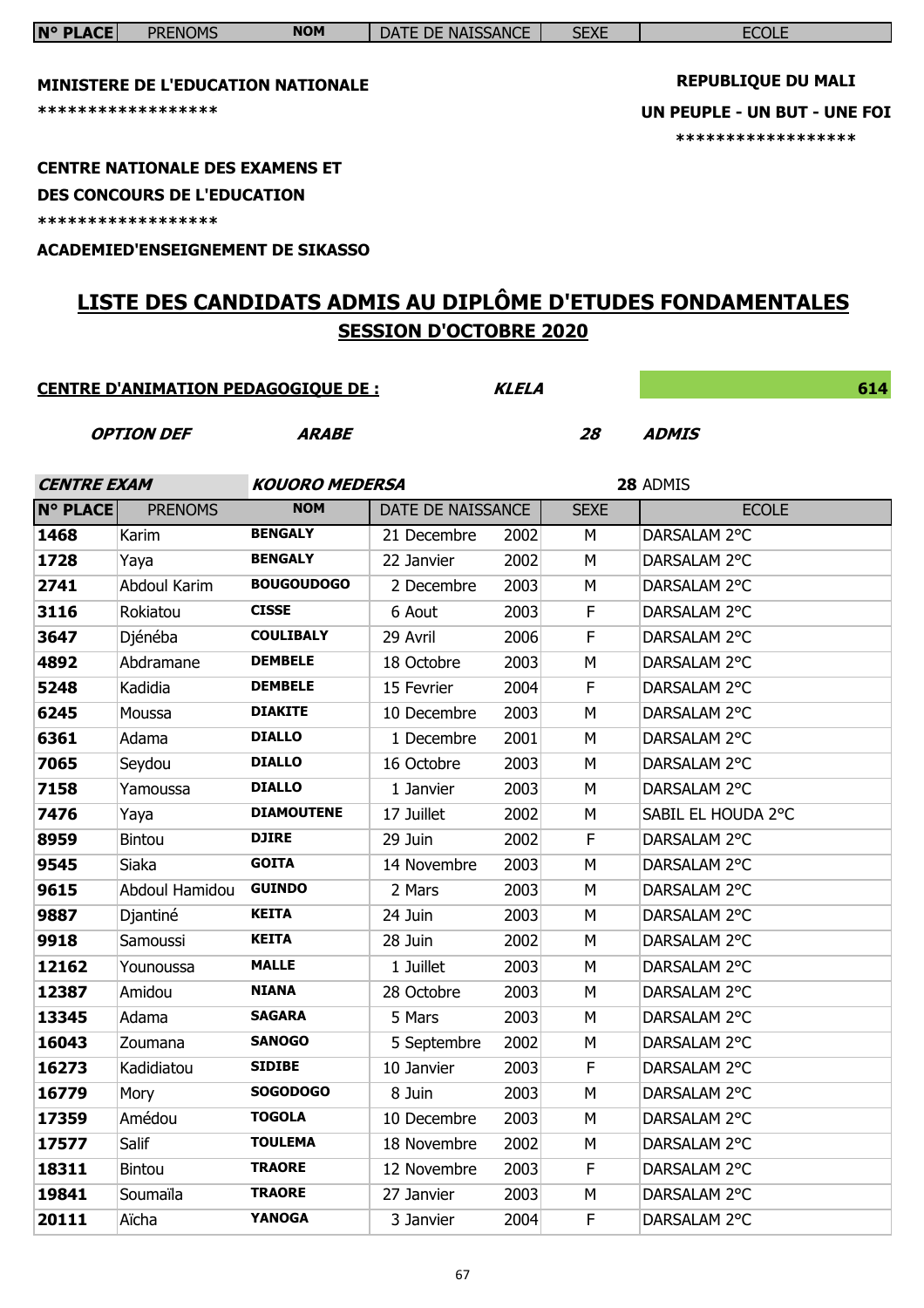| <b>N° PLACE</b>    | <b>PRENOMS</b>    | <b>NOM</b>        | DATE DE NAISSANCE    |      | <b>SEXE</b> | <b>ECOLE</b>  |
|--------------------|-------------------|-------------------|----------------------|------|-------------|---------------|
|                    | <b>OPTION DEF</b> | <b>CLASS</b>      |                      |      | 586         | <b>ADMIS</b>  |
|                    |                   |                   |                      |      |             |               |
| <b>CENTRE EXAM</b> |                   |                   | <b>BAMBOUGOU 2°C</b> |      |             | 16 ADMIS      |
| <b>N° PLACE</b>    | <b>PRENOMS</b>    | <b>NOM</b>        | DATE DE NAISSANCE    |      | <b>SEXE</b> | <b>ECOLE</b>  |
| 693                | Alou              | <b>BAMBA</b>      | 13 Mars              | 2001 | M           | BAMBOUGOU 2°C |
| 978                | Yaya              | <b>BAMBA</b>      | 22 Avril             | 2006 | М           | BAMBOUGOU 2°C |
| 2632               | Siaka             | <b>BOIRE</b>      | 27 Aout              | 2004 | M           | BAMBOUGOU 2°C |
| 3386               | Amidou A          | <b>COULIBALY</b>  | 16 Avril             | 2004 | М           | BAMBOUGOU 2°C |
| 4803               | Diakalia          | <b>DAO</b>        | 20 Janvier           | 2003 | M           | BAMBOUGOU 2°C |
| 7404               | Oumar             | <b>DIAMOUTENE</b> | 4 Fevrier            | 2004 | М           | BAMBOUGOU 2°C |
| 10901              | <b>Bréhima</b>    | <b>KONE</b>       | 18 Aout              | 2002 | M           | BAMBOUGOU 2°C |
| 13217              | Yaya              | <b>OUATTARA</b>   | 20 Janvier           | 2005 | M           | BAMBOUGOU 2°C |
| 13534              | Abibata           | <b>SANGARE</b>    | 10 Aout              | 2005 | F           | BAMBOUGOU 2°C |
| 16692              | Ichiaka           | <b>SOGODOGO</b>   | 27 Avril             | 2004 | M           | BAMBOUGOU 2°C |
| 17037              | Bakary            | <b>SYLLA</b>      | 14 Mars              | 2003 | M           | BAMBOUGOU 2°C |
| 17068              | Foussene          | <b>SYLLA</b>      | 9 Juin               | 2002 | M           | BAMBOUGOU 2°C |
| 17815              | Aboudou           | <b>TRAORE</b>     | 11 Decembre          | 2004 | M           | BAMBOUGOU 2°C |
| 19260              | Massara           | <b>TRAORE</b>     | 29 Juin              | 2004 | F           | BAMBOUGOU 2°C |
| 19886              | Tayourou          | <b>TRAORE</b>     | 13 Aout              | 2005 | M           | BAMBOUGOU 2°C |
| 19993              | Yoro              | <b>TRAORE</b>     | 8 Septembre          | 2005 | М           | BAMBOUGOU 2°C |
|                    |                   |                   |                      |      |             |               |

### **CENTRE EXAM DANDERESSO 2°C "A"**

| <b>N° PLACE</b> | <b>PRENOMS</b> | <b>NOM</b>        | DATE DE NAISSANCE |      | <b>SEXE</b>  | <b>ECOLE</b>      |
|-----------------|----------------|-------------------|-------------------|------|--------------|-------------------|
| 580             | Siaka          | <b>BALLO</b>      | 12 Juin           | 2002 | M            | DANDERESSO 2°C"B" |
| 621             | Yaya           | <b>BALLO</b>      | 17 Septembre      | 2004 | M            | DANDERESSO 2°C"A" |
| 3246            | Achata         | <b>COULIBALY</b>  | 31 Decembre       | 2001 | F            | DANDERESSO 2°C"A" |
| 3646            | Djénéba        | <b>COULIBALY</b>  | 6 Octobre         | 2000 | $\mathsf F$  | DANDERESSO 2°C"A" |
| 3762            | Fatoumata S    | <b>COULIBALY</b>  | 11 Mars           | 2003 | F            | DANDERESSO 2°C"A" |
| 3781            | Gnacho         | <b>COULIBALY</b>  | 31 Aout           | 2004 | $\mathsf F$  | DANDERESSO 2°C"A" |
| 3949            | Lamissa        | <b>COULIBALY</b>  | 27 Mars           | 2001 | M            | DANDERESSO 2°C"A" |
| 4096            | Mawa           | <b>COULIBALY</b>  | 21 Mars           | 2004 | $\mathsf{F}$ | DANDERESSO 2°C"B" |
| 4142            | Moussa         | <b>COULIBALY</b>  | 19 Janvier        | 2000 | M            | DANDERESSO 2°C"B" |
| 4306            | Rokiatou       | <b>COULIBALY</b>  | 2 Octobre         | 2003 | F            | DANDERESSO 2°C"B" |
| 4584            | Youssouf D     | <b>COULIBALY</b>  | 23 Mars           | 2003 | M            | DANDERESSO 2°C"A" |
| 4783            | Alfousseny     | <b>DAO</b>        | 1 Janvier         | 2004 | M            | DANDERESSO 2°C"B" |
| 4840            | Abdoulaye      | <b>DAOU</b>       | 4 Decembre        | 2004 | M            | DANDERESSO 2°C"A" |
| 4927            | Adjaratou      | <b>DEMBELE</b>    | 1 Janvier         | 2001 | F            | DANDERESSO 2°C"B" |
| 5308            | Madou S        | <b>DEMBELE</b>    | 8 Mars            | 2002 | M            | DANDERESSO 2°C"A" |
| 7216            | Adia           | <b>DIAMOUTENE</b> | 8 Avril           | 2006 | F            | DANDERESSO 2°C"A" |
| 7367            | Mamadou        | <b>DIAMOUTENE</b> | 6 Decembre        | 2004 | M            | DANDERESSO 2°C"B" |
| 7912            | Dramane        | <b>DIARRA</b>     | 15 Janvier        | 2003 | M            | DANDERESSO 2°C"B" |
| 9268            | Soumaïla       | <b>DOUMBIA</b>    | 13 Septembre      | 2005 | M            | DANDERESSO 2°C"A" |
| 9565            | Aboubacar      | <b>GONSOGO</b>    | 19 Juillet        | 2002 | M            | DANDERESSO 2°C"A" |
| 9573            | Bakary         | <b>GONSOGO</b>    | 1 Mars            | 2002 | M            | NIÉZANSO 2°C      |
| 9581            | Fatogoma       | <b>GONSOGO</b>    | 4 Avril           | 2002 | M            | DANDERESSO 2°C"A" |
| 9584            | Habib          | <b>GONSOGO</b>    | 17 Juillet        | 2004 | M            | DANDERESSO 2°C"A" |
| 9585            | Issouf         | <b>GONSOGO</b>    | 6 Juillet         | 2002 | M            | NIÉZANSO 2°C      |
| 9589            | Lamoussa       | <b>GONSOGO</b>    | 7 Mars            | 2002 | M            | NIÉZANSO 2°C      |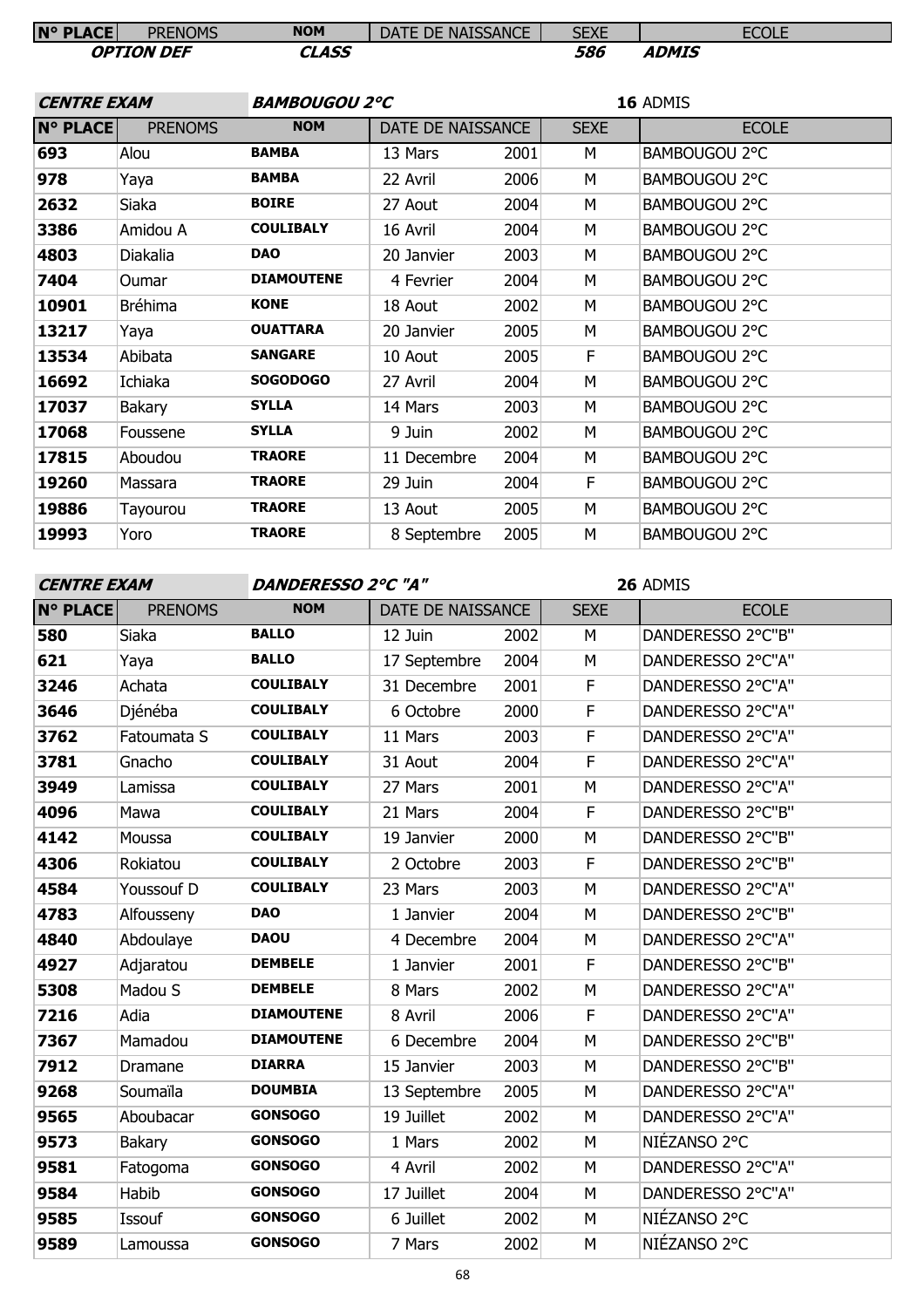| <b>N° PLACE</b> | <b>PRENOMS</b> | <b>NOM</b> | DATE DE NAISSANCE |      | SEXE | <b>ECOLE</b>  |
|-----------------|----------------|------------|-------------------|------|------|---------------|
| 14319           | Adama          | SANOGO     | 20 Septembre      | 2002 |      | INIEZANSO 2°C |

| <b>CENTRE EXAM</b> |                | <b>DANDERESSO 2°C"B"</b> |                   |      | 17 ADMIS    |                   |  |
|--------------------|----------------|--------------------------|-------------------|------|-------------|-------------------|--|
| <b>N° PLACE</b>    | <b>PRENOMS</b> | <b>NOM</b>               | DATE DE NAISSANCE |      | <b>SEXE</b> | <b>ECOLE</b>      |  |
| 8969               | Fanta          | <b>DJIRE</b>             | 9 Fevrier         | 2002 | F           | DANDERESSO 2°C"B" |  |
| 9111               | <b>Bassira</b> | <b>DOMOGO</b>            | 7 Octobre         | 2004 | F           | DANDERESSO 2°C"B" |  |
| 9169               | Baba           | <b>DOUMBIA</b>           | 24 Mars           | 2003 | M           | DANDERESSO 2°C"B" |  |
| 9598               | Siaka          | <b>GONSOGO</b>           | 7 Aout            | 2002 | M           | DANDERESSO 2°C"B" |  |
| 10097              | Adama          | <b>KOBORO</b>            | 1 Janvier         | 2004 | M           | DANDERESSO 2°C"A" |  |
| 10405              | Naminata       | <b>KONATE</b>            | 1 Novembre        | 2003 | F           | DANDERESSO 2°C"A" |  |
| 10429              | Rahamatoulaye  | <b>KONATE</b>            | 2 Septembre       | 2004 | F           | DANDERESSO 2°C"A" |  |
| 10510              | Youssouf       | <b>KONATE</b>            | 18 Fevrier        | 2004 | М           | DANDERESSO 2°C"B" |  |
| 13218              | Yaya           | <b>OUATTARA</b>          | 1 Janvier         | 2006 | М           | DANDERESSO 2°C"A" |  |
| 15264              | Maïmouna       | <b>SANOGO</b>            | 6 Mars            | 2005 | F           | NIÉZANSO 2°C      |  |
| 16880              | Yacouba        | <b>SOGODOGO</b>          | 2 Mars            | 2003 | M           | DANDERESSO 2°C"B" |  |
| 17673              | Salimata       | <b>TOURE</b>             | 5 Mars            | 2004 | F           | DANDERESSO 2°C"B" |  |
| 19332              | Moumine        | <b>TRAORE</b>            | 9 Aout            | 2004 | M           | DANDERESSO 2°C"A" |  |
| 19376              | Moussa Y       | <b>TRAORE</b>            | 12 Juillet        | 2003 | M           | DANDERESSO 2°C"A" |  |
| 19633              | Salimata       | <b>TRAORE</b>            | 1 Janvier         | 2005 | F           | DANDERESSO 2°C"A" |  |
| 19738              | Seydou         | <b>TRAORE</b>            | 31 Decembre       | 2003 | М           | NIÉZANSO 2°C      |  |
| 19891              | Tenin          | <b>TRAORE</b>            | 4 Janvier         | 2002 | F           | NIÉZANSO 2°C      |  |

**CENTRE EXAM DJIBOUGOU 2°C**

| <b>N° PLACE</b> | <b>PRENOMS</b> | <b>NOM</b>        | DATE DE NAISSANCE |      | <b>SEXE</b> | <b>ECOLE</b>  |
|-----------------|----------------|-------------------|-------------------|------|-------------|---------------|
| 27              | Aly            | <b>ARAMA</b>      | 31 Decembre       | 2002 | M           | DJIBOUGOU 2°C |
| 534             | Ousmane        | <b>BALLO</b>      | 9 Juillet         | 2003 | M           | TABARAKO2°C   |
| 1207            | Aboudou        | <b>BENGALY</b>    | 23 Juin           | 2003 | M           | TABARAKO2°C   |
| 1208            | Aboudramane    | <b>BENGALY</b>    | 29 Decembre       | 2004 | M           | TABARAKO2°C   |
| 1283            | Assétou        | <b>BENGALY</b>    | 31 Decembre       | 2006 | F           | TABARAKO2°C   |
| 1324            | <b>Brehima</b> | <b>BENGALY</b>    | 15 Mars           | 2004 | M           | TABARAKO2°C   |
| 1333            | Chitiemine     | <b>BENGALY</b>    | 31 Decembre       | 2001 | F           | TABARAKO2°C   |
| 1541            | Manassoun      | <b>BENGALY</b>    | 14 Novembre       | 2003 | F           | DJIBOUGOU 2°C |
| 1598            | Nantio         | <b>BENGALY</b>    | 16 Juillet        | 2004 | F           | TABARAKO2°C   |
| 1609            | Noumoussa      | <b>BENGALY</b>    | 22 Decembre       | 2003 | M           | DJIBOUGOU 2°C |
| 1923            | Amidou         | <b>BERTHE</b>     | 11 Septembre      | 2004 | M           | DJIBOUGOU 2°C |
| 2194            | Kadiatou       | <b>BERTHE</b>     | 5 Mars            | 2005 | F           | DJIBOUGOU 2°C |
| 2237            | Kassim         | <b>BERTHE</b>     | 3 Avril           | 2004 | M           | DJIBOUGOU 2°C |
| 2421            | Ousmane        | <b>BERTHE</b>     | 22 Avril          | 2003 | M           | DJIBOUGOU 2°C |
| 2552            | Tinthio        | <b>BERTHE</b>     | 15 Decembre       | 2003 | F           | DJIBOUGOU 2°C |
| 2587            | Youssouf       | <b>BERTHE</b>     | 28 Novembre       | 2003 | M           | DJIBOUGOU 2°C |
| 2700            | Souleymane     | <b>BOLOZOGOLA</b> | 16 Decembre       | 2004 | M           | DJIBOUGOU 2°C |
| 5031            | Bakary         | <b>DEMBELE</b>    | 2 Janvier         | 2003 | M           | TABARAKO2°C   |
| 5769            | Diakaridia     | <b>DIABATE</b>    | 30 Avril          | 2002 | M           | DJIBOUGOU 2°C |
| 5789            | Dramane        | <b>DIABATE</b>    | 23 Aout           | 2003 | M           | DJIBOUGOU 2°C |
| 6396            | Aïssata        | <b>DIALLO</b>     | 23 Janvier        | 2004 | F           | TABARAKO2°C   |
| 6410            | Aly H          | <b>DIALLO</b>     | 30 Juin           | 2004 | M           | TABARAKO2°C   |
| 8684            | Niankaly       | <b>DIBO</b>       | 16 Octobre        | 2002 | F           | TABARAKO2°C   |
| 8809            | Assanatou      | <b>DISSA</b>      | 16 Janvier        | 2002 | $\mathsf F$ | DJIBOUGOU 2°C |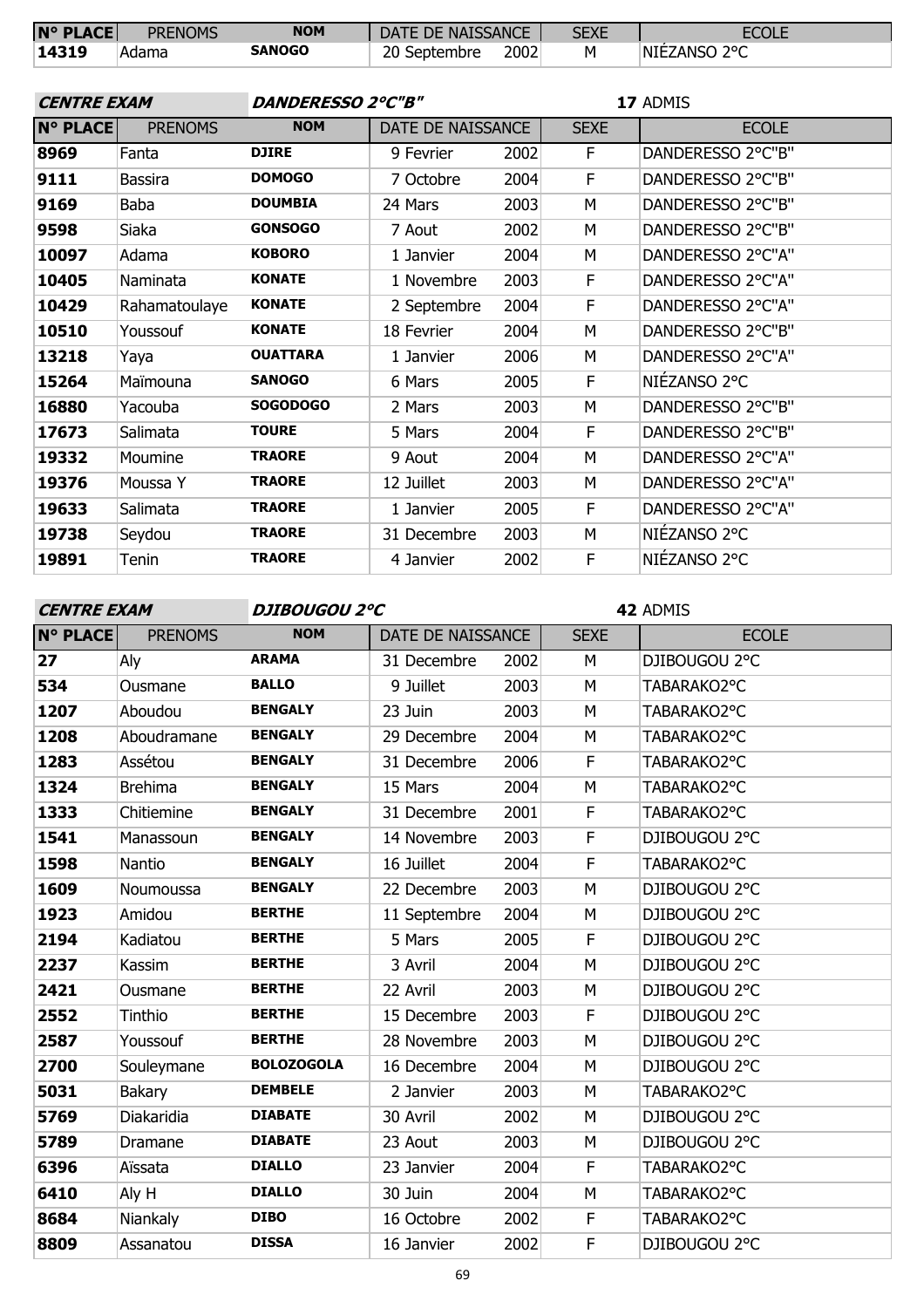| <b>N° PLACE</b> | <b>PRENOMS</b> | <b>NOM</b>     | DATE DE NAISSANCE |      | <b>SEXE</b> | <b>ECOLE</b>  |
|-----------------|----------------|----------------|-------------------|------|-------------|---------------|
| 8822            | Djelika        | <b>DISSA</b>   | 31 Decembre       | 2002 | F.          | DJIBOUGOU 2°C |
| 8823            | Djénéba        | <b>DISSA</b>   | 1 Janvier         | 2001 | F           | DJIBOUGOU 2°C |
| 8830            | Fatoumata      | <b>DISSA</b>   | 25 Novembre       | 2003 | F           | DJIBOUGOU 2°C |
| 8831            | Fousséni       | <b>DISSA</b>   | 28 Aout           | 2003 | M           | DJIBOUGOU 2°C |
| 8844            | Madou          | <b>DISSA</b>   | 1 Janvier         | 2002 | M           | DJIBOUGOU 2°C |
| 8866            | Sali           | <b>DISSA</b>   | 1 Janvier         | 2002 | F.          | DJIBOUGOU 2°C |
| 8872            | Sélimata       | <b>DISSA</b>   | 6 Mars            | 2002 | F           | DJIBOUGOU 2°C |
| 8888            | Noelle         | <b>DJIBO</b>   | 31 Decembre       | 2003 | F.          | TABARAKO2°C   |
| 9243            | Ousmane        | <b>DOUMBIA</b> | 15 Aout           | 2004 | М           | TABARAKO2°C   |
| 9255            | Sékou          | <b>DOUMBIA</b> | 21 Avril          | 2003 | м           | DJIBOUGOU 2°C |
| 10652           | Affouchatou    | <b>KONE</b>    | 11 Janvier        | 2003 | F.          | DJIBOUGOU 2°C |
| 12301           | Yacouba        | <b>MONKORO</b> | 31 Decembre       | 2003 | м           | TABARAKO2°C   |
| 14045           | Oumar          | <b>SANGARE</b> | 1 Janvier         | 2004 | М           | TABARAKO2°C   |
| 14191           | Yaya           | <b>SANGARE</b> | 16 Juillet        | 2003 | М           | TABARAKO2°C   |
| 14411           | Alima          | <b>SANOGO</b>  | 31 Decembre       | 2003 | F.          | TABARAKO2°C   |
| 15258           | Maïmouna       | <b>SANOGO</b>  | 20 Novembre       | 2001 | F.          | DJIBOUGOU 2°C |
| 15320           | Maminatou      | <b>SANOGO</b>  | 15 Juin           | 2002 | F           | DJIBOUGOU 2°C |
| 16322           | Mariétou       | <b>SIDIBE</b>  | 25 Mars           | 2003 | F           | DJIBOUGOU 2°C |

| <b>CENTRE EXAM</b> |                 | FAMA 2°C         |                   |      | 51 ADMIS                |                 |  |
|--------------------|-----------------|------------------|-------------------|------|-------------------------|-----------------|--|
| <b>N° PLACE</b>    | <b>PRENOMS</b>  | <b>NOM</b>       | DATE DE NAISSANCE |      | <b>SEXE</b>             | <b>ECOLE</b>    |  |
| 1222               | Afou            | <b>BENGALY</b>   | 22 Avril          | 2004 | $\mathsf F$             | FAMA 2°C        |  |
| 1372               | <b>Drissa</b>   | <b>BENGALY</b>   | 7 Septembre       | 2004 | M                       | FAMA 2°C        |  |
| 1490               | Lassina         | <b>BENGALY</b>   | 3 Mars            | 2005 | M                       | FAMA 2°C        |  |
| 1511               | Mafini          | <b>BENGALY</b>   | 3 Mars            | 2005 | $\mathsf F$             | FAMA 2°C        |  |
| 1558               | Mariama         | <b>BENGALY</b>   | 26 Novembre       | 2004 | $\mathsf F$             | FAMA 2°C        |  |
| 1585               | Moussa          | <b>BENGALY</b>   | 1 Janvier         | 2003 | M                       | FAMA 2°C        |  |
| 1627               | Ousmane         | <b>BENGALY</b>   | 16 Novembre       | 2002 | M                       | FAMA 2°C        |  |
| 3955               | Lassina         | <b>COULIBALY</b> | 25 Septembre      | 2003 | M                       | FAMA 2°C        |  |
| 4402               | Seydou          | <b>COULIBALY</b> | 18 Mars           | 2002 | M                       | KOUROUMASSO 2°C |  |
| 4928               | Afou            | <b>DEMBELE</b>   | 1 Octobre         | 2002 | $\mathsf F$             | FAMA 2°C        |  |
| 4943               | Allassane       | <b>DEMBELE</b>   | 8 Avril           | 2004 | M                       | KOUROUMASSO 2°C |  |
| 4962               | Ami             | <b>DEMBELE</b>   | 3 Mars            | 2002 | $\mathsf F$             | FAMA 2°C        |  |
| 5006               | Awa             | <b>DEMBELE</b>   | 15 Juin           | 2001 | $\overline{\mathsf{F}}$ | FAMA 2°C        |  |
| 5096               | Diakalia K      | <b>DEMBELE</b>   | 15 Avril          | 2003 | M                       | KOUROUMASSO 2°C |  |
| 5097               | Diakalia S      | <b>DEMBELE</b>   | 12 Juin           | 2006 | M                       | KOUROUMASSO 2°C |  |
| 5100               | Diaki           | <b>DEMBELE</b>   | 13 Novembre       | 2004 | $\mathsf F$             | FAMA 2°C        |  |
| 5273               | Koniba          | <b>DEMBELE</b>   | 24 Septembre      | 2004 | $\mathsf F$             | FAMA 2°C        |  |
| 5279               | Korotoumou      | <b>DEMBELE</b>   | 14 Mars           | 2004 | $\mathsf F$             | FAMA 2°C        |  |
| 5303               | Lassina T       | <b>DEMBELE</b>   | 19 Fevrier        | 2004 | M                       | FAMA 2°C        |  |
| 5314               | Mahamadou       | <b>DEMBELE</b>   | 12 Fevrier        | 2002 | M                       | FAMA 2°C        |  |
| 5329               | Makan           | <b>DEMBELE</b>   | 16 Janvier        | 2002 | M                       | FAMA 2°C        |  |
| 5416               | <b>Natagaly</b> | <b>DEMBELE</b>   | 24 Septembre      | 2003 | $\mathsf F$             | FAMA 2°C        |  |
| 5435               | Oumar           | <b>DEMBELE</b>   | 22 Juin           | 2003 | M                       | FAMA 2°C        |  |
| 5451               | Oumou Madissou  | <b>DEMBELE</b>   | 8 Septembre       | 2002 | F                       | FAMA 2°C        |  |
| 5456               | Pinakan         | <b>DEMBELE</b>   | 10 Novembre       | 2002 | M                       | FAMA 2°C        |  |
| 5538               | Sitapha         | <b>DEMBELE</b>   | 8 Juillet         | 2005 | M                       | FAMA 2°C        |  |
| 5561               | <b>Tahirou</b>  | <b>DEMBELE</b>   | 29 Mars           | 2004 | M                       | FAMA 2°C        |  |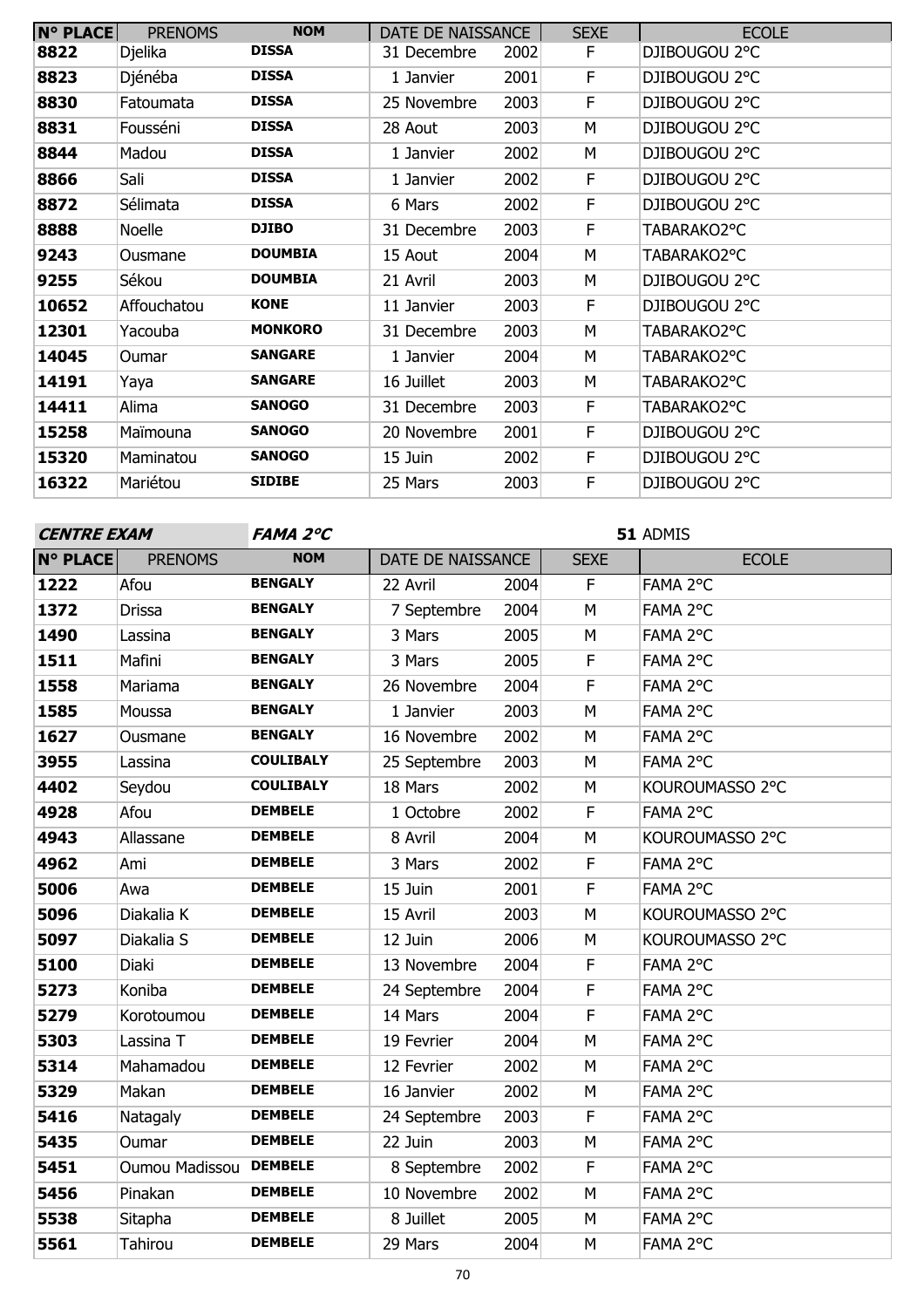| $N^{\circ}$ PLACE | <b>PRENOMS</b> | <b>NOM</b>      | DATE DE NAISSANCE |      | <b>SEXE</b> | <b>ECOLE</b>    |
|-------------------|----------------|-----------------|-------------------|------|-------------|-----------------|
| 5711              | Aminata        | <b>DIABATE</b>  | 7 Septembre       | 2006 | F           | KOUROUMASSO 2°C |
| 5971              | Saly           | <b>DIABATE</b>  | 20 Septembre      | 2000 | F           | FAMA 2°C        |
| 8815              | <b>Birama</b>  | <b>DISSA</b>    | 10 Mars           | 2002 | M           | FAMA 2°C        |
| 8845              | Madou          | <b>DISSA</b>    | 29 Juillet        | 2005 | M           | KOUROUMASSO 2°C |
| 8869              | Sana           | <b>DISSA</b>    | 14 Aout           | 2005 | M           | FAMA 2°C        |
| 9569              | Amadou         | <b>GONSOGO</b>  | 26 Juillet        | 2002 | M           | KOUROUMASSO 2°C |
| 11596             | Salimou        | <b>KONE</b>     | 9 Janvier         | 2005 | M           | FAMA 2°C        |
| 11677             | Souleymane     | <b>KONE</b>     | 5 Janvier         | 2004 | M           | KOUROUMASSO 2°C |
| 12989             | Massourou K    | <b>OUATTARA</b> | 25 Decembre       | 2003 | M           | KOUROUMASSO 2°C |
| 13008             | Moumine        | <b>OUATTARA</b> | 27 Aout           | 2001 | M           | KOUROUMASSO 2°C |
| 14279             | Aboubacar      | <b>SANOGO</b>   | 7 Decembre        | 2003 | M           | FAMA 2°C        |
| 14353             | Adiarra        | <b>SANOGO</b>   | 6 Novembre        | 2002 | F           | FAMA 2°C        |
| 15503             | Nagatio        | <b>SANOGO</b>   | 25 Decembre       | 2004 | F           | FAMA 2°C        |
| 15820             | Sibiri         | <b>SANOGO</b>   | 5 Septembre       | 2002 | M           | KOUROUMASSO 2°C |
| 15991             | Yafongo        | <b>SANOGO</b>   | 11 Juillet        | 2004 | M           | FAMA 2°C        |
| 16816             | Ramatou        | <b>SOGODOGO</b> | 28 Juillet        | 2000 | F           | FAMA 2°C        |
| 17458             | Nassoum        | <b>TOGOLA</b>   | 31 Decembre       | 2002 | F           | KOUROUMASSO 2°C |
| 18027             | Alimatou       | <b>TRAORE</b>   | 28 Juillet        | 2004 | F           | KOUROUMASSO 2°C |
| 18484             | Djélika        | <b>TRAORE</b>   | 10 Juillet        | 2003 | F           | FAMA 2°C        |
| 18565             | <b>Drissa</b>  | <b>TRAORE</b>   | 1 Janvier         | 2003 | M           | FAMA 2°C        |
| 19200             | Mariam         | <b>TRAORE</b>   | 20 Octobre        | 2004 | F           | KOUROUMASSO 2°C |
| 19268             | Matené         | <b>TRAORE</b>   | 23 Mars           | 2003 | F           | FAMA 2°C        |
| 19439             | Nouhoum        | <b>TRAORE</b>   | 3 Decembre        | 2002 | M           | KOUROUMASSO 2°C |
| 19500             | Ousmane        | <b>TRAORE</b>   | 2 Janvier         | 2000 | M           | FAMA 2°C        |

**CENTRE EXAM FANKELE O "A" 1ER C**

| <b>N° PLACE</b> | <b>PRENOMS</b>   | <b>NOM</b>        | DATE DE NAISSANCE |      | <b>SEXE</b> | <b>ECOLE</b>      |
|-----------------|------------------|-------------------|-------------------|------|-------------|-------------------|
| 2042            | Daouda           | <b>BERTHE</b>     | 10 Janvier        | 2001 | M           | FANKELE O 2°C"B"  |
| 2703            | Waraba           | <b>BOLOZOGOLA</b> | 7 Juin            | 2003 | F           | FANKELE O 2°C"B"  |
| 2790            | Mahamadou        | <b>BOUGOUDOGO</b> | 18 Juillet        | 2003 | M           | FANKELE O 2° C"A" |
| 2934            | Amadou N         | <b>CISSE</b>      | 18 Mars           | 2002 | M           | FANKELE O 2° C"A" |
| 3833            | Issa             | <b>COULIBALY</b>  | 27 Decembre       | 2005 | M           | FANKELE O 2° C"A" |
| 4268            | Ousmane Zou      | <b>COULIBALY</b>  | 4 Mars            | 2002 | M           | FANKELE O 2°C"B"  |
| 5339            | Mamina           | <b>DEMBELE</b>    | 18 Mars           | 2002 | F           | FANKELE O 2° C"A" |
| 5476            | Safiatou         | <b>DEMBELE</b>    | 8 Avril           | 2004 | F           | FANKELE O 2° C"A" |
| 5615            | Zanvigué         | <b>DEMBELE</b>    | 28 Janvier        | 2005 | M           | FANKELE O 2° C"A" |
| 5755            | <b>Brama</b>     | <b>DIABATE</b>    | 9 Juillet         | 2000 | M           | FANKELE O 2° C"A" |
| 7867            | Diama            | <b>DIARRA</b>     | 2 Avril           | 2002 | F           | FANKELE O 2° C"A" |
| 7996            | Haby             | <b>DIARRA</b>     | 16 Decembre       | 2004 | F           | FANKELE O 2° C"A" |
| 8107            | Konimba          | <b>DIARRA</b>     | 31 Decembre       | 2000 | M           | FANKELE O 2° C"A" |
| 8108            | Konimba          | <b>DIARRA</b>     | 19 Fevrier        | 2003 | F           | FANKELE O 2°C"B"  |
| 8110            | Korotoumou       | <b>DIARRA</b>     | 30 Avril          | 2004 | F           | FANKELE O 2° C"A" |
| 8111            | Korotoumou       | <b>DIARRA</b>     | 30 Decembre       | 2004 | F           | FANKELE O 2°C"B"  |
| 8268            | Minata           | <b>DIARRA</b>     | 11 Septembre      | 2003 | F           | FANKELE O 2°C"B"  |
| 8323            | Nakapitié        | <b>DIARRA</b>     | 25 Septembre      | 2006 | F           | FANKELE O 2°C"B"  |
| 9246            | Rokiatou         | <b>DOUMBIA</b>    | 3 Decembre        | 1986 | F           | CL                |
| 9504            | Awa              | <b>GNISSAMA</b>   | 6 Avril           | 2001 | F           | FANKELE O 2° C"A" |
| 9506            | <b>Barakissa</b> | <b>GNISSAMA</b>   | 12 Aout           | 2006 | F           | FANKELE O 2° C"A" |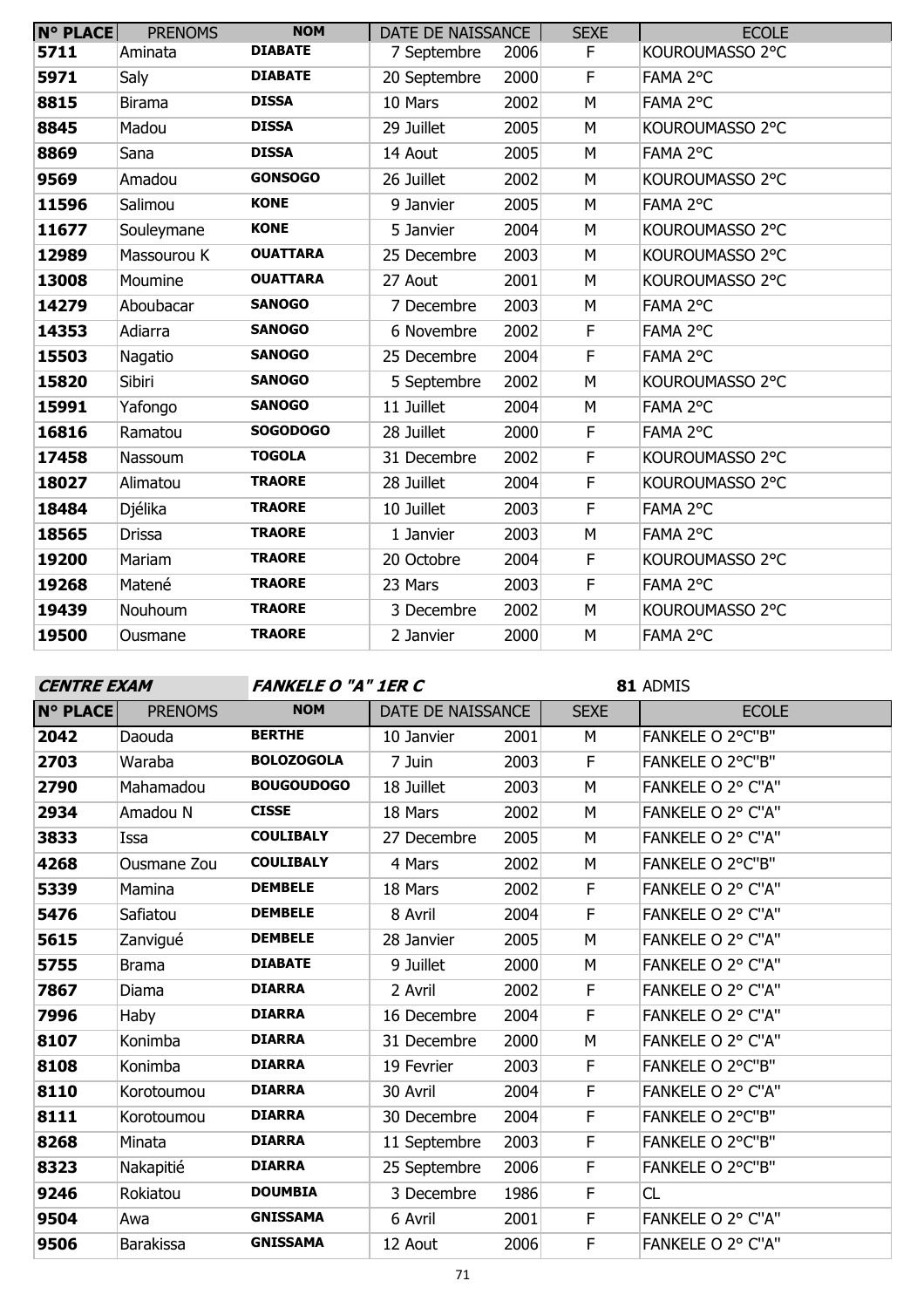| $N^{\circ}$ PLACE | <b>PRENOMS</b>   | <b>NOM</b>      | DATE DE NAISSANCE |      | <b>SEXE</b> | <b>ECOLE</b>      |
|-------------------|------------------|-----------------|-------------------|------|-------------|-------------------|
| 9512              | Korotoumou       | <b>GNISSAMA</b> | 7 Janvier         | 2000 | F.          | FANKELE O 2° C"A" |
| 9795              | Niéléba          | <b>KANE</b>     | 10 Aout           | 2001 | M           | CL                |
| 12151             | Sanata           | <b>MALLE</b>    | 4 Avril           | 2000 | F           | CL                |
| 12220             | Drissa           | <b>MARIKO</b>   | 19 Septembre      | 2002 | М           | CL                |
| 13029             | N'golo Félix     | <b>OUATTARA</b> | 12 Fevrier        | 2002 | М           | CL                |
| 13693             | <b>Barakissa</b> | <b>SANGARE</b>  | 23 Janvier        | 1997 | F           | CL                |
| 14836             | Djibril          | <b>SANOGO</b>   | 28 Octobre        | 2001 | М           | CL                |
| 9514              | Mariam           | <b>GNISSAMA</b> | 31 Decembre       | 2001 | F           | FANKELE O 2°C"B"  |
| 9516              | Safiatou         | <b>GNISSAMA</b> | 8 Janvier         | 2005 | F           | FANKELE O 2° C"A" |
| 9517              | Seydou           | <b>GNISSAMA</b> | 3 Mars            | 2002 | M           | FANKELE O 2°C"B"  |
| 9519              | Synaly           | <b>GNISSAMA</b> | 12 Juillet        | 2005 | М           | FANKELE O 2°C"B"  |
| 9522              | Alassane         | <b>GOITA</b>    | 4 Mars            | 2003 | М           | FANKELE O 2° C"A" |
| 9907              | Mamadou          | <b>KEITA</b>    | 11 Mars           | 2005 | M           | FANKELE O 2° C"A" |
| 10633             | Adiara           | <b>KONE</b>     | 13 Octobre        | 2006 | F           | FANKELE O 2°C"B"  |
| 11242             | Lassina          | <b>KONE</b>     | 7 Janvier         | 2004 | М           | FANKELE O 2° C"A" |
| 11833             | Mamoutou         | <b>KOUMARE</b>  | 7 Fevrier         | 2005 | M           | FANKELE O 2°C"B"  |
| 12645             | Balamoussa       | <b>OUATTARA</b> | 31 Decembre       | 2003 | М           | FANKELE O 2°C"B"  |
| 12692             | Daouda           | <b>OUATTARA</b> | 5 Mars            | 2001 | М           | FANKELE O 2°C"B"  |
| 12798             | Fousseyni        | <b>OUATTARA</b> | 18 Novembre       | 2001 | М           | FANKELE O 2°C"B"  |
| 13111             | Salifou          | <b>OUATTARA</b> | 29 Novembre       | 2002 | M           | FANKELE O 2° C"A" |
| 13206             | Worokia          | <b>OUATTARA</b> | 31 Decembre       | 2000 | F           | FANKELE O 2° C"A" |
| 13244             | Zoumana          | <b>OUATTARA</b> | 26 Mars           | 2001 | М           | FANKELE O 2° C"A" |
| 13356             | Maïmouna         | <b>SAGARA</b>   | 14 Octobre        | 2002 | F           | FANKELE O 2° C"A" |
| 13358             | Mikail           | <b>SAGARA</b>   | 31 Decembre       | 2001 | M           | FANKELE O 2°C"B"  |
| 13622             | Ami              | <b>SANGARE</b>  | 31 Decembre       | 2001 | F           | FANKELE O 2° C"A" |
| 13648             | Aramatou         | <b>SANGARE</b>  | 1 Septembre       | 2003 | F           | FANKELE O 2° C"A" |
| 13700             | Bintou           | <b>SANGARE</b>  | 2 Aout            | 2000 | F           | FANKELE O 2° C"A" |
| 13716             | Chita            | <b>SANGARE</b>  | 31 Decembre       | 2005 | F           | FANKELE O 2°C"B"  |
| 13745             | Djelika          | <b>SANGARE</b>  | 28 Decembre       | 2001 | F           | FANKELE O 2°C"B"  |
| 13757             | Djénébou         | <b>SANGARE</b>  | 31 Decembre       | 2001 | F           | FANKELE O 2°C"B"  |
| 13795             | Fatogoma         | <b>SANGARE</b>  | 24 Juillet        | 2002 | M           | FANKELE O 2° C"A" |
| 14046             | Oumar S          | <b>SANGARE</b>  | 25 Avril          | 2003 | M           | FANKELE O 2°C"B"  |
| 14047             | Oumar A          | <b>SANGARE</b>  | 24 Mars           | 2001 | М           | FANKELE O 2°C"B"  |
| 14128             | Siaka            | <b>SANGARE</b>  | 25 Janvier        | 2005 | М           | FANKELE O 2°C"B"  |
| 14280             | Aboubacar        | <b>SANOGO</b>   | 26 Aout           | 2002 | M           | FANKELE O 2° C"A" |
| 14733             | Daouda           | <b>SANOGO</b>   | 11 Octobre        | 2004 | М           | FANKELE O 2°C"B"  |
| 14763             | Diakaridia       | <b>SANOGO</b>   | 1 Decembre        | 2004 | М           | FANKELE O 2°C"B"  |
| 14846             | Dramane          | <b>SANOGO</b>   | 16 Juin           | 2006 | M           | FANKELE O 2° C"A" |
| 15055             | Kadiatou         | <b>SANOGO</b>   | 12 Decembre       | 2001 | F           | CL                |
| 15087             | Kalifa           | <b>SANOGO</b>   | 2 Mars            | 2004 | М           | FANKELE O 2° C"A" |
| 16073             | Aïssata          | <b>SANTARA</b>  | 1 Janvier         | 1997 | F           | CL                |
| 16088             | Aïssata          | <b>SAYE</b>     | 15 Mars           | 1995 | F           | CL                |
| 16605             | Batrou           | <b>SOGODOGO</b> | 14 Aout           | 1998 | F           | CL                |
| 16626             | Chita            | <b>SOGODOGO</b> | 26 Fevrier        | 2004 | F           | FANKELE O 2°C"B"  |
| 16633             | Diakalia         | <b>SOGODOGO</b> | 14 Decembre       | 2003 | M           | FANKELE O 2°C"B"  |
| 16715             | Karamoko         | <b>SOGODOGO</b> | 31 Decembre       | 2000 | M           | FANKELE O 2° C"A" |
| 16862             | Soumaïla         | <b>SOGODOGO</b> | 27 Decembre       | 2003 | М           | FANKELE O 2°C"B"  |
| 16887             | Yougouba         | <b>SOGODOGO</b> | 12 Avril          | 2002 | М           | FANKELE O 2° C"A" |
|                   |                  |                 |                   |      |             |                   |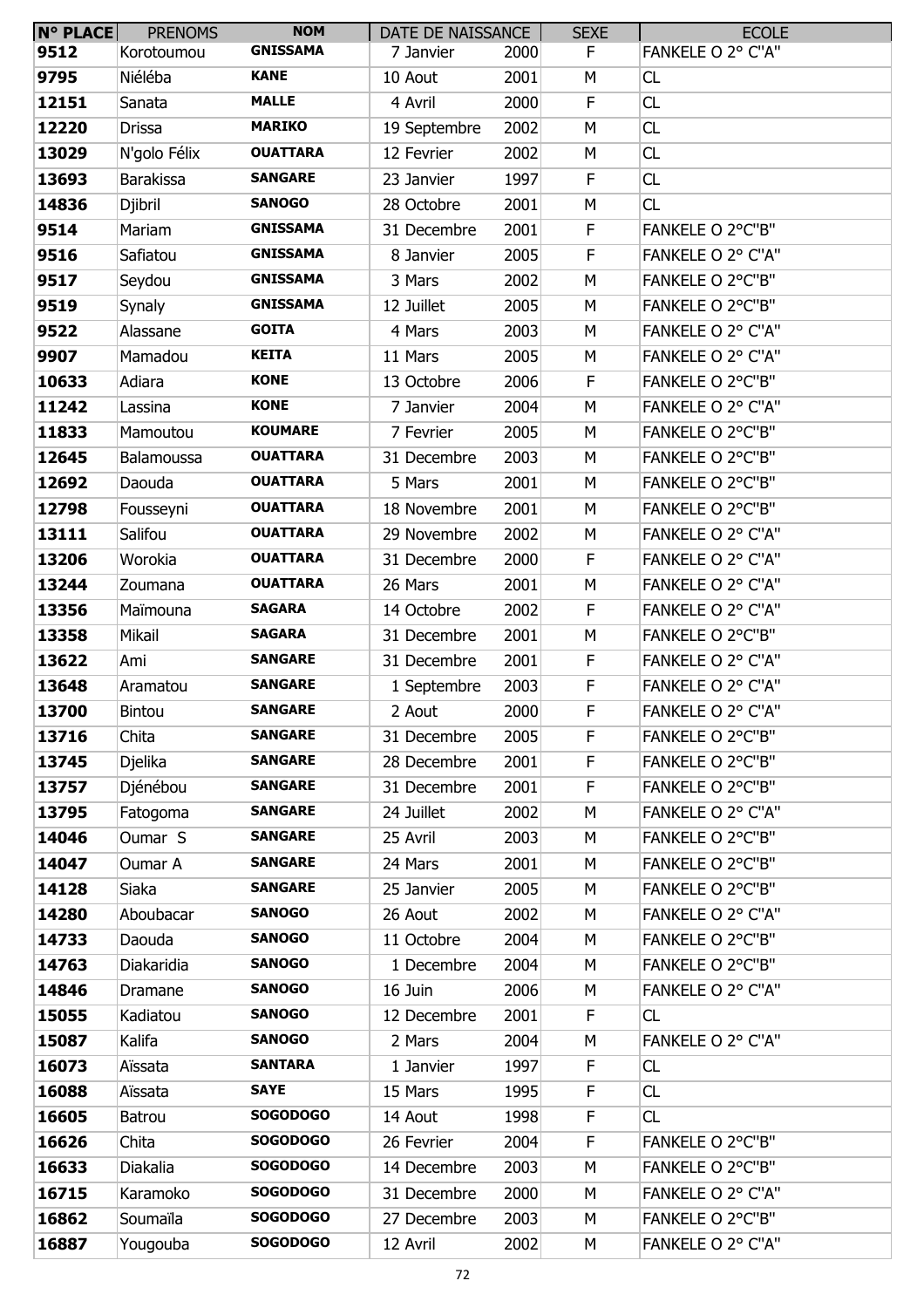| N° PLACE | <b>PRENOMS</b> | <b>NOM</b>    | DATE DE NAISSANCE |      | <b>SEXE</b> | <b>ECOLE</b>      |
|----------|----------------|---------------|-------------------|------|-------------|-------------------|
| 17341    | Aboubacar      | <b>TOGOLA</b> | 1 Janvier         | 2003 | M           | CL                |
| 17707    | Abdoulaye      | <b>TRAORE</b> | 31 Decembre       | 2002 | м           | FANKELE O 2° C"A" |
| 18083    | Aminata        | <b>TRAORE</b> | 23 Janvier        | 1998 | F           | CL                |
| 18310    | <b>Bintou</b>  | <b>TRAORE</b> | 3 Novembre        | 2003 | F           | FANKELE O 2°C"B"  |
| 18344    | <b>Bourama</b> | <b>TRAORE</b> | 27 Avril          | 2002 | M           | FANKELE O 2° C"A" |
| 18406    | Daouda         | <b>TRAORE</b> | 19 Fevrier        | 2002 | M           | FANKELE O 2°C"B"  |
| 19313    | Mohamed        | <b>TRAORE</b> | 15 Juin           | 2002 | М           | CL                |
| 19396    | Naminata       | <b>TRAORE</b> | 8 Mars            | 2001 | F           | FANKELE O 2°C"B"  |
| 19501    | Ousmane        | <b>TRAORE</b> | 2 Mars            | 2005 | M           | FANKELE O 2°C"B"  |
| 19526    | Pierre         | <b>TRAORE</b> | 30 Juillet        | 2002 | M           | FANKELE O 2° C"A" |
| 19712    | Sériba         | <b>TRAORE</b> | 26 Fevrier        | 2002 | М           | FANKELE O 2°C"B"  |
| 19928    | Worokia        | <b>TRAORE</b> | 5 Mars            | 2001 | F           | FANKELE O 2° C"A" |

| <b>CENTRE EXAM</b> |                  | <b>FANKELE O 2°C "A"</b> |                   |      | 41 ADMIS    |                   |  |
|--------------------|------------------|--------------------------|-------------------|------|-------------|-------------------|--|
| N° PLACE           | <b>PRENOMS</b>   | <b>NOM</b>               | DATE DE NAISSANCE |      | <b>SEXE</b> | <b>ECOLE</b>      |  |
| 382                | <b>Drissa</b>    | <b>BALLO</b>             | 8 Novembre        | 2003 | M           | FANKELE O 2° C"A" |  |
| 1012               | Aminata          | <b>BARRY</b>             | 10 Fevrier        | 1999 | F           | CL                |  |
| 1186               | Abdoul Karim     | <b>BENGALY</b>           | 3 Aout            | 2001 | M           | FANKELE O 2°C"B"  |  |
| 1189               | Abdoulaye        | <b>BENGALY</b>           | 31 Decembre       | 2001 | M           | FANKELE O 2°C"B"  |  |
| 1193               | Abdraham         | <b>BENGALY</b>           | 20 Decembre       | 2003 | M           | FANKELE O 2°C"B"  |  |
| 1196               | Abi              | <b>BENGALY</b>           | 27 Fevrier        | 2002 | F           | FANKELE O 2°C"B"  |  |
| 1213               | Adam             | <b>BENGALY</b>           | 6 Novembre        | 2003 | F           | FANKELE O 2° C"A" |  |
| 1219               | Adiaratou        | <b>BENGALY</b>           | 12 Juillet        | 2004 | F           | FANKELE O 2°C"B"  |  |
| 1228               | Aïchata          | <b>BENGALY</b>           | 3 Septembre       | 2005 | F           | FANKELE O 2°C"B"  |  |
| 1240               | Alima            | <b>BENGALY</b>           | 16 Mars           | 2004 | F           | FANKELE O 2°C"B"  |  |
| 1250               | Allassane        | <b>BENGALY</b>           | 9 Septembre       | 2000 | М           | FANKELE O 2°C"B"  |  |
| 1253               | Amadou           | <b>BENGALY</b>           | 24 Janvier        | 2001 | M           | FANKELE O 2° C"A" |  |
| 1256               | Amadou Adama     | <b>BENGALY</b>           | 17 Juin           | 2004 | M           | FANKELE O 2°C"B"  |  |
| 1263               | Aminata          | <b>BENGALY</b>           | 27 Septembre      | 2004 | F           | FANKELE O 2°C"B"  |  |
| 1270               | Anchata          | <b>BENGALY</b>           | 29 Mars           | 2003 | F           | FANKELE O 2°C"B"  |  |
| 1277               | Arouna           | <b>BENGALY</b>           | 19 Janvier        | 2000 | M           | FANKELE O 2° C"A" |  |
| 1279               | Assa             | <b>BENGALY</b>           | 12 Octobre        | 2004 | F           | FANKELE O 2°C"B"  |  |
| 1294               | Awa Adama        | <b>BENGALY</b>           | 31 Janvier        | 2002 | F           | FANKELE O 2° C"A" |  |
| 1300               | Awa Sibiry       | <b>BENGALY</b>           | 6 Novembre        | 2003 | F           | FANKELE O 2° C"A" |  |
| 1301               | Awa Soungalo     | <b>BENGALY</b>           | 10 Mars           | 2002 | F           | FANKELE O 2°C"B"  |  |
| 1321               | <b>Bintou</b>    | <b>BENGALY</b>           | 4 Juillet         | 2003 | F           | FANKELE O 2°C"B"  |  |
| 1339               | Diakalia         | <b>BENGALY</b>           | 9 Septembre       | 2000 | M           | FANKELE O 2° C"A" |  |
| 1342               | Diakalia         | <b>BENGALY</b>           | 14 Septembre      | 2002 | M           | FANKELE O 2°C"B"  |  |
| 1343               | Diakalia Yacouba | <b>BENGALY</b>           | 23 Fevrier        | 2002 | M           | FANKELE O 2°C"B"  |  |
| 1347               | Diata            | <b>BENGALY</b>           | 27 Mars           | 2000 | F           | FANKELE O 2° C"A" |  |
| 1358               | Djénéba          | <b>BENGALY</b>           | 29 Juin           | 2004 | F           | FANKELE O 2°C"B"  |  |
| 1381               | Fatogoma         | <b>BENGALY</b>           | 20 Octobre        | 2002 | М           | FANKELE O 2°C"B"  |  |
| 1384               | Fatoumata        | <b>BENGALY</b>           | 23 Septembre      | 2004 | F           | FANKELE O 2° C"A" |  |
| 1385               | Fatoumata        | <b>BENGALY</b>           | 16 Mars           | 2002 | F           | FANKELE O 2°C"B"  |  |
| 1407               | Fousseyni        | <b>BENGALY</b>           | 7 Janvier         | 2004 | М           | FANKELE O 2°C"B"  |  |
| 1414               | Hawa             | <b>BENGALY</b>           | 10 Janvier        | 1997 | F           | CL                |  |
| 1423               | Issa             | <b>BENGALY</b>           | 6 Mars            | 2002 | М           | FANKELE O 2° C"A" |  |
| 1440               | Kadary           | <b>BENGALY</b>           | 18 Aout           | 2003 | М           | FANKELE O 2°C"B"  |  |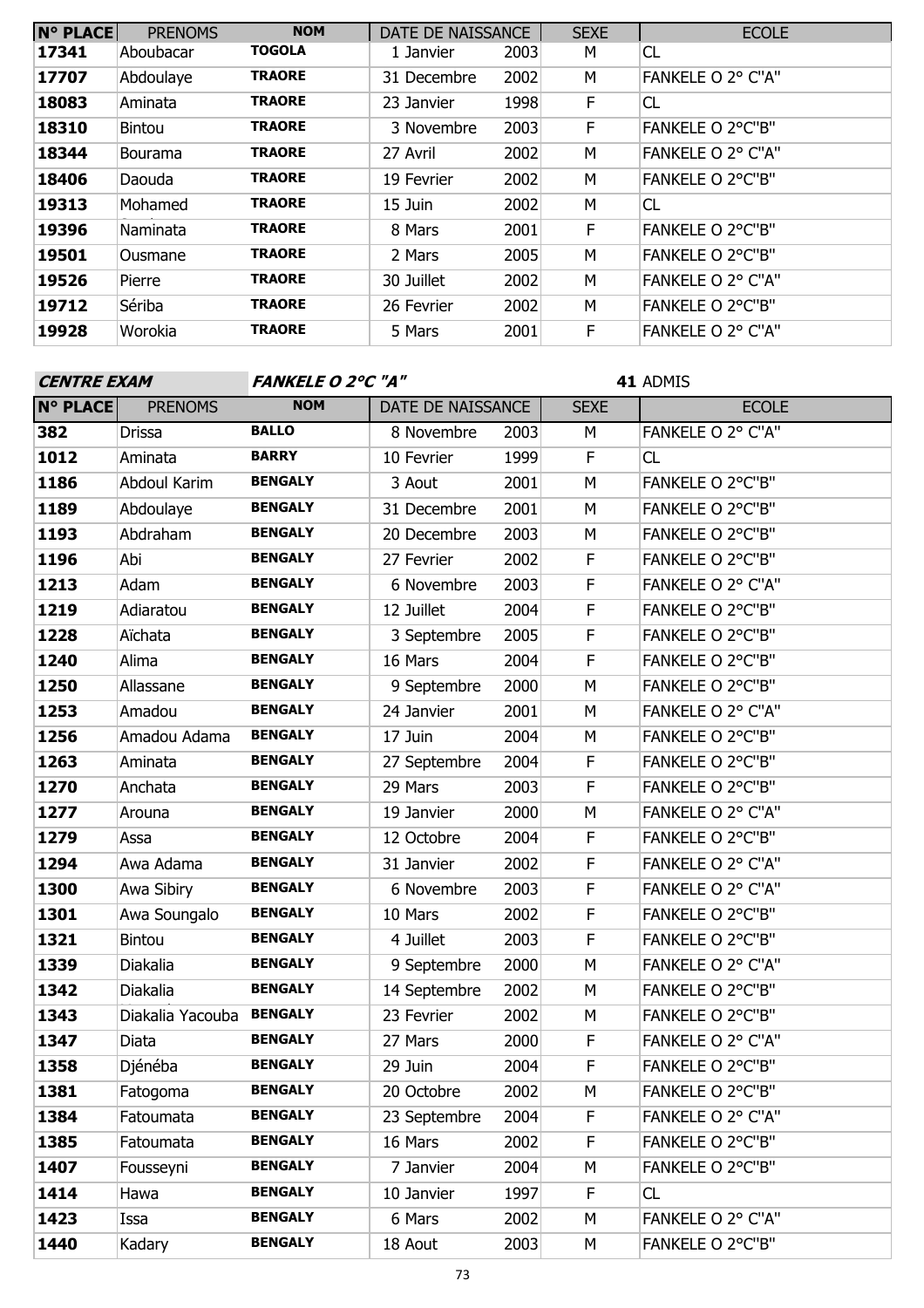| <b>N° PLACE</b> | <b>PRENOMS</b> | <b>NOM</b>     | DATE DE NAISSANCE |      | <b>SEXE</b> | <b>ECOLE</b>            |
|-----------------|----------------|----------------|-------------------|------|-------------|-------------------------|
| 1443            | Kadia          | <b>BENGALY</b> | 9 Mars            | 2001 | F           | <b>FANKELE O 2°C"B"</b> |
| 1470            | Kassim         | <b>BENGALY</b> | 31 Decembre       | 2006 | M           | FANKELE O 2° C"A"       |
| 1532            | Maminata       | <b>BENGALY</b> | 20 Novembre       | 2001 | F.          | FANKELE O 2° C"A"       |
| 1624            | <b>Ousmane</b> | <b>BENGALY</b> | 10 Aout           | 1998 | M           | CL                      |
| 1639            | Safiatou       | <b>BENGALY</b> | 28 Mars           | 1974 | F.          | <b>CL</b>               |
| 1931            | Aminata        | <b>BERTHE</b>  | 9 Fevrier         | 2000 | F           | <b>CL</b>               |
| 2314            | Mariam         | <b>BERTHE</b>  | 11 Juin           | 2003 | F           | <b>CL</b>               |
| 4800            | <b>Bréhima</b> | <b>DAO</b>     | 22 Fevrier        | 2002 | M           | <b>CL</b>               |

| <b>CENTRE EXAM</b> |                  | <b>FANKELE O 2°C "B"</b> |                   |      | 53 ADMIS    |                   |  |
|--------------------|------------------|--------------------------|-------------------|------|-------------|-------------------|--|
| <b>N° PLACE</b>    | <b>PRENOMS</b>   | <b>NOM</b>               | DATE DE NAISSANCE |      | <b>SEXE</b> | <b>ECOLE</b>      |  |
| 1467               | Karim            | <b>BENGALY</b>           | 13 Janvier        | 2003 | M           | FANKELE O 2°C"B"  |  |
| 1471               | Kassim           | <b>BENGALY</b>           | 4 Mars            | 2003 | M           | FANKELE O 2°C"B"  |  |
| 1475               | Kodouma          | <b>BENGALY</b>           | 11 Aout           | 2002 | F           | FANKELE O 2°C"B"  |  |
| 1476               | Koniba           | <b>BENGALY</b>           | 1 Fevrier         | 2002 | M           | FANKELE O 2°C"B"  |  |
| 1481               | Korotoumou       | <b>BENGALY</b>           | 19 Avril          | 2001 | $\mathsf F$ | FANKELE O 2°C"B"  |  |
| 1487               | Lamata           | <b>BENGALY</b>           | 14 Septembre      | 2004 | $\mathsf F$ | FANKELE O 2°C"B"  |  |
| 1496               | Lassina B        | <b>BENGALY</b>           | 6 Mars            | 2004 | M           | FANKELE O 2°C"B"  |  |
| 1498               | Lassina D        | <b>BENGALY</b>           | 7 Fevrier         | 2002 | M           | FANKELE O 2°C"B"  |  |
| 1555               | Mariam Lassina   | <b>BENGALY</b>           | 30 Juin           | 2003 | F           | FANKELE O 2°C"B"  |  |
| 1560               | Mariame B        | <b>BENGALY</b>           | 7 Septembre       | 2002 | F           | FANKELE O 2° C"A" |  |
| 1577               | Mikayourou       | <b>BENGALY</b>           | 2 Janvier         | 2003 | M           | FANKELE O 2°C"B"  |  |
| 1578               | Minata           | <b>BENGALY</b>           | 5 Decembre        | 2001 | $\mathsf F$ | FANKELE O 2°C"B"  |  |
| 1580               | Minata K         | <b>BENGALY</b>           | 19 Janvier        | 2002 | F           | FANKELE O 2° C"A" |  |
| 1582               | Modibo D         | <b>BENGALY</b>           | 19 Avril          | 2001 | M           | FANKELE O 2° C"A" |  |
| 1592               | Nachata          | <b>BENGALY</b>           | 31 Janvier        | 2001 | $\mathsf F$ | FANKELE O 2° C"A" |  |
| 1594               | Nah              | <b>BENGALY</b>           | 29 Avril          | 2002 | F           | FANKELE O 2°C"B"  |  |
| 1606               | Noufou           | <b>BENGALY</b>           | 31 Decembre       | 2004 | M           | FANKELE O 2°C"B"  |  |
| 1614               | Ouaraba          | <b>BENGALY</b>           | 1 Mars            | 2000 | F           | FANKELE O 2°C"B"  |  |
| 1615               | Oudou            | <b>BENGALY</b>           | 28 Fevrier        | 2002 | M           | FANKELE O 2°C"B"  |  |
| 1617               | Oumar            | <b>BENGALY</b>           | 22 Fevrier        | 2003 | M           | FANKELE O 2°C"B"  |  |
| 1622               | Oumou M          | <b>BENGALY</b>           | 22 Decembre       | 2003 | F.          | FANKELE O 2° C"A" |  |
| 1632               | Rokia            | <b>BENGALY</b>           | 7 Fevrier         | 2002 | $\mathsf F$ | FANKELE O 2°C"B"  |  |
| 1637               | Safiatou         | <b>BENGALY</b>           | 29 Juin           | 2004 | F           | FANKELE O 2°C"B"  |  |
| 1641               | Safoura          | <b>BENGALY</b>           | 1 Septembre       | 2002 | F           | FANKELE O 2° C"A" |  |
| 1642               | Safoura          | <b>BENGALY</b>           | 9 Juin            | 2004 | $\mathsf F$ | FANKELE O 2°C"B"  |  |
| 1648               | Salia            | <b>BENGALY</b>           | 16 Fevrier        | 2002 | M           | FANKELE O 2° C"A" |  |
| 1654               | Salifou          | <b>BENGALY</b>           | 1 Aout            | 2002 | M           | FANKELE O 2° C"A" |  |
| 1661               | Salimata Drissa  | <b>BENGALY</b>           | 28 Decembre       | 2003 | F           | FANKELE O 2°C"B"  |  |
| 1662               | Salimata Lassine | <b>BENGALY</b>           | 9 Juin            | 2002 | F           | FANKELE O 2°C"B"  |  |
| 1669               | Saybou           | <b>BENGALY</b>           | 30 Mars           | 2000 | M           | FANKELE O 2° C"A" |  |
| 1672               | Sériba           | <b>BENGALY</b>           | 17 Mars           | 2002 | M           | FANKELE O 2°C"B"  |  |
| 1674               | Seydou           | <b>BENGALY</b>           | 28 Decembre       | 2002 | М           | FANKELE O 2°C"B"  |  |
| 1682               | Sibiry           | <b>BENGALY</b>           | 7 Septembre       | 2002 | M           | FANKELE O 2° C"A" |  |
| 1690               | Sidy S           | <b>BENGALY</b>           | 16 Mars           | 2004 | M           | FANKELE O 2°C"B"  |  |
| 1703               | Souleymane O     | <b>BENGALY</b>           | 17 Mars           | 2003 | М           | FANKELE O 2° C"A" |  |
| 1708               | Soungalo O       | <b>BENGALY</b>           | 14 Novembre       | 2003 | М           | FANKELE O 2° C"A" |  |
| 1718               | Yacouba          | <b>BENGALY</b>           | 22 Decembre       | 2002 | М           | FANKELE O 2°C"B"  |  |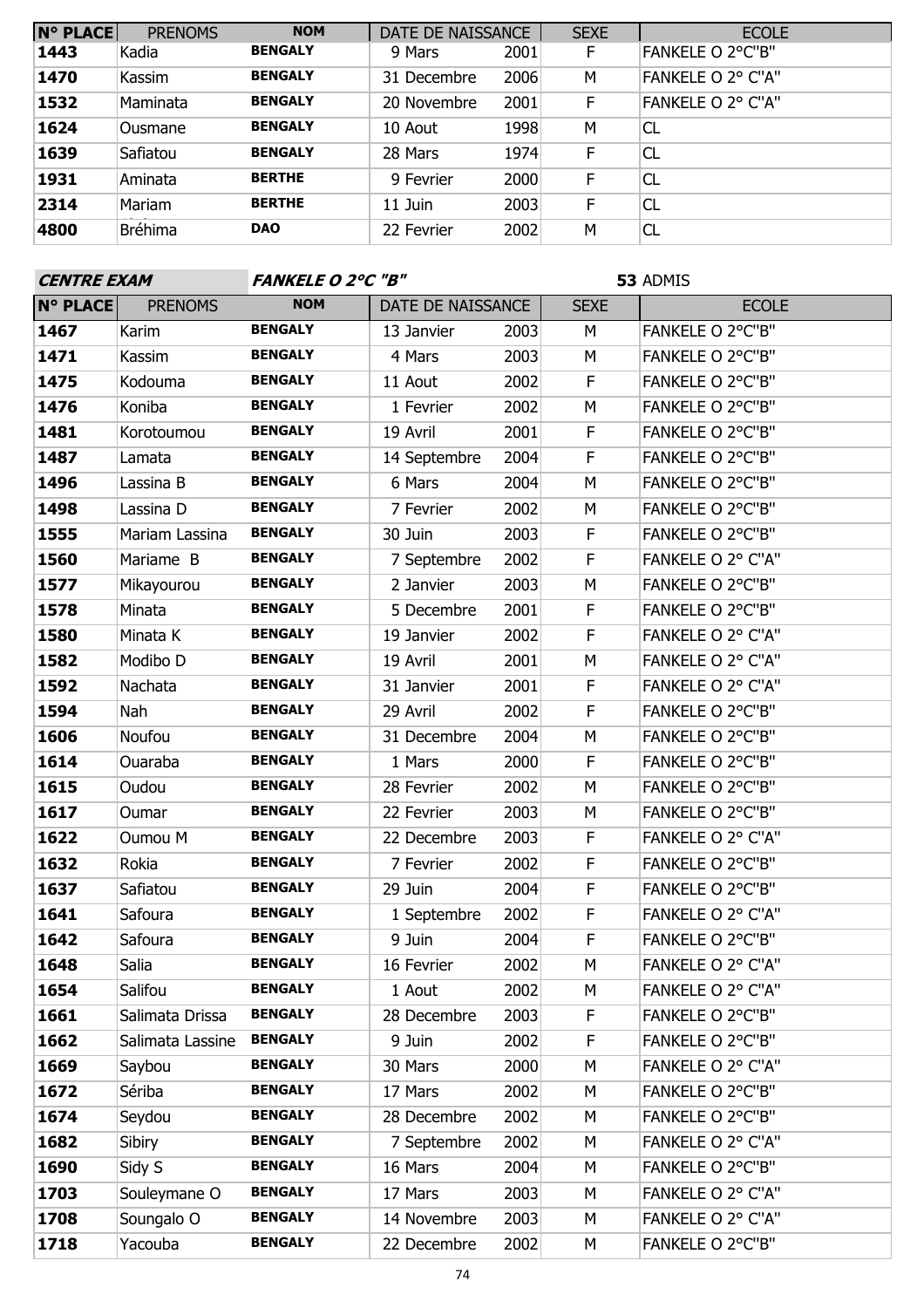| $N^{\circ}$ PLACE | <b>PRENOMS</b> | <b>NOM</b>        | DATE DE NAISSANCE |      | <b>SEXE</b> | <b>ECOLE</b>      |
|-------------------|----------------|-------------------|-------------------|------|-------------|-------------------|
| 1746              | Zana           | <b>BENGALY</b>    | 23 Fevrier        | 2003 | М           | FANKELE O 2°C"B"  |
| 1922              | Amidou         | <b>BERTHE</b>     | 25 Fevrier        | 2002 | М           | FANKELE O 2° C"A" |
| 2085              | Djénèba        | <b>BERTHE</b>     | 29 Septembre      | 2002 | F.          | FANKELE O 2° C"A" |
| 2238              | Kassoum        | <b>BERTHE</b>     | 3 Janvier         | 2004 | М           | FANKELE O 2° C"A" |
| 2242              | Korotoumou     | <b>BERTHE</b>     | 19 Aout           | 2001 | F.          | FANKELE O 2° C"A" |
| 2505              | Sibiri         | <b>BERTHE</b>     | 18 Avril          | 2002 | М           | FANKELE O 2° C"A" |
| 2698              | Salimata       | <b>BOLOZOGOLA</b> | 30 Juin           | 2003 | F           | FANKELE O 2° C"A" |
| 4860              | Mahamadou      | <b>DAOU</b>       | 1 Mars            | 1998 | М           | <b>CL</b>         |
| 5556              | Soungalo       | <b>DEMBELE</b>    | 25 Fevrier        | 1996 | M           | CL                |
| 6160              | Doussouba      | <b>DIAKITE</b>    | 17 Novembre       | 1999 | F           | CL                |
| 6318              | Abdoul Kader   | <b>DIALLO</b>     | 25 Decembre       | 1985 | М           | CL                |
| 7845              | Daouda         | <b>DIARRA</b>     | 29 Octobre        | 1999 | M           | CL                |
| 8013              | Ibrahim        | <b>DIARRA</b>     | 6 Janvier         | 2002 | м           | CL                |
| 8029              | Issa           | <b>DIARRA</b>     | 1 Janvier         | 1995 | М           | CL                |
| 8172              | Maïmouna       | <b>DIARRA</b>     | 21 Decembre       | 1998 | F           | CL                |
| 8481              | Siaka          | <b>DIARRA</b>     | 1 Fevrier         | 2004 | M           | CL                |

### **CENTRE EXAM GONGASSO 2°C**

| <b>N° PLACE</b> | <b>PRENOMS</b> | <b>NOM</b>        | DATE DE NAISSANCE |      | <b>SEXE</b> | <b>ECOLE</b>     |
|-----------------|----------------|-------------------|-------------------|------|-------------|------------------|
| 1200            | Aboubacar      | <b>BENGALY</b>    | 12 Septembre      | 2005 | М           | GONGASSO 2°C     |
| 1209            | Aby            | <b>BENGALY</b>    | 10 Fevrier        | 2003 | F           | GONGASSO 2°C     |
| 1264            | Aminata        | <b>BENGALY</b>    | 27 Decembre       | 2002 | F           | GONGASSO 2°C     |
| 1271            | Anchata        | <b>BENGALY</b>    | 6 Juillet         | 2003 | F           | GONGASSO 2°C     |
| 1273            | Aramata        | <b>BENGALY</b>    | 7 Juillet         | 2004 | F           | GONGASSO 2°C     |
| 1295            | Awa Bernard    | <b>BENGALY</b>    | 2 Novembre        | 2001 | F           | GONGASSO 2°C     |
| 1296            | Awa Bokary     | <b>BENGALY</b>    | 22 Fevrier        | 2000 | F           | GONGASSO 2°C     |
| 1309            | Bali           | <b>BENGALY</b>    | 23 Mars           | 2004 | M           | GONGASSO 2°C     |
| 1334            | Daouda         | <b>BENGALY</b>    | 24 Septembre      | 2004 | M           | GONGASSO 2°C     |
| 1340            | Diakalia       | <b>BENGALY</b>    | 12 Decembre       | 2001 | M           | GONGASSO 2°C     |
| 1386            | Fatoumata      | <b>BENGALY</b>    | 31 Decembre       | 2002 | $\mathsf F$ | GONGASSO 2°C     |
| 1569            | Mata           | <b>BENGALY</b>    | 5 Aout            | 2005 | F           | GONGASSO 2°C     |
| 1574            | Metangacho     | <b>BENGALY</b>    | 25 Juillet        | 2003 | $\mathsf F$ | GONGASSO 2°C     |
| 1657            | Salimata       | <b>BENGALY</b>    | 3 Mars            | 2000 | F           | GONGASSO 2°C     |
| 1929            | Aminata        | <b>BERTHE</b>     | 26 Avril          | 2006 | $\mathsf F$ | GONGASSO 2°C     |
| 3208            | Abi            | <b>COULIBALY</b>  | 11 Janvier        | 2002 | F           | GONGASSO 2°C     |
| 3445            | Assa           | <b>COULIBALY</b>  | 31 Decembre       | 2006 | F           | NOYARADOUGOU 2°C |
| 4178            | M'Pèrè         | <b>COULIBALY</b>  | 10 Aout           | 2004 | M           | NOYARADOUGOU 2°C |
| 5216            | Ibrahima       | <b>DEMBELE</b>    | 22 Octobre        | 2005 | M           | GONGASSO 2°C     |
| 5800            | Fatoumata      | <b>DIABATE</b>    | 7 Avril           | 2003 | F           | GONGASSO 2°C     |
| 5894            | Maminata       | <b>DIABATE</b>    | 22 Juin           | 2004 | $\mathsf F$ | GONGASSO 2°C     |
| 5925            | Moussa         | <b>DIABATE</b>    | 20 Mars           | 2003 | M           | GONGASSO 2°C     |
| 5930            | Moussa Y       | <b>DIABATE</b>    | 31 Decembre       | 2001 | M           | GONGASSO 2°C     |
| 5945            | Ousmane        | <b>DIABATE</b>    | 12 Janvier        | 2002 | M           | GONGASSO 2°C     |
| 5966            | Salimata       | <b>DIABATE</b>    | 7 Fevrier         | 2007 | F           | GONGASSO 2°C     |
| 5981            | Seydou A       | <b>DIABATE</b>    | 9 Decembre        | 2003 | M           | GONGASSO 2°C     |
| 5982            | Seydou L       | <b>DIABATE</b>    | 15 Juillet        | 2001 | M           | GONGASSO 2°C     |
| 6006            | Tenin          | <b>DIABATE</b>    | 5 Novembre        | 2005 | F           | GONGASSO 2°C     |
| 7222            | Afouchata      | <b>DIAMOUTENE</b> | 6 Novembre        | 2004 | F           | NOYARADOUGOU 2°C |
|                 |                |                   |                   |      |             |                  |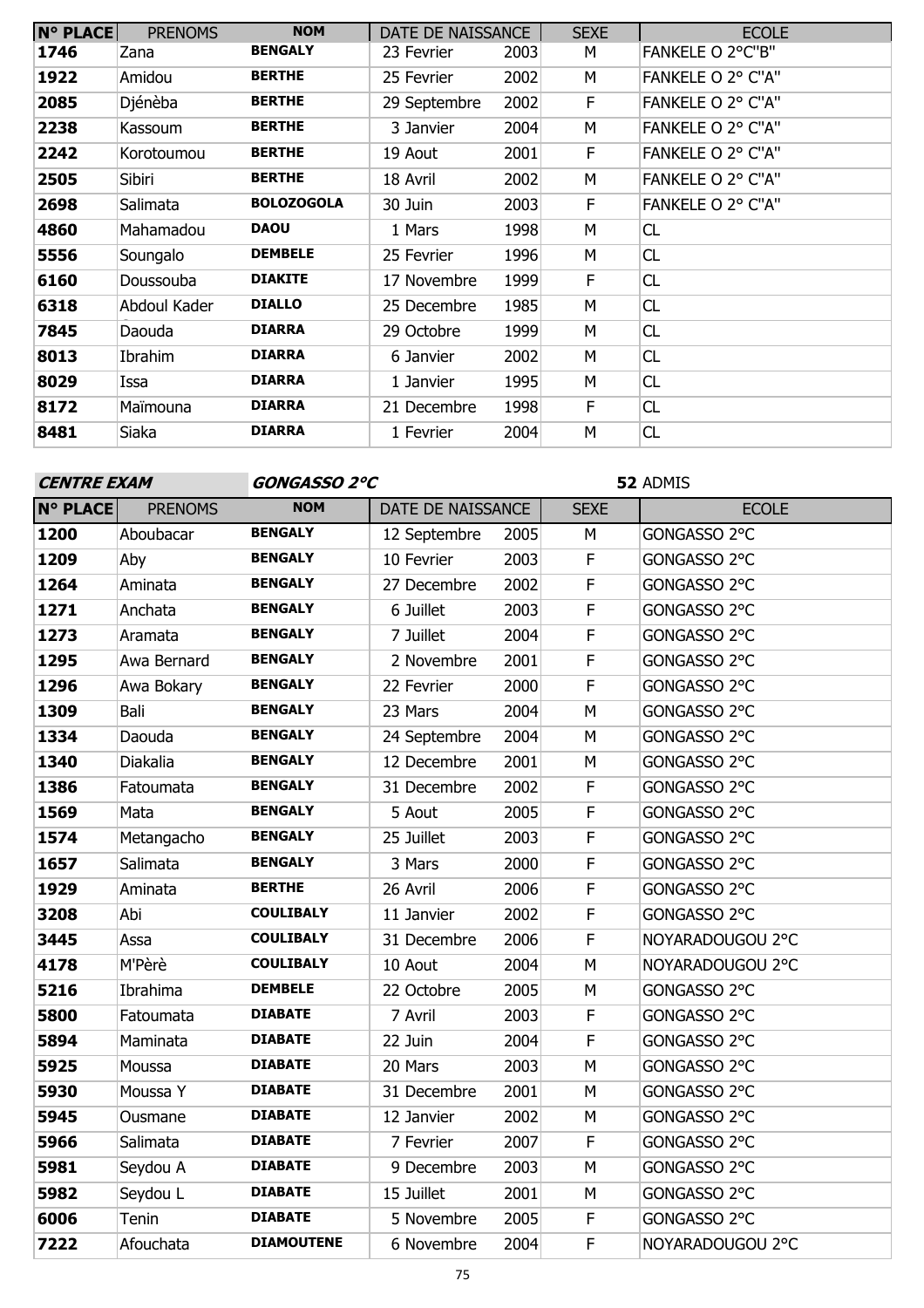| <b>N° PLACE</b> | <b>PRENOMS</b> | <b>NOM</b>        | DATE DE NAISSANCE |      | <b>SEXE</b> | <b>ECOLE</b>     |
|-----------------|----------------|-------------------|-------------------|------|-------------|------------------|
| 7230            | Ali            | <b>DIAMOUTENE</b> | 31 Decembre       | 2004 | М           | NOYARADOUGOU 2°C |
| 7255            | Ayouba         | <b>DIAMOUTENE</b> | 20 Decembre       | 2004 | M           | NOYARADOUGOU 2°C |
| 7287            | Diaminatou     | <b>DIAMOUTENE</b> | 12 Avril          | 2003 | F           | NOYARADOUGOU 2°C |
| 7298            | Djibril        | <b>DIAMOUTENE</b> | 19 Octobre        | 2004 | М           | NOYARADOUGOU 2°C |
| 7414            | Pitjoro Ditio  | <b>DIAMOUTENE</b> | 31 Decembre       | 2004 | F           | NOYARADOUGOU 2°C |
| 7477            | Youba          | <b>DIAMOUTENE</b> | 31 Decembre       | 2004 | M           | NOYARADOUGOU 2°C |
| 7689            | Aminata        | <b>DIARRA</b>     | 11 Mars           | 2004 | F           | GONGASSO 2°C     |
| 7853            | Daouda B       | <b>DIARRA</b>     | 21 Aout           | 2002 | M           | GONGASSO 2°C     |
| 7904            | Djibril        | <b>DIARRA</b>     | 2 Janvier         | 2003 | M           | GONGASSO 2°C     |
| 8048            | Jean Bernard   | <b>DIARRA</b>     | 26 Octobre        | 2004 | М           | NOYARADOUGOU 2°C |
| 8377            | Phylomène      | <b>DIARRA</b>     | 3 Octobre         | 2005 | F           | GONGASSO 2°C     |
| 8780            | Fousseyni      | <b>DIOURTHE</b>   | 31 Decembre       | 2005 | M           | GONGASSO 2°C     |
| 9482            | Yacouba        | <b>FOMBA</b>      | 22 Novembre       | 2003 | M           | GONGASSO 2°C     |
| 9655            | Mariam         | <b>GUINDO</b>     | 31 Decembre       | 2005 | F           | GONGASSO 2°C     |
| 10798           | Assiratou      | <b>KONE</b>       | 22 Fevrier        | 2004 | F           | NOYARADOUGOU 2°C |
| 10805           | Awa            | <b>KONE</b>       | 6 Janvier         | 2005 | F           | GONGASSO 2°C     |
| 12308           | Tanden         | <b>MOUKORO</b>    | 20 Mars           | 2003 | M           | GONGASSO 2°C     |
| 14228           | Abdoulaye      | <b>SANOGO</b>     | 31 Decembre       | 2002 | М           | GONGASSO 2°C     |
| 14734           | Daouda         | <b>SANOGO</b>     | 4 Mars            | 2004 | M           | GONGASSO 2°C     |
| 14847           | Dramane        | <b>SANOGO</b>     | 15 Fevrier        | 2002 | M           | GONGASSO 2°C     |
| 14966           | Guédiouma      | <b>SANOGO</b>     | 14 Mars           | 2003 | М           | GONGASSO 2°C     |
| 16825           | Safoura        | <b>SOGODOGO</b>   | 3 Septembre       | 2004 | F           | GONGASSO 2°C     |
| 17055           | Djelika        | <b>SYLLA</b>      | 19 Mars           | 2003 | F           | GONGASSO 2°C     |
|                 |                |                   |                   |      |             |                  |

**CENTRE EXAM KOUORO-BARRAGE 2°C''A''**

| <b>N° PLACE</b> | <b>PRENOMS</b> | <b>NOM</b>      | DATE DE NAISSANCE |      | <b>SEXE</b> | <b>ECOLE</b>           |
|-----------------|----------------|-----------------|-------------------|------|-------------|------------------------|
| 186             | Lamine         | <b>BAGAYOKO</b> | 21 Decembre       | 2003 | M           | KOUORO-BARRAGE 2° C"A" |
| 645             | Younoussa      | <b>BAMADIO</b>  | 17 Octobre        | 2003 | M           | KOUORO-BARRAGE 2° C"A" |
| 1184            | Aboudou        | <b>BENGALY</b>  | 22 Novembre       | 2003 | M           | E.M SOGODOGO 2°C       |
| 1221            | Afiatou        | <b>BENGALY</b>  | 23 Mars           | 2003 | F           | KOUORO-BARRAGE 2° C"A" |
| 1285            | Assim          | <b>BENGALY</b>  | 1 Juillet         | 2002 | M           | E.M SOGODOGO 2°C       |
| 1325            | Bréhima N      | <b>BENGALY</b>  | 16 Septembre      | 2002 | M           | E.M SOGODOGO 2°C       |
| 1346            | Diakariya      | <b>BENGALY</b>  | 14 Janvier        | 2003 | M           | E.M SOGODOGO 2°C       |
| 1422            | Issa           | <b>BENGALY</b>  | 29 Janvier        | 2004 | M           | E.M SOGODOGO 2°C       |
| 1447            | Kadiatou       | <b>BENGALY</b>  | 31 Aout           | 2003 | F           | KOUORO-BARRAGE 2° C"B" |
| 1503            | Loucoumane     | <b>BENGALY</b>  | 1 Janvier         | 2002 | M           | E.M SOGODOGO 2°C       |
| 1512            | Mahamadou      | <b>BENGALY</b>  | 14 Juillet        | 2003 | M           | E.M SOGODOGO 2°C       |
| 1544            | Mariam         | <b>BENGALY</b>  | 19 Juin           | 2005 | $\mathsf F$ | E.M SOGODOGO 2°C       |
| 1561            | Mariata        | <b>BENGALY</b>  | 1 Novembre        | 2004 | F           | KOUORO-BARRAGE 2° C"A" |
| 1623            | Ousmane        | <b>BENGALY</b>  | 2 Octobre         | 2005 | M           | E.M SOGODOGO 2°C       |
| 1647            | Salia          | <b>BENGALY</b>  | 12 Fevrier        | 2004 | M           | E.M SOGODOGO 2°C       |
| 1649            | Salia          | <b>BENGALY</b>  | 29 Janvier        | 2001 | M           | KOUORO-BARRAGE 2° C"B" |
| 1656            | Salimata       | <b>BENGALY</b>  | 17 Aout           | 2004 | F           | E.M SOGODOGO 2°C       |
| 1686            | Sidiki         | <b>BENGALY</b>  | 12 Juillet        | 2004 | M           | KOUORO-BARRAGE 2° C"A" |
| 1730            | Yaya           | <b>BENGALY</b>  | 16 Octobre        | 2003 | M           | KOUORO-BARRAGE 2° C"B" |
| 1739            | Younoussa      | <b>BENGALY</b>  | 31 Decembre       | 2002 | M           | KOUORO-BARRAGE 2° C"A" |
| 1851            | Adiaratou      | <b>BERTHE</b>   | 14 Octobre        | 2004 | F           | KOUORO-BARRAGE 2° C"A" |
| 2018            | Bourama B      | <b>BERTHE</b>   | 26 Decembre       | 2002 | M           | E.M SOGODOGO 2°C       |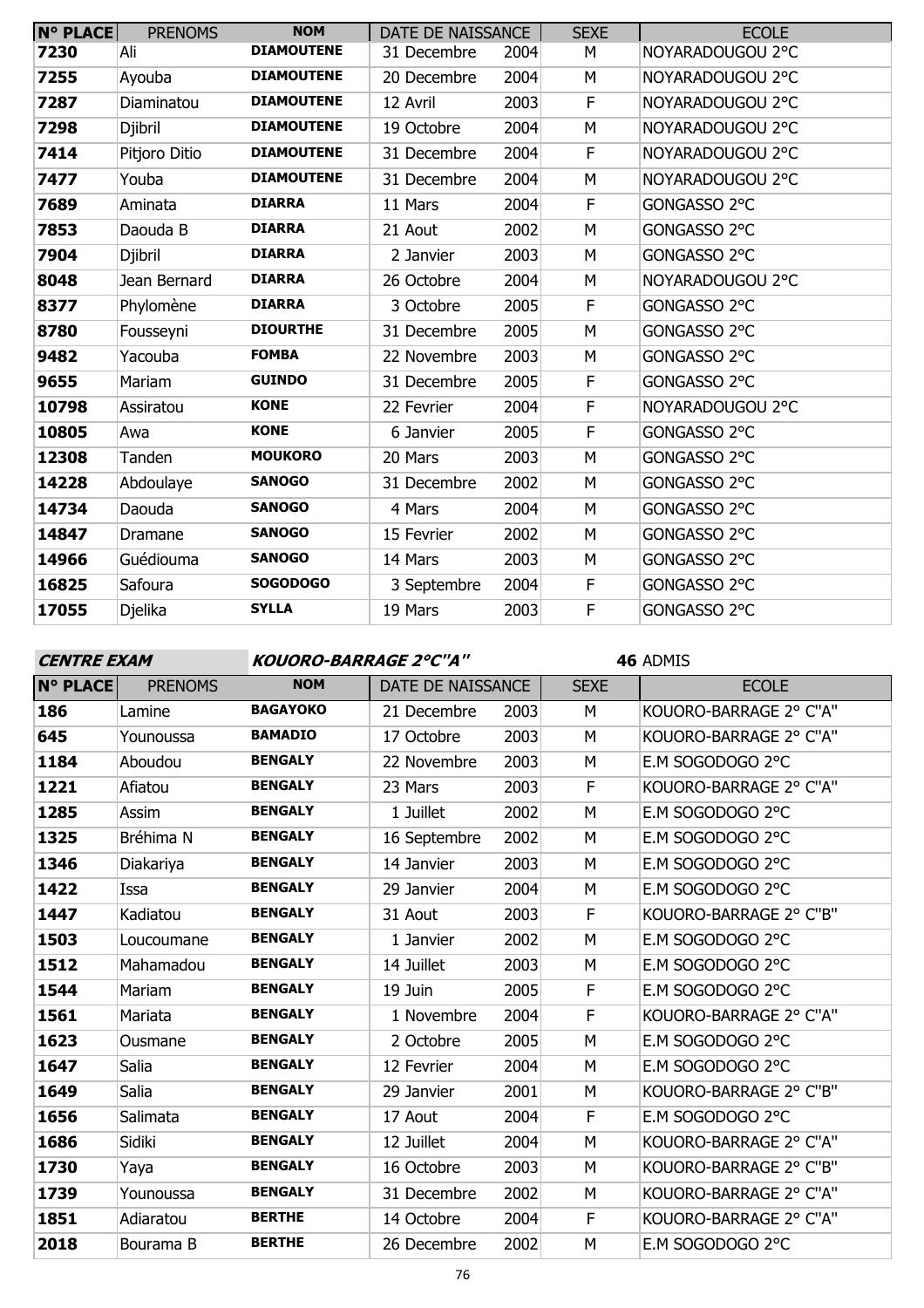| <b>N° PLACE</b> | <b>PRENOMS</b> | <b>NOM</b>        | DATE DE NAISSANCE |      | <b>SEXE</b> | <b>ECOLE</b>           |
|-----------------|----------------|-------------------|-------------------|------|-------------|------------------------|
| 2748            | Adama          | <b>BOUGOUDOGO</b> | 14 Septembre      | 2006 | М           | KOUORO-BARRAGE 2° C"B" |
| 2813            | Sounkoura      | <b>BOUGOUDOGO</b> | 22 Novembre       | 2003 | F           | KOUORO-BARRAGE 2° C"A" |
| 3167            | Alimatou       | <b>CISSOUMA</b>   | 11 Octobre        | 2004 | F           | E.M SOGODOGO 2°C       |
| 4300            | Rokia          | <b>COULIBALY</b>  | 16 Mars           | 2004 | F           | KOUORO-BARRAGE 2° C"A" |
| 4835            | Youssouf       | <b>DAO</b>        | 25 Janvier        | 2004 | M           | KOUORO-BARRAGE 2° C"B" |
| 4924            | Adeline        | <b>DEMBELE</b>    | 2 Octobre         | 2005 | F           | KOUORO-BARRAGE 2° C"A" |
| 5016            | Awa L          | <b>DEMBELE</b>    | 23 Decembre       | 2002 | F           | KOUORO-BARRAGE 2° C"A" |
| 5116            | Djénéba        | <b>DEMBELE</b>    | 18 Mars           | 2004 | F           | KOUORO-BARRAGE 2° C"B" |
| 5299            | Lanseni        | <b>DEMBELE</b>    | 20 Mars           | 2002 | M           | KOUORO-BARRAGE 2° C"B" |
| 5524            | Siaka          | <b>DEMBELE</b>    | 8 Avril           | 2004 | M           | KOUORO-BARRAGE 2° C"B" |
| 5764            | Cheickna       | <b>DIABATE</b>    | 20 Septembre      | 2005 | M           | KOUORO-BARRAGE 2° C"A" |
| 5825            | Ibrahim        | <b>DIABATE</b>    | 31 Decembre       | 2002 | M           | KOUORO-BARRAGE 2° C"A" |
| 6119            | Aminata        | <b>DIAKITE</b>    | 31 Decembre       | 2004 | F           | KOUORO-BARRAGE 2° C"B" |
| 6566            | Boïcar         | <b>DIALLO</b>     | 12 Fevrier        | 2002 | M           | KOUORO-BARRAGE 2° C"A" |
| 7026            | Salif          | <b>DIALLO</b>     | 29 Mars           | 2007 | M           | KOUORO-BARRAGE 2° C"B" |
| 7089            | Sidi O         | <b>DIALLO</b>     | 13 Fevrier        | 2002 | M           | KOUORO-BARRAGE 2° C"A" |
| 7293            | Djénéba        | <b>DIAMOUTENE</b> | 8 Juin            | 2001 | F           | KOUORO-BARRAGE 2° C"B" |
| 7841            | Daniel         | <b>DIARRA</b>     | 15 Juin           | 2005 | M           | KOUORO-BARRAGE 2° C"B" |
| 8464            | Sewessé Jeanne | <b>DIARRA</b>     | 15 Mars           | 2004 | F           | KOUORO-BARRAGE 2° C"A" |
| 8782            | Mariama        | <b>DIOURTHE</b>   | 14 Juillet        | 2003 | F           | KOUORO-BARRAGE 2° C"A" |
| 8853            | Mariama        | <b>DISSA</b>      | 31 Decembre       | 2003 | F           | KOUORO-BARRAGE 2° C"A" |
| 8878            | Souleymane     | <b>DISSA</b>      | 10 Juin           | 2002 | M           | KOUORO-BARRAGE 2° C"A" |
| 9072            | Zoumana        | <b>DJOURTHE</b>   | 2 Avril           | 2002 | M           | KOUORO-BARRAGE 2° C"A" |
| 9323            | Salimata       | <b>FONGORO</b>    | 29 Decembre       | 2004 | F           | KOUORO-BARRAGE 2° C"B" |

**CENTRE EXAM KOUORO-BARRAGE 2°C''B''**

| <b>N° PLACE</b> | <b>PRENOMS</b> | <b>NOM</b>        | DATE DE NAISSANCE |      | <b>SEXE</b> | <b>ECOLE</b>           |
|-----------------|----------------|-------------------|-------------------|------|-------------|------------------------|
| 4865            | Modibo         | <b>DAOU</b>       | 6 Octobre         | 2004 | M           | E.M SOGODOGO 2°C       |
| 5420            | Nianaba        | <b>DEMBELE</b>    | 21 Mars           | 2004 | F           | E.M SOGODOGO 2°C       |
| 5541            | Souleymane     | <b>DEMBELE</b>    | 21 Decembre       | 2004 | M           | E.M SOGODOGO 2°C       |
| 5908            | Masseïba       | <b>DIABATE</b>    | 12 Fevrier        | 2004 | F           | E.M SOGODOGO 2°C       |
| 8042            | Issouf         | <b>DIARRA</b>     | 31 Decembre       | 2005 | M           | E.M SOGODOGO 2°C       |
| 9434            | Abdoulaye      | <b>FOMBA</b>      | 15 Mars           | 2003 | M           | KOUORO-BARRAGE 2° C"B" |
| 9441            | Arouna         | <b>FOMBA</b>      | 28 Juillet        | 2005 | M           | E.M SOGODOGO 2°C       |
| 9618            | Aboubacar      | <b>GUINDO</b>     | 1 Janvier         | 2004 | M           | KOUORO-BARRAGE 2° C"B" |
| 10099           | Levi           | <b>KODIO</b>      | 11 Mars           | 2004 | M           | E.M SOGODOGO 2°C       |
| 10568           | Abidia         | <b>KONE</b>       | 20 Juin           | 2002 | F           | KOUORO-BARRAGE 2° C"A" |
| 10693           | Alfousseyni    | <b>KONE</b>       | 20 Fevrier        | 2003 | M           | KOUORO-BARRAGE 2° C"A" |
| 11125           | Ida            | <b>KONE</b>       | 26 Mars           | 2004 | $\mathsf F$ | KOUORO-BARRAGE 2° C"A" |
| 11305           | Maminata       | <b>KONE</b>       | 10 Juillet        | 2003 | F           | E.M SOGODOGO 2°C       |
| 11615           | Sétou          | <b>KONE</b>       | 25 Mars           | 2004 | F           | KOUORO-BARRAGE 2° C"A" |
| 12087           | <b>Bintou</b>  | <b>MALLE</b>      | 5 Mars            | 2005 | F           | KOUORO-BARRAGE 2° C"A" |
| 12305           | Tidiane        | <b>MORO</b>       | 17 Mars           | 2002 | M           | KOUORO-BARRAGE 2° C"A" |
| 13309           | Olivier        | <b>POUDIOUGOU</b> | 23 Mars           | 2004 | M           | KOUORO-BARRAGE 2° C"A" |
| 13342           | Abdoulaye      | <b>SAGARA</b>     | 10 Avril          | 2002 | M           | KOUORO-BARRAGE 2° C"B" |
| 13347           | Aminata        | <b>SAGARA</b>     | 8 Juillet         | 2004 | F           | KOUORO-BARRAGE 2° C"A" |
| 13360           | Phylippe       | <b>SAGARA</b>     | 14 Fevrier        | 2002 | M           | E.M SOGODOGO 2°C       |
| 13361           | Robert         | <b>SAGARA</b>     | 22 Janvier        | 2004 | M           | E.M SOGODOGO 2°C       |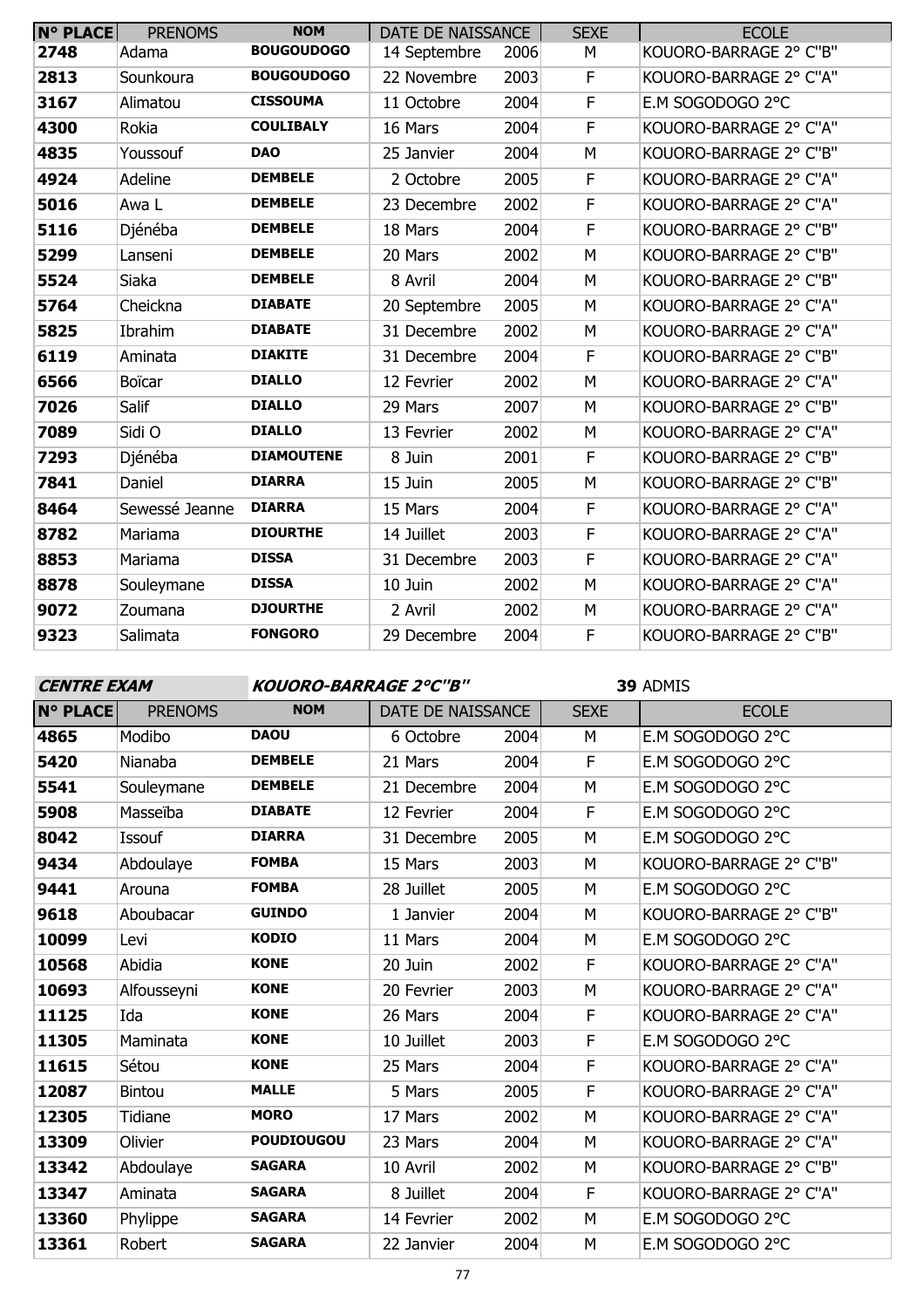| <b>N° PLACE</b> | <b>PRENOMS</b> | <b>NOM</b>       | DATE DE NAISSANCE |      | <b>SEXE</b> | <b>ECOLE</b>           |
|-----------------|----------------|------------------|-------------------|------|-------------|------------------------|
| 13364           | Siabou         | <b>SAGARA</b>    | 15 Aout           | 2002 | M           | KOUORO-BARRAGE 2° C"A" |
| 13522           | Abdoul Karim   | <b>SANGARE</b>   | 28 Aout           | 2004 | М           | KOUORO-BARRAGE 2° C"A" |
| 13885           | Kassim         | <b>SANGARE</b>   | 9 Juillet         | 2003 | M           | E.M SOGODOGO 2°C       |
| 15299           | Mamadou        | <b>SANOGO</b>    | 24 Octobre        | 2001 | M           | KOUORO-BARRAGE 2° C"B" |
| 15341           | Mariam         | <b>SANOGO</b>    | 23 Mars           | 2002 | F.          | E.M SOGODOGO 2°C       |
| 15476           | Moussa         | <b>SANOGO</b>    | 1 Juin            | 2004 | М           | KOUORO-BARRAGE 2° C"B" |
| 16608           | <b>Bintou</b>  | <b>SOGODOGO</b>  | 4 Fevrier         | 2004 | F.          | E.M SOGODOGO 2°C       |
| 16700           | Issouf         | <b>SOGODOGO</b>  | 14 Janvier        | 2002 | м           | E.M SOGODOGO 2°C       |
| 16797           | Néné           | <b>SOGODOGO</b>  | 25 Juin           | 2002 | F           | KOUORO-BARRAGE 2° C"B" |
| 16853           | Sitan          | <b>SOGODOGO</b>  | 16 Novembre       | 2003 | E           | KOUORO-BARRAGE 2° C"A" |
| 17152           | Yaya           | <b>SYLLA</b>     | 27 Juillet        | 2002 | м           | KOUORO-BARRAGE 2° C"B" |
| 17229           | Abdoulaye      | <b>TEMBINE</b>   | 1 Janvier         | 2004 | М           | KOUORO-BARRAGE 2° C"A" |
| 17245           | Soumaïla       | <b>TESSOUGUE</b> | 5 Novembre        | 2002 | M           | KOUORO-BARRAGE 2° C"B" |
| 17525           | Zoumana        | <b>TOGOLA</b>    | 9 Octobre         | 2001 | M           | KOUORO-BARRAGE 2° C"B" |
| 18054           | Amadou         | <b>TRAORE</b>    | 27 Octobre        | 2001 | м           | KOUORO-BARRAGE 2° C"B" |
| 18793           | Idrissa        | <b>TRAORE</b>    | 11 Octobre        | 2002 | M           | KOUORO-BARRAGE 2° C"B" |
| 20109           | Ousseyni       | <b>YALCOUYE</b>  | 26 Juillet        | 2004 | М           | KOUORO-BARRAGE 2° C"A" |
| 20112           | Seïdou         | <b>YANOGA</b>    | 22 Aout           | 2003 | M           | KOUORO-BARRAGE 2° C"A" |

| <b>CENTRE EXAM</b> |                | <b>LOUTANA 2°C</b> |                   |      | 17 ADMIS    |              |  |
|--------------------|----------------|--------------------|-------------------|------|-------------|--------------|--|
| <b>N° PLACE</b>    | <b>PRENOMS</b> | <b>NOM</b>         | DATE DE NAISSANCE |      | <b>SEXE</b> | <b>ECOLE</b> |  |
| 1375               | Drissa         | <b>BENGALY</b>     | 9 Octobre         | 2004 | М           | LOUTANA 2°C  |  |
| 5401               | Moussa         | <b>DEMBELE</b>     | 31 Decembre       | 2003 | М           | LOUTANA 2°C  |  |
| 5733               | Awa            | <b>DIABATE</b>     | 10 Juillet        | 2003 | F           | LOUTANA 2°C  |  |
| 6089               | Adama          | <b>DIAKITE</b>     | 21 Mars           | 2002 | М           | LOUTANA 2°C  |  |
| 9541               | Ousmane        | <b>GOITA</b>       | 6 Septembre       | 2004 | М           | LOUTANA 2°C  |  |
| 9654               | Mansour        | <b>GUINDO</b>      | 12 Avril          | 2006 | М           | LOUTANA 2°C  |  |
| 13288              | Nouhoum        | <b>OUONOGO</b>     | 31 Decembre       | 2003 | М           | LOUTANA 2°C  |  |
| 16176              | Assitan        | <b>SIDIBE</b>      | 23 Mars           | 2003 | F           | LOUTANA 2°C  |  |
| 17726              | Abdoulaye      | <b>TRAORE</b>      | 31 Decembre       | 2004 | M           | LOUTANA 2°C  |  |
| 18374              | Chaka          | <b>TRAORE</b>      | 31 Decembre       | 2004 | M           | LOUTANA 2°C  |  |
| 18418              | Daouda         | <b>TRAORE</b>      | 22 Janvier        | 2003 | М           | LOUTANA 2°C  |  |
| 18435              | Diafara        | <b>TRAORE</b>      | 5 Juillet         | 2003 | М           | LOUTANA 2°C  |  |
| 18724              | Gaoussou       | <b>TRAORE</b>      | 2 Mars            | 2001 | М           | LOUTANA 2°C  |  |
| 19573              | Rokiatou       | <b>TRAORE</b>      | 5 Juin            | 2001 | F           | LOUTANA 2°C  |  |
| 19700              | Sekou          | <b>TRAORE</b>      | 17 Juillet        | 2000 | М           | LOUTANA 2°C  |  |
| 19762              | Siaka F        | <b>TRAORE</b>      | 14 Juin           | 2002 | М           | LOUTANA 2°C  |  |
| 19862              | Souna          | <b>TRAORE</b>      | 25 Aout           | 2003 | М           | LOUTANA 2°C  |  |

| <b>CENTRE EXAM</b> |                | <b>NONGON-SOUALA 2°C</b> |                   |      |             | 10 ADMIS          |
|--------------------|----------------|--------------------------|-------------------|------|-------------|-------------------|
| <b>N° PLACE</b>    | <b>PRENOMS</b> | <b>NOM</b>               | DATE DE NAISSANCE |      | <b>SEXE</b> | <b>ECOLE</b>      |
| 2769               | Dazeni         | <b>BOUGOUDOGO</b>        | 8 Aout            | 2002 | M           | NONGON-SOUALA 2°C |
| 2797               | Moussa         | <b>BOUGOUDOGO</b>        | 14 Aout           | 2004 | M           | NONGON-SOUALA 2°C |
| 5525               | <b>Siaka</b>   | <b>DEMBELE</b>           | 31 Decembre       | 2005 | M           | MAMARASSO 2°C     |
| 13278              | Adama          | <b>OUONOGO</b>           | 22 Fevrier        | 2002 | M           | MAMARASSO 2°C     |
| 13287              | Moussa         | <b>OUONOGO</b>           | 26 Novembre       | 2003 | M           | MAMARASSO 2°C     |
| 14523              | Arouna         | <b>SANOGO</b>            | 22 Octobre        | 2002 | M           | NONGON-SOUALA 2°C |
| 16118              | Abdoulaye      | <b>SIDIBE</b>            | 31 Decembre       | 2003 | М           | MAMARASSO 2°C     |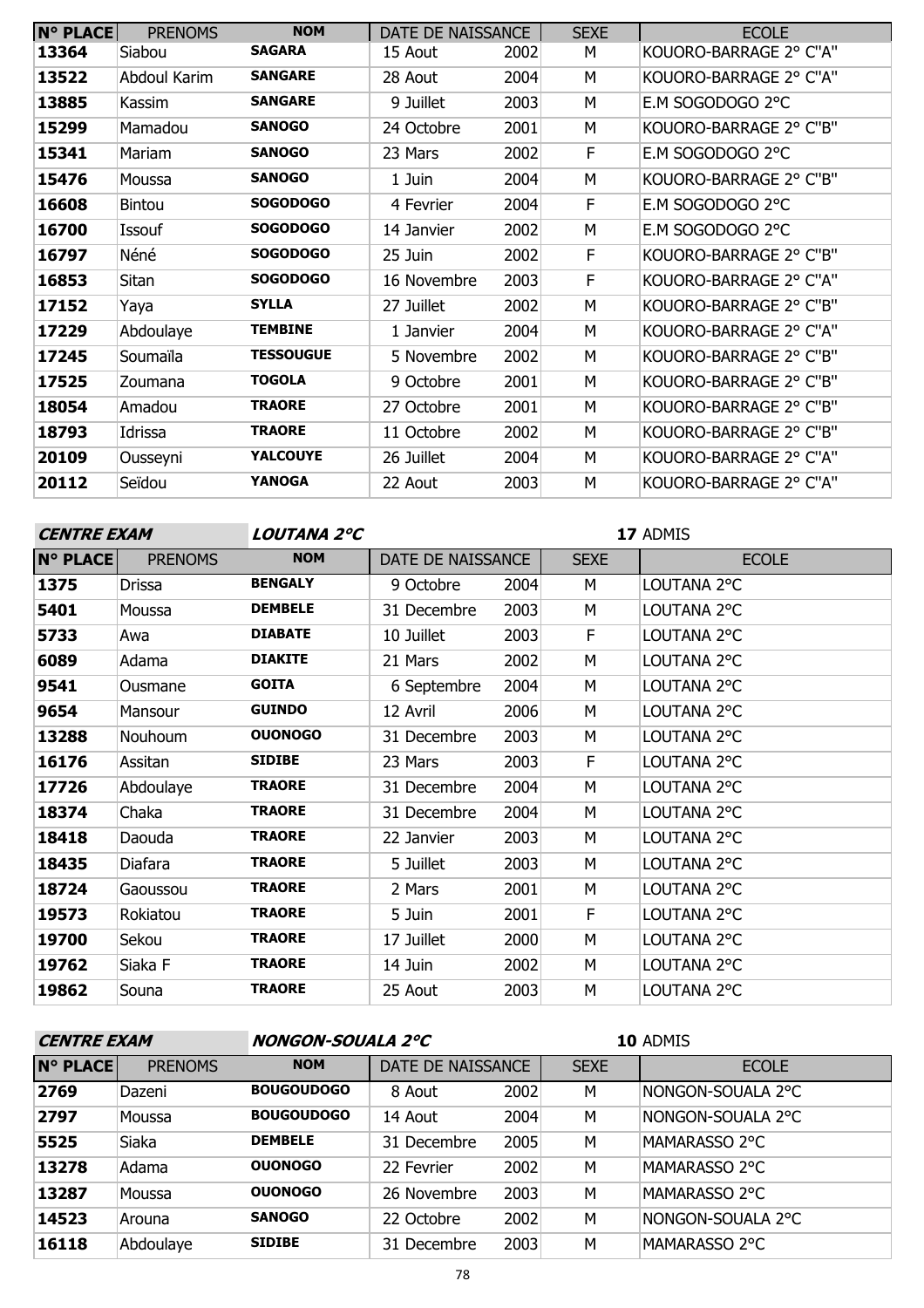| <b>N° PLACE</b> | <b>PRENOMS</b> | <b>NOM</b>      | DATE DE NAISSANCE |      | <b>SEXE</b> | <b>ECOLE</b>       |
|-----------------|----------------|-----------------|-------------------|------|-------------|--------------------|
| 16686           | Foussevni      | <b>SOGODOGO</b> | 31 Decembre       | 2003 | M           | INONGON-SOUALA 2°C |
| 18813           | Issa           | <b>TRAORE</b>   | 1 Octobre         | 2003 | М           | IMAMARASSO 2°C     |
| 19834           | Souleymane Dit | <b>TRAORE</b>   | 10 Mars           | 2004 | M           | INONGON-SOUALA 2°C |
|                 |                |                 |                   |      |             |                    |

| <b>CENTRE EXAM</b> |                | <b>ZANTIGUILA 2°C</b> |                   |      | 41 ADMIS    |                |  |  |
|--------------------|----------------|-----------------------|-------------------|------|-------------|----------------|--|--|
| N° PLACE           | <b>PRENOMS</b> | <b>NOM</b>            | DATE DE NAISSANCE |      | <b>SEXE</b> | <b>ECOLE</b>   |  |  |
| 3265               | Adama          | <b>COULIBALY</b>      | 31 Decembre       | 2004 | M           | ZANTIGUILA 2°C |  |  |
| 4406               | Seydou         | <b>COULIBALY</b>      | 10 Fevrier        | 2006 | M           | ZANTIGUILA 2°C |  |  |
| 4568               | Yaya I         | <b>COULIBALY</b>      | 3 Mars            | 2003 | M           | ZANTIGUILA 2°C |  |  |
| 4792               | Bachaka        | <b>DAO</b>            | 17 Fevrier        | 2002 | М           | ZANTIGUILA 2°C |  |  |
| 4814               | Lamissa        | <b>DAO</b>            | 3 Mars            | 2001 | M           | ZANTIGUILA 2°C |  |  |
| 4912               | Aby C          | <b>DEMBELE</b>        | 20 Fevrier        | 2002 | F           | ZANTIGUILA 2°C |  |  |
| 5042               | Bassan         | <b>DEMBELE</b>        | 11 Decembre       | 2001 | $\mathsf F$ | ZANTIGUILA 2°C |  |  |
| 5179               | Fatoumata      | <b>DEMBELE</b>        | 8 Septembre       | 2004 | F           | ZANTIGUILA 2°C |  |  |
| 5312               | Mafounè        | <b>DEMBELE</b>        | 26 Aout           | 2003 | $\mathsf F$ | ZANTIGUILA 2°C |  |  |
| 5388               | Minata         | <b>DEMBELE</b>        | 3 Fevrier         | 2004 | F           | ZANTIGUILA 2°C |  |  |
| 5395               | Moumine        | <b>DEMBELE</b>        | 23 Avril          | 2003 | М           | ZANTIGUILA 2°C |  |  |
| 5495               | Salimata       | <b>DEMBELE</b>        | 18 Juillet        | 2002 | F           | ZANTIGUILA 2°C |  |  |
| 5579               | Wassa          | <b>DEMBELE</b>        | 26 Aout           | 2003 | $\mathsf F$ | ZANTIGUILA 2°C |  |  |
| 5592               | Yacouba B      | <b>DEMBELE</b>        | 2 Mars            | 2004 | M           | ZANTIGUILA 2°C |  |  |
| 5820               | Hamidou        | <b>DIABATE</b>        | 6 Aout            | 2004 | M           | ZANTIGUILA 2°C |  |  |
| 6540               | Banoumoutié    | <b>DIALLO</b>         | 14 Janvier        | 2002 | M           | ZANTIGUILA 2°C |  |  |
| 6568               | <b>Boukary</b> | <b>DIALLO</b>         | 31 Decembre       | 2004 | M           | ZANTIGUILA 2°C |  |  |
| 6589               | Daouda         | <b>DIALLO</b>         | 13 Novembre       | 2003 | М           | ZANTIGUILA 2°C |  |  |
| 7471               | Yacouba        | <b>DIAMOUTENE</b>     | 14 Septembre      | 2004 | M           | ZANTIGUILA 2°C |  |  |
| 9113               | Lassina        | <b>DOMOGO</b>         | 16 Novembre       | 2000 | M           | ZANTIGUILA 2°C |  |  |
| 9566               | Aboubacar      | <b>GONSOGO</b>        | 2 Avril           | 2002 | M           | ZANTIGUILA 2°C |  |  |
| 9590               | Mégaidourou    | <b>GONSOGO</b>        | 12 Octobre        | 2000 | М           | ZANTIGUILA 2°C |  |  |
| 10787              | Arouna         | <b>KONE</b>           | 15 Mars           | 2003 | M           | ZANTIGUILA 2°C |  |  |
| 12449              | Abdoulaye      | <b>OUATTARA</b>       | 10 Janvier        | 2004 | M           | ZANTIGUILA 2°C |  |  |
| 14691              | Bourama        | <b>SANOGO</b>         | 15 Juin           | 2003 | М           | ZANTIGUILA 2°C |  |  |
| 16052              | Aliou          | <b>SANOU</b>          | 16 Decembre       | 2006 | M           | ZANTIGUILA 2°C |  |  |
| 17029              | Arona          | <b>SYLLA</b>          | 14 Janvier        | 2004 | М           | ZANTIGUILA 2°C |  |  |
| 17064              | Fatouma        | <b>SYLLA</b>          | 7 Aout            | 2004 | F           | ZANTIGUILA 2°C |  |  |
| 17102              | Mamadou        | <b>SYLLA</b>          | 1 Decembre        | 2003 | М           | ZANTIGUILA 2°C |  |  |
| 17311              | Débora         | <b>TOGO</b>           | 1 Janvier         | 2001 | F           | ZANTIGUILA 2°C |  |  |
| 17319              | Lassina        | <b>TOGO</b>           | 1 Janvier         | 2005 | M           | ZANTIGUILA 2°C |  |  |
| 17330              | Tabita         | <b>TOGO</b>           | 23 Novembre       | 2002 | F           | ZANTIGUILA 2°C |  |  |
| 17650              | Kassim         | <b>TOURE</b>          | 15 Mars           | 2004 | М           | ZANTIGUILA 2°C |  |  |
| 17685              | Titafa         | <b>TOURE</b>          | 25 Septembre      | 2004 | M           | ZANTIGUILA 2°C |  |  |
| 18339              | Boubacar       | <b>TRAORE</b>         | 27 Avril          | 2002 | М           | ZANTIGUILA 2°C |  |  |
| 18483              | Djelika        | <b>TRAORE</b>         | 15 Decembre       | 2000 | F           | ZANTIGUILA 2°C |  |  |
| 19011              | Lassina        | <b>TRAORE</b>         | 3 Mars            | 2003 | М           | ZANTIGUILA 2°C |  |  |
| 19518              | Ousmane        | <b>TRAORE</b>         | 17 Decembre       | 2000 | М           | ZANTIGUILA 2°C |  |  |
| 19792              | Siramakan      | <b>TRAORE</b>         | 11 Mars           | 2001 | М           | ZANTIGUILA 2°C |  |  |
| 19867              | Soungalo       | <b>TRAORE</b>         | 5 Fevrier         | 2006 | М           | ZANTIGUILA 2°C |  |  |
| 19989              | Yaya           | <b>TRAORE</b>         | 15 Janvier        | 2002 | М           | ZANTIGUILA 2°C |  |  |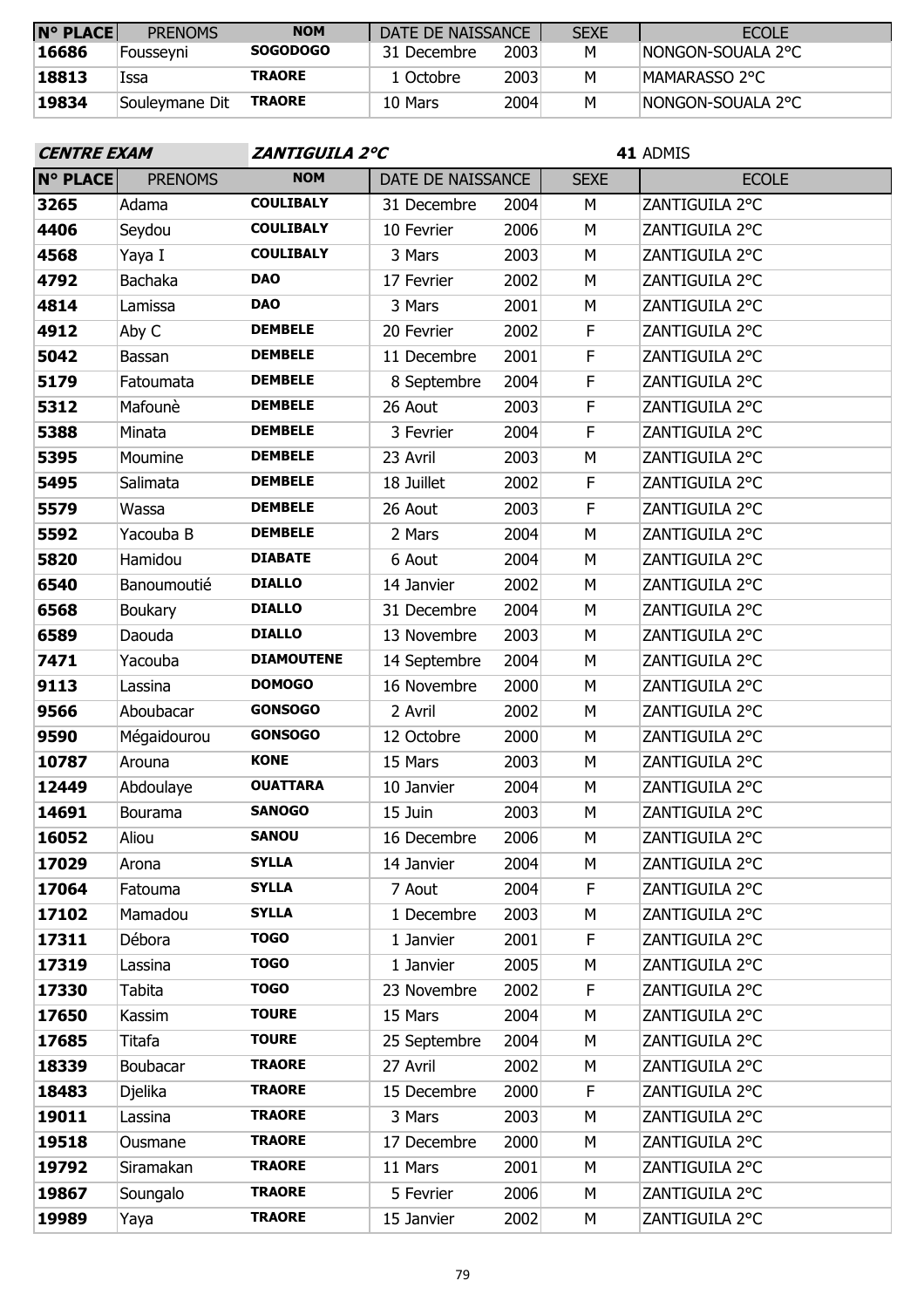| <b>N° PLACE</b>    | <b>PRENOMS</b>  | <b>NOM</b>             | DATE DE NAISSANCE |      | <b>SEXE</b> | <b>ECOLE</b>    |
|--------------------|-----------------|------------------------|-------------------|------|-------------|-----------------|
| <b>CENTRE EXAM</b> |                 | <b>ZERELANI II 2°C</b> |                   |      |             | 54 ADMIS        |
| <b>N° PLACE</b>    | <b>PRENOMS</b>  | <b>NOM</b>             | DATE DE NAISSANCE |      | <b>SEXE</b> | <b>ECOLE</b>    |
| 28                 | Batogoma        | <b>ARAMA</b>           | 24 Novembre       | 2003 | F           | ZERELANI II2°C  |
| 1268               | Aminatou        | <b>BENGALY</b>         | 29 Mars           | 2002 | F           | ZERELANI II2°C  |
| 1364               | Djénébou        | <b>BENGALY</b>         | 31 Decembre       | 2004 | F           | ZERELANI II2°C  |
| 1816               | Aboudou         | <b>BERTHE</b>          | 16 Mars           | 2004 | М           | ZERELANI II2°C  |
| 1840               | Adia            | <b>BERTHE</b>          | 25 Decembre       | 2006 | F           | ZERELANI II2°C  |
| 1905               | Alimatou        | <b>BERTHE</b>          | 11 Mars           | 2004 | F           | ZERELANI II2°C  |
| 1906               | Allassane L     | <b>BERTHE</b>          | 27 Novembre       | 2002 | M           | ZERELANI II2°C  |
| 1909               | Aly             | <b>BERTHE</b>          | 25 Octobre        | 2005 | М           | ZERELANI II2°C  |
| 1928               | Amie M          | <b>BERTHE</b>          | 24 Avril          | 2002 | F           | ZERELANI II2°C  |
| 1939               | Aminata Lassina | <b>BERTHE</b>          | 22 Fevrier        | 2002 | F           | ZERELANI II2°C  |
| 1980               | Bâh- Oumou K    | <b>BERTHE</b>          | 21 Mars           | 2006 | F           | ZERELANI II2°C  |
| 1989               | Bakary          | <b>BERTHE</b>          | 29 Mars           | 2003 | M           | ZERELANI II2°C  |
| 2015               | Bolidouma       | <b>BERTHE</b>          | 20 Decembre       | 2001 | F           | ZERELANI II2°C  |
| 2067               | Diaratou A      | <b>BERTHE</b>          | 22 Juillet        | 2002 | F           | ZERELANI II2°C  |
| 2089               | Djénéba M       | <b>BERTHE</b>          | 27 Juin           | 2003 | F           | ZERELANI II2°C  |
| 2090               | Djénéba N       | <b>BERTHE</b>          | 29 Octobre        | 2005 | F           | ZERELANI II2°C  |
| 2091               | Djénéba S       | <b>BERTHE</b>          | 5 Avril           | 2003 | F           | ZERELANI II2°C  |
| 2108               | Drissa B        | <b>BERTHE</b>          | 3 Decembre        | 2006 | M           | ZERELANI II2°C  |
| 2114               | Fata            | <b>BERTHE</b>          | 3 Aout            | 2003 | F           | ZERELANI II2°C  |
| 2138               | Flamousso       | <b>BERTHE</b>          | 10 Aout           | 2004 | F           | ZERELANI II2°C  |
| 2182               | Issa            | <b>BERTHE</b>          | 25 Septembre      | 2005 | M           | ZERELANI II2°C  |
| 2193               | Kadiata B       | <b>BERTHE</b>          | 25 Decembre       | 2001 | F           | ZERELANI II2°C  |
| 2203               | Kadiatou B      | <b>BERTHE</b>          | 16 Mars           | 2002 | $\mathsf F$ | ZERELANI II2°C  |
| 2218               | Kalou           | <b>BERTHE</b>          | 24 Novembre       | 2005 | M           | ZERELANI II2°C  |
| 2241               | Konimba Y       | <b>BERTHE</b>          | 11 Novembre       | 2002 | E           | ZERELANI II2°C  |
| 2248               | Korotoumou      | <b>BERTHE</b>          | 19 Avril          | 2002 | F           | ZERELANI II2°C  |
| 2289               | Maman           | <b>BERTHE</b>          | 5 Mars            | 2004 | F           | ZERELANI II2°C  |
| 2383               | Nadourou        | <b>BERTHE</b>          | 8 Septembre       | 2003 | M           | ZERELANI II2°C  |
| 2396               | Nianimba        | <b>BERTHE</b>          | 21 Novembre       | 2001 | F           | ZERELANI II2°C  |
| 2449               | Sâaly           | <b>BERTHE</b>          | 12 Octobre        | 2002 | M           | ZERELANI II2°C  |
| 2472               | Salimata        | <b>BERTHE</b>          | 23 Mars           | 2004 | M           | DJIRIGOROLA 2°C |
| 2492               | Sériba          | <b>BERTHE</b>          | 10 Mars           | 2003 | M           | DJIRIGOROLA 2°C |
| 2508               | Sibiry          | <b>BERTHE</b>          | 2 Fevrier         | 2002 | М           | ZERELANI II2°C  |
| 2576               | Yacouba         | <b>BERTHE</b>          | 16 Decembre       | 2000 | M           | ZERELANI II2°C  |
| 2599               | Zanga           | <b>BERTHE</b>          | 17 Septembre      | 2003 | M           | ZERELANI II2°C  |
| 2743               | Abdramane N     | <b>BOUGOUDOGO</b>      | 17 Septembre      | 2003 | М           | DJIRIGOROLA 2°C |
| 2749               | Adiaratou       | <b>BOUGOUDOGO</b>      | 31 Decembre       | 2003 | F           | DJIRIGOROLA 2°C |
| 2756               | Amidou          | <b>BOUGOUDOGO</b>      | 20 Aout           | 2003 | M           | DJIRIGOROLA 2°C |
| 2770               | Djéliya         | <b>BOUGOUDOGO</b>      | 31 Decembre       | 2003 | F           | ZERELANI II2°C  |
| 2775               | Fatogoma        | <b>BOUGOUDOGO</b>      | 31 Decembre       | 2002 | M           | DJIRIGOROLA 2°C |
| 2782               | Kadiatou        | <b>BOUGOUDOGO</b>      | 21 Octobre        | 2001 | F           | ZERELANI II2°C  |
| 2796               | Modibo          | <b>BOUGOUDOGO</b>      | 11 Novembre       | 2004 | M           | DJIRIGOROLA 2°C |
| 2801               | Ouaraba         | <b>BOUGOUDOGO</b>      | 6 Janvier         | 2002 | F           | DJIRIGOROLA 2°C |
| 2802               | Ousmane         | <b>BOUGOUDOGO</b>      | 26 Mars           | 2006 | М           | DJIRIGOROLA 2°C |
| 2810               | Seybou          | <b>BOUGOUDOGO</b>      | 27 Aout           | 2004 | M           | DJIRIGOROLA 2°C |
| 2811               | Soumaïla        | <b>BOUGOUDOGO</b>      | 4 Mars            | 2003 | М           | DJIRIGOROLA 2°C |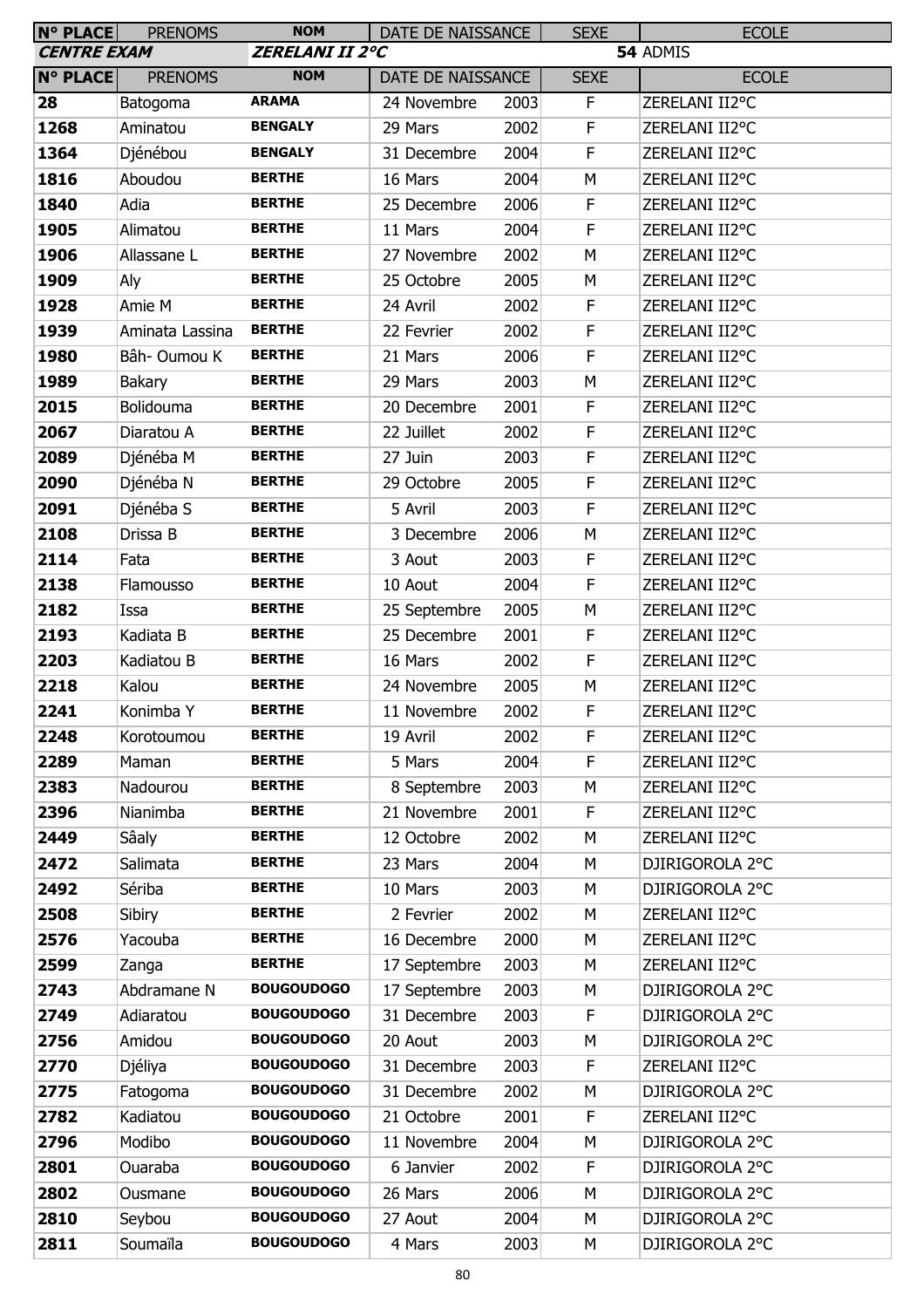| <b>N° PLACE</b> | <b>PRENOMS</b> | <b>NOM</b>     | DATE DE NAISSANCE |      | <b>SEXE</b> | <b>ECOLE</b>    |
|-----------------|----------------|----------------|-------------------|------|-------------|-----------------|
| 3036            | Lamini         | <b>CISSE</b>   | 1 Janvier         | 2004 | M           | DJIRIGOROLA 2°C |
| 5021            | <b>Baba</b>    | <b>DEMBELE</b> | 3 Mars            | 2002 | M           | DJIRIGOROLA 2°C |
| 7731            | Assanatou      | <b>DIARRA</b>  | 18 Novembre       | 2001 | F           | ZERELANI II2°C  |
| 8250            | Mariam         | <b>DIARRA</b>  | 28 Aout           | 2001 | F           | ZERELANI II2°C  |
| 8453            | Sanata         | <b>DIARRA</b>  | 18 Aout           | 2001 | F           | ZERELANI II2°C  |
| 13822           | Guédiouma      | <b>SANGARE</b> | 13 Mars           | 2002 | M           | ZERELANI II2°C  |
| 19669           | Salimata S     | <b>TRAORE</b>  | 7 Mars            | 2006 | F           | DJIRIGOROLA 2°C |
| 20012           | Youssouf       | <b>TRAORE</b>  | 25 Decembre       | 2004 | M           | DJIRIGOROLA 2°C |

Sikasso, le ……………………………. LE GOUVERNEUR DE REGION

### **Boubacar BAGAYOGO**

Chevalier de l´Ordre National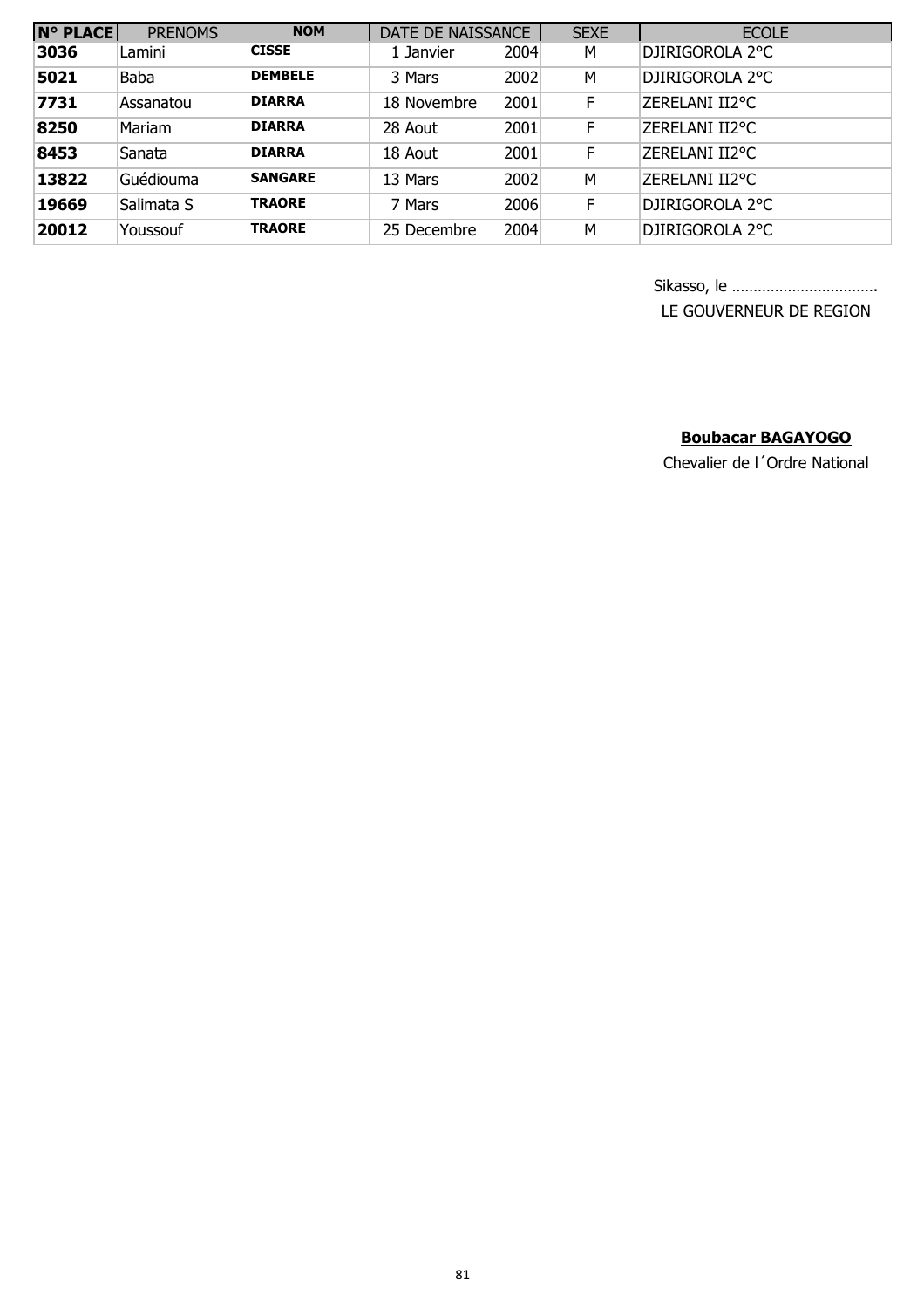|                    | ******************<br><b>CENTRE NATIONALE DES EXAMENS ET</b><br><b>DES CONCOURS DE L'EDUCATION</b><br>****************** | <b>MINISTERE DE L'EDUCATION NATIONALE</b><br><b>ACADEMIED'ENSEIGNEMENT DE SIKASSO</b> |                               |              | <b>REPUBLIQUE DU MALI</b><br>UN PEUPLE - UN BUT - UNE FOI<br>****************** |                                                             |
|--------------------|--------------------------------------------------------------------------------------------------------------------------|---------------------------------------------------------------------------------------|-------------------------------|--------------|---------------------------------------------------------------------------------|-------------------------------------------------------------|
|                    |                                                                                                                          |                                                                                       | <b>SESSION D'OCTOBRE 2020</b> |              |                                                                                 | LISTE DES CANDIDATS ADMIS AU DIPLÔME D'ETUDES FONDAMENTALES |
|                    |                                                                                                                          | <b>CENTRE D'ANIMATION PEDAGOGIQUE DE :</b>                                            |                               | <b>NIENA</b> |                                                                                 | 734                                                         |
|                    | <b>OPTION</b>                                                                                                            | <b>ARABE</b>                                                                          |                               |              |                                                                                 | 87 ADMIS                                                    |
| <b>CENTRE EXAM</b> |                                                                                                                          | <b>DAR ADIS 2°C NIENA</b>                                                             |                               |              |                                                                                 | 66 ADMIS                                                    |
| <b>N° PLACE</b>    | <b>PRENOMS</b>                                                                                                           | <b>NOM</b>                                                                            | DATE DE NAISSANCE             |              | <b>SEXE</b>                                                                     | <b>ECOLE</b>                                                |
| 286                | Aïchatou                                                                                                                 | <b>BALLO</b>                                                                          | 31 Mars                       | 2001         | F.                                                                              | MEDERSA DAR ADIS 2°C                                        |
| 856                | Mariam                                                                                                                   | <b>BAMBA</b>                                                                          | 20 Janvier                    | 2005         | F                                                                               | MEDERSA NOURDINE 2°C                                        |
| 2738               | Yaya                                                                                                                     | <b>BOUARE</b>                                                                         | 2 Mars                        | 2003         | M                                                                               | MEDERSA DAR ADIS 2°C                                        |
| 3511               | Bamari                                                                                                                   | <b>COULIBALY</b>                                                                      | 20 Juillet                    | 2003         | М                                                                               | MEDERSA MAHADI IMAM 2°C                                     |
| 3562               | <b>Birama</b>                                                                                                            | <b>COULIBALY</b>                                                                      | 1 Mars                        | 2004         | М                                                                               | MEDERSA NOURDINE 2°C                                        |
| 3822               | Ibrahima                                                                                                                 | <b>COULIBALY</b>                                                                      | 1 Janvier                     | 2003         | М                                                                               | MEDERSA DIYAOUDINE 2°C                                      |
| 6084               | Aboubacar                                                                                                                | <b>DIAKITE</b>                                                                        | 4 Septembre                   | 2003         | м                                                                               | MEDERSA DAR ADIS 2°C                                        |
| 6159               | Djibril                                                                                                                  | <b>DIAKITE</b><br><b>DIAKITE</b>                                                      | 1 Janvier                     | 2005         | М                                                                               | MEDERSA NOURDINE 2°C                                        |
| 6195<br>6220       | Issa                                                                                                                     | <b>DIAKITE</b>                                                                        | 4 Aout<br>31 Decembre         | 2000<br>2004 | М<br>M                                                                          | MEDERSA DIYAOUDINE 2°C<br>MEDERSA NOURDINE 2°C              |
| 6239               | Lassina<br>Modibo                                                                                                        | <b>DIAKITE</b>                                                                        | 22 Septembre                  | 2003         | M                                                                               | MEDERSA NOURDINE 2°C                                        |
| 6261               | Rahamatoulaye                                                                                                            | <b>DIAKITE</b>                                                                        | 8 Avril                       | 2003         | F.                                                                              | MEDERSA NOURDINE 2°C                                        |
| 6297               | <b>Tahirou</b>                                                                                                           | <b>DIAKITE</b>                                                                        | 31 Decembre                   | 2001         | M                                                                               | MEDERSA MAHADI IMAM 2°C                                     |
| 6308               | Younoussa                                                                                                                | <b>DIAKITE</b>                                                                        | 17 Septembre                  | 2002         | M                                                                               | MEDERSA MAHADI IMAM 2°C                                     |
| 6312               | Abachi                                                                                                                   | <b>DIALLO</b>                                                                         | 19 Avril                      | 2003         | M                                                                               | MEDERSA DAR ADIS 2°C                                        |
| 6344               | Aboubacar                                                                                                                | <b>DIALLO</b>                                                                         | 31 Decembre                   | 2002         | М                                                                               | MEDERSA NOURDINE 2°C                                        |
| 6422               | Aly                                                                                                                      | <b>DIALLO</b>                                                                         | 31 Decembre                   | 2001         | M                                                                               | MEDERSA DAR ADIS 2°C                                        |
| 6577               | <b>Broulaye</b>                                                                                                          | <b>DIALLO</b>                                                                         | 13 Mars                       | 2000         | M                                                                               | MEDERSA MAHADI IMAM 2°C                                     |
| 6588               | Daouda                                                                                                                   | <b>DIALLO</b>                                                                         | 20 Janvier                    | 2003         | М                                                                               | MEDERSA NOURDINE 2°C                                        |
| 6650               | Faly                                                                                                                     | <b>DIALLO</b>                                                                         | 30 Decembre                   | 2002         | M                                                                               | MEDERSA DAR ADIS 2°C                                        |
| 6675               | Fatoumata                                                                                                                | <b>DIALLO</b>                                                                         | 14 Avril                      | 2002         | F                                                                               | MEDERSA MAHADI IMAM 2°C                                     |
| 6723               | Issiaka                                                                                                                  | <b>DIALLO</b>                                                                         | 25 Decembre                   | 2000         | M                                                                               | MEDERSA NOURDINE 2°C                                        |
| 6793               | Lassina                                                                                                                  | <b>DIALLO</b>                                                                         | 7 Novembre                    | 2003         | M                                                                               | MEDERSA DAR ADIS 2°C                                        |
| 6840               | Maminata                                                                                                                 | <b>DIALLO</b>                                                                         | 21 Mars                       | 2003         | F                                                                               | MEDERSA DAR ADIS 2°C                                        |
| 6918               | Moussa                                                                                                                   | <b>DIALLO</b>                                                                         | 22 Juillet                    | 2004         | M                                                                               | MEDERSA NOURDINE 2°C                                        |
| 6999               | Ramatou                                                                                                                  | <b>DIALLO</b>                                                                         | 4 Aout                        | 2003         | F                                                                               | MEDERSA DAR ADIS 2°C                                        |
| 7035               | Salimata                                                                                                                 | <b>DIALLO</b>                                                                         | 31 Decembre                   | 2004         | F                                                                               | MEDERSA DAR ADIS 2°C                                        |
| 7050               | Sanata                                                                                                                   | <b>DIALLO</b>                                                                         | 27 Mars                       | 2001         | F                                                                               | MEDERSA DAR ADIS 2°C                                        |
| 7087               | Sidi                                                                                                                     | <b>DIALLO</b>                                                                         | 13 Octobre                    | 2006         | М                                                                               | MEDERSA DAR ADIS 2°C                                        |

**N° PLACE** PRENOMS **NOM** DATE DE NAISSANCE SEXE SEXE ECOLE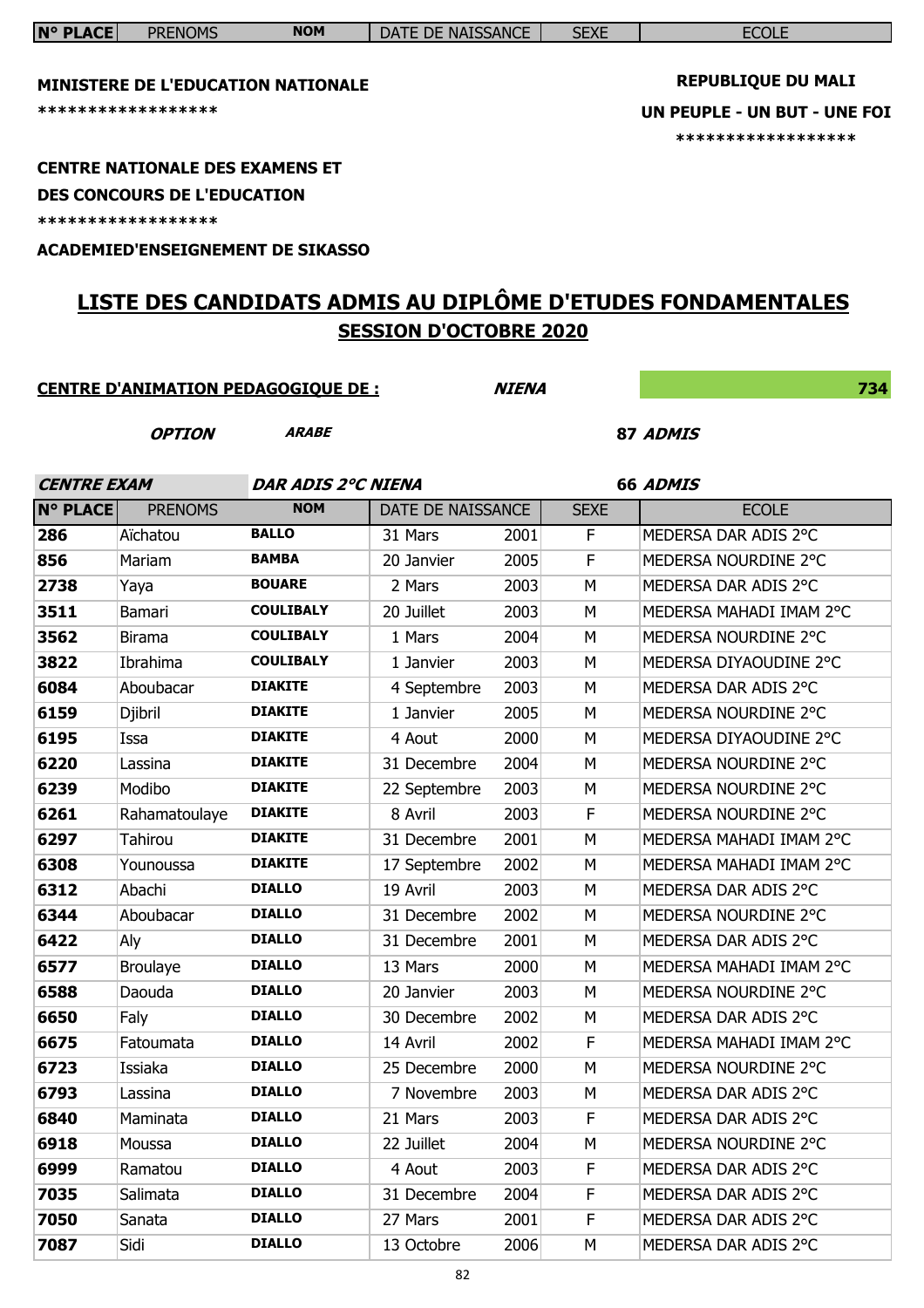| <b>N° PLACE</b> | <b>PRENOMS</b>  | <b>NOM</b>     | DATE DE NAISSANCE |      | <b>SEXE</b> | <b>ECOLE</b>            |
|-----------------|-----------------|----------------|-------------------|------|-------------|-------------------------|
| 7101            | Sitan           | <b>DIALLO</b>  | 30 Octobre        | 2004 | F           | MEDERSA DAR ADIS 2°C    |
| 7130            | Talibou         | <b>DIALLO</b>  | 31 Decembre       | 2005 | М           | MEDERSA DAR ADIS 2°C    |
| 7184            | Youssouf        | <b>DIALLO</b>  | 14 Decembre       | 2002 | M           | MEDERSA DAR ADIS 2°C    |
| 7573            | Adama           | <b>DIARRA</b>  | 7 Fevrier         | 2003 | M           | MEDERSA NOURDINE 2°C    |
| 7810            | <b>Birama</b>   | <b>DIARRA</b>  | 2 Juin            | 2002 | M           | MEDERSA NOURDINE 2°C    |
| 7850            | Daouda          | <b>DIARRA</b>  | 28 Aout           | 2000 | М           | MEDERSA NOURDINE 2°C    |
| 8400            | Rokiatou        | <b>DIARRA</b>  | 7 Janvier         | 2003 | F           | MEDERSA DAR ADIS 2°C    |
| 8425            | Salim           | <b>DIARRA</b>  | 11 Fevrier        | 2000 | M           | MEDERSA DAR ADIS 2°C    |
| 8555            | Toha            | <b>DIARRA</b>  | 18 Janvier        | 2004 | M           | MEDERSA DAR ADIS 2°C    |
| 8952            | Aly             | <b>DJIRE</b>   | 12 Juillet        | 2004 | M           | MEDERSA DAR ADIS 2°C    |
| 8961            | Dagnan          | <b>DJIRE</b>   | 3 Janvier         | 2004 | M           | MEDERSA NOURDINE 2°C    |
| 8965            | Djidjo          | <b>DJIRE</b>   | 4 Janvier         | 2004 | M           | MEDERSA NOURDINE 2°C    |
| 8971            | Hamidou         | <b>DJIRE</b>   | 22 Mars           | 2004 | M           | MEDERSA MAHADI IMAM 2°C |
| 9000            | Sory            | <b>DJIRE</b>   | 4 Avril           | 2004 | M           | MEDERSA DAR ADIS 2°C    |
| 9141            | Abdoul Karim    | <b>DOUMBIA</b> | 20 Fevrier        | 2004 | M           | MEDERSA DAR ADIS 2°C    |
| 9175            | <b>Bassirou</b> | <b>DOUMBIA</b> | 2 Novembre        | 2005 | М           | MEDERSA DAR ADIS 2°C    |
| 9202            | Kadiatou        | <b>DOUMBIA</b> | 2 Novembre        | 2004 | F           | MEDERSA MAHADI IMAM 2°C |
| 9283            | Yaya            | <b>DOUMBIA</b> | 16 Fevrier        | 2004 | M           | MEDERSA MAHADI IMAM 2°C |
| 9309            | Daouda          | <b>DRAME</b>   | 30 Avril          | 2002 | M           | MEDERSA NOURDINE 2°C    |
| 9361            | Kadiatou        | <b>FANE</b>    | 8 Octobre         | 2003 | F.          | MEDERSA DAR ADIS 2°C    |
| 9603            | Mohamadou       | <b>GORY</b>    | 7 Avril           | 2003 | M           | MEDERSA DAR ADIS 2°C    |
| 9680            | Aly Ibasse      | <b>HAIDARA</b> | 14 Septembre      | 2004 | M           | MEDERSA DAR ADIS 2°C    |
| 10198           | Amadou          | <b>KONATE</b>  | 9 Juillet         | 2004 | M           | MEDERSA DAR ADIS 2°C    |
| 10205           | Aminata         | <b>KONATE</b>  | 26 Janvier        | 2005 | F.          | MEDERSA DAR ADIS 2°C    |
| 11394           | Mohamed         | <b>KONE</b>    | 20 Juin           | 2005 | M           | MEDERSA MAHADI IMAM 2°C |
| 13598           | Alassane        | <b>SANGARE</b> | 27 Mars           | 2002 | M           | MEDERSA DAR ADIS 2°C    |
| 13611           | Alou            | <b>SANGARE</b> | 31 Decembre       | 2000 | М           | MEDERSA MAHADI IMAM 2°C |
| 13787           | Drissa          | <b>SANGARE</b> | 20 Juillet        | 2005 | М           | MEDERSA NOURDINE 2°C    |
| 13828           | Hamidou         | <b>SANGARE</b> | 8 Juillet         | 2002 | М           | MEDERSA DAR ADIS 2°C    |
| 13995           | Mohamed         | <b>SANGARE</b> | 26 Avril          | 2004 | М           | MEDERSA NOURDINE 2°C    |
| 14865           | Drissa          | <b>SANOGO</b>  | 25 Fevrier        | 2003 | м           | MEDERSA DAR ADIS 2°C    |
| 16109           | Harouna         | <b>SIBY</b>    | 1 Janvier         | 2003 | M           | MEDERSA NOURDINE 2°C    |
| 16114           | Aba             | <b>SIDIBE</b>  | 31 Decembre       | 2003 | М           | MEDERSA NOURDINE 2°C    |
| 16263           | Issa            | <b>SIDIBE</b>  | 5 Mars            | 2004 | М           | MEDERSA NOURDINE 2°C    |
| 16277           | Kémoko          | <b>SIDIBE</b>  | 8 Decembre        | 2003 | M           | MEDERSA NOURDINE 2°C    |
| 16329           | Mouhamadou      | <b>SIDIBE</b>  | 14 Juin           | 2004 | М           | MEDERSA NOURDINE 2°C    |
| 17350           | Adjaratou       | <b>TOGOLA</b>  | 4 Septembre       | 2005 | F.          | MEDERSA NOURDINE 2°C    |

| <b>CENTRE EXAM</b> |                | <b>MED BLENDIO 2°C</b> |                   |      |             | 21 ADMIS                 |
|--------------------|----------------|------------------------|-------------------|------|-------------|--------------------------|
| <b>N° PLACE</b>    | <b>PRENOMS</b> | <b>NOM</b>             | DATE DE NAISSANCE |      | <b>SEXE</b> | <b>ECOLE</b>             |
| 60                 | Aly            | <b>BAGAYOGO</b>        | 17 Mars           | 2005 | М           | MEDERSA ASSALAM 2°C      |
| 145                | Youba          | <b>BAGAYOGO</b>        | 18 Decembre       | 2003 | M           | MEDERSA OUMAR BEN KATABI |
| 603                | Tenin Maman    | <b>BALLO</b>           | 15 Juillet        | 2004 | F           | MEDERSA BLENDIO 2°C      |
| 4470               | Souleymane     | <b>COULIBALY</b>       | 18 Octobre        | 2004 | M           | MEDERSA OUMAR BEN KATABI |
| 4571               | Youba          | <b>COULIBALY</b>       | 13 Juin           | 2003 | M           | MEDERSA ASSALAM 2°C      |
| 5302               | Lassina        | <b>DEMBELE</b>         | 7 Novembre        | 2005 | M           | MEDERSA OUMAR BEN KATABI |
| 5826               | Ibréhima       | <b>DIABATE</b>         | 19 Janvier        | 2002 | M           | MEDERSA BLENDIO 2°C      |
| 6569               | Bounabassi     | <b>DIALLO</b>          | 9 Octobre         | 2006 | M           | MEDERSA TIEBALA 2°C      |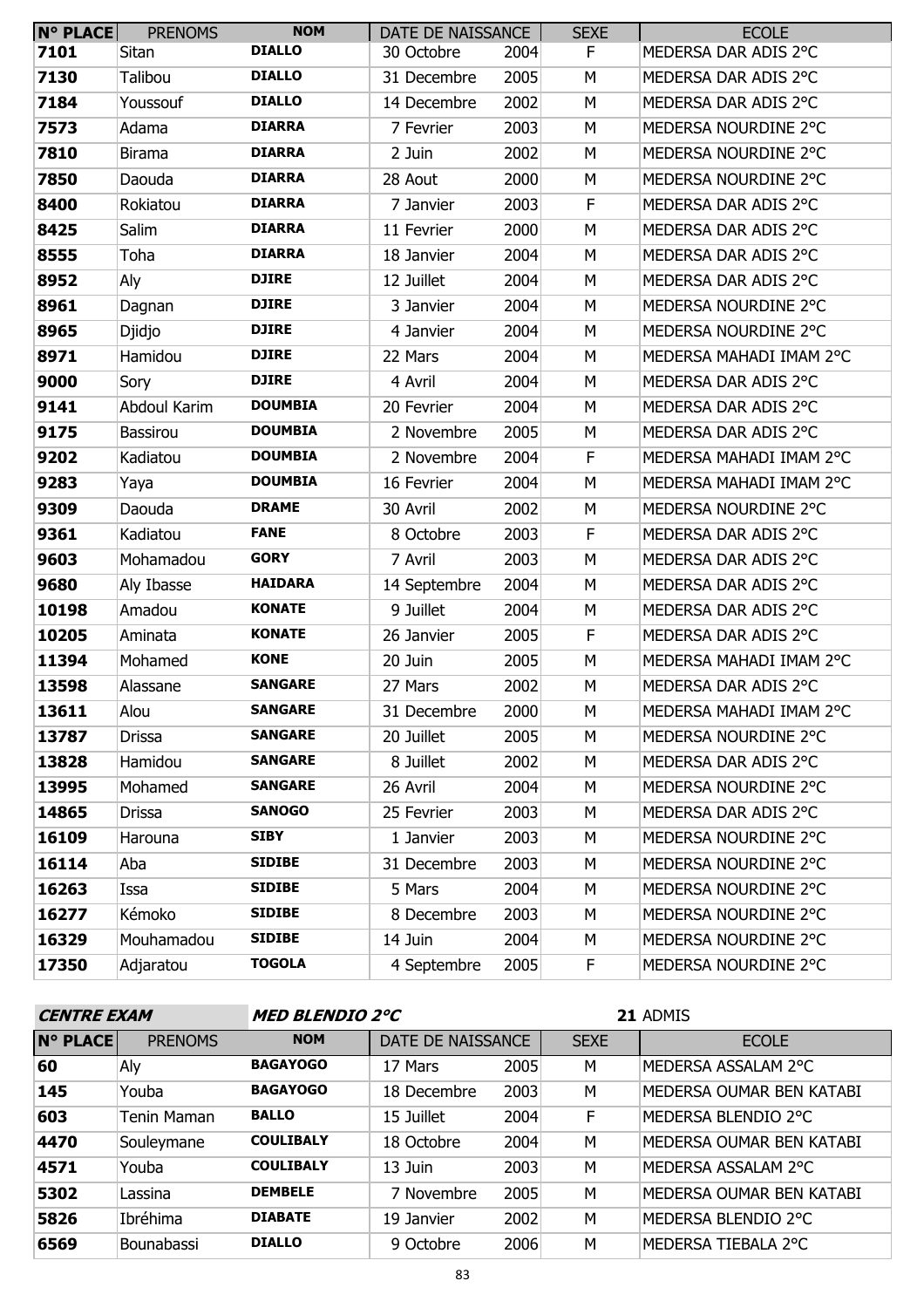| <b>N° PLACE</b> | <b>PRENOMS</b> | <b>NOM</b>     | DATE DE NAISSANCE |      | <b>SEXE</b> | <b>ECOLE</b>             |
|-----------------|----------------|----------------|-------------------|------|-------------|--------------------------|
| 6754            | Kalifa         | <b>DIALLO</b>  | 25 Aout           | 2004 | М           | MEDERSA ASSALAM 2°C      |
| 6872            | Mariam         | <b>DIALLO</b>  | 14 Novembre       | 2005 | F.          | MEDERSA ASSALAM 2°C      |
| 6988            | Ousmane        | <b>DIALLO</b>  | 3 Novembre        | 2004 | М           | MEDERSA BLENDIO 2°C      |
| 7083            | Siaka          | <b>DIALLO</b>  | 18 Aout           | 2006 | м           | MEDERSA BLENDIO 2°C      |
| 7132            | Tenè Maro      | <b>DIALLO</b>  | 17 Janvier        | 2004 | F.          | MEDERSA ASSALAM 2°C      |
| 8313            | Moussa         | <b>DIARRA</b>  | 18 Decembre       | 2005 | M           | MEDERSA SEGUIN 2°C       |
| 11738           | Yacouba        | <b>KONE</b>    | 18 Octobre        | 2002 | М           | MEDERSA ASSALAM 2°C      |
| 13418           | Gariba         | <b>SAMAKE</b>  | 31 Decembre       | 2004 | М           | MEDERSA OUMAR BEN KATABI |
| 13498           | Youssouf       | <b>SAMAKE</b>  | 20 Avril          | 2004 | M           | MEDERSA OUMAR BEN KATABI |
| 13852           | Issouf         | <b>SANGARE</b> | 8 Mars            | 2006 | M           | MEDERSA ASSALAM 2°C      |
| 14072           | Rahama         | <b>SANGARE</b> | 23 Fevrier        | 2005 | F           | MEDERSA ASSALAM 2°C      |
| 14203           | Zakalia        | <b>SANGARE</b> | 24 Novembre       | 2004 | M           | MEDERSA ASSALAM 2°C      |
| 15614           | Oussama        | <b>SANOGO</b>  | 27 Fevrier        | 2002 | M           | MEDERSA SEGUIN 2°C       |

# **OPTION CLASSIQUE**

| <b>CENTRE EXAM</b> |                | <b>BLENDIO 2°C</b> |                   |      | 33 ADMIS    |              |  |
|--------------------|----------------|--------------------|-------------------|------|-------------|--------------|--|
| <b>N° PLACE</b>    | <b>PRENOMS</b> | <b>NOM</b>         | DATE DE NAISSANCE |      | <b>SEXE</b> | <b>ECOLE</b> |  |
| 252                | Abdoulaye      | <b>BALLO</b>       | 5 Avril           | 2005 | M           | BLENDIO 2°C  |  |
| 696                | Aminata        | <b>BAMBA</b>       | 20 Fevrier        | 2004 | F           | BLENDIO 2°C  |  |
| 1056               | Sidi           | <b>BAYOGO</b>      | 4 Octobre         | 2001 | M           | BLENDIO 2°C  |  |
| 3924               | Konimba        | <b>COULIBALY</b>   | 24 Janvier        | 2002 | M           | BLENDIO 2°C  |  |
| 4087               | Mary           | <b>COULIBALY</b>   | 24 Septembre      | 2005 | M           | BLENDIO 2°C  |  |
| 4481               | Soumaïla       | <b>COULIBALY</b>   | 16 Juillet        | 2004 | M           | BLENDIO 2°C  |  |
| 4552               | Yaya           | <b>COULIBALY</b>   | 2 Janvier         | 2004 | М           | BLENDIO 2°C  |  |
| 4898               | Abibata        | <b>DEMBELE</b>     | 1 Janvier         | 2005 | F           | ZAMIASSO 2°C |  |
| 5494               | Salimata       | <b>DEMBELE</b>     | 1 Janvier         | 2004 | F           | ZAMIASSO 2°C |  |
| 5983               | Siaka A        | <b>DIABATE</b>     | 18 Fevrier        | 2003 | M           | BLENDIO 2°C  |  |
| 6024               | Younoussa      | <b>DIABATE</b>     | 18 Avril          | 2005 | M           | BLENDIO 2°C  |  |
| 6260               | Ousmane        | <b>DIAKITE</b>     | 15 Septembre      | 2006 | M           | BLENDIO 2°C  |  |
| 6273               | Salimata       | <b>DIAKITE</b>     | 2 Fevrier         | 2003 | F           | ZAMIASSO 2°C |  |
| 6797               | Lassina Y      | <b>DIALLO</b>      | 2 Mars            | 2003 | M           | BLENDIO 2°C  |  |
| 6835               | Mamadou B      | <b>DIALLO</b>      | 15 Decembre       | 2005 | M           | BLENDIO 2°C  |  |
| 6837               | Mamadou L      | <b>DIALLO</b>      | 9 Septembre       | 2003 | M           | BLENDIO 2°C  |  |
| 7117               | Souleymane M   | <b>DIALLO</b>      | 6 Janvier         | 2003 | M           | BLENDIO 2°C  |  |
| 7147               | Wékoro         | <b>DIALLO</b>      | 11 Septembre      | 2004 | M           | BLENDIO 2°C  |  |
| 7156               | Yacouba        | <b>DIALLO</b>      | 30 Mars           | 2004 | M           | ZAMIASSO 2°C |  |
| 7348               | Lalaïssa       | <b>DIAMOUTENE</b>  | 20 Decembre       | 2006 | F           | BLENDIO 2°C  |  |
| 7925               | Fanta          | <b>DIARRA</b>      | 3 Avril           | 2005 | F           | BLENDIO 2°C  |  |
| 8460               | Sékou L        | <b>DIARRA</b>      | 1 Janvier         | 2002 | M           | BLENDIO 2°C  |  |
| 9001               | Souleymane     | <b>DJIRE</b>       | 27 Mars           | 2004 | M           | BLENDIO 2°C  |  |
| 13447              | Mariam Adama   | <b>SAMAKE</b>      | 31 Decembre       | 2003 | F           | BLENDIO 2°C  |  |
| 13797              | Fatoumata      | <b>SANGARE</b>     | 27 Mars           | 2003 | F.          | BLENDIO 2°C  |  |
| 14040              | Oumar          | <b>SANGARE</b>     | 18 Mars           | 2000 | M           | BLENDIO 2°C  |  |
| 14060              | Ousmana Adama  | <b>SANGARE</b>     | 23 Mars           | 2001 | M           | BLENDIO 2°C  |  |
| 14182              | Yasseny        | <b>SANGARE</b>     | 28 Decembre       | 2001 | F           | BLENDIO 2°C  |  |
| 14709              | Chaka          | <b>SANOGO</b>      | 1 Novembre        | 2001 | M           | ZAMIASSO 2°C |  |
| 15039              | Issouf         | <b>SANOGO</b>      | 6 Juillet         | 2004 | М           | ZAMIASSO 2°C |  |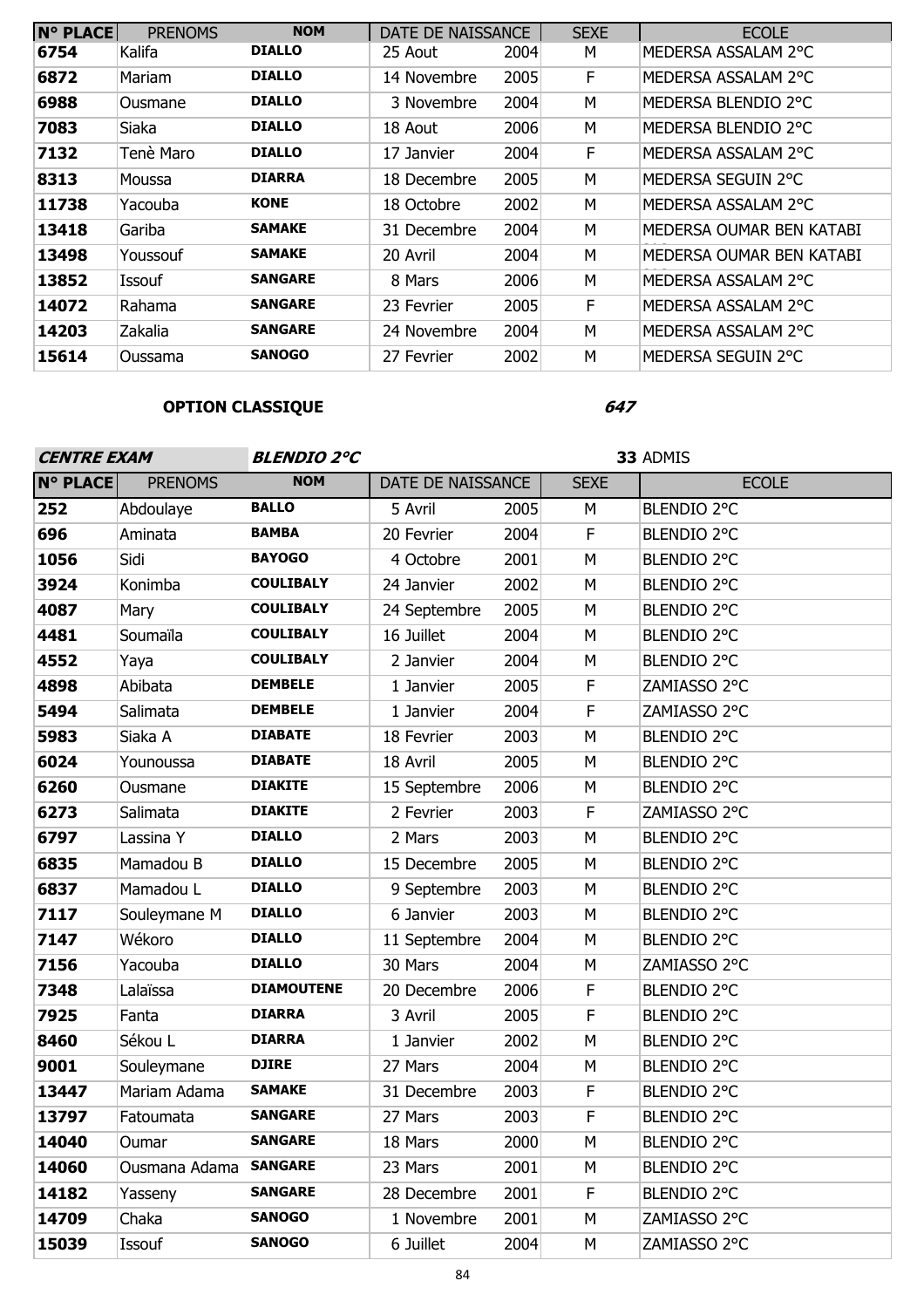| $N^{\circ}$ PLACE | <b>PRENOMS</b> | <b>NOM</b>    | DATE DE NAISSANCE |      | <b>SEXE</b> | <b>ECOLE</b>  |
|-------------------|----------------|---------------|-------------------|------|-------------|---------------|
| 15423             | Mecherv        | <b>SANOGO</b> | 1 Janvier         | 2005 | М           | Blendio 2°C   |
| 17741             | Abdoulaye D    | <b>TRAORE</b> | 17 Mars           | 2003 | м           | IZAMIASSO 2°C |
| 17875             | Adama          | <b>TRAORE</b> | 31 Decembre       | 2006 | м           | IZAMIASSO 2°C |

| <b>CENTRE EXAM</b> |                 | DEMBELLA 2°C    |                   |      | 25 ADMIS    |                    |  |
|--------------------|-----------------|-----------------|-------------------|------|-------------|--------------------|--|
| <b>N° PLACE</b>    | <b>PRENOMS</b>  | <b>NOM</b>      | DATE DE NAISSANCE |      | <b>SEXE</b> | <b>ECOLE</b>       |  |
| 115                | Minata          | <b>BAGAYOGO</b> | 1 Janvier         | 2005 | F           | DEMBELLA 2°C       |  |
| 1043               | Alima           | <b>BAYOGO</b>   | 30 Mars           | 2001 | F           | <b>KESSANA 2°C</b> |  |
| 1045               | <b>Bréhima</b>  | <b>BAYOGO</b>   | 21 Novembre       | 2003 | M           | <b>KESSANA 2°C</b> |  |
| 1048               | Fatoumata       | <b>BAYOGO</b>   | 5 Avril           | 2003 | F           | <b>KESSANA 2°C</b> |  |
| 6313               | Abassi          | <b>DIALLO</b>   | 1 Janvier         | 2002 | M           | DEMBELLA 2°C       |  |
| 6537               | Bamènè          | <b>DIALLO</b>   | 31 Decembre       | 2004 | M           | DEMBELLA 2°C       |  |
| 7547               | Abou Bakary     | <b>DIARRA</b>   | 20 Decembre       | 2002 | M           | DEMBELLA 2°C       |  |
| 7548               | Aboubacar       | <b>DIARRA</b>   | 27 Juillet        | 2004 | М           | DEMBELLA 2°C       |  |
| 7565               | Adama           | <b>DIARRA</b>   | 22 Decembre       | 2002 | M           | DEMBELLA 2°C       |  |
| 7866               | Dialika         | <b>DIARRA</b>   | 17 Aout           | 2004 | F           | DEMBELLA 2°C       |  |
| 8104               | Komba           | <b>DIARRA</b>   | 8 Fevrier         | 2003 | F.          | DEMBELLA 2°C       |  |
| 8418               | Salia           | <b>DIARRA</b>   | 29 Janvier        | 2001 | M           | DEMBELLA 2°C       |  |
| 9343               | Bahoumou        | <b>FANE</b>     | 14 Fevrier        | 2003 | F           | DEMBELLA 2°C       |  |
| 12208              | <b>Bréhima</b>  | <b>MARIKO</b>   | 20 Janvier        | 2005 | M           | DEMBELLA 2°C       |  |
| 12237              | Mamoutou        | <b>MARIKO</b>   | 16 Septembre      | 2004 | M           | DEMBELLA 2°C       |  |
| 12286              | Youssouf        | <b>MARIKO</b>   | 2 Octobre         | 2003 | M           | DEMBELLA 2°C       |  |
| 13376              | Ami             | <b>SAMAKE</b>   | 26 Juillet        | 2003 | F           | DEMBELLA 2°C       |  |
| 13393              | <b>Brakissa</b> | <b>SAMAKE</b>   | 7 Novembre        | 2001 | F           | DEMBELLA 2°C       |  |
| 13409              | Fanta           | <b>SAMAKE</b>   | 31 Decembre       | 2006 | F           | DEMBELLA 2°C       |  |
| 13449              | Massira         | <b>SAMAKE</b>   | 6 Fevrier         | 2004 | F           | DEMBELLA 2°C       |  |
| 13453              | Moussa          | <b>SAMAKE</b>   | 31 Decembre       | 2006 | M           | DEMBELLA 2°C       |  |
| 13458              | Moussokoura     | <b>SAMAKE</b>   | 7 Mars            | 2003 | F           | DEMBELLA 2°C       |  |
| 13462              | Oumar           | <b>SAMAKE</b>   | 21 Aout           | 2002 | M           | DEMBELLA 2°C       |  |
| 13483              | Siriba          | <b>SAMAKE</b>   | 14 Septembre      | 2002 | M           | DEMBELLA 2°C       |  |
| 13486              | Sokoura         | <b>SAMAKE</b>   | 15 Juin           | 2003 | F           | DEMBELLA 2°C       |  |

**CENTRE EXAM DOUGOUKOLOBOUGOU 2°C**

| <b>N° PLACE</b> | <b>PRENOMS</b> | <b>NOM</b>       | DATE DE NAISSANCE |      | <b>SEXE</b> | <b>ECOLE</b>         |
|-----------------|----------------|------------------|-------------------|------|-------------|----------------------|
| 3380            | Amidou         | <b>COULIBALY</b> | 21 Mars           | 2003 | М           | DOUGOUKOLOBOUGOU 2°C |
| 3391            | Aminata        | <b>COULIBALY</b> | 4 Mars            | 2004 | F           | DOUGOUKOLOBOUGOU 2°C |
| 3599            | Daouda         | <b>COULIBALY</b> | 10 Mars           | 2000 | M           | DOUGOUKOLOBOUGOU 2°C |
| 3778            | Gaoussou       | <b>COULIBALY</b> | 14 Avril          | 2004 | M           | DOUGOUKOLOBOUGOU 2°C |
| 3939            | Koyan          | <b>COULIBALY</b> | 20 Novembre       | 2003 | F           | DOUGOUKOLOBOUGOU 2°C |
| 4180            | Nafi           | <b>COULIBALY</b> | 22 Mars           | 2002 | F           | DOUGOUKOLOBOUGOU 2°C |
| 6441            | Amidou Adama   | <b>DIALLO</b>    | 2 Juin            | 2003 | M           | DOUGOUKOLOBOUGOU 2°C |
| 6448            | Aminata        | <b>DIALLO</b>    | 23 Mars           | 2004 | F           | DOUGOUKOLOBOUGOU 2°C |
| 6788            | Lassina        | <b>DIALLO</b>    | 17 Aout           | 2003 | M           | DOUGOUKOLOBOUGOU 2°C |
| 7022            | Salif          | <b>DIALLO</b>    | 31 Decembre       | 2002 | M           | DOUGOUKOLOBOUGOU 2°C |
| 7056            | Sékou          | <b>DIALLO</b>    | 31 Decembre       | 2004 | M           | DOUGOUKOLOBOUGOU 2°C |
| 7181            | Youssouf       | <b>DIALLO</b>    | 2 Janvier         | 2003 | M           | DOUGOUKOLOBOUGOU 2°C |
| 7538            | Abibata        | <b>DIARRA</b>    | 21 Octobre        | 2005 | F           | DOUGOUKOLOBOUGOU 2°C |
| 7560            | Aby            | <b>DIARRA</b>    | 9 Fevrier         | 2005 | F           | DOUGOUKOLOBOUGOU 2°C |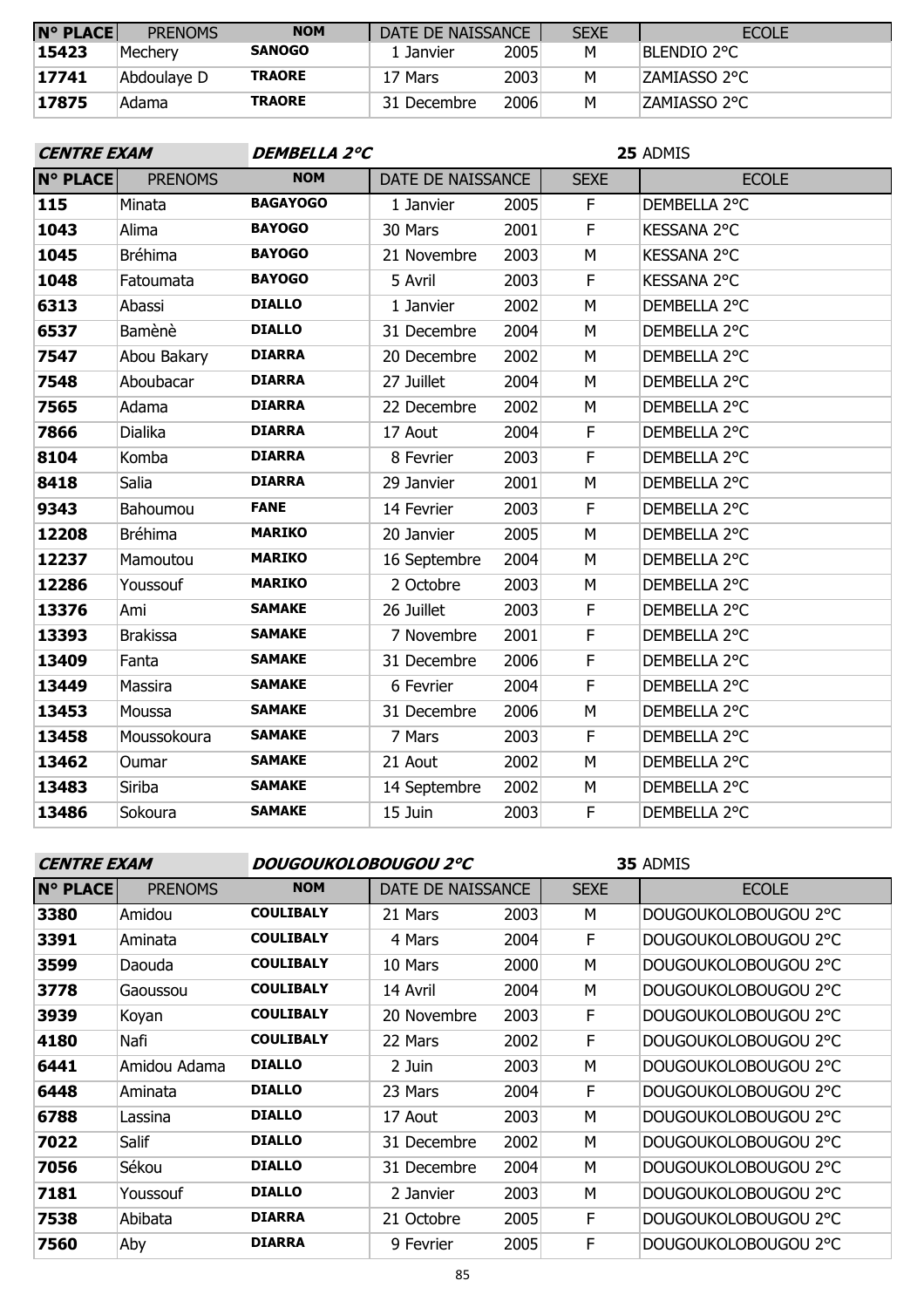| <b>N° PLACE</b> | <b>PRENOMS</b> | <b>NOM</b>     | DATE DE NAISSANCE |      | <b>SEXE</b> | <b>ECOLE</b>         |
|-----------------|----------------|----------------|-------------------|------|-------------|----------------------|
| 8113            | Korotoumou     | <b>DIARRA</b>  | 6 Mars            | 2005 | F           | DOUGOUKOLOBOUGOU 2°C |
| 8204            | Maman          | <b>DIARRA</b>  | 8 Novembre        | 2003 | F           | DOUGOUKOLOBOUGOU 2°C |
| 8296            | Moumine        | <b>DIARRA</b>  | 1 Janvier         | 2004 | M           | DOUGOUKOLOBOUGOU 2°C |
| 8447            | Saliya         | <b>DIARRA</b>  | 3 Janvier         | 2004 | M           | DOUGOUKOLOBOUGOU 2°C |
| 8456            | Satou          | <b>DIARRA</b>  | 24 Aout           | 2005 | F           | DOUGOUKOLOBOUGOU 2°C |
| 8467            | Seydou         | <b>DIARRA</b>  | 29 Octobre        | 2003 | M           | DOUGOUKOLOBOUGOU 2°C |
| 8987            | Nadiara        | <b>DJIRE</b>   | 8 Octobre         | 2005 | F           | DOUGOUKOLOBOUGOU 2°C |
| 9206            | Korotoumou     | <b>DOUMBIA</b> | 6 Septembre       | 2004 | F           | DOUGOUKOLOBOUGOU 2°C |
| 9256            | Sékou          | <b>DOUMBIA</b> | 20 Avril          | 2002 | M           | DOUGOUKOLOBOUGOU 2°C |
| 10322           | Issa           | <b>KONATE</b>  | 23 Janvier        | 2002 | M           | DOUGOUKOLOBOUGOU 2°C |
| 11768           | Younouza       | <b>KONE</b>    | 1 Aout            | 2005 | M           | DOUGOUKOLOBOUGOU 2°C |
| 12186           | Alimata        | <b>MARIKO</b>  | 28 Avril          | 2003 | F           | DOUGOUKOLOBOUGOU 2°C |
| 12234           | Maïmouna       | <b>MARIKO</b>  | 16 Septembre      | 2003 | F           | DOUGOUKOLOBOUGOU 2°C |
| 13843           | Issa           | <b>SANGARE</b> | 8 Juillet         | 2003 | M           | DOUGOUKOLOBOUGOU 2°C |
| 15103           | Karidia        | <b>SANOGO</b>  | 6 Decembre        | 2005 | F           | DOUGOUKOLOBOUGOU 2°C |
| 16044           | Zoumana        | <b>SANOGO</b>  | 23 Avril          | 2002 | M           | DOUGOUKOLOBOUGOU 2°C |
| 17366           | Arouna         | <b>TOGOLA</b>  | 1 Juillet         | 2002 | M           | DOUGOUKOLOBOUGOU 2°C |
| 17376           | <b>Bakary</b>  | <b>TOGOLA</b>  | 14 Novembre       | 2002 | M           | DOUGOUKOLOBOUGOU 2°C |
| 17430           | Konimba        | <b>TOGOLA</b>  | 10 Mars           | 2005 | F           | DOUGOUKOLOBOUGOU 2°C |
| 17435           | Mahamadou      | <b>TOGOLA</b>  | 3 Mars            | 2001 | M           | DOUGOUKOLOBOUGOU 2°C |
| 17519           | Younissa       | <b>TOGOLA</b>  | 4 Janvier         | 2001 | M           | DOUGOUKOLOBOUGOU 2°C |

**CENTRE EXAM DOUMANANI 2°C**

| <b>N° PLACE</b> | <b>PRENOMS</b> | <b>NOM</b>      | DATE DE NAISSANCE |      | <b>SEXE</b> | <b>ECOLE</b>   |
|-----------------|----------------|-----------------|-------------------|------|-------------|----------------|
| 1057            | Youssouf       | <b>BAYOGO</b>   | 1 Janvier         | 2004 | M           | DOUMANANI 2°C  |
| 1882            | Aïdiara        | <b>BERTHE</b>   | 24 Juillet        | 2002 | F           | DOUMANANI 2°C  |
| 2301            | Mariam         | <b>BERTHE</b>   | 22 Juillet        | 2004 | F           | DOUMANANI 2°C  |
| 2673            | Abdoulaye      | <b>BOLLY</b>    | 1 Janvier         | 2003 | M           | DOUMANANI 2°C  |
| 5721            | Arouna         | <b>DIABATE</b>  | 6 Avril           | 2003 | M           | DOUMANANI 2°C  |
| 5799            | Fatim          | <b>DIABATE</b>  | 16 Septembre      | 2001 | F           | DOUMANANI 2°C  |
| 5885            | Maïmouna       | <b>DIABATE</b>  | 13 Mars           | 2003 | F           | DOUMANANI 2°C  |
| 6011            | Yacouba        | <b>DIABATE</b>  | 28 Mars           | 2003 | M           | DOUMANANI 2°C  |
| 6252            | Oumar          | <b>DIAKITE</b>  | 31 Decembre       | 2005 | M           | SIBIRIFINA 2°C |
| 8840            | Karim          | <b>DISSA</b>    | 8 Octobre         | 2003 | M           | SIBIRIFINA 2°C |
| 8951            | Alou           | <b>DJIRE</b>    | 18 Juin           | 2003 | M           | SIBIRIFINA 2°C |
| 8982            | Mahamadou      | <b>DJIRE</b>    | 17 Septembre      | 2004 | M           | SIBIRIFINA 2°C |
| 9002            | Vamoussa       | <b>DJIRE</b>    | 17 Mars           | 2004 | M           | SIBIRIFINA 2°C |
| 10235           | Bah            | <b>KONATE</b>   | 30 Decembre       | 2003 | M           | DOUMANANI 2°C  |
| 10362           | Maïmouna       | <b>KONATE</b>   | 24 Fevrier        | 2004 | F           | DOUMANANI 2°C  |
| 10376           | Mari Sounkoura | <b>KONATE</b>   | 11 Aout           | 2003 | F           | DOUMANANI 2°C  |
| 10824           | Awa            | <b>KONE</b>     | 6 Juillet         | 2004 | F           | SIBIRIFINA 2°C |
| 12935           | Mamadou        | <b>OUATTARA</b> | 1 Janvier         | 2003 | M           | DOUMANANI 2°C  |
| 14273           | Abou           | <b>SANOGO</b>   | 31 Decembre       | 2004 | M           | SIBIRIFINA 2°C |
| 14321           | Adama          | <b>SANOGO</b>   | 30 Decembre       | 2002 | M           | SIBIRIFINA 2°C |
| 14338           | Adiara N'Tino  | <b>SANOGO</b>   | 1 Janvier         | 2003 | F           | SIBIRIFINA 2°C |
| 14539           | Assanatou      | <b>SANOGO</b>   | 19 Octobre        | 2004 | $\mathsf F$ | SIBIRIFINA 2°C |
| 14607           | Bakary         | <b>SANOGO</b>   | 26 Decembre       | 2004 | M           | SIBIRIFINA 2°C |
| 14646           | <b>Biba</b>    | <b>SANOGO</b>   | 16 Mars           | 2003 | F           | SIBIRIFINA 2°C |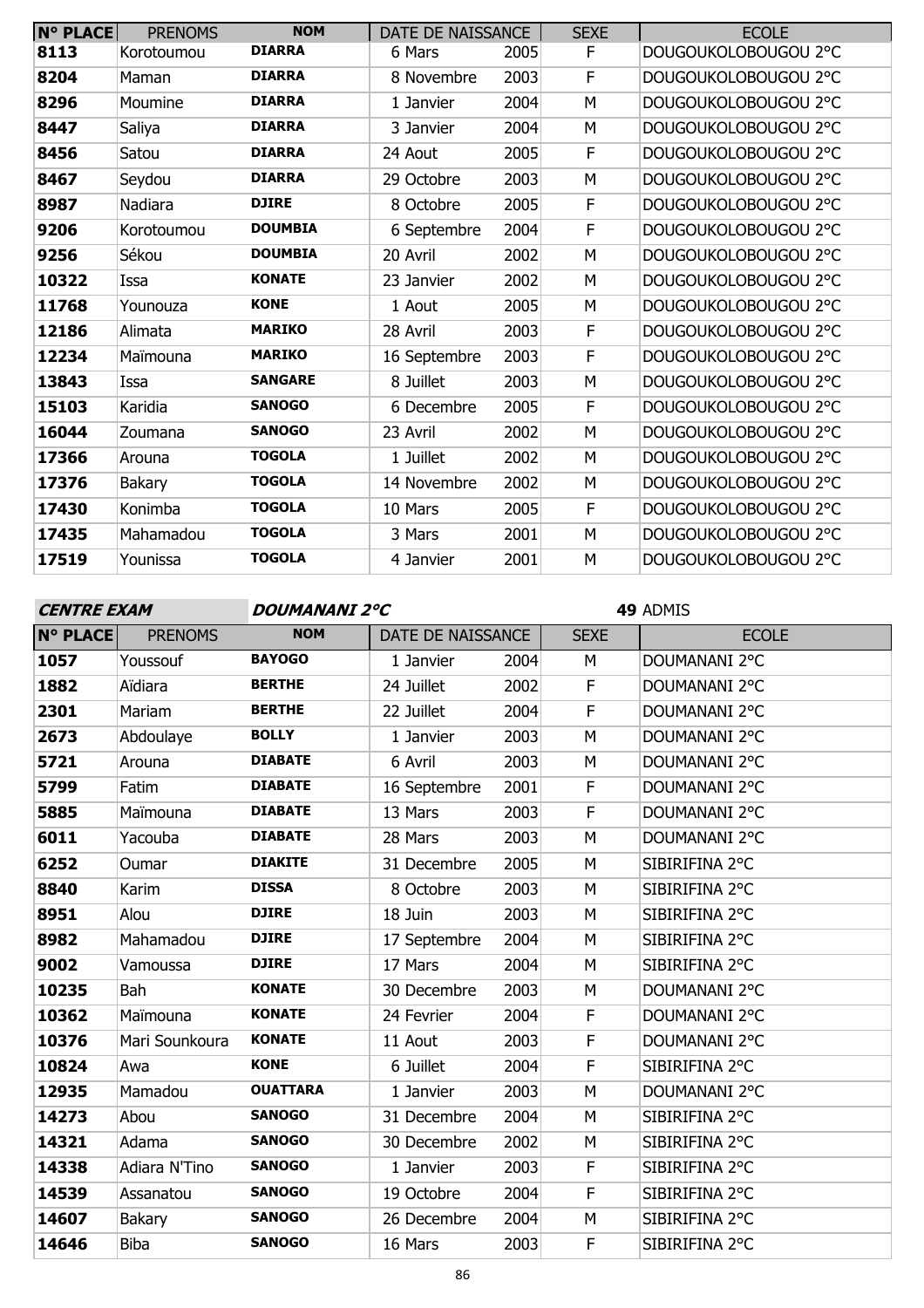| $N^{\circ}$ PLACE | <b>PRENOMS</b>         | <b>NOM</b>    | DATE DE NAISSANCE |      | <b>SEXE</b> | <b>ECOLE</b>   |
|-------------------|------------------------|---------------|-------------------|------|-------------|----------------|
| 14726             | Chèkinè                | <b>SANOGO</b> | 6 Janvier         | 2005 | М           | DOUMANANI 2°C  |
| 14744             | Daouda                 | <b>SANOGO</b> | 13 Novembre       | 2003 | М           | DOUMANANI 2°C  |
| 14746             | Daouda Kamanon SANOGO  |               | 9 Janvier         | 2004 | М           | DOUMANANI 2°C  |
| 14823             | Djénébou               | <b>SANOGO</b> | 8 Novembre        | 2002 | F.          | DOUMANANI 2°C  |
| 14934             | Fatoumata Karim SANOGO |               | 21 Novembre       | 2004 | F           | SIBIRIFINA 2°C |
| 14978             | Harouna                | <b>SANOGO</b> | 31 Decembre       | 1999 | M           | CL             |
| 15014             | Issa                   | <b>SANOGO</b> | 26 Juillet        | 2002 | M           | DOUMANANI 2°C  |
| 15043             | Kadary                 | <b>SANOGO</b> | 2 Decembre        | 2003 | М           | SIBIRIFINA 2°C |
| 15146             | Klodine                | <b>SANOGO</b> | 1 Janvier         | 2003 | F           | SIBIRIFINA 2°C |
| 15152             | Konimba                | <b>SANOGO</b> | 3 Octobre         | 2001 | F           | DOUMANANI 2°C  |
| 15190             | Lamine                 | <b>SANOGO</b> | 3 Decembre        | 2004 | M           | DOUMANANI 2°C  |
| 15259             | Maïmouna               | <b>SANOGO</b> | 12 Avril          | 2002 | F           | DOUMANANI 2°C  |
| 15284             | Mama Gania             | <b>SANOGO</b> | 1 Janvier         | 2003 | F           | SIBIRIFINA 2°C |
| 15307             | Maman Bakary           | <b>SANOGO</b> | 1 Janvier         | 2001 | $\mathsf F$ | SIBIRIFINA 2°C |
| 15326             | Mamou                  | <b>SANOGO</b> | 26 Fevrier        | 2005 | F           | SIBIRIFINA 2°C |
| 15483             | Moussa                 | <b>SANOGO</b> | 1 Janvier         | 2004 | M           | SIBIRIFINA 2°C |
| 15491             | Moussodjo              | <b>SANOGO</b> | 28 Aout           | 2003 | F           | SIBIRIFINA 2°C |
| 15560             | Nourou                 | <b>SANOGO</b> | 23 Decembre       | 2001 | M           | DOUMANANI 2°C  |
| 15581             | Oumar                  | <b>SANOGO</b> | 13 Octobre        | 2002 | M           | SIBIRIFINA 2°C |
| 15653             | Rokiatou               | <b>SANOGO</b> | 24 Decembre       | 2001 | F           | DOUMANANI 2°C  |
| 15672             | Sada                   | <b>SANOGO</b> | 23 Mars           | 2003 | M           | DOUMANANI 2°C  |
| 15715             | Salif                  | <b>SANOGO</b> | 1 Mars            | 2003 | М           | DOUMANANI 2°C  |
| 15839             | Sio                    | <b>SANOGO</b> | 1 Janvier         | 2000 | $\mathsf F$ | SIBIRIFINA 2°C |
| 15951             | Tiona                  | <b>SANOGO</b> | 22 Juin           | 2001 | М           | SIBIRIFINA 2°C |
| 17505             | Yacouba                | <b>TOGOLA</b> | 1 Janvier         | 2003 | M           | DOUMANANI 2°C  |

| <b>CENTRE EXAM</b> |                |                | <b>FINKOLO G. 2°C</b> |      |             | 24 ADMIS           |
|--------------------|----------------|----------------|-----------------------|------|-------------|--------------------|
| <b>N° PLACE</b>    | <b>PRENOMS</b> | <b>NOM</b>     | DATE DE NAISSANCE     |      | <b>SEXE</b> | <b>ECOLE</b>       |
| 5963               | Salif          | <b>DIABATE</b> | 31 Decembre           | 2005 | M           | FINKOLO G. 2°C "B" |
| 8183               | Makan          | <b>DIARRA</b>  | 31 Decembre           | 2006 | М           | FINKOLO G. 2°C "B" |
| 8309               | Moussa         | <b>DIARRA</b>  | 14 Fevrier            | 2002 | M           | GLADIE 2°C         |
| 10151              | Aboubacar      | <b>KONATE</b>  | 31 Decembre           | 2000 | М           | <b>GLADIE 2°C</b>  |
| 10242              | <b>Binta</b>   | <b>KONATE</b>  | 7 Novembre            | 2005 | М           | FINKOLO G. 2°C "B" |
| 13651              | Arouna         | <b>SANGARE</b> | 1 Janvier             | 2001 | M           | FINKOLO G. 2°C "A" |
| 13771              | Dramane        | <b>SANGARE</b> | 13 Septembre          | 2003 | M           | FINKOLO G. 2°C "B" |
| 13784              | <b>Drissa</b>  | <b>SANGARE</b> | 15 Juin               | 2003 | M           | GLADIE 2°C         |
| 13844              | Issa           | <b>SANGARE</b> | 11 Avril              | 2001 | М           | GLADIE 2°C         |
| 13890              | Kassim Dit     | <b>SANGARE</b> | 8 Janvier             | 2005 | M           | FINKOLO G. 2°C "A" |
| 14064              | Ousmane        | <b>SANGARE</b> | 9 Octobre             | 2000 | М           | FINKOLO G. 2°C "A" |
| 14097              | Salif          | <b>SANGARE</b> | 19 Juillet            | 2000 | M           | FINKOLO G. 2°C "B" |
| 14201              | Youssouf       | <b>SANGARE</b> | 9 Mars                | 2004 | M           | FINKOLO G. 2°C "B" |
| 14890              | Fassoum        | <b>SANOGO</b>  | 8 Mars                | 2006 | M           | FINKOLO G. 2°C "B" |
| 14953              | Fousseyni      | <b>SANOGO</b>  | 31 Decembre           | 2000 | M           | GLADIE 2°C         |
| 15016              | Issa           | <b>SANOGO</b>  | 1 Janvier             | 2001 | M           | FINKOLO G. 2°C "A" |
| 15761              | Sanoussi       | <b>SANOGO</b>  | 23 Novembre           | 2000 | М           | GLADIE 2°C         |
| 15899              | Soungalo       | <b>SANOGO</b>  | 18 Octobre            | 2005 | М           | FINKOLO G. 2°C "A" |
| 15932              | Tianhgnogni    | <b>SANOGO</b>  | 1 Juillet             | 2003 | F           | FINKOLO G. 2°C "B" |
| 16397              | Tahirou        | <b>SIDIBE</b>  | 31 Decembre           | 2003 | M           | FINKOLO G. 2°C "B" |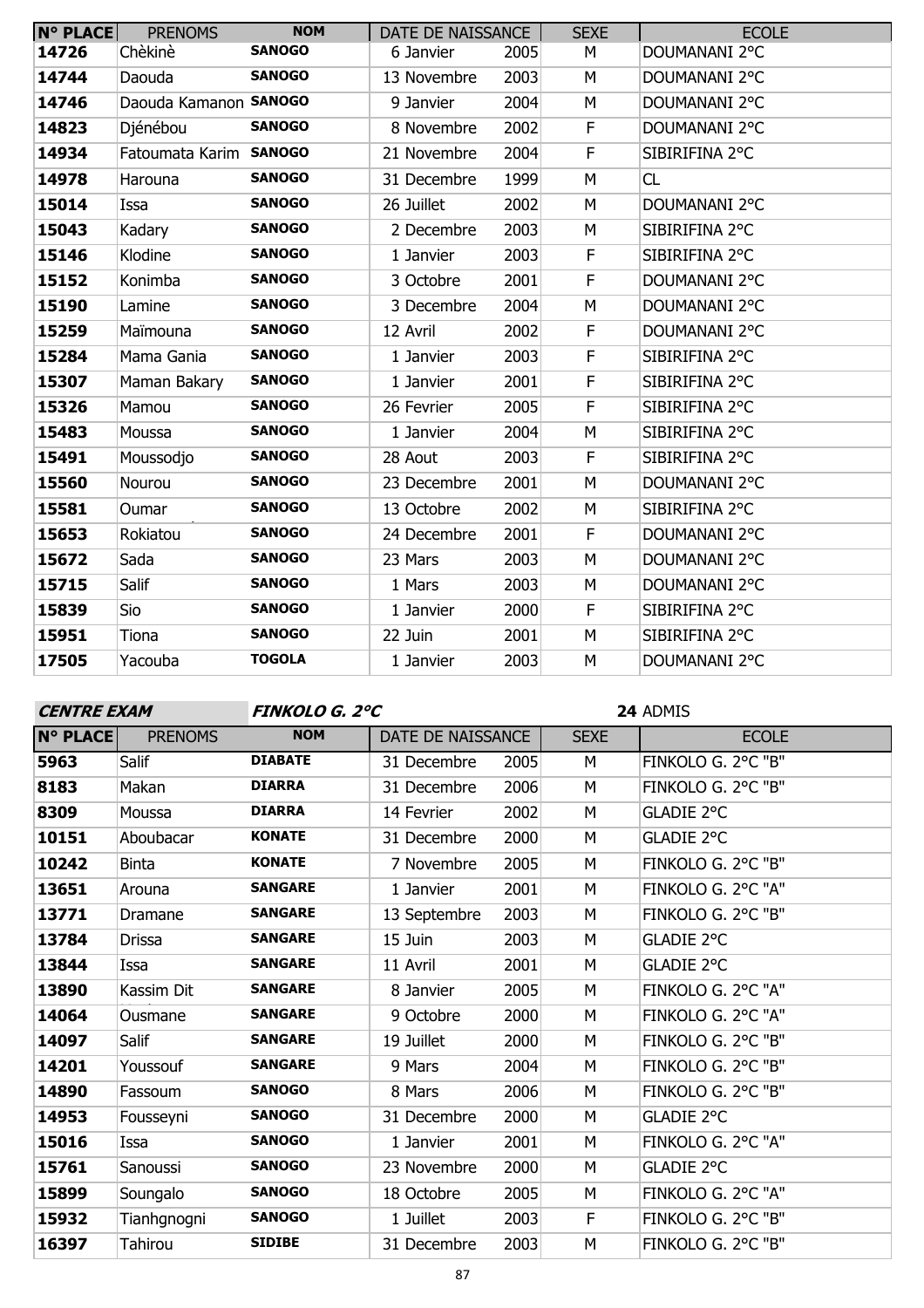| <b>N° PLACE</b> | <b>PRENOMS</b> | <b>NOM</b>    | DATE DE NAISSANCE |      | <b>SEXE</b> | <b>ECOLE</b>              |
|-----------------|----------------|---------------|-------------------|------|-------------|---------------------------|
| 16415           | Youssouf       | <b>SIDIBE</b> | 1 Janvier         | 2002 | M           | <b>FINKOLO G. 2°C "B"</b> |
| 18438           | Diakalia       | <b>TRAORE</b> | 1 Janvier         | 2003 | М           | FINKOLO G. 2°C "B"        |
| 18546           | Djibroulaye    | <b>TRAORE</b> | 16 Janvier        | 2004 | м           | FINKOLO G. 2°C "A"        |
| 19510           | Ousmane        | <b>TRAORE</b> | 6 Juin            | 2004 | м           | ifinkolo G. 2°C "B"       |

| <b>CENTRE EXAM</b> |                |                  | <b>KARANGASSO 2°C</b> |      |             | 52 ADMIS       |  |  |
|--------------------|----------------|------------------|-----------------------|------|-------------|----------------|--|--|
| N° PLACE           | <b>PRENOMS</b> | <b>NOM</b>       | DATE DE NAISSANCE     |      | <b>SEXE</b> | <b>ECOLE</b>   |  |  |
| 127                | Ramata         | <b>BAGAYOGO</b>  | 17 Avril              | 2006 | F           | KARANGASSO 2°C |  |  |
| 420                | Issouf         | <b>BALLO</b>     | 6 Octobre             | 2002 | M           | CL             |  |  |
| 4148               | Moussa         | <b>COULIBALY</b> | 10 Juillet            | 2004 | M           | KARANGASSO 2°C |  |  |
| 5847               | Kalifala       | <b>DIABATE</b>   | 1 Mars                | 2004 | М           | KARANGASSO 2°C |  |  |
| 6161               | Dramane        | <b>DIAKITE</b>   | 10 Avril              | 2002 | M           | KARANGASSO 2°C |  |  |
| 6210               | Karidiatou     | <b>DIAKITE</b>   | 31 Decembre           | 2004 | F           | KARANGASSO 2°C |  |  |
| 6362               | Adama          | <b>DIALLO</b>    | 26 Aout               | 2003 | M           | DJENENI 2°C    |  |  |
| 6377               | Adiara         | <b>DIALLO</b>    | 28 Aout               | 2000 | F           | DJENENI 2°C    |  |  |
| 6380               | Adiaratou      | <b>DIALLO</b>    | 12 Aout               | 2002 | F           | KARANGASSO 2°C |  |  |
| 6400               | Alassane       | <b>DIALLO</b>    | 1 Juillet             | 2005 | M           | KARANGASSO 2°C |  |  |
| 6411               | Alima          | <b>DIALLO</b>    | 4 Fevrier             | 2005 | F           | DJENENI 2°C    |  |  |
| 6766               | Kologan        | <b>DIALLO</b>    | 5 Decembre            | 2002 | $\mathsf F$ | KARANGASSO 2°C |  |  |
| 6782               | Lamine         | <b>DIALLO</b>    | 30 Janvier            | 2001 | M           | KARANGASSO 2°C |  |  |
| 6822               | Maïmounatou    | <b>DIALLO</b>    | 8 Aout                | 2004 | F           | KARANGASSO 2°C |  |  |
| 6888               | Massa          | <b>DIALLO</b>    | 6 Mars                | 2002 | F           | KARANGASSO 2°C |  |  |
| 6893               | Mawa           | <b>DIALLO</b>    | 13 Janvier            | 2005 | $\mathsf F$ | DJENENI 2°C    |  |  |
| 6958               | Oumar          | <b>DIALLO</b>    | 22 Aout               | 2004 | M           | KARANGASSO 2°C |  |  |
| 6978               | Ousmane        | <b>DIALLO</b>    | 11 Janvier            | 2004 | М           | KARANGASSO 2°C |  |  |
| 7069               | Seydou         | <b>DIALLO</b>    | 19 Janvier            | 2003 | М           | KARANGASSO 2°C |  |  |
| 7081               | Siaka          | <b>DIALLO</b>    | 1 Janvier             | 2004 | М           | KARANGASSO 2°C |  |  |
| 7183               | Youssouf       | <b>DIALLO</b>    | 10 Decembre           | 2004 | М           | KARANGASSO 2°C |  |  |
| 10631              | Adama Tièdiè   | <b>KONE</b>      | 12 Mars               | 2000 | М           | DJENENI 2°C    |  |  |
| 10665              | Ahamadou       | <b>KONE</b>      | 30 Novembre           | 2000 | М           | DJENENI 2°C    |  |  |
| 10909              | Chata          | <b>KONE</b>      | 27 Fevrier            | 2002 | F           | DJENENI 2°C    |  |  |
| 11021              | Drissa         | <b>KONE</b>      | 6 Septembre           | 2003 | М           | DJENENI 2°C    |  |  |
| 11032              | Drissa         | <b>KONE</b>      | 21 Decembre           | 2000 | M           | KARANGASSO 2°C |  |  |
| 11059              | Fatoumata      | <b>KONE</b>      | 1 Fevrier             | 2001 | F.          | DJENENI 2°C    |  |  |
| 11328              | Mariam         | <b>KONE</b>      | 25 Janvier            | 2003 | F.          | KARANGASSO 2°C |  |  |
| 11349              | Mariam T       | <b>KONE</b>      | 30 Decembre           | 2002 | F           | DJENENI 2°C    |  |  |
| 11350              | Mariam Y       | <b>KONE</b>      | 31 Decembre           | 2004 | F           | DJENENI 2°C    |  |  |
| 11455              | Nia            | <b>KONE</b>      | 22 Fevrier            | 2002 | F           | DJENENI 2°C    |  |  |
| 11474              | Oudou          | <b>KONE</b>      | 7 Mars                | 2001 | М           | KARANGASSO 2°C |  |  |
| 11531              | Ramatou        | <b>KONE</b>      | 23 Octobre            | 2001 | F           | DJENENI 2°C    |  |  |
| 11583              | Salim          | <b>KONE</b>      | 10 Mars               | 2003 | М           | DJENENI 2°C    |  |  |
| 13675              | Awa            | <b>SANGARE</b>   | 27 Janvier            | 2005 | F           | KARANGASSO 2°C |  |  |
| 14313              | Adama          | <b>SANOGO</b>    | 5 Fevrier             | 2006 | М           | KARANGASSO 2°C |  |  |
| 15340              | Mantènè        | <b>SANOGO</b>    | 10 Novembre           | 2003 | F           | KARANGASSO 2°C |  |  |
| 15767              | Saran          | <b>SANOGO</b>    | 26 Janvier            | 2005 | F           | KARANGASSO 2°C |  |  |
| 15881              | Soumaïla       | <b>SANOGO</b>    | 26 Avril              | 2002 | М           | KARANGASSO 2°C |  |  |
| 17354              | Alassane       | <b>TOGOLA</b>    | 23 Avril              | 2003 | М           | KARANGASSO 2°C |  |  |
| 17367              | Arouna         | <b>TOGOLA</b>    | 30 Mars               | 2004 | М           | KARANGASSO 2°C |  |  |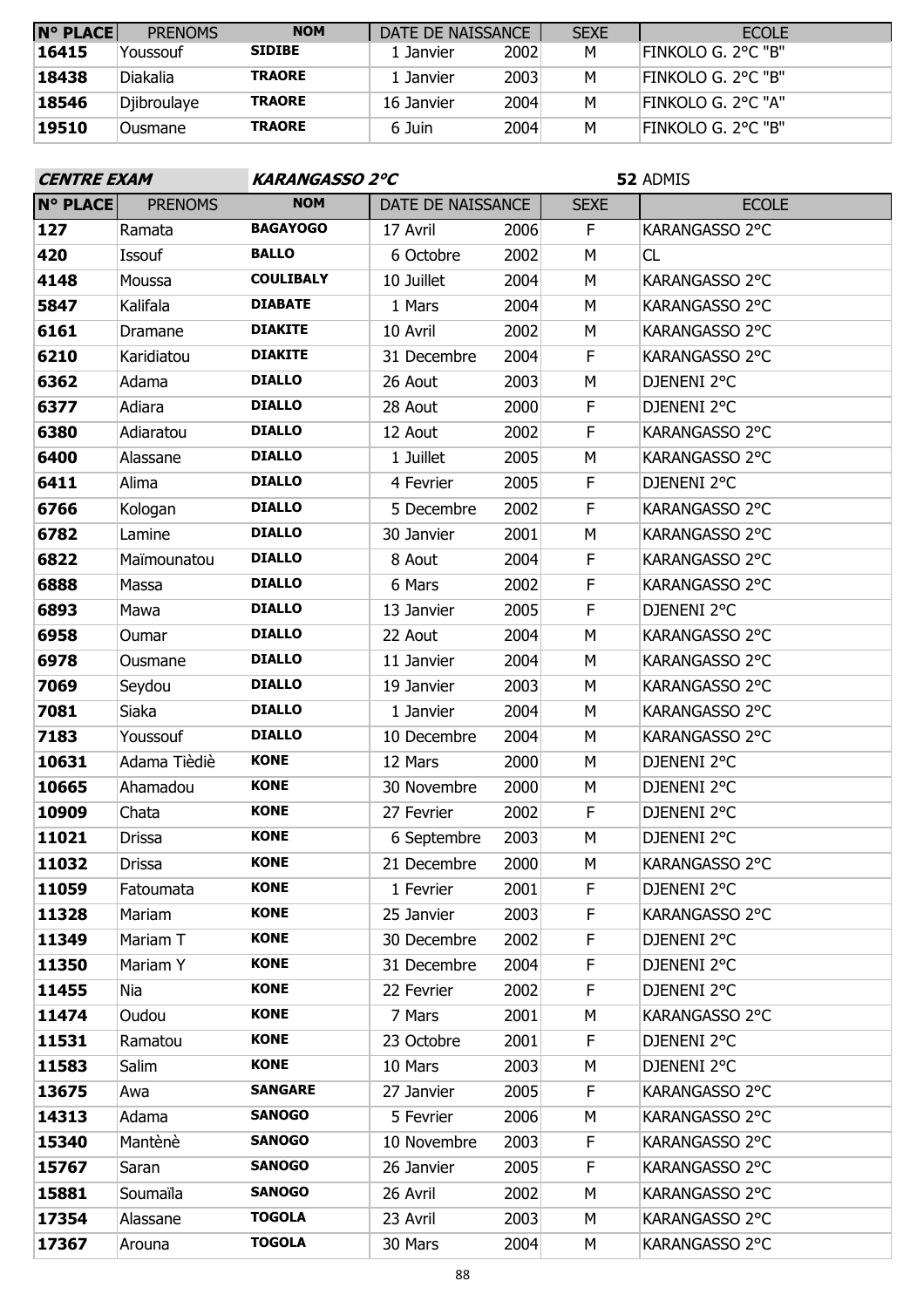| <b>N° PLACE</b> | <b>PRENOMS</b> | <b>NOM</b>    | DATE DE NAISSANCE |      | <b>SEXE</b> | <b>ECOLE</b>          |
|-----------------|----------------|---------------|-------------------|------|-------------|-----------------------|
| 17369           | Assétou        | <b>TOGOLA</b> | 17 Janvier        | 2004 | F           | DJENENI 2°C           |
| 17411           | Fousseny       | <b>TOGOLA</b> | 23 Avril          | 2003 | M           | KARANGASSO 2°C        |
| 17413           | Hamidou        | <b>TOGOLA</b> | 23 Decembre       | 2000 | M           | DJENENI 2°C           |
| 17466           | Rahama         | <b>TOGOLA</b> | 1 Janvier         | 2002 | F           | DJENENI 2°C           |
| 17481           | Samba          | <b>TOGOLA</b> | 17 Juin           | 2004 | M           | KARANGASSO 2°C        |
| 17495           | Souleymane     | <b>TOGOLA</b> | 24 Janvier        | 2000 | M           | KARANGASSO 2°C        |
| 17501           | Tènimba        | <b>TOGOLA</b> | 19 Janvier        | 2005 | F           | <b>KARANGASSO 2°C</b> |
| 17522           | Youssouf       | <b>TOGOLA</b> | 25 Juin           | 2005 | M           | DJENENI 2°C           |
| 17769           | Abibata        | <b>TRAORE</b> | 10 Fevrier        | 2005 | F           | KARANGASSO 2°C        |
| 17858           | Adama          | <b>TRAORE</b> | 26 Juillet        | 2006 | M           | KARANGASSO 2°C        |
| 19947           | Yacouba        | <b>TRAORE</b> | 12 Avril          | 2002 | M           | KARANGASSO 2°C        |

| <b>CENTRE EXAM</b>                |                 |              |      | 19 ADMIS          |              |  |
|-----------------------------------|-----------------|--------------|------|-------------------|--------------|--|
| <b>N° PLACE</b><br><b>PRENOMS</b> | <b>NOM</b>      |              |      | <b>SEXE</b>       | <b>ECOLE</b> |  |
| Djénéba                           | <b>BALLO</b>    | 20 Janvier   | 2004 | F.                | KOUNGOBA 2°C |  |
| Oumar                             | <b>BALLO</b>    | 16 Septembre | 2003 | M                 | KOUNGOBA 2°C |  |
| Soumaïla                          | <b>DIABATE</b>  | 18 Juin      | 2001 | М                 | KOUNGOBA 2°C |  |
| Fatoumata                         | <b>DIAKITE</b>  | 25 Fevrier   | 2004 | F                 | KOUNGOBA 2°C |  |
| Abdoul Karim                      | <b>DIALLO</b>   | 20 Octobre   | 2004 | М                 | KOUNGOBA 2°C |  |
| Aminata Daouda                    | <b>DIALLO</b>   | 24 Janvier   | 2001 | F                 | KOUNGOBA 2°C |  |
| Assatou                           | <b>DIALLO</b>   | 31 Decembre  | 2003 | F                 | KOUNGOBA 2°C |  |
| Bamélé                            | <b>DIALLO</b>   | 5 Juillet    | 2002 | М                 | KOUNGOBA 2°C |  |
| Diakaridia                        | <b>DIALLO</b>   | 14 Mars      | 2005 | M                 | KOUNGOBA 2°C |  |
| Djibril                           | <b>DIALLO</b>   | 28 Mars      | 2002 | М                 | KOUNGOBA 2°C |  |
| Mafily                            | <b>DIALLO</b>   | 24 Fevrier   | 2006 | F                 | KOUNGOBA 2°C |  |
| Mamourou                          | <b>DIALLO</b>   | 31 Janvier   | 2002 | M                 | KOUNGOBA 2°C |  |
| Moussa Y                          | <b>DIALLO</b>   | 18 Juillet   | 2002 | M                 | KOUNGOBA 2°C |  |
| Siaka                             | <b>DIARRA</b>   | 19 Decembre  | 2000 | M                 | KOUGNAN 2°C  |  |
| Moussa                            | <b>FANE</b>     | 25 Juillet   | 2002 | М                 | KOUNGOBA 2°C |  |
| Bakary Toma                       | <b>SAMAKE</b>   | 27 Novembre  | 2000 | M                 | KOUNGOBA 2°C |  |
| Diakaridia                        | <b>SANGARE</b>  | 3 Juillet    | 2004 | M                 | KOUNGOBA 2°C |  |
| Abdoulaye                         | <b>SANOGO</b>   | 29 Mars      | 2004 | М                 | KOUNGOBA 2°C |  |
| Vamara                            | <b>SOGODOGO</b> | 10 Janvier   | 2006 | M                 | KOUNGOBA 2°C |  |
|                                   |                 |              |      | DATE DE NAISSANCE | KOUNGOBA 2°C |  |

| <b>CENTRE EXAM</b> |                | <b>NIENA 1°C "C"</b> |                   |      |             | 47 ADMIS             |
|--------------------|----------------|----------------------|-------------------|------|-------------|----------------------|
| <b>N° PLACE</b>    | <b>PRENOMS</b> | <b>NOM</b>           | DATE DE NAISSANCE |      | <b>SEXE</b> | <b>ECOLE</b>         |
| 1336               | Daouda         | <b>BENGALY</b>       | 22 Octobre        | 2006 | M           | <b>FASO KANU 2°C</b> |
| 2579               | Yaya           | <b>BERTHE</b>        | 29 Novembre       | 2004 | M           | <b>FASO KANU 2°C</b> |
| 3569               | <b>Bourama</b> | <b>COULIBALY</b>     | 31 Decembre       | 2004 | M           | TOFOLA 2°C           |
| 3871               | Kadidia        | <b>COULIBALY</b>     | 17 Septembre      | 2004 | F.          | <b>FASO KANU 2°C</b> |
| 4774               | Yaya           | <b>DANIOKO</b>       | 6 Juillet         | 2001 | M           | TOFOLA 2°C           |
| 6329               | Abdoulaye      | <b>DIALLO</b>        | 26 Juin           | 2004 | M           | TOFOLA 2°C           |
| 6343               | Abou Dramane   | <b>DIALLO</b>        | 11 Fevrier        | 2005 | М           | TOFOLA 2°C           |
| 6354               | Aby            | <b>DIALLO</b>        | 31 Decembre       | 2005 | F           | TOFOLA 2°C           |
| 6370               | Adama          | <b>DIALLO</b>        | 7 Juillet         | 2006 | M           | TOFOLA 2°C           |
| 6449               | Aminata        | <b>DIALLO</b>        | 18 Mars           | 2003 | F           | FASO KANU 2°C        |
| 6528               | Bakary         | <b>DIALLO</b>        | 24 Avril          | 2005 | м           | TOFOLA 2°C           |
| 6529               | <b>Bakary</b>  | <b>DIALLO</b>        | 27 Juillet        | 2003 | M           | TOFOLA 2°C           |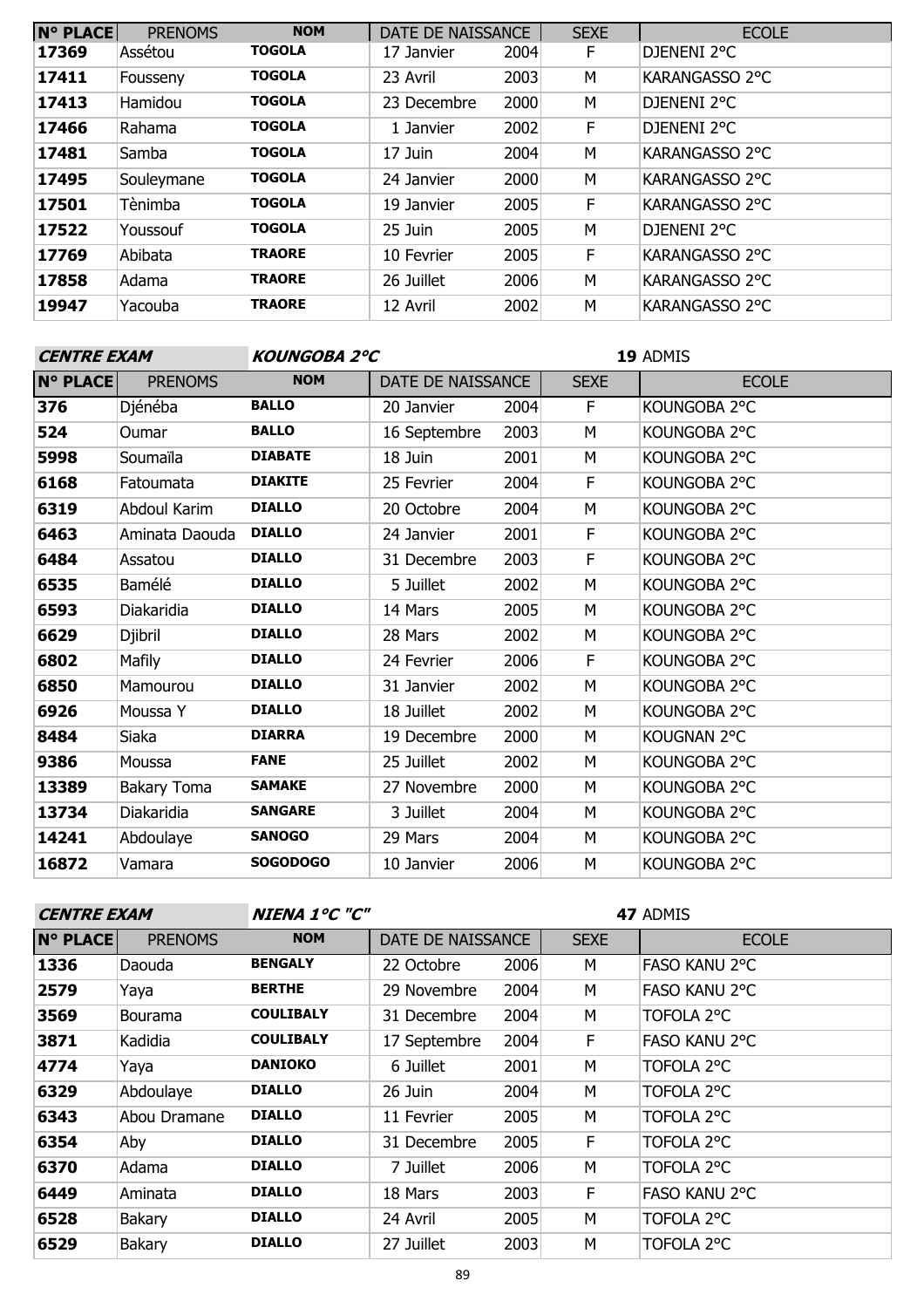| <b>N° PLACE</b> | <b>PRENOMS</b> | <b>NOM</b>        | DATE DE NAISSANCE |      | <b>SEXE</b> | <b>ECOLE</b>  |
|-----------------|----------------|-------------------|-------------------|------|-------------|---------------|
| 6742            | Kadiatou       | <b>DIALLO</b>     | 25 Octobre        | 2002 | F.          | TOFOLA 2°C    |
| 6951            | N'Van Sidiki   | <b>DIALLO</b>     | 22 Mars           | 2003 | М           | TOFOLA 2°C    |
| 6995            | Ramatou        | <b>DIALLO</b>     | 2 Mars            | 2003 | $\mathsf F$ | FASO KANU 2°C |
| 7058            | Sékou          | <b>DIALLO</b>     | 14 Avril          | 2005 | M           | TOFOLA 2°C    |
| 7085            | Siaka          | <b>DIALLO</b>     | 16 Mars           | 2004 | М           | TOFOLA 2°C    |
| 7110            | Souleymane     | <b>DIALLO</b>     | 19 Aout           | 2005 | M           | FASO KANU 2°C |
| 7314            | Fatoumata      | <b>DIAMOUTENE</b> | 13 Novembre       | 2003 | F           | FASO KANU 2°C |
| 7753            | Awa            | <b>DIARRA</b>     | 14 Juin           | 2006 | F           | FASO KANU 2°C |
| 8258            | Marie Claire   | <b>DIARRA</b>     | 25 Septembre      | 2003 | F           | FASO KANU 2°C |
| 8325            | Naminatou      | <b>DIARRA</b>     | 15 Mars           | 2003 | $\mathsf F$ | TOFOLA 2°C    |
| 8414            | Saka           | <b>DIARRA</b>     | 23 Mars           | 2004 | M           | TOFOLA 2°C    |
| 8421            | Salif          | <b>DIARRA</b>     | 6 Decembre        | 2002 | М           | TOFOLA 2°C    |
| 8981            | Mahamadou      | <b>DJIRE</b>      | 23 Mars           | 2005 | М           | FASO KANU 2°C |
| 8994            | Sahadiyatou    | <b>DJIRE</b>      | 11 Octobre        | 2004 | F           | FASO KANU 2°C |
| 9226            | Missibao       | <b>DOUMBIA</b>    | 30 Juin           | 2004 | M           | FASO KANU 2°C |
| 10357           | Magniné        | <b>KONATE</b>     | 21 Septembre      | 2004 | F           | FASO KANU 2°C |
| 11561           | Safiatou       | <b>KONE</b>       | 6 Juin            | 2005 | $\mathsf F$ | TOFOLA 2°C    |
| 11775           | Youssouf       | <b>KONE</b>       | 22 Mars           | 2004 | M           | FASO KANU 2°C |
| 13384           | Awa            | <b>SAMAKE</b>     | 31 Decembre       | 2005 | F           | FASO KANU 2°C |
| 13524           | Abdoul Karim   | <b>SANGARE</b>    | 31 Decembre       | 2003 | М           | TOFOLA 2°C    |
| 13538           | Abou Bakar     | <b>SANGARE</b>    | 1 Janvier         | 2004 | M           | FASO KANU 2°C |
| 13862           | Kadiatou       | <b>SANGARE</b>    | 31 Decembre       | 2003 | F           | TOFOLA 2°C    |
| 13960           | Mariam         | <b>SANGARE</b>    | 10 Novembre       | 2003 | F           | FASO KANU 2°C |
| 14026           | Nafissatou     | <b>SANGARE</b>    | 18 Septembre      | 2002 | $\mathsf F$ | FASO KANU 2°C |
| 14181           | Yacouba        | <b>SANGARE</b>    | 31 Decembre       | 2004 | M           | TOFOLA 2°C    |
| 17378           | Bakary         | <b>TOGOLA</b>     | 20 Fevrier        | 2005 | M           | TOFOLA 2°C    |
| 17441           | Maïmouna       | <b>TOGOLA</b>     | 21 Aout           | 2004 | F           | TOFOLA 2°C    |
| 17460           | Odou           | <b>TOGOLA</b>     | 10 Juillet        | 2005 | М           | FASO KANU 2°C |
| 17477           | Salimata       | <b>TOGOLA</b>     | 5 Mars            | 2002 | F.          | FASO KANU 2°C |
| 17521           | Younoussa      | <b>TOGOLA</b>     | 1 Janvier         | 2003 | М           | TOFOLA 2°C    |
| 17715           | Abdoulaye      | <b>TRAORE</b>     | 16 Octobre        | 2003 | М           | FASO KANU 2°C |
| 17758           | Abdramane      | <b>TRAORE</b>     | 2 Mars            | 2005 | М           | TOFOLA 2°C    |
| 18202           | Awa            | <b>TRAORE</b>     | 24 Avril          | 2006 | F.          | FASO KANU 2°C |
| 19104           | Malick         | <b>TRAORE</b>     | 23 Avril          | 2003 | М           | TOFOLA 2°C    |
| 20085           | Bakary         | <b>WONOGO</b>     | 8 Aout            | 2005 | М           | FASO KANU 2°C |

| <b>CENTRE EXAM</b> |                | <b>NIENA 2°C "A"</b> |                   |      | 45 ADMIS    |               |  |
|--------------------|----------------|----------------------|-------------------|------|-------------|---------------|--|
| <b>N° PLACE</b>    | <b>PRENOMS</b> | <b>NOM</b>           | DATE DE NAISSANCE |      | <b>SEXE</b> | <b>ECOLE</b>  |  |
| 187                | Latifatou      | <b>BAGAYOKO</b>      | 13 Octobre        | 2004 | F           | NIENA 2°C "A" |  |
| 846                | Maman          | <b>BAMBA</b>         | 23 Novembre       | 2001 | F.          | NIENA 2°C "A" |  |
| 984                | Youssouf       | <b>BAMBA</b>         | 31 Decembre       | 2005 | M           | NIENA 2°C "A" |  |
| 1226               | Aguibou        | <b>BENGALY</b>       | 29 Juillet        | 2005 | M           | NIENA 2°C "A" |  |
| 1835               | Adama          | <b>BERTHE</b>        | 17 Mars           | 2006 | М           | NIENA 2°C "A" |  |
| 3196               | Abdoulaye      | <b>COULIBALY</b>     | 24 Janvier        | 2004 | M           | NIENA 2°C "A" |  |
| 3335               | Ali            | <b>COULIBALY</b>     | 31 Aout           | 2003 | M           | NIENA 2°C "A" |  |
| 6247               | Moussa         | <b>DIAKITE</b>       | 7 Decembre        | 2003 | м           | NIENA 2°C "A" |  |
| 6526               | Bâh Samou      | <b>DIALLO</b>        | 19 Octobre        | 2002 | M           | NIENA 2°C "A" |  |
| 6571               | <b>Brahima</b> | <b>DIALLO</b>        | 15 Fevrier        | 2003 | M           | NIENA 2°C "A" |  |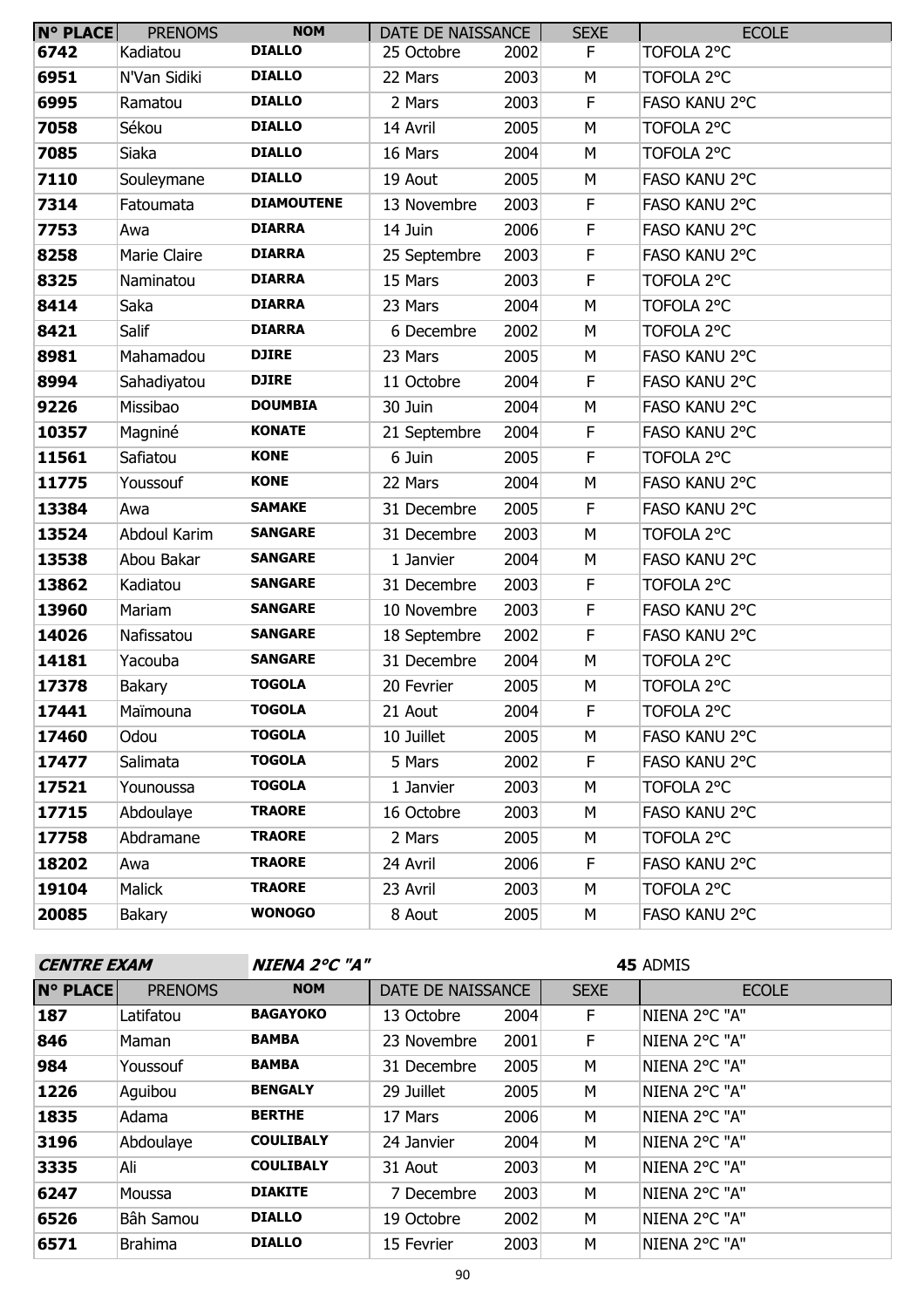| <b>N° PLACE</b> | <b>PRENOMS</b>         | <b>NOM</b>      | DATE DE NAISSANCE |      | <b>SEXE</b> | <b>ECOLE</b>  |
|-----------------|------------------------|-----------------|-------------------|------|-------------|---------------|
| 6578            | Chata                  | <b>DIALLO</b>   | 30 Mars           | 1996 | F.          | CL            |
| 6614            | Djélika Nouhoum DIALLO |                 | 30 Decembre       | 2002 | F           | NIENA 2°C "A" |
| 6619            | Djénéba                | <b>DIALLO</b>   | 25 Janvier        | 2006 | $\mathsf F$ | NIENA 2°C "A" |
| 6795            | Lassina                | <b>DIALLO</b>   | 23 Decembre       | 2005 | M           | NIENA 2°C "A" |
| 6910            | Mory Lamine            | <b>DIALLO</b>   | 14 Septembre      | 2004 | M           | NIENA 2°C "A" |
| 7038            | Salimata               | <b>DIALLO</b>   | 15 Juin           | 2000 | F.          | NIENA 2°C "A" |
| 7136            | Tiémoko                | <b>DIALLO</b>   | 4 Novembre        | 2003 | M           | NIENA 2°C "A" |
| 7169            | Yaya                   | <b>DIALLO</b>   | 18 Avril          | 2002 | M           | NIENA 2°C "A" |
| 7736            | Assétou                | <b>DIARRA</b>   | 24 Octobre        | 2002 | F           | NIENA 2°C "A" |
| 8202            | Mamadou Salia          | <b>DIARRA</b>   | 11 Juin           | 2004 | M           | NIENA 2°C "A" |
| 9311            | Mahamadou              | <b>DRAME</b>    | 20 Aout           | 2004 | M           | NIENA 2°C "A" |
| 9336            | Adama                  | <b>FANE</b>     | 18 Fevrier        | 2005 | M           | NIENA 2°C "A" |
| 9341            | Awa                    | <b>FANE</b>     | 4 Novembre        | 2002 | F.          | NIENA 2°C "A" |
| 9679            | Aboubacar              | <b>HAIDARA</b>  | 21 Janvier        | 2001 | M           | NIENA 2°C "A" |
| 10109           | Yacouba                | <b>KOITA</b>    | 31 Decembre       | 2002 | M           | NIENA 2°C "A" |
| 10126           | Adama                  | <b>KONARE</b>   | 26 Aout           | 2004 | M           | NIENA 2°C "A" |
| 10258           | Cheickné               | <b>KONATE</b>   | 15 Septembre      | 2004 | M           | NIENA 2°C "A" |
| 10326           | Kacla                  | <b>KONATE</b>   | 28 Aout           | 2002 | $\mathsf F$ | NIENA 2°C "A" |
| 10581           | Aboubacar              | <b>KONE</b>     | 23 Mars           | 2002 | M           | NIENA 2°C "A" |
| 11293           | Mama                   | <b>KONE</b>     | 8 Juin            | 2002 | М           | NIENA 2°C "A" |
| 11935           | Fatoumata              | <b>MAIGA</b>    | 27 Septembre      | 2001 | $\mathsf F$ | CL            |
| 12408           | Modibo                 | <b>NIMAGA</b>   | 28 Octobre        | 2005 | M           | NIENA 2°C "A" |
| 12723           | Diata                  | <b>OUATTARA</b> | 10 Septembre      | 2003 | F           | NIENA 2°C "A" |
| 13680           | Awa                    | <b>SANGARE</b>  | 10 Fevrier        | 2002 | F           | NIENA 2°C "A" |
| 13766           | Doussou                | <b>SANGARE</b>  | 31 Octobre        | 1993 | $\mathsf F$ | CL            |
| 13855           | Kadary                 | <b>SANGARE</b>  | 13 Janvier        | 2004 | M           | NIENA 2°C "A" |
| 13914           | Lassina                | <b>SANGARE</b>  | 17 Aout           | 2004 | М           | NIENA 2°C "A" |
| 14503           | Aramatou               | <b>SANOGO</b>   | 18 Mars           | 2005 | F.          | NIENA 2°C "A" |
| 16027           | Youssouf               | <b>SANOGO</b>   | 5 Aout            | 2005 | М           | NIENA 2°C "A" |
| 16087           | Sanata                 | <b>SAWADOGO</b> | 7 Avril           | 2001 | F           | NIENA 2°C "A" |
| 16323           | Mawa                   | <b>SIDIBE</b>   | 31 Decembre       | 2001 | F.          | CL            |
| 17360           | Ami                    | <b>TOGOLA</b>   | 1 Mars            | 2005 | F           | NIENA 2°C "A" |
| 17444           | Mamadou                | <b>TOGOLA</b>   | 28 Janvier        | 2003 | М           | NIENA 2°C "A" |
| 17496           | Souleymane             | <b>TOGOLA</b>   | 31 Decembre       | 2002 | М           | NIENA 2°C "A" |
| 18999           | Lassana                | <b>TRAORE</b>   | 1 Aout            | 2002 | М           | NIENA 2°C "A" |

| <b>CENTRE EXAM</b> |                   | <b>NIENA 2°C "B"</b> |                   |      | 61 ADMIS    |               |  |
|--------------------|-------------------|----------------------|-------------------|------|-------------|---------------|--|
| <b>N° PLACE</b>    | <b>PRENOMS</b>    | <b>NOM</b>           | DATE DE NAISSANCE |      | <b>SEXE</b> | <b>ECOLE</b>  |  |
| 195                | Moumouni          | <b>BAGAYOKO</b>      | 31 Decembre       | 2002 | М           | NIENA 2°C "B" |  |
| 216                | Yahaya            | <b>BAGAYOKO</b>      | 3 Juin            | 2004 | M           | NIENA 2°C "B" |  |
| 539                | Rokiatou          | <b>BALLO</b>         | 3 Mars            | 2007 | F           | NIENA 2°C "B" |  |
| 911                | Rokiatou          | <b>BAMBA</b>         | 11 Janvier        | 2006 | F           | NIENA 2°C "B" |  |
| 2971               | Chaka Dit Fotigui | <b>CISSE</b>         | 30 Mars           | 2005 | M           | NIENA 2°C "B" |  |
| 3931               | Korotoumou        | <b>COULIBALY</b>     | 14 Octobre        | 2005 | F           | NIENA 2°C "B" |  |
| 4113               | Modibo            | <b>COULIBALY</b>     | 9 Mars            | 2006 | M           | NIENA 2°C "B" |  |
| 4263               | Ousmane           | <b>COULIBALY</b>     | 23 Mars           | 2003 | M           | NIENA 2°C "B" |  |
| 4473               | Souleymane        | <b>COULIBALY</b>     | 28 Janvier        | 2003 | M           | NIENA 2°C "B" |  |
| 4869               | Ramatou           | <b>DAOU</b>          | 26 Septembre      | 2004 | F           | BANZANA 2°C   |  |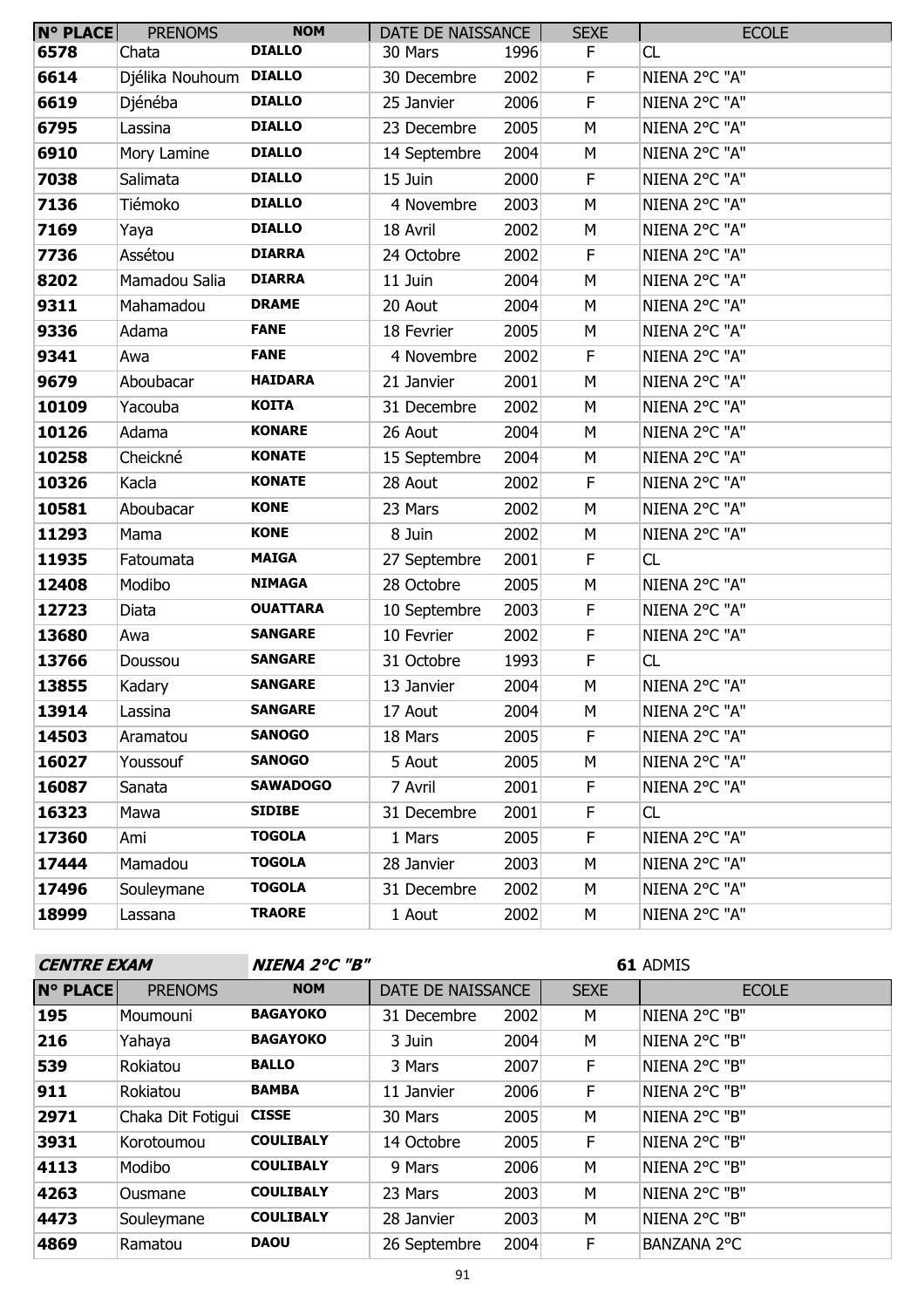| $N^{\circ}$ PLACE | <b>PRENOMS</b>       | <b>NOM</b>     | DATE DE NAISSANCE |      | <b>SEXE</b> | <b>ECOLE</b>  |
|-------------------|----------------------|----------------|-------------------|------|-------------|---------------|
| 5882              | Mahamadou            | <b>DIABATE</b> | 17 Novembre       | 2005 | М           | NIENA 2°C "B" |
| 6078              | Abdoulaye            | <b>DIAKITE</b> | 8 Fevrier         | 2003 | М           | BANZANA 2°C   |
| 6376              | Adiara               | <b>DIALLO</b>  | 25 Avril          | 2000 | F           | CL            |
| 6438              | Amidou               | <b>DIALLO</b>  | 20 Decembre       | 2004 | M           | NIENA 2°C "B" |
| 6477              | Arouna F             | <b>DIALLO</b>  | 22 Fevrier        | 2004 | M           | BANZANA 2°C   |
| 6532              | Bakoumely            | <b>DIALLO</b>  | 1 Mars            | 2005 | M           | NIENA 2°C "B" |
| 6550              | Bemba                | <b>DIALLO</b>  | 31 Decembre       | 2000 | M           | NIENA 2°C "B" |
| 6621              | Djénéba Mamary       | <b>DIALLO</b>  | 31 Mars           | 2003 | F           | NIENA 2°C "B" |
| 6622              | Djénéba              | <b>DIALLO</b>  | 13 Juin           | 2003 | F           | NIENA 2°C "B" |
| 6637              | Drissa               | <b>DIALLO</b>  | 1 Janvier         | 2002 | M           | BANZANA 2°C   |
| 6654              | Fanta                | <b>DIALLO</b>  | 20 Mars           | 2002 | F           | NIENA 2°C "B" |
| 6683              | Fatoumata D          | <b>DIALLO</b>  | 11 Novembre       | 2006 | F           | NIENA 2°C "B" |
| 6735              | Kadiatou             | <b>DIALLO</b>  | 21 Avril          | 1999 | F           | CL            |
| 6740              | Kadiatou             | <b>DIALLO</b>  | 12 Decembre       | 2001 | F           | NIENA 2°C "B" |
| 6821              | Maïmounata           | <b>DIALLO</b>  | 5 Juin            | 2005 | F           | NIENA 2°C "B" |
| 6907              | Moriba               | <b>DIALLO</b>  | 22 Janvier        | 2006 | M           | NIENA 2°C "B" |
| 7039              | Salimata             | <b>DIALLO</b>  | 14 Novembre       | 2002 | F           | NIENA 2°C "B" |
| 7091              | Sidiki               | <b>DIALLO</b>  | 4 Juillet         | 2003 | M           | BANZANA 2°C   |
| 7153              | Yacouba              | <b>DIALLO</b>  | 18 Decembre       | 2001 | М           | NIENA 2°C "B" |
| 7170              | Yaya                 | <b>DIALLO</b>  | 14 Aout           | 2005 | M           | NIENA 2°C "B" |
| 7178              | Youba                | <b>DIALLO</b>  | 30 Septembre      | 2005 | M           | NIENA 2°C "B" |
| 7556              | Aboubakary           | <b>DIARRA</b>  | 9 Septembre       | 2002 | M           | NIENA 2°C "B" |
| 7590              | Adiaratou            | <b>DIARRA</b>  | 10 Fevrier        | 2003 | F.          | BANZANA 2°C   |
| 7638              | Alfousseyni          | <b>DIARRA</b>  | 7 Janvier         | 2006 | M           | NIENA 2°C "B" |
| 7772              | <b>Bakary</b>        | <b>DIARRA</b>  | 31 Decembre       | 2003 | M           | NIENA 2°C "B" |
| 7956              | Fatoumata            | <b>DIARRA</b>  | 1 Janvier         | 2005 | F           | NIENA 2°C "B" |
| 8157              | Madou                | <b>DIARRA</b>  | 3 Septembre       | 2002 | M           | BANZANA 2°C   |
| 8321              | Nafissatou           | <b>DIARRA</b>  | 13 Mars           | 2004 | F           | BANZANA 2°C   |
| 8739              | Abdoul Kader         | <b>DIOP</b>    | 24 Avril          | 2004 | M           | NIENA 2°C "B" |
| 8970              | Fatoumata            | <b>DJIRE</b>   | 7 Janvier         | 2002 | F.          | NIENA 2°C "B" |
| 9344              | <b>Bakary Sidiki</b> | <b>FANE</b>    | 15 Mars           | 2001 | M           | NIENA 2°C "B" |
| 9395              | Safi                 | <b>FANE</b>    | 22 Septembre      | 2004 | F.          | BANZANA 2°C   |
| 9399              | Sedia                | <b>FANE</b>    | 16 Aout           | 2001 | М           | NIENA 2°C "B" |
| 9447              | Awa                  | <b>FOMBA</b>   | 3 Janvier         | 2006 | F           | NIENA 2°C "B" |
| 9825              | Issa                 | <b>KANTE</b>   | 25 Septembre      | 2003 | M           | NIENA 2°C "B" |
| 10173             | Adama                | <b>KONATE</b>  | 31 Decembre       | 2005 | М           | NIENA 2°C "B" |
| 10389             | Modibo               | <b>KONATE</b>  | 20 Fevrier        | 2001 | М           | BANZANA 2°C   |
| 10548             | Abdoulaye            | <b>KONE</b>    | 8 Septembre       | 2006 | M           | NIENA 2°C "B" |
| 10836             | Bakary               | <b>KONE</b>    | 21 Decembre       | 2003 | M           | BANZANA 2°C   |
| 11260             | Madani               | <b>KONE</b>    | 30 Mars           | 2003 | M           | BANZANA 2°C   |
| 11559             | Safiatou             | <b>KONE</b>    | 26 Janvier        | 2004 | F           | NIENA 2°C "B" |
| 11662             | Sogo Zouma           | <b>KONE</b>    | 24 Mars           | 2000 | M           | NIENA 2°C "B" |
| 13683             | Bakary               | <b>SANGARE</b> | 1 Mars            | 2004 | M           | BANZANA 2°C   |
| 13905             | Labassi              | <b>SANGARE</b> | 25 Janvier        | 2005 | М           | NIENA 2°C "B" |
| 14456             | Amidou               | <b>SANOGO</b>  | 24 Fevrier        | 2005 | M           | BANZANA 2°C   |
| 14651             | Bibatou              | <b>SANOGO</b>  | 1 Janvier         | 2005 | F           | BANZANA 2°C   |
| 15054             | Kadiatou             | <b>SANOGO</b>  | 21 Decembre       | 2003 | F           | BANZANA 2°C   |
| 15125             | Kassim               | <b>SANOGO</b>  | 31 Decembre       | 2004 | М           | BANZANA 2°C   |
|                   |                      |                |                   |      |             |               |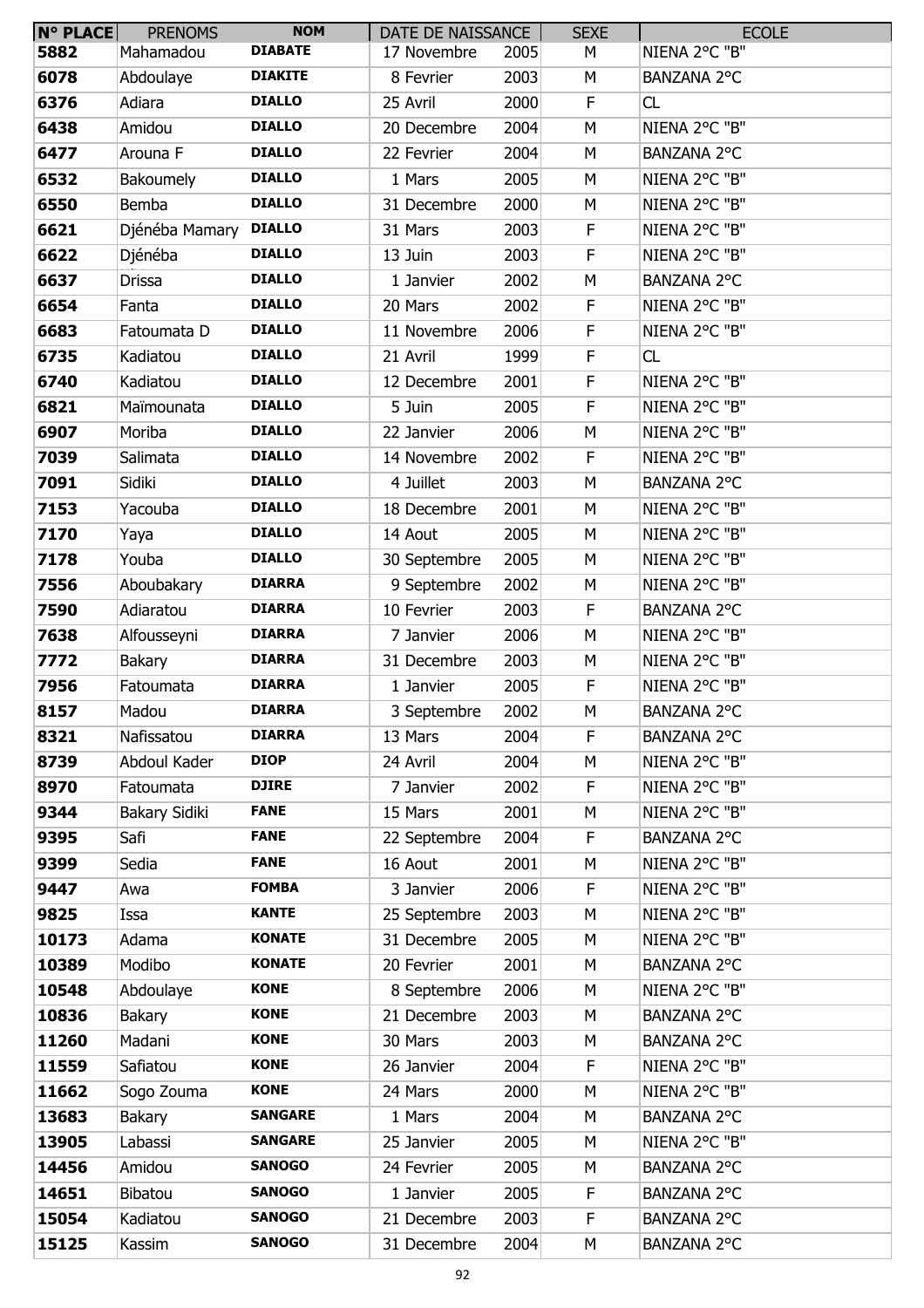| <b>N° PLACE</b> | <b>PRENOMS</b> | <b>NOM</b>    | DATE DE NAISSANCE |      | <b>SEXE</b> | <b>ECOLE</b>  |
|-----------------|----------------|---------------|-------------------|------|-------------|---------------|
| 15791           | Sevdou         | <b>SANOGO</b> | 31 Janvier        | 2004 | M           | BANZANA 2°C   |
| 15974           | Yacouba        | <b>SANOGO</b> | 30 Aout           | 2004 | М           | IBANZANA 2°C  |
| 18425           | Daouda         | <b>TRAORE</b> | 18 Novembre       | 2003 | М           | NIENA 2°C "B" |

| <b>CENTRE EXAM</b> |                | NIENA HEREMAKONO 2°C |                   |      | 19 ADMIS    |                      |  |
|--------------------|----------------|----------------------|-------------------|------|-------------|----------------------|--|
| <b>N° PLACE</b>    | <b>PRENOMS</b> | <b>NOM</b>           | DATE DE NAISSANCE |      | <b>SEXE</b> | <b>ECOLE</b>         |  |
| 2538               | Soumaïla       | <b>BERTHE</b>        | 15 Mars           | 2004 | М           | NIENA HEREMAKONO 2°C |  |
| 4448               | Solomane       | <b>COULIBALY</b>     | 17 Avril          | 2002 | M           | NIENA HEREMAKONO 2°C |  |
| 6433               | Ami Zoumana    | <b>DIALLO</b>        | 11 Janvier        | 2004 | F.          | NIENA HEREMAKONO 2°C |  |
| 6439               | Amidou         | <b>DIALLO</b>        | 17 Septembre      | 2001 | M           | NIENA HEREMAKONO 2°C |  |
| 6801               | Mafili         | <b>DIALLO</b>        | 9 Juin            | 2002 | F           | NIENA HEREMAKONO 2°C |  |
| 6813               | Maïmouna       | <b>DIALLO</b>        | 31 Decembre       | 2000 | F.          | <b>CL</b>            |  |
| 6836               | Mamadou Bakary | <b>DIALLO</b>        | 5 Janvier         | 2005 | M           | NIENA HEREMAKONO 2°C |  |
| 6854               | Maratou        | <b>DIALLO</b>        | 22 Octobre        | 2003 | F           | NIENA HEREMAKONO 2°C |  |
| 6961               | Oumar          | <b>DIALLO</b>        | 23 Decembre       | 2001 | м           | NIENA HEREMAKONO 2°C |  |
| 6982               | Ousmane        | <b>DIALLO</b>        | 28 Octobre        | 2005 | M           | NIENA HEREMAKONO 2°C |  |
| 7028               | Salif          | <b>DIALLO</b>        | 31 Octobre        | 2002 | М           | NIENA HEREMAKONO 2°C |  |
| 8490               | Siaka          | <b>DIARRA</b>        | 28 Avril          | 2001 | M           | NIENA HEREMAKONO 2°C |  |
| 9272               | Va Sidiki      | <b>DOUMBIA</b>       | 12 Juin           | 2002 | М           | NIENA HEREMAKONO 2°C |  |
| 9367               | Korotoumou     | <b>FANE</b>          | 28 Mars           | 2003 | E           | NIENA HEREMAKONO 2°C |  |
| 10354              | Madou          | <b>KONATE</b>        | 31 Decembre       | 2000 | M           | NIENA HEREMAKONO 2°C |  |
| 10841              | <b>Bangaly</b> | <b>KONE</b>          | 31 Decembre       | 2003 | М           | NIENA HEREMAKONO 2°C |  |
| 14086              | Safiatou       | <b>SANGARE</b>       | 10 Juillet        | 2005 | F           | NIENA HEREMAKONO 2°C |  |
| 16252              | Fousseyni      | <b>SIDIBE</b>        | 20 Mars           | 2003 | М           | NIENA HEREMAKONO 2°C |  |
| 19701              | Sekou          | <b>TRAORE</b>        | 6 Novembre        | 2001 | M           | NIENA HEREMAKONO 2°C |  |

**CENTRE EXAM NIENA TABAKORO 2°C**

| $N^{\circ}$ PLACE | <b>PRENOMS</b>       | <b>NOM</b>       | DATE DE NAISSANCE |      | <b>SEXE</b> | <b>ECOLE</b>       |
|-------------------|----------------------|------------------|-------------------|------|-------------|--------------------|
| 39                | Aïssata Ibrahima     | <b>AW</b>        | 9 Novembre        | 2006 | F           | NIENA TABAKORO 2°C |
| 2046              | Daouda               | <b>BERTHE</b>    | 9 Mars            | 2004 | M           | NIENA TABAKORO 2°C |
| 3248              | Achata Fabala        | <b>COULIBALY</b> | 5 Janvier         | 2004 | F           | NIENA TABAKORO 2°C |
| 3559              | <b>Bintou Salif</b>  | <b>COULIBALY</b> | 8 Aout            | 2004 | F           | NIENA TABAKORO 2°C |
| 4791              | Assetou Emeline      | <b>DAO</b>       | 17 Octobre        | 2005 | F           | NIENA TABAKORO 2°C |
| 6120              | Aminata              | <b>DIAKITE</b>   | 7 Novembre        | 2002 | F           | NIENA TABAKORO 2°C |
| 6283              | Seydou Lamine        | <b>DIAKITE</b>   | 9 Octobre         | 2003 | М           | NIENA TABAKORO 2°C |
| 6470              | Aramatou             | <b>DIALLO</b>    | 18 Juin           | 2005 | F           | NIENA TABAKORO 2°C |
| 6595              | Diakaridia           | <b>DIALLO</b>    | 29 Janvier        | 2003 | M           | NIENA TABAKORO 2°C |
| 6685              | Fatoumata            | <b>DIALLO</b>    | 23 Septembre      | 2003 | F           | NIENA TABAKORO 2°C |
| 6687              | Fatoumata Zan        | <b>DIALLO</b>    | 7 Septembre       | 2004 | F           | NIENA TABAKORO 2°C |
| 6695              | Fousseni             | <b>DIALLO</b>    | 28 Septembre      | 2006 | M           | NIENA TABAKORO 2°C |
| 6743              | Kadiatou             | <b>DIALLO</b>    | 17 Janvier        | 2003 | F           | NIENA TABAKORO 2°C |
| 6745              | Kadiatou Chaka       | <b>DIALLO</b>    | 14 Fevrier        | 2004 | F           | NIENA TABAKORO 2°C |
| 6827              | Mama                 | <b>DIALLO</b>    | 26 Septembre      | 2002 | М           | NIENA TABAKORO 2°C |
| 6879              | <b>Mariam Moussa</b> | <b>DIALLO</b>    | 15 Aout           | 2002 | F           | NIENA TABAKORO 2°C |
| 6894              | Mawa                 | <b>DIALLO</b>    | 1 Janvier         | 2002 | F           | NIENA TABAKORO 2°C |
| 6908              | Morlamine            | <b>DIALLO</b>    | 15 Mars           | 2004 | М           | NIENA TABAKORO 2°C |
| 6975              | Oumou                | <b>DIALLO</b>    | 31 Decembre       | 2005 | F           | NIENA TABAKORO 2°C |
| 6990              | Ousoumana            | <b>DIALLO</b>    | 11 Juin           | 2002 | М           | NIENA TABAKORO 2°C |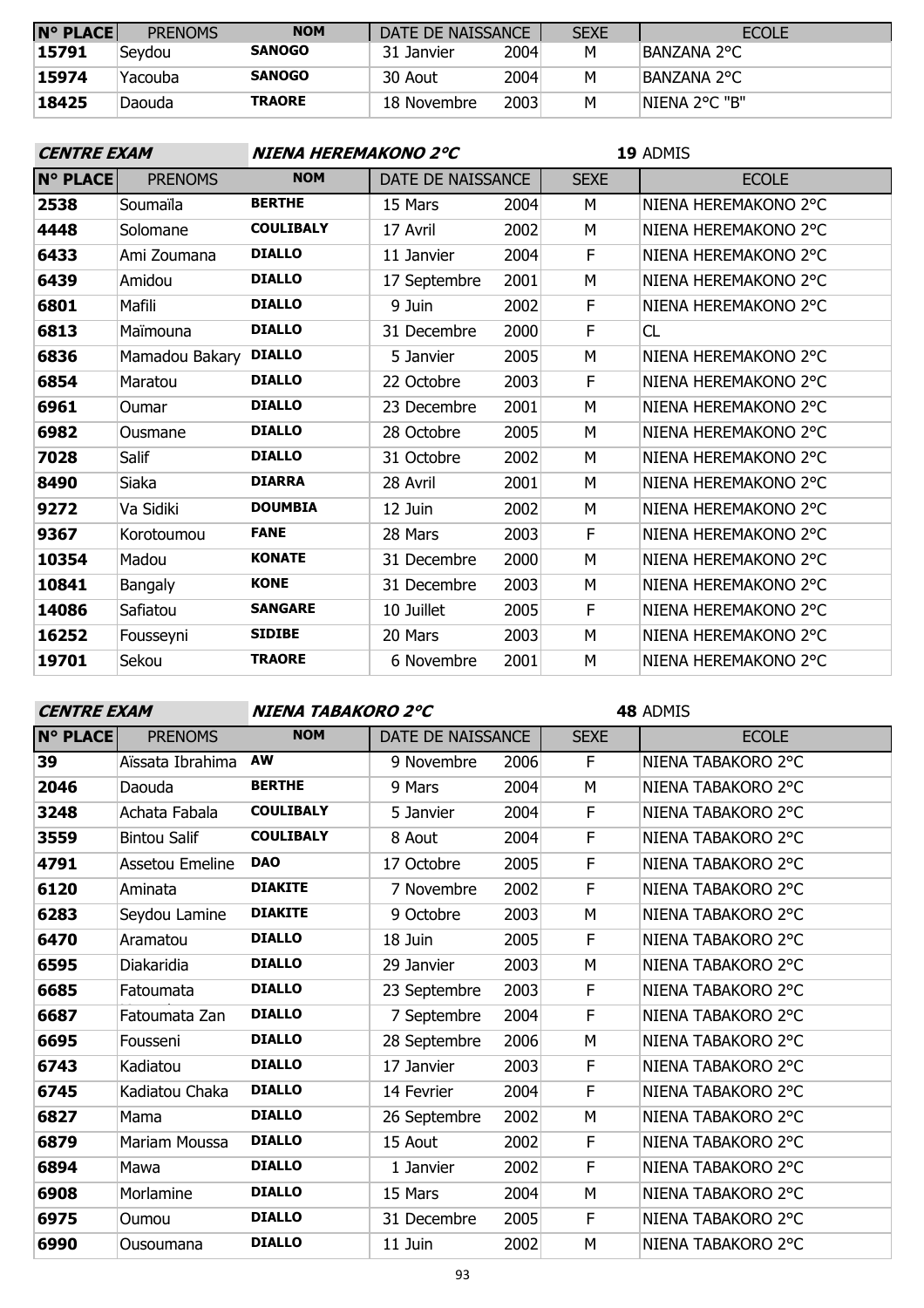| <b>N° PLACE</b> | <b>PRENOMS</b> | <b>NOM</b>     | DATE DE NAISSANCE |      | <b>SEXE</b>             | <b>ECOLE</b>       |
|-----------------|----------------|----------------|-------------------|------|-------------------------|--------------------|
| 7021            | Salia          | <b>DIALLO</b>  | 30 Decembre       | 2005 | M                       | NIENA TABAKORO 2°C |
| 7060            | Seriba         | <b>DIALLO</b>  | 30 Septembre      | 2004 | M                       | NIENA TABAKORO 2°C |
| 7113            | Souleymane     | <b>DIALLO</b>  | 16 Decembre       | 2004 | M                       | NIENA TABAKORO 2°C |
| 7600            | Adiata         | <b>DIARRA</b>  | 30 Aout           | 2004 | M                       | NIENA TABAKORO 2°C |
| 7802            | <b>Bintou</b>  | <b>DIARRA</b>  | 22 Decembre       | 2001 | $\mathsf F$             | NIENA TABAKORO 2°C |
| 7833            | Chata          | <b>DIARRA</b>  | 31 Mars           | 2004 | F                       | NIENA TABAKORO 2°C |
| 8203            | Mamadou        | <b>DIARRA</b>  | 5 Avril           | 2002 | M                       | NIENA TABAKORO 2°C |
| 8272            | Minata         | <b>DIARRA</b>  | 25 Avril          | 2003 | $\mathsf F$             | NIENA TABAKORO 2°C |
| 8275            | Moctar         | <b>DIARRA</b>  | 20 Juin           | 2003 | M                       | NIENA TABAKORO 2°C |
| 8510            | Sinko          | <b>DIARRA</b>  | 1 Janvier         | 2001 | F                       | NIENA TABAKORO 2°C |
| 10799           | Assitan        | <b>KONE</b>    | 9 Septembre       | 2000 | $\mathsf F$             | CL                 |
| 11076           | Fatoumata      | <b>KONE</b>    | 29 Decembre       | 2001 | F                       | NIENA TABAKORO 2°C |
| 11570           | Salia          | <b>KONE</b>    | 25 Avril          | 2004 | M                       | NIENA TABAKORO 2°C |
| 11817           | Hanzoumana     | <b>KONTE</b>   | 1 Janvier         | 2005 | M                       | NIENA TABAKORO 2°C |
| 12058           | Fily Djigui    | <b>MAKALOU</b> | 28 Mars           | 2000 | F                       | CL                 |
| 12115           | Korotimi       | <b>MALLE</b>   | 27 Juin           | 2003 | $\mathsf F$             | NIENA TABAKORO 2°C |
| 13804           | Fatoumata      | <b>SANGARE</b> | 31 Decembre       | 2004 | $\overline{\mathsf{F}}$ | NIENA TABAKORO 2°C |
| 13860           | Kadiatou       | <b>SANGARE</b> | 5 Juillet         | 2004 | $\mathsf F$             | NIENA TABAKORO 2°C |
| 13889           | Kassim         | <b>SANGARE</b> | 21 Fevrier        | 2005 | M                       | NIENA TABAKORO 2°C |
| 14108           | Samou          | <b>SANGARE</b> | 21 Juin           | 2005 | M                       | NIENA TABAKORO 2°C |
| 15524           | Nathalie       | <b>SANOGO</b>  | 16 Aout           | 2003 | $\mathsf F$             | NIENA TABAKORO 2°C |
| 15819           | Siata          | <b>SANOGO</b>  | 21 Aout           | 2002 | $\mathsf F$             | NIENA TABAKORO 2°C |
| 16096           | Abdoulaye      | <b>SENOU</b>   | 11 Octobre        | 2004 | M                       | NIENA TABAKORO 2°C |
| 16166           | Aminata        | <b>SIDIBE</b>  | 10 Decembre       | 2003 | F                       | NIENA TABAKORO 2°C |
| 17656           | Mariam         | <b>TOURE</b>   | 8 Novembre        | 2003 | $\mathsf F$             | NIENA TABAKORO 2°C |
| 18394           | Cheick Sadibou | <b>TRAORE</b>  | 30 Mars           | 2006 | M                       | NIENA TABAKORO 2°C |
| 19216           | Mariam         | <b>TRAORE</b>  | 25 Juin           | 2004 | $\mathsf F$             | NIENA TABAKORO 2°C |
| 19984           | Yaya           | <b>TRAORE</b>  | 1 Janvier         | 2002 | M                       | NIENA TABAKORO 2°C |

### **CENTRE EXAM N'TJILLA 2°C**

| <b>N° PLACE</b> | <b>PRENOMS</b> | <b>NOM</b>       | DATE DE NAISSANCE |      | <b>SEXE</b> | <b>ECOLE</b> |
|-----------------|----------------|------------------|-------------------|------|-------------|--------------|
| 173             | Dramane        | <b>BAGAYOKO</b>  | 28 Janvier        | 2004 | М           | N'TJILLA 2°C |
| 190             | Maïmouna       | <b>BAGAYOKO</b>  | 24 Avril          | 2002 | F.          | N'TJILLA 2°C |
| 245             | Abassi         | <b>BALLO</b>     | 23 Decembre       | 2002 | M           | N'TJILLA 2°C |
| 3579            | Chaka          | <b>COULIBALY</b> | 12 Fevrier        | 2003 | M           | N'TJILLA 2°C |
| 3910            | Kassim         | <b>COULIBALY</b> | 19 Septembre      | 2004 | M           | N'TJILLA 2°C |
| 4775            | Youssouf       | <b>DANIOKO</b>   | 12 Juillet        | 2003 | M           | N'TJILLA 2°C |
| 5844            | Kadidiatou     | <b>DIABATE</b>   | 13 Juin           | 2005 | F           | N'TJILLA 2°C |
| 6460            | Aminata        | <b>DIALLO</b>    | 7 Novembre        | 2004 | F           | N'TJILLA 2°C |
| 6479            | Assa           | <b>DIALLO</b>    | 20 Fevrier        | 2004 | F           | N'TJILLA 2°C |
| 6501            | Awa            | <b>DIALLO</b>    | 13 Mars           | 2003 | F           | N'TJILLA 2°C |
| 6565            | <b>Birama</b>  | <b>DIALLO</b>    | 2 Avril           | 2004 | M           | N'TJILLA 2°C |
| 6596            | Diakaridia     | <b>DIALLO</b>    | 13 Avril          | 2001 | M           | N'TJILLA 2°C |
| 6634            | Dramane        | <b>DIALLO</b>    | 17 Mars           | 2004 | M           | N'TJILLA 2°C |
| 6759            | Karidia        | <b>DIALLO</b>    | 27 Mars           | 2003 | F           | N'TJILLA 2°C |
| 6784            | Lamine         | <b>DIALLO</b>    | 6 Octobre         | 2004 | M           | N'TJILLA 2°C |
| 6819            | Maïmouna       | <b>DIALLO</b>    | 1 Octobre         | 2000 | F           | N'TJILLA 2°C |
| 6841            | Maminata       | <b>DIALLO</b>    | 21 Janvier        | 2003 | F           | N'TJILLA 2°C |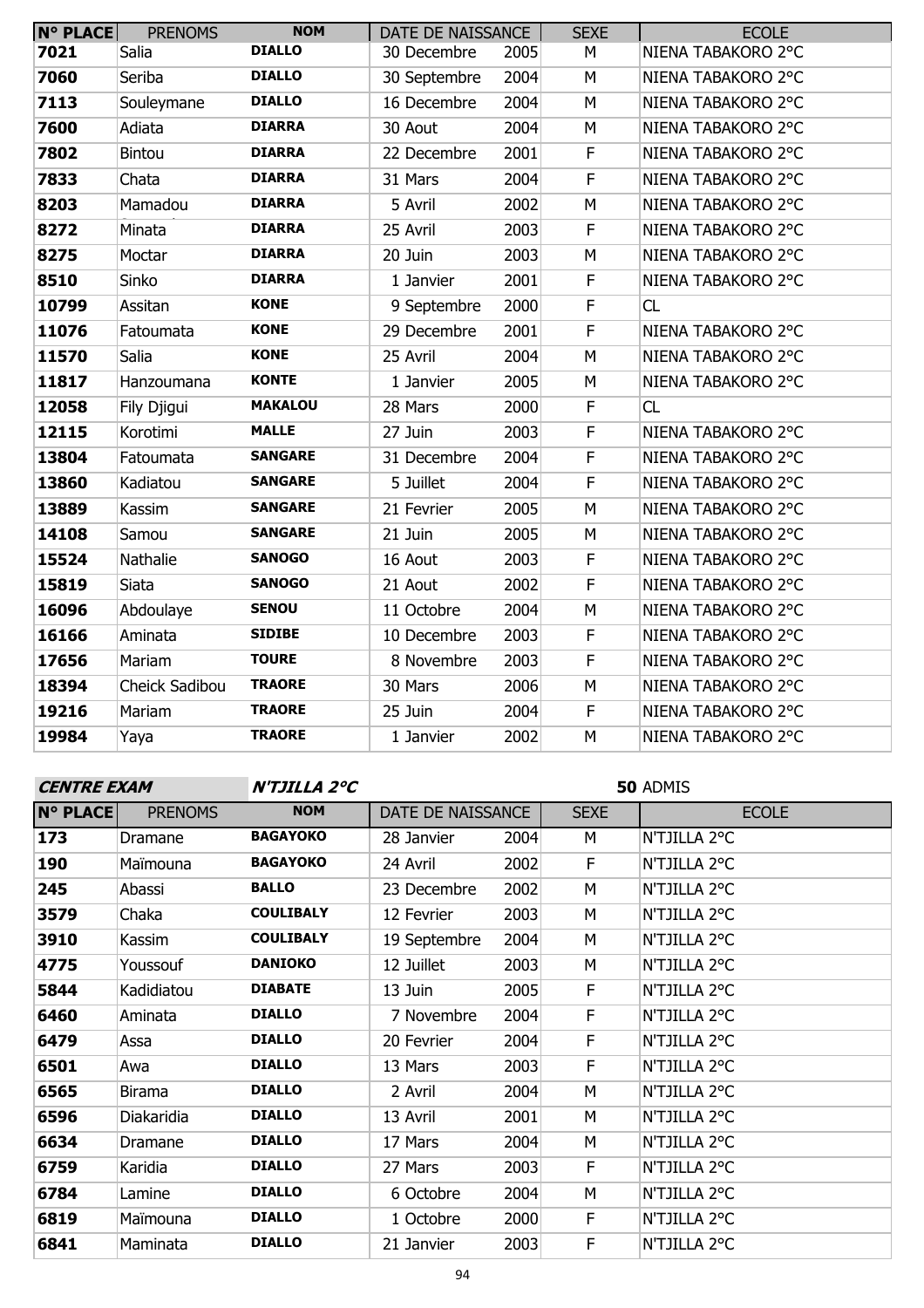| <b>N° PLACE</b> | <b>PRENOMS</b> | <b>NOM</b>     | DATE DE NAISSANCE |      | <b>SEXE</b> | <b>ECOLE</b> |
|-----------------|----------------|----------------|-------------------|------|-------------|--------------|
| 6851            | Mamourou       | <b>DIALLO</b>  | 26 Decembre       | 2001 | М           | N'TJILLA 2°C |
| 6945            | Nouhoum        | <b>DIALLO</b>  | 1 Septembre       | 2003 | М           | N'TJILLA 2°C |
| 6983            | Ousmane        | <b>DIALLO</b>  | 30 Mars           | 2002 | M           | N'TJILLA 2°C |
| 7040            | Salimata       | <b>DIALLO</b>  | 10 Mars           | 2005 | F           | N'TJILLA 2°C |
| 7102            | Sitapha        | <b>DIALLO</b>  | 4 Aout            | 2004 | M           | N'TJILLA 2°C |
| 7487            | Awa            | <b>DIANE</b>   | 8 Avril           | 2002 | F           | N'TJILLA 2°C |
| 8507            | Simba          | <b>DIARRA</b>  | 7 Fevrier         | 2002 | $\mathsf F$ | N'TJILLA 2°C |
| 8958            | <b>Batoma</b>  | <b>DJIRE</b>   | 29 Octobre        | 2002 | $\mathsf F$ | N'TJILLA 2°C |
| 9342            | Awa            | <b>FANE</b>    | 24 Avril          | 2002 | $\mathsf F$ | N'TJILLA 2°C |
| 9356            | <b>Drissa</b>  | <b>FANE</b>    | 23 Aout           | 2001 | M           | N'TJILLA 2°C |
| 9371            | Madoussou      | <b>FANE</b>    | 9 Janvier         | 2003 | $\mathsf F$ | N'TJILLA 2°C |
| 9377            | Mariam         | <b>FANE</b>    | 7 Fevrier         | 2003 | $\mathsf F$ | N'TJILLA 2°C |
| 9378            | Mariam         | <b>FANE</b>    | 20 Janvier        | 2003 | $\mathsf F$ | N'TJILLA 2°C |
| 9397            | Salimata       | <b>FANE</b>    | 15 Novembre       | 2000 | $\mathsf F$ | N'TJILLA 2°C |
| 9401            | Siaka          | <b>FANE</b>    | 11 Decembre       | 2003 | M           | N'TJILLA 2°C |
| 10325           | Issouf         | <b>KONATE</b>  | 31 Decembre       | 2002 | M           | N'TJILLA 2°C |
| 10387           | Minata         | <b>KONATE</b>  | 12 Mars           | 2003 | $\mathsf F$ | N'TJILLA 2°C |
| 11158           | Kadiata        | <b>KONE</b>    | 18 Mars           | 2003 | $\mathsf F$ | N'TJILLA 2°C |
| 11463           | Nouhoum        | <b>KONE</b>    | 17 Septembre      | 2004 | M           | N'TJILLA 2°C |
| 11492           | Oumar          | <b>KONE</b>    | 2 Mars            | 2002 | М           | N'TJILLA 2°C |
| 11752           | Yaya           | <b>KONE</b>    | 26 Fevrier        | 2002 | M           | N'TJILLA 2°C |
| 13908           | Lamine         | <b>SANGARE</b> | 16 Septembre      | 2002 | M           | N'TJILLA 2°C |
| 13932           | Maïchata       | <b>SANGARE</b> | 12 Decembre       | 2003 | F           | N'TJILLA 2°C |
| 13990           | Moctar         | <b>SANGARE</b> | 14 Fevrier        | 2005 | M           | N'TJILLA 2°C |
| 14016           | Moussa         | <b>SANGARE</b> | 9 Octobre         | 2002 | M           | N'TJILLA 2°C |
| 14189           | Yaya           | <b>SANGARE</b> | 13 Decembre       | 2004 | М           | N'TJILLA 2°C |
| 14208           | Zoumana        | <b>SANGARE</b> | 18 Juin           | 2002 | М           | N'TJILLA 2°C |
| 16276           | Karim          | <b>SIDIBE</b>  | 13 Septembre      | 2002 | M           | N'TJILLA 2°C |
| 17472           | Saïbou         | <b>TOGOLA</b>  | 25 Novembre       | 2003 | М           | N'TJILLA 2°C |
| 17498           | Soumaïla       | <b>TOGOLA</b>  | 5 Decembre        | 2004 | М           | N'TJILLA 2°C |
| 18387           | Chata          | <b>TRAORE</b>  | 22 Decembre       | 2003 | F.          | N'TJILLA 2°C |
| 18927           | Karim          | <b>TRAORE</b>  | 10 Juin           | 2004 | М           | N'TJILLA 2°C |
| 19549           | Ramatou        | <b>TRAORE</b>  | 16 Aout           | 2002 | F.          | N'TJILLA 2°C |

| <b>CENTRE EXAM</b> |                | <i><b>YIRINGASSO 2°C</b></i> |                   |      | 56 ADMIS    |                |  |
|--------------------|----------------|------------------------------|-------------------|------|-------------|----------------|--|
| <b>N° PLACE</b>    | <b>PRENOMS</b> | <b>NOM</b>                   | DATE DE NAISSANCE |      | <b>SEXE</b> | <b>ECOLE</b>   |  |
| 277                | Adiarratou     | <b>BALLO</b>                 | 9 Aout            | 2002 | F.          | YIRINGASSO 2°C |  |
| 421                | Issoufou       | <b>BALLO</b>                 | 18 Fevrier        | 2003 | M           | YIRINGASSO 2°C |  |
| 488                | Mawa           | <b>BALLO</b>                 | 26 Septembre      | 2005 | F.          | YIRINGASSO 2°C |  |
| 492                | Moctar         | <b>BALLO</b>                 | 2 Octobre         | 2002 | M           | YIRINGASSO 2°C |  |
| 498                | Moumine        | <b>BALLO</b>                 | 30 Novembre       | 2001 | M           | YIRINGASSO 2°C |  |
| 3237               | Aboubacar      | <b>COULIBALY</b>             | 17 Mars           | 2003 | M           | YIRINGASSO 2°C |  |
| 4209               | Nompamo        | <b>COULIBALY</b>             | 24 Septembre      | 2002 | M           | YIRINGASSO 2°C |  |
| 5548               | Souleymane     | <b>DEMBELE</b>               | 31 Mars           | 2002 | M           | YIRINGASSO 2°C |  |
| 5574               | Tinzié         | <b>DEMBELE</b>               | 17 Mars           | 2003 | M           | YIRINGASSO 2°C |  |
| 5617               | Zié            | <b>DEMBELE</b>               | 15 Septembre      | 2002 | M           | YIRINGASSO 2°C |  |
| 5753               | <b>Bintou</b>  | <b>DIABATE</b>               | 19 Juin           | 2004 | F           | YIRINGASSO 2°C |  |
| 5841               | Kadiatou       | <b>DIABATE</b>               | 18 Decembre       | 2004 | F           | YIRINGASSO 2°C |  |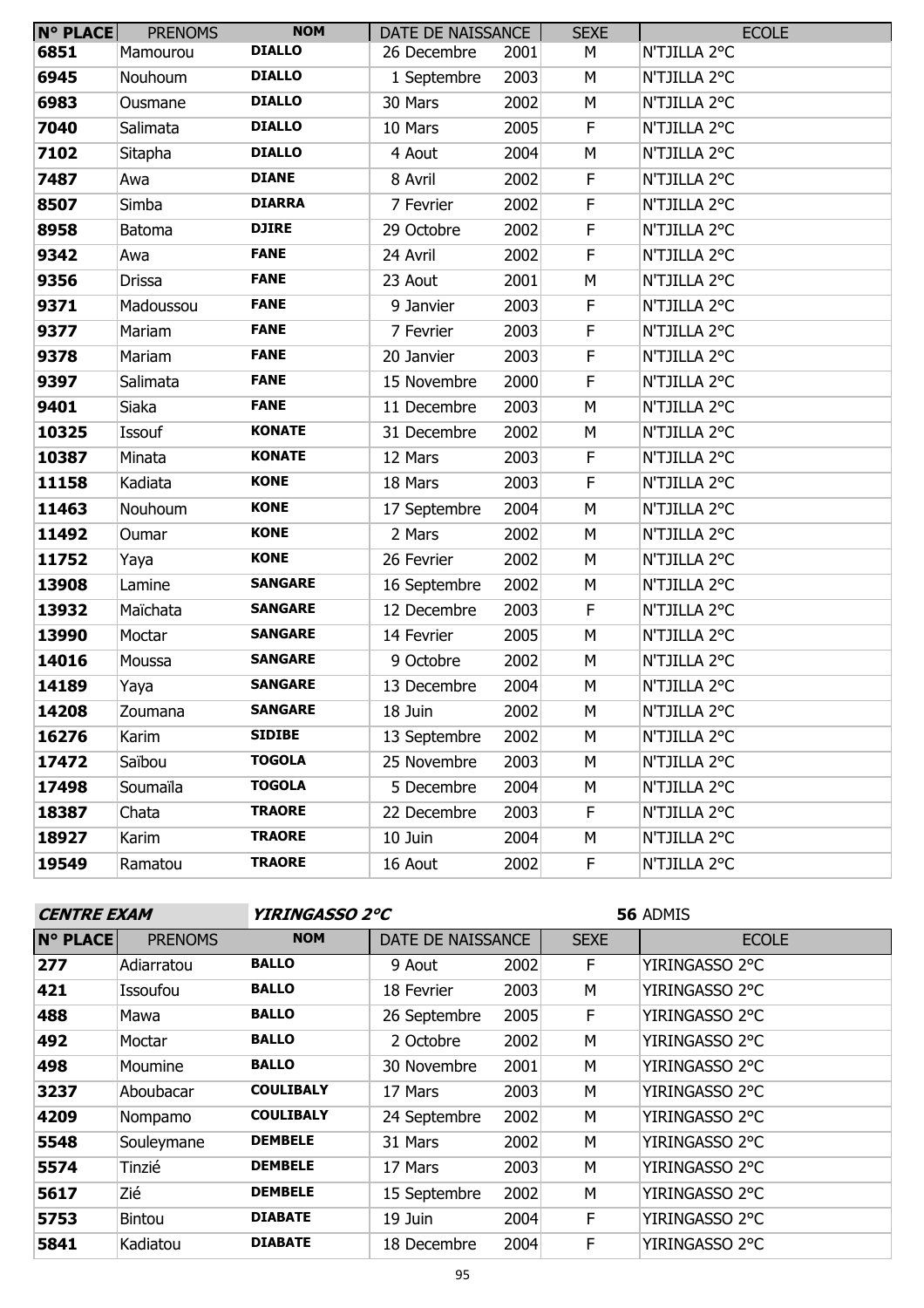| N° PLACE | <b>PRENOMS</b>         | <b>NOM</b>    | DATE DE NAISSANCE |      | <b>SEXE</b> | <b>ECOLE</b>   |
|----------|------------------------|---------------|-------------------|------|-------------|----------------|
| 6706     | Hawa                   | <b>DIALLO</b> | 3 Aout            | 2004 | F.          | YIRINGASSO 2°C |
| 10361    | Mahamadou              | <b>KONATE</b> | 7 Mars            | 2002 | М           | YIRINGASSO 2°C |
| 10386    | Mawa                   | <b>KONATE</b> | 22 Avril          | 2001 | F           | YIRINGASSO 2°C |
| 10476    | Siaka                  | <b>KONATE</b> | 11 Novembre       | 2002 | М           | YIRINGASSO 2°C |
| 14291    | Aboudramane            | <b>SANOGO</b> | 2 Mars            | 2002 | М           | YIRINGASSO 2°C |
| 14293    | Aby                    | <b>SANOGO</b> | 22 Janvier        | 2000 | $\mathsf F$ | YIRINGASSO 2°C |
| 14403    | Alassane Bénogo SANOGO |               | 31 Janvier        | 2004 | M           | YIRINGASSO 2°C |
| 14479    | Aminata                | <b>SANOGO</b> | 4 Mars            | 2003 | F           | YIRINGASSO 2°C |
| 14542    | Assanatou              | <b>SANOGO</b> | 7 Decembre        | 2002 | $\mathsf F$ | YIRINGASSO 2°C |
| 14599    | Bah Sidiki             | <b>SANOGO</b> | 1 Mars            | 2002 | M           | YIRINGASSO 2°C |
| 14602    | Bâh-oumou              | <b>SANOGO</b> | 22 Decembre       | 2005 | $\mathsf F$ | YIRINGASSO 2°C |
| 14639    | Batogoma               | <b>SANOGO</b> | 18 Fevrier        | 2004 | F           | YIRINGASSO 2°C |
| 14671    | Birama Drissa          | <b>SANOGO</b> | 7 Mars            | 2002 | M           | YIRINGASSO 2°C |
| 14672    | Birama Métanga         | <b>SANOGO</b> | 8 Juin            | 2003 | M           | YIRINGASSO 2°C |
| 14730    | Ciatanga Dit           | <b>SANOGO</b> | 29 Aout           | 2003 | М           | YIRINGASSO 2°C |
| 14786    | Ditio                  | <b>SANOGO</b> | 22 Mars           | 2002 | F           | YIRINGASSO 2°C |
| 14892    | Fassoun                | <b>SANOGO</b> | 5 Aout            | 2004 | M           | YIRINGASSO 2°C |
| 14955    | François               | <b>SANOGO</b> | 18 Janvier        | 2003 | M           | YIRINGASSO 2°C |
| 14981    | Harouna                | <b>SANOGO</b> | 8 Avril           | 2004 | М           | YIRINGASSO 2°C |
| 15156    | Korotimou              | <b>SANOGO</b> | 27 Juin           | 2003 | $\mathsf F$ | YIRINGASSO 2°C |
| 15233    | Madou                  | <b>SANOGO</b> | 23 Mars           | 2003 | M           | YIRINGASSO 2°C |
| 15422    | Mawa                   | <b>SANOGO</b> | 18 Janvier        | 2003 | $\mathsf F$ | YIRINGASSO 2°C |
| 15434    | Moctar                 | <b>SANOGO</b> | 7 Septembre       | 2003 | M           | YIRINGASSO 2°C |
| 15485    | Moussa                 | <b>SANOGO</b> | 8 Decembre        | 2002 | М           | YIRINGASSO 2°C |
| 15495    | M'Pèrè Dite            | <b>SANOGO</b> | 15 Avril          | 2002 | F           | YIRINGASSO 2°C |
| 15594    | Oumou Nangazié SANOGO  |               | 12 Novembre       | 2002 | F.          | YIRINGASSO 2°C |
| 15596    | Oumou Zanga            | <b>SANOGO</b> | 28 Juillet        | 2002 | F           | YIRINGASSO 2°C |
| 15635    | Ramata                 | <b>SANOGO</b> | 17 Juin           | 2001 | F           | YIRINGASSO 2°C |
| 15713    | Salia                  | <b>SANOGO</b> | 25 Mars           | 2000 | М           | YIRINGASSO 2°C |
| 15724    | Salifou                | <b>SANOGO</b> | 18 Juin           | 2004 | М           | YIRINGASSO 2°C |
| 15787    | Selimata               | <b>SANOGO</b> | 11 Aout           | 2003 | F           | YIRINGASSO 2°C |
| 15803    | Seydou Kadary          | <b>SANOGO</b> | 30 Novembre       | 2003 | M           | YIRINGASSO 2°C |
| 15815    | Siaka Bakary           | <b>SANOGO</b> | 25 Juin           | 2002 | М           | YIRINGASSO 2°C |
| 15816    | Siaka Fousseni         | <b>SANOGO</b> | 7 Juin            | 2003 | М           | YIRINGASSO 2°C |
| 15824    | Sibiry                 | <b>SANOGO</b> | 9 Avril           | 2004 | M           | YIRINGASSO 2°C |
| 15870    | Souleymane             | <b>SANOGO</b> | 1 Mars            | 2004 | М           | YIRINGASSO 2°C |
| 15887    | Soumaïla               | <b>SANOGO</b> | 25 Decembre       | 2005 | М           | YIRINGASSO 2°C |
| 18161    | Assanatou              | <b>TRAORE</b> | 23 Mars           | 2004 | $\mathsf F$ | YIRINGASSO 2°C |
| 18174    | Assétou                | <b>TRAORE</b> | 27 Janvier        | 2005 | $\mathsf F$ | YIRINGASSO 2°C |
| 18952    | Konimba                | <b>TRAORE</b> | 9 Novembre        | 2004 | М           | YIRINGASSO 2°C |
| 19158    | Mamoutou               | <b>TRAORE</b> | 5 Aout            | 2003 | М           | YIRINGASSO 2°C |
| 19529    | Portio                 | <b>TRAORE</b> | 25 Mars           | 2005 | F           | YIRINGASSO 2°C |
| 19723    | Seybou                 | <b>TRAORE</b> | 19 Juin           | 2004 | М           | YIRINGASSO 2°C |
| 19930    | Worokia                | <b>TRAORE</b> | 15 Mars           | 2004 | F.          | YIRINGASSO 2°C |

| <i><b>CENTRE EXAM</b></i> |                | ZANIENA 2°C  | 84 ADMIS          |      |             |              |  |  |
|---------------------------|----------------|--------------|-------------------|------|-------------|--------------|--|--|
| $N^{\circ}$ PLACE         | <b>PRENOMS</b> | <b>NOM</b>   | DATE DE NAISSANCE |      | <b>SEXE</b> | <b>ECOLE</b> |  |  |
| 641                       | Zoumana        | <b>BALLO</b> | 10 Mars           | 2005 | M           | ZANIENA 2°C  |  |  |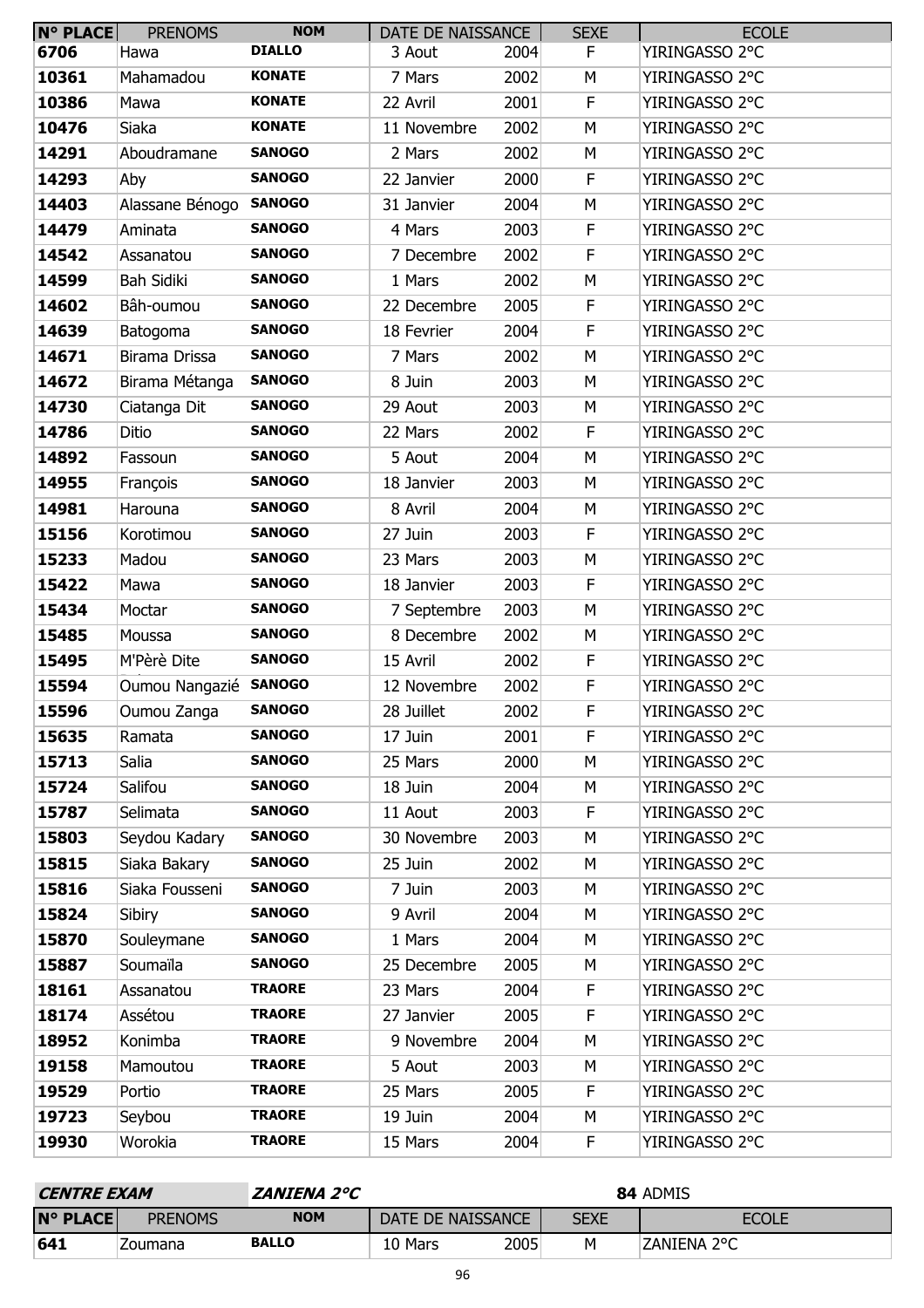| $N^{\circ}$ PLACE | <b>PRENOMS</b>  | <b>NOM</b>       | DATE DE NAISSANCE |      | <b>SEXE</b> | <b>ECOLE</b>   |
|-------------------|-----------------|------------------|-------------------|------|-------------|----------------|
| 2928              | Alimata         | <b>CISSE</b>     | 16 Avril          | 2004 | F.          | ZANIENA 2°C    |
| 3815              | Ibrahim         | <b>COULIBALY</b> | 22 Juin           | 2005 | М           | ZANIENA 2°C    |
| 5071              | Bourama         | <b>DEMBELE</b>   | 18 Octobre        | 2002 | M           | N'TJIKOUNA 2°C |
| 6175              | Fousseyni       | <b>DIAKITE</b>   | 27 Juillet        | 2004 | М           | N'TJIKOUNA 2°C |
| 6417              | Alimata         | <b>DIALLO</b>    | 5 Fevrier         | 2003 | F.          | NOUMOULA 2°C   |
| 6506              | Awa             | <b>DIALLO</b>    | 27 Octobre        | 2003 | F           | ZANIENA 2°C    |
| 6820              | Maïmouna        | <b>DIALLO</b>    | 30 Mars           | 2004 | F           | ZANIENA 2°C    |
| 6900              | Moctar          | <b>DIALLO</b>    | 1 Janvier         | 2000 | М           | NOUMOULA 2°C   |
| 6963              | Oumar           | <b>DIALLO</b>    | 23 Mars           | 2002 | М           | NOUMOULA 2°C   |
| 7097              | Sirafa          | <b>DIALLO</b>    | 6 Janvier         | 2002 | М           | N'TJIKOUNA 2°C |
| 7505              | Abdou           | <b>DIARRA</b>    | 3 Septembre       | 2001 | M           | MINIKO 2°C     |
| 7555              | Aboubakar       | <b>DIARRA</b>    | 16 Juillet        | 2003 | М           | ZANIENA 2°C    |
| 7652              | Alimata M       | <b>DIARRA</b>    | 4 Decembre        | 2002 | F           | MINIKO 2°C     |
| 7735              | Assétou         | <b>DIARRA</b>    | 20 Janvier        | 2005 | F           | MINIKO 2°C     |
| 7760              | Awa             | <b>DIARRA</b>    | 9 Mars            | 2002 | F           | ZANIENA 2°C    |
| 7814              | Bourama         | <b>DIARRA</b>    | 22 Mars           | 2004 | М           | MINIKO 2°C     |
| 7819              | <b>Brakissa</b> | <b>DIARRA</b>    | 3 Mars            | 2001 | F.          | MINIKO 2°C     |
| 7862              | Diakalidia      | <b>DIARRA</b>    | 31 Decembre       | 2003 | M           | ZANIENA 2°C    |
| 7876              | Djakaridja      | <b>DIARRA</b>    | 27 Juin           | 2003 | M           | N'TJIKOUNA 2°C |
| 7923              | Drissa S        | <b>DIARRA</b>    | 16 Octobre        | 2004 | M           | MINIKO 2°C     |
| 7963              | Fatoumata       | <b>DIARRA</b>    | 16 Juillet        | 2003 | F           | ZANIENA 2°C    |
| 7964              | Fatoumata B     | <b>DIARRA</b>    | 9 Octobre         | 2000 | F           | MINIKO 2°C     |
| 7969              | Fatoumata Y     | <b>DIARRA</b>    | 6 Avril           | 2003 | F           | MINIKO 2°C     |
| 7978              | Fousseyni       | <b>DIARRA</b>    | 21 Aout           | 2003 | M           | NOUMOULA 2°C   |
| 8070              | Kadidia         | <b>DIARRA</b>    | 15 Octobre        | 2004 | F           | MINIKO 2°C     |
| 8118              | Korotoumou      | <b>DIARRA</b>    | 26 Juin           | 2005 | F.          | MINIKO 2°C     |
| 8184              | Makaritio       | <b>DIARRA</b>    | 20 Janvier        | 2004 | F           | MINIKO 2°C     |
| 8201              | Mamadou         | <b>DIARRA</b>    | 3 Novembre        | 2003 | M           | ZANIENA 2°C    |
| 8225              | Mariam          | <b>DIARRA</b>    | 16 Novembre       | 1997 | F           | CL             |
| 8256              | Mariam S        | <b>DIARRA</b>    | 9 Juin            | 2002 | F           | MINIKO 2°C     |
| 8489              | Siaka           | <b>DIARRA</b>    | 1 Janvier         | 2003 | F           | MINIKO 2°C     |
| 8496              | Sidi            | <b>DIARRA</b>    | 25 Septembre      | 2000 | M           | N'TJIKOUNA 2°C |
| 8497              | Sidi Moctar     | <b>DIARRA</b>    | 1 Janvier         | 2002 | М           | N'TJIKOUNA 2°C |
| 8556              | Toumani         | <b>DIARRA</b>    | 3 Juillet         | 2004 | М           | ZANIENA 2°C    |
| 8997              | Salimata        | <b>DJIRE</b>     | 6 Novembre        | 2003 | F           | ZANIENA 2°C    |
| 10150             | Abou            | <b>KONATE</b>    | 3 Mars            | 2004 | M           | MINIKO 2°C     |
| 10156             | Aboubacar       | <b>KONATE</b>    | 4 Fevrier         | 2001 | M           | MINIKO 2°C     |
| 10159             | Abroulaye       | <b>KONATE</b>    | 23 Mars           | 2003 | M           | MINIKO 2°C     |
| 10310             | Fotigui         | <b>KONATE</b>    | 13 Septembre      | 2004 | M           | N'TJIKOUNA 2°C |
| 11092             | Fousseyni       | <b>KONE</b>      | 1 Janvier         | 2002 | М           | N'TJIKOUNA 2°C |
| 11177             | Kadidiatou      | <b>KONE</b>      | 2 Janvier         | 2005 | F           | MINIKO 2°C     |
| 11250             | Lassina A       | <b>KONE</b>      | 31 Decembre       | 2001 | M           | N'TJIKOUNA 2°C |
| 11251             | Lassina L       | <b>KONE</b>      | 1 Janvier         | 2002 | M           | N'TJIKOUNA 2°C |
| 11299             | Mamadou         | <b>KONE</b>      | 1 Janvier         | 2002 | М           | N'TJIKOUNA 2°C |
| 11340             | Mariam          | <b>KONE</b>      | 20 Mars           | 2005 | F           | ZANIENA 2°C    |
| 11628             | Seydou          | <b>KONE</b>      | 28 Novembre       | 2002 | М           | N'TJIKOUNA 2°C |
| 13767             | Doussou         | <b>SANGARE</b>   | 18 Avril          | 2004 | F           | N'TJIKOUNA 2°C |
| 13880             | Karidiatou      | <b>SANGARE</b>   | 4 Avril           | 2004 | F           | N'TJIKOUNA 2°C |
|                   |                 |                  |                   |      |             |                |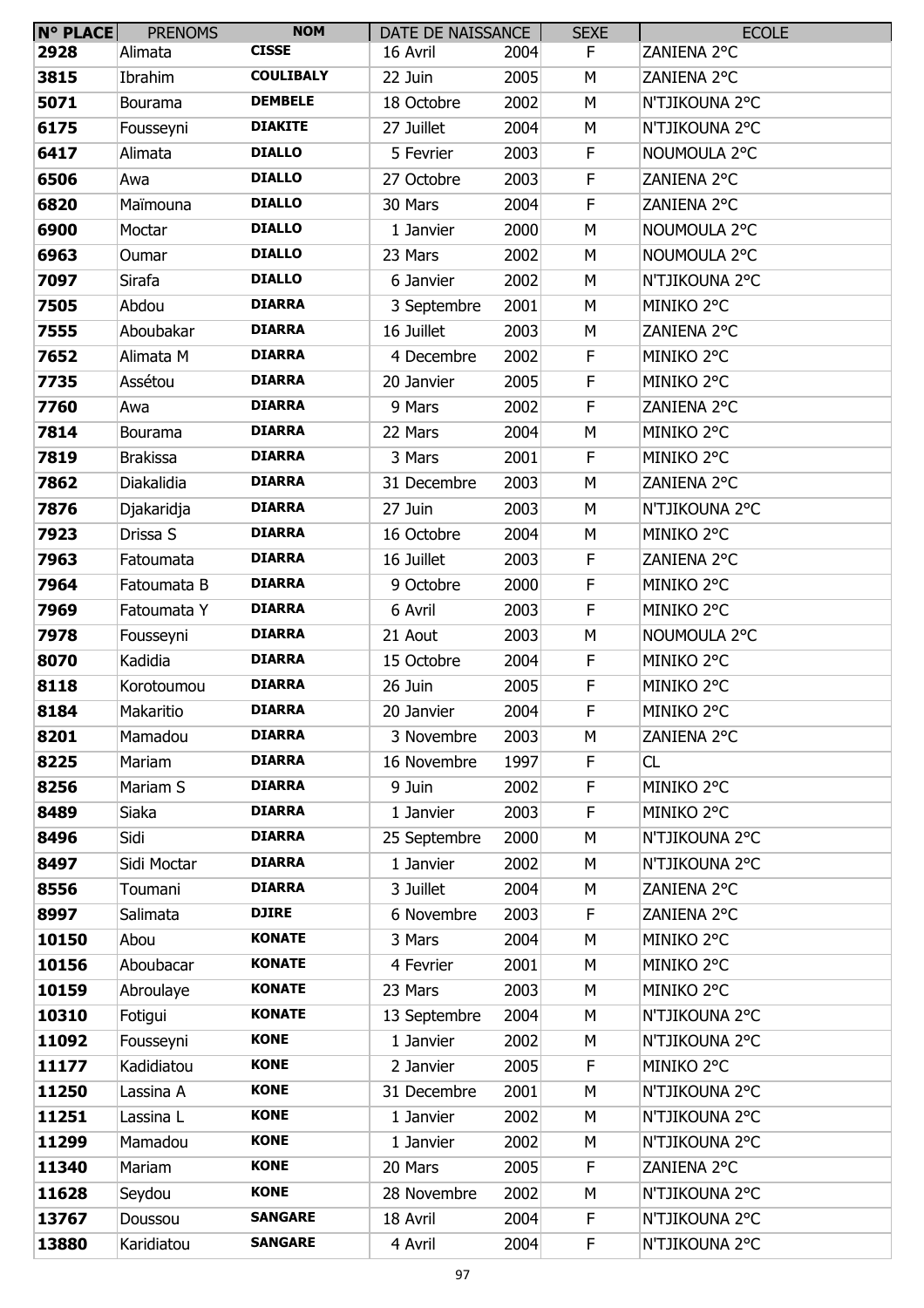| <b>N° PLACE</b> | <b>PRENOMS</b>   | <b>NOM</b>     | DATE DE NAISSANCE |      | <b>SEXE</b> | <b>ECOLE</b>   |
|-----------------|------------------|----------------|-------------------|------|-------------|----------------|
| 13892           | Kassoum K        | <b>SANGARE</b> | 24 Avril          | 2000 | М           | N'TJIKOUNA 2°C |
| 13915           | Lassina          | <b>SANGARE</b> | 29 Juillet        | 2004 | М           | N'TJIKOUNA 2°C |
| 13942           | Mamadou          | <b>SANGARE</b> | 12 Decembre       | 2006 | M           | N'TJIKOUNA 2°C |
| 13966           | Mariam           | <b>SANGARE</b> | 5 Novembre        | 2004 | F           | N'TJIKOUNA 2°C |
| 14015           | Moussa           | <b>SANGARE</b> | 15 Novembre       | 2003 | М           | N'TJIKOUNA 2°C |
| 14032           | Nièdjè           | <b>SANGARE</b> | 18 Novembre       | 2002 | F           | N'TJIKOUNA 2°C |
| 14320           | Adama            | <b>SANOGO</b>  | 8 Septembre       | 2002 | М           | N'TJIKOUNA 2°C |
| 14401           | Alassane         | <b>SANOGO</b>  | 23 Avril          | 2002 | М           | N'TJIKOUNA 2°C |
| 14445           | Amadou           | <b>SANOGO</b>  | 13 Aout           | 2003 | М           | N'TJIKOUNA 2°C |
| 14518           | Arouna           | <b>SANOGO</b>  | 1 Janvier         | 2004 | М           | MINIKO 2°C     |
| 14616           | <b>Barakissa</b> | <b>SANOGO</b>  | 31 Decembre       | 2004 | F           | NOUMOULA 2°C   |
| 14684           | Bougouzié        | <b>SANOGO</b>  | 5 Avril           | 2005 | М           | ZANIENA 2°C    |
| 14717           | Chata B          | <b>SANOGO</b>  | 26 Mars           | 2005 | F           | N'TJIKOUNA 2°C |
| 16119           | Abdoulaye        | <b>SIDIBE</b>  | 8 Decembre        | 2002 | M           | NOUMOULA 2°C   |
| 16138           | Adama A          | <b>SIDIBE</b>  | 18 Juin           | 2004 | М           | NOUMOULA 2°C   |
| 16150           | Alassane         | <b>SIDIBE</b>  | 2 Juin            | 2003 | М           | ZANIENA 2°C    |
| 16173           | Assétou          | <b>SIDIBE</b>  | 20 Fevrier        | 2005 | F.          | MINIKO 2°C     |
| 16215           | Daouda Y         | <b>SIDIBE</b>  | 9 Janvier         | 2003 | М           | NOUMOULA 2°C   |
| 16218           | Diakalidia       | <b>SIDIBE</b>  | 28 Mars           | 2003 | M           | ZANIENA 2°C    |
| 16223           | Djélika          | <b>SIDIBE</b>  | 1 Janvier         | 2002 | F           | NOUMOULA 2°C   |
| 16231           | <b>Drissa</b>    | <b>SIDIBE</b>  | 21 Janvier        | 2005 | M           | MINIKO 2°C     |
| 16278           | Konimba          | <b>SIDIBE</b>  | 10 Mars           | 2003 | F           | ZANIENA 2°C    |
| 16289           | Lassina          | <b>SIDIBE</b>  | 31 Decembre       | 2004 | М           | NOUMOULA 2°C   |
| 16295           | Maflaba          | <b>SIDIBE</b>  | 3 Juillet         | 2003 | F           | NOUMOULA 2°C   |
| 16297           | Mahamadou        | <b>SIDIBE</b>  | 1 Janvier         | 2005 | M           | N'TJIKOUNA 2°C |
| 16306           | Mamadou          | <b>SIDIBE</b>  | 31 Decembre       | 2000 | М           | MINIKO 2°C     |
| 16340           | Nouhoum          | <b>SIDIBE</b>  | 6 Mars            | 2002 | M           | MINIKO 2°C     |
| 16351           | Ousmane S        | <b>SIDIBE</b>  | 1 Janvier         | 2004 | М           | NOUMOULA 2°C   |
| 16368           | Salia            | <b>SIDIBE</b>  | 13 Juin           | 2002 | М           | ZANIENA 2°C    |
| 16373           | Sanata           | <b>SIDIBE</b>  | 31 Decembre       | 2005 | F           | NOUMOULA 2°C   |
| 16374           | Sasso            | <b>SIDIBE</b>  | 2 Avril           | 2002 | F           | NOUMOULA 2°C   |
| 16396           | Souleymane       | <b>SIDIBE</b>  | 3 Juillet         | 2002 | М           | ZANIENA 2°C    |
| 16399           | Tamadé           | <b>SIDIBE</b>  | 4 Octobre         | 2003 | М           | ZANIENA 2°C    |
| 17039           | Bassawati        | <b>SYLLA</b>   | 7 Decembre        | 2004 | М           | ZANIENA 2°C    |
| 17145           | Vamara           | <b>SYLLA</b>   | 16 Fevrier        | 2004 | М           | ZANIENA 2°C    |

| LE COUVEDNEUD DE DECION |  |  |  |  |  |  |
|-------------------------|--|--|--|--|--|--|

LE GOUVERNEUR DE REGION

### **Boubacar BAGAYOGO**

Chevalier de l´Ordre National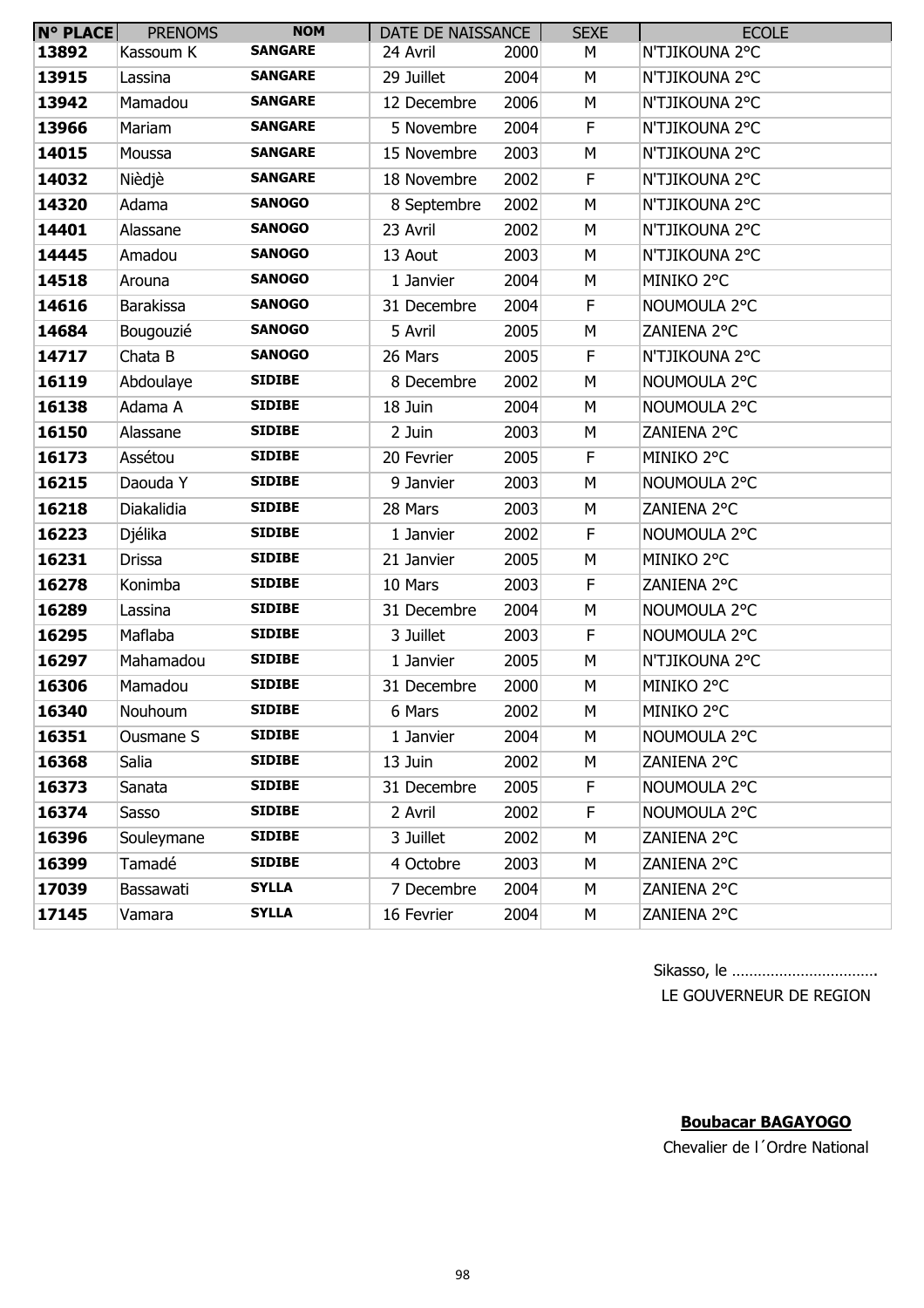| <b>N° PLACE</b>    | <b>PRENOMS</b>                         | <b>NOM</b>                                 | DATE DE NAISSANCE             |                  | <b>SEXE</b> | <b>ECOLE</b>                                                       |
|--------------------|----------------------------------------|--------------------------------------------|-------------------------------|------------------|-------------|--------------------------------------------------------------------|
|                    |                                        |                                            |                               |                  |             | <b>REPUBLIQUE DU MALI</b>                                          |
|                    |                                        | MINISTERE DE L'EDUCATION NATIONALE         |                               |                  |             |                                                                    |
|                    | *****************                      |                                            |                               |                  |             | UN PEUPLE - UN BUT - UNE FOI                                       |
|                    |                                        |                                            |                               |                  |             | *****************                                                  |
|                    | <b>CENTRE NATIONALE DES EXAMENS ET</b> |                                            |                               |                  |             |                                                                    |
|                    | <b>DES CONCOURS DE L'EDUCATION</b>     |                                            |                               |                  |             |                                                                    |
|                    | ******************                     |                                            |                               |                  |             |                                                                    |
|                    |                                        | <b>ACADEMIED'ENSEIGNEMENT DE SIKASSO</b>   |                               |                  |             |                                                                    |
|                    |                                        |                                            |                               |                  |             |                                                                    |
|                    |                                        |                                            |                               |                  |             | <u>LISTE DES CANDIDATS ADMIS AU DIPLÔME D'ETUDES FONDAMENTALES</u> |
|                    |                                        |                                            | <b>SESSION D'OCTOBRE 2020</b> |                  |             |                                                                    |
|                    |                                        |                                            |                               |                  |             |                                                                    |
|                    |                                        | <b>CENTRE D'ANIMATION PEDAGOGIQUE DE :</b> |                               | <b>N'KOURALA</b> |             | 455                                                                |
|                    |                                        |                                            |                               |                  |             |                                                                    |
|                    | <b>OPTION</b>                          | <b>ARABE</b>                               |                               | 23               |             | <b>ADMIS</b>                                                       |
|                    |                                        |                                            |                               |                  |             |                                                                    |
| <b>CENTRE EXAM</b> |                                        | DAR AL OULOUM                              |                               |                  |             | 23 ADMIS                                                           |
| <b>N° PLACE</b>    | <b>PRENOMS</b>                         | <b>NOM</b>                                 | DATE DE NAISSANCE             |                  | <b>SEXE</b> | <b>ECOLE</b>                                                       |
| 177                | Fatoumata                              | <b>BAGAYOKO</b>                            | 22 Juillet                    | 2005             | F.          | <b>NOUR ADDINE</b>                                                 |
| 1780               | Abdoulaye S                            | <b>BERTHE</b>                              | 4 Mars                        | 2001             | M           | DIAOU DINE ISLAMIC                                                 |
| 3797               | Amidou K                               | <b>COULIBALY</b>                           | 14 Septembre                  | 1998             | M           | CL                                                                 |
| 4340               | Salim D                                | <b>COULIBALY</b>                           | 20 Avril                      | 1997             | M           | CL                                                                 |
| 4902               | Abou                                   | <b>DEMBELE</b>                             | 18 Octobre                    | 2000             | М           | <b>NOUR ADDINE</b>                                                 |
| 5751               | <b>Bintou</b>                          | <b>DIABATE</b>                             | 5 Janvier                     | 2001             | F           | DAR AL OULOUM                                                      |
| 5959               | Salama                                 | <b>DIABATE</b>                             | 30 Novembre                   | 2004             | F.          | <b>NOUR ADDINE</b>                                                 |
| 6238               | Modibo                                 | <b>DIAKITE</b>                             | 14 Juillet                    | 2001             | м           | DAR AL OULOUM                                                      |
| 6241               | Mohamed                                | <b>DIAKITE</b>                             | 12 Mars                       | 2000             | М           | CL.                                                                |
| 7854               | Dasseni                                | <b>DIARRA</b>                              | 20 Janvier                    | 2001             | M           | DAR AL OULOUM                                                      |
| 9885               | <b>Cherif Ousmane</b>                  | <b>KEITA</b>                               | 26 Juin                       | 2005             | М           | SAAD ZIWAZA                                                        |
| 9912               | Mamine                                 | <b>KEITA</b>                               | 23 Septembre                  | 2003             | F           | SAAD ZIWAZA                                                        |
| 10415              | Nouhoum                                | <b>KONATE</b>                              | 2 Decembre                    | 1998             | M           | CL                                                                 |
| 10806              | Awa                                    | <b>KONE</b>                                | 15 Aout                       | 2000             | F           | CL                                                                 |
| 13379              | Aminata                                | <b>SAMAKE</b>                              | 25 Janvier                    | 2005             | F           | SAAD ZIWAZA                                                        |
| 13798              | Fatoumata                              | <b>SANGARE</b>                             | 15 Aout                       | 2004             | F           | DAR AL OULOUM                                                      |
| 13924              | Mahamadou                              | <b>SANGARE</b>                             | 3 Mars                        | 2003             | M           | CL                                                                 |
| 14020              | Moussa Z                               | <b>SANGARE</b>                             | 15 Avril                      | 2002             | М           | DIAOU DINE ISLAMIC                                                 |
| 14434              | Aly                                    | <b>SANOGO</b>                              | 1 Janvier                     | 2001             | М           | <b>CL</b>                                                          |
| 15198              | Lamissa                                | <b>SANOGO</b>                              | 23 Septembre                  | 2001             | M           | SAAD ZIWAZA                                                        |
| 16423              | Ibrahim Kalilou                        | <b>SIMPARA</b>                             | 22 Mars                       | 2003             | М           | DIAOU DINE ISLAMIC                                                 |
| 16526              | Abou                                   | <b>SOGODOGO</b>                            | 1 Janvier                     | 2004             | М           | DAR AL OULOUM                                                      |
| 17649              | Karim                                  | <b>TOURE</b>                               | 29 Decembre                   | 1998             | M           | CL                                                                 |

**OPTION CLASSIQUE 432 ADMIS**

| <b>CENTRE EXAM</b> |                | <i><b>FANTERELA</b></i> | 20 ADMIS          |      |             |               |  |  |  |
|--------------------|----------------|-------------------------|-------------------|------|-------------|---------------|--|--|--|
| $N^{\circ}$ PLACE  | <b>PRENOMS</b> | <b>NOM</b>              | DATE DE NAISSANCE |      | <b>SEXE</b> | <b>ECOLE</b>  |  |  |  |
| 4053               | Mariam         | <b>COULIBALY</b>        | Mars              | 2004 |             | FANTERELA 2°C |  |  |  |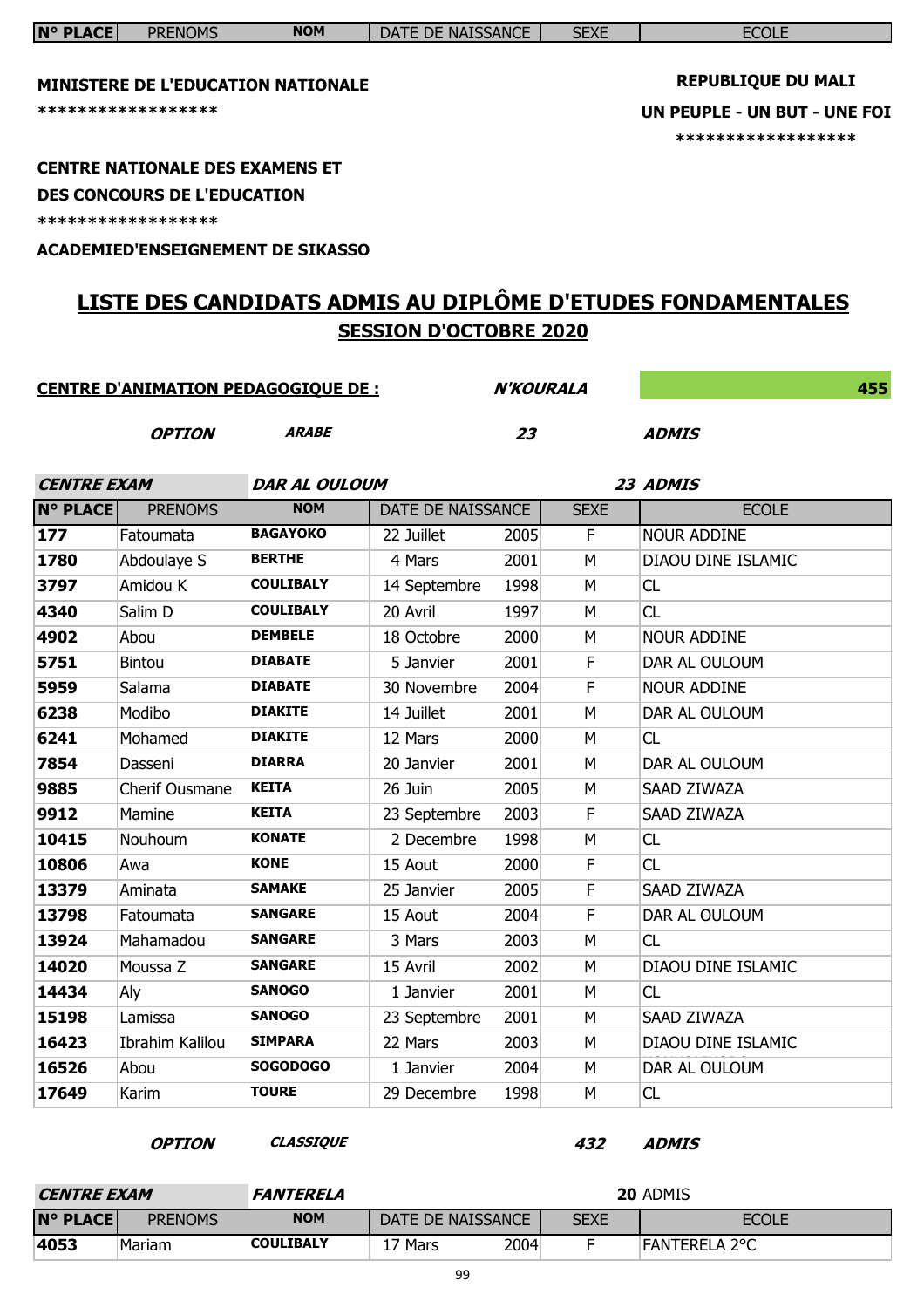| <b>N° PLACE</b> | <b>PRENOMS</b> | <b>NOM</b>     | DATE DE NAISSANCE |      | <b>SEXE</b> | <b>ECOLE</b>         |
|-----------------|----------------|----------------|-------------------|------|-------------|----------------------|
| 7997            | Hadia          | <b>DIARRA</b>  | 22 Fevrier        | 2005 | F           | <b>FANTERELA 2°C</b> |
| 8428            | Salimata       | <b>DIARRA</b>  | 12 Mars           | 2004 | F           | <b>FANTERELA 2°C</b> |
| 10026           | Moussa         | KEÏTA          | 17 Octobre        | 2002 | М           | <b>FANTERELA 2°C</b> |
| 10066           | Yacouba M      | <b>KEÏTA</b>   | 16 Juin           | 2004 | M           | <b>FANTERELA 2°C</b> |
| 10067           | Yacouba S      | KEÏTA          | 1 Janvier         | 2004 | M           | <b>FANTERELA 2°C</b> |
| 11862           | Diakaridia     | <b>KOUYATE</b> | 19 Mars           | 2005 | M           | FANTERELA 2°C        |
| 13895           | Konimba        | <b>SANGARE</b> | 1 Janvier         | 2002 | F           | CL                   |
| 14303           | Achitan        | <b>SANOGO</b>  | 31 Decembre       | 2000 | F           | CL                   |
| 14543           | Assatou        | <b>SANOGO</b>  | 15 Juillet        | 2004 | F           | <b>FANTERELA 2°C</b> |
| 14942           | Filayitio      | <b>SANOGO</b>  | 10 Juin           | 2003 | F           | <b>FANTERELA 2°C</b> |
| 15219           | Machata K      | <b>SANOGO</b>  | 1 Janvier         | 2003 | F           | <b>FANTERELA 2°C</b> |
| 15766           | Saran          | <b>SANOGO</b>  | 1 Janvier         | 2003 | F           | <b>FANTERELA 2°C</b> |
| 15904           | Sounkalo       | <b>SANOGO</b>  | 18 Novembre       | 2003 | M           | <b>FANTERELA 2°C</b> |
| 15919           | Tassini        | <b>SANOGO</b>  | 15 Mars           | 2005 | F           | <b>FANTERELA 2°C</b> |
| 15949           | Tinzié         | <b>SANOGO</b>  | 10 Fevrier        | 2005 | M           | <b>FANTERELA 2°C</b> |
| 15978           | Yacouba        | <b>SANOGO</b>  | 14 Mars           | 2004 | M           | <b>FANTERELA 2°C</b> |
| 15992           | Yafouan        | <b>SANOGO</b>  | 25 Janvier        | 2005 | M           | <b>FANTERELA 2°C</b> |
| 18550           | Djoumé         | <b>TRAORE</b>  | 17 Fevrier        | 2005 | M           | <b>FANTERELA 2°C</b> |
| 18919           | Karim          | <b>TRAORE</b>  | 4 Decembre        | 2004 | M           | <b>FANTERELA 2°C</b> |

| <b>CENTRE EXAM</b> |                | <b>FARAKALA</b>   |                   |      |                | 28 ADMIS            |
|--------------------|----------------|-------------------|-------------------|------|----------------|---------------------|
| <b>N° PLACE</b>    | <b>PRENOMS</b> | <b>NOM</b>        | DATE DE NAISSANCE |      | <b>SEXE</b>    | <b>ECOLE</b>        |
| 1159               | Ramata         | <b>BAYOKO</b>     | 5 Avril           | 2005 | F.             | BOWARA 2°C          |
| 1181               | Youba          | <b>BAYOKO</b>     | 1 Juillet         | 2002 | M              | FARAKALA 2°C        |
| 2701               | Souleymane     | <b>BOLOZOGOLA</b> | 17 Mars           | 2004 | M              | BOWARA 2°C          |
| 4201               | Nèné           | <b>COULIBALY</b>  | 15 Juillet        | 2004 | F              | FARAKALA 2°C        |
| 6956               | Oumar          | <b>DIALLO</b>     | 1 Janvier         | 2003 | M              | FARAKALA 2°C        |
| 7429               | Samuel         | <b>DIAMOUTENE</b> | 4 Janvier         | 2002 | M              | CL                  |
| 7436               | Seydou         | <b>DIAMOUTENE</b> | 10 Septembre      | 2003 | M              | FARAKALA 2°C        |
| 7770               | Bakary         | <b>DIARRA</b>     | 15 Mars           | 2004 | M              | FARAKALA 2°C        |
| 7842               | Daniel Karaba  | <b>DIARRA</b>     | 1 Janvier         | 2001 | M              | FARAKALA 2°C        |
| 8384               | Ramatou        | <b>DIARRA</b>     | 28 Juin           | 2002 | $\overline{F}$ | CL                  |
| 9194               | Fatoumata      | <b>DOUMBIA</b>    | 15 Mars           | 2005 | F              | FARAKALA 2°C        |
| 14384              | Aïchatou       | <b>SANOGO</b>     | 26 Janvier        | 2004 | F              | FARAKALA 2°C        |
| 14417              | Alimata        | <b>SANOGO</b>     | 17 Mars           | 2004 | F              | FARAKALA 2°C        |
| 14718              | Chata I        | <b>SANOGO</b>     | 26 Juin           | 2003 | F              | FARAKALA 2°C        |
| 14732              | Danaya         | <b>SANOGO</b>     | 23 Septembre      | 2005 | F              | FARAKALA 2°C        |
| 14887              | Fanta A        | <b>SANOGO</b>     | 15 Mars           | 2003 | F              | FARAKALA 2°C        |
| 15041              | Jacque         | <b>SANOGO</b>     | 28 Juillet        | 2004 | M              | FARAKALA 2°C        |
| 15075              | Kadidiatou     | <b>SANOGO</b>     | 27 Mars           | 2005 | F              | FARAKALA 2°C        |
| 15214              | Lidy           | <b>SANOGO</b>     | 24 Fevrier        | 2004 | F              | FARAKALA 2°C        |
| 15216              | Luc            | <b>SANOGO</b>     | 26 Decembre       | 2002 | M              | FARAKALA 2°C        |
| 15355              | Mariam         | <b>SANOGO</b>     | 15 Juillet        | 2003 | F              | FARAKALA 2°C        |
| 15499              | Nachata        | <b>SANOGO</b>     | 26 Decembre       | 2006 | F              | <b>FARAKALA 2°C</b> |
| 15645              | Rhoda          | <b>SANOGO</b>     | 1 Janvier         | 2005 | F              | FARAKALA 2°C        |
| 15784              | Sélikènè       | <b>SANOGO</b>     | 1 Fevrier         | 2004 | F              | FARAKALA 2°C        |
| 15902              | Soungalo K     | <b>SANOGO</b>     | 4 Novembre        | 2004 | M              | FARAKALA 2°C        |
| 15954              | Toumani        | <b>SANOGO</b>     | 18 Aout           | 2002 | M              | FARAKALA 2°C        |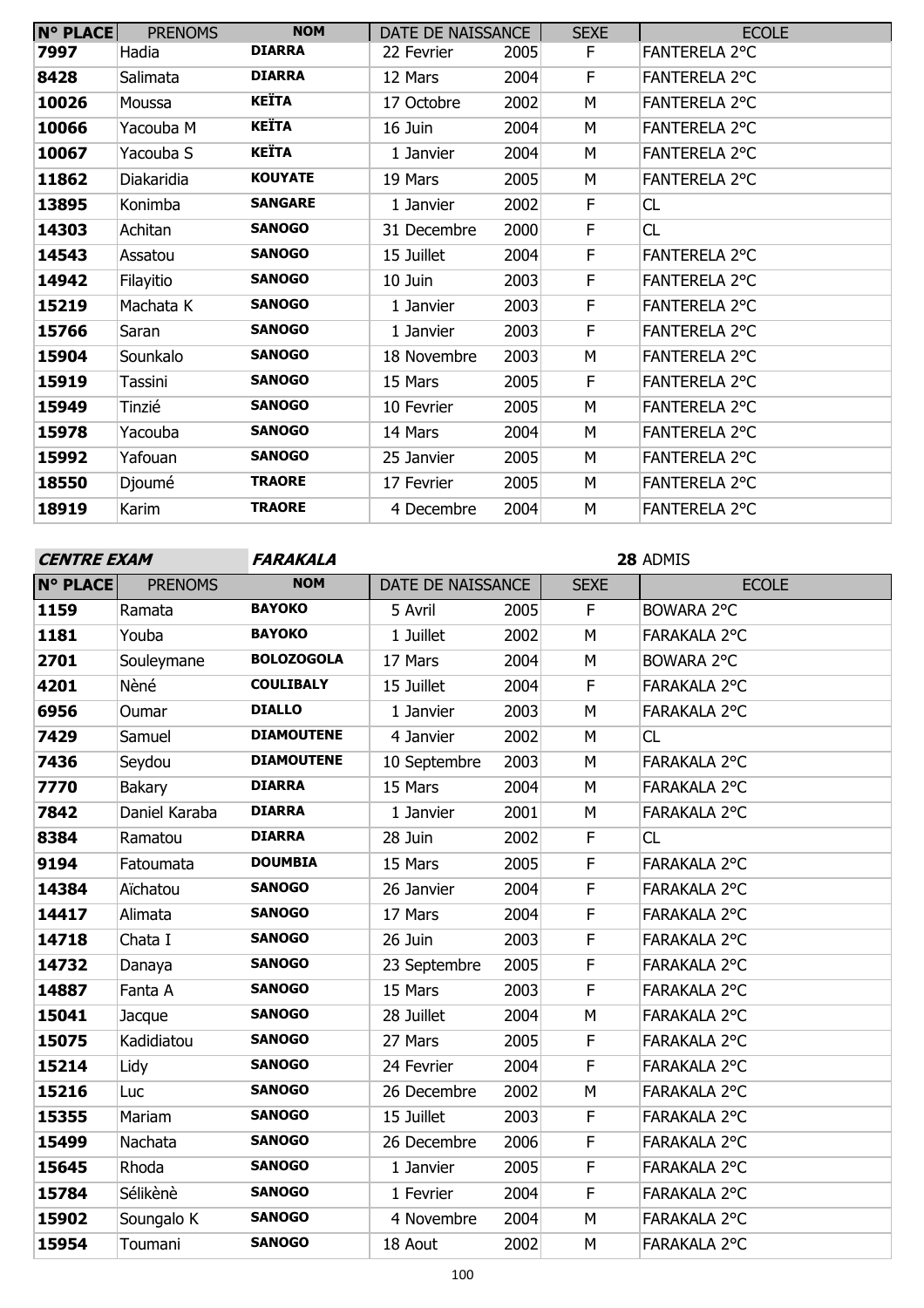| $N^{\circ}$ PLACE | <b>PRENOMS</b> | <b>NOM</b>     | DATE DE NAISSANCE |      | <b>SEXE</b> | <b>ECOLE</b> |
|-------------------|----------------|----------------|-------------------|------|-------------|--------------|
| 17187             | Hamadoun       | <b>TANGARA</b> | . Janvier         | 2004 | м           | FARAKALA 2°C |
| 18902             | Kalifa         | <b>TRAORE</b>  | Janvier           | 2005 | м           | FARAKALA 2°C |

| <b>CENTRE EXAM</b>                |                   |             |      |                   | 24 ADMIS       |  |  |  |
|-----------------------------------|-------------------|-------------|------|-------------------|----------------|--|--|--|
| <b>N° PLACE</b><br><b>PRENOMS</b> | <b>NOM</b>        |             |      | <b>SEXE</b>       | <b>ECOLE</b>   |  |  |  |
| Konimba                           | <b>BAYOKO</b>     | 8 Juin      | 2004 | F.                | TAPERELA 2°C   |  |  |  |
| Korotoumou                        | <b>BERTHE</b>     | 8 Avril     | 2004 | F                 | KAFANA 2°C "A" |  |  |  |
| Fatoumata                         | <b>COULIBALY</b>  | 1 Janvier   | 2002 | F                 | KAFANA 2°C "B" |  |  |  |
| Amadou S                          | <b>DIAKITE</b>    | 9 Mars      | 2004 | М                 | KAFANA 2°C "A" |  |  |  |
| Safoura                           | <b>DIALLO</b>     | 21 Janvier  | 2000 | F                 | CL             |  |  |  |
| Yacouba                           | <b>DIAMOUTENE</b> | 5 Octobre   | 2003 | M                 | KAFANA 2°C "B" |  |  |  |
| Daouda                            | <b>DIARRA</b>     | 14 Decembre | 2005 | M                 | KAFANA 2°C "B" |  |  |  |
| Habou                             | <b>DIARRA</b>     | 14 Janvier  | 2004 | M                 | KAFANA 2°C "B" |  |  |  |
| Samba                             | <b>DIARRA</b>     | 23 Mars     | 2004 | M                 | TAPERELA 2°C   |  |  |  |
| Abdoul Karim                      | <b>DRAME</b>      | 8 Janvier   | 2005 | M                 | TAPERELA 2°C   |  |  |  |
| Adama                             | <b>KONATE</b>     | 12 Juillet  | 2005 | M                 | KAFANA 2°C "B" |  |  |  |
| Abdoul Wahab                      | <b>KONE</b>       | 3 Juin      | 2004 | M                 | KAFANA 2°C "A" |  |  |  |
| Adama                             | <b>SANOGO</b>     | 2 Mars      | 2002 | M                 | KAFANA 2°C "A" |  |  |  |
| Bintou                            | <b>SANOGO</b>     | 1 Janvier   | 2004 | F.                | KAFANA 2°C "B" |  |  |  |
| Issa                              | <b>SANOGO</b>     | 1 Aout      | 2001 | M                 | KAFANA 2°C "B" |  |  |  |
| Klénon                            | <b>SANOGO</b>     | 1 Janvier   | 2003 | M                 | KAFANA 2°C "A" |  |  |  |
| Nafi-Sétou                        | <b>SANOGO</b>     | 2 Fevrier   | 2002 | F                 | KAFANA 2°C "A" |  |  |  |
| Pornon                            | <b>SANOGO</b>     | 20 Aout     | 2003 | M                 | KAFANA 2°C "B" |  |  |  |
| Salimata D                        | <b>SANOGO</b>     | 2 Novembre  | 2005 | F                 | KAFANA 2°C "A" |  |  |  |
| Yacouba                           | <b>SANOGO</b>     | 29 Juin     | 2005 | M                 | KAFANA 2°C "B" |  |  |  |
| Adama                             | <b>TRAORE</b>     | 31 Decembre | 2004 | M                 | KAFANA 2°C "A" |  |  |  |
| Aguibou                           | <b>TRAORE</b>     | 23 Novembre | 2005 | M                 | TAPERELA 2°C   |  |  |  |
| Issouf                            | <b>TRAORE</b>     | 20 Decembre | 2004 | М                 | TAPERELA 2°C   |  |  |  |
| Mariam                            | <b>TRAORE</b>     | 27 Aout     | 2004 | F.                | KAFANA 2°C "B" |  |  |  |
|                                   |                   | KAFANA "A"  |      | DATE DE NAISSANCE |                |  |  |  |

# **CENTRE EXAM KAFANA "B"**

| <b>N° PLACE</b> | <b>PRENOMS</b> | <b>NOM</b>        | DATE DE NAISSANCE |      | <b>SEXE</b> | <b>ECOLE</b>   |
|-----------------|----------------|-------------------|-------------------|------|-------------|----------------|
| 3285            | Adjara         | <b>COULIBALY</b>  | 16 Novembre       | 2004 | F.          | KAFANA 2°C "B" |
| 4236            | Oumar          | <b>COULIBALY</b>  | 26 Novembre       | 2005 | М           | TAPERELA 2°C   |
| 6116            | Amadou G       | <b>DIAKITE</b>    | 29 Juin           | 2003 | М           | KAFANA 2°C "B" |
| 7343            | Konimba        | <b>DIAMOUTENE</b> | 10 Mars           | 2002 | F           | KAFANA 2°C "B" |
| 11372           | M'Bè Bakary    | <b>KONE</b>       | 12 Mars           | 2005 | М           | KAFANA 2°C "A" |
| 14428           | Alimatou A     | <b>SANOGO</b>     | 1 Janvier         | 2003 | F           | KAFANA 2°C "B" |
| 14728           | Chita          | SANOGO            | 1 Janvier         | 2002 | F           | CL             |
| 15071           | Kadidia D      | <b>SANOGO</b>     | 1 Avril           | 2004 | F.          | KAFANA 2°C "B" |
| 15211           | Latho          | SANOGO            | 15 Octobre        | 2005 | М           | KAFANA 2°C "B" |
| 15432           | Minata O       | <b>SANOGO</b>     | 1 Janvier         | 2003 | F           | KAFANA 2°C "B" |
| 15602           | Ousmane        | <b>SANOGO</b>     | 27 Octobre        | 2002 | М           | KAFANA 2°C "B" |
| 15706           | Sali G         | <b>SANOGO</b>     | 24 Novembre       | 2004 | F           | KAFANA 2°C "B" |
| 15716           | Salif          | <b>SANOGO</b>     | 28 Fevrier        | 2003 | M           | KAFANA 2°C "A" |
| 16247           | Fatoumata      | <b>SIDIBE</b>     | 20 Aout           | 2005 | F           | TAPERELA 2°C   |
| 18142           | Arouna         | <b>TRAORE</b>     | 24 Avril          | 2005 | M           | KAFANA 2°C "B" |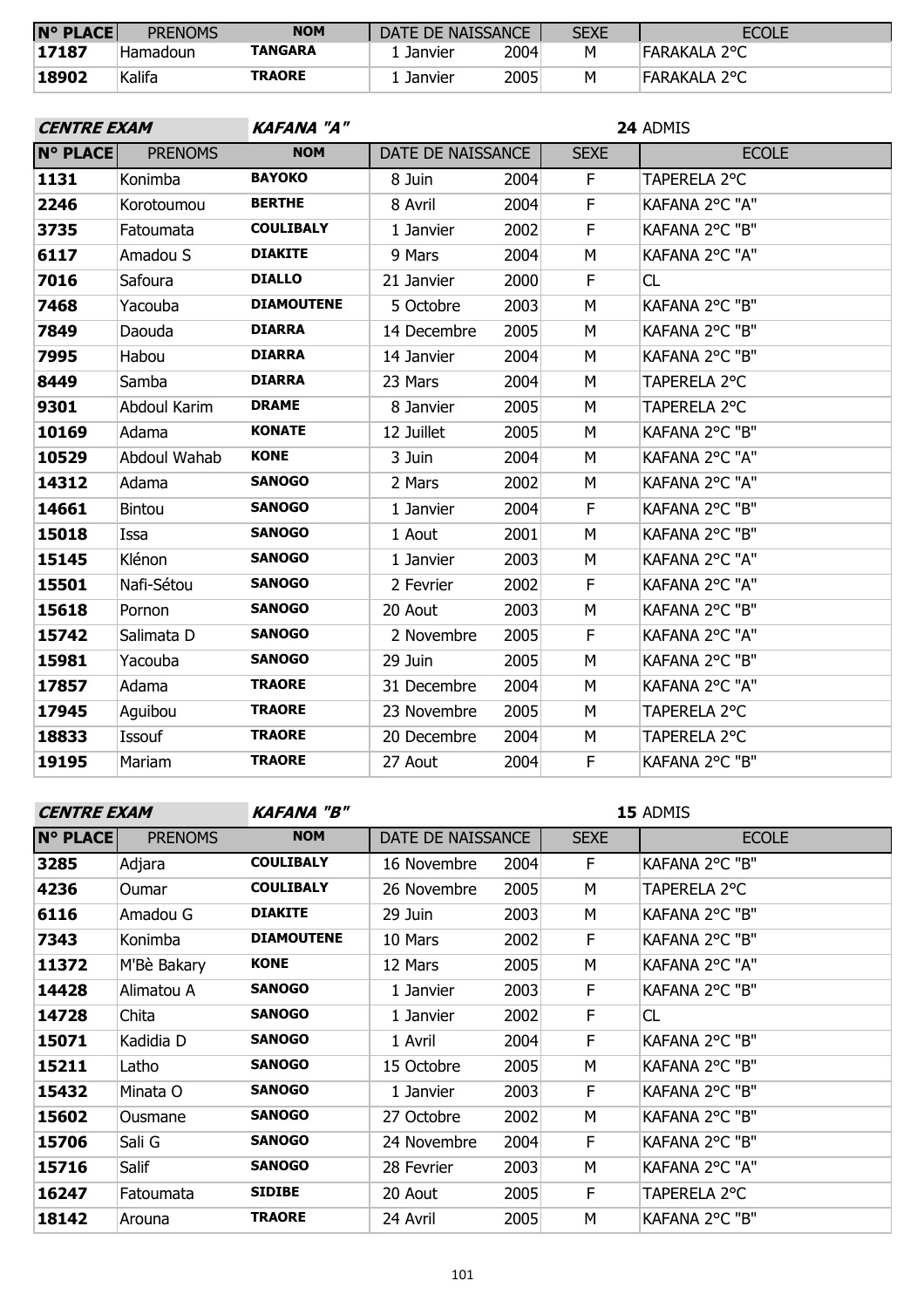| <b>N° PLACE</b>    | <b>PRENOMS</b> | <b>NOM</b>          | DATE DE NAISSANCE |      | <b>SEXE</b> | <b>ECOLE</b>     |  |  |
|--------------------|----------------|---------------------|-------------------|------|-------------|------------------|--|--|
| <b>CENTRE EXAM</b> |                | <b>KALIFABOUGOU</b> |                   |      | 17 ADMIS    |                  |  |  |
| <b>N° PLACE</b>    | <b>PRENOMS</b> | <b>NOM</b>          | DATE DE NAISSANCE |      | <b>SEXE</b> | <b>ECOLE</b>     |  |  |
| 787                | Flatié         | <b>BAMBA</b>        | 25 Fevrier        | 1986 | M           | CL               |  |  |
| 1112               | Fanta          | <b>BAYOKO</b>       | 20 Avril          | 2002 | F           | GOURO SANOGO 2°C |  |  |
| 2169               | Ibrahima       | <b>BERTHE</b>       | 26 Fevrier        | 2005 | М           | GOURO SANOGO 2°C |  |  |
| 2944               | Araba Dite     | <b>CISSE</b>        | 18 Juillet        | 2006 | F           | GOURO SANOGO 2°C |  |  |
| 3242               | Aboudou        | <b>COULIBALY</b>    | 12 Avril          | 2000 | M           | GOURO SANOGO 2°C |  |  |
| 3937               | Koungo         | <b>COULIBALY</b>    | 23 Aout           | 2002 | F           | GOURO SANOGO 2°C |  |  |
| 3957               | Lassina        | <b>COULIBALY</b>    | 31 Decembre       | 1983 | M           | CL               |  |  |
| 12434              | Abdoul Karim   | <b>OUATTARA</b>     | 10 Aout           | 2003 | M           | CL               |  |  |
| 14433              | Alpha          | <b>SANOGO</b>       | 6 Avril           | 2005 | M           | GOURO SANOGO 2°C |  |  |
| 14496              | Aoua T         | <b>SANOGO</b>       | 4 Mars            | 2002 | F           | GOURO SANOGO 2°C |  |  |
| 14945              | Flatiè Kassim  | <b>SANOGO</b>       | 2 Juin            | 2003 | M           | GOURO SANOGO 2°C |  |  |
| 15028              | Issiaka        | <b>SANOGO</b>       | 31 Decembre       | 2002 | M           | GOURO SANOGO 2°C |  |  |
| 15132              | Kassim         | <b>SANOGO</b>       | 1 Janvier         | 1975 | M           | CL               |  |  |
| 15511              | Namogo         | <b>SANOGO</b>       | 26 Octobre        | 1994 | M           | CL               |  |  |
| 15572              | Oumar          | <b>SANOGO</b>       | 10 Novembre       | 2003 | M           | GOURO SANOGO 2°C |  |  |
| 15948              | Tinzanga       | <b>SANOGO</b>       | 5 Aout            | 2002 | M           | GOURO SANOGO 2°C |  |  |
| 16476              | Aboudou        | <b>SOGOBA</b>       | 1 Mars            | 2005 | м           | GOURO SANOGO 2°C |  |  |

### **CENTRE EXAM KANDIADOUGOU**

| <b>N° PLACE</b> | <b>PRENOMS</b> | <b>NOM</b>      | DATE DE NAISSANCE |      | <b>SEXE</b> | <b>ECOLE</b>     |
|-----------------|----------------|-----------------|-------------------|------|-------------|------------------|
| 795             | Guédiouma      | <b>BAMBA</b>    | 5 Septembre       | 2004 | M           | KANDIADOUGOU 2°C |
| 1420            | Ignassi        | <b>BENGALY</b>  | 11 Decembre       | 2002 | M           | KANDIADOUGOU 2°C |
| 14328           | Adama D        | <b>SANOGO</b>   | 12 Novembre       | 2004 | M           | KANDIADOUGOU 2°C |
| 15277           | Maliki         | <b>SANOGO</b>   | 29 Aout           | 2003 | M           | KANDIADOUGOU 2°C |
| 16573           | Amidou         | <b>SOGODOGO</b> | 1 Janvier         | 2004 | M           | KANDIADOUGOU 2°C |
| 16819           | Rokia          | <b>SOGODOGO</b> | 14 Juin           | 2005 | F           | KANDIADOUGOU 2°C |
| 18026           | Alimatou       | <b>TRAORE</b>   | 4 Janvier         | 2003 | F           | KANDIADOUGOU 2°C |
| 18433           | David          | <b>TRAORE</b>   | 1 Avril           | 2001 | M           | <b>CL</b>        |

| <b>CENTRE EXAM</b> |                | <b>KOLOKOBA</b>  | 35 ADMIS          |      |             |              |
|--------------------|----------------|------------------|-------------------|------|-------------|--------------|
| <b>N° PLACE</b>    | <b>PRENOMS</b> | <b>NOM</b>       | DATE DE NAISSANCE |      | <b>SEXE</b> | <b>ECOLE</b> |
| 939                | Seydou         | <b>BAMBA</b>     | 28 Septembre      | 2004 | м           | KOLOKOBA 2°C |
| 1120               | Guédiouma      | <b>BAYOKO</b>    | 21 Decembre       | 2001 | M           | KOLOKOBA 2°C |
| 1251               | Alpha          | <b>BENGALY</b>   | 23 Juin           | 2005 | M           | KOLOKOBA 2°C |
| 2120               | Fatoumani      | <b>BERTHE</b>    | 1 Janvier         | 2003 | F.          | KOLOKOBA 2°C |
| 2601               | Zoumana        | <b>BERTHE</b>    | 30 Aout           | 2002 | M           | BOWARA 2°C   |
| 4225               | <b>Oumar</b>   | <b>COULIBALY</b> | 30 Mars           | 2005 | М           | BOWARA 2°C   |
| 6455               | Aminata        | <b>DIALLO</b>    | 31 Decembre       | 2002 | F.          | KOLOKOBA 2°C |
| 6669               | Fatoumata      | <b>DIALLO</b>    | 7 Aout            | 2005 | F.          | KOLOKOBA 2°C |
| 7139               | Tintio         | <b>DIALLO</b>    | 2 Janvier         | 2005 | F           | BOWARA 2°C   |
| 7882               | Djélika        | <b>DIARRA</b>    | 5 Avril           | 2003 | F           | KOLOKOBA 2°C |
| 8034               | Issa           | <b>DIARRA</b>    | 26 Juillet        | 2003 | M           | KOLOKOBA 2°C |
| 8154               | Madjara        | <b>DIARRA</b>    | 10 Mars           | 2005 | F           | KOLOKOBA 2°C |
| 9183               | Djénébou       | <b>DOUMBIA</b>   | 24 Juillet        | 2000 | F.          | CL           |
| 9935               | Achita         | KEÏTA            | 1 Janvier         | 2004 | F           | KOLOKOBA 2°C |
| 10072              | Yépaya         | <b>KEÏTA</b>     | 3 Mars            | 2004 | М           | KOLOKOBA 2°C |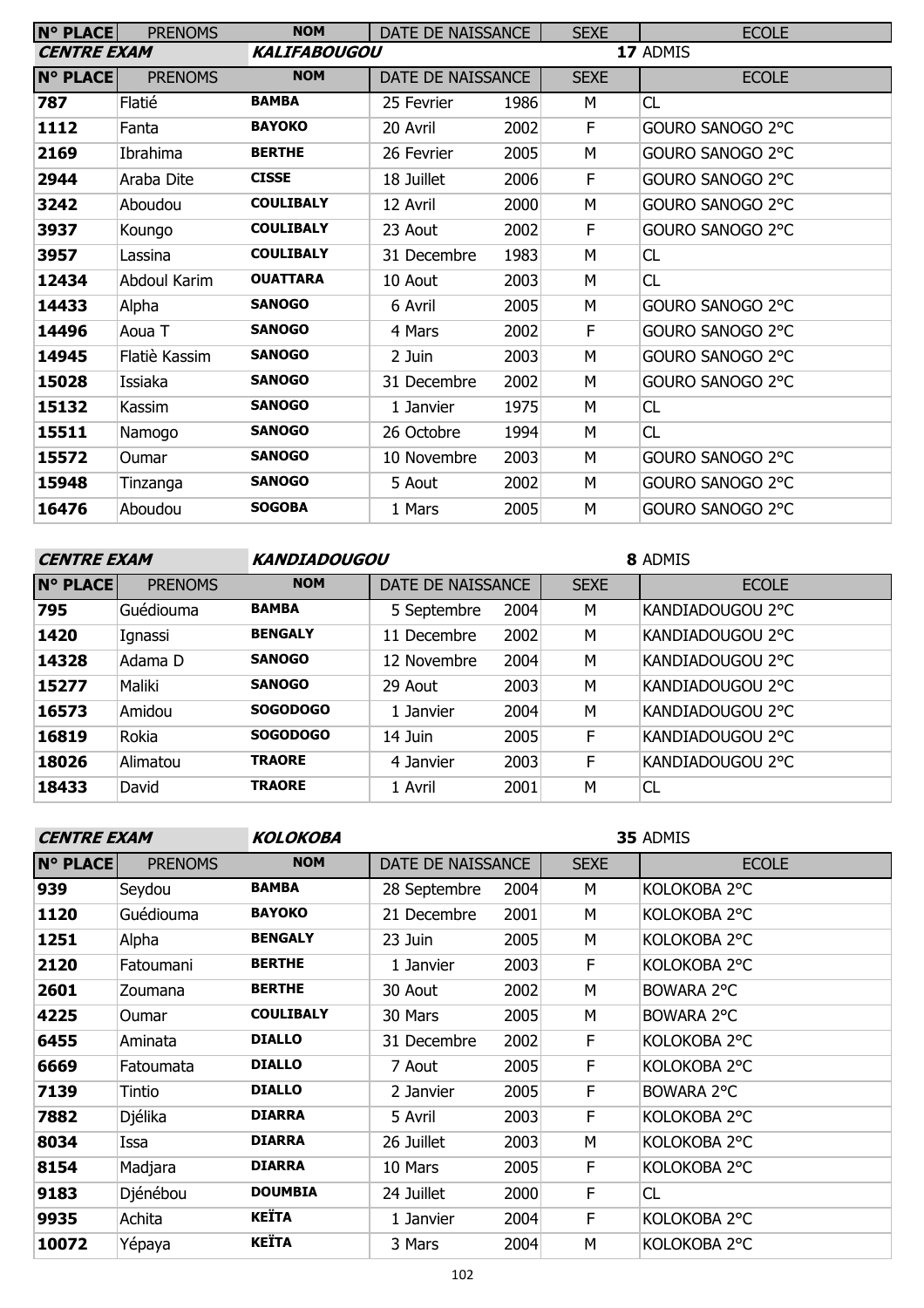| <b>N° PLACE</b> | <b>PRENOMS</b>  | <b>NOM</b>      | DATE DE NAISSANCE |      | <b>SEXE</b> | <b>ECOLE</b> |
|-----------------|-----------------|-----------------|-------------------|------|-------------|--------------|
| 10152           | Aboubacar       | <b>KONATE</b>   | 17 Mars           | 2004 | М           | KOLOKOBA 2°C |
| 10161           | Achita K        | <b>KONATE</b>   | 9 Aout            | 2003 | F           | KOLOKOBA 2°C |
| 10200           | Ami O           | <b>KONATE</b>   | 27 Juillet        | 2002 | F           | KOLOKOBA 2°C |
| 10226           | Awa             | <b>KONATE</b>   | 31 Janvier        | 2002 | F.          | KOLOKOBA 2°C |
| 10335           | Kamanon         | <b>KONATE</b>   | 1 Janvier         | 2003 | М           | KOLOKOBA 2°C |
| 10341           | Koniba          | <b>KONATE</b>   | 31 Decembre       | 2002 | М           | KOLOKOBA 2°C |
| 10348           | Lassina         | <b>KONATE</b>   | 17 Novembre       | 2001 | М           | KOLOKOBA 2°C |
| 10437           | Rokia           | <b>KONATE</b>   | 20 Fevrier        | 2005 | F.          | KOLOKOBA 2°C |
| 10507           | Yiriba          | <b>KONATE</b>   | 8 Janvier         | 2004 | М           | KOLOKOBA 2°C |
| 10585           | Aboubacar D     | <b>KONE</b>     | 10 Juillet        | 2003 | М           | KOLOKOBA 2°C |
| 11691           | Sounkalo        | <b>KONE</b>     | 1 Janvier         | 2003 | М           | KOLOKOBA 2°C |
| 12513           | Afou            | <b>OUATTARA</b> | 1 Janvier         | 2004 | F           | KOLOKOBA 2°C |
| 12594           | Aoua            | <b>OUATTARA</b> | 12 Octobre        | 2000 | F           | KOLOKOBA 2°C |
| 12609           | Arouna          | <b>OUATTARA</b> | 3 Septembre       | 2003 | M           | KOLOKOBA 2°C |
| 12879           | Kassim          | <b>OUATTARA</b> | 6 Avril           | 2002 | М           | KOLOKOBA 2°C |
| 12965           | Mariam          | <b>OUATTARA</b> | 10 Juin           | 2003 | F           | KOLOKOBA 2°C |
| 13146           | Seydou          | <b>OUATTARA</b> | 20 Aout           | 2005 | М           | KOLOKOBA 2°C |
| 13197           | Tiémoko         | <b>OUATTARA</b> | 1 Janvier         | 2004 | М           | KOLOKOBA 2°C |
| 14729           | Chita Dite Mamy | <b>SANOGO</b>   | 6 Juillet         | 2005 | F.          | KOLOKOBA 2°C |
| 15189           | Lamine          | <b>SANOGO</b>   | 1 Janvier         | 2006 | М           | BOWARA 2°C   |
|                 |                 |                 |                   |      |             |              |

**CENTRE EXAM LOBOUGOULA "A"**

| <b>N° PLACE</b> | <b>PRENOMS</b> | <b>NOM</b>        | DATE DE NAISSANCE |      | <b>SEXE</b> | <b>ECOLE</b>          |
|-----------------|----------------|-------------------|-------------------|------|-------------|-----------------------|
| 496             | Moumine        | <b>BALLO</b>      | 17 Novembre       | 2004 | М           | LOBOUGOULA I          |
| 672             | Adama          | <b>BAMBA</b>      | 18 Juin           | 2004 | М           | LOBOUGOULA III        |
| 1838            | Adama          | <b>BERTHE</b>     | 11 Decembre       | 2005 | M           | LOBOUGOULA III        |
| 4030            | Maman          | <b>COULIBALY</b>  | 14 Septembre      | 2005 | F           | LOBOUGOULA II         |
| 7205            | Abibatou       | <b>DIAMOUTENE</b> | 4 Septembre       | 2004 | F           | LOBOUGOULA I          |
| 7317            | Guédiouma      | <b>DIAMOUTENE</b> | 1 Janvier         | 2005 | M           | LOBOUGOULA I          |
| 8235            | Mariam         | <b>DIARRA</b>     | 1 Janvier         | 2004 | F           | LOBOUGOULA III        |
| 10895           | <b>Bourama</b> | <b>KONE</b>       | 1 Janvier         | 2003 | М           | LOBOUGOULA I          |
| 12818           | Ibrahima       | <b>OUATTARA</b>   | 4 Janvier         | 2004 | М           | LOBOUGOULA I          |
| 15998           | Yaya           | <b>SANOGO</b>     | 23 Fevrier        | 2005 | М           | LOBOUGOULA II         |
| 16524           | Abdoulaye Dit  | <b>SOGODOGO</b>   | 17 Septembre      | 2004 | М           | LOBOUGOULA I          |
| 16599           | <b>Bakary</b>  | <b>SOGODOGO</b>   | 1 Janvier         | 2004 | M           | LOBOUGOULA I          |
| 17725           | Abdoulaye      | <b>TRAORE</b>     | 1 Janvier         | 2004 | М           | LOBOUGOULA I          |
| 18442           | Diakalia       | <b>TRAORE</b>     | 31 Decembre       | 2003 | М           | LOBOUGOULA I          |
| 19018           | Lidy           | <b>TRAORE</b>     | 1 Janvier         | 2003 | F           | LOBOUGOULA I          |
| 19361           | Moussa         | <b>TRAORE</b>     | 10 Mars           | 2004 | M           | Lobougoula II         |
| 19767           | Sibiry         | <b>TRAORE</b>     | 1 Janvier         | 2005 | M           | LOBOUGOULA III        |
| 19995           | Youba          | <b>TRAORE</b>     | 6 Juillet         | 2004 | M           | <b>FANTARASSO 2°C</b> |

| LOBOUGOULA "B"<br><b>CENTRE EXAM</b> |                |                  |                   | 25 ADMIS |             |               |  |  |
|--------------------------------------|----------------|------------------|-------------------|----------|-------------|---------------|--|--|
| IN° PLACEI                           | <b>PRENOMS</b> | <b>NOM</b>       | DATE DE NAISSANCE |          | <b>SEXE</b> | <b>ECOLE</b>  |  |  |
| 2078                                 | Ditio Diabiry  | <b>BERTHE</b>    | 24 Avril          | 2003     |             | Lobougoula I  |  |  |
| 2344                                 | Modibo         | <b>BERTHE</b>    | 12 Fevrier        | 2005     | М           | Lobougoula II |  |  |
| 2484                                 | Satou          | <b>BERTHE</b>    | 26 Avril          | 2002     |             | LOBOUGOULA I  |  |  |
| 3689                                 | <b>Drissa</b>  | <b>COULIBALY</b> | 10 Fevrier        | 2002     | M           | Lobougoula T  |  |  |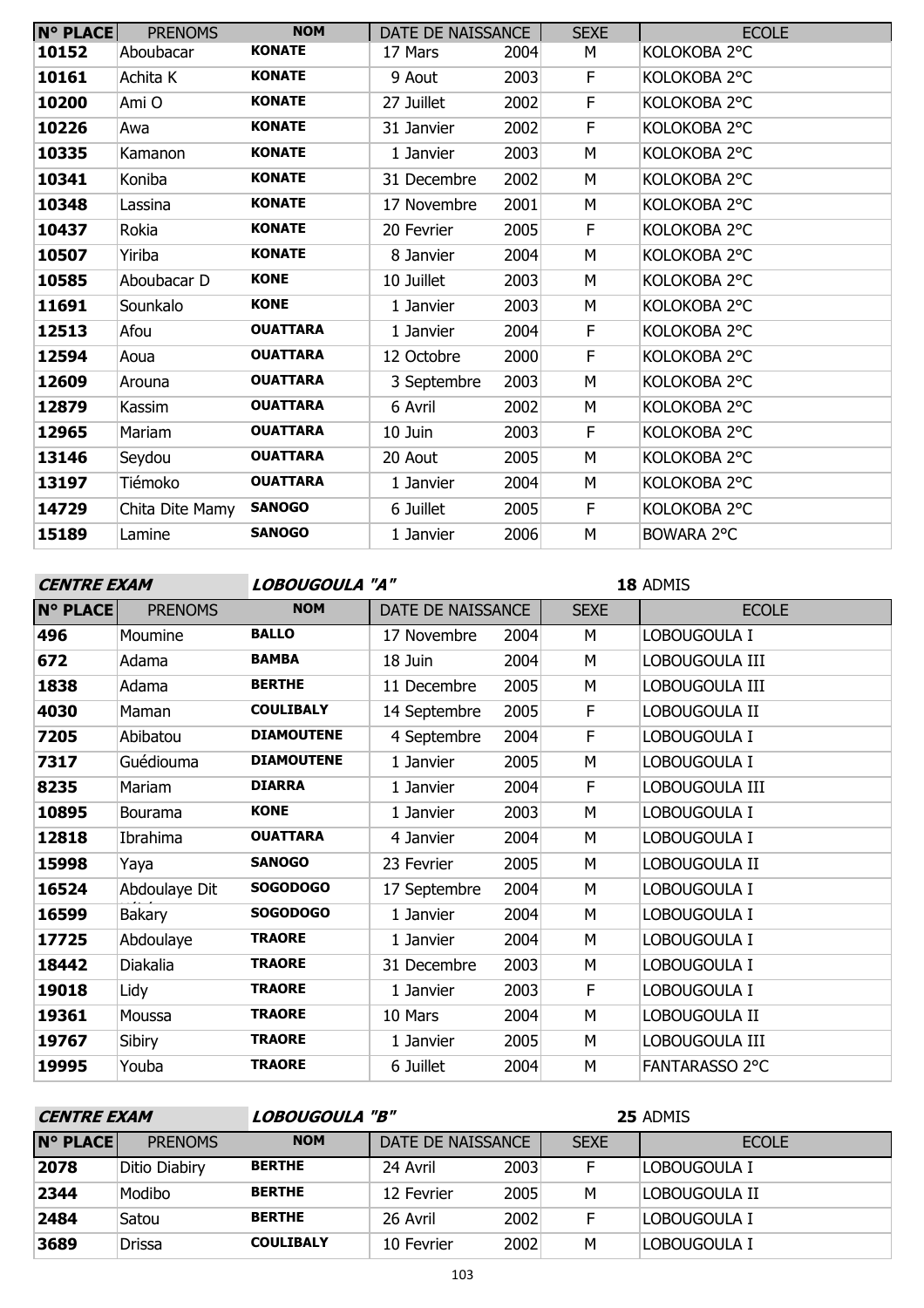| $N^{\circ}$ PLACE | <b>PRENOMS</b> | <b>NOM</b>       | DATE DE NAISSANCE |      | <b>SEXE</b> | <b>ECOLE</b>   |
|-------------------|----------------|------------------|-------------------|------|-------------|----------------|
| 4259              | Ousmane        | <b>COULIBALY</b> | 1 Janvier         | 2004 | М           | LOBOUGOULA III |
| 4437              | Siry           | <b>COULIBALY</b> | 16 Mars           | 2005 | М           | LOBOUGOULA III |
| 5041              | Basounkalo     | <b>DEMBELE</b>   | 12 Decembre       | 2001 | M           | CL             |
| 5190              | Fousseni       | <b>DEMBELE</b>   | 31 Mars           | 2001 | M           | LOBOUGOULA II  |
| 5545              | Souleymane     | <b>DEMBELE</b>   | 7 Octobre         | 2003 | M           | LOBOUGOULA II  |
| 7887              | Djénéba        | <b>DIARRA</b>    | 1 Janvier         | 2005 | F           | LOBOUGOULA II  |
| 8432              | Salimata       | <b>DIARRA</b>    | 13 Septembre      | 2005 | F           | LOBOUGOULA I   |
| 9619              | Alassane       | <b>GUINDO</b>    | 1 Janvier         | 2004 | M           | LOBOUGOULA III |
| 11270             | Mah            | <b>KONE</b>      | 21 Mars           | 2004 | F           | LOBOUGOULA I   |
| 11380             | Minignan       | <b>KONE</b>      | 1 Janvier         | 2001 | F           | LOBOUGOULA I   |
| 11459             | Niogo          | <b>KONE</b>      | 1 Janvier         | 2003 | F           | LOBOUGOULA II  |
| 12739             | Dounantié      | <b>OUATTARA</b>  | 20 Octobre        | 2002 | M           | LOBOUGOULA I   |
| 13152             | Seydou         | <b>OUATTARA</b>  | 19 Aout           | 2002 | M           | LOBOUGOULA I   |
| 14569             | Awa            | <b>SANOGO</b>    | 13 Mars           | 2002 | F           | LOBOUGOULA II  |
| 15699             | Sagnitio       | <b>SANOGO</b>    | 1 Janvier         | 2004 | F           | LOBOUGOULA II  |
| 16769             | Mariam         | <b>SOGODOGO</b>  | 30 Mars           | 2003 | F           | LOBOUGOULA I   |
| 16863             | Soumaïla       | <b>SOGODOGO</b>  | 15 Mars           | 2004 | M           | LOBOUGOULA I   |
| 18519             | Djénéba        | <b>TRAORE</b>    | 1 Janvier         | 2004 | F           | LOBOUGOULA I   |
| 18693             | Fatoumata      | <b>TRAORE</b>    | 30 Avril          | 2004 | F           | FANTARASSO 2°C |
| 18868             | Kadiatou       | <b>TRAORE</b>    | 20 Aout           | 2004 | F           | LOBOUGOULA III |
| 19704             | Sékou          | <b>TRAORE</b>    | 15 Mars           | 2002 | M           | LOBOUGOULA II  |

**CENTRE EXAM LOBOUGOULA "C"**

| <b>N° PLACE</b> | <b>PRENOMS</b>   | <b>NOM</b>       | DATE DE NAISSANCE |      | <b>SEXE</b> | <b>ECOLE</b>   |
|-----------------|------------------|------------------|-------------------|------|-------------|----------------|
| 801             | Inza             | <b>BAMBA</b>     | 13 Aout           | 2005 | M           | LOBOUGOULA I   |
| 1092            | Béma             | <b>BAYOKO</b>    | 1 Janvier         | 2001 | M           | LOBOUGOULA III |
| 1927            | Amidou           | <b>BERTHE</b>    | 1 Janvier         | 2003 | M           | LOBOUGOULA I   |
| 2084            | Djénéba          | <b>BERTHE</b>    | 18 Novembre       | 2003 | $\mathsf F$ | LOBOUGOULA I   |
| 3690            | <b>Drissa</b>    | <b>COULIBALY</b> | 4 Janvier         | 2005 | M           | LOBOUGOULA III |
| 5069            | <b>Boucar</b>    | <b>DEMBELE</b>   | 31 Decembre       | 2003 | M           | LOBOUGOULA III |
| 8474            | Seydou           | <b>DIARRA</b>    | 26 Octobre        | 2004 | M           | LOBOUGOULA I   |
| 9937            | Adiara           | <b>KEÏTA</b>     | 8 Avril           | 2003 | F           | LOBOUGOULA I   |
| 10323           | Issa             | <b>KONATE</b>    | 4 Novembre        | 2004 | M           | LOBOUGOULA III |
| 10545           | Abdoulaye        | <b>KONE</b>      | 15 Aout           | 2005 | M           | LOBOUGOULA II  |
| 10783           | Arouna           | <b>KONE</b>      | 25 Novembre       | 2004 | M           | LOBOUGOULA I   |
| 10848           | <b>Barakissa</b> | <b>KONE</b>      | 1 Janvier         | 2002 | F           | LOBOUGOULA I   |
| 11412           | Moussa           | <b>KONE</b>      | 30 Decembre       | 2002 | M           | LOBOUGOULA I   |
| 11475           | Oudou            | <b>KONE</b>      | 31 Decembre       | 2002 | M           | LOBOUGOULA I   |
| 12648           | <b>Barakissa</b> | <b>OUATTARA</b>  | 1 Janvier         | 2005 | $\mathsf F$ | LOBOUGOULA I   |
| 12787           | Fatoumata        | <b>OUATTARA</b>  | 8 Aout            | 2004 | F           | LOBOUGOULA I   |
| 13012           | Moussa           | <b>OUATTARA</b>  | 1 Janvier         | 2004 | M           | LOBOUGOULA III |
| 13600           | Alaye            | <b>SANGARE</b>   | 1 Janvier         | 2005 | M           | LOBOUGOULA I   |
| 14663           | <b>Bintou</b>    | <b>SANOGO</b>    | 17 Mars           | 2004 | F           | LOBOUGOULA I   |
| 17619           | Aminata          | <b>TOURE</b>     | 17 Juin           | 2005 | F           | LOBOUGOULA III |
| 18694           | Fatoumata Siaka  | <b>TRAORE</b>    | 1 Janvier         | 2003 | F           | FANTARASSO 2°C |
| 18966           | Korotoumou       | <b>TRAORE</b>    | 1 Janvier         | 2004 | F           | LOBOUGOULA I   |
| 19711           | Sème             | <b>TRAORE</b>    | 7 Janvier         | 2006 | M           | LOBOUGOULA II  |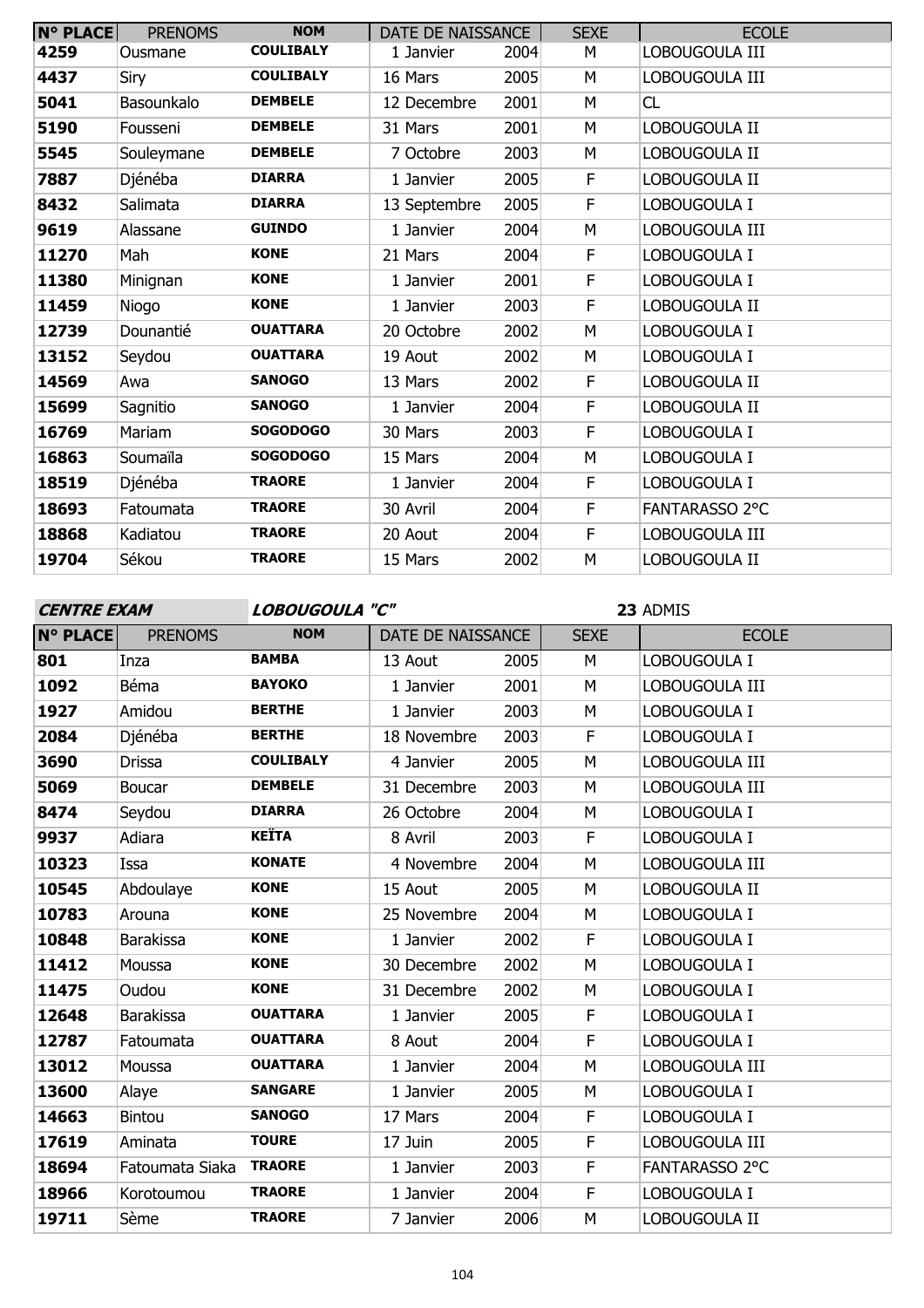| <b>N° PLACE</b>    | <b>PRENOMS</b>   | <b>NOM</b>       | DATE DE NAISSANCE        |      | <b>SEXE</b> | <b>ECOLE</b>   |
|--------------------|------------------|------------------|--------------------------|------|-------------|----------------|
| <b>CENTRE EXAM</b> |                  | <b>MAHADOGOU</b> |                          |      |             | 29 ADMIS       |
| <b>N° PLACE</b>    | <b>PRENOMS</b>   | <b>NOM</b>       | <b>DATE DE NAISSANCE</b> |      | <b>SEXE</b> | <b>ECOLE</b>   |
| 159                | Aramatou         | <b>BAGAYOKO</b>  | 18 Juillet               | 2005 | F           | MAHADOUGOU 2°C |
| 1063               | Abiba            | <b>BAYOKO</b>    | 6 Avril                  | 2002 | F           | MAHADOUGOU 2°C |
| 1065               | Aboudou          | <b>BAYOKO</b>    | 31 Decembre              | 2004 | M           | MAHADOUGOU 2°C |
| 1090               | <b>Barakissa</b> | <b>BAYOKO</b>    | 19 Aout                  | 2001 | F           | MAHADOUGOU 2°C |
| 1093               | <b>Binta</b>     | <b>BAYOKO</b>    | 16 Mars                  | 2004 | F           | MAHADOUGOU 2°C |
| 1099               | Daouda           | <b>BAYOKO</b>    | 31 Decembre              | 2006 | M           | MAHADOUGOU 2°C |
| 1100               | Diakalia         | <b>BAYOKO</b>    | 31 Decembre              | 2001 | M           | MAHADOUGOU 2°C |
| 1104               | Djènèba M        | <b>BAYOKO</b>    | 19 Mars                  | 2005 | F           | MAHADOUGOU 2°C |
| 1106               | Djibril          | <b>BAYOKO</b>    | 10 Janvier               | 2003 | M           | MAHADOUGOU 2°C |
| 1107               | Djouma           | <b>BAYOKO</b>    | 13 Aout                  | 2003 | M           | MAHADOUGOU 2°C |
| 1123               | Ibrahima         | <b>BAYOKO</b>    | 16 Aout                  | 2004 | M           | MAHADOUGOU 2°C |
| 1130               | Kissima          | <b>BAYOKO</b>    | 15 Janvier               | 2003 | М           | MAHADOUGOU 2°C |
| 1140               | Mariétou         | <b>BAYOKO</b>    | 31 Decembre              | 2004 | F           | MAHADOUGOU 2°C |
| 1144               | Moussa           | <b>BAYOKO</b>    | 1 Janvier                | 2004 | M           | MAHADOUGOU 2°C |
| 1151               | Nouhoum          | <b>BAYOKO</b>    | 2 Juillet                | 2003 | M           | MAHADOUGOU 2°C |
| 1166               | Sékou            | <b>BAYOKO</b>    | 1 Janvier                | 2001 | М           | MAHADOUGOU 2°C |
| 2572               | Yacouba          | <b>BERTHE</b>    | 29 Septembre             | 2003 | M           | MAHADOUGOU 2°C |
| 3091               | Nabintou         | <b>CISSE</b>     | 31 Decembre              | 2004 | F           | MAHADOUGOU 2°C |
| 4754               | Djénèba          | <b>DANIOKO</b>   | 31 Decembre              | 2003 | F           | MAHADOUGOU 2°C |
| 4760               | Kadidiata        | <b>DANIOKO</b>   | 6 Juillet                | 2001 | F           | MAHADOUGOU 2°C |
| 11307              | Maminata         | <b>KONE</b>      | 28 Mars                  | 2005 | $\mathsf F$ | MAHADOUGOU 2°C |
| 13907              | Lamine           | <b>SANGARE</b>   | 11 Fevrier               | 2001 | M           | MAHADOUGOU 2°C |
| 14304              | Adam             | <b>SANOGO</b>    | 11 Octobre               | 2004 | F           | MAHADOUGOU 2°C |
| 14571              | Awa              | <b>SANOGO</b>    | 31 Decembre              | 2004 | $\mathsf F$ | MAHADOUGOU 2°C |
| 14739              | Daouda           | <b>SANOGO</b>    | 6 Janvier                | 2002 | ${\sf M}$   | MAHADOUGOU 2°C |
| 14794              | Djata            | <b>SANOGO</b>    | 12 Mars                  | 2001 | F           | MAHADOUGOU 2°C |
| 15690              | Safiatou N       | <b>SANOGO</b>    | 31 Decembre              | 2002 | F           | MAHADOUGOU 2°C |
| 15969              | Wayara           | <b>SANOGO</b>    | 30 Decembre              | 2001 | F           | MAHADOUGOU 2°C |
| 18991              | Lamissa          | <b>TRAORE</b>    | 6 Avril                  | 2004 | М           | MAHADOUGOU 2°C |

| <b>CENTRE EXAM</b> |  |
|--------------------|--|
|--------------------|--|

**CENTRE EXAM MOLASSO**

| <b>N° PLACE</b> | <b>PRENOMS</b>  | <b>NOM</b>    | DATE DE NAISSANCE |      | <b>SEXE</b> | <b>ECOLE</b> |
|-----------------|-----------------|---------------|-------------------|------|-------------|--------------|
| 1055            | Siata           | <b>BAYOGO</b> | 1 Janvier         | 2001 | F           | MOLASSO 2° C |
| 14351           | Adiaratou       | <b>SANOGO</b> | 4 Mars            | 2004 | F           | MOLASSO 2° C |
| 15962           | Waraba S        | <b>SANOGO</b> | 1 Janvier         | 2002 | F           | MOLASSO 2° C |
| 18061           | Amèdou          | <b>TRAORE</b> | 31 Decembre       | 2004 | M           | MOLASSO 2° C |
| 18265           | <b>Balkissa</b> | <b>TRAORE</b> | 5 Juin            | 2002 | F           | MOLASSO 2° C |
| 18652           | Fatoumata       | <b>TRAORE</b> | 3 Avril           | 2004 | F           | MOLASSO 2° C |
| 19139           | Mamadou Zié     | <b>TRAORE</b> | 6 Fevrier         | 2002 | M           | MOLASSO 2° C |
| 19210           | Mariam          | <b>TRAORE</b> | 4 Mars            | 2003 | F           | MOLASSO 2° C |

| N'KOURALA "A"<br><b>CENTRE EXAM</b> |                | 33 ADMIS      |                   |      |             |                    |
|-------------------------------------|----------------|---------------|-------------------|------|-------------|--------------------|
| IN° PLACEI                          | <b>PRENOMS</b> | <b>NOM</b>    | DATE DE NAISSANCE |      | <b>SEXE</b> | <b>ECOLE</b>       |
| 1098                                | 'Daouda        | <b>BAYOKO</b> | 13 Juillet        | 2003 | М           | MAMADOU DIARRA N°1 |
| 1784                                | Abdramane      | <b>BERTHE</b> | 30 Octobre        | 2004 | М           | MAMADOU DIARRA N°1 |
| 2277                                | Maïmouna       | <b>BERTHE</b> | 16 Avril          | 2001 |             | CL                 |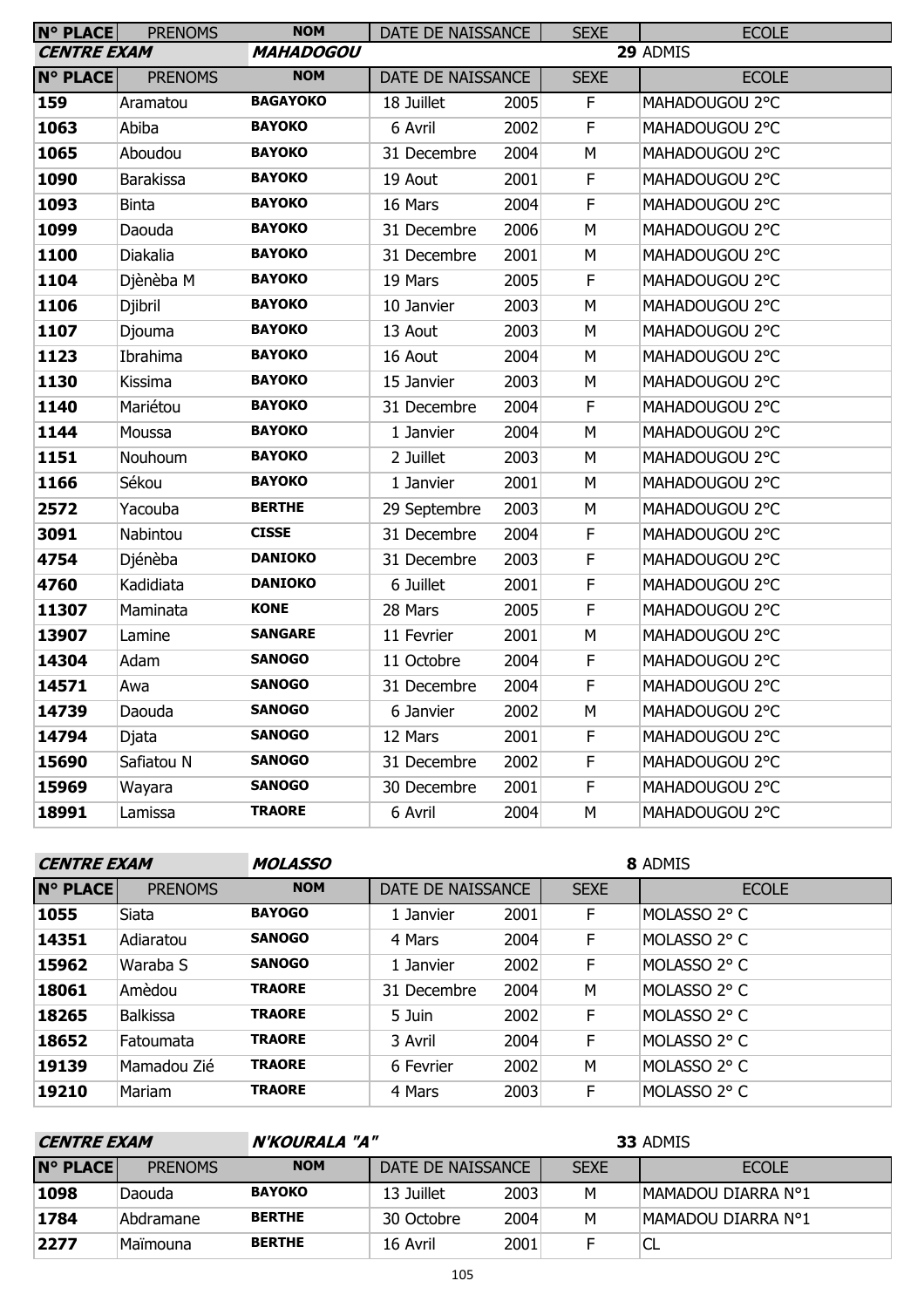| <b>N° PLACE</b> | <b>PRENOMS</b>  | <b>NOM</b>        | DATE DE NAISSANCE |      | <b>SEXE</b>    | <b>ECOLE</b>       |
|-----------------|-----------------|-------------------|-------------------|------|----------------|--------------------|
| 4001            | <b>Malik</b>    | <b>COULIBALY</b>  | 10 Avril          | 2003 | М              | MAMADOU DIARRA Nº1 |
| 4106            | Minata Sounkalo | <b>COULIBALY</b>  | 5 Mars            | 2005 | $\mathsf F$    | MAMADOU DIARRA Nº1 |
| 5270            | Katérine        | <b>DEMBELE</b>    | 5 Octobre         | 2000 | $\mathsf F$    | CL                 |
| 5417            | Nèma            | <b>DEMBELE</b>    | 1 Janvier         | 2003 | $\mathsf F$    | MAMADOU DIARRA Nº1 |
| 5688            | Ali Moustapha   | <b>DIABATE</b>    | 12 Mars           | 2000 | M              | CL                 |
| 5791            | Dramane         | <b>DIABATE</b>    | 20 Avril          | 2004 | M              | MAMADOU DIARRA Nº1 |
| 6456            | Aminata         | <b>DIALLO</b>     | 15 Octobre        | 2005 | F              | MAMADOU DIARRA Nº1 |
| 8206            | Maman M         | <b>DIARRA</b>     | 1 Janvier         | 2002 | $\mathsf F$    | MAMADOU DIARRA Nº1 |
| 9274            | Waraba          | <b>DOUMBIA</b>    | 26 Avril          | 2005 | F              | MAMADOU DIARRA Nº1 |
| 10679           | Al Hassane      | <b>KONE</b>       | 2 Decembre        | 1999 | M              | CL                 |
| 10743           | Aminata         | <b>KONE</b>       | 1 Janvier         | 1990 | $\mathsf F$    | CL                 |
| 11836           | Abibata         | <b>KOUNGOULBA</b> | 10 Juin           | 2003 | $\mathsf F$    | MAMADOU DIARRA Nº1 |
| 14486           | Aminata Z       | <b>SANOGO</b>     | 31 Mars           | 2005 | $\mathsf F$    | MAMADOU DIARRA Nº1 |
| 14585           | Awa S           | <b>SANOGO</b>     | 6 Juillet         | 2001 | $\overline{F}$ | MAMADOU DIARRA Nº1 |
| 14679           | Boubacar K      | <b>SANOGO</b>     | 18 Octobre        | 2004 | M              | MAMADOU DIARRA Nº1 |
| 14779           | Diouma M        | <b>SANOGO</b>     | 31 Decembre       | 2005 | $\mathsf F$    | MAMADOU DIARRA Nº1 |
| 14931           | Fatoumata       | <b>SANOGO</b>     | 31 Aout           | 2003 | $\mathsf F$    | MAMADOU DIARRA Nº1 |
| 14951           | Foussény        | <b>SANOGO</b>     | 10 Fevrier        | 2004 | M              | MAMADOU DIARRA Nº1 |
| 14982           | Harouna K       | <b>SANOGO</b>     | 25 Juillet        | 2004 | M              | MAMADOU DIARRA Nº1 |
| 15448           | Mohamed Z       | <b>SANOGO</b>     | 31 Janvier        | 2005 | M              | MAMADOU DIARRA Nº1 |
| 15466           | Moumine I       | <b>SANOGO</b>     | 29 Juin           | 2004 | M              | MAMADOU DIARRA Nº1 |
| 15652           | Rokia N         | <b>SANOGO</b>     | 13 Octobre        | 2004 | $\mathsf F$    | MAMADOU DIARRA Nº1 |
| 15850           | Sitan           | <b>SANOGO</b>     | 13 Decembre       | 2003 | $\mathsf F$    | MAMADOU DIARRA Nº1 |
| 17139           | Sitan           | <b>SYLLA</b>      | 25 Janvier        | 1980 | $\mathsf F$    | CL                 |
| 17385           | Bourama         | <b>TOGOLA</b>     | 31 Decembre       | 2002 | M              | MAMADOU DIARRA Nº1 |
| 17804           | Aboubacar F     | <b>TRAORE</b>     | 5 Mars            | 2003 | M              | MAMADOU DIARRA Nº1 |
| 17841           | Adam            | <b>TRAORE</b>     | 22 Septembre      | 2004 | $\mathsf F$    | MAMADOU DIARRA Nº1 |
| 18267           | <b>Bamah</b>    | <b>TRAORE</b>     | 12 Mars           | 2001 | $\mathsf F$    | CL                 |
| 18356           | <b>Bréhima</b>  | <b>TRAORE</b>     | 17 Septembre      | 2001 | M              | CL                 |
| 19899           | Tidiani         | <b>TRAORE</b>     | 6 Juillet         | 2006 | M              | MAMADOU DIARRA Nº1 |

| <b>CENTRE EXAM</b> |                 | N'KOURALA "B"    |                   |      | 28 ADMIS    |                    |  |
|--------------------|-----------------|------------------|-------------------|------|-------------|--------------------|--|
| <b>N° PLACE</b>    | <b>PRENOMS</b>  | <b>NOM</b>       | DATE DE NAISSANCE |      | <b>SEXE</b> | <b>ECOLE</b>       |  |
| 1095               | <b>Boubacar</b> | <b>BAYOKO</b>    | 28 Janvier        | 2005 | М           | MAMADOU DIARRA Nº1 |  |
| 1101               | Diata           | <b>BAYOKO</b>    | 5 Janvier         | 1997 | F           | <b>CL</b>          |  |
| 2432               | Rafihatou       | <b>BERTHE</b>    | 14 Septembre      | 2004 | F           | MAMADOU DIARRA Nº1 |  |
| 3173               | Ramatoulaye     | <b>CISSOUMA</b>  | 26 Aout           | 1971 | F           | <b>CL</b>          |  |
| 3181               | Abdoul Kader    | <b>COULIBALY</b> | 27 Fevrier        | 2001 | M           | CL                 |  |
| 4678               | Judith          | <b>DAKOUO</b>    | 22 Juin           | 2002 | F           | <b>CL</b>          |  |
| 5641               | Abdoul Gawiyo   | <b>DIABATE</b>   | 28 Juin           | 2004 | М           | MAMADOU DIARRA Nº1 |  |
| 5896               | Maminata        | <b>DIABATE</b>   | 3 Fevrier         | 2005 | F.          | MAMADOU DIARRA Nº1 |  |
| 6134               | Awa             | <b>DIAKITE</b>   | 20 Juin           | 2001 | F           | MAMADOU DIARRA Nº1 |  |
| 6576               | Bréhima         | <b>DIALLO</b>    | 24 Mars           | 2001 | M           | <b>CL</b>          |  |
| 7112               | Souleymane      | <b>DIALLO</b>    | 1 Janvier         | 2003 | M           | MAMADOU DIARRA Nº1 |  |
| 7809               | Birama          | <b>DIARRA</b>    | 19 Janvier        | 2004 | М           | MAMADOU DIARRA Nº1 |  |
| 8061               | Kadiatou        | <b>DIARRA</b>    | 9 Janvier         | 2004 | F           | MAMADOU DIARRA N°1 |  |
| 8146               | Latifatou       | <b>DIARRA</b>    | 12 Mars           | 2003 | F           | MAMADOU DIARRA Nº1 |  |
| 8550               | Tiékoura        | <b>DIARRA</b>    | 27 Septembre      | 2005 | M           | MAMADOU DIARRA Nº1 |  |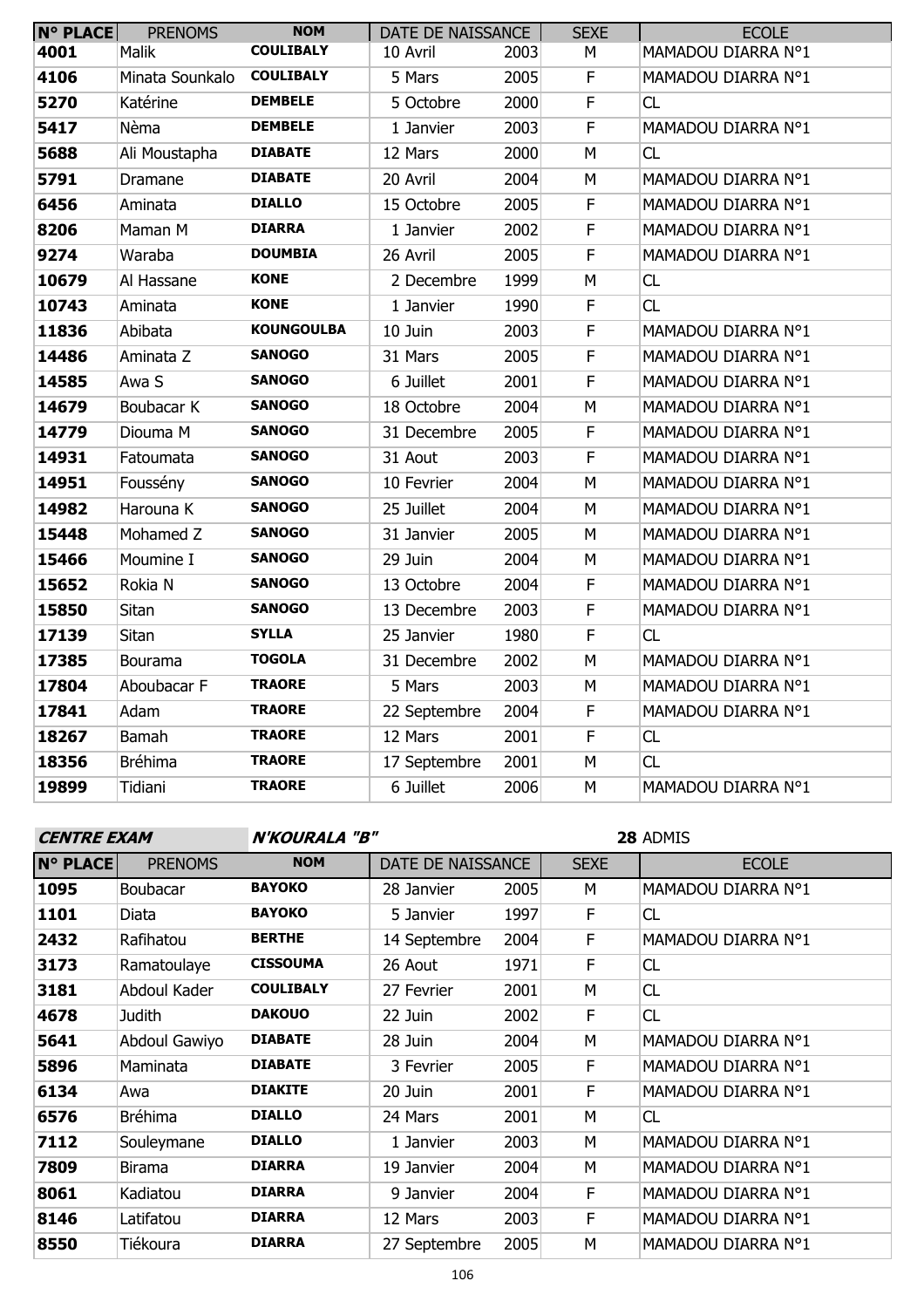| <b>N° PLACE</b> | <b>PRENOMS</b> | <b>NOM</b>    | DATE DE NAISSANCE |      | <b>SEXE</b> | <b>ECOLE</b>       |
|-----------------|----------------|---------------|-------------------|------|-------------|--------------------|
| 14484           | Aminata Y      | <b>SANOGO</b> | 13 Juillet        | 2004 | F.          | MAMADOU DIARRA Nº1 |
| 14645           | Biba           | <b>SANOGO</b> | 25 Mars           | 2004 | F           | MAMADOU DIARRA N°1 |
| 14701           | Bréhima K      | <b>SANOGO</b> | 17 Fevrier        | 2003 | М           | MAMADOU DIARRA N°1 |
| 14975           | Hamidou        | <b>SANOGO</b> | 1 Juillet         | 2002 | М           | MAMADOU DIARRA N°1 |
| 14999           | Ibrahim S      | <b>SANOGO</b> | 14 Septembre      | 2005 | М           | MAMADOU DIARRA N°1 |
| 15138           | Katio          | <b>SANOGO</b> | 2 Novembre        | 2003 | F           | MAMADOU DIARRA N°1 |
| 15465           | Moumine B      | <b>SANOGO</b> | 31 Janvier        | 2003 | М           | MAMADOU DIARRA N°1 |
| 15538           | N'Gouro I      | <b>SANOGO</b> | 1 Janvier         | 2005 | М           | MAMADOU DIARRA N°1 |
| 15743           | Salimata L     | <b>SANOGO</b> | 1 Janvier         | 2005 | F           | MAMADOU DIARRA N°1 |
| 16286           | Lamissa        | <b>SIDIBE</b> | 31 Decembre       | 2003 | М           | MAMADOU DIARRA N°1 |
| 17570           | Ousmane        | <b>TOLO</b>   | 1 Janvier         | 2001 | М           | CL                 |
| 17608           | Aïssata        | <b>TOURE</b>  | 27 Novembre       | 2004 | F           | MAMADOU DIARRA N°1 |
| 18434           | Dédéou         | <b>TRAORE</b> | 2 Juin            | 2004 | F.          | MAMADOU DIARRA N°1 |

| <b>CENTRE EXAM</b> |                | TIAGALA          | 27 ADMIS          |      |             |                   |  |  |
|--------------------|----------------|------------------|-------------------|------|-------------|-------------------|--|--|
| <b>N° PLACE</b>    | <b>PRENOMS</b> | <b>NOM</b>       | DATE DE NAISSANCE |      | <b>SEXE</b> | <b>ECOLE</b>      |  |  |
| 2335               | Minata         | <b>BERTHE</b>    | 1 Janvier         | 2003 | F.          | KALIFA SANOGO 2°C |  |  |
| 3784               | Gniré          | <b>COULIBALY</b> | 20 Juillet        | 2003 | F           | KALIFA SANOGO 2°C |  |  |
| 4170               | Moussa O       | <b>COULIBALY</b> | 15 Octobre        | 2004 | M           | KALIFA SANOGO 2°C |  |  |
| 6296               | <b>Tahirou</b> | <b>DIAKITE</b>   | 20 Mars           | 2003 | M           | KALIFA SANOGO 2°C |  |  |
| 8101               | Klekadiou      | <b>DIARRA</b>    | 1 Janvier         | 2003 | M           | KALIFA SANOGO 2°C |  |  |
| 8328               | Nanourou       | <b>DIARRA</b>    | 24 Janvier        | 2005 | M           | KALIFA SANOGO 2°C |  |  |
| 8378               | Portio         | <b>DIARRA</b>    | 22 Mars           | 2003 | F           | KALIFA SANOGO 2°C |  |  |
| 8473               | Seydou         | <b>DIARRA</b>    | 24 Avril          | 2004 | M           | KALIFA SANOGO 2°C |  |  |
| 8523               | Souleymane     | <b>DIARRA</b>    | 6 Aout            | 2002 | M           | KALIFA SANOGO 2°C |  |  |
| 11198              | Karim          | <b>KONE</b>      | 4 Avril           | 2003 | M           | KALIFA SANOGO 2°C |  |  |
| 14527              | Arouna Zana    | <b>SANOGO</b>    | 31 Decembre       | 2003 | M           | KALIFA SANOGO 2°C |  |  |
| 14579              | Awa D          | <b>SANOGO</b>    | 24 Decembre       | 2003 | F           | KALIFA SANOGO 2°C |  |  |
| 14643              | Bèmè           | <b>SANOGO</b>    | 1 Janvier         | 2003 | M           | KALIFA SANOGO 2°C |  |  |
| 14681              | Boubakar       | <b>SANOGO</b>    | 5 Aout            | 2001 | M           | KALIFA SANOGO 2°C |  |  |
| 14692              | <b>Brahima</b> | <b>SANOGO</b>    | 22 Novembre       | 2000 | M           | KALIFA SANOGO 2°C |  |  |
| 14696              | <b>Bréhima</b> | <b>SANOGO</b>    | 31 Decembre       | 2002 | M           | KALIFA SANOGO 2°C |  |  |
| 14727              | Chéta          | <b>SANOGO</b>    | 12 Juin           | 2003 | F           | KALIFA SANOGO 2°C |  |  |
| 14749              | Daoudou        | <b>SANOGO</b>    | 12 Juin           | 2003 | M           | KALIFA SANOGO 2°C |  |  |
| 15185              | Ladji          | <b>SANOGO</b>    | 24 Octobre        | 2005 | M           | KALIFA SANOGO 2°C |  |  |
| 15279              | Mama           | <b>SANOGO</b>    | 11 Juin           | 2003 | F           | KALIFA SANOGO 2°C |  |  |
| 15412              | Masseny A      | <b>SANOGO</b>    | 19 Aout           | 2005 | F           | KALIFA SANOGO 2°C |  |  |
| 15473              | Moussa         | <b>SANOGO</b>    | 31 Decembre       | 2003 | M           | KALIFA SANOGO 2°C |  |  |
| 15551              | Nouhoum        | <b>SANOGO</b>    | 28 Mars           | 2004 | M           | KALIFA SANOGO 2°C |  |  |
| 15931              | Tiamboa        | <b>SANOGO</b>    | 1 Janvier         | 2004 | М           | KALIFA SANOGO 2°C |  |  |
| 16037              | Zanga          | <b>SANOGO</b>    | 31 Decembre       | 2003 | M           | KALIFA SANOGO 2°C |  |  |
| 16664              | Drissa Dit     | <b>SOGODOGO</b>  | 31 Decembre       | 2003 | M           | KALIFA SANOGO 2°C |  |  |
| 18827              | Issouf         | <b>TRAORE</b>    | 10 Novembre       | 2004 | M           | KALIFA SANOGO 2°C |  |  |
|                    |                |                  |                   |      |             |                   |  |  |

| <i><b>CENTRE EXAM</b></i> |                | TIEKOROBOUGOU |                   |      | <b>31 ADMIS</b> |                    |
|---------------------------|----------------|---------------|-------------------|------|-----------------|--------------------|
| <b>N° PLACE</b>           | <b>PRENOMS</b> | <b>NOM</b>    | DATE DE NAISSANCE |      | <b>SEXE</b>     | <b>ECOLE</b>       |
| 570                       | Sékou          | <b>BALLO</b>  | 26 Avril          | 2003 | M               | itiekorobougou 2°C |
| 2106                      | Drissa         | <b>BERTHE</b> | 22 Septembre      | 2001 | M               | TIEKOROBOUGOU 2°C  |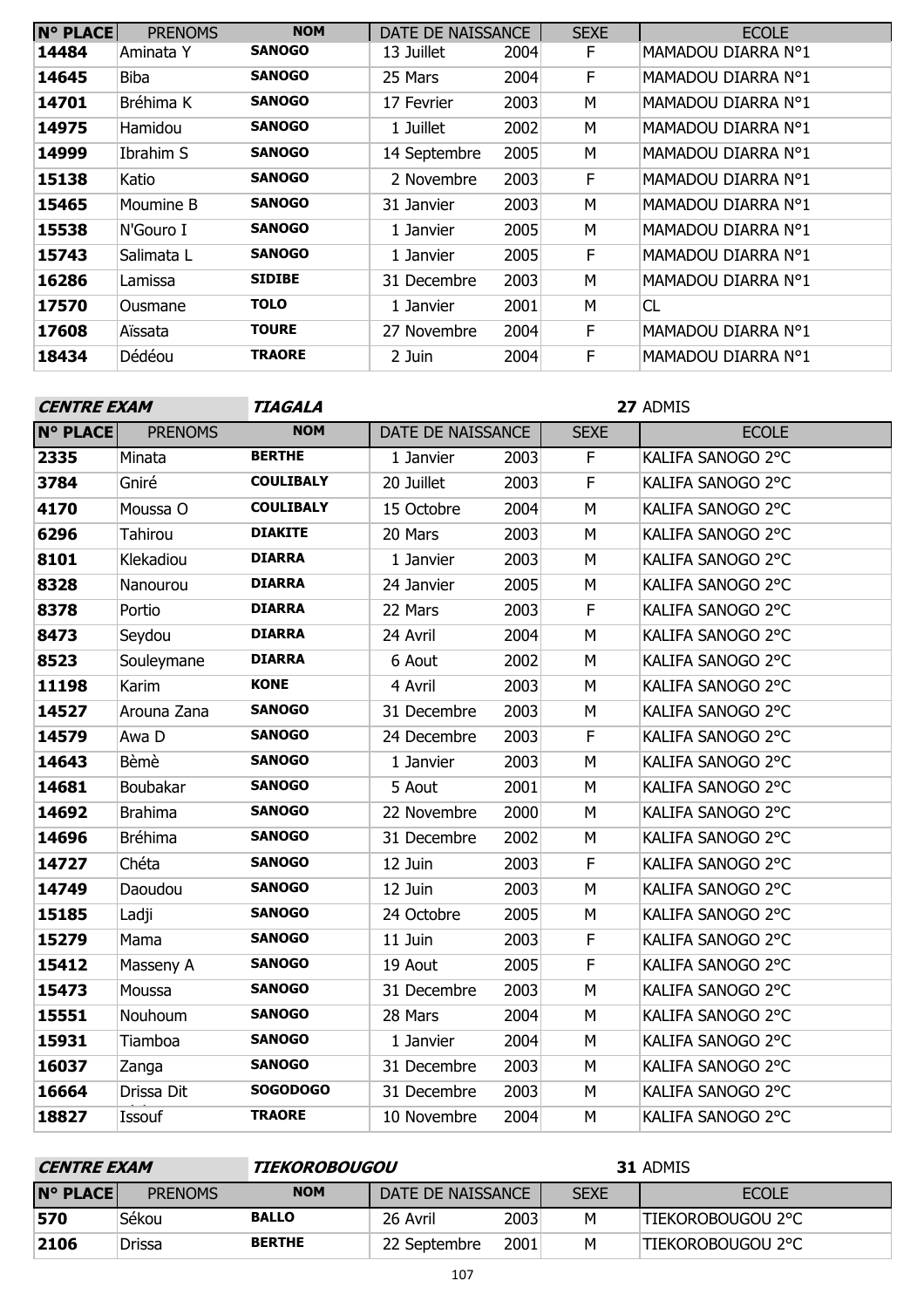| <b>N° PLACE</b> | <b>PRENOMS</b>  | <b>NOM</b>     | DATE DE NAISSANCE |      | <b>SEXE</b>             | <b>ECOLE</b>      |
|-----------------|-----------------|----------------|-------------------|------|-------------------------|-------------------|
| 4812            | Karidia         | <b>DAO</b>     | 1 Janvier         | 2003 | F                       | TIEKOROBOUGOU 2°C |
| 4870            | Sénébou         | <b>DAOU</b>    | 28 Mars           | 2005 | $\overline{\mathsf{F}}$ | TIEKOROBOUGOU 2°C |
| 6129            | Assanatou       | <b>DIAKITE</b> | 1 Janvier         | 2004 | $\mathsf F$             | TIEKOROBOUGOU 2°C |
| 7620            | Aïchata         | <b>DIARRA</b>  | 30 Mars           | 2005 | $\overline{F}$          | TIEKOROBOUGOU 2°C |
| 7699            | Aminata         | <b>DIARRA</b>  | 6 Janvier         | 2004 | $\mathsf F$             | TIEKOROBOUGOU 2°C |
| 7965            | Fatoumata D     | <b>DIARRA</b>  | 20 Avril          | 2004 | F                       | MONKONKORO 2°C    |
| 7986            | Giré Dite Kadia | <b>DIARRA</b>  | 16 Decembre       | 2005 | $\mathsf F$             | TIEKOROBOUGOU 2°C |
| 8090            | Kartio          | <b>DIARRA</b>  | 1 Janvier         | 2005 | F                       | TIEKOROBOUGOU 2°C |
| 8537            | Sounkalo        | <b>DIARRA</b>  | 1 Janvier         | 2002 | M                       | CL                |
| 8584            | Yacouba         | <b>DIARRA</b>  | 1 Janvier         | 2003 | M                       | TIEKOROBOUGOU 2°C |
| 8874            | Seydou          | <b>DISSA</b>   | 30 Octobre        | 2002 | M                       | TIEKOROBOUGOU 2°C |
| 9930            | Abdoulaye       | <b>KEÏTA</b>   | 6 Novembre        | 2002 | M                       | TIEKOROBOUGOU 2°C |
| 9997            | Kalifa          | <b>KEÏTA</b>   | 11 Mars           | 2000 | M                       | TIEKOROBOUGOU 2°C |
| 10030           | Niogo           | <b>KEÏTA</b>   | 19 Janvier        | 2002 | $\mathsf F$             | TIEKOROBOUGOU 2°C |
| 10056           | Siguitio        | <b>KEÏTA</b>   | 13 Octobre        | 2001 | $\mathsf F$             | TIEKOROBOUGOU 2°C |
| 10837           | <b>Bakary</b>   | <b>KONE</b>    | 24 Septembre      | 2002 | M                       | CL                |
| 10881           | <b>Bintou</b>   | <b>KONE</b>    | 1 Janvier         | 2005 | $\mathsf F$             | TIEKOROBOUGOU 2°C |
| 10962           | Djelika         | <b>KONE</b>    | 22 Novembre       | 2005 | $\mathsf F$             | TIEKOROBOUGOU 2°C |
| 13519           | Abdoul Karim    | <b>SANGARE</b> | 24 Novembre       | 2001 | M                       | <b>CL</b>         |
| 14693           | <b>Brahima</b>  | <b>SANOGO</b>  | 24 Avril          | 2005 | M                       | TIEKOROBOUGOU 2°C |
| 14759           | Diakalia        | <b>SANOGO</b>  | 15 Avril          | 2003 | M                       | TIEKOROBOUGOU 2°C |
| 14964           | Gnontan         | <b>SANOGO</b>  | 25 Octobre        | 2003 | M                       | MONKONKORO 2°C    |
| 15078           | Kafa            | <b>SANOGO</b>  | 31 Decembre       | 2004 | M                       | TIEKOROBOUGOU 2°C |
| 15269           | Maïmouna        | <b>SANOGO</b>  | 1 Janvier         | 2003 | $\mathsf F$             | TIEKOROBOUGOU 2°C |
| 15382           | Mariam L        | <b>SANOGO</b>  | 27 Avril          | 2005 | $\mathsf F$             | TIEKOROBOUGOU 2°C |
| 15558           | Noumoussou      | <b>SANOGO</b>  | 25 Juillet        | 2004 | $\mathsf F$             | TIEKOROBOUGOU 2°C |
| 15610           | Ousmane         | <b>SANOGO</b>  | 5 Novembre        | 2005 | M                       | TIEKOROBOUGOU 2°C |
| 16003           | Yaya            | <b>SANOGO</b>  | 14 Janvier        | 2004 | M                       | MONKONKORO 2°C    |
| 19427           | N'Guédouma      | <b>TRAORE</b>  | 20 Novembre       | 2005 | M                       | MONKONKORO 2°C    |

**CENTRE EXAM ZANFEREBOUGOU**

| <b>N° PLACE</b> | <b>PRENOMS</b> | <b>NOM</b>      | DATE DE NAISSANCE |      | <b>SEXE</b> | <b>ECOLE</b>      |
|-----------------|----------------|-----------------|-------------------|------|-------------|-------------------|
| 149             | Abdoulaye      | <b>BAGAYOKO</b> | 14 Juin           | 2003 | M           | ZANFEREBOUGOU 2°C |
| 391             | Fanta O        | <b>BALLO</b>    | 31 Decembre       | 2003 | F           | ZANFEREBOUGOU 2°C |
| 425             | Kadiatou       | <b>BALLO</b>    | 26 Octobre        | 2003 | E           | ZANFEREBOUGOU 2°C |
| 499             | Mourlaye       | <b>BALLO</b>    | 26 Octobre        | 2003 | M           | ZANFEREBOUGOU 2°C |
| 515             | Noumoussa      | <b>BALLO</b>    | 2 Aout            | 2004 | M           | ZANFEREBOUGOU 2°C |
| 522             | Oudou          | <b>BALLO</b>    | 26 Septembre      | 2002 | M           | ZANFEREBOUGOU 2°C |
| 884             | Naminata       | <b>BAMBA</b>    | 23 Janvier        | 2003 | F           | ZANFEREBOUGOU 2°C |
| 1072            | Afou Fanta     | <b>BAYOKO</b>   | 1 Avril           | 2004 | F           | ZANFEREBOUGOU 2°C |
| 1075            | Aguibou        | <b>BAYOKO</b>   | 28 Fevrier        | 2005 | M           | ZANFEREBOUGOU 2°C |
| 1076            | Ahmed          | <b>BAYOKO</b>   | 22 Aout           | 2003 | M           | ZANFEREBOUGOU 2°C |
| 1081            | Aoudou         | <b>BAYOKO</b>   | 18 Mars           | 2003 | M           | ZANFEREBOUGOU 2°C |
| 1084            | Assanatou      | <b>BAYOKO</b>   | 1 Septembre       | 2004 | F           | ZANFEREBOUGOU 2°C |
| 1088            | <b>Bakari</b>  | <b>BAYOKO</b>   | 2 Juin            | 2004 | M           | ZANFEREBOUGOU 2°C |
| 1122            | Harduma        | <b>BAYOKO</b>   | 20 Juillet        | 2004 | М           | ZANFEREBOUGOU 2°C |
| 1125            | Kadia          | <b>BAYOKO</b>   | 13 Avril          | 2005 | F           | ZANFEREBOUGOU 2°C |
| 1129            | Karidiata M    | <b>BAYOKO</b>   | 21 Juin           | 2003 | F           | ZANFEREBOUGOU 2°C |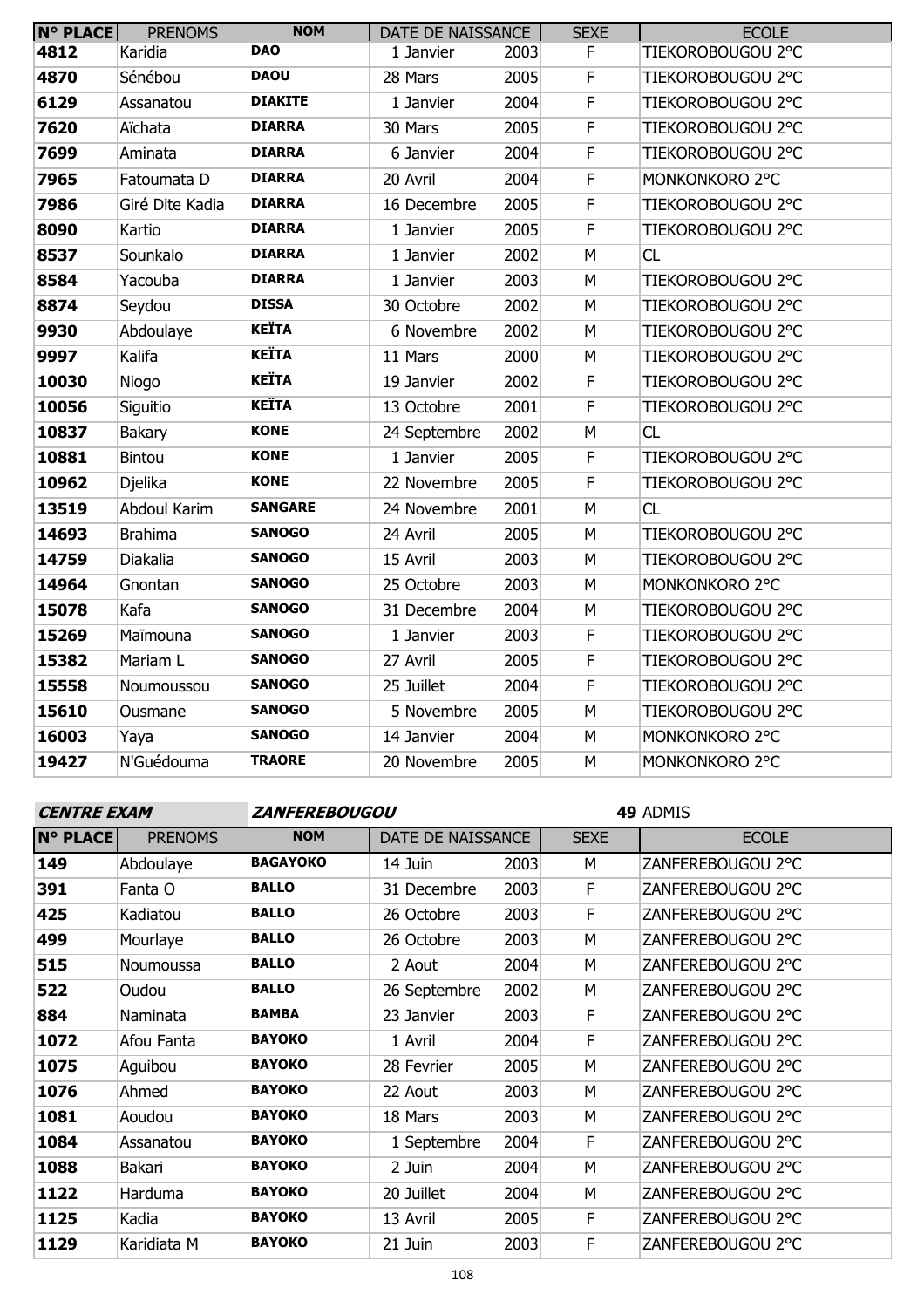| $N^{\circ}$ PLACE | <b>PRENOMS</b>  | <b>NOM</b>       | DATE DE NAISSANCE |      | <b>SEXE</b> | <b>ECOLE</b>      |
|-------------------|-----------------|------------------|-------------------|------|-------------|-------------------|
| 1133              | Korotoumou      | <b>BAYOKO</b>    | 16 Juillet        | 2003 | F           | ZANFEREBOUGOU 2°C |
| 1146              | M'Pèrè          | <b>BAYOKO</b>    | 31 Decembre       | 2006 | М           | ZANFEREBOUGOU 2°C |
| 1152              | Nouhoum         | <b>BAYOKO</b>    | 9 Decembre        | 2004 | M           | ZANFEREBOUGOU 2°C |
| 1160              | Safra           | <b>BAYOKO</b>    | 17 Decembre       | 2003 | F.          | ZANFEREBOUGOU 2°C |
| 1162              | Salimata Adama  | <b>BAYOKO</b>    | 12 Novembre       | 2003 | $\mathsf F$ | ZANFEREBOUGOU 2°C |
| 1163              | Salimata Inza   | <b>BAYOKO</b>    | 18 Decembre       | 2005 | $\mathsf F$ | ZANFEREBOUGOU 2°C |
| 1171              | Souleymane      | <b>BAYOKO</b>    | 1 Janvier         | 2004 | M           | ZANFEREBOUGOU 2°C |
| 1176              | Tiémogo         | <b>BAYOKO</b>    | 21 Aout           | 2005 | M           | ZANFEREBOUGOU 2°C |
| 1179              | Yacouba         | <b>BAYOKO</b>    | 30 Decembre       | 2003 | М           | ZANFEREBOUGOU 2°C |
| 1180              | Yaya            | <b>BAYOKO</b>    | 28 Aout           | 2004 | M           | ZANFEREBOUGOU 2°C |
| 2051              | Daouda          | <b>BERTHE</b>    | 15 Novembre       | 2005 | M           | ZANFEREBOUGOU 2°C |
| 2224              | Karidia         | <b>BERTHE</b>    | 6 Avril           | 2003 | F           | ZANFEREBOUGOU 2°C |
| 2226              | Karidiata       | <b>BERTHE</b>    | 3 Juin            | 2005 | F           | ZANFEREBOUGOU 2°C |
| 2444              | Rokia           | <b>BERTHE</b>    | 11 Juillet        | 2005 | $\mathsf F$ | ZANFEREBOUGOU 2°C |
| 3354              | Allassane       | <b>COULIBALY</b> | 21 Aout           | 2003 | M           | ZANFEREBOUGOU 2°C |
| 3873              | Kadidia         | <b>COULIBALY</b> | 10 Aout           | 2003 | $\mathsf F$ | ZANFEREBOUGOU 2°C |
| 4425              | Sidi            | <b>COULIBALY</b> | 5 Mars            | 2004 | M           | ZANFEREBOUGOU 2°C |
| 4821              | Mamou           | <b>DAO</b>       | 17 Septembre      | 2005 | $\mathsf F$ | ZANFEREBOUGOU 2°C |
| 7615              | Aguibou         | <b>DIARRA</b>    | 27 Mars           | 2006 | M           | ZANFEREBOUGOU 2°C |
| 7637              | Alfousseni      | <b>DIARRA</b>    | 13 Mars           | 2005 | М           | ZANFEREBOUGOU 2°C |
| 7785              | <b>Barkissa</b> | <b>DIARRA</b>    | 9 Novembre        | 2003 | $\mathsf F$ | ZANFEREBOUGOU 2°C |
| 7789              | Batogoma        | <b>DIARRA</b>    | 9 Avril           | 2003 | F           | ZANFEREBOUGOU 2°C |
| 8066              | Kadiatou        | <b>DIARRA</b>    | 13 Juillet        | 2003 | F           | ZANFEREBOUGOU 2°C |
| 8352              | Oudou           | <b>DIARRA</b>    | 4 Mars            | 2003 | M           | ZANFEREBOUGOU 2°C |
| 9950              | Aramatou        | <b>KEÏTA</b>     | 22 Decembre       | 2004 | $\mathsf F$ | ZANFEREBOUGOU 2°C |
| 13947             | Maminata        | <b>SANGARE</b>   | 24 Mars           | 2005 | F           | ZANFEREBOUGOU 2°C |
| 14251             | Abdoulaye S     | <b>SANOGO</b>    | 27 Septembre      | 2003 | М           | ZANFEREBOUGOU 2°C |
| 14577             | Awa             | <b>SANOGO</b>    | 23 Juillet        | 2003 | F.          | ZANFEREBOUGOU 2°C |
| 14973             | Hamadou         | <b>SANOGO</b>    | 3 Novembre        | 2005 | М           | ZANFEREBOUGOU 2°C |
| 17345             | Aboudou         | <b>TOGOLA</b>    | 3 Juin            | 2005 | М           | ZANFEREBOUGOU 2°C |
| 17399             | Doulaye         | <b>TOGOLA</b>    | 10 Mars           | 2003 | М           | ZANFEREBOUGOU 2°C |
| 17404             | Fanta           | <b>TOGOLA</b>    | 9 Mars            | 2003 | F.          | ZANFEREBOUGOU 2°C |
| 17932             | Afouchata       | <b>TRAORE</b>    | 17 Aout           | 2003 | F.          | ZANFEREBOUGOU 2°C |

| <b>CENTRE EXAM</b> |                | <i><b>ZIASSO</b></i> | 14 ADMIS          |      |             |                |
|--------------------|----------------|----------------------|-------------------|------|-------------|----------------|
| <b>N° PLACE</b>    | <b>PRENOMS</b> | <b>NOM</b>           | DATE DE NAISSANCE |      | <b>SEXE</b> | <b>ECOLE</b>   |
| 268                | Adama          | <b>BALLO</b>         | 14 Mars           | 2004 | М           | L.F ZIASSO 2°C |
| 3883               | Kaldou         | <b>COULIBALY</b>     | 10 Mars           | 2006 | M           | L.F ZIASSO 2°C |
| 3897               | Karim          | <b>COULIBALY</b>     | 14 Juin           | 2003 | M           | L.F.ZIASSO     |
| 4731               | Youssouf       | <b>DANIOGO</b>       | 5 Juillet         | 2003 | M           | L.F ZIASSO 2°C |
| 7368               | Mamadou        | <b>DIAMOUTENE</b>    | 3 Janvier         | 2005 | M           | L.F ZIASSO 2°C |
| 10685              | Alassane       | <b>KONE</b>          | 21 Decembre       | 2003 | M           | L.F ZIASSO 2°C |
| 11083              | Fatoumata K    | <b>KONE</b>          | 31 Decembre       | 2004 | F.          | L.F ZIASSO 2°C |
| 11569              | Salia          | <b>KONE</b>          | 4 Avril           | 2002 | M           | L.F ZIASSO 2°C |
| 12229              | Kafouné        | <b>MARIKO</b>        | 1 Janvier         | 2005 | F.          | L.F ZIASSO 2°C |
| 13140              | Seybou         | <b>OUATTARA</b>      | 29 Juin           | 2001 | M           | L.F ZIASSO 2°C |
| 14743              | Daouda         | <b>SANOGO</b>        | 1 Janvier         | 2006 | M           | L.F ZIASSO 2°C |
| 15049              | Kadia          | <b>SANOGO</b>        | 8 Decembre        | 2003 | F           | L.F ZIASSO 2°C |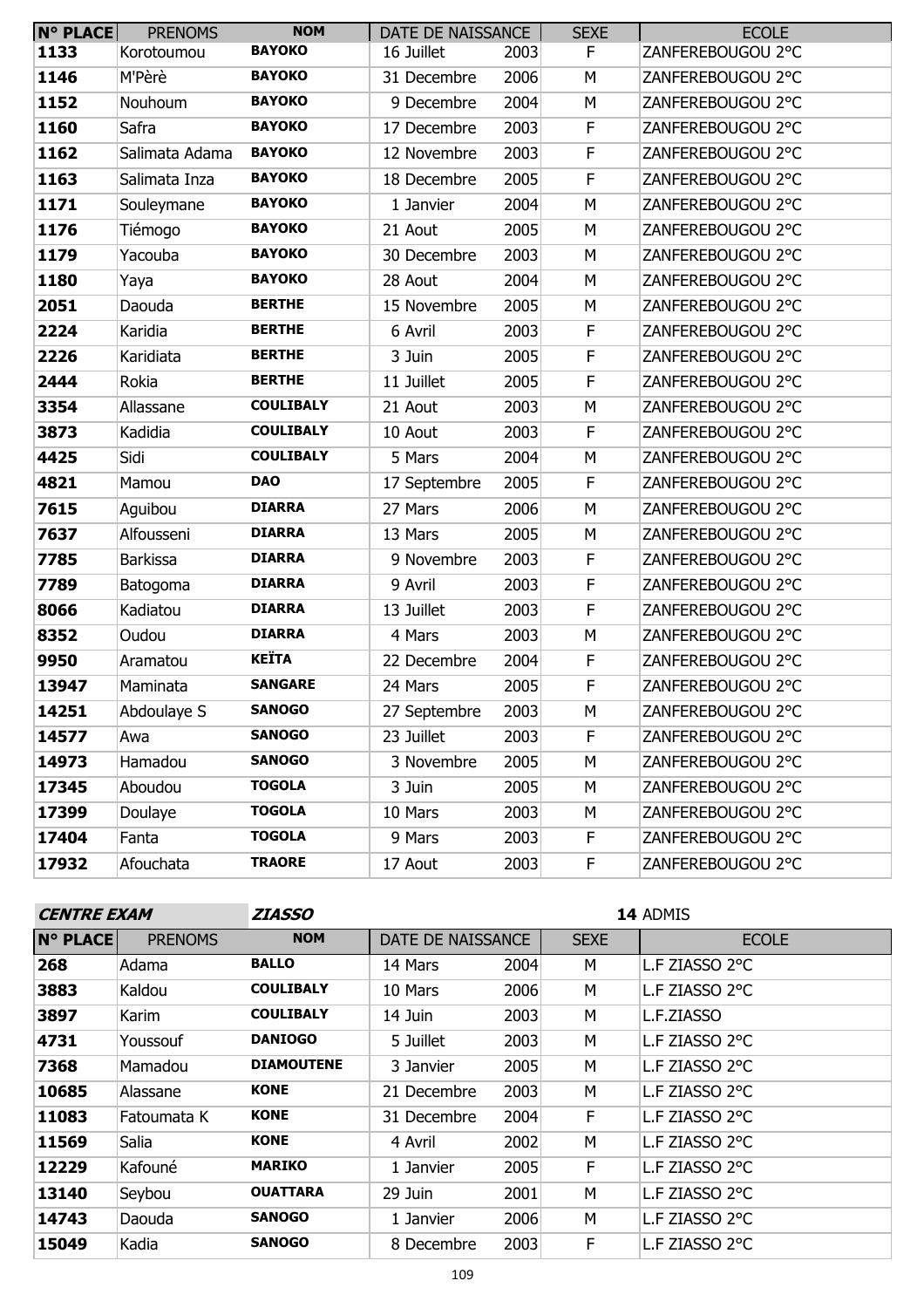| <b>N° PLACE</b> | <b>PRENOMS</b> | <b>NOM</b>      | DATE DE NAISSANCE |       | <b>SEXE</b> | <b>ECOLE</b>   |
|-----------------|----------------|-----------------|-------------------|-------|-------------|----------------|
| 16616           | <b>Bréhima</b> | <b>SOGODOGO</b> | 28 Janvier        | 1998' | Μ           | ⊾باب           |
| 16688           | Foussévni      | <b>SOGODOGO</b> | 18 Janvier        | 2005  | Μ           | L.F ZIASSO 2°C |

Sikasso, le ……………………………. LE GOUVERNEUR DE REGION

## **Boubacar BAGAYOGO**

Chevalier de l´Ordre National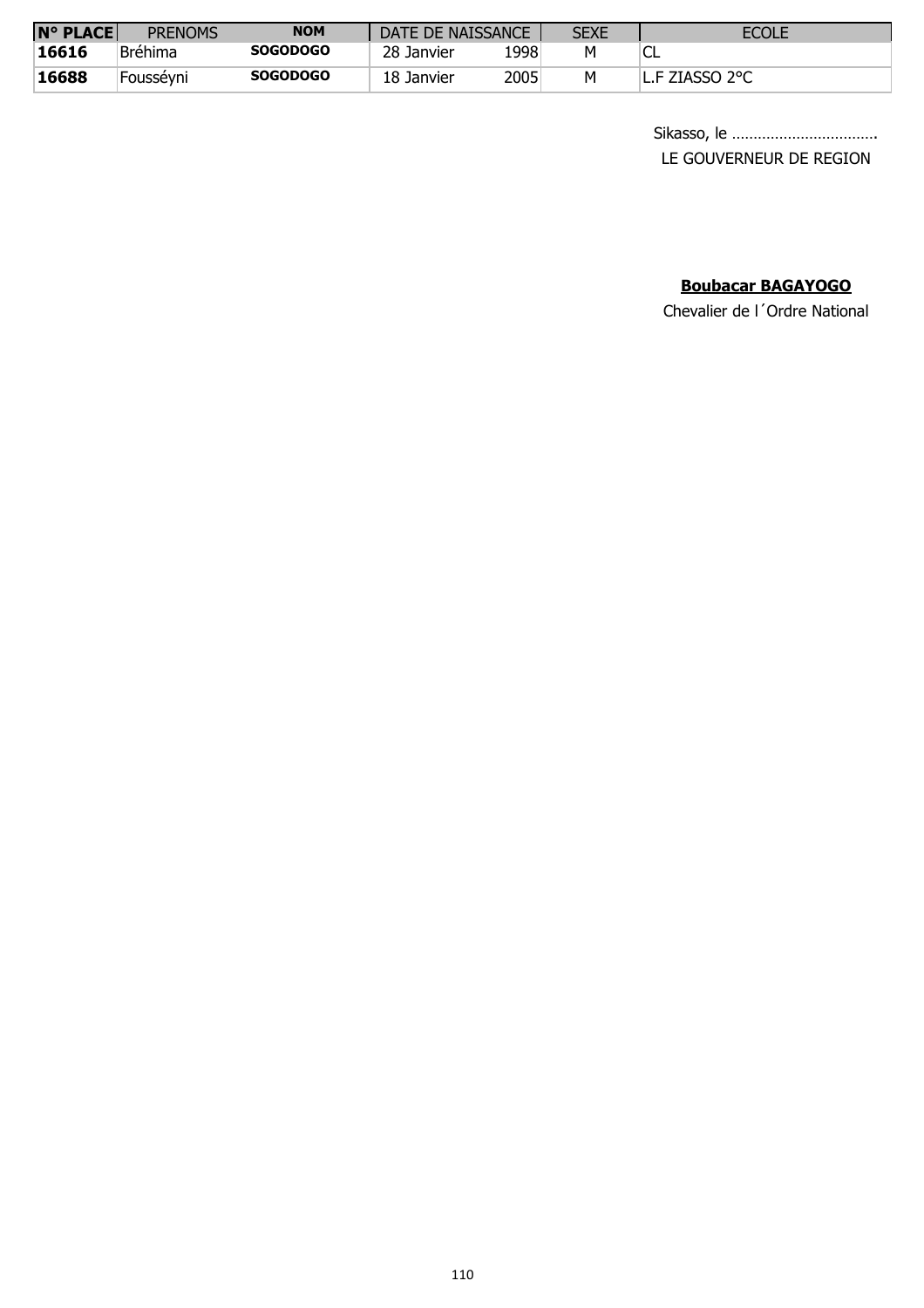| <b>MINISTERE DE L'EDUCATION NATIONALE</b><br>****************** |                                                                                                    |                                            |                               |                |             | <b>REPUBLIQUE DU MALI</b><br>UN PEUPLE - UN BUT - UNE FOI<br>****************** |
|-----------------------------------------------------------------|----------------------------------------------------------------------------------------------------|--------------------------------------------|-------------------------------|----------------|-------------|---------------------------------------------------------------------------------|
|                                                                 | <b>CENTRE NATIONALE DES EXAMENS ET</b><br><b>DES CONCOURS DE L'EDUCATION</b><br>****************** |                                            |                               |                |             |                                                                                 |
|                                                                 |                                                                                                    | <b>ACADEMIED'ENSEIGNEMENT DE SIKASSO</b>   |                               |                |             |                                                                                 |
|                                                                 |                                                                                                    |                                            |                               |                |             | LISTE DES CANDIDATS ADMIS AU DIPLÔME D'ETUDES FONDAMENTALES                     |
|                                                                 |                                                                                                    |                                            |                               |                |             |                                                                                 |
|                                                                 |                                                                                                    |                                            | <b>SESSION D'OCTOBRE 2020</b> |                |             |                                                                                 |
|                                                                 |                                                                                                    |                                            |                               | <b>SIKASSO</b> |             | 4700                                                                            |
|                                                                 |                                                                                                    | <b>CENTRE D'ANIMATION PEDAGOGIQUE DE :</b> |                               |                |             |                                                                                 |
|                                                                 | <b>OPTION</b>                                                                                      | <b>ARABE</b>                               |                               |                | 676         | <b>ADMIS</b>                                                                    |
|                                                                 |                                                                                                    |                                            |                               |                |             |                                                                                 |
| <b>CENTRE EXAM</b>                                              |                                                                                                    | <b>AL RICHAAD</b>                          |                               |                |             | 90 ADMIS                                                                        |
| <b>N° PLACE</b>                                                 | <b>PRENOMS</b>                                                                                     | <b>NOM</b>                                 | DATE DE NAISSANCE             |                | <b>SEXE</b> | <b>ECOLE</b>                                                                    |
| 78                                                              | <b>Brahima</b>                                                                                     | <b>BAGAYOGO</b>                            | 2 Decembre                    | 2002           | М           | MED AL RICHAAD 2°C                                                              |
| 95                                                              | Issa                                                                                               | <b>BAGAYOGO</b>                            | 18 Septembre                  | 2003           | M           | MED AL RICHAAD 2°C                                                              |
| 335                                                             | <b>Bassiri</b>                                                                                     | <b>BALLO</b>                               | 23 Avril                      | 2005           | M           | MED DAR AL HOUDAL ISLAMIA                                                       |
| 355                                                             | <b>Cheick Hamed</b>                                                                                | <b>BALLO</b>                               | 17 Aout                       | 2002           | М           | MED DAR AL HOUDAL ISLAMIA                                                       |
| 558                                                             | Salimata                                                                                           | <b>BALLO</b>                               | 22 Septembre                  | 2005           | F           | MED SEKOU DIAKITE 2°C                                                           |
| 1005                                                            | Moustapha                                                                                          | <b>BARRO</b>                               | 16 Juin                       | 2002           | M           | MED AL RICHAAD 2°C                                                              |
| 1006                                                            | Abdoulaye                                                                                          | <b>BARRY</b>                               | 22 Avril                      | 2006           | M           | MED AL RICHAAD 2°C                                                              |
| 1684                                                            | Sibiry                                                                                             | <b>BENGALY</b>                             | 13 Mars                       | 1994           | M           | CL.                                                                             |
| 3183                                                            | Abdoul Karim                                                                                       | <b>COULIBALY</b>                           | 2 Septembre                   | 2003           | M           | MED DAR AL HOUDAL ISLAMIA                                                       |
| 3801                                                            | Hawa                                                                                               | <b>COULIBALY</b>                           | 24 Fevrier                    | 2005           | F           | MED AL RICHAAD 2°C                                                              |
| 3802                                                            | Hawa                                                                                               | <b>COULIBALY</b>                           | 25 Mars                       | 2006           | F           | MED DAR AL HOUDAL ISLAMIA                                                       |
| 3985                                                            | Mahamadou                                                                                          | <b>COULIBALY</b>                           | 13 Novembre                   | 2005           | M           | MED DAR AL HOUDAL ISLAMIA                                                       |
| 4089                                                            | Masseni                                                                                            | <b>COULIBALY</b>                           | 22 Janvier                    | 2003           | F           | MED AL RICHAAD 2°C                                                              |
| 4100                                                            | Michata                                                                                            | <b>COULIBALY</b>                           | 13 Septembre                  | 2005           | F           | MED DAR AL HOUDAL ISLAMIA                                                       |
| 4136                                                            | Mouhamed                                                                                           | <b>COULIBALY</b>                           | 12 Juin                       | 2005           | М           | MED DAR AL HOUDAL ISLAMIA                                                       |
| 4455                                                            | Souleyman                                                                                          | <b>COULIBALY</b>                           | 1 Aout                        | 2004           | М           | MED AL RICHAAD 2°C                                                              |
| 4587                                                            | Yssouf                                                                                             | <b>COULIBALY</b>                           | 17 Mars                       | 2003           | М           | MED DAR AL HOUDAL ISLAMIA                                                       |
| 4653                                                            | Abdoul Halim                                                                                       | <b>DAGNOKO</b>                             | 5 Mars                        | 2004           | М           | MED AL RICHAAD 2°C                                                              |
| 4819                                                            | Mamadou                                                                                            | <b>DAO</b>                                 | 14 Avril                      | 2007           | М           | MED AL RICHAAD 2°C                                                              |
| 5091                                                            | Daouda                                                                                             | <b>DEMBELE</b>                             | 31 Decembre                   | 2003           | М           | MED AL RICHAAD 2°C                                                              |
| 5301                                                            | Lassina                                                                                            | <b>DEMBELE</b>                             | 9 Janvier                     | 2006           | М           | MED DAR AL HOUDAL ISLAMIA                                                       |
| 5636                                                            | Badroudine                                                                                         | <b>DIA</b>                                 | 5 Janvier                     | 2004           | М           | MED DAR AL HADIS 2°C                                                            |
| 5655                                                            | Aboubacar                                                                                          | <b>DIABATE</b>                             | 25 Decembre                   | 2006           | М           | MED AL RICHAAD 2°C                                                              |
| 5697                                                            | Alimatou                                                                                           | <b>DIABATE</b>                             | 21 Novembre                   | 2004           | F           | MED DAR AL HOUDAL ISLAMIA                                                       |
| 6123                                                            | Arahamatou                                                                                         | <b>DIAKITE</b>                             | 9 Aout                        | 2002           | F           | MED AL RICHAAD 2°C                                                              |
| 6130                                                            | Assétou                                                                                            | <b>DIAKITE</b>                             | 15 Juillet                    | 2004           | F           | MED SEKOU DIAKITE 2°C                                                           |
| 6155                                                            | Diarrah                                                                                            | <b>DIAKITE</b>                             | 17 Fevrier                    | 2004           | F           | MED SEKOU DIAKITE 2°C                                                           |
| 6366                                                            | Adama                                                                                              | <b>DIALLO</b>                              | 19 Mars                       | 2003           | М           | MED AL RICHAAD 2°C                                                              |
| 6390                                                            | Ahmadou                                                                                            | <b>DIALLO</b>                              | 8 Juin                        | 2004           | М           | MED AL RICHAAD 2°C                                                              |

**N° PLACE** PRENOMS **NOM** DATE DE NAISSANCE SEXE SEXE ECOLE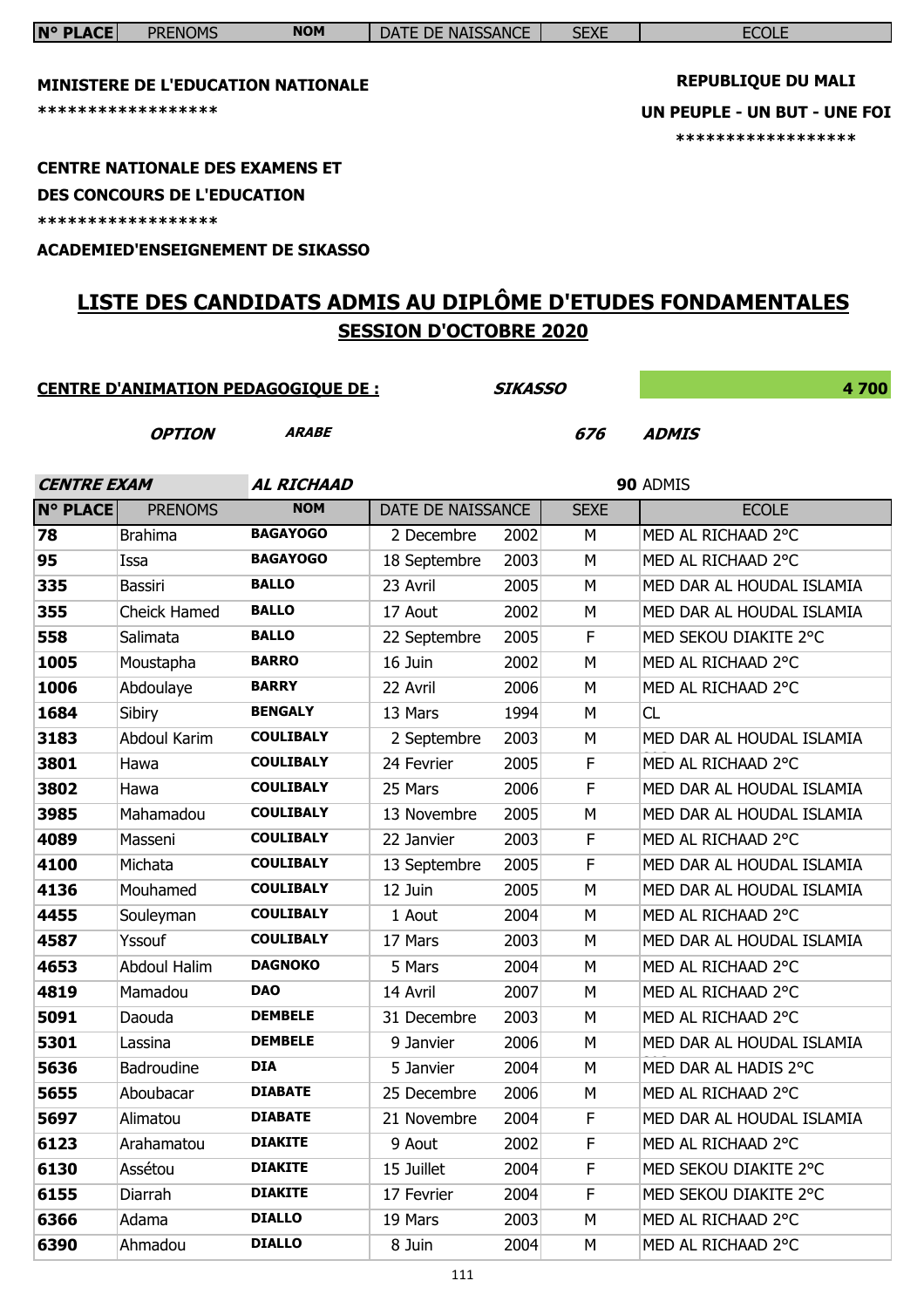| <b>N° PLACE</b> | <b>PRENOMS</b>         | <b>NOM</b>        | DATE DE NAISSANCE |      | <b>SEXE</b> | <b>ECOLE</b>              |
|-----------------|------------------------|-------------------|-------------------|------|-------------|---------------------------|
| 6518            | Badra Aly              | <b>DIALLO</b>     | 13 Septembre      | 2006 | М           | MED DAR AL HADIS 2°C      |
| 6915            | Moumouni               | <b>DIALLO</b>     | 31 Decembre       | 2002 | M           | MED AL RICHAAD 2°C        |
| 6960            | Oumar                  | <b>DIALLO</b>     | 24 Novembre       | 2001 | M           | MED AL RICHAAD 2°C        |
| 7105            | Souleyman              | <b>DIALLO</b>     | 20 Juin           | 2002 | М           | MED AL RICHAAD 2°C        |
| 7391            | Moulaye                | <b>DIAMOUTENE</b> | 9 Avril           | 2000 | М           | MED AL RICHAAD 2°C        |
| 7628            | Al Hassane Al          | <b>DIARRA</b>     | 17 Novembre       | 2006 | M           | MED DAR AL HOUDAL ISLAMIA |
| 7633            | Alassane               | <b>DIARRA</b>     | 17 Juillet        | 2000 | М           | MED AL RICHAAD 2°C        |
| 7653            | Alimata Nouhoum DIARRA |                   | 16 Avril          | 2005 | F           | MED AL RICHAAD 2°C        |
| 7729            | Assanatou              | <b>DIARRA</b>     | 19 Janvier        | 2003 | $\mathsf F$ | MED DAR AL HOUDAL ISLAMIA |
| 7756            | Awa                    | <b>DIARRA</b>     | 30 Decembre       | 2005 | $\mathsf F$ | MED DAR AL HOUDAL ISLAMIA |
| 7877            | Djamatio               | <b>DIARRA</b>     | 4 Mars            | 2004 | $\mathsf F$ | MED AL RICHAAD 2°C        |
| 8381            | Ramata                 | <b>DIARRA</b>     | 9 Fevrier         | 2005 | F           | MED AL RICHAAD 2°C        |
| 8487            | Siaka                  | <b>DIARRA</b>     | 23 Mars           | 2006 | M           | MED AL RICHAAD 2°C        |
| 8826            | Djénébou               | <b>DISSA</b>      | 19 Septembre      | 1993 | $\mathsf F$ | <b>CL</b>                 |
| 8884            | Méréma                 | <b>DJEKITE</b>    | 1 Janvier         | 2001 | F           | MED AL RICHAAD 2°C        |
| 8891            | Aicha Yatimbe          | <b>DJIGUIBA</b>   | 1 Mars            | 2005 | F           | MED AL RICHAAD 2°C        |
| 8986            | Mouctar                | <b>DJIRE</b>      | 12 Decembre       | 2004 | M           | MED AL RICHAAD 2°C        |
| 9122            | Almoustapha            | <b>DOUCOURE</b>   | 24 Novembre       | 2004 | М           | MED AL RICHAAD 2°C        |
| 9171            | <b>Bache</b>           | <b>DOUMBIA</b>    | 1 Fevrier         | 2003 | М           | MED AL RICHAAD 2°C        |
| 9224            | Mignangué              | <b>DOUMBIA</b>    | 12 Aout           | 2005 | F           | MED AL RICHAAD 2°C        |
| 9338            | Aïchata                | <b>FANE</b>       | 8 Mars            | 2006 | $\mathsf F$ | MED DAR AL HADIS 2°C      |
| 9487            | Hakourou               | <b>GACKOU</b>     | 13 Mars           | 2006 | M           | MED DAR AL HOUDAL ISLAMIA |
| 9815            | Aminata                | <b>KANTE</b>      | 4 Octobre         | 2006 | М           | MED AL RICHAAD 2°C        |
| 9830            | Oumar Farokou          | <b>KANTE</b>      | 3 Janvier         | 2000 | M           | MED AL RICHAAD 2°C        |
| 9946            | Amara                  | <b>KEÏTA</b>      | 20 Octobre        | 1999 | М           | CL                        |
| 10071           | Yaya                   | <b>KEÏTA</b>      | 1 Janvier         | 2001 | М           | MED AL RICHAAD 2°C        |
| 10234           | Ba Moriba              | <b>KONATE</b>     | 21 Fevrier        | 2004 | M           | MED DAR AL HOUDAL ISLAMIA |
| 10300           | Fatoumata              | <b>KONATE</b>     | 1 Janvier         | 2005 | $\mathsf F$ | MED DAR AL HOUDAL ISLAMIA |
| 10617           | Adama                  | <b>KONE</b>       | 1 Septembre       | 2003 | М           | MED AL RICHAAD 2°C        |
| 10828           | Ayouba                 | <b>KONE</b>       | 19 Octobre        | 2005 | М           | MED DAR AL HOUDAL ISLAMIA |
| 10877           | Bintou                 | <b>KONE</b>       | 12 Novembre       | 2004 | $\mathsf F$ | MED AL RICHAAD 2°C        |
| 11244           | Lassina                | <b>KONE</b>       | 31 Decembre       | 2003 | M           | MED DAR AL HOUDAL ISLAMIA |
| 11393           | Mohamed                | <b>KONE</b>       | 21 Decembre       | 2004 | М           | MED AL RICHAAD 2°C        |
| 11648           | Sidiki                 | <b>KONE</b>       | 15 Decembre       | 2004 | М           | MED DAR AL HOUDAL ISLAMIA |
| 12093           | Diakaria               | <b>MALLE</b>      | 19 Mars           | 2004 | М           | MED DAR AL HOUDAL ISLAMIA |
| 12182           | Aicha                  | <b>MARIKO</b>     | 6 Juillet         | 2003 | F           | MED AL RICHAAD 2°C        |
| 12535           | Alassane               | <b>OUATTARA</b>   | 28 Decembre       | 2004 | М           | MED AL RICHAAD 2°C        |
| 12676           | <b>Bréhima</b>         | <b>OUATTARA</b>   | 24 Janvier        | 2003 | М           | MED AL RICHAAD 2°C        |
| 12707           | Diakalia               | <b>OUATTARA</b>   | 2 Novembre        | 2005 | М           | MED AL RICHAAD 2°C        |
| 12827           | Issa                   | <b>OUATTARA</b>   | 24 Novembre       | 2003 | М           | MED AL RICHAAD 2°C        |
| 14000           | Mougoutari             | <b>SANGARE</b>    | 11 Mars           | 2004 | М           | MED TAHAFIZ CORAN 2°C     |
| 14029           | Nassarata              | <b>SANGARE</b>    | 1 Novembre        | 2003 | F           | MED AL RICHAAD 2°C        |
| 14033           | Nouhoum                | <b>SANGARE</b>    | 17 Mars           | 2003 | М           | MED DAR AL HOUDAL ISLAMIA |
| 15091           | Kalifa                 | <b>SANOGO</b>     | 21 Aout           | 2004 | М           | MED DAR AL HOUDAL ISLAMIA |
| 15100           | Karamogo               | <b>SANOGO</b>     | 20 Octobre        | 2004 | М           | MED DAR AL HOUDAL ISLAMIA |
| 15102           | Kardia                 | <b>SANOGO</b>     | 14 Juin           | 2004 | F           | MED DAR AL HOUDAL ISLAMIA |
| 16185           | Awa                    | <b>SIDIBE</b>     | 27 Mars           | 2002 | F           | MED AL RICHAAD 2°C        |
| 16209           | Chata                  | <b>SIDIBE</b>     | 21 Juillet        | 2005 | $\mathsf F$ | MED AL RICHAAD 2°C        |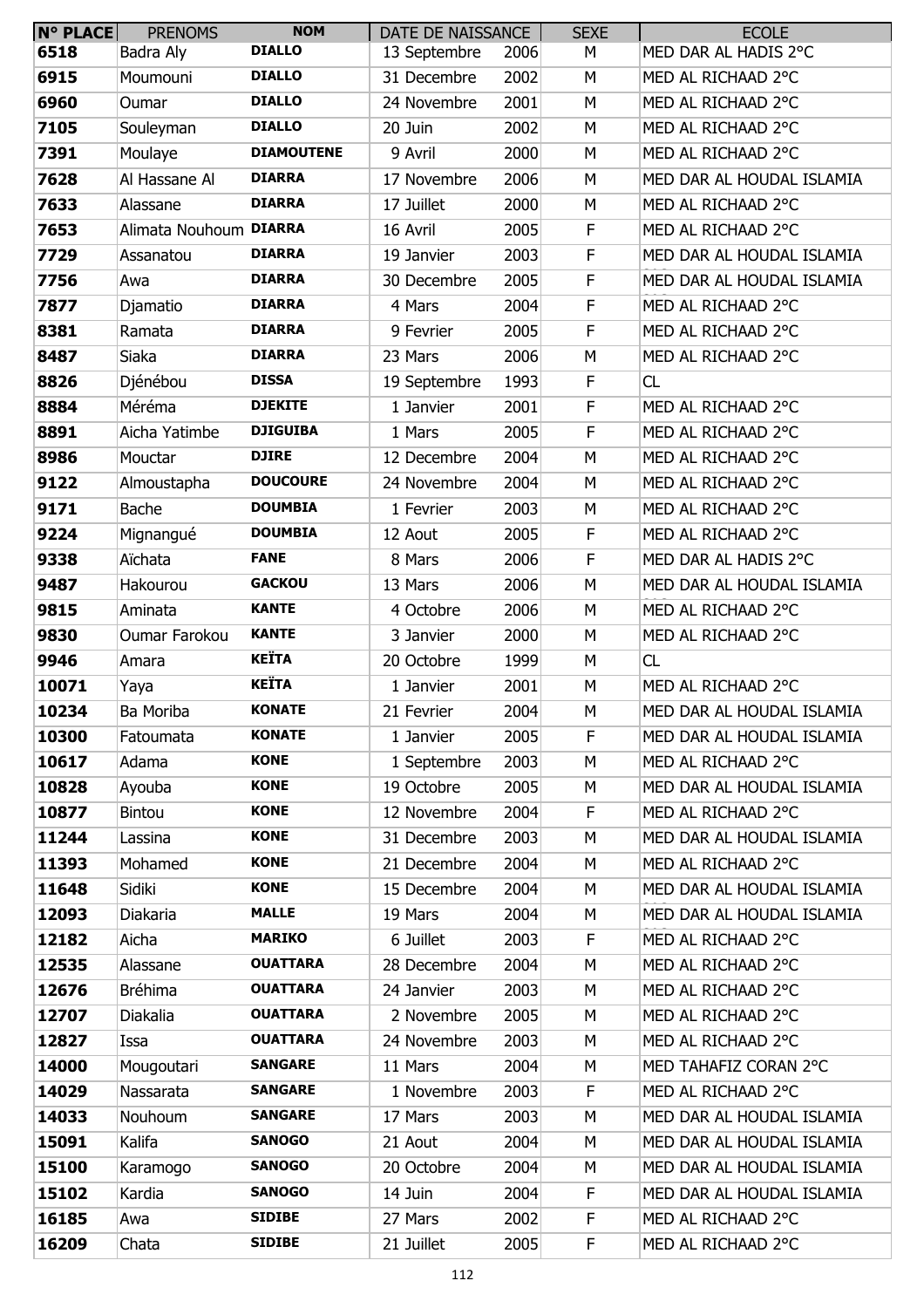| <b>N° PLACE</b> | <b>PRENOMS</b> | <b>NOM</b>    | DATE DE NAISSANCE |      | <b>SEXE</b> | <b>ECOLE</b>              |
|-----------------|----------------|---------------|-------------------|------|-------------|---------------------------|
| 16230           | <b>Drissa</b>  | <b>SIDIBE</b> | 1 Janvier         | 2001 | М           | MED AL RICHAAD 2°C        |
| 16235           | Fanta          | <b>SIDIBE</b> | 21 Janvier        | 2004 | F           | MED AL RICHAAD 2°C        |
| 16309           | Mamoutou       | <b>SIDIBE</b> | 31 Decembre       | 2004 | M           | MED TAHAFIZ CORAN 2°C     |
| 16402           | Wassa          | <b>SIDIBE</b> | 4 Mars            | 2005 | F           | MED AL RICHAAD 2°C        |
| 17159           | Abou           | <b>TALL</b>   | 8 Mars            | 2005 | M           | MED AL RICHAAD 2°C        |
| 17443           | Mamadou        | TOGOLA        | 25 Aout           | 2005 | M           | MED AL RICHAAD 2°C        |
| 18187           | Assitan        | TRAORE        | 22 Juillet        | 2003 | F           | MED AL RICHAAD 2°C        |
| 18261           | Bakoroba       | <b>TRAORE</b> | 10 Septembre      | 2005 | M           | MED AL RICHAAD 2°C        |
| 19388           | Nafissatou     | <b>TRAORE</b> | 10 Janvier        | 2006 | F           | MED AL RICHAAD 2°C        |
| 19541           | Ramata         | <b>TRAORE</b> | 28 Fevrier        | 2004 | F           | MED DAR AL HOUDAL ISLAMIA |
| 19576           | Rokiatou       | TRAORE        | 2 Decembre        | 2002 | F           | MED AL RICHAAD 2°C        |
| 19950           | Yacouba        | <b>TRAORE</b> | 10 Fevrier        | 2005 | M           | MED AL RICHAAD 2°C        |
| 20089           | Housseyni      | <b>WONOGO</b> | 19 Aout           | 2003 | M           | MED AL RICHAAD 2°C        |

| <b>CENTRE EXAM</b> |                  | KAPELEKOUROU     |                   |      | 88 ADMIS    |                            |  |
|--------------------|------------------|------------------|-------------------|------|-------------|----------------------------|--|
| <b>N° PLACE</b>    | <b>PRENOMS</b>   | <b>NOM</b>       | DATE DE NAISSANCE |      | <b>SEXE</b> | <b>ECOLE</b>               |  |
| 54                 | Alassane         | <b>BAGAYOGO</b>  | 26 Juillet        | 1999 | M           | <b>CL</b>                  |  |
| 493                | Modibo           | <b>BALLO</b>     | 18 Decembre       | 2004 | M           | MED FRANCO ARABE SBGOU 2°C |  |
| 624                | Yaya             | <b>BALLO</b>     | 29 Decembre       | 2003 | М           | MED FRANCO ARABE SBGOU 2°C |  |
| 755                | Djélika          | <b>BAMBA</b>     | 16 Mars           | 2005 | F           | MED FRANCO ARABE SBGOU 2°C |  |
| 878                | Moussa           | <b>BAMBA</b>     | 31 Octobre        | 2005 | M           | MED FRANCO ARABE SBGOU 2°C |  |
| 1216               | Adama            | <b>BENGALY</b>   | 20 Fevrier        | 2005 | M           | MED FRANCO ARABE SBGOU 2°C |  |
| 1238               | Alassane         | <b>BENGALY</b>   | 28 Novembre       | 2004 | M           | MED FRANCO ARABE SBGOU 2°C |  |
| 1419               | Idrissa          | <b>BENGALY</b>   | 4 Aout            | 2004 | M           | MED FRANCO ARABE SBGOU 2°C |  |
| 1421               | Ismaïl           | <b>BENGALY</b>   | 8 Juin            | 2005 | M           | MED FRANCO ARABE SBGOU 2°C |  |
| 1677               | Seydou           | <b>BENGALY</b>   | 18 Septembre      | 2005 | M           | MED FRANCO ARABE SBGOU 2°C |  |
| 2072               | Diata            | <b>BERTHE</b>    | 12 Decembre       | 2004 | F           | MED FRANCO ARABE SBGOU 2°C |  |
| 2280               | Maïmouna         | <b>BERTHE</b>    | 31 Decembre       | 2003 | $\mathsf F$ | MED MOUSSOABOU BEN OUMAIRI |  |
| 2351               | Mohamed          | <b>BERTHE</b>    | 6 Juillet         | 2006 | M           | MED FRANCO ARABE SBGOU 2°C |  |
| 2556               | <b>Tohere</b>    | <b>BERTHE</b>    | 12 Novembre       | 2005 | M           | MED BOGOTIERE 2°C          |  |
| 2863               | Naténin          | <b>CAMARA</b>    | 30 Novembre       | 2004 | F           | MED FRANCO ARABE SBGOU 2°C |  |
| 3299               | Aïcha            | <b>COULIBALY</b> | 31 Mars           | 2004 | $\mathsf F$ | MED FRANCO ARABE SBGOU 2°C |  |
| 3383               | Amidou           | <b>COULIBALY</b> | 15 Septembre      | 2003 | M           | MED BOGOTIERE 2°C          |  |
| 3400               | Aminata          | <b>COULIBALY</b> | 21 Aout           | 2004 | F           | MED FRANCO ARABE SBGOU 2°C |  |
| 3481               | Awa              | <b>COULIBALY</b> | 10 Mars           | 2003 | $\mathsf F$ | MED FRANCO ARABE SBGOU 2°C |  |
| 3651               | Djénéba          | <b>COULIBALY</b> | 28 Decembre       | 2002 | F           | MED MOUSSOABOU BEN OUMAIRI |  |
| 3810               | Ibrahim          | <b>COULIBALY</b> | 18 Juin           | 2005 | M           | MED MOUSSOABOU BEN OUMAIRI |  |
| 3878               | Kadidiatou       | <b>COULIBALY</b> | 11 Septembre      | 2005 | F           | MED FRANCO ARABE SBGOU 2°C |  |
| 3954               | Lasseny          | <b>COULIBALY</b> | 12 Octobre        | 2003 | M           | MED BOGOTIERE 2°C          |  |
| 3960               | Lassina          | <b>COULIBALY</b> | 27 Octobre        | 2004 | M           | MED FRANCO ARABE SBGOU 2°C |  |
| 4000               | Maïmounata       | <b>COULIBALY</b> | 29 Fevrier        | 2004 | F           | MED FRANCO ARABE SBGOU 2°C |  |
| 4154               | Moussa           | <b>COULIBALY</b> | 9 Fevrier         | 2005 | M           | MED MOUSSOABOU BEN OUMAIRI |  |
| 4386               | Seriba           | <b>COULIBALY</b> | 29 Mars           | 2002 | M           | MED FRANCO ARABE SBGOU 2°C |  |
| 4414               | Siaka            | <b>COULIBALY</b> | 5 Janvier         | 2001 | М           | MED MOUSSOABOU BEN OUMAIRI |  |
| 4558               | Yaya             | <b>COULIBALY</b> | 19 Juin           | 2004 | М           | MED FRANCO ARABE SBGOU 2°C |  |
| 4639               | Ousmane          | <b>DAFF</b>      | 24 Decembre       | 2004 | М           | MED FRANCO ARABE SBGOU 2°C |  |
| 4642               | Ousmane          | <b>DAGNIOGO</b>  | 3 Decembre        | 2004 | М           | MED FRANCO ARABE SBGOU 2°C |  |
| 4797               | <b>Barakissa</b> | <b>DAO</b>       | 22 Novembre       | 2004 | F           | MED FRANCO ARABE SBGOU 2°C |  |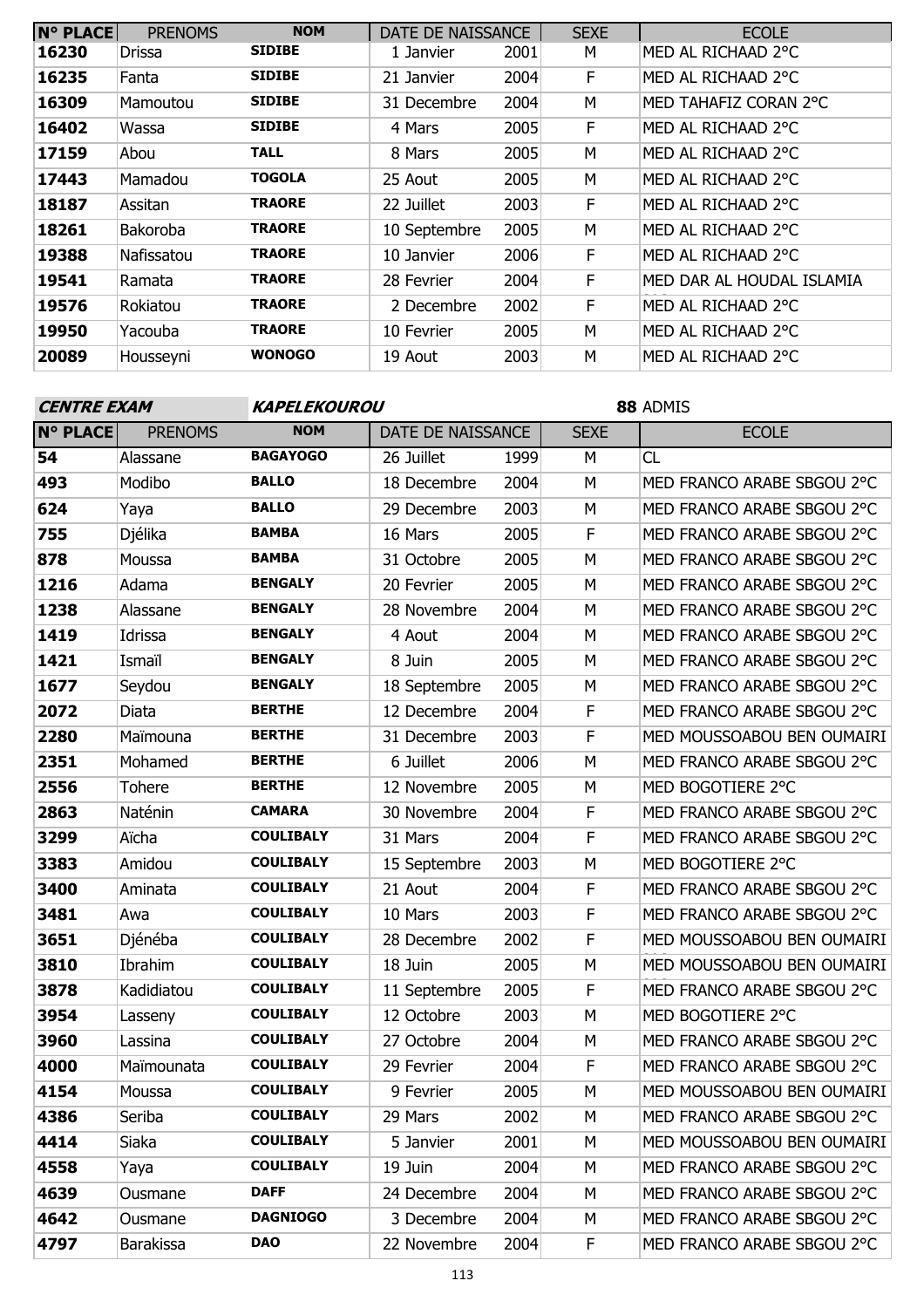| $N^{\circ}$ PLACE | <b>PRENOMS</b>   | <b>NOM</b>        | DATE DE NAISSANCE |      | <b>SEXE</b> | <b>ECOLE</b>               |
|-------------------|------------------|-------------------|-------------------|------|-------------|----------------------------|
| 4825              | Safiatou         | <b>DAO</b>        | 9 Mars            | 2004 | F.          | MED FRANCO ARABE SBGOU 2°C |
| 5123              | Djénèba          | <b>DEMBELE</b>    | 15 Octobre        | 2004 | F           | MED FRANCO ARABE SBGOU 2°C |
| 5256              | Kalifa           | <b>DEMBELE</b>    | 30 Avril          | 2004 | М           | MED FRANCO ARABE SBGOU 2°C |
| 5316              | Mahamadou        | <b>DEMBELE</b>    | 4 Juin            | 2004 | М           | MED MOUSSOABOU BEN OUMAIRI |
| 5434              | Oumamatou        | <b>DEMBELE</b>    | 27 Mars           | 2005 | F           | MED FRANCO ARABE SBGOU 2°C |
| 5506              | Sékou            | <b>DEMBELE</b>    | 1 Fevrier         | 2005 | M           | MED FRANCO ARABE SBGOU 2°C |
| 5920              | Mohamed          | <b>DIABATE</b>    | 5 Janvier         | 2005 | М           | MED BOGOTIERE 2°C          |
| 6338              | Abibatou         | <b>DIALLO</b>     | 4 Mars            | 2005 | F           | MED FRANCO ARABE SBGOU 2°C |
| 6997              | Ramatou          | <b>DIALLO</b>     | 23 Mars           | 2005 | $\mathsf F$ | MED FRANCO ARABE SBGOU 2°C |
| 7196              | Abdoulaye        | <b>DIAMOUTENE</b> | 5 Janvier         | 2004 | M           | MED BOGOTIERE 2°C          |
| 7229              | Alassane         | <b>DIAMOUTENE</b> | 15 Avril          | 2005 | М           | MED BOGOTIERE 2°C          |
| 7302              | Drissa           | <b>DIAMOUTENE</b> | 22 Fevrier        | 2004 | М           | MED FRANCO ARABE SBGOU 2°C |
| 7550              | Aboubacar        | <b>DIARRA</b>     | 21 Mars           | 2007 | М           | MED MOUSSOABOU BEN OUMAIRI |
| 7616              | Aïcha            | <b>DIARRA</b>     | 17 Novembre       | 2004 | F           | MED FRANCO ARABE SBGOU 2°C |
| 7998              | Hady             | <b>DIARRA</b>     | 15 Novembre       | 2004 | М           | MED FRANCO ARABE SBGOU 2°C |
| 8117              | Korotoumou       | <b>DIARRA</b>     | 9 Avril           | 2005 | F           | MED FRANCO ARABE SBGOU 2°C |
| 8167              | Mahamadou        | <b>DIARRA</b>     | 26 Avril          | 2003 | M           | MED FRANCO ARABE SBGOU 2°C |
| 8597              | Younoussa        | <b>DIARRA</b>     | 22 Mars           | 2004 | М           | MED MOUSSOABOU BEN OUMAIRI |
| 8670              | Nafissatou       | <b>DIAWARA</b>    | 14 Juin           | 2005 | F           | MED TARBIATOU BANINA WAL   |
| 8691              | Badra Aly        | <b>DICKO</b>      | 10 Septembre      | 2005 | М           | MED MOUSSOABOU BEN OUMAIRI |
| 9149              | Adiarra          | <b>DOUMBIA</b>    | 30 Avril          | 2004 | F           | MED FRANCO ARABE SBGOU 2°C |
| 9241              | Ousmane          | <b>DOUMBIA</b>    | 2 Fevrier         | 2003 | М           | MED FRANCO ARABE SBGOU 2°C |
| 9333              | Abdoulaye        | <b>FANE</b>       | 20 Janvier        | 2003 | M           | MED TARBIATOU BANINA WAL   |
| 9790              | Fatoumata        | <b>KANE</b>       | 27 Fevrier        | 2004 | F           | MED FRANCO ARABE SBGOU 2°C |
| 10123             | Fatoumata        | <b>KOMOU</b>      | 29 Janvier        | 2006 | F           | MED MOUSSOABOU BEN OUMAIRI |
| 10241             | <b>Barakissa</b> | <b>KONATE</b>     | 4 Octobre         | 2005 | F           | MED MOUSSOABOU BEN OUMAIRI |
| 10274             | Djénéba          | <b>KONATE</b>     | 15 Juin           | 2006 | F           | MED MOUSSOABOU BEN OUMAIRI |
| 10564             | Abibata          | <b>KONE</b>       | 8 Aout            | 2003 | F           | MED TARBIATOU BANINA WAL   |
| 10707             | Alimatou         | <b>KONE</b>       | 28 Janvier        | 2004 | F           | MED FRANCO ARABE SBGOU 2°C |
| 10820             | Awa              | <b>KONE</b>       | 12 Decembre       | 2005 | F           | MED FRANCO ARABE SBGOU 2°C |
| 10882             | Bintou Djamila   | <b>KONE</b>       | 17 Mars           | 2004 | F           | MED FRANCO ARABE SBGOU 2°C |
| 10930             | Daouda           | <b>KONE</b>       | 18 Mars           | 2005 | M           | MED FRANCO ARABE SBGOU 2°C |
| 11578             | Salif            | <b>KONE</b>       | 1 Janvier         | 2005 | М           | MED FRANCO ARABE SBGOU 2°C |
| 12502             | Adama A          | <b>OUATTARA</b>   | 2 Decembre        | 2005 | M           | MED BOGOTIERE 2°C          |
| 12742             | Dramane          | <b>OUATTARA</b>   | 27 Fevrier        | 2005 | M           | MED TARBIATOU BANINA WAL   |
| 13177             | Souleymane       | <b>OUATTARA</b>   | 18 Novembre       | 2005 | M           | MED TARBIATOU BANINA WAL   |
| 13346             | Amadou           | <b>SAGARA</b>     | 17 Janvier        | 2004 | M           | MED FRANCO ARABE SBGOU 2°C |
| 13719             | Coumba           | <b>SANGARE</b>    | 2 Janvier         | 2004 | $\mathsf F$ | MED FRANCO ARABE SBGOU 2°C |
| 14155             | Soumaïla         | <b>SANGARE</b>    | 2 Mars            | 2005 | M           | MED FRANCO ARABE SBGOU 2°C |
| 14179             | Yacouba          | <b>SANGARE</b>    | 12 Mars           | 2004 | M           | MED FRANCO ARABE SBGOU 2°C |
| 14206             | Zénèbou          | <b>SANGARE</b>    | 17 Mars           | 2003 | F           | MED MOUSSOABOU BEN OUMAIRI |
| 14255             | Abdramane        | <b>SANOGO</b>     | 22 Juillet        | 2004 | М           | MED FRANCO ARABE SBGOU 2°C |
| 15010             | Ismaïla          | <b>SANOGO</b>     | 19 Octobre        | 2003 | М           | MED BOGOTIERE 2°C          |
| 15318             | Maminata         | <b>SANOGO</b>     | 12 Fevrier        | 2004 | F           | MED FRANCO ARABE SBGOU 2°C |
| 15338             | Manssirou        | <b>SANOGO</b>     | 25 Novembre       | 2005 | М           | MED FRANCO ARABE SBGOU 2°C |
| 15478             | Moussa           | <b>SANOGO</b>     | 12 Mars           | 2005 | M           | MED FRANCO ARABE SBGOU 2°C |
| 16105             | Fatoumata        | <b>SEWA</b>       | 3 Janvier         | 2000 | F           | MED MOUSSOABOU BEN OUMAIRI |
| 16530             | Aboudou          | <b>SOGODOGO</b>   | 31 Decembre       | 2005 | М           | MED BOGOTIERE 2°C          |
|                   |                  |                   |                   |      |             |                            |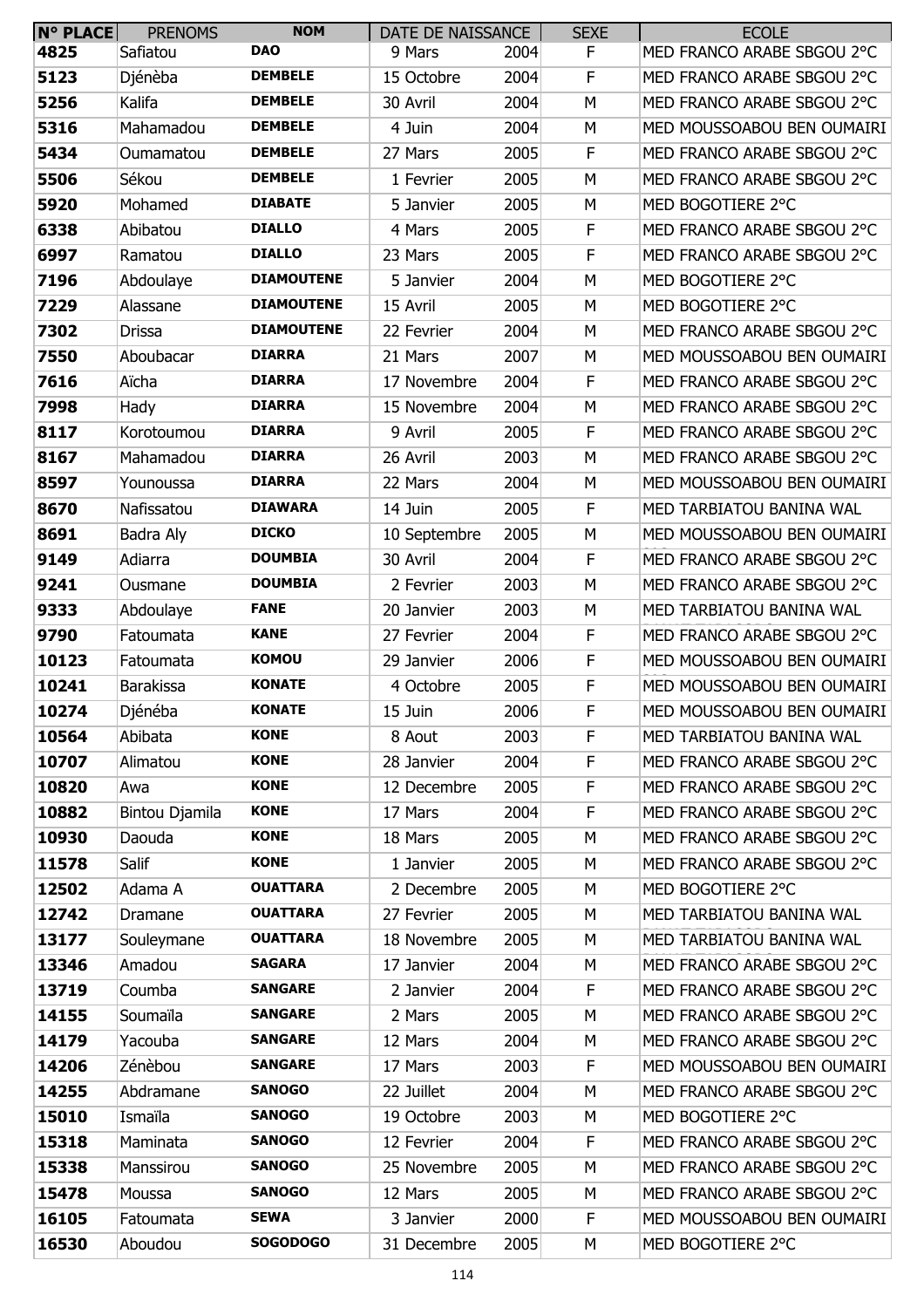| <b>N° PLACE</b> | <b>PRENOMS</b>  | <b>NOM</b>      | DATE DE NAISSANCE |      | <b>SEXE</b> | <b>ECOLE</b>               |
|-----------------|-----------------|-----------------|-------------------|------|-------------|----------------------------|
| 16805           | Oudou           | <b>SOGODOGO</b> | 1 Janvier         | 2004 | М           | MED MOUSSOABOU BEN OUMAIRI |
| 16870           | <b>Ténin</b>    | <b>SOGODOGO</b> | 2 Juillet         | 2004 | F           | MED FRANCO ARABE SBGOU 2°C |
| 17440           | Maïmouna        | <b>TOGOLA</b>   | 2 Janvier         | 2007 | F           | MED FRANCO ARABE SBGOU 2°C |
| 18047           | Aly             | <b>TRAORE</b>   | 1 Mars            | 2003 | М           | MED MOUSSOABOU BEN OUMAIRI |
| 18432           | Dauda           | <b>TRAORE</b>   | 23 Novembre       | 2005 | M           | MED BOGOTIERE 2°C          |
| 18443           | <b>Diakalia</b> | <b>TRAORE</b>   | 23 Juillet        | 2003 | M           | MED FRANCO ARABE SBGOU 2°C |
| 19532           | Rahama          | <b>TRAORE</b>   | 1 Janvier         | 2005 | F           | MED FRANCO ARABE SBGOU 2°C |
| 20137           | Issouf          | <b>YIRAMPO</b>  | 31 Decembre       | 2005 | М           | MED FRANCO ARABE SBGOU 2°C |

| <b>CENTRE EXAM</b> |                | <b>MAHAAD</b>     |                   |      | 114 ADMIS   |                             |  |
|--------------------|----------------|-------------------|-------------------|------|-------------|-----------------------------|--|
| <b>N° PLACE</b>    | <b>PRENOMS</b> | <b>NOM</b>        | DATE DE NAISSANCE |      | <b>SEXE</b> | <b>ECOLE</b>                |  |
| 305                | Aminata        | <b>BALLO</b>      | 15 Decembre       | 2004 | F           | MED OULOUM ADDIN 2°C        |  |
| 422                | Kader          | <b>BALLO</b>      | 29 Octobre        | 2003 | M           | MED OULOUM ADDIN 2°C        |  |
| 437                | Kanko          | <b>BALLO</b>      | 23 Janvier        | 2005 | $\mathsf F$ | MED MAHAAD IMAM IBRAHIM 2°C |  |
| 681                | Afouchata      | <b>BAMBA</b>      | 30 Octobre        | 2004 | F           | MED OULOUM ADDIN 2°C        |  |
| 716                | Bakary         | <b>BAMBA</b>      | 10 Decembre       | 2003 | M           | MED MAHAAD IMAM IBRAHIM 2°C |  |
| 872                | Mohamed        | <b>BAMBA</b>      | 28 Juillet        | 2005 | M           | MED MAHAAD IMAM IBRAHIM 2°C |  |
| 1038               | Abdramane      | <b>BAYOGO</b>     | 15 Juillet        | 2005 | M           | MED OULOUM ADDIN 2°C        |  |
| 1202               | Aboubacar      | <b>BENGALY</b>    | 13 Septembre      | 2003 | M           | MED OULOUM ADDIN 2°C        |  |
| 2582               | Yaya           | <b>BERTHE</b>     | 23 Juillet        | 2003 | M           | MED OULOUM ADDIN 2°C        |  |
| 2597               | Zakaria        | <b>BERTHE</b>     | 5 Janvier         | 2004 | M           | MED OULOUM ADDIN 2°C        |  |
| 3001               | Fatoumata      | <b>CISSE</b>      | 10 Juillet        | 2004 | F           | MED OULOUM ADDIN 2°C        |  |
| 3180               | Abdoul Hamid K | <b>COULIBALY</b>  | 26 Juin           | 2006 | M           | MED OULOUM ADDIN 2°C        |  |
| 3442               | Arouna         | <b>COULIBALY</b>  | 30 Mars           | 2001 | M           | MED MAHAAD IMAM IBRAHIM 2°C |  |
| 3506               | <b>Bakary</b>  | <b>COULIBALY</b>  | 27 Juillet        | 2005 | M           | MED OULOUM ADDIN 2°C        |  |
| 3827               | Iliasse        | <b>COULIBALY</b>  | 2 Aout            | 2003 | M           | MED MAHAAD IMAM IBRAHIM 2°C |  |
| 3967               | Lellaissa      | <b>COULIBALY</b>  | 19 Janvier        | 2002 | F           | MED OULOUM ADDIN 2°C        |  |
| 3990               | Mahamoud       | <b>COULIBALY</b>  | 7 Avril           | 2002 | M           | MED MAHAAD IMAM IBRAHIM 2°C |  |
| 4155               | Moussa         | <b>COULIBALY</b>  | 13 Fevrier        | 2003 | M           | MED OULOUM ADDIN 2°C        |  |
| 4260               | Ousmane        | <b>COULIBALY</b>  | 22 Juillet        | 2003 | M           | MED OULOUM ADDIN 2°C        |  |
| 4318               | Safiatou       | <b>COULIBALY</b>  | 24 Octobre        | 2005 | F           | MED OULOUM ADDIN 2°C        |  |
| 4559               | Yaya           | <b>COULIBALY</b>  | 15 Decembre       | 2004 | M           | MED MAHAAD IMAM IBRAHIM 2°C |  |
| 4736               | Aboubacar S    | <b>DANIOKO</b>    | 21 Avril          | 2005 | M           | MED OULOUM ADDIN 2°C        |  |
| 5453               | Ousmane        | <b>DEMBELE</b>    | 5 Mars            | 2004 | M           | MED OULOUM ADDIN 2°C        |  |
| 5728               | Assétou        | <b>DIABATE</b>    | 12 Mars           | 2002 | F           | MED OULOUM ADDIN 2°C        |  |
| 6180               | Hafissatou     | <b>DIAKITE</b>    | 5 Janvier         | 2003 | F           | MED OULOUM ADDIN 2°C        |  |
| 6437               | Amidou         | <b>DIALLO</b>     | 1 Janvier         | 2004 | M           | MED OULOUM ADDIN 2°C        |  |
| 6726               | Issouf         | <b>DIALLO</b>     | 30 Aout           | 2004 | M           | MED MAHAAD IMAM IBRAHIM 2°C |  |
| 6906               | Mohamed        | <b>DIALLO</b>     | 2 Novembre        | 2004 | M           | MED OULOUM ADDIN 2°C        |  |
| 7013               | Sadio          | <b>DIALLO</b>     | 11 Octobre        | 2004 | M           | MED MAHAAD IMAM IBRAHIM 2°C |  |
| 7411               | Ousmane        | <b>DIAMOUTENE</b> | 9 Septembre       | 2004 | M           | MED MAHAAD IMAM IBRAHIM 2°C |  |
| 7412               | Ousmane        | <b>DIAMOUTENE</b> | 20 Juin           | 2004 | M           | MED OULOUM ADDIN 2°C        |  |
| 7521               | Abdoulaye      | <b>DIARRA</b>     | 18 Septembre      | 2001 | М           | MED OULOUM ADDIN 2°C        |  |
| 7604               | Afou           | <b>DIARRA</b>     | 31 Juillet        | 2004 | F           | MED OULOUM ADDIN 2°C        |  |
| 7634               | Alassane       | <b>DIARRA</b>     | 4 Janvier         | 2003 | М           | MED OULOUM ADDIN 2°C        |  |
| 7723               | Arouna         | <b>DIARRA</b>     | 5 Avril           | 2005 | М           | MED OULOUM ADDIN 2°C        |  |
| 7914               | Dramane        | <b>DIARRA</b>     | 27 Fevrier        | 2005 | M           | MED OULOUM ADDIN 2°C        |  |
| 7987               | Gnanouma       | <b>DIARRA</b>     | 19 Janvier        | 2004 | F           | MED MAHAAD IMAM IBRAHIM 2°C |  |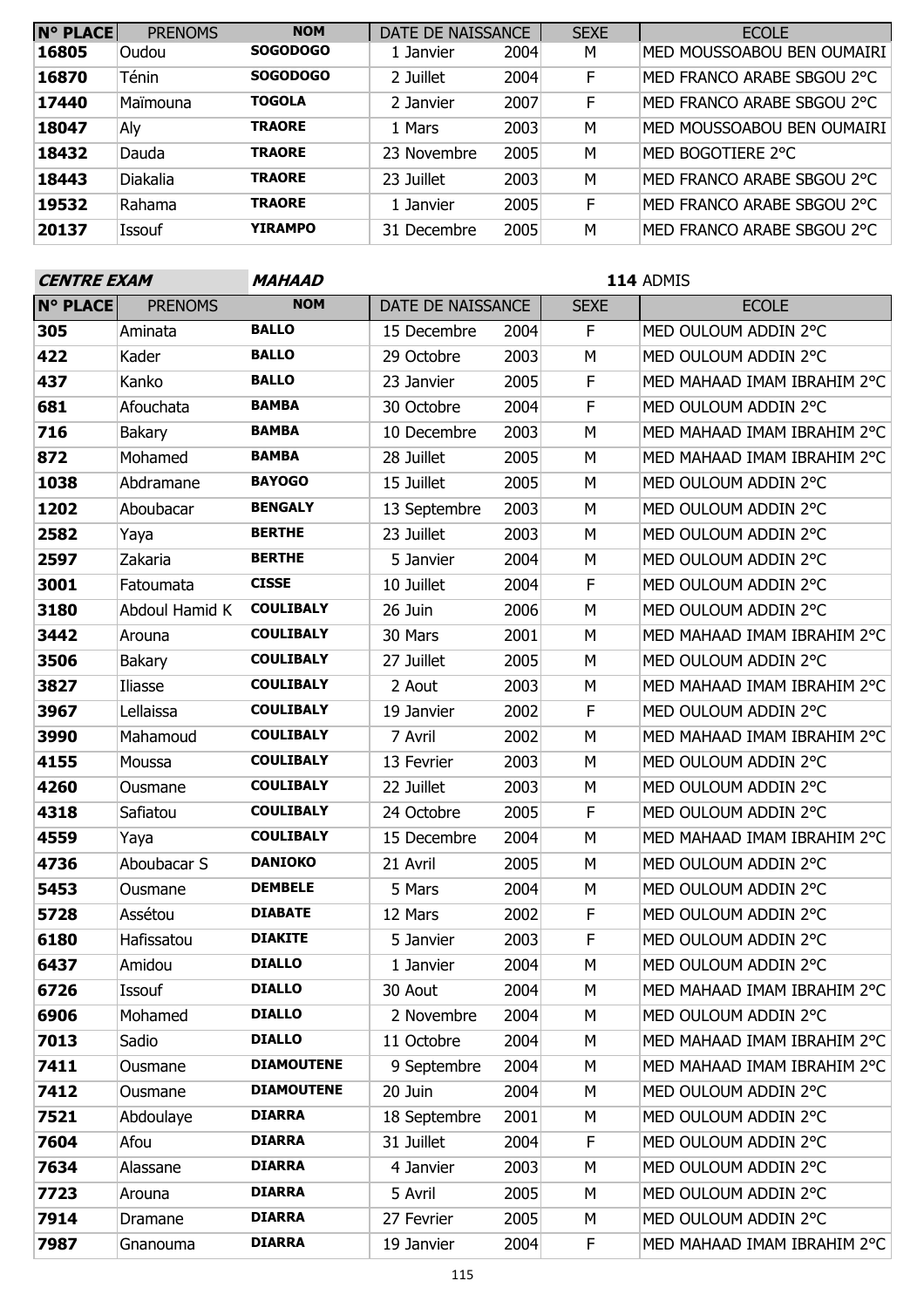| <b>N° PLACE</b> | <b>PRENOMS</b>      | <b>NOM</b>      | DATE DE NAISSANCE |      | <b>SEXE</b> | <b>ECOLE</b>                |
|-----------------|---------------------|-----------------|-------------------|------|-------------|-----------------------------|
| 8161            | Maga Rachid         | <b>DIARRA</b>   | 26 Avril          | 2006 | М           | MED MAHAAD IMAM IBRAHIM 2°C |
| 8168            | Mahamadou           | <b>DIARRA</b>   | 11 Decembre       | 2003 | M           | MED OULOUM ADDIN 2°C        |
| 8293            | Mouhamed M          | <b>DIARRA</b>   | 26 Novembre       | 2003 | М           | MED OULOUM ADDIN 2°C        |
| 8333            | N'Golo              | <b>DIARRA</b>   | 21 Avril          | 2004 | М           | MED OULOUM ADDIN 2°C        |
| 8581            | Yacouba             | <b>DIARRA</b>   | 29 Aout           | 2004 | М           | MED OULOUM ADDIN 2°C        |
| 8646            | Amadou              | <b>DIAWARA</b>  | 5 Mars            | 2004 | М           | MED MAHAAD IMAM IBRAHIM 2°C |
| 9281            | Yahaya              | <b>DOUMBIA</b>  | 17 Aout           | 2001 | М           | MED OULOUM ADDIN 2°C        |
| 9407            | Abdoul Salam        | <b>FOFANA</b>   | 24 Aout           | 2004 | М           | MED OULOUM ADDIN 2°C        |
| 9735            | Yaya                | <b>KALAPO</b>   | 4 Aout            | 2004 | M           | MED MAHAAD IMAM IBRAHIM 2°C |
| 9856            | Ibrahima            | <b>KASSOGUE</b> | 30 Juin           | 2004 | М           | MED OULOUM ADDIN 2°C        |
| 9865            | Issa                | <b>KATILE</b>   | 13 Fevrier        | 2006 | М           | MED OULOUM ADDIN 2°C        |
| 10082           | Mariétou            | <b>KELEPILY</b> | 22 Fevrier        | 2005 | F           | MED MAHAAD IMAM IBRAHIM 2°C |
| 10560           | Abdramane           | <b>KONE</b>     | 10 Mars           | 2005 | М           | MED OULOUM ADDIN 2°C        |
| 10572           | Aboubacar           | <b>KONE</b>     | 1 Decembre        | 1997 | М           | CL                          |
| 10792           | Assanatou O         | <b>KONE</b>     | 11 Janvier        | 2005 | F           | MED OULOUM ADDIN 2°C        |
| 11141           | Issa                | <b>KONE</b>     | 24 Octobre        | 2003 | M           | MED OULOUM ADDIN 2°C        |
| 11617           | Seybou              | <b>KONE</b>     | 13 Fevrier        | 2003 | M           | MED OULOUM ADDIN 2°C        |
| 11627           | Seydou              | <b>KONE</b>     | 12 Mars           | 2003 | М           | MED OULOUM ADDIN 2°C        |
| 11913           | Adiaratou           | <b>MAGANE</b>   | 6 Avril           | 2006 | F           | MED MAHAAD IMAM IBRAHIM 2°C |
| 11927           | Abdourahamane       | <b>MAIGA</b>    | 17 Juillet        | 2000 | M           | MED OULOUM ADDIN 2°C        |
| 11930           | Badra Aliou         | <b>MAIGA</b>    | 4 Decembre        | 2004 | М           | MED MAHAAD IMAM IBRAHIM 2°C |
| 11939           | Hassane Kilou       | <b>MAIGA</b>    | 23 Juillet        | 2004 | M           | MED OULOUM ADDIN 2°C        |
| 11951           | Rabiatou            | <b>MAIGA</b>    | 19 Octobre        | 2005 | F           | MED OULOUM ADDIN 2°C        |
| 12033           | Noucoura            | <b>MAÏGA</b>    | 30 Decembre       | 2004 | F           | MED OULOUM ADDIN 2°C        |
| 12119           | Lala                | <b>MALLE</b>    | 1 Juin            | 2004 | F           | MED MAHAAD IMAM IBRAHIM 2°C |
| 12289           | Aboudramane         | <b>M'BAILLE</b> | 18 Decembre       | 2004 | М           | MED OULOUM ADDIN 2°C        |
| 12291           | <b>Abdoul Razak</b> | <b>M'BAYE</b>   | 29 Mars           | 2004 | M           | MED OULOUM ADDIN 2°C        |
| 12293           | Souaybou            | <b>M'BAYE</b>   | 13 Aout           | 2003 | М           | MED OULOUM ADDIN 2°C        |
| 12523           | Aichata             | <b>OUATTARA</b> | 4 Octobre         | 2005 | F           | MED MAHAAD IMAM IBRAHIM 2°C |
| 12582           | Aminata             | <b>OUATTARA</b> | 5 Avril           | 2004 | F           | MED OULOUM ADDIN 2°C        |
| 12803           | Haby                | <b>OUATTARA</b> | 31 Mars           | 2003 | F           | MED OULOUM ADDIN 2°C        |
| 12941           | Mamadou             | <b>OUATTARA</b> | 8 Mars            | 2004 | M           | MED OULOUM ADDIN 2°C        |
| 13141           | Seybou              | <b>OUATTARA</b> | 7 Fevrier         | 2005 | М           | MED MAHAAD IMAM IBRAHIM 2°C |
| 13977           | Masséni             | <b>SANGARE</b>  | 10 Avril          | 2005 | F           | MED OULOUM ADDIN 2°C        |
| 14082           | Rokiatou            | <b>SANGARE</b>  | 11 Juin           | 2007 | F           | MED OULOUM ADDIN 2°C        |
| 14163           | <b>Tahirou</b>      | <b>SANGARE</b>  | 20 Aout           | 2004 | М           | MED OULOUM ADDIN 2°C        |
| 15231           | Madou               | <b>SANOGO</b>   | 7 Novembre        | 2004 | M           | MED MAHAAD IMAM IBRAHIM 2°C |
| 15479           | Moussa              | <b>SANOGO</b>   | 13 Juin           | 2000 | M           | MED MAHAAD IMAM IBRAHIM 2°C |
| 15508           | Naminata            | <b>SANOGO</b>   | 19 Aout           | 2001 | F           | MED OULOUM ADDIN 2°C        |
| 15661           | Rokiatou            | <b>SANOGO</b>   | 24 Aout           | 2005 | F           | MED MAHAAD IMAM IBRAHIM 2°C |
| 15714           | Salif               | <b>SANOGO</b>   | 31 Decembre       | 1994 | M           | <b>CL</b>                   |
| 15729           | Salimata            | <b>SANOGO</b>   | 10 Octobre        | 1996 | F           | CL                          |
| 16084           | Aïché               | <b>SAWADOGO</b> | 25 Juin           | 2006 | F           | MED OULOUM ADDIN 2°C        |
| 16101           | Taybatou            | <b>SERE</b>     | 18 Septembre      | 2005 | F           | MED OULOUM ADDIN 2°C        |
| 16243           | Fatoumata           | <b>SIDIBE</b>   | 1 Janvier         | 2005 | F           | MED MAHAAD IMAM IBRAHIM 2°C |
| 16406           | Yacouba             | <b>SIDIBE</b>   | 6 Aout            | 2004 | M           | MED MAHAAD IMAM IBRAHIM 2°C |
| 16458           | Malamine            | <b>SISSOKO</b>  | 2 Decembre        | 2004 | М           | MED OULOUM ADDIN 2°C        |
| 16528           | Aboubacar           | <b>SOGODOGO</b> | 18 Septembre      | 2005 | М           | MED MAHAAD IMAM IBRAHIM 2°C |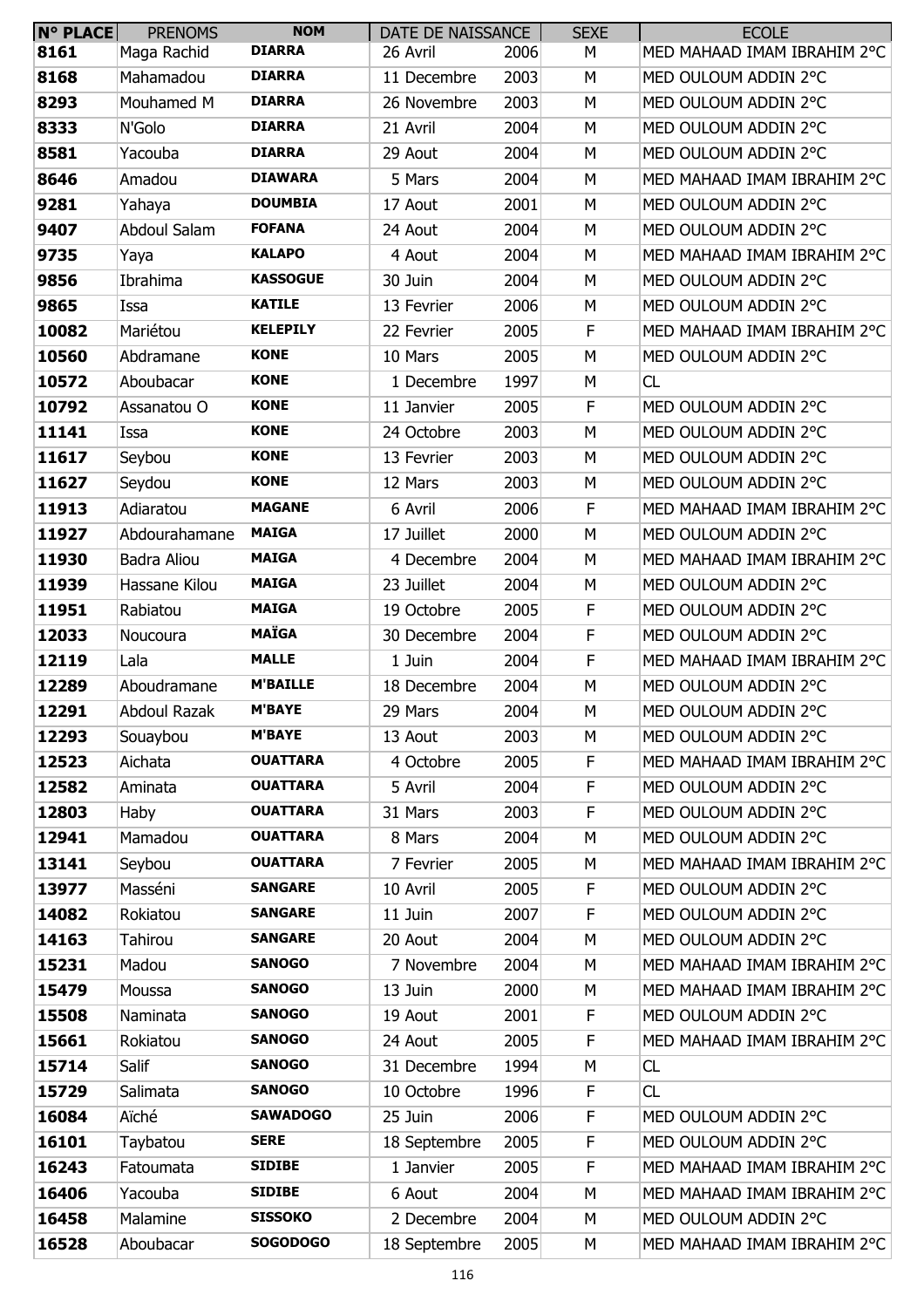| <b>N° PLACE</b> | <b>PRENOMS</b> | <b>NOM</b>       | DATE DE NAISSANCE |      | <b>SEXE</b> | <b>ECOLE</b>                |
|-----------------|----------------|------------------|-------------------|------|-------------|-----------------------------|
| 16536           | Adama          | <b>SOGODOGO</b>  | 19 Decembre       | 2002 | М           | MED OULOUM ADDIN 2°C        |
| 16678           | Fatoumata      | <b>SOGODOGO</b>  | 31 Decembre       | 2003 | $\mathsf F$ | MED OULOUM ADDIN 2°C        |
| 16762           | Mariam         | <b>SOGODOGO</b>  | 19 Mars           | 2003 | F           | MED OULOUM ADDIN 2°C        |
| 16827           | Solou          | <b>SOGODOGO</b>  | 16 Mars           | 2002 | M           | MED OULOUM ADDIN 2°C        |
| 16891           | Zènèbou        | <b>SOGODOGO</b>  | 28 Septembre      | 2003 | $\mathsf F$ | MED OULOUM ADDIN 2°C        |
| 16957           | Seydou         | <b>SOUNTOURA</b> | 19 Avril          | 2005 | M           | MED MAHAAD IMAM IBRAHIM 2°C |
| 17092           | Korotoumou     | <b>SYLLA</b>     | 13 Octobre        | 2003 | $\mathsf F$ | MED OULOUM ADDIN 2°C        |
| 17215           | Tèguè          | <b>TAPILY</b>    | 9 Novembre        | 2001 | M           | MED OULOUM ADDIN 2°C        |
| 17294           | Assitan        | <b>TIMBELY</b>   | 14 Juillet        | 2005 | F           | MED OULOUM ADDIN 2°C        |
| 17648           | Kalidou        | <b>TOURE</b>     | 11 Septembre      | 2003 | M           | MED OULOUM ADDIN 2°C        |
| 17798           | Aboubacar      | <b>TRAORE</b>    | 5 Fevrier         | 2005 | M           | MED OULOUM ADDIN 2°C        |
| 17959           | Aïchatou       | <b>TRAORE</b>    | 25 Mars           | 2004 | F           | MED OULOUM ADDIN 2°C        |
| 17977           | Alassane       | <b>TRAORE</b>    | 1 Janvier         | 2002 | M           | MED OULOUM ADDIN 2°C        |
| 18250           | <b>Bakary</b>  | <b>TRAORE</b>    | 1 Septembre       | 2004 | M           | MED OULOUM ADDIN 2°C        |
| 18270           | Bamory         | <b>TRAORE</b>    | 8 Fevrier         | 2005 | M           | MED MAAHAD IMAM IBRAHIM 2°C |
| 18421           | Daouda         | <b>TRAORE</b>    | 12 Septembre      | 2005 | M           | MED MAHAAD IMAM IBRAHIM 2°C |
| 18422           | Daouda         | <b>TRAORE</b>    | 5 Mars            | 2004 | M           | MED OULOUM ADDIN 2°C        |
| 18475           | Djamacho       | <b>TRAORE</b>    | 28 Juin           | 2001 | $\mathsf F$ | MED OULOUM ADDIN 2°C        |
| 18508           | Djénéba        | <b>TRAORE</b>    | 19 Novembre       | 2004 | $\mathsf F$ | MED MAHAAD IMAM IBRAHIM 2°C |
| 18604           | Fanta          | <b>TRAORE</b>    | 27 Aout           | 2002 | $\mathsf F$ | MED OULOUM ADDIN 2°C        |
| 18746           | Hamidou        | <b>TRAORE</b>    | 20 Avril          | 2003 | M           | MED OULOUM ADDIN 2°C        |
| 18814           | Issa           | <b>TRAORE</b>    | 14 Mars           | 2002 | M           | MED OULOUM ADDIN 2°C        |
| 18831           | Issouf         | <b>TRAORE</b>    | 6 Aout            | 2003 | M           | MED OULOUM ADDIN 2°C        |
| 19037           | Madou Wane     | <b>TRAORE</b>    | 31 Decembre       | 2005 | M           | MED OULOUM ADDIN 2°C        |
| 19366           | Moussa         | <b>TRAORE</b>    | 1 Novembre        | 2005 | M           | MED MAHAAD IMAM IBRAHIM 2°C |
| 19472           | Oumar          | <b>TRAORE</b>    | 13 Janvier        | 2002 | M           | MED OULOUM ADDIN 2°C        |
| 19604           | Saïdou         | <b>TRAORE</b>    | 1 Novembre        | 2003 | M           | MED OULOUM ADDIN 2°C        |
| 19649           | Salimata       | <b>TRAORE</b>    | 16 Mars           | 2002 | F           | MED MAHAAD IMAM IBRAHIM 2°C |
| 20022           | Youssouf       | <b>TRAORE</b>    | 9 Decembre        | 2004 | M           | MED OULOUM ADDIN 2°C        |

**CENTRE EXAM MED NIANGASSOBA**

| <b>N° PLACE</b> | <b>PRENOMS</b>   | <b>NOM</b>       | DATE DE NAISSANCE |      | <b>SEXE</b> | <b>ECOLE</b>        |
|-----------------|------------------|------------------|-------------------|------|-------------|---------------------|
| 300             | Amadou           | <b>BALLO</b>     | 20 Juin           | 2006 | М           | MED NIANGASSOBA 2°C |
| 380             | Djibri           | <b>BALLO</b>     | 1 Janvier         | 2000 | М           | MED NIANGASSOBA 2°C |
| 655             | Abdoulaye        | <b>BAMBA</b>     | 20 Aout           | 2004 | M           | MED NIANGASSOBA 2°C |
| 844             | Mamadou          | <b>BAMBA</b>     | 1 Janvier         | 2003 | M           | MED NIANGASSOBA 2°C |
| 1785            | Abdramane        | <b>BERTHE</b>    | 15 Novembre       | 2003 | M           | MED NIANGASSOBA 2°C |
| 1806            | Aboubacar        | <b>BERTHE</b>    | 31 Decembre       | 2004 | M           | MED NIANGASSOBA 2°C |
| 1812            | Aboubacar Sidiki | <b>BERTHE</b>    | 27 Decembre       | 2004 | М           | MED NIANGASSOBA 2°C |
| 1971            | Awa              | <b>BERTHE</b>    | 30 Octobre        | 2004 | F           | MED NIANGASSOBA 2°C |
| 2400            | Nouhoum          | <b>BERTHE</b>    | 13 Aout           | 2002 | M           | MED NIANGASSOBA 2°C |
| 2581            | Yaya             | <b>BERTHE</b>    | 20 Juillet        | 2005 | M           | MED NIANGASSOBA 2°C |
| 3356            | Alou             | <b>COULIBALY</b> | 1 Janvier         | 2004 | м           | MED NIANGASSOBA 2°C |
| 3678            | Dramane          | <b>COULIBALY</b> | 31 Decembre       | 2003 | M           | MED NIANGASSOBA 2°C |
| 3828            | Iliassou         | <b>COULIBALY</b> | 13 Mars           | 2003 | M           | MED NIANGASSOBA 2°C |
| 3965            | Lassine          | <b>COULIBALY</b> | 27 Mars           | 2004 | M           | MED NIANGASSOBA 2°C |
| 4493            | Soungalo         | <b>COULIBALY</b> | 4 Decembre        | 2004 | M           | MED NIANGASSOBA 2°C |
| 4499            | <b>Tahirou</b>   | <b>COULIBALY</b> | 31 Decembre       | 2002 | М           | MED NIANGASSOBA 2°C |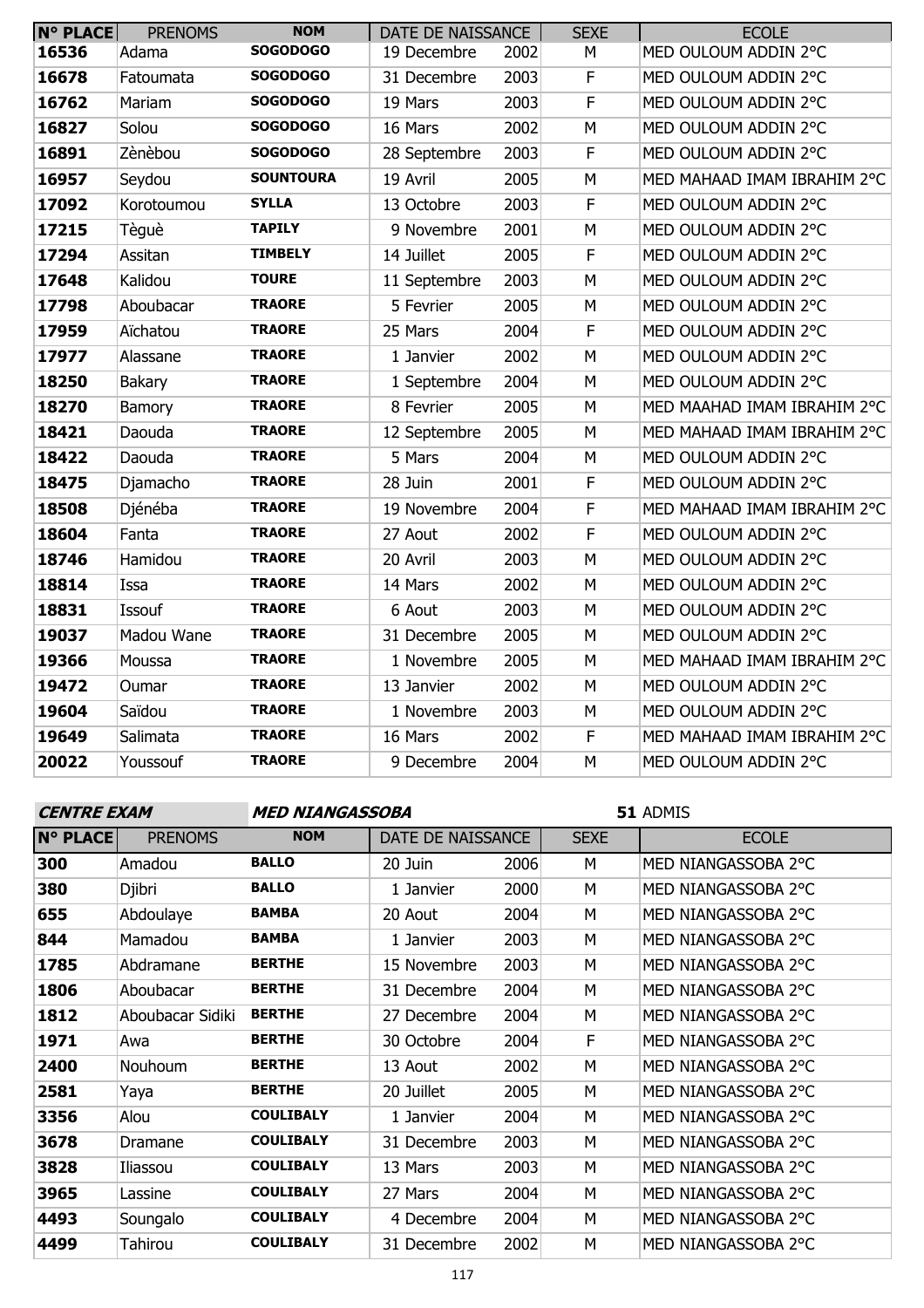| <b>N° PLACE</b> | <b>PRENOMS</b> | <b>NOM</b>       | DATE DE NAISSANCE |      | <b>SEXE</b> | <b>ECOLE</b>        |
|-----------------|----------------|------------------|-------------------|------|-------------|---------------------|
| 4542            | Yacouba        | <b>COULIBALY</b> | 6 Septembre       | 2004 | М           | MED NIANGASSOBA 2°C |
| 6626            | Djénébou       | <b>DIALLO</b>    | 31 Decembre       | 2004 | F           | MED NIANGASSOBA 2°C |
| 7537            | Abi            | <b>DIARRA</b>    | 25 Fevrier        | 2004 | $\mathsf F$ | MED NIANGASSOBA 2°C |
| 7551            | Aboubacar      | <b>DIARRA</b>    | 31 Decembre       | 2005 | M           | MED NIANGASSOBA 2°C |
| 8881            | Yaya           | <b>DISSA</b>     | 13 Avril          | 2004 | M           | MED NIANGASSOBA 2°C |
| 8955            | Anchata        | <b>DJIRE</b>     | 2 Octobre         | 2005 | F           | MED NIANGASSOBA 2°C |
| 8957            | Bali           | <b>DJIRE</b>     | 27 Decembre       | 2002 | M           | MED NIANGASSOBA 2°C |
| 10474           | Seydou         | <b>KONATE</b>    | 11 Mars           | 2004 | M           | MED NIANGASSOBA 2°C |
| 10647           | Adiaratou      | <b>KONE</b>      | 31 Decembre       | 2003 | F           | MED NIANGASSOBA 2°C |
| 10829           | Ansailou       | <b>KONE</b>      | 13 Janvier        | 2003 | M           | MED NIANGASSOBA 2°C |
| 10931           | Daouda         | <b>KONE</b>      | 25 Fevrier        | 2002 | M           | MED NIANGASSOBA 2°C |
| 11304           | Maman          | <b>KONE</b>      | 10 Septembre      | 2006 | F           | MED NIANGASSOBA 2°C |
| 11334           | Mariam         | <b>KONE</b>      | 2 Novembre        | 2006 | F           | MED NIANGASSOBA 2°C |
| 11368           | Mawa           | <b>KONE</b>      | 6 Mars            | 2005 | $\mathsf F$ | MED NIANGASSOBA 2°C |
| 11638           | Siaka          | <b>KONE</b>      | 14 Juin           | 2005 | M           | MED NIANGASSOBA 2°C |
| 12909           | Lassina        | <b>OUATTARA</b>  | 8 Aout            | 2006 | M           | MED NIANGASSOBA 2°C |
| 13608           | Alimata        | <b>SANGARE</b>   | 27 Decembre       | 2004 | F           | MED NIANGASSOBA 2°C |
| 14314           | Adama          | <b>SANOGO</b>    | 16 Novembre       | 2000 | M           | MED NIANGASSOBA 2°C |
| 15911           | <b>Tahirou</b> | <b>SANOGO</b>    | 1 Janvier         | 2005 | M           | MED NIANGASSOBA 2°C |
| 16001           | Yaya           | <b>SANOGO</b>    | 1 Janvier         | 2003 | М           | MED NIANGASSOBA 2°C |
| 16849           | Siaka          | <b>SOGODOGO</b>  | 31 Decembre       | 2001 | M           | MED NIANGASSOBA 2°C |
| 17025           | Amidou         | <b>SYLLA</b>     | 6 Juin            | 2004 | M           | MED NIANGASSOBA 2°C |
| 17056           | Djélika        | <b>SYLLA</b>     | 8 Aout            | 2004 | F           | MED NIANGASSOBA 2°C |
| 17059           | Domba          | <b>SYLLA</b>     | 20 Mars           | 2004 | M           | MED NIANGASSOBA 2°C |
| 17084           | Kadidiatou     | <b>SYLLA</b>     | 8 Aout            | 2004 | F           | MED NIANGASSOBA 2°C |
| 17670           | Safiatou       | <b>TOURE</b>     | 31 Decembre       | 2005 | F           | MED NIANGASSOBA 2°C |
| 18146           | Arouna         | <b>TRAORE</b>    | 14 Avril          | 2004 | М           | MED NIANGASSOBA 2°C |
| 18375           | Chaka          | <b>TRAORE</b>    | 31 Decembre       | 2003 | M           | MED NIANGASSOBA 2°C |
| 19006           | Lassina        | <b>TRAORE</b>    | 31 Decembre       | 2004 | М           | MED NIANGASSOBA 2°C |
| 19007           | Lassina        | <b>TRAORE</b>    | 31 Decembre       | 2001 | М           | MED NIANGASSOBA 2°C |
| 19109           | Mâma           | <b>TRAORE</b>    | 20 Septembre      | 2005 | М           | MED NIANGASSOBA 2°C |
| 19127           | Mamadou        | <b>TRAORE</b>    | 25 Janvier        | 2004 | М           | MED NIANGASSOBA 2°C |
| 19442           | Nouhoum        | <b>TRAORE</b>    | 25 Fevrier        | 2005 | М           | MED NIANGASSOBA 2°C |
| 19521           | Ousmane A      | <b>TRAORE</b>    | 21 Mars           | 2005 | М           | MED NIANGASSOBA 2°C |
| 20047           | Zoumana        | <b>TRAORE</b>    | 1 Janvier         | 2003 | М           | MED NIANGASSOBA 2°C |

| <b>CENTRE EXAM</b> |                |                   | NAHADJOU SALAMI   |      |             | 64 ADMIS                |  |
|--------------------|----------------|-------------------|-------------------|------|-------------|-------------------------|--|
| <b>N° PLACE</b>    | <b>PRENOMS</b> | <b>NOM</b>        | DATE DE NAISSANCE |      | <b>SEXE</b> | <b>ECOLE</b>            |  |
| 179                | Idrissa        | <b>BAGAYOKO</b>   | 1 Janvier         | 2005 | М           | MED NAHADJOU SALAMI 2°C |  |
| 364                | Diakaridia     | <b>BALLO</b>      | 11 Septembre      | 2005 | M           | MED NAHADJOU SALAMI 2°C |  |
| 900                | Ousmane        | <b>BAMBA</b>      | 8 Juillet         | 2000 | M           | MED FRANCO ARABE SIDIKI |  |
| 1944               | Anchata        | <b>BERTHE</b>     | 18 Juin           | 2005 | F.          | MED NAHADJOU SALAMI 2°C |  |
| 2099               | Dramane        | <b>BERTHE</b>     | 17 Mars           | 2004 | M           | MED NAHADJOU SALAMI 2°C |  |
| 2118               | Fatogoma       | <b>BERTHE</b>     | 20 Fevrier        | 2003 | M           | MED NAHADJOU SALAMI 2°C |  |
| 2130               | Fatoumata      | <b>BERTHE</b>     | 23 Octobre        | 2004 | F           | MED NAHADJOU SALAMI 2°C |  |
| 2614               | Abdoul Kadri   | <b>BOCOUM</b>     | 29 Octobre        | 2005 | M           | MED NAHADJOU SALAMI 2°C |  |
| 2649               | Diakaridia     | <b>BOLEZOGOLA</b> | 6 Fevrier         | 2002 | M           | MED NAHADJOU SALAMI 2°C |  |
| 3000               | Fatoumata      | <b>CISSE</b>      | 22 Novembre       | 2005 | F           | MED FRANCO ARABE SIDIKI |  |
| 110                |                |                   |                   |      |             |                         |  |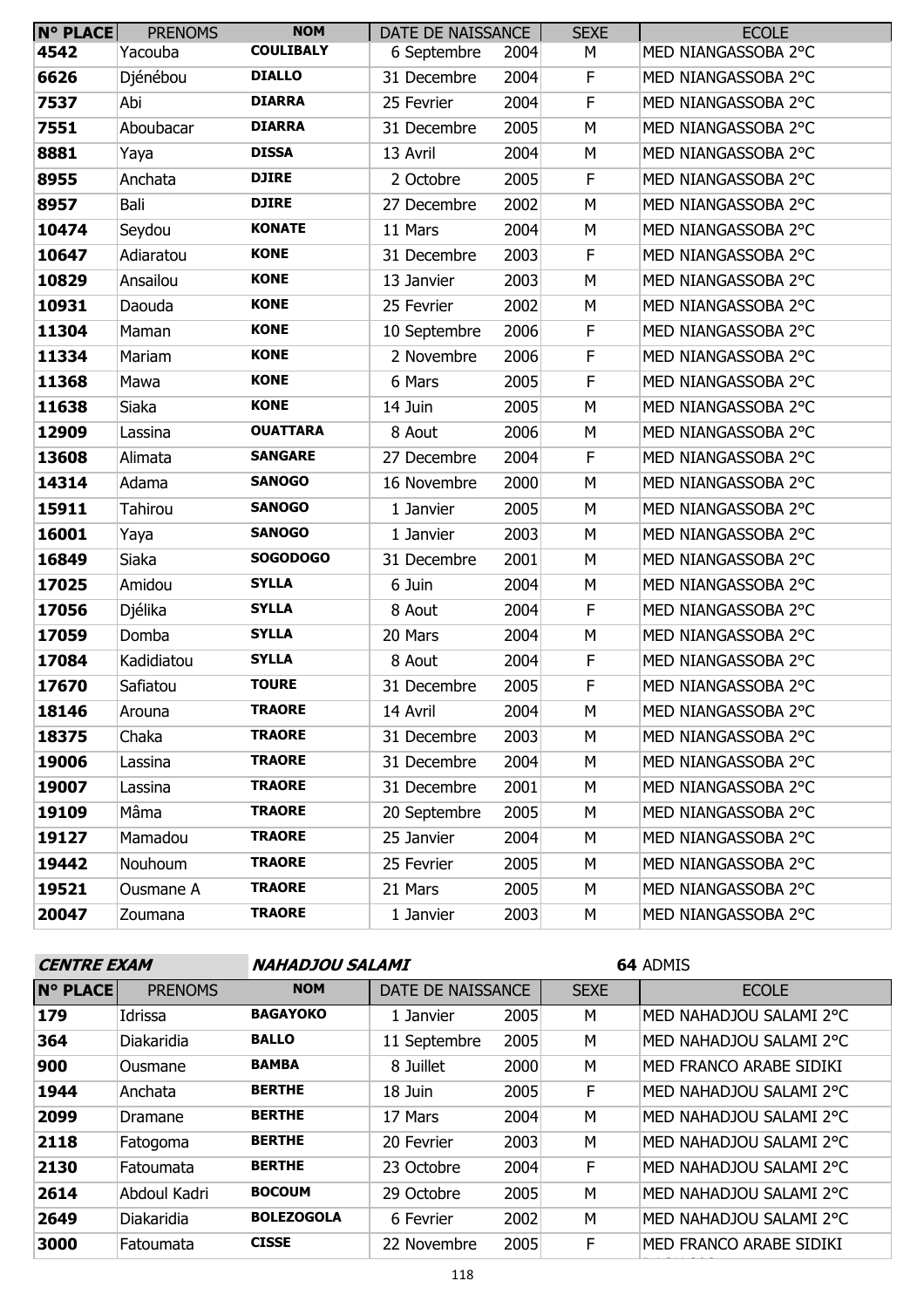| <b>N° PLACE</b> | <b>PRENOMS</b>  | <b>NOM</b>       | DATE DE NAISSANCE |      | <b>SEXE</b> | <b>ECOLE</b>                |
|-----------------|-----------------|------------------|-------------------|------|-------------|-----------------------------|
| 3057            | Mamadou         | <b>CISSE</b>     | 17 Fevrier        | 2004 | М           | MED NAHADJOU SALAMI 2°C     |
| 3261            | Adama           | <b>COULIBALY</b> | 1 Juin            | 2006 | М           | MED NAHADJOU SALAMI 2°C     |
| 4485            | Soumaïla        | <b>COULIBALY</b> | 2 Octobre         | 2004 | M           | MED NAHADJOU SALAMI 2°C     |
| 4944            | Alassane A      | <b>DEMBELE</b>   | 1 Janvier         | 2006 | М           | MED NAHADJOU SALAMI 2°C     |
| 5134            | Djouramousso    | <b>DEMBELE</b>   | 18 Mars           | 2004 | F           | MED NAHADJOU SALAMI 2°C     |
| 5403            | Moussa          | <b>DEMBELE</b>   | 20 Septembre      | 2005 | М           | MED FRANCO ARABE SIDIKI     |
| 5910            | Matilibou       | <b>DIABATE</b>   | 2 Decembre        | 2001 | М           | MED NAHADJOU SALAMI 2°C     |
| 6549            | <b>Basira</b>   | <b>DIALLO</b>    | 22 Avril          | 2003 | F           | MED NAHADJOU SALAMI 2°C     |
| 6633            | Dramane         | <b>DIALLO</b>    | 1 Avril           | 2002 | М           | MED FRANCO ARABE SIDIKI     |
| 6672            | Fatoumata       | <b>DIALLO</b>    | 25 Fevrier        | 2005 | F           | MED NAHADJOU SALAMI 2°C     |
| 7920            | <b>Drissa</b>   | <b>DIARRA</b>    | 23 Fevrier        | 2005 | М           | MED FRANCO ARABE SIDIKI     |
| 8002            | Hamadou         | <b>DIARRA</b>    | 11 Avril          | 2004 | М           | MED NAHADJOU SALAMI 2°C     |
| 8284            | Mohamed         | <b>DIARRA</b>    | 18 Decembre       | 2002 | М           | MED NAHADJOU SALAMI 2°C     |
| 8285            | Mohamed         | <b>DIARRA</b>    | 14 Juin           | 2000 | М           | MED NAHADJOU SALAMI 2°C     |
| 8539            | Sounkalo        | <b>DIARRA</b>    | 9 Juillet         | 2006 | М           | MED NAHADJOU SALAMI 2°C     |
| 8962            | Daouda          | <b>DJIRE</b>     | 31 Decembre       | 2002 | М           | MED NAHADJOU SALAMI 2°C     |
| 9144            | Abdramane       | <b>DOUMBIA</b>   | 13 Septembre      | 2003 | М           | MED NAHADJOU SALAMI 2°C     |
| 9155            | Alimata         | <b>DOUMBIA</b>   | 31 Mars           | 2004 | F           | MED NAHADJOU SALAMI 2°C     |
| 10265           | Diakalia        | <b>KONATE</b>    | 8 Avril           | 2005 | М           | MED NAHADJOU SALAMI 2°C     |
| 10351           | Loutou          | <b>KONATE</b>    | 20 Avril          | 2002 | М           | MED NAHADJOU SALAMI 2°C     |
| 10381           | Mariam          | <b>KONATE</b>    | 2 Juin            | 2004 | F           | MED FRANCO ARABE SIDIKI     |
| 10785           | Arouna          | <b>KONE</b>      | 7 Juin            | 2004 | М           | MED FRANCO ARABE SIDIKI     |
| 10855           | <b>Bassirou</b> | <b>KONE</b>      | 31 Decembre       | 2002 | М           | MED AL MOUSTAPHA AL ISLAMIA |
| 11384           | Modibo          | <b>KONE</b>      | 28 Mars           | 2004 | М           | MED NAHADJOU SALAMI 2°C     |
| 11413           | Moussa          | <b>KONE</b>      | 26 Fevrier        | 2001 | М           | MED NAHADJOU SALAMI 2°C     |
| 11490           | Oumar           | <b>KONE</b>      | 29 Mars           | 2003 | M           | MED NAHADJOU SALAMI 2°C     |
| 12179           | Adiaratou       | <b>MARIKO</b>    | 6 Aout            | 2003 | F           | MED NAHADJOU SALAMI 2°C     |
| 12338           | Aboubacar A     | <b>NATOUME</b>   | 27 Octobre        | 2005 | М           | MED NAHADJOU SALAMI 2°C     |
| 12473           | Aboubacar S     | <b>OUATTARA</b>  | 13 Septembre      | 2003 | М           | MED NAHADJOU SALAMI 2°C     |
| 13043           | Oumar           | <b>OUATTARA</b>  | 5 Mars            | 2006 | М           | MED FRANCO ARABE SIDIKI     |
| 13355           | Korga           | <b>SAGARA</b>    | 29 Septembre      | 2004 | F           | MED NAHADJOU SALAMI 2°C     |
| 13459           | Nassoun         | <b>SAMAKE</b>    | 20 Janvier        | 2004 | F           | MED NAHADJOU SALAMI 2°C     |
| 13645           | Aoua            | <b>SANGARE</b>   | 9 Avril           | 2003 | F           | MED NAHADJOU SALAMI 2°C     |
| 13652           | Arouna          | <b>SANGARE</b>   | 2 Fevrier         | 2003 | M           | MED NAHADJOU SALAMI 2°C     |
| 13944           | Mamadou S       | <b>SANGARE</b>   | 12 Mars           | 2005 | M           | MED NAHADJOU SALAMI 2°C     |
| 13997           | Mohamed Issa    | <b>SANGARE</b>   | 14 Fevrier        | 2005 | М           | MED NAHADJOU SALAMI 2°C     |
| 14572           | Awa             | <b>SANOGO</b>    | 11 Janvier        | 2003 | F           | MED NAHADJOU SALAMI 2°C     |
| 15453           | Mory            | <b>SANOGO</b>    | 6 Fevrier         | 2003 | M           | MED NAHADJOU SALAMI 2°C     |
| 15553           | Nouhoum         | <b>SANOGO</b>    | 8 Decembre        | 2003 | М           | MED NAHADJOU SALAMI 2°C     |
| 16157           | Allasane        | <b>SIDIBE</b>    | 31 Decembre       | 2002 | М           | MED AL MOUSTAPHA AL ISLAMIA |
| 17364           | Aminatou        | <b>TOGOLA</b>    | 1 Janvier         | 2004 | F           | MED NAHADJOU SALAMI 2°C     |
| 17864           | Adama           | <b>TRAORE</b>    | 5 Fevrier         | 2006 | M           | MED NAHADJOU SALAMI 2°C     |
| 18235           | Bachirou        | <b>TRAORE</b>    | 29 Octobre        | 2004 | М           | MED NAHADJOU SALAMI 2°C     |
| 18420           | Daouda          | <b>TRAORE</b>    | 16 Decembre       | 2002 | М           | MED FRANCO ARABE SIDIKI     |
| 19062           | Mahamoud        | <b>TRAORE</b>    | 29 Mars           | 2005 | М           | MED NAHADJOU SALAMI 2°C     |
| 19140           | Maman           | <b>TRAORE</b>    | 15 Fevrier        | 2006 | F           | MED FRANCO ARABE SIDIKI     |
| 19304           | Mohamed         | <b>TRAORE</b>    | 27 Fevrier        | 2004 | М           | MED NAHADJOU SALAMI 2°C     |
| 19441           | Nouhoum         | <b>TRAORE</b>    | 31 Decembre       | 2005 | М           | MED AL MOUSTAPHA AL ISLAMIA |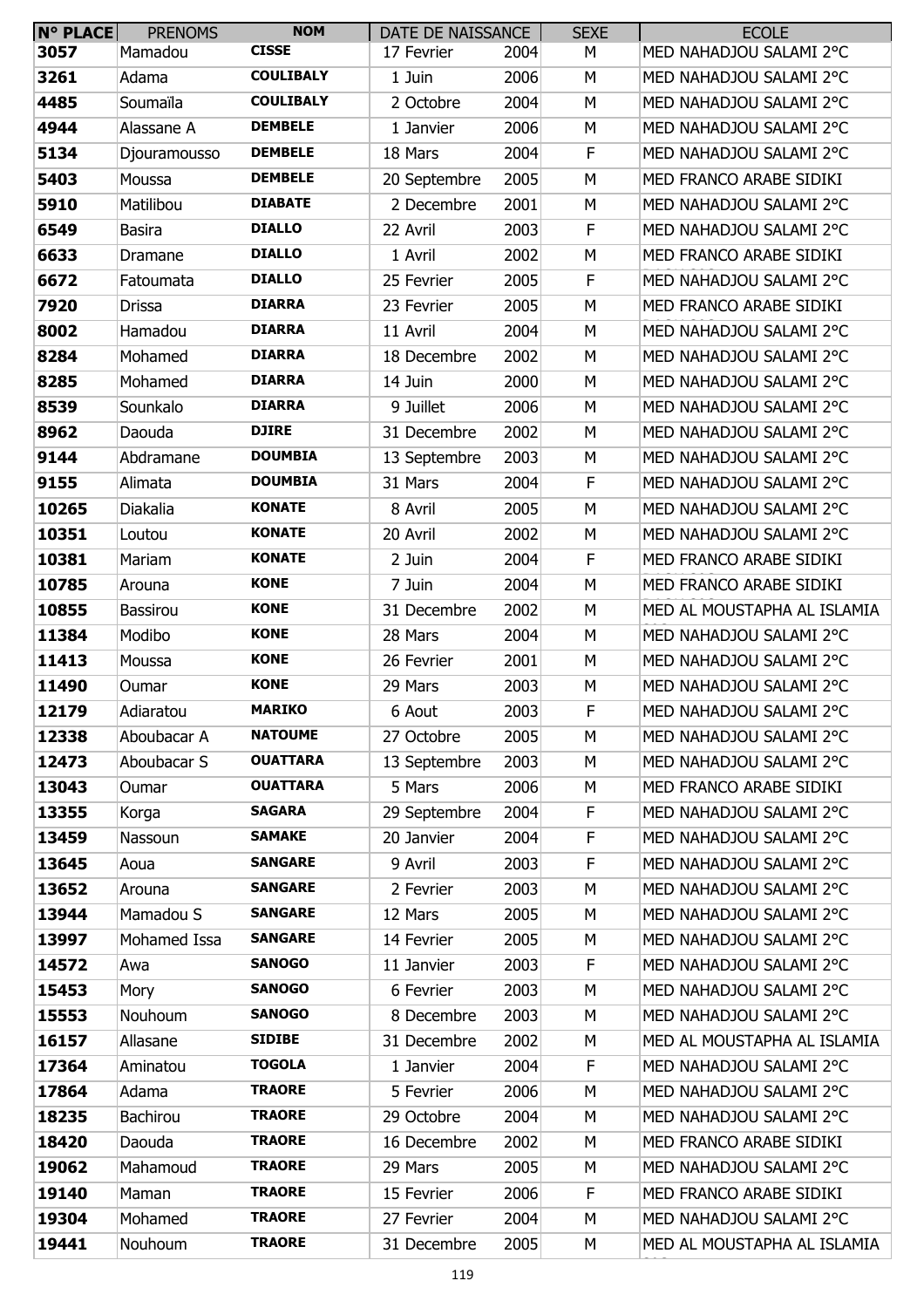| <b>N° PLACE</b> | <b>PRENOMS</b> | <b>NOM</b>    | DATE DE NAISSANCE |      | <b>SEXE</b> | <b>ECOLE</b>                |
|-----------------|----------------|---------------|-------------------|------|-------------|-----------------------------|
| 19613           | Salia          | <b>TRAORE</b> | 13 Novembre       | 2002 | M           | MED NAHADJOU SALAMI 2°C     |
| 19650           | Salimata       | <b>TRAORE</b> | 26 Decembre       | 2003 | F           | MED NAHADJOU SALAMI 2°C     |
| 19693           | Satou          | <b>TRAORE</b> | 5 Janvier         | 2004 | E           | MED NAHADJOU SALAMI 2°C     |
| 20020           | Youssouf       | <b>TRAORE</b> | 23 Octobre        | 2002 | M           | MED AL MOUSTAPHA AL ISLAMIA |
| 20138           | Ousmane        | <b>YIRAPO</b> | 1 Janvier         | 2003 | M           | MED NAHADJOU SALAMI 2°C     |
| 20144           | Zeïnaba        | YOUNOUSSOU    | 10 Octobre        | 2006 | F           | MED NAHADJOU SALAMI 2°C     |

| <b>CENTRE EXAM</b> |                | <b>OULOUM ADDIN</b> |                   |      | 174 ADMIS   |                             |  |  |
|--------------------|----------------|---------------------|-------------------|------|-------------|-----------------------------|--|--|
| <b>N° PLACE</b>    | <b>PRENOMS</b> | <b>NOM</b>          | DATE DE NAISSANCE |      | <b>SEXE</b> | <b>ECOLE</b>                |  |  |
| 45                 | Abdoul Kadir   | <b>BAGAYOGO</b>     | 18 Mars           | 2004 | M           | MED OULOUM ADDIN 2°C        |  |  |
| 77                 | Bourama        | <b>BAGAYOGO</b>     | 3 Aout            | 2004 | М           | MED OULOUM ADDIN 2°C        |  |  |
| 89                 | Fousseyni      | <b>BAGAYOGO</b>     | 21 Avril          | 2004 | М           | MED MAHAAD IMAM IBRAHIM 2°C |  |  |
| 288                | Ali            | <b>BALLO</b>        | 18 Septembre      | 2002 | М           | MED OULOUM ADDIN 2°C        |  |  |
| 424                | Kadiatou       | <b>BALLO</b>        | 26 Novembre       | 2002 | F           | MED FRANCO ARABE SAADIZI    |  |  |
| 455                | Lassina        | <b>BALLO</b>        | 1 Janvier         | 2005 | M           | MED MAHAAD IMAM IBRAHIM 2°C |  |  |
| 736                | Cheick Oumarou | <b>BAMBA</b>        | 3 Fevrier         | 2003 | М           | MED FRANCO ARABE SAADIZI    |  |  |
| 796                | Harouna        | <b>BAMBA</b>        | 18 Mars           | 2005 | M           | MED FRANCO ARABE SAADIZI    |  |  |
| 816                | Kassoum        | <b>BAMBA</b>        | 16 Novembre       | 2004 | М           | MED MAHAAD IMAM IBRAHIM 2°C |  |  |
| 1183               | Kadiatou       | <b>BELEM</b>        | 22 Mars           | 2005 | F           | MED OULOUM ADDIN 2°C        |  |  |
| 1278               | Arouna         | <b>BENGALY</b>      | 1 Fevrier         | 2003 | М           | MED MAHAAD IMAM IBRAHIM 2°C |  |  |
| 1774               | Abdoulaye      | <b>BERTHE</b>       | 26 Janvier        | 2001 | M           | MED OULOUM ADDIN 2°C        |  |  |
| 1908               | Aly            | <b>BERTHE</b>       | 6 Fevrier         | 2003 | М           | MED FRANCO ARABE SAADIZI    |  |  |
| 2073               | Diata          | <b>BERTHE</b>       | 21 Aout           | 2004 | F           | MED MAHAAD IMAM IBRAHIM 2°C |  |  |
| 2167               | Ibrahim        | <b>BERTHE</b>       | 7 Fevrier         | 2003 | M           | MED OULOUM ADDIN 2°C        |  |  |
| 2454               | Safiatou       | <b>BERTHE</b>       | 26 Decembre       | 2003 | F           | MED OULOUM ADDIN 2°C        |  |  |
| 2459               | Saidi Kalily   | <b>BERTHE</b>       | 26 Janvier        | 2005 | М           | MED MAHAAD IMAM IBRAHIM 2°C |  |  |
| 2543               | Soyebou        | <b>BERTHE</b>       | 23 Fevrier        | 2004 | М           | MED MAHAAD IMAM IBRAHIM 2°C |  |  |
| 2591               | Youssouf       | <b>BERTHE</b>       | 4 Aout            | 2002 | М           | MED OULOUM ADDIN 2°C        |  |  |
| 2678               | Arouna         | <b>BOLOZOGOLA</b>   | 1 Avril           | 2003 | M           | MED FRANCO ARABE SAADIZI    |  |  |
| 2823               | Aboudramane    | <b>CAMARA</b>       | 2 Fevrier         | 2004 | М           | MED OULOUM ADDIN 2°C        |  |  |
| 2895               | Abdramane      | <b>CISSE</b>        | 31 Decembre       | 2005 | М           | MED MAHAAD IMAM IBRAHIM 2°C |  |  |
| 3016               | Hawa           | <b>CISSE</b>        | 20 Avril          | 2002 | F           | MED OULOUM ADDIN 2°C        |  |  |
| 3062               | Mamourou       | <b>CISSE</b>        | 6 Novembre        | 2005 | M           | MED MAHAAD IMAM IBRAHIM 2°C |  |  |
| 3133               | Solouho        | <b>CISSE</b>        | 16 Juillet        | 2005 | М           | MED MAHAAD IMAM IBRAHIM 2°C |  |  |
| 3150               | Yacouba        | <b>CISSE</b>        | 1 Octobre         | 2004 | М           | MED MAHAAD IMAM IBRAHIM 2°C |  |  |
| 3204               | Abdramane      | <b>COULIBALY</b>    | 3 Juin            | 2005 | М           | MED OULOUM ADDIN 2°C        |  |  |
| 3355               | Almoustapha    | <b>COULIBALY</b>    | 27 Aout           | 2003 | М           | MED MAHAAD IMAM IBRAHIM 2°C |  |  |
| 3384               | Amidou         | <b>COULIBALY</b>    | 21 Mars           | 2005 | М           | MED FRANCO ARABE SAADIZI    |  |  |
| 3554               | Bintou         | <b>COULIBALY</b>    | 8 Juin            | 2001 | F.          | MED FRANCO ARABE SAADIZI    |  |  |
| 3610               | Daouda         | <b>COULIBALY</b>    | 4 Juillet         | 2005 | М           | MED OULOUM ADDIN 2°C        |  |  |
| 3620               | Diakalia       | <b>COULIBALY</b>    | 12 Juin           | 2005 | М           | MED MAHAAD IMAM IBRAHIM 2°C |  |  |
| 3741               | Fatoumata      | <b>COULIBALY</b>    | 25 Juin           | 2005 | F           | MED OULOUM ADDIN 2°C        |  |  |
| 3811               | Ibrahim        | <b>COULIBALY</b>    | 20 Juillet        | 2003 | М           | MED OULOUM ADDIN 2°C        |  |  |
| 3832               | Ismaiel        | <b>COULIBALY</b>    | 12 Juillet        | 2004 | M           | MED MAHAAD IMAM IBRAHIM 2°C |  |  |
| 3838               | Issa           | <b>COULIBALY</b>    | 25 Mars           | 2004 | М           | MED FRANCO ARABE SAADIZI    |  |  |
| 3849               | Issouf         | <b>COULIBALY</b>    | 14 Fevrier        | 2003 | М           | MED FRANCO ARABE SAADIZI    |  |  |
| 4014               | Mamadou        | <b>COULIBALY</b>    | 8 Janvier         | 2003 | М           | MED FRANCO ARABE SAADIZI    |  |  |
| 4016               | Mamadou        | <b>COULIBALY</b>    | 7 Avril           | 2005 | М           | MED OULOUM ADDIN 2°C        |  |  |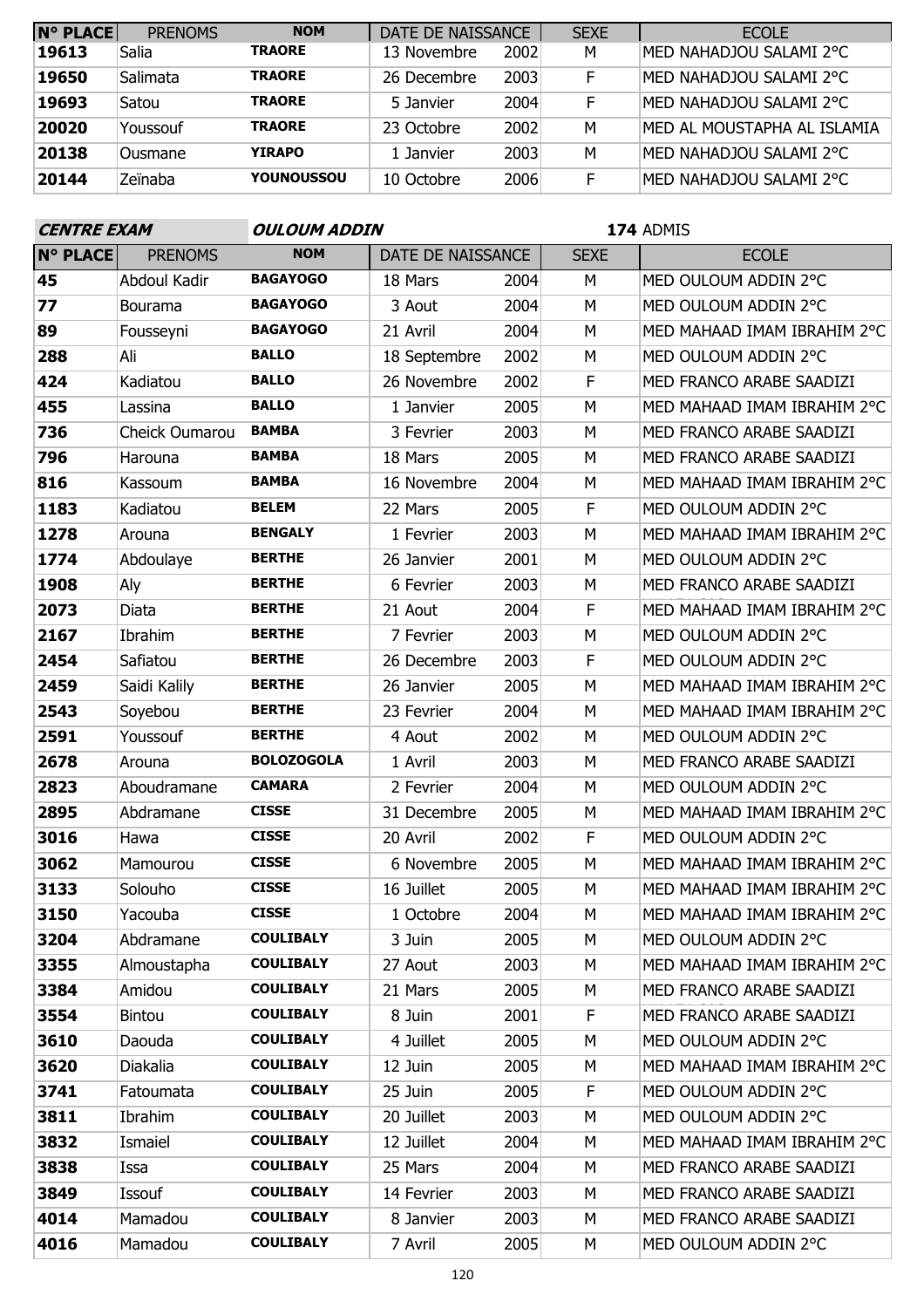| <b>N° PLACE</b> | <b>PRENOMS</b>   | <b>NOM</b>        | DATE DE NAISSANCE |      | <b>SEXE</b> | <b>ECOLE</b>                |
|-----------------|------------------|-------------------|-------------------|------|-------------|-----------------------------|
| 4112            | Modibo           | <b>COULIBALY</b>  | 12 Fevrier        | 2002 | М           | MED OULOUM ADDIN 2°C        |
| 4217            | Ouassa           | <b>COULIBALY</b>  | 24 Mars           | 2003 | F           | MED OULOUM ADDIN 2°C DE     |
| 4269            | Oussama          | <b>COULIBALY</b>  | 27 Avril          | 2005 | М           | MED OULOUM ADDIN 2°C        |
| 4453            | Sougalo          | <b>COULIBALY</b>  | 15 Decembre       | 2001 | М           | MED OULOUM ADDIN 2°C        |
| 4589            | Zakaria          | <b>COULIBALY</b>  | 2 Janvier         | 2004 | М           | MED OULOUM ADDIN 2°C        |
| 4670            | Yacouba          | <b>DAGNOKO</b>    | 23 Juin           | 2003 | М           | MED OULOUM ADDIN 2°C DE     |
| 4689            | Abdoul Sidiki    | <b>DANIOGO</b>    | 16 Novembre       | 2003 | М           | MED OULOUM ADDIN 2°C DE     |
| 4852            | Fatoumata        | <b>DAOU</b>       | 2 Juillet         | 2005 | F           | MED FRANCO ARABE SAADIZI    |
| 4872            | Seybou           | <b>DAOU</b>       | 31 Janvier        | 2002 | M           | MED FRANCO ARABE SAADIZI    |
| 4877            | Yaya             | <b>DAOU</b>       | 1 Octobre         | 2003 | М           | MED FRANCO ARABE SAADIZI    |
| 4883            | Mariétou         | <b>DEGOGA</b>     | 23 Novembre       | 2004 | F           | MED OULOUM ADDIN 2°C        |
| 5441            | Oumar            | <b>DEMBELE</b>    | 28 Mars           | 2003 | М           | MED FRANCO ARABE SAADIZI    |
| 5512            | Seydou           | <b>DEMBELE</b>    | 5 Novembre        | 2003 | М           | MED FRANCO ARABE SAADIZI    |
| 5580            | Worokiatou       | <b>DEMBELE</b>    | 1 Janvier         | 2004 | F           | MED OULOUM ADDIN 2°C        |
| 5629            | Almamy           | <b>DENON</b>      | 3 Mars            | 2005 | М           | MED FRANCO ARABE SAADIZI    |
| 5876            | Loutou           | <b>DIABATE</b>    | 13 Fevrier        | 2004 | М           | MED MAHAAD IMAM IBRAHIM 2°C |
| 5939            | <b>Nouhoum</b>   | <b>DIABATE</b>    | 11 Juin           | 2003 | M           | MED FRANCO ARABE SAADIZI    |
| 6317            | Abdoul Hamidou   | <b>DIALLO</b>     | 31 Decembre       | 2005 | М           | MED OULOUM ADDIN 2°C        |
| 6367            | Adama            | <b>DIALLO</b>     | 5 Avril           | 2003 | М           | MED OULOUM ADDIN 2°C        |
| 6393            | Aïchatou         | <b>DIALLO</b>     | 15 Janvier        | 2006 | F           | MED FRANCO ARABE SAADIZI    |
| 6476            | Arouna           | <b>DIALLO</b>     | 31 Decembre       | 2004 | М           | MED OULOUM ADDIN 2°C DE     |
| 6510            | Ayouba           | <b>DIALLO</b>     | 31 Decembre       | 2005 | М           | MED MAHAAD IMAM IBRAHIM 2°C |
| 6594            | Diakaridia       | <b>DIALLO</b>     | 24 Fevrier        | 2004 | М           | MED OULOUM ADDIN 2°C        |
| 6673            | Fatoumata        | <b>DIALLO</b>     | 17 Juillet        | 2003 | F           | MED OULOUM ADDIN 2°C        |
| 6747            | Kadidia          | <b>DIALLO</b>     | 11 Decembre       | 2005 | F           | MED MAHAAD IMAM IBRAHIM 2°C |
| 6998            | Ramatou          | <b>DIALLO</b>     | 16 Fevrier        | 2003 | F           | MED OULOUM ADDIN 2°C        |
| 7479            | Youssouf         | <b>DIAMOUTENE</b> | 28 Juin           | 2005 | M           | MED OULOUM ADDIN 2°C        |
| 7490            | Kadia            | <b>DIANE</b>      | 4 Mars            | 2003 | F           | MED FRANCO ARABE SAADIZI    |
| 7532            | Abdramane        | <b>DIARRA</b>     | 14 Janvier        | 2004 | М           | MED OULOUM ADDIN 2°C        |
| 7672            | Amadou           | <b>DIARRA</b>     | 26 Juin           | 2003 | М           | MED OULOUM ADDIN 2°C        |
| 7832            | Chata            | <b>DIARRA</b>     | 31 Juillet        | 2004 | F           | MED OULOUM ADDIN 2°C        |
| 8022            | Ibrahima Niass   | <b>DIARRA</b>     | 9 Aout            | 2005 | М           | MED FRANCO ARABE SAADIZI    |
| 8094            | Kassim           | <b>DIARRA</b>     | 20 Mars           | 2005 | М           | MED OULOUM ADDIN 2°C        |
| 8188            | Mama             | <b>DIARRA</b>     | 15 Octobre        | 2003 | М           | MED FRANCO ARABE SAADIZI    |
| 8237            | Mariam           | <b>DIARRA</b>     | 5 Janvier         | 2001 | F           | MED OULOUM ADDIN 2°C        |
| 8373            | Ousmane          | <b>DIARRA</b>     | 27 Septembre      | 2005 | М           | MED MAHAAD IMAM IBRAHIM 2°C |
| 8375            | Ousmane Chérif   | <b>DIARRA</b>     | 15 Septembre      | 2003 | М           | MED OULOUM ADDIN 2°C        |
| 8557            | Vamara           | <b>DIARRA</b>     | 25 Aout           | 2002 | М           | MED FRANCO ARABE SAADIZI    |
| 8593            | Yaya             | <b>DIARRA</b>     | 16 Decembre       | 2002 | М           | MED MAHAAD IMAM IBRAHIM 2°C |
| 9249            | Safiatou Ibrahim | <b>DOUMBIA</b>    | 18 Aout           | 2002 | F           | MED FRANCO ARABE SAADIZI    |
| 9313            | Moilime Issa     | <b>DRAME</b>      | 28 Mars           | 2005 | М           | MED OULOUM ADDIN 2°C        |
| 9340            | Awa              | <b>FANE</b>       | 26 Mars           | 2005 | F           | MED MAHAAD IMAM IBRAHIM 2°C |
| 9734            | Mamadou          | <b>KALAPO</b>     | 29 Decembre       | 2005 | М           | MED MAHAAD IMAM IBRAHIM 2°C |
| 9736            | Youssouf         | <b>KALAPO</b>     | 2 Mars            | 2004 | М           | MED MAHAAD IMAM IBRAHIM 2°C |
| 9864            | Abdoulaye        | <b>KATILE</b>     | 14 Juillet        | 2004 | М           | MED OULOUM ADDIN 2°C        |
| 9893            | Fatoumata        | <b>KEITA</b>      | 13 Octobre        | 2002 | F           | MED OULOUM ADDIN 2°C        |
| 9947            | Aminata          | <b>KEÏTA</b>      | 20 Novembre       | 2004 | F           | MED FRANCO ARABE SAADIZI    |
| 10010           | Maïmouna         | <b>KEÏTA</b>      | 9 Octobre         | 2003 | F           | MED FRANCO ARABE SAADIZI    |
|                 |                  |                   |                   |      |             |                             |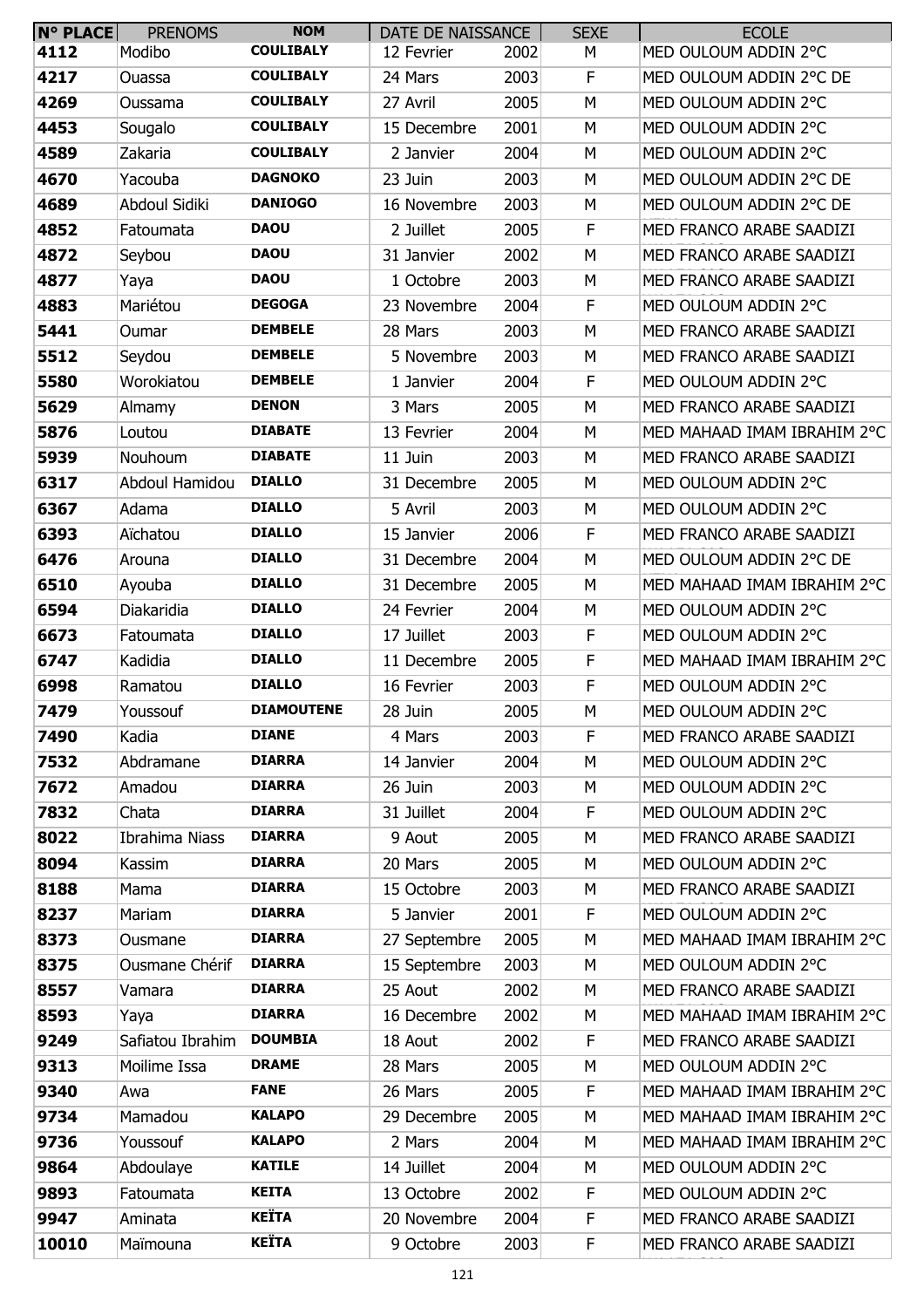| <b>N° PLACE</b> | <b>PRENOMS</b>       | <b>NOM</b>      | DATE DE NAISSANCE |      | <b>SEXE</b> | <b>ECOLE</b>                |
|-----------------|----------------------|-----------------|-------------------|------|-------------|-----------------------------|
| 10154           | Aboubacar            | <b>KONATE</b>   | 30 Mars           | 2004 | М           | MED FRANCO ARABE SAADIZI    |
| 10191           | Ali                  | <b>KONATE</b>   | 1 Novembre        | 2003 | М           | MED MAHAAD IMAM IBRAHIM 2°C |
| 10222           | Assitan              | <b>KONATE</b>   | 11 Avril          | 2006 | F           | MED OULOUM ADDIN 2°C        |
| 10307           | Fatoumata S          | <b>KONATE</b>   | 16 Avril          | 2005 | F           | MED MAHAAD IMAM IBRAHIM 2°C |
| 10380           | Mariam               | <b>KONATE</b>   | 30 Avril          | 2003 | F           | MED FRANCO ARABE SAADIZI    |
| 10580           | Aboubacar            | <b>KONE</b>     | 20 Avril          | 2003 | М           | MED OULOUM ADDIN 2°C        |
| 10702           | Alimata              | <b>KONE</b>     | 16 Septembre      | 2003 | F           | MED MAHAAD IMAM IBRAHIM 2°C |
| 10789           | Assanatou            | <b>KONE</b>     | 12 Janvier        | 2006 | F           | MED OULOUM ADDIN 2°C        |
| 10892           | Bouna Bass           | <b>KONE</b>     | 15 Mars           | 2002 | M           | MED MAHAAD IMAM IBRAHIM 2°C |
| 11108           | Hamouza              | <b>KONE</b>     | 26 Fevrier        | 2004 | M           | MED MAHAAD IMAM IBRAHIM 2°C |
| 11122           | Ibrehim              | <b>KONE</b>     | 14 Novembre       | 2005 | M           | MED FRANCO ARABE SAADIZI    |
| 11254           | Latif                | <b>KONE</b>     | 1 Janvier         | 2005 | M           | MED MAHAAD IMAM IBRAHIM 2°C |
| 11626           | Seydou               | <b>KONE</b>     | 24 Mars           | 2005 | М           | MED OULOUM ADDIN 2°C        |
| 11655           | <b>Sinaly</b>        | <b>KONE</b>     | 11 Mars           | 2003 | М           | MED FRANCO ARABE SAADIZI    |
| 11724           | Wassa                | <b>KONE</b>     | 10 Juillet        | 2004 | F           | MED MAHAAD IMAM IBRAHIM 2°C |
| 11826           | Abdoulaye            | <b>KOUMARE</b>  | 21 Juin           | 2004 | M           | MED OULOUM ADDIN 2°C        |
| 11923           | Barazi               | <b>MAHAMANE</b> | 1 Janvier         | 2004 | М           | MED MAHAAD IMAM IBRAHIM 2°C |
| 11938           | Hajata               | <b>MAIGA</b>    | 1 Janvier         | 2003 | F           | MED OULOUM ADDIN 2°C        |
| 11949           | Oumou S              | <b>MAIGA</b>    | 11 Juillet        | 2003 | F           | MED OULOUM ADDIN 2°C        |
| 11979           | <b>Bintou</b>        | <b>MAÏGA</b>    | 14 Octobre        | 2005 | F           | MED MAHAAD IMAM IBRAHIM 2°C |
| 12003           | Haridjata            | <b>MAÏGA</b>    | 19 Mars           | 2003 | F           | MED OULOUM ADDIN 2°C        |
| 12046           | Souleymane           | <b>MAÏGA</b>    | 12 Janvier        | 2003 | М           | MED OULOUM ADDIN 2°C        |
| 12235           | Malamine             | <b>MARIKO</b>   | 29 Juin           | 2005 | М           | MED MAHAAD IMAM IBRAHIM 2°C |
| 12238           | Mariam               | <b>MARIKO</b>   | 10 Janvier        | 2007 | F           | MED FRANCO ARABE SAADIZI    |
| 12243           | Minata               | <b>MARIKO</b>   | 12 Novembre       | 2005 | $\mathsf F$ | MED FRANCO ARABE SAADIZI    |
| 12290           | <b>Abdoul Maliki</b> | <b>M'BAYE</b>   | 29 Mars           | 2002 | M           | MED OULOUM ADDIN 2°C        |
| 12292           | Issouf               | <b>M'BAYE</b>   | 20 Janvier        | 2005 | M           | MED OULOUM ADDIN 2°C        |
| 12327           | Aminata              | <b>NANA</b>     | 19 Avril          | 2004 | F           | MED OULOUM ADDIN 2°C        |
| 12361           | Hamidou              | <b>NIAKATE</b>  | 15 Avril          | 2003 | М           | MED FRANCO ARABE SAADIZI    |
| 12679           | <b>Burahima</b>      | <b>OUATTARA</b> | 27 Aout           | 2004 | М           | MED OULOUM ADDIN 2°C        |
| 12954           | Manhi                | <b>OUATTARA</b> | 9 Juin            | 2006 | М           | MED MAHAAD IMAM IBRAHIM 2°C |
| 13147           | Seydou               | <b>OUATTARA</b> | 18 Aout           | 2005 | М           | MED MAHAAD IMAM IBRAHIM 2°C |
| 13221           | Yaya                 | <b>OUATTARA</b> | 28 Decembre       | 2002 | M           | MED FRANCO ARABE SAADIZI    |
| 13831           | Harouna              | <b>SANGARE</b>  | 14 Janvier        | 2005 | M           | MED OULOUM ADDIN 2°C        |
| 13870           | Kadidia              | <b>SANGARE</b>  | 1 Mars            | 2004 | F           | MED OULOUM ADDIN 2°C        |
| 13930           | Mahamadou            | <b>SANGARE</b>  | 13 Mars           | 2005 | М           | MED FRANCO ARABE SAADIZI    |
| 13952           | Mansourou            | <b>SANGARE</b>  | 28 Octobre        | 2003 | M           | MED FRANCO ARABE SAADIZI    |
| 13971           | Mariba               | <b>SANGARE</b>  | 1 Janvier         | 2004 | М           | MED MAHAAD IMAM IBRAHIM 2°C |
| 14073           | Rahamatou            | <b>SANGARE</b>  | 5 Janvier         | 2003 | F           | MED OULOUM ADDIN 2°C        |
| 14100           | Salimata             | <b>SANGARE</b>  | 10 Novembre       | 2004 | F           | MED FRANCO ARABE SAADIZI    |
| 14198           | Younoussa            | <b>SANGARE</b>  | 8 Mars            | 2001 | М           | MED MAHAAD IMAM IBRAHIM 2°C |
| 14722           | Cheick               | <b>SANOGO</b>   | 2 Juillet         | 2002 | М           | MED MAHAAD IMAM IBRAHIM 2°C |
| 14790           | Djakaridja           | <b>SANOGO</b>   | 25 Juin           | 2003 | М           | MED FRANCO ARABE SAADIZI    |
| 14863           | Drissa               | <b>SANOGO</b>   | 16 Juillet        | 2004 | M           | MED OULOUM ADDIN 2°C        |
| 14864           | Drissa               | <b>SANOGO</b>   | 7 Septembre       | 2003 | М           | MED OULOUM ADDIN 2°C DE     |
| 15300           | Mamadou              | <b>SANOGO</b>   | 11 Aout           | 2005 | М           | MED FRANCO ARABE SAADIZI    |
| 15446           | Mohamed Al           | <b>SANOGO</b>   | 21 Aout           | 2005 | М           | MED MAHAAD IMAM IBRAHIM 2°C |
| 15552           | Nouhoum              | <b>SANOGO</b>   | 22 Avril          | 2004 | М           | MED MAHAAD IMAM IBRAHIM 2°C |
|                 |                      |                 |                   |      |             |                             |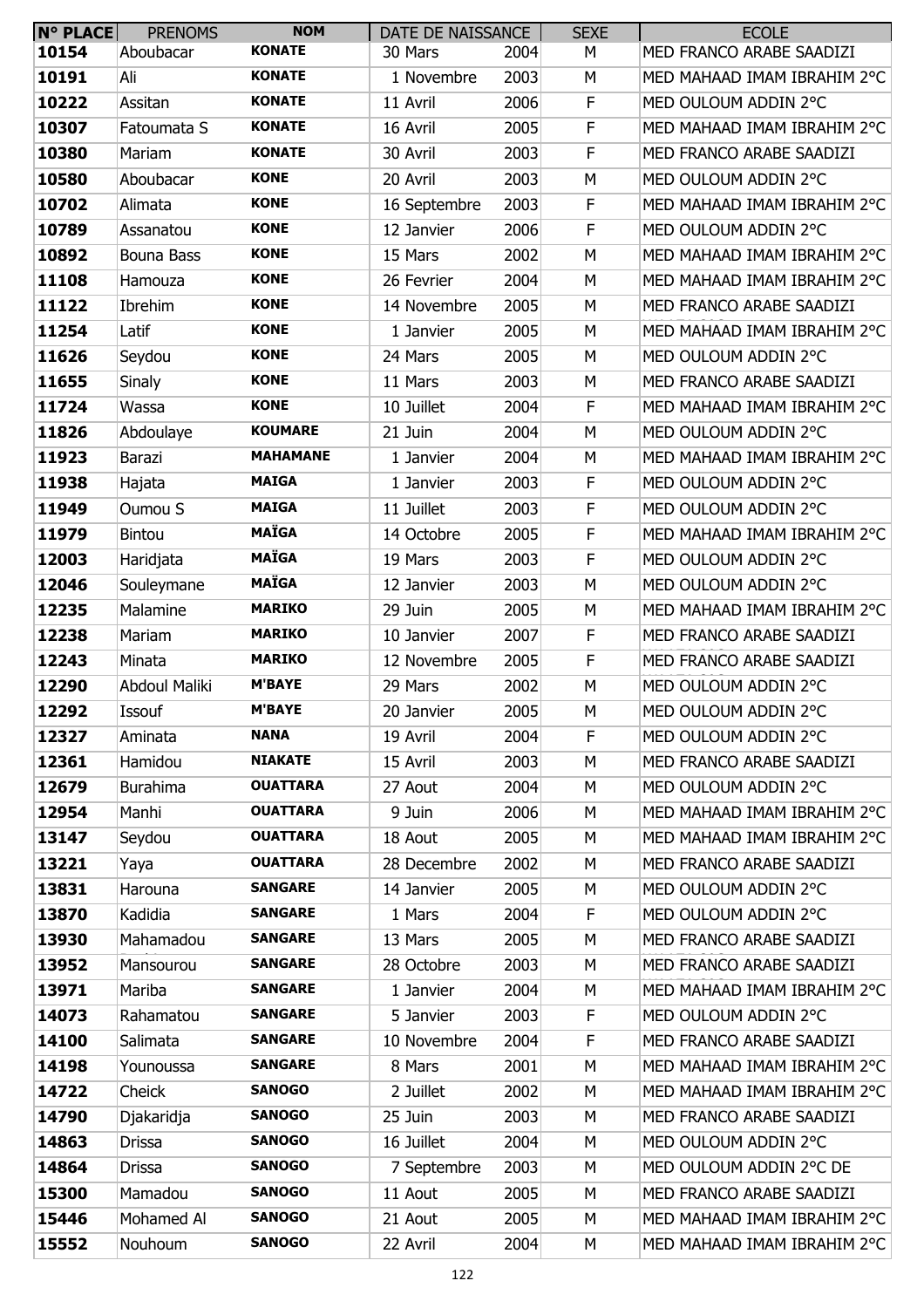| <b>N° PLACE</b> | <b>PRENOMS</b>        | <b>NOM</b>      | DATE DE NAISSANCE |      | <b>SEXE</b> | <b>ECOLE</b>                |
|-----------------|-----------------------|-----------------|-------------------|------|-------------|-----------------------------|
| 15810           | Siaka                 | <b>SANOGO</b>   | 13 Juin           | 2005 | М           | MED MAHAAD IMAM IBRAHIM 2°C |
| 16100           | Salahoudine           | <b>SERE</b>     | 18 Novembre       | 2005 | М           | MED OULOUM ADDIN 2°C        |
| 16106           | Korgo                 | <b>SEYBA</b>    | 27 Novembre       | 2003 | F           | MED OULOUM ADDIN 2°C        |
| 16216           | Dekoura               | <b>SIDIBE</b>   | 22 Novembre       | 2003 | F           | MED OULOUM ADDIN 2°C        |
| 16418           | Zoumana               | <b>SIDIBE</b>   | 3 Janvier         | 2003 | M           | MED OULOUM ADDIN 2°C        |
| 16496           | Issa                  | <b>SOGOBA</b>   | 11 Novembre       | 2004 | М           | MED FRANCO ARABE SAADIZI    |
| 16515           | Yaya                  | <b>SOGOBA</b>   | 14 Mars           | 2005 | M           | MED FRANCO ARABE SAADIZI    |
| 16521           | Abdoulaye             | <b>SOGODOGO</b> | 22 Fevrier        | 2003 | M           | MED OULOUM ADDIN 2°C        |
| 16537           | Adama                 | <b>SOGODOGO</b> | 8 Novembre        | 2004 | М           | MED OULOUM ADDIN 2°C DE     |
| 16548           | Adiaratou             | <b>SOGODOGO</b> | 3 Fevrier         | 2006 | F           | MED MAHAAD IMAM IBRAHIM 2°C |
| 16690           | Ibrahim               | <b>SOGODOGO</b> | 17 Juillet        | 2004 | M           | MED OULOUM ADDIN 2°C        |
| 16738           | Mahamadou             | <b>SOGODOGO</b> | 21 Juillet        | 2005 | M           | MED MAHAAD IMAM IBRAHIM 2°C |
| 16813           | Ousmane               | <b>SOGODOGO</b> | 24 Janvier        | 2003 | М           | MED OULOUM ADDIN 2°C        |
| 17016           | Alassane              | <b>SYLLA</b>    | 21 Mars           | 2005 | M           | MED MAHAAD IMAM IBRAHIM 2°C |
| 17112           | Moumine               | <b>SYLLA</b>    | 19 Octobre        | 2004 | M           | MED FRANCO ARABE SAADIZI    |
| 17138           | <b>Sinaly</b>         | <b>SYLLA</b>    | 24 Novembre       | 2003 | М           | MED FRANCO ARABE SAADIZI    |
| 17231           | Ibrahima              | <b>TEMBINE</b>  | 7 Janvier         | 2002 | M           | MED OULOUM ADDIN 2°C        |
| 17449           | Mariam                | <b>TOGOLA</b>   | 11 Juin           | 2002 | F           | MED OULOUM ADDIN 2°C        |
| 17653           | Mandjou               | <b>TOURE</b>    | 12 Septembre      | 2004 | M           | MED OULOUM ADDIN 2°C        |
| 17731           | Abdoulaye             | <b>TRAORE</b>   | 24 Octobre        | 2003 | М           | MED OULOUM ADDIN 2°C        |
| 17865           | Adama                 | <b>TRAORE</b>   | 31 Decembre       | 2003 | M           | MED OULOUM ADDIN 2°C        |
| 17895           | Adiara                | <b>TRAORE</b>   | 18 Octobre        | 2002 | F           | MED FRANCO ARABE SAADIZI    |
| 17992           | Ali                   | <b>TRAORE</b>   | 22 Decembre       | 2004 | М           | MED MAHAAD IMAM IBRAHIM 2°C |
| 18017           | Alimata               | <b>TRAORE</b>   | 27 Aout           | 2004 | F           | MED OULOUM ADDIN 2°C        |
| 18362           | <b>Bréhima</b>        | <b>TRAORE</b>   | 7 Octobre         | 2003 | M           | MED OULOUM ADDIN 2°C        |
| 18431           | Daouda Babemba TRAORE |                 | 9 Mars            | 2003 | М           | MED OULOUM ADDIN 2°C        |
| 18444           | Diakalia              | <b>TRAORE</b>   | 10 Novembre       | 2001 | M           | MED MAHAAD IMAM IBRAHIM 2°C |
| 18518           | Djénèba               | <b>TRAORE</b>   | 28 Octobre        | 2005 | F           | MED OULOUM ADDIN 2°C        |
| 18678           | Fatoumata B           | <b>TRAORE</b>   | 21 Novembre       | 2004 | F.          | MED OULOUM ADDIN 2°C        |
| 18747           | Hamidou               | <b>TRAORE</b>   | 30 Octobre        | 2003 | М           | MED OULOUM ADDIN 2°C DE     |
| 18765           | Houdou                | <b>TRAORE</b>   | 12 Mars           | 2006 | М           | MED OULOUM ADDIN 2°C        |
| 18815           | Issa                  | <b>TRAORE</b>   | 20 Juin           | 2001 | М           | MED OULOUM ADDIN 2°C        |
| 18924           | Karim                 | <b>TRAORE</b>   | 1 Janvier         | 2005 | М           | MED OULOUM ADDIN 2°C        |
| 19003           | Lassina               | <b>TRAORE</b>   | 22 Janvier        | 2006 | М           | MED FRANCO ARABE SAADIZI    |
| 19004           | Lassina               | <b>TRAORE</b>   | 17 Decembre       | 2004 | М           | MED MAHAAD IMAM IBRAHIM 2°C |
| 19008           | Lassina               | <b>TRAORE</b>   | 10 Avril          | 2002 | M           | MED OULOUM ADDIN 2°C        |
| 19128           | Mamadou               | <b>TRAORE</b>   | 29 Octobre        | 2004 | М           | MED OULOUM ADDIN 2°C        |
| 19802           | Sitan                 | <b>TRAORE</b>   | 28 Fevrier        | 2005 | F.          | MED OULOUM ADDIN 2°C        |
| 20048           | Zoumana               | <b>TRAORE</b>   | 26 Aout           | 2004 | М           | MED OULOUM ADDIN 2°C        |

| <b>CENTRE EXAM</b> |                |                  | TARBIA AL ISLAMIA |      |             | 95 ADMIS                   |  |  |  |
|--------------------|----------------|------------------|-------------------|------|-------------|----------------------------|--|--|--|
| <b>N° PLACE</b>    | <b>PRENOMS</b> | <b>NOM</b>       | DATE DE NAISSANCE |      | <b>SEXE</b> | <b>ECOLE</b>               |  |  |  |
| 815                | Karidiatou     | <b>BAMBA</b>     | 18 Juin           | 2003 | F.          | MED TARBIA AL ISLAMIA 2°C  |  |  |  |
| 2714               | Abdramane      | <b>BOUARE</b>    | 20 Janvier        | 2006 | M           | MED SOLAHOU DINE EL AYOUBI |  |  |  |
| 3142               | Tahirou        | <b>CISSE</b>     | 9 Novembre        | 2004 | M           | MED SOLAHOU DINE EL AYOUBI |  |  |  |
| 3151               | Yacouba        | <b>CISSE</b>     | 16 Janvier        | 2004 | M           | MED TARBIA AL ISLAMIA 2°C  |  |  |  |
| 3205               | Abdramane      | <b>COULIBALY</b> | 22 Septembre      | 2002 | M           | MED TARBIA AL ISLAMIA 2°C  |  |  |  |
| 3364               | Aly            | <b>COULIBALY</b> | 21 Mars           | 2004 | M           | MED SOLAHOU DINE EL AYOUBI |  |  |  |
|                    | 122            |                  |                   |      |             |                            |  |  |  |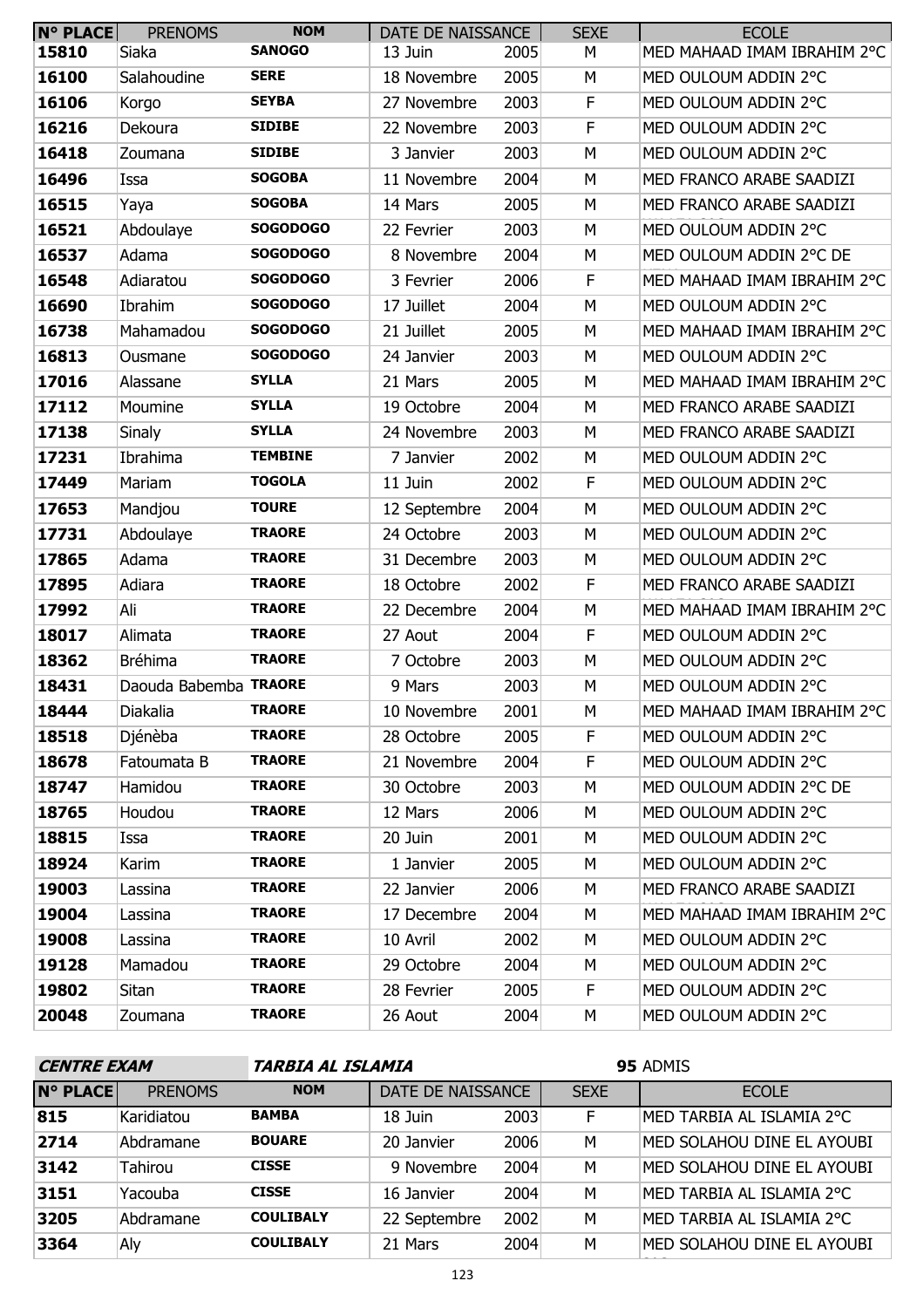| $N^{\circ}$ PLACE | <b>PRENOMS</b>    | <b>NOM</b>        | DATE DE NAISSANCE |      | <b>SEXE</b> | <b>ECOLE</b>               |
|-------------------|-------------------|-------------------|-------------------|------|-------------|----------------------------|
| 3365              | Aly               | <b>COULIBALY</b>  | 1 Juillet         | 2006 | М           | MED TARBIA AL ISLAMIA 2°C  |
| 3461              | Attia             | <b>COULIBALY</b>  | 20 Juin           | 2004 | F           | MED SOLAHOU DINE EL AYOUBI |
| 3661              | Djénébou          | <b>COULIBALY</b>  | 15 Avril          | 2003 | F           | MED SOLAHOU DINE EL AYOUBI |
| 3693              | <b>Drissa</b>     | <b>COULIBALY</b>  | 8 Novembre        | 2004 | M           | MED TARBIA AL ISLAMIA 2°C  |
| 3742              | Fatoumata         | <b>COULIBALY</b>  | 18 Juin           | 2004 | F           | MED SOLAHOU DINE EL AYOUBI |
| 3743              | Fatoumata         | <b>COULIBALY</b>  | 10 Fevrier        | 2001 | F           | MED TARBIA AL ISLAMIA 2°C  |
| 3756              | Fatoumata         | <b>COULIBALY</b>  | 27 Janvier        | 2005 | F           | MED TARBIA AL ISLAMIA 2°C  |
| 4327              | Saïdou Oumar      | <b>COULIBALY</b>  | 1 Janvier         | 2004 | М           | MED TARBIA AL ISLAMIA 2°C  |
| 4598              | Zoumana           | <b>COULIBALY</b>  | 11 Aout           | 1996 | M           | CL                         |
| 5634              | Aliou             | <b>DIA</b>        | 6 Mars            | 2004 | M           | MED TARBIA AL ISLAMIA 2°C  |
| 5637              | Kadiatou          | <b>DIA</b>        | 24 Fevrier        | 2005 | F           | MED SOLAHOU DINE EL AYOUBI |
| 5837              | Kadiatou          | <b>DIABATE</b>    | 1 Janvier         | 2005 | F           | MED SOLAHOU DINE EL AYOUBI |
| 5854              | Kassim            | <b>DIABATE</b>    | 9 Novembre        | 2002 | M           | MED SOLAHOU DINE EL AYOUBI |
| 6058              | Madala            | <b>DIABY</b>      | 19 Juin           | 2004 | M           | MED TARBIA AL ISLAMIA 2°C  |
| 6063              | Mouhamed          | <b>DIABY</b>      | 11 Aout           | 2005 | М           | MED TARBIA AL ISLAMIA 2°C  |
| 6064              | Oumar Ben         | <b>DIABY</b>      | 24 Septembre      | 2005 | M           | MED TARBIA AL ISLAMIA 2°C  |
| 6125              | Aramata           | <b>DIAKITE</b>    | 5 Janvier         | 2006 | F           | MED TARBIA AL ISLAMIA 2°C  |
| 6208              | Kalilou           | <b>DIAKITE</b>    | 6 Octobre         | 2005 | М           | MED TARBIA AL ISLAMIA 2°C  |
| 6466              | Aminatou          | <b>DIALLO</b>     | 3 Mars            | 2006 | F           | MED SOLAHOU DINE EL AYOUBI |
| 6618              | Djénéba           | <b>DIALLO</b>     | 16 Mars           | 2004 | F           | MED SOLAHOU DINE EL AYOUBI |
| 6818              | Maïmouna          | <b>DIALLO</b>     | 5 Juillet         | 2000 | F           | MED TARBIA AL ISLAMIA 2°C  |
| 6980              | Ousmane           | <b>DIALLO</b>     | 15 Janvier        | 2003 | M           | MED TARBIA AL ISLAMIA 2°C  |
| 7045              | Salimatou         | <b>DIALLO</b>     | 15 Mars           | 2003 | F           | MED TARBIA AL ISLAMIA 2°C  |
| 7121              | Soumayata         | <b>DIALLO</b>     | 22 Janvier        | 2005 | F           | MED TARBIA AL ISLAMIA 2°C  |
| 7354              | Lassina           | <b>DIAMOUTENE</b> | 24 Juillet        | 1999 | М           | CL                         |
| 7443              | Sidi              | <b>DIAMOUTENE</b> | 21 Decembre       | 2001 | M           | MED TARBIA AL ISLAMIA 2°C  |
| 8238              | Mariam            | <b>DIARRA</b>     | 3 Juin            | 2004 | F           | MED TARBIA AL ISLAMIA 2°C  |
| 8582              | Yacouba           | <b>DIARRA</b>     | 4 Aout            | 2003 | М           | MED TARBIA AL ISLAMIA 2°C  |
| 8628              | Assitan           | <b>DIASSANA</b>   | 1 Janvier         | 2004 | F           | MED SOLAHOU DINE EL AYOUBI |
| 8690              | <b>Baba</b>       | <b>DICKO</b>      | 28 Mars           | 2002 | M           | MED TARBIA AL ISLAMIA 2°C  |
| 8719              | Pinda             | <b>DICKO</b>      | 1 Novembre        | 2003 | F           | MED TARBIA AL ISLAMIA 2°C  |
| 8837              | Kadiatou          | <b>DISSA</b>      | 20 Avril          | 2002 | F           | MED SOLAHOU DINE EL AYOUBI |
| 8886              | Fatoumata Kola    | <b>DJETTA</b>     | 26 Avril          | 2005 | F           | MED TARBIA AL ISLAMIA 2°C  |
| 9126              | Ibrahim           | <b>DOUCOURE</b>   | 26 Mars           | 2003 | M           | MED TARBIA AL ISLAMIA 2°C  |
| 9127              | Karamoko          | <b>DOUCOURE</b>   | 3 Mars            | 1999 | М           | CL                         |
| 9200              | Issa              | <b>DOUMBIA</b>    | 4 Juillet         | 2004 | M           | MED SOLAHOU DINE EL AYOUBI |
| 9265              | Sidiki            | <b>DOUMBIA</b>    | 11 Avril          | 2006 | M           | MED TARBIA AL ISLAMIA 2°C  |
| 9430              | Siré              | <b>FOFANA</b>     | 11 Janvier        | 2006 | F           | MED SOLAHOU DINE EL AYOUBI |
| 9535              | Koura             | <b>GOITA</b>      | 10 Juillet        | 2005 | F           | MED SOLAHOU DINE EL AYOUBI |
| 9665              | Rokia             | <b>GUINDO</b>     | 10 Avril          | 2004 | F           | MED SOLAHOU DINE EL AYOUBI |
| 9987              | Ismaila           | <b>KEÏTA</b>      | 3 Fevrier         | 2006 | M           | MED TARBIA AL ISLAMIA 2°C  |
| 10086             | <b>Bolobo Dit</b> | <b>KELLY</b>      | 7 Novembre        | 2005 | M           | MED TARBIA AL ISLAMIA 2°C  |
| 10470             | Sékou             | <b>KONATE</b>     | 8 Juin            | 2007 | M           | MED SOLAHOU DINE EL AYOUBI |
| 10503             | Watènè            | <b>KONATE</b>     | 15 Mars           | 2005 | M           | MED TARBIA AL ISLAMIA 2°C  |
| 10758             | Aminata           | <b>KONE</b>       | 22 Fevrier        | 2005 | F           | MED SOLAHOU DINE EL AYOUBI |
| 10759             | Aminata           | <b>KONE</b>       | 17 Avril          | 2004 | F           | MED TARBIA AL ISLAMIA 2°C  |
| 10790             | Assanatou         | <b>KONE</b>       | 22 Decembre       | 2003 | F           | MED SOLAHOU DINE EL AYOUBI |
| 10914             | Cheickne          | <b>KONE</b>       | 5 Septembre       | 2005 | M           | MED SOLAHOU DINE EL AYOUBI |
|                   |                   |                   |                   |      |             |                            |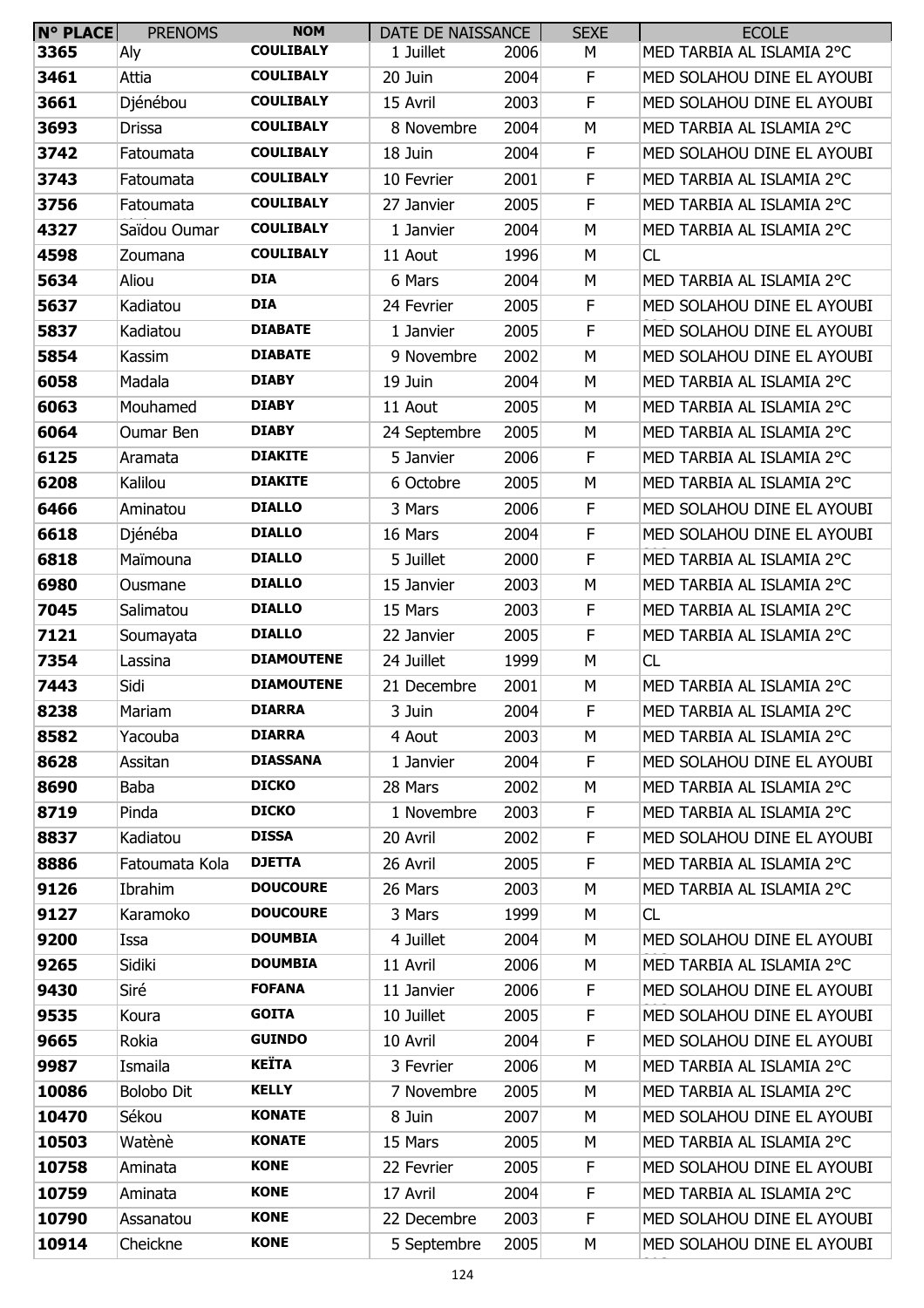| <b>N° PLACE</b> | <b>PRENOMS</b>   | <b>NOM</b>      | DATE DE NAISSANCE |      | <b>SEXE</b> | <b>ECOLE</b>               |
|-----------------|------------------|-----------------|-------------------|------|-------------|----------------------------|
| 10996           | Djénébou         | <b>KONE</b>     | 29 Mars           | 2004 | F           | MED TARBIA AL ISLAMIA 2°C  |
| 11073           | Fatoumata        | <b>KONE</b>     | 1 Mars            | 2002 | F           | MED TARBIA AL ISLAMIA 2°C  |
| 11363           | Masseni          | <b>KONE</b>     | 19 Fevrier        | 2005 | F           | MED SOLAHOU DINE EL AYOUBI |
| 11540           | Ramatoulaye      | <b>KONE</b>     | 27 Avril          | 2003 | F           | MED SOLAHOU DINE EL AYOUBI |
| 11912           | Safiatou         | LY              | 6 Juin            | 2004 | F           | MED TARBIA AL ISLAMIA 2°C  |
| 11985           | Djojatou         | <b>MAÏGA</b>    | 29 Decembre       | 2005 | F           | MED TARBIA AL ISLAMIA 2°C  |
| 11987           | Faïssal          | <b>MAÏGA</b>    | 9 Novembre        | 2004 | M           | MED TARBIA AL ISLAMIA 2°C  |
| 12000           | Hamidou          | <b>MAÏGA</b>    | 27 Juin           | 2002 | М           | MED TARBIA AL ISLAMIA 2°C  |
| 12009           | Ibrahim          | <b>MAÏGA</b>    | 26 Janvier        | 2003 | М           | MED TARBIA AL ISLAMIA 2°C  |
| 12026           | Minkeïla Ayouba  | <b>MAÏGA</b>    | 28 Juin           | 2003 | М           | MED TARBIA AL ISLAMIA 2°C  |
| 12175           | Aboubacar        | <b>MARIKO</b>   | 23 Juin           | 2005 | М           | MED TARBIA AL ISLAMIA 2°C  |
| 12193           | Aminata          | <b>MARIKO</b>   | 11 Septembre      | 2002 | F           | MED TARBIA AL ISLAMIA 2°C  |
| 12203           | <b>Balakissa</b> | <b>MARIKO</b>   | 22 Septembre      | 2004 | F           | MED SOLAHOU DINE EL AYOUBI |
| 12284           | Waraba           | <b>MARIKO</b>   | 29 Decembre       | 2004 | F           | MED TARBIA AL ISLAMIA 2°C  |
| 12329           | Aminata          | <b>NANTOUME</b> | 15 Novembre       | 2001 | F           | MED SOLAHOU DINE EL AYOUBI |
| 12340           | Aly              | <b>N'DAOU</b>   | 25 Mars           | 2002 | М           | MED TARBIA AL ISLAMIA 2°C  |
| 12348           | Djénéba          | <b>N'DIAYE</b>  | 17 Aout           | 2006 | $\mathsf F$ | MED TARBIA AL ISLAMIA 2°C  |
| 12685           | Chata            | <b>OUATTARA</b> | 15 Aout           | 2002 | $\mathsf F$ | MED SOLAHOU DINE EL AYOUBI |
| 12819           | Ibrahima         | <b>OUATTARA</b> | 11 Decembre       | 2004 | М           | MED SOLAHOU DINE EL AYOUBI |
| 13295           | Ibrahim          | <b>PLEA</b>     | 24 Mars           | 2006 | М           | MED TARBIA AL ISLAMIA 2°C  |
| 13327           | <b>Bintou</b>    | <b>SACKO</b>    | 22 Septembre      | 2003 | F           | MED TARBIA AL ISLAMIA 2°C  |
| 13499           | Aïssata          | <b>SAMASSA</b>  | 7 Avril           | 2003 | F           | MED TARBIA AL ISLAMIA 2°C  |
| 13678           | Awa              | <b>SANGARE</b>  | 19 Juillet        | 2006 | $\mathsf F$ | MED SOLAHOU DINE EL AYOUBI |
| 13786           | <b>Drissa</b>    | <b>SANGARE</b>  | 31 Decembre       | 2001 | M           | MED SOLAHOU DINE EL AYOUBI |
| 14101           | Salimata         | <b>SANGARE</b>  | 9 Mars            | 2005 | F           | MED SOLAHOU DINE EL AYOUBI |
| 14740           | Daouda           | <b>SANOGO</b>   | 25 Novembre       | 2003 | М           | MED TARBIA AL ISLAMIA 2°C  |
| 14906           | Fatoumata        | <b>SANOGO</b>   | 17 Mars           | 1999 | F           | <b>CL</b>                  |
| 15076           | Kadidiatou       | <b>SANOGO</b>   | 31 Decembre       | 2004 | F           | MED SOLAHOU DINE EL AYOUBI |
| 15641           | Ramatoullaye     | <b>SANOGO</b>   | 3 Avril           | 2005 | F           | MED SOLAHOU DINE EL AYOUBI |
| 16018           | Younoussou       | <b>SANOGO</b>   | 2 Janvier         | 2006 | М           | MED TARBIA AL ISLAMIA 2°C  |
| 16081           | Fodé             | <b>SAVANE</b>   | 24 Fevrier        | 2005 | М           | MED TARBIA AL ISLAMIA 2°C  |
| 16154           | Alima            | <b>SIDIBE</b>   | 12 Mars           | 2005 | F           | MED SOLAHOU DINE EL AYOUBI |
| 16159           | Aly              | <b>SIDIBE</b>   | 1 Janvier         | 2003 | М           | MED TARBIA AL ISLAMIA 2°C  |
| 16632           | Daouda           | <b>SOGODOGO</b> | 5 Avril           | 2002 | M           | MED TARBIA AL ISLAMIA 2°C  |
| 16694           | Idrissa          | <b>SOGODOGO</b> | 31 Octobre        | 2004 | М           | MED TARBIA AL ISLAMIA 2°C  |
| 17003           | Aboubacar        | <b>SYLLA</b>    | 14 Aout           | 2004 | М           | MED TARBIA AL ISLAMIA 2°C  |
| 17121           | Oumar            | <b>SYLLA</b>    | 17 Juillet        | 2006 | М           | MED SOLAHOU DINE EL AYOUBI |
| 17130           | Saran            | <b>SYLLA</b>    | 12 Octobre        | 2006 | $\mathsf F$ | MED SOLAHOU DINE EL AYOUBI |
| 17661           | Mohamed          | <b>TOURE</b>    | 10 Decembre       | 2005 | М           | MED TARBIA AL ISLAMIA 2°C  |
| 18700           | Flatenin         | <b>TRAORE</b>   | 25 Octobre        | 2003 | F           | MED SOLAHOU DINE EL AYOUBI |
| 18774           | Ibrahim          | <b>TRAORE</b>   | 29 Septembre      | 2002 | М           | MED TARBIA AL ISLAMIA 2°C  |

## **OPTION CLASSIQUE 4024**

| <b>CENTRE EXAM</b> |                | <i><b>BABEMBA "B"</b></i> | 87 ADMIS          |      |             |                           |  |  |
|--------------------|----------------|---------------------------|-------------------|------|-------------|---------------------------|--|--|
| <b>N° PLACE</b>    | <b>PRENOMS</b> | <b>NOM</b>                | DATE DE NAISSANCE |      | <b>SEXE</b> | <b>ECOLE</b>              |  |  |
| 460                | Mahamadou      | <b>BALLO</b>              | 1 Septembre       | 2004 | M           | E.PR MOUSSA COULIBALY 2°C |  |  |
| 1530               | Mamadou        | <b>BENGALY</b>            | 2 Octobre         | 2006 | м           | E.PR MOUSSA COULIBALY 2°C |  |  |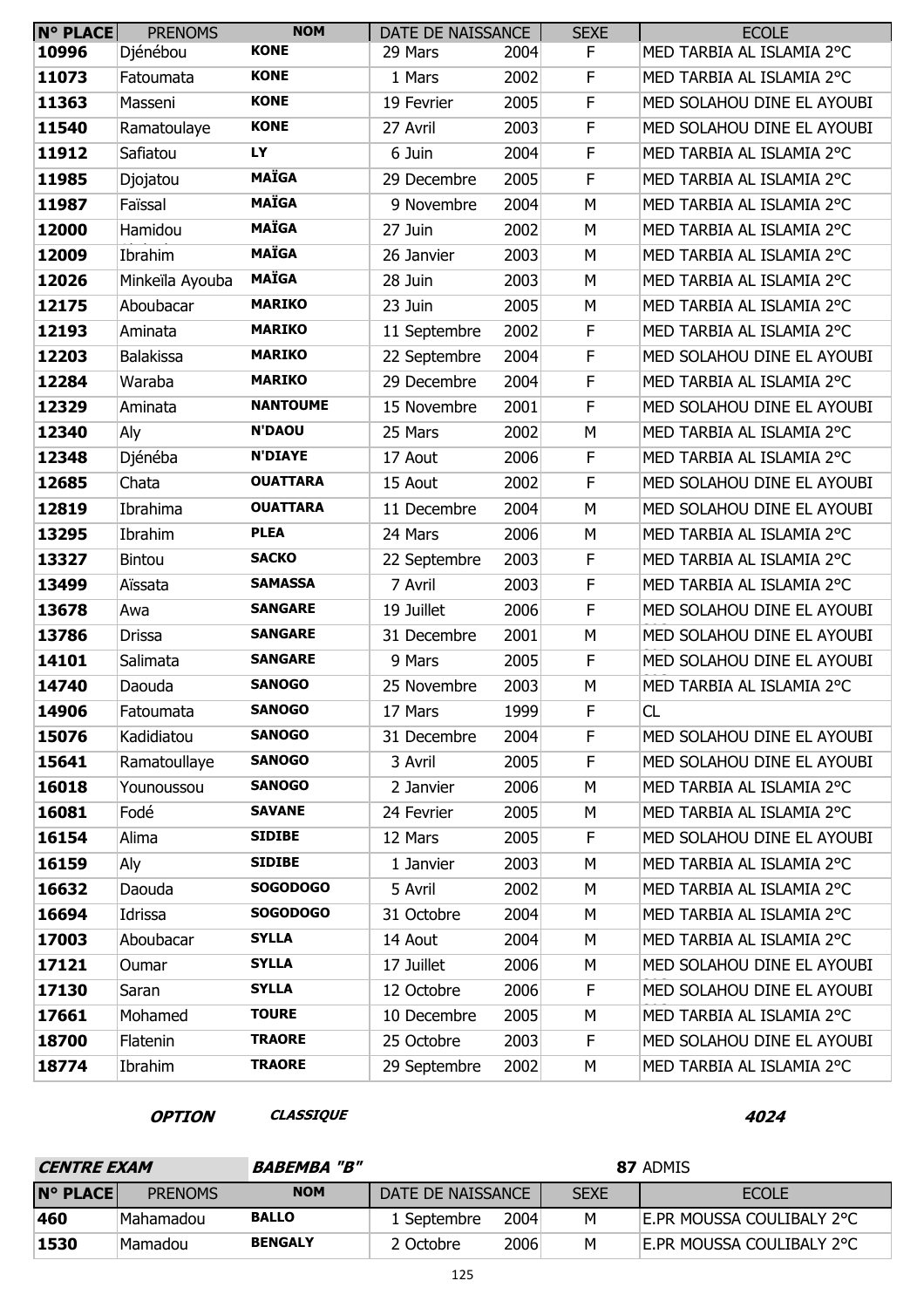| <b>N° PLACE</b> | <b>PRENOMS</b>       | <b>NOM</b>        | DATE DE NAISSANCE |      | <b>SEXE</b> | <b>ECOLE</b>              |
|-----------------|----------------------|-------------------|-------------------|------|-------------|---------------------------|
| 1711            | Tiémoko              | <b>BENGALY</b>    | 31 Janvier        | 2005 | М           | E.PR MOUSSA COULIBALY 2°C |
| 1764            | Abdoulaye            | <b>BERTHE</b>     | 1 Octobre         | 2006 | M           | BABEMBA 2°C               |
| 1895            | Alimata              | <b>BERTHE</b>     | 13 Octobre        | 2003 | F           | BABEMBA 2°C               |
| 1991            | <b>Barakissa</b>     | <b>BERTHE</b>     | 1 Janvier         | 2005 | F           | BABEMBA 2°C               |
| 2495            | Sétou                | <b>BERTHE</b>     | 23 Aout           | 2006 | F           | E.PR MOUSSA COULIBALY 2°C |
| 3601            | Daouda               | <b>COULIBALY</b>  | 11 Avril          | 2003 | M           | E.PR KARIDIA KONE 2°C     |
| 3984            | Mahamadou            | <b>COULIBALY</b>  | 18 Octobre        | 2001 | M           | E.PR KARIDIA KONE 2°C     |
| 4186            | Naminata             | <b>COULIBALY</b>  | 23 Septembre      | 2004 | F           | E.PR MOUSSA COULIBALY 2°C |
| 4286            | Ramatou              | <b>COULIBALY</b>  | 3 Janvier         | 2007 | $\mathsf F$ | E.PR MOUSSA COULIBALY 2°C |
| 4388            | Sériba               | <b>COULIBALY</b>  | 1 Fevrier         | 2004 | M           | BABEMBA 2°C               |
| 4482            | Soumaïla             | <b>COULIBALY</b>  | 18 Juin           | 2005 | M           | E.PR MOUSSA COULIBALY 2°C |
| 4863            | Mariam               | <b>DAOU</b>       | 1 Janvier         | 2005 | F           | BABEMBA 2°C               |
| 4926            | Adjaratou            | <b>DEMBELE</b>    | 1 Octobre         | 2005 | F           | BABEMBA 2°C               |
| 5186            | Fatoumata Yaya       | <b>DEMBELE</b>    | 20 Decembre       | 2005 | F           | E.PR MOUSSA COULIBALY 2°C |
| 5231            | Jeannette            | <b>DEMBELE</b>    | 28 Mars           | 2002 | F           | BABEMBA 2°C               |
| 5346            | Mansitan             | <b>DEMBELE</b>    | 8 Mars            | 2004 | F           | E.PR MOUSSA COULIBALY 2°C |
| 5379            | Masséni              | <b>DEMBELE</b>    | 5 Septembre       | 2004 | F           | BABEMBA 2°C               |
| 5462            | Ramatou              | <b>DEMBELE</b>    | 11 Juillet        | 2004 | F           | E.PR MOUSSA COULIBALY 2°C |
| 5523            | Siaka                | <b>DEMBELE</b>    | 18 Mars           | 2005 | M           | E.PR MOUSSA COULIBALY 2°C |
| 5649            | Aboubacar            | <b>DIABATE</b>    | 9 Avril           | 2004 | M           | BABEMBA 2°C               |
| 5691            | Alimata              | <b>DIABATE</b>    | 1 Septembre       | 2005 | F           | E.PR MOUSSA COULIBALY 2°C |
| 5996            | Soumaïla             | <b>DIABATE</b>    | 24 Septembre      | 2004 | M           | BABEMBA 2°C               |
| 6200            | Kadia                | <b>DIAKITE</b>    | 29 Decembre       | 2007 | F           | E.PR MOUSSA COULIBALY 2°C |
| 6823            | Makoura              | <b>DIALLO</b>     | 4 Janvier         | 2004 | F           | BABEMBA 2°C               |
| 6856            | Mariam               | <b>DIALLO</b>     | 1 Janvier         | 2005 | F           | BABEMBA 2°C               |
| 6866            | Mariam               | <b>DIALLO</b>     | 28 Fevrier        | 2004 | F           | E.PR MOUSSA COULIBALY 2°C |
| 7032            | Salimata             | <b>DIALLO</b>     | 26 Mars           | 2004 | F           | BABEMBA 2°C               |
| 7232            | Alima                | <b>DIAMOUTENE</b> | 15 Fevrier        | 2005 | F           | BABEMBA 2°C               |
| 7294            | Djénèba              | <b>DIAMOUTENE</b> | 4 Aout            | 2003 | F           | BABEMBA 2°C               |
| 7509            | Abdoul Karim         | <b>DIARRA</b>     | 27 Mars           | 2004 | М           | BABEMBA 2°C               |
| 7815            | <b>Brahima</b>       | <b>DIARRA</b>     | 22 Octobre        | 2006 | M           | E.PR MOUSSA COULIBALY 2°C |
| 8163            | Mahamadou            | <b>DIARRA</b>     | 12 Decembre       | 2003 | M           | BABEMBA 2°C               |
| 8347            | Odette               | <b>DIARRA</b>     | 24 Avril          | 2006 | F           | E.PR KARIDIA KONE 2°C     |
| 8389            | Rokia                | <b>DIARRA</b>     | 20 Mars           | 2005 | F           | E.PR MOUSSA COULIBALY 2°C |
| 8426            | Salimata             | <b>DIARRA</b>     | 26 Octobre        | 2002 | F           | BABEMBA 2°C               |
| 8493            | Siata                | <b>DIARRA</b>     | 9 Avril           | 2004 | F           | E.PR MOUSSA COULIBALY 2°C |
| 8764            | Moussaba             | <b>DIOURTE</b>    | 3 Octobre         | 2005 | М           | BABEMBA 2°C               |
| 8975            | Kadiata              | <b>DJIRE</b>      | 8 Juillet         | 2004 | $\mathsf F$ | BABEMBA 2°C               |
| 9236            | Ouleymatou           | <b>DOUMBIA</b>    | 29 Janvier        | 2004 | F           | E.PR MOUSSA COULIBALY 2°C |
| 9676            | Rokiatou             | <b>GUISSE</b>     | 26 Aout           | 2005 | F           | BABEMBA 2°C               |
| 9891            | Fatoumata            | <b>KEITA</b>      | 14 Novembre       | 2005 | F           | BABEMBA 2°C               |
| 9906            | Mahamadou            | <b>KEITA</b>      | 29 Decembre       | 2003 | M           | BABEMBA 2°C               |
| 10729           | Amadou Soumaïla KONE |                   | 1 Aout            | 2004 | M           | BABEMBA 2°C               |
| 11156           | Kadia                | <b>KONE</b>       | 31 Decembre       | 2002 | F           | BABEMBA 2°C               |
| 11633           | Seydou               | <b>KONE</b>       | 2 Avril           | 2003 | M           | BABEMBA 2°C               |
| 12019           | Mahamadou            | <b>MAÏGA</b>      | 15 Janvier        | 2004 | M           | BABEMBA 2°C               |
| 12030           | Moumine              | <b>MAÏGA</b>      | 26 Juillet        | 2005 | М           | E.PR MOUSSA COULIBALY 2°C |
| 12277           | Sidiki               | <b>MARIKO</b>     | 11 Octobre        | 2003 | М           | BABEMBA 2°C               |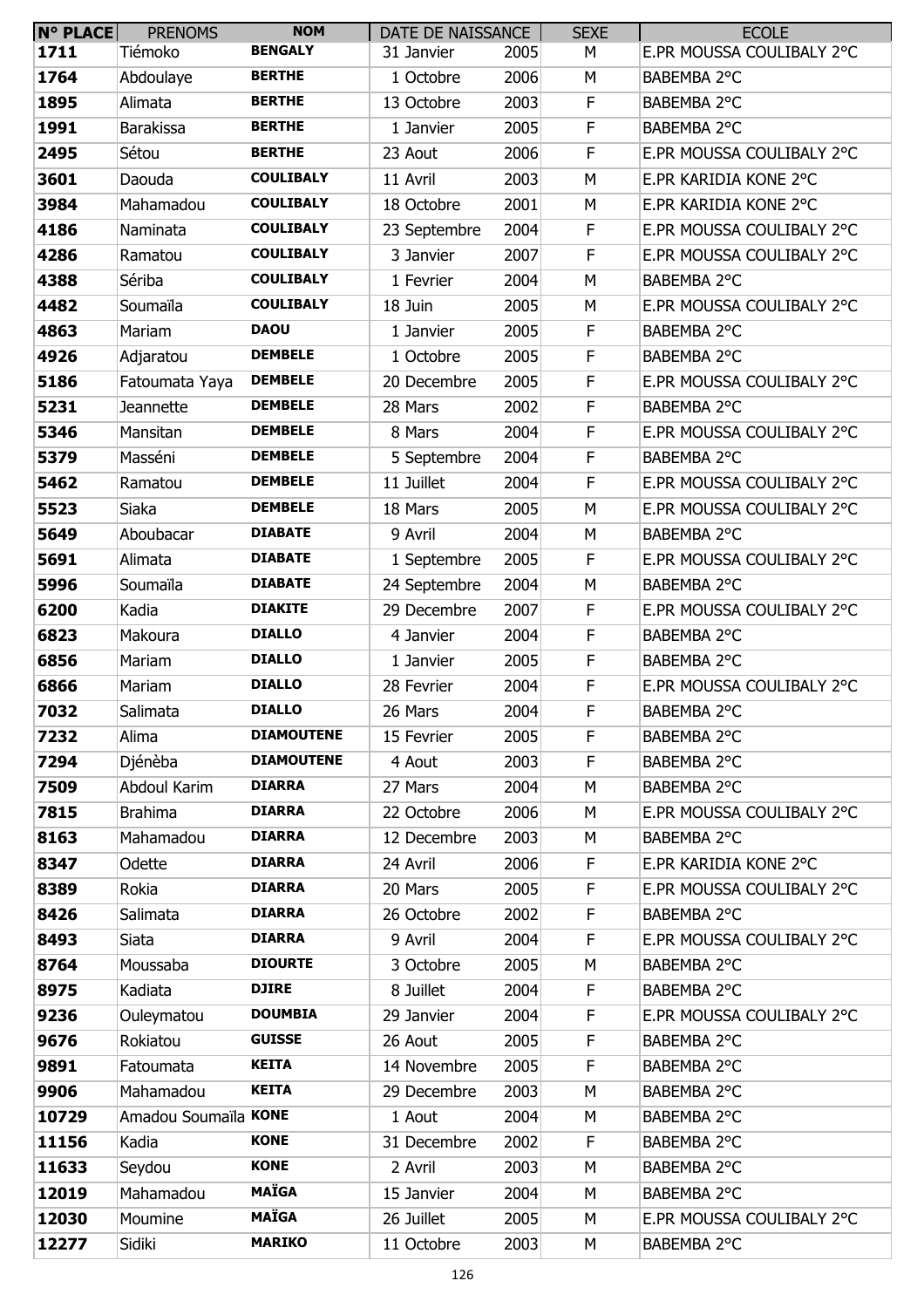| $N^{\circ}$ PLACE | <b>PRENOMS</b>      | <b>NOM</b>       | DATE DE NAISSANCE |      | <b>SEXE</b> | <b>ECOLE</b>              |
|-------------------|---------------------|------------------|-------------------|------|-------------|---------------------------|
| 12310             | <b>Balla Moussa</b> | <b>MOUNKORO</b>  | 28 Novembre       | 2004 | М           | E.PR MOUSSA COULIBALY 2°C |
| 12457             | Abdramane           | <b>OUATTARA</b>  | 17 Mars           | 2002 | М           | BABEMBA 2°C               |
| 12953             | Mandjou             | <b>OUATTARA</b>  | 27 Septembre      | 2002 | M           | E.PR MOUSSA COULIBALY 2°C |
| 12992             | Minata              | <b>OUATTARA</b>  | 17 Juillet        | 2004 | F           | BABEMBA 2°C               |
| 13269             | Aldjoumare          | <b>OUOLOGUEM</b> | 1 Septembre       | 2005 | M           | BABEMBA 2°C               |
| 13375             | Amara               | <b>SAMAKE</b>    | 28 Fevrier        | 2006 | M           | E.PR MOUSSA COULIBALY 2°C |
| 14098             | Salimata            | <b>SANGARE</b>   | 20 Mars           | 2002 | F           | BABEMBA 2°C               |
| 14147             | Souleymane          | <b>SANGARE</b>   | 14 Juin           | 2004 | M           | E.PR MOUSSA COULIBALY 2°C |
| 14166             | Tièdo               | <b>SANGARE</b>   | 4 Septembre       | 2004 | F           | E.PR KARIDIA KONE 2°C     |
| 14368             | Afouchata           | <b>SANOGO</b>    | 2 Novembre        | 2005 | F           | E.PR KARIDIA KONE 2°C     |
| 14432             | Allassane Nestor    | <b>SANOGO</b>    | 30 Mars           | 2003 | M           | BABEMBA 2°C               |
| 14674             | <b>Bouacar</b>      | <b>SANOGO</b>    | 3 Septembre       | 2001 | M           | BABEMBA 2°C               |
| 14704             | Chaka               | <b>SANOGO</b>    | 30 Juin           | 2005 | M           | E.PR MOUSSA COULIBALY 2°C |
| 15435             | Modibo              | <b>SANOGO</b>    | 5 Avril           | 2003 | M           | BABEMBA 2°C               |
| 15726             | Salimata            | <b>SANOGO</b>    | 28 Septembre      | 2002 | F           | BABEMBA 2°C               |
| 16421             | Abdramane           | <b>SIMAGA</b>    | 16 Octobre        | 2005 | M           | E.PR MOUSSA COULIBALY 2°C |
| 17009             | Adama               | <b>SYLLA</b>     | 16 Avril          | 2004 | M           | E.PR MOUSSA COULIBALY 2°C |
| 17041             | Bibatou             | <b>SYLLA</b>     | 25 Mars           | 2002 | $\mathsf F$ | E.PR KARIDIA KONE 2°C     |
| 17221             | Mahamadou           | <b>TELLY</b>     | 7 Octobre         | 2004 | M           | E.PR MOUSSA COULIBALY 2°C |
| 17262             | Maïmouna            | <b>THERA</b>     | 10 Avril          | 2004 | F           | E.PR MOUSSA COULIBALY 2°C |
| 17476             | Salimata            | <b>TOGOLA</b>    | 28 Juillet        | 2003 | $\mathsf F$ | E.PR KARIDIA KONE 2°C     |
| 17952             | Aïchata             | <b>TRAORE</b>    | 17 Septembre      | 2005 | $\mathsf F$ | E.PR MOUSSA COULIBALY 2°C |
| 18023             | Alimatou            | <b>TRAORE</b>    | 19 Mars           | 2005 | F           | BABEMBA 2°C               |
| 18119             | Anchata             | <b>TRAORE</b>    | 9 Janvier         | 2002 | $\mathsf F$ | BABEMBA 2°C               |
| 18727             | Gnama               | <b>TRAORE</b>    | 10 Decembre       | 2004 | M           | E.PR KARIDIA KONE 2°C     |
| 18846             | Kadia               | <b>TRAORE</b>    | 4 Mars            | 2005 | F           | E.PR MOUSSA COULIBALY 2°C |
| 18882             | Kadidia             | <b>TRAORE</b>    | 20 Mars           | 2004 | F           | E.PR MOUSSA COULIBALY 2°C |
| 18961             | Korotoumou          | <b>TRAORE</b>    | 31 Decembre       | 2004 | F           | E.PR MOUSSA COULIBALY 2°C |
| 19100             | Makoura             | <b>TRAORE</b>    | 5 Aout            | 2003 | F.          | BABEMBA 2°C               |
| 19185             | Mariam              | <b>TRAORE</b>    | 31 Decembre       | 2005 | F           | E.PR MOUSSA COULIBALY 2°C |
| 19314             | Mohamed Adam        | <b>TRAORE</b>    | 16 Juillet        | 2003 | М           | BABEMBA 2°C               |
| 19415             | Nassoun             | <b>TRAORE</b>    | 24 Juin           | 2004 | F.          | E.PR MOUSSA COULIBALY 2°C |
| 19502             | Ousmane             | <b>TRAORE</b>    | 25 Fevrier        | 2002 | М           | BABEMBA 2°C               |
| 19637             | Salimata            | <b>TRAORE</b>    | 29 Mars           | 2004 | F.          | E.PR MOUSSA COULIBALY 2°C |
| 19969             | Yaya                | <b>TRAORE</b>    | 5 Janvier         | 2002 | M           | BABEMBA 2°C               |
| 20015             | Youssouf            | <b>TRAORE</b>    | 13 Juillet        | 2000 | М           | E.PR KARIDIA KONE 2°C     |
| 20097             | Idrissa             | <b>WOROME</b>    | 23 Mars           | 2001 | М           | BABEMBA 2°C               |

| <b>CENTRE EXAM</b> |                | <b>BABEMBA 2°C</b>                     | <b>167 ADMIS</b>  |      |             |                       |  |
|--------------------|----------------|----------------------------------------|-------------------|------|-------------|-----------------------|--|
| <b>N° PLACE</b>    | <b>PRENOMS</b> | <b>NOM</b>                             | DATE DE NAISSANCE |      | <b>SEXE</b> | <b>ECOLE</b>          |  |
| 20                 | Ibrahim Aq     | <b>ALZOUNEIDIZ</b><br><b>TAMOULAST</b> | 17 Fevrier        | 2006 | М           | E.PR BINTA DIABY 2°C  |  |
| 119                | Mountaga       | <b>BAGAYOGO</b>                        | 28 Octobre        | 2004 | M           | BABEMBA 2°C           |  |
| 134                | Seydou         | <b>BAGAYOGO</b>                        | 19 Aout           | 2004 | M           | BABEMBA 2°C           |  |
| 650                | Abdoulaye      | <b>BAMBA</b>                           | 2 Mars            | 2004 | M           | BABEMBA 2°C           |  |
| 971                | Yacouba        | <b>BAMBA</b>                           | 24 Novembre       | 2004 | M           | E.PR BINTA DIABY 2°C  |  |
| 1625               | Ousmane        | <b>BENGALY</b>                         | 19 Octobre        | 2004 | M           | E.PR MAMADOU TOGO 2°C |  |
| 1885               | Alassane       | <b>BERTHE</b>                          | 18 Octobre        | 2005 | M           | BABEMBA 2°C           |  |
| 2006               | <b>Binta</b>   | <b>BERTHE</b>                          | 15 Aout           | 2002 | F           | E.PR MAMADOU TOGO 2°C |  |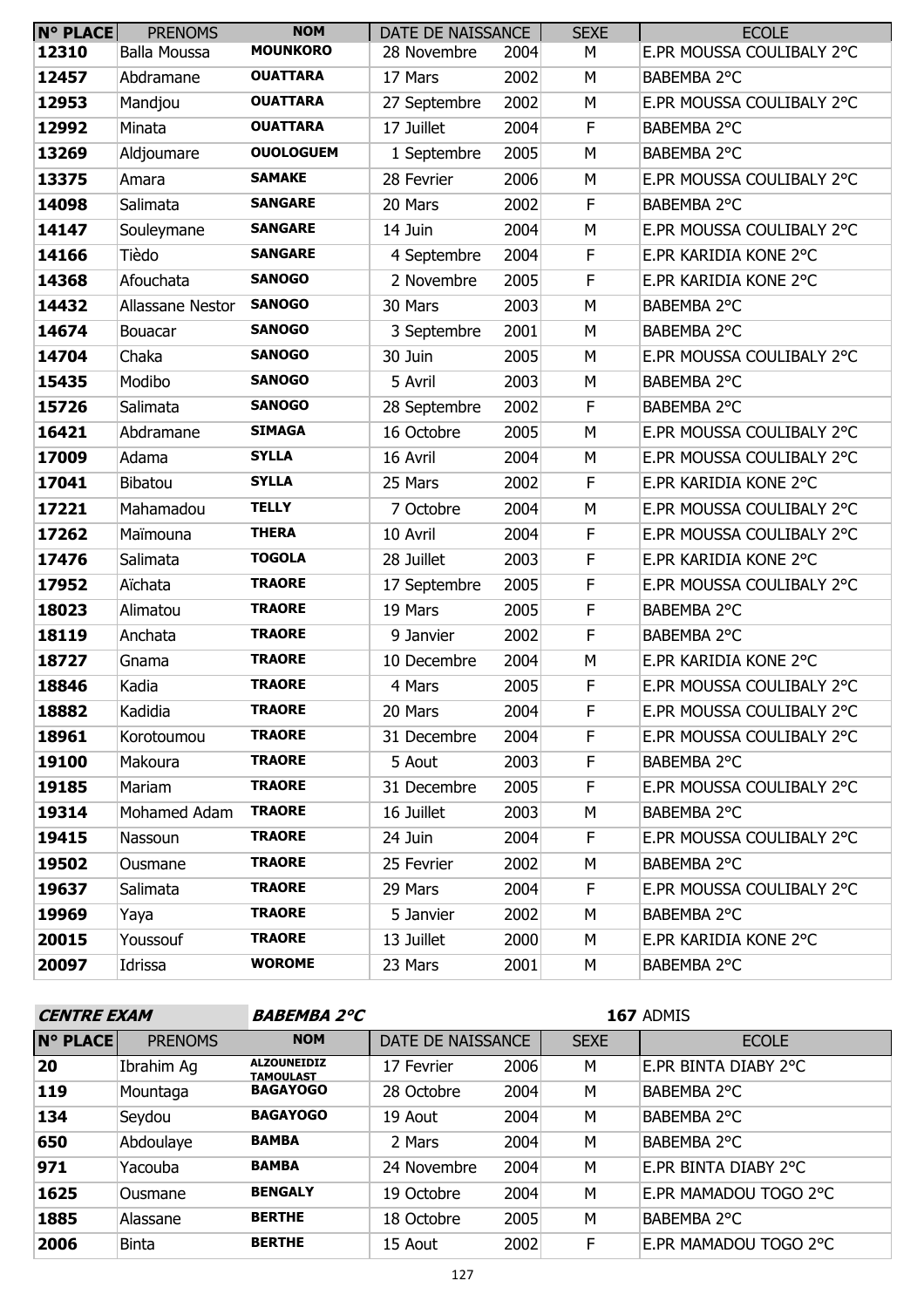| N° PLACE | <b>PRENOMS</b>  | <b>NOM</b>        | DATE DE NAISSANCE |      | <b>SEXE</b> | <b>ECOLE</b>          |
|----------|-----------------|-------------------|-------------------|------|-------------|-----------------------|
| 2162     | Hawa            | <b>BERTHE</b>     | 15 Novembre       | 2005 | F           | BABEMBA 2°C           |
| 2489     | Sékou           | <b>BERTHE</b>     | 19 Fevrier        | 2005 | M           | E.PR BINTA DIABY 2°C  |
| 2845     | Hawa            | <b>CAMARA</b>     | 21 Juin           | 2004 | F           | BABEMBA 2°C           |
| 2851     | Lassina         | <b>CAMARA</b>     | 27 Septembre      | 2006 | M           | E.PR MAMADOU TOGO 2°C |
| 2913     | Adama           | <b>CISSE</b>      | 10 Novembre       | 2006 | М           | E.PR MAMADOU TOGO 2°C |
| 2957     | Bamory          | <b>CISSE</b>      | 1 Juillet         | 2005 | M           | E.PR MAMADOU TOGO 2°C |
| 3297     | Aïcha           | <b>COULIBALY</b>  | 1 Novembre        | 2004 | F           | E.PR MAMADOU TOGO 2°C |
| 3370     | Amadou          | <b>COULIBALY</b>  | 3 Mars            | 2003 | M           | BABEMBA 2°C           |
| 3509     | Bakaye          | <b>COULIBALY</b>  | 30 Avril          | 2004 | М           | E.PR BINTA DIABY 2°C  |
| 3529     | <b>Bassitan</b> | <b>COULIBALY</b>  | 13 Avril          | 2005 | F           | E.PR MAMADOU TOGO 2°C |
| 3654     | Djénèba         | <b>COULIBALY</b>  | 19 Decembre       | 2006 | F           | E.PR MAMADOU TOGO 2°C |
| 3726     | Fatoumata       | <b>COULIBALY</b>  | 9 Janvier         | 2005 | F           | E.PR BINTA DIABY 2°C  |
| 3847     | Issouf          | <b>COULIBALY</b>  | 18 Mars           | 2003 | M           | BABEMBA 2°C           |
| 3992     | Maïmouna        | <b>COULIBALY</b>  | 16 Avril          | 2004 | F           | BABEMBA 2°C           |
| 4128     | Mohamed S       | <b>COULIBALY</b>  | 10 Avril          | 2006 | M           | E.PR MAMADOU TOGO 2°C |
| 4167     | Moussa I        | <b>COULIBALY</b>  | 15 Mars           | 2006 | M           | E.PR MAMADOU TOGO 2°C |
| 4222     | Oumar           | <b>COULIBALY</b>  | 22 Janvier        | 2004 | M           | BABEMBA 2°C           |
| 4297     | Rokia           | <b>COULIBALY</b>  | 10 Octobre        | 2006 | F           | E.PR MAMADOU TOGO 2°C |
| 4344     | Salimata        | <b>COULIBALY</b>  | 15 Juin           | 2003 | F           | E.PR BINTA DIABY 2°C  |
| 4641     | Amadou          | <b>DAGAMAISSA</b> | 1 Mars            | 2003 | M           | BABEMBA 2°C           |
| 4685     | Ahamadou        | <b>DAMAGA</b>     | 24 Juillet        | 2005 | M           | E.PR BINTA DIABY 2°C  |
| 4880     | Ephraim Barama  | <b>DARA</b>       | 17 Octobre        | 2006 | M           | BABEMBA 2°C           |
| 4882     | Thiery Amadomo  | <b>DARA</b>       | 4 Novembre        | 2003 | М           | E.PR MAMADOU TOGO 2°C |
| 4939     | Aïssata         | <b>DEMBELE</b>    | 29 Juin           | 2005 | F           | E.PR MAMADOU TOGO 2°C |
| 5005     | Augustine       | <b>DEMBELE</b>    | 27 Mars           | 2006 | F           | E.PR MAMADOU TOGO 2°C |
| 5025     | <b>Baffa</b>    | <b>DEMBELE</b>    | 30 Mars           | 2005 | М           | E.PR MAMADOU TOGO 2°C |
| 5050     | <b>Binta</b>    | <b>DEMBELE</b>    | 12 Fevrier        | 2003 | F           | BABEMBA 2°C           |
| 5181     | Fatoumata       | <b>DEMBELE</b>    | 1 Juin            | 2002 | F           | BABEMBA 2°C           |
| 5330     | Makan           | <b>DEMBELE</b>    | 15 Novembre       | 2004 | M           | E.PR BINTA DIABY 2°C  |
| 5345     | Mamoutou        | <b>DEMBELE</b>    | 27 Novembre       | 2005 | М           | BABEMBA 2°C           |
| 5500     | Sanata          | <b>DEMBELE</b>    | 10 Decembre       | 2003 | F           | BABEMBA 2°C           |
| 5504     | Saran           | <b>DEMBELE</b>    | 1 Janvier         | 2005 | F.          | E.PR BINTA DIABY 2°C  |
| 5540     | Sory Ibrahim    | <b>DEMBELE</b>    | 28 Juin           | 2006 | М           | E.PR BINTA DIABY 2°C  |
| 5958     | Saïdou          | <b>DIABATE</b>    | 13 Janvier        | 2005 | M           | E.PR BINTA DIABY 2°C  |
| 6044     | Aboubacar       | <b>DIABY</b>      | 25 Septembre      | 2002 | M           | E.PR BINTA DIABY 2°C  |
| 6045     | Aïchata         | <b>DIABY</b>      | 2 Avril           | 2006 | F           | E.PR BINTA DIABY 2°C  |
| 6047     | Aïssata         | <b>DIABY</b>      | 9 Juin            | 2006 | F           | E.PR BINTA DIABY 2°C  |
| 6048     | Aminata         | <b>DIABY</b>      | 3 Octobre         | 2004 | F           | E.PR BINTA DIABY 2°C  |
| 6132     | Awa             | <b>DIAKITE</b>    | 8 Decembre        | 2005 | F           | E.PR BINTA DIABY 2°C  |
| 6142     | Bréhima         | <b>DIAKITE</b>    | 17 Janvier        | 2007 | M           | E.PR MAMADOU TOGO 2°C |
| 6209     | Kamissa         | <b>DIAKITE</b>    | 14 Juin           | 2003 | F.          | E.PR MAMADOU TOGO 2°C |
| 6242     | Monh            | <b>DIAKITE</b>    | 6 Avril           | 2005 | F           | E.PR MAMADOU TOGO 2°C |
| 6259     | Oumou G         | <b>DIAKITE</b>    | 28 Fevrier        | 2005 | F           | E.PR MAMADOU TOGO 2°C |
| 6357     | Adam            | <b>DIALLO</b>     | 23 Janvier        | 2005 | F           | BABEMBA 2°C           |
| 6412     | Alima           | <b>DIALLO</b>     | 11 Septembre      | 2006 | F           | E.PR MAMADOU TOGO 2°C |
| 6442     | Aminata         | <b>DIALLO</b>     | 8 Septembre       | 2005 | F           | BABEMBA 2°C           |
| 6696     | Fousseyni       | <b>DIALLO</b>     | 17 Mars           | 2004 | М           | BABEMBA 2°C           |
| 6808     | Mahamadou       | <b>DIALLO</b>     | 27 Mars           | 2003 | М           | BABEMBA 2°C           |
|          |                 |                   |                   |      |             |                       |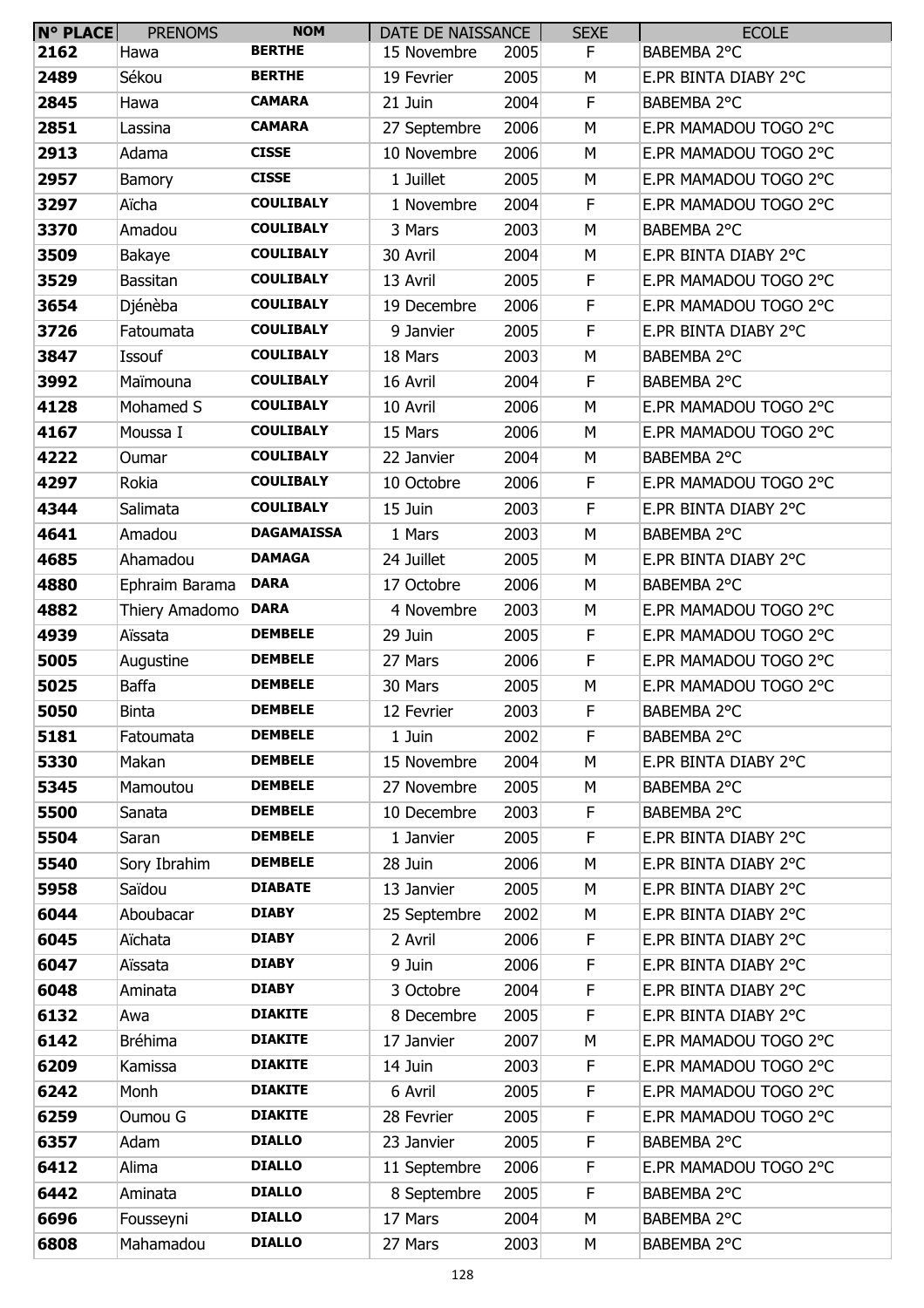| <b>N° PLACE</b> | <b>PRENOMS</b>      | <b>NOM</b>        | DATE DE NAISSANCE |      | <b>SEXE</b> | <b>ECOLE</b>          |
|-----------------|---------------------|-------------------|-------------------|------|-------------|-----------------------|
| 6855            | Mariam              | <b>DIALLO</b>     | 31 Decembre       | 2005 | F           | BABEMBA 2°C           |
| 6993            | Ramata              | <b>DIALLO</b>     | 23 Juin           | 2003 | F           | BABEMBA 2°C           |
| 7107            | Souleymane          | <b>DIALLO</b>     | 20 Janvier        | 2006 | M           | E.PR MAMADOU TOGO 2°C |
| 7152            | Yacouba             | <b>DIALLO</b>     | 9 Juin            | 2006 | M           | E.PR BINTA DIABY 2°C  |
| 7218            | Adiaratou           | <b>DIAMOUTENE</b> | 22 Avril          | 2005 | F           | BABEMBA 2°C           |
| 7452            | Soumba              | <b>DIAMOUTENE</b> | 7 Novembre        | 2005 | F           | BABEMBA 2°C           |
| 7510            | Abdoul Karim        | <b>DIARRA</b>     | 7 Mars            | 2004 | M           | BABEMBA 2°C           |
| 7619            | Aïchata             | <b>DIARRA</b>     | 11 Mars           | 2003 | F           | E.PR MAMADOU TOGO 2°C |
| 7813            | <b>Bourama</b>      | <b>DIARRA</b>     | 10 Mars           | 2006 | M           | E.PR MAMADOU TOGO 2°C |
| 8223            | Mariam              | <b>DIARRA</b>     | 22 Janvier        | 2006 | F           | BABEMBA 2°C           |
| 8520            | Souleymane          | <b>DIARRA</b>     | 1 Janvier         | 2003 | M           | BABEMBA 2°C           |
| 8563            | Wassa               | <b>DIARRA</b>     | 8 Juin            | 2003 | F           | E.PR BINTA DIABY 2°C  |
| 8576            | Yacouba             | <b>DIARRA</b>     | 31 Decembre       | 2004 | M           | E.PR BINTA DIABY 2°C  |
| 8755            | Alimata             | <b>DIOURTE</b>    | 10 Juin           | 2005 | F           | BABEMBA 2°C           |
| 8889            | Fousseyni           | <b>DJIGANE</b>    | 14 Octobre        | 2002 | M           | E.PR BINTA DIABY 2°C  |
| 8890            | Hassane             | <b>DJIGANE</b>    | 14 Octobre        | 2002 | M           | E.PR BINTA DIABY 2°C  |
| 8913            | Fatoumata           | <b>DJILLA</b>     | 31 Aout           | 2003 | F           | BABEMBA 2°C           |
| 9076            | Badoulaye           | <b>DOGONI</b>     | 25 Mars           | 2004 | M           | BABEMBA 2°C           |
| 9210            | Mahamadou           | <b>DOUMBIA</b>    | 2 Mars            | 2002 | М           | BABEMBA 2°C           |
| 9426            | Moussa              | <b>FOFANA</b>     | 11 Janvier        | 2004 | M           | E.PR BINTA DIABY 2°C  |
| 9520            | Abdoulaye           | <b>GOITA</b>      | 9 Decembre        | 2004 | M           | BABEMBA 2°C           |
| 9582            | Fatoumata           | <b>GONSOGO</b>    | 5 Avril           | 2005 | F           | E.PR BINTA DIABY 2°C  |
| 9633            | <b>Bréhima</b>      | <b>GUINDO</b>     | 8 Fevrier         | 2002 | M           | BABEMBA 2°C           |
| 9674            | Worokiatou          | <b>GUINDO</b>     | 31 Decembre       | 2004 | F           | BABEMBA 2°C           |
| 9829            | Mohamed             | <b>KANTE</b>      | 4 Decembre        | 2003 | M           | BABEMBA 2°C           |
| 9879            | <b>Bassira</b>      | <b>KEITA</b>      | 15 Decembre       | 2003 | F           | E.PR BINTA DIABY 2°C  |
| 10040           | Salif               | <b>KEÏTA</b>      | 12 Juillet        | 2005 | M           | E.PR BINTA DIABY 2°C  |
| 10167           | Adama               | <b>KONATE</b>     | 5 Septembre       | 2002 | M           | E.PR MAMADOU TOGO 2°C |
| 10220           | Assitan             | <b>KONATE</b>     | 26 Fevrier        | 2006 | F           | E.PR MAMADOU TOGO 2°C |
| 10271           | Djénéba             | <b>KONATE</b>     | 5 Mars            | 2003 | F           | E.PR MAMADOU TOGO 2°C |
| 10292           | Fatoumata           | <b>KONATE</b>     | 22 Octobre        | 2003 | F           | BABEMBA 2°C           |
| 10403           | Nafisatou           | <b>KONATE</b>     | 7 Avril           | 2005 | F           | E.PR MAMADOU TOGO 2°C |
| 10426           | Ousmane             | <b>KONATE</b>     | 3 Septembre       | 2003 | M           | E.PR BINTA DIABY 2°C  |
| 10441           | Rokiatou            | <b>KONATE</b>     | 7 Novembre        | 2005 | F           | E.PR MAMADOU TOGO 2°C |
| 10465           | Sanata              | <b>KONATE</b>     | 16 Octobre        | 2004 | F           | BABEMBA 2°C           |
| 10722           | Amadou              | <b>KONE</b>       | 10 Janvier        | 2004 | M           | E.PR MAMADOU TOGO 2°C |
| 10775           | Aoua                | <b>KONE</b>       | 16 Octobre        | 2003 | F           | BABEMBA 2°C           |
| 10776           | Aoua                | <b>KONE</b>       | 30 Mars           | 2006 | F           | E.PR BINTA DIABY 2°C  |
| 10894           | Bourama             | <b>KONE</b>       | 30 Aout           | 2004 | M           | E.PR MAMADOU TOGO 2°C |
| 10919           | Daouda              | <b>KONE</b>       | 29 Octobre        | 2003 | M           | BABEMBA 2°C           |
| 10922           | Daouda              | <b>KONE</b>       | 1 Janvier         | 2005 | M           | E.PR BINTA DIABY 2°C  |
| 11113           | Houdou              | <b>KONE</b>       | 26 Octobre        | 2004 | M           | E.PR MAMADOU TOGO 2°C |
| 11163           | Kadiatou            | <b>KONE</b>       | 11 Janvier        | 2007 | F           | E.PR MAMADOU TOGO 2°C |
| 11301           | Mamadou Lamine KONE |                   | 27 Mars           | 2006 | М           | E.PR MAMADOU TOGO 2°C |
| 11406           | Moussa              | <b>KONE</b>       | 22 Juin           | 2005 | M           | E.PR MAMADOU TOGO 2°C |
| 11448           | Nassarata           | <b>KONE</b>       | 4 Juillet         | 2005 | F           | E.PR BINTA DIABY 2°C  |
| 11809           | <b>Bintou</b>       | <b>KONTA</b>      | 29 Mars           | 2002 | F           | BABEMBA 2°C           |
| 11841           | <b>Bintou</b>       | <b>KOUNTA</b>     | 11 Septembre      | 2005 | F           | E.PR MAMADOU TOGO 2°C |
|                 |                     |                   |                   |      |             |                       |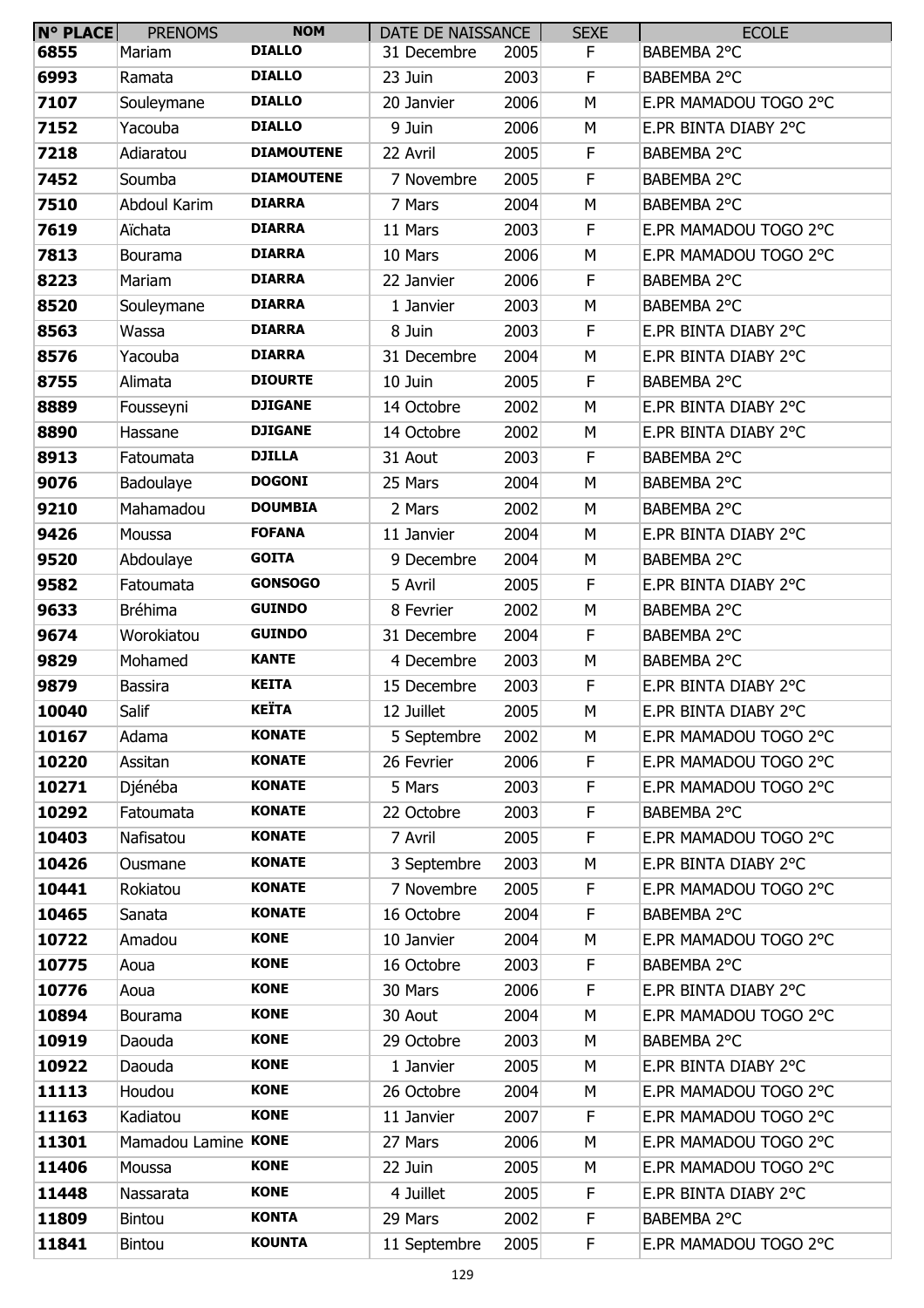| <b>N° PLACE</b> | <b>PRENOMS</b>         | <b>NOM</b>       | DATE DE NAISSANCE |      | <b>SEXE</b> | <b>ECOLE</b>          |
|-----------------|------------------------|------------------|-------------------|------|-------------|-----------------------|
| 11903           | Awa                    | <b>LANDOURE</b>  | 2 Fevrier         | 2004 | F           | BABEMBA 2°C           |
| 11928           | Aboubacar              | <b>MAIGA</b>     | 2 Octobre         | 2004 | M           | E.PR MAMADOU TOGO 2°C |
| 12007           | Ibrahim                | <b>MAÏGA</b>     | 28 Fevrier        | 2006 | M           | E.PR BINTA DIABY 2°C  |
| 12261           | Ousmane                | <b>MARIKO</b>    | 23 Septembre      | 2001 | M           | BABEMBA 2°C           |
| 12662           | Boubacar S             | <b>OUATTARA</b>  | 25 Juillet        | 2004 | М           | E.PR BINTA DIABY 2°C  |
| 12890           | Korotoumou             | <b>OUATTARA</b>  | 1 Janvier         | 2004 | F           | BABEMBA 2°C           |
| 12901           | Lala                   | <b>OUATTARA</b>  | 27 Avril          | 2005 | F           | E.PR BINTA DIABY 2°C  |
| 12920           | Magané                 | <b>OUATTARA</b>  | 26 Juin           | 2004 | F           | BABEMBA 2°C           |
| 13116           | Salimata               | <b>OUATTARA</b>  | 2 Septembre       | 2003 | $\mathsf F$ | E.PR BINTA DIABY 2°C  |
| 13336           | Mamadou Lamine SADESSY |                  | 24 Septembre      | 2004 | M           | E.PR BINTA DIABY 2°C  |
| 13350           | Djimiin Dite           | <b>SAGARA</b>    | 16 Aout           | 2004 | F           | E.PR MAMADOU TOGO 2°C |
| 13365           | Souleymane             | <b>SAGARA</b>    | 12 Novembre       | 2004 | М           | BABEMBA 2°C           |
| 13383           | Awa                    | <b>SAMAKE</b>    | 22 Avril          | 2006 | F           | E.PR BINTA DIABY 2°C  |
| 13667           | Awa                    | <b>SANGARE</b>   | 20 Novembre       | 2005 | F           | BABEMBA 2°C           |
| 13836           | Ibrahima               | <b>SANGARE</b>   | 17 Decembre       | 2006 | M           | E.PR MAMADOU TOGO 2°C |
| 13856           | Kadiatou               | <b>SANGARE</b>   | 16 Decembre       | 2004 | F           | E.PR BINTA DIABY 2°C  |
| 13865           | Kadiatou S             | <b>SANGARE</b>   | 2 Juillet         | 2007 | F           | E.PR MAMADOU TOGO 2°C |
| 14214           | Mamoudou               | <b>SANKEMO</b>   | 19 Octobre        | 2003 | M           | E.PR BINTA DIABY 2°C  |
| 14229           | Abdoulaye              | <b>SANOGO</b>    | 2 Mars            | 2004 | M           | BABEMBA 2°C           |
| 14558           | Awa                    | <b>SANOGO</b>    | 23 Novembre       | 2003 | F           | E.PR MAMADOU TOGO 2°C |
| 14658           | Bintou                 | <b>SANOGO</b>    | 1 Novembre        | 2003 | F           | BABEMBA 2°C           |
| 14878           | Fanta                  | <b>SANOGO</b>    | 4 Juin            | 2003 | F           | E.PR MAMADOU TOGO 2°C |
| 14908           | Fatoumata              | <b>SANOGO</b>    | 5 Septembre       | 2006 | F           | E.PR BINTA DIABY 2°C  |
| 15064           | Kadidia                | <b>SANOGO</b>    | 2 Janvier         | 2004 | F           | BABEMBA 2°C           |
| 15348           | Mariam                 | <b>SANOGO</b>    | 1 Mars            | 2002 | F           | E.PR BINTA DIABY 2°C  |
| 15532           | N'Gniré Dite           | <b>SANOGO</b>    | 18 Juillet        | 2006 | F           | E.PR MAMADOU TOGO 2°C |
| 15676           | Safiatou               | <b>SANOGO</b>    | 3 Avril           | 2004 | F           | E.PR BINTA DIABY 2°C  |
| 15722           | Salifou                | <b>SANOGO</b>    | 1 Aout            | 2005 | M           | E.PR MAMADOU TOGO 2°C |
| 15771           | Sarata                 | <b>SANOGO</b>    | 19 Juillet        | 2003 | F           | BABEMBA 2°C           |
| 15792           | Seydou                 | <b>SANOGO</b>    | 27 Juillet        | 2005 | M           | E.PR MAMADOU TOGO 2°C |
| 15804           | Seydou Karim           | <b>SANOGO</b>    | 21 Novembre       | 2006 | M           | E.PR BINTA DIABY 2°C  |
| 16200           | Boubacar               | <b>SIDIBE</b>    | 27 Aout           | 2006 | M           | E.PR MAMADOU TOGO 2°C |
| 16221           | Djamba                 | <b>SIDIBE</b>    | 10 Septembre      | 2002 | F           | E.PR BINTA DIABY 2°C  |
| 16424           | Awa                    | <b>SINABA</b>    | 7 Juin            | 2004 | F           | E.PR MAMADOU TOGO 2°C |
| 16642           | Djélika                | <b>SOGODOGO</b>  | 25 Octobre        | 2005 | F           | E.PR MAMADOU TOGO 2°C |
| 16783           | Moussa                 | <b>SOGODOGO</b>  | 22 Janvier        | 2003 | M           | E.PR BINTA DIABY 2°C  |
| 16929           | Ibrahim                | <b>SOUNKORO</b>  | 8 Mars            | 2004 | М           | E.PR BINTA DIABY 2°C  |
| 16952           | Minata                 | <b>SOUNTOURA</b> | 26 Juillet        | 2005 | F           | E.PR MAMADOU TOGO 2°C |
| 17166           | Souleymane             | <b>TAMBOURA</b>  | 6 Aout            | 2004 | M           | E.PR BINTA DIABY 2°C  |
| 17237           | Ramatoulaye            | <b>TEME</b>      | 13 Avril          | 2004 | F           | E.PR MAMADOU TOGO 2°C |
| 17299           | <b>Sinaly</b>          | <b>TIMBO</b>     | 21 Mars           | 2005 | M           | E.PR BINTA DIABY 2°C  |
| 17324           | Nana                   | <b>TOGO</b>      | 11 Mars           | 2005 | F           | E.PR BINTA DIABY 2°C  |
| 17682           | Sira Sékou             | <b>TOURE</b>     | 11 Octobre        | 2006 | F           | E.PR BINTA DIABY 2°C  |
| 17766           | Abibata                | <b>TRAORE</b>    | 20 Aout           | 2005 | F           | BABEMBA 2°C           |
| 17847           | Adama                  | <b>TRAORE</b>    | 10 Mars           | 2005 | M           | E.PR MAMADOU TOGO 2°C |
| 17925           | Afouchata              | <b>TRAORE</b>    | 9 Septembre       | 2004 | F           | E.PR MAMADOU TOGO 2°C |
| 18079           | Aminata                | <b>TRAORE</b>    | 5 Janvier         | 2002 | F           | BABEMBA 2°C           |
| 18089           | Aminata                | <b>TRAORE</b>    | 6 Mars            | 2005 | F.          | E.PR BINTA DIABY 2°C  |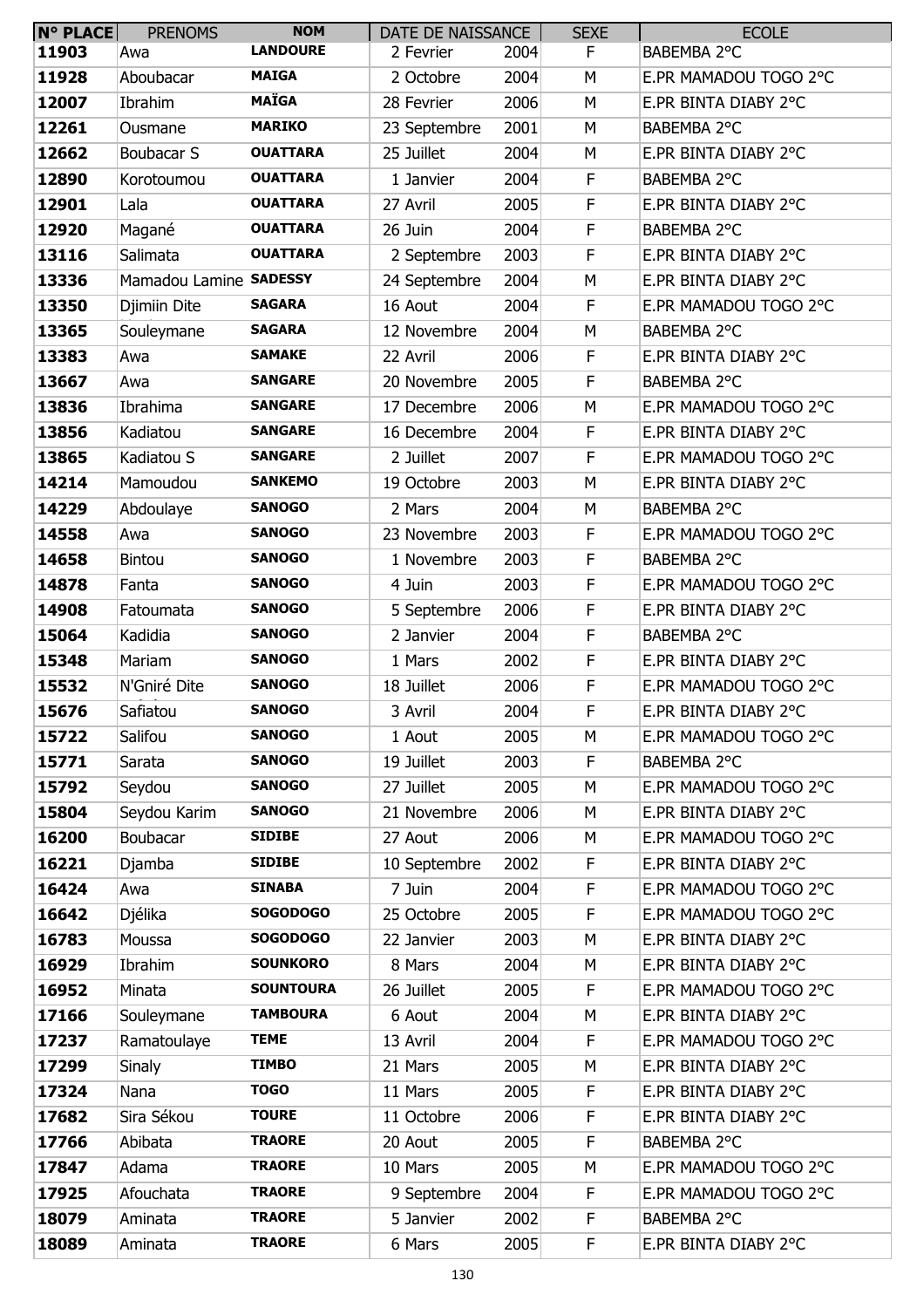| $N^{\circ}$ PLACE | <b>PRENOMS</b> | <b>NOM</b>    | DATE DE NAISSANCE |      | <b>SEXE</b> | <b>ECOLE</b>          |
|-------------------|----------------|---------------|-------------------|------|-------------|-----------------------|
| 18165             | Assétou        | <b>TRAORE</b> | 27 Juillet        | 2005 | E           | E.PR BINTA DIABY 2°C  |
| 18197             | Awa            | <b>TRAORE</b> | 1 Septembre       | 2006 | F           | E.PR MAMADOU TOGO 2°C |
| 18228             | Awa Alassane   | <b>TRAORE</b> | 23 Fevrier        | 2004 | F           | BABEMBA 2°C           |
| 18476             | Djata          | <b>TRAORE</b> | 28 Decembre       | 2005 | F           | BABEMBA 2°C           |
| 18824             | Issouf         | <b>TRAORE</b> | 30 Juin           | 2006 | М           | E.PR MAMADOU TOGO 2°C |
| 18956             | Korotoumou     | <b>TRAORE</b> | 23 Septembre      | 2005 | F           | BABEMBA 2°C           |
| 18975             | Korotoumou B   | <b>TRAORE</b> | 26 Aout           | 2006 | F           | E.PR MAMADOU TOGO 2°C |
| 18978             | Korotoumou S   | <b>TRAORE</b> | 8 Novembre        | 2004 | F           | E.PR MAMADOU TOGO 2°C |
| 19039             | Mafounè        | <b>TRAORE</b> | 19 Octobre        | 2004 | F           | BABEMBA 2°C           |
| 19164             | Mariam         | <b>TRAORE</b> | 19 Octobre        | 2004 | E           | BABEMBA 2°C           |
| 19317             | Mohamed N      | <b>TRAORE</b> | 23 Juillet        | 2005 | M           | E.PR MAMADOU TOGO 2°C |
| 19342             | Moussa         | <b>TRAORE</b> | 23 Janvier        | 2005 | M           | BABEMBA 2°C           |
| 19569             | Rokiatou       | <b>TRAORE</b> | 12 Octobre        | 2004 | F           | E.PR BINTA DIABY 2°C  |
| 19606             | Sali           | <b>TRAORE</b> | 23 Janvier        | 2005 | F           | BABEMBA 2°C           |
| 19636             | Salimata       | <b>TRAORE</b> | 2 Mars            | 2004 | F           | E.PR MAMADOU TOGO 2°C |

### **CENTRE EXAM BABEMBABOUGOU 1°C "A"**

| <b>N° PLACE</b> | <b>PRENOMS</b> | <b>NOM</b>        | DATE DE NAISSANCE |      | <b>SEXE</b>    | <b>ECOLE</b>                  |
|-----------------|----------------|-------------------|-------------------|------|----------------|-------------------------------|
| 636             | Zié Pascal     | <b>BALLO</b>      | 23 Avril          | 2004 | M              | BABEMBABOUGOU 2°C I           |
| 1254            | Amadou         | <b>BENGALY</b>    | 2 Aout            | 2002 | M              | BABEMBABOUGOU 2°C II          |
| 2333            | Mimatoulaye    | <b>BERTHE</b>     | 12 Avril          | 2004 | F              | BABEMBABOUGOU 2°C II          |
| 2645            | Bintou         | <b>BOLEZOGOLA</b> | 4 Mars            | 2005 | F              | E.PR BRÉHIMA DJIRÉ ANNEXE 2°C |
| 4531            | Yabani Achime  | <b>COULIBALY</b>  | 25 Octobre        | 2005 | M              | BABEMBABOUGOU 2°C I           |
| 5081            | Cheick Oumar   | <b>DEMBELE</b>    | 14 Janvier        | 2004 | M              | BABEMBABOUGOU 2°C I           |
| 6060            | Mariam         | <b>DIABY</b>      | 4 Juillet         | 2006 | F              | BABEMBABOUGOU 2°C II          |
| 6541            | Baoumou        | <b>DIALLO</b>     | 24 Avril          | 2004 | $\mathsf F$    | BABEMBABOUGOU 2°C II          |
| 6608            | Djégué         | <b>DIALLO</b>     | 1 Octobre         | 2003 | F              | BABEMBABOUGOU 2°C II          |
| 7564            | Adama          | <b>DIARRA</b>     | 19 Decembre       | 2002 | M              | BABEMBABOUGOU 2°C I           |
| 7654            | Alimatou       | <b>DIARRA</b>     | 11 Avril          | 2004 | F              | E.PR BRÉHIMA DJIRÉ ANNEXE 2°C |
| 8521            | Souleymane     | <b>DIARRA</b>     | 20 Janvier        | 2006 | M              | BABEMBABOUGOU 2°C I           |
| 8945            | Adama          | <b>DJIRE</b>      | 3 Juin            | 2005 | M              | E.PR BRÉHIMA DJIRÉ ANNEXE 2°C |
| 9005            | Fatoumata      | <b>DJONE</b>      | 1 Janvier         | 2003 | $\overline{F}$ | BABEMBABOUGOU 2°C II          |
| 9501            | Alhamady       | <b>GEORGES</b>    | 16 Mars           | 2005 | M              | E.PR BRÉHIMA DJIRÉ ANNEXE 2°C |
| 9725            | Nana Kadidia   | <b>KABAYA</b>     | 2 Decembre        | 2006 | F              | BABEMBABOUGOU 2°C II          |
| 9820            | Dramane        | <b>KANTE</b>      | 28 Mars           | 2006 | M              | BABEMBABOUGOU 2°C I           |
| 9998            | Kalifa I       | <b>KEÏTA</b>      | 8 Juillet         | 2006 | M              | E.PR BRÉHIMA DJIRÉ ANNEXE 2°C |
| 10601           | Adama          | <b>KONE</b>       | 18 Septembre      | 2001 | M              | BABEMBABOUGOU 2°C I           |
| 11620           | Seydou         | <b>KONE</b>       | 17 Septembre      | 2004 | M              | BABEMBABOUGOU 2°C I           |
| 12020           | Mahamadou M    | <b>MAÏGA</b>      | 31 Mars           | 2005 | M              | BABEMBABOUGOU 2°C II          |
| 12059           | Adiara         | <b>MALE</b>       | 25 Juin           | 2004 | F              | BABEMBABOUGOU 2°C I           |
| 12120           | Lamine         | <b>MALLE</b>      | 1 Janvier         | 2005 | M              | BABEMBABOUGOU 2°C I           |
| 12242           | Mékoli         | <b>MARIKO</b>     | 2 Aout            | 2002 | M              | BABEMBABOUGOU 2°C II          |
| 12401           | Tary           | <b>NIARE</b>      | 27 Decembre       | 2003 | F              | BABEMBABOUGOU 2°C II          |
| 12746           | <b>Drissa</b>  | <b>OUATTARA</b>   | 2 Mars            | 2004 | M              | BABEMBABOUGOU 2°C II          |
| 13416           | Fatoumata B    | <b>SAMAKE</b>     | 15 Janvier        | 2003 | $\mathsf F$    | BABEMBABOUGOU 2°C I           |
| 13420           | Hawa           | <b>SAMAKE</b>     | 24 Avril          | 2004 | F              | BABEMBABOUGOU 2°C I           |
| 15947           | Tinzanga       | <b>SANOGO</b>     | 1 Janvier         | 2003 | M              | E.PR BRÉHIMA DJIRÉ ANNEXE 2°C |
| 19460           | Oumar          | <b>TRAORE</b>     | 16 Avril          | 2005 | M              | E.PR BRÉHIMA DJIRÉ ANNEXE 2°C |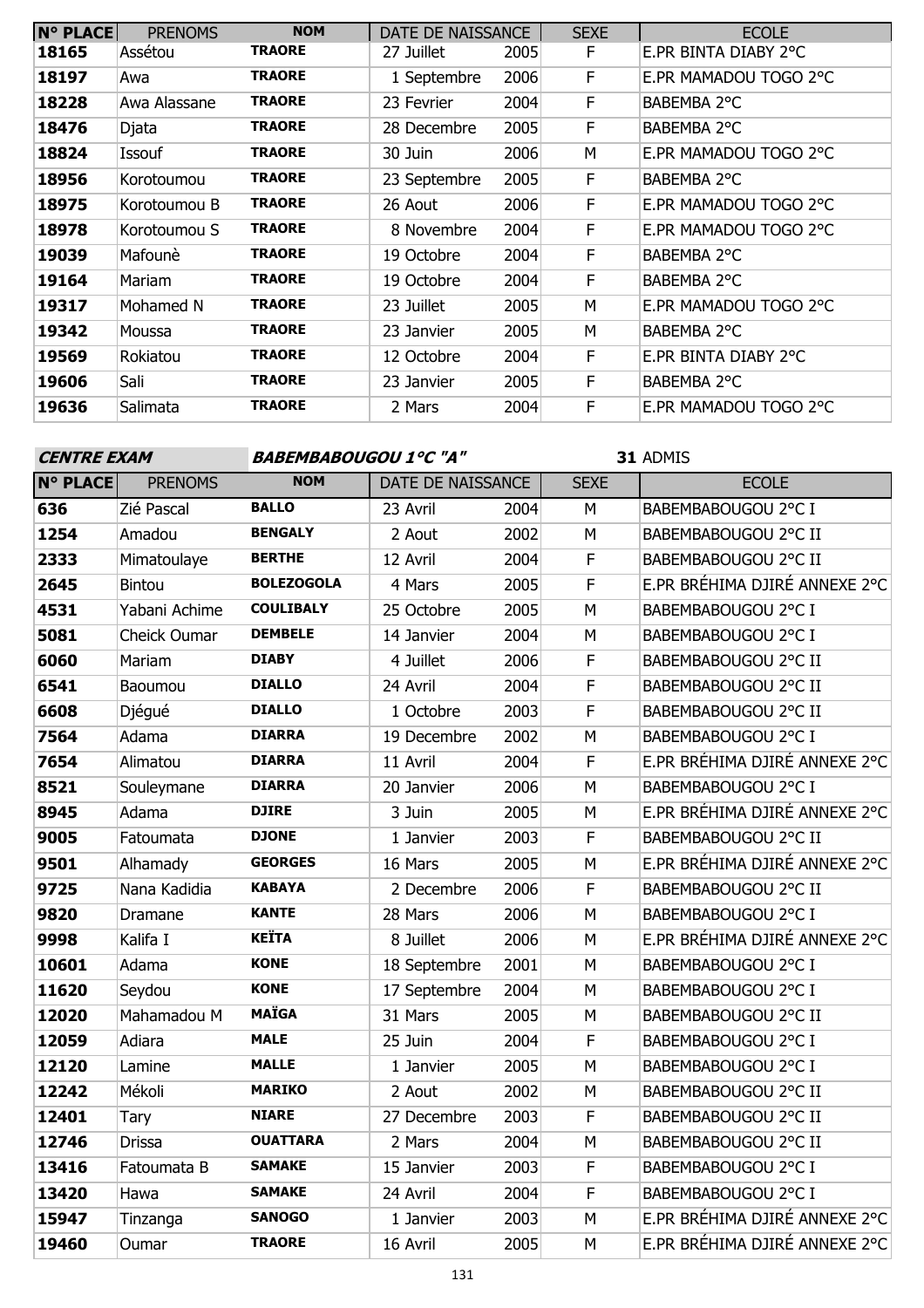| $N^{\circ}$ PLACE | <b>PRENOMS</b> | <b>NOM</b>    | DATE DE NAISSANCE |      | SEXE | <b>ECOLE</b>               |
|-------------------|----------------|---------------|-------------------|------|------|----------------------------|
| 20031             | Zana           | <b>TRAORE</b> | 25<br>Decembre    | 2004 | м    | <b>BABEMBABOUGOU 2°C 1</b> |

| <b>CENTRE EXAM</b> |                  | <b>BABEMBABOUGOU 2°C</b> |                   |      | 72 ADMIS    |                      |  |
|--------------------|------------------|--------------------------|-------------------|------|-------------|----------------------|--|
| <b>N° PLACE</b>    | <b>PRENOMS</b>   | <b>NOM</b>               | DATE DE NAISSANCE |      | <b>SEXE</b> | <b>ECOLE</b>         |  |
| 188                | Mahawa           | <b>BAGAYOKO</b>          | 1 Fevrier         | 2006 | F           | BABEMBABOUGOU 2°C II |  |
| 371                | Djélika          | <b>BALLO</b>             | 31 Juillet        | 2005 | F           | BABEMBABOUGOU 2°C I  |  |
| 1224               | Afouchata        | <b>BENGALY</b>           | 7 Juillet         | 2004 | F           | BABEMBABOUGOU 2°C II |  |
| 1387               | Fatoumata        | <b>BENGALY</b>           | 23 Juin           | 2005 | $\mathsf F$ | BABEMBABOUGOU 2°C II |  |
| 1562               | Mariatou         | <b>BENGALY</b>           | 26 Juillet        | 2001 | F           | BABEMBABOUGOU 2°C II |  |
| 1992               | <b>Barakissa</b> | <b>BERTHE</b>            | 8 Janvier         | 2004 | F           | BABEMBABOUGOU 2°C I  |  |
| 2137               | Fini             | <b>BERTHE</b>            | 31 Decembre       | 2002 | F           | BABEMBABOUGOU 2°C II |  |
| 2329               | Mawa             | <b>BERTHE</b>            | 22 Septembre      | 2003 | F           | BABEMBABOUGOU 2°C II |  |
| 2674               | Aminata          | <b>BOLLY</b>             | 1 Avril           | 2002 | F           | BABEMBABOUGOU 2°C II |  |
| 3244               | Aboudrahamane    | <b>COULIBALY</b>         | 24 Juin           | 2002 | M           | BABEMBABOUGOU 2°C II |  |
| 3923               | Konimba          | <b>COULIBALY</b>         | 31 Mars           | 2004 | F           | BABEMBABOUGOU 2°C I  |  |
| 4044               | Mariam           | <b>COULIBALY</b>         | 5 Aout            | 2005 | F           | BABEMBABOUGOU 2°C II |  |
| 4086               | Martine          | <b>COULIBALY</b>         | 3 Aout            | 2005 | F           | KAMALE-SIRAKORO 2°C  |  |
| 4208               | <b>Noelle</b>    | <b>COULIBALY</b>         | 24 Decembre       | 2004 | F           | BABEMBABOUGOU 2°C I  |  |
| 4280               | Ramata           | <b>COULIBALY</b>         | 7 Janvier         | 2002 | F           | KAMALE-SIRAKORO 2°C  |  |
| 4505               | Ténè             | <b>COULIBALY</b>         | 8 Septembre       | 2003 | F           | BABEMBABOUGOU 2°C I  |  |
| 4534               | Yacouba          | <b>COULIBALY</b>         | 11 Septembre      | 2004 | M           | BABEMBABOUGOU 2°C I  |  |
| 4585               | Youssouf K       | <b>COULIBALY</b>         | 5 Decembre        | 2005 | М           | BABEMBABOUGOU 2°C I  |  |
| 5284               | Korotoumou       | <b>DEMBELE</b>           | 13 Janvier        | 2005 | F           | KAMALE-SIRAKORO 2°C  |  |
| 5309               | Mady             | <b>DEMBELE</b>           | 17 Janvier        | 2003 | M           | BABEMBABOUGOU 2°C II |  |
| 5488               | Salimata         | <b>DEMBELE</b>           | 5 Mars            | 2006 | F           | BABEMBABOUGOU 2°C II |  |
| 5577               | Wassa            | <b>DEMBELE</b>           | 15 Juillet        | 2004 | F           | BABEMBABOUGOU 2°C I  |  |
| 6222               | Madou            | <b>DIAKITE</b>           | 13 Decembre       | 2004 | M           | KAMALE-SIRAKORO 2°C  |  |
| 6539               | Bankourou        | <b>DIALLO</b>            | 2 Mars            | 2004 | M           | KAMALE-SIRAKORO 2°C  |  |
| 6603               | Diarou Dite      | <b>DIALLO</b>            | 28 Octobre        | 2005 | F           | BABEMBABOUGOU 2°C II |  |
| 7011               | Rokya            | <b>DIALLO</b>            | 5 Juin            | 2005 | F           | BABEMBABOUGOU 2°C I  |  |
| 7524               | Abdoulaye L      | <b>DIARRA</b>            | 7 Mars            | 2002 | M           | BABEMBABOUGOU 2°C II |  |
| 7755               | Awa              | <b>DIARRA</b>            | 15 Septembre      | 2005 | F           | KAMALE-SIRAKORO 2°C  |  |
| 7784               | <b>Barikissa</b> | <b>DIARRA</b>            | 21 Mars           | 2004 | F           | KAMALE-SIRAKORO 2°C  |  |
| 8112               | Korotoumou       | <b>DIARRA</b>            | 30 Avril          | 2005 | F           | BABEMBABOUGOU 2°C II |  |
| 8422               | Salifou          | <b>DIARRA</b>            | 8 Mars            | 2002 | M           | BABEMBABOUGOU 2°C II |  |
| 9012               | Mariam           | <b>DJOURTE</b>           | 28 Avril          | 2005 | F           | BABEMBABOUGOU 2°C II |  |
| 9449               | <b>Balamine</b>  | <b>FOMBA</b>             | 1 Septembre       | 2000 | M           | KAMALE-SIRAKORO 2°C  |  |
| 9632               | Boureïma         | <b>GUINDO</b>            | 22 Fevrier        | 2005 | M           | BABEMBABOUGOU 2°C I  |  |
| 10019              | Mariam           | <b>KEÏTA</b>             | 25 Janvier        | 2006 | F           | KAMALE-SIRAKORO 2°C  |  |
| 10383              | Mariam A         | <b>KONATE</b>            | 22 Fevrier        | 2003 | F           | BABEMBABOUGOU 2°C II |  |
| 10502              | Wagnan Sita      | <b>KONATE</b>            | 31 Juillet        | 2005 | F           | KAMALE-SIRAKORO 2°C  |  |
| 10634              | Adiara           | <b>KONE</b>              | 8 Mars            | 2004 | F           | BABEMBABOUGOU 2°C II |  |
| 10684              | Alassane         | <b>KONE</b>              | 18 Fevrier        | 2002 | M           | KAMALE-SIRAKORO 2°C  |  |
| 11017              | <b>Drissa</b>    | <b>KONE</b>              | 9 Aout            | 2005 | M           | BABEMBABOUGOU 2°C I  |  |
| 11087              | Flana Abdoulaye  | <b>KONE</b>              | 2 Avril           | 2005 | M           | KAMALE-SIRAKORO 2°C  |  |
| 11096              | Gaoussou         | <b>KONE</b>              | 1 Janvier         | 2004 | M           | BABEMBABOUGOU 2°C I  |  |
| 11513              | Ousmane          | <b>KONE</b>              | 9 Mars            | 2006 | M           | KAMALE-SIRAKORO 2°C  |  |
| 13328              | Dramane          | <b>SACKO</b>             | 2 Juillet         | 2001 | M           | BABEMBABOUGOU 2°C II |  |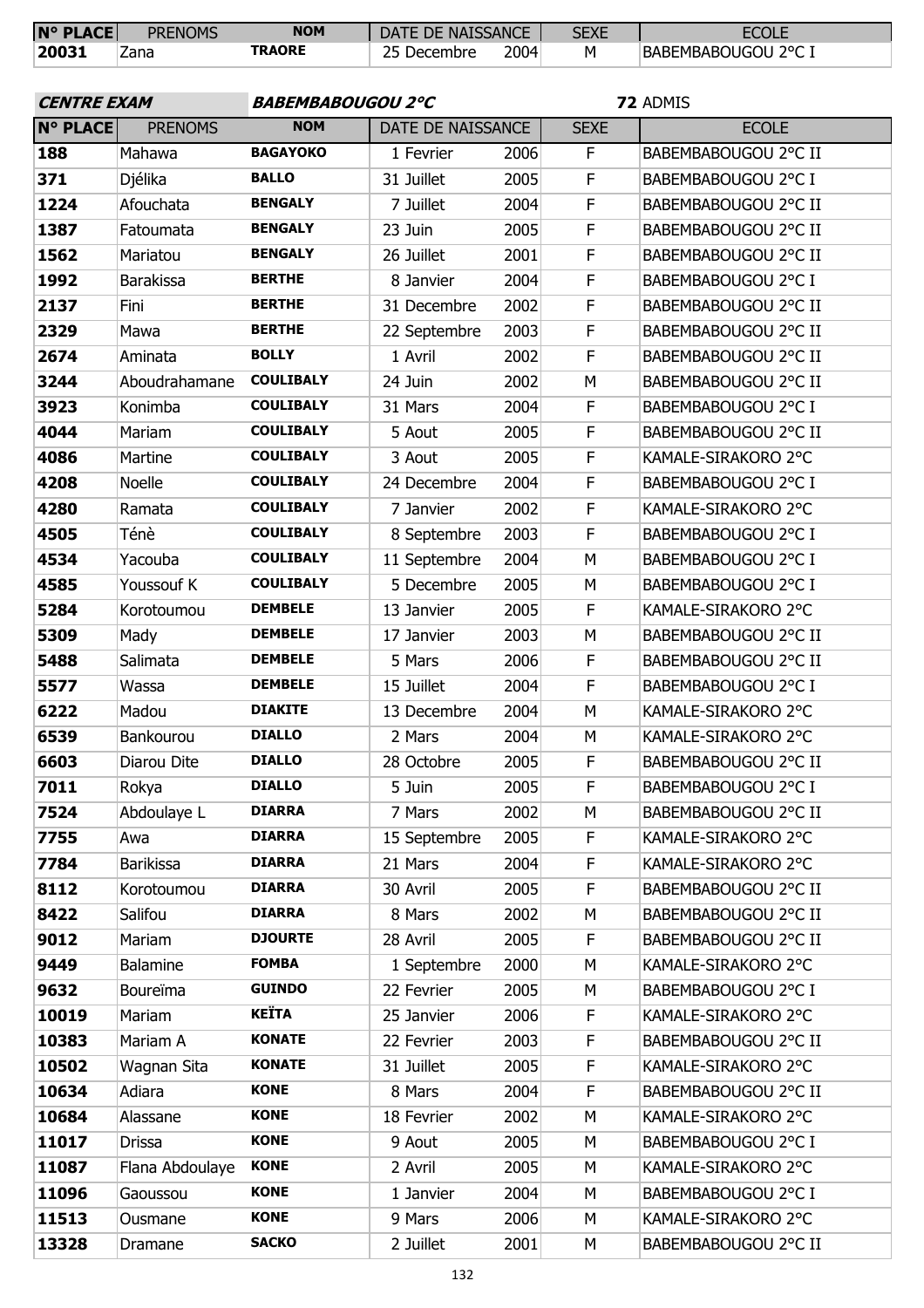| <b>N° PLACE</b> | <b>PRENOMS</b> | <b>NOM</b>      | DATE DE NAISSANCE |      | <b>SEXE</b> | <b>ECOLE</b>         |
|-----------------|----------------|-----------------|-------------------|------|-------------|----------------------|
| 13668           | Awa            | <b>SANGARE</b>  | 16 Septembre      | 2004 | $\mathsf F$ | BABEMBABOUGOU 2°C II |
| 13833           | Ibrahim        | <b>SANGARE</b>  | 5 Mars            | 2005 | M           | BABEMBABOUGOU 2°C II |
| 13911           | Lassina        | <b>SANGARE</b>  | 23 Aout           | 2004 | M           | BABEMBABOUGOU 2°C II |
| 14056           | Oumou          | <b>SANGARE</b>  | 1 Avril           | 2004 | $\mathsf F$ | BABEMBABOUGOU 2°C II |
| 14675           | Bouakary       | <b>SANOGO</b>   | 7 Septembre       | 2003 | M           | KAMALE-SIRAKORO 2°C  |
| 14958           | Gaoussou       | <b>SANOGO</b>   | 15 Juillet        | 2006 | M           | KAMALE-SIRAKORO 2°C  |
| 15212           | Latifatou      | <b>SANOGO</b>   | 22 Janvier        | 2004 | $\mathsf F$ | BABEMBABOUGOU 2°C I  |
| 15236           | Mafinè         | <b>SANOGO</b>   | 29 Septembre      | 2006 | $\mathsf F$ | KAMALE-SIRAKORO 2°C  |
| 15727           | Salimata       | <b>SANOGO</b>   | 22 Mars           | 2003 | $\mathsf F$ | BABEMBABOUGOU 2°C II |
| 16382           | Sidi           | <b>SIDIBE</b>   | 22 Novembre       | 2003 | M           | BABEMBABOUGOU 2°C I  |
| 16596           | Babère         | <b>SOGODOGO</b> | 14 Octobre        | 2002 | M           | KAMALE-SIRAKORO 2°C  |
| 16655           | <b>Drissa</b>  | <b>SOGODOGO</b> | 12 Juillet        | 2005 | M           | BABEMBABOUGOU 2°C I  |
| 17216           | Rokiatou       | <b>TAPO</b>     | 24 Novembre       | 2002 | F           | BABEMBABOUGOU 2°C II |
| 17358           | Amadou         | <b>TOGOLA</b>   | 22 Mars           | 2004 | M           | BABEMBABOUGOU 2°C II |
| 17524           | Zoumana        | <b>TOGOLA</b>   | 1 Juin            | 2004 | M           | BABEMBABOUGOU 2°C I  |
| 17633           | <b>Drissa</b>  | <b>TOURE</b>    | 9 Janvier         | 2002 | M           | BABEMBABOUGOU 2°C I  |
| 17913           | Ady            | <b>TRAORE</b>   | 31 Decembre       | 2004 | M           | BABEMBABOUGOU 2°C I  |
| 18614           | Fatoumata      | <b>TRAORE</b>   | 25 Juillet        | 2005 | $\mathsf F$ | BABEMBABOUGOU 2°C II |
| 18753           | Harouna        | <b>TRAORE</b>   | 29 Mars           | 2005 | M           | KAMALE-SIRAKORO 2°C  |
| 18861           | Kadiatou       | <b>TRAORE</b>   | 6 Decembre        | 2004 | $\mathsf F$ | BABEMBABOUGOU 2°C II |
| 19165           | Mariam         | <b>TRAORE</b>   | 5 Mars            | 2005 | $\mathsf F$ | BABEMBABOUGOU 2°C I  |
| 19167           | Mariam         | <b>TRAORE</b>   | 30 Janvier        | 2004 | $\mathsf F$ | BABEMBABOUGOU 2°C II |
| 19288           | Minata O       | <b>TRAORE</b>   | 31 Janvier        | 2004 | $\mathsf F$ | BABEMBABOUGOU 2°C I  |
| 19321           | Momine         | <b>TRAORE</b>   | 29 Novembre       | 2003 | M           | KAMALE-SIRAKORO 2°C  |
| 19453           | Oudou          | <b>TRAORE</b>   | 27 Octobre        | 2007 | M           | BABEMBABOUGOU 2°C I  |
| 19586           | Safiatou       | <b>TRAORE</b>   | 20 Octobre        | 2005 | $\mathsf F$ | BABEMBABOUGOU 2°C II |
| 19814           | Souleymane     | <b>TRAORE</b>   | 5 Mars            | 2003 | M           | BABEMBABOUGOU 2°C I  |
| 19907           | <b>Tiotio</b>  | <b>TRAORE</b>   | 10 Aout           | 2005 | $\mathsf F$ | BABEMBABOUGOU 2°C II |

### **CENTRE EXAM BANKONI 2°C**

| <b>N° PLACE</b> | <b>PRENOMS</b>   | <b>NOM</b>        | DATE DE NAISSANCE |      | <b>SEXE</b> | <b>ECOLE</b>                 |
|-----------------|------------------|-------------------|-------------------|------|-------------|------------------------------|
| 158             | Aminata          | <b>BAGAYOKO</b>   | 13 Mars           | 2007 | F           | E.PR FATOUMATA COULIBALY 2°C |
| 519             | Oudou            | <b>BALLO</b>      | 11 Decembre       | 2003 | M           | <b>BANKONI 2°C</b>           |
| 607             | Tienfing         | <b>BALLO</b>      | 12 Juillet        | 2003 | M           | <b>BANKONI 2°C</b>           |
| 652             | Abdoulaye        | <b>BAMBA</b>      | 20 Avril          | 2005 | M           | <b>BANKONI 2°C</b>           |
| 1431            | Issiaka          | <b>BENGALY</b>    | 17 Aout           | 2003 | M           | <b>BANKONI 2°C</b>           |
| 2269            | Mah Chata        | <b>BERTHE</b>     | 9 Avril           | 2006 | F           | E.PR WAGNAN DIARRA 2°C       |
| 2626            | Fatoumata        | <b>BOH</b>        | 17 Septembre      | 2005 | F           | <b>BANKONI 2°C</b>           |
| 2691            | Kadiata          | <b>BOLOZOGOLA</b> | 25 Fevrier        | 2002 | F           | <b>BANKONI 2°C</b>           |
| 2874            | Souleymane       | <b>CAMARA</b>     | 1 Septembre       | 2004 | М           | E.PR BRÉHIMA DJIRÉ 2°C       |
| 3710            | Fanta Dite Dicko | <b>COULIBALY</b>  | 14 Decembre       | 2006 | F           | E.PR BRÉHIMA DJIRÉ 2°C       |
| 4224            | <b>Oumar</b>     | <b>COULIBALY</b>  | 12 Mars           | 2003 | М           | <b>BANKONI 2°C</b>           |
| 4508            | Ténin            | <b>COULIBALY</b>  | 4 Decembre        | 2006 | F           | <b>BANKONI 2°C</b>           |
| 4651            | Shata            | <b>DAGNOGO</b>    | 15 Juillet        | 2003 | F           | <b>BANKONI 2°C</b>           |
| 4665            | Fatoumata        | <b>DAGNOKO</b>    | 30 Aout           | 2007 | F           | <b>BANKONI 2°C</b>           |
| 4784            | Alimatou         | <b>DAO</b>        | 3 Mars            | 2007 | F           | E.PR WAGNAN DIARRA 2°C       |
| 5007            | Awa              | <b>DEMBELE</b>    | 12 Juin           | 2003 | F           | <b>BANKONI 2°C</b>           |
| 5796            | Fanta            | <b>DIABATE</b>    | 7 Juin            | 2005 | F           | E.PR WAGNAN DIARRA 2°C       |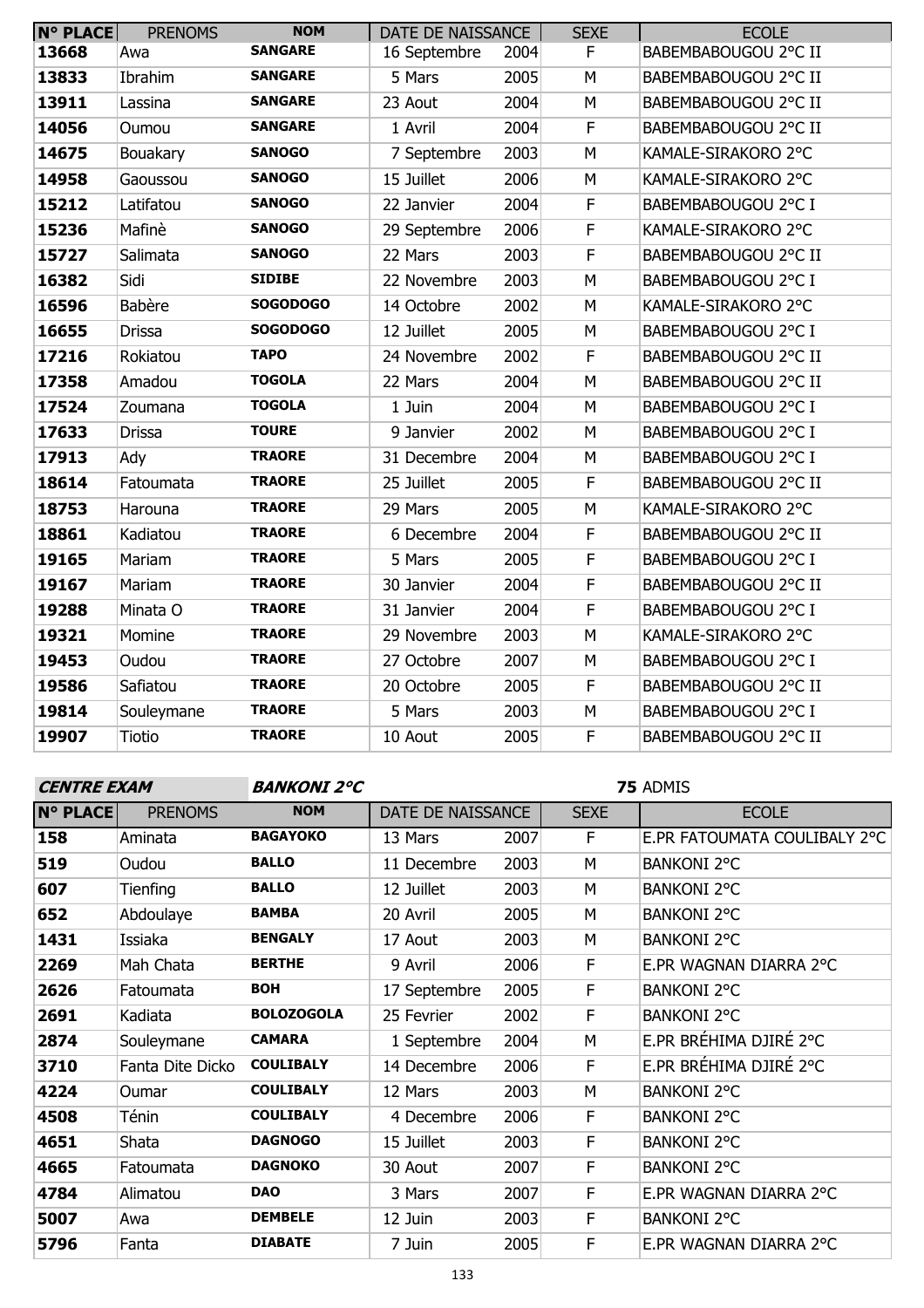| $N^{\circ}$ PLACE | <b>PRENOMS</b>            | <b>NOM</b>     | DATE DE NAISSANCE |      | <b>SEXE</b> | <b>ECOLE</b>                 |
|-------------------|---------------------------|----------------|-------------------|------|-------------|------------------------------|
| 6166              | Fatoumata                 | <b>DIAKITE</b> | 15 Novembre       | 2005 | F           | <b>BANKONI 2°C</b>           |
| 6167              | Fatoumata                 | <b>DIAKITE</b> | 1 Janvier         | 2004 | F           | E.PR FATOUMATA COULIBALY 2°C |
| 6188              | Ibrahim                   | <b>DIAKITE</b> | 26 Avril          | 2006 | M           | <b>BANKONI 2°C</b>           |
| 7527              | Abdramane                 | <b>DIARRA</b>  | 30 Septembre      | 2005 | M           | <b>BANKONI 2°C</b>           |
| 7601              | Afou                      | <b>DIARRA</b>  | 9 Fevrier         | 2005 | F.          | <b>BANKONI 2°C</b>           |
| 7647              | Alimata                   | <b>DIARRA</b>  | 11 Fevrier        | 2006 | $\mathsf F$ | E.PR WAGNAN DIARRA 2°C       |
| 7692              | Aminata                   | <b>DIARRA</b>  | 27 Decembre       | 2003 | F           | <b>BANKONI 2°C</b>           |
| 7820              | <b>Brama</b>              | <b>DIARRA</b>  | 1 Mars            | 2002 | M           | <b>BANKONI 2°C</b>           |
| 8304              | Moussa                    | <b>DIARRA</b>  | 16 Decembre       | 2005 | M           | <b>BANKONI 2°C</b>           |
| 8386              | Ramatoulaye               | <b>DIARRA</b>  | 8 Janvier         | 2006 | F           | E.PR BRÉHIMA DJIRÉ 2°C       |
| 9170              | <b>Baba</b>               | <b>DOUMBIA</b> | 15 Octobre        | 2002 | M           | E.PR WAGNAN DIARRA 2°C       |
| 9644              | Hawa                      | <b>GUINDO</b>  | 4 Avril           | 2005 | F           | <b>BANKONI 2°C</b>           |
| 9701              | Fatoumata                 | <b>HAÏDARA</b> | 16 Janvier        | 2005 | F           | <b>BANKONI 2°C</b>           |
| 9752              | Marcel                    | <b>KAMATE</b>  | 7 Fevrier         | 2006 | M           | E.PR BRÉHIMA DJIRÉ 2°C       |
| 9760              | Vambé                     | <b>KAMATE</b>  | 6 Septembre       | 2004 | M           | <b>BANKONI 2°C</b>           |
| 9784              | Aïchata                   | <b>KANE</b>    | 5 Novembre        | 2004 | F.          | E.PR WAGNAN DIARRA 2°C       |
| 9788              | Boubacar Sidiki           | <b>KANE</b>    | 4 Juillet         | 2006 | M           | E.PR WAGNAN DIARRA 2°C       |
| 9876              | Assitan                   | <b>KEITA</b>   | 22 Fevrier        | 2007 | F           | <b>BANKONI 2°C</b>           |
| 9888              | Djénéba                   | <b>KEITA</b>   | 16 Aout           | 2005 | F           | <b>BANKONI 2°C</b>           |
| 10293             | Fatoumata                 | <b>KONATE</b>  | 7 Mars            | 2003 | $\mathsf F$ | <b>BANKONI 2°C</b>           |
| 10305             | Fatoumata Hiry            | <b>KONATE</b>  | 16 Mars           | 2007 | $\mathsf F$ | E.PR FATOUMATA COULIBALY 2°C |
| 10363             | Maïmouna                  | <b>KONATE</b>  | 13 Septembre      | 2006 | F           | E.PR BRÉHIMA DJIRÉ 2°C       |
| 10539             | Abdoulaye                 | <b>KONE</b>    | 13 Novembre       | 2005 | M           | E.PR BRÉHIMA DJIRÉ 2°C       |
| 10573             | Aboubacar                 | <b>KONE</b>    | 25 Mars           | 2004 | M           | E.PR BRÉHIMA DJIRÉ 2°C       |
| 10643             | Adiaratou                 | <b>KONE</b>    | 8 Decembre        | 2006 | F           | E.PR WAGNAN DIARRA 2°C       |
| 10740             | Aminata                   | <b>KONE</b>    | 19 Aout           | 2006 | F           | <b>BANKONI 2°C</b>           |
| 11008             | Dounamba Dite             | <b>KONE</b>    | 15 Juin           | 2006 | M           | E.PR WAGNAN DIARRA 2°C       |
| 11019             | Drissa                    | <b>KONE</b>    | 25 Octobre        | 2004 | M           | <b>BANKONI 2°C</b>           |
| 11055             | Fatoumata                 | <b>KONE</b>    | 16 Janvier        | 2007 | F.          | <b>BANKONI 2°C</b>           |
| 11091             | Fousseyni                 | <b>KONE</b>    | 7 Janvier         | 2005 | М           | E.PR WAGNAN DIARRA 2°C       |
| 11143             | Issa Z                    | <b>KONE</b>    | 2 Fevrier         | 2007 | M           | E.PR BRÉHIMA DJIRÉ 2°C       |
| 11385             | Modibo Kane               | <b>KONE</b>    | 6 Octobre         | 2004 | M           | E.PR FATOUMATA COULIBALY 2°C |
| 11585             | Salimata                  | <b>KONE</b>    | 24 Aout           | 2003 | F           | <b>BANKONI 2°C</b>           |
| 11667             | Souleymane                | <b>KONE</b>    | 10 Decembre       | 2005 | M           | <b>BANKONI 2°C</b>           |
| 11771             | Youssouf                  | <b>KONE</b>    | 19 Decembre       | 2004 | M           | <b>BANKONI 2°C</b>           |
| 11887             | Moctar                    | <b>KOUYATE</b> | 15 Mars           | 2003 | M           | E.PR WAGNAN DIARRA 2°C       |
| 11936             | Fatoumata                 | <b>MAIGA</b>   | 12 Octobre        | 2006 | F           | E.PR FATOUMATA COULIBALY 2°C |
| 12067             | Adama                     | <b>MALLE</b>   | 30 Juin           | 2005 | M           | <b>BANKONI 2°C</b>           |
| 12282             | Souleymane                | <b>MARIKO</b>  | 25 Decembre       | 2003 | M           | <b>BANKONI 2°C</b>           |
| 12405             | Salimata                  | <b>NIENTAO</b> | 9 Juillet         | 2005 | F           | <b>BANKONI 2°C</b>           |
| 13263             | Wendemi Josiane OUEDRAOGO |                | 11 Mars           | 2006 | F           | E.PR WAGNAN DIARRA 2°C       |
| 13702             | Bintou                    | <b>SANGARE</b> | 31 Mars           | 2005 | F           | E.PR BRÉHIMA DJIRÉ 2°C       |
| 14283             | Aboubacar                 | <b>SANOGO</b>  | 20 Janvier        | 2005 | M           | E.PR WAGNAN DIARRA 2°C       |
| 14659             |                           | <b>SANOGO</b>  | 18 Novembre       | 2003 | F.          | <b>BANKONI 2°C</b>           |
| 15827             | Bintou                    | <b>SANOGO</b>  |                   | 2004 | M           | <b>BANKONI 2°C</b>           |
|                   | Sidiki                    | <b>SIDIBE</b>  | 31 Octobre        |      |             |                              |
| 16238             | Fatou<br>Mohamed M        | <b>SISSOKO</b> | 27 Avril          | 2005 | F           | <b>BANKONI 2°C</b>           |
| 16461             |                           | <b>THERA</b>   | 5 Juin            | 2006 | M           | E.PR WAGNAN DIARRA 2°C       |
| 17257             | Gerad                     |                | 1 Janvier         | 2002 | М           | <b>BANKONI 2°C</b>           |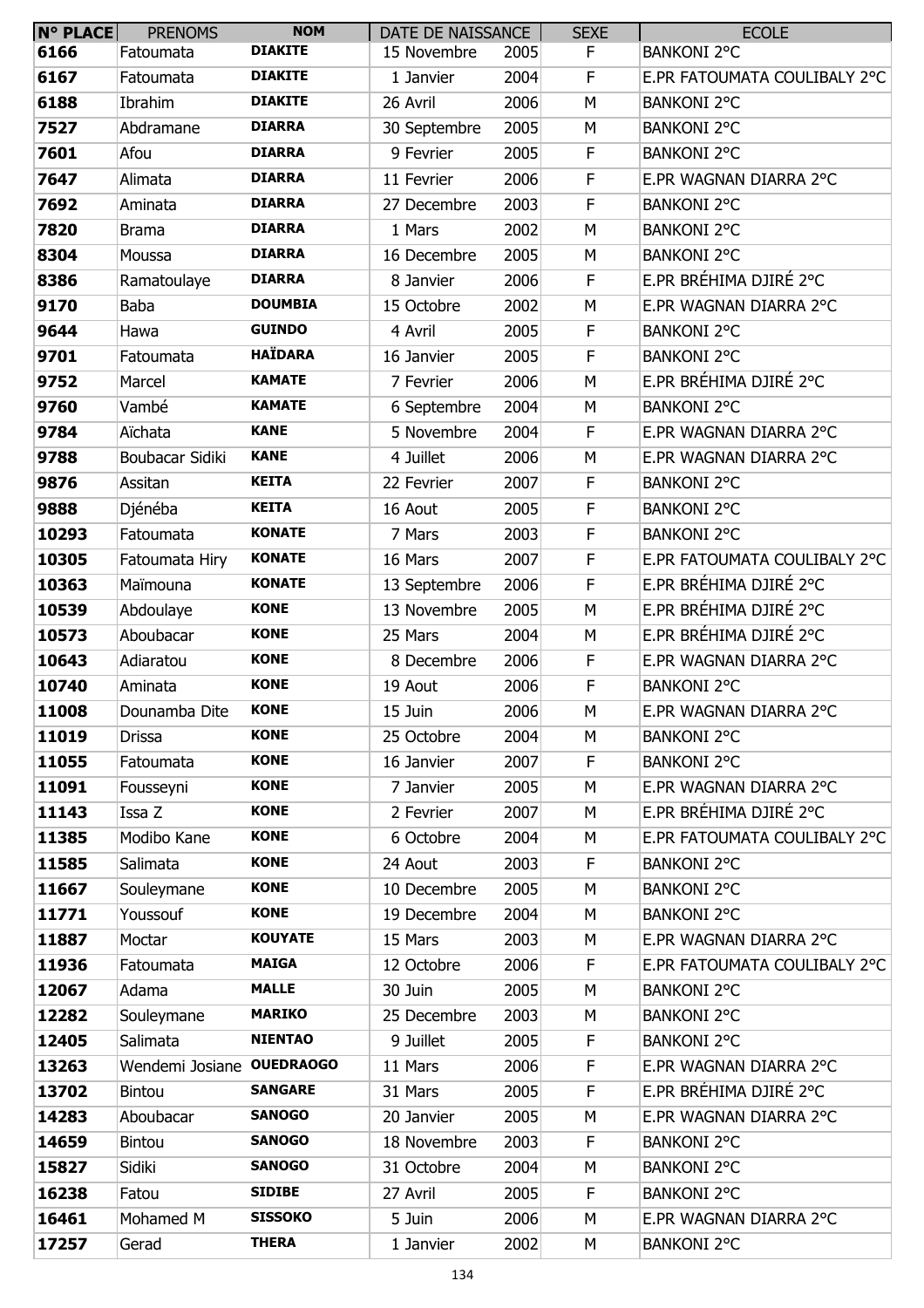| <b>N° PLACE</b> | <b>PRENOMS</b>  | <b>NOM</b>        | DATE DE NAISSANCE |      | <b>SEXE</b> | <b>ECOLE</b>                 |
|-----------------|-----------------|-------------------|-------------------|------|-------------|------------------------------|
| 17392           | Daouda          | <b>TOGOLA</b>     | 17 Mars           | 2004 | M           | <b>BANKONI 2°C</b>           |
| 17713           | Abdoulaye       | <b>TRAORE</b>     | 7 Aout            | 2006 | M           | E.PR BRÉHIMA DJIRÉ 2°C       |
| 17984           | Alassane Junior | <b>TRAORE</b>     | 15 Novembre       | 2006 | M           | <b>BANKONI 2°C</b>           |
| 18380           | Chata           | <b>TRAORE</b>     | 16 Mars           | 2006 | F           | E.PR WAGNAN DIARRA 2°C       |
| 18542           | <b>Djibril</b>  | <b>TRAORE</b>     | 4 Decembre        | 2005 | M           | E.PR FATOUMATA COULIBALY 2°C |
| 18676           | Fatoumata B     | <b>TRAORE</b>     | 17 Mars           | 2006 | F           | E.PR BRÉHIMA DJIRÉ 2°C       |
| 18838           | Jean Marie      | <b>TRAORE</b>     | 27 Decembre       | 2005 | M           | <b>BANKONI 2°C</b>           |
| 18894           | Kadidiatou      | <b>TRAORE</b>     | 9 Juin            | 2005 | F           | E.PR WAGNAN DIARRA 2°C       |
| 19713           | Sériba          | <b>TRAORE</b>     | 24 Fevrier        | 2002 | M           | E.PR WAGNAN DIARRA 2°C       |
| 20126           | Mariam          | <b>YATTASSAYE</b> | 19 Juin           | 2004 | F           | E.PR BRÉHIMA DJIRÉ 2°C       |

| <b>CENTRE EXAM</b> |                  | BOUGOULA-HAMEAU 2°C I |                   |      | 21 ADMIS    |                        |  |
|--------------------|------------------|-----------------------|-------------------|------|-------------|------------------------|--|
| <b>N° PLACE</b>    | <b>PRENOMS</b>   | <b>NOM</b>            | DATE DE NAISSANCE |      | <b>SEXE</b> | <b>ECOLE</b>           |  |
| 647                | Abdoul K         | <b>BAMBA</b>          | 28 Aout           | 2003 | M           | BOUGOULA-HAMEAU 2°C II |  |
| 1235               | Alassane         | <b>BENGALY</b>        | 1 Decembre        | 2003 | M           | BOUGOULA-HAMEAU 2°C I  |  |
| 1800               | Aboubacar        | <b>BERTHE</b>         | 6 Aout            | 2005 | M           | BOUGOULA-HAMEAU 2°C I  |  |
| 1858               | Afou             | <b>BERTHE</b>         | 18 Novembre       | 2002 | E           | BOUGOULA-HAMEAU 2°C I  |  |
| 2020               | <b>Brama</b>     | <b>BERTHE</b>         | 10 Avril          | 2003 | M           | BOUGOULA-HAMEAU 2°C I  |  |
| 3626               | <b>Dialia</b>    | <b>COULIBALY</b>      | 15 Novembre       | 2003 | F           | BOUGOULA-HAMEAU 2°C I  |  |
| 5218               | Ibrehima         | <b>DEMBELE</b>        | 23 Aout           | 2003 | M           | BOUGOULA-HAMEAU 2°C II |  |
| 5481               | Salia            | <b>DEMBELE</b>        | 5 Decembre        | 2003 | М           | BOUGOULA-HAMEAU 2°C I  |  |
| 5491               | Salimata         | <b>DEMBELE</b>        | 22 Avril          | 2003 | F           | BOUGOULA-HAMEAU 2°C II |  |
| 6445               | Aminata          | <b>DIALLO</b>         | 31 Octobre        | 2005 | F           | BOUGOULA-HAMEAU 2°C I  |  |
| 9124               | Bassidiki        | <b>DOUCOURE</b>       | 18 Decembre       | 2003 | М           | BOUGOULA-HAMEAU 2°C I  |  |
| 13292              | Yssouf           | <b>OUONOGO</b>        | 29 Decembre       | 2004 | М           | ZIGNASSO 2°C           |  |
| 13842              | Issa             | <b>SANGARE</b>        | 1 Janvier         | 2005 | М           | BOUGOULA-HAMEAU 2°C I  |  |
| 15290              | Mamadou          | <b>SANOGO</b>         | 16 Fevrier        | 2003 | M           | BOUGOULA-HAMEAU 2°C I  |  |
| 15457              | Moukahirou       | <b>SANOGO</b>         | 31 Decembre       | 2005 | М           | BOUGOULA-HAMEAU 2°C I  |  |
| 15896              | Soungalo         | <b>SANOGO</b>         | 21 Novembre       | 2005 | М           | BOUGOULA-HAMEAU 2°C I  |  |
| 19069              | Maïmouna         | <b>TRAORE</b>         | 22 Octobre        | 2005 | F           | BOUGOULA-HAMEAU 2°C I  |  |
| 19744              | Seydou M         | <b>TRAORE</b>         | 3 Janvier         | 2002 | M           | BOUGOULA-HAMEAU 2°C I  |  |
| 19794              | Siribatiè Bokary | <b>TRAORE</b>         | 17 Septembre      | 2002 | М           | BOUGOULA-HAMEAU 2°C II |  |
| 19835              | Souleymane F     | <b>TRAORE</b>         | 31 Decembre       | 2001 | М           | BOUGOULA-HAMEAU 2°C I  |  |
| 20009              | Youssouf         | <b>TRAORE</b>         | 9 Septembre       | 2004 | М           | BOUGOULA-HAMEAU 2°C I  |  |

| <b>CENTRE EXAM</b> |                |                 | CAMP TIÈBA 1°C "A" |      |             | <b>196 ADMIS</b>        |
|--------------------|----------------|-----------------|--------------------|------|-------------|-------------------------|
| <b>N° PLACE</b>    | <b>PRENOMS</b> | <b>NOM</b>      | DATE DE NAISSANCE  |      | <b>SEXE</b> | <b>ECOLE</b>            |
| 13                 | Mahamane       | <b>ALIOU</b>    | 10 Avril           | 2005 | М           | CAMP TIÈBA 2°C          |
| 72                 | Bâ Sokoura     | <b>BAGAYOGO</b> | 1 Avril            | 2005 | F.          | CAMP TIÈBA 2°C          |
| 107                | Mamadou        | <b>BAGAYOGO</b> | 3 Septembre        | 2004 | M           | CAMP TIÈBA 2°C          |
| 146                | Younoussa      | <b>BAGAYOGO</b> | 4 Novembre         | 2003 | М           | E.PR FADIALA ANNEXE 2°C |
| 248                | Abdoul Karim   | <b>BALLO</b>    | 25 Aout            | 2005 | M           | CAMP TIÈBA 2°C          |
| 719                | Bamori         | <b>BAMBA</b>    | 30 Avril           | 2005 | М           | CAMP TIÈBA 2°C          |
| 823                | Korotoumou     | <b>BAMBA</b>    | 1 Janvier          | 2004 | F.          | E.PR FADIALA ANNEXE 2°C |
| 841                | Makama         | <b>BAMBA</b>    | 9 Novembre         | 2004 | M           | E.PR FADIALA ANNEXE 2°C |
| 912                | Sada           | <b>BAMBA</b>    | 25 Mars            | 2006 | M           | E.PR FADIALA ANNEXE 2°C |
| 1014               | Aoua           | <b>BARRY</b>    | 6 Mars             | 2005 | F.          | CAMP TIÈBA 2°C          |
| 1070               | Adiara         | <b>BAYOKO</b>   | 5 Fevrier          | 2004 | F           | CAMP TIÈBA 2°C          |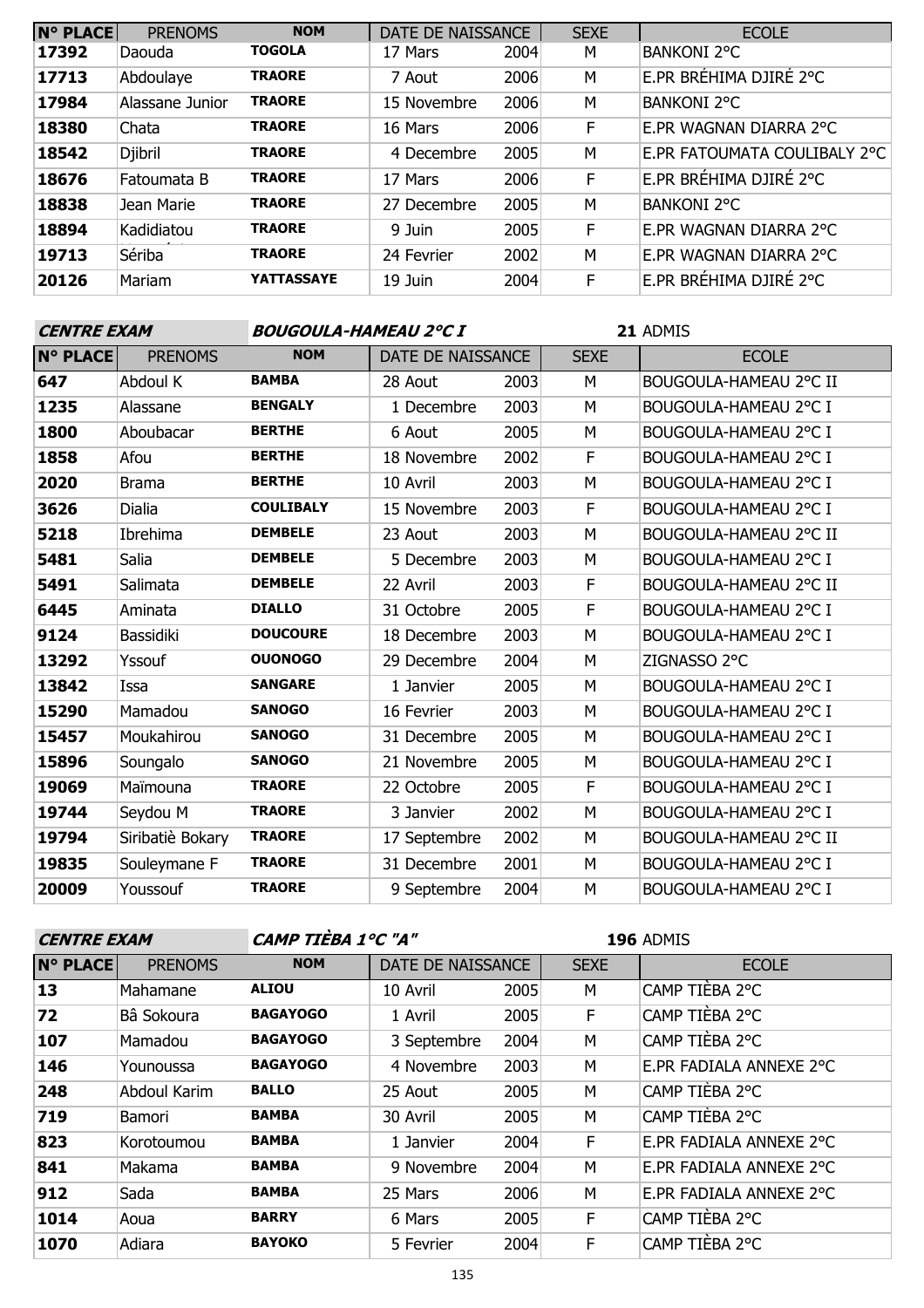| <b>N° PLACE</b> | <b>PRENOMS</b>   | <b>NOM</b>        | DATE DE NAISSANCE |      | <b>SEXE</b> | <b>ECOLE</b>            |
|-----------------|------------------|-------------------|-------------------|------|-------------|-------------------------|
| 1389            | Fatoumata        | <b>BENGALY</b>    | 1 Mars            | 2005 | F           | E.PR FADIALA ANNEXE 2°C |
| 1520            | Mahamane         | <b>BENGALY</b>    | 24 Mars           | 2002 | M           | CAMP TIÈBA 2°C          |
| 2086            | Djénèba          | <b>BERTHE</b>     | 24 Mars           | 2005 | F           | E.PR FADIALA ANNEXE 2°C |
| 2188            | Kadary           | <b>BERTHE</b>     | 7 Mars            | 2001 | M           | E.PR FADIALA ANNEXE 2°C |
| 2345            | Modibo Dotianga  | <b>BERTHE</b>     | 30 Septembre      | 2006 | M           | E.PR FADIALA ANNEXE 2°C |
| 2688            | Idrissa          | <b>BOLOZOGOLA</b> | 8 Novembre        | 2003 | M           | E.PR FADIALA ANNEXE 2°C |
| 2831            | Assitan          | <b>CAMARA</b>     | 11 Juillet        | 2004 | F           | CAMP TIÈBA 2°C          |
| 2852            | Mahouloud        | <b>CAMARA</b>     | 10 Juin           | 2006 | M           | E.PR FADIALA ANNEXE 2°C |
| 2858            | Modibo Oumar     | <b>CAMARA</b>     | 10 Juin           | 2006 | M           | E.PR FADIALA ANNEXE 2°C |
| 2885            | Abdoulaye        | <b>CISSE</b>      | 7 Octobre         | 2002 | M           | CAMP TIÈBA 2°C          |
| 3124            | Seydou Idrissa   | <b>CISSE</b>      | 29 Octobre        | 2003 | M           | E.PR FADIALA ANNEXE 2°C |
| 3165            | Rabiatou         | <b>CISSOKO</b>    | 18 Septembre      | 2006 | F           | E.PR FADIALA ANNEXE 2°C |
| 3322            | Alassane         | <b>COULIBALY</b>  | 20 Janvier        | 2004 | M           | CAMP TIÈBA 2°C          |
| 3576            | <b>Bréma</b>     | <b>COULIBALY</b>  | 21 Juin           | 2003 | M           | CAMP TIÈBA 2°C          |
| 3642            | Djélika          | <b>COULIBALY</b>  | 6 Septembre       | 2004 | F           | E.PR FADIALA ANNEXE 2°C |
| 3701            | Drissa Youssouf  | <b>COULIBALY</b>  | 18 Mars           | 2006 | M           | CAMP TIÈBA 2°C          |
| 3721            | Fatoumata        | <b>COULIBALY</b>  | 28 Janvier        | 2005 | $\mathsf F$ | CAMP TIÈBA 2°C          |
| 3818            | Ibrahima         | <b>COULIBALY</b>  | 18 Decembre       | 2005 | M           | CAMP TIÈBA 2°C          |
| 3895            | Karim            | <b>COULIBALY</b>  | 1 Janvier         | 2002 | M           | E.PR FADIALA ANNEXE 2°C |
| 3913            | Kassoum          | <b>COULIBALY</b>  | 17 Juin           | 2004 | M           | CAMP TIÈBA 2°C          |
| 4010            | Mamadou          | <b>COULIBALY</b>  | 12 Septembre      | 2003 | M           | E.PR FADIALA ANNEXE 2°C |
| 4025            | Mamadou Dit      | <b>COULIBALY</b>  | 12 Juillet        | 2004 | M           | CAMP TIÈBA 2°C          |
| 4145            | Moussa           | <b>COULIBALY</b>  | 23 Octobre        | 2006 | M           | E.PR FADIALA ANNEXE 2°C |
| 4244            | Oumou            | <b>COULIBALY</b>  | 3 Novembre        | 2004 | F           | E.PR FADIALA ANNEXE 2°C |
| 4410            | Siaka            | <b>COULIBALY</b>  | 24 Aout           | 2004 | M           | E.PR FADIALA ANNEXE 2°C |
| 4519            | Waraba           | <b>COULIBALY</b>  | 31 Decembre       | 2003 | F           | E.PR FADIALA ANNEXE 2°C |
| 4576            | Youssouf         | <b>COULIBALY</b>  | 22 Mars           | 2006 | M           | CAMP TIÈBA 2°C          |
| 4634            | Edmon            | <b>DACKOUO</b>    | 9 Octobre         | 2006 | M           | CAMP TIÈBA 2°C          |
| 4929            | Afouchata        | <b>DEMBELE</b>    | 18 Decembre       | 2005 | F           | E.PR FADIALA ANNEXE 2°C |
| 5035            | <b>Barakissa</b> | <b>DEMBELE</b>    | 12 Novembre       | 2004 | F           | CAMP TIÈBA 2°C          |
| 5088            | Dama             | <b>DEMBELE</b>    | 2 Septembre       | 2006 | M           | E.PR FADIALA ANNEXE 2°C |
| 5347            | Marcelline       | <b>DEMBELE</b>    | 6 Avril           | 2006 | F           | CAMP TIÈBA 2°C          |
| 5445            | Oumou            | <b>DEMBELE</b>    | 9 Avril           | 2003 | F           | E.PR FADIALA ANNEXE 2°C |
| 5502            | Sanata           | <b>DEMBELE</b>    | 16 Janvier        | 2001 | F           | CAMP TIÈBA 2°C          |
| 5621            | Binibo           | <b>DENA</b>       | 1 Janvier         | 2004 | F           | CAMP TIÈBA 2°C          |
| 5767            | Daouda           | <b>DIABATE</b>    | 6 Juillet         | 2004 | M           | CAMP TIÈBA 2°C          |
| 6153            | Diakaridia N'Fa  | <b>DIAKITE</b>    | 27 Mars           | 2005 | M           | CAMP TIÈBA 2°C          |
| 6248            | Moussa Abdoul    | <b>DIAKITE</b>    | 1 Septembre       | 2005 | M           | E.PR FADIALA ANNEXE 2°C |
| 6288            | Sira             | <b>DIAKITE</b>    | 28 Octobre        | 2005 | F           | E.PR FADIALA ANNEXE 2°C |
| 6322            | Abdoulaye        | <b>DIALLO</b>     | 28 Septembre      | 2003 | М           | CAMP TIÈBA 2°C          |
| 6360            | Adama            | <b>DIALLO</b>     | 31 Decembre       | 2005 | M           | CAMP TIÈBA 2°C          |
| 6447            | Aminata          | <b>DIALLO</b>     | 18 Juin           | 2006 | F           | CAMP TIÈBA 2°C          |
| 6534            | Bamelé           | <b>DIALLO</b>     | 24 Mars           | 2004 | M           | CAMP TIÈBA 2°C          |
| 6553            | Bintou           | <b>DIALLO</b>     | 20 Decembre       | 2002 | F           | E.PR FADIALA ANNEXE 2°C |
| 6625            | Djénébou         | <b>DIALLO</b>     | 23 Mars           | 2004 | $\mathsf F$ | E.PR FADIALA ANNEXE 2°C |
| 6664            | Fatoumata        | <b>DIALLO</b>     | 26 Mars           | 2006 | $\mathsf F$ | E.PR FADIALA ANNEXE 2°C |
| 6693            | Fousseni         | <b>DIALLO</b>     | 3 Fevrier         | 2003 | M           | CAMP TIÈBA 2°C          |
| 6828            | Mamadou          | <b>DIALLO</b>     | 29 Decembre       | 2004 | М           | E.PR FADIALA ANNEXE 2°C |
|                 |                  |                   |                   |      |             |                         |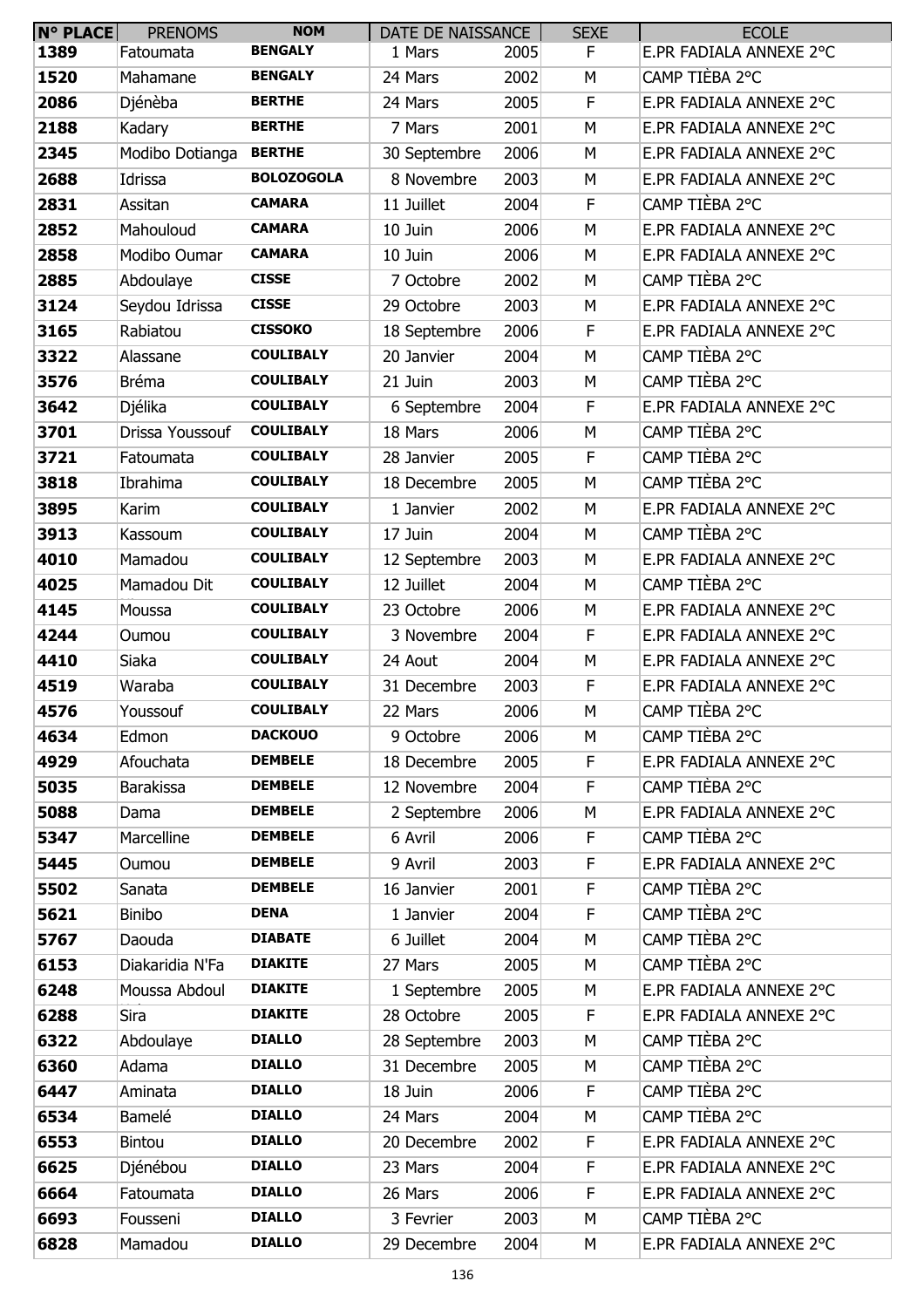| $N^{\circ}$ PLACE | <b>PRENOMS</b>   | <b>NOM</b>        | DATE DE NAISSANCE |      | <b>SEXE</b> | <b>ECOLE</b>            |
|-------------------|------------------|-------------------|-------------------|------|-------------|-------------------------|
| 7006              | Rokiatou         | <b>DIALLO</b>     | 26 Juin           | 2006 | F.          | CAMP TIÈBA 2°C          |
| 7123              | Soungalo         | <b>DIALLO</b>     | 22 Avril          | 2006 | M           | E.PR FADIALA ANNEXE 2°C |
| 7127              | Tahirou          | <b>DIALLO</b>     | 19 Octobre        | 2003 | M           | E.PR FADIALA ANNEXE 2°C |
| 7310              | Fatoumata        | <b>DIAMOUTENE</b> | 15 Mars           | 2004 | F           | CAMP TIÈBA 2°C          |
| 7366              | Mamadi           | <b>DIAMOUTENE</b> | 6 Octobre         | 2001 | M           | E.PR FADIALA ANNEXE 2°C |
| 7503              | Abdou            | <b>DIARRA</b>     | 4 Mars            | 2004 | M           | CAMP TIÈBA 2°C          |
| 7528              | Abdramane        | <b>DIARRA</b>     | 14 Mars           | 2005 | M           | E.PR FADIALA ANNEXE 2°C |
| 7611              | Afoussata        | <b>DIARRA</b>     | 8 Septembre       | 2003 | F.          | CAMP TIÈBA 2°C          |
| 7843              | Danzéni          | <b>DIARRA</b>     | 17 Janvier        | 2005 | M           | CAMP TIÈBA 2°C          |
| 7917              | <b>Drissa</b>    | <b>DIARRA</b>     | 28 Juillet        | 2005 | M           | CAMP TIÈBA 2°C          |
| 7944              | Fatoumata        | <b>DIARRA</b>     | 23 Mars           | 2006 | F           | E.PR FADIALA ANNEXE 2°C |
| 8103              | Koléba           | <b>DIARRA</b>     | 20 Janvier        | 2002 | M           | CAMP TIÈBA 2°C          |
| 8276              | Modibo           | <b>DIARRA</b>     | 13 Decembre       | 2005 | M           | CAMP TIÈBA 2°C          |
| 8354              | Oumar            | <b>DIARRA</b>     | 12 Janvier        | 2004 | M           | E.PR FADIALA ANNEXE 2°C |
| 8468              | Seydou           | <b>DIARRA</b>     | 20 Mars           | 2003 | М           | E.PR FADIALA ANNEXE 2°C |
| 8608              | Zangué           | <b>DIARRA</b>     | 16 Mars           | 2006 | M           | CAMP TIÈBA 2°C          |
| 8663              | Koule Wahab      | <b>DIAWARA</b>    | 8 Octobre         | 2004 | F.          | CAMP TIÈBA 2°C          |
| 8711              | Mariam           | <b>DICKO</b>      | 10 Aout           | 2004 | F           | E.PR FADIALA ANNEXE 2°C |
| 8798              | Aminata          | <b>DISSA</b>      | 11 Decembre       | 2005 | F.          | CAMP TIÈBA 2°C          |
| 8858              | Natogoma         | <b>DISSA</b>      | 6 Mars            | 2006 | F           | CAMP TIÈBA 2°C          |
| 9025              | Adama            | <b>DJOURTHE</b>   | 14 Septembre      | 2003 | M           | CAMP TIÈBA 2°C          |
| 9154              | Alassane         | <b>DOUMBIA</b>    | 28 Septembre      | 2004 | M           | CAMP TIÈBA 2°C          |
| 9185              | <b>Drissa</b>    | <b>DOUMBIA</b>    | 27 Mars           | 2006 | M           | E.PR FADIALA ANNEXE 2°C |
| 9232              | Moussa           | <b>DOUMBIA</b>    | 18 Aout           | 2006 | М           | E.PR FADIALA ANNEXE 2°C |
| 9267              | Souleymane       | <b>DOUMBIA</b>    | 11 Octobre        | 2005 | M           | CAMP TIÈBA 2°C          |
| 9325              | <b>Bour Sine</b> | <b>FALL</b>       | 25 Novembre       | 2005 | М           | E.PR FADIALA ANNEXE 2°C |
| 9460              | Kadidiatou       | <b>FOMBA</b>      | 16 Septembre      | 2006 | F           | CAMP TIÈBA 2°C          |
| 9528              | Fanta            | <b>GOITA</b>      | 10 Fevrier        | 2005 | F.          | CAMP TIÈBA 2°C          |
| 9722              | Fatoumata        | <b>IGUILA</b>     | 21 Avril          | 2005 | F.          | CAMP TIÈBA 2°C          |
| 9761              | Wassa            | <b>KAMATE</b>     | 13 Juin           | 2003 | F           | CAMP TIÈBA 2°C          |
| 9831              | Oumou            | <b>KANTE</b>      | 18 Octobre        | 2004 | F           | E.PR FADIALA ANNEXE 2°C |
| 9840              | Bassa            | <b>KARAMBE</b>    | 19 Janvier        | 2004 | F           | CAMP TIÈBA 2°C          |
| 9953              | Assétou          | <b>KEÏTA</b>      | 7 Juillet         | 2004 | F           | CAMP TIÈBA 2°C          |
| 9959              | Béthé            | <b>KEÏTA</b>      | 11 Octobre        | 2005 | F           | E.PR FADIALA ANNEXE 2°C |
| 9992              | Joachien         | <b>KEÏTA</b>      | 31 Decembre       | 2004 | M           | CAMP TIÈBA 2°C          |
| 10020             | Massaran         | <b>KEÏTA</b>      | 14 Novembre       | 2002 | F           | CAMP TIÈBA 2°C          |
| 10025             | Moussa           | <b>KEÏTA</b>      | 27 Janvier        | 2006 | M           | E.PR FADIALA ANNEXE 2°C |
| 10134             | Modibo           | <b>KONARE</b>     | 29 Decembre       | 2003 | M           | CAMP TIÈBA 2°C          |
| 10165             | Adama            | <b>KONATE</b>     | 1 Janvier         | 2003 | M           | CAMP TIÈBA 2°C          |
| 10268             | Djélika          | <b>KONATE</b>     | 18 Fevrier        | 2004 | F.          | E.PR FADIALA ANNEXE 2°C |
| 10294             | Fatoumata        | <b>KONATE</b>     | 15 Janvier        | 2003 | $\mathsf F$ | CAMP TIÈBA 2°C          |
| 10358             | Mahamadou        | <b>KONATE</b>     | 5 Decembre        | 2004 | M           | CAMP TIÈBA 2°C          |
| 10452             | Sali             | <b>KONATE</b>     | 15 Septembre      | 2004 | F           | CAMP TIÈBA 2°C          |
| 10536             | Abdoulaye        | <b>KONE</b>       | 20 Aout           | 2005 | М           | CAMP TIÈBA 2°C          |
| 10604             | Adama            | <b>KONE</b>       | 22 Juillet        | 2007 | M           | CAMP TIÈBA 2°C          |
| 10669             | Aïchata          | <b>KONE</b>       | 3 Janvier         | 2004 | F           | E.PR FADIALA ANNEXE 2°C |
| 10811             | Awa              | <b>KONE</b>       | 18 Mars           | 2003 | F           | E.PR FADIALA ANNEXE 2°C |
| 10834             | Bah              | <b>KONE</b>       | 10 Janvier        | 2006 | М           | CAMP TIÈBA 2°C          |
|                   |                  |                   |                   |      |             |                         |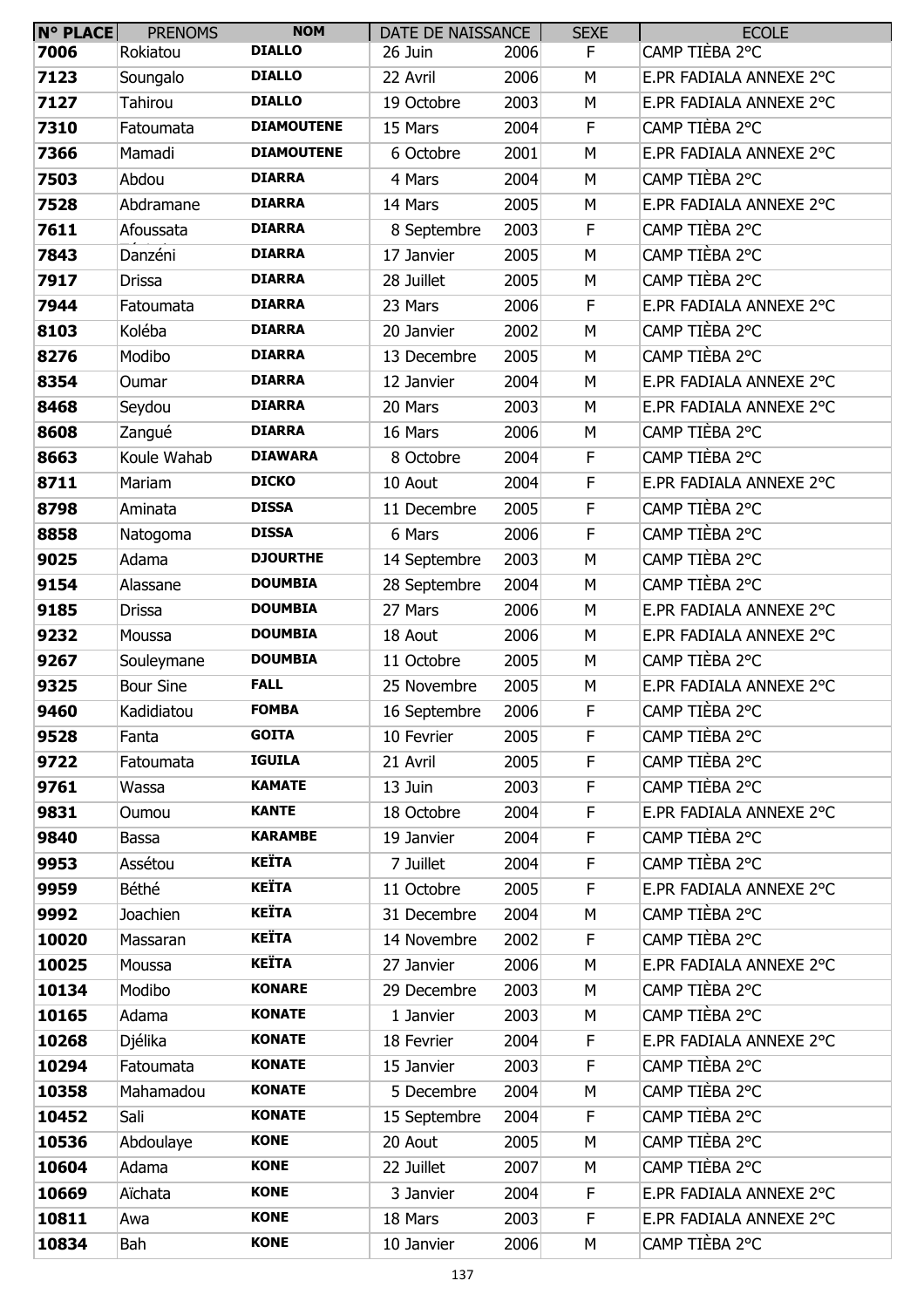| $N°$ PLACE | <b>PRENOMS</b> | <b>NOM</b>        | DATE DE NAISSANCE |      | <b>SEXE</b> | <b>ECOLE</b>            |
|------------|----------------|-------------------|-------------------|------|-------------|-------------------------|
| 10872      | Bintou         | <b>KONE</b>       | 4 Novembre        | 2004 | F           | E.PR FADIALA ANNEXE 2°C |
| 11044      | Fanta          | <b>KONE</b>       | 8 Avril           | 2003 | F           | E.PR FADIALA ANNEXE 2°C |
| 11135      | Issa           | <b>KONE</b>       | 2 Octobre         | 2004 | M           | CAMP TIÈBA 2°C          |
| 11218      | Korotoumou     | <b>KONE</b>       | 23 Octobre        | 2006 | F           | E.PR FADIALA ANNEXE 2°C |
| 11347      | Mariam         | <b>KONE</b>       | 30 Octobre        | 2005 | F           | CAMP TIÈBA 2°C          |
| 11437      | Nakamissa      | <b>KONE</b>       | 13 Septembre      | 2001 | F           | CAMP TIÈBA 2°C          |
| 11479      | Oumar          | <b>KONE</b>       | 7 Fevrier         | 2005 | M           | E.PR FADIALA ANNEXE 2°C |
| 11522      | Paskaline      | <b>KONE</b>       | 28 Mars           | 2005 | F           | CAMP TIÈBA 2°C          |
| 11600      | Sanata         | <b>KONE</b>       | 18 Octobre        | 2003 | F           | CAMP TIÈBA 2°C          |
| 11780      | Zakaria Touna  | <b>KONE</b>       | 13 Mars           | 2006 | M           | E.PR FADIALA ANNEXE 2°C |
| 11815      | Mama           | <b>KONTAO</b>     | 31 Decembre       | 2004 | М           | CAMP TIÈBA 2°C          |
| 11919      | Sanata         | <b>MAGASSA</b>    | 23 Novembre       | 2006 | F           | CAMP TIÈBA 2°C          |
| 11937      | Hadizatou M    | <b>MAIGA</b>      | 18 Mars           | 2005 | F           | E.PR FADIALA ANNEXE 2°C |
| 12053      | Zainabou       | <b>MAÏGA</b>      | 9 Mars            | 2006 | F           | E.PR FADIALA ANNEXE 2°C |
| 12137      | Moussa         | <b>MALLE</b>      | 6 Avril           | 2003 | М           | E.PR FADIALA ANNEXE 2°C |
| 12165      | Lountandi      | <b>MANGARA</b>    | 8 Juin            | 2004 | F           | CAMP TIÈBA 2°C          |
| 12204      | Boubacar       | <b>MARIKO</b>     | 4 Novembre        | 2005 | M           | CAMP TIÈBA 2°C          |
| 12300      | Adiaratou      | <b>MOHAMEDINE</b> | 20 Mars           | 2004 | F           | E.PR FADIALA ANNEXE 2°C |
| 12350      | Djibi          | <b>N'DIAYE</b>    | 29 Novembre       | 2005 | М           | CAMP TIÈBA 2°C          |
| 12396      | Aïché          | <b>NIARE</b>      | 30 Juin           | 2005 | F           | E.PR FADIALA ANNEXE 2°C |
| 12440      | Abdoulaye      | <b>OUATTARA</b>   | 15 Decembre       | 2005 | M           | CAMP TIÈBA 2°C          |
| 12487      | Adama          | <b>OUATTARA</b>   | 1 Juin            | 2005 | М           | E.PR FADIALA ANNEXE 2°C |
| 12574      | Aminata        | <b>OUATTARA</b>   | 4 Juillet         | 2004 | F           | CAMP TIÈBA 2°C          |
| 12703      | Diakalia       | <b>OUATTARA</b>   | 10 Aout           | 2003 | M           | CAMP TIÈBA 2°C          |
| 12814      | Ibrahim        | <b>OUATTARA</b>   | 24 Mars           | 2006 | М           | E.PR FADIALA ANNEXE 2°C |
| 12932      | Maïmounata     | <b>OUATTARA</b>   | 7 Juin            | 2004 | F           | CAMP TIÈBA 2°C          |
| 12984      | Mariatou       | <b>OUATTARA</b>   | 22 Mars           | 2002 | F           | CAMP TIÈBA 2°C          |
| 13224      | Youba          | <b>OUATTARA</b>   | 30 Septembre      | 2005 | М           | E.PR FADIALA ANNEXE 2°C |
| 13318      | Alimatou       | <b>SACKO</b>      | 13 Fevrier        | 2003 | F           | CAMP TIÈBA 2°C          |
| 13359      | Naomie         | <b>SAGARA</b>     | 6 Aout            | 2002 | F           | CAMP TIÈBA 2°C          |
| 13407      | Doussou        | <b>SAMAKE</b>     | 8 Septembre       | 2002 | F           | CAMP TIÈBA 2°C          |
| 13440      | Madou          | <b>SAMAKE</b>     | 28 Avril          | 2006 | M           | CAMP TIÈBA 2°C          |
| 13463      | Oumou          | <b>SAMAKE</b>     | 11 Aout           | 2004 | F           | CAMP TIÈBA 2°C          |
| 13564      | Adiara Bakary  | <b>SANGARE</b>    | 22 Mars           | 2004 | F           | CAMP TIÈBA 2°C          |
| 13616      | Amadou         | <b>SANGARE</b>    | 2 Septembre       | 2002 | M           | CAMP TIÈBA 2°C          |
| 13972      | Mariétou       | <b>SANGARE</b>    | 12 Mars           | 2003 | F           | CAMP TIÈBA 2°C          |
| 14068      | Oussinatou     | <b>SANGARE</b>    | 1 Juillet         | 2003 | F           | E.PR FADIALA ANNEXE 2°C |
| 14268      | Abou           | <b>SANOGO</b>     | 4 Avril           | 2005 | M           | E.PR FADIALA ANNEXE 2°C |
| 14298      | Achine         | <b>SANOGO</b>     | 10 Juillet        | 2004 | M           | CAMP TIÈBA 2°C          |
| 14466      | Aminata        | <b>SANOGO</b>     | 1 Janvier         | 2003 | F           | CAMP TIÈBA 2°C          |
| 14557      | Awa            | <b>SANOGO</b>     | 28 Octobre        | 2002 | F           | E.PR FADIALA ANNEXE 2°C |
| 14764      | Diakaridia     | <b>SANOGO</b>     | 29 Juin           | 2003 | M           | CAMP TIÈBA 2°C          |
| 14910      | Fatoumata      | <b>SANOGO</b>     | 1 Janvier         | 2004 | F           | E.PR FADIALA ANNEXE 2°C |
| 15073      | Kadidiatou     | <b>SANOGO</b>     | 8 Juin            | 2004 | F           | CAMP TIÈBA 2°C          |
| 15294      | Mamadou        | <b>SANOGO</b>     | 25 Fevrier        | 2007 | M           | E.PR FADIALA ANNEXE 2°C |
| 15331      | Mamourou       | <b>SANOGO</b>     | 11 Mars           | 2005 | M           | E.PR FADIALA ANNEXE 2°C |
| 15404      | Marthe         | <b>SANOGO</b>     | 21 Juillet        | 2001 | F           | E.PR FADIALA ANNEXE 2°C |
| 15458      | Moumine        | <b>SANOGO</b>     | 14 Mars           | 2003 | М           | E.PR FADIALA ANNEXE 2°C |
|            |                |                   |                   |      |             |                         |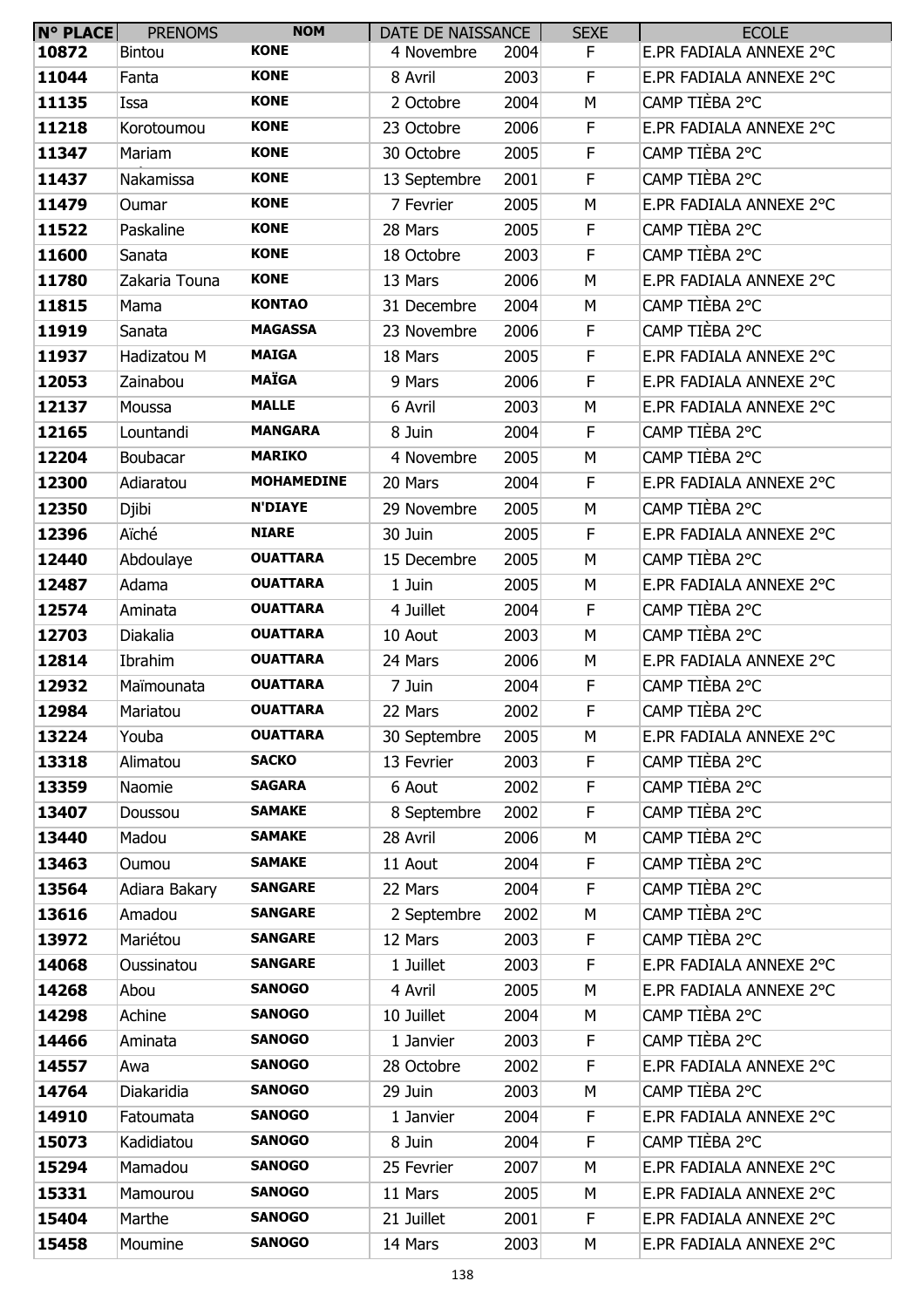| <b>N° PLACE</b> | <b>PRENOMS</b>        | <b>NOM</b>      | DATE DE NAISSANCE |      | <b>SEXE</b> | <b>ECOLE</b>            |
|-----------------|-----------------------|-----------------|-------------------|------|-------------|-------------------------|
| 15937           | Tiékoura Drissa       | <b>SANOGO</b>   | 13 Fevrier        | 2006 | М           | E.PR FADIALA ANNEXE 2°C |
| 16055           | Daouda                | <b>SANOU</b>    | 3 Avril           | 2004 | М           | CAMP TIÈBA 2°C          |
| 16064           | Maïmouna              | <b>SANOU</b>    | 28 Janvier        | 2003 | $\mathsf F$ | E.PR FADIALA ANNEXE 2°C |
| 16116           | Abdoul Karim          | <b>SIDIBE</b>   | 1 Decembre        | 2006 | M           | CAMP TIÈBA 2°C          |
| 16303           | Mamadou               | <b>SIDIBE</b>   | 28 Juin           | 2006 | M           | CAMP TIÈBA 2°C          |
| 16335           | Nakoun                | <b>SIDIBE</b>   | 21 Septembre      | 2003 | $\mathsf F$ | E.PR FADIALA ANNEXE 2°C |
| 16386           | Siga                  | <b>SIDIBE</b>   | 26 Septembre      | 2002 | F           | E.PR FADIALA ANNEXE 2°C |
| 16403           | Yacouba               | <b>SIDIBE</b>   | 6 Aout            | 2005 | M           | CAMP TIÈBA 2°C          |
| 16463           | Ramata                | <b>SISSOKO</b>  | 5 Avril           | 2006 | F           | CAMP TIÈBA 2°C          |
| 16497           | Jacque                | <b>SOGOBA</b>   | 8 Novembre        | 2006 | M           | CAMP TIÈBA 2°C          |
| 16575           | Aminata               | <b>SOGODOGO</b> | 14 Novembre       | 2005 | F           | E.PR FADIALA ANNEXE 2°C |
| 16850           | Siaka Seydou          | <b>SOGODOGO</b> | 16 Aout           | 2005 | M           | E.PR FADIALA ANNEXE 2°C |
| 17173           | Adiaratou             | <b>TANGARA</b>  | 1 Mars            | 2005 | $\mathsf F$ | CAMP TIÈBA 2°C          |
| 17267           | Nourou Dit            | <b>THERA</b>    | 22 Avril          | 2002 | M           | E.PR FADIALA ANNEXE 2°C |
| 17328           | Sirra                 | <b>TOGO</b>     | 12 Juin           | 2003 | F           | CAMP TIÈBA 2°C          |
| 17559           | Ousmane               | <b>TOGORA</b>   | 21 Avril          | 2004 | M           | CAMP TIÈBA 2°C          |
| 17642           | Issa                  | <b>TOURE</b>    | 7 Avril           | 2001 | M           | CAMP TIÈBA 2°C          |
| 17821           | Aboudramane           | <b>TRAORE</b>   | 12 Janvier        | 2004 | M           | E.PR FADIALA ANNEXE 2°C |
| 17965           | Aissatou              | <b>TRAORE</b>   | 1 Juillet         | 2006 | $\mathsf F$ | E.PR FADIALA ANNEXE 2°C |
| 18069           | Amidou                | <b>TRAORE</b>   | 10 Mars           | 2006 | M           | CAMP TIÈBA 2°C          |
| 18132           | Aramatou              | <b>TRAORE</b>   | 31 Decembre       | 2002 | $\mathsf F$ | CAMP TIÈBA 2°C          |
| 18309           | <b>Binta</b>          | <b>TRAORE</b>   | 19 Janvier        | 2001 | $\mathsf F$ | E.PR FADIALA ANNEXE 2°C |
| 18358           | <b>Bréhima</b>        | <b>TRAORE</b>   | 1 Janvier         | 2005 | М           | E.PR FADIALA ANNEXE 2°C |
| 18488           | Djélika               | <b>TRAORE</b>   | 26 Octobre        | 2004 | $\mathsf F$ | E.PR FADIALA ANNEXE 2°C |
| 18501           | Djénéba               | <b>TRAORE</b>   | 29 Juin           | 2003 | F           | E.PR FADIALA ANNEXE 2°C |
| 18594           | Fanta                 | <b>TRAORE</b>   | 25 Mars           | 2005 | F           | CAMP TIÈBA 2°C          |
| 18598           | Fanta                 | <b>TRAORE</b>   | 15 Avril          | 2002 | F           | E.PR FADIALA ANNEXE 2°C |
| 18689           | Fatoumata Ouma TRAORE |                 | 12 Fevrier        | 2006 | F           | E.PR FADIALA ANNEXE 2°C |
| 18699           | Filifin               | <b>TRAORE</b>   | 7 Janvier         | 2007 | М           | E.PR FADIALA ANNEXE 2°C |
| 18792           | Idrissa               | <b>TRAORE</b>   | 30 Mars           | 2006 | М           | E.PR FADIALA ANNEXE 2°C |
| 18806           | Issa                  | <b>TRAORE</b>   | 27 Novembre       | 2003 | М           | CAMP TIÈBA 2°C          |
| 19028           | Madjo Dite            | <b>TRAORE</b>   | 15 Aout           | 2004 | F.          | E.PR FADIALA ANNEXE 2°C |
| 19150           | Mamourou              | <b>TRAORE</b>   | 21 Octobre        | 2005 | М           | E.PR FADIALA ANNEXE 2°C |
| 19151           | Mamoutou              | <b>TRAORE</b>   | 1 Janvier         | 2005 | М           | CAMP TIÈBA 2°C          |
| 19347           | Moussa                | <b>TRAORE</b>   | 7 Mars            | 2003 | M           | E.PR FADIALA ANNEXE 2°C |
| 19348           | Moussa                | <b>TRAORE</b>   | 19 Aout           | 2002 | М           | E.PR FADIALA ANNEXE 2°C |
| 19386           | Nachita               | <b>TRAORE</b>   | 26 Juin           | 2001 | F           | CAMP TIÈBA 2°C          |
| 19434           | Nouhoum               | <b>TRAORE</b>   | 3 Avril           | 2002 | М           | E.PR FADIALA ANNEXE 2°C |
| 19530           | Rabia                 | <b>TRAORE</b>   | 12 Fevrier        | 2006 | F           | E.PR FADIALA ANNEXE 2°C |
| 19556           | Rokia                 | <b>TRAORE</b>   | 16 Octobre        | 2002 | F.          | CAMP TIÈBA 2°C          |
| 20103           | Abdoul Karim          | YALCOUYE        | 21 Decembre       | 2003 | М           | E.PR FADIALA ANNEXE 2°C |

| <b>CENTRE EXAM</b>      |                |                 | CAMP TIEBA 2°C    |      |             | 163 ADMIS               |
|-------------------------|----------------|-----------------|-------------------|------|-------------|-------------------------|
| <b>N° PLACE</b>         | <b>PRENOMS</b> | <b>NOM</b>      | DATE DE NAISSANCE |      | <b>SEXE</b> | ECOLE                   |
| $\overline{\mathbf{z}}$ | Mohamed Ag     | <b>AHMED</b>    | 7 Mars            | 2004 | м           | CAMP TIÈBA 2°C          |
| 81                      | Daouda         | <b>BAGAYOGO</b> | 31 Decembre       | 2003 | M           | CAMP TIÈBA 2°C          |
| 201                     | Niagalé        | <b>BAGAYOKO</b> | 26 Novembre       | 2004 |             | E.PR FADIALA ANNEXE 2°C |
| 489                     | Minata         | <b>BALLO</b>    | 13 Mars           | 2004 |             | CAMP TIÈBA 2°C          |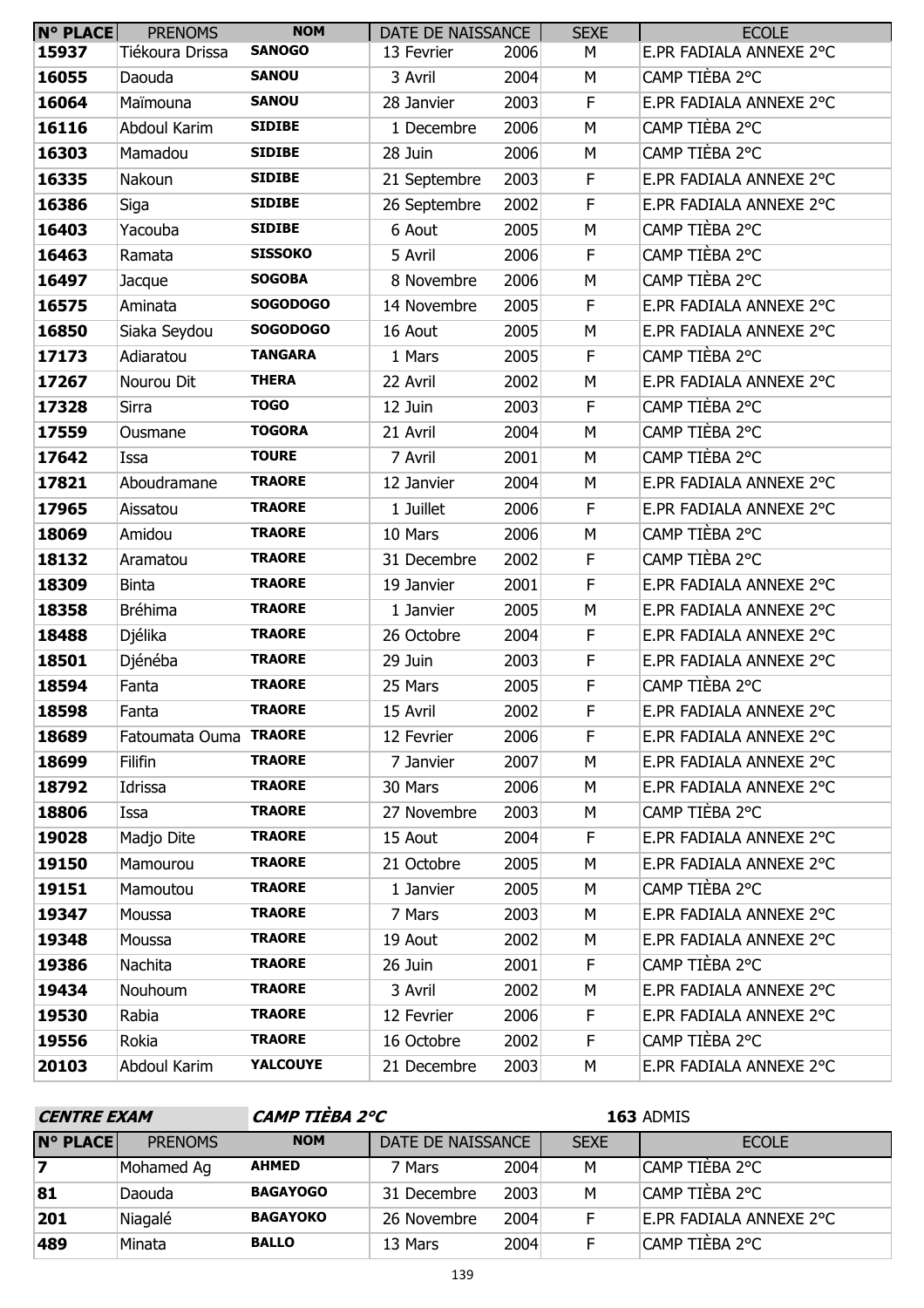| N° PLACE | <b>PRENOMS</b>  | <b>NOM</b>        | DATE DE NAISSANCE |      | <b>SEXE</b> | <b>ECOLE</b>            |
|----------|-----------------|-------------------|-------------------|------|-------------|-------------------------|
| 709      | Awa             | <b>BAMBA</b>      | 28 Mars           | 2004 | F.          | E.PR FADIALA ANNEXE 2°C |
| 879      | Moustapha       | <b>BAMBA</b>      | 10 Septembre      | 2004 | М           | E.PR FADIALA ANNEXE 2°C |
| 887      | Nassarata       | <b>BAMBA</b>      | 7 Novembre        | 2003 | F.          | CAMP TIÈBA 2°C          |
| 915      | Safoura         | <b>BAMBA</b>      | 28 Fevrier        | 2003 | F           | E.PR FADIALA ANNEXE 2°C |
| 1026     | Sidiki          | <b>BARRY</b>      | 7 Fevrier         | 2005 | M           | CAMP TIÈBA 2°C          |
| 1408     | Fousseyni       | <b>BENGALY</b>    | 16 Janvier        | 2005 | M           | CAMP TIÈBA 2°C          |
| 1901     | Alimatou        | <b>BERTHE</b>     | 5 Mars            | 2005 | F           | CAMP TIÈBA 2°C          |
| 1911     | Amadou          | <b>BERTHE</b>     | 28 Juin           | 2004 | М           | E.PR FADIALA ANNEXE 2°C |
| 2122     | Fatoumata       | <b>BERTHE</b>     | 5 Decembre        | 2003 | F           | E.PR FADIALA ANNEXE 2°C |
| 2274     | Mahawa          | <b>BERTHE</b>     | 25 Mars           | 2002 | F           | E.PR FADIALA ANNEXE 2°C |
| 2290     | Maminata        | <b>BERTHE</b>     | 2 Mars            | 2004 | F           | CAMP TIÈBA 2°C          |
| 2302     | Mariam          | <b>BERTHE</b>     | 7 Avril           | 2006 | F           | E.PR FADIALA ANNEXE 2°C |
| 2496     | Seydou          | <b>BERTHE</b>     | 19 Avril          | 2002 | M           | E.PR FADIALA ANNEXE 2°C |
| 2705     | Youssouf        | <b>BOLOZOGOLA</b> | 27 Fevrier        | 2003 | M           | CAMP TIÈBA 2°C          |
| 2707     | Adam            | <b>BORE</b>       | 11 Novembre       | 2005 | F           | E.PR FADIALA ANNEXE 2°C |
| 2857     | Modibo M        | <b>CAMARA</b>     | 28 Avril          | 2004 | M           | E.PR FADIALA ANNEXE 2°C |
| 2862     | Narema          | <b>CAMARA</b>     | 27 Decembre       | 2005 | M           | CAMP TIÈBA 2°C          |
| 2901     | Abou Dramane    | <b>CISSE</b>      | 14 Septembre      | 2002 | M           | CAMP TIÈBA 2°C          |
| 3371     | Amadou          | <b>COULIBALY</b>  | 7 Octobre         | 2005 | М           | CAMP TIÈBA 2°C          |
| 3408     | Aminata Dado    | <b>COULIBALY</b>  | 15 Mars           | 2005 | F           | E.PR FADIALA ANNEXE 2°C |
| 3525     | Barakissatou    | <b>COULIBALY</b>  | 27 Decembre       | 2004 | F           | CAMP TIÈBA 2°C          |
| 3769     | Florance Dite   | <b>COULIBALY</b>  | 26 Juin           | 2003 | F           | CAMP TIÈBA 2°C          |
| 3817     | Ibrahim         | <b>COULIBALY</b>  | 6 Janvier         | 2005 | M           | E.PR FADIALA ANNEXE 2°C |
| 3889     | Karamoko        | <b>COULIBALY</b>  | 24 Octobre        | 2003 | M           | CAMP TIÈBA 2°C          |
| 3906     | Kassim          | <b>COULIBALY</b>  | 29 Novembre       | 2002 | М           | E.PR FADIALA ANNEXE 2°C |
| 4296     | Rokia           | <b>COULIBALY</b>  | 29 Mars           | 2006 | F           | E.PR FADIALA ANNEXE 2°C |
| 4375     | Sata            | <b>COULIBALY</b>  | 16 Avril          | 2004 | F           | CAMP TIÈBA 2°C          |
| 4510     | Tidiane         | <b>COULIBALY</b>  | 6 Janvier         | 2005 | М           | E.PR FADIALA ANNEXE 2°C |
| 4514     | Tièplè          | <b>COULIBALY</b>  | 29 Mars           | 2005 | М           | CAMP TIÈBA 2°C          |
| 4577     | Youssouf        | <b>COULIBALY</b>  | 26 Juillet        | 2004 | M           | CAMP TIÈBA 2°C          |
| 4635     | Mathiré Pascal  | <b>DACKOUO</b>    | 15 Mars           | 2006 | M           | E.PR FADIALA ANNEXE 2°C |
| 4822     | Mamoutou        | <b>DAO</b>        | 27 Janvier        | 2005 | M           | E.PR FADIALA ANNEXE 2°C |
| 5003     | Assitan         | <b>DEMBELE</b>    | 3 Mars            | 2002 | F.          | E.PR FADIALA ANNEXE 2°C |
| 5168     | Fatoumata       | <b>DEMBELE</b>    | 11 Mars           | 2003 | F           | E.PR FADIALA ANNEXE 2°C |
| 5247     | Kadidia         | <b>DEMBELE</b>    | 1 Janvier         | 2002 | F.          | CAMP TIÈBA 2°C          |
| 5375     | Marry Yaya      | <b>DEMBELE</b>    | 29 Juin           | 2006 | М           | CAMP TIÈBA 2°C          |
| 5754     | <b>Brakissa</b> | <b>DIABATE</b>    | 5 Mars            | 2005 | F.          | CAMP TIÈBA 2°C          |
| 5801     | Fatoumata       | <b>DIABATE</b>    | 1 Juin            | 2006 | F           | CAMP TIÈBA 2°C          |
| 6171     | Férima          | <b>DIAKITE</b>    | 17 Decembre       | 2004 | F           | E.PR FADIALA ANNEXE 2°C |
| 6172     | Fougouwère      | <b>DIAKITE</b>    | 2 Janvier         | 2005 | M           | CAMP TIÈBA 2°C          |
| 6270     | Salim           | <b>DIAKITE</b>    | 30 Septembre      | 2006 | M           | E.PR FADIALA ANNEXE 2°C |
| 6309     | Youssouf        | <b>DIAKITE</b>    | 12 Fevrier        | 2003 | M           | E.PR FADIALA ANNEXE 2°C |
| 6333     | Abdramane       | <b>DIALLO</b>     | 14 Novembre       | 2002 | M           | CAMP TIÈBA 2°C          |
| 6426     | Amadou          | <b>DIALLO</b>     | 14 Novembre       | 2005 | М           | CAMP TIÈBA 2°C          |
| 6473     | Arouna          | <b>DIALLO</b>     | 11 Mars           | 2003 | М           | CAMP TIÈBA 2°C          |
| 6492     | Awa             | <b>DIALLO</b>     | 2 Septembre       | 2006 | F.          | E.PR FADIALA ANNEXE 2°C |
| 6610     | Djélika         | <b>DIALLO</b>     | 7 Novembre        | 2003 | F           | E.PR FADIALA ANNEXE 2°C |
|          |                 | <b>DIALLO</b>     |                   |      |             | CAMP TIÈBA 2°C          |
| 6700     | Haby            |                   | 7 Aout            | 2006 | F           |                         |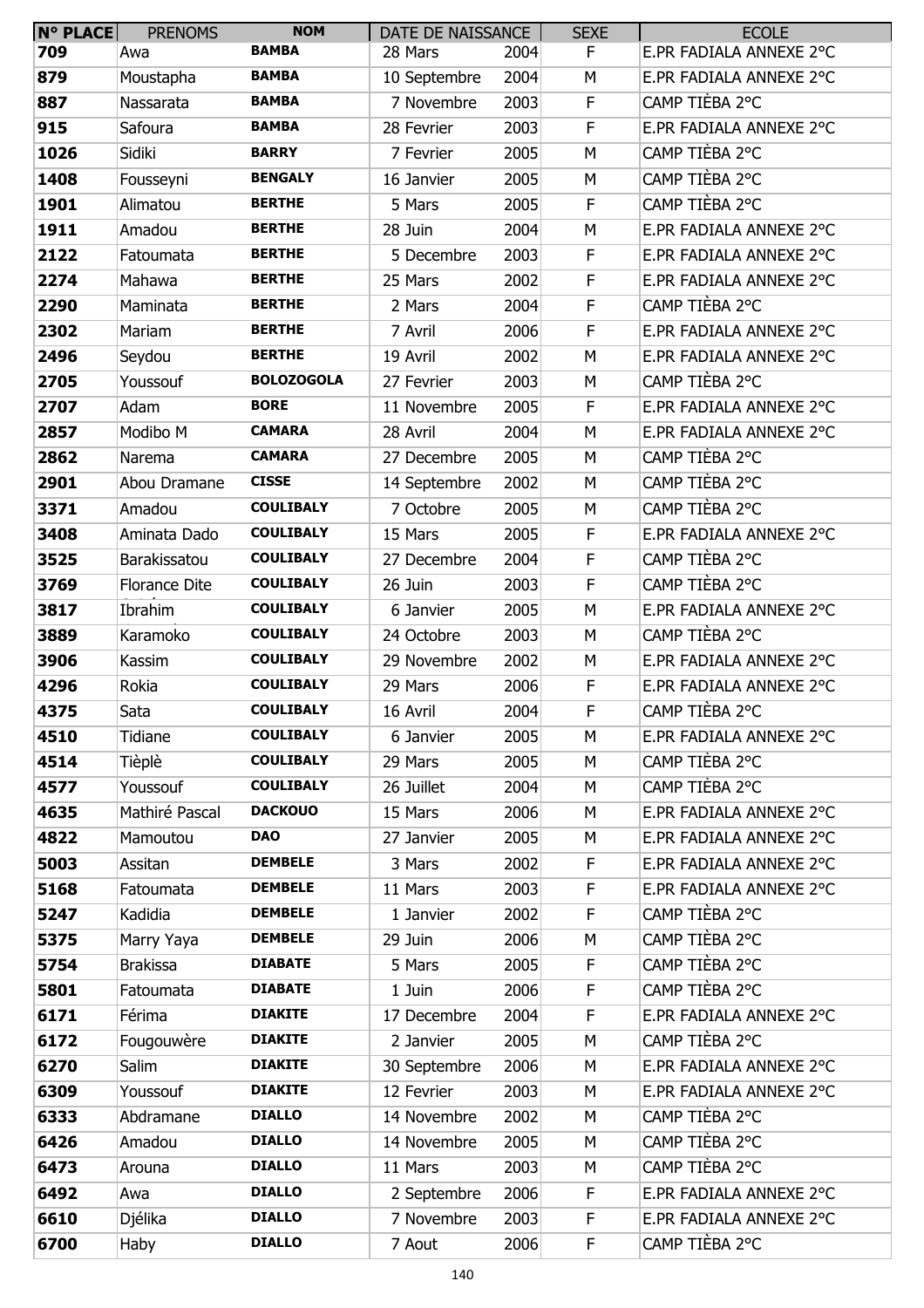| $N°$ PLACE | <b>PRENOMS</b>           | <b>NOM</b>        | DATE DE NAISSANCE |      | <b>SEXE</b> | <b>ECOLE</b>            |
|------------|--------------------------|-------------------|-------------------|------|-------------|-------------------------|
| 6768       | Koniba                   | <b>DIALLO</b>     | 21 Decembre       | 2002 | F.          | E.PR FADIALA ANNEXE 2°C |
| 6954       | Oumar                    | <b>DIALLO</b>     | 15 Avril          | 2004 | M           | CAMP TIÈBA 2°C          |
| 7259       | Bakary Dit Baba          | <b>DIAMOUTENE</b> | 17 Aout           | 2005 | M           | E.PR FADIALA ANNEXE 2°C |
| 7389       | Mohamed Zégué            | <b>DIAMOUTENE</b> | 11 Janvier        | 2005 | М           | E.PR FADIALA ANNEXE 2°C |
| 7396       | Moussokoura              | <b>DIAMOUTENE</b> | 1 Avril           | 2005 | F           | CAMP TIÈBA 2°C          |
| 7491       | <b>Mamary</b>            | <b>DIANE</b>      | 1 Juin            | 2006 | M           | CAMP TIÈBA 2°C          |
| 7583       | Adiara                   | <b>DIARRA</b>     | 30 Mars           | 2001 | F           | CAMP TIÈBA 2°C          |
| 7884       | Djénéba                  | <b>DIARRA</b>     | 1 Janvier         | 2005 | F           | CAMP TIÈBA 2°C          |
| 7926       | Fanta                    | <b>DIARRA</b>     | 30 Mars           | 2003 | $\mathsf F$ | CAMP TIÈBA 2°C          |
| 7943       | Fatoumata                | <b>DIARRA</b>     | 11 Septembre      | 2007 | F           | E.PR FADIALA ANNEXE 2°C |
| 7968       | Fatoumata Témé DIARRA    |                   | 6 Juin            | 2005 | F           | E.PR FADIALA ANNEXE 2°C |
| 8171       | Maïmouna                 | <b>DIARRA</b>     | 1 Avril           | 2004 | F.          | CAMP TIÈBA 2°C          |
| 8367       | Ousmane                  | <b>DIARRA</b>     | 4 Octobre         | 2006 | M           | E.PR FADIALA ANNEXE 2°C |
| 8543       | Tariba                   | <b>DIARRA</b>     | 1 Juin            | 2004 | F           | CAMP TIÈBA 2°C          |
| 8689       | Awa                      | <b>DICKO</b>      | 28 Avril          | 2004 | F           | CAMP TIÈBA 2°C          |
| 8862       | Pagnon                   | <b>DISSA</b>      | 25 Avril          | 2006 | F           | CAMP TIÈBA 2°C          |
| 9179       | Chaka                    | <b>DOUMBIA</b>    | 21 Juillet        | 2006 | M           | E.PR FADIALA ANNEXE 2°C |
| 9229       | Mohamed                  | <b>DOUMBIA</b>    | 13 Novembre       | 2005 | M           | E.PR FADIALA ANNEXE 2°C |
| 9254       | Sékou                    | <b>DOUMBIA</b>    | 30 Aout           | 2005 | М           | CAMP TIÈBA 2°C          |
| 9352       | Djénéba                  | <b>FANE</b>       | 27 Octobre        | 2005 | F           | CAMP TIÈBA 2°C          |
| 9366       | Khalid Bamé              | <b>FANE</b>       | 8 Septembre       | 2006 | M           | E.PR FADIALA ANNEXE 2°C |
| 9415       | Asmaou                   | <b>FOFANA</b>     | 4 Avril           | 2006 | F           | E.PR FADIALA ANNEXE 2°C |
| 9730       | Jafarou                  | <b>KADAOURE</b>   | 7 Mars            | 2004 | M           | CAMP TIÈBA 2°C          |
| 9858       | Mahamadou                | <b>KASSOGUE</b>   | 28 Decembre       | 2004 | М           | CAMP TIÈBA 2°C          |
| 9868       | Kadiatou                 | <b>KEBE</b>       | 19 Octobre        | 2006 | F           | E.PR FADIALA ANNEXE 2°C |
| 9961       | <b>Cheick Oumar</b>      | <b>KEÏTA</b>      | 5 Aout            | 2005 | М           | E.PR FADIALA ANNEXE 2°C |
| 10041      | Salif                    | <b>KEÏTA</b>      | 23 Octobre        | 2004 | M           | E.PR FADIALA ANNEXE 2°C |
| 10079      | Zié David                | <b>KEÏTA</b>      | 6 Janvier         | 2006 | М           | E.PR FADIALA ANNEXE 2°C |
| 10157      | Aboubacar Sidiki         | <b>KONATE</b>     | 8 Octobre         | 2005 | М           | CAMP TIÈBA 2°C          |
| 10333      | Kadidia                  | <b>KONATE</b>     | 25 Avril          | 2004 | $\mathsf F$ | CAMP TIÈBA 2°C          |
| 10385      | Massaran                 | <b>KONATE</b>     | 31 Juillet        | 2005 | F           | CAMP TIÈBA 2°C          |
| 10472      | Seydou                   | <b>KONATE</b>     | 9 Juin            | 2006 | M           | E.PR FADIALA ANNEXE 2°C |
| 10499      | Ténin                    | <b>KONATE</b>     | 5 Mars            | 2002 | F           | CAMP TIÈBA 2°C          |
| 10556      | Abdramane                | <b>KONE</b>       | 5 Decembre        | 2001 | M           | CAMP TIÈBA 2°C          |
| 10745      | Aminata                  | <b>KONE</b>       | 6 Decembre        | 2006 | F.          | E.PR FADIALA ANNEXE 2°C |
| 10854      | Bassemory                | <b>KONE</b>       | 21 Mars           | 2006 | М           | E.PR FADIALA ANNEXE 2°C |
| 11161      | Kadiatou                 | <b>KONE</b>       | 21 Decembre       | 2004 | F.          | E.PR FADIALA ANNEXE 2°C |
| 11274      | Mahamadou                | <b>KONE</b>       | 19 Aout           | 2004 | M           | CAMP TIÈBA 2°C          |
| 11404      | Moussa                   | <b>KONE</b>       | 9 Juin            | 2006 | M           | E.PR FADIALA ANNEXE 2°C |
| 11733      | Yacouba                  | <b>KONE</b>       | 16 Mars           | 2002 | М           | E.PR FADIALA ANNEXE 2°C |
| 11845      | Thérèse Makoura KOUROUMA |                   | 24 Avril          | 2001 | $\mathsf F$ | E.PR FADIALA ANNEXE 2°C |
| 11899      | Yaya                     | <b>KOUYATE</b>    | 16 Septembre      | 2006 | M           | CAMP TIÈBA 2°C          |
| 11954      | Abdoul Kader             | <b>MAÏGA</b>      | 23 Octobre        | 2004 | M           | E.PR FADIALA ANNEXE 2°C |
| 12056      | Zoulkarnaïni             | <b>MAÏGA</b>      | 21 Octobre        | 2003 | М           | CAMP TIÈBA 2°C          |
| 12068      | Adama                    | <b>MALLE</b>      | 9 Juillet         | 2005 | M           | E.PR FADIALA ANNEXE 2°C |
| 12168      | Issa                     | <b>MARICO</b>     | 26 Mars           | 2006 | M           | CAMP TIÈBA 2°C          |
| 12189      | Amadou                   | <b>MARIKO</b>     | 27 Septembre      | 2003 | М           | E.PR FADIALA ANNEXE 2°C |
| 12398      | Bandjougou               | <b>NIARE</b>      | 17 Decembre       | 2005 | М           | E.PR FADIALA ANNEXE 2°C |
|            |                          |                   |                   |      |             |                         |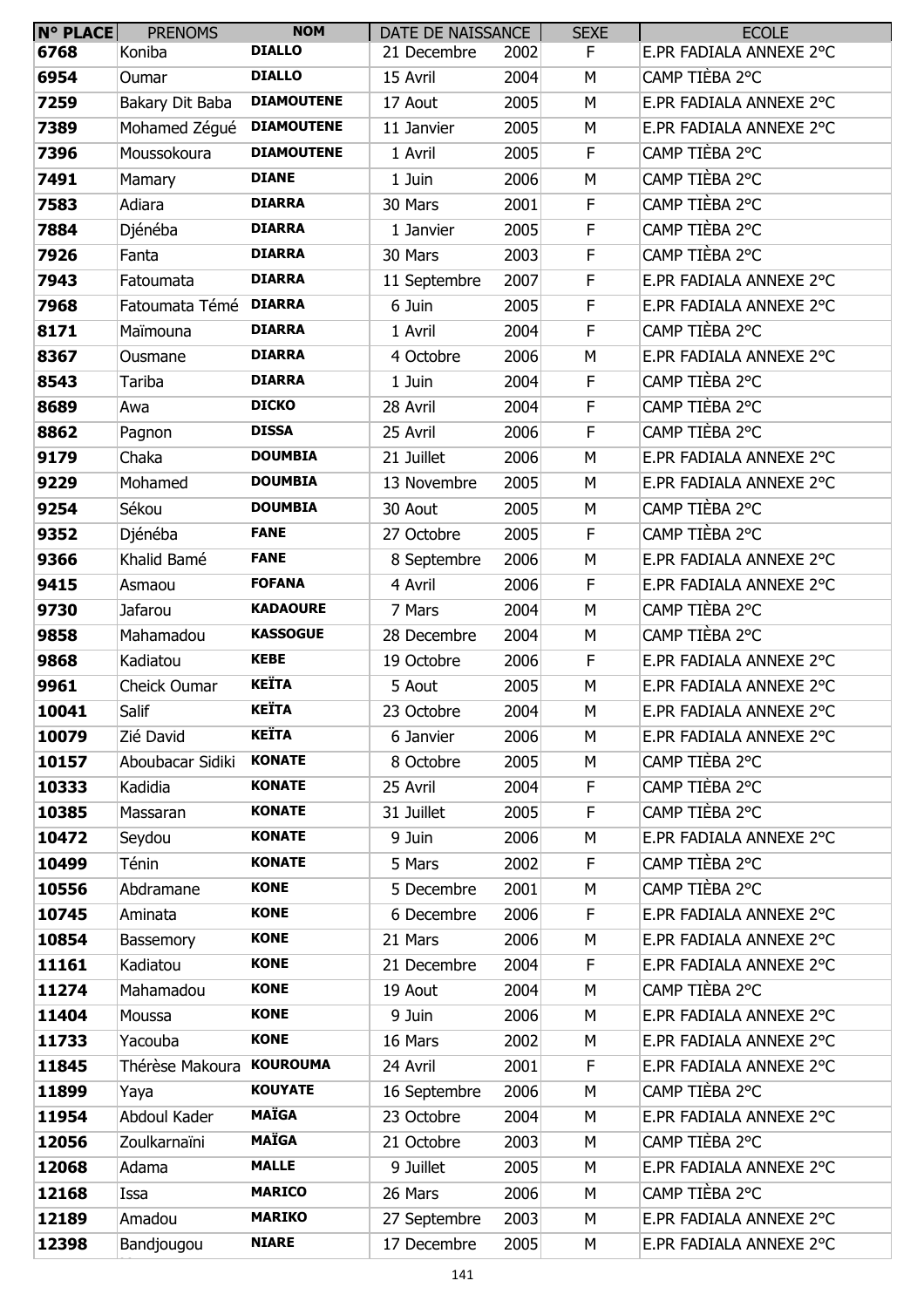| <b>N° PLACE</b> | <b>PRENOMS</b>         | <b>NOM</b>      | DATE DE NAISSANCE |      | <b>SEXE</b> | <b>ECOLE</b>            |
|-----------------|------------------------|-----------------|-------------------|------|-------------|-------------------------|
| 12432           | Abdoul Kadirou         | <b>OUATTARA</b> | 12 Mars           | 2003 | М           | CAMP TIÈBA 2°C          |
| 12486           | Adama                  | <b>OUATTARA</b> | 29 Septembre      | 2004 | M           | E.PR FADIALA ANNEXE 2°C |
| 12576           | Aminata                | <b>OUATTARA</b> | 26 Avril          | 2007 | F           | E.PR FADIALA ANNEXE 2°C |
| 12801           | Habibatou              | <b>OUATTARA</b> | 8 Mars            | 2002 | F           | CAMP TIÈBA 2°C          |
| 12882           | Kassoum                | <b>OUATTARA</b> | 1 Mars            | 2003 | M           | E.PR FADIALA ANNEXE 2°C |
| 12944           | Mamadou                | <b>OUATTARA</b> | 27 Juin           | 2004 | M           | CAMP TIÈBA 2°C          |
| 13403           | Djélika                | <b>SAMAKE</b>   | 7 Aout            | 2005 | F           | CAMP TIÈBA 2°C          |
| 13412           | Fatoumata              | <b>SAMAKE</b>   | 30 Decembre       | 2002 | F           | CAMP TIÈBA 2°C          |
| 13444           | Mamou                  | <b>SAMAKE</b>   | 20 Avril          | 2003 | F           | CAMP TIÈBA 2°C          |
| 13469           | Rokia                  | <b>SAMAKE</b>   | 4 Juin            | 2005 | F           | CAMP TIÈBA 2°C          |
| 13748           | Djélikan               | <b>SANGARE</b>  | 7 Avril           | 2002 | F           | E.PR FADIALA ANNEXE 2°C |
| 13867           | Kadidia                | <b>SANGARE</b>  | 29 Juin           | 2003 | F           | CAMP TIÈBA 2°C          |
| 14025           | Nafissatou             | <b>SANGARE</b>  | 23 Octobre        | 2005 | F           | CAMP TIÈBA 2°C          |
| 14135           | Sidi Yaya              | <b>SANGARE</b>  | 18 Novembre       | 2007 | M           | E.PR FADIALA ANNEXE 2°C |
| 14375           | Aguibou                | <b>SANOGO</b>   | 27 Aout           | 2004 | М           | CAMP TIÈBA 2°C          |
| 14655           | <b>Binta</b>           | <b>SANOGO</b>   | 1 Juin            | 2006 | F           | CAMP TIÈBA 2°C          |
| 14816           | Djénéba                | <b>SANOGO</b>   | 19 Aout           | 2005 | F           | E.PR FADIALA ANNEXE 2°C |
| 14903           | Fatoumata              | <b>SANOGO</b>   | 1 Janvier         | 2002 | F           | CAMP TIÈBA 2°C          |
| 15160           | Korotoumou             | <b>SANOGO</b>   | 23 Juillet        | 2006 | F           | E.PR FADIALA ANNEXE 2°C |
| 15312           | Maminata               | <b>SANOGO</b>   | 30 Juillet        | 2001 | F           | E.PR FADIALA ANNEXE 2°C |
| 15350           | Mariam                 | <b>SANOGO</b>   | 11 Septembre      | 2004 | F           | E.PR FADIALA ANNEXE 2°C |
| 15654           | Rokiatou               | <b>SANOGO</b>   | 7 Decembre        | 2004 | F           | E.PR FADIALA ANNEXE 2°C |
| 15898           | Soungalo               | <b>SANOGO</b>   | 3 Decembre        | 2003 | M           | E.PR FADIALA ANNEXE 2°C |
| 16035           | Zana                   | <b>SANOGO</b>   | 3 Novembre        | 2004 | M           | CAMP TIÈBA 2°C          |
| 16063           | Mahamadou              | <b>SANOU</b>    | 11 Mars           | 2003 | М           | E.PR FADIALA ANNEXE 2°C |
| 16079           | Aminata                | <b>SATAO</b>    | 7 Mars            | 2006 | F           | CAMP TIÈBA 2°C          |
| 16127           | Aboubacar Sidiki       | <b>SIDIBE</b>   | 28 Fevrier        | 2005 | M           | E.PR FADIALA ANNEXE 2°C |
| 16180           | Awa                    | <b>SIDIBE</b>   | 3 Mars            | 2005 | F           | CAMP TIÈBA 2°C          |
| 16257           | Hawa                   | <b>SIDIBE</b>   | 14 Aout           | 2003 | F           | CAMP TIÈBA 2°C          |
| 16304           | Mamadou                | <b>SIDIBE</b>   | 3 Mars            | 2004 | M           | CAMP TIÈBA 2°C          |
| 16371           | Salimatou              | <b>SIDIBE</b>   | 10 Novembre       | 2004 | F           | E.PR FADIALA ANNEXE 2°C |
| 16376           | Seriba                 | <b>SIDIBE</b>   | 7 Septembre       | 2005 | M           | CAMP TIÈBA 2°C          |
| 16459           | Mamoudou               | <b>SISSOKO</b>  | 20 Janvier        | 2004 | М           | CAMP TIÈBA 2°C          |
| 16470           | Yacouba                | <b>SISSOKO</b>  | 15 Janvier        | 2006 | M           | CAMP TIÈBA 2°C          |
| 16503           | Mohamed                | <b>SOGOBA</b>   | 17 Avril          | 2006 | M           | CAMP TIÈBA 2°C          |
| 16505           | Nèma                   | <b>SOGOBA</b>   | 31 Janvier        | 2004 | F           | E.PR FADIALA ANNEXE 2°C |
| 16609           | Bintou                 | <b>SOGODOGO</b> | 4 Septembre       | 2005 | F           | E.PR FADIALA ANNEXE 2°C |
| 16922           | Moussocoura            | <b>SOUMAORO</b> | 8 Juin            | 2003 | F           | E.PR FADIALA ANNEXE 2°C |
| 17120           | Ouagna                 | <b>SYLLA</b>    | 18 Mars           | 2003 | F           | CAMP TIÈBA 2°C          |
| 17457           | Nacouma                | <b>TOGOLA</b>   | 27 Septembre      | 2005 | F           | CAMP TIÈBA 2°C          |
| 17475           | Salimata               | <b>TOGOLA</b>   | 1 Aout            | 2003 | $\mathsf F$ | CAMP TIÈBA 2°C          |
| 17618           | Aminata                | <b>TOURE</b>    | 10 Decembre       | 2005 | F           | E.PR FADIALA ANNEXE 2°C |
| 17663           | Nafissatou             | <b>TOURE</b>    | 5 Novembre        | 2004 | F           | CAMP TIÈBA 2°C          |
| 17886           | Adama Mamadou TRAORE   |                 | 12 Novembre       | 2001 | М           | E.PR FADIALA ANNEXE 2°C |
| 18082           | Aminata                | <b>TRAORE</b>   | 28 Aout           | 2005 | F           | CAMP TIÈBA 2°C          |
| 18230           | Awa M                  | <b>TRAORE</b>   | 19 Mars           | 2004 | F           | E.PR FADIALA ANNEXE 2°C |
| 18308           | <b>Binta</b>           | <b>TRAORE</b>   | 17 Juillet        | 2003 | F           | CAMP TIÈBA 2°C          |
| 18328           | <b>Bintou Sounkalo</b> | <b>TRAORE</b>   | 23 Octobre        | 2006 | М           | E.PR FADIALA ANNEXE 2°C |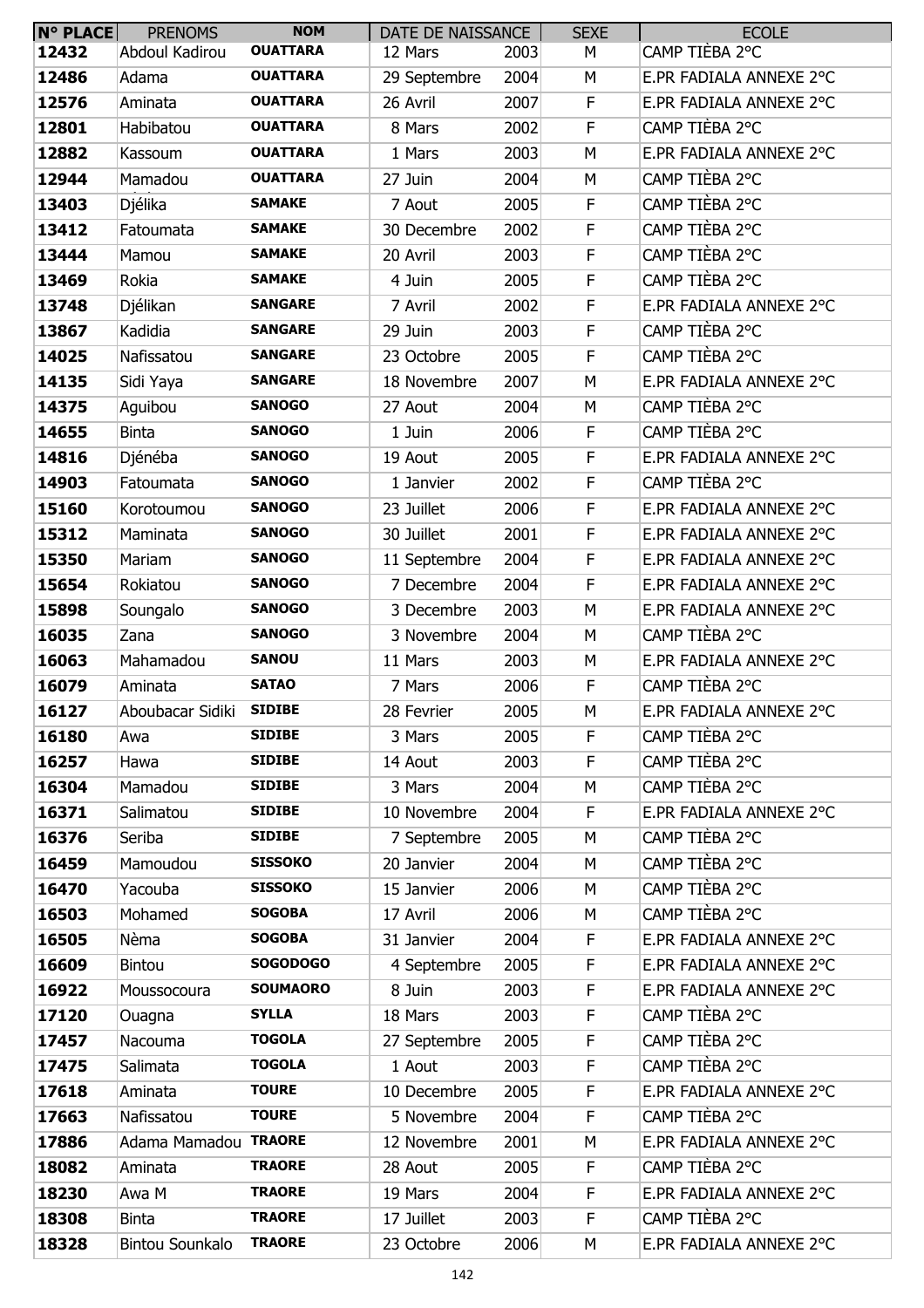| <b>N° PLACE</b> | <b>PRENOMS</b> | <b>NOM</b>      | DATE DE NAISSANCE |      | <b>SEXE</b> | <b>ECOLE</b>            |
|-----------------|----------------|-----------------|-------------------|------|-------------|-------------------------|
| 18393           | Cheick Oumar   | <b>TRAORE</b>   | 5 Septembre       | 2004 | М           | E.PR FADIALA ANNEXE 2°C |
| 18489           | Djélika        | <b>TRAORE</b>   | 25 Novembre       | 2005 | F           | E.PR FADIALA ANNEXE 2°C |
| 18547           | Djonkè         | <b>TRAORE</b>   | 23 Mars           | 2006 | M           | E.PR FADIALA ANNEXE 2°C |
| 18743           | Hamadou        | <b>TRAORE</b>   | 12 Decembre       | 2004 | M           | E.PR FADIALA ANNEXE 2°C |
| 18998           | Lassana        | <b>TRAORE</b>   | 23 Septembre      | 2004 | M           | CAMP TIÈBA 2°C          |
| 19048           | Mahamadou      | <b>TRAORE</b>   | 5 Octobre         | 2006 | M           | E.PR FADIALA ANNEXE 2°C |
| 19115           | Mamadou        | <b>TRAORE</b>   | 30 Septembre      | 2004 | M           | CAMP TIÈBA 2°C          |
| 19240           | Mariam Idrissa | <b>TRAORE</b>   | 21 Octobre        | 2006 | F           | E.PR FADIALA ANNEXE 2°C |
| 19265           | Masseny        | <b>TRAORE</b>   | 1 Janvier         | 2005 | F           | CAMP TIÈBA 2°C          |
| 19412           | Nassarata      | <b>TRAORE</b>   | 19 Janvier        | 2004 | F           | CAMP TIÈBA 2°C          |
| 19506           | Ousmane        | <b>TRAORE</b>   | 6 Avril           | 2006 | M           | E.PR FADIALA ANNEXE 2°C |
| 19583           | Sadio          | <b>TRAORE</b>   | 12 Juillet        | 2002 | F           | CAMP TIÈBA 2°C          |
| 19809           | Sodougou       | <b>TRAORE</b>   | 9 Octobre         | 2002 | F           | E.PR FADIALA ANNEXE 2°C |
| 20029           | Zakariaou      | <b>TRAORE</b>   | 3 Juillet         | 2006 | M           | E.PR FADIALA ANNEXE 2°C |
| 20143           | Laïla Wallet   | <b>YOUNOUSS</b> | 1 Juin            | 2003 | F           | E.PR FADIALA ANNEXE 2°C |

# **CENTRE EXAM FADIALA COULIBALY 2°C**

| <b>N° PLACE</b> | <b>PRENOMS</b>   | <b>NOM</b>       | DATE DE NAISSANCE |      | <b>SEXE</b>             | <b>ECOLE</b>               |
|-----------------|------------------|------------------|-------------------|------|-------------------------|----------------------------|
| 24              | Abdoulaye        | <b>ARAMA</b>     | 16 Septembre      | 2006 | M                       | SANOUBOUGOU II 2°C         |
| 219             | Zoumana          | <b>BAGAYOKO</b>  | 20 Fevrier        | 2004 | M                       | SANOUBOUGOU II 2°C         |
| 282             | Afouchata        | <b>BALLO</b>     | 15 Novembre       | 2003 | $\overline{F}$          | SANOUBOUGOU II 2°C         |
| 411             | Hawa             | <b>BALLO</b>     | 6 Avril           | 2004 | $\mathsf F$             | SANOUBOUGOU II 2°C         |
| 581             | Siaka            | <b>BALLO</b>     | 31 Mars           | 2003 | M                       | E.PR FADIALA COULIBALY 2°C |
| 874             | Mouhamed A       | <b>BAMBA</b>     | 12 Aout           | 2005 | M                       | SANOUBOUGOU II 2°C         |
| 953             | Souaibou         | <b>BAMBA</b>     | 1 Mars            | 2003 | M                       | SANOUBOUGOU II 2°C         |
| 1243            | Alima S          | <b>BENGALY</b>   | 22 Avril          | 2006 | F                       | SANOUBOUGOU II 2°C         |
| 1529            | Mamadou          | <b>BENGALY</b>   | 4 Avril           | 2004 | M                       | E.PR FADIALA COULIBALY 2°C |
| 2266            | Mah              | <b>BERTHE</b>    | 29 Juillet        | 2002 | $\mathsf F$             | E.PR FADIALA COULIBALY 2°C |
| 2390            | Nassarata        | <b>BERTHE</b>    | 8 Janvier         | 2002 | $\overline{\mathsf{F}}$ | E.PR FADIALA COULIBALY 2°C |
| 3052            | Maïmouna         | <b>CISSE</b>     | 12 Novembre       | 2005 | $\mathsf F$             | E.PR FADIALA COULIBALY 2°C |
| 3071            | Mariam S         | <b>CISSE</b>     | 25 Avril          | 2006 | $\mathsf F$             | E.PR FADIALA COULIBALY 2°C |
| 3220            | Abibata D        | <b>COULIBALY</b> | 1 Janvier         | 2004 | $\overline{F}$          | SANOUBOUGOU II 2°C         |
| 3343            | Alima            | <b>COULIBALY</b> | 1 Janvier         | 2005 | $\mathsf F$             | SANOUBOUGOU II 2°C         |
| 3465            | Awa              | <b>COULIBALY</b> | 25 Novembre       | 2005 | $\overline{F}$          | E.PR FADIALA COULIBALY 2°C |
| 3466            | Awa              | <b>COULIBALY</b> | 29 Janvier        | 2004 | $\mathsf F$             | E.PR FADIALA COULIBALY 2°C |
| 3555            | Bintou           | <b>COULIBALY</b> | 21 Janvier        | 2002 | $\mathsf F$             | SANOUBOUGOU II 2°C         |
| 3649            | Djénéba          | <b>COULIBALY</b> | 7 Novembre        | 2004 | $\mathsf F$             | E.PR FADIALA COULIBALY 2°C |
| 3763            | Fatoumata S      | <b>COULIBALY</b> | 20 Mars           | 2004 | $\mathsf F$             | E.PR FADIALA COULIBALY 2°C |
| 3788            | Habibata A       | <b>COULIBALY</b> | 15 Juillet        | 2002 | $\mathsf F$             | SANOUBOUGOU II 2°C         |
| 3842            | Issa Belé        | <b>COULIBALY</b> | 16 Avril          | 2006 | M                       | E.PR FADIALA COULIBALY 2°C |
| 3974            | Madina Dite Fall | <b>COULIBALY</b> | 17 Septembre      | 2006 | $\mathsf F$             | E.PR FADIALA COULIBALY 2°C |
| 4094            | Mathieu          | <b>COULIBALY</b> | 2 Octobre         | 2005 | M                       | E.PR FADIALA COULIBALY 2°C |
| 4098            | Memo S           | <b>COULIBALY</b> | 21 Janvier        | 2003 | M                       | SANOUBOUGOU II 2°C         |
| 4108            | Minian           | <b>COULIBALY</b> | 24 Juin           | 2006 | $\mathsf F$             | E.PR FADIALA COULIBALY 2°C |
| 4115            | Mody             | <b>COULIBALY</b> | 18 Novembre       | 2003 | M                       | E.PR FADIALA COULIBALY 2°C |
| 4118            | Mohamed          | <b>COULIBALY</b> | 15 Septembre      | 2002 | M                       | E.PR FADIALA COULIBALY 2°C |
| 4129            | Mohamed Yaya     | <b>COULIBALY</b> | 6 Mars            | 2004 | M                       | E.PR FADIALA COULIBALY 2°C |
| 4245            | Oumou            | <b>COULIBALY</b> | 24 Juin           | 2004 | F                       | E.PR FADIALA COULIBALY 2°C |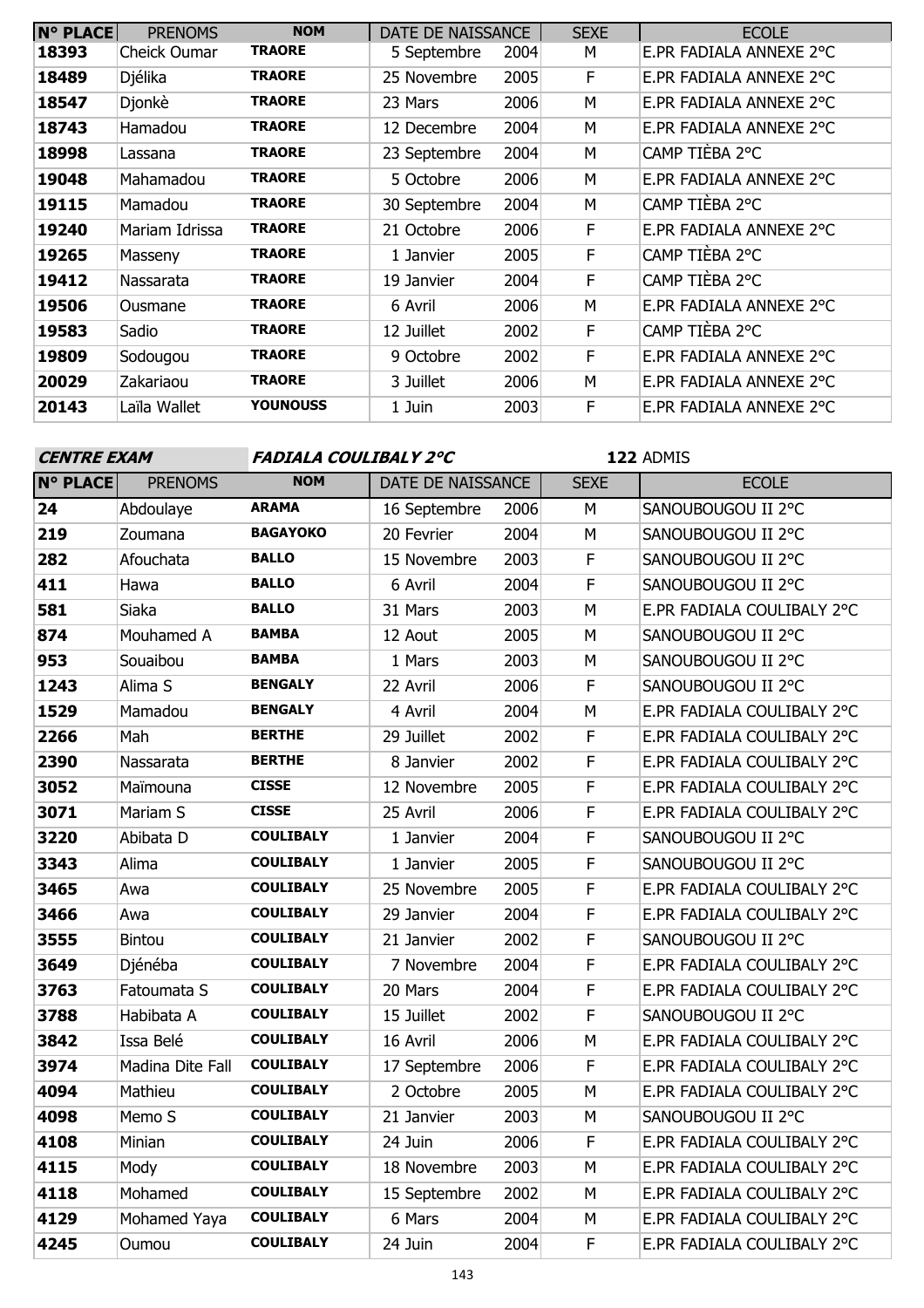| <b>N° PLACE</b> | <b>PRENOMS</b>       | <b>NOM</b>        | DATE DE NAISSANCE |      | <b>SEXE</b> | <b>ECOLE</b>               |
|-----------------|----------------------|-------------------|-------------------|------|-------------|----------------------------|
| 4307            | Rokiatou             | <b>COULIBALY</b>  | 16 Novembre       | 2004 | F.          | E.PR FADIALA COULIBALY 2°C |
| 4530            | Woroyata             | <b>COULIBALY</b>  | 24 Janvier        | 2001 | F           | SANOUBOUGOU II 2°C         |
| 4647            | Maïmouna             | <b>DAGNOGO</b>    | 14 Septembre      | 2004 | F           | E.PR FADIALA COULIBALY 2°C |
| 4677            | Jean Claude          | <b>DAKOUO</b>     | 5 Decembre        | 2005 | M           | E.PR FADIALA COULIBALY 2°C |
| 4728            | Yacouba              | <b>DANIOGO</b>    | 16 Fevrier        | 2003 | M           | E.PR FADIALA COULIBALY 2°C |
| 4900            | Abibata              | <b>DEMBELE</b>    | 15 Octobre        | 2005 | $\mathsf F$ | E.PR FADIALA COULIBALY 2°C |
| 5410            | Nafissatou           | <b>DEMBELE</b>    | 17 Fevrier        | 2003 | F           | E.PR FADIALA COULIBALY 2°C |
| 5446            | Oumou                | <b>DEMBELE</b>    | 25 Decembre       | 2002 | F           | E.PR FADIALA COULIBALY 2°C |
| 5843            | Kadidiatou           | <b>DIABATE</b>    | 12 Septembre      | 2005 | $\mathsf F$ | E.PR FADIALA COULIBALY 2°C |
| 5987            | Sidi                 | <b>DIABATE</b>    | 17 Decembre       | 2003 | M           | SANOUBOUGOU II 2°C         |
| 6226            | Mahawa               | <b>DIAKITE</b>    | 29 Mars           | 2005 | F           | SANOUBOUGOU II 2°C         |
| 6255            | Oumou                | <b>DIAKITE</b>    | 26 Aout           | 2006 | $\mathsf F$ | E.PR FADIALA COULIBALY 2°C |
| 6969            | Oumou                | <b>DIALLO</b>     | 27 Mars           | 2005 | F           | E.PR FADIALA COULIBALY 2°C |
| 7182            | Youssouf             | <b>DIALLO</b>     | 10 Janvier        | 2005 | M           | E.PR FADIALA COULIBALY 2°C |
| 7823            | Bréhima              | <b>DIARRA</b>     | 22 Decembre       | 2002 | M           | E.PR FADIALA COULIBALY 2°C |
| 7945            | Fatoumata            | <b>DIARRA</b>     | 4 Juin            | 2006 | $\mathsf F$ | E.PR FADIALA COULIBALY 2°C |
| 8014            | Ibrahim              | <b>DIARRA</b>     | 24 Mars           | 2004 | M           | E.PR FADIALA COULIBALY 2°C |
| 8147            | Lazar                | <b>DIARRA</b>     | 20 Mars           | 2003 | M           | E.PR FADIALA COULIBALY 2°C |
| 8547            | Thomas               | <b>DIARRA</b>     | 31 Aout           | 2005 | M           | E.PR FADIALA COULIBALY 2°C |
| 8630            | Daouda               | <b>DIASSANA</b>   | 20 Mars           | 2005 | M           | E.PR FADIALA COULIBALY 2°C |
| 8678            | Seydou Ali           | <b>DIAWARA</b>    | 7 Aout            | 2005 | M           | SANOUBOUGOU II 2°C         |
| 8908            | <b>Barakissa</b>     | <b>DJILLA</b>     | 16 Aout           | 2004 | F           | SANOUBOUGOU II 2°C         |
| 9106            | Ami                  | <b>DOMOGO</b>     | 23 Avril          | 2005 | $\mathsf F$ | SANOUBOUGOU II 2°C         |
| 9328            | Aïcha                | <b>FAMATA</b>     | 24 Octobre        | 2004 | F           | E.PR FADIALA COULIBALY 2°C |
| 9410            | Adiaratou Dala       | <b>FOFANA</b>     | 12 Juin           | 2005 | F           | E.PR FADIALA COULIBALY 2°C |
| 9437            | Aïchata              | <b>FOMBA</b>      | 20 Octobre        | 2003 | F           | SANOUBOUGOU II 2°C         |
| 9695            | Assime               | <b>HAÏDARA</b>    | 2 Novembre        | 2007 | M           | E.PR FADIALA COULIBALY 2°C |
| 9940            | Aguib                | <b>KEÏTA</b>      | 28 Mars           | 2006 | M           | E.PR FADIALA COULIBALY 2°C |
| 9965            | Djénéba              | <b>KEÏTA</b>      | 23 Avril          | 2004 | F           | E.PR FADIALA COULIBALY 2°C |
| 9981            | Harouna Mamady KEÏTA |                   | 26 Septembre      | 2004 | M           | E.PR FADIALA COULIBALY 2°C |
| 9991            | Jeanne               | <b>KEÏTA</b>      | 29 Janvier        | 2004 | $\mathsf F$ | SANOUBOUGOU II 2°C         |
| 10137           | Oumar                | <b>KONARE</b>     | 24 Octobre        | 2007 | M           | E.PR FADIALA COULIBALY 2°C |
| 10166           | Adama                | <b>KONATE</b>     | 24 Juillet        | 2005 | M           | E.PR FADIALA COULIBALY 2°C |
| 10316           | Hawa                 | <b>KONATE</b>     | 15 Mars           | 2004 | $\mathsf F$ | SANOUBOUGOU II 2°C         |
| 10447           | Safiatou             | <b>KONATE</b>     | 29 Juin           | 2002 | $\mathsf F$ | E.PR FADIALA COULIBALY 2°C |
| 10595           | Abraham Babaye       | <b>KONE</b>       | 4 Aout            | 2005 | M           | E.PR FADIALA COULIBALY 2°C |
| 11082           | Fatoumata Dite       | <b>KONE</b>       | 19 Aout           | 2003 | F           | E.PR FADIALA COULIBALY 2°C |
| 11168           | Kadiatou B           | <b>KONE</b>       | 27 Janvier        | 2002 | $\mathsf F$ | SANOUBOUGOU II 2°C         |
| 11169           | Kadidia              | <b>KONE</b>       | 30 Aout           | 2005 | F           | E.PR FADIALA COULIBALY 2°C |
| 11314           | Mamoutou             | <b>KONE</b>       | 11 Mars           | 2004 | M           | E.PR FADIALA COULIBALY 2°C |
| 11321           | Mariam               | <b>KONE</b>       | 5 Juin            | 2004 | F           | E.PR FADIALA COULIBALY 2°C |
| 11753           | Yaya                 | <b>KONE</b>       | 6 Novembre        | 2003 | M           | SANOUBOUGOU II 2°C         |
| 11865           | Fanta                | <b>KOUYATE</b>    | 18 Mars           | 2006 | $\mathsf F$ | E.PR FADIALA COULIBALY 2°C |
| 11893           | Namissa              | <b>KOUYATE</b>    | 16 Fevrier        | 2004 | F           | E.PR FADIALA COULIBALY 2°C |
| 11910           | Ghando               | <b>LY</b>         | 11 Avril          | 2005 | M           | SANOUBOUGOU II 2°C         |
| 11921           | Mahamoudou           | <b>MAGASSOUBA</b> | 8 Aout            | 2005 | M           | E.PR FADIALA COULIBALY 2°C |
| 11922           | Tata Dit             | <b>MAGASSOUBA</b> | 20 Novembre       | 2004 | M           | E.PR FADIALA COULIBALY 2°C |
| 12072           | Aïchatou             | <b>MALLE</b>      | 23 Janvier        | 2003 | F           | SANOUBOUGOU II 2°C         |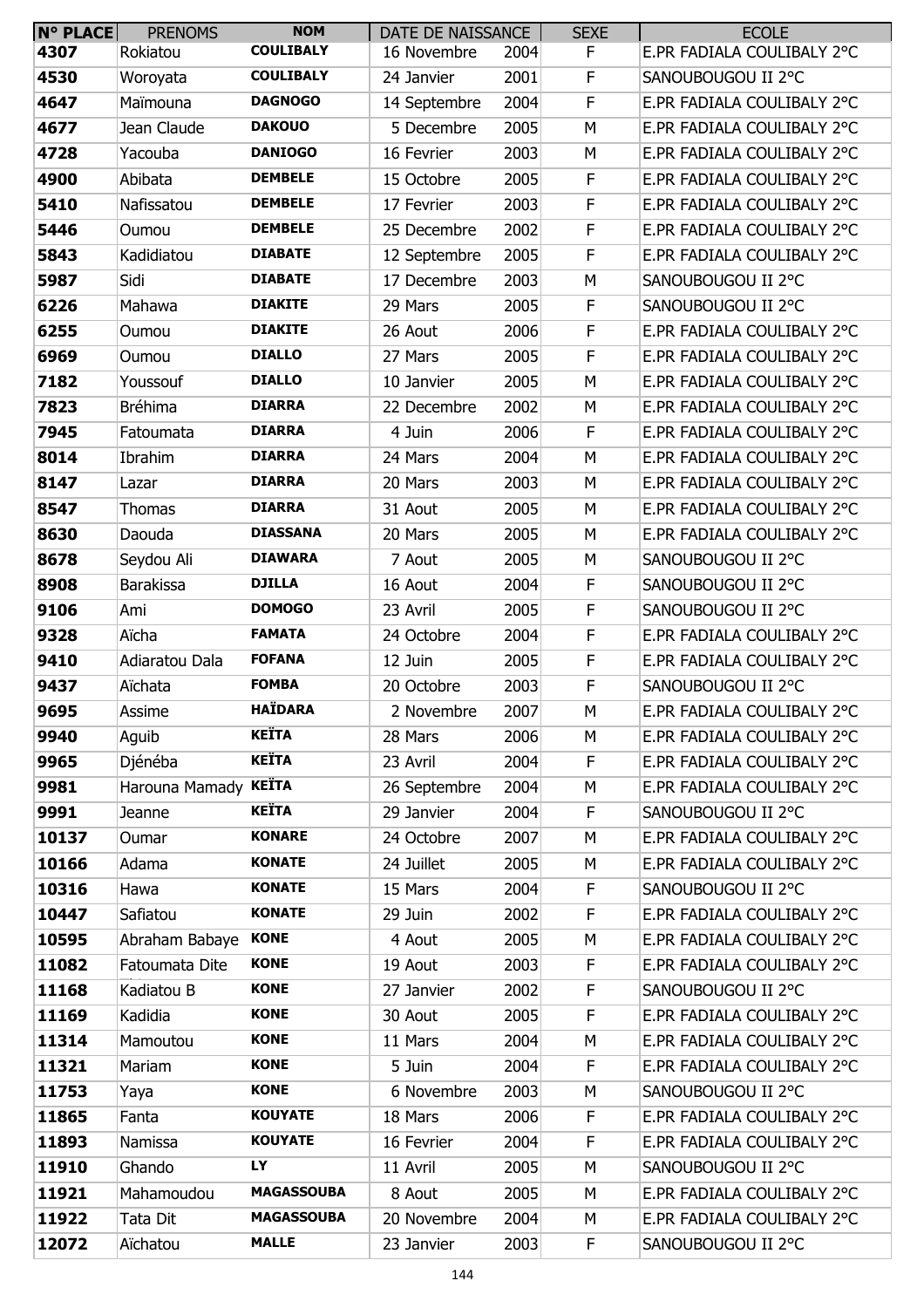| <b>N° PLACE</b> | <b>PRENOMS</b> | <b>NOM</b>        | DATE DE NAISSANCE |      | <b>SEXE</b> | <b>ECOLE</b>               |
|-----------------|----------------|-------------------|-------------------|------|-------------|----------------------------|
| 12332           | Mahamadou      | <b>NANTOUME</b>   | 25 Mars           | 2006 | М           | E.PR FADIALA COULIBALY 2°C |
| 12454           | Abdramane      | <b>OUATTARA</b>   | 23 Mars           | 2004 | M           | E.PR FADIALA COULIBALY 2°C |
| 12583           | Aminata        | <b>OUATTARA</b>   | 9 Mars            | 2006 | F           | SANOUBOUGOU II 2°C         |
| 13095           | Safiatou       | <b>OUATTARA</b>   | 11 Avril          | 2006 | F           | E.PR FADIALA COULIBALY 2°C |
| 13178           | Souleymane     | <b>OUATTARA</b>   | 17 Fevrier        | 2005 | M           | SANOUBOUGOU II 2°C         |
| 13196           | Tenin          | <b>OUATTARA</b>   | 2 Decembre        | 2006 | $\mathsf F$ | E.PR FADIALA COULIBALY 2°C |
| 13302           | Abdramane      | <b>POUDIOUGOU</b> | 28 Janvier        | 2007 | F           | SANOUBOUGOU II 2°C         |
| 13685           | <b>Bakary</b>  | <b>SANGARE</b>    | 1 Fevrier         | 2002 | M           | SANOUBOUGOU II 2°C         |
| 13883           | Karim L        | <b>SANGARE</b>    | 30 Decembre       | 2001 | M           | SANOUBOUGOU II 2°C         |
| 13991           | Mody           | <b>SANGARE</b>    | 23 Mars           | 2005 | M           | E.PR FADIALA COULIBALY 2°C |
| 14063           | Ousmane        | <b>SANGARE</b>    | 17 Novembre       | 2004 | M           | E.PR FADIALA COULIBALY 2°C |
| 14791           | Djalika        | <b>SANOGO</b>     | 22 Fevrier        | 2004 | F           | SANOUBOUGOU II 2°C         |
| 15107           | Karidiatou     | <b>SANOGO</b>     | 31 Decembre       | 2003 | F           | SANOUBOUGOU II 2°C         |
| 15570           | Oumar          | <b>SANOGO</b>     | 15 Novembre       | 2005 | M           | E.PR FADIALA COULIBALY 2°C |
| 15656           | Rokiatou       | <b>SANOGO</b>     | 15 Juin           | 2004 | F           | E.PR FADIALA COULIBALY 2°C |
| 15665           | Rokiatou       | <b>SANOGO</b>     | 2 Mars            | 2001 | $\mathsf F$ | SANOUBOUGOU II 2°C         |
| 15739           | Salimata       | <b>SANOGO</b>     | 4 Mars            | 2003 | $\mathsf F$ | SANOUBOUGOU II 2°C         |
| 15754           | Sanata         | <b>SANOGO</b>     | 21 Fevrier        | 2006 | F           | E.PR FADIALA COULIBALY 2°C |
| 16172           | Assétou        | <b>SIDIBE</b>     | 11 Janvier        | 2005 | $\mathsf F$ | E.PR FADIALA COULIBALY 2°C |
| 16469           | Toumani        | <b>SISSOKO</b>    | 9 Octobre         | 2006 | M           | E.PR FADIALA COULIBALY 2°C |
| 16531           | Achatou        | <b>SOGODOGO</b>   | 31 Decembre       | 2004 | F           | E.PR FADIALA COULIBALY 2°C |
| 16638           | Diarrah        | <b>SOGODOGO</b>   | 23 Avril          | 2004 | F           | E.PR FADIALA COULIBALY 2°C |
| 16687           | Fousseyni      | <b>SOGODOGO</b>   | 30 Septembre      | 2005 | M           | SANOUBOUGOU II 2°C         |
| 16814           | Ousmane        | <b>SOGODOGO</b>   | 20 Novembre       | 2005 | M           | SANOUBOUGOU II 2°C         |
| 16998           | Abdoulaye      | <b>SYLLA</b>      | 25 Juin           | 2005 | M           | SANOUBOUGOU II 2°C         |
| 17024           | Amidou         | <b>SYLLA</b>      | 31 Mars           | 2007 | М           | E.PR FADIALA COULIBALY 2°C |
| 17118           | Niamoye        | <b>SYLLA</b>      | 10 Avril          | 2006 | F           | E.PR FADIALA COULIBALY 2°C |
| 17205           | Sékou          | <b>TANGARA</b>    | 17 Aout           | 2003 | M           | SANOUBOUGOU II 2°C         |
| 17660           | Mohamed        | <b>TOURE</b>      | 28 Mars           | 2004 | М           | E.PR FADIALA COULIBALY 2°C |
| 17667           | Nouhoum        | <b>TOURE</b>      | 8 Septembre       | 2001 | M           | SANOUBOUGOU II 2°C         |
| 17892           | Adiara         | <b>TRAORE</b>     | 21 Octobre        | 2004 | F           | E.PR FADIALA COULIBALY 2°C |
| 18220           | Awa            | <b>TRAORE</b>     | 20 Mars           | 2002 | F           | SANOUBOUGOU II 2°C         |
| 18333           | Boubacar       | <b>TRAORE</b>     | 7 Novembre        | 2005 | М           | E.PR FADIALA COULIBALY 2°C |
| 18541           | Djibril        | <b>TRAORE</b>     | 23 Janvier        | 2005 | M           | E.PR FADIALA COULIBALY 2°C |
| 18778           | Ibrahim Sériba | <b>TRAORE</b>     | 26 Mars           | 2006 | M           | E.PR FADIALA COULIBALY 2°C |
| 18901           | Kalifa         | <b>TRAORE</b>     | 16 Mars           | 2005 | M           | E.PR FADIALA COULIBALY 2°C |
| 18905           | Kalilou S      | <b>TRAORE</b>     | 18 Septembre      | 2004 | М           | SANOUBOUGOU II 2°C         |
| 18970           | Korotoumou     | <b>TRAORE</b>     | 5 Septembre       | 2003 | $\mathsf F$ | SANOUBOUGOU II 2°C         |
| 19137           | Mamadou O      | <b>TRAORE</b>     | 28 Juin           | 2003 | M           | SANOUBOUGOU II 2°C         |
| 19284           | Minata         | <b>TRAORE</b>     | 14 Juin           | 2005 | F           | SANOUBOUGOU II 2°C         |
| 19444           | Nouhoum        | <b>TRAORE</b>     | 2 Octobre         | 2005 | М           | SANOUBOUGOU II 2°C         |
| 19653           | Salimata       | <b>TRAORE</b>     | 14 Mars           | 2003 | F           | SANOUBOUGOU II 2°C         |
| 19881           | Takary         | <b>TRAORE</b>     | 17 Mars           | 2005 | F           | E.PR FADIALA COULIBALY 2°C |
| 20068           | Lala           | <b>WALETT</b>     | 15 Septembre      | 2004 | F           | SANOUBOUGOU II 2°C         |

| <i><b>CENTRE EXAM</b></i> |                | <b>FARAKO 2°C</b> | 33 ADMIS            |      |             |                   |  |
|---------------------------|----------------|-------------------|---------------------|------|-------------|-------------------|--|
| <b>N° PLACE</b>           | <b>PRENOMS</b> | <b>NOM</b>        | DATE DE NAISSANCE   |      | <b>SEXE</b> | <b>ECOLE</b>      |  |
| 1032                      | Ekélésias      | <b>BAYA</b>       | ີ <sup>7</sup> Mars | 2005 | Μ           | <b>FARAKO 2°C</b> |  |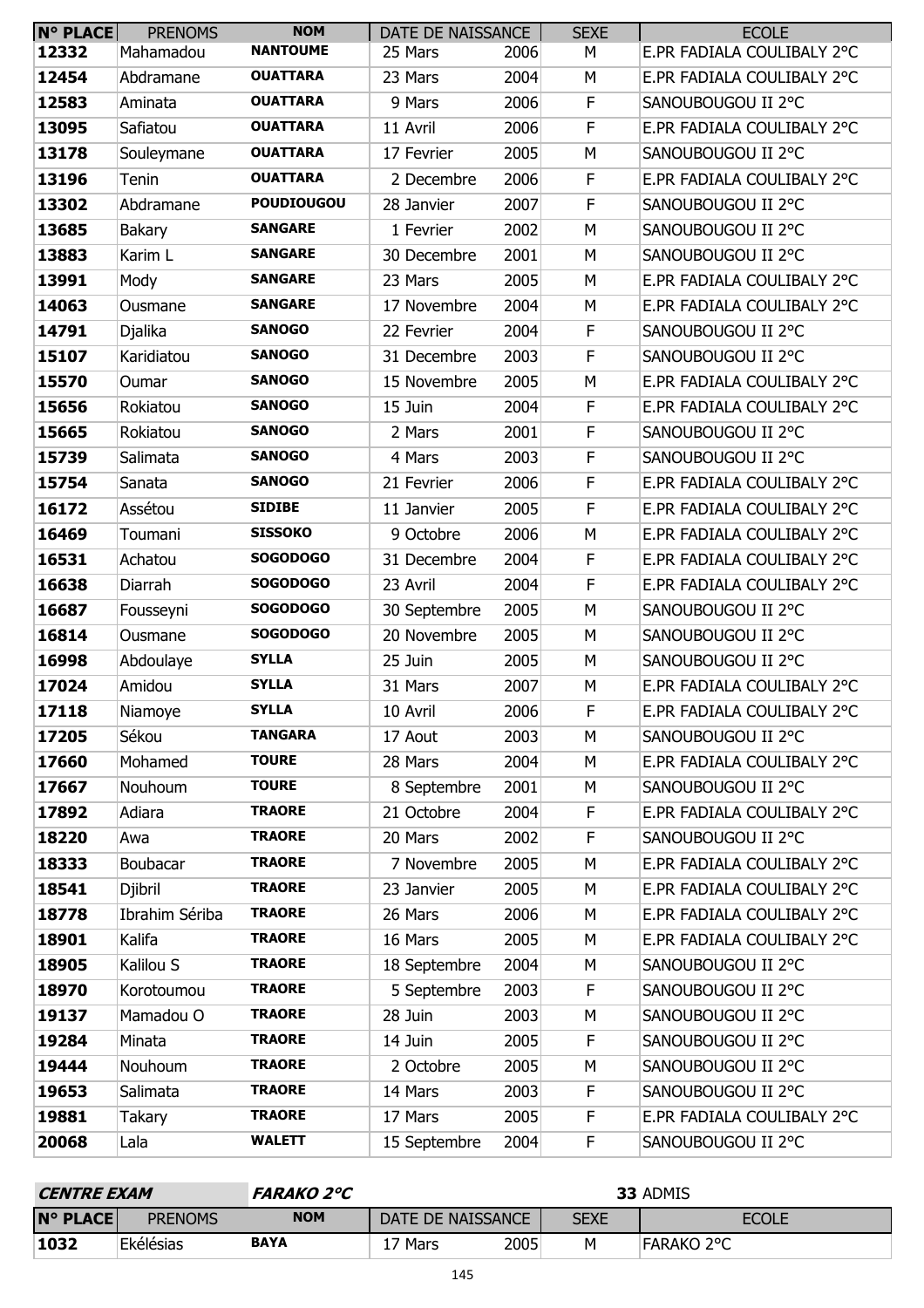| <b>N° PLACE</b> | <b>PRENOMS</b>          | <b>NOM</b>       | DATE DE NAISSANCE |      | <b>SEXE</b> | <b>ECOLE</b> |
|-----------------|-------------------------|------------------|-------------------|------|-------------|--------------|
| 1033            | Eugène                  | <b>BAYA</b>      | 10 Janvier        | 2004 | М           | FARAKO 2°C   |
| 1220            | Adiaratou               | <b>BENGALY</b>   | 10 Aout           | 2005 | F           | FARAKO 2°C   |
| 2016            | Boukary                 | <b>BERTHE</b>    | 28 Juillet        | 2003 | M           | FARAKO 2°C   |
| 2880            | Moussa                  | <b>CASSAMARA</b> | 1 Septembre       | 2005 | M           | FARAKO 2°C   |
| 4218            | Oudou                   | <b>COULIBALY</b> | 19 Fevrier        | 2003 | М           | FARAKO 2°C   |
| 4631            | Hermane                 | <b>DACKO</b>     | 24 Octobre        | 2003 | М           | FARAKO 2°C   |
| 4681            | Richard                 | <b>DAKOUO</b>    | 5 Aout            | 2003 | M           | FARAKO 2°C   |
| 4684            | Tounhara Viviane DAKOUO |                  | 2 Decembre        | 2005 | $\mathsf F$ | FARAKO 2°C   |
| 5424            | Noel                    | <b>DEMBELE</b>   | 20 Novembre       | 2001 | F           | FARAKO 2°C   |
| 6554            | <b>Bintou</b>           | <b>DIALLO</b>    | 31 Janvier        | 2005 | F           | FARAKO 2°C   |
| 6902            | Modibo Kola Dit         | <b>DIALLO</b>    | 10 Aout           | 2002 | M           | FARAKO 2°C   |
| 7613            | Agnès                   | <b>DIARRA</b>    | 7 Septembre       | 2003 | F           | FARAKO 2°C   |
| 7695            | Aminata                 | <b>DIARRA</b>    | 28 Octobre        | 2002 | F           | FARAKO 2°C   |
| 8186            | Mama                    | <b>DIARRA</b>    | 31 Decembre       | 2005 | M           | FARAKO 2°C   |
| 8289            | Mohamed Lamine DIARRA   |                  | 25 Decembre       | 2004 | M           | FARAKO 2°C   |
| 8307            | Moussa                  | <b>DIARRA</b>    | 15 Avril          | 2004 | M           | FARAKO 2°C   |
| 8636            | Odette                  | <b>DIASSANA</b>  | 14 Fevrier        | 2003 | F           | FARAKO 2°C   |
| 8638            | Sibiri Zoseph           | <b>DIASSANA</b>  | 1 Janvier         | 2005 | M           | FARAKO 2°C   |
| 9743            | Alphahan Janette KAMATE |                  | 20 Fevrier        | 2002 | F           | FARAKO 2°C   |
| 9754            | Odette                  | <b>KAMATE</b>    | 20 Avril          | 2005 | F           | FARAKO 2°C   |
| 9756            | Rozine                  | <b>KAMATE</b>    | 16 Mars           | 2002 | $\mathsf F$ | FARAKO 2°C   |
| 10029           | Nana                    | <b>KEÏTA</b>     | 15 Mars           | 2004 | $\mathsf F$ | FARAKO 2°C   |
| 10611           | Adama                   | <b>KONE</b>      | 25 Fevrier        | 2004 | M           | FARAKO 2°C   |
| 11316           | Mapi                    | <b>KONE</b>      | 9 Novembre        | 2002 | F           | FARAKO 2°C   |
| 11644           | Siawa                   | <b>KONE</b>      | 22 Juillet        | 2004 | $\mathsf F$ | FARAKO 2°C   |
| 11692           | Souwéhan                | <b>KONE</b>      | 1 Janvier         | 2003 | F           | FARAKO 2°C   |
| 18062           | Ami                     | <b>TRAORE</b>    | 24 Fevrier        | 2002 | F           | FARAKO 2°C   |
| 18535           | Djénèbou                | <b>TRAORE</b>    | 25 Mars           | 2003 | F           | FARAKO 2°C   |
| 18799           | Isidore                 | <b>TRAORE</b>    | 22 Septembre      | 2005 | М           | FARAKO 2°C   |
| 19188           | Mariam                  | <b>TRAORE</b>    | 6 Decembre        | 2003 | F           | FARAKO 2°C   |
| 19728           | Seydou                  | <b>TRAORE</b>    | 21 Juin           | 2001 | м           | FARAKO 2°C   |
| 19915           | Viviane                 | <b>TRAORE</b>    | 2 Decembre        | 2002 | F           | FARAKO 2°C   |

# **CENTRE EXAM FATOUMATA COULIBALY**

| <b>N° PLACE</b> | <b>PRENOMS</b>   | <b>NOM</b>      | DATE DE NAISSANCE |      | <b>SEXE</b> | <b>ECOLE</b>                 |  |
|-----------------|------------------|-----------------|-------------------|------|-------------|------------------------------|--|
| 544             | Safoura Lati Fou | <b>BALLO</b>    | 25 Octobre        | 2006 | F.          | E.PR FATOUMATA COULIBALY 2°C |  |
| 780             | Fatoumata        | <b>BAMBA</b>    | 27 Mars           | 2003 | F           | E.PR FATOUMATA COULIBALY 2°C |  |
| 5125            | Djénèba          | <b>DEMBELE</b>  | 12 Mars           | 2002 | F           | SANOUBOUGOU II 2°C           |  |
| 5297            | Lamine           | <b>DEMBELE</b>  | 30 Novembre       | 2005 | M           | SANOUBOUGOU II 2°C           |  |
| 5455            | Phélix           | <b>DEMBELE</b>  | 9 Avril           | 2004 | M           | E.PR FATOUMATA COULIBALY 2°C |  |
| 5669            | Adama Moussa     | <b>DIABATE</b>  | 15 Mars           | 2002 | M           | SANOUBOUGOU II 2°C           |  |
| 5972            | Saly             | <b>DIABATE</b>  | 31 Decembre       | 2005 | F           | SANOUBOUGOU II 2°C           |  |
| 6177            | Habi             | <b>DIAKITE</b>  | 10 Avril          | 2002 | F           | SANOUBOUGOU II 2°C           |  |
| 6570            | <b>Bourama</b>   | <b>DIALLO</b>   | 17 Aout           | 2001 | M           | SANOUBOUGOU II 2°C           |  |
| 8632            | Fatoumata        | <b>DIASSANA</b> | 7 Avril           | 2005 | F           | SANOUBOUGOU II 2°C           |  |
| 8865            | Rokia            | <b>DISSA</b>    | 6 Juin            | 2006 | F           | SANOUBOUGOU II 2°C           |  |
| 8918            | Issa             | <b>DJILLA</b>   | 13 Octobre        | 2003 | M           | SANOUBOUGOU II 2°C           |  |
| 9217            | Mariam           | <b>DOUMBIA</b>  | 20 Octobre        | 2005 | F           | E.PR FATOUMATA COULIBALY 2°C |  |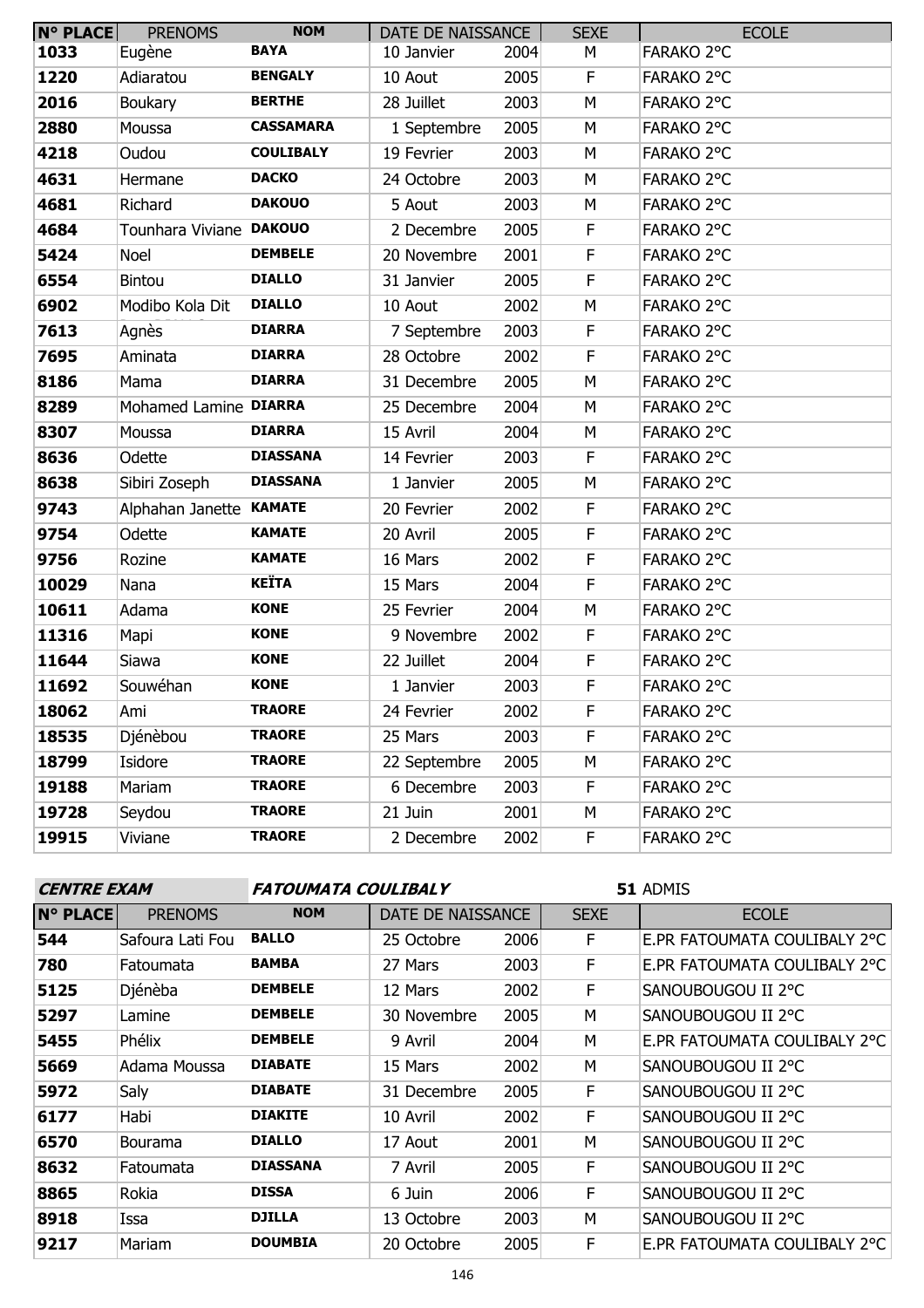| <b>N° PLACE</b> | <b>PRENOMS</b>   | <b>NOM</b>       | DATE DE NAISSANCE |      | <b>SEXE</b> | <b>ECOLE</b>                 |
|-----------------|------------------|------------------|-------------------|------|-------------|------------------------------|
| 9473            | Salia            | <b>FOMBA</b>     | 14 Aout           | 2002 | М           | SANOUBOUGOU II 2°C           |
| 9843            | Oumar            | <b>KARAMBE</b>   | 7 Mars            | 2005 | М           | E.PR FATOUMATA COULIBALY 2°C |
| 10896           | Bourama          | <b>KONE</b>      | 18 Octobre        | 2004 | M           | SANOUBOUGOU II 2°C           |
| 11002           | Djénébou M       | <b>KONE</b>      | 5 Mars            | 2005 | F           | SANOUBOUGOU II 2°C           |
| 11162           | Kadiatou         | <b>KONE</b>      | 23 Juillet        | 2006 | F           | E.PR FATOUMATA COULIBALY 2°C |
| 11180           | Kadydiatou       | <b>KONE</b>      | 8 Mars            | 2005 | F           | SANOUBOUGOU II 2°C           |
| 11405           | Moussa           | <b>KONE</b>      | 3 Aout            | 2004 | M           | E.PR FATOUMATA COULIBALY 2°C |
| 11449           | Nassoum          | <b>KONE</b>      | 15 Octobre        | 2005 | F           | SANOUBOUGOU II 2°C           |
| 11579           | Salif            | <b>KONE</b>      | 21 Juin           | 2005 | М           | SANOUBOUGOU II 2°C           |
| 11842           | Mohamed L        | <b>KOUNTA</b>    | 12 Mars           | 2006 | М           | SANOUBOUGOU II 2°C           |
| 12015           | Koura            | <b>MAÏGA</b>     | 24 Mars           | 2003 | F           | SANOUBOUGOU II 2°C           |
| 12319           | Sabine           | <b>MOUNKORO</b>  | 18 Decembre       | 2004 | F           | E.PR FATOUMATA COULIBALY 2°C |
| 13276           | Seydou           | <b>OUOLOGUEM</b> | 24 Septembre      | 2004 | M           | SANOUBOUGOU II 2°C           |
| 13430           | Kadidia          | <b>SAMAKE</b>    | 25 Aout           | 2003 | F           | SANOUBOUGOU II 2°C           |
| 13435           | Kassim           | <b>SAMAKE</b>    | 23 Novembre       | 2005 | M           | SANOUBOUGOU II 2°C           |
| 13717           | Chitan           | <b>SANGARE</b>   | 26 Aout           | 2005 | F           | SANOUBOUGOU II 2°C           |
| 13894           | Koniba           | <b>SANGARE</b>   | 28 Fevrier        | 2005 | М           | SANOUBOUGOU II 2°C           |
| 14506           | Aramatoulaye     | <b>SANOGO</b>    | 29 Janvier        | 2005 | F           | SANOUBOUGOU II 2°C           |
| 14617           | <b>Barakissa</b> | <b>SANOGO</b>    | 2 Novembre        | 2003 | F           | SANOUBOUGOU II 2°C           |
| 15112           | Karim            | <b>SANOGO</b>    | 4 Septembre       | 2002 | М           | SANOUBOUGOU II 2°C           |
| 15324           | Mamou            | <b>SANOGO</b>    | 25 Octobre        | 2003 | F           | SANOUBOUGOU II 2°C           |
| 15599           | Ousmane          | <b>SANOGO</b>    | 17 Janvier        | 2004 | M           | E.PR FATOUMATA COULIBALY 2°C |
| 15671           | Sacki            | <b>SANOGO</b>    | 20 Avril          | 2001 | F           | SANOUBOUGOU II 2°C           |
| 16691           | Ibrahima         | <b>SOGODOGO</b>  | 19 Novembre       | 2001 | M           | SANOUBOUGOU II 2°C           |
| 16842           | Seyba L          | <b>SOGODOGO</b>  | 21 Juillet        | 2006 | М           | SANOUBOUGOU II 2°C           |
| 17593           | Safiatou         | <b>TOUNKARA</b>  | 14 Decembre       | 2004 | F           | SANOUBOUGOU II 2°C           |
| 18166           | Assétou          | <b>TRAORE</b>    | 22 Janvier        | 2005 | F           | E.PR FATOUMATA COULIBALY 2°C |
| 18917           | Karim            | <b>TRAORE</b>    | 29 Janvier        | 2004 | М           | E.PR FADIALA COULIBALY 2°C   |
| 18944           | Kelekouma        | <b>TRAORE</b>    | 27 Decembre       | 2001 | М           | SANOUBOUGOU II 2°C           |
| 19275           | Michata          | <b>TRAORE</b>    | 26 Mars           | 2003 | F           | E.PR FADIALA COULIBALY 2°C   |
| 19298           | Mohamed          | <b>TRAORE</b>    | 11 Novembre       | 2004 | М           | E.PR FADIALA COULIBALY 2°C   |
| 19318           | Mohamadou        | <b>TRAORE</b>    | 2 Juillet         | 2006 | М           | SANOUBOUGOU II 2°C           |
| 19595           | Safiatou         | <b>TRAORE</b>    | 10 Juillet        | 2005 | F.          | SANOUBOUGOU II 2°C           |
| 19657           | Salimata         | <b>TRAORE</b>    | 6 Septembre       | 2004 | F           | SANOUBOUGOU II 2°C           |
| 19750           | Seydou T         | <b>TRAORE</b>    | 8 Decembre        | 2004 | М           | SANOUBOUGOU II 2°C           |
| 19892           | Tenin            | <b>TRAORE</b>    | 5 Novembre        | 2005 | F           | SANOUBOUGOU II 2°C           |
| 20030           | Zakariyaou       | <b>TRAORE</b>    | 1 Janvier         | 2005 | М           | SANOUBOUGOU II 2°C           |
| 20070           | Issouf           | <b>WANI</b>      | 18 Decembre       | 2005 | М           | E.PR FADIALA COULIBALY 2°C   |

| <b>CENTRE EXAM</b> |                  | <b>FINKOLO-SKO 2°C</b> |                   |      | 24 ADMIS    |                 |  |
|--------------------|------------------|------------------------|-------------------|------|-------------|-----------------|--|
| <b>N° PLACE</b>    | <b>PRENOMS</b>   | <b>NOM</b>             | DATE DE NAISSANCE |      | <b>SEXE</b> | <b>ECOLE</b>    |  |
| 332                | <b>Barakissa</b> | <b>BALLO</b>           | 14 Avril          | 2003 | F           | FINKOLO-SKO 2°C |  |
| 1589               | Moussa           | <b>BENGALY</b>         | 31 Decembre       | 2001 | M           | FINKOLO-SKO 2°C |  |
| 1942               | Anchata          | <b>BERTHE</b>          | 15 Aout           | 2003 | F           | FINKOLO-SKO 2°C |  |
| 2883               | Abdoul Karim     | <b>CISSE</b>           | 7 Novembre        | 2006 | M           | FINKOLO-SKO 2°C |  |
| 2904               | Aboubacar        | <b>CISSE</b>           | 3 Avril           | 2006 | M           | FINKOLO-SKO 2°C |  |
| 3007               | Fétégué          | <b>CISSE</b>           | 16 Avril          | 2004 | M           | FINKOLO-SKO 2°C |  |
| 5400               | Moussa           | <b>DEMBELE</b>         | 22 Janvier        | 2003 | M           | FINKOLO-SKO 2°C |  |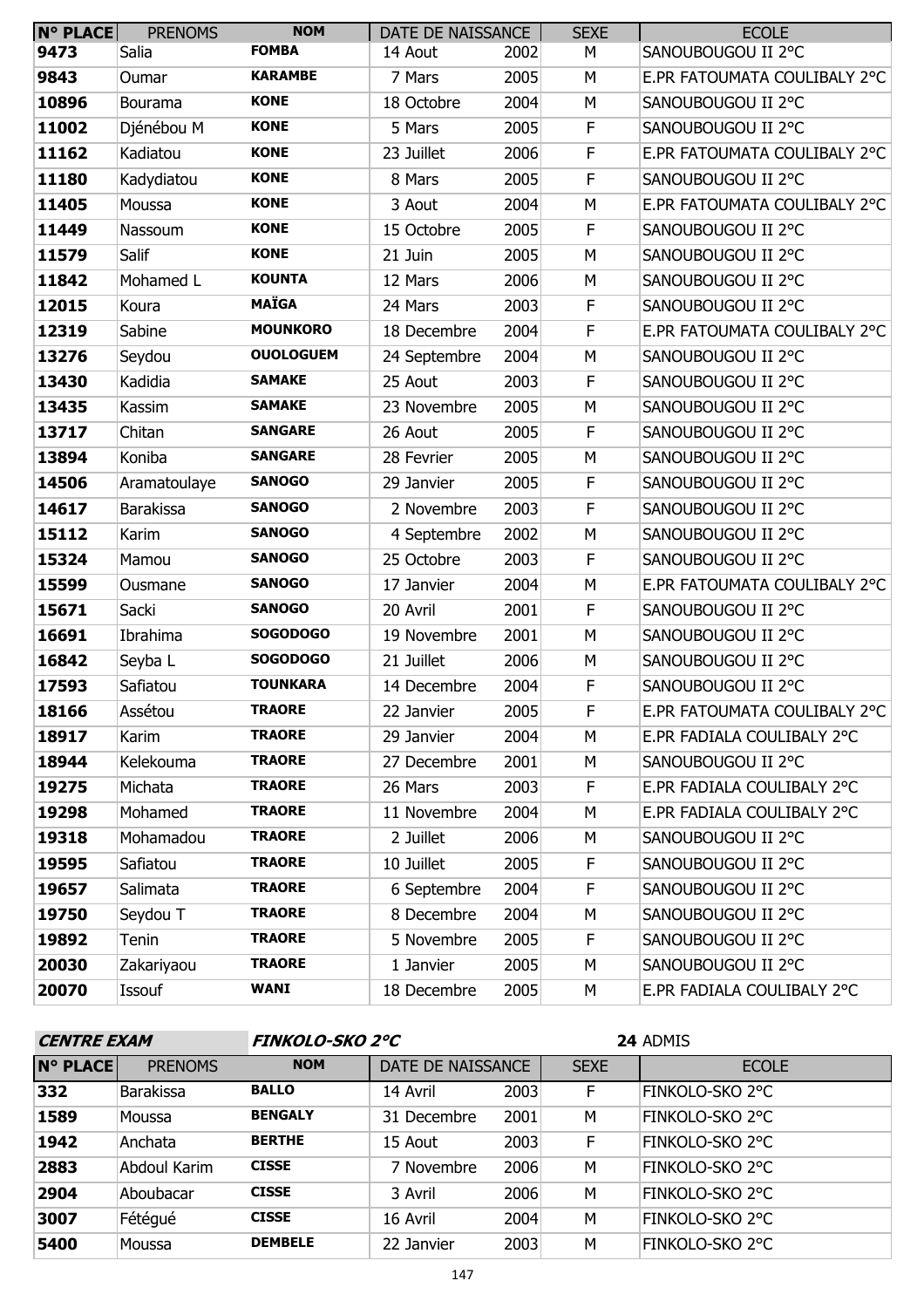| <b>N° PLACE</b> | <b>PRENOMS</b> | <b>NOM</b>      | DATE DE NAISSANCE |      | <b>SEXE</b> | <b>ECOLE</b>    |
|-----------------|----------------|-----------------|-------------------|------|-------------|-----------------|
| 5707            | Amidou         | <b>DIABATE</b>  | 17 Decembre       | 2002 | М           | FINKOLO-SKO 2°C |
| 10923           | Daouda         | <b>KONE</b>     | 8 Mars            | 2006 | М           | FINKOLO-SKO 2°C |
| 12769           | Fatoumata      | <b>OUATTARA</b> | 2 Juillet         | 2005 | F.          | FINKOLO-SKO 2°C |
| 13209           | Yacouba        | <b>OUATTARA</b> | 31 Decembre       | 2004 | М           | FINKOLO-SKO 2°C |
| 13743           | Dicko          | <b>SANGARE</b>  | 1 Janvier         | 2004 | F           | FINKOLO-SKO 2°C |
| 14987           | Hinza          | <b>SANOGO</b>   | 31 Decembre       | 2001 | М           | FINKOLO-SKO 2°C |
| 16021           | Youssouf       | <b>SANOGO</b>   | 31 Decembre       | 2004 | м           | FINKOLO-SKO 2°C |
| 16734           | Madougou       | <b>SOGODOGO</b> | 6 Octobre         | 2007 | F.          | FINKOLO-SKO 2°C |
| 17764           | Abi A          | <b>TRAORE</b>   | 17 Juillet        | 2005 | F           | FINKOLO-SKO 2°C |
| 17938           | Afou-sétou     | <b>TRAORE</b>   | 25 Octobre        | 2004 | F           | FINKOLO-SKO 2°C |
| 18382           | Chata          | <b>TRAORE</b>   | 13 Juin           | 2006 | F           | FINKOLO-SKO 2°C |
| 18410           | Daouda         | <b>TRAORE</b>   | 13 Juin           | 2006 | М           | FINKOLO-SKO 2°C |
| 18467           | Diarrah        | <b>TRAORE</b>   | 12 Mars           | 2006 | F           | FINKOLO-SKO 2°C |
| 18713           | Fousseyni      | <b>TRAORE</b>   | 31 Decembre       | 2006 | М           | FINKOLO-SKO 2°C |
| 19117           | Mamadou        | <b>TRAORE</b>   | 31 Decembre       | 2004 | М           | FINKOLO-SKO 2°C |
| 19855           | Soumaïla D     | <b>TRAORE</b>   | 2 Juin            | 2006 | M           | FINKOLO-SKO 2°C |
| 19991           | Yaya           | <b>TRAORE</b>   | 13 Aout           | 2005 | М           | FINKOLO-SKO 2°C |

| <b>CENTRE EXAM</b> |                | FLAZAMBOUGOU      |                   |      | 23 ADMIS    |                    |  |
|--------------------|----------------|-------------------|-------------------|------|-------------|--------------------|--|
| <b>N° PLACE</b>    | <b>PRENOMS</b> | <b>NOM</b>        | DATE DE NAISSANCE |      | <b>SEXE</b> | <b>ECOLE</b>       |  |
| 805                | Issoufou       | <b>BAMBA</b>      | 18 Mars           | 2005 | M           | FLAZAMBOUGOU 2°C   |  |
| 5048               | Bila           | <b>DEMBELE</b>    | 1 Janvier         | 2003 | M           | NANKOUN-DIASSA 2°C |  |
| 6810               | Mahamadou      | <b>DIALLO</b>     | 17 Aout           | 2003 | M           | NANKOUN-DIASSA 2°C |  |
| 7209               | Aboudal        | <b>DIAMOUTENE</b> | 20 Octobre        | 2004 | M           | FLAZAMBOUGOU 2°C   |  |
| 7228               | Alassane       | <b>DIAMOUTENE</b> | 20 Octobre        | 2003 | M           | FLAZAMBOUGOU 2°C   |  |
| 7306               | Drissa S       | <b>DIAMOUTENE</b> | 14 Juillet        | 2003 | M           | FLAZAMBOUGOU 2°C   |  |
| 7316               | Gaoussou       | <b>DIAMOUTENE</b> | 20 Fevrier        | 2004 | M           | FLAZAMBOUGOU 2°C   |  |
| 7335               | Karim          | <b>DIAMOUTENE</b> | 1 Janvier         | 2003 | M           | FLAZAMBOUGOU 2°C   |  |
| 7337               | Kartio         | <b>DIAMOUTENE</b> | 15 Mars           | 2004 | E           | FLAZAMBOUGOU 2°C   |  |
| 7359               | Mafounè        | <b>DIAMOUTENE</b> | 15 Mars           | 2003 | E           | FLAZAMBOUGOU 2°C   |  |
| 7430               | Sana           | <b>DIAMOUTENE</b> | 1 Janvier         | 2004 | M           | FLAZAMBOUGOU 2°C   |  |
| 8462               | Sékou Oumar    | <b>DIARRA</b>     | 22 Novembre       | 2005 | M           | NANKOUN-DIASSA 2°C |  |
| 8980               | Lassina        | <b>DJIRE</b>      | 7 Juin            | 2002 | M           | NANKOUN-DIASSA 2°C |  |
| 9180               | Daouda         | <b>DOUMBIA</b>    | 6 Avril           | 2004 | M           | FLAZAMBOUGOU 2°C   |  |
| 10859              | Bayo           | <b>KONE</b>       | 2 Fevrier         | 2005 | M           | NANKOUN-DIASSA 2°C |  |
| 12665              | Bourama        | <b>OUATTARA</b>   | 13 Mars           | 2004 | M           | FLAZAMBOUGOU 2°C   |  |
| 13311              | Pascal         | <b>POUDIOUGOU</b> | 31 Decembre       | 2002 | M           | NANKOUN-DIASSA 2°C |  |
| 14153              | Soumaïla       | <b>SANGARE</b>    | 21 Novembre       | 2002 | M           | FLAZAMBOUGOU 2°C   |  |
| 15924              | Tenin          | <b>SANOGO</b>     | 30 Mars           | 2004 | F           | FLAZAMBOUGOU 2°C   |  |
| 16879              | Yacou          | <b>SOGODOGO</b>   | 14 Juillet        | 2002 | M           | FLAZAMBOUGOU 2°C   |  |
| 17944              | Aguibou        | <b>TRAORE</b>     | 9 Mars            | 2000 | M           | NANKOUN-DIASSA 2°C |  |
| 18147              | Arouna         | <b>TRAORE</b>     | 28 Octobre        | 2001 | M           | NANKOUN-DIASSA 2°C |  |
| 19211              | Mariam         | <b>TRAORE</b>     | 15 Octobre        | 2004 | F           | NANKOUN-DIASSA 2°C |  |

| <i><b>CENTRE EXAM</b></i> |                |                | <i>FOULASSO 2°C</i> |      |             | 80 ADMIS                   |
|---------------------------|----------------|----------------|---------------------|------|-------------|----------------------------|
| <b>N° PLACE</b>           | <b>PRENOMS</b> | <b>NOM</b>     | DATE DE NAISSANCE   |      | <b>SEXE</b> | <b>ECOLE</b>               |
| 1150                      | Niangalé       | <b>BAYOKO</b>  | 8 Mars              | 2004 |             | <b>E.PR CATHOLIQUE 2°C</b> |
| 1493                      | Lassina        | <b>BENGALY</b> | 9 Juin              | 2005 | М           | E.PR CATHOLIQUE 2°C        |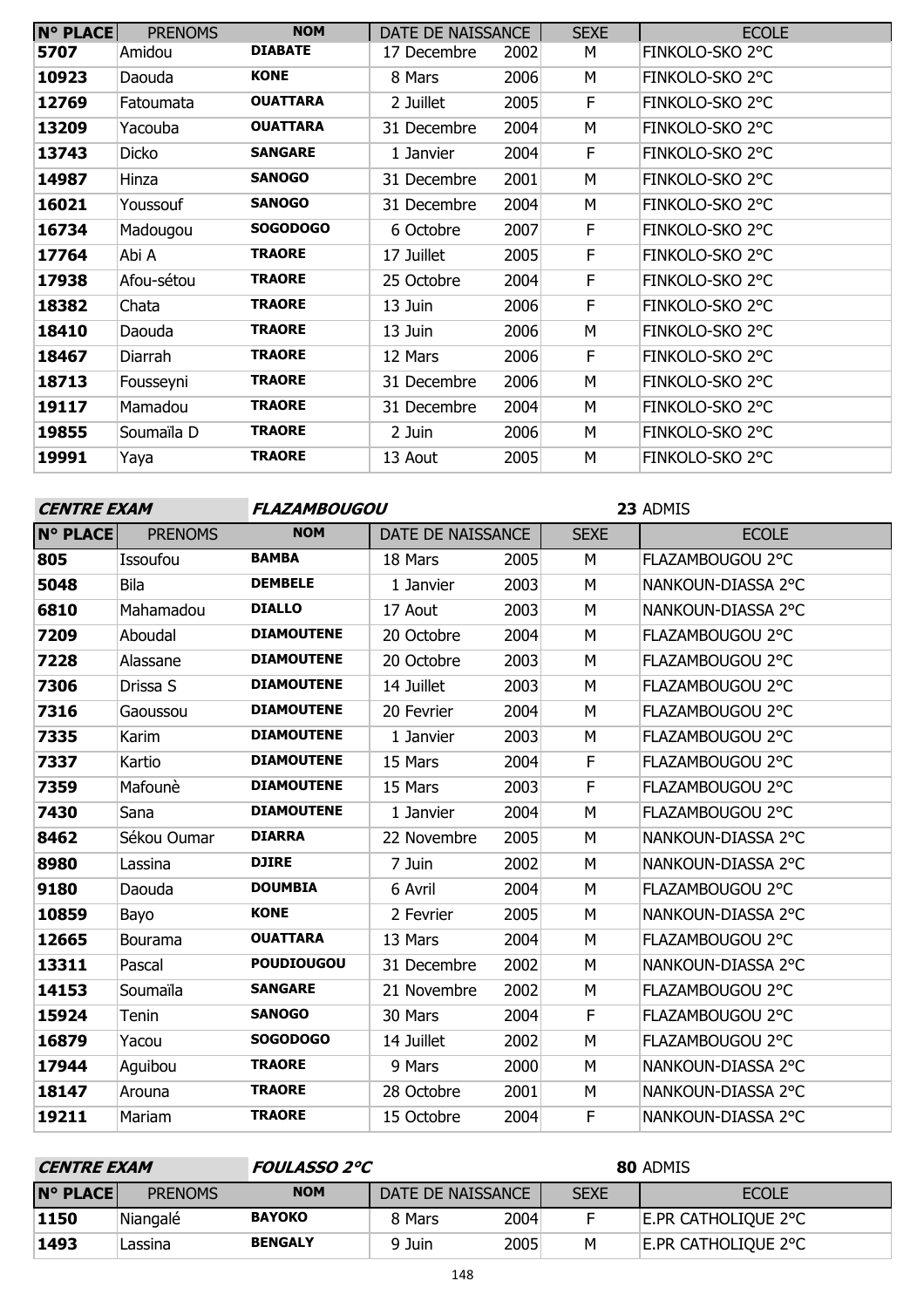| <b>N° PLACE</b> | <b>PRENOMS</b>   | <b>NOM</b>        | DATE DE NAISSANCE |      | <b>SEXE</b> | <b>ECOLE</b>        |
|-----------------|------------------|-------------------|-------------------|------|-------------|---------------------|
| 2187            | Jeanne           | <b>BERTHE</b>     | 26 Juillet        | 2006 | F.          | E.PR CATHOLIQUE 2°C |
| 2353            | Momo Bréma       | <b>BERTHE</b>     | 10 Novembre       | 2004 | F           | E.PR CATHOLIQUE 2°C |
| 2825            | Adama            | <b>CAMARA</b>     | 13 Juillet        | 2005 | M           | E.PR CATHOLIQUE 2°C |
| 2967            | <b>Boikar</b>    | <b>CISSE</b>      | 18 Fevrier        | 2001 | М           | FOULASSO 2°C        |
| 3006            | Férima Wahab     | <b>CISSE</b>      | 1 Janvier         | 2005 | F           | E.PR CATHOLIQUE 2°C |
| 3112            | Ousmane          | <b>CISSE</b>      | 24 Septembre      | 2005 | M           | E.PR CATHOLIQUE 2°C |
| 3256            | Adama            | <b>COULIBALY</b>  | 11 Decembre       | 2005 | M           | E.PR CATHOLIQUE 2°C |
| 3277            | Adiaratou        | <b>COULIBALY</b>  | 22 Mars           | 2005 | F           | E.PR CATHOLIQUE 2°C |
| 3375            | Amadou Kipsi     | <b>COULIBALY</b>  | 2 Janvier         | 2006 | M           | E.PR CATHOLIQUE 2°C |
| 3464            | Awa              | <b>COULIBALY</b>  | 8 Fevrier         | 2007 | F           | E.PR CATHOLIQUE 2°C |
| 3595            | Daniella         | <b>COULIBALY</b>  | 2 Octobre         | 2006 | F           | E.PR CATHOLIQUE 2°C |
| 3875            | Kadidiatou       | <b>COULIBALY</b>  | 29 Septembre      | 2005 | F           | E.PR CATHOLIQUE 2°C |
| 4551            | Yamoussa         | <b>COULIBALY</b>  | 19 Juillet        | 2006 | M           | E.PR CATHOLIQUE 2°C |
| 4675            | Dénou Raphaël    | <b>DAKOUO</b>     | 20 Avril          | 2005 | M           | E.PR CATHOLIQUE 2°C |
| 4788            | André Dié        | <b>DAO</b>        | 9 Juin            | 2006 | М           | E.PR CATHOLIQUE 2°C |
| 5233            | Josephine Tiemé  | <b>DEMBELE</b>    | 23 Octobre        | 2003 | F           | E.PR CATHOLIOUE 2°C |
| 5551            | Soumaïla         | <b>DEMBELE</b>    | 10 Fevrier        | 2004 | M           | E.PR CATHOLIQUE 2°C |
| 5706            | Amadou Bamoye    | <b>DIABATE</b>    | 16 Juin           | 2006 | M           | E.PR CATHOLIQUE 2°C |
| 5886            | Maïmouna         | <b>DIABATE</b>    | 15 Octobre        | 2005 | F           | E.PR CATHOLIQUE 2°C |
| 6254            | Oumou            | <b>DIAKITE</b>    | 2 Novembre        | 2005 | $\mathsf F$ | E.PR CATHOLIQUE 2°C |
| 6616            | Djénéba          | <b>DIALLO</b>     | 15 Novembre       | 2002 | F           | E.PR CATHOLIQUE 2°C |
| 6814            | Maïmouna         | <b>DIALLO</b>     | 1 Septembre       | 2006 | F           | E.PR CATHOLIQUE 2°C |
| 7328            | Kadiatou         | <b>DIAMOUTENE</b> | 7 Juin            | 2003 | F           | E.PR CATHOLIQUE 2°C |
| 7656            | Alioune Badara   | <b>DIARRA</b>     | 17 Juillet        | 2004 | M           | E.PR CATHOLIQUE 2°C |
| 7727            | Assanatou        | <b>DIARRA</b>     | 25 Avril          | 2007 | F           | E.PR CATHOLIQUE 2°C |
| 8446            | Salina Edwige    | <b>DIARRA</b>     | 7 Octobre         | 2005 | F           | E.PR CATHOLIQUE 2°C |
| 8710            | Mariam           | <b>DICKO</b>      | 8 Octobre         | 2005 | F           | E.PR CATHOLIQUE 2°C |
| 8894            | Kassoum          | <b>DJIGUIBA</b>   | 17 Avril          | 2003 | M           | E.PR CATHOLIQUE 2°C |
| 9099            | Mariam Dite      | <b>DOLO</b>       | 29 Novembre       | 2005 | F           | E.PR CATHOLIQUE 2°C |
| 9231            | Moussa           | <b>DOUMBIA</b>    | 29 Septembre      | 2005 | М           | E.PR CATHOLIQUE 2°C |
| 9561            | Sanhana Camille  | <b>GOÏTA</b>      | 14 Juillet        | 2004 | M           | E.PR CATHOLIOUE 2°C |
| 9693            | Assanatou        | <b>HAÏDARA</b>    | 23 Mars           | 2005 | M           | E.PR CATHOLIQUE 2°C |
| 9828            | Mamadou          | <b>KANTE</b>      | 15 Septembre      | 2006 | М           | E.PR CATHOLIQUE 2°C |
| 9854            | Ansaïgaï Vincent | <b>KASSOGUE</b>   | 25 Aout           | 2005 | М           | E.PR CATHOLIQUE 2°C |
| 10147           | Abibata          | <b>KONATE</b>     | 29 Juin           | 2007 | F           | FOULASSO 2°C        |
| 10281           | Drissa           | <b>KONATE</b>     | 21 Aout           | 2006 | M           | E.PR CATHOLIQUE 2°C |
| 10295           | Fatoumata        | <b>KONATE</b>     | 11 Mars           | 2006 | F           | E.PR CATHOLIQUE 2°C |
| 10469           | Sékou            | <b>KONATE</b>     | 10 Septembre      | 2005 | М           | E.PR CATHOLIQUE 2°C |
| 10600           | Adam             | <b>KONE</b>       | 10 Octobre        | 2004 | F           | FOULASSO 2°C        |
| 10667           | Aïcha            | <b>KONE</b>       | 31 Octobre        | 2005 | F           | FOULASSO 2°C        |
| 10852           | Barthélémy       | <b>KONE</b>       | 8 Octobre         | 2006 | M           | E.PR CATHOLIQUE 2°C |
| 11275           | Mahamadou        | <b>KONE</b>       | 18 Juin           | 2006 | M           | E.PR CATHOLIQUE 2°C |
| 11296           | Mamadou          | <b>KONE</b>       | 17 Juin           | 2006 | M           | FOULASSO 2°C        |
| 11732           | Yacouba          | <b>KONE</b>       | 2 Aout            | 2006 | М           | E.PR CATHOLIQUE 2°C |
| 11824           | Madala           | <b>KOUMA</b>      | 12 Aout           | 2006 | M           | E.PR CATHOLIQUE 2°C |
| 11867           | Fatimata Zahara  | <b>KOUYATE</b>    | 19 Juin           | 2006 | F           | E.PR CATHOLIQUE 2°C |
| 11926           | Abdoulaye        | <b>MAIGA</b>      | 7 Novembre        | 2005 | М           | E.PR CATHOLIQUE 2°C |
| 12251           | Néné Emilie      | <b>MARIKO</b>     | 21 Octobre        | 2005 | F           | E.PR CATHOLIQUE 2°C |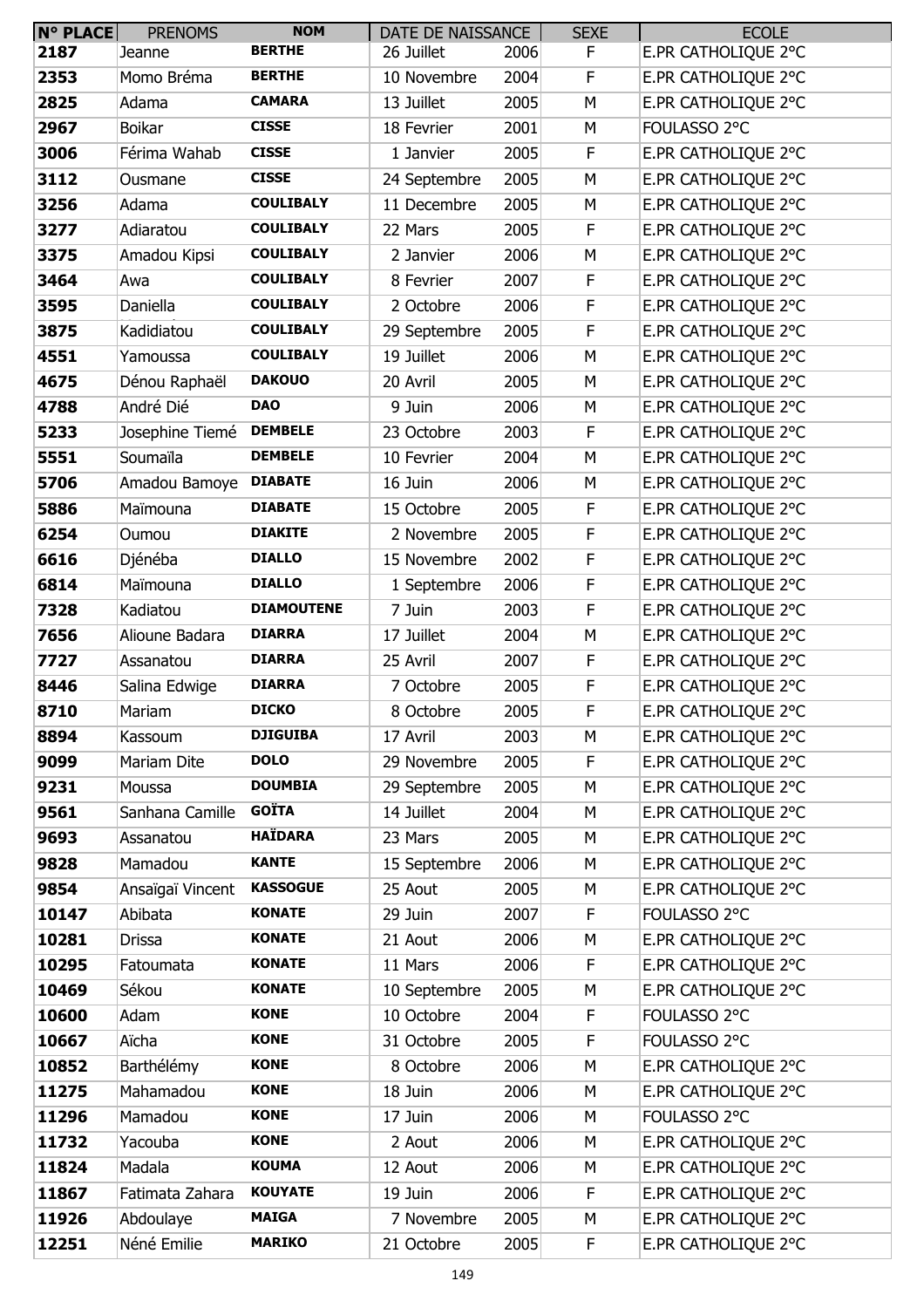| <b>N° PLACE</b> | <b>PRENOMS</b>         | <b>NOM</b>       | DATE DE NAISSANCE |      | <b>SEXE</b> | <b>ECOLE</b>        |
|-----------------|------------------------|------------------|-------------------|------|-------------|---------------------|
| 12390           | Mahamane               | <b>NIANG</b>     | 11 Novembre       | 2005 | М           | E.PR CATHOLIQUE 2°C |
| 12524           | Aïchata                | <b>OUATTARA</b>  | 24 Aout           | 2004 | F           | FOULASSO 2°C        |
| 12553           | Aly                    | <b>OUATTARA</b>  | 23 Mars           | 2006 | M           | E.PR CATHOLIQUE 2°C |
| 12905           | Lanseni                | <b>OUATTARA</b>  | 3 Octobre         | 2006 | M           | E.PR CATHOLIQUE 2°C |
| 13260           | Djénèba                | <b>OUEDRAOGO</b> | 3 Mars            | 2005 | F           | E.PR CATHOLIQUE 2°C |
| 13262           | Halidou                | <b>OUEDRAOGO</b> | 29 Octobre        | 2006 | M           | E.PR CATHOLIQUE 2°C |
| 13520           | Abdoul Karim           | <b>SANGARE</b>   | 7 Aout            | 2006 | М           | E.PR CATHOLIQUE 2°C |
| 13799           | Fatoumata              | <b>SANGARE</b>   | 22 Avril          | 2003 | F           | E.PR CATHOLIQUE 2°C |
| 14253           | Abdramane              | <b>SANOGO</b>    | 16 Mars           | 2006 | M           | E.PR CATHOLIQUE 2°C |
| 14593           | <b>Baba</b>            | <b>SANOGO</b>    | 4 Mars            | 2004 | M           | E.PR CATHOLIQUE 2°C |
| 14682           | Bougounon              | <b>SANOGO</b>    | 29 Juillet        | 2005 | M           | E.PR CATHOLIQUE 2°C |
| 14943           | Fily Ibrahim           | <b>SANOGO</b>    | 2 Fevrier         | 2006 | F           | E.PR CATHOLIQUE 2°C |
| 15349           | Mariam                 | <b>SANOGO</b>    | 21 Novembre       | 2005 | F           | E.PR CATHOLIQUE 2°C |
| 15889           | Soumaïla               | <b>SANOGO</b>    | 21 Fevrier        | 2005 | M           | E.PR CATHOLIQUE 2°C |
| 16107           | Sabali Anne Marie SIA  |                  | 12 Juin           | 2006 | $\mathsf F$ | E.PR CATHOLIQUE 2°C |
| 16490           | Dorthéa                | <b>SOGOBA</b>    | 3 Aout            | 2005 | F           | E.PR CATHOLIQUE 2°C |
| 16672           | Fatoumata              | <b>SOGODOGO</b>  | 14 Mars           | 2006 | F           | E.PR CATHOLIQUE 2°C |
| 17052           | Dialia                 | <b>SYLLA</b>     | 21 Septembre      | 2001 | F           | E.PR CATHOLIQUE 2°C |
| 17128           | Safoura                | <b>SYLLA</b>     | 26 Octobre        | 2005 | F           | E.PR CATHOLIQUE 2°C |
| 17174           | Almoustaph             | <b>TANGARA</b>   | 26 Novembre       | 2005 | M           | E.PR CATHOLIQUE 2°C |
| 17683           | Souleymane             | <b>TOURE</b>     | 1 Mars            | 2006 | M           | E.PR CATHOLIQUE 2°C |
| 18196           | Awa                    | <b>TRAORE</b>    | 8 Decembre        | 2004 | F           | E.PR CATHOLIQUE 2°C |
| 18400           | Chouaïbou              | <b>TRAORE</b>    | 30 Avril          | 2005 | M           | E.PR CATHOLIQUE 2°C |
| 18770           | Ibrahim                | <b>TRAORE</b>    | 4 Mars            | 2005 | M           | E.PR CATHOLIQUE 2°C |
| 18818           | Issiaka                | <b>TRAORE</b>    | 2 Mars            | 2005 | M           | E.PR CATHOLIQUE 2°C |
| 19178           | Mariam                 | <b>TRAORE</b>    | 28 Juin           | 2005 | F           | E.PR CATHOLIQUE 2°C |
| 19190           | Mariam                 | <b>TRAORE</b>    | 31 Janvier        | 2006 | F           | FOULASSO 2°C        |
| 19545           | Ramata Youssouf TRAORE |                  | 17 Aout           | 2006 | M           | E.PR CATHOLIQUE 2°C |
| 19960           | Yacouba Foh            | <b>TRAORE</b>    | 17 Mars           | 2006 | M           | E.PR CATHOLIQUE 2°C |
| 20123           | Mohamed                | <b>YATTARA</b>   | 11 Juillet        | 2006 | M           | E.PR CATHOLIQUE 2°C |
|                 |                        |                  |                   |      |             |                     |

**CENTRE EXAM HAMDALLAYE "A"**

ADMIS

2°C

| <b>N° PLACE</b> | <b>PRENOMS</b>   | <b>NOM</b>        | DATE DE NAISSANCE |      | <b>SEXE</b> | <b>ECOLE</b>               |
|-----------------|------------------|-------------------|-------------------|------|-------------|----------------------------|
| 178             | Hamadou          | <b>BAGAYOKO</b>   | 27 Novembre       | 2003 | M           | HAMDALLAYE 2°C II          |
| 185             | Kémissa          | <b>BAGAYOKO</b>   | 15 Janvier        | 2003 | F           | HAMDALLAYE 2°C II          |
| 753             | Ditio            | <b>BAMBA</b>      | 31 Aout           | 2006 | F           | E.PR MOUSSA SIDIKI BENGALY |
| 759             | Djénéba          | <b>BAMBA</b>      | 9 Octobre         | 2005 | F           | HAMDALLAYE 2°C II          |
| 1995            | <b>Barakissa</b> | <b>BERTHE</b>     | 1 Janvier         | 2005 | F.          | HAMDALLAYE 2°C II          |
| 2367            | Moussa           | <b>BERTHE</b>     | 3 Septembre       | 2005 | M           | HAMDALLAYE 2°C II          |
| 3602            | Daouda           | <b>COULIBALY</b>  | 8 Novembre        | 2004 | M           | E.PR KODON-SOH 2°C         |
| 4434            | Sira             | <b>COULIBALY</b>  | 26 Juin           | 2003 | F           | HAMDALLAYE 2°C II          |
| 5024            | Badra Aliou      | <b>DEMBELE</b>    | 1 Janvier         | 2003 | M           | E.PR MOUSSA SIDIKI BENGALY |
| 5539            | Sohodou          | <b>DEMBELE</b>    | 7 Juin            | 2003 | М           | E.PR KODON-SOH 2°C         |
| 6668            | Fatoumata        | <b>DIALLO</b>     | 21 Avril          | 2004 | F           | HAMDALLAYE 2°C II          |
| 7313            | Fatoumata        | <b>DIAMOUTENE</b> | 13 Avril          | 2006 | F           | E.PR KODON-SOH 2°C         |
| 7643            | Alima            | <b>DIARRA</b>     | 19 Juin           | 2006 | F           | HAMDALLAYE 2°C II          |
| 7846            | Daouda           | <b>DIARRA</b>     | 1 Janvier         | 2005 | M           | E.PR KODON-SOH 2°C         |
| 9053            | Mohamed          | <b>DJOURTHE</b>   | 19 Fevrier        | 2005 | M           | E.PR MOUSSA SIDIKI BENGALY |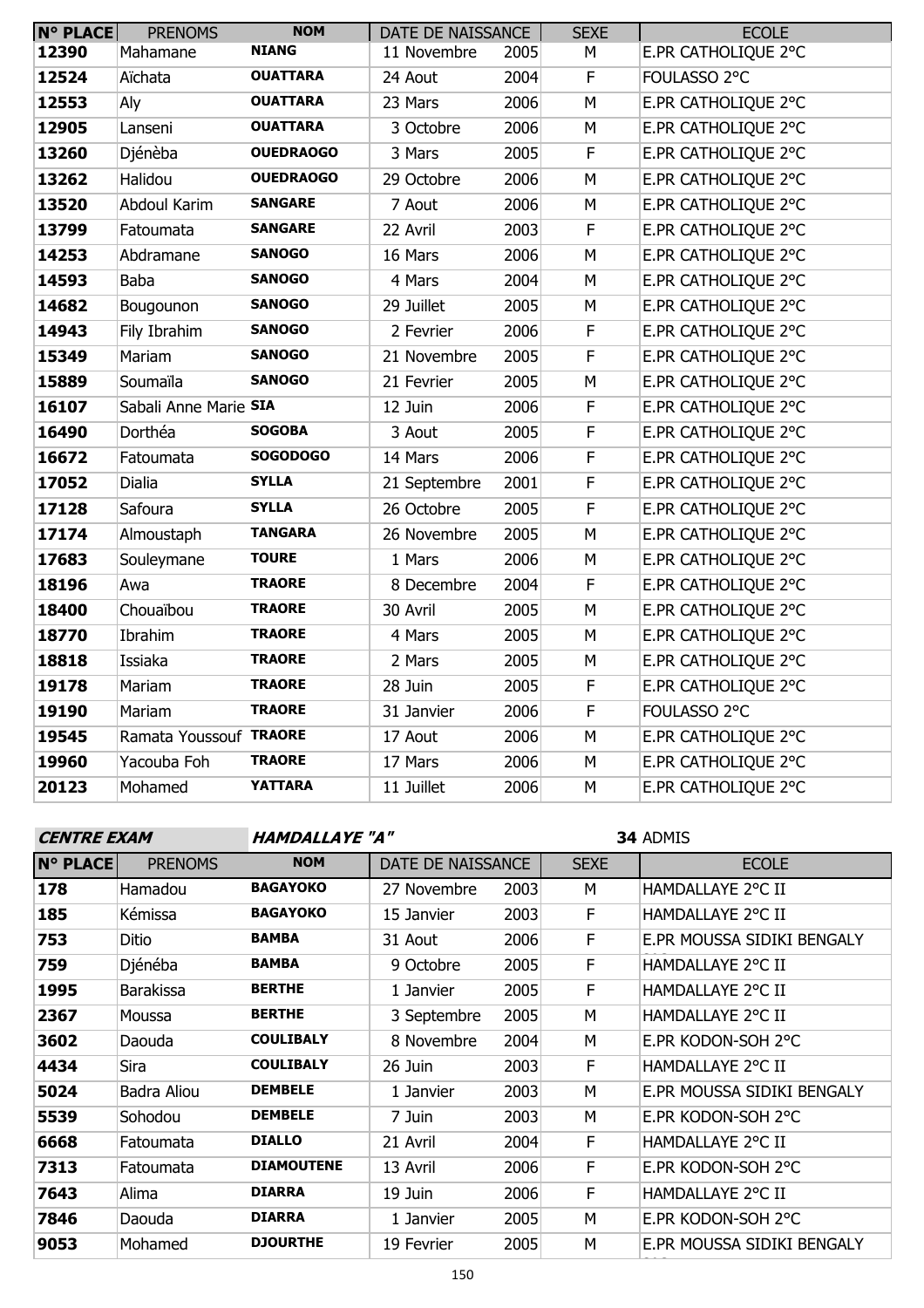| <b>N° PLACE</b> | <b>PRENOMS</b> | <b>NOM</b>      | DATE DE NAISSANCE |      | <b>SEXE</b> | <b>ECOLE</b>               |
|-----------------|----------------|-----------------|-------------------|------|-------------|----------------------------|
| 9123            | Amadou         | <b>DOUCOURE</b> | 27 Septembre      | 2004 | М           | HAMDALLAYE 2°C II          |
| 9321            | Kibily Demba   | <b>DRAMERA</b>  | 9 Fevrier         | 2005 | М           | E.PR KODON-SOH 2°C         |
| 10203           | Aminata        | <b>KONATE</b>   | 2 Janvier         | 2005 | F           | HAMDALLAYE 2°C II          |
| 11575           | <b>Salif</b>   | <b>KONE</b>     | 12 Avril          | 2005 | M           | E.PR KODON-SOH 2°C         |
| 11774           | Youssouf       | <b>KONE</b>     | 12 Mars           | 2002 | М           | E.PR MOUSSA SIDIKI BENGALY |
| 11984           | Djénéba        | <b>MAÏGA</b>    | 14 Juin           | 2005 | F           | HAMDALLAYE 2°C II          |
| 12218           | Djélika        | <b>MARIKO</b>   | 7 Fevrier         | 2004 | F           | HAMDALLAYE 2°C II          |
| 13371           | Bachirou       | <b>SALOUM</b>   | 1 Janvier         | 2005 | M           | HAMDALLAYE 2°C II          |
| 14022           | M'Piè          | <b>SANGARE</b>  | 17 Decembre       | 2003 | М           | HAMDALLAYE 2°C II          |
| 14385           | Aïchatou       | <b>SANOGO</b>   | 4 Avril           | 2004 | F           | HAMDALLAYE 2°C II          |
| 14416           | Alimata        | <b>SANOGO</b>   | 12 Aout           | 2004 | F           | E.PR MOUSSA SIDIKI BENGALY |
| 15128           | Kassim         | <b>SANOGO</b>   | 9 Novembre        | 2004 | М           | HAMDALLAYE 2°C II          |
| 15359           | Mariam         | <b>SANOGO</b>   | 12 Novembre       | 2005 | F           | HAMDALLAYE 2°C II          |
| 15909           | Tahassa        | <b>SANOGO</b>   | 13 Novembre       | 2004 | F           | HAMDALLAYE 2°C II          |
| 16211           | Chitan         | <b>SIDIBE</b>   | 21 Juin           | 2006 | F           | HAMDALLAYE 2°C II          |
| 16610           | <b>Bintou</b>  | <b>SOGODOGO</b> | 21 Juin           | 2002 | F           | HAMDALLAYE 2°C II          |
| 16801           | Nouhoum        | <b>SOGODOGO</b> | 27 Aout           | 2005 | м           | HAMDALLAYE 2°C II          |
| 17342           | Aboubacar      | <b>TOGOLA</b>   | 19 Aout           | 2005 | М           | HAMDALLAYE 2°C II          |
| 19675           | Sana Nènè      | <b>TRAORE</b>   | 13 Aout           | 2006 | F           | HAMDALLAYE 2°C II          |

**HAMDALLAYE "C"** 

| <b>BAGAYOKO</b><br>E.PR ABBÉ PIERRE KANOUTÉ 2°C<br>1 Juillet<br>F<br>Oumou<br>2006<br><b>BALLO</b><br>2005<br>HAMDALLAYE 2°C I<br>360<br>13 Fevrier<br>Daouda<br>M<br><b>BAMBA</b><br>2005<br>HAMDALLAYE 2°C I<br>Adama K<br>16 Octobre<br>M<br>E.PR ABBÉ PIERRE KANOUTÉ 2°C<br><b>BAMBA</b><br>2004<br>720<br>16 Janvier<br>M<br>Bamory<br><b>BAYOKO</b><br>HAMDALLAYE 2°C I<br>1060<br>Abdoul Karim<br>2004<br>15 Avril<br>M<br>E.PR ABBÉ PIERRE KANOUTÉ 2°C<br>1069<br><b>BAYOKO</b><br>2005<br>Adama<br>29 Mars<br>М<br><b>BERTHE</b><br>E.PR ABBÉ PIERRE KANOUTÉ 2°C<br>1760<br>Abdoul Baki<br>31 Juillet<br>2006<br>M<br><b>BERTHE</b><br>HAMDALLAYE 2°C I<br>1829<br>2001<br>Adama<br>3 Aout<br>M<br><b>BERTHE</b><br>2005<br>HAMDALLAYE 2°C I<br>2126<br>17 Aout<br>F<br>Fatoumata<br>2127<br><b>BERTHE</b><br>2003<br>HAMDALLAYE 2°C I<br>11 Aout<br>F<br>Fatoumata<br><b>BERTHE</b><br>E.PR ABBÉ PIERRE KANOUTÉ 2°C<br>2259<br>Machègnè David<br>29 Juillet<br>2006<br>М<br><b>COULIBALY</b><br>E.PR ABBÉ PIERRE KANOUTÉ 2°C<br>3179<br>2006<br>Abdoul<br>21 Octobre<br>М<br><b>COULIBALY</b><br>2004<br>HAMDALLAYE 2°C I<br>3193<br>11 Novembre<br>Abdoulaye<br>М<br>E.PR ABBÉ PIERRE KANOUTÉ 2°C<br><b>COULIBALY</b><br>3392<br>2003<br>Aminata<br>13 Octobre<br>F<br>E.PR ABBÉ PIERRE KANOUTÉ 2°C<br><b>COULIBALY</b><br>3593<br>2005<br>Christine<br>25 Octobre<br>F<br><b>COULIBALY</b><br>E.PR ABBÉ PIERRE KANOUTÉ 2°C<br>3653<br>9 Juin<br>2006<br>$\mathsf F$<br>Djénèba<br>E.PR ABBÉ PIERRE KANOUTÉ 2°C<br><b>COULIBALY</b><br>F<br>3711<br>2005<br>Farima<br>13 Aout<br><b>COULIBALY</b><br>2003<br>HAMDALLAYE 2°C I<br>4146<br>11 Avril<br>M<br>Moussa<br><b>COULIBALY</b><br>2005<br>HAMDALLAYE 2°C I<br>Sidiki<br>1 Janvier<br>M<br><b>DAGNOKO</b><br>E.PR ABBÉ PIERRE KANOUTÉ 2°C<br>2005<br>4671<br>3 Juin<br>Zoumana<br>M<br>E.PR ABBÉ PIERRE KANOUTÉ 2°C<br><b>DAO</b><br>2006<br>Mamadou<br>13 Fevrier<br>М<br><b>DEMBELE</b><br>E.PR ABBÉ PIERRE KANOUTÉ 2°C<br>5067<br>2005<br>29 Septembre<br>M<br>Boubacar<br>E.PR ABBÉ PIERRE KANOUTÉ 2°C<br><b>DEMBELE</b><br>2006<br>5143<br>4 Juin<br>Drissa<br>М<br><b>DEMBELE</b><br>E.PR ABBÉ PIERRE KANOUTÉ 2°C<br>5313<br>Magninè Emilio<br>2001<br>15 Decembre<br>М<br><b>DEMBELE</b><br>E.PR ABBÉ PIERRE KANOUTÉ 2°C<br>5568<br>2006<br>Thierno Hady<br>18 Octobre<br>М | <b>N° PLACE</b> | <b>PRENOMS</b> | <b>NOM</b>     | DATE DE NAISSANCE |      | <b>SEXE</b> | <b>ECOLE</b>                 |
|----------------------------------------------------------------------------------------------------------------------------------------------------------------------------------------------------------------------------------------------------------------------------------------------------------------------------------------------------------------------------------------------------------------------------------------------------------------------------------------------------------------------------------------------------------------------------------------------------------------------------------------------------------------------------------------------------------------------------------------------------------------------------------------------------------------------------------------------------------------------------------------------------------------------------------------------------------------------------------------------------------------------------------------------------------------------------------------------------------------------------------------------------------------------------------------------------------------------------------------------------------------------------------------------------------------------------------------------------------------------------------------------------------------------------------------------------------------------------------------------------------------------------------------------------------------------------------------------------------------------------------------------------------------------------------------------------------------------------------------------------------------------------------------------------------------------------------------------------------------------------------------------------------------------------------------------------------------------------------------------------------------------------------------------------------------------------------------------------------------------------------------------------------------------------------------------------------------------------------------------------------------------------------------------------------------------------------------------------|-----------------|----------------|----------------|-------------------|------|-------------|------------------------------|
|                                                                                                                                                                                                                                                                                                                                                                                                                                                                                                                                                                                                                                                                                                                                                                                                                                                                                                                                                                                                                                                                                                                                                                                                                                                                                                                                                                                                                                                                                                                                                                                                                                                                                                                                                                                                                                                                                                                                                                                                                                                                                                                                                                                                                                                                                                                                                    | 204             |                |                |                   |      |             |                              |
|                                                                                                                                                                                                                                                                                                                                                                                                                                                                                                                                                                                                                                                                                                                                                                                                                                                                                                                                                                                                                                                                                                                                                                                                                                                                                                                                                                                                                                                                                                                                                                                                                                                                                                                                                                                                                                                                                                                                                                                                                                                                                                                                                                                                                                                                                                                                                    |                 |                |                |                   |      |             |                              |
|                                                                                                                                                                                                                                                                                                                                                                                                                                                                                                                                                                                                                                                                                                                                                                                                                                                                                                                                                                                                                                                                                                                                                                                                                                                                                                                                                                                                                                                                                                                                                                                                                                                                                                                                                                                                                                                                                                                                                                                                                                                                                                                                                                                                                                                                                                                                                    | 675             |                |                |                   |      |             |                              |
|                                                                                                                                                                                                                                                                                                                                                                                                                                                                                                                                                                                                                                                                                                                                                                                                                                                                                                                                                                                                                                                                                                                                                                                                                                                                                                                                                                                                                                                                                                                                                                                                                                                                                                                                                                                                                                                                                                                                                                                                                                                                                                                                                                                                                                                                                                                                                    |                 |                |                |                   |      |             |                              |
|                                                                                                                                                                                                                                                                                                                                                                                                                                                                                                                                                                                                                                                                                                                                                                                                                                                                                                                                                                                                                                                                                                                                                                                                                                                                                                                                                                                                                                                                                                                                                                                                                                                                                                                                                                                                                                                                                                                                                                                                                                                                                                                                                                                                                                                                                                                                                    |                 |                |                |                   |      |             |                              |
|                                                                                                                                                                                                                                                                                                                                                                                                                                                                                                                                                                                                                                                                                                                                                                                                                                                                                                                                                                                                                                                                                                                                                                                                                                                                                                                                                                                                                                                                                                                                                                                                                                                                                                                                                                                                                                                                                                                                                                                                                                                                                                                                                                                                                                                                                                                                                    |                 |                |                |                   |      |             |                              |
|                                                                                                                                                                                                                                                                                                                                                                                                                                                                                                                                                                                                                                                                                                                                                                                                                                                                                                                                                                                                                                                                                                                                                                                                                                                                                                                                                                                                                                                                                                                                                                                                                                                                                                                                                                                                                                                                                                                                                                                                                                                                                                                                                                                                                                                                                                                                                    |                 |                |                |                   |      |             |                              |
|                                                                                                                                                                                                                                                                                                                                                                                                                                                                                                                                                                                                                                                                                                                                                                                                                                                                                                                                                                                                                                                                                                                                                                                                                                                                                                                                                                                                                                                                                                                                                                                                                                                                                                                                                                                                                                                                                                                                                                                                                                                                                                                                                                                                                                                                                                                                                    |                 |                |                |                   |      |             |                              |
|                                                                                                                                                                                                                                                                                                                                                                                                                                                                                                                                                                                                                                                                                                                                                                                                                                                                                                                                                                                                                                                                                                                                                                                                                                                                                                                                                                                                                                                                                                                                                                                                                                                                                                                                                                                                                                                                                                                                                                                                                                                                                                                                                                                                                                                                                                                                                    |                 |                |                |                   |      |             |                              |
|                                                                                                                                                                                                                                                                                                                                                                                                                                                                                                                                                                                                                                                                                                                                                                                                                                                                                                                                                                                                                                                                                                                                                                                                                                                                                                                                                                                                                                                                                                                                                                                                                                                                                                                                                                                                                                                                                                                                                                                                                                                                                                                                                                                                                                                                                                                                                    |                 |                |                |                   |      |             |                              |
|                                                                                                                                                                                                                                                                                                                                                                                                                                                                                                                                                                                                                                                                                                                                                                                                                                                                                                                                                                                                                                                                                                                                                                                                                                                                                                                                                                                                                                                                                                                                                                                                                                                                                                                                                                                                                                                                                                                                                                                                                                                                                                                                                                                                                                                                                                                                                    |                 |                |                |                   |      |             |                              |
|                                                                                                                                                                                                                                                                                                                                                                                                                                                                                                                                                                                                                                                                                                                                                                                                                                                                                                                                                                                                                                                                                                                                                                                                                                                                                                                                                                                                                                                                                                                                                                                                                                                                                                                                                                                                                                                                                                                                                                                                                                                                                                                                                                                                                                                                                                                                                    |                 |                |                |                   |      |             |                              |
|                                                                                                                                                                                                                                                                                                                                                                                                                                                                                                                                                                                                                                                                                                                                                                                                                                                                                                                                                                                                                                                                                                                                                                                                                                                                                                                                                                                                                                                                                                                                                                                                                                                                                                                                                                                                                                                                                                                                                                                                                                                                                                                                                                                                                                                                                                                                                    |                 |                |                |                   |      |             |                              |
|                                                                                                                                                                                                                                                                                                                                                                                                                                                                                                                                                                                                                                                                                                                                                                                                                                                                                                                                                                                                                                                                                                                                                                                                                                                                                                                                                                                                                                                                                                                                                                                                                                                                                                                                                                                                                                                                                                                                                                                                                                                                                                                                                                                                                                                                                                                                                    |                 |                |                |                   |      |             |                              |
|                                                                                                                                                                                                                                                                                                                                                                                                                                                                                                                                                                                                                                                                                                                                                                                                                                                                                                                                                                                                                                                                                                                                                                                                                                                                                                                                                                                                                                                                                                                                                                                                                                                                                                                                                                                                                                                                                                                                                                                                                                                                                                                                                                                                                                                                                                                                                    |                 |                |                |                   |      |             |                              |
|                                                                                                                                                                                                                                                                                                                                                                                                                                                                                                                                                                                                                                                                                                                                                                                                                                                                                                                                                                                                                                                                                                                                                                                                                                                                                                                                                                                                                                                                                                                                                                                                                                                                                                                                                                                                                                                                                                                                                                                                                                                                                                                                                                                                                                                                                                                                                    |                 |                |                |                   |      |             |                              |
|                                                                                                                                                                                                                                                                                                                                                                                                                                                                                                                                                                                                                                                                                                                                                                                                                                                                                                                                                                                                                                                                                                                                                                                                                                                                                                                                                                                                                                                                                                                                                                                                                                                                                                                                                                                                                                                                                                                                                                                                                                                                                                                                                                                                                                                                                                                                                    |                 |                |                |                   |      |             |                              |
|                                                                                                                                                                                                                                                                                                                                                                                                                                                                                                                                                                                                                                                                                                                                                                                                                                                                                                                                                                                                                                                                                                                                                                                                                                                                                                                                                                                                                                                                                                                                                                                                                                                                                                                                                                                                                                                                                                                                                                                                                                                                                                                                                                                                                                                                                                                                                    |                 |                |                |                   |      |             |                              |
|                                                                                                                                                                                                                                                                                                                                                                                                                                                                                                                                                                                                                                                                                                                                                                                                                                                                                                                                                                                                                                                                                                                                                                                                                                                                                                                                                                                                                                                                                                                                                                                                                                                                                                                                                                                                                                                                                                                                                                                                                                                                                                                                                                                                                                                                                                                                                    | 4428            |                |                |                   |      |             |                              |
|                                                                                                                                                                                                                                                                                                                                                                                                                                                                                                                                                                                                                                                                                                                                                                                                                                                                                                                                                                                                                                                                                                                                                                                                                                                                                                                                                                                                                                                                                                                                                                                                                                                                                                                                                                                                                                                                                                                                                                                                                                                                                                                                                                                                                                                                                                                                                    |                 |                |                |                   |      |             |                              |
|                                                                                                                                                                                                                                                                                                                                                                                                                                                                                                                                                                                                                                                                                                                                                                                                                                                                                                                                                                                                                                                                                                                                                                                                                                                                                                                                                                                                                                                                                                                                                                                                                                                                                                                                                                                                                                                                                                                                                                                                                                                                                                                                                                                                                                                                                                                                                    | 4837            |                |                |                   |      |             |                              |
|                                                                                                                                                                                                                                                                                                                                                                                                                                                                                                                                                                                                                                                                                                                                                                                                                                                                                                                                                                                                                                                                                                                                                                                                                                                                                                                                                                                                                                                                                                                                                                                                                                                                                                                                                                                                                                                                                                                                                                                                                                                                                                                                                                                                                                                                                                                                                    |                 |                |                |                   |      |             |                              |
|                                                                                                                                                                                                                                                                                                                                                                                                                                                                                                                                                                                                                                                                                                                                                                                                                                                                                                                                                                                                                                                                                                                                                                                                                                                                                                                                                                                                                                                                                                                                                                                                                                                                                                                                                                                                                                                                                                                                                                                                                                                                                                                                                                                                                                                                                                                                                    |                 |                |                |                   |      |             |                              |
|                                                                                                                                                                                                                                                                                                                                                                                                                                                                                                                                                                                                                                                                                                                                                                                                                                                                                                                                                                                                                                                                                                                                                                                                                                                                                                                                                                                                                                                                                                                                                                                                                                                                                                                                                                                                                                                                                                                                                                                                                                                                                                                                                                                                                                                                                                                                                    |                 |                |                |                   |      |             |                              |
|                                                                                                                                                                                                                                                                                                                                                                                                                                                                                                                                                                                                                                                                                                                                                                                                                                                                                                                                                                                                                                                                                                                                                                                                                                                                                                                                                                                                                                                                                                                                                                                                                                                                                                                                                                                                                                                                                                                                                                                                                                                                                                                                                                                                                                                                                                                                                    |                 |                |                |                   |      |             |                              |
|                                                                                                                                                                                                                                                                                                                                                                                                                                                                                                                                                                                                                                                                                                                                                                                                                                                                                                                                                                                                                                                                                                                                                                                                                                                                                                                                                                                                                                                                                                                                                                                                                                                                                                                                                                                                                                                                                                                                                                                                                                                                                                                                                                                                                                                                                                                                                    | 6140            | <b>Bintou</b>  | <b>DIAKITE</b> | 12 Fevrier        | 2004 | F           | E.PR ABBÉ PIERRE KANOUTÉ 2°C |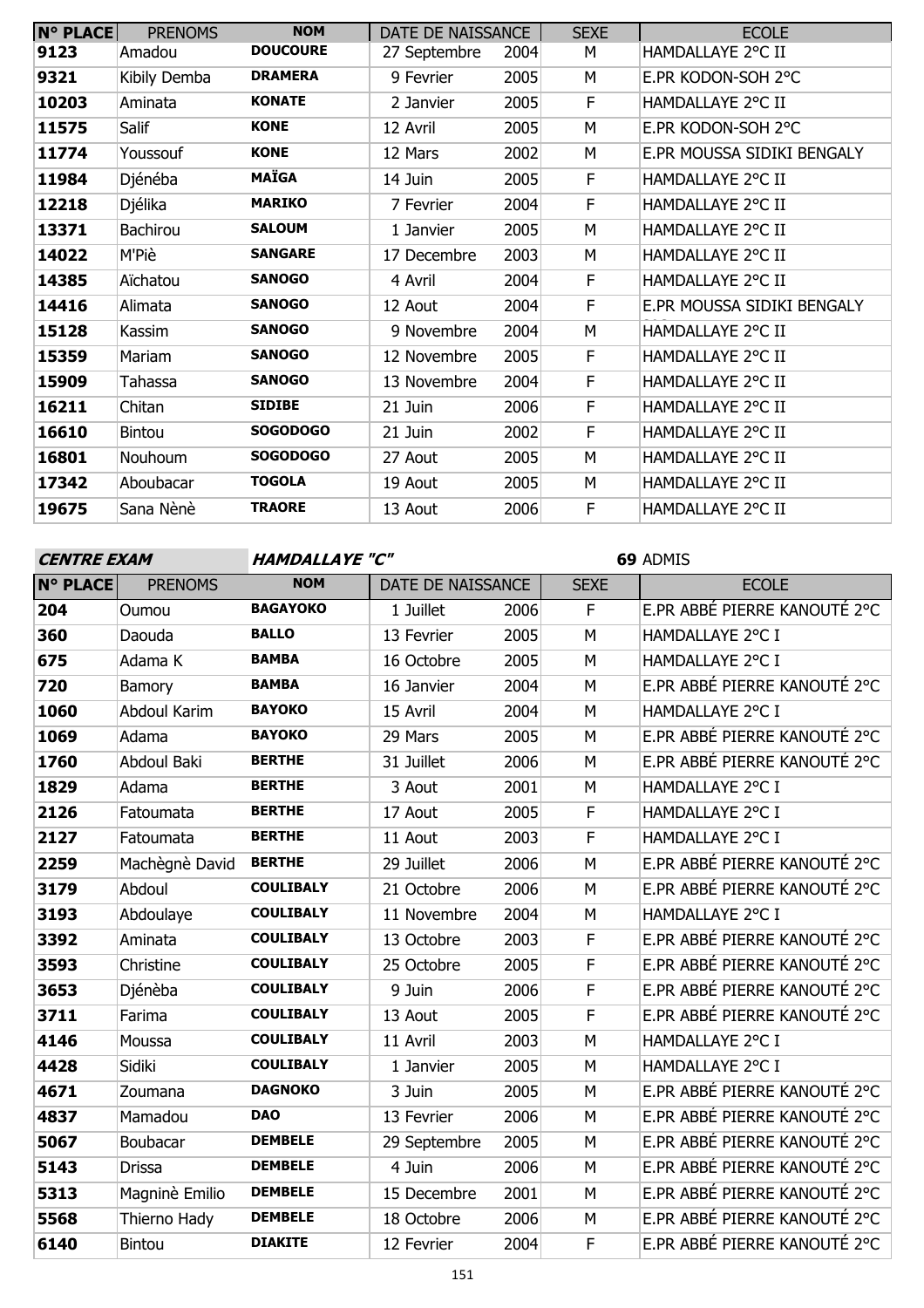| $N^{\circ}$ PLACE | <b>PRENOMS</b>          | <b>NOM</b>        | DATE DE NAISSANCE |      | <b>SEXE</b> | <b>ECOLE</b>                 |
|-------------------|-------------------------|-------------------|-------------------|------|-------------|------------------------------|
| 6151              | Daouda                  | <b>DIAKITE</b>    | 8 Decembre        | 2001 | М           | HAMDALLAYE 2°C I             |
| 6152              | Daouda S                | <b>DIAKITE</b>    | 22 Fevrier        | 2005 | M           | HAMDALLAYE 2°C I             |
| 6269              | Salif                   | <b>DIAKITE</b>    | 27 Septembre      | 2003 | M           | E.PR ABBÉ PIERRE KANOUTÉ 2°C |
| 6718              | Issa                    | <b>DIALLO</b>     | 19 Fevrier        | 2002 | M           | E.PR ABBÉ PIERRE KANOUTÉ 2°C |
| 6903              | Mohamed                 | <b>DIALLO</b>     | 15 Juin           | 2005 | M           | E.PR ABBÉ PIERRE KANOUTÉ 2°C |
| 7200              | Abdramane               | <b>DIAMOUTENE</b> | 1 Novembre        | 2004 | M           | HAMDALLAYE 2°C I             |
| 7311              | Fatoumata               | <b>DIAMOUTENE</b> | 10 Septembre      | 2004 | F           | E.PR ABBÉ PIERRE KANOUTÉ 2°C |
| 7685              | Amidou                  | <b>DIARRA</b>     | 3 Mars            | 2004 | M           | HAMDALLAYE 2°C I             |
| 8121              | Ladji                   | <b>DIARRA</b>     | 28 Octobre        | 2006 | M           | E.PR ABBÉ PIERRE KANOUTÉ 2°C |
| 8125              | Lamine                  | <b>DIARRA</b>     | 20 Novembre       | 2005 | M           | HAMDALLAYE 2°C I             |
| 8150              | Lucie                   | <b>DIARRA</b>     | 9 Mars            | 2006 | F           | HAMDALLAYE 2°C I             |
| 8346              | N'Tjou Salia            | <b>DIARRA</b>     | 18 Decembre       | 2005 | M           | E.PR ABBÉ PIERRE KANOUTÉ 2°C |
| 9103              | Abdramane               | <b>DOMOGO</b>     | 15 Janvier        | 2005 | M           | HAMDALLAYE 2°C I             |
| 9148              | Adama                   | <b>DOUMBIA</b>    | 10 Juin           | 2005 | M           | HAMDALLAYE 2°C I             |
| 9228              | Mohamed                 | <b>DOUMBIA</b>    | 23 Novembre       | 2003 | M           | E.PR ABBÉ PIERRE KANOUTÉ 2°C |
| 9322              | Abdoulaye               | <b>DURANTHON</b>  | 26 Aout           | 2006 | M           | E.PR ABBÉ PIERRE KANOUTÉ 2°C |
| 9345              | Béni                    | <b>FANE</b>       | 22 Septembre      | 2005 | F           | E.PR ABBÉ PIERRE KANOUTÉ 2°C |
| 9523              | Awa                     | <b>GOITA</b>      | 29 Avril          | 2001 | F           | E.PR ABBÉ PIERRE KANOUTÉ 2°C |
| 9537              | Mamadou M               | <b>GOITA</b>      | 3 Juin            | 2005 | M           | HAMDALLAYE 2°C I             |
| 9614              | Oumou                   | <b>GUIKINE</b>    | 28 Juillet        | 2005 | F           | HAMDALLAYE 2°C I             |
| 9650              | Makoura                 | <b>GUINDO</b>     | 19 Septembre      | 2005 | $\mathsf F$ | E.PR ABBÉ PIERRE KANOUTÉ 2°C |
| 9960              | Chata D                 | <b>KEÏTA</b>      | 16 Avril          | 2004 | F           | HAMDALLAYE 2°C I             |
| 11346             | Mariam Dite             | <b>KONE</b>       | 26 Septembre      | 2005 | $\mathsf F$ | HAMDALLAYE 2°C I             |
| 11499             | Oumou                   | <b>KONE</b>       | 19 Septembre      | 2003 | F           | HAMDALLAYE 2°C I             |
| 12041             | Sarmoye                 | <b>MAÏGA</b>      | 29 Decembre       | 2005 | M           | E.PR ABBÉ PIERRE KANOUTÉ 2°C |
| 12073             | Aïssata                 | <b>MALLE</b>      | 25 Novembre       | 2006 | F           | E.PR ABBÉ PIERRE KANOUTÉ 2°C |
| 12142             | Oumar D                 | <b>MALLE</b>      | 14 Juin           | 2006 | M           | HAMDALLAYE 2°C I             |
| 12157             | <b>Sinaly</b>           | <b>MALLE</b>      | 11 Juin           | 2001 | M           | HAMDALLAYE 2°C I             |
| 13500             | Aminata                 | <b>SAMASSA</b>    | 16 Novembre       | 2006 | F           | E.PR ABBÉ PIERRE KANOUTÉ 2°C |
| 13832             | Hawa                    | <b>SANGARE</b>    | 26 Juin           | 2004 | F           | HAMDALLAYE 2°C I             |
| 14308             | Adama                   | <b>SANOGO</b>     | 25 Juillet        | 2002 | M           | E.PR ABBÉ PIERRE KANOUTÉ 2°C |
| 15397             | Mariétou                | <b>SANOGO</b>     | 9 Decembre        | 2005 | F           | HAMDALLAYE 2°C I             |
| 15853             | Sokoura                 | <b>SANOGO</b>     | 23 Juin           | 2005 | M           | HAMDALLAYE 2°C I             |
| 16177             | Assitan                 | <b>SIDIBE</b>     | 4 Janvier         | 2006 | F           | E.PR ABBÉ PIERRE KANOUTÉ 2°C |
| 16239             | Fatoumata               | <b>SIDIBE</b>     | 22 Juillet        | 2006 | F           | E.PR ABBÉ PIERRE KANOUTÉ 2°C |
| 16315             | Mariam                  | <b>SIDIBE</b>     | 27 Mars           | 2006 | F           | E.PR ABBÉ PIERRE KANOUTÉ 2°C |
| 17306             | <b>Boubacar Paul</b>    | <b>TOE</b>        | 11 Janvier        | 2007 | M           | E.PR ABBÉ PIERRE KANOUTÉ 2°C |
| 18348             | Bouya                   | <b>TRAORE</b>     | 12 Mars           | 2005 | M           | E.PR ABBÉ PIERRE KANOUTÉ 2°C |
| 19016             | Lassine Yaya            | <b>TRAORE</b>     | 13 Novembre       | 2005 | M           | E.PR ABBÉ PIERRE KANOUTÉ 2°C |
| 19579             | Rokiatou Diominè TRAORE |                   | 2 Fevrier         | 2006 | F           | E.PR ABBÉ PIERRE KANOUTÉ 2°C |
| 19714             | Sériba                  | <b>TRAORE</b>     | 26 Decembre       | 2004 | M           | HAMDALLAYE 2°C I             |
| 20024             | Youssouf Y              | <b>TRAORE</b>     | 29 Septembre      | 2004 | M           | HAMDALLAYE 2°C I             |
| 20142             | Assétou                 | <b>YOSSI</b>      | 4 Mars            | 2006 | F           | E.PR ABBÉ PIERRE KANOUTÉ 2°C |

| <i><b>HAMDALLAYE 2°C I</b></i><br><b>CENTRE EXAM</b> |                | <b>72 ADMIS</b> |                   |      |             |                           |
|------------------------------------------------------|----------------|-----------------|-------------------|------|-------------|---------------------------|
| <b>N° PLACE</b>                                      | <b>PRENOMS</b> | <b>NOM</b>      | DATE DE NAISSANCE |      | <b>SEXE</b> | <b>ECOLE</b>              |
| 507                                                  | Moutaga        | <b>BALLO</b>    | 3 Avril           | 2006 | м           | <b>HAMDALLAYE 2°C III</b> |
| 1028                                                 | Tedv           | <b>BARRY</b>    | 30 Novembre       | 2006 | м           | <b>E.PR BAMBINOS 2°C</b>  |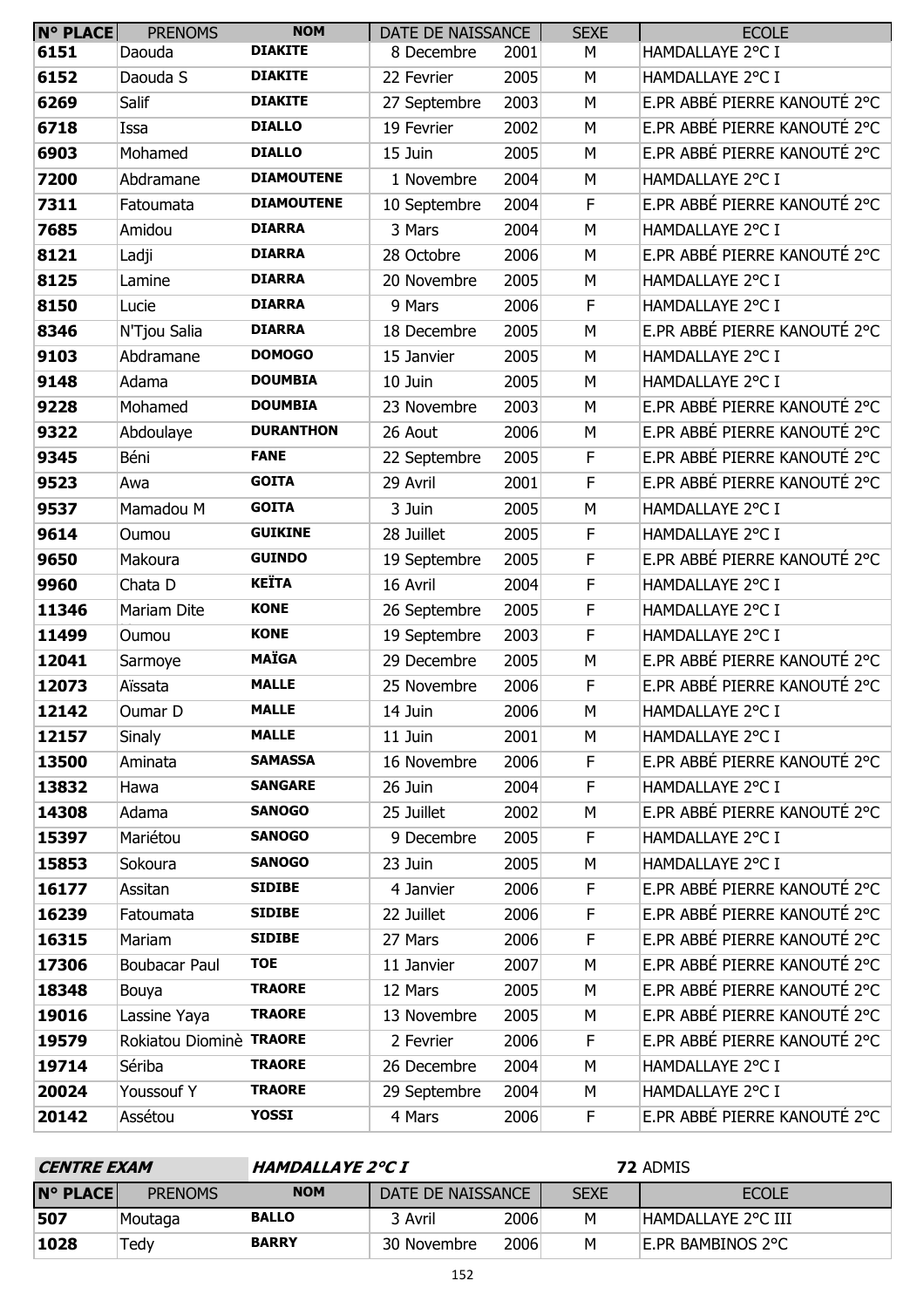| N° PLACE | <b>PRENOMS</b> | <b>NOM</b>        | DATE DE NAISSANCE |      | <b>SEXE</b> | <b>ECOLE</b>           |
|----------|----------------|-------------------|-------------------|------|-------------|------------------------|
| 1117     | Fatoumata      | <b>BAYOKO</b>     | 30 Aout           | 2005 | F.          | HAMDALLAYE 2°C III     |
| 1361     | Djénèba        | <b>BENGALY</b>    | 10 Janvier        | 2003 | F           | HAMDALLAYE 2°C III     |
| 1411     | Gaoussou       | <b>BENGALY</b>    | 13 Aout           | 2004 | M           | HAMDALLAYE 2°C III     |
| 1600     | Naténé         | <b>BENGALY</b>    | 23 Mars           | 2005 | F           | HAMDALLAYE 2°C III     |
| 1610     | Noumoutiè      | <b>BENGALY</b>    | 30 Decembre       | 2003 | M           | E.PR BAMBINOS 2°C      |
| 1616     | Ouleymatou     | <b>BENGALY</b>    | 23 Mars           | 2005 | F           | HAMDALLAYE 2°C III     |
| 1823     | Achata         | <b>BERTHE</b>     | 29 Octobre        | 2003 | F           | HAMDALLAYE 2°C III     |
| 1897     | Alimata        | <b>BERTHE</b>     | 8 Janvier         | 2004 | F           | HAMDALLAYE 2°C III     |
| 2205     | Kadidia        | <b>BERTHE</b>     | 12 Mars           | 2005 | F           | E.PR BAMBINOS 2°C      |
| 2409     | Oumar          | <b>BERTHE</b>     | 22 Juin           | 2003 | M           | HAMDALLAYE 2°C III     |
| 2476     | Salimata       | <b>BERTHE</b>     | 20 Juin           | 2006 | F           | HAMDALLAYE 2°C III     |
| 2513     | Sinata         | <b>BERTHE</b>     | 10 Decembre       | 2004 | F           | HAMDALLAYE 2°C III     |
| 2525     | Souleymane     | <b>BERTHE</b>     | 28 Decembre       | 2005 | M           | HAMDALLAYE 2°C III     |
| 2725     | Fatoumata      | <b>BOUARE</b>     | 21 Octobre        | 2004 | F           | E.PR AWA COULIBALY 2°C |
| 2728     | Mamadou        | <b>BOUARE</b>     | 20 Janvier        | 2003 | М           | E.PR AWA COULIBALY 2°C |
| 5167     | Fatoumata      | <b>DEMBELE</b>    | 7 Octobre         | 2004 | F           | E.PR BAMBINOS 2°C      |
| 6217     | Lamine         | <b>DIAKITE</b>    | 7 Mars            | 2005 | M           | HAMDALLAYE 2°C III     |
| 6586     | Daouda         | <b>DIALLO</b>     | 25 Decembre       | 2004 | М           | HAMDALLAYE 2°C III     |
| 6680     | Fatoumata      | <b>DIALLO</b>     | 28 Mars           | 2006 | F           | HAMDALLAYE 2°C III     |
| 6952     | Orokiatou      | <b>DIALLO</b>     | 26 Novembre       | 2004 | $\mathsf F$ | HAMDALLAYE 2°C III     |
| 7175     | Youba          | <b>DIALLO</b>     | 3 Novembre        | 2003 | M           | HAMDALLAYE 2°C III     |
| 7478     | Youba Tountou  | <b>DIAMOUTENE</b> | 10 Janvier        | 2006 | М           | HAMDALLAYE 2°C III     |
| 7519     | Abdoulaye      | <b>DIARRA</b>     | 6 Avril           | 2005 | М           | E.PR BAMBINOS 2°C      |
| 7856     | <b>Diabaly</b> | <b>DIARRA</b>     | 29 Mars           | 2006 | F           | HAMDALLAYE 2°C III     |
| 8054     | Kadary         | <b>DIARRA</b>     | 23 Fevrier        | 2003 | M           | HAMDALLAYE 2°C III     |
| 8339     | Nianty         | <b>DIARRA</b>     | 5 Avril           | 2005 | М           | E.PR AWA COULIBALY 2°C |
| 10668    | Aichata        | <b>KONE</b>       | 21 Aout           | 2006 | F           | HAMDALLAYE 2°C III     |
| 10782    | Arouna         | <b>KONE</b>       | 17 Fevrier        | 2005 | M           | HAMDALLAYE 2°C III     |
| 11009    | Dramane        | <b>KONE</b>       | 2 Mars            | 2005 | M           | E.PR AWA COULIBALY 2°C |
| 11043    | Fanta          | <b>KONE</b>       | 13 Avril          | 2004 | F           | E.PR BAMBINOS 2°C      |
| 11195    | Karidiatou     | <b>KONE</b>       | 20 Fevrier        | 2005 | F           | HAMDALLAYE 2°C III     |
| 11257    | Machata        | <b>KONE</b>       | 18 Aout           | 2005 | F           | HAMDALLAYE 2°C III     |
| 11268    | Mafouné        | <b>KONE</b>       | 12 Mars           | 2003 | F           | HAMDALLAYE 2°C III     |
| 11283    | Maïmouna       | <b>KONE</b>       | 27 Mars           | 2005 | F           | HAMDALLAYE 2°C III     |
| 11646    | Sidi Kalil     | <b>KONE</b>       | 4 Juin            | 2000 | M           | E.PR BAMBINOS 2°C      |
| 11967    | Alidji Hamidou | <b>MAÏGA</b>      | 23 Septembre      | 2005 | M           | E.PR BAMBINOS 2°C      |
| 12281    | Soukoun        | <b>MARIKO</b>     | 1 Janvier         | 2003 | F           | E.PR AWA COULIBALY 2°C |
| 12567    | Amidou         | <b>OUATTARA</b>   | 19 Mars           | 2006 | M           | E.PR BAMBINOS 2°C      |
| 12964    | Mariam         | <b>OUATTARA</b>   | 14 Juin           | 2005 | F           | HAMDALLAYE 2°C III     |
| 13094    | Safiatou       | <b>OUATTARA</b>   | 24 Avril          | 2005 | F           | E.PR BAMBINOS 2°C      |
| 13166    | Sinali         | <b>OUATTARA</b>   | 31 Mars           | 2003 | M           | E.PR AWA COULIBALY 2°C |
| 13414    | Fatoumata      | <b>SAMAKE</b>     | 8 Juin            | 2005 | F           | E.PR AWA COULIBALY 2°C |
| 13452    | Mohamed        | <b>SAMAKE</b>     | 16 Aout           | 2005 | M           | HAMDALLAYE 2°C III     |
| 13506    | Safiatou       | <b>SAMBAKE</b>    | 14 Mars           | 2006 | F.          | E.PR BAMBINOS 2°C      |
| 13891    | Kassimou       | <b>SANGARE</b>    | 19 Janvier        | 2001 | M           | HAMDALLAYE 2°C III     |
| 14345    | Adiaratou      | <b>SANOGO</b>     | 19 Novembre       | 2004 | F           | HAMDALLAYE 2°C III     |
| 14840    | Djiriba        | <b>SANOGO</b>     | 10 Novembre       | 2005 | М           | HAMDALLAYE 2°C III     |
| 15796    | Seydou         | <b>SANOGO</b>     | 1 Avril           | 2005 | М           | HAMDALLAYE 2°C III     |
|          |                |                   |                   |      |             |                        |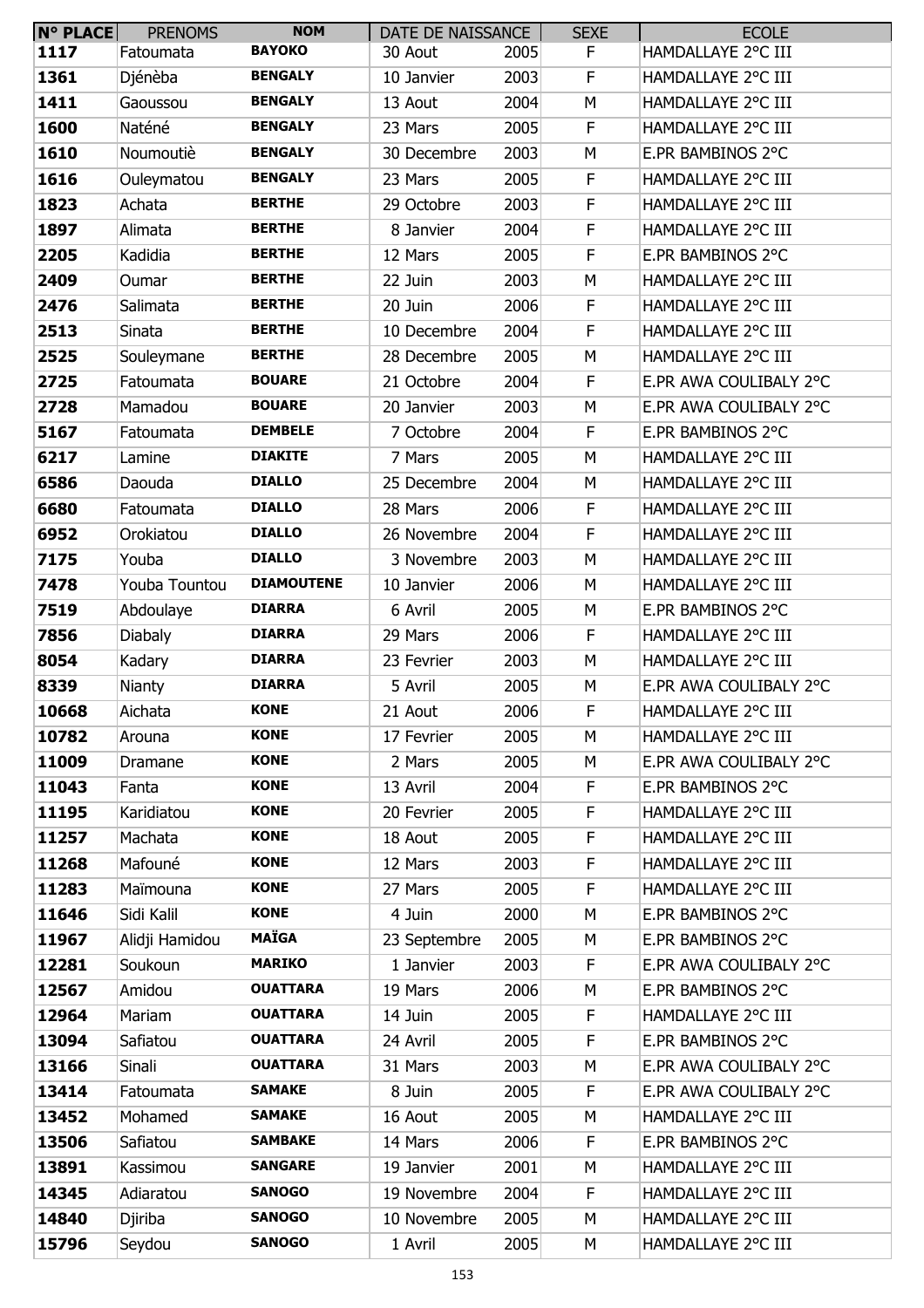| $N°$ PLACE | <b>PRENOMS</b> | <b>NOM</b>       | DATE DE NAISSANCE |      | <b>SEXE</b> | <b>ECOLE</b>           |
|------------|----------------|------------------|-------------------|------|-------------|------------------------|
| 16134      | Adama          | <b>SIDIBE</b>    | 5 Aout            | 2004 | М           | HAMDALLAYE 2°C III     |
| 16135      | Adama          | <b>SIDIBE</b>    | 1 Avril           | 2004 | М           | HAMDALLAYE 2°C III     |
| 16160      | Ama            | <b>SIDIBE</b>    | 4 Janvier         | 2006 | M           | E.PR AWA COULIBALY 2°C |
| 16165      | Aminata        | <b>SIDIBE</b>    | 8 Juillet         | 2004 | $\mathsf F$ | HAMDALLAYE 2°C III     |
| 16281      | Korotoumou     | <b>SIDIBE</b>    | 1 Novembre        | 2003 | F           | E.PR BAMBINOS 2°C      |
| 16452      | Ibrahim        | <b>SISSOKO</b>   | 28 Janvier        | 2006 | M           | E.PR AWA COULIBALY 2°C |
| 16453      | Ibrahim        | <b>SISSOKO</b>   | 30 Septembre      | 2005 | M           | E.PR BAMBINOS 2°C      |
| 16671      | Fatoumata      | <b>SOGODOGO</b>  | 10 Novembre       | 2005 | F           | E.PR AWA COULIBALY 2°C |
| 16874      | Wabou          | <b>SOGODOGO</b>  | 20 Novembre       | 2007 | M           | HAMDALLAYE 2°C III     |
| 16976      | Hamady         | <b>SOW</b>       | 4 Fevrier         | 2005 | М           | HAMDALLAYE 2°C III     |
| 17264      | Maria          | <b>THERA</b>     | 15 Aout           | 2004 | F           | HAMDALLAYE 2°C III     |
| 17303      | Hadja Oumou    | <b>TIRERA</b>    | 9 Novembre        | 2006 | $\mathsf F$ | E.PR BAMBINOS 2°C      |
| 17353      | Aichatou       | <b>TOGOLA</b>    | 2 Juin            | 2003 | F           | HAMDALLAYE 2°C III     |
| 17436      | Mahamadou      | <b>TOGOLA</b>    | 21 Juin           | 2004 | M           | E.PR BAMBINOS 2°C      |
| 17580      | Mahamane       | <b>TOUMAGNON</b> | 5 Juillet         | 2005 | M           | HAMDALLAYE 2°C III     |
| 17712      | Abdoulaye      | <b>TRAORE</b>    | 3 Aout            | 2003 | М           | E.PR AWA COULIBALY 2°C |
| 17924      | Afouchata      | <b>TRAORE</b>    | 23 Novembre       | 2003 | F           | E.PR BAMBINOS 2°C      |
| 18087      | Aminata        | <b>TRAORE</b>    | 26 Decembre       | 2006 | F           | E.PR AWA COULIBALY 2°C |
| 18733      | Guédiouma      | <b>TRAORE</b>    | 12 Avril          | 2003 | M           | E.PR AWA COULIBALY 2°C |
| 19074      | Maïmouna       | <b>TRAORE</b>    | 15 Avril          | 2005 | $\mathsf F$ | HAMDALLAYE 2°C III     |
| 19176      | Mariam         | <b>TRAORE</b>    | 3 Fevrier         | 2007 | F           | E.PR AWA COULIBALY 2°C |
| 19405      | Nampory        | <b>TRAORE</b>    | 28 Mars           | 2005 | М           | E.PR BAMBINOS 2°C      |

**CENTRE EXAM HEREMAKONO**

| <b>N° PLACE</b> | <b>PRENOMS</b> | <b>NOM</b>       | DATE DE NAISSANCE |      | <b>SEXE</b> | <b>ECOLE</b>   |
|-----------------|----------------|------------------|-------------------|------|-------------|----------------|
| 945             | Siaka          | <b>BAMBA</b>     | 24 Aout           | 2005 | M           | HÈRÈMAKONO 2°C |
| 1878            | Aïchata        | <b>BERTHE</b>    | 16 Mars           | 2002 | F           | KOULOUKAN 2°C  |
| 2013            | <b>Bintou</b>  | <b>BERTHE</b>    | 31 Decembre       | 2003 | $\mathsf F$ | KOULOUKAN 2°C  |
| 2028            | Chaka          | <b>BERTHE</b>    | 4 Avril           | 2005 | M           | KOULOUKAN 2°C  |
| 2142            | Fousseni       | <b>BERTHE</b>    | 16 Septembre      | 2005 | M           | HÈRÈMAKONO 2°C |
| 2148            | Fousseyni      | <b>BERTHE</b>    | 31 Decembre       | 2003 | M           | KOULOUKAN 2°C  |
| 2197            | Kadiatou       | <b>BERTHE</b>    | 9 Juin            | 2005 | F           | HÈRÈMAKONO 2°C |
| 2287            | Siaka N'Golo   | <b>BERTHE</b>    | 9 Septembre       | 2003 | M           | KOULOUKAN 2°C  |
| 3069            | Mariam         | <b>CISSE</b>     | 2 Janvier         | 2003 | F           | HÈRÈMAKONO 2°C |
| 3333            | Ali            | <b>COULIBALY</b> | 1 Janvier         | 2002 | M           | HÈRÈMAKONO 2°C |
| 3917            | Kassoum S      | <b>COULIBALY</b> | 5 Mars            | 2002 | M           | HÈRÈMAKONO 2°C |
| 3994            | Maïmouna       | <b>COULIBALY</b> | 12 Fevrier        | 2006 | F           | KOULOUKAN 2°C  |
| 4194            | Nassarata      | <b>COULIBALY</b> | 28 Septembre      | 2001 | F           | KOULOUKAN 2°C  |
| 4382            | Sékou          | <b>COULIBALY</b> | 28 Mars           | 2004 | M           | HÈRÈMAKONO 2°C |
| 4392            | Sétou          | <b>COULIBALY</b> | 10 Janvier        | 2004 | F           | HÈRÈMAKONO 2°C |
| 4578            | Youssouf       | <b>COULIBALY</b> | 21 Mars           | 2005 | M           | HÈRÈMAKONO 2°C |
| 4838            | Abdoul Kadri   | <b>DAOU</b>      | 31 Decembre       | 2002 | M           | KOULOUKAN 2°C  |
| 5172            | Fatoumata      | <b>DEMBELE</b>   | 21 Juin           | 2004 | $\mathsf F$ | HÈRÈMAKONO 2°C |
| 5587            | Yacouba        | <b>DEMBELE</b>   | 20 Fevrier        | 2005 | M           | HÈRÈMAKONO 2°C |
| 5645            | Abdoulaye      | <b>DIABATE</b>   | 4 Fevrier         | 2006 | M           | HÈRÈMAKONO 2°C |
| 5674            | Adiarra        | <b>DIABATE</b>   | 21 Juin           | 2005 | F           | HÈRÈMAKONO 2°C |
| 5858            | Kébé B         | <b>DIABATE</b>   | 3 Mars            | 2005 | M           | HÈRÈMAKONO 2°C |
| 6109            | Allaye         | <b>DIAKITE</b>   | 30 Juillet        | 2004 | M           | KOULOUKAN 2°C  |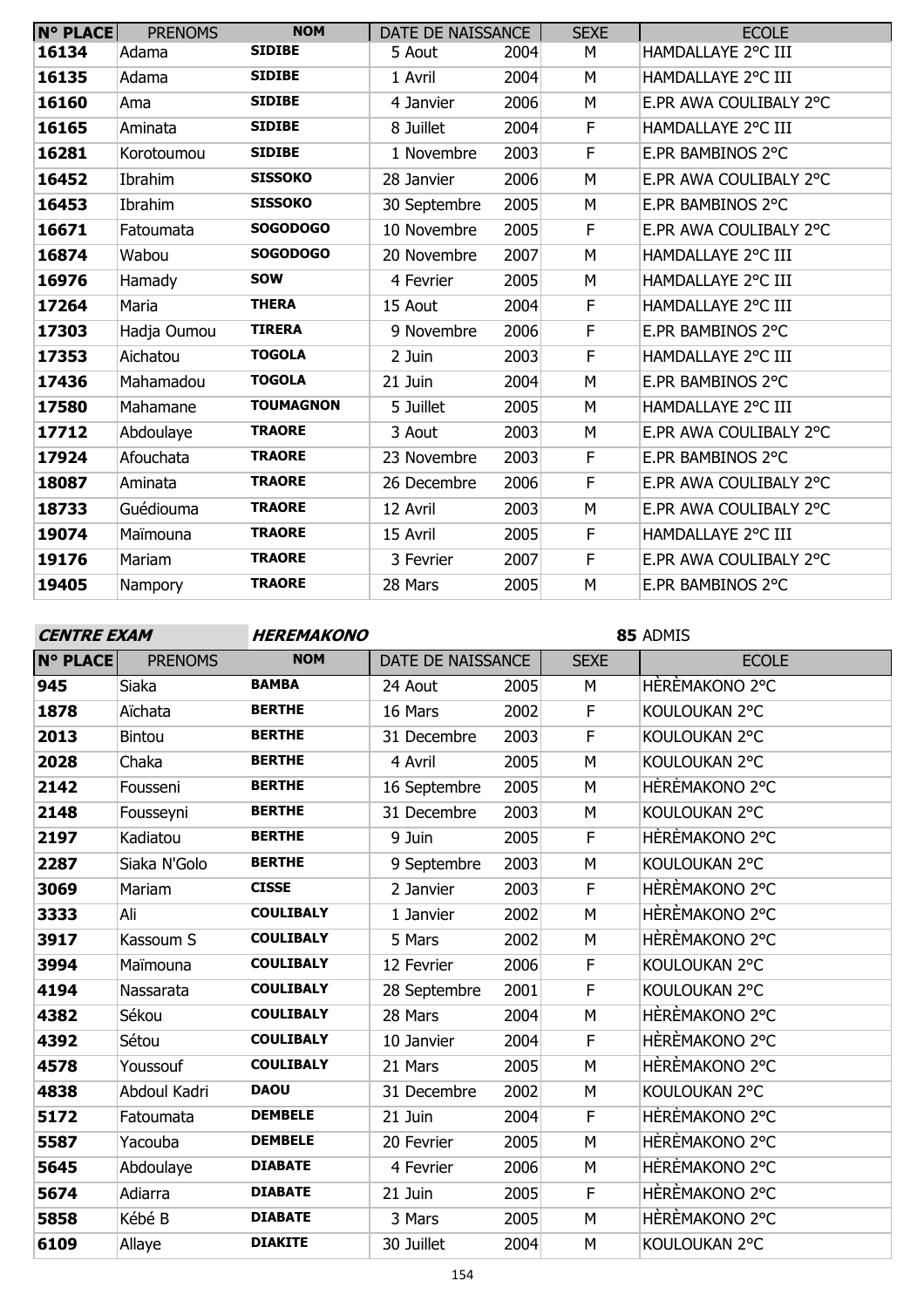| N° PLACE | <b>PRENOMS</b> | <b>NOM</b>      | DATE DE NAISSANCE |      | <b>SEXE</b> | <b>ECOLE</b>   |
|----------|----------------|-----------------|-------------------|------|-------------|----------------|
| 6453     | Aminata        | <b>DIALLO</b>   | 31 Decembre       | 2004 | F.          | HÈRÈMAKONO 2°C |
| 6653     | Fanta          | <b>DIALLO</b>   | 20 Septembre      | 2005 | $\mathsf F$ | HÈRÈMAKONO 2°C |
| 6804     | Mafouné        | <b>DIALLO</b>   | 25 Janvier        | 2004 | $\mathsf F$ | HÈRÈMAKONO 2°C |
| 6949     | N'To           | <b>DIALLO</b>   | 8 Juin            | 2004 | $\mathsf F$ | HÈRÈMAKONO 2°C |
| 7080     | Siaka          | <b>DIALLO</b>   | 4 Mars            | 2002 | M           | HÈRÈMAKONO 2°C |
| 7135     | Tiefongon      | <b>DIALLO</b>   | 1 Janvier         | 2003 | $\mathsf F$ | HÈRÈMAKONO 2°C |
| 7142     | Toumani        | <b>DIALLO</b>   | 10 Mars           | 2003 | M           | HÈRÈMAKONO 2°C |
| 7531     | Abdramane      | <b>DIARRA</b>   | 8 Aout            | 2003 | M           | HÈRÈMAKONO 2°C |
| 7662     | Aly            | <b>DIARRA</b>   | 4 Janvier         | 2005 | M           | HÈRÈMAKONO 2°C |
| 8023     | Ibrehima       | <b>DIARRA</b>   | 26 Septembre      | 2005 | M           | HÈRÈMAKONO 2°C |
| 9409     | Aboudou        | <b>FOFANA</b>   | 22 Juillet        | 2003 | M           | KOULOUKAN 2°C  |
| 10518    | Zoumana        | <b>KONATE</b>   | 26 Aout           | 2003 | М           | KOULOUKAN 2°C  |
| 10915    | Chiaka         | <b>KONE</b>     | 24 Novembre       | 2003 | M           | HÈRÈMAKONO 2°C |
| 10994    | Djénébou       | <b>KONE</b>     | 21 Juin           | 2004 | $\mathsf F$ | KOULOUKAN 2°C  |
| 11027    | <b>Drissa</b>  | <b>KONE</b>     | 5 Avril           | 2005 | M           | HÈRÈMAKONO 2°C |
| 11220    | Korotoumou     | <b>KONE</b>     | 2 Decembre        | 2002 | F           | HÈRÈMAKONO 2°C |
| 11364    | Masséni        | <b>KONE</b>     | 26 Juin           | 2002 | $\mathsf F$ | HÈRÈMAKONO 2°C |
| 11486    | Oumar          | <b>KONE</b>     | 29 Juillet        | 2005 | M           | KOULOUKAN 2°C  |
| 12537    | Alassane F     | <b>OUATTARA</b> | 12 Septembre      | 2004 | M           | KOULOUKAN 2°C  |
| 12614    | Assanatou      | <b>OUATTARA</b> | 20 Janvier        | 2004 | $\mathsf F$ | HÈRÈMAKONO 2°C |
| 12737    | Djouma         | <b>OUATTARA</b> | 7 Aout            | 2004 | $\mathsf F$ | HÈRÈMAKONO 2°C |
| 13596    | Alassane       | <b>SANGARE</b>  | 21 Mars           | 2002 | M           | HÈRÈMAKONO 2°C |
| 13703    | Bintou         | <b>SANGARE</b>  | 21 Mars           | 2001 | F           | HÈRÈMAKONO 2°C |
| 13962    | Mariam         | <b>SANGARE</b>  | 31 Decembre       | 2004 | $\mathsf F$ | KOULOUKAN 2°C  |
| 14009    | Moussa         | <b>SANGARE</b>  | 6 Octobre         | 2003 | M           | KOULOUKAN 2°C  |
| 14055    | Oumou K        | <b>SANGARE</b>  | 21 Avril          | 2004 | F           | KOULOUKAN 2°C  |
| 14410    | Alima          | <b>SANOGO</b>   | 15 Aout           | 2006 | F           | KOULOUKAN 2°C  |
| 14590    | Ayouba         | <b>SANOGO</b>   | 11 Juillet        | 2003 | M           | KOULOUKAN 2°C  |
| 14774    | <b>Diata</b>   | <b>SANOGO</b>   | 13 Avril          | 2005 | F           | HÈRÈMAKONO 2°C |
| 15298    | Mamadou        | <b>SANOGO</b>   | 24 Juin           | 2003 | M           | HÈRÈMAKONO 2°C |
| 15527    | Naziri         | <b>SANOGO</b>   | 5 Mars            | 2001 | M           | KOULOUKAN 2°C  |
| 15574    | Oumar          | <b>SANOGO</b>   | 22 Mars           | 2004 | M           | KOULOUKAN 2°C  |
| 16168    | Antou          | <b>SIDIBE</b>   | 31 Juillet        | 2004 | F           | HÈRÈMAKONO 2°C |
| 16253    | Hamidou        | <b>SIDIBE</b>   | 28 Septembre      | 2005 | M           | HÈRÈMAKONO 2°C |
| 16334    | Nadiara        | <b>SIDIBE</b>   | 1 Janvier         | 2003 | F           | KOULOUKAN 2°C  |
| 17752    | Abdramane      | <b>TRAORE</b>   | 19 Juillet        | 2003 | M           | KOULOUKAN 2°C  |
| 17887    | Adama S        | <b>TRAORE</b>   | 1 Mars            | 2002 | М           | HÈRÈMAKONO 2°C |
| 17927    | Afouchata      | <b>TRAORE</b>   | 4 Octobre         | 2003 | $\mathsf F$ | HÈRÈMAKONO 2°C |
| 17970    | Alassane       | <b>TRAORE</b>   | 20 Septembre      | 2004 | M           | HÈRÈMAKONO 2°C |
| 17999    | Ali O          | <b>TRAORE</b>   | 30 Mars           | 2002 | M           | HÈRÈMAKONO 2°C |
| 18071    | Amidou         | <b>TRAORE</b>   | 12 Mars           | 2004 | М           | KOULOUKAN 2°C  |
| 18231    | Awa N          | <b>TRAORE</b>   | 1 Janvier         | 2003 | F           | HÈRÈMAKONO 2°C |
| 18314    | Bintou         | <b>TRAORE</b>   | 25 Fevrier        | 2001 | F           | KOULOUKAN 2°C  |
| 18341    | Boubacar A     | <b>TRAORE</b>   | 1 Septembre       | 2004 | М           | HÈRÈMAKONO 2°C |
| 18360    | Bréhima        | <b>TRAORE</b>   | 30 Mars           | 2003 | M           | HÈRÈMAKONO 2°C |
| 18439    | Diakalia       | <b>TRAORE</b>   | 1 Janvier         | 2003 | M           | HÈRÈMAKONO 2°C |
| 18899    | Kalidou A      | <b>TRAORE</b>   | 4 Mars            | 2004 | М           | HÈRÈMAKONO 2°C |
| 18936    | Kassim         | <b>TRAORE</b>   | 8 Janvier         | 2005 | М           | HÈRÈMAKONO 2°C |
|          |                |                 |                   |      |             |                |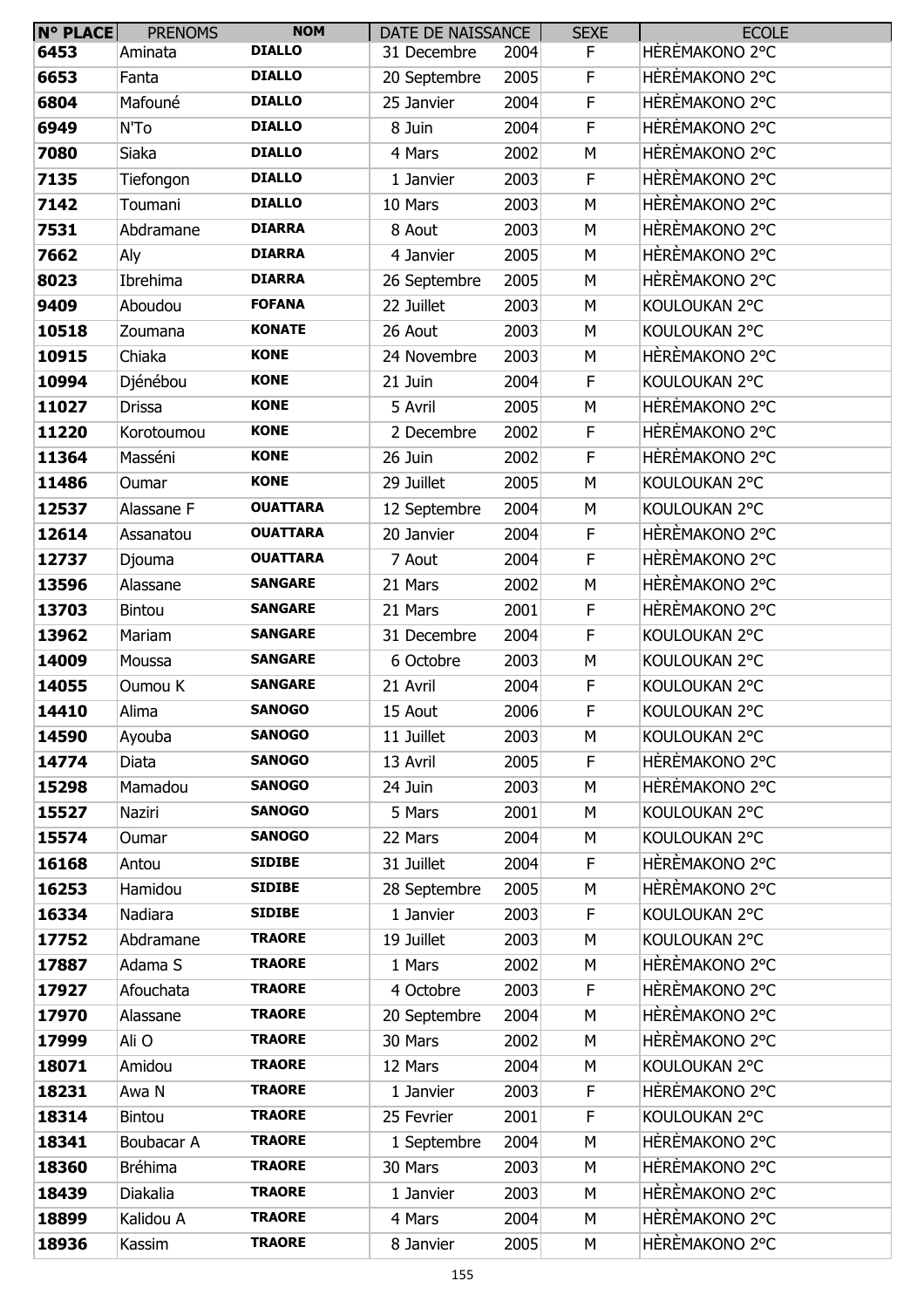| <b>N° PLACE</b> | <b>PRENOMS</b> | <b>NOM</b>    | DATE DE NAISSANCE |      | <b>SEXE</b> | <b>ECOLE</b>   |
|-----------------|----------------|---------------|-------------------|------|-------------|----------------|
| 18964           | Korotoumou     | <b>TRAORE</b> | 1 Janvier         | 2002 | F           | HÈRÈMAKONO 2°C |
| 19075           | Maïmouna       | <b>TRAORE</b> | 28 Mars           | 2003 | F           | HÈRÈMAKONO 2°C |
| 19119           | Mamadou        | <b>TRAORE</b> | 30 Septembre      | 2004 | М           | HÈRÈMAKONO 2°C |
| 19121           | Mamadou        | <b>TRAORE</b> | 14 Septembre      | 2003 | М           | KOULOUKAN 2°C  |
| 19149           | Mamou          | <b>TRAORE</b> | 28 Octobre        | 2004 | F           | HÈRÈMAKONO 2°C |
| 19235           | Mariam         | <b>TRAORE</b> | 26 Decembre       | 2003 | F           | HÈRÈMAKONO 2°C |
| 19267           | Massitan       | <b>TRAORE</b> | 10 Janvier        | 2006 | F           | HÈRÈMAKONO 2°C |
| 19280           | Minata         | <b>TRAORE</b> | 23 Octobre        | 2002 | F           | HÈRÈMAKONO 2°C |
| 19612           | Salia          | <b>TRAORE</b> | 8 Aout            | 2006 | М           | KOULOUKAN 2°C  |
| 19618           | Salif          | <b>TRAORE</b> | 2 Octobre         | 2002 | М           | HÈRÈMAKONO 2°C |
| 19703           | Sékou          | <b>TRAORE</b> | 1 Janvier         | 2003 | М           | HÈRÈMAKONO 2°C |
| 19729           | Seydou         | TRAORE        | 14 Novembre       | 2004 | M           | HÈRÈMAKONO 2°C |
| 19935           | Yacou          | <b>TRAORE</b> | 12 Septembre      | 2005 | М           | KOULOUKAN 2°C  |
| 20037           | Zoulkafoul     | <b>TRAORE</b> | 31 Decembre       | 2004 | М           | KOULOUKAN 2°C  |

 ADMIS **N° PLACE** PRENOMS **NOM** | DATE DE NAISSANCE | SEXE | ECOLE Mariam **BAGAYOGO** 18 Juin 2002 F OUAHIBÉRA 2°C Djibril **BAH** 7 Janvier 2003 M OUAHIBÉRA 2°C Aïcha **BALLO** 6 Decembre 2004 F KABOGORA 2°C Cheick Sidi Yaya **BALLO** 23 Decembre 2003 M KABOGORA 2°C Djélika **BALLO** 23 Janvier 2004 F KABOGORA 2°C Salimata **BALLO** 6 Decembre 2004 F KABOGORA 2°C Maïmouna **BERTHE** 2 Mars 2004 F OUAHIBÉRA 2°C Rokiatou **BERTHE** 27 Avril 2004 F OUAHIBÉRA 2°C Sana **BERTHE** 30 Decembre 2004 M OUAHIBÉRA 2°C Anchata **CISSE** 31 Octobre 2002 F KABOGORA 2°C Inza **CISSE** 30 Mars 2003 M OUAHIBÉRA 2°C Malick **CISSE** 18 Aout 2002 M OUAHIBÉRA 2°C Aoua **COULIBALY** 16 Juillet 2004 F KABOGORA 2°C Arouna **COULIBALY** 2 Juin 2003 M KABOGORA 2°C Oudou **COULIBALY** 31 Decembre 2002 M KABOGORA 2°C Mariam **DIARRA** 1 Janvier 2005 F OUAHIBÉRA 2°C Aïchata **KONATE** 6 Juin 2005 F KABOGORA 2°C Fatoumata **KONATE** 10 Mars 2006 F KABOGORA 2°C Adama **KONE** 16 Novembre 2005 M KABOGORA 2°C Seydou **KONE** 31 Janvier 2003 M KABOGORA 2°C Afouchata **SANOGO** 29 Novembre 2004 F KABOGORA 2°C Fatoumata **SANOGO** 4 Mars 2004 F KABOGORA 2°C Mariam **SANOGO** 16 Mars 2004 F KABOGORA 2°C Sanata **SANOGO** 8 Fevrier 2004 F KABOGORA 2°C Sanoussi **SANOGO** 28 Janvier 2005 M KABOGORA 2°C Youssouf **SANOGO** 12 Decembre 2004 M KABOGORA 2°C Abdrahamane **SYLLA** 3 Mars 2006 M KABOGORA 2°C Fatoumata **SYLLA** 1 Janvier 2001 F KABOGORA 2°C Maïmouna **THERA** 28 Novembre 2003 F KABOGORA 2°C **CENTRE EXAM KABOGORA**

 Bakary **TRAORE** 10 Juin 2003 M KABOGORA 2°C Nabintou **TRAORE** 12 Mars 2006 F KABOGORA 2°C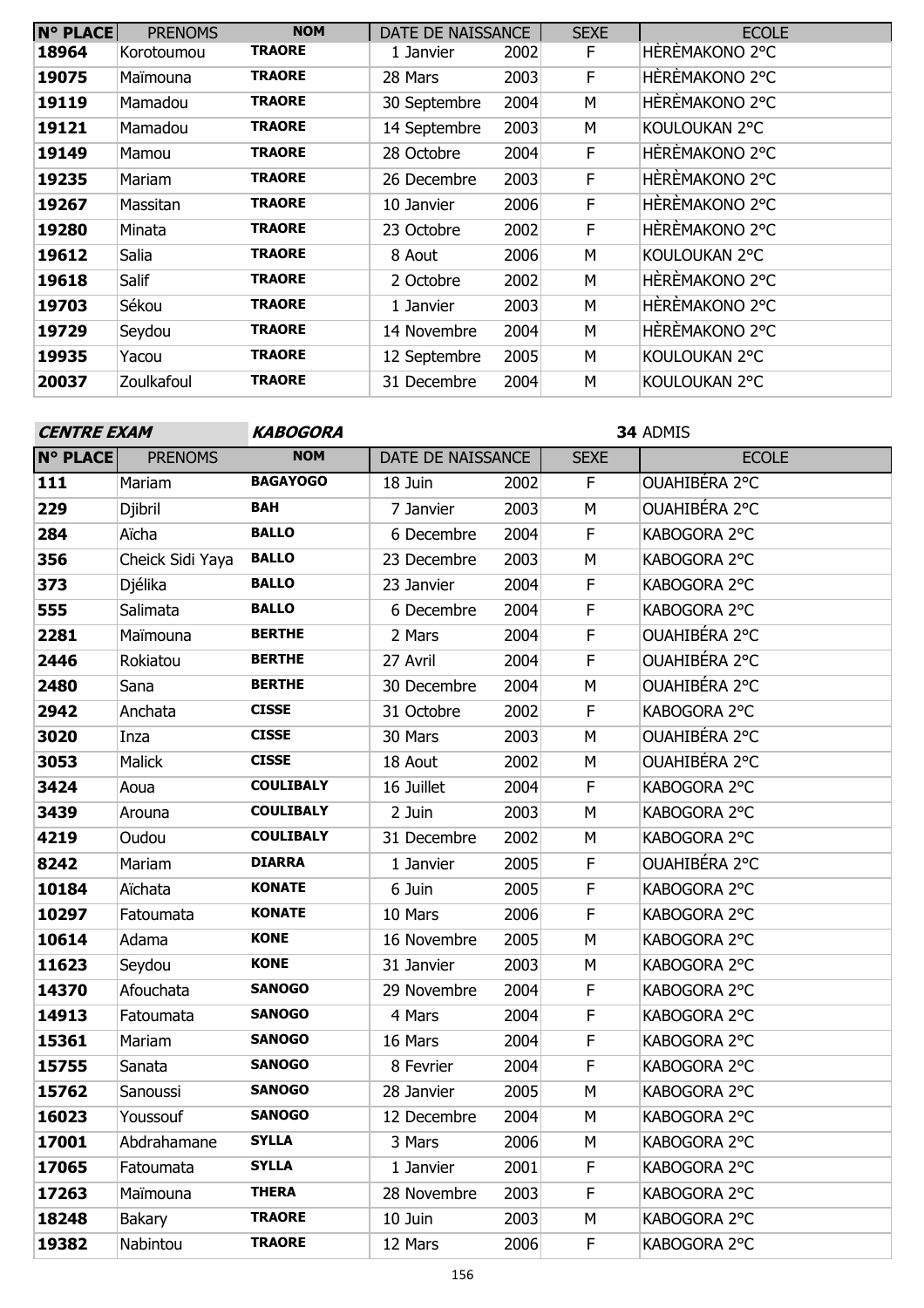| $N^{\circ}$ PLACE | <b>PRENOMS</b> | <b>NOM</b>    | DATE DE NAISSANCE |      | <b>SEXE</b> | <b>ECOLE</b>  |
|-------------------|----------------|---------------|-------------------|------|-------------|---------------|
| <b>19465</b>      | <b>Oumar</b>   | <b>TRAORE</b> | 30 Juillet        | 2005 | M           | IKABOGORA 2°C |
| 19931             | Worokiatou     | <b>TRAORE</b> | 2 Octobre         | 2004 |             | KABOGORA 2°C  |
| 19944             | 'Yacouba       | <b>TRAORE</b> | 9 Mars            | 2005 | М           | KABOGORA 2°C  |

| <b>CENTRE EXAM</b> |                  | <b>KAFOUZIELA</b> | <b>6 ADMIS</b>    |      |             |                |  |  |  |
|--------------------|------------------|-------------------|-------------------|------|-------------|----------------|--|--|--|
| <b>N° PLACE</b>    | <b>PRENOMS</b>   | <b>NOM</b>        | DATE DE NAISSANCE |      | <b>SEXE</b> | <b>ECOLE</b>   |  |  |  |
| 7394               | Moussa           | <b>DIAMOUTENE</b> | 1 Janvier         | 2004 | М           | KAFOUZIÉLA 2°C |  |  |  |
| 12981              | Mariam S         | <b>OUATTARA</b>   | 17 Juin           | 2002 | F           | KAFOUZIÉLA 2°C |  |  |  |
| 14915              | Fatoumata        | <b>SANOGO</b>     | 28 Aout           | 2004 | F           | KAFOUZIÉLA 2°C |  |  |  |
| 18278              | <b>Barakissa</b> | <b>TRAORE</b>     | 15 Juillet        | 2004 | F           | KAFOUZIÉLA 2°C |  |  |  |
| 18789              | Ibréhima         | <b>TRAORE</b>     | 3 Juin            | 2005 | M           | KAFOUZIÉLA 2°C |  |  |  |
| 19968              | Yanouroukou      | <b>TRAORE</b>     | 28 Avril          | 2004 | M           | KAFOUZIÉLA 2°C |  |  |  |

| <b>CENTRE EXAM</b> |                | <b>KAPALA</b>     |              |      |             | 32 ADMIS        |
|--------------------|----------------|-------------------|--------------|------|-------------|-----------------|
| <b>N° PLACE</b>    | <b>PRENOMS</b> | <b>NOM</b>        | DA           |      | <b>SEXE</b> | <b>ECOLE</b>    |
| 612                | Wassa          | <b>BALLO</b>      | 2 Avril      | 2004 | F.          | KAPALA 2°C      |
| 1844               | Adiara         | <b>BERTHE</b>     | 20 Mars      | 2004 | $\mathsf F$ | KAPALA 2°C      |
| 1934               | Aminata        | <b>BERTHE</b>     | 10 Septembre | 2003 | F           | KAPALA 2°C      |
| 2012               | <b>Bintou</b>  | <b>BERTHE</b>     | 10 Juillet   | 2002 | $\mathsf F$ | KAPALA 2°C      |
| 2066               | Diaratou       | <b>BERTHE</b>     | 31 Decembre  | 2004 | $\mathsf F$ | NIANGASSOBA 2°C |
| 2223               | Karidia        | <b>BERTHE</b>     | 23 Avril     | 2002 | F           | KAPALA 2°C      |
| 2306               | Mariam         | <b>BERTHE</b>     | 31 Decembre  | 2002 | F           | KAPALA 2°C      |
| 2391               | Nassoun        | <b>BERTHE</b>     | 27 Mars      | 2004 | $\mathsf F$ | KAPALA 2°C      |
| 2402               | Orokiatou      | <b>BERTHE</b>     | 12 Fevrier   | 2003 | $\mathsf F$ | NIANGASSOBA 2°C |
| 2430               | Poiry          | <b>BERTHE</b>     | 1 Janvier    | 2003 | F           | KAPALA 2°C      |
| 2482               | Saran          | <b>BERTHE</b>     | 1 Janvier    | 2004 | F           | KAPALA 2°C      |
| 2598               | Zana           | <b>BERTHE</b>     | 1 Janvier    | 2004 | M           | KAPALA 2°C      |
| 4213               | Nouhoum        | <b>COULIBALY</b>  | 17 Decembre  | 2003 | M           | NIANGASSOBA 2°C |
| 5515               | Seydou         | <b>DEMBELE</b>    | 20 Septembre | 2003 | М           | NIANGASSOBA 2°C |
| 5695               | Alimatou       | <b>DIABATE</b>    | 1 Janvier    | 2003 | $\mathsf F$ | KAPALA 2°C      |
| 6769               | Konimba        | <b>DIALLO</b>     | 27 Septembre | 2005 | M           | NIANGASSOBA 2°C |
| 7483               | <b>Binta</b>   | <b>DIANCOUMBA</b> | 7 Juin       | 2003 | $\mathsf F$ | KAPALA 2°C      |
| 8673               | Saïbou         | <b>DIAWARA</b>    | 11 Mars      | 2004 | M           | KAPALA 2°C      |
| 8681               | Soumaïla       | <b>DIAWARA</b>    | 1 Janvier    | 2003 | М           | KAPALA 2°C      |
| 9044               | Fatoumata      | <b>DJOURTHE</b>   | 9 Mars       | 2005 | F           | KAPALA 2°C      |
| 9990               | Issa           | <b>KEÏTA</b>      | 2 Decembre   | 2003 | M           | KAPALA 2°C      |
| 11191              | Karidia        | <b>KONE</b>       | 20 Mars      | 2002 | F           | KAPALA 2°C      |
| 11659              | Sita           | <b>KONE</b>       | 4 Juin       | 2004 | $\mathsf F$ | KAPALA 2°C      |
| 13063              | Ousmane        | <b>OUATTARA</b>   | 7 Novembre   | 2005 | M           | NIANGASSOBA 2°C |
| 14758              | Diakalia       | <b>SANOGO</b>     | 1 Janvier    | 2003 | М           | NIANGASSOBA 2°C |
| 14867              | Drissa         | <b>SANOGO</b>     | 1 Janvier    | 2004 | М           | NIANGASSOBA 2°C |
| 15606              | Ousmane        | <b>SANOGO</b>     | 28 Mars      | 2005 | M           | NIANGASSOBA 2°C |
| 16785              | Moussa         | <b>SOGODOGO</b>   | 10 Fevrier   | 2003 | М           | NIANGASSOBA 2°C |
| 17091              | Korotoumou     | <b>SYLLA</b>      | 1 Aout       | 2003 | F           | KAPALA 2°C      |
| 17722              | Abdoulaye      | <b>TRAORE</b>     | 1 Octobre    | 2005 | М           | KAPALA 2°C      |
| 19757              | Siaka          | <b>TRAORE</b>     | 18 Novembre  | 2003 | М           | NIANGASSOBA 2°C |
| 19954              | Yacouba        | <b>TRAORE</b>     | 1 Janvier    | 2005 | М           | NIANGASSOBA 2°C |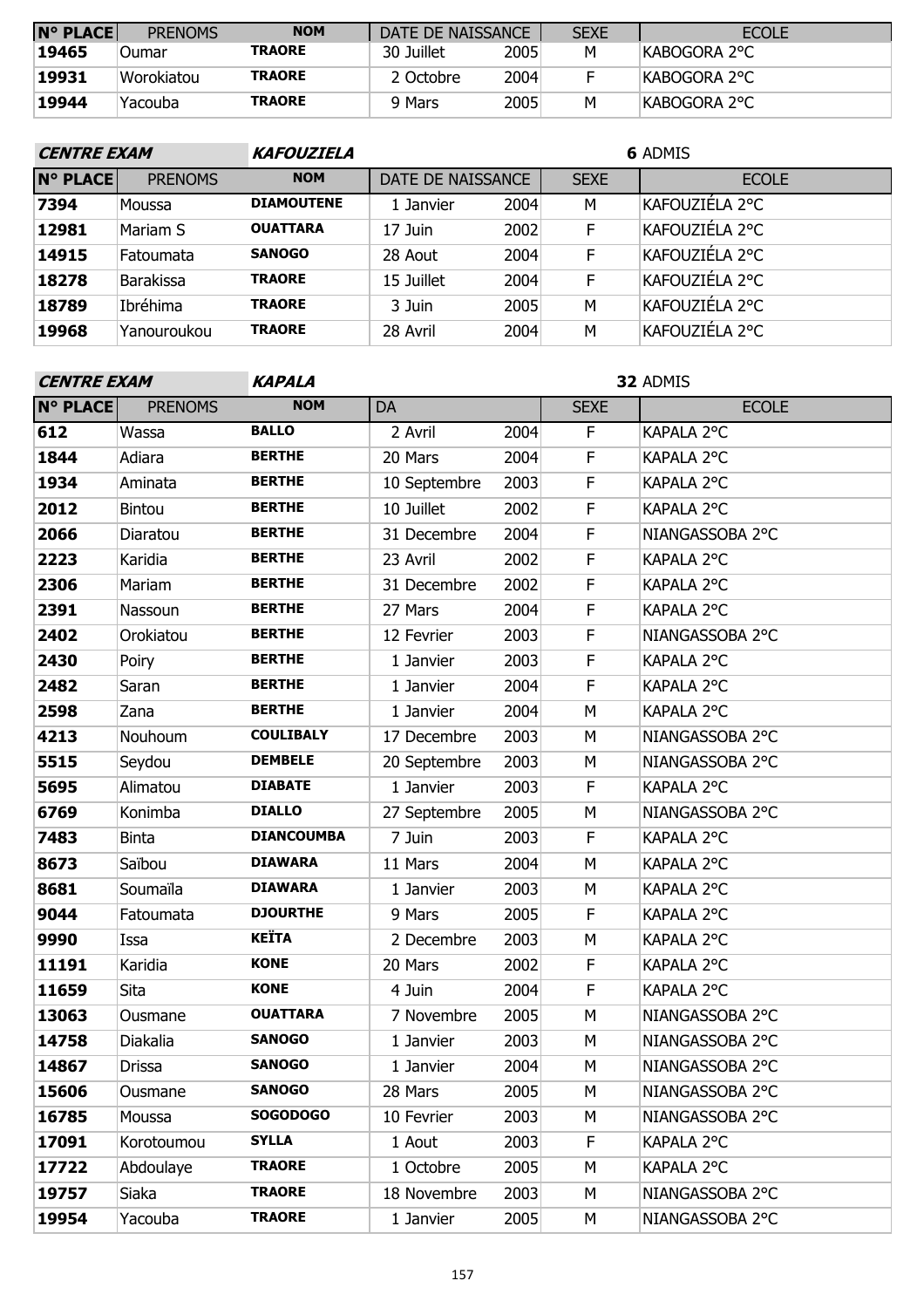| N° PLACE           | <b>PRENOMS</b> | <b>NOM</b>        | DATE DE NAISSANCE |      | <b>SEXE</b> | <b>ECOLE</b>    |  |
|--------------------|----------------|-------------------|-------------------|------|-------------|-----------------|--|
| <b>CENTRE EXAM</b> |                | <b>KENEDOUGOU</b> |                   |      | 40 ADMIS    |                 |  |
| <b>N° PLACE</b>    | <b>PRENOMS</b> | <b>NOM</b>        | DA                |      | <b>SEXE</b> | <b>ECOLE</b>    |  |
| 678                | Adiaratou      | <b>BAMBA</b>      | 18 Fevrier        | 2004 | F           | LAFIABOUGOU 2°C |  |
| 1501               | Lassine        | <b>BENGALY</b>    | 27 Octobre        | 2003 | M           | LAFIABOUGOU 2°C |  |
| 1618               | Oumar          | <b>BENGALY</b>    | 9 Fevrier         | 2003 | M           | LAFIABOUGOU 2°C |  |
| 1935               | Aminata        | <b>BERTHE</b>     | 26 Aout           | 2005 | F           | LAFIABOUGOU 2°C |  |
| 1985               | <b>Bakary</b>  | <b>BERTHE</b>     | 19 Octobre        | 2005 | M           | LAFIABOUGOU 2°C |  |
| 3877               | Kadidiatou     | <b>COULIBALY</b>  | 6 Novembre        | 2005 | F           | LAFIABOUGOU 2°C |  |
| 5115               | Djénéba        | <b>DEMBELE</b>    | 3 Janvier         | 2003 | F           | E.PR MÔMÔ 2°C   |  |
| 5595               | Yacouba Moussa | <b>DEMBELE</b>    | 15 Mars           | 2005 | M           | LAFIABOUGOU 2°C |  |
| 6051               | Cheick Oumar   | <b>DIABY</b>      | 18 Juin           | 2003 | M           | LAFIABOUGOU 2°C |  |
| 6381               | Adiaratou      | <b>DIALLO</b>     | 25 Janvier        | 2005 | F           | LAFIABOUGOU 2°C |  |
| 6765               | Kidjan         | <b>DIALLO</b>     | 23 Juin           | 2004 | M           | E.PR MÔMÔ 2°C   |  |
| 6899               | Moctar         | <b>DIALLO</b>     | 28 Juillet        | 2004 | М           | LAFIABOUGOU 2°C |  |
| 6931               | Nabintou       | <b>DIALLO</b>     | 16 Aout           | 2001 | F           | E.PR MÔMÔ 2°C   |  |
| 7648               | Alimata        | <b>DIARRA</b>     | 13 Octobre        | 2002 | F           | LAFIABOUGOU 2°C |  |
| 8371               | Ousmane        | <b>DIARRA</b>     | 27 Aout           | 2005 | M           | LAFIABOUGOU 2°C |  |
| 8482               | Siaka          | <b>DIARRA</b>     | 15 Septembre      | 2003 | M           | E.PR MÔMÔ 2°C   |  |
| 8604               | Youssouf       | <b>DIARRA</b>     | 19 Septembre      | 2003 | M           | LAFIABOUGOU 2°C |  |
| 8700               | Fatoumata      | <b>DICKO</b>      | 20 Juin           | 2005 | F           | LAFIABOUGOU 2°C |  |
| 9208               | Lamine         | <b>DOUMBIA</b>    | 26 Octobre        | 2004 | M           | E.PR MÔMÔ 2°C   |  |
| 9433               | Abdoulaye      | <b>FOMBA</b>      | 30 Decembre       | 2004 | M           | E.PR MÔMÔ 2°C   |  |
| 10069              | Yaya           | <b>KEÏTA</b>      | 14 Mars           | 2004 | M           | E.PR MÔMÔ 2°C   |  |
| 10561              | Abi            | <b>KONE</b>       | 10 Aout           | 2002 | F           | LAFIABOUGOU 2°C |  |
| 10804              | Atikata        | <b>KONE</b>       | 5 Novembre        | 2006 | F           | E.PR MÔMÔ 2°C   |  |
| 11284              | Maïmouna       | <b>KONE</b>       | 2 Septembre       | 2003 | F           | LAFIABOUGOU 2°C |  |
| 12021              | Mahamadou      | <b>MAÏGA</b>      | 30 Juillet        | 2005 | M           | LAFIABOUGOU 2°C |  |
| 12233              | Mahamadou      | <b>MARIKO</b>     | 16 Fevrier        | 2003 | М           | LAFIABOUGOU 2°C |  |
| 12767              | Fatoumata      | <b>OUATTARA</b>   | 10 Decembre       | 2004 | F           | E.PR MÔMÔ 2°C   |  |
| 12904              | Lamine         | <b>OUATTARA</b>   | 2 Juillet         | 2006 | М           | E.PR MÔMÔ 2°C   |  |
| 13477              | Siaka          | <b>SAMAKE</b>     | 21 Decembre       | 2002 | М           | E.PR MÔMÔ 2°C   |  |
| 14442              | Amadou         | <b>SANOGO</b>     | 7 Avril           | 2003 | М           | LAFIABOUGOU 2°C |  |
| 14605              | Bakary         | <b>SANOGO</b>     | 3 Decembre        | 2005 | М           | LAFIABOUGOU 2°C |  |
| 14881              | Fanta          | <b>SANOGO</b>     | 14 Juillet        | 2005 | F.          | LAFIABOUGOU 2°C |  |
| 15425              | Mikaïoulou     | <b>SANOGO</b>     | 14 Juin           | 2004 | М           | LAFIABOUGOU 2°C |  |
| 16540              | Adama          | <b>SOGODOGO</b>   | 6 Janvier         | 2006 | М           | LAFIABOUGOU 2°C |  |
| 17083              | Kadidiatou     | <b>SYLLA</b>      | 21 Octobre        | 2005 | F           | LAFIABOUGOU 2°C |  |
| 17266              | Natalie        | <b>THERA</b>      | 1 Janvier         | 2006 | F           | E.PR MÔMÔ 2°C   |  |
| 17274              | Toutou         | <b>THIAM</b>      | 2 Janvier         | 2007 | F.          | LAFIABOUGOU 2°C |  |
| 18759              | Hawa           | <b>TRAORE</b>     | 8 Juin            | 2005 | F           | LAFIABOUGOU 2°C |  |
| 19201              | Mariam         | <b>TRAORE</b>     | 1 Mars            | 2004 | F           | LAFIABOUGOU 2°C |  |
| 20125              | Hassane        | <b>YATTASSAYE</b> | 16 Septembre      | 2005 | М           | E.PR MÔMÔ 2°C   |  |

| <b>CENTRE EXAM</b> |                | <b>KENEDOUGOU 2°C</b> |         |      | 95 ADMIS    |                     |
|--------------------|----------------|-----------------------|---------|------|-------------|---------------------|
| <b>N° PLACE</b>    | <b>PRENOMS</b> | <b>NOM</b>            | DA      |      | <b>SEXE</b> | <b>ECOLE</b>        |
| 227                | Boye           | <b>BAH</b>            | 13 Juin | 2005 |             | E.PR KÉNÉDOUGOU 2°C |
| 547                | Salia          | <b>BALLO</b>          | 8 Juin  | 2004 | м           | MANCOURANI 2°C I    |
| 935                | Sékou Oumar    | <b>BAMBA</b>          | 11 Juin | 2005 | м           | E.PR KÉNÉDOUGOU 2°C |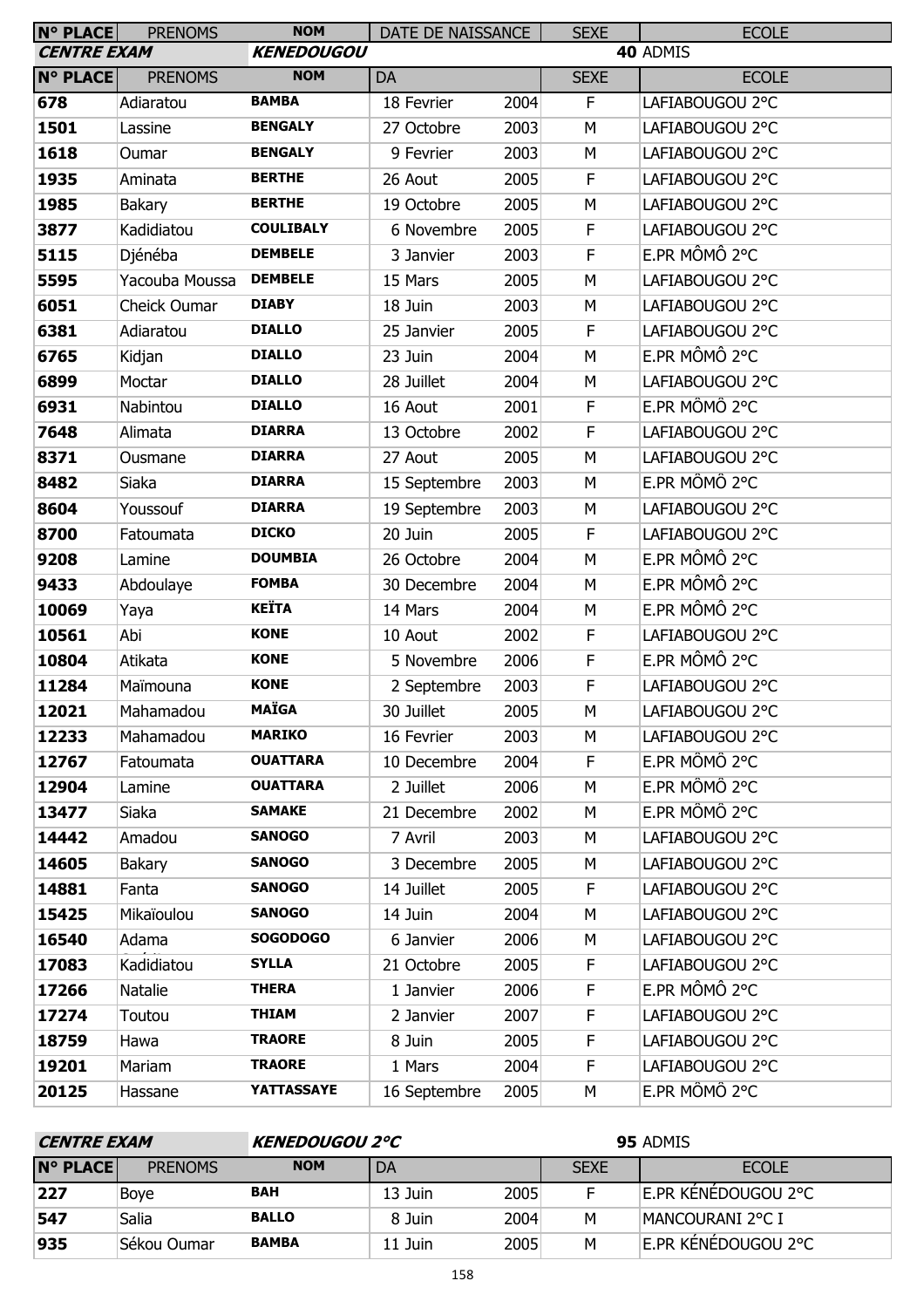| N° PLACE | <b>PRENOMS</b>         | <b>NOM</b>        | DATE DE NAISSANCE |      | <b>SEXE</b> | <b>ECOLE</b>        |
|----------|------------------------|-------------------|-------------------|------|-------------|---------------------|
| 1071     | Adiaratou              | <b>BAYOKO</b>     | 5 Mars            | 2004 | F           | E.PR KÉNÉDOUGOU 2°C |
| 1218     | Adiara                 | <b>BENGALY</b>    | 23 Septembre      | 2003 | F           | MANCOURANI 2°C I    |
| 1282     | Assétou                | <b>BENGALY</b>    | 26 Novembre       | 2006 | F           | E.PR KÉNÉDOUGOU 2°C |
| 1723     | Yacouba Abdoul         | <b>BENGALY</b>    | 9 Novembre        | 2006 | M           | E.PR KÉNÉDOUGOU 2°C |
| 1827     | Adama                  | <b>BERTHE</b>     | 23 Mars           | 2003 | M           | E.PR KÉNÉDOUGOU 2°C |
| 2842     | Fatou                  | <b>CAMARA</b>     | 28 Avril          | 2006 | $\mathsf F$ | E.PR KÉNÉDOUGOU 2°C |
| 2844     | Fatoumata              | <b>CAMARA</b>     | 6 Mars            | 2005 | F           | MANCOURANI 2°C I    |
| 2853     | Malado                 | <b>CAMARA</b>     | 9 Novembre        | 2004 | F           | E.PR LIMÉDA 2°C     |
| 2867     | Ousmane                | <b>CAMARA</b>     | 20 Juin           | 2005 | M           | MANCOURANI 2°C I    |
| 2879     | Worata                 | <b>CAMARA</b>     | 31 Juillet        | 2007 | F           | E.PR KÉNÉDOUGOU 2°C |
| 3200     | Abdoulaye Fall         | <b>COULIBALY</b>  | 30 Septembre      | 2005 | M           | E.PR KÉNÉDOUGOU 2°C |
| 3803     | Ibrahim                | <b>COULIBALY</b>  | 25 Septembre      | 2005 | M           | E.PR KÉNÉDOUGOU 2°C |
| 4114     | Modibo M               | <b>COULIBALY</b>  | 9 Decembre        | 2006 | M           | E.PR KÉNÉDOUGOU 2°C |
| 4371     | Sarata                 | <b>COULIBALY</b>  | 28 Avril          | 2003 | F           | E.PR KÉNÉDOUGOU 2°C |
| 4676     | Félicité Martin        | <b>DAKOUO</b>     | 20 Fevrier        | 2008 | F           | E.PR KÉNÉDOUGOU 2°C |
| 4755     | Djénèbou               | <b>DANIOKO</b>    | 5 Decembre        | 2005 | F           | E.PR LIMÉDA 2°C     |
| 4773     | Yanfilè                | <b>DANIOKO</b>    | 20 Juillet        | 2004 | M           | MANCOURANI 2°C I    |
| 5263     | Karim                  | <b>DEMBELE</b>    | 7 Janvier         | 2007 | M           | E.PR KÉNÉDOUGOU 2°C |
| 5304     | Maba                   | <b>DEMBELE</b>    | 7 Juin            | 2005 | F           | E.PR KÉNÉDOUGOU 2°C |
| 5333     | Mamadou                | <b>DEMBELE</b>    | 3 Avril           | 2005 | M           | E.PR KÉNÉDOUGOU 2°C |
| 5353     | Mariam                 | <b>DEMBELE</b>    | 9 Aout            | 2005 | F           | E.PR KÉNÉDOUGOU 2°C |
| 5654     | Aboubacar              | <b>DIABATE</b>    | 17 Mars           | 2004 | M           | MANCOURANI 2°C I    |
| 5690     | Alima                  | <b>DIABATE</b>    | 1 Fevrier         | 2005 | F           | MANCOURANI 2°C I    |
| 5794     | El Hadji Oumar         | <b>DIABATE</b>    | 4 Avril           | 2006 | M           | E.PR KÉNÉDOUGOU 2°C |
| 5900     | Mariam                 | <b>DIABATE</b>    | 28 Juillet        | 2004 | F.          | MANCOURANI 2°C I    |
| 6053     | Fatoumata              | <b>DIABY</b>      | 14 Fevrier        | 2006 | F           | E.PR KÉNÉDOUGOU 2°C |
| 6075     | Mahamadou              | <b>DIAGOURAGA</b> | 23 Decembre       | 2005 | M           | E.PR KÉNÉDOUGOU 2°C |
| 6992     | Paul Aboubacar         | <b>DIALLO</b>     | 3 Octobre         | 2006 | M           | E.PR KÉNÉDOUGOU 2°C |
| 7020     | Salia                  | <b>DIALLO</b>     | 21 Avril          | 2004 | M           | E.PR KÉNÉDOUGOU 2°C |
| 7106     | Souleymane             | <b>DIALLO</b>     | 26 Decembre       | 2004 | М           | E.PR KÉNÉDOUGOU 2°C |
| 7174     | Youba                  | <b>DIALLO</b>     | 7 Mars            | 2004 | M           | E.PR KÉNÉDOUGOU 2°C |
| 7749     | Awa                    | <b>DIARRA</b>     | 3 Mars            | 2004 | F.          | E.PR KÉNÉDOUGOU 2°C |
| 7880     | Djélika                | <b>DIARRA</b>     | 20 Juin           | 2003 | F           | E.PR LIMÉDA 2°C     |
| 8742     | Haby                   | <b>DIOP</b>       | 18 Septembre      | 2005 | F           | E.PR KÉNÉDOUGOU 2°C |
| 8749     | Abdramane              | <b>DIOURTE</b>    | 17 Fevrier        | 2006 | M           | E.PR KÉNÉDOUGOU 2°C |
| 9147     | Adama                  | <b>DOUMBIA</b>    | 9 Avril           | 2005 | M           | E.PR LIMÉDA 2°C     |
| 9275     | Wassa                  | <b>DOUMBIA</b>    | 1 Aout            | 2004 | F.          | E.PR LIMÉDA 2°C     |
| 9284     | Yaya Baba              | <b>DOUMBIA</b>    | 21 Mars           | 2007 | M           | E.PR KÉNÉDOUGOU 2°C |
| 9502     | Mariam                 | <b>GNANA</b>      | 5 Avril           | 2005 | F           | E.PR KÉNÉDOUGOU 2°C |
| 9708     | Mohamed Lamine HAÏDARA |                   | 10 Fevrier        | 2004 | M           | MANCOURANI 2°C I    |
| 9718     | Abdoulaye Diom         | <b>HENRY JOEL</b> | 3 Aout            | 2005 | М           | E.PR KÉNÉDOUGOU 2°C |
| 9777     | Sira                   | <b>KAMISSOKO</b>  | 28 Juin           | 2006 | F           | E.PR KÉNÉDOUGOU 2°C |
| 9972     | Fatoumata              | <b>KEÏTA</b>      | 25 Fevrier        | 2006 | F           | E.PR KÉNÉDOUGOU 2°C |
| 10073    | Yiraba                 | <b>KEÏTA</b>      | 28 Juin           | 2003 | М           | E.PR KÉNÉDOUGOU 2°C |
| 10077    | Zéinabou               | <b>KEÏTA</b>      | 26 Octobre        | 2005 | F           | E.PR KÉNÉDOUGOU 2°C |
| 10162    | Adam                   | <b>KONATE</b>     | 19 Novembre       | 2002 | F           | E.PR KÉNÉDOUGOU 2°C |
| 10336    | Karidiata              | <b>KONATE</b>     | 27 Mars           | 2006 | F           | E.PR KÉNÉDOUGOU 2°C |
| 10401    | Muhamad Abdoul KONATE  |                   | 1 Novembre        | 2004 | М           | E.PR KÉNÉDOUGOU 2°C |
|          |                        |                   |                   |      |             |                     |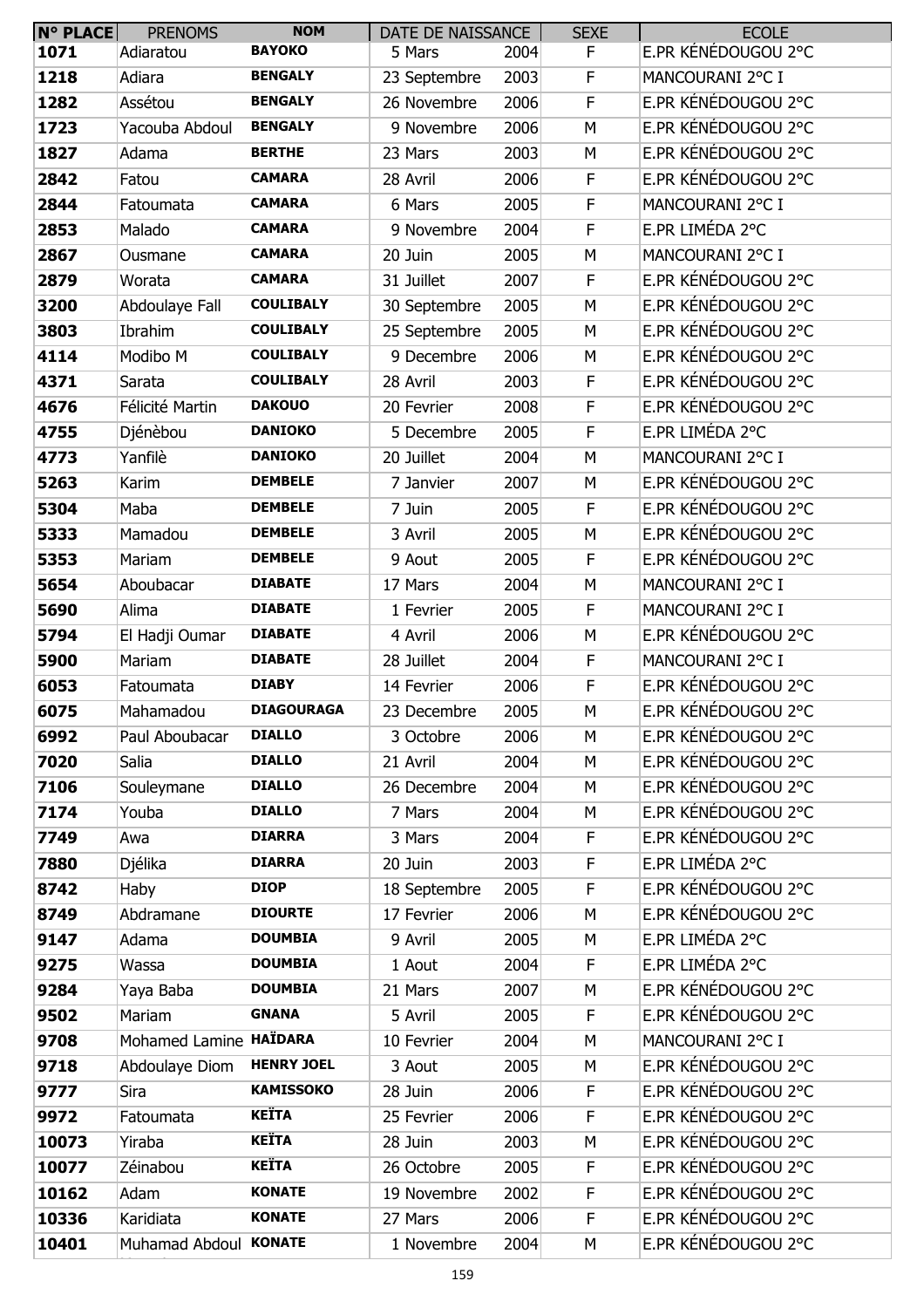| <b>N° PLACE</b> | <b>PRENOMS</b> | <b>NOM</b>      | DATE DE NAISSANCE |      | <b>SEXE</b> | <b>ECOLE</b>        |
|-----------------|----------------|-----------------|-------------------|------|-------------|---------------------|
| 10408           | Nana           | <b>KONATE</b>   | 12 Decembre       | 2002 | F           | E.PR KÉNÉDOUGOU 2°C |
| 10678           | Aïssatou       | <b>KONE</b>     | 22 Novembre       | 2005 | F           | MANCOURANI 2°C I    |
| 10746           | Aminata        | <b>KONE</b>     | 26 Aout           | 2006 | $\mathsf F$ | E.PR KÉNÉDOUGOU 2°C |
| 11049           | Fanta O        | <b>KONE</b>     | 5 Novembre        | 2005 | F           | MANCOURANI 2°C I    |
| 11060           | Fatoumata      | <b>KONE</b>     | 14 Aout           | 2002 | $\mathsf F$ | E.PR KÉNÉDOUGOU 2°C |
| 11915           | Bamody         | <b>MAGASSA</b>  | 17 Juillet        | 2005 | M           | E.PR KÉNÉDOUGOU 2°C |
| 12221           | <b>Drissa</b>  | <b>MARIKO</b>   | 12 Aout           | 2003 | M           | E.PR KÉNÉDOUGOU 2°C |
| 12468           | Aboubacar      | <b>OUATTARA</b> | 1 Janvier         | 2003 | M           | MANCOURANI 2°C I    |
| 12820           | Ibréhima       | <b>OUATTARA</b> | 25 Juin           | 2001 | М           | E.PR KÉNÉDOUGOU 2°C |
| 12937           | Mamadou        | <b>OUATTARA</b> | 30 Decembre       | 2005 | M           | E.PR KÉNÉDOUGOU 2°C |
| 13155           | Siaka          | <b>OUATTARA</b> | 22 Juillet        | 2005 | M           | E.PR KÉNÉDOUGOU 2°C |
| 13168           | Sitan          | <b>OUATTARA</b> | 10 Octobre        | 2005 | F           | E.PR LIMÉDA 2°C     |
| 13172           | Souleymane     | <b>OUATTARA</b> | 26 Mars           | 2005 | M           | E.PR KÉNÉDOUGOU 2°C |
| 13319           | Alou           | <b>SACKO</b>    | 27 Aout           | 2005 | F           | E.PR KÉNÉDOUGOU 2°C |
| 13550           | Adam           | <b>SANGARE</b>  | 14 Mars           | 2006 | F           | E.PR KÉNÉDOUGOU 2°C |
| 13759           | Djénébou       | <b>SANGARE</b>  | 26 Mars           | 2002 | F           | MANCOURANI 2°C I    |
| 14792           | Djamilatou     | <b>SANOGO</b>   | 5 Aout            | 2004 | $\mathsf F$ | MANCOURANI 2°C I    |
| 15240           | Mafounè        | <b>SANOGO</b>   | 19 Juin           | 2002 | F           | E.PR KÉNÉDOUGOU 2°C |
| 15521           | Nassoum        | <b>SANOGO</b>   | 19 Septembre      | 2005 | $\mathsf F$ | E.PR KÉNÉDOUGOU 2°C |
| 15535           | N'Gouro        | <b>SANOGO</b>   | 23 Fevrier        | 2004 | M           | E.PR KÉNÉDOUGOU 2°C |
| 15783           | Sékou Oumar    | <b>SANOGO</b>   | 6 Juillet         | 2006 | M           | E.PR LIMÉDA 2°C     |
| 16275           | Kalilou        | <b>SIDIBE</b>   | 24 Avril          | 2003 | M           | E.PR KÉNÉDOUGOU 2°C |
| 16388           | Siriki         | <b>SIDIBE</b>   | 5 Fevrier         | 2006 | М           | E.PR KÉNÉDOUGOU 2°C |
| 16545           | Adiaratou      | <b>SOGODOGO</b> | 12 Aout           | 2005 | $\mathsf F$ | E.PR KÉNÉDOUGOU 2°C |
| 16636           | Dialia         | <b>SOGODOGO</b> | 27 Mars           | 2005 | F           | E.PR LIMÉDA 2°C     |
| 16647           | Djénéba        | <b>SOGODOGO</b> | 13 Juin           | 2006 | F           | E.PR KÉNÉDOUGOU 2°C |
| 17516           | Youba          | <b>TOGOLA</b>   | 27 Juillet        | 2001 | М           | MANCOURANI 2°C I    |
| 17699           | Abdoul Karim   | <b>TRAORE</b>   | 20 Juin           | 2003 | М           | MANCOURANI 2°C I    |
| 17765           | Abiba          | <b>TRAORE</b>   | 23 Juillet        | 2005 | F.          | MANCOURANI 2°C I    |
| 18051           | Amadou         | <b>TRAORE</b>   | 21 Fevrier        | 2006 | М           | E.PR LIMÉDA 2°C     |
| 18167           | Assétou        | <b>TRAORE</b>   | 28 Octobre        | 2006 | F.          | E.PR KÉNÉDOUGOU 2°C |
| 18168           | Assétou        | <b>TRAORE</b>   | 12 Mars           | 2005 | F           | E.PR KÉNÉDOUGOU 2°C |
| 18297           | Ben Idrissa    | <b>TRAORE</b>   | 2 Juillet         | 2005 | М           | E.PR KÉNÉDOUGOU 2°C |
| 18317           | <b>Bintou</b>  | <b>TRAORE</b>   | 5 Mars            | 2004 | F.          | MANCOURANI 2°C I    |
| 18711           | Fousseyni      | <b>TRAORE</b>   | 29 Decembre       | 2005 | M           | E.PR KÉNÉDOUGOU 2°C |
| 18735           | Habibata       | <b>TRAORE</b>   | 7 Mars            | 2003 | F           | E.PR KÉNÉDOUGOU 2°C |
| 18918           | Karim          | <b>TRAORE</b>   | 21 Mars           | 2005 | М           | E.PR LIMÉDA 2°C     |
| 18979           | Koumba         | <b>TRAORE</b>   | 23 Mars           | 2006 | F.          | E.PR KÉNÉDOUGOU 2°C |
| 19116           | Mamadou        | <b>TRAORE</b>   | 18 Novembre       | 2006 | M           | E.PR KÉNÉDOUGOU 2°C |
| 19184           | Mariam         | <b>TRAORE</b>   | 15 Aout           | 2004 | F.          | E.PR LIMÉDA 2°C     |
| 19507           | Ousmane        | <b>TRAORE</b>   | 4 Mars            | 2004 | М           | E.PR KÉNÉDOUGOU 2°C |
| 19782           | Sidiki         | <b>TRAORE</b>   | 20 Janvier        | 2003 | М           | MANCOURANI 2°C I    |
| 19939           | Yacouba        | <b>TRAORE</b>   | 2 Decembre        | 2006 | М           | E.PR LIMÉDA 2°C     |
| 20041           | Zoumana        | <b>TRAORE</b>   | 28 Aout           | 2006 | М           | E.PR LIMÉDA 2°C     |

| <i><b>CENTRE EXAM</b></i> |                  | LAFIABOUGOU 2°C |         |      | 69 ADMIS |                 |
|---------------------------|------------------|-----------------|---------|------|----------|-----------------|
| $N^{\circ}$ PLACE         | <b>PRENOMS</b>   | NOM             | DA      |      | SEXE     | <b>ECOLE</b>    |
| 176                       | <b>Fatoumata</b> | <b>BAGAYOKO</b> | 18 Aout | 2005 |          | LAFIABOUGOU 2°C |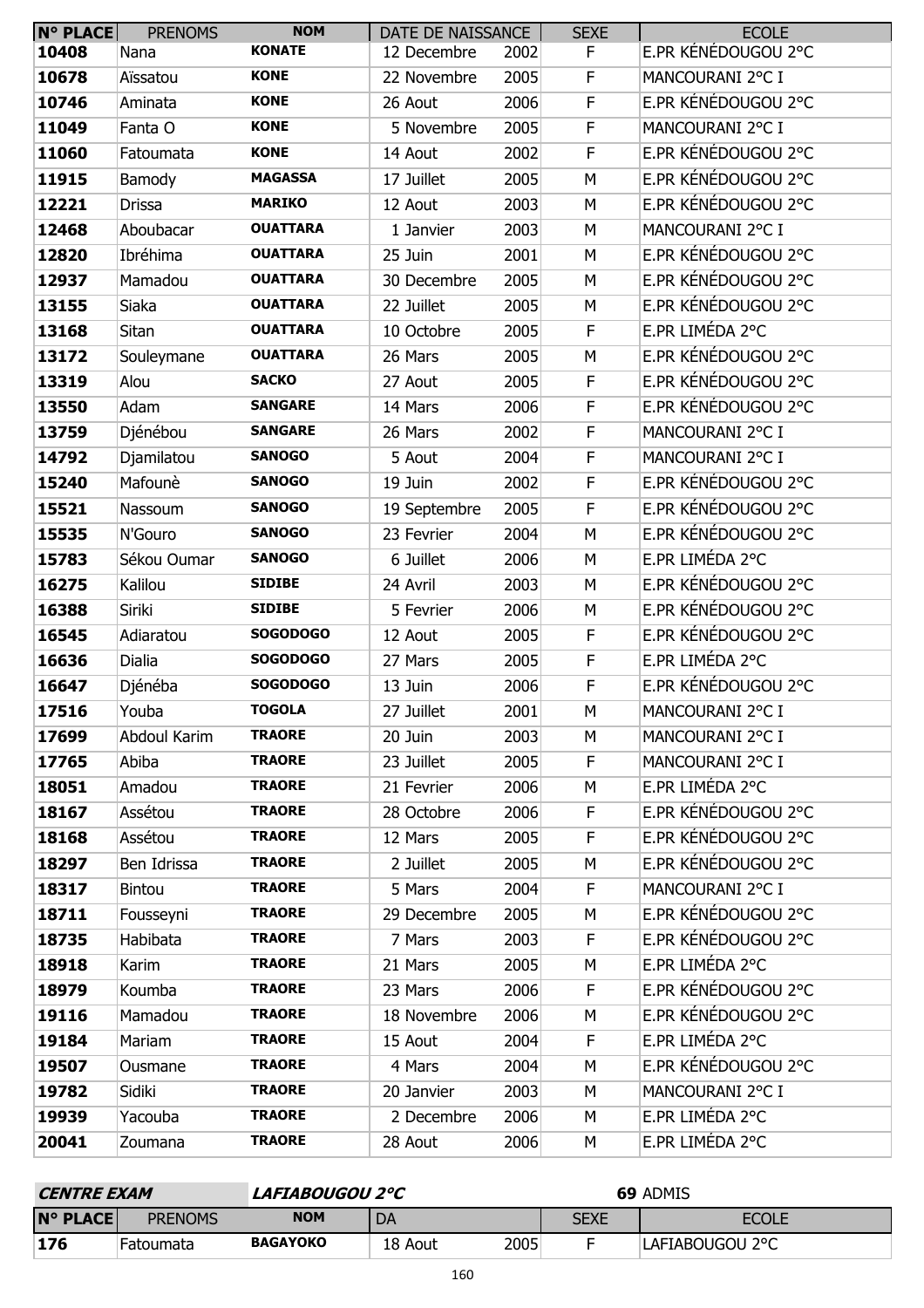| N° PLACE | <b>PRENOMS</b>           | <b>NOM</b>          | DATE DE NAISSANCE |      | <b>SEXE</b> | <b>ECOLE</b>                   |
|----------|--------------------------|---------------------|-------------------|------|-------------|--------------------------------|
| 435      | Kadidiatou               | <b>BALLO</b>        | 15 Decembre       | 2005 | F           | E.PR PROFESSUER MAMADOU        |
| 765      | Djénèbou                 | <b>BAMBA</b>        | 6 Aout            | 2006 | F           | <b>E.PR PROFESSUER MAMADOU</b> |
| 826      | Koura                    | <b>BAMBA</b>        | 16 Aout           | 2005 | F           | LAFIABOUGOU 2°C                |
| 938      | Seydou                   | <b>BAMBA</b>        | 5 Fevrier         | 2006 | M           | E.PR PROFESSUER MAMADOU        |
| 1078     | Ami                      | <b>BAYOKO</b>       | 2 Decembre        | 2002 | F           | LAFIABOUGOU 2°C                |
| 1394     | Fatoumata                | <b>BENGALY</b>      | 6 Juillet         | 2003 | $\mathsf F$ | LAFIABOUGOU 2°C                |
| 1770     | Abdoulaye                | <b>BERTHE</b>       | 15 Aout           | 2002 | M           | LAFIABOUGOU 2°C                |
| 1876     | Aïchata                  | <b>BERTHE</b>       | 26 Avril          | 2006 | F           | <b>E.PR PROFESSUER MAMADOU</b> |
| 2715     | Adama                    | <b>BOUARE</b>       | 3 Mars            | 2004 | M           | LAFIABOUGOU 2°C                |
| 3226     | Abou                     | <b>COULIBALY</b>    | 14 Novembre       | 2006 | М           | E.PR PROFESSUER MAMADOU        |
| 3293     | Afouchataou              | <b>COULIBALY</b>    | 7 Decembre        | 2004 | F           | LAFIABOUGOU 2°C                |
| 3738     | Fatoumata                | <b>COULIBALY</b>    | 20 Avril          | 2006 | $\mathsf F$ | LAFIABOUGOU 2°C                |
| 4083     | Mariétou                 | <b>COULIBALY</b>    | 2 Janvier         | 2003 | F           | LAFIABOUGOU 2°C                |
| 4317     | Safiatou                 | <b>COULIBALY</b>    | 24 Fevrier        | 2003 | $\mathsf F$ | LAFIABOUGOU 2°C                |
| 4643     | Salia                    | <b>DAGNO</b>        | 6 Octobre         | 2006 | M           | E.PR PROFESSUER MAMADOU        |
| 4652     | Sitan                    | <b>DAGNOGO</b>      | 12 Mars           | 2004 | F           | LAFIABOUGOU 2°C                |
| 4935     | Aïchata                  | <b>DEMBELE</b>      | 19 Octobre        | 2003 | F           | LAFIABOUGOU 2°C                |
| 5080     | Cheick A Madou Z DEMBELE |                     | 18 Juillet        | 2007 | M           | E.PR PROFESSUER MAMADOU        |
| 6939     | Nématou                  | <b>DIALLO</b>       | 3 Aout            | 2003 | $\mathsf F$ | LAFIABOUGOU 2°C                |
| 7023     | Salif                    | <b>DIALLO</b>       | 11 Mars           | 2004 | M           | E.PR MÔMÔ 2°C                  |
| 7446     | Soma                     | <b>DIAMOUTENE</b>   | 20 Fevrier        | 2006 | M           | E.PR PROFESSUER MAMADOU        |
| 8035     | Issa                     | <b>DIARRA</b>       | 5 Mars            | 2005 | M           | LAFIABOUGOU 2°C                |
| 8618     | Abdoulaye                | <b>DIARRASSOUBA</b> | 26 Mars           | 2004 | M           | LAFIABOUGOU 2°C                |
| 9213     | Maïmouna                 | <b>DOUMBIA</b>      | 2 Septembre       | 2005 | F           | E.PR MÔMÔ 2°C                  |
| 9299     | <b>Bamoussa</b>          | <b>DRAGO</b>        | 17 Janvier        | 2005 | M           | E.PR MÔMÔ 2°C                  |
| 11519    | Ousmane Chérif           | <b>KONE</b>         | 14 Avril          | 2006 | М           | E.PR PROFESSUER MAMADOU        |
| 11654    | Sinaly                   | <b>KONE</b>         | 24 Juillet        | 2005 | M           | E.PR PROFESSUER MAMADOU        |
| 11784    | Zeïnabou                 | <b>KONE</b>         | 28 Decembre       | 2005 | F           | E.PR PROFESSUER MAMADOU        |
| 11828    | Fatoumata                | <b>KOUMARE</b>      | 13 Aout           | 2004 | F           | E.PR MÔMÔ 2°C                  |
| 11835    | Adiaratou                | <b>KOUMBARA</b>     | 15 Mars           | 2006 | F           | E.PR PROFESSUER MAMADOU        |
| 12200    | Bâ Oumou                 | <b>MARIKO</b>       | 15 Avril          | 2004 | $\mathsf F$ | LAFIABOUGOU 2°C                |
| 12346    | Chaka                    | <b>N'DIAYE</b>      | 2 Fevrier         | 2005 | M           | LAFIABOUGOU 2°C                |
| 12490    | Adama                    | <b>OUATTARA</b>     | 17 Mars           | 2004 | М           | E.PR PROFESSUER MAMADOU        |
| 12527    | Aïchatou                 | <b>OUATTARA</b>     | 16 Decembre       | 2000 | F           | E.PR MÔMÔ 2°C                  |
| 12815    | Ibrahim                  | <b>OUATTARA</b>     | 27 Septembre      | 2006 | M           | E.PR MÔMÔ 2°C                  |
| 13059    | Ousmane                  | <b>OUATTARA</b>     | 20 Decembre       | 2002 | М           | E.PR MÔMÔ 2°C                  |
| 13255    | Kamissa                  | <b>OUEDRAGO</b>     | 27 Avril          | 2002 | F           | E.PR MÔMÔ 2°C                  |
| 13279    | Aramatou                 | <b>OUONOGO</b>      | 5 Septembre       | 2004 | F           | LAFIABOUGOU 2°C                |
| 13436    | Lalabou                  | <b>SAMAKE</b>       | 22 Septembre      | 2006 | F           | E.PR MÔMÔ 2°C                  |
| 13588    | Aïchata                  | <b>SANGARE</b>      | 20 Novembre       | 2005 | F           | E.PR MÔMÔ 2°C                  |
| 13881    | Karim                    | <b>SANGARE</b>      | 11 Septembre      | 2004 | M           | E.PR MÔMÔ 2°C                  |
| 13936    | Mama                     | <b>SANGARE</b>      | 24 Avril          | 2004 | M           | LAFIABOUGOU 2°C                |
| 14250    | Abdoulaye                | <b>SANOGO</b>       | 11 Avril          | 2005 | M           | E.PR MÔMÔ 2°C                  |
| 14533    | Assanatou                | <b>SANOGO</b>       | 28 Avril          | 2005 | F           | E.PR MÔMÔ 2°C                  |
| 14568    | Awa                      | <b>SANOGO</b>       | 24 Novembre       | 2004 | $\mathsf F$ | LAFIABOUGOU 2°C                |
| 14738    | Daouda                   | <b>SANOGO</b>       | 18 Decembre       | 2005 | M           | LAFIABOUGOU 2°C                |
| 14752    | Diadiaratou              | <b>SANOGO</b>       | 7 Mars            | 2005 | F           | E.PR PROFESSUER MAMADOU        |
| 14773    | Diaratou                 | <b>SANOGO</b>       | 31 Decembre       | 2002 | F           | LAFIABOUGOU 2°C                |
|          |                          |                     |                   |      |             |                                |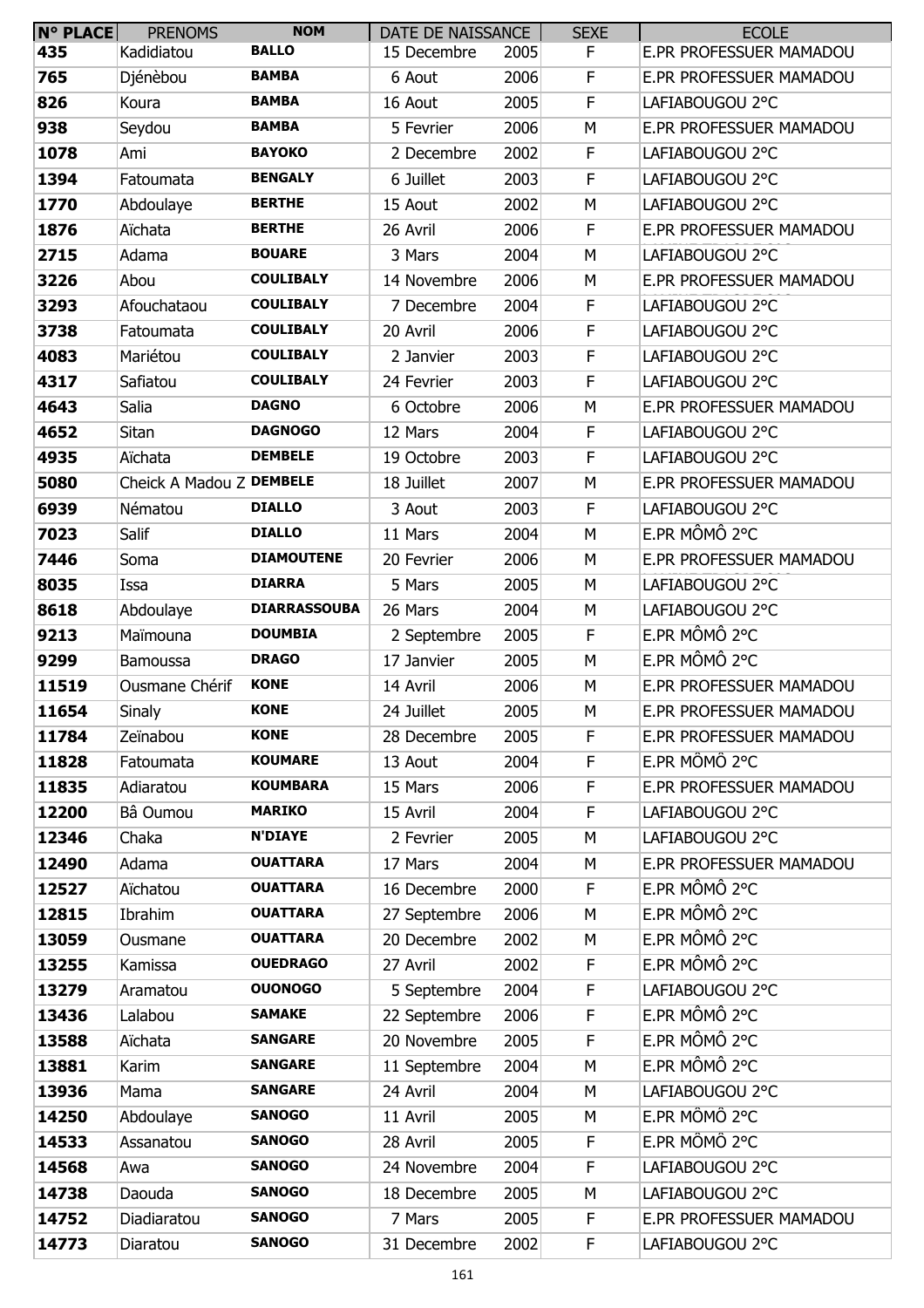| <b>N° PLACE</b> | <b>PRENOMS</b>      | <b>NOM</b>       | DATE DE NAISSANCE |      | <b>SEXE</b> | <b>ECOLE</b>            |
|-----------------|---------------------|------------------|-------------------|------|-------------|-------------------------|
| 14882           | Fanta               | <b>SANOGO</b>    | 2 Novembre        | 2004 | F.          | LAFIABOUGOU 2°C         |
| 15250           | Mahamadou           | <b>SANOGO</b>    | 7 Aout            | 2006 | M           | LAFIABOUGOU 2°C         |
| 15680           | Safiatou            | <b>SANOGO</b>    | 27 Avril          | 2005 | F.          | LAFIABOUGOU 2°C         |
| 16091           | <b>Cheick Ahmed</b> | <b>SECK</b>      | 6 Mars            | 2005 | M           | E.PR MÔMÔ 2°C           |
| 16383           | Sidi                | <b>SIDIBE</b>    | 27 Avril          | 2005 | M           | LAFIABOUGOU 2°C         |
| 16441           | Djénèba             | <b>SISSOKO</b>   | 23 Juillet        | 2006 | F           | E.PR PROFESSUER MAMADOU |
| 16578           | Aminata             | <b>SOGODOGO</b>  | 4 Juillet         | 2003 | F           | LAFIABOUGOU 2°C         |
| 16868           | Ténin               | <b>SOGODOGO</b>  | 20 Decembre       | 2005 | F           | LAFIABOUGOU 2°C         |
| 16916           | Damaris             | <b>SOULAMA</b>   | 31 Decembre       | 1999 | F           | CL                      |
| 16947           | Issa                | <b>SOUNTOURA</b> | 20 Septembre      | 2000 | M           | E.PR MÔMÔ 2°C           |
| 17072           | Hassane             | <b>SYLLA</b>     | 5 Juin            | 2004 | M           | LAFIABOUGOU 2°C         |
| 17258           | Grace Louhan        | <b>THERA</b>     | 24 Avril          | 2004 | F           | E.PR MÔMÔ 2°C           |
| 17293           | Ramata              | <b>TIERO</b>     | 19 Juillet        | 2005 | F           | LAFIABOUGOU 2°C         |
| 17555           | Mawa                | <b>TOGORA</b>    | 12 Novembre       | 2004 | F           | E.PR MÔMÔ 2°C           |
| 17753           | Abdramane           | <b>TRAORE</b>    | 17 Septembre      | 2005 | M           | LAFIABOUGOU 2°C         |
| 18091           | Aminata             | <b>TRAORE</b>    | 5 Juin            | 2006 | F           | E.PR MÔMÔ 2°C           |
| 18772           | Ibrahim             | <b>TRAORE</b>    | 16 Fevrier        | 2005 | M           | LAFIABOUGOU 2°C         |
| 19102           | <b>Malick</b>       | <b>TRAORE</b>    | 9 Avril           | 2005 | M           | E.PR MÔMÔ 2°C           |
| 19320           | Momine              | <b>TRAORE</b>    | 30 Janvier        | 2007 | M           | NANKOUN-DIASSA 2°C      |
| 19389           | Nafissétou          | <b>TRAORE</b>    | 22 Juin           | 2004 | F           | E.PR MÔMÔ 2°C           |

**CENTRE EXAM**

**LOTIO 149** ADMIS

| <b>N° PLACE</b> | <b>PRENOMS</b>  | <b>NOM</b>       | DA           |      | <b>SEXE</b> | <b>ECOLE</b>                 |
|-----------------|-----------------|------------------|--------------|------|-------------|------------------------------|
| 5               | Ibrahim         | <b>AG SIBBÂ</b>  | 22 Janvier   | 2005 | M           | LOTIO <sub>2°C</sub>         |
| 40              | Ibrahima        | AW               | 23 Aout      | 2005 | M           | E.PR KANI 2°C                |
| 42              | Djénéba         | <b>BA</b>        | 25 Avril     | 2006 | F           | LOTIO <sub>2°C</sub>         |
| 234             | Mamadou         | <b>BAH</b>       | 12 Aout      | 2005 | M           | E.PR KANI 2°C                |
| 853             | Mariam          | <b>BAMBA</b>     | 7 Aout       | 2002 | F           | LOTIO <sub>2°C</sub>         |
| 957             | Souleymane      | <b>BAMBA</b>     | 10 Janvier   | 2001 | M           | LOTIO <sub>2°C</sub>         |
| 1370            | Dramane         | <b>BENGALY</b>   | 13 Mars      | 2005 | M           | LOTIO <sub>2°C</sub>         |
| 1379            | Fanta           | <b>BENGALY</b>   | 20 Aout      | 2005 | F           | E.PR THIANZIÉ BOLÉZOGOLA 2°C |
| 1390            | Fatoumata       | <b>BENGALY</b>   | 29 Septembre | 2005 | F           | E.PR KANI 2°C                |
| 1513            | Mahamadou       | <b>BENGALY</b>   | 6 Janvier    | 2006 | M           | E.PR KANI 2°C                |
| 1659            | Salimata        | <b>BENGALY</b>   | 8 Juin       | 2003 | $\mathsf F$ | LOTIO <sub>2°C</sub>         |
| 1692            | Sina            | <b>BENGALY</b>   | 23 Juillet   | 2003 | M           | LOTIO <sub>2°C</sub>         |
| 1783            | Abdramane       | <b>BERTHE</b>    | 18 Decembre  | 2005 | M           | LOTIO <sub>2°C</sub>         |
| 1925            | Amidou          | <b>BERTHE</b>    | 8 Aout       | 2001 | M           | E.PR THIANZIÉ BOLÉZOGOLA 2°C |
| 2037            | Cherif Ousmane  | <b>BERTHE</b>    | 14 Mars      | 2004 | M           | LOTIO <sub>2°C</sub>         |
| 2186            | Jean Claude     | <b>BERTHE</b>    | 20 Aout      | 2006 | M           | E.PR KANI 2°C                |
| 2220            | Kanzan          | <b>BERTHE</b>    | 6 Octobre    | 2004 | F           | LOTIO <sub>2°C</sub>         |
| 2297            | Maratou         | <b>BERTHE</b>    | 6 Octobre    | 2006 | F           | E.PR KANI 2°C                |
| 2490            | Sékou           | <b>BERTHE</b>    | 11 Fevrier   | 2005 | M           | E.PR THIANZIÉ BOLÉZOGOLA 2°C |
| 2520            | Sory S          | <b>BERTHE</b>    | 8 Decembre   | 2006 | M           | E.PR THIANZIÉ BOLÉZOGOLA 2°C |
| 2549            | Tiémoko         | <b>BERTHE</b>    | 16 Mars      | 2005 | M           | LOTIO <sub>2°C</sub>         |
| 3018            | Ibrahim         | <b>CISSE</b>     | 12 Fevrier   | 2003 | M           | LOTIO <sub>2°C</sub>         |
| 3139            | Soumaïla        | <b>CISSE</b>     | 9 Octobre    | 2005 | M           | E.PR KANI 2°C                |
| 3201            | Abdoulaye Latif | <b>COULIBALY</b> | 16 Octobre   | 2005 | M           | E.PR THIANZIÉ BOLÉZOGOLA 2°C |
| 3288            | Afouchata       | <b>COULIBALY</b> | 21 Juin      | 2006 | F           | E.PR THIANZIÉ BOLÉZOGOLA 2°C |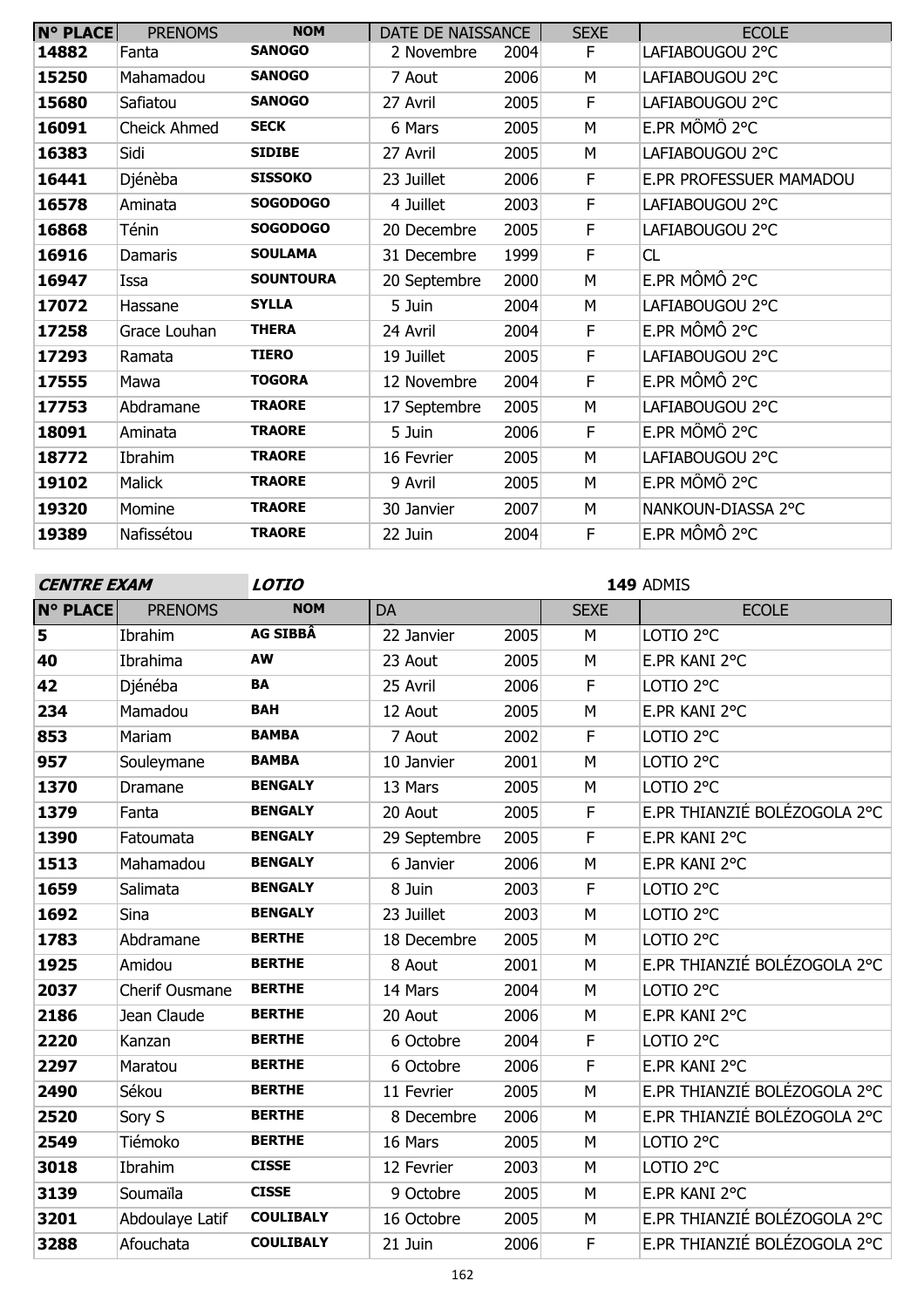| <b>N° PLACE</b> | <b>PRENOMS</b>  | <b>NOM</b>       | DATE DE NAISSANCE |      | <b>SEXE</b> | <b>ECOLE</b>                                  |
|-----------------|-----------------|------------------|-------------------|------|-------------|-----------------------------------------------|
| 3536            | Biawé           | <b>COULIBALY</b> | 3 Decembre        | 2003 | F           | LOTIO <sub>2°C</sub>                          |
| 3583            | Chata           | <b>COULIBALY</b> | 31 Aout           | 2004 | F           | E.PR THIANZIÉ BOLÉZOGOLA 2°C                  |
| 3730            | Fatoumata       | <b>COULIBALY</b> | 14 Juillet        | 2006 | F           | E.PR THIANZIÉ BOLÉZOGOLA 2°C                  |
| 3804            | Ibrahim         | <b>COULIBALY</b> | 17 Juin           | 2006 | M           | E.PR THIANZIÉ BOLÉZOGOLA 2°C                  |
| 3963            | Lassine         | <b>COULIBALY</b> | 17 Septembre      | 2004 | М           | E.PR THIANZIÉ BOLÉZOGOLA 2°C                  |
| 4031            | Mamary          | <b>COULIBALY</b> | 25 Juin           | 2005 | М           | E.PR THIANZIÉ BOLÉZOGOLA 2°C                  |
| 4052            | Mariam          | <b>COULIBALY</b> | 26 Juillet        | 2005 | F           | E.PR THIANZIÉ BOLÉZOGOLA 2°C                  |
| 4202            | Nènè            | <b>COULIBALY</b> | 12 Mars           | 2006 | F           | E.PR THIANZIÉ BOLÉZOGOLA 2°C                  |
| 4267            | Ousmane Zanga   | <b>COULIBALY</b> | 27 Septembre      | 2004 | M           | E.PR KANI 2°C                                 |
| 4374            | Sarata          | <b>COULIBALY</b> | 19 Mars           | 2002 | F           | LOTIO <sub>2°C</sub>                          |
| 4759            | Kadiatou Yvette | <b>DANIOKO</b>   | 10 Septembre      | 2005 | F           | LOTIO <sub>2°C</sub>                          |
| 4894            | Abibata         | <b>DEMBELE</b>   | 20 Novembre       | 2005 | F           | E.PR THIANZIÉ BOLÉZOGOLA 2°C                  |
| 5173            | Fatoumata       | <b>DEMBELE</b>   | 15 Juin           | 2004 | F           | LOTIO <sub>2°C</sub>                          |
| 5274            | Konimba         | <b>DEMBELE</b>   | 2 Mars            | 2005 | F           | E.PR THIANZIÉ BOLÉZOGOLA 2°C                  |
| 5324            | Maïmouna        | <b>DEMBELE</b>   | 29 Juillet        | 2005 | F           | E.PR KANI 2°C                                 |
| 5408            | Nabintou        | <b>DEMBELE</b>   | 11 Octobre        | 2005 | F           | E.PR KANI 2°C                                 |
| 5552            | Soumaïla        | <b>DEMBELE</b>   | 6 Mars            | 2004 | M           | E.PR KANI 2°C                                 |
| 5602            | Yaya            | <b>DEMBELE</b>   | 9 Avril           | 2006 | М           | E.PR THIANZIÉ BOLÉZOGOLA 2°C                  |
| 5765            | Chita           | <b>DIABATE</b>   | 1 Fevrier         | 2006 | $\mathsf F$ | E.PR THIANZIÉ BOLÉZOGOLA 2°C                  |
| 5804            | Fatoumata       | <b>DIABATE</b>   | 21 Novembre       | 2006 | F           | E.PR THIANZIÉ BOLÉZOGOLA 2°C                  |
| 5816            | Gnineye         | <b>DIABATE</b>   | 19 Juin           | 2003 | F           | LOTIO <sub>2°C</sub>                          |
| 6070            | Sory            | <b>DIABY</b>     | 20 Fevrier        | 2005 | M           | E.PR THIANZIÉ BOLÉZOGOLA 2°C                  |
| 6083            | Aboubacar       | <b>DIAKITE</b>   | 26 Novembre       | 2004 | M           | E.PR THIANZIÉ BOLÉZOGOLA 2°C                  |
| 6104            | Alain Moutanda  | <b>DIAKITE</b>   | 17 Aout           | 2006 | М           | E.PR THIANZIÉ BOLÉZOGOLA 2°C                  |
| 6113            | Amadou          | <b>DIAKITE</b>   | 17 Avril          | 2005 | М           | LOTIO <sub>2°C</sub>                          |
| 6158            | Djénèba Saïbou  | <b>DIAKITE</b>   | 13 Novembre       | 2006 | F           | E.PR THIANZIÉ BOLÉZOGOLA 2°C                  |
| 6186            | Hawa Seydou     | <b>DIAKITE</b>   | 12 Octobre        | 2005 | F           | E.PR THIANZIÉ BOLÉZOGOLA 2°C                  |
| 6290            | Sory            | <b>DIAKITE</b>   | 22 Aout           | 2005 | М           | E.PR KANI 2°C                                 |
| 6311            | Cheicknè Banna  | <b>DIALL</b>     | 22 Aout           | 2005 | М           | E.PR THIANZIÉ BOLÉZOGOLA 2°C                  |
| 6428            | Amadou          | <b>DIALLO</b>    | 17 Mars           | 2005 | М           | LOTIO <sub>2°C</sub>                          |
| 6509            | Aye             | <b>DIALLO</b>    | 24 Novembre       | 2004 | F           | E.PR KANI 2°C                                 |
| 6533            | <b>Balla</b>    | <b>DIALLO</b>    | 12 Mars           | 2006 | М           | E.PR THIANZIÉ BOLÉZOGOLA 2°C                  |
| 6748            | Kadidiatou      | <b>DIALLO</b>    | 25 Septembre      | 2004 | F           | E.PR KANI 2°C                                 |
| 7030            | Salika          | <b>DIALLO</b>    | 1 Mars            | 2001 | M           | E.PR THIANZIÉ BOLÉZOGOLA 2°C                  |
| 7726            | Assan           | <b>DIARRA</b>    | 4 Juin            | 2006 | F           | E.PR KANI 2°C                                 |
| 7903            | Djénèbou        | <b>DIARRA</b>    | 27 Avril          | 2006 | F           | E.PR THIANZIÉ BOLÉZOGOLA 2°C                  |
| 8219            | Mamoutou Dit    | <b>DIARRA</b>    | 28 Juin           | 2004 | М           | E.PR THIANZIÉ BOLÉZOGOLA 2°C                  |
| 8712            | Mariam          | <b>DICKO</b>     | 17 Mars           | 2004 | F           | E.PR KANI 2°C                                 |
| 8903            | Aminata         | <b>DJILLA</b>    | 4 Septembre       | 2006 | F           | LOTIO <sub>2°C</sub>                          |
| 8947            | Adiara          | <b>DJIRE</b>     | 24 Novembre       | 2005 | F           | E.PR THIANZIÉ BOLÉZOGOLA 2°C                  |
| 9010            |                 | <b>DJOURTE</b>   | 1 Fevrier         | 2005 | F           | LOTIO <sub>2°C</sub>                          |
|                 | Assa            | <b>DOUCOURE</b>  |                   |      |             |                                               |
| 9129            | Mariam          | <b>DOUMBIA</b>   | 19 Avril          | 2004 | F           | E.PR KANI 2°C<br>E.PR THIANZIÉ BOLÉZOGOLA 2°C |
| 9158            | Aminata         | <b>DOUMBIA</b>   | 29 Mars           | 2006 | F           |                                               |
| 9189            | Fanta           | <b>DOUMBIA</b>   | 2 Fevrier         | 2004 | $\mathsf F$ | E.PR THIANZIÉ BOLÉZOGOLA 2°C                  |
| 9203            | Kalifa          |                  | 29 Juillet        | 2006 | М           | E.PR THIANZIÉ BOLÉZOGOLA 2°C                  |
| 9221            | Mariam B        | <b>DOUMBIA</b>   | 10 Octobre        | 2005 | F           | E.PR THIANZIÉ BOLÉZOGOLA 2°C                  |
| 9300            | Issa            | <b>DRAGO</b>     | 20 Decembre       | 2005 | М           | E.PR KANI 2°C                                 |
| 9308            | <b>Binta</b>    | <b>DRAME</b>     | 19 Mars           | 2006 | F           | E.PR KANI 2°C                                 |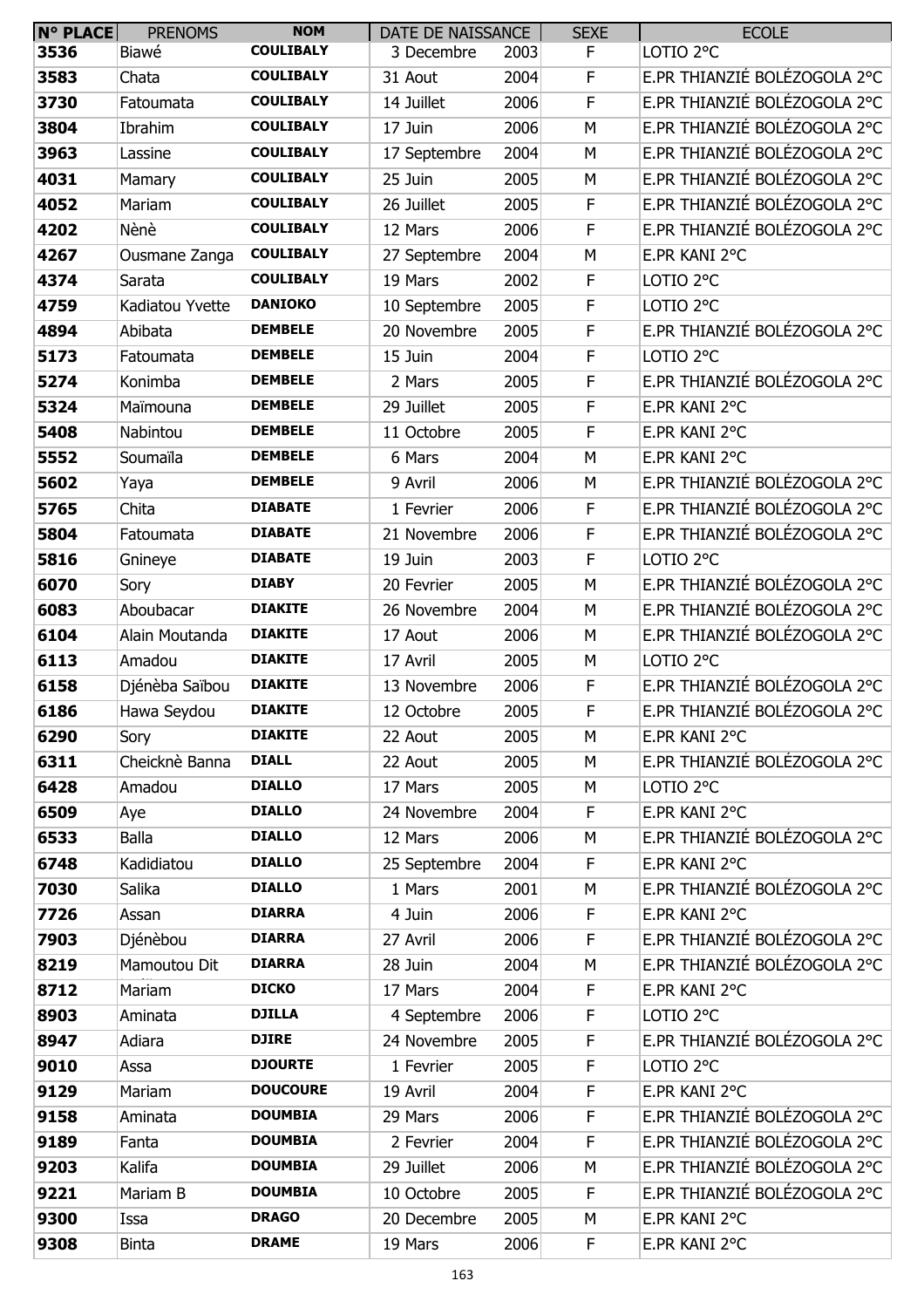| <b>N° PLACE</b> | <b>PRENOMS</b>      | <b>NOM</b>        | DATE DE NAISSANCE |      | <b>SEXE</b> | <b>ECOLE</b>                 |
|-----------------|---------------------|-------------------|-------------------|------|-------------|------------------------------|
| 9372            | Mahamadou           | <b>FANE</b>       | 1 Janvier         | 2002 | М           | E.PR THIANZIÉ BOLÉZOGOLA 2°C |
| 9406            | <b>Abdoul Razak</b> | <b>FOFANA</b>     | 11 Novembre       | 2006 | M           | E.PR THIANZIÉ BOLÉZOGOLA 2°C |
| 9491            | Adia                | <b>GAKOU</b>      | 2 Octobre         | 2006 | $\mathsf F$ | E.PR THIANZIÉ BOLÉZOGOLA 2°C |
| 9602            | Mariame             | <b>GORO</b>       | 29 Mars           | 2003 | F           | E.PR KANI 2°C                |
| 9698            | Djénèba             | <b>HAÏDARA</b>    | 19 Novembre       | 2006 | $\mathsf F$ | E.PR THIANZIÉ BOLÉZOGOLA 2°C |
| 9781            | Cheick A A          | <b>KANADJIGUI</b> | 23 Novembre       | 2006 | M           | E.PR KANI 2°C                |
| 9782            | Mouhamed            | <b>KANADJIGUI</b> | 30 Juin           | 2006 | М           | E.PR KANI 2°C                |
| 9821            | Fatoumata           | <b>KANTE</b>      | 25 Mars           | 2007 | F           | E.PR THIANZIÉ BOLÉZOGOLA 2°C |
| 9824            | Ibrahim             | <b>KANTE</b>      | 2 Aout            | 2005 | M           | E.PR THIANZIÉ BOLÉZOGOLA 2°C |
| 9844            | Seydou              | <b>KARAMBE</b>    | 17 Fevrier        | 2006 | M           | E.PR THIANZIÉ BOLÉZOGOLA 2°C |
| 9977            | Fousseyni           | <b>KEÏTA</b>      | 26 Novembre       | 2004 | M           | E.PR KANI 2°C                |
| 10078           | Zenebou             | <b>KEÏTA</b>      | 9 Aout            | 2005 | F           | E.PR THIANZIÉ BOLÉZOGOLA 2°C |
| 10262           | Daouda              | <b>KONATE</b>     | 13 Mars           | 2003 | M           | LOTIO <sub>2°C</sub>         |
| 10546           | Abdoulaye           | <b>KONE</b>       | 25 Octobre        | 2003 | M           | LOTIO 2°C                    |
| 10890           | Boubacar            | <b>KONE</b>       | 15 Mars           | 2004 | M           | LOTIO <sub>2°C</sub>         |
| 11022           | <b>Drissa</b>       | <b>KONE</b>       | 30 Novembre       | 2005 | М           | E.PR KANI 2°C                |
| 11226           | Ladji               | <b>KONE</b>       | 1 Avril           | 2004 | M           | E.PR THIANZIÉ BOLÉZOGOLA 2°C |
| 11322           | Mariam              | <b>KONE</b>       | 20 Septembre      | 2006 | F           | E.PR KANI 2°C                |
| 11444           | Nana-Kadidia        | <b>KONE</b>       | 18 Juin           | 2004 | $\mathsf F$ | E.PR THIANZIÉ BOLÉZOGOLA 2°C |
| 11660           | Sitan               | <b>KONE</b>       | 15 Juillet        | 2006 | $\mathsf F$ | E.PR THIANZIÉ BOLÉZOGOLA 2°C |
| 11886           | Massaran            | <b>KOUYATE</b>    | 3 Octobre         | 2005 | $\mathsf F$ | LOTIO <sub>2°C</sub>         |
| 11944           | Mahamane            | <b>MAIGA</b>      | 31 Decembre       | 2006 | M           | E.PR KANI 2°C                |
| 12230           | Karim               | <b>MARIKO</b>     | 25 Decembre       | 2004 | M           | LOTIO <sub>2°C</sub>         |
| 12274           | Seydou              | <b>MARIKO</b>     | 21 Fevrier        | 2004 | M           | E.PR THIANZIÉ BOLÉZOGOLA 2°C |
| 12341           | Aïchata             | <b>N'DIAYE</b>    | 14 Octobre        | 2005 | F           | E.PR KANI 2°C                |
| 12406           | Aminata             | <b>NIMAGA</b>     | 7 Juin            | 2005 | F           | E.PR THIANZIÉ BOLÉZOGOLA 2°C |
| 12414           | Yaya                | <b>ONGOIBA</b>    | 26 Decembre       | 2004 | M           | E.PR THIANZIÉ BOLÉZOGOLA 2°C |
| 12423           | Mohamed             | <b>ONGOÏBA</b>    | 9 Mars            | 2002 | М           | LOTIO 2°C                    |
| 12622           | Assitan             | <b>OUATTARA</b>   | 18 Novembre       | 2005 | F           | LOTIO <sub>2°C</sub>         |
| 12967           | Mariam              | <b>OUATTARA</b>   | 20 Juillet        | 2005 | F           | LOTIO 2°C                    |
| 13048           | Oumou               | <b>OUATTARA</b>   | 13 Avril          | 2006 | $\mathsf F$ | E.PR KANI 2°C                |
| 13307           | Madina              | <b>POUDIOUGOU</b> | 8 Juillet         | 2003 | $\mathsf F$ | LOTIO <sub>2°C</sub>         |
| 13510           | Cheicknè            | <b>SAMOURA</b>    | 30 Janvier        | 2004 | М           | E.PR THIANZIÉ BOLÉZOGOLA 2°C |
| 13512           | Boubacar            | <b>SANGA</b>      | 20 Fevrier        | 2003 | М           | LOTIO <sub>2°C</sub>         |
| 13673           | Awa                 | <b>SANGARE</b>    | 27 Septembre      | 2004 | $\mathsf F$ | E.PR THIANZIÉ BOLÉZOGOLA 2°C |
| 13676           | Awa                 | <b>SANGARE</b>    | 13 Fevrier        | 2003 | F           | LOTIO <sub>2°C</sub>         |
| 14051           | Oumou               | <b>SANGARE</b>    | 17 Mars           | 2004 | $\mathsf F$ | E.PR THIANZIÉ BOLÉZOGOLA 2°C |
| 14220           | <b>Abdoul Aziz</b>  | <b>SANOGO</b>     | 8 Juin            | 2006 | M           | E.PR THIANZIÉ BOLÉZOGOLA 2°C |
| 14224           | Abdoul Karim        | <b>SANOGO</b>     | 25 Novembre       | 2005 | М           | LOTIO 2°C                    |
| 14911           | Fatoumata           | <b>SANOGO</b>     | 19 Juin           | 2004 | F           | E.PR THIANZIÉ BOLÉZOGOLA 2°C |
| 15015           | Issa                | <b>SANOGO</b>     | 30 Octobre        | 2005 | М           | E.PR THIANZIÉ BOLÉZOGOLA 2°C |
| 15472           | Moussa              | <b>SANOGO</b>     | 9 Aout            | 2005 | М           | E.PR THIANZIÉ BOLÉZOGOLA 2°C |
| 15622           | Portio              | <b>SANOGO</b>     | 15 Fevrier        | 2007 | F           | LOTIO 2°C                    |
| 15657           | Rokiatou            | <b>SANOGO</b>     | 21 Juin           | 2006 | $\mathsf F$ | E.PR THIANZIÉ BOLÉZOGOLA 2°C |
| 16066           | Patrice Néké        | <b>SANOU</b>      | 7 Avril           | 2006 | M           | E.PR THIANZIÉ BOLÉZOGOLA 2°C |
| 16169           | Arouna              | <b>SIDIBE</b>     | 28 Juillet        | 2005 | М           | E.PR THIANZIÉ BOLÉZOGOLA 2°C |
| 16188           | Bah F               | <b>SIDIBE</b>     | 21 Avril          | 2004 | М           | E.PR KANI 2°C                |
| 16380           | Siaka               | <b>SIDIBE</b>     | 15 Fevrier        | 2006 | М           | E.PR THIANZIÉ BOLÉZOGOLA 2°C |
|                 |                     |                   |                   |      |             |                              |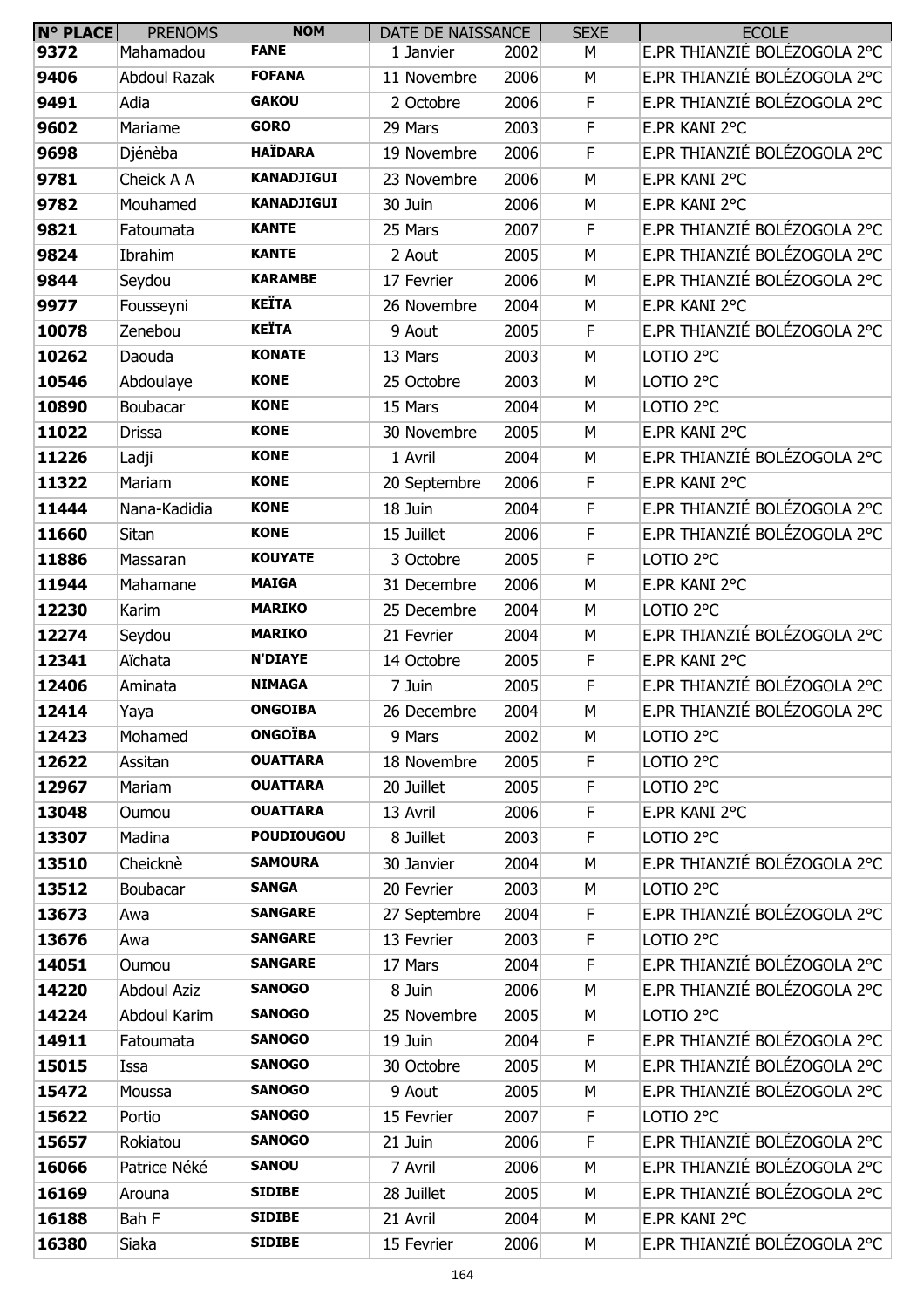| <b>N° PLACE</b> | <b>PRENOMS</b> | <b>NOM</b>      | DATE DE NAISSANCE |      | <b>SEXE</b> | <b>ECOLE</b>                 |
|-----------------|----------------|-----------------|-------------------|------|-------------|------------------------------|
| 16477           | Afouchata      | <b>SOGOBA</b>   | 28 Septembre      | 2003 | F           | LOTIO <sub>2°C</sub>         |
| 16904           | Dia            | <b>SOUARA</b>   | 1 Janvier         | 2003 | $\mathsf F$ | LOTIO <sub>2°C</sub>         |
| 16913           | Metaga         | <b>SOUGOULE</b> | 25 Septembre      | 2006 | M           | E.PR THIANZIÉ BOLÉZOGOLA 2°C |
| 16914           | Oumar          | <b>SOUGOULE</b> | 1 Septembre       | 2005 | M           | E.PR THIANZIÉ BOLÉZOGOLA 2°C |
| 16924           | Kadidia        | <b>SOUMARE</b>  | 26 Mars           | 2006 | F           | E.PR KANI 2°C                |
| 16966           | Abdouramane    | <b>SOW</b>      | 21 Mars           | 2006 | M           | E.PR KANI 2°C                |
| 16987           | Djénéba        | SY              | 26 Juillet        | 2005 | $\mathsf F$ | LOTIO <sub>2°C</sub>         |
| 17071           | Hamé           | <b>SYLLA</b>    | 1 Janvier         | 2007 | M           | E.PR THIANZIÉ BOLÉZOGOLA 2°C |
| 17168           | Lamine         | <b>TANDIA</b>   | 25 Juin           | 2005 | M           | E.PR KANI 2°C                |
| 17180           | Djélika        | <b>TANGARA</b>  | 30 Mars           | 2005 | F           | E.PR KANI 2°C                |
| 17190           | Kadiatou       | <b>TANGARA</b>  | 9 Avril           | 2005 | F           | LOTIO <sub>2°C</sub>         |
| 17256           | Françoise      | <b>THERA</b>    | 4 Mars            | 2005 | $\mathsf F$ | E.PR THIANZIÉ BOLÉZOGOLA 2°C |
| 17279           | Djénèba        | <b>THIERO</b>   | 22 Aout           | 2005 | $\mathsf F$ | LOTIO <sub>2°C</sub>         |
| 17400           | Dramane        | <b>TOGOLA</b>   | 26 Mars           | 2003 | M           | LOTIO <sub>2°C</sub>         |
| 17493           | Sirandou       | <b>TOGOLA</b>   | 4 Fevrier         | 2006 | F           | E.PR KANI 2°C                |
| 17585           | Djénèba        | <b>TOUNKARA</b> | 20 Octobre        | 2004 | $\mathsf F$ | E.PR THIANZIÉ BOLÉZOGOLA 2°C |
| 17816           | Aboudou        | <b>TRAORE</b>   | 16 Janvier        | 2003 | M           | E.PR THIANZIÉ BOLÉZOGOLA 2°C |
| 17975           | Alassane       | <b>TRAORE</b>   | 18 Novembre       | 2004 | M           | LOTIO <sub>2°C</sub>         |
| 18128           | Aoua           | <b>TRAORE</b>   | 18 Novembre       | 2003 | $\mathsf F$ | LOTIO <sub>2°C</sub>         |
| 18181           | Assitan        | <b>TRAORE</b>   | 5 Avril           | 2005 | F           | E.PR THIANZIÉ BOLÉZOGOLA 2°C |
| 18641           | Fatoumata      | <b>TRAORE</b>   | 13 Novembre       | 2004 | F           | LOTIO <sub>2°C</sub>         |
| 18773           | Ibrahim        | <b>TRAORE</b>   | 6 Juin            | 2003 | M           | LOTIO <sub>2°C</sub>         |
| 18904           | Kalifa Papa    | <b>TRAORE</b>   | 21 Mars           | 2004 | M           | E.PR THIANZIÉ BOLÉZOGOLA 2°C |
| 19072           | Maïmouna       | <b>TRAORE</b>   | 19 Fevrier        | 2006 | F           | E.PR THIANZIÉ BOLÉZOGOLA 2°C |
| 19202           | Mariam         | <b>TRAORE</b>   | 3 Mars            | 2004 | $\mathsf F$ | LOTIO <sub>2°C</sub>         |
| 19363           | Moussa         | <b>TRAORE</b>   | 6 Juin            | 2006 | M           | LOTIO <sub>2°C</sub>         |
| 19393           | Namaman        | <b>TRAORE</b>   | 12 Octobre        | 2006 | F           | E.PR KANI 2°C                |
| 19456           | Oudou          | <b>TRAORE</b>   | 18 Aout           | 2004 | M           | E.PR THIANZIÉ BOLÉZOGOLA 2°C |

**CENTRE EXAM MAMASSONI 2°C**

| <b>N° PLACE</b> | <b>PRENOMS</b> | <b>NOM</b>        | DA           |      | <b>SEXE</b> | <b>ECOLE</b>             |
|-----------------|----------------|-------------------|--------------|------|-------------|--------------------------|
| 41              | Checkina       | BA                | 17 Octobre   | 2004 | M           | MAMASSONI 2°C II         |
| 564             | Salmata        | <b>BALLO</b>      | 19 Aout      | 2004 | F           | E.PR LUMIERE EL BAKC 2°C |
| 1435            | Issouf         | <b>BENGALY</b>    | 3 Septembre  | 2004 | M           | MAMASSONI 2°C II         |
| 2631            | Oumar          | <b>BOIRE</b>      | 16 Juin      | 2003 | M           | E.PR LUMIERE EL BAKC 2°C |
| 3427            | Aouwa B        | <b>COULIBALY</b>  | 29 Juillet   | 2006 | F           | E.PR LUMIERE EL BAKC 2°C |
| 3528            | Ba-Sitan       | <b>COULIBALY</b>  | 12 Mars      | 2005 | F           | MAMASSONI 2°C I          |
| 3563            | Boubacar       | <b>COULIBALY</b>  | 30 Mars      | 2005 | M           | E.PR LUMIERE EL BAKC 2°C |
| 3755            | Fatoumata A    | <b>COULIBALY</b>  | 9 Aout       | 2005 | F           | MAMASSONI 2°C II         |
| 5398            | Moussa         | <b>DEMBELE</b>    | 14 Octobre   | 2004 | M           | E.PR LUMIERE EL BAKC 2°C |
| 6310            | Zantigui       | <b>DIAKITE</b>    | 12 Aout      | 2002 | M           | MAMASSONI 2°C II         |
| 7239            | Aminata        | <b>DIAMOUTENE</b> | 4 Janvier    | 2006 | F           | E.PR LUMIERE EL BAKC 2°C |
| 7741            | Assitan        | <b>DIARRA</b>     | 14 Septembre | 2004 | F           | E.PR LUMIERE EL BAKC 2°C |
| 8269            | Minata         | <b>DIARRA</b>     | 8 Mars       | 2005 | F           | E.PR LUMIERE EL BAKC 2°C |
| 8600            | Youssouf       | <b>DIARRA</b>     | 6 Aout       | 2004 | M           | E.PR LUMIERE EL BAKC 2°C |
| 9034            | Aramatou       | <b>DJOURTHE</b>   | 21 Septembre | 2006 | F           | E.PR LUMIERE EL BAKC 2°C |
| 9808            | Mohamed        | <b>KANSAYE</b>    | 1 Janvier    | 2007 | M           | E.PR LUMIERE EL BAKC 2°C |
| 9914            | Modibo         | <b>KEITA</b>      | 1 Janvier    | 2007 | M           | MAMASSONI 2°C II         |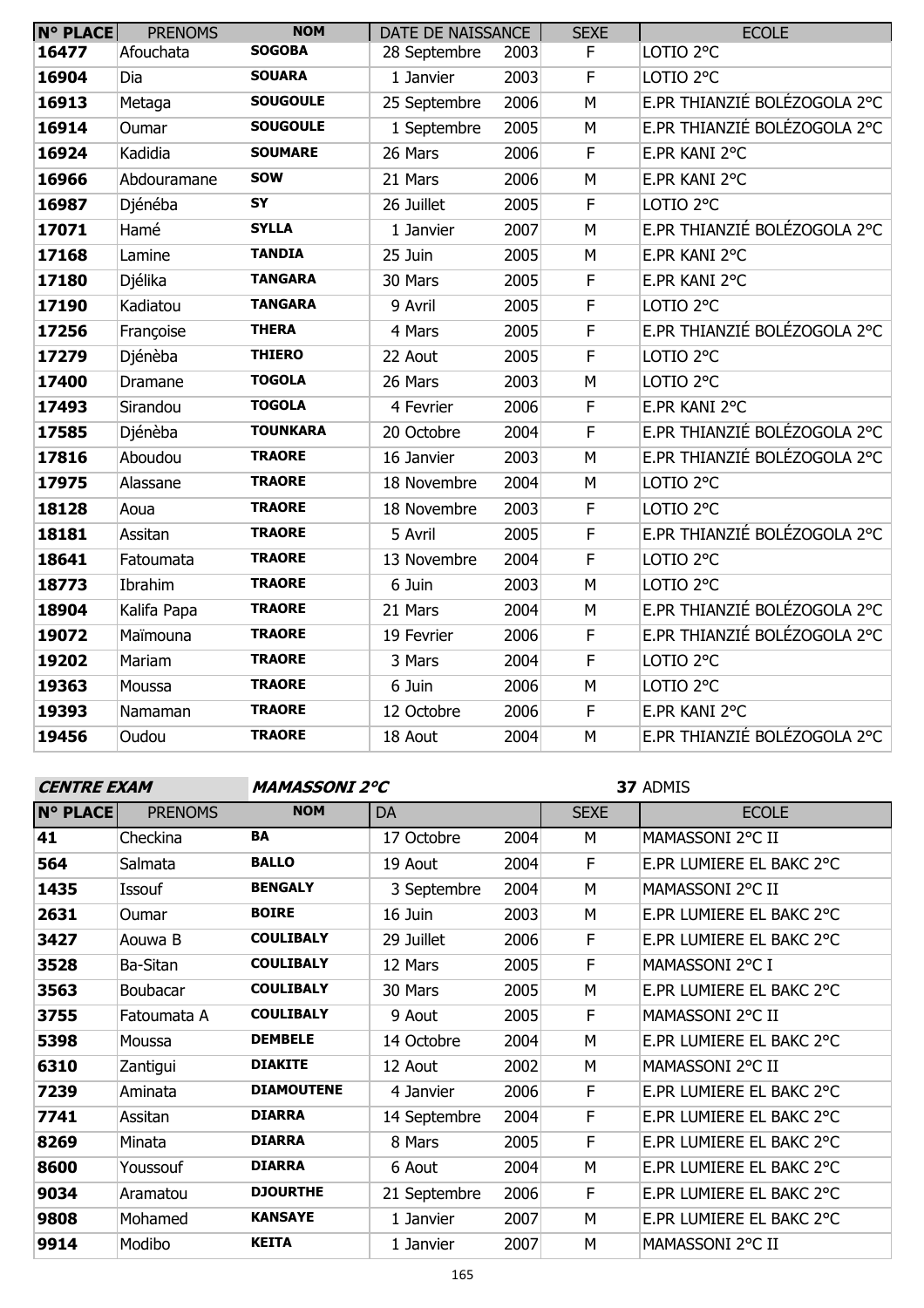| <b>N° PLACE</b> | <b>PRENOMS</b>   | <b>NOM</b>       | DATE DE NAISSANCE |      | <b>SEXE</b> | <b>ECOLE</b>             |
|-----------------|------------------|------------------|-------------------|------|-------------|--------------------------|
| 10148           | Abibata          | <b>KONATE</b>    | 21 Juin           | 2002 | F           | MAMASSONI 2°C II         |
| 10229           | Awa              | <b>KONATE</b>    | 15 Fevrier        | 2002 | F           | MAMASSONI 2°C II         |
| 10299           | Fatoumata        | <b>KONATE</b>    | 5 Avril           | 2002 | F           | MAMASSONI 2°C I          |
| 11233           | Lamine           | <b>KONE</b>      | 27 Mars           | 2002 | М           | MAMASSONI 2°C I          |
| 13448           | Martine          | <b>SAMAKE</b>    | 25 Fevrier        | 2003 | F           | MAMASSONI 2°C I          |
| 14131           | Siaka            | <b>SANGARE</b>   | 1 Janvier         | 2004 | М           | MAMASSONI 2°C II         |
| 14226           | Abdoul Karim     | <b>SANOGO</b>    | 10 Novembre       | 2004 | М           | MAMASSONI 2°C I          |
| 14800           | Djélika          | <b>SANOGO</b>    | 30 Juin           | 2004 | F           | MAMASSONI 2°C II         |
| 14989           | Hodou            | <b>SANOGO</b>    | 27 Juillet        | 2001 | М           | MAMASSONI 2°C I          |
| 15408           | Massa Youssouf   | <b>SANOGO</b>    | 24 Juin           | 2005 | М           | MAMASSONI 2°C I          |
| 15611           | Ousmane Chérif   | <b>SANOGO</b>    | 7 Juillet         | 2005 | М           | MAMASSONI 2°C II         |
| 15993           | Yafoucho Dite    | <b>SANOGO</b>    | 20 Mars           | 2005 | F           | MAMASSONI 2°C I          |
| 16195           | <b>Barakissa</b> | <b>SIDIBE</b>    | 12 Janvier        | 2006 | F           | E.PR LUMIERE EL BAKC 2°C |
| 16355           | Ramata           | <b>SIDIBE</b>    | 2 Decembre        | 2005 | F           | E.PR LUMIERE EL BAKC 2°C |
| 16950           | Kadidia          | <b>SOUNTOURA</b> | 2 Fevrier         | 2005 | F           | E.PR LUMIERE EL BAKC 2°C |
| 17200           | Oumou            | <b>TANGARA</b>   | 14 Juin           | 2002 | F           | MAMASSONI 2°C II         |
| 17451           | Massiri          | <b>TOGOLA</b>    | 1 Janvier         | 2004 | F           | MAMASSONI 2°C II         |
| 18531           | Djénébou         | <b>TRAORE</b>    | 31 Decembre       | 2004 | F           | MAMASSONI 2°C I          |
| 18942           | Kassoum          | <b>TRAORE</b>    | 20 Septembre      | 2003 | F           | MAMASSONI 2°C II         |
| 20102           | Oumar            | <b>YALCOUE</b>   | 5 Avril           | 2006 | М           | MAMASSONI 2°C II         |

## **CENTRE EXAM MAMASSONI-OUEST**

| <b>N° PLACE</b> | <b>PRENOMS</b>          | <b>NOM</b>       | DA           |      | <b>SEXE</b> | <b>ECOLE</b>     |
|-----------------|-------------------------|------------------|--------------|------|-------------|------------------|
| 1233            | Aïssata                 | <b>BENGALY</b>   | 17 Juin      | 2005 | F           | MAMASSONI 2°C I  |
| 1272            | Aoua                    | <b>BENGALY</b>   | 18 Avril     | 2004 | F           | MAMASSONI 2°C II |
| 2461            | Saïdou                  | <b>BERTHE</b>    | 9 Janvier    | 2004 | M           | MAMASSONI 2°C II |
| 3490            | Awa Seydou              | <b>COULIBALY</b> | 26 Fevrier   | 2003 | $\mathsf F$ | MAMASSONI 2°C II |
| 3888            | Kalifa                  | <b>COULIBALY</b> | 8 Mars       | 2005 | M           | MAMASSONI 2°C I  |
| 4616            | Soumana                 | <b>COUMARE</b>   | 28 Fevrier   | 2005 | M           | MAMASSONI 2°C II |
| 4921            | Adama                   | <b>DEMBELE</b>   | 8 Juin       | 2002 | M           | MAMASSONI 2°C II |
| 6701            | Hamidou                 | <b>DIALLO</b>    | 26 Mars      | 2004 | M           | MAMASSONI 2°C II |
| 7134            | Ténin                   | <b>DIALLO</b>    | 7 Juin       | 2002 | F           | MAMASSONI 2°C II |
| 7644            | Alima                   | <b>DIARRA</b>    | 14 Octobre   | 2004 | F           | MAMASSONI 2°C II |
| 7951            | Fatoumata               | <b>DIARRA</b>    | 29 Mars      | 2004 | F           | MAMASSONI 2°C II |
| 8724            | Sita Linda Kengni DICKO |                  | 3 Fevrier    | 2007 | F           | MAMASSONI 2°C II |
| 9143            | Abdoulaye               | <b>DOUMBIA</b>   | 1 Janvier    | 2005 | M           | MAMASSONI 2°C II |
| 9335            | Adama                   | <b>FANE</b>      | 21 Avril     | 2006 | M           | MAMASSONI 2°C II |
| 9572            | Assanatou               | <b>GONSOGO</b>   | 7 Mars       | 2003 | F           | MAMASSONI 2°C II |
| 10098           | Emmanuel                | <b>KODIO</b>     | 1 Janvier    | 2004 | М           | MAMASSONI 2°C II |
| 10876           | <b>Bintou</b>           | <b>KONE</b>      | 9 Mars       | 2005 | F           | MAMASSONI 2°C II |
| 10946           | Diakaridia              | <b>KONE</b>      | 11 Juin      | 2005 | M           | MAMASSONI 2°C I  |
| 11124           | Ichaka                  | <b>KONE</b>      | 16 Juin      | 2002 | M           | MAMASSONI 2°C I  |
| 13846           | Issa                    | <b>SANGARE</b>   | 13 Septembre | 2004 | M           | MAMASSONI 2°C I  |
| 14124           | Seydou                  | <b>SANGARE</b>   | 29 Mars      | 2004 | M           | MAMASSONI 2°C II |
| 14348           | Adiaratou               | <b>SANOGO</b>    | 18 Septembre | 2005 | F           | MAMASSONI 2°C II |
| 14548           | Assétou                 | <b>SANOGO</b>    | 29 Mars      | 2004 | F           | MAMASSONI 2°C II |
| 15541           | Niamagolo               | <b>SANOGO</b>    | 1 Janvier    | 2003 | $\mathsf F$ | MAMASSONI 2°C II |
| 16220           | Dianguinè               | <b>SIDIBE</b>    | 6 Mars       | 2002 | M           | MAMASSONI 2°C II |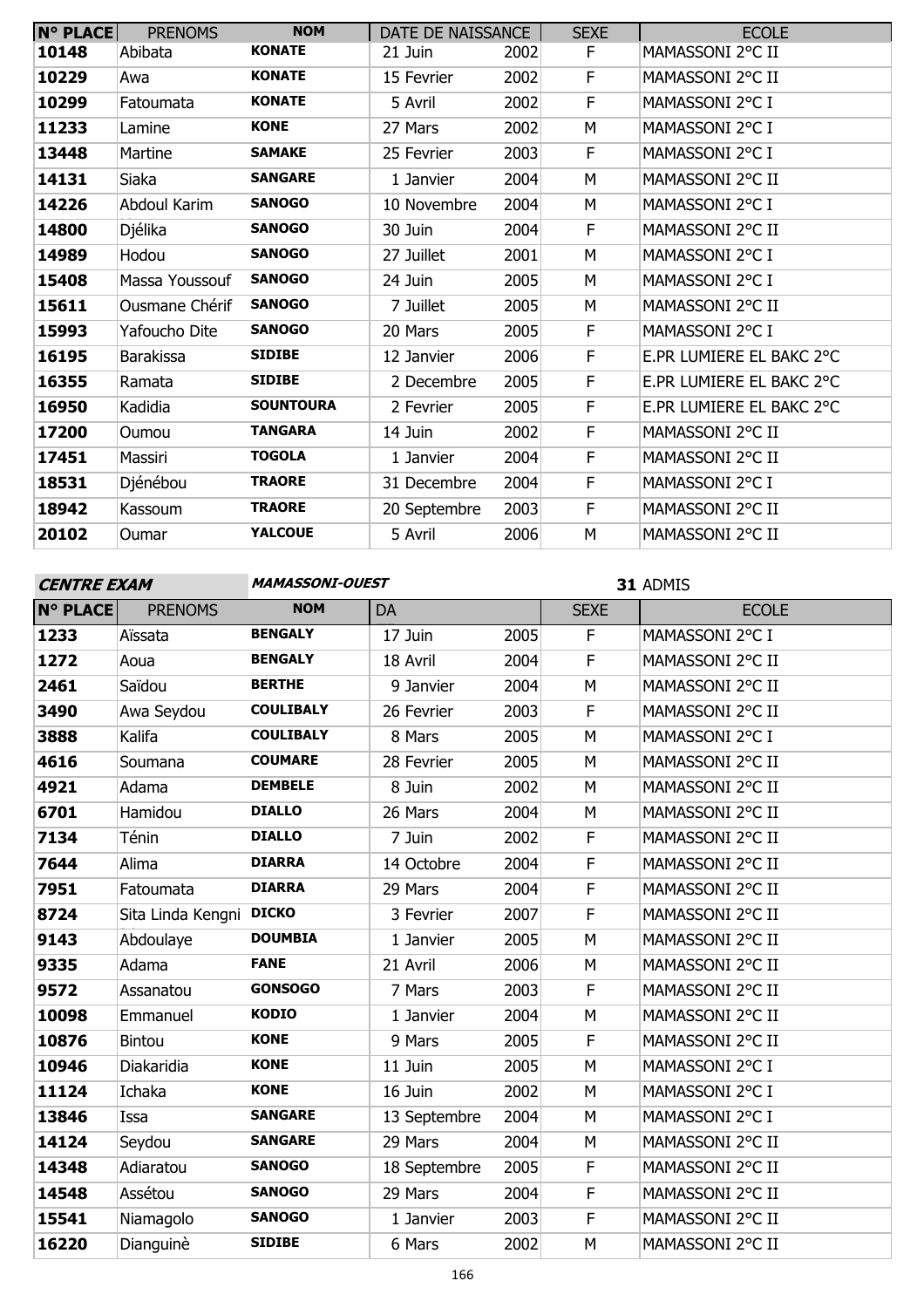| <b>N° PLACE</b> | <b>PRENOMS</b> | <b>NOM</b>     | DATE DE NAISSANCE |      | <b>SEXE</b> | <b>ECOLE</b>      |
|-----------------|----------------|----------------|-------------------|------|-------------|-------------------|
| 17193           | Kassim         | <b>TANGARA</b> | 2 Aout            | 2004 | M           | MAMASSONI 2°C II  |
| 17361           | Amidou         | <b>TOGOLA</b>  | 1 Septembre       | 2004 | M           | MAMASSONI 2°C I   |
| 17612           | Alimata        | <b>TOURE</b>   | 17 Janvier        | 2004 | F           | MAMASSONI 2°C I   |
| 17862           | Adama          | <b>TRAORE</b>  | 9 Decembre        | 2003 | М           | MAMASSONI 2°C II  |
| 19645           | Salimata       | <b>TRAORE</b>  | 11 Octobre        | 2004 | F           | MAMASSONI 2°C I   |
| 20096           | Amidou         | <b>WORO</b>    | 3 Avril           | 2005 | м           | IMAMASSONI 2°C II |

| <b>CENTRE EXAM</b> |                         | <b>MAMELON "A"</b> | 199 ADMIS    |      |             |                      |  |  |
|--------------------|-------------------------|--------------------|--------------|------|-------------|----------------------|--|--|
| <b>N° PLACE</b>    | <b>PRENOMS</b>          | <b>NOM</b>         | DA           |      | <b>SEXE</b> | <b>ECOLE</b>         |  |  |
| 32                 | Fatoumata               | <b>ARAMA</b>       | 26 Janvier   | 2004 | F           | LOTIO <sub>2°C</sub> |  |  |
| 148                | Abdoul Kader            | <b>BAGAYOKO</b>    | 2 Fevrier    | 2002 | M           | LOTIO <sub>2°C</sub> |  |  |
| 193                | Minigna                 | <b>BAGAYOKO</b>    | 17 Novembre  | 2001 | F           | E.PR SANKORÉ 2°C     |  |  |
| 244                | Mikael                  | <b>BALCOULGA</b>   | 6 Mars       | 2002 | M           | E.PR SANKORÉ 2°C     |  |  |
| 495                | Moumine                 | <b>BALLO</b>       | 10 Janvier   | 2006 | M           | E.PR SANKORÉ 2°C     |  |  |
| 531                | Ousmane                 | <b>BALLO</b>       | 17 Janvier   | 2006 | M           | E.PR SANKORÉ 2°C     |  |  |
| 582                | Sidiki                  | <b>BALLO</b>       | 28 Juillet   | 2005 | M           | E.PR SANKORÉ 2°C     |  |  |
| 667                | Aby                     | <b>BAMBA</b>       | 13 Mars      | 1999 | F           | CL                   |  |  |
| 686                | Alimata                 | <b>BAMBA</b>       | 8 Novembre   | 2003 | F           | LOTIO <sub>2°C</sub> |  |  |
| 899                | Ousmane                 | <b>BAMBA</b>       | 26 Avril     | 2004 | M           | LOTIO <sub>2°C</sub> |  |  |
| 1020               | Moustapha               | <b>BARRY</b>       | 19 Septembre | 2005 | М           | LOTIO <sub>2°C</sub> |  |  |
| 1079               | Aminata                 | <b>BAYOKO</b>      | 17 Novembre  | 2005 | F           | E.PR SANKORÉ 2°C     |  |  |
| 1290               | Awa                     | <b>BENGALY</b>     | 10 Juin      | 2002 | F           | E.PR SANKORÉ 2°C     |  |  |
| 1416               | Hawa Solomane           | <b>BENGALY</b>     | 29 Decembre  | 2004 | F           | E.PR SANKORÉ 2°C     |  |  |
| 1547               | Mariam                  | <b>BENGALY</b>     | 13 Mars      | 2004 | F           | LOTIO <sub>2°C</sub> |  |  |
| 1676               | Seydou                  | <b>BENGALY</b>     | 13 Janvier   | 2002 | M           | LOTIO <sub>2°C</sub> |  |  |
| 1757               | Abaouréata              | <b>BERTHE</b>      | 20 Mars      | 2004 | M           | E.PR SANKORÉ 2°C     |  |  |
| 1759               | Abdoul Amide            | <b>BERTHE</b>      | 23 Juillet   | 2005 | M           | LOTIO <sub>2°C</sub> |  |  |
| 1831               | Adama                   | <b>BERTHE</b>      | 7 Decembre   | 2006 | M           | LOTIO 2°C            |  |  |
| 1957               | Arouna                  | <b>BERTHE</b>      | 2 Octobre    | 2004 | M           | LOTIO 2°C            |  |  |
| 1982               | Bakary                  | <b>BERTHE</b>      | 29 Decembre  | 2005 | M           | E.PR SANKORÉ 2°C     |  |  |
| 2125               | Fatoumata               | <b>BERTHE</b>      | 11 Aout      | 2005 | F           | E.PR SANKORÉ 2°C     |  |  |
| 2149               | Fousseyni               | <b>BERTHE</b>      | 30 Janvier   | 2005 | M           | LOTIO <sub>2°C</sub> |  |  |
| 2316               | Mariam Dite Maro BERTHE |                    | 6 Janvier    | 2005 | F           | E.PR SANKORÉ 2°C     |  |  |
| 2410               | Oumar                   | <b>BERTHE</b>      | 3 Septembre  | 2003 | M           | LOTIO <sub>2°C</sub> |  |  |
| 2583               | Yénou Yaya              | <b>BERTHE</b>      | 10 Mars      | 2003 | M           | E.PR SANKORÉ 2°C     |  |  |
| 2623               | Mahamadou               | <b>BOCOUM</b>      | 12 Novembre  | 2001 | М           | E.PR SANKORÉ 2°C     |  |  |
| 2830               | Aminata                 | <b>CAMARA</b>      | 17 Septembre | 2005 | F           | E.PR SANKORÉ 2°C     |  |  |
| 2836               | Cherif                  | <b>CAMARA</b>      | 9 Janvier    | 2005 | М           | E.PR SANKORÉ 2°C     |  |  |
| 2947               | Atiketa                 | <b>CISSE</b>       | 30 Decembre  | 2003 | F           | E.PR SANKORÉ 2°C     |  |  |
| 2989               | Dramane                 | <b>CISSE</b>       | 30 Mars      | 2002 | M           | LOTIO 2°C            |  |  |
| 3031               | Kassoum                 | <b>CISSE</b>       | 12 Novembre  | 2005 | М           | LOTIO 2°C            |  |  |
| 3136               | Souleymane              | <b>CISSE</b>       | 15 Juillet   | 2002 | М           | E.PR SANKORÉ 2°C     |  |  |
| 3191               | Abdoulaye               | <b>COULIBALY</b>   | 14 Juillet   | 2005 | M           | E.PR SANKORÉ 2°C     |  |  |
| 3313               | Aïssata                 | <b>COULIBALY</b>   | 10 Fevrier   | 2003 | F           | E.PR SANKORÉ 2°C     |  |  |
| 3345               | Alimata                 | <b>COULIBALY</b>   | 5 Octobre    | 2005 | F           | LOTIO 2°C            |  |  |
| 3393               | Aminata                 | <b>COULIBALY</b>   | 25 Octobre   | 2004 | F           | E.PR SANKORÉ 2°C     |  |  |
| 3577               | Chacka                  | <b>COULIBALY</b>   | 1 Janvier    | 2003 | M           | LOTIO 2°C            |  |  |
| 3613               | Daouda A                | <b>COULIBALY</b>   | 1 Avril      | 2004 | М           | E.PR SANKORÉ 2°C     |  |  |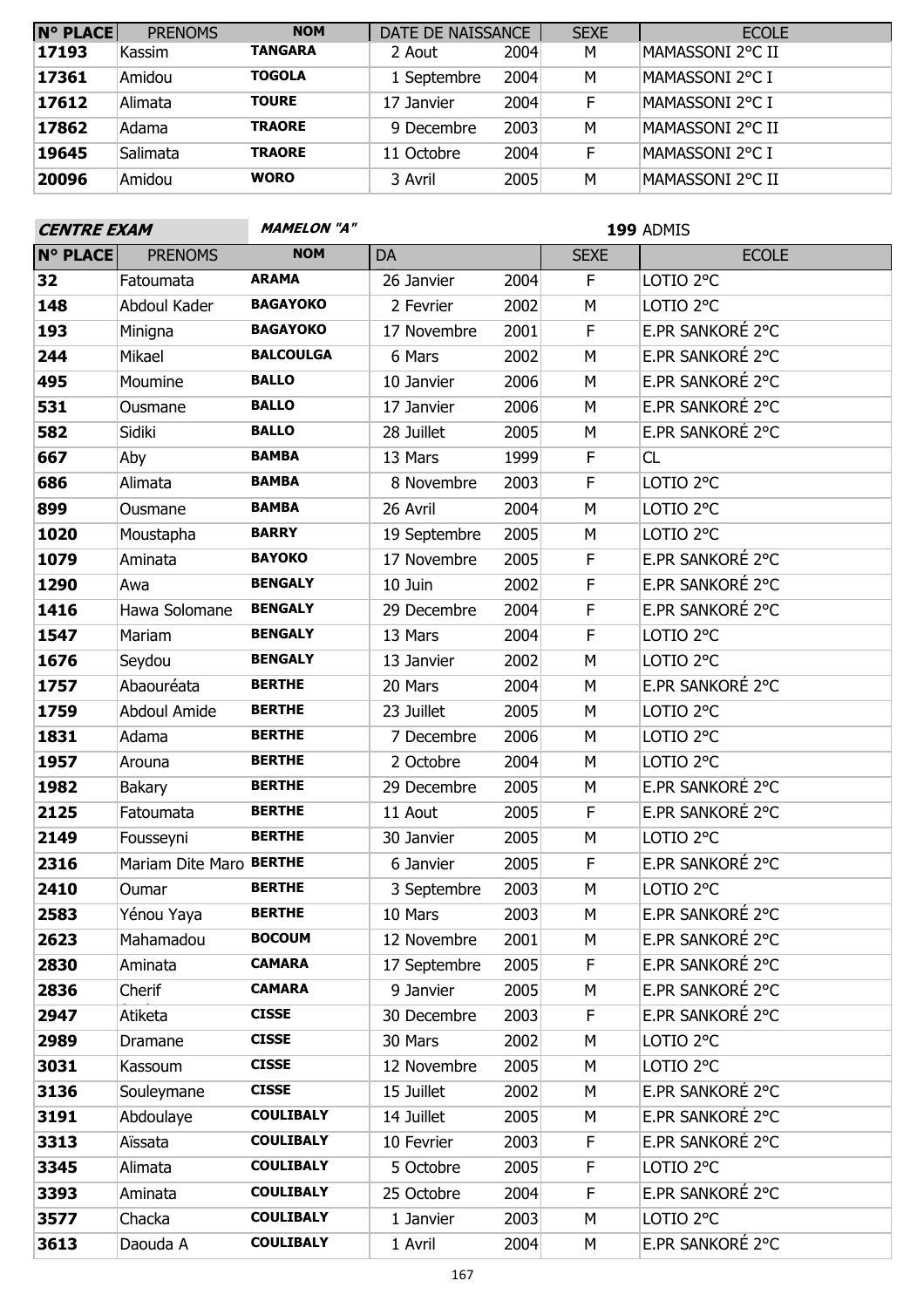| $N^{\circ}$ PLACE | <b>PRENOMS</b>         | <b>NOM</b>       | DATE DE NAISSANCE |      | <b>SEXE</b> | <b>ECOLE</b>         |
|-------------------|------------------------|------------------|-------------------|------|-------------|----------------------|
| 3718              | Fatokoma               | <b>COULIBALY</b> | 12 Janvier        | 2007 | М           | LOTIO <sub>2°C</sub> |
| 3958              | Lassina                | <b>COULIBALY</b> | 14 Juillet        | 2004 | M           | E.PR SANKORÉ 2°C     |
| 4121              | Mohamed                | <b>COULIBALY</b> | 30 Avril          | 2003 | M           | LOTIO <sub>2°C</sub> |
| 4150              | Moussa                 | <b>COULIBALY</b> | 3 Juillet         | 2004 | М           | LOTIO <sub>2°C</sub> |
| 4227              | Oumar                  | <b>COULIBALY</b> | 10 Octobre        | 2002 | М           | E.PR SANKORÉ 2°C     |
| 4293              | Ramatoulaye            | <b>COULIBALY</b> | 20 Juillet        | 2005 | F           | E.PR SANKORÉ 2°C     |
| 4322              | Safoura                | <b>COULIBALY</b> | 4 Avril           | 2004 | F           | E.PR SANKORÉ 2°C     |
| 4398              | Seydou                 | <b>COULIBALY</b> | 27 Septembre      | 2003 | М           | E.PR SANKORÉ 2°C     |
| 4440              | Sitan                  | <b>COULIBALY</b> | 21 Janvier        | 2003 | F           | LOTIO 2°C            |
| 4483              | Soumaïla               | <b>COULIBALY</b> | 6 Janvier         | 2002 | M           | E.PR SANKORÉ 2°C     |
| 4745              | Assétou                | <b>DANIOKO</b>   | 9 Avril           | 2004 | F           | E.PR SANKORÉ 2°C     |
| 4757              | Fatoumata              | <b>DANIOKO</b>   | 30 Avril          | 2004 | F.          | LOTIO <sub>2°C</sub> |
| 4933              | Aichata                | <b>DEMBELE</b>   | 18 Aout           | 2006 | F           | E.PR SANKORÉ 2°C     |
| 5027              | Bakary                 | <b>DEMBELE</b>   | 1 Janvier         | 2002 | M           | E.PR SANKORÉ 2°C     |
| 5093              | Demba                  | <b>DEMBELE</b>   | 1 Janvier         | 2003 | М           | LOTIO 2°C            |
| 5138              | Dramane                | <b>DEMBELE</b>   | 10 Octobre        | 2003 | M           | E.PR SANKORÉ 2°C     |
| 5227              | Issiaka                | <b>DEMBELE</b>   | 4 Fevrier         | 2006 | M           | E.PR SANKORÉ 2°C     |
| 5338              | Mamadou Lamine DEMBELE |                  | 24 Janvier        | 2005 | М           | E.PR SANKORÉ 2°C     |
| 5359              | Mariam                 | <b>DEMBELE</b>   | 30 Aout           | 2005 | F           | LOTIO <sub>2°C</sub> |
| 5393              | Modibo Kane            | <b>DEMBELE</b>   | 30 Octobre        | 2006 | M           | E.PR SANKORÉ 2°C     |
| 5482              | Salia                  | <b>DEMBELE</b>   | 14 Decembre       | 2005 | M           | E.PR SANKORÉ 2°C     |
| 5537              | Sitan                  | <b>DEMBELE</b>   | 16 Novembre       | 2006 | F           | E.PR SANKORÉ 2°C     |
| 5787              | Djénébou               | <b>DIABATE</b>   | 22 Avril          | 2005 | $\mathsf F$ | LOTIO 2°C            |
| 5927              | Moussa                 | <b>DIABATE</b>   | 15 Mars           | 2003 | М           | E.PR SANKORÉ 2°C     |
| 5942              | Oumar                  | <b>DIABATE</b>   | 22 Mars           | 2006 | М           | LOTIO <sub>2°C</sub> |
| 6025              | Younoussa              | <b>DIABATE</b>   | 12 Fevrier        | 2001 | М           | E.PR SANKORÉ 2°C     |
| 6090              | Adama S                | <b>DIAKITE</b>   | 29 Octobre        | 2005 | F           | E.PR SANKORÉ 2°C     |
| 6131              | Assitan                | <b>DIAKITE</b>   | 5 Fevrier         | 2005 | F           | E.PR SANKORÉ 2°C     |
| 6170              | Fatoumetou             | <b>DIAKITE</b>   | 12 Fevrier        | 2001 | F           | E.PR SANKORÉ 2°C     |
| 6185              | Hawa                   | <b>DIAKITE</b>   | 8 Juillet         | 2004 | F           | LOTIO 2°C            |
| 6231              | Mamadou Lamine DIAKITE |                  | 15 Octobre        | 2006 | M           | E.PR SANKORÉ 2°C     |
| 6307              | Youba                  | <b>DIAKITE</b>   | 13 Novembre       | 2002 | M           | LOTIO <sub>2°C</sub> |
| 6392              | Aïchatou               | <b>DIALLO</b>    | 13 Mars           | 2005 | F.          | LOTIO <sub>2°C</sub> |
| 6399              | Alassane               | <b>DIALLO</b>    | 24 Avril          | 2002 | M           | E.PR SANKORÉ 2°C     |
| 6512              | Ba Diamatio            | <b>DIALLO</b>    | 27 Juin           | 2006 | F           | E.PR SANKORÉ 2°C     |
| 6519              | Bafiné                 | <b>DIALLO</b>    | 7 Aout            | 2002 | F           | LOTIO 2°C            |
| 6711              | Ibrahima               | <b>DIALLO</b>    | 3 Aout            | 2003 | М           | LOTIO 2°C            |
| 6867              | Mariam                 | <b>DIALLO</b>    | 15 Aout           | 2001 | F           | E.PR SANKORÉ 2°C     |
| 6973              | Oumou                  | <b>DIALLO</b>    | 6 Octobre         | 2002 | F           | LOTIO 2°C            |
| 7074              | Seydou N'FALY          | <b>DIALLO</b>    | 3 Septembre       | 2006 | M           | E.PR SANKORÉ 2°C     |
| 7553              | Aboubacar Sidiki       | <b>DIARRA</b>    | 23 Octobre        | 2004 | M           | E.PR SANKORÉ 2°C     |
| 7668              | Amadou                 | <b>DIARRA</b>    | 6 Janvier         | 2006 | M           | E.PR SANKORÉ 2°C     |
| 7872              | Diata                  | <b>DIARRA</b>    | 12 Novembre       | 2002 | F           | LOTIO 2°C            |
| 7885              | Djénéba                | <b>DIARRA</b>    | 20 Octobre        | 2000 | F           | E.PR SANKORÉ 2°C     |
| 7928              | Fanta                  | <b>DIARRA</b>    | 19 Octobre        | 2004 | F           | E.PR SANKORÉ 2°C     |
| 8109              | Konimba                | <b>DIARRA</b>    | 9 Septembre       | 2004 | M           | E.PR SANKORÉ 2°C     |
| 8228              | Mariam                 | <b>DIARRA</b>    | 26 Aout           | 2006 | F           | E.PR SANKORÉ 2°C     |
| 8341              | Nouel                  | <b>DIARRA</b>    | 15 Decembre       | 2002 | F           | E.PR SANKORÉ 2°C     |
|                   |                        |                  |                   |      |             |                      |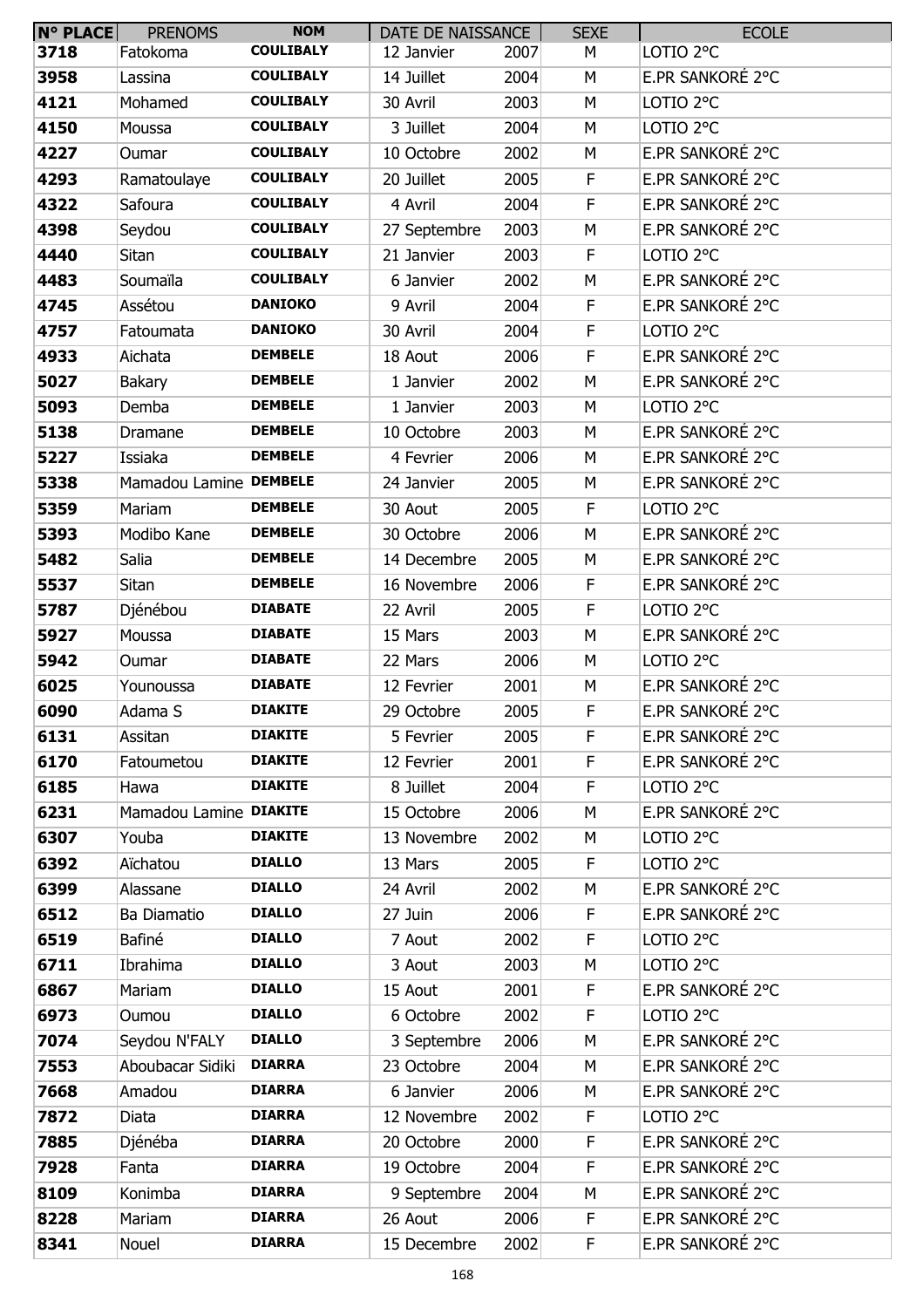| N° PLACE | <b>PRENOMS</b>          | <b>NOM</b>          | DATE DE NAISSANCE |      | <b>SEXE</b> | <b>ECOLE</b>         |
|----------|-------------------------|---------------------|-------------------|------|-------------|----------------------|
| 8625     | Zakiyatou               | <b>DIARRASSOUBA</b> | 30 Mars           | 2003 | F.          | LOTIO <sub>2°C</sub> |
| 8645     | Alima                   | <b>DIAWARA</b>      | 10 Novembre       | 2001 | F           | E.PR SANKORÉ 2°C     |
| 8696     | Cheick MT               | <b>DICKO</b>        | 27 Mars           | 2003 | M           | E.PR SANKORÉ 2°C     |
| 8721     | Salimata                | <b>DICKO</b>        | 22 Aout           | 2005 | F           | E.PR SANKORÉ 2°C     |
| 8906     | Assanatou               | <b>DJILLA</b>       | 11 Decembre       | 2004 | F           | LOTIO <sub>2°C</sub> |
| 8979     | Korotoumou              | <b>DJIRE</b>        | 18 Novembre       | 2003 | $\mathsf F$ | LOTIO <sub>2°C</sub> |
| 9015     | Rokia                   | <b>DJOURTE</b>      | 1 Mars            | 2004 | F           | LOTIO <sub>2°C</sub> |
| 9134     | KadiaFounè              | <b>DOUGNON</b>      | 13 Juillet        | 2006 | F           | E.PR SANKORÉ 2°C     |
| 9193     | Fatoumata               | <b>DOUMBIA</b>      | 13 Aout           | 2004 | F           | E.PR SANKORÉ 2°C     |
| 9220     | Mariam Amadou           | <b>DOUMBIA</b>      | 24 Aout           | 2006 | F           | E.PR SANKORÉ 2°C     |
| 9298     | Yacouba                 | <b>DRABO</b>        | 5 Mars            | 2005 | M           | LOTIO <sub>2°C</sub> |
| 9331     | Mariam                  | <b>FAMATA</b>       | 18 Avril          | 2001 | F           | E.PR SANKORÉ 2°C     |
| 9374     | Mama Sénidia            | <b>FANE</b>         | 11 Decembre       | 2004 | F           | E.PR SANKORÉ 2°C     |
| 9412     | Aïssata                 | <b>FOFANA</b>       | 13 Septembre      | 2002 | F           | E.PR SANKORÉ 2°C     |
| 9526     | <b>Baba</b>             | <b>GOITA</b>        | 5 Mars            | 2004 | M           | E.PR SANKORÉ 2°C     |
| 9543     | Samba                   | <b>GOITA</b>        | 8 Mars            | 2004 | M           | E.PR SANKORÉ 2°C     |
| 9628     | Binta Synaly            | <b>GUINDO</b>       | 22 Janvier        | 2004 | F           | E.PR SANKORÉ 2°C     |
| 9648     | Kadiatou                | <b>GUINDO</b>       | 26 Octobre        | 2004 | F           | LOTIO <sub>2°C</sub> |
| 9670     | Sodjougou               | <b>GUINDO</b>       | 16 Novembre       | 2001 | M           | E.PR SANKORÉ 2°C     |
| 9721     | Cheick Oumar            | <b>IGRE</b>         | 8 Juillet         | 2006 | M           | E.PR SANKORÉ 2°C     |
| 9766     | Soumana                 | <b>KAMENA</b>       | 28 Avril          | 2004 | M           | E.PR SANKORÉ 2°C     |
| 9806     | Fanta Amadou            | <b>KANSAYE</b>      | 1 Novembre        | 2004 | F           | E.PR SANKORÉ 2°C     |
| 9850     | Diakalia                | <b>KARSE</b>        | 1 Janvier         | 2003 | M           | E.PR SANKORÉ 2°C     |
| 9866     | Ramata                  | <b>KATILE</b>       | 21 Mars           | 2003 | F           | E.PR SANKORÉ 2°C     |
| 9989     | Issa                    | <b>KEÏTA</b>        | 1 Janvier         | 2007 | M           | E.PR SANKORÉ 2°C     |
| 10022    | Minourou                | <b>KEÏTA</b>        | 10 Mars           | 2005 | М           | E.PR SANKORÉ 2°C     |
| 10143    | Abdoul Wahab            | <b>KONATE</b>       | 29 Avril          | 2006 | M           | LOTIO <sub>2°C</sub> |
| 10256    | Cheick Aboubacar KONATE |                     | 4 Juin            | 2004 | M           | E.PR SANKORÉ 2°C     |
| 10392    | Mohamed Sadio           | <b>KONATE</b>       | 24 Mars           | 2006 | M           | E.PR SANKORÉ 2°C     |
| 10473    | Seydou                  | <b>KONATE</b>       | 24 Septembre      | 2005 | M           | E.PR SANKORÉ 2°C     |
| 10530    | Abdoul Wahab            | <b>KONE</b>         | 30 Janvier        | 2004 | M           | LOTIO 2°C            |
| 10563    | Abiba                   | <b>KONE</b>         | 3 Octobre         | 2005 | F           | E.PR SANKORÉ 2°C     |
| 10615    | Adama                   | <b>KONE</b>         | 15 Septembre      | 2005 | М           | LOTIO 2°C            |
| 10905    | Chaka                   | <b>KONE</b>         | 25 Septembre      | 2004 | M           | E.PR SANKORÉ 2°C     |
| 11231    | Lamine                  | <b>KONE</b>         | 17 Novembre       | 2005 | M           | E.PR SANKORÉ 2°C     |
| 11427    | Nabilaïl Issa           | <b>KONE</b>         | 10 Fevrier        | 2005 | M           | E.PR SANKORÉ 2°C     |
| 11480    | Oumar                   | <b>KONE</b>         | 22 Octobre        | 2004 | M           | E.PR SANKORÉ 2°C     |
| 11746    | Yaya                    | <b>KONE</b>         | 12 Mars           | 2002 | M           | E.PR SANKORÉ 2°C     |
| 11818    | Sina                    | <b>KONTE</b>        | 2 Fevrier         | 2006 | M           | E.PR SANKORÉ 2°C     |
| 11888    | Modibo                  | <b>KOUYATE</b>      | 7 Avril           | 2005 | M           | E.PR SANKORÉ 2°C     |
| 11892    | Nafissatou              | <b>KOUYATE</b>      | 12 Aout           | 2003 | F           | LOTIO 2°C            |
| 11990    | Fatoumata               | <b>MAÏGA</b>        | 31 Decembre       | 2003 | F           | E.PR SANKORÉ 2°C     |
| 12077    | Assétou                 | <b>MALLE</b>        | 1 Juin            | 2004 | F           | E.PR SANKORÉ 2°C     |
| 12228    | Ibrahima                | <b>MARIKO</b>       | 9 Janvier         | 2005 | M           | LOTIO <sub>2°C</sub> |
| 12269    | Salimata                | <b>MARIKO</b>       | 29 Aout           | 2004 | F           | E.PR SANKORÉ 2°C     |
| 12416    | <b>Bintou</b>           | <b>ONGOÏBA</b>      | 26 Septembre      | 2003 | F           | E.PR SANKORÉ 2°C     |
| 12621    | Assitan                 | <b>OUATTARA</b>     | 2 Janvier         | 2004 | F           | E.PR SANKORÉ 2°C     |
| 12768    | Fatoumata               | <b>OUATTARA</b>     |                   |      | F.          | E.PR SANKORÉ 2°C     |
|          |                         |                     | 15 Fevrier        | 2002 |             |                      |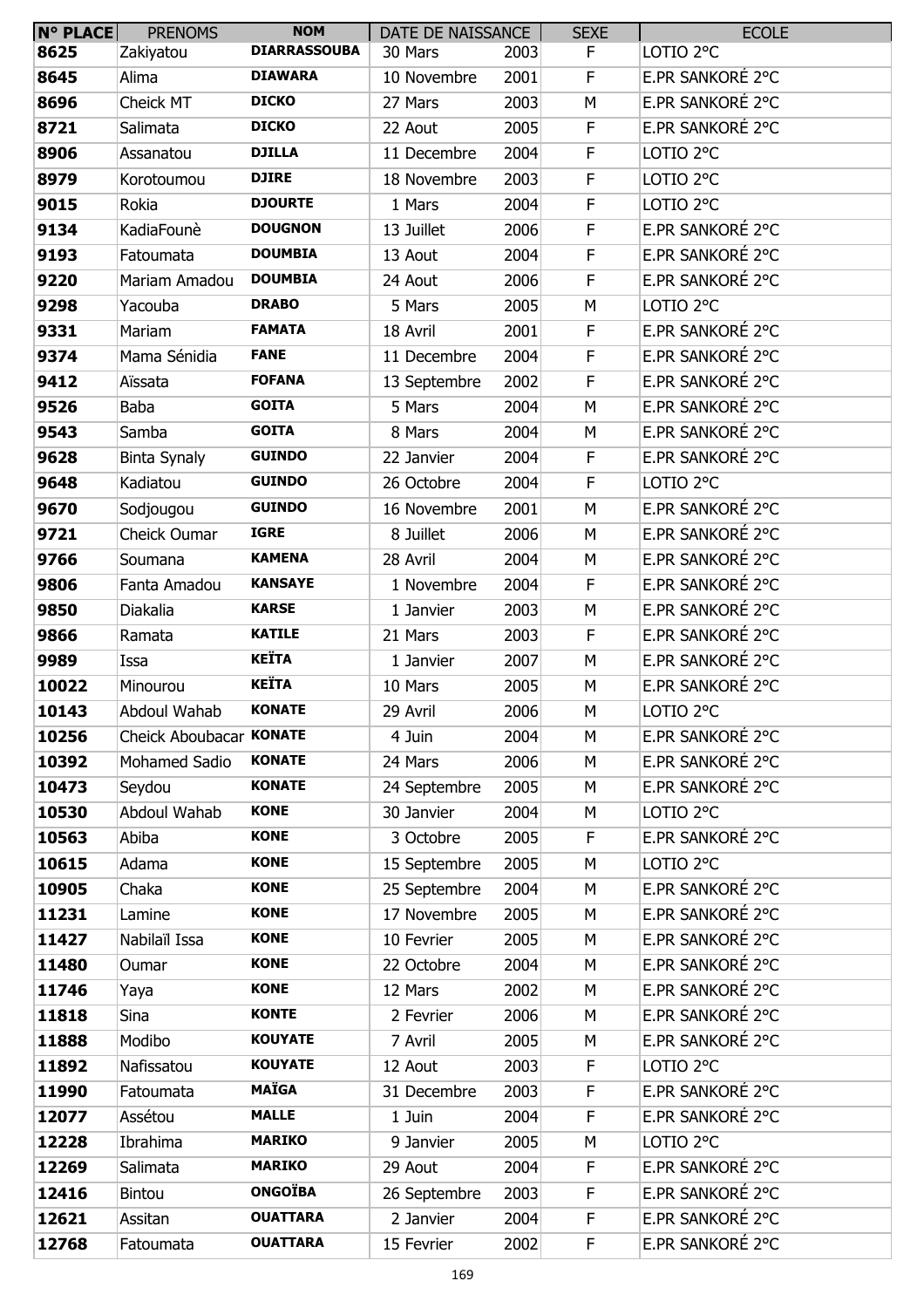| <b>N° PLACE</b> | <b>PRENOMS</b>  | <b>NOM</b>          | DATE DE NAISSANCE |      | <b>SEXE</b> | <b>ECOLE</b>         |
|-----------------|-----------------|---------------------|-------------------|------|-------------|----------------------|
| 12902           | Lalaïssa        | <b>OUATTARA</b>     | 24 Decembre       | 2005 | F.          | LOTIO <sub>2°C</sub> |
| 12997           | Mohamed         | <b>OUATTARA</b>     | 12 Janvier        | 2005 | M           | E.PR SANKORÉ 2°C     |
| 13129           | Sanaba          | <b>OUATTARA</b>     | 23 Fevrier        | 2002 | F           | LOTIO <sub>2°C</sub> |
| 13216           | Yamoussa        | <b>OUATTARA</b>     | 18 Aout           | 2005 | M           | E.PR SANKORÉ 2°C     |
| 13273           | Koguémé         | <b>OUOLOGUEM</b>    | 28 Septembre      | 2003 | M           | E.PR SANKORÉ 2°C     |
| 13306           | Kadiatou        | <b>POUDIOUGOU</b>   | 1 Fevrier         | 2004 | F           | E.PR SANKORÉ 2°C     |
| 13417           | Fatoumata       | <b>SAMAKE</b>       | 22 Juin           | 2005 | F           | E.PR SANKORÉ 2°C     |
| 13671           | Awa             | <b>SANGARE</b>      | 9 Juin            | 2003 | F           | E.PR SANKORÉ 2°C     |
| 14148           | Souleymane      | <b>SANGARE</b>      | 5 Septembre       | 2000 | M           | E.PR SANKORÉ 2°C     |
| 14849           | Dramane         | <b>SANOGO</b>       | 1 Decembre        | 2005 | M           | E.PR SANKORÉ 2°C     |
| 15304           | Mamadou L       | <b>SANOGO</b>       | 17 Octobre        | 2006 | M           | E.PR SANKORÉ 2°C     |
| 15793           | Seydou          | <b>SANOGO</b>       | 9 Fevrier         | 2005 | M           | E.PR SANKORÉ 2°C     |
| 15977           | Yacouba         | <b>SANOGO</b>       | 25 Septembre      | 2000 | M           | E.PR SANKORÉ 2°C     |
| 16128           | Aboudramane     | <b>SIDIBE</b>       | 13 Aout           | 2006 | M           | E.PR SANKORÉ 2°C     |
| 16280           | Korotimi        | <b>SIDIBE</b>       | 16 Aout           | 2005 | F           | E.PR SANKORÉ 2°C     |
| 16313           | Maria           | <b>SIDIBE</b>       | 3 Juillet         | 2006 | F           | E.PR SANKORÉ 2°C     |
| 16434           | Aminata         | <b>SISSAO</b>       | 1 Janvier         | 2005 | F           | LOTIO 2°C            |
| 16457           | Makan           | <b>SISSOKO</b>      | 19 Avril          | 2006 | M           | E.PR SANKORÉ 2°C     |
| 16651           | Dramane         | <b>SOGODOGO</b>     | 27 Mars           | 2002 | M           | E.PR SANKORÉ 2°C     |
| 16792           | Namory          | <b>SOGODOGO</b>     | 29 Octobre        | 2002 | M           | LOTIO 2°C            |
| 16846           | Siaka           | <b>SOGODOGO</b>     | 26 Septembre      | 2006 | M           | E.PR SANKORÉ 2°C     |
| 16926           | Ibrahim         | <b>SOUNFOUNTERA</b> | 23 Octobre        | 2006 | M           | E.PR SANKORÉ 2°C     |
| 16985           | Zakaria         | <b>SOW</b>          | 10 Octobre        | 2006 | M           | LOTIO 2°C            |
| 16991           | Mariam          | SY                  | 11 Fevrier        | 2005 | F           | LOTIO <sub>2°C</sub> |
| 16992           | Djénèba         | SY                  | 14 Septembre      | 2006 | $\mathsf F$ | E.PR SANKORÉ 2°C     |
| 17103           | Mariam          | <b>SYLLA</b>        | 12 Mars           | 2005 | F           | E.PR SANKORÉ 2°C     |
| 17108           | Massa           | <b>SYLLA</b>        | 13 Mars           | 2004 | M           | LOTIO <sub>2°C</sub> |
| 17176           | Awa             | <b>TANGARA</b>      | 15 Octobre        | 2005 | F           | E.PR SANKORÉ 2°C     |
| 17192           | Kalia           | <b>TANGARA</b>      | 11 Avril          | 2005 | F           | LOTIO <sub>2°C</sub> |
| 17198           | Mamoutou        | <b>TANGARA</b>      | 18 Novembre       | 2005 | M           | E.PR SANKORÉ 2°C     |
| 17230           | Djénèbou        | <b>TEMBINE</b>      | 27 Mars           | 2005 | F           | E.PR SANKORÉ 2°C     |
| 17275           | Aïchata Dite    | <b>THIENTA</b>      | 29 Mars           | 2005 | F           | E.PR SANKORÉ 2°C     |
| 17300           | Aoua            | <b>TIMITE</b>       | 4 Avril           | 2005 | F           | LOTIO 2°C            |
| 17391           | Chitan          | <b>TOGOLA</b>       | 26 Juin           | 2005 | F           | E.PR SANKORÉ 2°C     |
| 17551           | Maïmouna        | <b>TOGORA</b>       | 25 Decembre       | 2004 | F           | E.PR SANKORÉ 2°C     |
| 17625           | <b>Balkissa</b> | <b>TOURE</b>        | 28 Janvier        | 2005 | F           | E.PR SANKORÉ 2°C     |
| 17635           | Fatoumata       | <b>TOURE</b>        | 1 Octobre         | 2006 | F           | E.PR SANKORÉ 2°C     |
| 17676           | Sekènè Modi     | <b>TOURE</b>        | 8 Juin            | 2006 | M           | E.PR SANKORÉ 2°C     |
| 17840           | Adam            | <b>TRAORE</b>       | 9 Novembre        | 2003 | F           | LOTIO 2°C            |
| 17958           | Aïchatou        | <b>TRAORE</b>       | 18 Juin           | 2004 | F           | E.PR SANKORÉ 2°C     |
| 17963           | Aïssata         | <b>TRAORE</b>       | 20 Avril          | 2004 | F           | LOTIO 2°C            |
| 17997           | Ali Mamadou     | <b>TRAORE</b>       | 15 Octobre        | 2003 | M           | E.PR SANKORÉ 2°C     |
| 18035           | Aliou Badra     | <b>TRAORE</b>       | 22 Octobre        | 2005 | M           | E.PR SANKORÉ 2°C     |
| 18052           | Amadou          | <b>TRAORE</b>       | 8 Novembre        | 2003 | М           | E.PR SANKORÉ 2°C     |
| 18093           | Aminata         | <b>TRAORE</b>       | 15 Octobre        | 2005 | F           | E.PR SANKORÉ 2°C     |
| 18098           | Aminata         | <b>TRAORE</b>       | 4 Juillet         | 2003 | F           | LOTIO 2°C            |
| 18199           | Awa             | <b>TRAORE</b>       | 15 Septembre      | 2005 | F           | E.PR SANKORÉ 2°C     |
| 18210           | Awa             | <b>TRAORE</b>       | 9 Novembre        | 2003 | F           | LOTIO 2°C            |
|                 |                 |                     |                   |      |             |                      |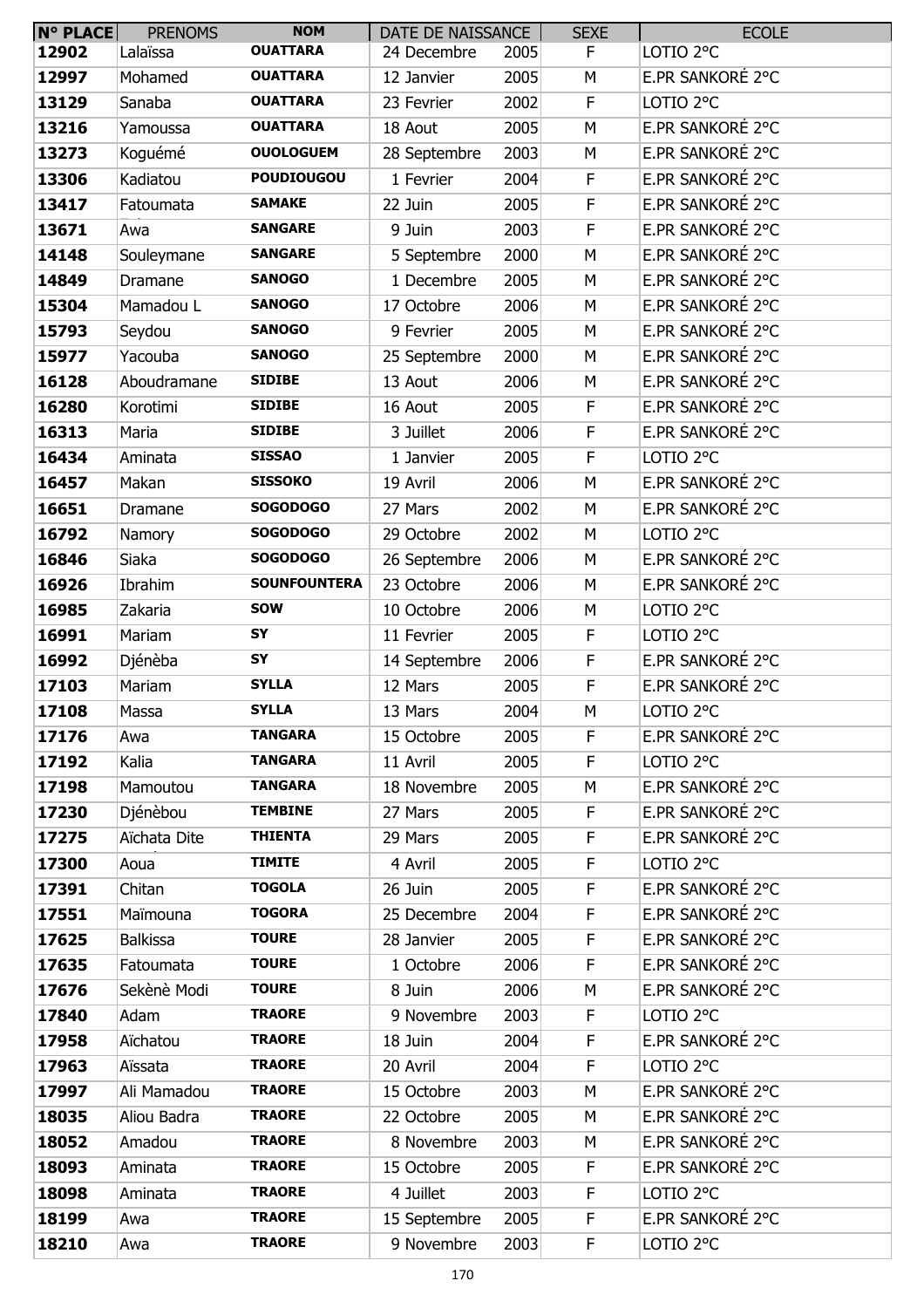| <b>N° PLACE</b> | <b>PRENOMS</b> | <b>NOM</b>     | DATE DE NAISSANCE |      | <b>SEXE</b> | <b>ECOLE</b>     |
|-----------------|----------------|----------------|-------------------|------|-------------|------------------|
| 18312           | <b>Bintou</b>  | <b>TRAORE</b>  | 18 Mars           | 2005 | E           | E.PR SANKORÉ 2°C |
| 18608           | Fatogoma       | <b>TRAORE</b>  | 28 Juin           | 2005 | М           | LOTIO 2°C        |
| 18624           | Fatoumata      | <b>TRAORE</b>  | 4 Septembre       | 2004 | F.          | E.PR SANKORÉ 2°C |
| 18626           | Fatoumata      | <b>TRAORE</b>  | 27 Aout           | 2004 | F           | E.PR SANKORÉ 2°C |
| 18705           | Fousseni       | <b>TRAORE</b>  | 10 Juin           | 2004 | M           | LOTIO 2°C        |
| 18771           | Ibrahim        | <b>TRAORE</b>  | 10 Octobre        | 2005 | М           | E.PR SANKORÉ 2°C |
| 18980           | Koumbel        | <b>TRAORE</b>  | 8 Mars            | 2006 | F           | E.PR SANKORÉ 2°C |
| 19033           | Madou          | <b>TRAORE</b>  | 30 Janvier        | 2004 | М           | LOTIO 2°C        |
| 19105           | Maliki         | <b>TRAORE</b>  | 28 Aout           | 2003 | М           | E.PR SANKORÉ 2°C |
| 19273           | Mawa           | <b>TRAORE</b>  | 16 Mars           | 2004 | F           | LOTIO 2°C        |
| 19448           | Noussoura      | <b>TRAORE</b>  | 19 Fevrier        | 2005 | F           | E.PR SANKORÉ 2°C |
| 19616           | Salif          | <b>TRAORE</b>  | 10 Decembre       | 2003 | M           | E.PR SANKORÉ 2°C |
| 19811           | Sory Ibrahim   | <b>TRAORE</b>  | 23 Aout           | 2002 | М           | LOTIO 2°C        |
| 19940           | Yacouba        | <b>TRAORE</b>  | 10 Novembre       | 2005 | М           | E.PR SANKORÉ 2°C |
| 20065           | Boubou         | <b>WAÏGALO</b> | 25 Avril          | 2003 | M           | E.PR SANKORÉ 2°C |
| 20117           | Abdoul         | <b>YATTARA</b> | 1 Septembre       | 2000 | M           | E.PR SANKORÉ 2°C |

**CENTRE EXAM MANCOURANI** "A"

| $N^{\circ}$ PLACE | <b>PRENOMS</b> | <b>NOM</b>        | DA           |      | <b>SEXE</b> | <b>ECOLE</b>            |
|-------------------|----------------|-------------------|--------------|------|-------------|-------------------------|
| 67                | Assanatou      | <b>BAGAYOGO</b>   | 28 Mars      | 2006 | F           | E.PR AMINATA BAMBA 2°C  |
| 215               | Yacouba        | <b>BAGAYOKO</b>   | 3 Mars       | 2003 | M           | E.PR MOUMINE SANOGO 2°C |
| 225               | Boubacar       | <b>BAH</b>        | 19 Avril     | 2005 | M           | E.PR MOUMINE SANOGO 2°C |
| 1694              | Sinaly         | <b>BENGALY</b>    | 18 Avril     | 2004 | M           | MANCOURANI 2°C II       |
| 2036              | Cheickna Y     | <b>BERTHE</b>     | 3 Juillet    | 2003 | ${\sf M}$   | E.PR MOUMINE SANOGO 2°C |
| 2515              | Siriki         | <b>BERTHE</b>     | 10 Janvier   | 2003 | M           | E.PR AMINATA BAMBA 2°C  |
| 2995              | Fatoumata      | <b>CISSE</b>      | 27 Juillet   | 2005 | $\mathsf F$ | E.PR MOUMINE SANOGO 2°C |
| 3311              | Aïda           | <b>COULIBALY</b>  | 20 Fevrier   | 2006 | F           | E.PR MOUMINE SANOGO 2°C |
| 3410              | Aminata M      | <b>COULIBALY</b>  | 19 Mars      | 2003 | $\mathsf F$ | E.PR MOUMINE SANOGO 2°C |
| 3415              | Anatou         | <b>COULIBALY</b>  | 15 Juin      | 2003 | $\mathsf F$ | E.PR MOUMINE SANOGO 2°C |
| 3497              | Badra A        | <b>COULIBALY</b>  | 20 Juin      | 2005 | M           | E.PR MOUMINE SANOGO 2°C |
| 3929              | Korotoumou     | <b>COULIBALY</b>  | 29 Mars      | 2004 | F           | MANCOURANI 2°C II       |
| 4498              | Tahirou        | <b>COULIBALY</b>  | 2 Septembre  | 2005 | M           | MANCOURANI 2°C II       |
| 5631              | Haoua          | <b>DENON</b>      | 13 Octobre   | 2003 | F           | E.PR AMINATA BAMBA 2°C  |
| 6391              | Aïchata        | <b>DIALLO</b>     | 1 Juillet    | 2005 | F           | E.PR AMINATA BAMBA 2°C  |
| 6864              | Mariam         | <b>DIALLO</b>     | 5 Decembre   | 2004 | $\mathsf F$ | E.PR AMINATA BAMBA 2°C  |
| 7204              | Abibata        | <b>DIAMOUTENE</b> | 8 Decembre   | 2003 | F           | MANCOURANI 2°C II       |
| 7484              | Abdoulaye      | <b>DIANE</b>      | 29 Septembre | 2006 | M           | MANCOURANI 2°C II       |
| 9553              | Lassina A      | <b>GOÏTA</b>      | 12 Decembre  | 2005 | M           | E.PR MOUMINE SANOGO 2°C |
| 9774              | Mambi          | <b>KAMISSOKO</b>  | 1 Aout       | 2004 | $\mathsf F$ | E.PR MOUMINE SANOGO 2°C |
| 10411             | Nassoun        | <b>KONATE</b>     | 5 Aout       | 2004 | $\mathsf F$ | MANCOURANI 2°C II       |
| 10565             | Abibatou       | <b>KONE</b>       | 28 Janvier   | 2006 | F           | E.PR AMINATA BAMBA 2°C  |
| 10681             | Alassane       | <b>KONE</b>       | 7 Janvier    | 2006 | M           | E.PR AMINATA BAMBA 2°C  |
| 11290             | Makan          | <b>KONE</b>       | 23 Juin      | 2005 | M           | E.PR AMINATA BAMBA 2°C  |
| 12257             | Oumar          | <b>MARIKO</b>     | 30 Aout      | 2005 | M           | E.PR MOUMINE SANOGO 2°C |
| 12843             | Kadiatou       | <b>OUATTARA</b>   | 19 Mars      | 2006 | $\mathsf F$ | E.PR MOUMINE SANOGO 2°C |
| 13032             | Nouhoum        | <b>OUATTARA</b>   | 16 Janvier   | 2006 | M           | E.PR AMINATA BAMBA 2°C  |
| 13135             | Sékou          | <b>OUATTARA</b>   | 13 Janvier   | 2004 | M           | MANCOURANI 2°C II       |
| 13900             | Korotoumou     | <b>SANGARE</b>    | 26 Juin      | 2003 | $\mathsf F$ | MANCOURANI 2°C II       |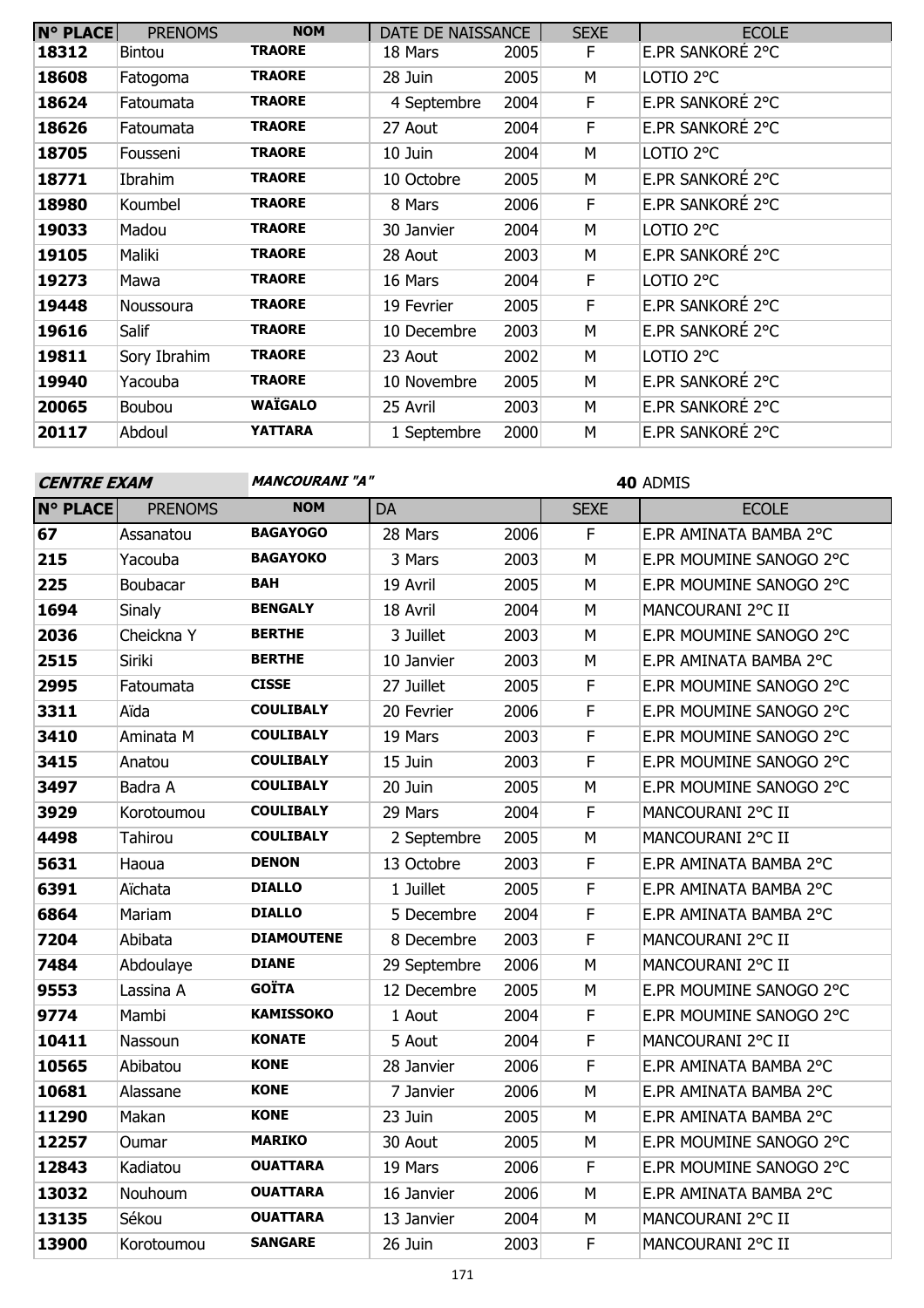| <b>N° PLACE</b> | <b>PRENOMS</b> | <b>NOM</b>    | DATE DE NAISSANCE |      | <b>SEXE</b> | <b>ECOLE</b>            |
|-----------------|----------------|---------------|-------------------|------|-------------|-------------------------|
| 14334           | Adiara         | <b>SANOGO</b> | 28 Janvier        | 2006 | F           | MANCOURANI 2°C II       |
| 14420           | Alimata        | SANOGO        | 23 Mars           | 2005 | F           | MANCOURANI 2°C II       |
| 14469           | Aminata        | <b>SANOGO</b> | 10 Decembre       | 2005 | F           | E.PR AMINATA BAMBA 2°C  |
| 15760           | Sanata K       | <b>SANOGO</b> | 28 Avril          | 2006 | F           | MANCOURANI 2°C II       |
| 15995           | Yaya           | SANOGO        | 21 Avril          | 2005 | M           | E.PR MOUMINE SANOGO 2°C |
| 17599           | Abdrahamane    | <b>TOURE</b>  | 20 Aout           | 2003 | M           | MANCOURANI 2°C II       |
| 17705           | Abdoul Wahab   | <b>TRAORE</b> | 4 Octobre         | 2006 | M           | E.PR AMINATA BAMBA 2°C  |
| 17926           | Afouchata      | <b>TRAORE</b> | 13 Decembre       | 2004 | F           | E.PR MOUMINE SANOGO 2°C |
| 17928           | Afouchata      | <b>TRAORE</b> | 7 Decembre        | 2004 | F           | MANCOURANI 2°C II       |
| 18690           | Fatoumata S    | <b>TRAORE</b> | 22 Septembre      | 2006 | F           | E.PR MOUMINE SANOGO 2°C |
| 19634           | Salimata       | <b>TRAORE</b> | 3 Avril           | 2006 | F           | E.PR AMINATA BAMBA 2°C  |

| <b>CENTRE EXAM</b> |                  | <b>MANCOURANI 2°C</b> |              |      | 88 ADMIS    |                        |  |
|--------------------|------------------|-----------------------|--------------|------|-------------|------------------------|--|
| <b>N° PLACE</b>    | <b>PRENOMS</b>   | <b>NOM</b>            | <b>DA</b>    |      | <b>SEXE</b> | <b>ECOLE</b>           |  |
| 38                 | Amadou           | <b>AROUBONCANA</b>    | 1 Janvier    | 2003 | M           | MANCOURANI 2°C I       |  |
| 653                | Abdoulaye        | <b>BAMBA</b>          | 1 Juillet    | 2003 | M           | E.PR AMINATA BAMBA 2°C |  |
| 676                | Adiara           | <b>BAMBA</b>          | 19 Juin      | 2005 | F           | MANCOURANI 2°C I       |  |
| 829                | Lamine           | <b>BAMBA</b>          | 28 Mars      | 2006 | M           | MANCOURANI 2°C I       |  |
| 836                | Mafounè          | <b>BAMBA</b>          | 9 Juin       | 2002 | F           | MANCOURANI 2°C II      |  |
| 932                | Sarata           | <b>BAMBA</b>          | 19 Juillet   | 2001 | F           | MANCOURANI 2°C II      |  |
| 940                | Seydou           | <b>BAMBA</b>          | 24 Mars      | 2004 | M           | MANCOURANI 2°C I       |  |
| 1029               | Zakaria          | <b>BARRY</b>          | 1 Septembre  | 2003 | M           | MANCOURANI 2°C II      |  |
| 1773               | Abdoulaye        | <b>BERTHE</b>         | 29 Novembre  | 2003 | M           | MANCOURANI 2°C I       |  |
| 1853               | Adiaratou        | <b>BERTHE</b>         | 22 Mars      | 2005 | F           | MANCOURANI 2°C I       |  |
| 2129               | Fatoumata        | <b>BERTHE</b>         | 20 Octobre   | 2005 | $\mathsf F$ | MANCOURANI 2°C II      |  |
| 2308               | Mariam           | <b>BERTHE</b>         | 15 Juillet   | 2006 | F           | MANCOURANI 2°C II      |  |
| 2388               | Naminata         | <b>BERTHE</b>         | 1 Janvier    | 2003 | F           | MANCOURANI 2°C I       |  |
| 2416               | Oumou            | <b>BERTHE</b>         | 6 Aout       | 2002 | F           | MANCOURANI 2°C II      |  |
| 2829               | Aminata          | <b>CAMARA</b>         | 2 Avril      | 2007 | F           | E.PR AMINATA BAMBA 2°C |  |
| 2841               | Fanta            | <b>CAMARA</b>         | 22 Avril     | 2001 | F           | MANCOURANI 2°C I       |  |
| 2865               | Oumar            | <b>CAMARA</b>         | 7 Decembre   | 2003 | M           | MANCOURANI 2°C I       |  |
| 2872               | Seydou           | <b>CAMARA</b>         | 10 Avril     | 2005 | M           | MANCOURANI 2°C I       |  |
| 3021               | Issiaka          | <b>CISSE</b>          | 25 Septembre | 2005 | M           | MANCOURANI 2°C II      |  |
| 3186               | Abdoul Wahab     | <b>COULIBALY</b>      | 2 Avril      | 2003 | M           | MANCOURANI 2°C I       |  |
| 3552               | <b>Bintou</b>    | <b>COULIBALY</b>      | 2 Fevrier    | 2004 | F           | MANCOURANI 2°C II      |  |
| 3837               | Issa             | <b>COULIBALY</b>      | 3 Septembre  | 2005 | M           | MANCOURANI 2°C I       |  |
| 4013               | Mamadou          | <b>COULIBALY</b>      | 6 Septembre  | 2003 | M           | MANCOURANI 2°C I       |  |
| 4668               | Minata           | <b>DAGNOKO</b>        | 22 Juillet   | 2005 | F           | MANCOURANI 2°C II      |  |
| 6264               | Rokiatou         | <b>DIAKITE</b>        | 29 Juillet   | 2005 | F           | E.PR AMINATA BAMBA 2°C |  |
| 6605               | Diata            | <b>DIALLO</b>         | 27 Mars      | 2006 | $\mathsf F$ | E.PR AMINATA BAMBA 2°C |  |
| 6644               | Drissa           | <b>DIALLO</b>         | 28 Janvier   | 2003 | М           | MANCOURANI 2°C II      |  |
| 6773               | Korotoumou       | <b>DIALLO</b>         | 27 Janvier   | 2003 | F           | MANCOURANI 2°C I       |  |
| 7076               | Seydou S         | <b>DIALLO</b>         | 22 Fevrier   | 2007 | M           | E.PR AMINATA BAMBA 2°C |  |
| 7237               | Amadou           | <b>DIAMOUTENE</b>     | 10 Mars      | 2005 | M           | MANCOURANI 2°C I       |  |
| 7425               | Salimata         | <b>DIAMOUTENE</b>     | 20 Septembre | 2004 | F           | MANCOURANI 2°C II      |  |
| 7554               | Aboubacar Sidiki | <b>DIARRA</b>         | 8 Janvier    | 2005 | M           | MANCOURANI 2°C I       |  |
| 7763               | Baba Kounady M   | <b>DIARRA</b>         | 9 Octobre    | 2004 | M           | E.PR AMINATA BAMBA 2°C |  |
| 7952               | Fatoumata        | <b>DIARRA</b>         | 15 Aout      | 2006 | F.          | MANCOURANI 2°C II      |  |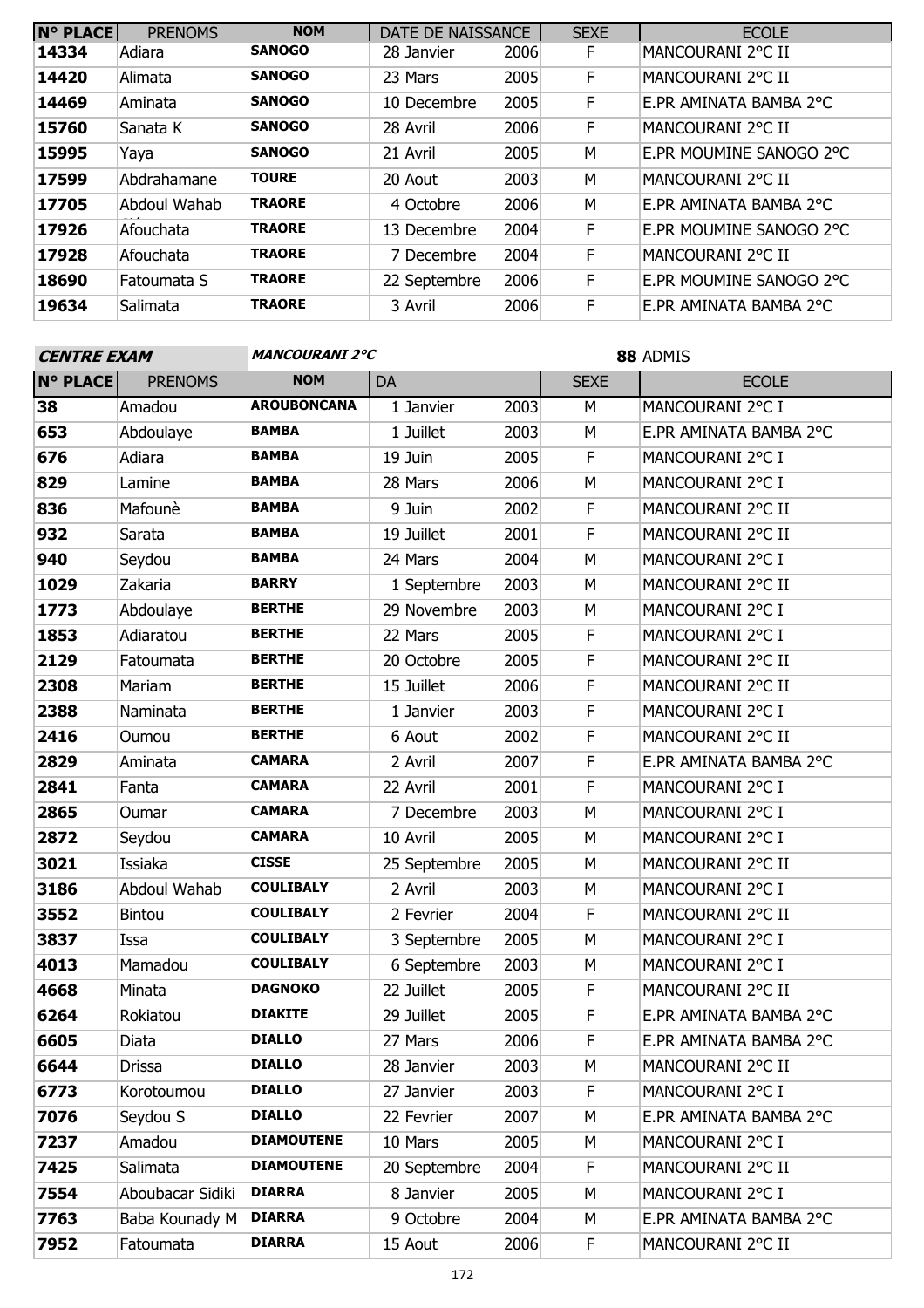| N° PLACE | <b>PRENOMS</b>    | <b>NOM</b>      | DATE DE NAISSANCE |      | <b>SEXE</b> | <b>ECOLE</b>           |
|----------|-------------------|-----------------|-------------------|------|-------------|------------------------|
| 8227     | Mariam            | <b>DIARRA</b>   | 25 Mars           | 2006 | F           | E.PR AMINATA BAMBA 2°C |
| 8236     | Mariam            | <b>DIARRA</b>   | 19 Mars           | 2003 | F           | MANCOURANI 2°C II      |
| 8320     | Nafarima          | <b>DIARRA</b>   | 10 Decembre       | 2002 | F           | MANCOURANI 2°C I       |
| 8907     | Awa               | <b>DJILLA</b>   | 3 Avril           | 2006 | F           | E.PR AMINATA BAMBA 2°C |
| 8924     | Mariame           | <b>DJILLA</b>   | 16 Janvier        | 2006 | F           | MANCOURANI 2°C II      |
| 9096     | Awa               | <b>DOLO</b>     | 14 Avril          | 2006 | F           | MANCOURANI 2°C I       |
| 9218     | Mariam            | <b>DOUMBIA</b>  | 8 Decembre        | 2005 | F           | MANCOURANI 2°C II      |
| 9466     | Mariam            | <b>FOMBA</b>    | 27 Septembre      | 2004 | F           | MANCOURANI 2°C II      |
| 9557     | Salif Nambé       | <b>GOÏTA</b>    | 5 Octobre         | 2004 | M           | MANCOURANI 2°C II      |
| 9617     | Aboubacar         | <b>GUINDO</b>   | 27 Janvier        | 2006 | M           | E.PR AMINATA BAMBA 2°C |
| 10214    | Asmaou            | <b>KONATE</b>   | 3 Decembre        | 2004 | M           | MANCOURANI 2°C I       |
| 10282    | <b>Drissa</b>     | <b>KONATE</b>   | 24 Aout           | 2004 | М           | MANCOURANI 2°C II      |
| 10412    | Nèmatoulaye       | <b>KONATE</b>   | 21 Janvier        | 2004 | F           | MANCOURANI 2°C I       |
| 10431    | Ramata            | <b>KONATE</b>   | 7 Juillet         | 2001 | F           | MANCOURANI 2°C I       |
| 10587    | Aboubacar Sidiki  | <b>KONE</b>     | 3 Decembre        | 2004 | М           | E.PR AMINATA BAMBA 2°C |
| 10744    | Aminata           | <b>KONE</b>     | 31 Mars           | 2006 | F           | E.PR AMINATA BAMBA 2°C |
| 10912    | Cheibou           | <b>KONE</b>     | 20 Juillet        | 2004 | M           | MANCOURANI 2°C I       |
| 11052    | Fassidiki         | <b>KONE</b>     | 19 Decembre       | 2003 | M           | MANCOURANI 2°C I       |
| 11538    | Ramatoulaye       | <b>KONE</b>     | 8 Fevrier         | 2005 | F           | E.PR AMINATA BAMBA 2°C |
| 11582    | Salifou           | <b>KONE</b>     | 5 Octobre         | 2004 | M           | MANCOURANI 2°C I       |
| 12690    | Dado              | <b>OUATTARA</b> | 2 Septembre       | 2004 | F           | MANCOURANI 2°C I       |
| 12892    | Korotoumou        | <b>OUATTARA</b> | 20 Juillet        | 2003 | F           | E.PR AMINATA BAMBA 2°C |
| 12936    | Mamadou           | <b>OUATTARA</b> | 24 Octobre        | 2005 | M           | E.PR AMINATA BAMBA 2°C |
| 13022    | Nafissatou        | <b>OUATTARA</b> | 18 Juillet        | 2005 | F           | E.PR AMINATA BAMBA 2°C |
| 13055    | <b>Oumou Dily</b> | <b>OUATTARA</b> | 10 Aout           | 2006 | F           | E.PR AMINATA BAMBA 2°C |
| 13497    | Yacouba           | <b>SAMAKE</b>   | 17 Aout           | 2003 | M           | MANCOURANI 2°C II      |
| 14677    | Boubacar          | <b>SANOGO</b>   | 24 Aout           | 2005 | M           | MANCOURANI 2°C II      |
| 14919    | Fatoumata         | <b>SANOGO</b>   | 26 Mars           | 2002 | F           | MANCOURANI 2°C I       |
| 15058    | Kadiatou          | <b>SANOGO</b>   | 9 Avril           | 2003 | F           | E.PR AMINATA BAMBA 2°C |
| 15451    | Moriba            | <b>SANOGO</b>   | 26 Janvier        | 2006 | M           | E.PR AMINATA BAMBA 2°C |
| 15759    | Sanata H          | <b>SANOGO</b>   | 23 Mars           | 2005 | F           | MANCOURANI 2°C II      |
| 15851    | Sitan             | <b>SANOGO</b>   | 19 Aout           | 2004 | F           | MANCOURANI 2°C II      |
| 15882    | Soumaïla          | <b>SANOGO</b>   | 25 Octobre        | 2005 | М           | MANCOURANI 2°C II      |
| 15943    | Tintio            | <b>SANOGO</b>   | 16 Septembre      | 2004 | F           | MANCOURANI 2°C I       |
| 16301    | Maïmouna          | <b>SIDIBE</b>   | 12 Fevrier        | 2004 | F           | E.PR AMINATA BAMBA 2°C |
| 16534    | Adama             | <b>SOGODOGO</b> | 28 Juillet        | 2005 | M           | MANCOURANI 2°C II      |
| 16833    | Salimata          | <b>SOGODOGO</b> | 1 Janvier         | 2002 | F           | MANCOURANI 2°C I       |
| 17170    | Adama             | <b>TANGARA</b>  | 19 Septembre      | 2005 | M           | E.PR AMINATA BAMBA 2°C |
| 17681    | Sira              | <b>TOURE</b>    | 2 Mars            | 2004 | F           | MANCOURANI 2°C II      |
| 17691    | Abdou Nassir      | <b>TRAORE</b>   | 20 Septembre      | 2004 | M           | MANCOURANI 2°C I       |
| 17728    | Abdoulaye         | <b>TRAORE</b>   | 1 Aout            | 2000 | M           | MANCOURANI 2°C II      |
| 18033    | Aliou             | <b>TRAORE</b>   | 30 Mars           | 2003 | M           | MANCOURANI 2°C I       |
| 18470    | Diata             | <b>TRAORE</b>   | 14 Janvier        | 2005 | F           | E.PR AMINATA BAMBA 2°C |
| 18701    | Founè             | <b>TRAORE</b>   | 21 Aout           | 2004 | F           | E.PR AMINATA BAMBA 2°C |
| 18717    | Fousseyni         | <b>TRAORE</b>   | 17 Juillet        | 2001 | M           | MANCOURANI 2°C II      |
| 18909    | Kango             | <b>TRAORE</b>   | 2 Fevrier         | 2006 | F           | MANCOURANI 2°C I       |
| 18959    | Korotoumou        | <b>TRAORE</b>   | 12 Mars           | 2005 | F           | E.PR AMINATA BAMBA 2°C |
| 19206    | Mariam            | <b>TRAORE</b>   | 22 Mars           | 2002 | F           | MANCOURANI 2°C I       |
|          |                   |                 |                   |      |             |                        |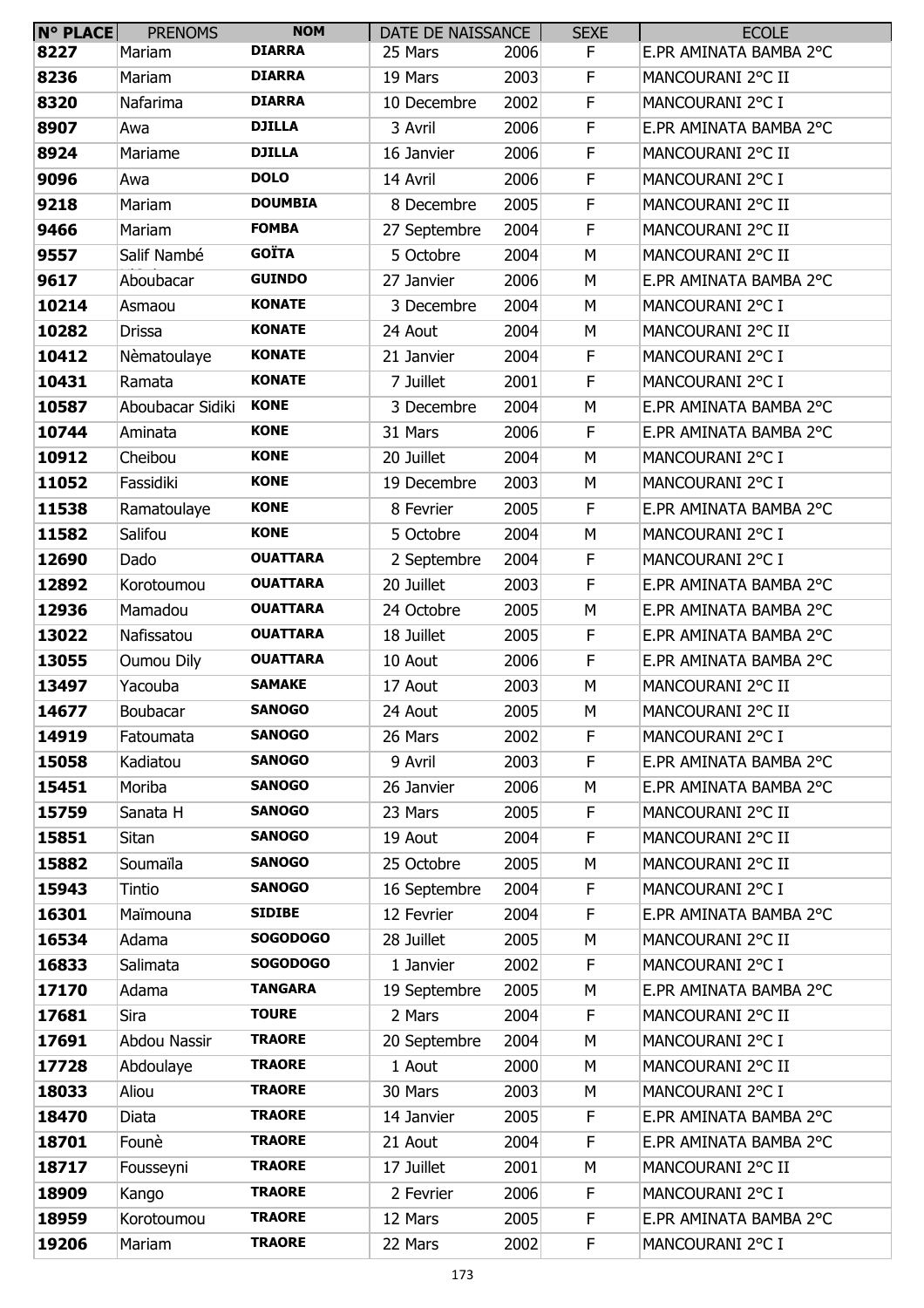| N° PLACE | <b>PRENOMS</b> | <b>NOM</b>     | DATE DE NAISSANCE |      | <b>SEXE</b> | <b>ECOLE</b>           |
|----------|----------------|----------------|-------------------|------|-------------|------------------------|
| 19208    | Mariam         | <b>TRAORE</b>  | 9 Fevrier         | 2004 | F.          | MANCOURANI 2°C I       |
| 19499    | Oumou Salamata | <b>TRAORE</b>  | 22 Janvier        | 2004 | F           | MANCOURANI 2°C I       |
| 19635    | Salimata       | <b>TRAORE</b>  | 21 Mars           | 2003 | F           | E.PR AMINATA BAMBA 2°C |
| 19736    | Seydou         | <b>TRAORE</b>  | 1 Avril           | 2003 | M           | IMANCOURANI 2°C I      |
| 19801    | Sitan          | <b>TRAORE</b>  | 5 Avril           | 2003 | F           | MANCOURANI 2°C II      |
| 20129    | Alimata        | <b>YEBESSE</b> | 20 Novembre       | 2003 | F           | MANCOURANI 2°C I       |

 $C = C$ 

| <b>CENTRE EXAM</b> |                     | <i><b>MANDELA</b></i> |              |      | 38 ADMIS    |              |  |
|--------------------|---------------------|-----------------------|--------------|------|-------------|--------------|--|
| <b>N° PLACE</b>    | <b>PRENOMS</b>      | <b>NOM</b>            | DA           |      | <b>SEXE</b> | <b>ECOLE</b> |  |
| 250                | <b>Abdoul Latif</b> | <b>BALLO</b>          | 15 Fevrier   | 2003 | M           | MANDÉLA 2°C  |  |
| 311                | Aoua                | <b>BALLO</b>          | 1 Decembre   | 2003 | $\mathsf F$ | MANDÉLA 2°C  |  |
| 314                | Arouna              | <b>BALLO</b>          | 10 Septembre | 2002 | M           | MANDÉLA 2°C  |  |
| 339                | Bema                | <b>BALLO</b>          | 21 Fevrier   | 2003 | M           | MANDÉLA 2°C  |  |
| 359                | Dah                 | <b>BALLO</b>          | 29 Septembre | 2001 | M           | MANDÉLA 2°C  |  |
| 407                | Fousseyni           | <b>BALLO</b>          | 22 Janvier   | 2004 | M           | MANDÉLA 2°C  |  |
| 478                | Mariam              | <b>BALLO</b>          | 4 Fevrier    | 2005 | F           | MANDÉLA 2°C  |  |
| 575                | Seydou              | <b>BALLO</b>          | 16 Janvier   | 2001 | M           | MANDÉLA 2°C  |  |
| 981                | Yaya                | <b>BAMBA</b>          | 13 Fevrier   | 2003 | M           | MANDÉLA 2°C  |  |
| 11514              | Ousmane             | <b>KONE</b>           | 30 Decembre  | 2003 | M           | MANDÉLA 2°C  |  |
| 11612              | Sékou               | <b>KONE</b>           | 27 Juillet   | 2003 | М           | MANDÉLA 2°C  |  |
| 12446              | Abdoulaye           | <b>OUATTARA</b>       | 27 Fevrier   | 2006 | M           | MANDÉLA 2°C  |  |
| 12455              | Abdramane           | <b>OUATTARA</b>       | 17 Avril     | 2004 | M           | MANDÉLA 2°C  |  |
| 12588              | Aminata Karim       | <b>OUATTARA</b>       | 21 Juillet   | 2003 | F           | MANDÉLA 2°C  |  |
| 12916              | Mafouné             | <b>OUATTARA</b>       | 26 Novembre  | 2004 | F           | MANDÉLA 2°C  |  |
| 12988              | Mariétou            | <b>OUATTARA</b>       | 22 Novembre  | 2002 | F           | MANDÉLA 2°C  |  |
| 13076              | Ramatou             | <b>OUATTARA</b>       | 25 Avril     | 2004 | F           | MANDÉLA 2°C  |  |
| 13123              | Salimata            | <b>OUATTARA</b>       | 26 Juin      | 2003 | F           | MANDÉLA 2°C  |  |
| 14004              | Moumine             | <b>SANGARE</b>        | 2 Juillet    | 2003 | M           | MANDÉLA 2°C  |  |
| 16580              | Anchata             | <b>SOGODOGO</b>       | 11 Mars      | 2002 | F           | MANDÉLA 2°C  |  |
| 16581              | Anchita             | <b>SOGODOGO</b>       | 6 Novembre   | 2005 | F           | MANDÉLA 2°C  |  |
| 16848              | Siaka               | <b>SOGODOGO</b>       | 5 Septembre  | 2002 | M           | MANDÉLA 2°C  |  |
| 17019              | Alimata             | <b>SYLLA</b>          | 2 Fevrier    | 2004 | F           | MANDÉLA 2°C  |  |
| 17700              | Abdoul Karim        | <b>TRAORE</b>         | 15 Janvier   | 2005 | M           | MANDÉLA 2°C  |  |
| 18100              | Aminata             | <b>TRAORE</b>         | 28 Decembre  | 2003 | F           | MANDÉLA 2°C  |  |
| 18109              | Aminata B           | <b>TRAORE</b>         | 23 Novembre  | 2003 | F           | MANDÉLA 2°C  |  |
| 18120              | Anchata             | <b>TRAORE</b>         | 26 Mars      | 2001 | F           | MANDÉLA 2°C  |  |
| 18123              | Anchata B           | <b>TRAORE</b>         | 8 Janvier    | 2002 | F           | MANDÉLA 2°C  |  |
| 18268              | <b>Baman</b>        | <b>TRAORE</b>         | 13 Fevrier   | 2004 | М           | MANDÉLA 2°C  |  |
| 18318              | Bintou              | <b>TRAORE</b>         | 12 Juin      | 2003 | F           | MANDÉLA 2°C  |  |
| 19091              | Maïmounata          | <b>TRAORE</b>         | 4 Novembre   | 2001 | F           | MANDÉLA 2°C  |  |
| 19257              | Mariétou            | <b>TRAORE</b>         | 5 Mars       | 2001 | F           | MANDÉLA 2°C  |  |
| 19387              | Nadama              | <b>TRAORE</b>         | 8 Decembre   | 2003 | F           | MANDÉLA 2°C  |  |
| 19471              | Oumar               | <b>TRAORE</b>         | 1 Fevrier    | 2004 | М           | MANDÉLA 2°C  |  |
| 19574              | Rokiatou            | <b>TRAORE</b>         | 25 Octobre   | 2004 | F           | MANDÉLA 2°C  |  |
| 19648              | Salimata            | <b>TRAORE</b>         | 18 Octobre   | 2000 | F           | MANDÉLA 2°C  |  |
| 19848              | Soumaïla            | <b>TRAORE</b>         | 5 Juin       | 2004 | М           | MANDÉLA 2°C  |  |
| 20019              | Youssouf            | <b>TRAORE</b>         | 6 Aout       | 2002 | М           | MANDÉLA 2°C  |  |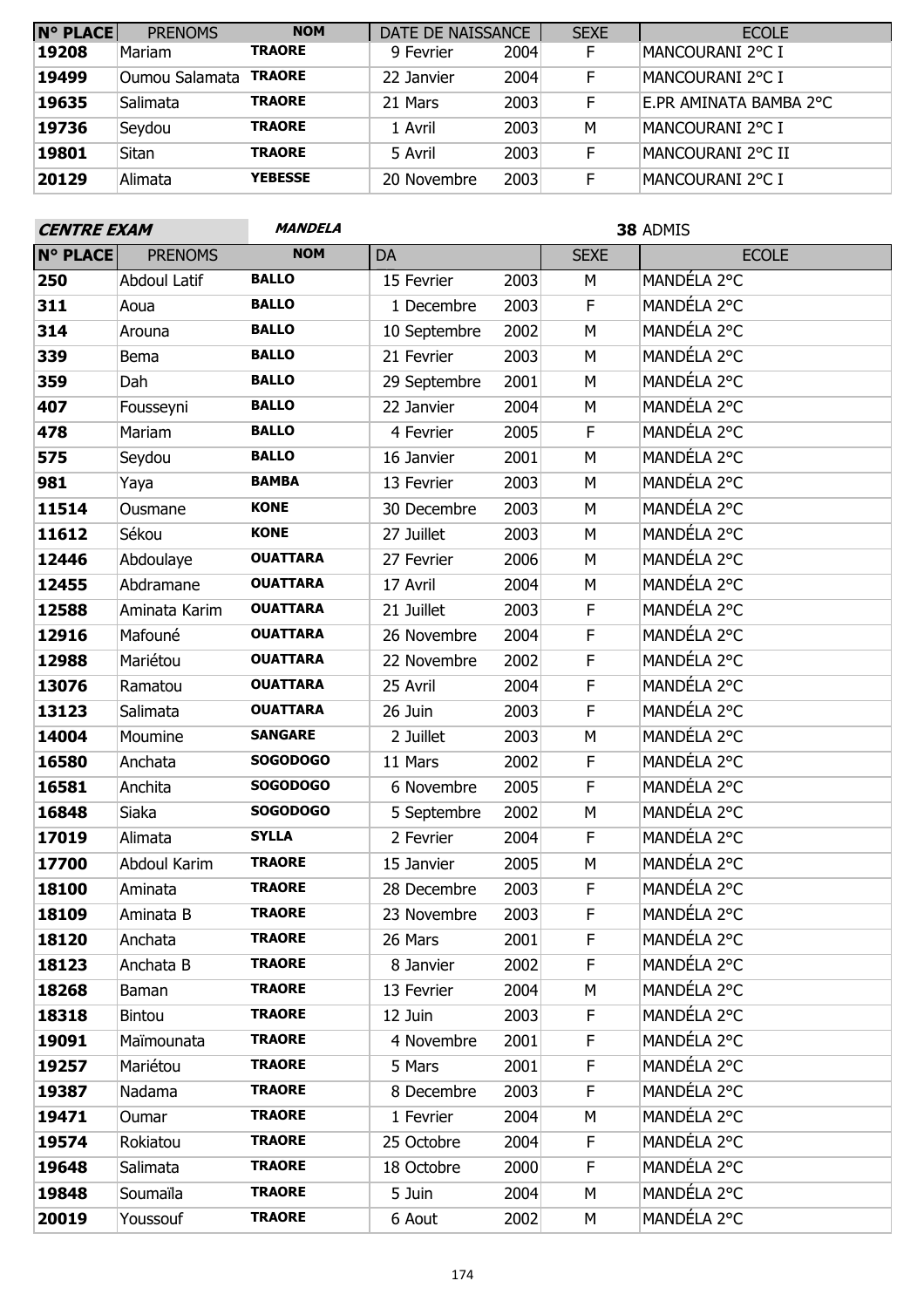| N° PLACE<br><b>CENTRE EXAM</b> | <b>PRENOMS</b>        | <b>NOM</b><br><b>MEDINE "B"</b> | DATE DE NAISSANCE          |              | <b>SEXE</b>      | <b>ECOLE</b><br>89 ADMIS  |
|--------------------------------|-----------------------|---------------------------------|----------------------------|--------------|------------------|---------------------------|
| <b>N° PLACE</b>                | <b>PRENOMS</b>        | <b>NOM</b>                      | DA                         |              | <b>SEXE</b>      | <b>ECOLE</b>              |
| 136                            | Siaka                 | <b>BAGAYOGO</b>                 | 24 Juillet                 | 2005         | M                | MÉDINE 2°C II             |
| 479                            | Mariam                | <b>BALLO</b>                    | 15 Octobre                 | 2006         | $\mathsf F$      | MÉDINE 2°C II             |
| 638                            |                       | <b>BALLO</b>                    |                            | 2006         | M                | E.PR SOLIDARITÉ ENFANCE   |
|                                | Zoumana               | <b>BAMBA</b>                    | 23 Juillet                 |              |                  | MÉDINE 2°C II             |
| 941                            | Seydou                | <b>BERTHE</b>                   | 5 Aout                     | 2003         | M                | E.PR SOLIDARITÉ ENFANCE   |
| 1779                           | Abdoulaye Aziz        | <b>BERTHE</b>                   | 31 Mars                    | 2003         | M                | E.PR SOLIDARITÉ ENFANCE   |
| 1811<br>2165                   | Aboubacar Sidiki      | <b>BERTHE</b>                   | 23 Janvier                 | 2006<br>2005 | M                | E.PR SOLIDARITÉ ENFANCE   |
| 2208                           | Ibrahim<br>Kadidiatou | <b>BERTHE</b>                   | 12 Novembre<br>16 Octobre  | 2002         | М<br>$\mathsf F$ | E.PR SOLIDARITÉ ENFANCE   |
| 2411                           |                       | <b>BERTHE</b>                   |                            | 2004         | M                | MÉDINE 2°C II             |
|                                | Oumar<br>Rokiatou     | <b>BERTHE</b>                   | 30 Septembre<br>16 Juillet |              | $\mathsf F$      | E.PR SOLIDARITÉ ENFANCE   |
| 2445<br>2592                   |                       | <b>BERTHE</b>                   |                            | 2003<br>2005 | M                | MÉDINE 2°C II             |
|                                | Youssouf              | <b>COULIBALY</b>                | 18 Octobre                 |              |                  | E.PR SOLIDARITÉ ENFANCE   |
| 3886<br>4135                   | Kalifa<br>Mouhamed    | <b>COULIBALY</b>                | 27 Juin<br>21 Mars         | 2007<br>2005 | M<br>M           | E.PR SOLIDARITÉ ENFANCE   |
| 4383                           | Sékou                 | <b>COULIBALY</b>                |                            | 2005         | M                | MÉDINE 2°C II             |
| 4801                           | Calvin                | <b>DAO</b>                      | 6 Janvier<br>6 Mars        | 2003         | M                | MÉDINE 2°C II             |
| 5124                           | Djénèba               | <b>DEMBELE</b>                  |                            | 2002         | F                | MÉDINE 2°C II             |
| 5334                           | Mamadou               | <b>DEMBELE</b>                  | 25 Septembre<br>11 Aout    | 2006         | M                | E.PR SOLIDARITÉ ENFANCE   |
| 5624                           | Kalifahan             | <b>DENA</b>                     | 13 Mars                    | 2002         | F                | MÉDINE 2°C II             |
| 5827                           | Ichaka                | <b>DIABATE</b>                  | 10 Decembre                | 2004         | M                | E.PR SOLIDARITÉ ENFANCE   |
| 6081                           | Abdramane             | <b>DIAKITE</b>                  | 7 Octobre                  | 2004         | M                | E.PR SOLIDARITÉ ENFANCE   |
|                                |                       | <b>DIAKITE</b>                  |                            | 2003         | F                | MÉDINE 2°C II             |
| 6099<br>6798                   | Aïcha<br>Madié        | <b>DIALLO</b>                   | 16 Decembre<br>15 Mars     | 2005         | $\mathsf F$      | E.PR SOLIDARITÉ ENFANCE   |
|                                | Ousmane               | <b>DIALLO</b>                   | 22 Aout                    | 2004         | M                | MÉDINE 2°C II             |
| 6981<br>7247                   | Assétou               | <b>DIAMOUTENE</b>               | 31 Decembre                | 2003         | F                | MÉDINE 2°C II             |
| 7408                           | Oumou Dite M          | <b>DIAMOUTENE</b>               | 20 Aout                    | 2007         | F                | E.PR SOLIDARITÉ ENFANCE   |
| 7566                           | Adama                 | <b>DIARRA</b>                   | 19 Mars                    | 2005         | М                | E.PR SOLIDARITÉ ENFANCE   |
| 7752                           | Awa                   | <b>DIARRA</b>                   | 19 Mars                    | 2005         | F                | E.PR SOLIDARITÉ ENFANCE   |
| 7792                           | Bibatou               | <b>DIARRA</b>                   | 27 Fevrier                 | 2005         | F                | E.PR SOLIDARITÉ ENFANCE   |
| 7837                           | Check A.K Dit P       | <b>DIARRA</b>                   | 15 Avril                   | 2006         | М                | E.PR SOLIDARITÉ ENFANCE   |
| 8001                           | Hama                  | <b>DIARRA</b>                   | 17 Mars                    | 2002         | М                | E.PR KADIDIA SAWADOGO 2°C |
| 8009                           | Hawaou                | <b>DIARRA</b>                   | 25 Fevrier                 | 2007         | F.               | E.PR SOLIDARITÉ ENFANCE   |
| 8044                           | Issouf                | <b>DIARRA</b>                   | 1 Novembre                 | 2006         | М                | E.PR SOLIDARITÉ ENFANCE   |
| 8127                           | Lamine                | <b>DIARRA</b>                   | 26 Mars                    | 2004         | М                | MÉDINE 2°C II             |
| 8185                           | Maliki                | <b>DIARRA</b>                   | 26 Decembre                | 2005         | М                | MÉDINE 2°C II             |
| 8189                           | Mama Minian           | <b>DIARRA</b>                   | 15 Septembre               | 2006         | F                | E.PR SOLIDARITÉ ENFANCE   |
| 8450                           | Samou                 | <b>DIARRA</b>                   | 1 Mars                     | 2005         | М                | E.PR SOLIDARITÉ ENFANCE   |
| 8471                           | Seydou                | <b>DIARRA</b>                   | 27 Octobre                 | 2005         | М                | E.PR SOLIDARITÉ ENFANCE   |
| 8805                           | Arouna                | <b>DISSA</b>                    | 21 Juin                    | 2005         | М                | E.PR SOLIDARITÉ ENFANCE   |
| 8849                           | Mariam                | <b>DISSA</b>                    | 14 Decembre                | 2004         | F                | E.PR SOLIDARITÉ ENFANCE   |
| 8857                           | Naférima              | <b>DISSA</b>                    | 4 Octobre                  | 2006         | F                | E.PR SOLIDARITÉ ENFANCE   |
| 8868                           | Salimata              | <b>DISSA</b>                    | 15 Fevrier                 | 2004         | F                | E.PR SOLIDARITÉ ENFANCE   |
| 9251                           | Salimata              | <b>DOUMBIA</b>                  | 31 Mars                    | 2006         | F                | E.PR SOLIDARITÉ ENFANCE   |
| 9799                           | Kadidiatou            | <b>KANIGNA</b>                  | 14 Octobre                 | 2005         | F                | E.PR SOLIDARITÉ ENFANCE   |
| 9957                           | Awa                   | <b>KEÏTA</b>                    | 24 Avril                   | 2006         | F                | E.PR SOLIDARITÉ ENFANCE   |
| 10094                          | Almamy                | <b>KINTA</b>                    | 25 Octobre                 | 2002         | M                | MÉDINE 2°C II             |
| 10158                          | Abraham S             | <b>KONATE</b>                   | 3 Novembre                 | 2005         | М                | E.PR SOLIDARITÉ ENFANCE   |
|                                |                       |                                 |                            |              |                  |                           |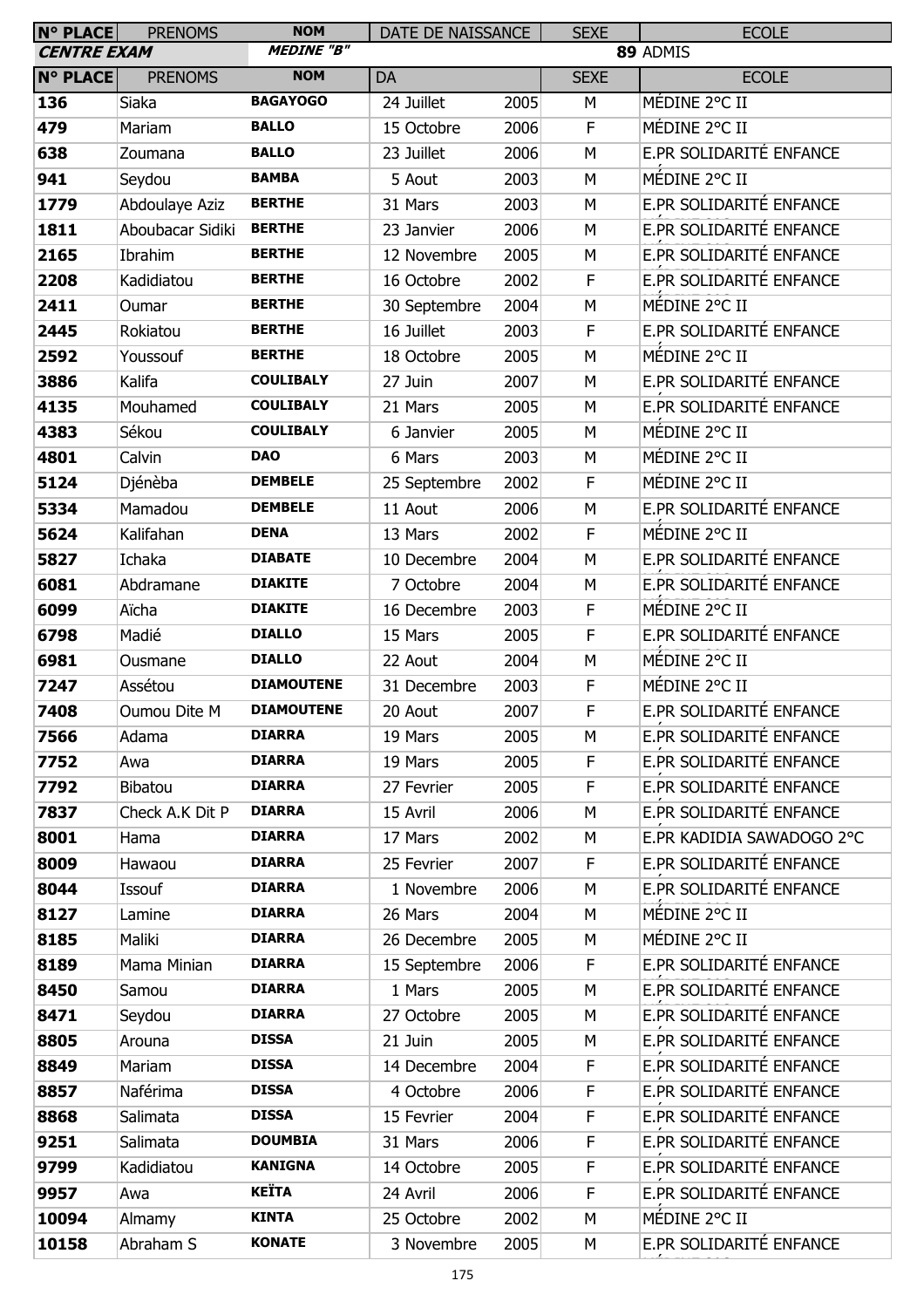| <b>N° PLACE</b> | <b>PRENOMS</b>     | <b>NOM</b>       | DATE DE NAISSANCE |      | <b>SEXE</b> | <b>ECOLE</b>              |
|-----------------|--------------------|------------------|-------------------|------|-------------|---------------------------|
| 10699           | Alimata            | <b>KONE</b>      | 1 Janvier         | 2007 | F.          | E.PR SOLIDARITÉ ENFANCE   |
| 10878           | <b>Bintou</b>      | <b>KONE</b>      | 4 Mars            | 2004 | F           | MÉDINE 2°C II             |
| 11039           | Enock              | <b>KONE</b>      | 26 Mars           | 2003 | M           | MÉDINE 2°C II             |
| 11263           | Madou              | <b>KONE</b>      | 19 Janvier        | 2001 | M           | E.PR SOLIDARITÉ ENFANCE   |
| 11551           | Rokiatou           | <b>KONE</b>      | 30 Avril          | 2003 | F.          | MÉDINE 2°C II             |
| 11805           | Mohamed            | <b>KONIPO</b>    | 4 Octobre         | 2006 | M           | E.PR SOLIDARITÉ ENFANCE   |
| 11945           | Mahamane           | <b>MAIGA</b>     | 9 Mars            | 2005 | M           | MÉDINE 2°C II             |
| 12039           | Ousmane            | <b>MAÏGA</b>     | 13 Novembre       | 2004 | M           | MÉDINE 2°C II             |
| 12173           | <b>Abdoul Aziz</b> | <b>MARIKO</b>    | 6 Mars            | 2006 | M           | MÉDINE 2°C II             |
| 12276           | Seydou Konitié     | <b>MARIKO</b>    | 14 Fevrier        | 2006 | M           | MÉDINE 2°C II             |
| 12315           | Hawa               | <b>MOUNKORO</b>  | 11 Juillet        | 2003 | F           | E.PR SOLIDARITÉ ENFANCE   |
| 12431           | Abdoul Kader       | <b>OUATTARA</b>  | 4 Septembre       | 2004 | M           | E.PR KADIDIA SAWADOGO 2°C |
| 12652           | Béchir             | <b>OUATTARA</b>  | 14 Juin           | 2003 | M           | MÉDINE 2°C II             |
| 12918           | Mafounè            | <b>OUATTARA</b>  | 24 Aout           | 2005 | F           | E.PR SOLIDARITÉ ENFANCE   |
| 13049           | Oumou              | <b>OUATTARA</b>  | 14 Octobre        | 2006 | F           | E.PR SOLIDARITÉ ENFANCE   |
| 13201           | Wahabou            | <b>OUATTARA</b>  | 21 Aout           | 2002 | M           | E.PR SOLIDARITÉ ENFANCE   |
| 13672           | Awa                | <b>SANGARE</b>   | 25 Mars           | 2006 | F           | E.PR SOLIDARITÉ ENFANCE   |
| 14369           | Afouchata          | <b>SANOGO</b>    | 30 Decembre       | 2006 | F           | E.PR SOLIDARITÉ ENFANCE   |
| 14471           | Aminata            | <b>SANOGO</b>    | 23 Decembre       | 2006 | F           | E.PR SOLIDARITÉ ENFANCE   |
| 14801           | Djélika            | <b>SANOGO</b>    | 2 Janvier         | 2005 | F           | MÉDINE 2°C II             |
| 14971           | Habibou            | <b>SANOGO</b>    | 17 Janvier        | 2006 | M           | E.PR SOLIDARITÉ ENFANCE   |
| 15354           | Mariam             | <b>SANOGO</b>    | 10 Novembre       | 2003 | F           | E.PR SOLIDARITÉ ENFANCE   |
| 15440           | Mohamed            | <b>SANOGO</b>    | 28 Aout           | 2006 | M           | E.PR SOLIDARITÉ ENFANCE   |
| 15456           | Moukadi            | <b>SANOGO</b>    | 12 Juin           | 2003 | M           | MÉDINE 2°C II             |
| 15938           | Tiemoko            | <b>SANOGO</b>    | 24 Novembre       | 2006 | M           | E.PR SOLIDARITÉ ENFANCE   |
| 16481           | Awa                | <b>SOGOBA</b>    | 19 Fevrier        | 2005 | F           | E.PR SOLIDARITÉ ENFANCE   |
| 16498           | Kadidia            | <b>SOGOBA</b>    | 15 Mars           | 2005 | F           | E.PR SOLIDARITÉ ENFANCE   |
| 16502           | Maïmouna           | <b>SOGOBA</b>    | 6 Mars            | 2006 | F           | E.PR SOLIDARITÉ ENFANCE   |
| 16601           | Bamory             | <b>SOGODOGO</b>  | 5 Mars            | 2006 | М           | E.PR SOLIDARITÉ ENFANCE   |
| 17172           | Adama              | <b>TANGARA</b>   | 4 Decembre        | 2006 | М           | E.PR SOLIDARITÉ ENFANCE   |
| 17240           | Aly                | <b>TESSOUGUE</b> | 20 Mars           | 2004 | M           | E.PR SOLIDARITÉ ENFANCE   |
| 17243           | Hawa               | <b>TESSOUGUE</b> | 23 Aout           | 2005 | F           | E.PR SOLIDARITÉ ENFANCE   |
| 17246           | Soumaïya           | <b>TESSOUGUE</b> | 5 Mars            | 2006 | F           | E.PR SOLIDARITÉ ENFANCE   |
| 17255           | Fanta Alice        | <b>THERA</b>     | 7 Janvier         | 2006 | F           | E.PR SOLIDARITÉ ENFANCE   |
| 17533           | Aminata            | <b>TOGORA</b>    | 25 Mars           | 2004 | F           | MÉDINE 2°C II             |
| 17808           | Aboubacar Sidiki   | <b>TRAORE</b>    | 27 Mars           | 2002 | M           | MÉDINE 2°C II             |
| 18359           | <b>Bréhima</b>     | <b>TRAORE</b>    | 7 Juin            | 2006 | М           | E.PR SOLIDARITÉ ENFANCE   |
| 18460           | Dialia Abana       | <b>TRAORE</b>    | 13 Decembre       | 2005 | F           | E.PR KADIDIA SAWADOGO 2°C |
| 18865           | Kadiatou           | <b>TRAORE</b>    | 17 Avril          | 2005 | F           | E.PR SOLIDARITÉ ENFANCE   |
| 18977           | Korotoumou Dite    | <b>TRAORE</b>    | 19 Avril          | 2006 | F           | E.PR SOLIDARITÉ ENFANCE   |
| 19367           | Moussa             | <b>TRAORE</b>    | 29 Juin           | 2003 | M           | MÉDINE 2°C II             |
| 19603           | Saïbou             | <b>TRAORE</b>    | 17 Decembre       | 2004 | M           | E.PR SOLIDARITÉ ENFANCE   |
| 19706           | Sékou              | <b>TRAORE</b>    | 1 Mars            | 2001 | М           | MÉDINE 2°C II             |

| <i><b>CENTRE EXAM</b></i> |                | <i>MEDINE 2°C I</i> | <b>108 ADMIS</b> |      |             |                      |  |  |
|---------------------------|----------------|---------------------|------------------|------|-------------|----------------------|--|--|
| <b>N° PLACE</b>           | <b>PRENOMS</b> | <b>NOM</b>          | DA               |      | <b>SEXE</b> | <b>ECOLE</b>         |  |  |
| 462                       | Mahamadou      | <b>BALLO</b>        | ' Avril          | 2003 | м           | MEDINE 2°C I         |  |  |
| 931                       | Sanata         | <b>BAMBA</b>        | 18 Aout          | 2003 |             | E.PR PAUL DIALLO 2°C |  |  |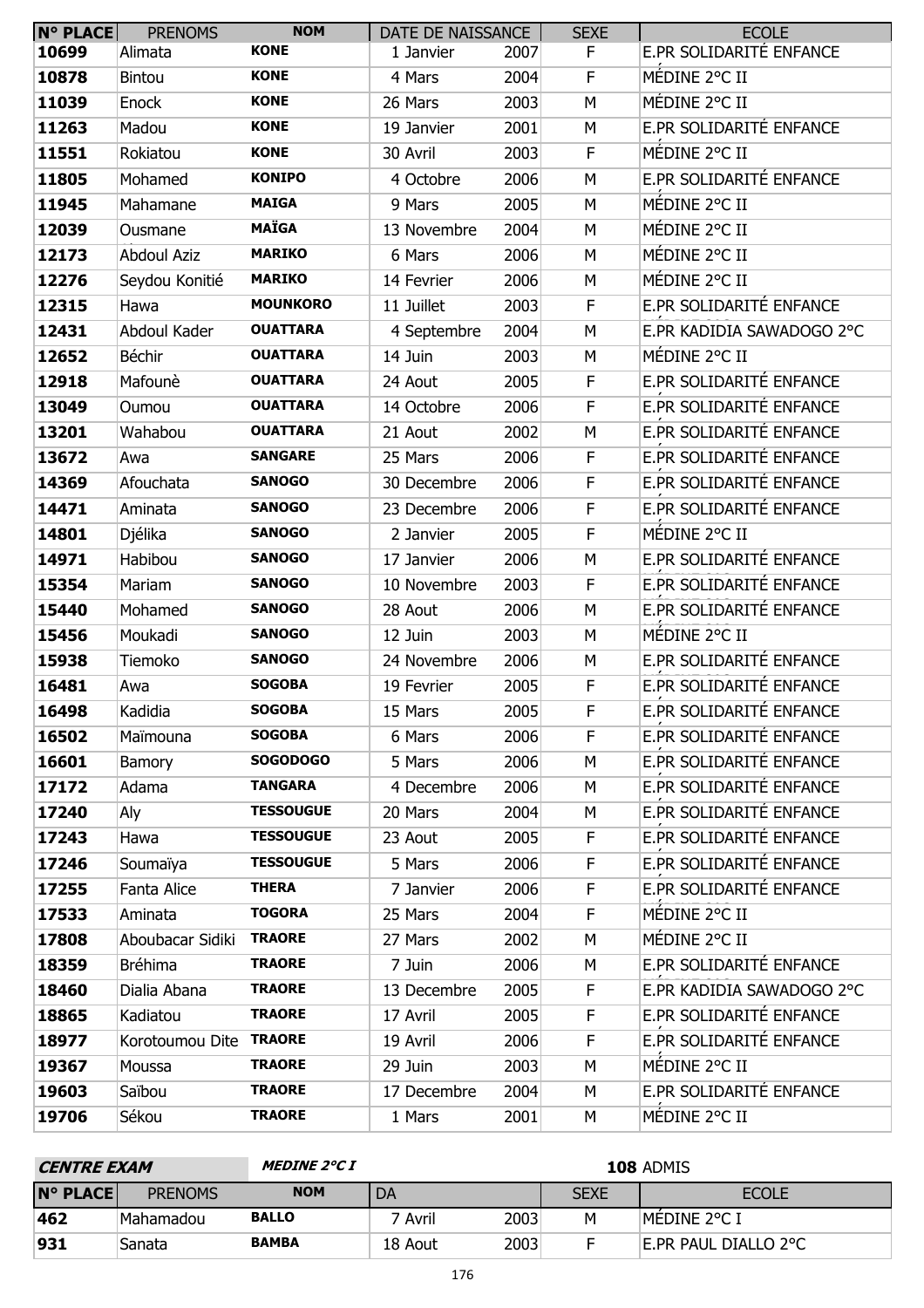| $N^{\circ}$ PLACE | <b>PRENOMS</b>   | <b>NOM</b>       | DATE DE NAISSANCE |      | <b>SEXE</b> | <b>ECOLE</b>                |
|-------------------|------------------|------------------|-------------------|------|-------------|-----------------------------|
| 952               | Solomane A       | <b>BAMBA</b>     | 27 Avril          | 2005 | М           | MÉDINE 2°C I                |
| 1007              | Aboubacar Sidiki | <b>BARRY</b>     | 29 Mars           | 2006 | M           | E.PR PAUL DIALLO 2°C        |
| 1376              | Drissa           | <b>BENGALY</b>   | 2 Janvier         | 2005 | M           | MÉDINE 2°C I                |
| 2473              | Salimata         | <b>BERTHE</b>    | 20 Janvier        | 2003 | F           | E.PR MAMADOU COULIBALY 2°C  |
| 2675              | Kadidia          | <b>BOLLY</b>     | 21 Novembre       | 2004 | F.          | MÉDINE 2°C I                |
| 2886              | Abdoulaye        | <b>CISSE</b>     | 23 Avril          | 2005 | M           | E.PR MAMADOU COULIBALY 2°C  |
| 2954              | <b>Bakary</b>    | <b>CISSE</b>     | 14 Avril          | 2004 | M           | E.PR MAMADOU COULIBALY 2°C  |
| 3025              | Kadidia          | <b>CISSE</b>     | 15 Fevrier        | 2005 | F           | E.PR SOLIDARITÉ ENFANCE K.S |
| 3307              | Aïchata Adama    | <b>COULIBALY</b> | 29 Mars           | 2005 | $\mathsf F$ | E.PR MAMADOU COULIBALY 2°C  |
| 3826              | Idrissa          | <b>COULIBALY</b> | 7 Novembre        | 2005 | M           | MÉDINE 2°C I                |
| 4166              | Moussa Dit Balla | <b>COULIBALY</b> | 7 Mars            | 2003 | M           | E.PR MAMADOU COULIBALY 2°C  |
| 4389              | Sériba           | <b>COULIBALY</b> | 20 Aout           | 2006 | М           | E.PR PAUL DIALLO 2°C        |
| 4500              | Tahirou          | <b>COULIBALY</b> | 19 Decembre       | 2005 | M           | MÉDINE 2°C I                |
| 5257              | Kalifa           | <b>DEMBELE</b>   | 3 Mars            | 2004 | M           | MÉDINE 2°C I                |
| 5373              | Mariétou         | <b>DEMBELE</b>   | 16 Avril          | 2004 | F           | MÉDINE 2°C I                |
| 5499              | Samba            | <b>DEMBELE</b>   | 15 Juillet        | 2005 | M           | MÉDINE 2°C I                |
| 7659              | Alou Nawégué     | <b>DIARRA</b>    | 27 Aout           | 2005 | M           | E.PR SOLIDARITÉ ENFANCE K.S |
| 8080              | Kaniguè Dite     | <b>DIARRA</b>    | 3 Avril           | 2006 | F           | E.PR SOLIDARITÉ ENFANCE K.S |
| 8220              | Manassé          | <b>DIARRA</b>    | 7 Janvier         | 2005 | F           | MÉDINE 2°C I                |
| 8475              | Seydou           | <b>DIARRA</b>    | 1 Janvier         | 2004 | M           | MÉDINE 2°C I                |
| 8829              | Fatou            | <b>DISSA</b>     | 16 Avril          | 2003 | F           | MÉDINE 2°C I                |
| 9068              | Wourata          | <b>DJOURTHE</b>  | 10 Fevrier        | 2006 | F           | E.PR SOLIDARITÉ ENFANCE K.S |
| 9173              | Bamory           | <b>DOUMBIA</b>   | 14 Avril          | 2004 | M           | E.PR SOLIDARITÉ ENFANCE K.S |
| 9411              | Aichatou         | <b>FOFANA</b>    | 27 Octobre        | 2006 | F           | MÉDINE 2°C I                |
| 9700              | Fanta            | <b>HAÏDARA</b>   | 27 Aout           | 2006 | F           | E.PR PAUL DIALLO 2°C        |
| 9716              | Yahiya Youssouf  | <b>HAÏDARA</b>   | 26 Mars           | 2004 | М           | MÉDINE 2°C I                |
| 9776              | Seydou           | <b>KAMISSOKO</b> | 16 Septembre      | 2005 | M           | E.PR MAMADOU COULIBALY 2°C  |
| 9915              | Ousmane          | <b>KEITA</b>     | 5 Janvier         | 2003 | M           | MÉDINE 2°C I                |
| 9968              | Emmanuel         | <b>KEÏTA</b>     | 7 Mars            | 2005 | M           | E.PR PAUL DIALLO 2°C        |
| 9996              | Kalifa           | <b>KEÏTA</b>     | 20 Mars           | 2005 | M           | MÉDINE 2°C I                |
| 10050             | Sékou            | <b>KEÏTA</b>     | 1 Novembre        | 2005 | M           | E.PR MAMADOU COULIBALY 2°C  |
| 10118             | Sory Ibrahim     | <b>KOÏTA</b>     | 29 Aout           | 2005 | M           | MÉDINE 2°C I                |
| 10188             | Alassane         | <b>KONATE</b>    | 4 Juin            | 2004 | M           | MÉDINE 2°C I                |
| 10329             | Kadiatou         | <b>KONATE</b>    | 23 Novembre       | 2005 | F           | E.PR PAUL DIALLO 2°C        |
| 10368             | Mamadou          | <b>KONATE</b>    | 3 Juin            | 2005 | M           | E.PR PAUL DIALLO 2°C        |
| 10409             | Nana             | <b>KONATE</b>    | 17 Mars           | 2004 | F           | E.PR PAUL DIALLO 2°C        |
| 10677             | Aïssata          | <b>KONE</b>      | 17 Decembre       | 2004 | $\mathsf F$ | MÉDINE 2°C I                |
| 11117             | Ibrahim          | <b>KONE</b>      | 25 Septembre      | 2006 | M           | MÉDINE 2°C I                |
| 11197             | Karim            | <b>KONE</b>      | 17 Fevrier        | 2005 | M           | E.PR SOLIDARITÉ ENFANCE K.S |
| 11711             | Tigna Awa        | <b>KONE</b>      | 16 Octobre        | 2001 | F.          | E.PR PAUL DIALLO 2°C        |
| 11802             | Amadou Djadjé    | <b>KONIPO</b>    | 15 Aout           | 2004 | M           | E.PR MAMADOU COULIBALY 2°C  |
| 11847             | Abdramane        | <b>KOUYATE</b>   | 12 Juin           | 2004 | M           | MÉDINE 2°C I                |
| 12032             | Niamoye          | <b>MAÏGA</b>     | 19 Fevrier        | 2004 | F           | E.PR MAMADOU COULIBALY 2°C  |
| 12055             | Zoubeïrou M      | <b>MAÏGA</b>     | 13 Avril          | 2003 | M           | E.PR MAMADOU COULIBALY 2°C  |
| 12080             | Awa              | <b>MALLE</b>     | 5 Decembre        | 2002 | F           | MÉDINE 2°C I                |
| 12253             | Nouhoum          | <b>MARIKO</b>    | 17 Septembre      | 2004 | M           | E.PR PAUL DIALLO 2°C        |
| 12316             | Ivette           | <b>MOUNKORO</b>  | 23 Janvier        | 2006 | F           | E.PR MAMADOU COULIBALY 2°C  |
| 12349             | Djénèba          | <b>N'DIAYE</b>   | 14 Juillet        | 2005 | F.          | MÉDINE 2°C I                |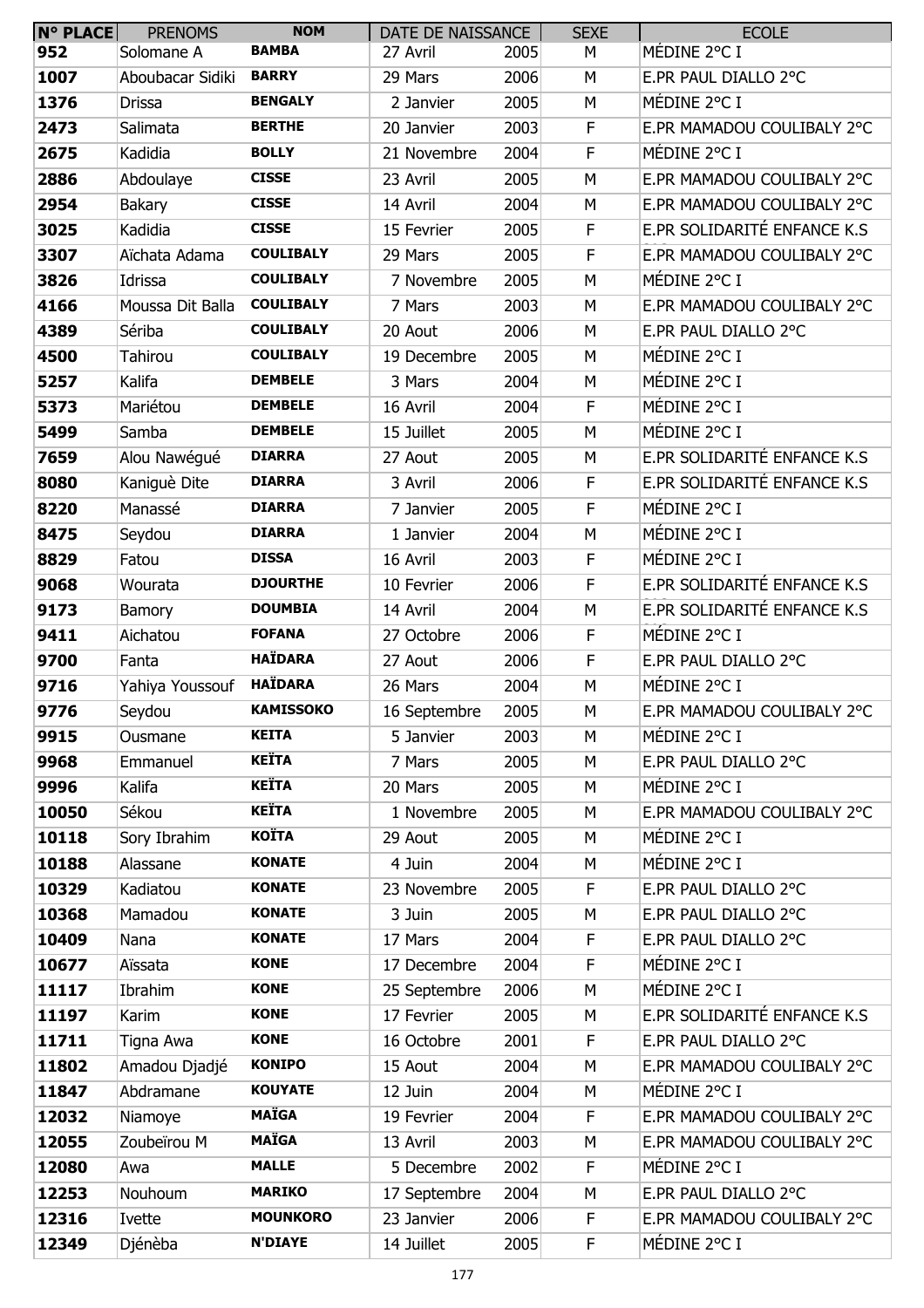| <b>N° PLACE</b> | <b>PRENOMS</b>          | <b>NOM</b>       | DATE DE NAISSANCE |      | <b>SEXE</b> | <b>ECOLE</b>                |
|-----------------|-------------------------|------------------|-------------------|------|-------------|-----------------------------|
| 12777           | Fatoumata               | <b>OUATTARA</b>  | 19 Septembre      | 2003 | F           | MÉDINE 2°C I                |
| 12816           | Ibrahim                 | <b>OUATTARA</b>  | 29 Janvier        | 2004 | М           | E.PR PAUL DIALLO 2°C        |
| 12855           | Kadidia                 | <b>OUATTARA</b>  | 3 Juin            | 2004 | F           | E.PR MAMADOU COULIBALY 2°C  |
| 13019           | Nabintou                | <b>OUATTARA</b>  | 19 Janvier        | 2005 | F           | E.PR MAMADOU COULIBALY 2°C  |
| 13060           | Ousmane                 | <b>OUATTARA</b>  | 3 Juin            | 2003 | M           | E.PR PAUL DIALLO 2°C        |
| 13117           | Salimata                | <b>OUATTARA</b>  | 20 Novembre       | 2004 | F           | E.PR MAMADOU COULIBALY 2°C  |
| 13192           | Soumba                  | <b>OUATTARA</b>  | 12 Avril          | 2002 | F           | E.PR MAMADOU COULIBALY 2°C  |
| 13370           | Adame                   | <b>SALL</b>      | 20 Mars           | 2004 | М           | E.PR PAUL DIALLO 2°C        |
| 13395           | Danseny                 | <b>SAMAKE</b>    | 13 Juin           | 2006 | M           | E.PR PAUL DIALLO 2°C        |
| 13437           | Lamine                  | <b>SAMAKE</b>    | 26 Juillet        | 2005 | М           | MÉDINE 2°C I                |
| 13478           | Sian                    | <b>SAMAKE</b>    | 5 Janvier         | 2006 | M           | E.PR SOLIDARITÉ ENFANCE K.S |
| 13484           | Sitan                   | <b>SAMAKE</b>    | 21 Mars           | 2005 | F           | MÉDINE 2°C I                |
| 13495           | Worokiatou              | <b>SAMAKE</b>    | 31 Janvier        | 2005 | F           | E.PR SOLIDARITÉ ENFANCE K.S |
| 13567           | Adiaratou               | <b>SANGARE</b>   | 4 Novembre        | 2004 | F           | E.PR MAMADOU COULIBALY 2°C  |
| 13659           | Assita                  | <b>SANGARE</b>   | 4 Mars            | 2006 | F           | E.PR PAUL DIALLO 2°C        |
| 13839           | Idrissa                 | <b>SANGARE</b>   | 15 Septembre      | 2006 | M           | E.PR MAMADOU COULIBALY 2°C  |
| 13993           | Mohamed                 | <b>SANGARE</b>   | 13 Mars           | 2003 | М           | E.PR PAUL DIALLO 2°C        |
| 14117           | Sékou                   | <b>SANGARE</b>   | 12 Novembre       | 2003 | М           | E.PR MAMADOU COULIBALY 2°C  |
| 14185           | Yaya                    | <b>SANGARE</b>   | 18 Juin           | 2002 | M           | E.PR MAMADOU COULIBALY 2°C  |
| 14546           | Assétou                 | <b>SANOGO</b>    | 7 Mars            | 2003 | F           | E.PR MAMADOU COULIBALY 2°C  |
| 14614           | <b>Barakissa</b>        | <b>SANOGO</b>    | 26 Novembre       | 2003 | F           | MÉDINE 2°C I                |
| 14756           | Diakalia                | <b>SANOGO</b>    | 27 Juin           | 2002 | М           | MÉDINE 2°C I                |
| 15194           | Lamine                  | <b>SANOGO</b>    | 6 Avril           | 2004 | M           | MÉDINE 2°C I                |
| 15415           | Matiéni                 | <b>SANOGO</b>    | 25 Decembre       | 2005 | F           | MÉDINE 2°C I                |
| 15471           | Moussa                  | <b>SANOGO</b>    | 5 Mars            | 2003 | M           | E.PR MAMADOU COULIBALY 2°C  |
| 15627           | Ramata                  | <b>SANOGO</b>    | 5 Juin            | 2003 | F           | E.PR MAMADOU COULIBALY 2°C  |
| 15935           | Tidiane                 | <b>SANOGO</b>    | 10 Septembre      | 2003 | M           | MÉDINE 2°C I                |
| 16213           | Coumba                  | <b>SIDIBE</b>    | 23 Fevrier        | 2005 | F           | MÉDINE 2°C I                |
| 16324           | Méry                    | <b>SIDIBE</b>    | 15 Fevrier        | 2003 | M           | E.PR MAMADOU COULIBALY 2°C  |
| 16404           | Yacouba                 | <b>SIDIBE</b>    | 24 Novembre       | 2005 | M           | E.PR MAMADOU COULIBALY 2°C  |
| 16405           | Yacouba                 | <b>SIDIBE</b>    | 15 Mars           | 2005 | M           | E.PR SOLIDARITÉ ENFANCE K.S |
| 16451           | Gaye                    | <b>SISSOKO</b>   | 2 Septembre       | 2003 | M           | E.PR MAMADOU COULIBALY 2°C  |
| 16522           | Abdoulaye               | <b>SOGODOGO</b>  | 25 Septembre      | 2004 | М           | MÉDINE 2°C I                |
| 16612           | Bintou                  | <b>SOGODOGO</b>  | 24 Aout           | 2006 | F           | MÉDINE 2°C I                |
| 16918           | Djénèba                 | <b>SOUMAHORO</b> | 27 Mars           | 2005 | F           | MÉDINE 2°C I                |
| 16980           | Mariam                  | <b>SOW</b>       | 31 Aout           | 2005 | F           | E.PR PAUL DIALLO 2°C        |
| 17133           | Siaka                   | <b>SYLLA</b>     | 30 Mars           | 2003 | M           | E.PR MAMADOU COULIBALY 2°C  |
| 17154           | Younoussa               | <b>SYLLA</b>     | 28 Mars           | 2005 | M           | MÉDINE 2°C I                |
| 17241           | Aoua                    | <b>TESSOUGUE</b> | 22 Juin           | 2003 | F           | E.PR MAMADOU COULIBALY 2°C  |
| 17468           | Rokia                   | <b>TOGOLA</b>    | 23 Avril          | 2005 | F           | E.PR SOLIDARITÉ ENFANCE K.S |
| 17600           | Abibata                 | <b>TOURE</b>     | 10 Mars           | 2004 | $\mathsf F$ | MÉDINE 2°C I                |
| 17675           | Sanaba                  | <b>TOURE</b>     | 17 Mars           | 2005 | F           | E.PR MAMADOU COULIBALY 2°C  |
| 17684           | Souleymane              | <b>TOURE</b>     | 2 Janvier         | 2003 | M           | E.PR MAMADOU COULIBALY 2°C  |
| 17786           | Abou                    | <b>TRAORE</b>    | 14 Septembre      | 2004 | М           | MÉDINE 2°C I                |
| 18201           | Awa                     | <b>TRAORE</b>    | 23 Decembre       | 2004 | F           | E.PR SOLIDARITÉ ENFANCE K.S |
| 18514           | Djénèba                 | <b>TRAORE</b>    | 24 Novembre       | 2006 | F           | E.PR MAMADOU COULIBALY 2°C  |
| 18622           | Fatoumata               | <b>TRAORE</b>    | 21 Decembre       | 2004 | F           | E.PR MAMADOU COULIBALY 2°C  |
| 18680           | Fatoumata Drissa TRAORE |                  | 29 Avril          | 2005 | F           | E.PR PAUL DIALLO 2°C        |
|                 |                         |                  |                   |      |             |                             |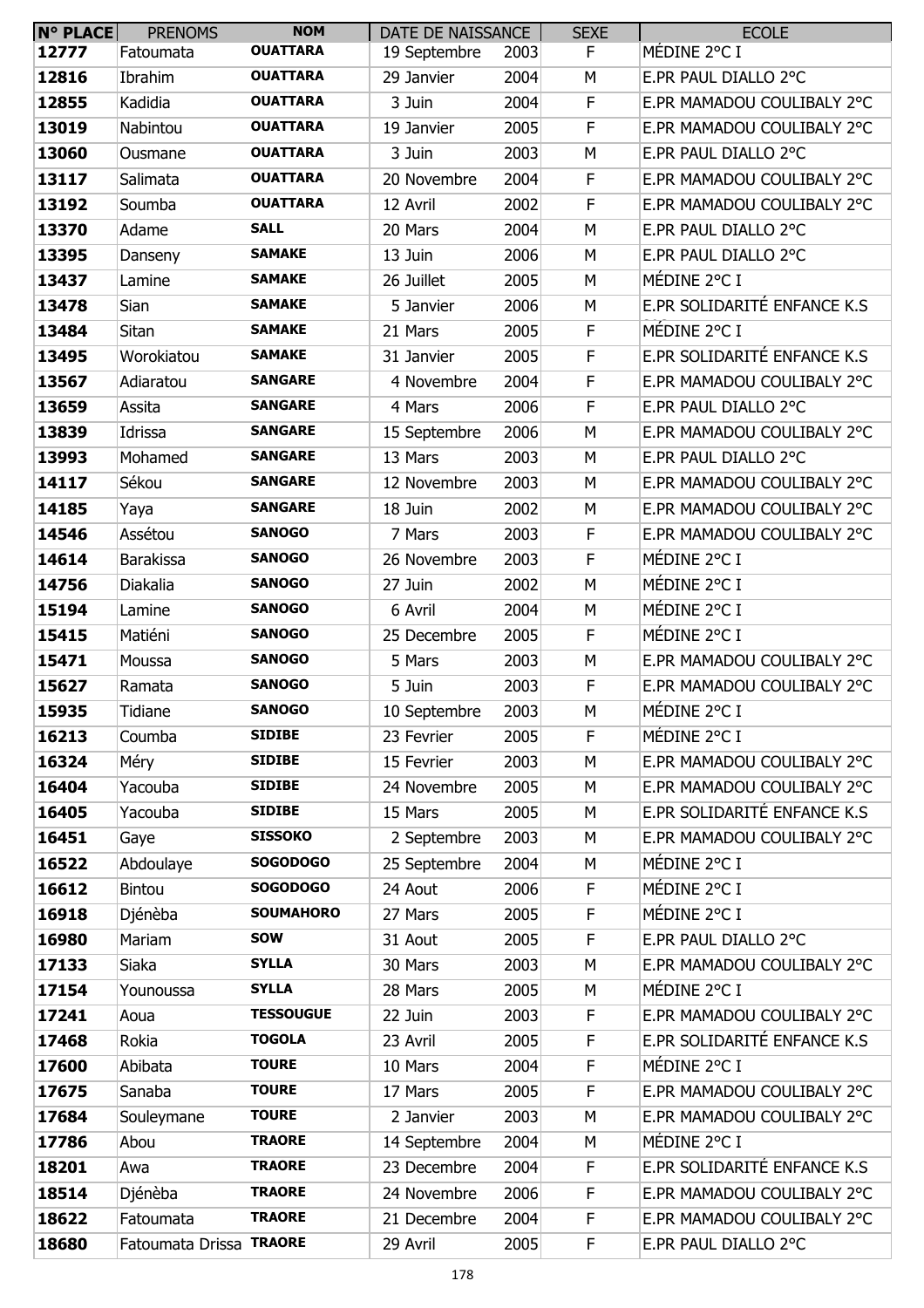| <b>N° PLACE</b> | <b>PRENOMS</b> | <b>NOM</b>     | DATE DE NAISSANCE |      | <b>SEXE</b> | <b>ECOLE</b>                |
|-----------------|----------------|----------------|-------------------|------|-------------|-----------------------------|
| 18691           | Fatoumata S    | <b>TRAORE</b>  | 11 Fevrier        | 2004 | F           | E.PR PAUL DIALLO 2°C        |
| 18756           | Hawa           | <b>TRAORE</b>  | 19 Septembre      | 2002 | F           | E.PR PAUL DIALLO 2°C        |
| 19186           | Mariam         | <b>TRAORE</b>  | 23 Juin           | 2003 | F           | E.PR PAUL DIALLO 2°C        |
| 19404           | Nampé          | <b>TRAORE</b>  | 27 Mars           | 2006 | M           | MÉDINE 2°C I                |
| 19461           | <b>Oumar</b>   | <b>TRAORE</b>  | 15 Aout           | 2004 | M           | E.PR MAMADOU COULIBALY 2°C  |
| 19516           | Ousmane        | <b>TRAORE</b>  | 19 Decembre       | 2005 | M           | MÉDINE 2°C I                |
| 19524           | Pascaline      | <b>TRAORE</b>  | 1 Janvier         | 2006 | F           | E.PR SOLIDARITÉ ENFANCE K.S |
| 19690           | Sarata         | <b>TRAORE</b>  | 30 Novembre       | 2003 | F           | E.PR MAMADOU COULIBALY 2°C  |
| 19865           | Soungalo       | <b>TRAORE</b>  | 3 Octobre         | 2005 | M           | MÉDINE 2°C I                |
| 20118           | Adiaratou S    | <b>YATTARA</b> | 12 Juin           | 2004 | F           | MÉDINE 2°C I                |

| <b>CENTRE EXAM</b> |                      | <i><b>MEDINE 2°C II</b></i> |              |      | 114 ADMIS   |               |  |
|--------------------|----------------------|-----------------------------|--------------|------|-------------|---------------|--|
| <b>N° PLACE</b>    | <b>PRENOMS</b>       | <b>NOM</b>                  | DA           |      | <b>SEXE</b> | <b>ECOLE</b>  |  |
| 152                | Adama                | <b>BAGAYOKO</b>             | 19 Fevrier   | 2002 | M           | MÉDINE 2°C I  |  |
| 494                | Mory                 | <b>BALLO</b>                | 21 Novembre  | 2004 | M           | MÉDINE 2°C II |  |
| 968                | Waraba               | <b>BAMBA</b>                | 1 Janvier    | 2002 | F           | MÉDINE 2°C I  |  |
| 1190               | Abdoulaye            | <b>BENGALY</b>              | 1 Janvier    | 1999 | M           | <b>CL</b>     |  |
| 1596               | Nakadidia            | <b>BENGALY</b>              | 4 Janvier    | 1998 | $\mathsf F$ | CL            |  |
| 1706               | Soungalo             | <b>BENGALY</b>              | 12 Fevrier   | 2002 | M           | CL            |  |
| 1726               | Yassa                | <b>BENGALY</b>              | 31 Decembre  | 2002 | M           | CL            |  |
| 2172               | Inoussa              | <b>BERTHE</b>               | 9 Decembre   | 2004 | M           | MÉDINE 2°C I  |  |
| 2328               | Matogoma             | <b>BERTHE</b>               | 15 Octobre   | 2003 | $\mathsf F$ | MÉDINE 2°C I  |  |
| 2481               | Sanata               | <b>BERTHE</b>               | 28 Novembre  | 2001 | F           | MÉDINE 2°C I  |  |
| 2573               | Yacouba              | <b>BERTHE</b>               | 18 Novembre  | 2005 | M           | MÉDINE 2°C II |  |
| 3164               | Mousso Madi          | <b>CISSOKO</b>              | 16 Avril     | 1996 | $\mathsf F$ | CL            |  |
| 3268               | Adi                  | <b>COULIBALY</b>            | 10 Novembre  | 2003 | M           | MÉDINE 2°C II |  |
| 3669               | Djibril              | <b>COULIBALY</b>            | 4 Juin       | 2004 | M           | MÉDINE 2°C I  |  |
| 3996               | Maïmouna             | <b>COULIBALY</b>            | 30 Decembre  | 2005 | F           | MÉDINE 2°C I  |  |
| 4261               | Ousmane              | <b>COULIBALY</b>            | 6 Juin       | 2004 | M           | MÉDINE 2°C I  |  |
| 4333               | Salif                | <b>COULIBALY</b>            | 1 Janvier    | 2000 | M           | CL            |  |
| 4427               | Sidi Yaya            | <b>COULIBALY</b>            | 15 Mars      | 2005 | M           | MÉDINE 2°C I  |  |
| 4730               | Yaya                 | <b>DANIOGO</b>              | 27 Aout      | 2003 | M           | MÉDINE 2°C II |  |
| 4848               | Baladji              | <b>DAOU</b>                 | 23 Janvier   | 2006 | M           | MÉDINE 2°C I  |  |
| 4874               | Soun Souleymane DAOU |                             | 5 Novembre   | 2002 | M           | MÉDINE 2°C II |  |
| 5162               | Fatoumata            | <b>DEMBELE</b>              | 16 Mars      | 2000 | F           | <b>CL</b>     |  |
| 5294               | Lamine               | <b>DEMBELE</b>              | 1 Mars       | 2005 | M           | MÉDINE 2°C I  |  |
| 5387               | Minata               | <b>DEMBELE</b>              | 17 Novembre  | 2003 | F           | MÉDINE 2°C II |  |
| 5437               | Oumar                | <b>DEMBELE</b>              | 23 Mars      | 2001 | M           | CL            |  |
| 5479               | Sali                 | <b>DEMBELE</b>              | 21 Mars      | 2003 | F           | MÉDINE 2°C I  |  |
| 5562               | Tahirou              | <b>DEMBELE</b>              | 27 Janvier   | 2002 | M           | CL.           |  |
| 5986               | Sidi                 | <b>DIABATE</b>              | 19 Novembre  | 2005 | M           | MÉDINE 2°C I  |  |
| 6498               | Awa                  | <b>DIALLO</b>               | 18 Novembre  | 2005 | F           | MÉDINE 2°C I  |  |
| 6919               | Moussa               | <b>DIALLO</b>               | 1 Janvier    | 2006 | M           | MÉDINE 2°C I  |  |
| 7027               | Salif                | <b>DIALLO</b>               | 30 Septembre | 2005 | M           | MÉDINE 2°C II |  |
| 7086               | Sibiry               | <b>DIALLO</b>               | 13 Avril     | 2005 | M           | MÉDINE 2°C I  |  |
| 7213               | Adama                | <b>DIAMOUTENE</b>           | 15 Juillet   | 2003 | М           | MÉDINE 2°C II |  |
| 7276               | Cheick Oumar         | <b>DIAMOUTENE</b>           | 22 Mars      | 2004 | M           | MÉDINE 2°C II |  |
| 7281               | Diakalia             | <b>DIAMOUTENE</b>           | 1 Janvier    | 1984 | М           | CL            |  |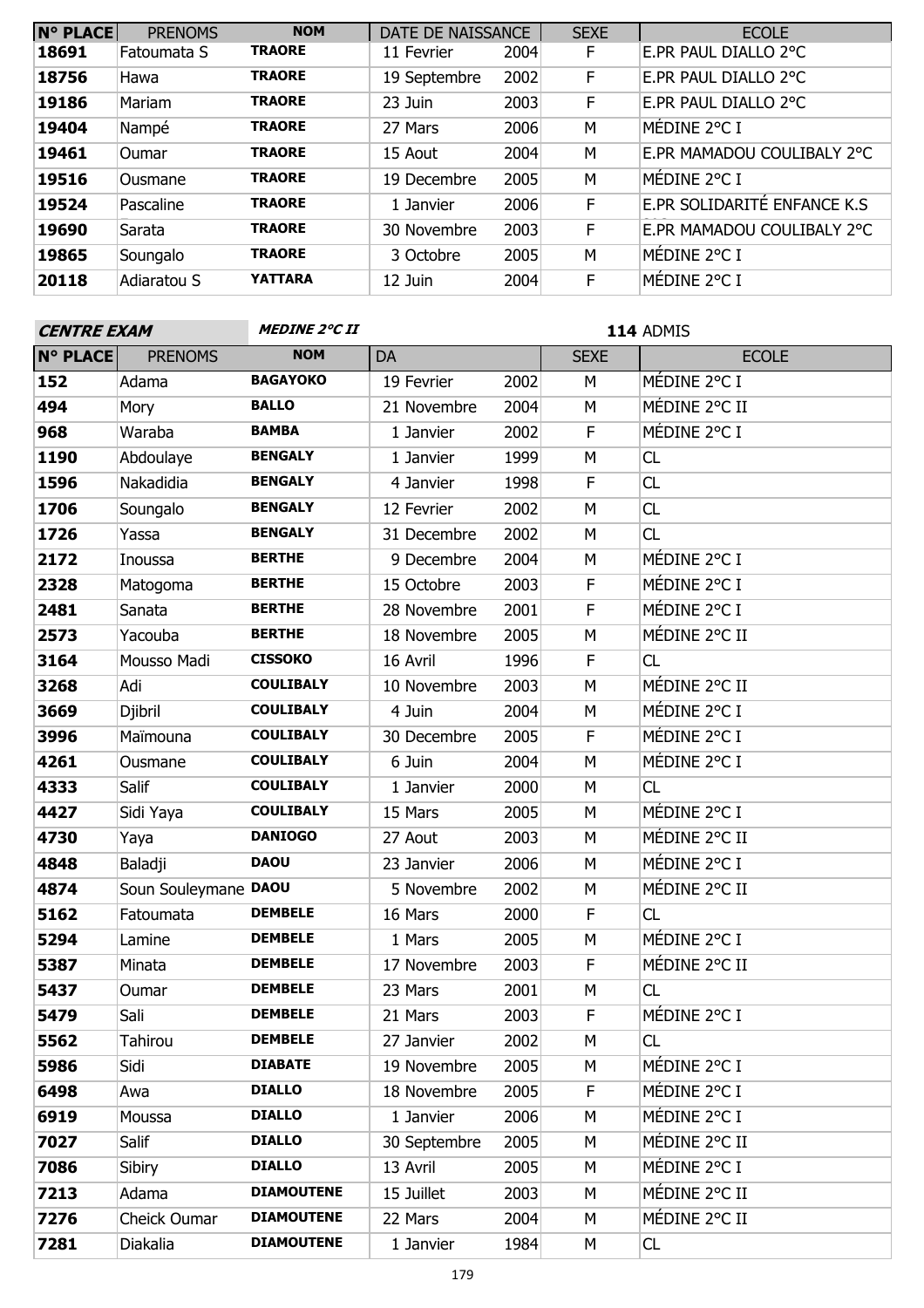| N° PLACE | <b>PRENOMS</b>          | <b>NOM</b>        | DATE DE NAISSANCE       |      | <b>SEXE</b> | <b>ECOLE</b>  |
|----------|-------------------------|-------------------|-------------------------|------|-------------|---------------|
| 7353     | Lamissa                 | <b>DIAMOUTENE</b> | 24 Juillet              | 2005 | М           | MÉDINE 2°C I  |
| 7702     | Aminata Molobaly DIARRA |                   | 7 Octobre               | 2002 | F.          | MÉDINE 2°C II |
| 7757     | Awa                     | <b>DIARRA</b>     | 20 Janvier              | 2002 | F           | MÉDINE 2°C I  |
| 8239     | Mariam                  | <b>DIARRA</b>     | 3 Decembre              | 2004 | F           | MÉDINE 2°C II |
| 8286     | Mohamed                 | <b>DIARRA</b>     | 29 Mars                 | 2005 | M           | MÉDINE 2°C I  |
| 8476     | Seydou                  | <b>DIARRA</b>     | 17 Fevrier              | 2003 | M           | MÉDINE 2°C I  |
| 8536     | Soungalo                | <b>DIARRA</b>     | 2 Novembre              | 2005 | M           | MÉDINE 2°C I  |
| 8817     | Chita                   | <b>DISSA</b>      | 8 Mars                  | 2005 | F           | MÉDINE 2°C I  |
| 9030     | Ali                     | <b>DJOURTHE</b>   | 16 Decembre             | 2001 | M           | CL            |
| 9095     | Aïchata                 | <b>DOLO</b>       | 11 Juin                 | 2002 | F           | MÉDINE 2°C II |
| 9151     | Afou                    | <b>DOUMBIA</b>    | 22 Decembre             | 2002 | F           | MÉDINE 2°C I  |
| 9278     | Yacouba                 | <b>DOUMBIA</b>    | 1 Janvier               | 2003 | M           | MÉDINE 2°C I  |
| 9413     | Aminata                 | <b>FOFANA</b>     | 29 Novembre             | 2005 | F           | MÉDINE 2°C II |
| 9435     | Aboubacar Sidiki        | <b>FOMBA</b>      | 8 Decembre              | 2006 | M           | MÉDINE 2°C I  |
| 9666     | Rokia                   | <b>GUINDO</b>     | 12 Octobre              | 2004 | F.          | MÉDINE 2°C II |
| 9783     | Aboubacar               | <b>KANE</b>       | 6 Octobre               | 2003 | M           | CL            |
| 9898     | Hawa                    | <b>KEITA</b>      | 1 Juillet               | 2004 | F           | MÉDINE 2°C I  |
| 9921     | Sitan                   | <b>KEITA</b>      | 24 Mars                 | 2006 | F           | MÉDINE 2°C I  |
| 9922     | Solihou Mohamed KEITA   |                   | 22 Aout                 | 2000 | M           | CL            |
| 10122    | Djanguinè               | <b>KOMOU</b>      | 10 Octobre              | 2005 | M           | MÉDINE 2°C II |
| 10172    | Adama                   | <b>KONATE</b>     | 30 Mars                 | 2003 | M           | MÉDINE 2°C I  |
| 10571    | Abou                    | <b>KONE</b>       | 6 Mars                  | 2004 | M           | MÉDINE 2°C I  |
| 10977    | Djénéba                 | <b>KONE</b>       | 20 Juillet              | 2004 | F           | MÉDINE 2°C II |
| 11134    | Inssa                   | <b>KONE</b>       | 18 Mars                 | 1999 | M           | CL            |
| 11148    | Issouf                  | <b>KONE</b>       | 10 Mars                 | 2005 | M           | MÉDINE 2°C II |
| 11222    | Korotoumou              | <b>KONE</b>       | 10 Avril                | 2002 | F           | MÉDINE 2°C II |
| 11302    | Mamady                  | <b>KONE</b>       | 3 Fevrier               | 2004 | M           | MÉDINE 2°C I  |
| 11381    | Moctar                  | <b>KONE</b>       | 10 Septembre            | 2005 | M           | MÉDINE 2°C II |
| 11516    | Ousmane                 | <b>KONE</b>       | 1 Aout                  | 2005 | M           | MÉDINE 2°C II |
| 11656    | Sinaly                  | <b>KONE</b>       | 12 Janvier              | 2002 | M           | MÉDINE 2°C II |
| 11739    | Yacouba                 | <b>KONE</b>       | 13 Aout                 | 2003 | M           | MÉDINE 2°C I  |
| 11870    | Ibrahim                 | <b>KOUYATE</b>    | 25 Decembre             | 2003 | M           | MÉDINE 2°C II |
| 11904    | Nouhoum                 | <b>LANDOURE</b>   | 17 Septembre            | 2002 | М           | MÉDINE 2°C I  |
| 11946    | Mariama                 | <b>MAIGA</b>      | 20 Fevrier              | 2005 | F           | MÉDINE 2°C II |
| 11972    | Aminata                 | <b>MAÏGA</b>      | 25 Octobre              | 1994 | F           | CL            |
| 12034    | Nouhoum                 | <b>MAÏGA</b>      | 18 Aout                 | 2003 | M           | MÉDINE 2°C I  |
| 12225    | Fatoumata               | <b>MARIKO</b>     | 9 Juillet               | 2004 | F.          | MÉDINE 2°C II |
| 12240    | Mariam                  | <b>MARIKO</b>     | 23 Septembre            | 2000 | F           | MÉDINE 2°C II |
| 12495    | Adama                   | <b>OUATTARA</b>   | 1 Juin                  | 2001 | M           | MÉDINE 2°C II |
| 12615    | Assétou                 | <b>OUATTARA</b>   | 15 Decembre             | 2003 | F.          | MÉDINE 2°C I  |
| 12792    | Fatoumata Zara          | <b>OUATTARA</b>   | 13 Octobre              | 2005 | F           | MÉDINE 2°C II |
| 12910    | Lassina                 | <b>OUATTARA</b>   | 13 Mars                 | 2004 | M           | MÉDINE 2°C I  |
| 13257    | Aboubacar Sidiki        | <b>OUEDRAOGO</b>  | 23 Avril                | 1990 | M           | CL            |
| 13335    | Zoumana                 | <b>SACKO</b>      | 7 Novembre              | 2003 | М           | MÉDINE 2°C II |
| 13337    | Mody Cheickne           | <b>SADESSY</b>    | 17 Juillet              | 2006 | M           | MÉDINE 2°C I  |
| 13439    | Latifa                  | <b>SAMAKE</b>     |                         | 2006 | F.          | MÉDINE 2°C I  |
| 13859    | Kadiatou                | <b>SANGARE</b>    | 6 Decembre<br>1 Janvier | 2004 | F           | MÉDINE 2°C II |
|          |                         | <b>SANOGO</b>     |                         |      |             | MÉDINE 2°C I  |
| 14243    | Abdoulaye               |                   | 23 Novembre             | 2004 | M           |               |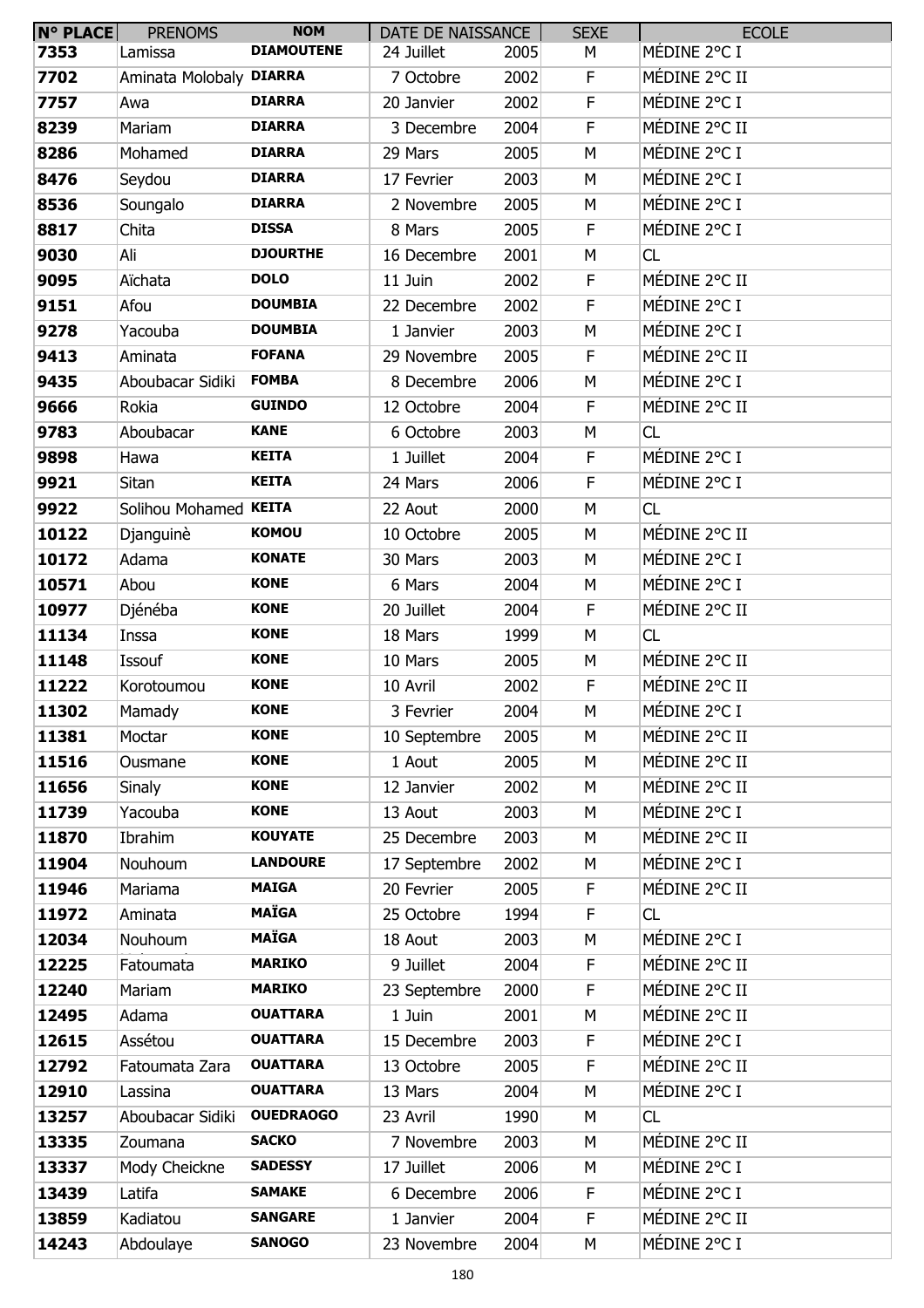| <b>N° PLACE</b> | <b>PRENOMS</b>   | <b>NOM</b>      | DATE DE NAISSANCE |      | <b>SEXE</b> | <b>ECOLE</b>  |
|-----------------|------------------|-----------------|-------------------|------|-------------|---------------|
| 14967           | Guédiouma        | <b>SANOGO</b>   | 1 Janvier         | 2002 | М           | CL            |
| 15110           | Karim            | <b>SANOGO</b>   | 2 Octobre         | 2005 | М           | MÉDINE 2°C I  |
| 15164           | Korotoumou       | <b>SANOGO</b>   | 20 Mars           | 2004 | F.          | MÉDINE 2°C II |
| 15202           | Lamoussa         | <b>SANOGO</b>   | 23 Janvier        | 2005 | M           | MÉDINE 2°C I  |
| 15829           | Sidiki           | <b>SANOGO</b>   | 1 Mars            | 2005 | M           | MÉDINE 2°C I  |
| 15880           | Soumaïla         | <b>SANOGO</b>   | 8 Juillet         | 2002 | М           | CL            |
| 15985           | Yacouba          | <b>SANOGO</b>   | 5 Juillet         | 2004 | М           | MÉDINE 2°C I  |
| 16189           | <b>Bah Sira</b>  | <b>SIDIBE</b>   | 2 Decembre        | 2002 | F           | MÉDINE 2°C I  |
| 16318           | Mariam           | <b>SIDIBE</b>   | 30 Decembre       | 2003 | F           | MÉDINE 2°C II |
| 16436           | Alimata          | <b>SISSOKO</b>  | 21 Juillet        | 2006 | $\mathsf F$ | MÉDINE 2°C II |
| 16571           | Ami              | <b>SOGODOGO</b> | 7 Decembre        | 2005 | $\mathsf F$ | MÉDINE 2°C I  |
| 16698           | Ismael           | <b>SOGODOGO</b> | 29 Juin           | 2005 | M           | MÉDINE 2°C I  |
| 16978           | Konaré           | <b>SOW</b>      | 16 Decembre       | 2005 | F.          | MÉDINE 2°C I  |
| 17248           | Agathe           | <b>THERA</b>    | 18 Avril          | 2003 | $\mathsf F$ | MÉDINE 2°C II |
| 17251           | <b>Barakissa</b> | <b>THERA</b>    | 16 Avril          | 2001 | F           | MÉDINE 2°C I  |
| 17270           | Saran            | <b>THERA</b>    | 16 Mars           | 2005 | F           | MÉDINE 2°C II |
| 17277           | Adama            | <b>THIERO</b>   | 10 Avril          | 2003 | M           | MÉDINE 2°C I  |
| 17409           | Fatoumata        | <b>TOGOLA</b>   | 31 Decembre       | 2005 | F           | MÉDINE 2°C II |
| 17575           | Tata             | <b>TOMBO</b>    | 31 Decembre       | 2004 | F           | MÉDINE 2°C I  |
| 17609           | Aïssata          | <b>TOURE</b>    | 13 Mars           | 2004 | F           | MÉDINE 2°C II |
| 17630           | <b>Bréhima</b>   | <b>TOURE</b>    | 2 Fevrier         | 2005 | M           | MÉDINE 2°C I  |
| 17734           | Abdoulaye        | <b>TRAORE</b>   | 12 Decembre       | 2004 | M           | MÉDINE 2°C I  |
| 18194           | Awa              | <b>TRAORE</b>   | 10 Juin           | 1992 | F           | CL            |
| 18480           | Djelika          | <b>TRAORE</b>   | 31 Decembre       | 2002 | F.          | CL            |
| 18760           | Hawa             | <b>TRAORE</b>   | 16 Aout           | 2004 | $\mathsf F$ | MÉDINE 2°C I  |
| 18880           | Kadidia          | <b>TRAORE</b>   | 1 Janvier         | 2000 | $\mathsf F$ | CL            |
| 19155           | Mamoutou         | <b>TRAORE</b>   | 20 Septembre      | 2006 | M           | MÉDINE 2°C II |
| 19409           | Nantenin         | <b>TRAORE</b>   | 10 Juin           | 2005 | F.          | MÉDINE 2°C I  |
| 19600           | Safoura          | <b>TRAORE</b>   | 29 Janvier        | 2004 | F           | MÉDINE 2°C II |
| 19777           | Sidi             | <b>TRAORE</b>   | 13 Septembre      | 2002 | М           | MÉDINE 2°C II |
| 20119           | Aïssata          | <b>YATTARA</b>  | 16 Octobre        | 2002 | F.          | MÉDINE 2°C I  |
|                 |                  |                 |                   |      |             |               |

**MISSIRIKORO 14** ADMIS

| <b>N° PLACE</b> | <b>PRENOMS</b>   | <b>NOM</b>      | <b>DA</b>   |      | <b>SEXE</b> | <b>ECOLE</b>    |
|-----------------|------------------|-----------------|-------------|------|-------------|-----------------|
| 1954            | Arouna           | <b>BERTHE</b>   | 2 Janvier   | 2003 | М           | FABOLASSO 2°C   |
| 5761            | Chaka            | <b>DIABATE</b>  | 7 Decembre  | 2003 | M           | MISSIRIKORO 2°C |
| 7194            | Zoumani          | <b>DIALLO</b>   | 1 Janvier   | 2005 | М           | FABOLASSO 2°C   |
| 10569           | Abou             | <b>KONE</b>     | 17 Janvier  | 2006 | M           | FABOLASSO 2°C   |
| 10609           | Adama            | <b>KONE</b>     | 13 Aout     | 2004 | M           | FABOLASSO 2°C   |
| 10644           | Adiaratou        | <b>KONE</b>     | 23 Avril    | 2006 | F.          | FABOLASSO 2°C   |
| 10937           | Diakalia         | <b>KONE</b>     | 24 Aout     | 2004 | M           | MISSIRIKORO 2°C |
| 10991           | Djénébou         | <b>KONE</b>     | 28 Decembre | 2003 | F.          | FABOLASSO 2°C   |
| 11324           | Mariam           | <b>KONE</b>     | 3 Fevrier   | 2004 | F           | FABOLASSO 2°C   |
| 13087           | Rokiatou         | <b>OUATTARA</b> | 15 Octobre  | 2003 | F.          | MISSIRIKORO 2°C |
| 16919           | El Hadji Hassane | <b>SOUMANO</b>  | 14 Janvier  | 2004 | М           | MISSIRIKORO 2°C |
| 18780           | Ibrahim Y        | <b>TRAORE</b>   | 17 Mars     | 2004 | м           | MISSIRIKORO 2°C |
| 18908           | Kandari          | <b>TRAORE</b>   | 31 Decembre | 2006 | М           | FABOLASSO 2°C   |
| 20084           | Bakary           | <b>WONOGO</b>   | 1 Decembre  | 2005 | м           | FABOLASSO 2°C   |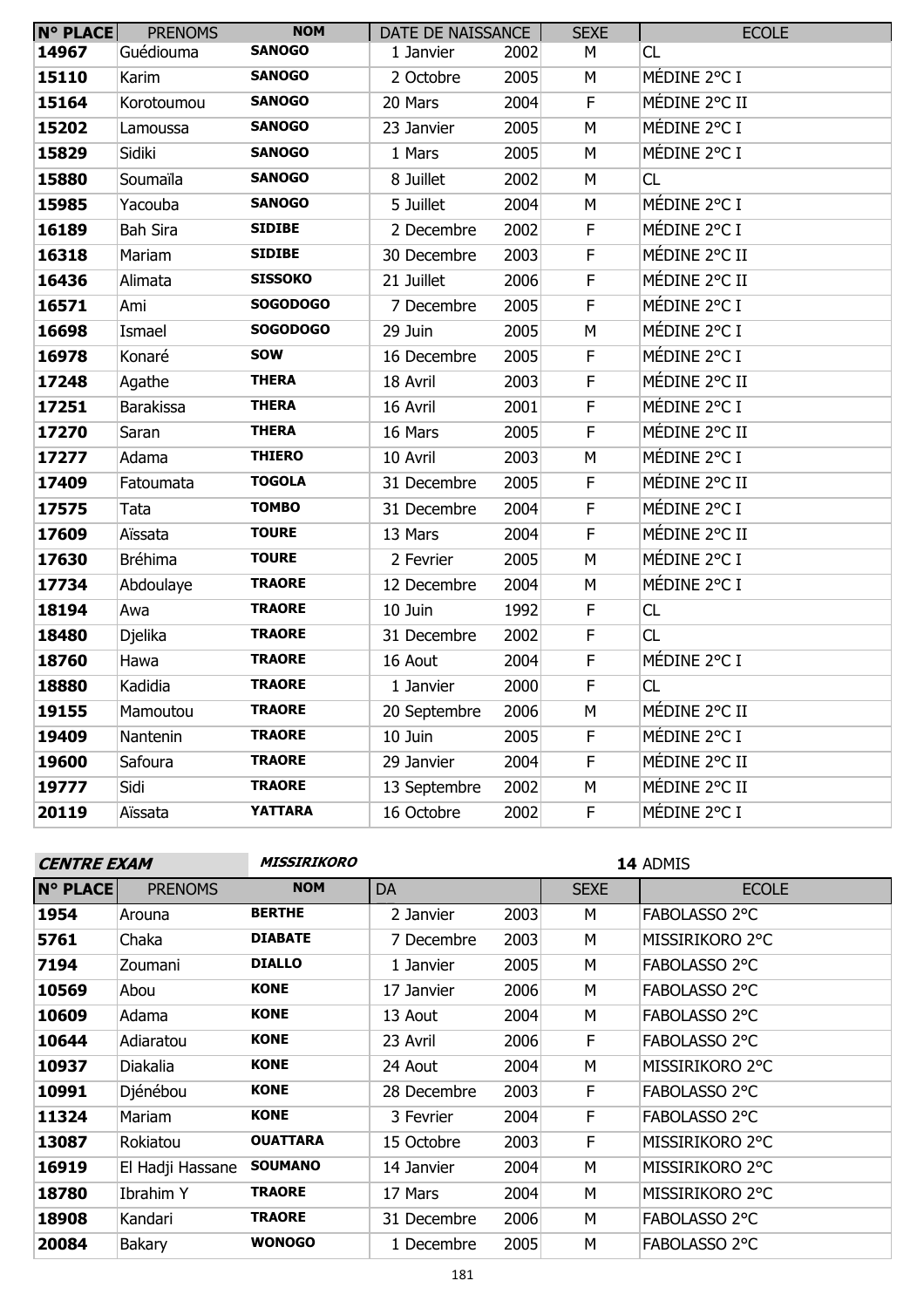| <b>N° PLACE</b>    | <b>PRENOMS</b> | <b>NOM</b>        | DATE DE NAISSANCE |      | <b>SEXE</b>             | <b>ECOLE</b>   |  |
|--------------------|----------------|-------------------|-------------------|------|-------------------------|----------------|--|
|                    |                |                   |                   |      |                         |                |  |
| <b>CENTRE EXAM</b> |                | <b>M'PEGNESSO</b> |                   |      | 25 ADMIS                |                |  |
| <b>N° PLACE</b>    | <b>PRENOMS</b> | <b>NOM</b>        | <b>DA</b>         |      | <b>SEXE</b>             | <b>ECOLE</b>   |  |
| 985                | Zanga          | <b>BAMBA</b>      | 16 Mars           | 2003 | M                       | M'PÈGNESSO 2°C |  |
| 3385               | Amidou         | <b>COULIBALY</b>  | 12 Janvier        | 2002 | M                       | M'PÈGNESSO 2°C |  |
| 4945               | Ali            | <b>DEMBELE</b>    | 31 Decembre       | 2004 | M                       | M'PÈGNESSO 2°C |  |
| 5004               | Assitan        | <b>DEMBELE</b>    | 2 Mars            | 2004 | F                       | M'PEGNESSO 2°C |  |
| 5307               | Madou          | <b>DEMBELE</b>    | 27 Aout           | 2004 | M                       | M'PÈGNESSO 2°C |  |
| 5317               | Mahamadou      | <b>DEMBELE</b>    | 18 Aout           | 2003 | ${\sf M}$               | M'PÈGNESSO 2°C |  |
| 5497               | Salimatou      | <b>DEMBELE</b>    | 12 Fevrier        | 2005 | F                       | M'PÈGNESSO 2°C |  |
| 5546               | Souleymane     | <b>DEMBELE</b>    | 19 Aout           | 2004 | M                       | M'PÈGNESSO 2°C |  |
| 5798               | Fati           | <b>DIABATE</b>    | 14 Mars           | 2003 | F                       | M'PÈGNESSO 2°C |  |
| 6912               | Moukahirou     | <b>DIALLO</b>     | 12 Avril          | 2005 | M                       | M'PEGNESSO 2°C |  |
| 8978               | Karidiata      | <b>DJIRE</b>      | 5 Octobre         | 2002 | F                       | M'PÈGNESSO 2°C |  |
| 10420              | Oudou          | <b>KONATE</b>     | 23 Decembre       | 2004 | M                       | M'PÈGNESSO 2°C |  |
| 12362              | Mamou          | <b>NIAMALE</b>    | 13 Fevrier        | 2003 | F                       | M'PÈGNESSO 2°C |  |
| 12370              | Kadidia        | <b>NIAMBALE</b>   | 28 Juillet        | 2003 | $\overline{\mathsf{F}}$ | M'PÈGNESSO 2°C |  |
| 13130              | Saoudatou      | <b>OUATTARA</b>   | 2 Janvier         | 2002 | F                       | M'PÈGNESSO 2°C |  |
| 16523              | Abdoulaye      | <b>SOGODOGO</b>   | 15 Decembre       | 2003 | M                       | M'PÈGNESSO 2°C |  |
| 16549              | Adiaratou      | <b>SOGODOGO</b>   | 20 Fevrier        | 2005 | F                       | M'PÈGNESSO 2°C |  |
| 16558              | Ali            | <b>SOGODOGO</b>   | 7 Fevrier         | 2004 | M                       | M'PÈGNESSO 2°C |  |
| 16613              | Bintou         | <b>SOGODOGO</b>   | 1 Decembre        | 2003 | F                       | M'PÈGNESSO 2°C |  |
| 16739              | Mahamadou      | <b>SOGODOGO</b>   | 21 Juillet        | 2003 | M                       | M'PÈGNESSO 2°C |  |
| 17051              | Diakalia       | <b>SYLLA</b>      | 7 Avril           | 2006 | M                       | M'PÈGNESSO 2°C |  |
| 18798              | Isiaka         | <b>TRAORE</b>     | 8 Fevrier         | 2005 | M                       | M'PÈGNESSO 2°C |  |
| 18933              | Karitio        | <b>TRAORE</b>     | 1 Janvier         | 2002 | $\mathsf F$             | M'PÈGNESSO 2°C |  |
| 19040              | Mafounè        | <b>TRAORE</b>     | 2 Novembre        | 2004 | F                       | M'PÈGNESSO 2°C |  |
| 19998              | Youmoussa      | <b>TRAORE</b>     | 14 Janvier        | 2003 | M                       | M'PÈGNESSO 2°C |  |

**NATIEN 34** ADMIS

| <b>N° PLACE</b> | <b>PRENOMS</b> | <b>NOM</b>       | DA          |      | <b>SEXE</b> | <b>ECOLE</b> |
|-----------------|----------------|------------------|-------------|------|-------------|--------------|
| 664             | Aboubacar      | <b>BAMBA</b>     | 12 Decembre | 2004 | М           | NATIEN 2°C   |
| 857             | Mariam         | <b>BAMBA</b>     | 31 Decembre | 2002 | F           | NATIEN 2°C   |
| 1645            | Safoura        | <b>BENGALY</b>   | 20 Mars     | 2003 | F           | NATIEN 2°C   |
| 3526            | Barkatou       | <b>COULIBALY</b> | 30 Mars     | 2003 | F           | NATIEN 2°C   |
| 6315            | Abdou          | <b>DIALLO</b>    | 1 Janvier   | 2005 | М           | NATIEN 2°C   |
| 7506            | Abdou          | <b>DIARRA</b>    | 10 Decembre | 2003 | М           | NATIEN 2°C   |
| 8560            | Waraba         | <b>DIARRA</b>    | 8 Decembre  | 2004 | F           | NATIEN 2°C   |
| 8688            | Aminata        | <b>DICKO</b>     | 1 Fevrier   | 2003 | F           | NATIEN 2°C   |
| 8747            | Abdoulaye      | <b>DIOURTE</b>   | 2 Juin      | 2002 | М           | NATIEN 2°C   |
| 8751            | Adiara         | <b>DIOURTE</b>   | 1 Janvier   | 2005 | F           | NATIEN 2°C   |
| 8753            | Afou           | <b>DIOURTE</b>   | 11 Fevrier  | 2006 | F           | NATIEN 2°C   |
| 8763            | Mamadou        | <b>DIOURTE</b>   | 1 Janvier   | 2005 | M           | NATIEN 2°C   |
| 8790            | Adama O        | <b>DISSA</b>     | 31 Decembre | 2002 | М           | NATIEN 2°C   |
| 8847            | Mafounè        | <b>DISSA</b>     | 20 Mars     | 2003 | F           | NATIEN 2°C   |
| 8859            | Nouhoum        | <b>DISSA</b>     | 16 Avril    | 2004 | М           | NATIEN 2°C   |
| 9740            | Abibata        | <b>KAMATE</b>    | 26 Novembre | 2004 | F           | NATIEN 2°C   |
| 10034           | Ousmane        | <b>KEÏTA</b>     | 11 Avril    | 2004 | M           | NATIEN 2°C   |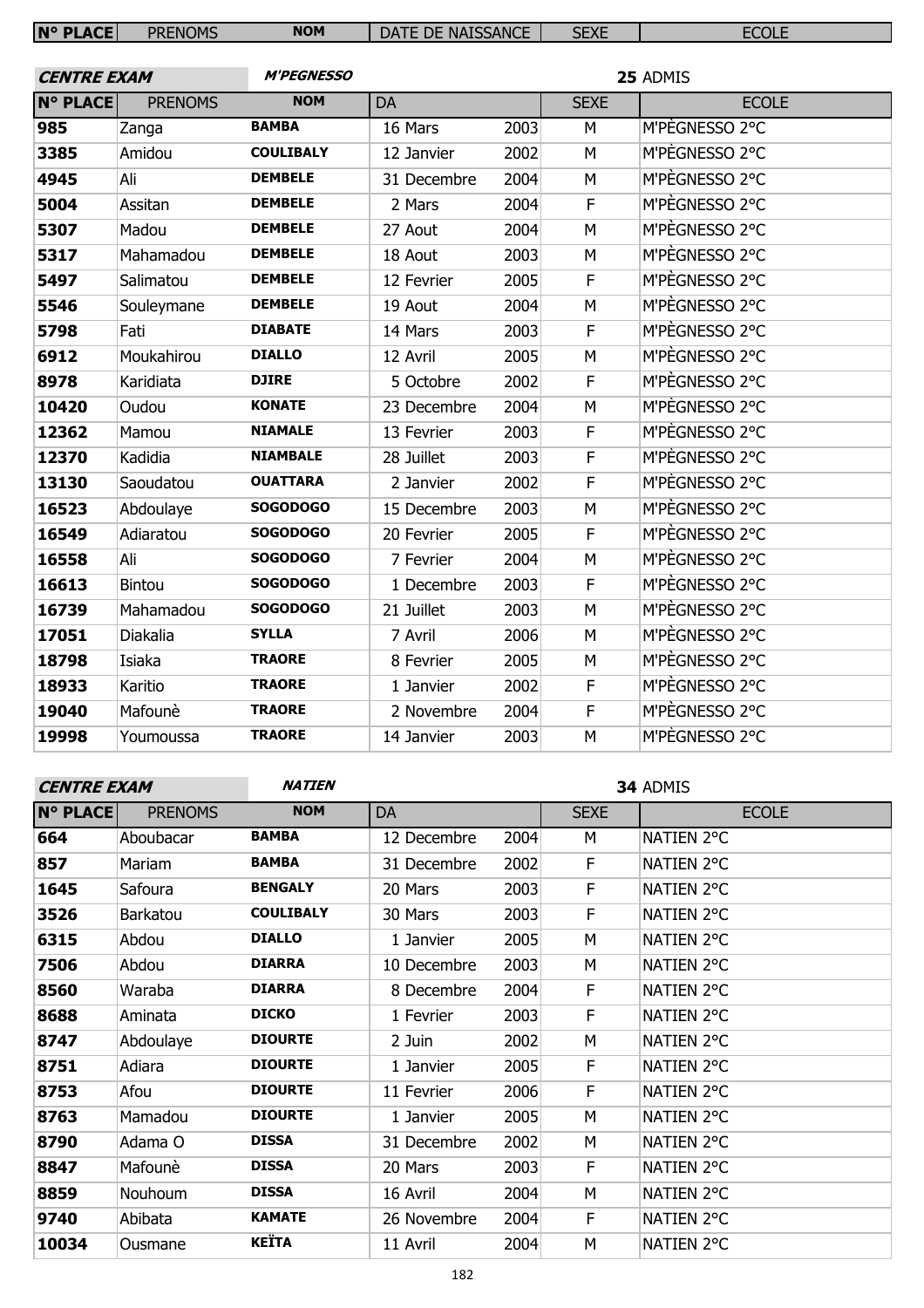| <b>N° PLACE</b> | <b>PRENOMS</b> | <b>NOM</b>      | DATE DE NAISSANCE |      | <b>SEXE</b> | <b>ECOLE</b> |
|-----------------|----------------|-----------------|-------------------|------|-------------|--------------|
| 10206           | Aminata        | <b>KONATE</b>   | 1 Decembre        | 2003 | F           | NATIEN 2°C   |
| 10267           | Dialika        | <b>KONATE</b>   | 24 Avril          | 2004 | F.          | NATIEN 2°C   |
| 10359           | Mahamadou      | <b>KONATE</b>   | 11 Juin           | 2003 | M           | NATIEN 2°C   |
| 11258           | Machata        | <b>KONE</b>     | 12 Novembre       | 2003 | F           | NATIEN 2°C   |
| 12922           | Mahamadou      | <b>OUATTARA</b> | 31 Decembre       | 2003 | М           | NATIEN 2°C   |
| 13062           | Ousmane        | <b>OUATTARA</b> | 1 Janvier         | 2003 | М           | NATIEN 2°C   |
| 13211           | Yacouba        | <b>OUATTARA</b> | 7 Mars            | 2004 | М           | NATIEN 2°C   |
| 16542           | Adiara         | <b>SOGODOGO</b> | 18 Avril          | 2003 | F.          | NATIEN 2°C   |
| 16648           | Djénèba        | <b>SOGODOGO</b> | 1 Avril           | 2005 | F.          | NATIEN 2°C   |
| 16660           | <b>Drissa</b>  | <b>SOGODOGO</b> | 10 Fevrier        | 2002 | М           | NATIEN 2°C   |
| 16726           | Korotoumou     | <b>SOGODOGO</b> | 31 Decembre       | 2005 | F           | NATIEN 2°C   |
| 16764           | Mariam         | <b>SOGODOGO</b> | 31 Mars           | 2002 | F           | NATIEN 2°C   |
| 16793           | Nampounon      | <b>SOGODOGO</b> | 29 Janvier        | 2003 | M           | NATIEN 2°C   |
| 17998           | ali N          | <b>TRAORE</b>   | 31 Decembre       | 2004 | м           | NATIEN 2°C   |
| 18216           | Awa            | <b>TRAORE</b>   | 14 Avril          | 2002 | F           | NATIEN 2°C   |
| 19034           | Madou          | <b>TRAORE</b>   | 30 Novembre       | 2003 | М           | NATIEN 2°C   |
| 19786           | Simba          | <b>TRAORE</b>   | 2 Aout            | 2003 | F           | NATIEN 2°C   |

| <b>CENTRE EXAM</b> | <b>N'DALLE</b> |                    |              | 65 ADMIS |             |              |  |
|--------------------|----------------|--------------------|--------------|----------|-------------|--------------|--|
| <b>N° PLACE</b>    | <b>PRENOMS</b> | <b>NOM</b>         | <b>DA</b>    |          | <b>SEXE</b> | <b>ECOLE</b> |  |
| 271                | Adiara         | <b>BALLO</b>       | 1 Janvier    | 2001     | F.          | N'DALLÉ 2°C  |  |
| 598                | Soumaïla       | <b>BALLO</b>       | 21 Aout      | 2004     | M           | N'DALLÉ 2°C  |  |
| 625                | Yaya           | <b>BALLO</b>       | 8 Janvier    | 2003     | M           | N'DALLÉ 2°C  |  |
| 677                | Adiara B       | <b>BAMBA</b>       | 9 Juillet    | 2005     | F           | N'DALLÉ 2°C  |  |
| 906                | Ramata         | <b>BAMBA</b>       | 20 Avril     | 2005     | F           | N'DALLÉ 2°C  |  |
| 942                | Seydou         | <b>BAMBA</b>       | 28 Aout      | 2002     | M           | N'DALLÉ 2°C  |  |
| 991                | <b>Issouf</b>  | <b>BANANKOUROU</b> | 28 Aout      | 2003     | M           | N'DALLÉ 2°C  |  |
| 1866               | Afouchata      | <b>BERTHE</b>      | 18 Juin      | 2005     | F           | N'DALLÉ 2°C  |  |
| 1888               | Alassane       | <b>BERTHE</b>      | 3 Mars       | 2005     | M           | N'DALLÉ 2°C  |  |
| 2131               | Fatoumata      | <b>BERTHE</b>      | 3 Fevrier    | 2006     | M           | N'DALLÉ 2°C  |  |
| 2270               | Mahamadou      | <b>BERTHE</b>      | 28 Aout      | 2005     | M           | N'DALLÉ 2°C  |  |
| 3143               | Tata           | <b>CISSE</b>       | 16 Novembre  | 2005     | $\mathsf F$ | N'DALLÉ 2°C  |  |
| 3219               | Abibata D      | <b>COULIBALY</b>   | 20 Fevrier   | 2003     | F           | N'DALLÉ 2°C  |  |
| 3283               | Adiaratou      | <b>COULIBALY</b>   | 7 Decembre   | 2006     | $\mathsf F$ | N'DALLÉ 2°C  |  |
| 3611               | Daouda         | <b>COULIBALY</b>   | 30 Septembre | 2003     | M           | N'DALLÉ 2°C  |  |
| 3694               | <b>Drissa</b>  | <b>COULIBALY</b>   | 22 Janvier   | 2002     | M           | N'DALLÉ 2°C  |  |
| 3744               | Fatoumata      | <b>COULIBALY</b>   | 24 Octobre   | 2003     | F           | N'DALLÉ 2°C  |  |
| 3771               | Fousseiny      | <b>COULIBALY</b>   | 8 Aout       | 2004     | M           | N'DALLÉ 2°C  |  |
| 3987               | Mahamadou      | <b>COULIBALY</b>   | 1 Janvier    | 2008     | M           | N'DALLÉ 2°C  |  |
| 4156               | Moussa         | <b>COULIBALY</b>   | 3 Octobre    | 2005     | M           | N'DALLÉ 2°C  |  |
| 4195               | Nasseni        | <b>COULIBALY</b>   | 6 Mars       | 2006     | $\mathsf F$ | N'DALLÉ 2°C  |  |
| 4221               | Oudou          | <b>COULIBALY</b>   | 2 Mars       | 2004     | M           | N'DALLÉ 2°C  |  |
| 4325               | Sahadiya       | <b>COULIBALY</b>   | 26 Juillet   | 2005     | F.          | N'DALLÉ 2°C  |  |
| 4581               | Youssouf       | <b>COULIBALY</b>   | 13 Janvier   | 2003     | M           | N'DALLÉ 2°C  |  |
| 7384               | Massa          | <b>DIAMOUTENE</b>  | 15 Juin      | 2005     | M           | N'DALLÉ 2°C  |  |
| 8327               | Nana           | <b>DIARRA</b>      | 6 Janvier    | 2003     | $\mathsf F$ | N'DALLÉ 2°C  |  |
| 10108              | Rokia          | <b>KOITA</b>       | 27 Fevrier   | 2004     | F           | N'DALLÉ 2°C  |  |
| 10179              | Adiaratou      | <b>KONATE</b>      | 3 Mars       | 2005     | F           | N'DALLÉ 2°C  |  |
|                    |                |                    |              |          |             |              |  |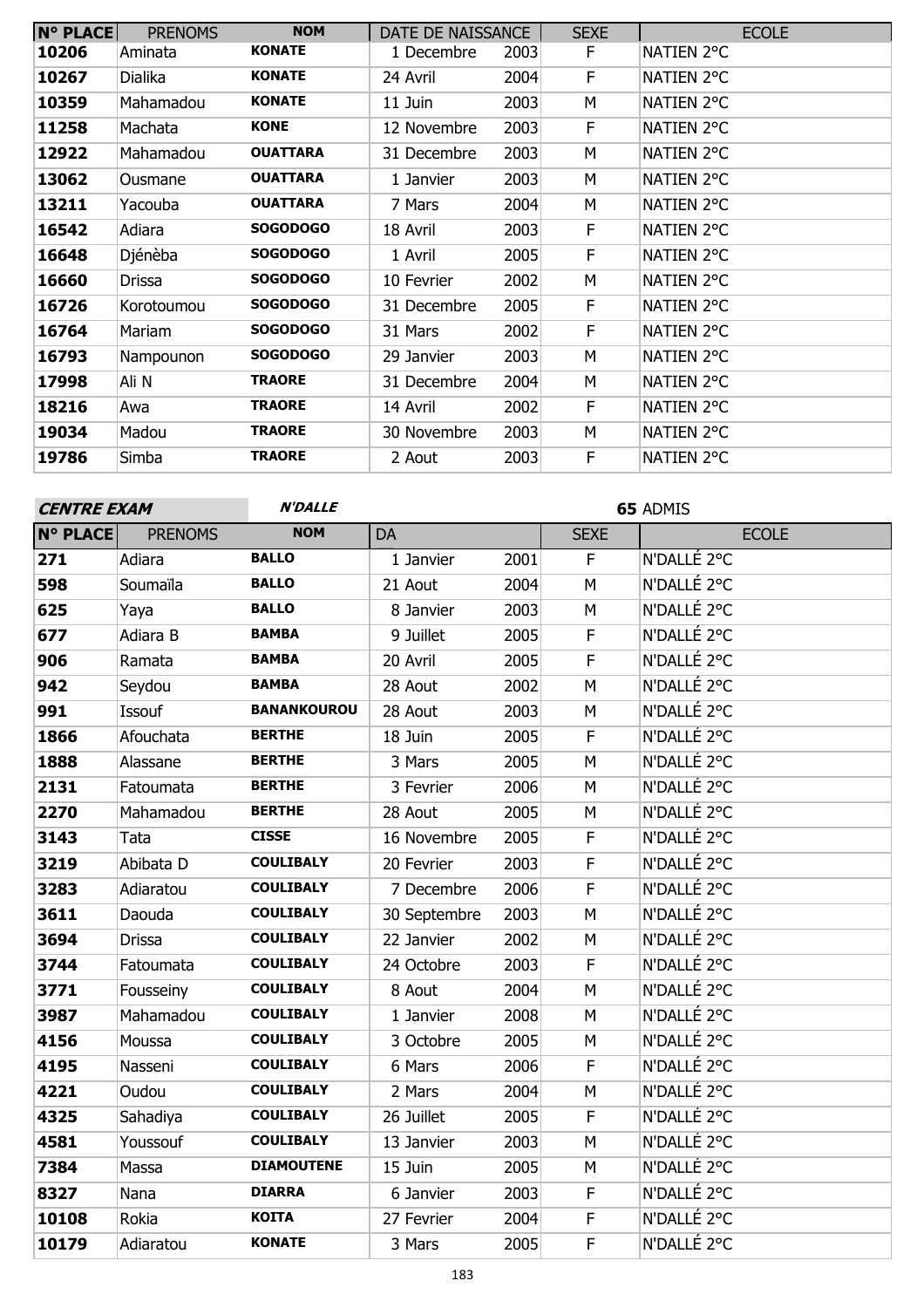| $N^{\circ}$ PLACE | <b>PRENOMS</b>     | <b>NOM</b>      | DATE DE NAISSANCE |      | <b>SEXE</b> | <b>ECOLE</b> |
|-------------------|--------------------|-----------------|-------------------|------|-------------|--------------|
| 10865             | Béma M             | <b>KONE</b>     | 16 Octobre        | 2006 | М           | N'DALLÉ 2°C  |
| 10866             | Béma S             | <b>KONE</b>     | 25 Mars           | 2004 | M           | N'DALLÉ 2°C  |
| 10985             | Djénèba            | <b>KONE</b>     | 15 Mars           | 2003 | F           | N'DALLÉ 2°C  |
| 11033             | <b>Drissa</b>      | <b>KONE</b>     | 12 Decembre       | 2003 | M           | N'DALLÉ 2°C  |
| 11166             | Kadiatou           | <b>KONE</b>     | 29 Octobre        | 2004 | F.          | N'DALLÉ 2°C  |
| 11308             | Maminata           | <b>KONE</b>     | 12 Mars           | 2004 | $\mathsf F$ | N'DALLÉ 2°C  |
| 11423             | Moussa S           | <b>KONE</b>     | 18 Juin           | 2004 | M           | N'DALLÉ 2°C  |
| 11698             | Tahirou            | <b>KONE</b>     | 18 Septembre      | 2005 | M           | N'DALLÉ 2°C  |
| 12345             | Bakary             | <b>N'DIAYE</b>  | 18 Aout           | 2002 | M           | N'DALLÉ 2°C  |
| 12497             | Adama              | <b>OUATTARA</b> | 7 Mars            | 2004 | M           | N'DALLÉ 2°C  |
| 12611             | Assa               | <b>OUATTARA</b> | 22 Juin           | 2004 | F           | N'DALLÉ 2°C  |
| 12917             | Mafouné            | <b>OUATTARA</b> | 13 Juillet        | 2004 | F           | N'DALLÉ 2°C  |
| 12926             | Mahamadou          | <b>OUATTARA</b> | 12 Novembre       | 2005 | M           | N'DALLÉ 2°C  |
| 13045             | Oumar              | <b>OUATTARA</b> | 2 Decembre        | 2004 | M           | N'DALLÉ 2°C  |
| 13517             | <b>Abdoul Aziz</b> | <b>SANGARE</b>  | 8 Novembre        | 2005 | M           | N'DALLÉ 2°C  |
| 13609             | Alimata            | <b>SANGARE</b>  | 14 Juin           | 2004 | F           | N'DALLÉ 2°C  |
| 13637             | Aminata            | <b>SANGARE</b>  | 23 Mars           | 2005 | $\mathsf F$ | N'DALLÉ 2°C  |
| 13736             | Dialia             | <b>SANGARE</b>  | 16 Mars           | 2001 | F           | N'DALLÉ 2°C  |
| 14921             | Fatoumata          | <b>SANOGO</b>   | 3 Avril           | 2004 | F           | N'DALLÉ 2°C  |
| 16199             | Bintou             | <b>SIDIBE</b>   | 11 Avril          | 2004 | $\mathsf F$ | N'DALLÉ 2°C  |
| 16679             | Fatoumata          | <b>SOGODOGO</b> | 22 Avril          | 2008 | F           | N'DALLÉ 2°C  |
| 17770             | Abibata            | <b>TRAORE</b>   | 13 Janvier        | 2006 | $\mathsf F$ | N'DALLÉ 2°C  |
| 17799             | Aboubacar          | <b>TRAORE</b>   | 11 Fevrier        | 2006 | M           | N'DALLÉ 2°C  |
| 17905             | Adiaratou          | <b>TRAORE</b>   | 5 Juillet         | 2005 | F           | N'DALLÉ 2°C  |
| 17930             | Afouchata          | <b>TRAORE</b>   | 28 Mars           | 2004 | F           | N'DALLÉ 2°C  |
| 18037             | Almoustapha        | <b>TRAORE</b>   | 26 Janvier        | 2006 | M           | N'DALLÉ 2°C  |
| 18048             | Aly                | <b>TRAORE</b>   | 21 Decembre       | 2003 | M           | N'DALLÉ 2°C  |
| 18072             | Amidou             | <b>TRAORE</b>   | 31 Octobre        | 2004 | М           | N'DALLÉ 2°C  |
| 18103             | Aminata            | <b>TRAORE</b>   | 8 Mars            | 2005 | F           | N'DALLÉ 2°C  |
| 18148             | Arouna             | <b>TRAORE</b>   | 1 Avril           | 2004 | М           | N'DALLÉ 2°C  |
| 18445             | Diakalia           | <b>TRAORE</b>   | 18 Decembre       | 2004 | М           | N'DALLÉ 2°C  |
| 18926             | Karim              | <b>TRAORE</b>   | 20 Decembre       | 2003 | М           | N'DALLÉ 2°C  |
| 19147             | Maminata           | <b>TRAORE</b>   | 6 Fevrier         | 2005 | F           | N'DALLÉ 2°C  |
| 19213             | Mariam             | <b>TRAORE</b>   | 30 Septembre      | 2003 | F           | N'DALLÉ 2°C  |
| 19763             | Siaka M            | <b>TRAORE</b>   | 19 Mars           | 2004 | M           | N'DALLÉ 2°C  |
| 19850             | Soumaïla           | <b>TRAORE</b>   | 31 Decembre       | 2005 | М           | N'DALLÉ 2°C  |
| 19888             | Ténèba             | <b>TRAORE</b>   | 25 Mars           | 2005 | F.          | N'DALLÉ 2°C  |

**CENTRE EXAMPLE 2°C** 

ADMIS

| <b>N° PLACE</b> | <b>PRENOMS</b> | <b>NOM</b>       | DA          |      | <b>SEXE</b> | <b>ECOLE</b>              |
|-----------------|----------------|------------------|-------------|------|-------------|---------------------------|
| 548             | Salif          | <b>BALLO</b>     | 30 Mars     | 2004 | M           | E.PR REFERENCE "PLUS" 2°C |
| 824             | Korotoumou     | <b>BAMBA</b>     | 17 Juin     | 2006 | F           | ∣OUAYÉRÉMA 2°C II         |
| 2403            | Ouassa         | <b>BERTHE</b>    | 2 Mars      | 2004 | F           | OUAYÉRÉMA 2°C II          |
| 2717            | Adiarra        | <b>BOUARE</b>    | 21 Fevrier  | 2005 | F           | E.PR REFERENCE "PLUS" 2°C |
| 2827            | Amadou         | <b>CAMARA</b>    | 22 Mars     | 2006 | M           | OUAYÉRÉMA 2°C II          |
| 2846            | Ibrahim Bobo   | <b>CAMARA</b>    | 20 Fevrier  | 2006 | M           | E.PR REFERENCE "PLUS" 2°C |
| 3302            | Aïchata        | <b>COULIBALY</b> | 27 Janvier  | 2004 | F           | E.PR REFERENCE "PLUS" 2°C |
| 3546            | <b>Bintou</b>  | <b>COULIBALY</b> | 13 Decembre | 2005 | F           | E.PR REFERENCE "PLUS" 2°C |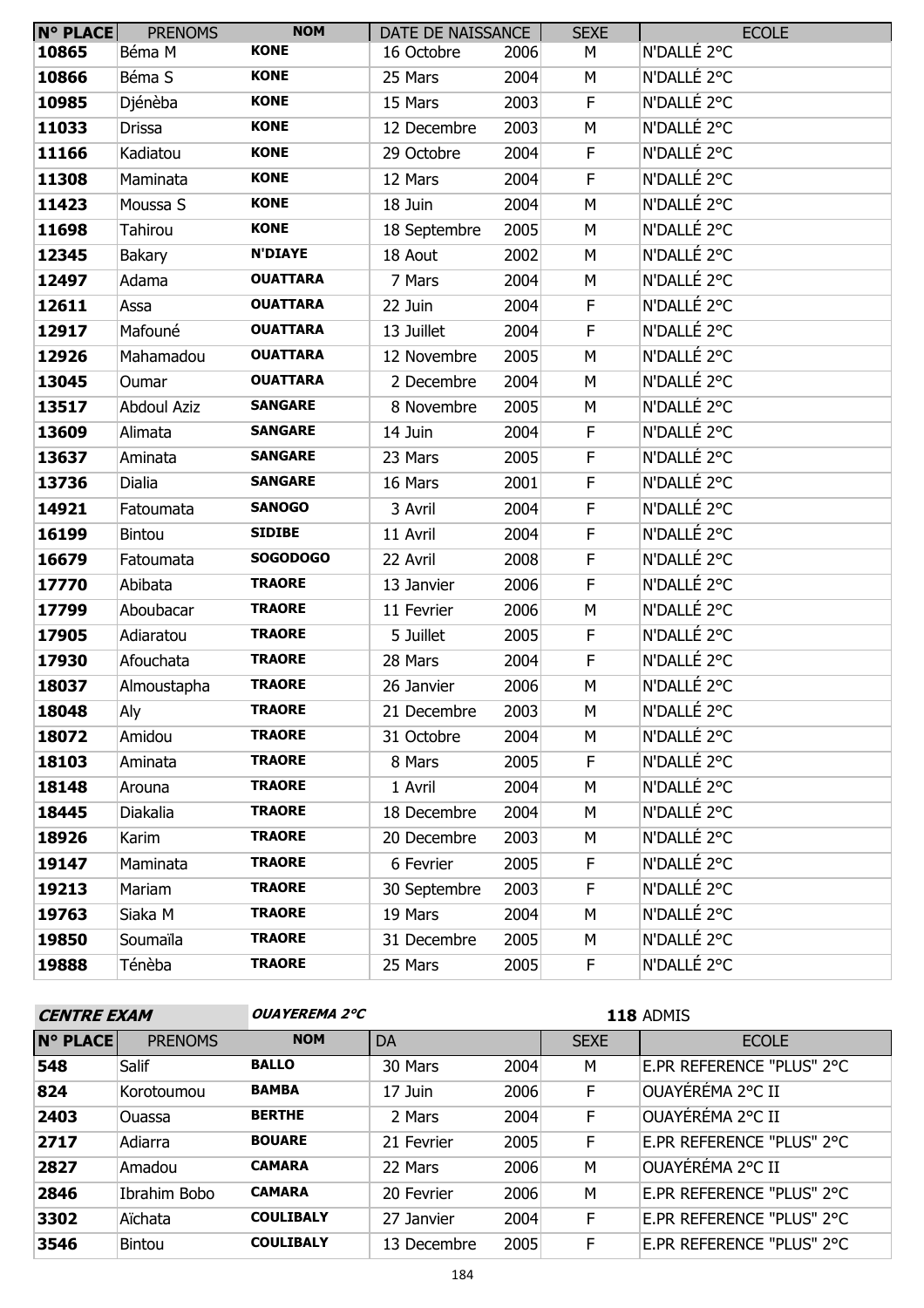| <b>N° PLACE</b> | <b>PRENOMS</b>       | <b>NOM</b>       | DATE DE NAISSANCE |      | <b>SEXE</b> | <b>ECOLE</b>              |
|-----------------|----------------------|------------------|-------------------|------|-------------|---------------------------|
| 3729            | Fatoumata            | <b>COULIBALY</b> | 26 Mars           | 2005 | F           | E.PR REFERENCE "PLUS" 2°C |
| 3746            | Fatoumata            | <b>COULIBALY</b> | 1 Octobre         | 2005 | F           | OUAYÉRÉMA 2°C II          |
| 3764            | Fatoumata S          | <b>COULIBALY</b> | 10 Juillet        | 2005 | F           | E.PR REFERENCE "PLUS" 2°C |
| 4002            | Malik Sékou          | <b>COULIBALY</b> | 14 Juillet        | 2004 | M           | E.PR REFERENCE "PLUS" 2°C |
| 4088            | Masély               | <b>COULIBALY</b> | 13 Decembre       | 2005 | F           | OUAYÉRÉMA 2°C II          |
| 4119            | Mohamed              | <b>COULIBALY</b> | 4 Fevrier         | 2005 | M           | E.PR REFERENCE "PLUS" 2°C |
| 4274            | Portio               | <b>COULIBALY</b> | 25 Avril          | 2003 | F           | E.PR BAZANI THÉRA 2°C     |
| 4426            | Sidi Moctar          | <b>COULIBALY</b> | 9 Mars            | 2004 | M           | E.PR REFERENCE "PLUS" 2°C |
| 4637            | Velor Cathérine      | <b>DACKOUO</b>   | 25 Mars           | 2004 | F           | OUAYÉRÉMA 2°C II          |
| 4739            | Afouchata            | <b>DANIOKO</b>   | 30 Octobre        | 2005 | F           | E.PR REFERENCE "PLUS" 2°C |
| 4753            | Djénéba              | <b>DANIOKO</b>   | 19 Avril          | 2003 | F           | OUAYÉRÉMA 2°C II          |
| 4809            | Ezéchias Daniel      | <b>DAO</b>       | 14 Octobre        | 2005 | M           | E.PR BAZANI THÉRA 2°C     |
| 4864            | Mariam               | <b>DAOU</b>      | 24 Septembre      | 2003 | F           | E.PR REFERENCE "PLUS" 2°C |
| 4934            | Aïchata              | <b>DEMBELE</b>   | 1 Janvier         | 2005 | F           | E.PR REFERENCE "PLUS" 2°C |
| 4967            | Aminata              | <b>DEMBELE</b>   | 2 Decembre        | 2005 | F           | E.PR REFERENCE "PLUS" 2°C |
| 5235            | Kadia                | <b>DEMBELE</b>   | 21 Janvier        | 2005 | F           | E.PR REFERENCE "PLUS" 2°C |
| 5291            | Koura                | <b>DEMBELE</b>   | 20 Aout           | 2007 | F           | E.PR BAZANI THÉRA 2°C     |
| 5320            | Mahawa               | <b>DEMBELE</b>   | 20 Mars           | 2004 | F           | E.PR REFERENCE "PLUS" 2°C |
| 5380            | Massitan             | <b>DEMBELE</b>   | 29 Decembre       | 2005 | F           | E.PR REFERENCE "PLUS" 2°C |
| 5384            | M'Bamory             | <b>DEMBELE</b>   | 13 Fevrier        | 2005 | F           | OUAYÉRÉMA 2°C II          |
| 5469            | Rokia                | <b>DEMBELE</b>   | 21 Mars           | 2004 | F           | E.PR REFERENCE "PLUS" 2°C |
| 5596            | Yah                  | <b>DEMBELE</b>   | 28 Septembre      | 2005 | F           | E.PR REFERENCE "PLUS" 2°C |
| 5611            | Youssouf             | <b>DEMBELE</b>   | 20 Decembre       | 2005 | M           | OUAYÉRÉMA 2°C II          |
| 5622            | Issiaka              | <b>DENA</b>      | 6 Fevrier         | 2005 | M           | E.PR REFERENCE "PLUS" 2°C |
| 5783            | Djénèba              | <b>DIABATE</b>   | 7 Decembre        | 2005 | F           | E.PR BAZANI THÉRA 2°C     |
| 6035            | Zénébou              | <b>DIABATE</b>   | 12 Octobre        | 2003 | F           | E.PR BAZANI THÉRA 2°C     |
| 6052            | Djouladian           | <b>DIABY</b>     | 28 Avril          | 2003 | М           | E.PR REFERENCE "PLUS" 2°C |
| 6191            | Idrissa              | <b>DIAKITE</b>   | 2 Mars            | 2006 | M           | OUAYÉRÉMA 2°C II          |
| 6192            | <b>Idrissa Aliou</b> | <b>DIAKITE</b>   | 19 Septembre      | 2005 | M           | E.PR REFERENCE "PLUS" 2°C |
| 6275            | Samba                | <b>DIAKITE</b>   | 1 Octobre         | 2002 | M           | OUAYÉRÉMA 2°C II          |
| 6709            | Ibrahim              | <b>DIALLO</b>    | 21 Decembre       | 2003 | M           | OUAYÉRÉMA 2°C II          |
| 6816            | Maïmouna             | <b>DIALLO</b>    | 19 Novembre       | 2005 | F           | E.PR REFERENCE "PLUS" 2°C |
| 7108            | Souleymane           | <b>DIALLO</b>    | 23 Juin           | 2006 | M           | E.PR REFERENCE "PLUS" 2°C |
| 7116            | Souleymane A         | <b>DIALLO</b>    | 23 Juillet        | 2005 | M           | E.PR REFERENCE "PLUS" 2°C |
| 7498            | Amadou               | <b>DIAOU</b>     | 10 Decembre       | 2004 | M           | OUAYÉRÉMA 2°C II          |
| 8243            | Mariam               | <b>DIARRA</b>    | 23 Mars           | 2005 | F           | OUAYÉRÉMA 2°C II          |
| 8382            | Ramata               | <b>DIARRA</b>    | 22 Aout           | 2004 | F           | OUAYÉRÉMA 2°C II          |
| 8633            | <b>Jacques</b>       | <b>DIASSANA</b>  | 13 Septembre      | 2006 | M           | E.PR REFERENCE "PLUS" 2°C |
| 8740            | Cheick A Kader       | <b>DIOP</b>      | 6 Aout            | 2004 | M           | E.PR BAZANI THÉRA 2°C     |
| 8964            | Djénèba              | <b>DJIRE</b>     | 18 Novembre       | 2005 | F           | E.PR REFERENCE "PLUS" 2°C |
| 9191            | Fanta Y              | <b>DOUMBIA</b>   | 3 Janvier         | 2007 | F           | E.PR REFERENCE "PLUS" 2°C |
| 9263            | Seydou Y             | <b>DOUMBIA</b>   | 24 Mars           | 2006 | M           | E.PR REFERENCE "PLUS" 2°C |
| 9359            | Idrissa Pordja       | <b>FANE</b>      | 8 Octobre         | 2006 | M           | E.PR BAZANI THÉRA 2°C     |
| 9474            | Salif                | <b>FOMBA</b>     | 2 Janvier         | 2003 | M           | OUAYÉRÉMA 2°C II          |
| 9542            | Racelle              | <b>GOITA</b>     | 9 Octobre         | 2004 | F           | OUAYÉRÉMA 2°C II          |
| 9647            | Ibrahim              | <b>GUINDO</b>    | 16 Novembre       | 2003 | M           | E.PR BAZANI THÉRA 2°C     |
| 9663            | Nouhoum              | <b>GUINDO</b>    | 20 Mars           | 2004 | M           | E.PR BAZANI THÉRA 2°C     |
| 9886            | Daouda               | <b>KEITA</b>     | 13 Janvier        | 2006 | М           | E.PR REFERENCE "PLUS" 2°C |
|                 |                      |                  |                   |      |             |                           |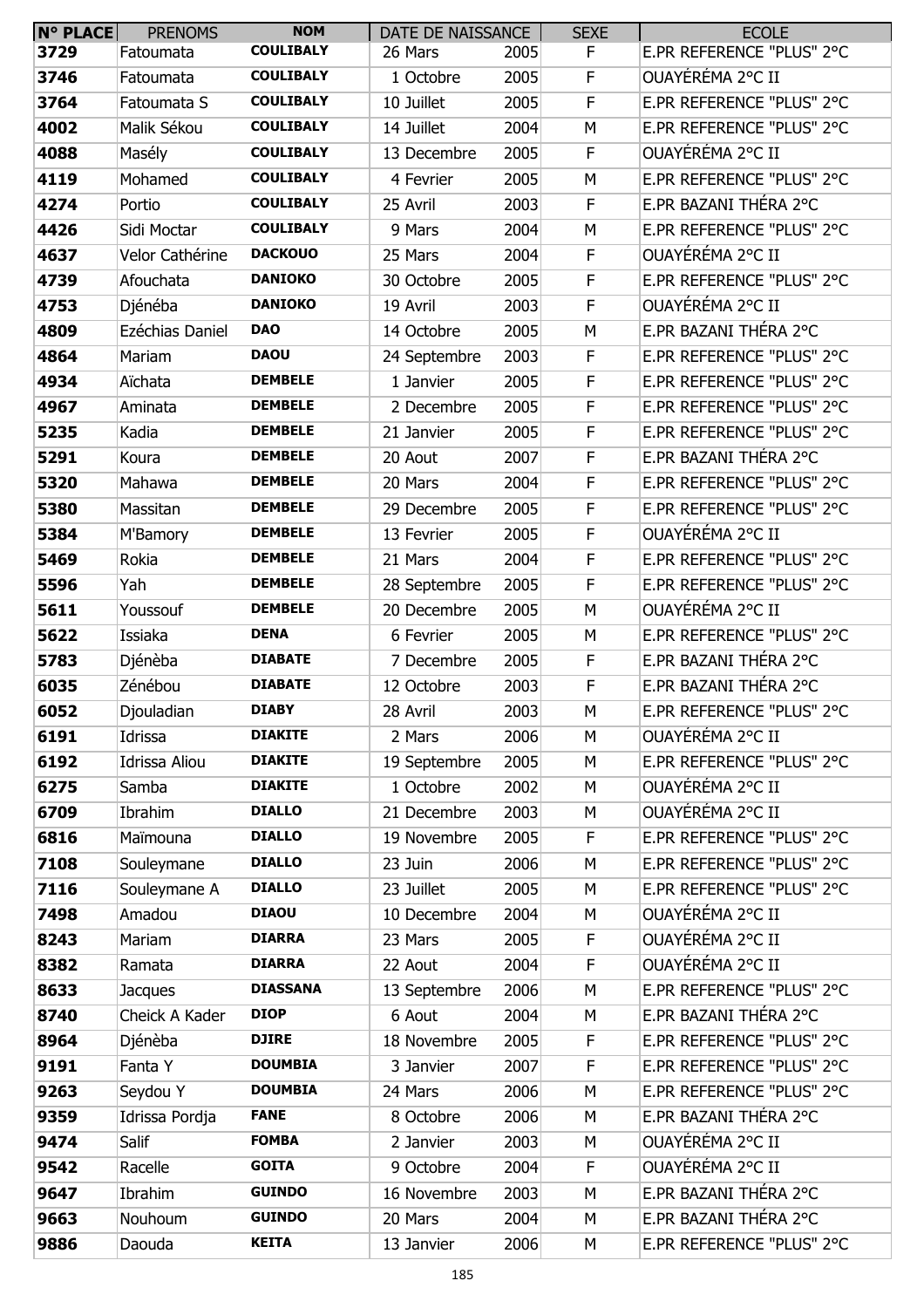| <b>N° PLACE</b> | <b>PRENOMS</b>          | <b>NOM</b>      | DATE DE NAISSANCE |      | <b>SEXE</b> | <b>ECOLE</b>              |
|-----------------|-------------------------|-----------------|-------------------|------|-------------|---------------------------|
| 9899            | Josué                   | <b>KEITA</b>    | 3 Octobre         | 2006 | М           | E.PR REFERENCE "PLUS" 2°C |
| 9976            | Fatoumata               | <b>KEÏTA</b>    | 11 Juillet        | 2002 | F           | OUAYÉRÉMA 2°C II          |
| 10091           | Karim                   | <b>KIENOU</b>   | 11 Septembre      | 2005 | M           | E.PR REFERENCE "PLUS" 2°C |
| 10127           | Aîchénin                | <b>KONARE</b>   | 23 Octobre        | 2006 | F           | E.PR REFERENCE "PLUS" 2°C |
| 10194           | Alimata                 | <b>KONATE</b>   | 15 Juillet        | 2004 | F           | OUAYÉRÉMA 2°C II          |
| 10277           | Djénèbou                | <b>KONATE</b>   | 28 Juillet        | 2005 | $\mathsf F$ | E.PR REFERENCE "PLUS" 2°C |
| 10318           | Ibrahima                | <b>KONATE</b>   | 2 Novembre        | 2005 | M           | E.PR REFERENCE "PLUS" 2°C |
| 10425           | Ourobouo                | <b>KONATE</b>   | 1 Janvier         | 2004 | М           | OUAYÉRÉMA 2°C II          |
| 10538           | Abdoulaye               | <b>KONE</b>     | 18 Mars           | 2005 | M           | E.PR BAZANI THÉRA 2°C     |
| 10629           | Adama M                 | <b>KONE</b>     | 1 Avril           | 2004 | M           | E.PR REFERENCE "PLUS" 2°C |
| 10725           | Amadou                  | <b>KONE</b>     | 16 Aout           | 2004 | M           | OUAYÉRÉMA 2°C II          |
| 10887           | Boubacar                | <b>KONE</b>     | 6 Mars            | 2006 | М           | E.PR REFERENCE "PLUS" 2°C |
| 10982           | Djénèba                 | <b>KONE</b>     | 17 Novembre       | 2005 | F           | E.PR REFERENCE "PLUS" 2°C |
| 11001           | Djénébou                | <b>KONE</b>     | 26 Avril          | 2004 | F           | E.PR BAZANI THÉRA 2°C     |
| 11389           | Mohamed                 | <b>KONE</b>     | 5 Mars            | 2006 | М           | E.PR REFERENCE "PLUS" 2°C |
| 11636           | Siaka                   | <b>KONE</b>     | 23 Mars           | 2006 | M           | E.PR BAZANI THÉRA 2°C     |
| 11947           | Mouhammad BA            | <b>MAIGA</b>    | 10 Fevrier        | 2006 | M           | E.PR REFERENCE "PLUS" 2°C |
| 11959           | Adama                   | <b>MAÏGA</b>    | 13 Juillet        | 2002 | M           | OUAYÉRÉMA 2°C II          |
| 12050           | We Bonkana              | <b>MAÏGA</b>    | 26 Mars           | 2006 | F           | E.PR BAZANI THÉRA 2°C     |
| 12298           | Mohamed Ag Sidi MOHAMED |                 | 2 Janvier         | 2004 | M           | E.PR REFERENCE "PLUS" 2°C |
| 12577           | Aminata                 | <b>OUATTARA</b> | 29 Mars           | 2005 | $\mathsf F$ | E.PR REFERENCE "PLUS" 2°C |
| 12860           | Kadidiatou              | <b>OUATTARA</b> | 8 Octobre         | 2006 | F           | E.PR REFERENCE "PLUS" 2°C |
| 13406           | Djénèba                 | <b>SAMAKE</b>   | 28 Juillet        | 2004 | F           | E.PR REFERENCE "PLUS" 2°C |
| 13426           | Kadiatou                | <b>SAMAKE</b>   | 24 Septembre      | 2001 | F           | OUAYÉRÉMA 2°C II          |
| 13925           | Mahamadou               | <b>SANGARE</b>  | 24 Septembre      | 2005 | M           | E.PR REFERENCE "PLUS" 2°C |
| 14050           | Oumou                   | <b>SANGARE</b>  | 24 Octobre        | 2004 | F           | E.PR BAZANI THÉRA 2°C     |
| 14234           | Abdoulaye               | <b>SANOGO</b>   | 7 Novembre        | 2004 | M           | E.PR REFERENCE "PLUS" 2°C |
| 14560           | Awa                     | <b>SANOGO</b>   | 10 Fevrier        | 2007 | F.          | E.PR REFERENCE "PLUS" 2°C |
| 15074           | Kadidiatou              | <b>SANOGO</b>   | 12 Aout           | 2005 | F.          | E.PR REFERENCE "PLUS" 2°C |
| 15201           | Lamitaga                | <b>SANOGO</b>   | 8 Aout            | 2003 | F           | OUAYÉRÉMA 2°C II          |
| 15241           | Mafounè                 | <b>SANOGO</b>   | 12 Septembre      | 2004 | F           | E.PR REFERENCE "PLUS" 2°C |
| 15353           | Mariam                  | <b>SANOGO</b>   | 28 Juin           | 2006 | F           | E.PR REFERENCE "PLUS" 2°C |
| 15628           | Ramata                  | <b>SANOGO</b>   | 5 Novembre        | 2006 | F           | E.PR REFERENCE "PLUS" 2°C |
| 16059           | Isoumaël                | <b>SANOU</b>    | 1 Janvier         | 2003 | M           | E.PR BAZANI THÉRA 2°C     |
| 16070           | Yacouba                 | <b>SANOU</b>    | 13 Septembre      | 2004 | M           | E.PR BAZANI THÉRA 2°C     |
| 16148           | Alassane                | <b>SIDIBE</b>   | 26 Juillet        | 2005 | M           | E.PR BAZANI THÉRA 2°C     |
| 16349           | Ousmane                 | <b>SIDIBE</b>   | 19 Mars           | 2005 | М           | E.PR REFERENCE "PLUS" 2°C |
| 16417           | Zéinabou                | <b>SIDIBE</b>   | 29 Juin           | 2006 | F.          | OUAYÉRÉMA 2°C II          |
| 16482           | Ayouba M                | <b>SOGOBA</b>   | 14 Mars           | 2005 | M           | E.PR REFERENCE "PLUS" 2°C |
| 16493           | Gaoussou                | <b>SOGOBA</b>   | 21 Octobre        | 2004 | M           | E.PR REFERENCE "PLUS" 2°C |
| 16510           | Salimata                | <b>SOGOBA</b>   | 17 Mars           | 2002 | F.          | OUAYÉRÉMA 2°C II          |
| 16620           | Chaka                   | <b>SOGODOGO</b> | 12 Avril          | 2005 | M           | E.PR REFERENCE "PLUS" 2°C |
| 17032           | Awa                     | <b>SYLLA</b>    | 22 Decembre       | 2003 | F           | E.PR BAZANI THÉRA 2°C     |
| 17209           | Adama                   | <b>TAPILY</b>   | 9 Juillet         | 2006 | М           | E.PR REFERENCE "PLUS" 2°C |
| 17212           | Awa                     | <b>TAPILY</b>   | 9 Juillet         | 2006 | F.          | E.PR REFERENCE "PLUS" 2°C |
| 17414           | Hamizatou               | <b>TOGOLA</b>   | 10 Fevrier        | 2006 | F           | E.PR REFERENCE "PLUS" 2°C |
| 17463           | Oumou-Siré              | <b>TOGOLA</b>   | 31 Juillet        | 2005 | F           | E.PR BAZANI THÉRA 2°C     |
| 17506           | Yacouba                 | <b>TOGOLA</b>   | 2 Novembre        | 2006 | М           | E.PR REFERENCE "PLUS" 2°C |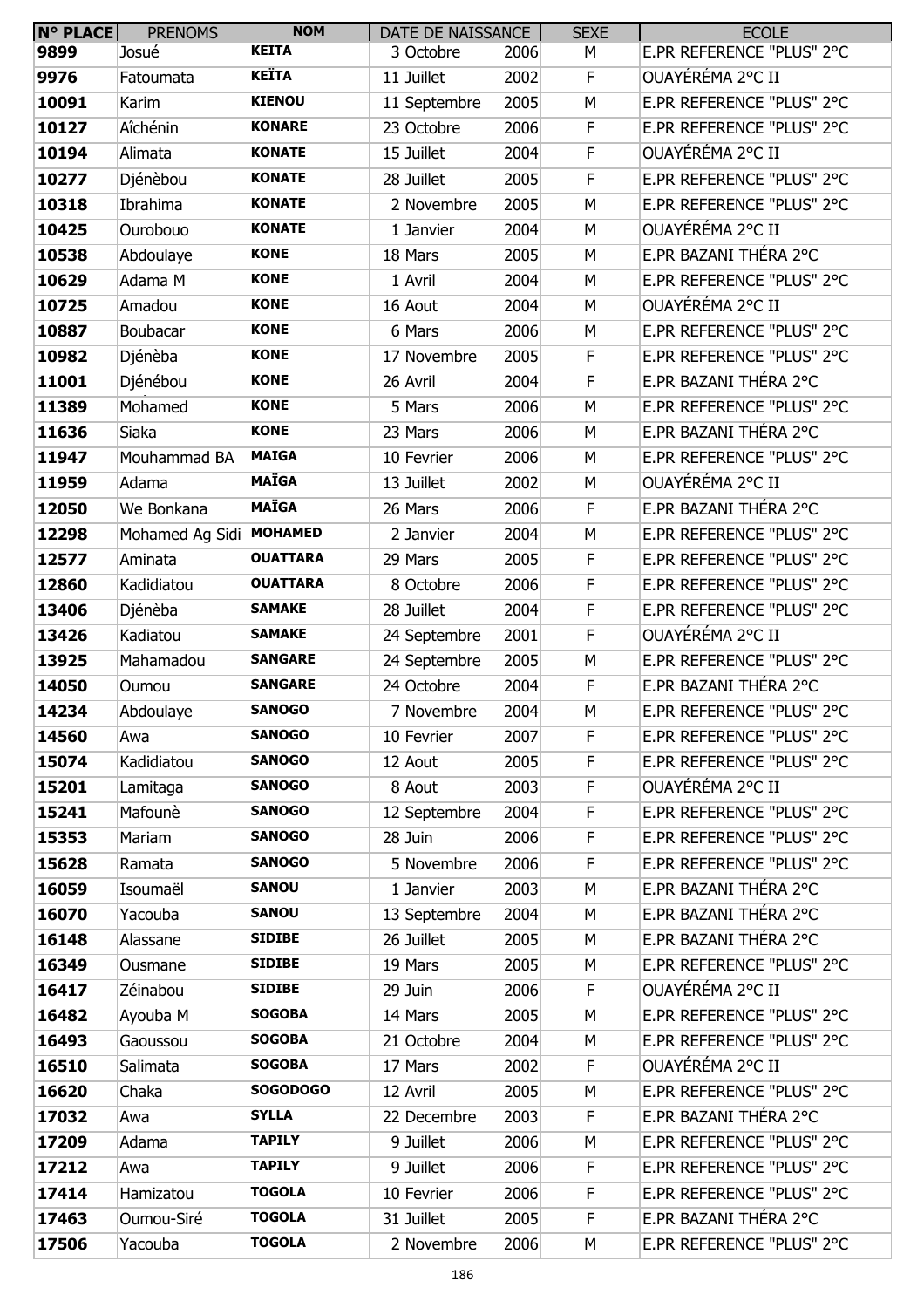| <b>N° PLACE</b> | <b>PRENOMS</b> | <b>NOM</b>    | DATE DE NAISSANCE |      | <b>SEXE</b> | <b>ECOLE</b>              |
|-----------------|----------------|---------------|-------------------|------|-------------|---------------------------|
| 17594           | Sinaly         | TOUNKARA      | 21 Janvier        | 2006 | М           | E.PR BAZANI THÉRA 2°C     |
| 17647           | Kadji          | <b>TOURE</b>  | 2 Avril           | 2006 | F           | E.PR REFERENCE "PLUS" 2°C |
| 17657           | Mariam         | <b>TOURE</b>  | 2 Mars            | 2005 | F           | OUAYÉRÉMA 2°C II          |
| 17791           | Aboubacar      | <b>TRAORE</b> | 9 Octobre         | 2005 | М           | E.PR REFERENCE "PLUS" 2°C |
| 17885           | Adama L        | <b>TRAORE</b> | 24 Fevrier        | 2006 | M           | E.PR REFERENCE "PLUS" 2°C |
| 18076           | Amina Adama    | <b>TRAORE</b> | 1 Janvier         | 2004 | F           | E.PR BAZANI THÉRA 2°C     |
| 18985           | Ladji          | <b>TRAORE</b> | 10 Fevrier        | 2004 | M           | OUAYEREMA 2°C II          |
| 19350           | Moussa         | <b>TRAORE</b> | 4 Janvier         | 2007 | М           | E.PR REFERENCE "PLUS" 2°C |
| 19473           | <b>Oumar</b>   | <b>TRAORE</b> | 18 Mars           | 2005 | м           | OUAYÉRÉMA 2°C II          |
| 19542           | Ramata         | <b>TRAORE</b> | 15 Fevrier        | 2004 | F           | OUAYÉRÉMA 2°C II          |
| 19570           | Rokiatou       | <b>TRAORE</b> | 29 Mars           | 2005 | F           | E.PR REFERENCE "PLUS" 2°C |
| 19716           | Sériba         | <b>TRAORE</b> | 27 Fevrier        | 2004 | M           | OUAYÉRÉMA 2°C II          |
| 19902           | Tientio M      | <b>TRAORE</b> | 10 Decembre       | 2003 | F           | E.PR REFERENCE "PLUS" 2°C |
| 20080           | Sanata         | <b>WERE</b>   | 2 Janvier         | 2005 | F           | E.PR BAZANI THERA 2°C     |

**OUAYEREMA I 191** ADMIS

| <b>N° PLACE</b> | <b>PRENOMS</b>         | <b>NOM</b>        | DA           |      | <b>SEXE</b> | <b>ECOLE</b>            |
|-----------------|------------------------|-------------------|--------------|------|-------------|-------------------------|
| 16              | Fadimata               | <b>ALOUSSEYNI</b> | 21 Juin      | 2003 | $\mathsf F$ | OUAYÉRÉMA 2°C I         |
| 43              | Awa                    | BÂ                | 28 Janvier   | 2005 | F           | E.PR SANKORÉ 2°C        |
| 161             | Assan                  | <b>BAGAYOKO</b>   | 13 Janvier   | 2003 | F           | OUAYÉRÉMA 2°C I         |
| 240             | Aboubacar              | <b>BAKAYOGO</b>   | 28 Novembre  | 2001 | M           | E.PR SANKORÉ 2°C        |
| 241             | Alassane               | <b>BAKAYOKO</b>   | 24 Juillet   | 2006 | M           | OUAYÉRÉMA 2°C I         |
| 378             | Djénéba                | <b>BALLO</b>      | 13 Mars      | 2005 | $\mathsf F$ | OUAYÉRÉMA 2°C I         |
| 389             | Fanhin Dit Oudou BALLO |                   | 10 Novembre  | 2004 | M           | E.PR SANKORÉ 2°C        |
| 540             | Sadio                  | <b>BALLO</b>      | 30 Septembre | 2005 | M           | E.PR SANKORÉ 2°C        |
| 644             | Mariam                 | <b>BAMADIO</b>    | 10 Janvier   | 2005 | $\mathsf F$ | E.PR SANKORÉ 2°C        |
| 799             | Ibrahima               | <b>BAMBA</b>      | 5 Octobre    | 2003 | M           | E.PR SANKORÉ 2°C        |
| 875             | Moumine                | <b>BAMBA</b>      | 25 Decembre  | 2003 | M           | OUAYÉRÉMA 2°C I         |
| 1002            | Salif Charles          | <b>BANOU</b>      | 23 Janvier   | 2005 | M           | OUAYÉRÉMA 2°C I         |
| 1010            | Alou                   | <b>BARRY</b>      | 8 Juillet    | 2005 | M           | E.PR MAMADOU TRAORE 2°C |
| 1185            | Abdoul K               | <b>BENGALY</b>    | 23 Juillet   | 2004 | M           | OUAYÉRÉMA 2°C I         |
| 1252            | Aly                    | <b>BENGALY</b>    | 7 Novembre   | 2005 | M           | E.PR SANKORÉ 2°C        |
| 1413            | Hada Solomane          | <b>BENGALY</b>    | 29 Decembre  | 2004 | F           | E.PR SANKORÉ 2°C        |
| 1474            | Kassim                 | <b>BENGALY</b>    | 28 Mars      | 2003 | M           | OUAYÉRÉMA 2°C I         |
| 1655            | Salifou                | <b>BENGALY</b>    | 7 Decembre   | 2002 | M           | E.PR SANKORÉ 2°C        |
| 1896            | Alimata                | <b>BERTHE</b>     | 6 Avril      | 2006 | $\mathsf F$ | E.PR SANKORÉ 2°C        |
| 2087            | Djénèba                | <b>BERTHE</b>     | 19 Mars      | 2004 | $\mathsf F$ | E.PR SANKORÉ 2°C        |
| 2244            | Korotoumou             | <b>BERTHE</b>     | 29 Novembre  | 2002 | F           | E.PR SANKORÉ 2°C        |
| 2375            | Moussa                 | <b>BERTHE</b>     | 2 Novembre   | 2005 | M           | E.PR SANKORÉ 2°C        |
| 2593            | Youssouf               | <b>BERTHE</b>     | 15 Aout      | 2002 | M           | OUAYÉRÉMA 2°C I         |
| 2617            | Anta                   | <b>BOCOUM</b>     | 1 Fevrier    | 2005 | F           | E.PR SANKORÉ 2°C        |
| 2732            | Ramatou                | <b>BOUARE</b>     | 19 Juillet   | 2005 | F           | E.PR SANKORÉ 2°C        |
| 2835            | Cheibou                | <b>CAMARA</b>     | 27 Mars      | 2005 | M           | E.PR SANKORÉ 2°C        |
| 2839            | Djibril Idrissa        | <b>CAMARA</b>     | 28 Decembre  | 2005 | М           | E.PR SANKORÉ 2°C        |
| 2922            | Aïssata                | <b>CISSE</b>      | 30 Mars      | 2003 | F.          | OUAYÉRÉMA 2°C I         |
| 2927            | Alimata                | <b>CISSE</b>      | 3 Aout       | 2006 | F           | E.PR SANKORÉ 2°C        |
| 2949            | Awa                    | <b>CISSE</b>      | 3 Aout       | 2004 | F           | E.PR SANKORÉ 2°C        |
| 3163            | Aliou                  | <b>CISSOKO</b>    | 7 Novembre   | 2003 | М           | E.PR SANKORÉ 2°C        |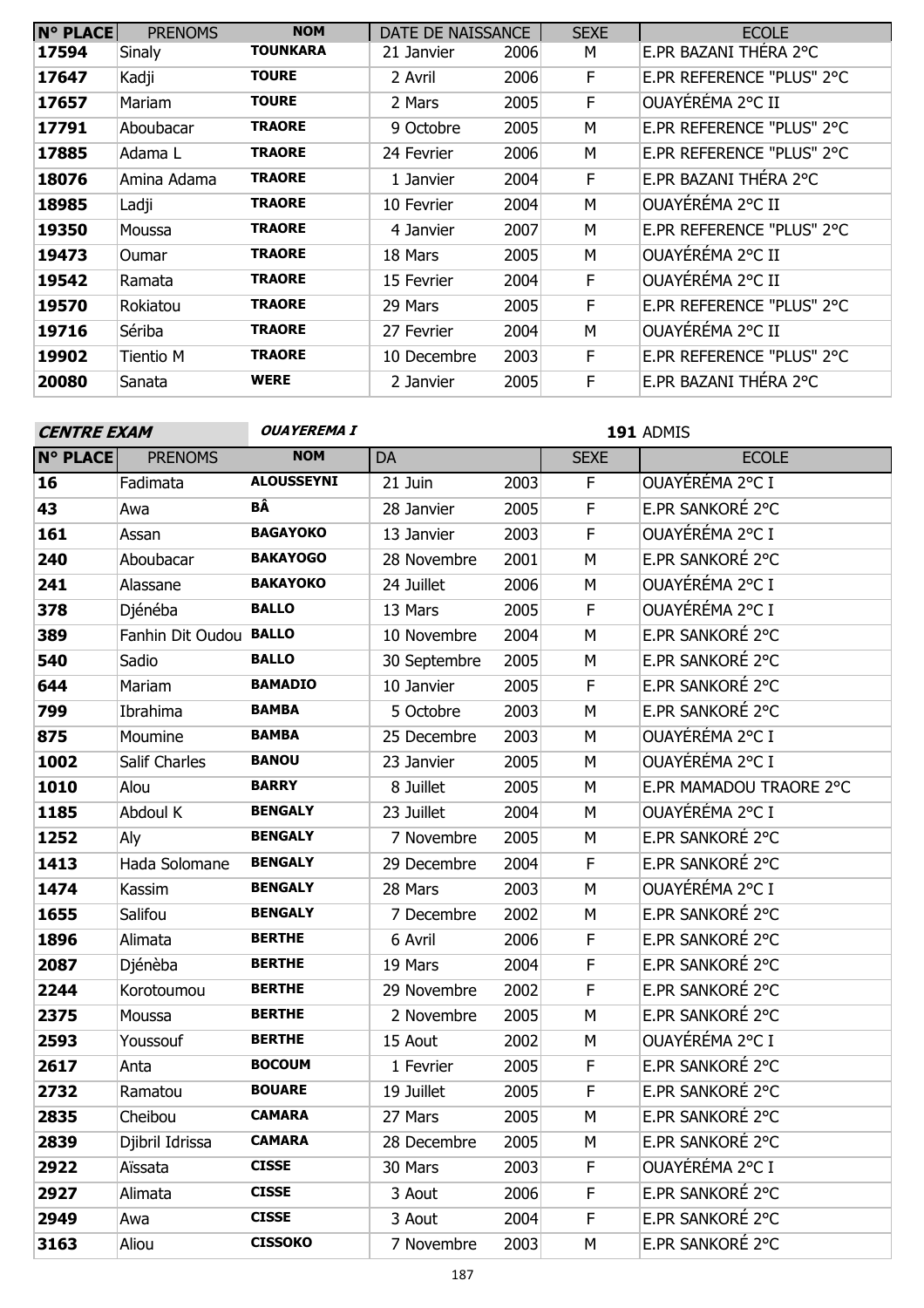| N° PLACE | <b>PRENOMS</b>   | <b>NOM</b>       | DATE DE NAISSANCE |      | <b>SEXE</b> | <b>ECOLE</b>            |
|----------|------------------|------------------|-------------------|------|-------------|-------------------------|
| 3278     | Adiaratou        | <b>COULIBALY</b> | 13 Octobre        | 2005 | F.          | E.PR SANKORÉ 2°C        |
| 3336     | Alice            | <b>COULIBALY</b> | 3 Mars            | 2002 | F           | E.PR SANKORÉ 2°C        |
| 3438     | Arouna           | <b>COULIBALY</b> | 12 Juillet        | 2003 | M           | E.PR SANKORÉ 2°C        |
| 3504     | <b>Bakary</b>    | <b>COULIBALY</b> | 5 Octobre         | 2003 | M           | E.PR SANKORÉ 2°C        |
| 3876     | Kadidiatou       | <b>COULIBALY</b> | 23 Juin           | 2006 | F.          | E.PR SANKORÉ 2°C        |
| 3988     | Mahamadou        | <b>COULIBALY</b> | 13 Juin           | 2005 | M           | OUAYÉRÉMA 2°C I         |
| 4095     | Mathieu          | <b>COULIBALY</b> | 5 Avril           | 2005 | M           | OUAYÉRÉMA 2°C I         |
| 4105     | Minata           | <b>COULIBALY</b> | 5 Novembre        | 2002 | F           | E.PR SANKORÉ 2°C        |
| 4287     | Ramatou          | <b>COULIBALY</b> | 16 Fevrier        | 2005 | F           | E.PR SANKORÉ 2°C        |
| 4298     | Rokia            | <b>COULIBALY</b> | 13 Janvier        | 2005 | F           | E.PR SANKORÉ 2°C        |
| 4348     | Salimata         | <b>COULIBALY</b> | 24 Mars           | 2003 | F           | OUAYÉRÉMA 2°C I         |
| 4381     | Sékou            | <b>COULIBALY</b> | 19 Juin           | 2001 | M           | E.PR SANKORÉ 2°C        |
| 4431     | Siga             | <b>COULIBALY</b> | 1 Mars            | 2006 | F           | E.PR SANKORÉ 2°C        |
| 4487     | Soumaïla         | <b>COULIBALY</b> | 27 Septembre      | 2002 | M           | OUAYÉRÉMA 2°C I         |
| 4597     | Ziéfouno         | <b>COULIBALY</b> | 31 Decembre       | 2004 | M           | OUAYÉRÉMA 2°C I         |
| 4734     | Abdoul Karim     | <b>DANIOKO</b>   | 2 Aout            | 2006 | M           | E.PR SANKORÉ 2°C        |
| 4829     | Sibiri N         | <b>DAO</b>       | 1 Janvier         | 2000 | M           | OUAYÉRÉMA 2°C I         |
| 4906     | Aboubacar Sidiki | <b>DEMBELE</b>   | 23 Septembre      | 2005 | M           | E.PR SANKORÉ 2°C        |
| 5087     | Coumba Idrissa   | <b>DEMBELE</b>   | 30 Juin           | 2006 | F.          | E.PR SANKORÉ 2°C        |
| 5128     | Djénébou         | <b>DEMBELE</b>   | 12 Juillet        | 2002 | $\mathsf F$ | E.PR SANKORÉ 2°C        |
| 5184     | Fatoumata        | <b>DEMBELE</b>   | 8 Novembre        | 2005 | F           | E.PR SANKORÉ 2°C        |
| 5207     | Hawa             | <b>DEMBELE</b>   | 4 Janvier         | 2007 | F           | E.PR MAMADOU TRAORE 2°C |
| 5251     | Kadidiatou       | <b>DEMBELE</b>   | 26 Octobre        | 2006 | F           | OUAYÉRÉMA 2°C I         |
| 5290     | Kotimi K         | <b>DEMBELE</b>   | 26 Mars           | 2006 | F           | E.PR SANKORÉ 2°C        |
| 5399     | Moussa           | <b>DEMBELE</b>   | 2 Novembre        | 2004 | M           | E.PR SANKORÉ 2°C        |
| 5532     | Sinaly           | <b>DEMBELE</b>   | 24 Octobre        | 2006 | M           | E.PR SANKORÉ 2°C        |
| 5566     | Térèze           | <b>DEMBELE</b>   | 21 Octobre        | 2001 | F           | E.PR SANKORÉ 2°C        |
| 5627     | Véronique        | <b>DENA</b>      | 22 Septembre      | 2005 | F           | OUAYÉRÉMA 2°C I         |
| 5803     | Fatoumata        | <b>DIABATE</b>   | 26 Juin           | 2006 | F           | E.PR MAMADOU TRAORE 2°C |
| 5943     | Oumou            | <b>DIABATE</b>   | 28 Fevrier        | 2006 | F           | E.PR SANKORÉ 2°C        |
| 5990     | Soïlih           | <b>DIABATE</b>   | 22 Septembre      | 2005 | М           | OUAYÉRÉMA 2°C I         |
| 6061     | Mariam           | <b>DIABY</b>     | 16 Aout           | 2003 | F           | E.PR SANKORÉ 2°C        |
| 6106     | Ali              | <b>DIAKITE</b>   | 20 Juin           | 2002 | М           | E.PR SANKORÉ 2°C        |
| 6147     | Cheick Oumar     | <b>DIAKITE</b>   | 27 Decembre       | 2005 | M           | OUAYÉRÉMA 2°C I         |
| 6228     | Malicki          | <b>DIAKITE</b>   | 2 Novembre        | 2005 | M           | E.PR SANKORÉ 2°C        |
| 6349     | Aboubacar Sidiki | <b>DIALLO</b>    | 19 Juin           | 2004 | М           | E.PR SANKORÉ 2°C        |
| 6409     | Ali Abdoul Karim | <b>DIALLO</b>    | 4 Aout            | 2002 | М           | E.PR SANKORÉ 2°C        |
| 6503     | Awa              | <b>DIALLO</b>    | 28 Mars           | 2006 | F           | OUAYÉRÉMA 2°C I         |
| 6666     | Fatoumata        | <b>DIALLO</b>    | 8 Aout            | 2004 | F.          | E.PR SANKORÉ 2°C        |
| 6898     | Minata           | <b>DIALLO</b>    | 20 Octobre        | 2002 | F           | E.PR SANKORÉ 2°C        |
| 7765     | Badra A          | <b>DIARRA</b>    | 1 Octobre         | 2005 | M           | E.PR MAMADOU TRAORE 2°C |
| 7840     | Dan              | <b>DIARRA</b>    | 17 Juillet        | 2003 | M           | OUAYÉRÉMA 2°C I         |
| 7893     | Djénèba          | <b>DIARRA</b>    | 20 Novembre       | 2006 | F           | E.PR SANKORÉ 2°C        |
| 7910     | Dounamba         | <b>DIARRA</b>    | 2 Juillet         | 2004 | F           | OUAYÉRÉMA 2°C I         |
| 8149     | Luc              | <b>DIARRA</b>    | 22 Octobre        | 2004 | M           | OUAYÉRÉMA 2°C I         |
| 8179     | Maïmouna         | <b>DIARRA</b>    | 21 Janvier        | 2004 | F.          | OUAYÉRÉMA 2°C I         |
| 8196     | Mamadou          | <b>DIARRA</b>    | 24 Juillet        | 2006 | М           | E.PR SANKORÉ 2°C        |
| 8278     | Modibo           | <b>DIARRA</b>    | 6 Aout            | 2002 | М           | E.PR SANKORÉ 2°C        |
|          |                  |                  |                   |      |             |                         |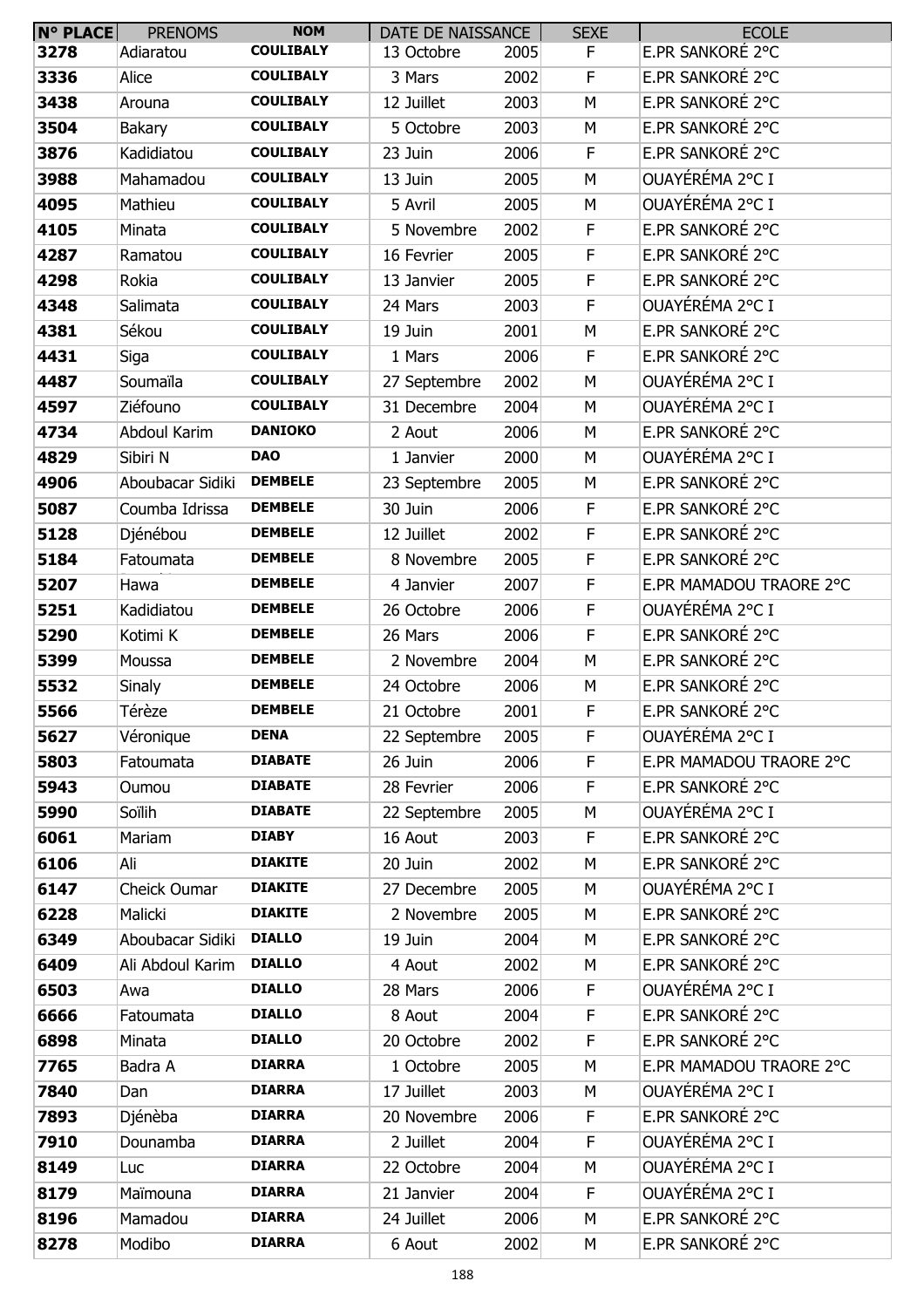| $N^{\circ}$ PLACE | <b>PRENOMS</b>  | <b>NOM</b>      | DATE DE NAISSANCE |      | <b>SEXE</b> | <b>ECOLE</b>            |
|-------------------|-----------------|-----------------|-------------------|------|-------------|-------------------------|
| 8362              | Oumou           | <b>DIARRA</b>   | 20 Mars           | 2004 | F.          | E.PR SANKORÉ 2°C        |
| 8659              | Issouf          | <b>DIAWARA</b>  | 23 Decembre       | 2003 | М           | E.PR SANKORÉ 2°C        |
| 8715              | Mohamed A       | <b>DICKO</b>    | 26 Avril          | 2005 | M           | E.PR SANKORÉ 2°C        |
| 8852              | Mariam          | <b>DISSA</b>    | 11 Aout           | 2003 | F.          | OUAYÉRÉMA 2°C I         |
| 9133              | Fafounè         | <b>DOUGNON</b>  | 13 Juillet        | 2006 | F           | E.PR SANKORÉ 2°C        |
| 9138              | Salimata        | <b>DOUGOUNE</b> | 12 Juin           | 2003 | F           | E.PR SANKORÉ 2°C        |
| 9261              | Seydou          | <b>DOUMBIA</b>  | 24 Avril          | 2002 | M           | E.PR SANKORÉ 2°C        |
| 9421              | Mahamadou       | <b>FOFANA</b>   | 10 Janvier        | 2004 | M           | OUAYÉRÉMA 2°C I         |
| 9472              | Salia           | <b>FOMBA</b>    | 11 Novembre       | 2005 | M           | E.PR SANKORÉ 2°C        |
| 9493              | Moctar          | <b>GAKOU</b>    | 8 Mars            | 2006 | M           | E.PR MAMADOU TRAORE 2°C |
| 9494              | Mohamed         | <b>GAKOU</b>    | 25 Mars           | 2005 | М           | E.PR MAMADOU TRAORE 2°C |
| 9527              | <b>Bintou</b>   | <b>GOITA</b>    | 22 Aout           | 2005 | F.          | E.PR SANKORÉ 2°C        |
| 9530              | Fanta           | <b>GOITA</b>    | 4 Fevrier         | 2004 | F           | OUAYÉRÉMA 2°C I         |
| 9601              | Antè            | <b>GORO</b>     | 16 Mars           | 2006 | M           | OUAYÉRÉMA 2°C I         |
| 9621              | Amadou          | <b>GUINDO</b>   | 14 Novembre       | 2005 | М           | E.PR SANKORÉ 2°C        |
| 9627              | Bella           | <b>GUINDO</b>   | 11 Septembre      | 2005 | F           | OUAYÉRÉMA 2°C I         |
| 9696              | Bakaye          | <b>HAÏDARA</b>  | 15 Mars           | 2003 | M           | E.PR SANKORÉ 2°C        |
| 9733              | Fatoumata       | <b>KALAPO</b>   | 6 Fevrier         | 2005 | F           | E.PR SANKORÉ 2°C        |
| 9804              | Mamady          | <b>KANOUTE</b>  | 13 Mars           | 2003 | M           | E.PR SANKORÉ 2°C        |
| 9813              | Aïssata         | <b>KANTE</b>    | 20 Mars           | 2003 | F           | E.PR SANKORÉ 2°C        |
| 9814              | Aminata         | <b>KANTE</b>    | 15 Juillet        | 2005 | F.          | E.PR MAMADOU TRAORE 2°C |
| 9852              | Sidiki          | <b>KASSE</b>    | 4 Septembre       | 2004 | M           | E.PR SANKORÉ 2°C        |
| 9962              | Daouda Alassane | KEÏTA           | 26 Decembre       | 2004 | M           | E.PR SANKORÉ 2°C        |
| 9973              | Fatoumata       | <b>KEÏTA</b>    | 1 Septembre       | 2005 | F           | E.PR SANKORÉ 2°C        |
| 10058             | Sira            | <b>KEÏTA</b>    | 2 Avril           | 2004 | F           | OUAYÉRÉMA 2°C I         |
| 10202             | Aminata         | <b>KONATE</b>   | 12 Fevrier        | 2004 | F.          | E.PR SANKORÉ 2°C        |
| 10332             | Kadiatou M      | <b>KONATE</b>   | 29 Mars           | 2006 | F           | E.PR SANKORÉ 2°C        |
| 10430             | Ramata          | <b>KONATE</b>   | 17 Juillet        | 2006 | F.          | E.PR SANKORÉ 2°C        |
| 11062             | Fatoumata       | <b>KONE</b>     | 10 Fevrier        | 2003 | F.          | E.PR SANKORÉ 2°C        |
| 11323             | Mariam          | <b>KONE</b>     | 2 Mars            | 2006 | F           | E.PR SANKORÉ 2°C        |
| 11468             | Odou            | <b>KONE</b>     | 1 Janvier         | 2005 | М           | E.PR SANKORÉ 2°C        |
| 11497             | Oumar           | <b>KONE</b>     | 30 Juin           | 2005 | М           | E.PR SANKORÉ 2°C        |
| 11787             | Zoumana         | <b>KONE</b>     | 9 Juillet         | 2004 | М           | E.PR SANKORÉ 2°C        |
| 11849             | Aïssata         | <b>KOUYATE</b>  | 11 Aout           | 2002 | F.          | E.PR SANKORÉ 2°C        |
| 11902             | Bakary          | LAH             | 27 Juillet        | 2006 | M           | E.PR SANKORÉ 2°C        |
| 11929             | Aminata A       | <b>MAIGA</b>    | 31 Janvier        | 2005 | F.          | OUAYÉRÉMA 2°C I         |
| 11971             | Almahamoud      | <b>MAÏGA</b>    | 23 Mars           | 2004 | М           | OUAYÉRÉMA 2°C I         |
| 12001             | Hamissatou H    | <b>MAÏGA</b>    | 28 Mars           | 2000 | F.          | E.PR SANKORÉ 2°C        |
| 12006             | Iboun           | <b>MAÏGA</b>    | 14 Novembre       | 2002 | М           | OUAYÉRÉMA 2°C I         |
| 12101             | Fatoumata       | <b>MALLE</b>    | 18 Fevrier        | 2003 | F.          | E.PR SANKORÉ 2°C        |
| 12273             | Samba           | <b>MARIKO</b>   | 27 Aout           | 2006 | М           | E.PR SANKORÉ 2°C        |
| 12373             | Adiara          | <b>NIAMBELE</b> | 12 Avril          | 2001 | F.          | OUAYÉRÉMA 2°C I         |
| 12402             | Youssouf        | <b>NIARE</b>    | 11 Janvier        | 2006 | M           | OUAYÉRÉMA 2°C I         |
| 12418             | Halimatou       | <b>ONGOÏBA</b>  | 1 Janvier         | 2003 | F.          | E.PR SANKORÉ 2°C        |
| 12743             | Dramane         | <b>OUATTARA</b> | 30 Mars           | 2005 | М           | OUAYÉRÉMA 2°C I         |
| 12748             | Drissa          | <b>OUATTARA</b> | 10 Novembre       | 2002 | М           | E.PR SANKORÉ 2°C        |
| 12970             | Mariam          | <b>OUATTARA</b> | 25 Avril          | 2004 | F           | OUAYÉRÉMA 2°C I         |
| 13225             | Youba           | <b>OUATTARA</b> | 1 Janvier         | 2003 | М           | E.PR SANKORÉ 2°C        |
|                   |                 |                 |                   |      |             |                         |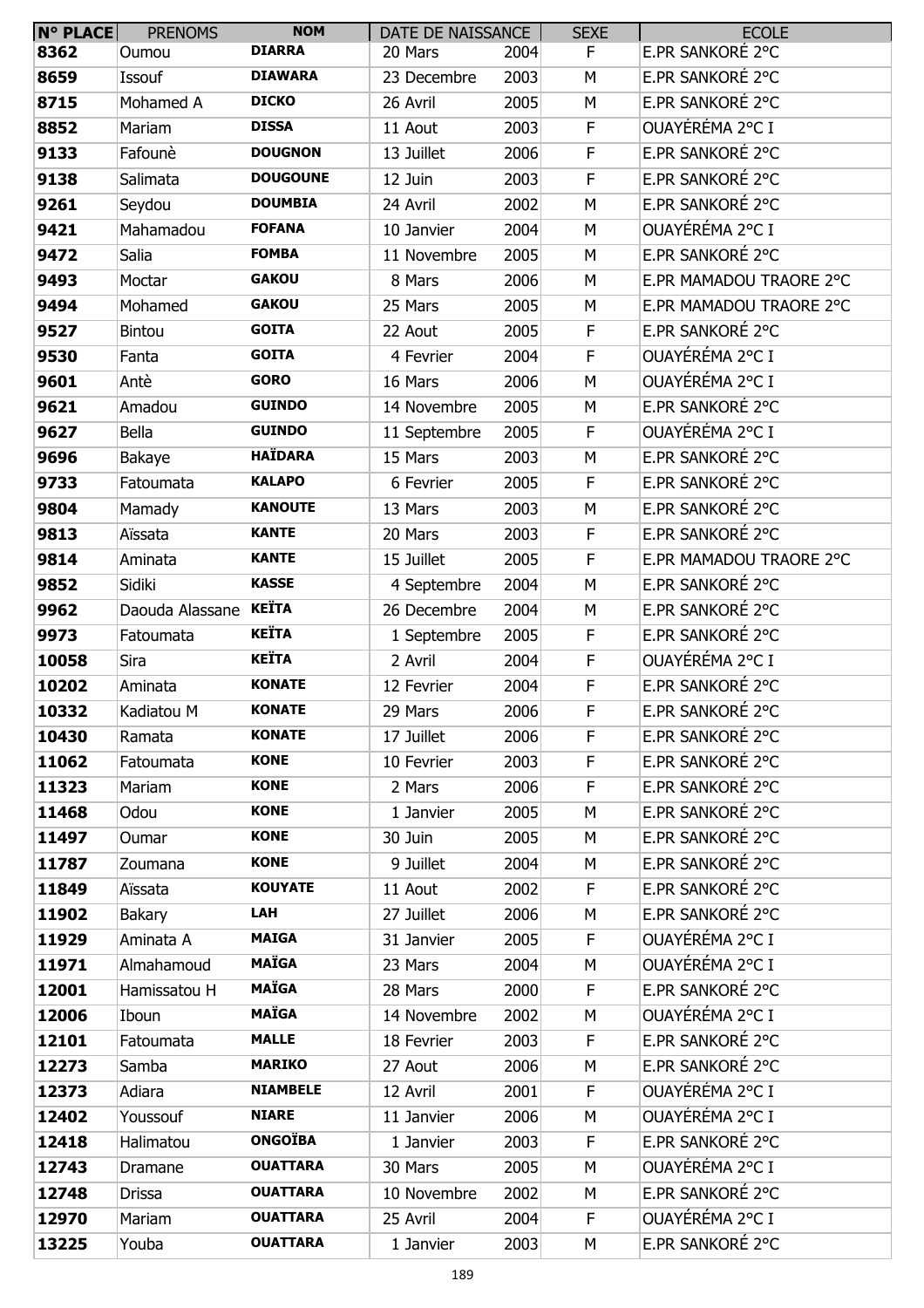| N° PLACE | <b>PRENOMS</b>       | <b>NOM</b>         | DATE DE NAISSANCE |      | <b>SEXE</b> | <b>ECOLE</b>            |
|----------|----------------------|--------------------|-------------------|------|-------------|-------------------------|
| 13303    | Djénèba              | <b>POUDIOUGOU</b>  | 28 Octobre        | 2006 | F.          | E.PR SANKORÉ 2°C        |
| 13429    | Kadidia              | <b>SAMAKE</b>      | 17 Septembre      | 2005 | $\mathsf F$ | OUAYÉRÉMA 2°C I         |
| 13457    | Moussa               | <b>SAMAKE</b>      | 8 Mars            | 2006 | M           | OUAYÉRÉMA 2°C I         |
| 13504    | Sékou                | <b>SAMATE</b>      | 4 Octobre         | 2001 | M           | E.PR SANKORÉ 2°C        |
| 13849    | Issaka               | <b>SANGARE</b>     | 30 Octobre        | 2004 | M           | E.PR SANKORÉ 2°C        |
| 14017    | Moussa               | <b>SANGARE</b>     | 1 Janvier         | 2005 | M           | OUAYÉRÉMA 2°C I         |
| 14383    | Aichatou             | <b>SANOGO</b>      | 11 Juin           | 2004 | $\mathsf F$ | E.PR SANKORÉ 2°C        |
| 14653    | <b>Bilali</b>        | <b>SANOGO</b>      | 2 Fevrier         | 2002 | M           | E.PR SANKORÉ 2°C        |
| 15227    | Madou                | <b>SANOGO</b>      | 17 Septembre      | 2002 | M           | E.PR SANKORÉ 2°C        |
| 15430    | Minata               | <b>SANOGO</b>      | 31 Janvier        | 2002 | F           | OUAYÉRÉMA 2°C I         |
| 15583    | Oumou                | <b>SANOGO</b>      | 17 Fevrier        | 2005 | $\mathsf F$ | E.PR SANKORÉ 2°C        |
| 15731    | Salimata             | <b>SANOGO</b>      | 17 Septembre      | 2006 | $\mathsf F$ | E.PR SANKORÉ 2°C        |
| 15826    | Sidi Yaya            | <b>SANOGO</b>      | 10 Mars           | 2005 | M           | E.PR SANKORÉ 2°C        |
| 16049    | Youssouf             | <b>SANOGOH</b>     | 13 Novembre       | 2003 | M           | OUAYÉRÉMA 2°C I         |
| 16090    | Yoro                 | <b>SAYE</b>        | 14 Septembre      | 2005 | М           | E.PR SANKORÉ 2°C        |
| 16113    | Fatoumata            | <b>SIDI</b>        | 8 Juin            | 2004 | F           | OUAYÉRÉMA 2°C I         |
| 16142    | Adiaratou            | <b>SIDIBE</b>      | 22 Septembre      | 2005 | F           | E.PR SANKORÉ 2°C        |
| 16311    | Mandé                | <b>SIDIBE</b>      | 13 Janvier        | 2004 | M           | E.PR SANKORÉ 2°C        |
| 16363    | Rokiatou             | <b>SIDIBE</b>      | 20 Septembre      | 2003 | $\mathsf F$ | OUAYÉRÉMA 2°C I         |
| 16401    | Wassa                | <b>SIDIBE</b>      | 5 Aout            | 2005 | $\mathsf F$ | E.PR SANKORÉ 2°C        |
| 16650    | Djibril              | <b>SOGODOGO</b>    | 28 Octobre        | 2005 | M           | E.PR SANKORÉ 2°C        |
| 16730    | Lamissa              | <b>SOGODOGO</b>    | 8 Janvier         | 2002 | M           | E.PR SANKORÉ 2°C        |
| 16799    | Niamé                | <b>SOGODOGO</b>    | 21 Mars           | 2005 | F           | OUAYÉRÉMA 2°C I         |
| 16911    | Aïssata              | <b>SOUFOUNTERA</b> | 27 Octobre        | 2004 | F           | E.PR SANKORÉ 2°C        |
| 17044    | Cheick Hamala        | <b>SYLLA</b>       | 3 Juin            | 2006 | M           | E.PR SANKORÉ 2°C        |
| 17090    | Korotoumou           | <b>SYLLA</b>       | 18 Mars           | 2005 | F           | E.PR SANKORÉ 2°C        |
| 17171    | Adama                | <b>TANGARA</b>     | 11 Octobre        | 2004 | M           | E.PR SANKORÉ 2°C        |
| 17228    | Aldjouma             | <b>TEMBENE</b>     | 29 Aout           | 2005 | M           | E.PR SANKORÉ 2°C        |
| 17310    | Ankougnon Soulé TOGO |                    | 1 Avril           | 2005 | M           | E.PR SANKORÉ 2°C        |
| 17321    | Mariam               | <b>TOGO</b>        | 30 Aout           | 2002 | F.          | OUAYÉRÉMA 2°C I         |
| 17386    | Bourama              | <b>TOGOLA</b>      | 17 Novembre       | 2005 | M           | OUAYÉRÉMA 2°C I         |
| 17520    | Younoussa            | <b>TOGOLA</b>      | 21 Mars           | 2006 | M           | E.PR SANKORÉ 2°C        |
| 17572    | Seydou               | <b>TOLOBA</b>      | 21 Juillet        | 2005 | M           | E.PR SANKORÉ 2°C        |
| 17573    | Assassini            | <b>TOLOFOUDIE</b>  | 19 Mars           | 2002 | F           | OUAYÉRÉMA 2°C I         |
| 17624    | Bakary               | <b>TOURE</b>       | 21 Juillet        | 2006 | M           | E.PR SANKORÉ 2°C        |
| 17628    | <b>Bintou</b>        | <b>TOURE</b>       | 29 Avril          | 2006 | $\mathsf F$ | E.PR SANKORÉ 2°C        |
| 17672    | Salé                 | <b>TOURE</b>       | 2 Mars            | 2005 | F           | E.PR SANKORÉ 2°C        |
| 17969    | Alassane             | <b>TRAORE</b>      | 1 Novembre        | 2006 | M           | E.PR SANKORÉ 2°C        |
| 18011    | Alimata              | <b>TRAORE</b>      | 27 Janvier        | 2002 | F           | E.PR SANKORÉ 2°C        |
| 18041    | Aly                  | <b>TRAORE</b>      | 29 Novembre       | 2000 | M           | E.PR SANKORÉ 2°C        |
| 18090    | Aminata              | <b>TRAORE</b>      | 11 Juin           | 2005 | F           | E.PR MAMADOU TRAORE 2°C |
| 18200    | Awa                  | <b>TRAORE</b>      | 1 Mars            | 2004 | $\mathsf F$ | E.PR SANKORÉ 2°C        |
| 18320    | <b>Bintou</b>        | <b>TRAORE</b>      | 4 Janvier         | 2005 | $\mathsf F$ | OUAYÉRÉMA 2°C I         |
| 18459    | Dialia               | <b>TRAORE</b>      | 10 Fevrier        | 2005 | F           | OUAYÉRÉMA 2°C I         |
| 18490    | Djélika              | <b>TRAORE</b>      | 10 Juin           | 2004 | $\mathsf F$ | E.PR SANKORÉ 2°C        |
| 18502    | Djénéba              | <b>TRAORE</b>      | 23 Aout           | 2001 | $\mathsf F$ | E.PR MAMADOU TRAORE 2°C |
| 18599    | Fanta                | <b>TRAORE</b>      | 3 Aout            | 2004 | F           | E.PR SANKORÉ 2°C        |
| 18625    | Fatoumata            | <b>TRAORE</b>      | 23 Octobre        | 2005 | F           | E.PR SANKORÉ 2°C        |
|          |                      |                    |                   |      |             |                         |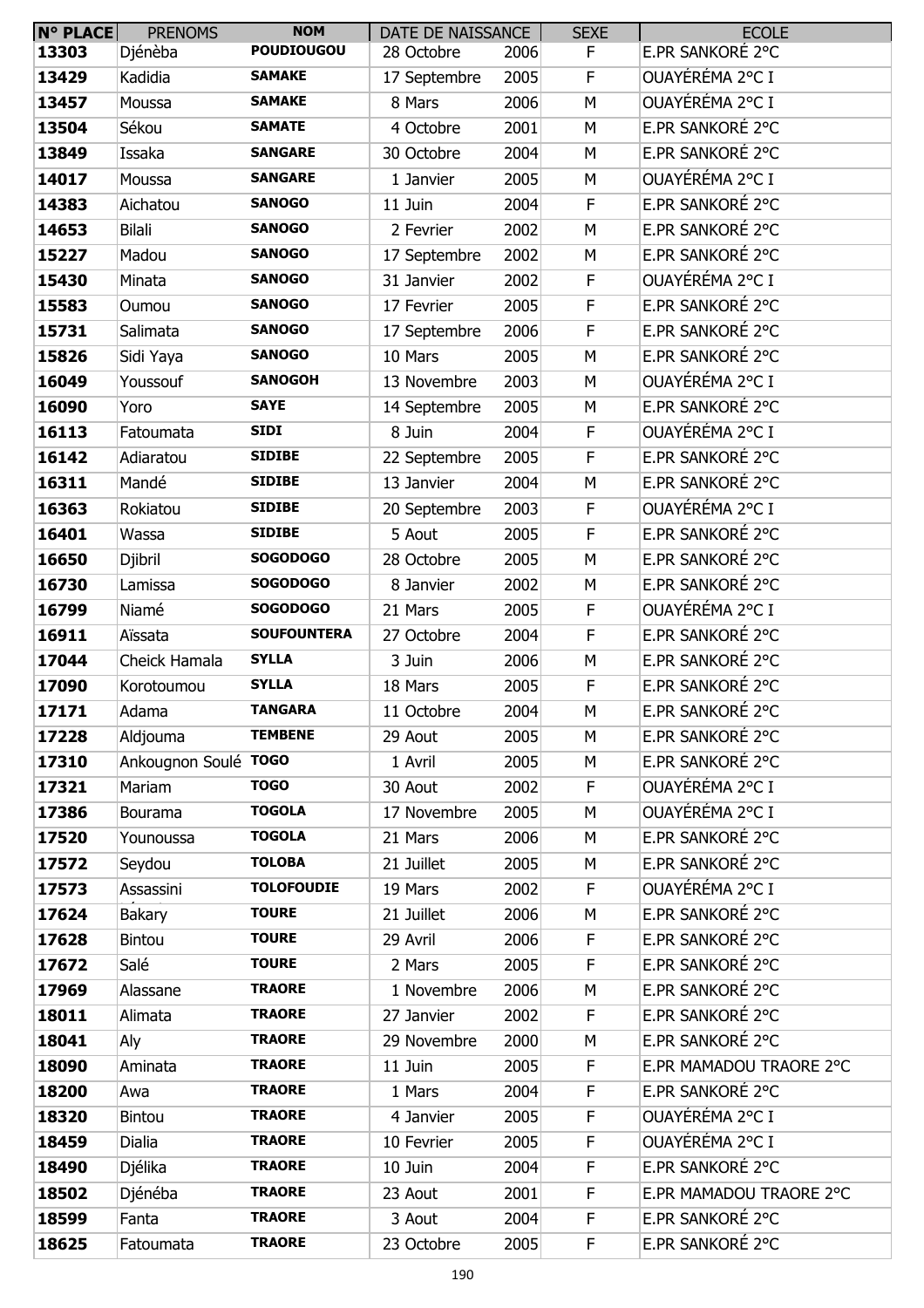| <b>N° PLACE</b> | <b>PRENOMS</b> | <b>NOM</b>    | DATE DE NAISSANCE |      | <b>SEXE</b> | <b>ECOLE</b>            |
|-----------------|----------------|---------------|-------------------|------|-------------|-------------------------|
| 18672           | Fatoumata A    | <b>TRAORE</b> | 27 Decembre       | 2003 | F.          | E.PR SANKORÉ 2°C        |
| 18673           | Fatoumata A    | <b>TRAORE</b> | 14 Janvier        | 2004 | F           | OUAYÉRÉMA 2°C I         |
| 18807           | Issa           | <b>TRAORE</b> | 16 Decembre       | 2004 | М           | E.PR MAMADOU TRAORE 2°C |
| 18910           | Kani Logov     | <b>TRAORE</b> | 26 Juin           | 2006 | F           | E.PR MAMADOU TRAORE 2°C |
| 18935           | Kassim         | <b>TRAORE</b> | 5 Juin            | 2002 | М           | E.PR SANKORÉ 2°C        |
| 19045           | Mahama         | <b>TRAORE</b> | 14 Mars           | 2002 | М           | E.PR SANKORÉ 2°C        |
| 19082           | Maïmouna       | <b>TRAORE</b> | 14 Juin           | 2004 | F.          | OUAYÉRÉMA 2°C I         |
| 19152           | Mamoutou       | <b>TRAORE</b> | 18 Avril          | 2006 | M           | E.PR SANKORÉ 2°C        |
| 19381           | Nabeque        | <b>TRAORE</b> | 23 Juin           | 2004 | М           | E.PR MAMADOU TRAORE 2°C |
| 19435           | Nouhoum        | <b>TRAORE</b> | 31 Octobre        | 2004 | М           | E.PR SANKORÉ 2°C        |
| 19484           | Oumou          | <b>TRAORE</b> | 6 Octobre         | 2001 | F           | E.PR SANKORÉ 2°C        |
| 19509           | Ousmane        | <b>TRAORE</b> | 27 Septembre      | 2004 | M           | E.PR MAMADOU TRAORE 2°C |
| 19900           | Tiémoko        | <b>TRAORE</b> | 2 Juillet         | 2002 | M           | E.PR SANKORÉ 2°C        |
| 20042           | Zoumana        | <b>TRAORE</b> | 8 Juillet         | 2001 | М           | E.PR SANKORÉ 2°C        |
| 20049           | Zoumana        | <b>TRAORE</b> | 11 Avril          | 2005 | M           | OUAYÉRÉMA 2°C I         |
| 20147           | Fatoumata Nènè | <b>DIALLO</b> | 11 Juin           | 2004 | F           | OUAYÉRÉMA 2°C I         |

### **OUAYEREMA II 95** ADMIS **N° PLACE** PRENOMS **NOM** DA 17 Juillet SEXE ECOLE Djènèba **BAH** 17 Juillet 2005 F E.PR BADICO 2°C Eyibou **BÂH** 7 Juin 2005 M E.PR BADICO 2°C Coura **BALLO** 24 Novembre 2005 F OUAYÉRÉMA 2°C II Yacouba **BAMBA** 2 Janvier 2006 M E.PR BADICO 2°C Aboubacar **BENGALY** 6 Janvier 2006 M E.PR BADICO 2°C Fatoumata **BENGALY** 16 Juin 2005 F E.PR BADICO 2°C Ibrahima **BENGALY** 22 Octobre 2006 M OUAYÉRÉMA 2°C II Kadiatou **BERTHE** 8 Aout 2006 F E.PR BADICO 2°C Mafouné **BERTHE** 2 Mars 2004 F OUAYÉRÉMA 2°C II Nangagnoko **BERTHE** 23 Juin 2006 F E.PR BADICO 2°C Zoumana **BOUARE** 9 Mars 2003 M OUAYÉRÉMA 2°C II Abdoul Salam **CISSE** 27 Decembre 2005 M E.PR BADICO 2°C Dramane **CISSE** 8 Decembre 2003 M OUAYÉRÉMA 2°C II Alfousseny **COULIBALY** 4 Mars 2006 M E.PR BADICO 2°C Bakary **COULIBALY** 19 Janvier 2003 M E.PR BADICO 2°C Chaka **COULIBALY** 15 Novembre 2003 M OUAYÉRÉMA 2°C II Issiaka **COULIBALY** 10 Decembre 2002 M OUAYÉRÉMA 2°C II Lala **COULIBALY** 5 Juillet 2002 F E.PR BADICO 2°C Paul **COULIBALY** 27 Octobre 2005 M OUAYÉRÉMA 2°C II Sitan **COULIBALY** 25 Aout 2005 F E.PR BADICO 2°C Sokoloba Dite Machitan **COULIBALY** 11 Mars 2006 F E.PR BADICO 2°C Machitan **DAFE** 16 Mars 2005 F OUAYÉRÉMA 2°C II Sétio **DEMBELE** 12 Novembre 2004 F OUAYÉRÉMA 2°C II Awa **DIABATE** 21 Fevrier 2005 F E.PR BADICO 2°C Check Oumar **DIABATE** 21 Avril 2001 M E.PR BADICO 2°C Ousmane Sankoun **DIABATE** 12 Mars 2003 M OUAYÉRÉMA 2°C II Sankoun **DIABY** 20 Avril 2006 M E.PR BADICO 2°C Ismaïla **DIAKITE** 21 Janvier 2002 M OUAYÉRÉMA 2°C II **CENTRE EXAM**

Souleymane **DIAKITE** 9 Fevrier 2003 M OUAYÉRÉMA 2°C II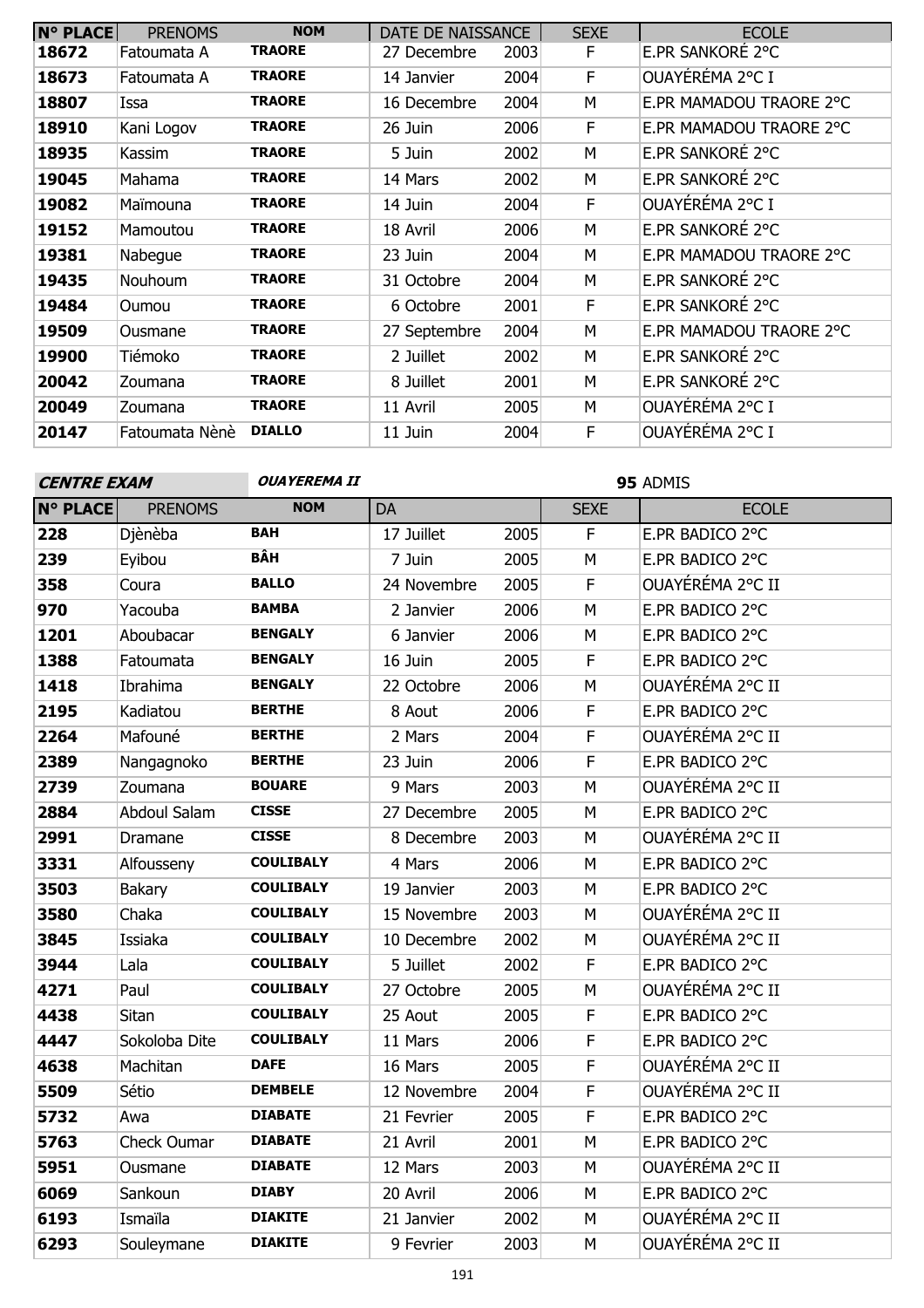| $N^{\circ}$ PLACE | <b>PRENOMS</b>  | <b>NOM</b>        | DATE DE NAISSANCE |      | <b>SEXE</b> | <b>ECOLE</b>     |
|-------------------|-----------------|-------------------|-------------------|------|-------------|------------------|
| 6298              | Tatou           | <b>DIAKITE</b>    | 8 Mars            | 2006 | F           | E.PR BADICO 2°C  |
| 7172              | Yaya            | <b>DIALLO</b>     | 21 Janvier        | 2005 | M           | OUAYÉRÉMA 2°C II |
| 7461              | Wassa           | <b>DIAMOUTENE</b> | 31 Decembre       | 2004 | F           | OUAYÉRÉMA 2°C II |
| 7807              | Bintou          | <b>DIARRA</b>     | 19 Juin           | 2006 | F           | E.PR BADICO 2°C  |
| 7812              | Boubacar        | <b>DIARRA</b>     | 22 Mars           | 2005 | M           | OUAYÉRÉMA 2°C II |
| 7892              | Djénèba         | <b>DIARRA</b>     | 15 Decembre       | 2006 | F           | E.PR BADICO 2°C  |
| 8954              | Amadou          | <b>DJIRE</b>      | 24 Juin           | 2004 | M           | OUAYÉRÉMA 2°C II |
| 9097              | Baba Marcel     | <b>DOLO</b>       | 18 Mars           | 2005 | M           | E.PR BADICO 2°C  |
| 9102              | Yatanou         | <b>DOLO</b>       | 31 Aout           | 2005 | F           | E.PR BADICO 2°C  |
| 9172              | Bakary Tiécoura | <b>DOUMBIA</b>    | 14 Octobre        | 2004 | M           | E.PR BADICO 2°C  |
| 9332              | Salia           | <b>FAMATA</b>     | 6 Fevrier         | 2005 | M           | OUAYÉRÉMA 2°C II |
| 9424              | Mariam          | <b>FOFANA</b>     | 11 Juillet        | 2006 | F           | OUAYÉRÉMA 2°C II |
| 9524              | Awa             | <b>GOITA</b>      | 9 Avril           | 2003 | F           | OUAYÉRÉMA 2°C II |
| 9702              | Fatoumata       | <b>HAÏDARA</b>    | 5 Mars            | 2006 | $\mathsf F$ | E.PR BADICO 2°C  |
| 9872              | Aiché           | <b>KEITA</b>      | 27 Aout           | 2003 | F           | OUAYÉRÉMA 2°C II |
| 9932              | Aboubacar       | <b>KEÏTA</b>      | 2 Decembre        | 2004 | M           | E.PR BADICO 2°C  |
| 9971              | Fatoumata       | <b>KEÏTA</b>      | 24 Janvier        | 2005 | F           | E.PR BADICO 2°C  |
| 10014             | Mariam          | <b>KEÏTA</b>      | 6 Janvier         | 2004 | F           | E.PR BADICO 2°C  |
| 10023             | Mohamed         | <b>KEÏTA</b>      | 4 Mars            | 2007 | M           | E.PR BADICO 2°C  |
| 10076             | Youssouf Dit    | <b>KEÏTA</b>      | 26 Septembre      | 2006 | M           | E.PR BADICO 2°C  |
| 10101             | Fatoumata       | <b>KOINTA</b>     | 21 Septembre      | 2002 | F           | OUAYÉRÉMA 2°C II |
| 10289             | Fatogoma        | <b>KONATE</b>     | 8 Aout            | 2003 | M           | OUAYÉRÉMA 2°C II |
| 10434             | Rokia           | <b>KONATE</b>     | 10 Aout           | 2006 | F           | E.PR BADICO 2°C  |
| 10483             | Sitan           | <b>KONATE</b>     | 20 Octobre        | 2000 | F           | OUAYÉRÉMA 2°C II |
| 10823             | Awa             | <b>KONE</b>       | 24 Septembre      | 2003 | F           | OUAYÉRÉMA 2°C II |
| 11853             | Aminata         | <b>KOUYATE</b>    | 14 Fevrier        | 2003 | F           | OUAYÉRÉMA 2°C II |
| 11914             | Bintou          | <b>MAGANE</b>     | 13 Janvier        | 2006 | F           | E.PR BADICO 2°C  |
| 11960             | Adama           | <b>MAÏGA</b>      | 20 Mars           | 2004 | F           | E.PR BADICO 2°C  |
| 12005             | Hawa Mahamane   | <b>MAÏGA</b>      | 20 Mars           | 2004 | F           | E.PR BADICO 2°C  |
| 12017             | Lassina         | <b>MAÏGA</b>      | 26 Mars           | 2005 | M           | OUAYÉRÉMA 2°C II |
| 12355             | Tapa            | <b>N'DIAYE</b>    | 8 Novembre        | 2005 | F           | E.PR BADICO 2°C  |
| 12393             | Fatoumata       | <b>NIANGADOU</b>  | 27 Octobre        | 2005 | F           | E.PR BADICO 2°C  |
| 13422             | Issa            | <b>SAMAKE</b>     | 19 Novembre       | 2005 | М           | OUAYÉRÉMA 2°C II |
| 13431             | Kadidiatou      | <b>SAMAKE</b>     | 8 Juillet         | 2006 | F           | E.PR BADICO 2°C  |
| 13451             | Mohamed         | <b>SAMAKE</b>     | 27 Mars           | 2006 | M           | E.PR BADICO 2°C  |
| 13861             | Kadiatou        | <b>SANGARE</b>    | 24 Juin           | 2004 | F           | OUAYÉRÉMA 2°C II |
| 14528             | Assan           | <b>SANOGO</b>     | 27 Octobre        | 2003 | F           | OUAYÉRÉMA 2°C II |
| 15927             | Tènin           | <b>SANOGO</b>     | 24 Mars           | 2006 | F           | E.PR BADICO 2°C  |
| 16053             | Ba Oumou        | <b>SANOU</b>      | 9 Novembre        | 2005 | F           | OUAYÉRÉMA 2°C II |
| 16258             | Ibrahim         | <b>SIDIBE</b>     | 17 Juillet        | 2006 | М           | E.PR BADICO 2°C  |
| 16439             | Dionké          | <b>SISSOKO</b>    | 19 Avril          | 2003 | M           | OUAYÉRÉMA 2°C II |
| 16455             | Maghan          | <b>SISSOKO</b>    | 20 Avril          | 2005 | М           | E.PR BADICO 2°C  |
| 16649             | Djenebou        | <b>SOGODOGO</b>   | 27 Fevrier        | 2004 | F           | OUAYÉRÉMA 2°C II |
| 16817             | Ramatou         | <b>SOGODOGO</b>   | 25 Juin           | 2003 | F           | OUAYÉRÉMA 2°C II |
| 17179             | Cheick          | <b>TANGARA</b>    | 25 Octobre        | 2006 | M           | E.PR BADICO 2°C  |
| 17183             | Fatoumata       | <b>TANGARA</b>    | 21 Fevrier        | 2004 | F           | OUAYÉRÉMA 2°C II |
| 17189             | Kadiatou        | <b>TANGARA</b>    | 12 Novembre       | 2005 | F           | E.PR BADICO 2°C  |
| 17289             | Lamine          | <b>TIENOU</b>     | 8 Mars            | 2003 | М           | OUAYÉRÉMA 2°C II |
|                   |                 |                   |                   |      |             |                  |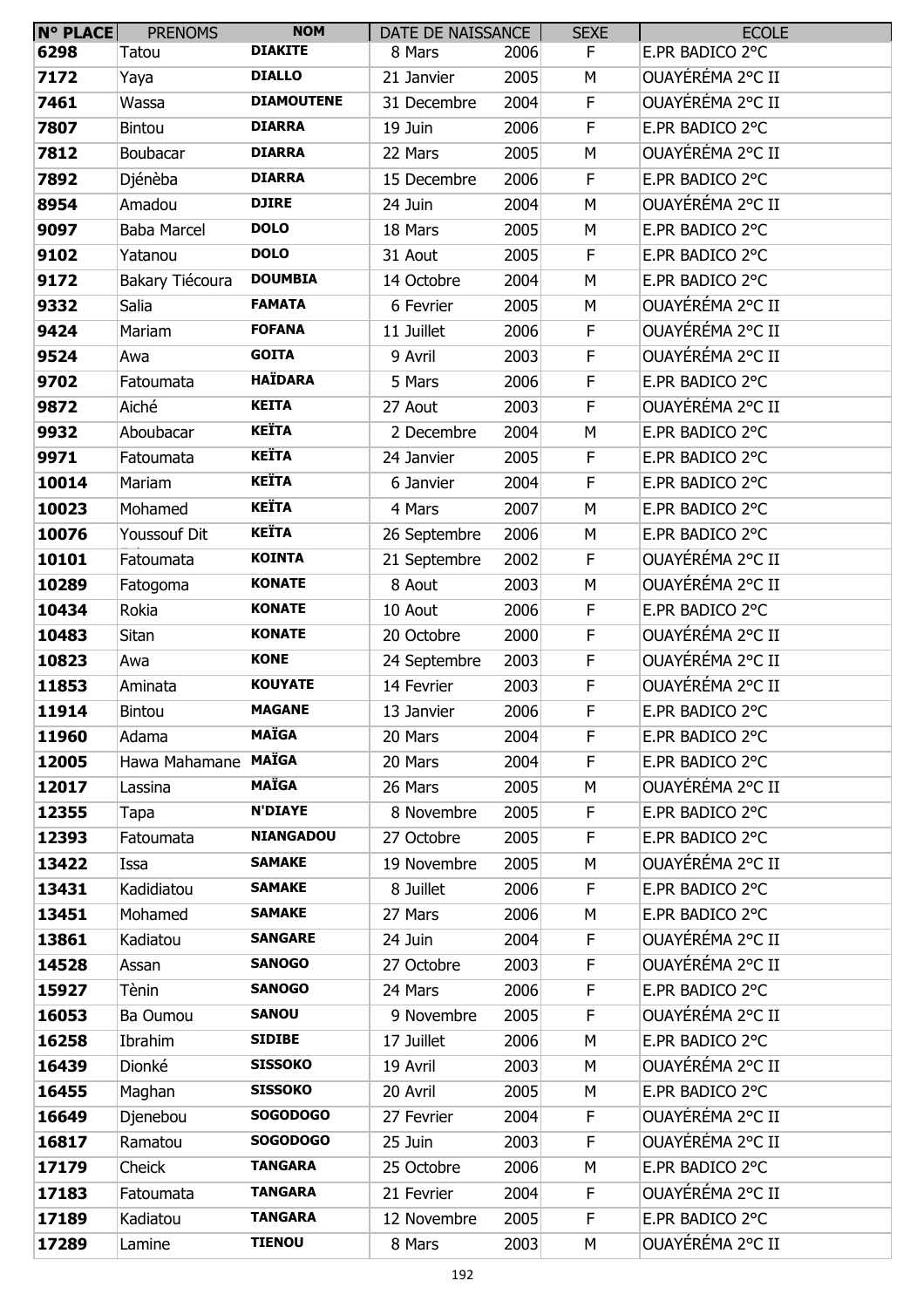| <b>N° PLACE</b> | <b>PRENOMS</b>    | <b>NOM</b>    | DATE DE NAISSANCE |      | <b>SEXE</b> | <b>ECOLE</b>     |
|-----------------|-------------------|---------------|-------------------|------|-------------|------------------|
| 17644           | Kadiatou          | <b>TOURE</b>  | 24 Fevrier        | 2003 | F           | OUAYÉRÉMA 2°C II |
| 17901           | Adiaratou         | <b>TRAORE</b> | 21 Juin           | 2006 | F           | E.PR BADICO 2°C  |
| 18125           | Anta Bolo         | <b>TRAORE</b> | 5 Fevrier         | 2006 | F           | OUAYÉRÉMA 2°C II |
| 18172           | Assétou           | <b>TRAORE</b> | 30 Mars           | 2004 | F           | OUAYÉRÉMA 2°C II |
| 18245           | Bakary            | <b>TRAORE</b> | 20 Decembre       | 2006 | М           | E.PR BADICO 2°C  |
| 18290           | Bassirou          | <b>TRAORE</b> | 18 Novembre       | 2002 | М           | OUAYÉRÉMA 2°C II |
| 18605           | Fanta             | <b>TRAORE</b> | 5 Fevrier         | 2000 | F.          | OUAYEREMA 2°C II |
| 18769           | Ibrahim           | <b>TRAORE</b> | 29 Mars           | 2006 | М           | E.PR BADICO 2°C  |
| 18842           | Kader             | <b>TRAORE</b> | 7 Aout            | 2006 | М           | E.PR BADICO 2°C  |
| 18853           | Kadia             | <b>TRAORE</b> | 29 Avril          | 2004 | F.          | OUAYÉRÉMA 2°C II |
| 19064           | Mahi Séko         | <b>TRAORE</b> | 25 Mars           | 2005 | М           | OUAYÉRÉMA 2°C II |
| 19263           | Massaran          | <b>TRAORE</b> | 17 Fevrier        | 2004 | E           | OUAYÉRÉMA 2°C II |
| 19481           | Oumou             | <b>TRAORE</b> | 15 Novembre       | 2006 | F           | E.PR BADICO 2°C  |
| 19482           | Oumou             | <b>TRAORE</b> | 12 Aout           | 2005 | F           | E.PR BADICO 2°C  |
| 19493           | Oumou             | <b>TRAORE</b> | 5 Novembre        | 2002 | F           | OUAYÉRÉMA 2°C II |
| 19652           | Salimata          | <b>TRAORE</b> | 8 Janvier         | 2001 | F           | OUAYÉRÉMA 2°C II |
| 19791           | Sira              | <b>TRAORE</b> | 8 Fevrier         | 2004 | F           | OUAYÉRÉMA 2°C II |
| 20063           | Victoria Cherechi | <b>UBANI</b>  | 9 Novembre        | 2005 | F           | E.PR BADICO 2°C  |

| <b>CENTRE EXAM</b> |                | PÈRE MIGUEL       | 34 ADMIS     |      |             |                  |  |  |
|--------------------|----------------|-------------------|--------------|------|-------------|------------------|--|--|
| <b>N° PLACE</b>    | <b>PRENOMS</b> | <b>NOM</b>        | <b>DA</b>    |      | <b>SEXE</b> | <b>ECOLE</b>     |  |  |
| 238                | Sékou          | <b>BAH</b>        | 31 Decembre  | 2005 | М           | MAMASSONI 2°C II |  |  |
| 1004               | Latifatou      | <b>BARRO</b>      | 29 Janvier   | 2006 | F           | MAMASSONI 2°C II |  |  |
| 2684               | Djénébou       | <b>BOLOZOGOLA</b> | 5 Aout       | 2001 | F           | MAMASSONI 2°C I  |  |  |
| 3316               | Aïssata        | <b>COULIBALY</b>  | 23 Septembre | 2003 | $\mathsf F$ | MAMASSONI 2°C II |  |  |
| 3425               | Aoua           | <b>COULIBALY</b>  | 6 Juin       | 2003 | F           | MAMASSONI 2°C I  |  |  |
| 3836               | Issa           | <b>COULIBALY</b>  | 13 Juin      | 2003 | M           | MAMASSONI 2°C I  |  |  |
| 3998               | Maïmouna Y     | <b>COULIBALY</b>  | 9 Mars       | 2004 | F           | MAMASSONI 2°C II |  |  |
| 4079               | Mariam S       | <b>COULIBALY</b>  | 30 Octobre   | 2001 | F           | MAMASSONI 2°C II |  |  |
| 4182               | Nah Korotoumou | <b>COULIBALY</b>  | 14 Mars      | 2005 | $\mathsf F$ | MAMASSONI 2°C I  |  |  |
| 4435               | Sira           | <b>COULIBALY</b>  | 27 Septembre | 2003 | $\mathsf F$ | MAMASSONI 2°C II |  |  |
| 6013               | Yacouba        | <b>DIABATE</b>    | 15 Fevrier   | 2004 | M           | MAMASSONI 2°C I  |  |  |
| 7273               | <b>Bréhima</b> | <b>DIAMOUTENE</b> | 18 Fevrier   | 2004 | M           | MAMASSONI 2°C I  |  |  |
| 7426               | Salimou        | <b>DIAMOUTENE</b> | 10 Aout      | 2002 | M           | MAMASSONI 2°C I  |  |  |
| 7831               | Chata          | <b>DIARRA</b>     | 18 Fevrier   | 2003 | F           | MAMASSONI 2°C II |  |  |
| 8178               | Maïmouna       | <b>DIARRA</b>     | 6 Mars       | 2005 | F           | MAMASSONI 2°C I  |  |  |
| 9690               | Agaïchatou     | <b>HAÏDARA</b>    | 28 Juin      | 2005 | $\mathsf F$ | MAMASSONI 2°C I  |  |  |
| 9765               | Nana           | <b>KAMENA</b>     | 14 Aout      | 2004 | F           | MAMASSONI 2°C I  |  |  |
| 10153              | Aboubacar      | <b>KONATE</b>     | 22 Decembre  | 2001 | M           | MAMASSONI 2°C II |  |  |
| 10182              | Ahamadou       | <b>KONATE</b>     | 7 Janvier    | 2003 | M           | MAMASSONI 2°C I  |  |  |
| 10714              | Alou Badra     | <b>KONE</b>       | 5 Aout       | 2004 | М           | MAMASSONI 2°C II |  |  |
| 11176              | Kadidiatou     | <b>KONE</b>       | 13 Novembre  | 2004 | F           | MAMASSONI 2°C II |  |  |
| 12627              | Awa            | <b>OUATTARA</b>   | 16 Janvier   | 2005 | F           | MAMASSONI 2°C II |  |  |
| 13099              | Safiatou       | <b>OUATTARA</b>   | 1 Janvier    | 2004 | $\mathsf F$ | MAMASSONI 2°C II |  |  |
| 13575              | Adiatou        | <b>SANGARE</b>    | 20 Fevrier   | 2004 | F           | MAMASSONI 2°C II |  |  |
| 14188              | Yaya           | <b>SANGARE</b>    | 16 Octobre   | 2003 | M           | MAMASSONI 2°C II |  |  |
| 14450              | Ami            | <b>SANOGO</b>     | 29 Mars      | 2003 | F           | MAMASSONI 2°C II |  |  |
| 16207              | <b>Bréhima</b> | <b>SIDIBE</b>     | 24 Mars      | 2004 | M           | MAMASSONI 2°C II |  |  |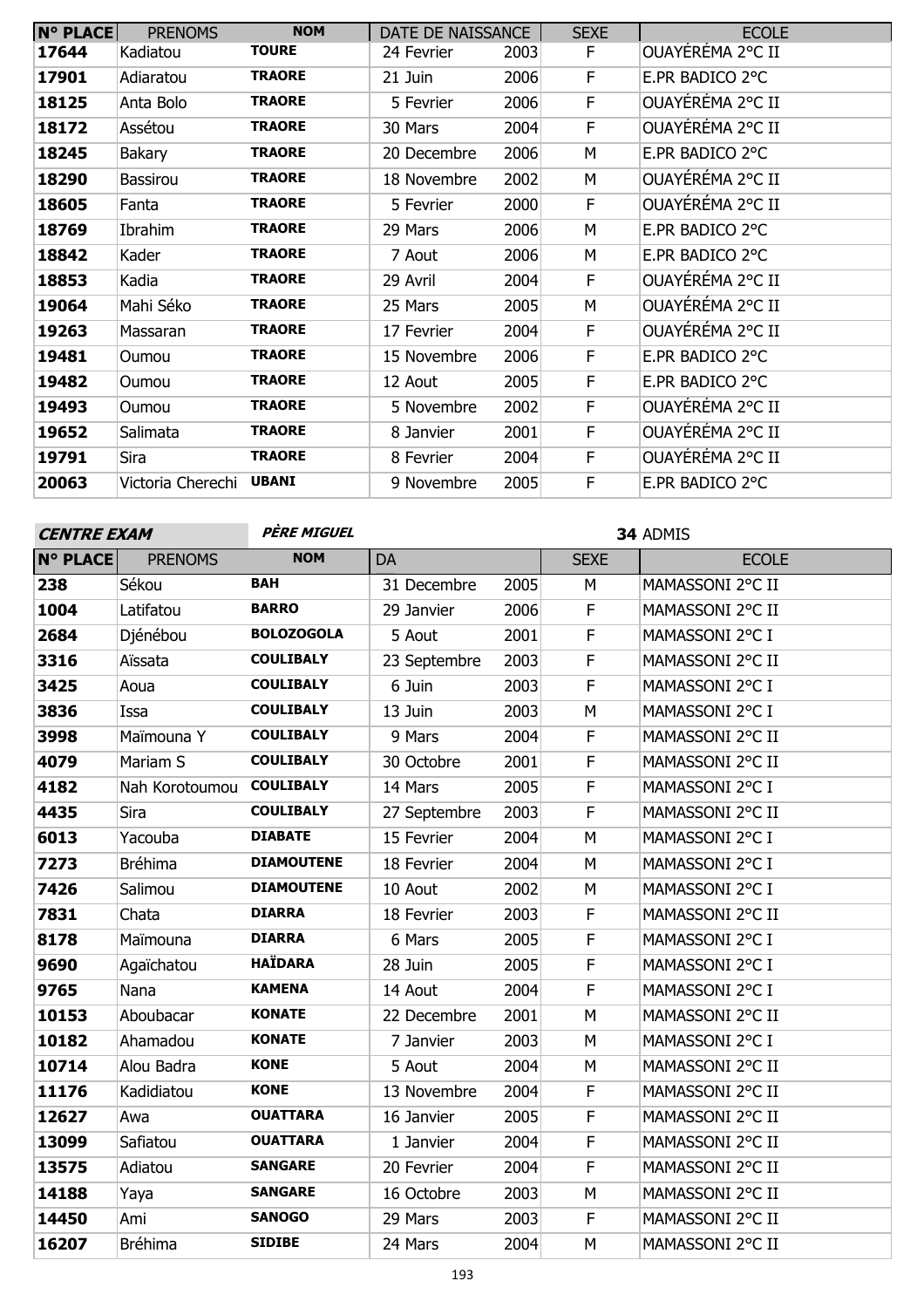| N° PLACE | <b>PRENOMS</b> | <b>NOM</b>      | DATE DE NAISSANCE |      | <b>SEXE</b> | <b>ECOLE</b>     |
|----------|----------------|-----------------|-------------------|------|-------------|------------------|
| 17202    | Salimata       | <b>TANGARA</b>  | 16 Mars           | 2002 | F           | MAMASSONI 2°C II |
| 17332    | Abdou          | <b>TOGOLA</b>   | 10 Septembre      | 2004 | M           | MAMASSONI 2°C I  |
| 17512    | Yaya           | <b>TOGOLA</b>   | 1 Mars            | 2005 | M           | MAMASSONI 2°C I  |
| 17779    | Abibatou D     | <b>TRAORE</b>   | 26 Octobre        | 2004 | F           | MAMASSONI 2°C II |
| 19205    | Mariam         | <b>TRAORE</b>   | 6 Aout            | 2005 | F           | MAMASSONI 2°C I  |
| 19705    | Sékou          | <b>TRAORE</b>   | 24 Mars           | 2003 | M           | MAMASSONI 2°C II |
| 20128    | Mariam         | <b>YATTOURA</b> | 8 Mars            | 2005 | F           | MAMASSONI 2°C II |

| <b>CENTRE EXAM</b> |                  | <b>PIMPERNA</b>   |              |      | 74 ADMIS    |              |
|--------------------|------------------|-------------------|--------------|------|-------------|--------------|
| <b>N° PLACE</b>    | <b>PRENOMS</b>   | <b>NOM</b>        | DA           |      | <b>SEXE</b> | <b>ECOLE</b> |
| 37                 | Moussa           | <b>ARAMA</b>      | 1 Janvier    | 2002 | M           | PIMPERNA 2°C |
| 200                | Nemtou           | <b>BAGAYOKO</b>   | 31 Decembre  | 2005 | $\mathsf F$ | PIMPERNA 2°C |
| 756                | Djélika          | <b>BAMBA</b>      | 5 Aout       | 2002 | F           | PIMPERNA 2°C |
| 1786               | Abdramane        | <b>BERTHE</b>     | 25 Fevrier   | 2005 | M           | PIMPERNA 2°C |
| 1958               | Arouna           | <b>BERTHE</b>     | 1 Janvier    | 2002 | M           | PIMPERNA 2°C |
| 2026               | Bréhima S        | <b>BERTHE</b>     | 4 Juillet    | 2005 | M           | PIMPERNA 2°C |
| 2047               | Daouda           | <b>BERTHE</b>     | 14 Fevrier   | 2003 | M           | PIMPERNA 2°C |
| 2161               | Hamidou          | <b>BERTHE</b>     | 31 Decembre  | 2004 | M           | PIMPERNA 2°C |
| 2183               | Issiaka          | <b>BERTHE</b>     | 15 Septembre | 2007 | M           | PIMPERNA 2°C |
| 2219               | Kamaga           | <b>BERTHE</b>     | 31 Decembre  | 2004 | M           | PIMPERNA 2°C |
| 2271               | Mahamadou        | <b>BERTHE</b>     | 31 Decembre  | 2005 | M           | PIMPERNA 2°C |
| 2288               | Mamadou          | <b>BERTHE</b>     | 11 Octobre   | 2004 | M           | PIMPERNA 2°C |
| 2342               | Minata           | <b>BERTHE</b>     | 1 Janvier    | 2005 | $\mathsf F$ | PIMPERNA 2°C |
| 2470               | Salifou          | <b>BERTHE</b>     | 20 Decembre  | 2002 | M           | PIMPERNA 2°C |
| 2574               | Yacouba          | <b>BERTHE</b>     | 24 Mars      | 2004 | M           | PIMPERNA 2°C |
| 3328               | Alassane         | <b>COULIBALY</b>  | 22 Aout      | 2003 | M           | PIMPERNA 2°C |
| 3401               | Aminata          | <b>COULIBALY</b>  | 5 Mars       | 2003 | $\mathsf F$ | PIMPERNA 2°C |
| 3540               | <b>Bilaly</b>    | <b>COULIBALY</b>  | 2 Aout       | 2005 | M           | PIMPERNA 2°C |
| 3891               | Karidiata        | <b>COULIBALY</b>  | 17 Janvier   | 2004 | F           | PIMPERNA 2°C |
| 4037               | Mamourou         | <b>COULIBALY</b>  | 1 Janvier    | 2003 | M           | PIMPERNA 2°C |
| 4404               | Seydou           | <b>COULIBALY</b>  | 1 Janvier    | 2004 | M           | PIMPERNA 2°C |
| 4836               | Zoumana          | <b>DAO</b>        | 12 Novembre  | 2004 | M           | PIMPERNA 2°C |
| 5915               | Minata           | <b>DIABATE</b>    | 20 Avril     | 2002 | $\mathsf F$ | PIMPERNA 2°C |
| 7198               | Abdoulaye K      | <b>DIAMOUTENE</b> | 1 Janvier    | 2004 | M           | PIMPERNA 2°C |
| 7201               | Abdramane        | <b>DIAMOUTENE</b> | 26 Janvier   | 2002 | M           | PIMPERNA 2°C |
| 7203               | Abiba            | <b>DIAMOUTENE</b> | 31 Decembre  | 2004 | F           | PIMPERNA 2°C |
| 7208               | Aboubacar        | <b>DIAMOUTENE</b> | 5 Novembre   | 2003 | М           | PIMPERNA 2°C |
| 7217               | Adiara           | <b>DIAMOUTENE</b> | 5 Novembre   | 2006 | F.          | PIMPERNA 2°C |
| 7219               | Afou             | <b>DIAMOUTENE</b> | 12 Janvier   | 2007 | F           | PIMPERNA 2°C |
| 7234               | Alimata          | <b>DIAMOUTENE</b> | 1 Janvier    | 2003 | F           | PIMPERNA 2°C |
| 7241               | Aminata B        | <b>DIAMOUTENE</b> | 20 Fevrier   | 2002 | F           | PIMPERNA 2°C |
| 7253               | Awa S            | <b>DIAMOUTENE</b> | 31 Decembre  | 2006 | F           | PIMPERNA 2°C |
| 7261               | <b>Barakissa</b> | <b>DIAMOUTENE</b> | 1 Janvier    | 2002 | F           | PIMPERNA 2°C |
| 7288               | Diata            | <b>DIAMOUTENE</b> | 31 Decembre  | 2004 | $\mathsf F$ | PIMPERNA 2°C |
| 7296               | Djénébou         | <b>DIAMOUTENE</b> | 23 Decembre  | 2003 | F           | PIMPERNA 2°C |
| 7299               | Dounatié         | <b>DIAMOUTENE</b> | 1 Janvier    | 2005 | M           | PIMPERNA 2°C |
| 7304               | Drissa           | <b>DIAMOUTENE</b> | 1 Janvier    | 2004 | M           | PIMPERNA 2°C |
| 7305               | <b>Drissa</b>    | <b>DIAMOUTENE</b> | 1 Janvier    | 2005 | М           | PIMPERNA 2°C |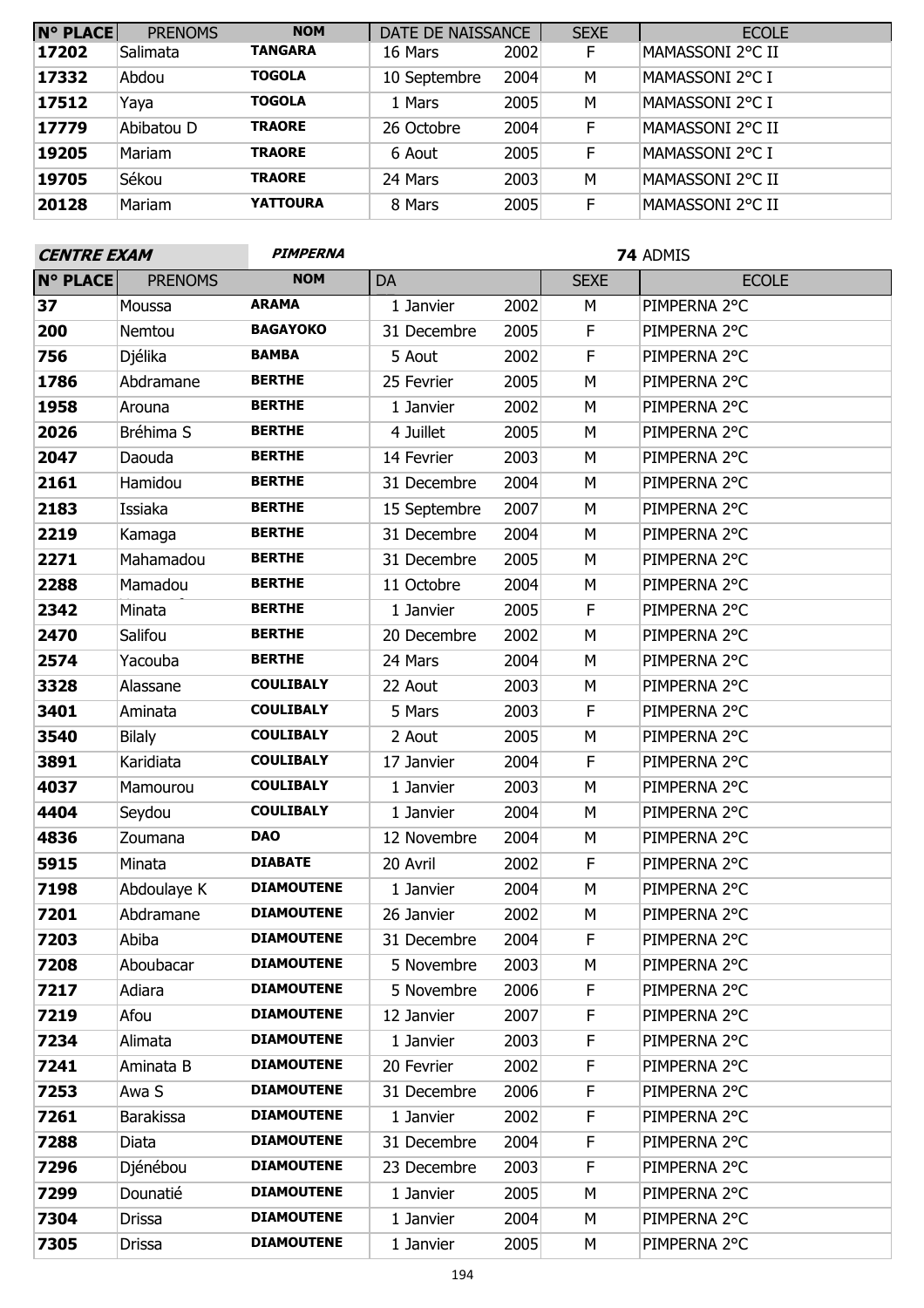| $N^{\circ}$ PLACE | <b>PRENOMS</b> | <b>NOM</b>        | DATE DE NAISSANCE |      | <b>SEXE</b> | <b>ECOLE</b> |
|-------------------|----------------|-------------------|-------------------|------|-------------|--------------|
| 7307              | Fadjou         | <b>DIAMOUTENE</b> | 1 Janvier         | 2002 | М           | PIMPERNA 2°C |
| 7315              | Fousseni       | <b>DIAMOUTENE</b> | 31 Decembre       | 2005 | М           | PIMPERNA 2°C |
| 7336              | Karim          | <b>DIAMOUTENE</b> | 21 Fevrier        | 2007 | M           | PIMPERNA 2°C |
| 7338              | Kassim         | <b>DIAMOUTENE</b> | 2 Janvier         | 2005 | M           | PIMPERNA 2°C |
| 7345              | Konmba         | <b>DIAMOUTENE</b> | 20 Decembre       | 2002 | M           | PIMPERNA 2°C |
| 7355              | Lassina        | <b>DIAMOUTENE</b> | 22 Novembre       | 2004 | M           | PIMPERNA 2°C |
| 7361              | Mafoune L      | <b>DIAMOUTENE</b> | 18 Septembre      | 2003 | F           | PIMPERNA 2°C |
| 7380              | Mariam S       | <b>DIAMOUTENE</b> | 1 Janvier         | 2003 | $\mathsf F$ | PIMPERNA 2°C |
| 7395              | Moussa         | <b>DIAMOUTENE</b> | 21 Mars           | 2007 | М           | PIMPERNA 2°C |
| 7401              | N'Péré         | <b>DIAMOUTENE</b> | 13 Juillet        | 2003 | M           | PIMPERNA 2°C |
| 7435              | Seybou         | <b>DIAMOUTENE</b> | 31 Decembre       | 2004 | M           | PIMPERNA 2°C |
| 7441              | Sibiri         | <b>DIAMOUTENE</b> | 12 Mars           | 2004 | M           | PIMPERNA 2°C |
| 7442              | Sibiri L       | <b>DIAMOUTENE</b> | 31 Decembre       | 2003 | M           | PIMPERNA 2°C |
| 7447              | Souleymane     | <b>DIAMOUTENE</b> | 1 Janvier         | 2003 | M           | PIMPERNA 2°C |
| 7456              | Tchathio       | <b>DIAMOUTENE</b> | 15 Novembre       | 2003 | F           | PIMPERNA 2°C |
| 8205              | Maman          | <b>DIARRA</b>     | 20 Avril          | 2003 | F           | PIMPERNA 2°C |
| 10715             | Alouti         | <b>KONE</b>       | 3 Mars            | 2002 | M           | PIMPERNA 2°C |
| 12474             | Aboubacari     | <b>OUATTARA</b>   | 30 Novembre       | 2003 | M           | PIMPERNA 2°C |
| 12476             | Aboudou        | <b>OUATTARA</b>   | 5 Mars            | 2004 | M           | PIMPERNA 2°C |
| 12736             | Djibrilirou    | <b>OUATTARA</b>   | 25 Fevrier        | 2003 | М           | PIMPERNA 2°C |
| 12762             | Fatou          | <b>OUATTARA</b>   | 2 Septembre       | 2004 | $\mathsf F$ | PIMPERNA 2°C |
| 12833             | Issiaka        | <b>OUATTARA</b>   | 9 Juillet         | 2002 | M           | PIMPERNA 2°C |
| 12867             | Kalifa S       | <b>OUATTARA</b>   | 16 Juin           | 2004 | М           | PIMPERNA 2°C |
| 12971             | Mariam         | <b>OUATTARA</b>   | 18 Novembre       | 2005 | F           | PIMPERNA 2°C |
| 14018             | Moussa         | <b>SANGARE</b>    | 1 Fevrier         | 2004 | M           | PIMPERNA 2°C |
| 14034             | Nouhoum        | <b>SANGARE</b>    | 31 Aout           | 2004 | M           | PIMPERNA 2°C |
| 14134             | Sidi           | <b>SANGARE</b>    | 24 Juillet        | 2005 | М           | PIMPERNA 2°C |
| 14665             | Bintou         | <b>SANOGO</b>     | 3 Octobre         | 2002 | F           | PIMPERNA 2°C |
| 14778             | Diouma         | <b>SANOGO</b>     | 1 Janvier         | 2003 | F           | PIMPERNA 2°C |
| 15310             | Mamata         | <b>SANOGO</b>     | 7 Fevrier         | 2003 | F           | PIMPERNA 2°C |
| 15868             | Souleymane     | <b>SANOGO</b>     | 2 Juillet         | 2004 | М           | PIMPERNA 2°C |
| 16644             | Djélikatou     | <b>SOGODOGO</b>   | 5 Fevrier         | 2004 | F.          | PIMPERNA 2°C |
| 16661             | Drissa         | <b>SOGODOGO</b>   | 27 Juillet        | 2002 | М           | PIMPERNA 2°C |
| 17980             | Alassane       | <b>TRAORE</b>     | 11 Fevrier        | 2003 | М           | PIMPERNA 2°C |
| 18122             | Anchata        | <b>TRAORE</b>     | 3 Mars            | 2004 | F           | PIMPERNA 2°C |
| 20081             | Soungalo       | <b>WERE</b>       | 2 Decembre        | 2001 | М           | PIMPERNA 2°C |

| <b>CENTRE EXAM</b> |                | <b>SALAMA 1°C</b> | 22 ADMIS   |      |             |                  |
|--------------------|----------------|-------------------|------------|------|-------------|------------------|
| <b>N° PLACE</b>    | <b>PRENOMS</b> | <b>NOM</b>        | DA         |      | <b>SEXE</b> | <b>ECOLE</b>     |
| 1539               | Mamoutou       | <b>BENGALY</b>    | 24 Fevrier | 2003 | М           | KAPÉLÉKOUROU 2°C |
| 2423               | Ousmane        | <b>BERTHE</b>     | 5 Mars     | 2003 | M           | KAPÉLÉKOUROU 2°C |
| 3146               | Wassa          | <b>CISSE</b>      | 1 Janvier  | 2005 | F           | KAPÉLÉKOUROU 2°C |
| 3202               | Abdourahamane  | <b>COULIBALY</b>  | 3 Mars     | 2004 | M           | KAPÉLÉKOUROU 2°C |
| 4650               | Seïbou         | <b>DAGNOGO</b>    | 18 Fevrier | 2005 | M           | KAPÉLÉKOUROU 2°C |
| 5255               | Kalifa         | <b>DEMBELE</b>    | 20 Mars    | 2000 | M           | KAPÉLÉKOUROU 2°C |
| 5888               | Maïmouna       | <b>DIABATE</b>    | 1 Janvier  | 2001 | F           | KAPÉLÉKOUROU 2°C |
| 8060               | Kadiatou       | <b>DIARRA</b>     | 1 Janvier  | 2003 | F           | KAPÉLÉKOUROU 2°C |
| 8088               | Karim          | <b>DIARRA</b>     | 4 Mars     | 2005 | М           | KAPÉLÉKOUROU 2°C |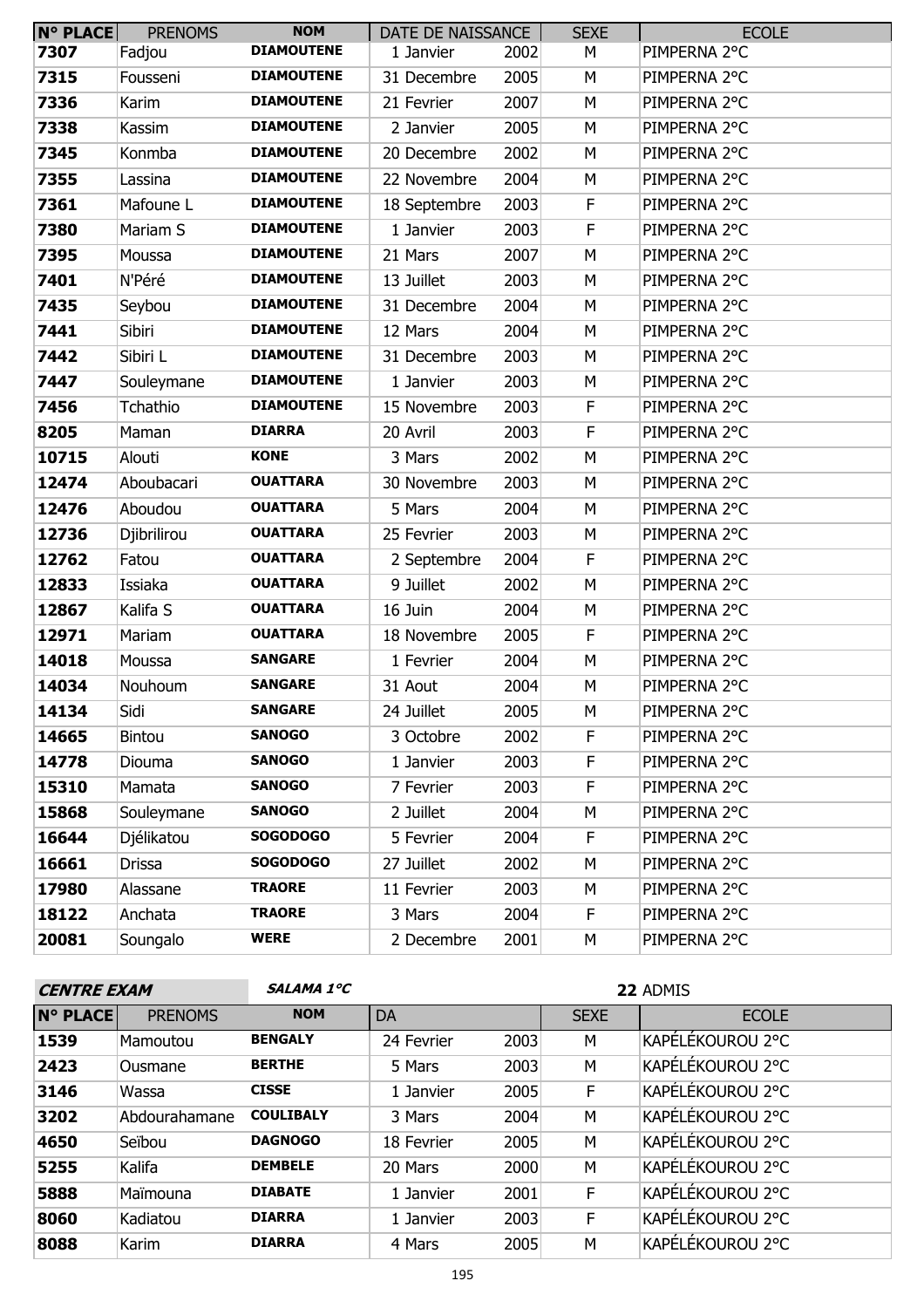| <b>N° PLACE</b> | <b>PRENOMS</b> | <b>NOM</b>      | DATE DE NAISSANCE |      | <b>SEXE</b> | <b>ECOLE</b>             |
|-----------------|----------------|-----------------|-------------------|------|-------------|--------------------------|
| 9004            | Ousmane        | <b>DJITEYE</b>  | 18 Avril          | 2004 | М           | KAPÉLÉKOUROU 2°C         |
| 10929           | Daouda         | <b>KONE</b>     | 19 Octobre        | 2005 | M           | KAPELEKOUROU 2°C         |
| 11011           | Dramane        | <b>KONE</b>     | 17 Mars           | 2004 | M           | KAPÉLÉKOUROU 2°C         |
| 12795           | Founèmousso    | <b>OUATTARA</b> | 16 Juin           | 2006 | F           | E.PR FOUNÈMOUSSO DEMBÉLÉ |
| 12849           | Kadiatou       | <b>OUATTARA</b> | 25 Janvier        | 2004 | F           | KAPÉLÉKOUROU 2°C         |
| 13576           | Afiatou        | <b>SANGARE</b>  | 20 Octobre        | 2004 | F           | KAPÉLÉKOUROU 2°C         |
| 15316           | Maminata       | <b>SANOGO</b>   | 12 Juillet        | 2005 | F           | KAPELEKOUROU 2°C         |
| 15679           | Safiatou       | <b>SANOGO</b>   | 5 Novembre        | 2004 | F           | KAPÉLÉKOUROU 2°C         |
| 16981           | Modibo         | <b>SOW</b>      | 2 Aout            | 2005 | M           | KAPÉLÉKOUROU 2°C         |
| 17407           | Fatoumata      | <b>TOGOLA</b>   | 14 Juillet        | 2005 | F           | KAPÉLÉKOUROU 2°C         |
| 17973           | Alassane       | <b>TRAORE</b>   | 20 Aout           | 2005 | M           | KAPÉLÉKOUROU 2°C         |
| 18096           | Aminata        | <b>TRAORE</b>   | 1 Janvier         | 2005 | F           | KAPÉLÉKOUROU 2°C         |
| 19349           | Moussa         | <b>TRAORE</b>   | 2 Juillet         | 2003 | M           | E.PR FOUNEMOUSSO DEMBÉLÉ |
|                 |                |                 |                   |      |             |                          |

| <b>CENTRE EXAM</b> |                | SALAMA 2°C        | 61 ADMIS     |      |             |                     |  |
|--------------------|----------------|-------------------|--------------|------|-------------|---------------------|--|
| <b>N° PLACE</b>    | <b>PRENOMS</b> | <b>NOM</b>        | DA           |      | <b>SEXE</b> | <b>ECOLE</b>        |  |
| 172                | Djénèba        | <b>BAGAYOKO</b>   | 25 Mars      | 2006 | F.          | E.PR SALAMA 2°C     |  |
| 217                | Yaya           | <b>BAGAYOKO</b>   | 13 Septembre | 2006 | M           | E.PR SALAMA 2°C     |  |
| 296                | Allassane      | <b>BALLO</b>      | 29 Decembre  | 2004 | M           | E.PR SALAMA 2°C     |  |
| 541                | Safi           | <b>BALLO</b>      | 26 Septembre | 2005 | F           | E.PR EMMANUEL 2°C   |  |
| 606                | Tiémoko        | <b>BALLO</b>      | 8 Juin       | 2004 | M           | E.PR SALAMA 2°C     |  |
| 1266               | Aminata        | <b>BENGALY</b>    | 24 Decembre  | 2006 | F           | E.PR SALAMA 2°C     |  |
| 2206               | Kadidia        | <b>BERTHE</b>     | 16 Novembre  | 2006 | F           | E.PR SALAMA 2°C     |  |
| 2435               | Ramata         | <b>BERTHE</b>     | 28 Fevrier   | 2005 | F           | SANOUBOUGOU I 2°C I |  |
| 2639               | Aminata        | <b>BOLEZOGOLA</b> | 28 Juin      | 2006 | F           | E.PR SALAMA 2°C     |  |
| 2761               | Assitan        | <b>BOUGOUDOGO</b> | 11 Juin      | 2004 | F           | SANOUBOUGOU I 2°C I |  |
| 2891               | Abdoulaye O    | <b>CISSE</b>      | 13 Novembre  | 2006 | M           | E.PR LA PAIX 2°C    |  |
| 2937               | Aminata        | <b>CISSE</b>      | 20 Octobre   | 2006 | F           | E.PR SALAMA 2°C     |  |
| 3232               | Aboubacar      | <b>COULIBALY</b>  | 7 Juin       | 2005 | M           | E.PR SALAMA 2°C     |  |
| 3294               | Afoussiata     | <b>COULIBALY</b>  | 14 Septembre | 2007 | F           | E.PR LA PAIX 2°C    |  |
| 3650               | Djénéba        | <b>COULIBALY</b>  | 28 Fevrier   | 2006 | F           | E.PR LA PAIX 2°C    |  |
| 3940               | Laba           | <b>COULIBALY</b>  | 25 Mars      | 2006 | M           | E.PR EMMANUEL 2°C   |  |
| 4127               | Mohamed D      | <b>COULIBALY</b>  | 22 Septembre | 2005 | M           | E.PR SALAMA 2°C     |  |
| 4372               | Sarata         | <b>COULIBALY</b>  | 5 Mars       | 2005 | F           | E.PR LA PAIX 2°C    |  |
| 4628               | Tassy          | <b>DABOU</b>      | 2 Juin       | 2004 | F           | E.PR EMMANUEL 2°C   |  |
| 4629               | Wali Dramane   | <b>DABOU</b>      | 26 Aout      | 2006 | M           | E.PR EMMANUEL 2°C   |  |
| 4640               | Mariam         | <b>DAFFE</b>      | 14 Mars      | 2006 | F           | E.PR LA PAIX 2°C    |  |
| 4846               | Awa            | <b>DAOU</b>       | 4 Fevrier    | 2005 | F           | E.PR SALAMA 2°C     |  |
| 5056               | <b>Bintou</b>  | <b>DEMBELE</b>    | 2 Fevrier    | 2004 | F           | E.PR SALAMA 2°C     |  |
| 5095               | Denis          | <b>DEMBELE</b>    | 15 Mars      | 2006 | M           | E.PR SALAMA 2°C     |  |
| 7751               | Awa            | <b>DIARRA</b>     | 15 Mars      | 2004 | F           | E.PR SALAMA 2°C     |  |
| 7791               | Bélédougou     | <b>DIARRA</b>     | 18 Mars      | 2006 | F           | E.PR SALAMA 2°C     |  |
| 7983               | Gaoussou       | <b>DIARRA</b>     | 15 Juin      | 2005 | M           | E.PR SALAMA 2°C     |  |
| 8470               | Seydou         | <b>DIARRA</b>     | 22 Avril     | 2003 | М           | E.PR SALAMA 2°C     |  |
| 8612               | Zié Kadary     | <b>DIARRA</b>     | 25 Avril     | 2007 | М           | E.PR SALAMA 2°C     |  |
| 9205               | Karim          | <b>DOUMBIA</b>    | 22 Septembre | 2003 | М           | E.PR SALAMA 2°C     |  |
| 9273               | Waraba         | <b>DOUMBIA</b>    | 9 Mars       | 2006 | F           | E.PR SALAMA 2°C     |  |
| 9303               | Aïchata        | <b>DRAME</b>      | 21 Septembre | 2003 | F           | SANOUBOUGOU I 2°C I |  |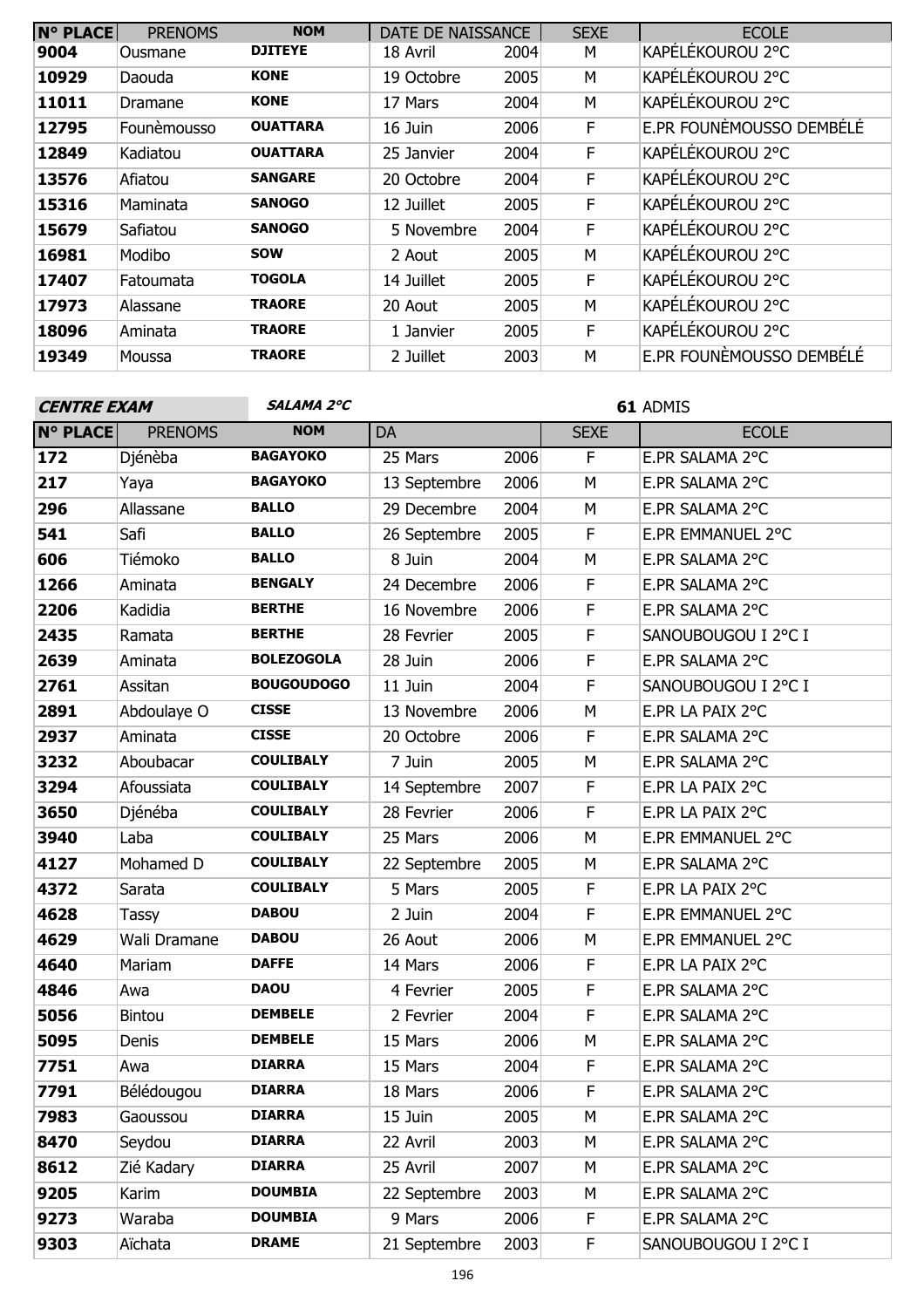| $N^{\circ}$ PLACE | <b>PRENOMS</b> | <b>NOM</b>      | DATE DE NAISSANCE |      | <b>SEXE</b>             | <b>ECOLE</b>        |
|-------------------|----------------|-----------------|-------------------|------|-------------------------|---------------------|
| 9505              | <b>Bakary</b>  | <b>GNISSAMA</b> | 10 Mars           | 2003 | M                       | E.PR SALAMA 2°C     |
| 9810              | Aboubacar      | <b>KANSSAYE</b> | 24 Septembre      | 2004 | M                       | E.PR LA PAIX 2°C    |
| 10264             | David Wandji   | <b>KONATE</b>   | 29 Juin           | 2003 | M                       | E.PR SALAMA 2°C     |
| 10321             | Ismaël         | <b>KONATE</b>   | 24 Avril          | 2004 | M                       | SANOUBOUGOU I 2°C I |
| 10513             | Youssouf       | <b>KONATE</b>   | 6 Decembre        | 2005 | M                       | E.PR SALAMA 2°C     |
| 10990             | Djénébou       | <b>KONE</b>     | 12 Decembre       | 2002 | $\overline{F}$          | E.PR EMMANUEL 2°C   |
| 12391             | <b>Barima</b>  | <b>NIANGADO</b> | 10 Septembre      | 2005 | M                       | E.PR LA PAIX 2°C    |
| 12906             | Lassina        | <b>OUATTARA</b> | 31 Decembre       | 2006 | M                       | E.PR EMMANUEL 2°C   |
| 13156             | Siaka          | <b>OUATTARA</b> | 17 Septembre      | 2007 | M                       | E.PR LA PAIX 2°C    |
| 13899             | Korotoumou     | <b>SANGARE</b>  | 24 Mars           | 2006 | F                       | E.PR LA PAIX 2°C    |
| 14470             | Aminata        | <b>SANOGO</b>   | 28 Juillet        | 2004 | F                       | E.PR SALAMA 2°C     |
| 16057             | Fatogoma       | <b>SANOU</b>    | 11 Janvier        | 2004 | M                       | E.PR EMMANUEL 2°C   |
| 16097             | Adama          | <b>SENOU</b>    | 25 Aout           | 2006 | M                       | E.PR SALAMA 2°C     |
| 16623             | Chata          | <b>SOGODOGO</b> | 7 Mars            | 2004 | F                       | E.PR SALAMA 2°C     |
| 16915             | Haoua          | <b>SOUKOULE</b> | 24 Decembre       | 2006 | F                       | E.PR LA PAIX 2°C    |
| 16970             | <b>Brahima</b> | <b>SOW</b>      | 12 Septembre      | 2005 | M                       | E.PR EMMANUEL 2°C   |
| 17073             | Ibrahim        | <b>SYLLA</b>    | 16 Novembre       | 2005 | M                       | E.PR SALAMA 2°C     |
| 17323             | Moussa         | <b>TOGO</b>     | 30 Aout           | 2004 | M                       | E.PR EMMANUEL 2°C   |
| 17518             | Youma          | <b>TOGOLA</b>   | 1 Fevrier         | 2001 | $\overline{\mathsf{F}}$ | SANOUBOUGOU I 2°C I |
| 17746             | Abdramane      | <b>TRAORE</b>   | 27 Mars           | 2005 | M                       | E.PR EMMANUEL 2°C   |
| 18437             | Diakalia       | <b>TRAORE</b>   | 24 Mars           | 2004 | M                       | E.PR EMMANUEL 2°C   |
| 18739             | Haby           | <b>TRAORE</b>   | 27 Mars           | 2006 | F                       | E.PR SALAMA 2°C     |
| 18763             | Hélène         | <b>TRAORE</b>   | 11 Avril          | 2006 | F                       | E.PR SALAMA 2°C     |
| 19071             | Maïmouna       | <b>TRAORE</b>   | 23 Janvier        | 2007 | F                       | E.PR SALAMA 2°C     |
| 19351             | Moussa         | <b>TRAORE</b>   | 14 Septembre      | 2005 | M                       | E.PR SALAMA 2°C     |
| 19552             | Ramatoulaye    | <b>TRAORE</b>   | 30 Janvier        | 2006 | F                       | E.PR SALAMA 2°C     |
| 19775             | Sidi           | <b>TRAORE</b>   | 25 Fevrier        | 2006 | M                       | E.PR SALAMA 2°C     |
| 19821             | Souleymane     | <b>TRAORE</b>   | 3 Janvier         | 2005 | M                       | E.PR SALAMA 2°C     |
| 19836             | Souleymane I   | <b>TRAORE</b>   | 23 Juillet        | 2004 | M                       | E.PR SALAMA 2°C     |
|                   |                |                 |                   |      |                         |                     |

**CENTRE EXAM SANOUBOUGOU I 1°C**

ADMIS

| <b>N° PLACE</b> | <b>PRENOMS</b> | <b>NOM</b>       | DA          |      | <b>SEXE</b> | <b>ECOLE</b>         |
|-----------------|----------------|------------------|-------------|------|-------------|----------------------|
| 394             | Fatoumata      | <b>BALLO</b>     | 8 Decembre  | 2004 | F           | E.PR BA AMINATA 2°C  |
| 989             | Mamadou        | <b>BAMIA</b>     | 16 Novembre | 2005 | M           | E.PR BA AMINATA 2°C  |
| 1195            | Abdramane      | <b>BENGALY</b>   | 25 Octobre  | 2004 | M           | SANOUBOUGOU I 2°C II |
| 2346            | Mohamed        | <b>BERTHE</b>    | 26 Avril    | 2005 | M           | E.PR BA AMINATA 2°C  |
| 2671            | Hamadi         | <b>BOLI</b>      | 12 Fevrier  | 2003 | M           | E.PR BA AMINATA 2°C  |
| 2926            | Alimata        | <b>CISSE</b>     | 22 Novembre | 2006 | F           | E.PR BA AMINATA 2°C  |
| 3111            | Ousmane        | <b>CISSE</b>     | 16 Mars     | 2004 | M           | E.PR BA AMINATA 2°C  |
| 3362            | Aly            | <b>COULIBALY</b> | 1 Mars      | 2004 | M           | E.PR BA AMINATA 2°C  |
| 4196            | Nassou         | <b>COULIBALY</b> | 28 Novembre | 2004 | F           | E.PR BA AMINATA 2°C  |
| 4810            | Fatoumata S    | <b>DAO</b>       | 14 Mars     | 2006 | F           | E.PR BA AMINATA 2°C  |
| 4823            | Moussa         | <b>DAO</b>       | 14 Aout     | 2003 | M           | E.PR BA AMINATA 2°C  |
| 4889            | Abdoulaye      | <b>DEMBELE</b>   | 27 Octobre  | 2005 | M           | E.PR BA AMINATA 2°C  |
| 4957            | Amadou         | <b>DEMBELE</b>   | 3 Decembre  | 2002 | M           | E.PR BA AMINATA 2°C  |
| 5586            | Yacouba        | <b>DEMBELE</b>   | 31 Decembre | 2002 | M           | E.PR BA AMINATA 2°C  |
| 5782            | Djénèba        | <b>DIABATE</b>   | 31 Decembre | 2004 | F           | E.PR BA AMINATA 2°C  |
| 5976            | Seydou         | <b>DIABATE</b>   | 22 Avril    | 2001 | M           | E.PR BA AMINATA 2°C  |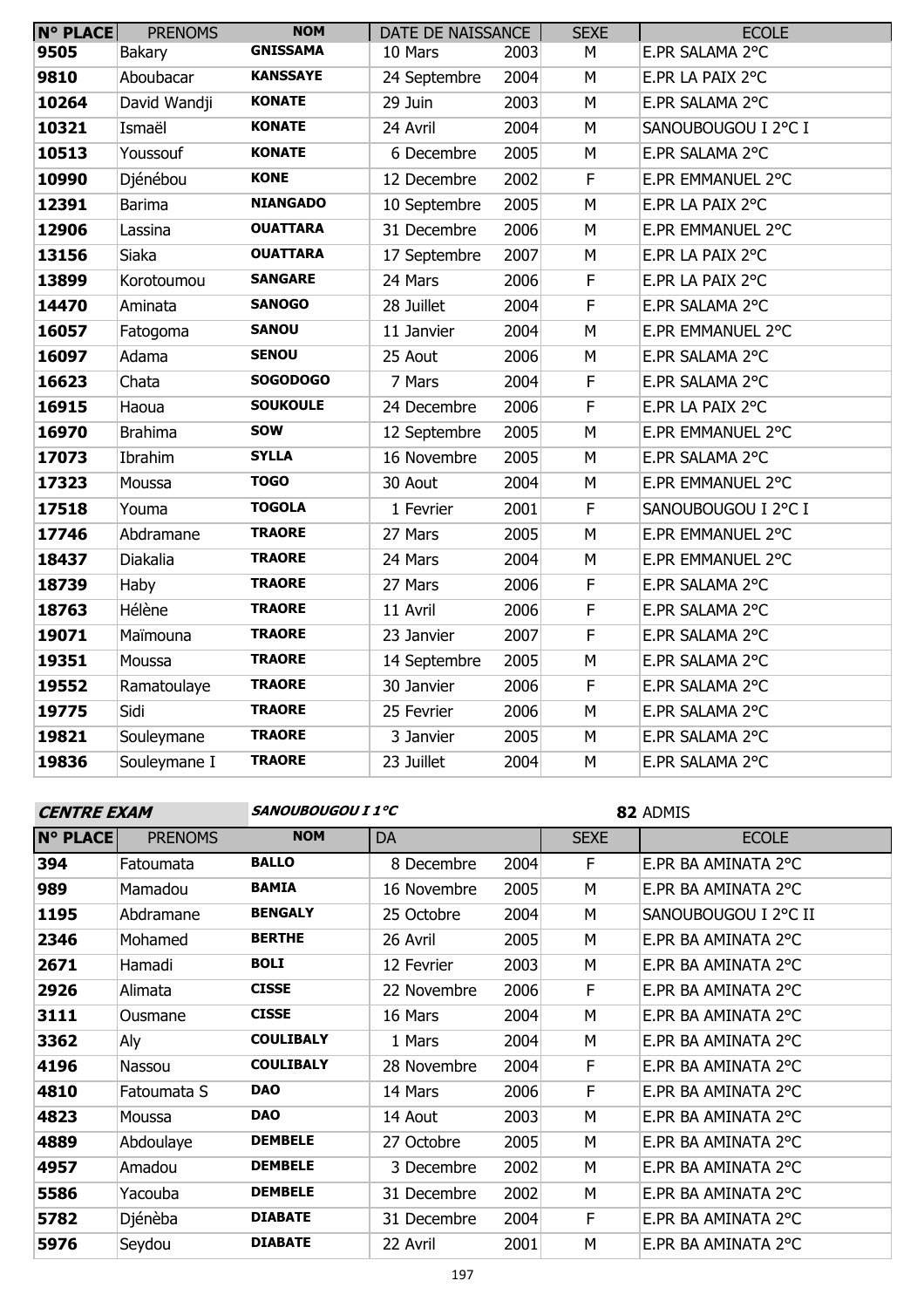| N° PLACE | <b>PRENOMS</b>          | <b>NOM</b>         | DATE DE NAISSANCE |      | <b>SEXE</b> | <b>ECOLE</b>         |
|----------|-------------------------|--------------------|-------------------|------|-------------|----------------------|
| 6488     | Assitan                 | <b>DIALLO</b>      | 13 Octobre        | 2005 | F.          | SANOUBOUGOU I 2°C II |
| 6756     | Kaly                    | <b>DIALLO</b>      | 10 Janvier        | 2006 | М           | E.PR BA AMINATA 2°C  |
| 6807     | Mah M                   | <b>DIALLO</b>      | 12 Octobre        | 2006 | F           | E.PR BA AMINATA 2°C  |
| 7575     | Adama                   | <b>DIARRA</b>      | 7 Mars            | 2004 | М           | SANOUBOUGOU I 2°C II |
| 7724     | Arouna                  | <b>DIARRA</b>      | 28 Novembre       | 2004 | М           | SANOUBOUGOU I 2°C II |
| 7991     | Gniré                   | <b>DIARRA</b>      | 22 Aout           | 2003 | F           | E.PR BA AMINATA 2°C  |
| 8087     | Karim                   | <b>DIARRA</b>      | 22 Mars           | 2005 | М           | E.PR BA AMINATA 2°C  |
| 8173     | Maïmouna                | <b>DIARRA</b>      | 19 Fevrier        | 2001 | F           | E.PR BA AMINATA 2°C  |
| 8575     | Yacouba                 | <b>DIARRA</b>      | 1 Janvier         | 2004 | М           | E.PR BA AMINATA 2°C  |
| 8652     | Fatoumata               | <b>DIAWARA</b>     | 27 Avril          | 2007 | F           | E.PR BA AMINATA 2°C  |
| 8671     | Ouassa                  | <b>DIAWARA</b>     | 30 Juin           | 2006 | F           | E.PR BA AMINATA 2°C  |
| 9292     | Aminata                 | <b>DRABO</b>       | 5 Mars            | 2004 | F           | E.PR BA AMINATA 2°C  |
| 9297     | Oumar                   | <b>DRABO</b>       | 7 Juillet         | 2005 | M           | E.PR BA AMINATA 2°C  |
| 9499     | Mahamadou               | <b>GANO</b>        | 26 Aout           | 2006 | M           | E.PR BA AMINATA 2°C  |
| 9507     | Djelika                 | <b>GNISSAMA</b>    | 16 Mars           | 2005 | F           | SANOUBOUGOU I 2°C II |
| 9688     | Yahiya M                | <b>HAIDARA</b>     | 24 Janvier        | 2006 | М           | SANOUBOUGOU I 2°C II |
| 9951     | Arouna                  | <b>KEÏTA</b>       | 10 Novembre       | 2005 | M           | E.PR BA AMINATA 2°C  |
| 10051    | Sékou Sallah Alou KEÏTA |                    | 25 Novembre       | 2005 | M           | E.PR BA AMINATA 2°C  |
| 10112    | Boubacar                | <b>KOÏTA</b>       | 1 Janvier         | 2006 | М           | E.PR BA AMINATA 2°C  |
| 10187    | Alassane                | <b>KONATE</b>      | 6 Decembre        | 2004 | М           | E.PR BA AMINATA 2°C  |
| 10211    | Arahamatoulaye          | <b>KONATE</b>      | 3 Mars            | 2005 | F           | SANOUBOUGOU I 2°C II |
| 10250    | Bourama                 | <b>KONATE</b>      | 8 Janvier         | 2004 | М           | E.PR BA AMINATA 2°C  |
| 10317    | Ibrahim                 | <b>KONATE</b>      | 13 Aout           | 2004 | М           | E.PR BA AMINATA 2°C  |
| 10662    | Aguibou                 | <b>KONE</b>        | 16 Mars           | 2005 | М           | E.PR BA AMINATA 2°C  |
| 10950    | Diaminatou              | <b>KONE</b>        | 16 Novembre       | 2005 | F           | SANOUBOUGOU I 2°C II |
| 11104    | Hadja Djénèba           | <b>KONE</b>        | 29 Janvier        | 2006 | F           | E.PR BA AMINATA 2°C  |
| 11968    | Alimatou                | <b>MAÏGA</b>       | 24 Octobre        | 2004 | F           | E.PR BA AMINATA 2°C  |
| 12018    | Mahamadou A             | <b>MAÏGA</b>       | 3 Mars            | 2006 | М           | E.PR BA AMINATA 2°C  |
| 12441    | Abdoulaye               | <b>OUATTARA</b>    | 20 Octobre        | 2005 | М           | E.PR BA AMINATA 2°C  |
| 12783    | Fatoumata               | <b>OUATTARA</b>    | 16 Mars           | 2001 | F           | SANOUBOUGOU I 2°C II |
| 14083    | Rokiatou                | <b>SANGARE</b>     | 19 Decembre       | 2004 | F           | SANOUBOUGOU I 2°C II |
| 14121    | Seydou                  | <b>SANGARE</b>     | 20 Fevrier        | 2003 | M           | E.PR BA AMINATA 2°C  |
| 14341    | Adiaratou               | <b>SANOGO</b>      | 26 Janvier        | 2005 | F           | E.PR BA AMINATA 2°C  |
| 14970    | Habibata                | <b>SANOGO</b>      | 25 Avril          | 2004 | F           | SANOUBOUGOU I 2°C II |
| 15590    | Oumou Feya              | <b>SANOGO</b>      | 26 Octobre        | 2005 | F           | E.PR BA AMINATA 2°C  |
| 15664    | Rokiatou                | <b>SANOGO</b>      | 31 Decembre       | 2003 | F           | SANOUBOUGOU I 2°C II |
| 16182    | Awa                     | <b>SIDIBE</b>      | 18 Avril          | 2003 | F.          | E.PR BA AMINATA 2°C  |
| 16359    | Rokia                   | <b>SIDIBE</b>      | 5 Juin            | 2006 | F           | E.PR BA AMINATA 2°C  |
| 16495    | Idrissa                 | <b>SOGOBA</b>      | 5 Fevrier         | 2004 | M           | SANOUBOUGOU I 2°C II |
| 16583    | Aramatou                | <b>SOGODOGO</b>    | 22 Fevrier        | 2003 | F           | SANOUBOUGOU I 2°C II |
| 16852    | Sita                    | <b>SOGODOGO</b>    | 23 Aout           | 2004 | F.          | SANOUBOUGOU I 2°C II |
| 16930    | Mahamat                 | <b>SOUNKOUMANA</b> | 31 Decembre       | 2005 | М           | SANOUBOUGOU I 2°C II |
| 17007    | Adama                   | <b>SYLLA</b>       | 1 Octobre         | 2003 | М           | E.PR BA AMINATA 2°C  |
| 17218    | Abdramane               | <b>TELLY</b>       | 6 Mars            | 2005 | М           | E.PR BA AMINATA 2°C  |
| 17416    | Ichaka T                | <b>TOGOLA</b>      | 12 Janvier        | 2006 | М           | E.PR BA AMINATA 2°C  |
| 17439    | Maïmouna                | <b>TOGOLA</b>      | 26 Fevrier        | 2001 | F           | E.PR BA AMINATA 2°C  |
| 17464    | Ousmane                 | <b>TOGOLA</b>      | 27 Avril          | 2004 | М           | E.PR BA AMINATA 2°C  |
| 17548    | Issiaka                 | <b>TOGORA</b>      | 13 Mars           | 2004 | М           | SANOUBOUGOU I 2°C II |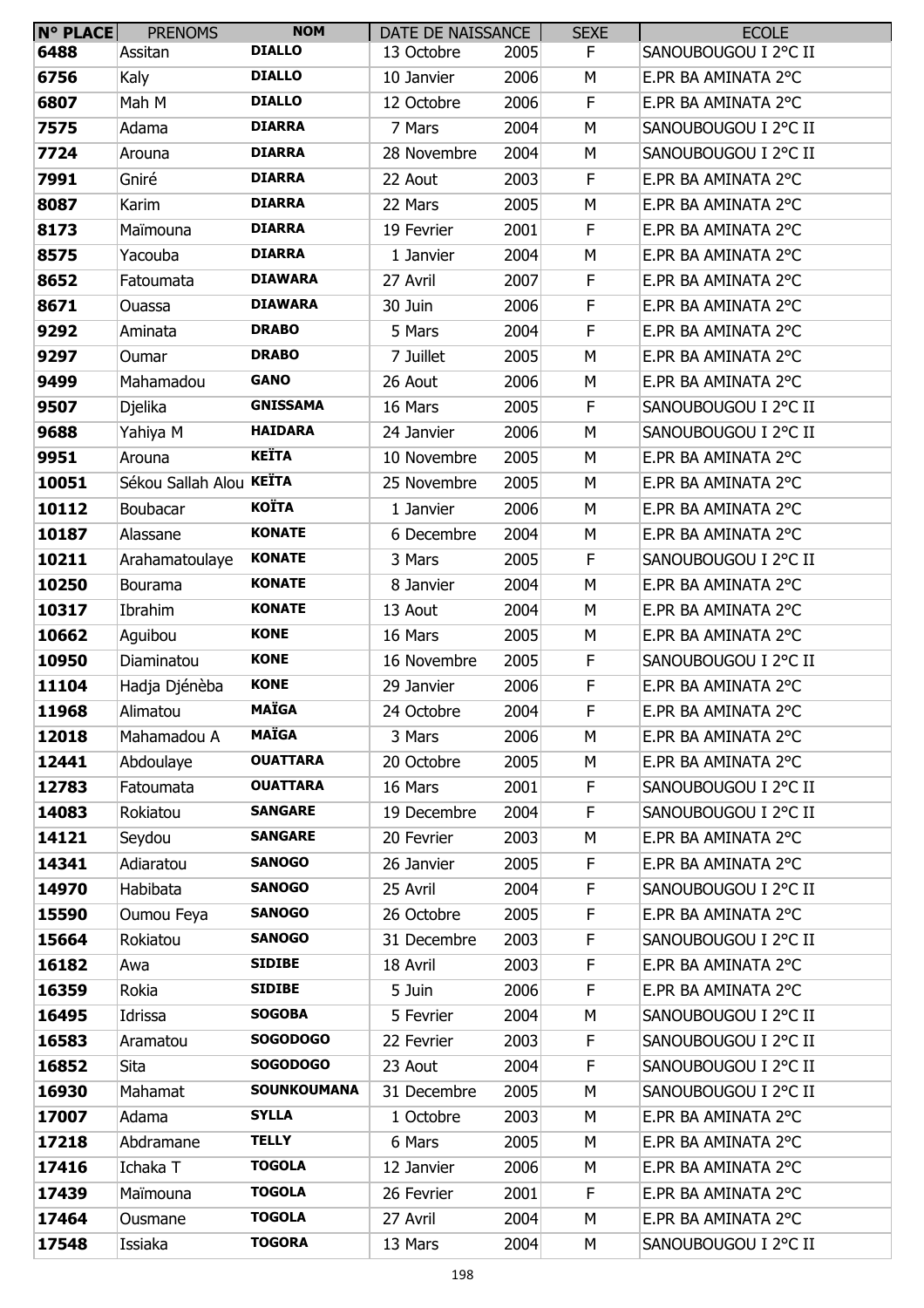| <b>N° PLACE</b> | <b>PRENOMS</b> | <b>NOM</b>      | DATE DE NAISSANCE |      | <b>SEXE</b> | <b>ECOLE</b>         |
|-----------------|----------------|-----------------|-------------------|------|-------------|----------------------|
| 17569           | Mohamed S      | <b>TOLO</b>     | 28 Janvier        | 2006 | м           | E.PR BA AMINATA 2°C  |
| 17582           | Yoro           | <b>TOUNGARA</b> | 19 Septembre      | 2005 | M           | Sanoubougou I 2°C II |
| 17602           | Adam           | <b>TOURE</b>    | 20 Septembre      | 2004 | F           | E.PR BA AMINATA 2°C  |
| 17696           | Abdoul Kader   | <b>TRAORE</b>   | 23 Janvier        | 2004 | M           | SANOUBOUGOU I 2°C II |
| 17900           | Adiaratou      | <b>TRAORE</b>   | 5 Avril           | 2005 | F           | E.PR BA AMINATA 2°C  |
| 17955           | Aïchata        | <b>TRAORE</b>   | 1 Janvier         | 2004 | F           | SANOUBOUGOU I 2°C II |
| 18219           | Awa            | <b>TRAORE</b>   | 12 Juin           | 2004 | F           | SANOUBOUGOU I 2°C II |
| 18462           | Diaminatou     | <b>TRAORE</b>   | 9 Janvier         | 2005 | F           | E.PR BA AMINATA 2°C  |
| 18500           | Djénéba        | <b>TRAORE</b>   | 23 Septembre      | 2003 | F           | E.PR BA AMINATA 2°C  |
| 18684           | Fatoumata M    | <b>TRAORE</b>   | 15 Aout           | 2005 | F           | E.PR BA AMINATA 2°C  |
| 18816           | Issa           | <b>TRAORE</b>   | 19 Janvier        | 2005 | М           | SANOUBOUGOU I 2°C II |
| 19177           | Mariam         | <b>TRAORE</b>   | 13 Septembre      | 2003 | F           | E.PR BA AMINATA 2°C  |
| 19266           | Massita        | <b>TRAORE</b>   | 27 Novembre       | 2002 | F           | SANOUBOUGOU I 2°C II |
| 19480           | Oumou          | <b>TRAORE</b>   | 1 Decembre        | 2004 | F           | E.PR BA AMINATA 2°C  |
| 19494           | Oumou          | <b>TRAORE</b>   | 20 Mars           | 2004 | F           | SANOUBOUGOU I 2°C II |
| 19707           | Sékou          | <b>TRAORE</b>   | 4 Janvier         | 2001 | М           | SANOUBOUGOU I 2°C II |
| 19819           | Souleymane     | <b>TRAORE</b>   | 8 Juin            | 2005 | М           | E.PR BA AMINATA 2°C  |
| 19937           | Yacouba        | <b>TRAORE</b>   | 10 Avril          | 2004 | M           | E.PR BA AMINATA 2°C  |

| <b>CENTRE EXAM</b> |                  | SANOUBOUGOU I 2°C I |             |      | 80 ADMIS    |                              |  |
|--------------------|------------------|---------------------|-------------|------|-------------|------------------------------|--|
| <b>N° PLACE</b>    | <b>PRENOMS</b>   | <b>NOM</b>          | <b>DA</b>   |      | <b>SEXE</b> | <b>ECOLE</b>                 |  |
| 92                 | Ibrahim Dit Bèkè | <b>BAGAYOGO</b>     | 10 Juin     | 2004 | M           | SANOUBOUGOU I 2°C I          |  |
| 320                | Awa              | <b>BALLO</b>        | 22 Juin     | 2006 | $\mathsf F$ | E.PR LES PIONNIERS 2°C       |  |
| 825                | Korotoumou       | <b>BAMBA</b>        | 17 Avril    | 2000 | F           | SANOUBOUGOU I 2°C I          |  |
| 988                | Aoua             | <b>BAMIA</b>        | 16 Avril    | 2000 | $\mathsf F$ | SANOUBOUGOU I 2°C I          |  |
| 1082               | Arouna           | <b>BAYOKO</b>       | 15 Juin     | 2005 | M           | E.PR NANA KADIDIA TRAORÉ 2°C |  |
| 1792               | Abibata          | <b>BERTHE</b>       | 25 Aout     | 2002 | F           | SANOUBOUGOU I 2°C I          |  |
| 1826               | Adam             | <b>BERTHE</b>       | 2 Septembre | 1995 | F           | CL                           |  |
| 2095               | Djibril          | <b>BERTHE</b>       | 13 Aout     | 2003 | M           | E.PR NANA KADIDIA TRAORÉ 2°C |  |
| 2512               | Sinaly           | <b>BERTHE</b>       | 20 Decembre | 2003 | M           | SANOUBOUGOU I 2°C I          |  |
| 2516               | Sitan            | <b>BERTHE</b>       | 30 Janvier  | 2004 | F           | E.PR NANA KADIDIA TRAORÉ 2°C |  |
| 2873               | Sidi             | <b>CAMARA</b>       | 26 Janvier  | 2004 | M           | SANOUBOUGOU I 2°C I          |  |
| 3002               | Fatoumata        | <b>CISSE</b>        | 7 Avril     | 2002 | F           | SANOUBOUGOU I 2°C I          |  |
| 3221               | Abibatou         | <b>COULIBALY</b>    | 21 Octobre  | 2000 | $\mathsf F$ | CL                           |  |
| 3467               | Awa              | <b>COULIBALY</b>    | 17 Mars     | 2004 | $\mathsf F$ | E.PR NANA KADIDIA TRAORÉ 2°C |  |
| 3722               | Fatoumata        | <b>COULIBALY</b>    | 17 Octobre  | 2005 | F           | CL                           |  |
| 3858               | Kadiatou         | <b>COULIBALY</b>    | 28 Avril    | 2004 | F           | E.PR NANA KADIDIA TRAORÉ 2°C |  |
| 4188               | Nana             | <b>COULIBALY</b>    | 25 Novembre | 2005 | F           | E.PR NANA KADIDIA TRAORÉ 2°C |  |
| 4693               | Aly              | <b>DANIOGO</b>      | 30 Juin     | 2004 | M           | E.PR NANA KADIDIA TRAORÉ 2°C |  |
| 4738               | Adiaratou        | <b>DANIOKO</b>      | 11 Juillet  | 2003 | F           | SANOUBOUGOU I 2°C I          |  |
| 5084               | Cheicknè         | <b>DEMBELE</b>      | 21 Mars     | 2004 | M           | E.PR NANA KADIDIA TRAORÉ 2°C |  |
| 5156               | Fanta            | <b>DEMBELE</b>      | 9 Janvier   | 2005 | F           | E.PR LES PIONNIERS 2°C       |  |
| 5180               | Fatoumata A      | <b>DEMBELE</b>      | 14 Novembre | 2006 | F           | E.PR LES PIONNIERS 2°C       |  |
| 5252               | Kadidiatou       | <b>DEMBELE</b>      | 18 Janvier  | 2004 | F           | SANOUBOUGOU I 2°C I          |  |
| 5260               | Karidiata        | <b>DEMBELE</b>      | 15 Janvier  | 2007 | F           | E.PR LES PIONNIERS 2°C       |  |
| 5757               | <b>Bréhima</b>   | <b>DIABATE</b>      | 7 Novembre  | 2002 | M           | SANOUBOUGOU I 2°C I          |  |
| 5868               | Korotoumou D     | <b>DIABATE</b>      | 2 Fevrier   | 2006 | F           | E.PR NANA KADIDIA TRAORÉ 2°C |  |
| 5893               | Mamadou Babou    | <b>DIABATE</b>      | 4 Septembre | 2005 | M           | E.PR LES PIONNIERS 2°C       |  |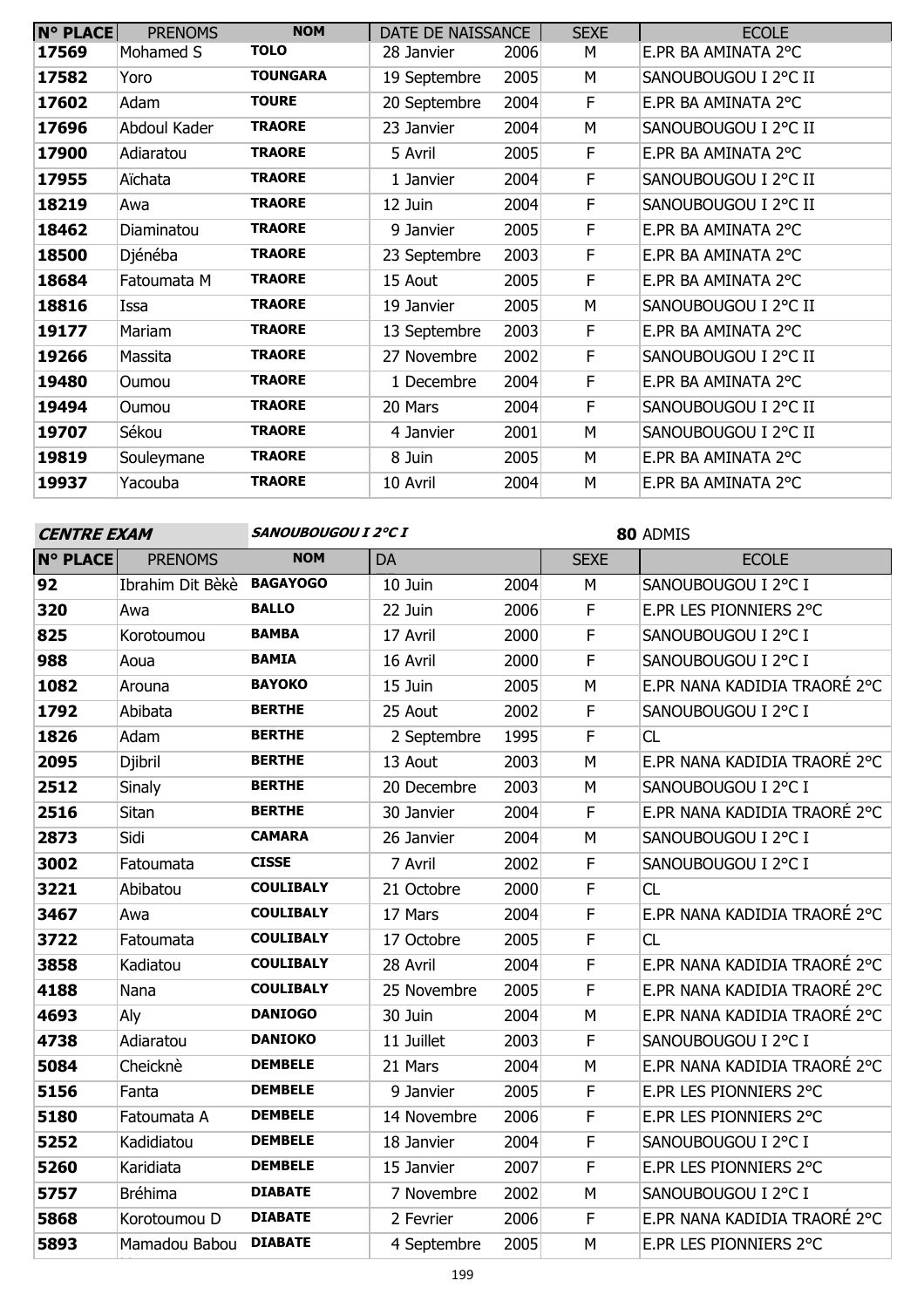| <b>N° PLACE</b> | <b>PRENOMS</b>           | <b>NOM</b>        | DATE DE NAISSANCE |      | <b>SEXE</b> | <b>ECOLE</b>                 |
|-----------------|--------------------------|-------------------|-------------------|------|-------------|------------------------------|
| 5977            | Seydou                   | <b>DIABATE</b>    | 6 Juillet         | 2003 | М           | E.PR NANA KADIDIA TRAORÉ 2°C |
| 6029            | Youssouf                 | <b>DIABATE</b>    | 26 Septembre      | 2002 | M           | E.PR NANA KADIDIA TRAORÉ 2°C |
| 6169            | Fatoumata                | <b>DIAKITE</b>    | 20 Juillet        | 2004 | F           | SANOUBOUGOU I 2°C I          |
| 6281            | Sénidiè                  | <b>DIAKITE</b>    | 27 Mars           | 2005 | F           | E.PR LES PIONNIERS 2°C       |
| 6504            | Awa                      | <b>DIALLO</b>     | 9 Novembre        | 2004 | F           | SANOUBOUGOU I 2°C I          |
| 7007            | Rokiatou                 | <b>DIALLO</b>     | 9 Octobre         | 2001 | F           | CL                           |
| 7226            | Aïchata                  | <b>DIAMOUTENE</b> | 1 Janvier         | 2007 | F           | SANOUBOUGOU I 2°C I          |
| 7563            | Achita                   | <b>DIARRA</b>     | 6 Aout            | 2005 | F           | E.PR LES PIONNIERS 2°C       |
| 8174            | Maïmouna                 | <b>DIARRA</b>     | 29 Juin           | 2005 | $\mathsf F$ | E.PR NANA KADIDIA TRAORÉ 2°C |
| 8245            | Mariam                   | <b>DIARRA</b>     | 9 Novembre        | 2004 | F           | SANOUBOUGOU I 2°C I          |
| 8361            | Oumou                    | <b>DIARRA</b>     | 11 Janvier        | 2006 | F           | E.PR LES PIONNIERS 2°C       |
| 9020            | Abibatou                 | <b>DJOURTHE</b>   | 14 Mars           | 2001 | $\mathsf F$ | E.PR NANA KADIDIA TRAORÉ 2°C |
| 9139            | Madou                    | <b>DOUGOURE</b>   | 9 Mars            | 2002 | M           | SANOUBOUGOU I 2°C I          |
| 9178            | Chaka                    | <b>DOUMBIA</b>    | 3 Janvier         | 2000 | M           | CL                           |
| 9354            | Djénéba                  | <b>FANE</b>       | 26 Juin           | 2003 | F           | SANOUBOUGOU I 2°C I          |
| 9394            | Rokia                    | <b>FANE</b>       | 9 Aout            | 1997 | $\mathsf F$ | <b>CL</b>                    |
| 9593            | Salifou                  | <b>GONSOGO</b>    | 18 Novembre       | 2003 | М           | CL                           |
| 9656            | Mariam                   | <b>GUINDO</b>     | 14 Juillet        | 2002 | F           | CL                           |
| 9657            | Mariam                   | <b>GUINDO</b>     | 3 Mars            | 2004 | $\mathsf F$ | E.PR NANA KADIDIA TRAORÉ 2°C |
| 9720            | Moussa                   | <b>HOTT</b>       | 20 Decembre       | 2002 | M           | E.PR NANA KADIDIA TRAORÉ 2°C |
| 9742            | Alexis Jean Marie KAMATE |                   | 30 Mars           | 2000 | М           | CL                           |
| 9839            | Anta                     | <b>KARAMBE</b>    | 19 Octobre        | 2003 | F           | CL                           |
| 9853            | Aïssata                  | <b>KASSOGUE</b>   | 1 Janvier         | 1999 | F           | CL                           |
| 9903            | Lamine                   | <b>KEITA</b>      | 10 Juillet        | 1982 | М           | CL                           |
| 10113           | Korotoumou               | <b>KOÏTA</b>      | 31 Decembre       | 1998 | F           | CL                           |
| 10373           | Mamadou                  | <b>KONATE</b>     | 14 Aout           | 2006 | M           | SANOUBOUGOU I 2°C I          |
| 10418           | Onésimes                 | <b>KONATE</b>     | 11 Juin           | 2003 | F           | E.PR NANA KADIDIA TRAORÉ 2°C |
| 10913           | Cheick Oumar             | <b>KONE</b>       | 14 Novembre       | 2003 | М           | E.PR NANA KADIDIA TRAORÉ 2°C |
| 11230           | Lamine                   | <b>KONE</b>       | 19 Fevrier        | 2002 | М           | CL                           |
| 11434           | Nafissatou               | <b>KONE</b>       | 8 Novembre        | 2004 | F           | SANOUBOUGOU I 2°C I          |
| 11552           | Rokiatou                 | <b>KONE</b>       | 9 Juin            | 2004 | F           | SANOUBOUGOU I 2°C I          |
| 11908           | <b>Brakissa</b>          | LY                | 29 Novembre       | 2006 | F           | SANOUBOUGOU I 2°C I          |
| 12260           | Oumou K                  | <b>MARIKO</b>     | 12 Fevrier        | 2006 | F           | E.PR LES PIONNIERS 2°C       |
| 13646           | Aramata                  | <b>SANGARE</b>    | 28 Novembre       | 1998 | F           | CL                           |
| 13692           | Barakatou                | <b>SANGARE</b>    | 22 Janvier        | 2002 | F           | SANOUBOUGOU I 2°C I          |
| 14402           | Alassane                 | <b>SANOGO</b>     | 15 Avril          | 2003 | M           | SANOUBOUGOU I 2°C I          |
| 14408           | Alfousseyni              | <b>SANOGO</b>     | 7 Mars            | 2004 | M           | E.PR NANA KADIDIA TRAORÉ 2°C |
| 14992           | Ibrahim                  | <b>SANOGO</b>     | 27 Mars           | 2002 | M           | SANOUBOUGOU I 2°C I          |
| 16473           | Abdoulaye                | <b>SOGOBA</b>     | 9 Mars            | 2000 | M           | E.PR NANA KADIDIA TRAORÉ 2°C |
| 17109           | Momini                   | <b>SYLLA</b>      | 16 Juillet        | 2005 | M           | SANOUBOUGOU I 2°C I          |
| 17210           | Amadou                   | <b>TAPILY</b>     | 20 Janvier        | 2004 | M           | SANOUBOUGOU I 2°C I          |
| 17701           | Abdoul Karim             | <b>TRAORE</b>     | 25 Janvier        | 2003 | М           | SANOUBOUGOU I 2°C I          |
| 17915           | Afou                     | <b>TRAORE</b>     | 31 Decembre       | 2002 | F           | E.PR NANA KADIDIA TRAORÉ 2°C |
| 18050           | Amadou                   | <b>TRAORE</b>     | 7 Juillet         | 2002 | M           | CL                           |
| 18092           | Aminata                  | <b>TRAORE</b>     | 17 Janvier        | 2006 | F           | E.PR NANA KADIDIA TRAORÉ 2°C |
| 18558           | Dramane                  | <b>TRAORE</b>     | 27 Fevrier        | 2002 | М           | CL                           |
| 18569           | <b>Drissa</b>            | <b>TRAORE</b>     | 18 Janvier        | 2003 | M           | CL                           |
| 18888           | Kadidiata                | <b>TRAORE</b>     | 18 Fevrier        | 2002 | F           | E.PR NANA KADIDIA TRAORÉ 2°C |
|                 |                          |                   |                   |      |             |                              |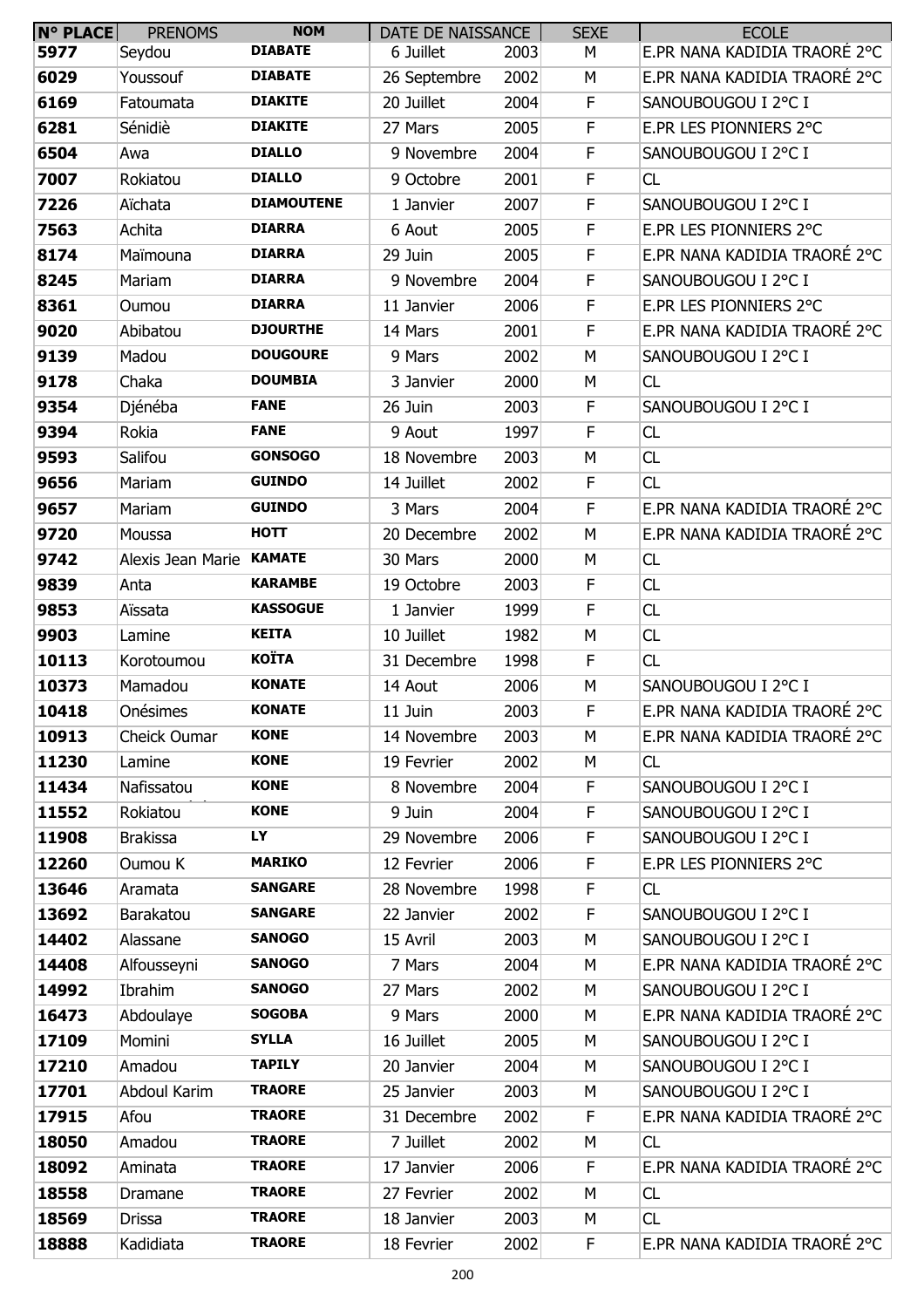| <b>N° PLACE</b> | <b>PRENOMS</b> | <b>NOM</b>     | DATE DE NAISSANCE |      | <b>SEXE</b> | <b>ECOLE</b>                 |
|-----------------|----------------|----------------|-------------------|------|-------------|------------------------------|
| 19024           | Madani         | <b>TRAORE</b>  | 25 Fevrier        | 2001 | M           | E.PR NANA KADIDIA TRAORÉ 2°C |
| 19316           | Mohamed Moctar | <b>TRAORE</b>  | 1 Septembre       | 2006 | м           | Sanoubougou I 2°C I          |
| 19638           | Salimata       | <b>TRAORE</b>  | 26 Octobre        | 2006 |             | E.PR NANA KADIDIA TRAORÉ 2°C |
| 19774           | Sidi           | <b>TRAORE</b>  | 6 Aout            | 2004 | М           | E.PR NANA KADIDIA TRAORÉ 2°C |
| 20101           | Kanda          | <b>YALCOUE</b> | 26 Mars           | 2005 | М           | e.pr les pionniers 2°C       |

| <b>CENTRE EXAM</b> |                | SANOUBOUGOU II 2°C |              |      | 80 ADMIS    |                            |  |  |
|--------------------|----------------|--------------------|--------------|------|-------------|----------------------------|--|--|
| <b>N° PLACE</b>    | <b>PRENOMS</b> | <b>NOM</b>         | DA           |      | <b>SEXE</b> | <b>ECOLE</b>               |  |  |
| 12                 | Mariama        | <b>ALHOUSSEYNI</b> | 17 Janvier   | 2004 | F           | SANOUBOUGOU II 2°C         |  |  |
| 260                | Aboubacar      | <b>BALLO</b>       | 1 Aout       | 2003 | M           | SANOUBOUGOU II 2°C         |  |  |
| 401                | Fatoumata      | <b>BALLO</b>       | 8 Decembre   | 2003 | F           | SANOUBOUGOU II 2°C         |  |  |
| 717                | Bakary         | <b>BAMBA</b>       | 12 Juin      | 2004 | M           | SANOUBOUGOU II 2°C         |  |  |
| 858                | Mariam         | <b>BAMBA</b>       | 24 Avril     | 2004 | F           | SANOUBOUGOU II 2°C         |  |  |
| 1308               | <b>Bakary</b>  | <b>BENGALY</b>     | 28 Aout      | 2003 | M           | SANOUBOUGOU II 2°C         |  |  |
| 2044               | Daouda         | <b>BERTHE</b>      | 31 Mars      | 2006 | М           | E.PR FADIALA COULIBALY 2°C |  |  |
| 2509               | Sidi Rabi      | <b>BERTHE</b>      | 6 Janvier    | 2006 | M           | SANOUBOUGOU II 2°C         |  |  |
| 3084               | Mossa          | <b>CISSE</b>       | 31 Decembre  | 2005 | M           | E.PR FADIALA COULIBALY 2°C |  |  |
| 3508               | Bakary Yacouba | <b>COULIBALY</b>   | 29 Avril     | 2007 | М           | E.PR FADIALA COULIBALY 2°C |  |  |
| 3538               | Bibatou        | <b>COULIBALY</b>   | 31 Decembre  | 2002 | F           | SANOUBOUGOU II 2°C         |  |  |
| 3587               | Cheïbou        | <b>COULIBALY</b>   | 20 Janvier   | 2003 | M           | SANOUBOUGOU II 2°C         |  |  |
| 3706               | Fagnery Ismaël | <b>COULIBALY</b>   | 9 Janvier    | 2006 | M           | E.PR FADIALA COULIBALY 2°C |  |  |
| 3882               | Kafounè        | <b>COULIBALY</b>   | 14 Mars      | 2007 | F           | E.PR FADIALA COULIBALY 2°C |  |  |
| 4158               | Moussa         | <b>COULIBALY</b>   | 5 Janvier    | 2003 | M           | SANOUBOUGOU II 2°C         |  |  |
| 4210               | Nouhoum        | <b>COULIBALY</b>   | 6 Mars       | 2002 | M           | E.PR FADIALA COULIBALY 2°C |  |  |
| 4311               | Rosine         | <b>COULIBALY</b>   | 3 Septembre  | 2006 | F           | E.PR FADIALA COULIBALY 2°C |  |  |
| 4488               | Soumaïla       | <b>COULIBALY</b>   | 23 Decembre  | 2005 | М           | SANOUBOUGOU II 2°C         |  |  |
| 4831               | Tieduma        | <b>DAO</b>         | 19 Fevrier   | 2003 | M           | SANOUBOUGOU II 2°C         |  |  |
| 4980               | Anchata        | <b>DEMBELE</b>     | 16 Aout      | 2003 | F           | E.PR FADIALA COULIBALY 2°C |  |  |
| 5089               | Daniel         | <b>DEMBELE</b>     | 16 Novembre  | 2004 | М           | SANOUBOUGOU II 2°C         |  |  |
| 5656               | Aboubacar      | <b>DIABATE</b>     | 9 Fevrier    | 2003 | М           | SANOUBOUGOU II 2°C         |  |  |
| 5760               | Chaka          | <b>DIABATE</b>     | 30 Janvier   | 2006 | M           | E.PR FADIALA COULIBALY 2°C |  |  |
| 5973               | Sanata         | <b>DIABATE</b>     | 17 Aout      | 2005 | F           | SANOUBOUGOU II 2°C         |  |  |
| 6091               | Adama Youssouf | <b>DIAKITE</b>     | 14 Septembre | 2005 | M           | E.PR FADIALA COULIBALY 2°C |  |  |
| 7005               | Rokia          | <b>DIALLO</b>      | 1 Avril      | 2003 | F           | SANOUBOUGOU II 2°C         |  |  |
| 7141               | Toumani        | <b>DIALLO</b>      | 27 Juillet   | 2005 | М           | E.PR FADIALA COULIBALY 2°C |  |  |
| 7769               | <b>Bakary</b>  | <b>DIARRA</b>      | 6 Octobre    | 2004 | М           | E.PR FADIALA COULIBALY 2°C |  |  |
| 7946               | Fatoumata      | <b>DIARRA</b>      | 8 Fevrier    | 2005 | F           | E.PR FADIALA COULIBALY 2°C |  |  |
| 8221               | Manténé Bréma  | <b>DIARRA</b>      | 11 Mars      | 2006 | F           | E.PR FADIALA COULIBALY 2°C |  |  |
| 8383               | Ramata         | <b>DIARRA</b>      | 15 Novembre  | 2002 | F           | SANOUBOUGOU II 2°C         |  |  |
| 8904               | Aminata        | <b>DJILLA</b>      | 16 Fevrier   | 2006 | F           | SANOUBOUGOU II 2°C         |  |  |
| 9304               | Allaye         | <b>DRAME</b>       | 5 Octobre    | 2004 | М           | E.PR FADIALA COULIBALY 2°C |  |  |
| 9549               | Aboudramane    | <b>GOÏTA</b>       | 12 Juin      | 2005 | М           | E.PR FADIALA COULIBALY 2°C |  |  |
| 9955               | Assitan        | <b>KEÏTA</b>       | 5 Fevrier    | 2004 | F           | E.PR FADIALA COULIBALY 2°C |  |  |
| 10037              | Ramatou        | <b>KEÏTA</b>       | 26 Octobre   | 2005 | F           | E.PR FADIALA COULIBALY 2°C |  |  |
| 10219              | Assiatou       | <b>KONATE</b>      | 27 Fevrier   | 2004 | F           | E.PR FADIALA COULIBALY 2°C |  |  |
| 11170              | Kadidia        | <b>KONE</b>        | 11 Decembre  | 2005 | F           | E.PR FADIALA COULIBALY 2°C |  |  |
| 11722              | Waraba         | <b>KONE</b>        | 10 Juillet   | 2003 | F           | SANOUBOUGOU II 2°C         |  |  |
| 11825              | Yétroi Maman   | <b>KOUMA</b>       | 13 Juillet   | 2006 | М           | E.PR FADIALA COULIBALY 2°C |  |  |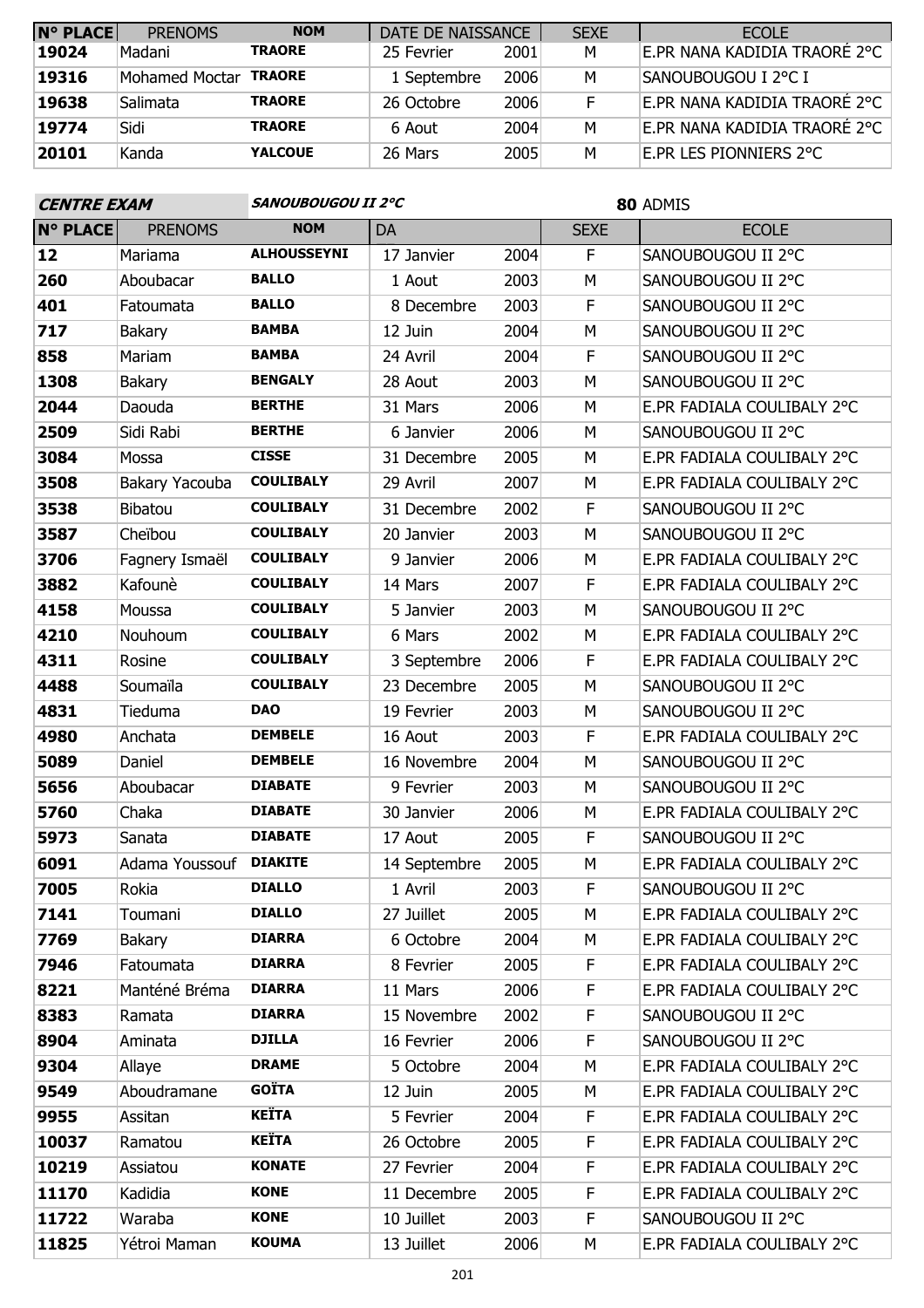| <b>N° PLACE</b> | <b>PRENOMS</b>           | <b>NOM</b>        | DATE DE NAISSANCE |      | <b>SEXE</b> | <b>ECOLE</b>               |
|-----------------|--------------------------|-------------------|-------------------|------|-------------|----------------------------|
| 11909           | Facourou                 | LY                | 19 Septembre      | 2004 | М           | SANOUBOUGOU II 2°C         |
| 11920           | Garba B                  | <b>MAGASSOUBA</b> | 8 Septembre       | 2006 | M           | E.PR FADIALA COULIBALY 2°C |
| 12037           | Ousmane                  | <b>MAÏGA</b>      | 25 Aout           | 2004 | M           | E.PR FADIALA COULIBALY 2°C |
| 12325           | Oumar                    | <b>NABO</b>       | 4 Juin            | 2005 | M           | SANOUBOUGOU II 2°C         |
| 13808           | Fatoumata Bintou SANGARE |                   | 7 Aout            | 2007 | F           | E.PR FADIALA COULIBALY 2°C |
| 14019           | Moussa I                 | <b>SANGARE</b>    | 31 Juillet        | 2004 | M           | SANOUBOUGOU II 2°C         |
| 14233           | Abdoulaye                | <b>SANOGO</b>     | 17 Septembre      | 2004 | M           | E.PR FADIALA COULIBALY 2°C |
| 15021           | Issa                     | <b>SANOGO</b>     | 30 Octobre        | 2002 | M           | SANOUBOUGOU II 2°C         |
| 15221           | Madane                   | <b>SANOGO</b>     | 15 Avril          | 2005 | M           | SANOUBOUGOU II 2°C         |
| 15482           | Moussa                   | <b>SANOGO</b>     | 24 Decembre       | 2003 | М           | SANOUBOUGOU II 2°C         |
| 15608           | Ousmane                  | <b>SANOGO</b>     | 24 Fevrier        | 2002 | М           | SANOUBOUGOU II 2°C         |
| 15655           | Rokiatou                 | <b>SANOGO</b>     | 20 Decembre       | 2005 | F           | E.PR FADIALA COULIBALY 2°C |
| 15685           | Safiatou                 | <b>SANOGO</b>     | 20 Decembre       | 2003 | F           | SANOUBOUGOU II 2°C         |
| 15805           | Seydou L                 | <b>SANOGO</b>     | 2 Aout            | 2005 | M           | SANOUBOUGOU II 2°C         |
| 16099           | Ousmane                  | <b>SENOU</b>      | 27 Novembre       | 2002 | M           | SANOUBOUGOU II 2°C         |
| 16164           | Aminata                  | <b>SIDIBE</b>     | 15 Novembre       | 2005 | F           | E.PR FADIALA COULIBALY 2°C |
| 16467           | Sitan                    | <b>SISSOKO</b>    | 16 Mars           | 2002 | F           | SANOUBOUGOU II 2°C         |
| 16468           | Sory                     | <b>SISSOKO</b>    | 16 Juin           | 2006 | M           | E.PR FADIALA COULIBALY 2°C |
| 16628           | Daba                     | <b>SOGODOGO</b>   | 3 Mars            | 2006 | M           | E.PR FADIALA COULIBALY 2°C |
| 16773           | Massa                    | <b>SOGODOGO</b>   | 11 Avril          | 2004 | М           | SANOUBOUGOU II 2°C         |
| 16965           | Abdoul                   | <b>SOW</b>        | 1 Janvier         | 2003 | M           | SANOUBOUGOU II 2°C         |
| 17067           | Fatoumata                | <b>SYLLA</b>      | 17 Avril          | 2004 | F           | SANOUBOUGOU II 2°C         |
| 17115           | Nabintou                 | <b>SYLLA</b>      | 17 Avril          | 2005 | F           | E.PR FADIALA COULIBALY 2°C |
| 17131           | Seydou                   | <b>SYLLA</b>      | 16 Janvier        | 2003 | М           | SANOUBOUGOU II 2°C         |
| 17142           | Tenin                    | <b>SYLLA</b>      | 22 Juin           | 2003 | F           | E.PR FADIALA COULIBALY 2°C |
| 17195           | Lassina                  | <b>TANGARA</b>    | 27 Juin           | 2003 | M           | E.PR FADIALA COULIBALY 2°C |
| 17247           | Daouda                   | <b>TESSOUKE</b>   | 25 Mars           | 2005 | M           | SANOUBOUGOU II 2°C         |
| 17428           | Kassim                   | <b>TOGOLA</b>     | 5 Fevrier         | 2003 | M           | SANOUBOUGOU II 2°C         |
| 17611           | Ali                      | <b>TOURE</b>      | 25 Janvier        | 2005 | М           | SANOUBOUGOU II 2°C         |
| 17638           | Fatoumata M              | <b>TOURE</b>      | 28 Mars           | 2004 | F           | E.PR FADIALA COULIBALY 2°C |
| 17868           | Adama                    | <b>TRAORE</b>     | 22 Janvier        | 2005 | М           | SANOUBOUGOU II 2°C         |
| 18190           | Assitan                  | <b>TRAORE</b>     | 10 Octobre        | 2004 | F.          | SANOUBOUGOU II 2°C         |
| 18237           | Bafing                   | <b>TRAORE</b>     | 7 Mars            | 2006 | М           | E.PR FADIALA COULIBALY 2°C |
| 18512           | Djénéba                  | <b>TRAORE</b>     | 31 Octobre        | 2002 | F           | SANOUBOUGOU II 2°C         |
| 18777           | Ibrahim Daouda           | <b>TRAORE</b>     | 12 Janvier        | 2006 | F.          | E.PR FADIALA COULIBALY 2°C |
| 18788           | Ibrahima Daouda TRAORE   |                   | 7 Juillet         | 2005 | М           | E.PR FADIALA COULIBALY 2°C |
| 18891           | Kadidiatou               | <b>TRAORE</b>     | 27 Septembre      | 2006 | F.          | E.PR FADIALA COULIBALY 2°C |
| 18960           | Korotoumou               | <b>TRAORE</b>     | 9 Decembre        | 2004 | F           | E.PR FADIALA COULIBALY 2°C |
| 19656           | Salimata                 | <b>TRAORE</b>     | 9 Mars            | 2005 | F           | SANOUBOUGOU II 2°C         |
| 19753           | Siaka                    | <b>TRAORE</b>     | 10 Janvier        | 2004 | М           | E.PR FADIALA COULIBALY 2°C |

| <b>CENTRE EXAM</b> |                | <b>SIKASSO "A1"</b> |             |      | 24 ADMIS    |                     |  |
|--------------------|----------------|---------------------|-------------|------|-------------|---------------------|--|
| <b>N° PLACE</b>    | <b>PRENOMS</b> | <b>NOM</b>          | DA          |      | <b>SEXE</b> | <b>ECOLE</b>        |  |
| 49                 | Abou           | <b>BAGAYOGO</b>     | 21 Janvier  | 2004 | М           | <b>SIKASSO "A2"</b> |  |
| 362                | Diakalia       | <b>BALLO</b>        | 3 Mars      | 2004 | M           | CL                  |  |
| 450                | Korotoumou     | <b>BALLO</b>        | 20 Fevrier  | 2002 | F           | SIKASSO "A2"        |  |
| 1023               | <b>Oumou</b>   | <b>BARRY</b>        | 27 Juillet  | 2003 | F           | SIKASSO "A1"        |  |
| 2121               | Fatoumata      | <b>BERTHE</b>       | 30 Decembre | 1996 | F           | CL                  |  |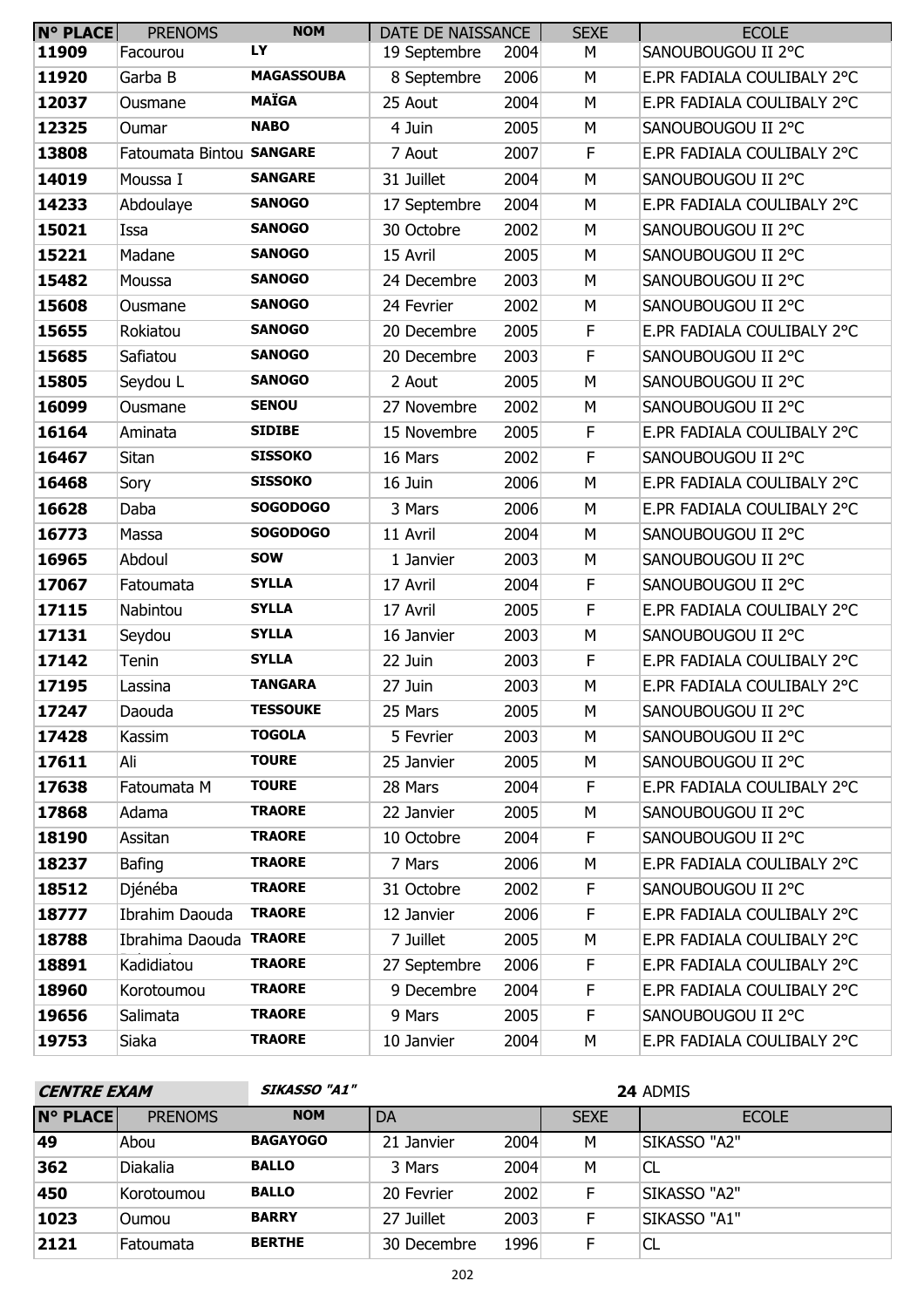| <b>N° PLACE</b> | <b>PRENOMS</b>   | <b>NOM</b>        | DATE DE NAISSANCE |      | <b>SEXE</b> | <b>ECOLE</b> |
|-----------------|------------------|-------------------|-------------------|------|-------------|--------------|
| 4724            | Salif            | <b>DANIOGO</b>    | 22 Janvier        | 1999 | М           | CL           |
| 5442            | <b>Oumar</b>     | <b>DEMBELE</b>    | 25 Fevrier        | 2006 | M           | SIKASSO "A1" |
| 5807            | Fatoumata        | <b>DIABATE</b>    | 18 Decembre       | 2004 | F.          | SIKASSO "A2" |
| 6984            | Ousmane          | <b>DIALLO</b>     | 5 Octobre         | 2005 | M           | SIKASSO "A1" |
| 7186            | Youssouf         | <b>DIALLO</b>     | 11 Fevrier        | 2003 | М           | SIKASSO "A1" |
| 7444            | Sita             | <b>DIAMOUTENE</b> | 20 Septembre      | 2006 | F           | SIKASSO "A2" |
| 7796            | <b>Binta</b>     | <b>DIARRA</b>     | 26 Octobre        | 2002 | F           | CL           |
| 11975           | Assiétou Idrissa | <b>MAÏGA</b>      | 10 Mars           | 2006 | F           | SIKASSO "A2" |
| 13471           | Salimata         | <b>SAMAKE</b>     | 7 Mars            | 2003 | F           | SIKASSO "A1" |
| 13480           | Sidi             | <b>SAMAKE</b>     | 22 Juillet        | 2003 | M           | SIKASSO "A2" |
| 13558           | Adama            | <b>SANGARE</b>    | 23 Fevrier        | 2003 | М           | SIKASSO "A1" |
| 13974           | Massa            | <b>SANGARE</b>    | 20 Novembre       | 2005 | М           | SIKASSO "A1" |
| 14765           | Diakaridia       | <b>SANOGO</b>     | 29 Juillet        | 2002 | M           | CL           |
| 15257           | Maïmouna         | <b>SANOGO</b>     | 28 Novembre       | 1965 | F.          | CL           |
| 16438           | Alou             | <b>SISSOKO</b>    | 15 Juin           | 2005 | M           | SIKASSO "A1" |
| 16630           | Daouda           | <b>SOGODOGO</b>   | 31 Decembre       | 2002 | М           | CL           |
| 18342           | Boubacar Sidiki  | <b>TRAORE</b>     | 14 Octobre        | 1997 | М           | CL           |
| 19531           | Rafiatou         | <b>TRAORE</b>     | 10 Fevrier        | 2002 | F           | SIKASSO "A1" |
| 19905           | Tintio           | <b>TRAORE</b>     | 16 Aout           | 2002 | F           | SIKASSO "A2" |

**SIKASSO "A2" 39** ADMIS

| <b>N° PLACE</b> | <b>PRENOMS</b>       | <b>NOM</b>        | DA           |      | <b>SEXE</b> | <b>ECOLE</b> |
|-----------------|----------------------|-------------------|--------------|------|-------------|--------------|
| 112             | Mariam               | <b>BAGAYOGO</b>   | 12 Janvier   | 2006 | F.          | SIKASSO "A1" |
| 741             | Daouda               | <b>BAMBA</b>      | 15 Octobre   | 2005 | M           | SIKASSO "A2" |
| 1035            | Boubacar             | <b>BAYE</b>       | 10 Decembre  | 2006 | M           | SIKASSO "A2" |
| 1438            | Issoumaïla           | <b>BENGALY</b>    | 24 Avril     | 2004 | M           | SIKASSO "A2" |
| 1453            | Kadidiatou           | <b>BENGALY</b>    | 29 Septembre | 2006 | F           | SIKASSO "A2" |
| 1988            | Bakary               | <b>BERTHE</b>     | 9 Aout       | 2005 | M           | SIKASSO "A1" |
| 3109            | Oumar Mohamed CISSE  |                   | 2 Fevrier    | 2001 | M           | CL           |
| 3670            | Djibril              | <b>COULIBALY</b>  | 16 Juin      | 2002 | M           | SIKASSO "A1" |
| 3703            | El Mafo              | <b>COULIBALY</b>  | 5 Avril      | 1999 | M           | CL           |
| 4977            | Aminata              | <b>DEMBELE</b>    | 29 Octobre   | 2005 | F           | SIKASSO "A2" |
| 5150            | Emma                 | <b>DEMBELE</b>    | 7 Novembre   | 2005 | F           | SIKASSO "A2" |
| 5350            | Mariam               | <b>DEMBELE</b>    | 18 Aout      | 1994 | F           | CL           |
| 6068            | Salia Aziz           | <b>DIABY</b>      | 29 Novembre  | 1995 | M           | CL           |
| 7125            | Sounoukoun           | <b>DIALLO</b>     | 1 Novembre   | 2002 | F           | SIKASSO "A1" |
| 7286            | Dialia               | <b>DIAMOUTENE</b> | 21 Septembre | 2005 | F           | SIKASSO "A1" |
| 7859            | Diakalia             | <b>DIARRA</b>     | 27 Avril     | 2002 | M           | CL           |
| 7900            | Djénébou             | <b>DIARRA</b>     | 3 Octobre    | 2003 | F           | SIKASSO "A1" |
| 8246            | Mariam               | <b>DIARRA</b>     | 13 Mars      | 2003 | $\mathsf F$ | SIKASSO "A1" |
| 8374            | Ousmane              | <b>DIARRA</b>     | 21 Juillet   | 2004 | ${\sf M}$   | SIKASSO "A2" |
| 8391            | Rokia                | <b>DIARRA</b>     | 16 Mars      | 2002 | $\mathsf F$ | SIKASSO "A1" |
| 9705            | Idrissa              | <b>HAÏDARA</b>    | 28 Aout      | 2004 | M           | SIKASSO "A2" |
| 10011           | Mamadou Lamine KEÏTA |                   | 17 Mars      | 2004 | M           | SIKASSO "A1" |
| 11047           | Fanta                | <b>KONE</b>       | 10 Avril     | 2002 | F           | SIKASSO "A2" |
| 11690           | Soungalo             | <b>KONE</b>       | 20 Novembre  | 2003 | M           | SIKASSO "A2" |
| 11843           | Mariam               | <b>KOURIBA</b>    | 2 Octobre    | 2001 | F.          | CL           |
| 12028           | Mohomodou Issa MAÏGA |                   | 4 Janvier    | 2006 | M           | SIKASSO "A2" |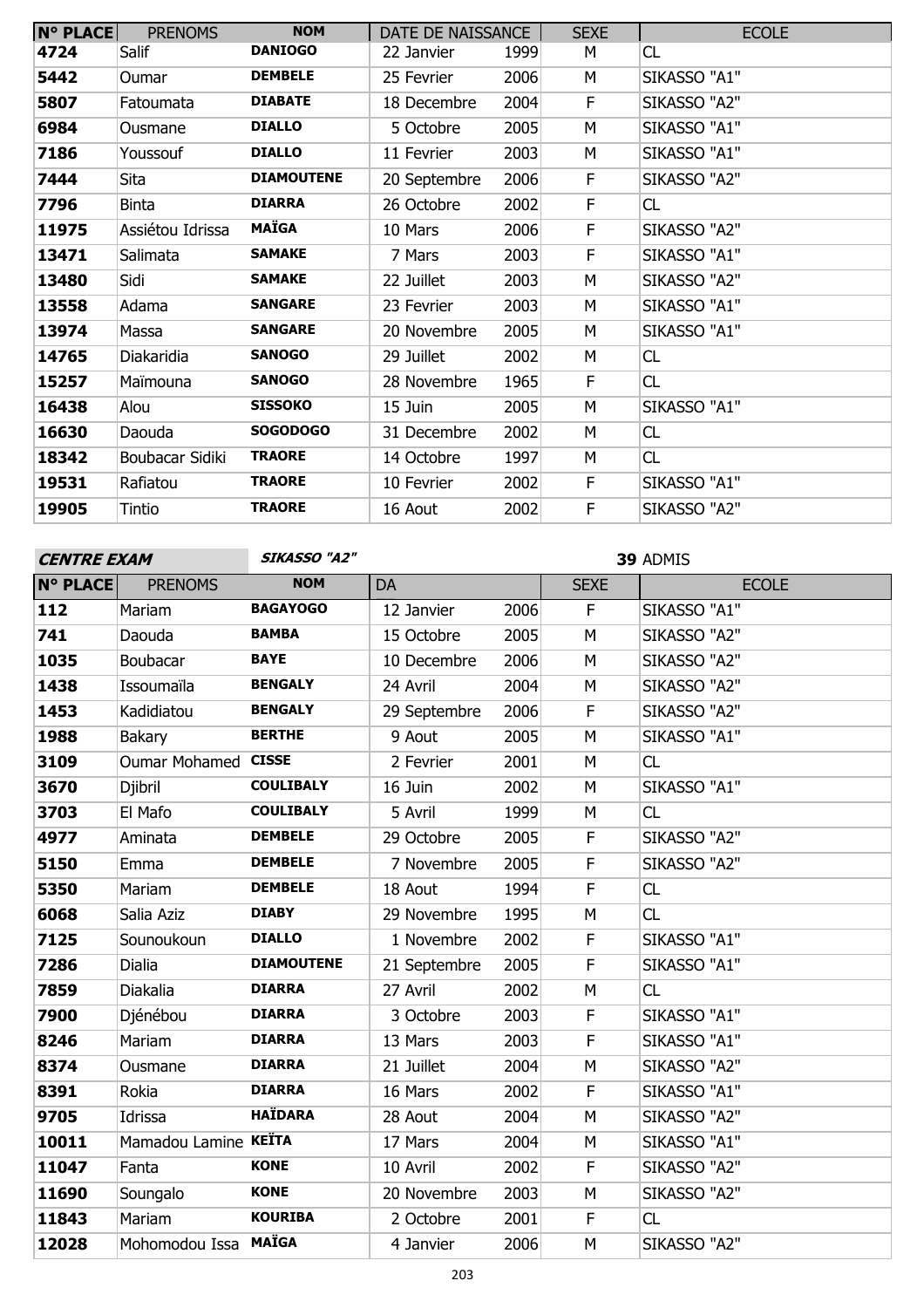| <b>N° PLACE</b> | <b>PRENOMS</b> | <b>NOM</b>      | DATE DE NAISSANCE |      | <b>SEXE</b> | <b>ECOLE</b> |
|-----------------|----------------|-----------------|-------------------|------|-------------|--------------|
| 12572           | Amidou         | <b>OUATTARA</b> | 23 Mars           | 2005 | M           | SIKASSO "A1" |
| 12854           | Kadiatou       | <b>OUATTARA</b> | 22 Mars           | 2003 | F           | SIKASSO "A2" |
| 13125           | Salimata       | <b>OUATTARA</b> | 6 Juin            | 2005 | F           | SIKASSO "A2" |
| 13372           | Mallé          | SAM             | 2 Janvier         | 2005 | М           | SIKASSO "A1" |
| 13976           | Massé          | <b>SANGARE</b>  | 24 Fevrier        | 2006 | F           | SIKASSO "A1" |
| 16007           | Yaya           | SANOGO          | 20 Mars           | 2005 | M           | SIKASSO "A2" |
| 16069           | Solo Baoro     | <b>SANOU</b>    | 1 Janvier         | 1999 | М           | CL           |
| 16375           | Sékou Fanta    | <b>SIDIBE</b>   | 28 Novembre       | 2005 | М           | SIKASSO "A1" |
| 16448           | Fily           | <b>SISSOKO</b>  | 7 Decembre        | 2003 | М           | SIKASSO "A1" |
| 16968           | <b>Bailla</b>  | <b>SOW</b>      | 31 Decembre       | 2003 | М           | SIKASSO "A1" |
| 17222           | Mahamadou      | <b>TELLY</b>    | 10 Novembre       | 2004 | М           | SIKASSO "A1" |
| 19221           | Mariam         | <b>TRAORE</b>   | 10 Fevrier        | 2006 | F.          | SIKASSO "A1" |
| 19629           | Salifou        | <b>TRAORE</b>   | 22 Fevrier        | 2005 | М           | SIKASSO "A2" |

**SIKASSO "B2" 66** ADMIS

| <b>N° PLACE</b> | <b>PRENOMS</b>             | <b>NOM</b>       | DA           |      | <b>SEXE</b> | <b>ECOLE</b>              |
|-----------------|----------------------------|------------------|--------------|------|-------------|---------------------------|
| 17              | Abdoul Moubarak ALPHA YAYA |                  | 5 Novembre   | 2003 | M           | OUAYÉRÉMA 2°C I           |
| 22              | Yao Igor Boniface AMEGAN   |                  | 31 Decembre  | 2004 | M           | E.PR AMADOU SOGODOGO 2°C  |
| 1756            | Gallo Soumaya              | <b>BERTE</b>     | 29 Janvier   | 2006 | $\mathsf F$ | E.PR AMADOU SOGODOGO 2°C  |
| 2296            | Mansa                      | <b>BERTHE</b>    | 20 Juillet   | 2005 | М           | E.PR AMADOU SOGODOGO 2°C  |
| 2848            | Kadia                      | <b>CAMARA</b>    | 19 Avril     | 2005 | F           | E.PR CHEICK MODIBO DIARRA |
| 3132            | Sita                       | <b>CISSE</b>     | 1 Janvier    | 2003 | F           | OUAYÉRÉMA 2°C I           |
| 4512            | Tiekoura Dit Ali           | <b>COULIBALY</b> | 25 Juillet   | 2005 | M           | E.PR CHEICK MODIBO DIARRA |
| 4562            | Yaya                       | <b>COULIBALY</b> | 1 Janvier    | 2006 | M           | OUAYÉRÉMA 2°C I           |
| 4630            | David Xavier U             | <b>DACKO</b>     | 10 Janvier   | 2007 | М           | E.PR AMADOU SOGODOGO 2°C  |
| 4654            | Aïssata Bréhima            | <b>DAGNOKO</b>   | 18 Octobre   | 2005 | F           | E.PR AMADOU SOGODOGO 2°C  |
| 4751            | Dioucounda                 | <b>DANIOKO</b>   | 31 Decembre  | 2003 | $\mathsf F$ | OUAYÉRÉMA 2°C I           |
| 5151            | Emmanuel                   | <b>DEMBELE</b>   | 26 Decembre  | 2004 | М           | E.PR AMADOU SOGODOGO 2°C  |
| 5175            | Fatoumata                  | <b>DEMBELE</b>   | 30 Janvier   | 2005 | $\mathsf F$ | OUAYÉRÉMA 2°C I           |
| 5221            | Idrissou                   | <b>DEMBELE</b>   | 24 Janvier   | 2005 | M           | E.PR AMADOU SOGODOGO 2°C  |
| 6066            | Ousmane                    | <b>DIABY</b>     | 3 Septembre  | 2006 | M           | E.PR CHEICK MODIBO DIARRA |
| 6205            | Kadidiatou                 | <b>DIAKITE</b>   | 16 Avril     | 2004 | F           | E.PR AMADOU SOGODOGO 2°C  |
| 6237            | Minata                     | <b>DIAKITE</b>   | 1 Decembre   | 2005 | F           | E.PR CHEICK MODIBO DIARRA |
| 6253            | Oumou                      | <b>DIAKITE</b>   | 12 Decembre  | 2003 | $\mathsf F$ | E.PR AMADOU SOGODOGO 2°C  |
| 6340            | Abibatou                   | <b>DIALLO</b>    | 8 Decembre   | 2002 | $\mathsf F$ | OUAYÉRÉMA 2°C I           |
| 6502            | Awa                        | <b>DIALLO</b>    | 18 Janvier   | 2004 | F           | OUAYÉRÉMA 2°C I           |
| 6904            | Mohamed                    | <b>DIALLO</b>    | 14 Janvier   | 2005 | M           | E.PR CHEICK MODIBO DIARRA |
| 7161            | Yaya                       | <b>DIALLO</b>    | 7 Octobre    | 2005 | М           | E.PR AMADOU SOGODOGO 2°C  |
| 7162            | Yaya                       | <b>DIALLO</b>    | 25 Septembre | 2006 | М           | E.PR AMADOU SOGODOGO 2°C  |
| 7871            | Diarrah                    | <b>DIARRA</b>    | 10 Avril     | 2002 | F           | OUAYÉRÉMA 2°C I           |
| 8281            | Mohamed                    | <b>DIARRA</b>    | 16 Aout      | 2004 | M           | E.PR CHEICK MODIBO DIARRA |
| 8707            | Korotoum                   | <b>DICKO</b>     | 10 Aout      | 2004 | F           | E.PR CHEICK MODIBO DIARRA |
| 8716            | Moustapha                  | <b>DICKO</b>     | 5 Mars       | 2006 | M           | E.PR AMADOU SOGODOGO 2°C  |
| 8834            | Ichiaka                    | <b>DISSA</b>     | 9 Novembre   | 2003 | M.          | E.PR CHEICK MODIBO DIARRA |
| 8940            | Fatoumata                  | <b>DJIMDE</b>    | 26 Novembre  | 2005 | F.          | E.PR AMADOU SOGODOGO 2°C  |
| 9307            | Astan                      | <b>DRAME</b>     | 6 Novembre   | 2004 | F.          | E.PR CHEICK MODIBO DIARRA |
| 9428            | Oumou Makan                | <b>FOFANA</b>    | 13 Mars      | 2006 | F.          | E.PR AMADOU SOGODOGO 2°C  |
| 9686            | Mariam                     | <b>HAIDARA</b>   | 2 Decembre   | 2007 | М           | E.PR AMADOU SOGODOGO 2°C  |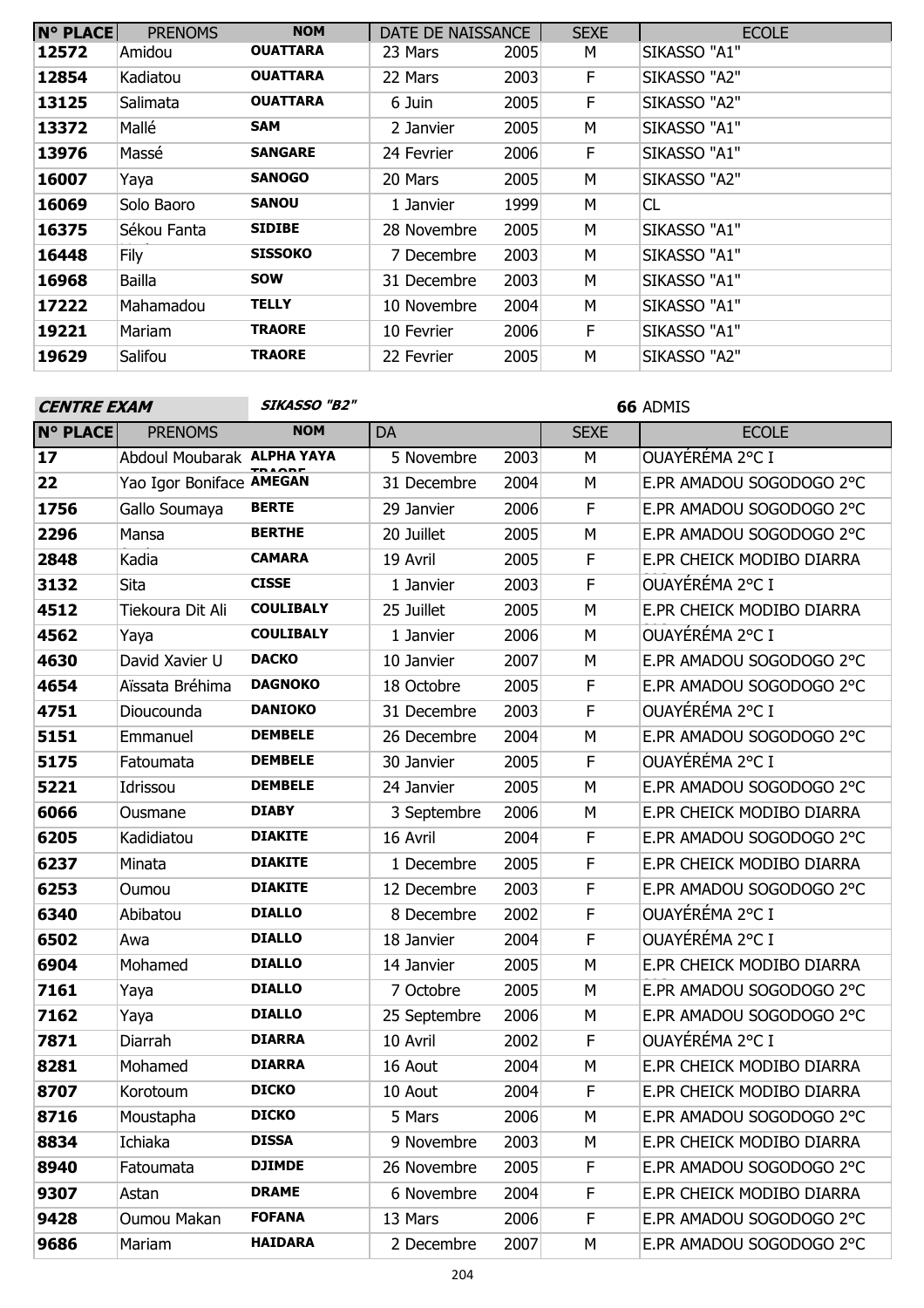| <b>N° PLACE</b> | <b>PRENOMS</b>      | <b>NOM</b>        | DATE DE NAISSANCE |      | <b>SEXE</b> | <b>ECOLE</b>              |
|-----------------|---------------------|-------------------|-------------------|------|-------------|---------------------------|
| 9703            | Fatoumata           | <b>HAÏDARA</b>    | 28 Aout           | 2005 | F           | E.PR AMADOU SOGODOGO 2°C  |
| 9769            | <b>Binta</b>        | <b>KAMISSOKO</b>  | 12 Juin           | 2006 | F           | E.PR AMADOU SOGODOGO 2°C  |
| 9817            | Cheick              | <b>KANTE</b>      | 20 Janvier        | 2004 | M           | E.PR CHEICK MODIBO DIARRA |
| 10105           | Issiaka             | <b>KOITA</b>      | 25 Juin           | 2002 | М           | OUAYÉRÉMA 2°C I           |
| 10309           | Flippe              | <b>KONATE</b>     | 15 Fevrier        | 2002 | M           | OUAYÉRÉMA 2°C I           |
| 11713           | Toumani             | <b>KONE</b>       | 13 Novembre       | 2005 | М           | E.PR AMADOU SOGODOGO 2°C  |
| 11857           | Baoumou Dily        | <b>KOUYATE</b>    | 29 Juin           | 2006 | F           | E.PR AMADOU SOGODOGO 2°C  |
| 11868           | Fatoumata           | <b>KOUYATE</b>    | 18 Mars           | 2007 | F           | E.PR AMADOU SOGODOGO 2°C  |
| 11879           | Mah Goundo          | <b>KOUYATE</b>    | 10 Avril          | 2006 | F           | E.PR AMADOU SOGODOGO 2°C  |
| 12407           | Mariam              | <b>NIMAGA</b>     | 11 Decembre       | 2005 | F           | E.PR CHEICK MODIBO DIARRA |
| 12422           | Mamoudou            | <b>ONGOÏBA</b>    | 16 Fevrier        | 2006 | М           | E.PR AMADOU SOGODOGO 2°C  |
| 13272           | Diguéma             | <b>OUOLOGUEM</b>  | 19 Mars           | 2004 | F           | OUAYÉRÉMA 2°C I           |
| 13312           | Salimana            | <b>POUDIOUGOU</b> | 8 Novembre        | 2004 | М           | OUAYÉRÉMA 2°C I           |
| 13369           | Haoua               | <b>SAKINE</b>     | 29 Aout           | 2002 | $\mathsf F$ | E.PR AMADOU SOGODOGO 2°C  |
| 13814           | Fotigui             | <b>SANGARE</b>    | 6 Decembre        | 2004 | М           | OUAYÉRÉMA 2°C I           |
| 14058           | Oumou Yacouba       | <b>SANGARE</b>    | 9 Novembre        | 2006 | F           | E.PR AMADOU SOGODOGO 2°C  |
| 14460           | Amidou              | <b>SANOGO</b>     | 1 Janvier         | 2003 | М           | E.PR CHEICK MODIBO DIARRA |
| 15239           | Mafouné             | <b>SANOGO</b>     | 21 Janvier        | 2005 | F           | E.PR AMADOU SOGODOGO 2°C  |
| 16039           | Zénabou             | <b>SANOGO</b>     | 11 Juin           | 2006 | F           | E.PR AMADOU SOGODOGO 2°C  |
| 16110           | Mohamed             | <b>SIBY</b>       | 5 Janvier         | 2006 | М           | E.PR AMADOU SOGODOGO 2°C  |
| 16274           | Kalilou             | <b>SIDIBE</b>     | 16 Octobre        | 2006 | M           | E.PR AMADOU SOGODOGO 2°C  |
| 16444           | Djouma              | <b>SISSOKO</b>    | 12 Mars           | 2006 | F           | E.PR AMADOU SOGODOGO 2°C  |
| 16974           | Fatoumata           | <b>SOW</b>        | 13 Juin           | 2004 | F           | E.PR CHEICK MODIBO DIARRA |
| 17160           | Amadou Mahin        | <b>TALL</b>       | 16 Novembre       | 2005 | М           | E.PR AMADOU SOGODOGO 2°C  |
| 17297           | Ramata              | <b>TIMBINE</b>    | 30 Mars           | 2006 | F           | E.PR CHEICK MODIBO DIARRA |
| 17787           | Abou                | <b>TRAORE</b>     | 5 Janvier         | 2005 | M           | OUAYÉRÉMA 2°C I           |
| 18392           | Cheick Oumar        | <b>TRAORE</b>     | 9 Novembre        | 2006 | М           | E.PR AMADOU SOGODOGO 2°C  |
| 18430           | Daouda A            | <b>TRAORE</b>     | 27 Octobre        | 2005 | M           | E.PR CHEICK MODIBO DIARRA |
| 18881           | Kadidia             | <b>TRAORE</b>     | 6 Fevrier         | 2006 | F.          | E.PR AMADOU SOGODOGO 2°C  |
| 19407           | Nana                | <b>TRAORE</b>     | 12 Janvier        | 2002 | F           | OUAYÉRÉMA 2°C I           |
| 19614           | Salia               | <b>TRAORE</b>     | 13 Novembre       | 2004 | М           | OUAYÉRÉMA 2°C I           |
| 19898           | <b>Tidiane Sory</b> | <b>TRAORE</b>     | 1 Juin            | 2005 | М           | E.PR AMADOU SOGODOGO 2°C  |
| 20116           | Awa                 | <b>YARESSI</b>    | 23 Decembre       | 2005 | F           | E.PR AMADOU SOGODOGO 2°C  |
| 20127           | Tidjane             | YATTASSAYE        | 4 Novembre        | 2005 | М           | E.PR AMADOU SOGODOGO 2°C  |

| <b>CENTRE EXAM</b> |                | SIKASSO-MISSION 2°C |              | 117 ADMIS |             |                     |
|--------------------|----------------|---------------------|--------------|-----------|-------------|---------------------|
| <b>N° PLACE</b>    | <b>PRENOMS</b> | <b>NOM</b>          | <b>DA</b>    |           | <b>SEXE</b> | <b>ECOLE</b>        |
| 31                 | Eré Elie       | <b>ARAMA</b>        | 22 Juillet   | 2005      | М           | E.PR CATHOLIQUE 2°C |
| 593                | Sitan Albatour | <b>BALLO</b>        | 12 Septembre | 2006      | F           | E.PR CATHOLIQUE 2°C |
| 1335               | Daouda         | <b>BENGALY</b>      | 26 Septembre | 2004      | М           | E.PR CATHOLIQUE 2°C |
| 2713               | <b>Sitan</b>   | <b>BORE</b>         | 13 Octobre   | 2005      | F           | E.PR CATHOLIQUE 2°C |
| 2870               | Sambou         | <b>CAMARA</b>       | 29 Mars      | 2004      | M           | E.PR CATHOLIQUE 2°C |
| 3032               | Kola Ibrahim   | <b>CISSE</b>        | 30 Juillet   | 2005      | М           | FOULASSO 2°C        |
| 3072               | Marichatou     | <b>CISSE</b>        | 29 Octobre   | 2004      | F           | E.PR CATHOLIQUE 2°C |
| 3276               | Adiaratou      | <b>COULIBALY</b>    | 29 Janvier   | 2006      | F           | E.PR CATHOLIQUE 2°C |
| 3363               | Aly            | <b>COULIBALY</b>    | 25 Novembre  | 2003      | M           | E.PR CATHOLIQUE 2°C |
| 3454               | Assétou        | <b>COULIBALY</b>    | 23 Fevrier   | 2006      | F.          | E.PR CATHOLIQUE 2°C |
| 3578               | Chaka          | <b>COULIBALY</b>    | 13 Mars      | 2006      | M           | E.PR CATHOLIQUE 2°C |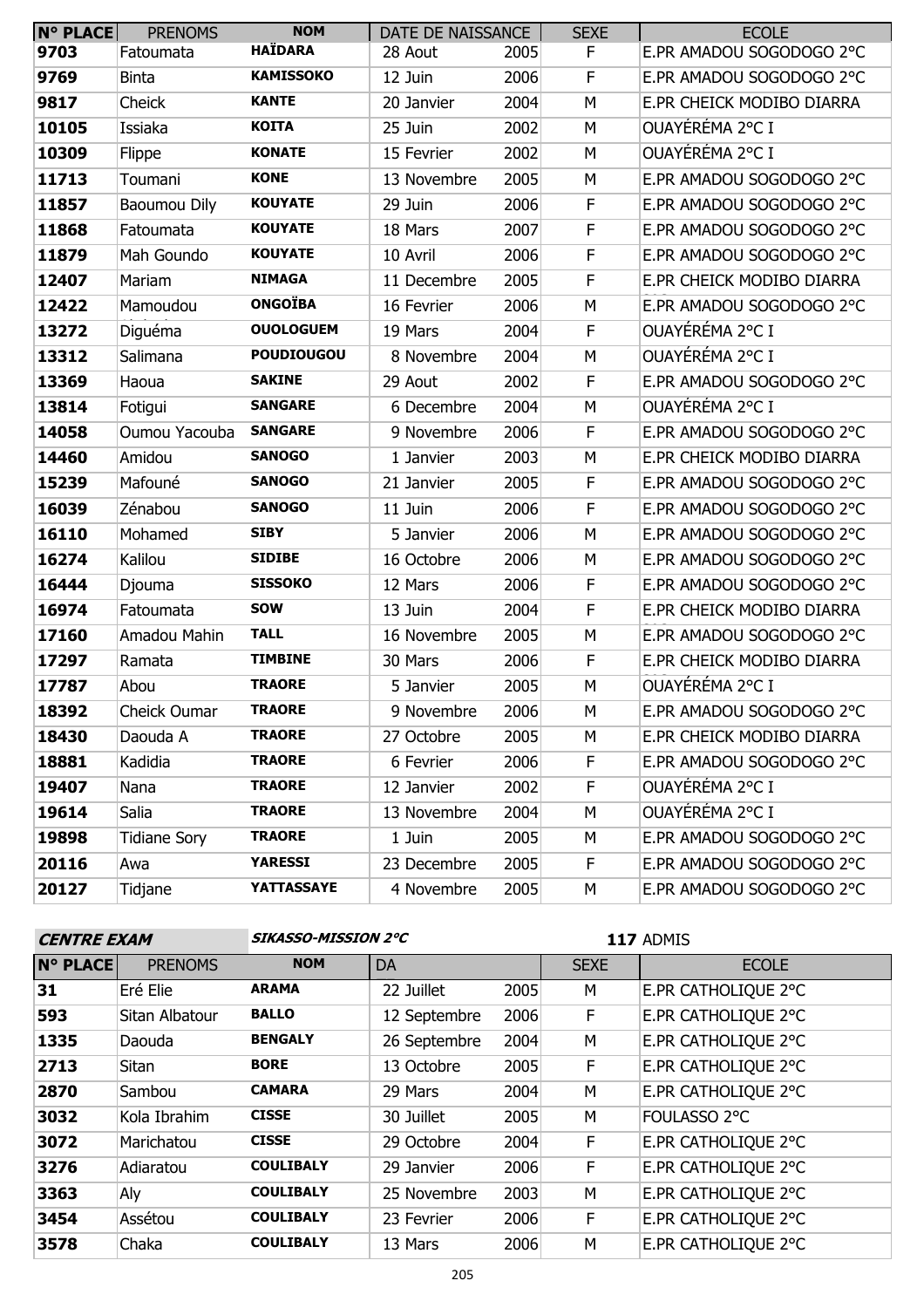| N° PLACE | <b>PRENOMS</b>       | <b>NOM</b>        | DATE DE NAISSANCE |      | <b>SEXE</b> | <b>ECOLE</b>        |
|----------|----------------------|-------------------|-------------------|------|-------------|---------------------|
| 3848     | Issouf               | <b>COULIBALY</b>  | 30 Decembre       | 2003 | М           | E.PR CATHOLIQUE 2°C |
| 3872     | Kadidia              | <b>COULIBALY</b>  | 14 Septembre      | 2005 | F           | FOULASSO 2°C        |
| 4144     | Moussa               | <b>COULIBALY</b>  | 11 Mars           | 2003 | M           | E.PR CATHOLIQUE 2°C |
| 4612     | Gaoussou             | <b>COUMA</b>      | 29 Mars           | 2005 | М           | E.PR CATHOLIQUE 2°C |
| 4890     | Abdoulaye            | <b>DEMBELE</b>    | 28 Juillet        | 2005 | M           | E.PR CATHOLIQUE 2°C |
| 5213     | Ibrahim              | <b>DEMBELE</b>    | 5 Juillet         | 2008 | M           | E.PR CATHOLIQUE 2°C |
| 5234     | <b>Justin</b>        | <b>DEMBELE</b>    | 12 Mars           | 2006 | М           | E.PR CATHOLIQUE 2°C |
| 5310     | Mafiné               | <b>DEMBELE</b>    | 18 Janvier        | 2006 | F           | FOULASSO 2°C        |
| 5536     | Sitan                | <b>DEMBELE</b>    | 31 Decembre       | 2003 | F           | E.PR CATHOLIQUE 2°C |
| 5681     | Alain Nampaga        | <b>DIABATE</b>    | 22 Octobre        | 2005 | M           | E.PR CATHOLIQUE 2°C |
| 5716     | Aoua                 | <b>DIABATE</b>    | 7 Decembre        | 2004 | F           | E.PR CATHOLIQUE 2°C |
| 5887     | Maïmouna             | <b>DIABATE</b>    | 4 Novembre        | 2004 | F           | E.PR CATHOLIQUE 2°C |
| 6163     | <b>Drissa</b>        | <b>DIAKITE</b>    | 28 Juin           | 2002 | M           | E.PR CATHOLIQUE 2°C |
| 6218     | Lamine Naco          | <b>DIAKITE</b>    | 13 Fevrier        | 2002 | M           | CL                  |
| 6719     | Issa                 | <b>DIALLO</b>     | 13 Avril          | 2005 | М           | E.PR CATHOLIQUE 2°C |
| 6844     | Mamou                | <b>DIALLO</b>     | 7 Avril           | 2006 | F           | E.PR CATHOLIQUE 2°C |
| 7078     | Siaka                | <b>DIALLO</b>     | 13 Octobre        | 2003 | M           | E.PR CATHOLIQUE 2°C |
| 7480     | Youssouf             | <b>DIAMOUTENE</b> | 10 Decembre       | 2005 | М           | E.PR CATHOLIQUE 2°C |
| 7693     | Aminata              | <b>DIARRA</b>     | 11 Mars           | 2004 | F           | E.PR CATHOLIQUE 2°C |
| 7942     | Fatoumata            | <b>DIARRA</b>     | 28 Fevrier        | 2006 | F           | E.PR CATHOLIQUE 2°C |
| 8653     | Fatoumata            | <b>DIAWARA</b>    | 30 Juin           | 2003 | F           | E.PR CATHOLIQUE 2°C |
| 8738     | Rosalie              | <b>DIONI</b>      | 26 Novembre       | 2006 | F           | E.PR CATHOLIQUE 2°C |
| 9098     | <b>Ibrahim Tonio</b> | <b>DOLO</b>       | 24 Novembre       | 2003 | M           | E.PR CATHOLIQUE 2°C |
| 9137     | Djénéba Lamine       | <b>DOUGOUNE</b>   | 20 Mars           | 2003 | F           | E.PR CATHOLIQUE 2°C |
| 9532     | Fatoumata            | <b>GOITA</b>      | 28 Janvier        | 2004 | F           | FOULASSO 2°C        |
| 9552     | Djénèba              | <b>GOÏTA</b>      | 21 Fevrier        | 2006 | F           | E.PR CATHOLIQUE 2°C |
| 9563     | Sakina               | <b>GOMINA</b>     | 28 Juin           | 2006 | F           | E.PR CATHOLIQUE 2°C |
| 9638     | Fatoumata            | <b>GUINDO</b>     | 1 Janvier         | 2006 | F           | E.PR CATHOLIQUE 2°C |
| 9762     | Wazoun Honoré        | <b>KAMATE</b>     | 8 Juin            | 2005 | M           | E.PR CATHOLIOUE 2°C |
| 9827     | Makan Drissa         | <b>KANTE</b>      | 21 Octobre        | 2005 | M           | E.PR CATHOLIQUE 2°C |
| 9842     | <b>Brahima</b>       | <b>KARAMBE</b>    | 25 Avril          | 2002 | M           | E.PR CATHOLIQUE 2°C |
| 9913     | Modibo               | <b>KEITA</b>      | 9 Janvier         | 2006 | M           | E.PR CATHOLIQUE 2°C |
| 10248    | Bourahima            | <b>KONATE</b>     | 26 Decembre       | 2002 | М           | CL                  |
| 10288    | Fatimata             | <b>KONATE</b>     | 14 Juin           | 2006 | F           | E.PR CATHOLIQUE 2°C |
| 10446    | Safiatou             | <b>KONATE</b>     | 25 Avril          | 2006 | $\mathsf F$ | E.PR CATHOLIQUE 2°C |
| 10484    | Soufiana             | <b>KONATE</b>     | 21 Fevrier        | 2006 | M           | E.PR CATHOLIQUE 2°C |
| 10748    | Aminata              | <b>KONE</b>       | 5 Decembre        | 2002 | F           | FOULASSO 2°C        |
| 10814    | Awa                  | <b>KONE</b>       | 24 Aout           | 2001 | F           | FOULASSO 2°C        |
| 10889    | Boubacar             | <b>KONE</b>       | 6 Octobre         | 2005 | M           | FOULASSO 2°C        |
| 11024    | <b>Drissa</b>        | <b>KONE</b>       | 9 Janvier         | 2003 | М           | FOULASSO 2°C        |
| 11127    | Idrissa              | <b>KONE</b>       | 17 Mars           | 2006 | M           | E.PR CATHOLIQUE 2°C |
| 11133    | Ilias                | <b>KONE</b>       | 18 Janvier        | 2004 | М           | CL                  |
| 11622    | Seydou               | <b>KONE</b>       | 24 Fevrier        | 2006 | М           | E.PR CATHOLIQUE 2°C |
| 11668    | Souleymane           | <b>KONE</b>       | 5 Octobre         | 2001 | М           | CL                  |
| 11686    | Soumaïla             | <b>KONE</b>       | 8 Decembre        | 2004 | M           | FOULASSO 2°C        |
| 11776    | Youssouf             | <b>KONE</b>       | 6 Fevrier         | 2004 | M           | FOULASSO 2°C        |
| 11786    | Zoumana              | <b>KONE</b>       | 1 Novembre        | 2000 | М           | CL                  |
| 11823    | Cheick Oumar         | <b>KOUMA</b>      | 16 Novembre       | 2005 | М           | E.PR CATHOLIQUE 2°C |
|          |                      |                   |                   |      |             |                     |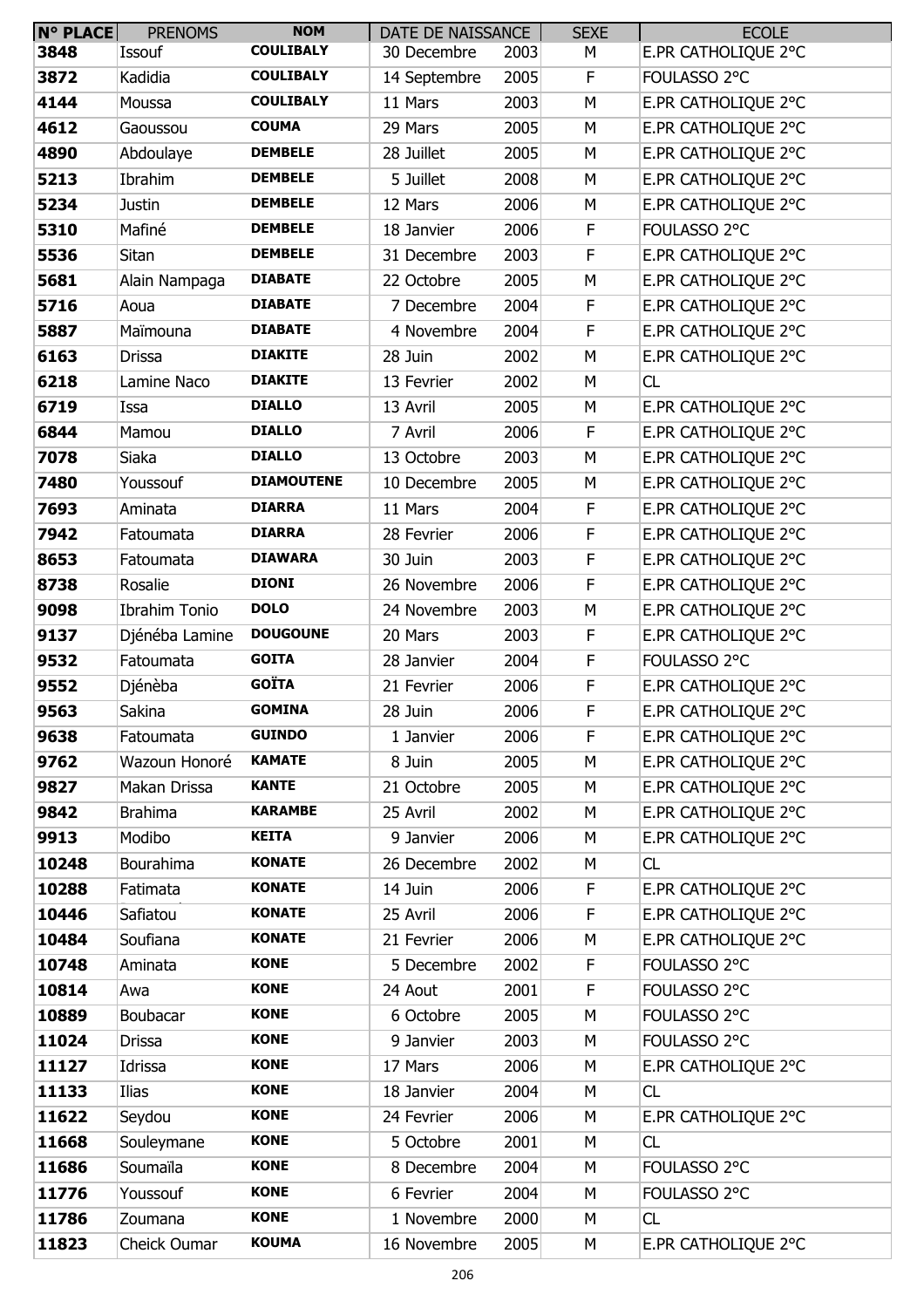| <b>N° PLACE</b> | <b>PRENOMS</b>            | <b>NOM</b>        | DATE DE NAISSANCE |      | <b>SEXE</b> | <b>ECOLE</b>        |
|-----------------|---------------------------|-------------------|-------------------|------|-------------|---------------------|
| 11858           | Benkoro                   | <b>KOUYATE</b>    | 3 Octobre         | 2003 | М           | E.PR CATHOLIQUE 2°C |
| 11916           | Halimatou                 | <b>MAGASSA</b>    | 30 Aout           | 2006 | F           | E.PR CATHOLIQUE 2°C |
| 11932           | Boubeye                   | <b>MAIGA</b>      | 25 Mars           | 2005 | M           | E.PR CATHOLIQUE 2°C |
| 12167           | Fatoumata                 | <b>MARICO</b>     | 2 Aout            | 2003 | F           | FOULASSO 2°C        |
| 12169           | Korotoumou                | <b>MARICO</b>     | 11 Janvier        | 2006 | F           | FOULASSO 2°C        |
| 12347           | Cheick Oumar              | <b>N'DIAYE</b>    | 31 Octobre        | 2006 | M           | E.PR CATHOLIQUE 2°C |
| 12426           | Nématou                   | <b>ONOGO</b>      | 2 Mars            | 2006 | F           | E.PR CATHOLIQUE 2°C |
| 12541           | Alimata                   | <b>OUATTARA</b>   | 15 Fevrier        | 2005 | F.          | FOULASSO 2°C        |
| 12688           | Cheick Siaka              | <b>OUATTARA</b>   | 1 Octobre         | 2005 | M           | E.PR CATHOLIQUE 2°C |
| 12950           | Mamou                     | <b>OUATTARA</b>   | 20 Decembre       | 2006 | F           | FOULASSO 2°C        |
| 13143           | Seydou                    | <b>OUATTARA</b>   | 19 Septembre      | 2002 | M           | E.PR CATHOLIQUE 2°C |
| 13261           | Georges                   | <b>OUEDRAOGO</b>  | 23 Avril          | 2005 | М           | E.PR CATHOLIQUE 2°C |
| 13304           | Eliezer                   | <b>POUDIOUGOU</b> | 11 Septembre      | 1996 | М           | CL                  |
| 13503           | Madou                     | <b>SAMATE</b>     | 31 Decembre       | 1996 | M           | CL                  |
| 13505           | Cheick Oumar              | <b>SAMBA</b>      | 13 Septembre      | 2005 | М           | E.PR CATHOLIQUE 2°C |
| 13509           | Aminata                   | <b>SAMOURA</b>    | 21 Octobre        | 2005 | $\mathsf F$ | E.PR CATHOLIQUE 2°C |
| 13593           | Aïssata                   | <b>SANGARE</b>    | 29 Aout           | 2006 | F           | E.PR CATHOLIQUE 2°C |
| 13898           | Korotoumou                | <b>SANGARE</b>    | 13 Decembre       | 2003 | F           | E.PR CATHOLIQUE 2°C |
| 14041           | Oumar                     | <b>SANGARE</b>    | 3 Aout            | 1996 | M           | <b>CL</b>           |
| 14556           | Awa                       | <b>SANOGO</b>     | 14 Juin           | 2007 | F           | E.PR CATHOLIQUE 2°C |
| 14680           | Boubacar Sidiki           | <b>SANOGO</b>     | 30 Juillet        | 2005 | M           | E.PR CATHOLIQUE 2°C |
| 14754           | Diakalia                  | <b>SANOGO</b>     | 17 Mars           | 2006 | М           | E.PR CATHOLIQUE 2°C |
| 14766           | Diakaridia                | <b>SANOGO</b>     | 31 Decembre       | 2001 | М           | <b>CL</b>           |
| 15143           | Klégnime Oumar            | <b>SANOGO</b>     | 1 Octobre         | 2005 | М           | E.PR CATHOLIQUE 2°C |
| 15658           | Rokiatou                  | <b>SANOGO</b>     | 21 Mars           | 2005 | F           | FOULASSO 2°C        |
| 15980           | Yacouba                   | <b>SANOGO</b>     | 23 Mars           | 2005 | М           | FOULASSO 2°C        |
| 16040           | Zénébou                   | <b>SANOGO</b>     | 24 Janvier        | 2004 | F           | E.PR CATHOLIQUE 2°C |
| 16167           | Aminata                   | <b>SIDIBE</b>     | 30 Octobre        | 1995 | F           | CL                  |
| 16184           | Awa                       | <b>SIDIBE</b>     | 12 Avril          | 2004 | F           | FOULASSO 2°C        |
| 16212           | Claude Marie              | <b>SIDIBE</b>     | 28 Juillet        | 2003 | М           | E.PR CATHOLIQUE 2°C |
| 16435           | Aboubacar Sidiki          | <b>SISSOKO</b>    | 6 Aout            | 2005 | М           | FOULASSO 2°C        |
| 16445           | Douga Mohamed             | <b>SISSOKO</b>    | 15 Fevrier        | 2006 | M           | E.PR CATHOLIQUE 2°C |
| 16454           | Idrissa                   | <b>SISSOKO</b>    | 23 Avril          | 2005 | М           | FOULASSO 2°C        |
| 16525           | Abdramane                 | <b>SOGODOGO</b>   | 12 Septembre      | 2005 | М           | E.PR CATHOLIQUE 2°C |
| 16921           | Kadiatou Yacouba SOUMAORO |                   | 6 Septembre       | 2006 | F           | E.PR CATHOLIQUE 2°C |
| 17027           | Anchita                   | <b>SYLLA</b>      | 5 Aout            | 2006 | F           | FOULASSO 2°C        |
| 17075           | Ibrahima Moussa           | <b>SYLLA</b>      | 27 Octobre        | 2005 | M           | E.PR CATHOLIQUE 2°C |
| 17157           | Nana Aïcha Mint           | <b>TAHAR</b>      | 4 Septembre       | 2006 | $\mathsf F$ | E.PR CATHOLIQUE 2°C |
| 17239           | Abdoulaye                 | <b>TESSOUGUE</b>  | 16 Janvier        | 2004 | М           | E.PR CATHOLIQUE 2°C |
| 17250           | Aïssata                   | <b>THERA</b>      | 24 Mars           | 2003 | F           | FOULASSO 2°C        |
| 17383           | Bintou                    | <b>TOGOLA</b>     | 5 Decembre        | 2003 | F           | FOULASSO 2°C        |
| 17646           | Kadidiatou                | <b>TOURE</b>      | 2 Janvier         | 2007 | F           | E.PR CATHOLIQUE 2°C |
| 17716           | Abdoulaye                 | <b>TRAORE</b>     | 31 Juillet        | 2004 | M           | FOULASSO 2°C        |
| 17850           | Adama                     | <b>TRAORE</b>     | 3 Mars            | 2002 | М           | FOULASSO 2°C        |
| 18112           | Aminata Leïla             | <b>TRAORE</b>     | 2 Juillet         | 2005 | $\mathsf F$ | E.PR CATHOLIQUE 2°C |
| 18246           | Bakary                    | <b>TRAORE</b>     | 4 Juin            | 2006 | M           | E.PR CATHOLIQUE 2°C |
| 18269           | Bamory                    | <b>TRAORE</b>     | 16 Janvier        | 2003 | М           | FOULASSO 2°C        |
| 18534           | Djénèbou                  | <b>TRAORE</b>     | 10 Janvier        | 2006 | F           | E.PR CATHOLIQUE 2°C |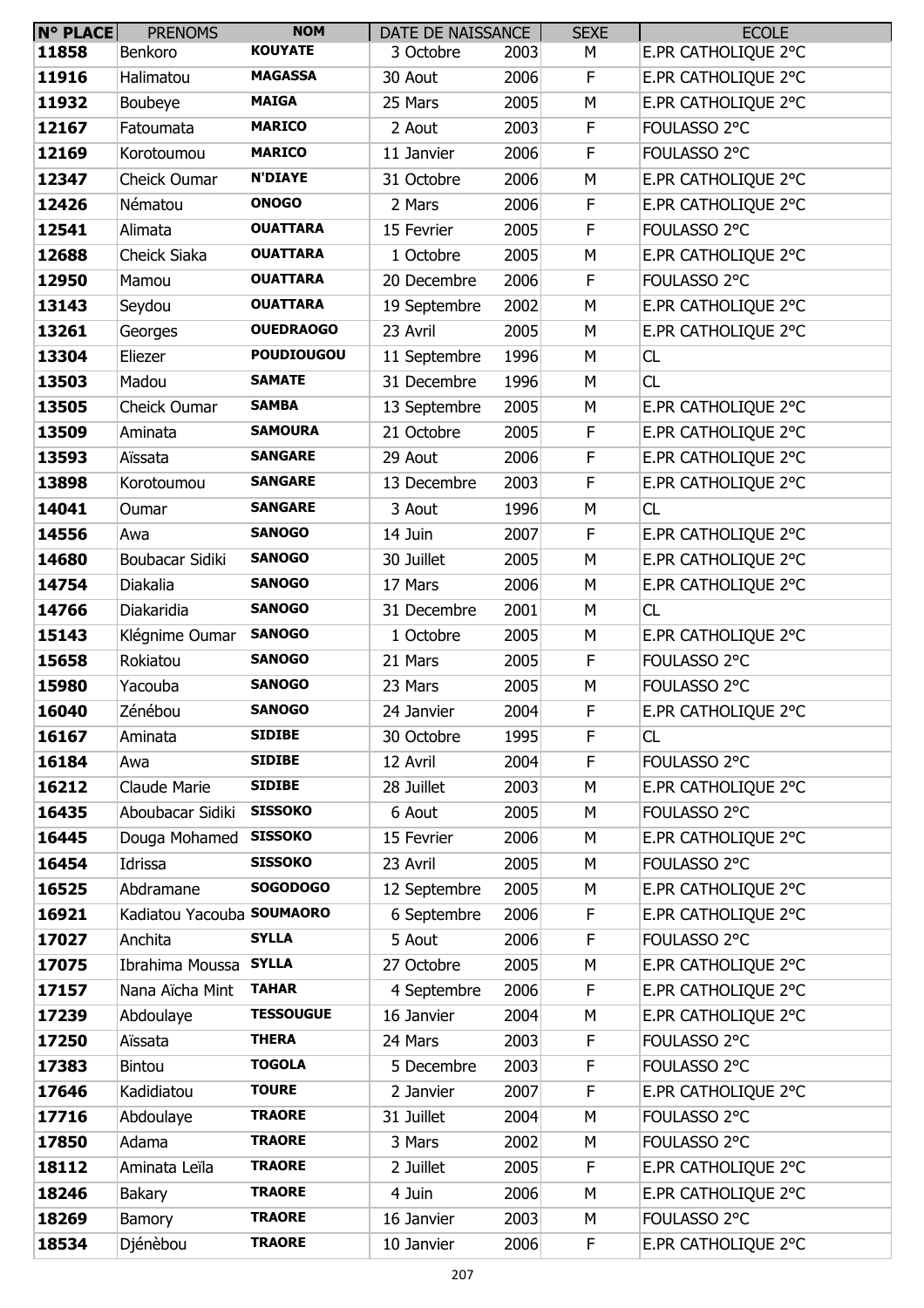| <b>N° PLACE</b> | <b>PRENOMS</b>        | <b>NOM</b>    | DATE DE NAISSANCE |      | <b>SEXE</b> | <b>ECOLE</b>        |
|-----------------|-----------------------|---------------|-------------------|------|-------------|---------------------|
| 18791           | Idrissa               | <b>TRAORE</b> | 3 Avril           | 2004 | М           | E.PR CATHOLIQUE 2°C |
| 18900           | Kalifa                | <b>TRAORE</b> | 28 Juin           | 2006 | М           | E.PR CATHOLIQUE 2°C |
| 19179           | Mariam                | <b>TRAORE</b> | 8 Janvier         | 2001 | F           | E.PR CATHOLIQUE 2°C |
| 19290           | Modibo                | <b>TRAORE</b> | 5 Novembre        | 2004 | M           | E.PR CATHOLIQUE 2°C |
| 19486           | <b>Oumou</b>          | <b>TRAORE</b> | 9 Mars            | 2006 | F           | FOULASSO 2°C        |
| 19504           | Ousmane               | <b>TRAORE</b> | 7 Octobre         | 2006 | M           | E.PR CATHOLIQUE 2°C |
| 19523           | Ousmane Moussa TRAORE |               | 5 Avril           | 2003 | M           | <b>CL</b>           |
| 19702           | Sékou                 | <b>TRAORE</b> | 24 Decembre       | 2005 | M           | FOULASSO 2°C        |
| 19896           | Tiangoko              | <b>TRAORE</b> | 5 Avril           | 2005 | M           | E.PR CATHOLIQUE 2°C |
| 20014           | Youssouf              | <b>TRAORE</b> | 30 Mars           | 2005 | M           | E.PR CATHOLIQUE 2°C |

| <b>CENTRE EXAM</b> |                        | TIEBA "A"         | 34 ADMIS     |      |                         |               |
|--------------------|------------------------|-------------------|--------------|------|-------------------------|---------------|
| <b>N° PLACE</b>    | <b>PRENOMS</b>         | <b>NOM</b>        | DA           |      | <b>SEXE</b>             | <b>ECOLE</b>  |
| 1528               | Mamadou                | <b>BENGALY</b>    | 16 Juin      | 1974 | M                       | CL            |
| 1999               | <b>Barakissa</b>       | <b>BERTHE</b>     | 30 Octobre   | 2005 | $\overline{\mathsf{F}}$ | TIÈBA 2°C I   |
| 3637               | Djakaridja             | <b>COULIBALY</b>  | 20 Mars      | 2001 | M                       | CL            |
| 4321               | Safoura                | <b>COULIBALY</b>  | 15 Mars      | 1998 | F                       | CL            |
| 6964               | Oumar                  | <b>DIALLO</b>     | 20 Novembre  | 2002 | M                       | TIÈBA 2°C I   |
| 7297               | Djénébou               | <b>DIAMOUTENE</b> | 18 Avril     | 2006 | F                       | TIÈBA 2°C III |
| 8649               | Boureima               | <b>DIAWARA</b>    | 4 Mars       | 1997 | М                       | CL            |
| 10142              | Abdoul Karim           | <b>KONATE</b>     | 8 Novembre   | 2003 | М                       | TIÈBA 2°C III |
| 10320              | Inza                   | <b>KONATE</b>     | 13 Fevrier   | 2004 | M                       | TIÈBA 2°C III |
| 10803              | Assitan                | <b>KONE</b>       | 30 Octobre   | 2001 | F                       | TIÈBA 2°C I   |
| 11196              | Karim                  | <b>KONE</b>       | 4 Septembre  | 2003 | М                       | CL            |
| 11247              | Lassina                | <b>KONE</b>       | 1 Janvier    | 2005 | M                       | TIÈBA 2°C III |
| 11510              | Ousmane                | <b>KONE</b>       | 31 Octobre   | 2000 | F                       | CL            |
| 13034              | Nouhoum                | <b>OUATTARA</b>   | 9 Fevrier    | 2005 | М                       | TIÈBA 2°C I   |
| 13882              | Karim                  | <b>SANGARE</b>    | 1 Janvier    | 2004 | М                       | TIÈBA 2°C I   |
| 14356              | Adiarratou             | <b>SANOGO</b>     | 28 Decembre  | 1996 | F                       | CL            |
| 14440              | Amadou                 | <b>SANOGO</b>     | 22 Novembre  | 1999 | М                       | CL            |
| 15384              | Mariam Nanourou SANOGO |                   | 2 Decembre   | 2005 | F                       | CL            |
| 15577              | Oumar                  | <b>SANOGO</b>     | 15 Septembre | 2005 | M                       | TIÈBA 2°C I   |
| 15808              | Siaka                  | <b>SANOGO</b>     | 21 Juin      | 1998 | M                       | CL            |
| 15860              | Souleymane             | <b>SANOGO</b>     | 8 Juin       | 1996 | M                       | CL            |
| 16343              | Oumar                  | <b>SIDIBE</b>     | 31 Decembre  | 2002 | М                       | TIÈBA 2°C I   |
| 16737              | Mafounè                | <b>SOGODOGO</b>   | 25 Octobre   | 2004 | F                       | TIÈBA 2°C III |
| 17096              | Lassina                | <b>SYLLA</b>      | 14 Decembre  | 2004 | M                       | TIÈBA 2°C I   |
| 17203              | Saran Kaba             | <b>TANGARA</b>    | 14 Novembre  | 2005 | F                       | TIÈBA 2°C III |
| 17598              | Abdoulaye              | <b>TOURE</b>      | 18 Mars      | 2004 | M                       | TIÈBA 2°C I   |
| 17872              | Adama                  | <b>TRAORE</b>     | 2 Decembre   | 2003 | М                       | TIÈBA 2°C III |
| 17993              | Ali                    | <b>TRAORE</b>     | 20 Decembre  | 2004 | М                       | TIÈBA 2°C I   |
| 17994              | Ali                    | <b>TRAORE</b>     | 4 Juin       | 2005 | М                       | TIÈBA 2°C III |
| 18402              | Coura                  | <b>TRAORE</b>     | 7 Decembre   | 2005 | F                       | TIÈBA 2°C III |
| 18834              | Issouf                 | <b>TRAORE</b>     | 4 Mars       | 2005 | М                       | TIÈBA 2°C I   |
| 19223              | Mariam                 | <b>TRAORE</b>     | 25 Decembre  | 2003 | F                       | TIÈBA 2°C III |
| 19395              | Namaro                 | <b>TRAORE</b>     | 2 Octobre    | 2005 | F                       | TIÈBA 2°C III |
| 19686              | Saoudiatou             | <b>TRAORE</b>     | 13 Mars      | 2002 | F                       | TIÈBA 2°C I   |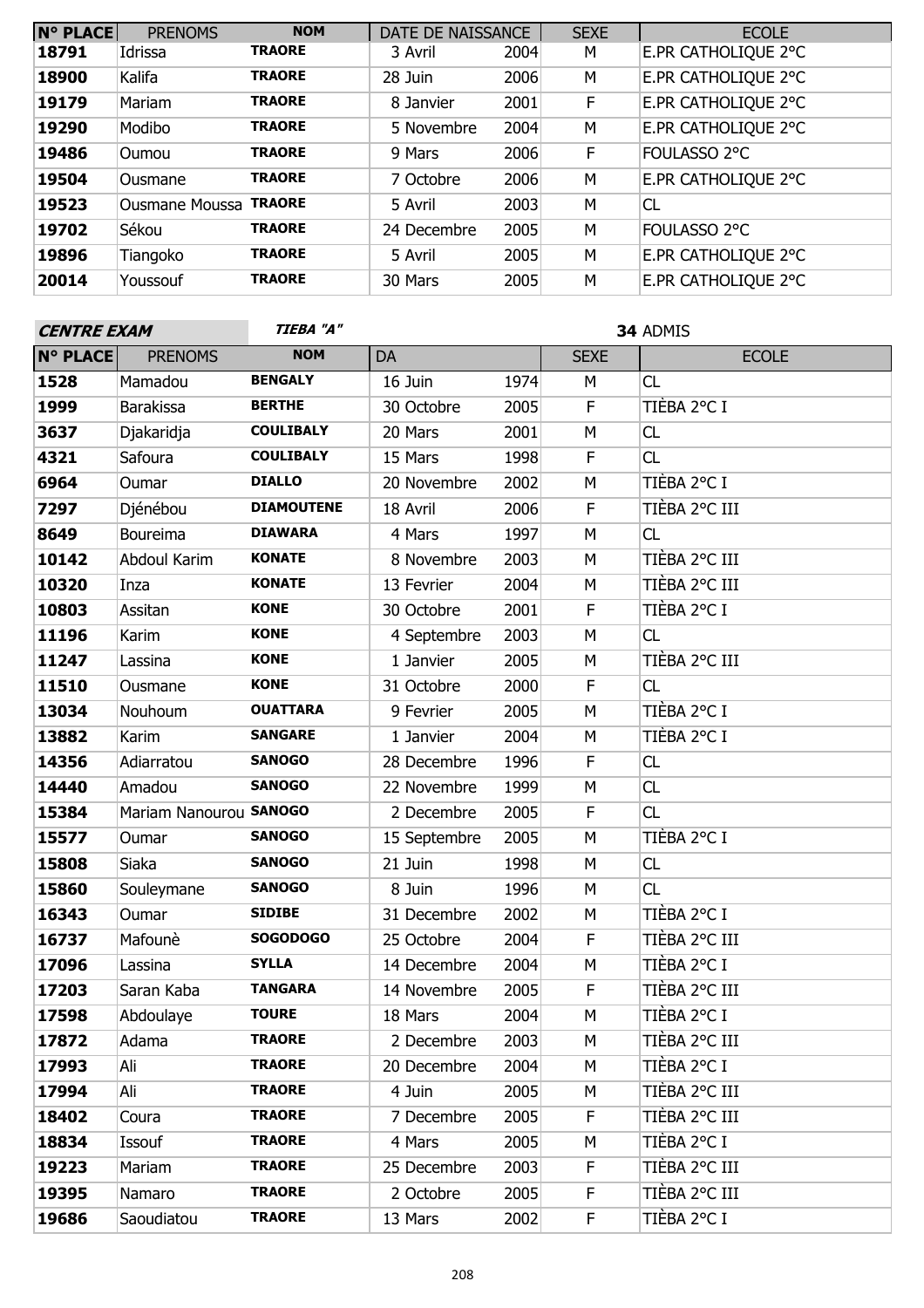| N° PLACE           | <b>PRENOMS</b>  | <b>NOM</b>      | DATE DE NAISSANCE |      | <b>SEXE</b> | <b>ECOLE</b>            |  |
|--------------------|-----------------|-----------------|-------------------|------|-------------|-------------------------|--|
| <b>CENTRE EXAM</b> |                 | <b>TIEBA I</b>  |                   |      |             | 31 ADMIS                |  |
| <b>N° PLACE</b>    | <b>PRENOMS</b>  | <b>NOM</b>      | DA                |      | <b>SEXE</b> | <b>ECOLE</b>            |  |
| 483                | Mariam Hady     | <b>BALLO</b>    | 15 Septembre      | 2005 | F.          | TIÈBA 2°C I             |  |
| 5131               | Djénébou        | <b>DEMBELE</b>  | 6 Avril           | 2005 | $\mathsf F$ | TIÈBA 2°C I             |  |
| 6049               | Awa             | <b>DIABY</b>    | 14 Novembre       | 2004 | $\mathsf F$ | E.PR SAINT FREDERIC 2°C |  |
| 6102               | Aissata         | <b>DIAKITE</b>  | 4 Aout            | 2006 | $\mathsf F$ | TIÈBA 2°C III           |  |
| 6291               | Souleymane      | <b>DIAKITE</b>  | 28 Mars           | 2004 | M           | CL                      |  |
| 6750               | Kadidiatou      | <b>DIALLO</b>   | 8 Aout            | 2004 | $\mathsf F$ | TIÈBA 2°C I             |  |
| 6986               | Ousmane         | <b>DIALLO</b>   | 4 Janvier         | 2005 | M           | TIÈBA 2°C III           |  |
| 7052               | Sanata          | <b>DIALLO</b>   | 21 Mars           | 2004 | F           | TIÈBA 2°C I             |  |
| 7489               | Haby            | <b>DIANE</b>    | 12 Mars           | 2001 | $\mathsf F$ | TIÈBA 2°C I             |  |
| 7984               | Gaoussou        | <b>DIARRA</b>   | 1 Aout            | 2003 | M           | TIÈBA 2°C III           |  |
| 9548               | Aboubacar       | <b>GOÏTA</b>    | 24 Decembre       | 2001 | M           | CL                      |  |
| 9682               | <b>Balkissa</b> | <b>HAIDARA</b>  | 21 Mars           | 2006 | F           | TIÈBA 2°C I             |  |
| 9802               | Malamine        | <b>KANOUTE</b>  | 25 Avril          | 2005 | M           | TIÈBA 2°C III           |  |
| 10061              | Soungalo        | <b>KEÏTA</b>    | 31 Juillet        | 2001 | M           | E.PR SAINT FREDERIC 2°C |  |
| 11495              | Oumar           | <b>KONE</b>     | 10 Octobre        | 2005 | M           | TIÈBA 2°C I             |  |
| 11804              | Mama            | <b>KONIPO</b>   | 9 Mars            | 2003 | M           | TIÈBA 2°C III           |  |
| 11806              | Oumar           | <b>KONIPO</b>   | 2 Mars            | 2005 | M           | TIÈBA 2°C I             |  |
| 11901              | Kossiwa Emilie  | <b>LABOU</b>    | 19 Septembre      | 2004 | M           | E.PR SAINT FREDERIC 2°C |  |
| 12560              | Amadou          | <b>OUATTARA</b> | 13 Decembre       | 2004 | M           | TIÈBA 2°C III           |  |
| 12863              | Kadidiatou      | <b>OUATTARA</b> | 15 Septembre      | 2006 | $\mathsf F$ | TIÈBA 2°C III           |  |
| 15863              | Souleymane      | <b>SANOGO</b>   | 1 Janvier         | 2004 | M           | E.PR SAINT FREDERIC 2°C |  |
| 17074              | Ibrahima        | <b>SYLLA</b>    | 2 Mars            | 2004 | M           | TIÈBA 2°C I             |  |
| 17261              | Koninko         | <b>THERA</b>    | 11 Septembre      | 1983 | М           | CL                      |  |
| 17454              | Moussa          | <b>TOGOLA</b>   | 20 Janvier        | 2005 | M           | E.PR SAINT FREDERIC 2°C |  |
| 18376              | Chaka           | <b>TRAORE</b>   | 21 Octobre        | 2002 | M           | TIÈBA 2°C I             |  |
| 18548              | Djouldé         | <b>TRAORE</b>   | 24 Septembre      | 2002 | F           | E.PR SAINT FREDERIC 2°C |  |
| 18588              | Elenne Fatou    | <b>TRAORE</b>   | 24 Novembre       | 2005 | F           | E.PR SAINT FREDERIC 2°C |  |
| 18953              | Korotimi        | <b>TRAORE</b>   | 1 Janvier         | 2004 | F           | E.PR SAINT FREDERIC 2°C |  |
| 19926              | Wéta            | <b>TRAORE</b>   | 25 Octobre        | 2002 | F           | E.PR SAINT FREDERIC 2°C |  |
| 19957              | Yacouba         | <b>TRAORE</b>   | 6 Mars            | 2005 | М           | TIÈBA 2°C I             |  |
| 20099              | Ilyassé         | <b>YABRE</b>    | 15 Janvier        | 2001 | F           | E.PR SAINT FREDERIC 2°C |  |

| <b>CENTRE EXAM</b> |                  | <b>TIEBA II</b>  | 12 ADMIS     |      |             |                     |
|--------------------|------------------|------------------|--------------|------|-------------|---------------------|
| <b>N° PLACE</b>    | <b>PRENOMS</b>   | <b>NOM</b>       | <b>DA</b>    |      | <b>SEXE</b> | <b>ECOLE</b>        |
| 2907               | Aboubacar Sidiki | <b>CISSE</b>     | 10 Septembre | 2005 | м           | TIÈBA 2°C II        |
| 3512               | Bamory           | <b>COULIBALY</b> | 20 Decembre  | 2004 | М           | TIÈBA 2°C II        |
| 4067               | Mariam           | <b>COULIBALY</b> | 15 Mars      | 2003 | F.          | TIÈBA 2°C IV        |
| 5112               | Djélika          | <b>DEMBELE</b>   | 23 Mars      | 2004 | F           | E.PR LE PÉLÉRIN 2°C |
| 5122               | Djénèba          | <b>DEMBELE</b>   | 1 Janvier    | 2005 | F           | E.PR LE PÉLÉRIN 2°C |
| 6728               | Issouf           | <b>DIALLO</b>    | 16 Octobre   | 2001 | M           | TIÈBA 2°C IV        |
| 10648              | Adiaratou        | <b>KONE</b>      | 19 Avril     | 2006 | F           | TIÈBA 2°C II        |
| 11003              | Djibril          | <b>KONE</b>      | 1 Janvier    | 2005 | M           | TIÈBA 2°C II        |
| 11705              | Tenon Dit Bakary | <b>KONE</b>      | 19 Janvier   | 2005 | M           | TIÈBA 2°C II        |
| 13999              | Mory             | <b>SANGARE</b>   | 31 Decembre  | 2003 | M           | TIÈBA 2°C IV        |
| 14258              | Abdramane        | <b>SANOGO</b>    | 30 Janvier   | 2004 | М           | TIÈBA 2°C IV        |
| 17950              | Aichata          | <b>TRAORE</b>    | 27 Aout      | 2006 | E           | TIÈBA 2°C II        |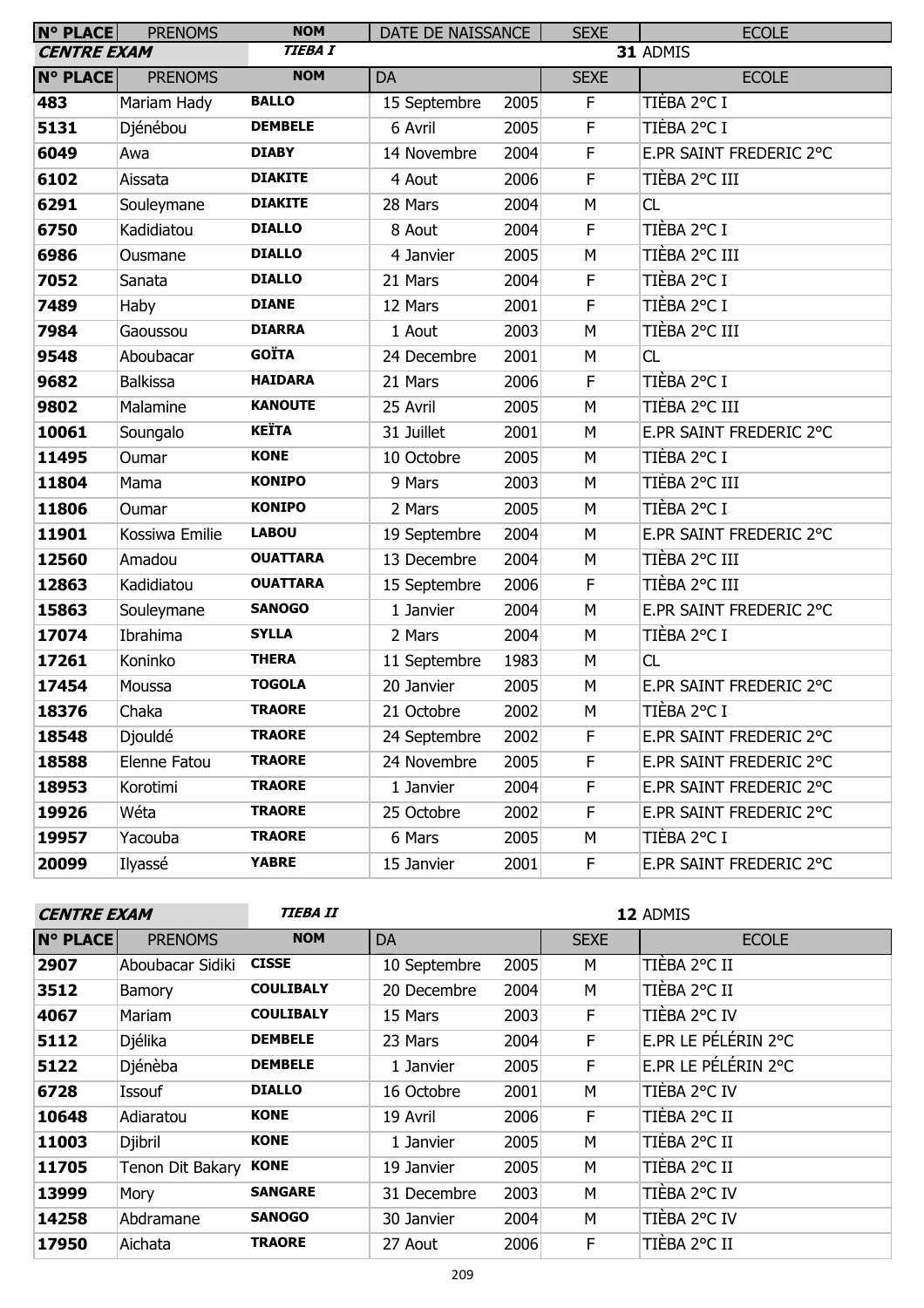| <b>N° PLACE</b>    | <b>PRENOMS</b>          | <b>NOM</b>      | DATE DE NAISSANCE |      | <b>SEXE</b> | <b>ECOLE</b> |
|--------------------|-------------------------|-----------------|-------------------|------|-------------|--------------|
|                    |                         |                 |                   |      |             |              |
| <b>CENTRE EXAM</b> |                         | <b>TIEBA IV</b> |                   |      |             | 31 ADMIS     |
| <b>N° PLACE</b>    | <b>PRENOMS</b>          | <b>NOM</b>      | DA                |      | <b>SEXE</b> | <b>ECOLE</b> |
| 205                | Ousmane                 | <b>BAGAYOKO</b> | 18 Mars           | 2003 | M           | TIÈBA 2°C II |
| 423                | Kadia                   | <b>BALLO</b>    | 20 Mars           | 2006 | F           | TIÈBA 2°C II |
| 2958               | Bamory                  | <b>CISSE</b>    | 25 Juillet        | 2005 | M           | TIÈBA 2°C IV |
| 7610               | Afouchatou              | <b>DIARRA</b>   | 19 Janvier        | 2004 | F           | TIÈBA 2°C IV |
| 7852               | Daouda                  | <b>DIARRA</b>   | 8 Janvier         | 2004 | M           | TIÈBA 2°C II |
| 8262               | Massaran                | <b>DIARRA</b>   | 3 Fevrier         | 2003 | F           | TIÈBA 2°C II |
| 9061               | Salimata                | <b>DJOURTHE</b> | 16 Fevrier        | 2001 | F           | TIÈBA 2°C IV |
| 9525               | Awa                     | <b>GOITA</b>    | 2 Mars            | 2003 | F           | TIÈBA 2°C II |
| 10497              | Ténèba                  | <b>KONATE</b>   | 10 Mars           | 2002 | F           | TIÈBA 2°C IV |
| 11382              | Moctar                  | <b>KONE</b>     | 28 Septembre      | 2001 | M           | TIÈBA 2°C IV |
| 12130              | Mamadou                 | <b>MALLE</b>    | 1 Janvier         | 2001 | M           | TIÈBA 2°C II |
| 12752              | <b>Drissa</b>           | <b>OUATTARA</b> | 25 Fevrier        | 2003 | M           | TIÈBA 2°C IV |
| 14084              | Rokiatou                | <b>SANGARE</b>  | 30 Juin           | 2002 | F           | TIÈBA 2°C IV |
| 14248              | Abdoulaye               | <b>SANOGO</b>   | 23 Octobre        | 2004 | M           | TIÈBA 2°C IV |
| 15496              | Nabintou                | <b>SANOGO</b>   | 28 Avril          | 2004 | F           | TIÈBA 2°C II |
| 15556              | Nouhoum                 | <b>SANOGO</b>   | 30 Janvier        | 2004 | F           | TIÈBA 2°C IV |
| 15697              | Safoura                 | <b>SANOGO</b>   | 14 Janvier        | 2005 | F           | TIÈBA 2°C IV |
| 16413              | Youba                   | <b>SIDIBE</b>   | 26 Mars           | 2004 | M           | TIÈBA 2°C IV |
| 17401              | <b>Drissa</b>           | <b>TOGOLA</b>   | 11 Fevrier        | 2004 | М           | TIÈBA 2°C IV |
| 17479              | Salimata                | <b>TOGOLA</b>   | 12 Fevrier        | 2002 | F           | TIÈBA 2°C II |
| 17658              | Minata                  | <b>TOURE</b>    | 7 Novembre        | 2003 | F           | TIÈBA 2°C IV |
| 17935              | Afouchatou              | <b>TRAORE</b>   | 30 Decembre       | 2003 | F           | TIÈBA 2°C IV |
| 18776              | Ibrahim                 | <b>TRAORE</b>   | 11 Aout           | 2004 | M           | TIÈBA 2°C II |
| 18907              | Kandara Moursire TRAORE |                 | 11 Juin           | 2005 | M           | TIÈBA 2°C II |
| 19022              | Loucmane                | <b>TRAORE</b>   | 15 Fevrier        | 2004 | M           | TIÈBA 2°C II |
| 19285              | Minata                  | <b>TRAORE</b>   | 12 Decembre       | 2003 | F           | TIÈBA 2°C IV |
| 19475              | Oumar                   | <b>TRAORE</b>   | 7 Avril           | 2006 | M           | TIÈBA 2°C II |
| 19660              | Salimata                | <b>TRAORE</b>   | 3 Octobre         | 2003 | F           | TIÈBA 2°C II |
| 19869              | Sounkalo                | <b>TRAORE</b>   | 24 Juin           | 2004 | М           | TIÈBA 2°C II |
| 20007              | Younoussa               | <b>TRAORE</b>   | 27 Mars           | 2003 | M           | TIÈBA 2°C IV |
| 20051              | Zoumana                 | <b>TRAORE</b>   | 1 Mars            | 2001 | М           | TIÈBA 2°C IV |
|                    |                         |                 |                   |      |             |              |

| <b>CENTRE EXAM</b> |                  | TIONA 2°C        | 43 ADMIS     |      |             |                           |  |
|--------------------|------------------|------------------|--------------|------|-------------|---------------------------|--|
| <b>N° PLACE</b>    | <b>PRENOMS</b>   | <b>NOM</b>       | DA           |      | <b>SEXE</b> | <b>ECOLE</b>              |  |
| 264                | Adama            | <b>BALLO</b>     | 21 Decembre  | 2001 | м           | E.PR LE BÂTIMENT 2°C      |  |
| 351                | <b>Bréhima</b>   | <b>BALLO</b>     | 17 Septembre | 2001 | м           | E.PR LE BÂTIMENT 2°C      |  |
| 646                | Seydou           | <b>BAMANE</b>    | 10 Mars      | 2006 | M           | E.PR TIONA 2°C            |  |
| 1478               | Konimba          | <b>BENGALY</b>   | 10 Aout      | 2005 | F.          | E.PR TIONA 2°C            |  |
| 3067               | Mariam           | <b>CISSE</b>     | 10 Juin      | 2006 | F.          | E.PR TIONA 2°C            |  |
| 3332               | Ali              | <b>COULIBALY</b> | 30 Aout      | 2007 | М           | E.PR TIONA 2°C            |  |
| 3516               | <b>Barakissa</b> | <b>COULIBALY</b> | 1 Janvier    | 2006 | F           | E.PR TIONA 2°C            |  |
| 6162               | Dramane          | <b>DIAKITE</b>   | 14 Septembre | 2006 | M           | E.PR TIONA 2°C            |  |
| 7838               | Cheick Oumar     | <b>DIARRA</b>    | 13 Juillet   | 2006 | M           | SIRAKORO ROUTE BOUAKE 2°C |  |
| 7839               | Clément          | <b>DIARRA</b>    | 24 Novembre  | 2004 | м           | E.PR TIONA 2°C            |  |
| 8548               | Tidiane          | <b>DIARRA</b>    | 2 Septembre  | 2005 | М           | E.PR TIONA 2°C            |  |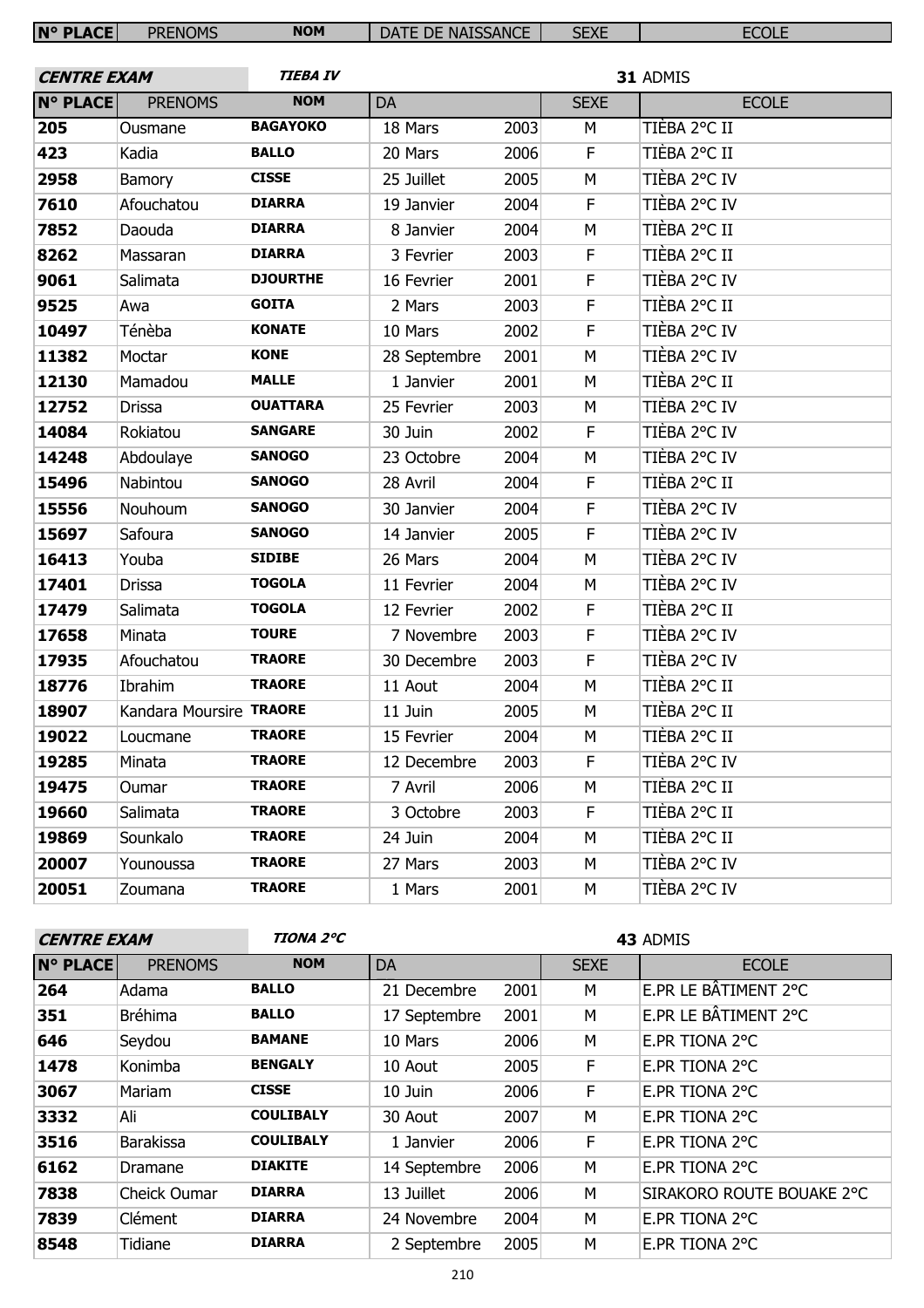| <b>N° PLACE</b> | <b>PRENOMS</b>   | <b>NOM</b>      | DATE DE NAISSANCE |      | <b>SEXE</b> | <b>ECOLE</b>              |
|-----------------|------------------|-----------------|-------------------|------|-------------|---------------------------|
| 8795            | Alimatou         | <b>DISSA</b>    | 1 Janvier         | 2002 | F.          | SIRAKORO ROUTE BOUAKE 2°C |
| 9162            | Arouna           | <b>DOUMBIA</b>  | 5 Juin            | 2005 | М           | SIRAKORO ROUTE BOUAKE 2°C |
| 9184            | Dramane          | <b>DOUMBIA</b>  | 24 Novembre       | 2005 | M           | E.PR TIONA 2°C            |
| 9296            | Mariam           | <b>DRABO</b>    | 8 Aout            | 2005 | F           | E.PR TIONA 2°C            |
| 9464            | Maïmouna         | <b>FOMBA</b>    | 2 Fevrier         | 2006 | $\mathsf F$ | E.PR TIONA 2°C            |
| 9986            | Idrissa          | <b>KEÏTA</b>    | 7 Novembre        | 2005 | М           | E.PR TIONA 2°C            |
| 10457           | Salifou          | <b>KONATE</b>   | 29 Mars           | 2005 | M           | E.PR TIONA 2°C            |
| 10494           | Soumaïla         | <b>KONATE</b>   | 12 Fevrier        | 2005 | M           | SIRAKORO ROUTE BOUAKE 2°C |
| 10844           | <b>Barakissa</b> | <b>KONE</b>     | 19 Aout           | 2005 | F           | E.PR TIONA 2°C            |
| 11103           | Habib            | <b>KONE</b>     | 1 Fevrier         | 2006 | M           | E.PR TIONA 2°C            |
| 11956           | Abdoulaye        | <b>MAÏGA</b>    | 26 Aout           | 2006 | M           | E.PR TIONA 2°C            |
| 11978           | <b>Bibata</b>    | <b>MAÏGA</b>    | 14 Avril          | 2006 | F           | E.PR TIONA 2°C            |
| 12084           | <b>Barakissa</b> | <b>MALLE</b>    | 15 Septembre      | 2006 | F           | E.PR TIONA 2°C            |
| 12117           | Labasse          | <b>MALLE</b>    | 19 Decembre       | 2005 | M           | E.PR TIONA 2°C            |
| 12255           | N'Tio            | <b>MARIKO</b>   | 28 Juillet        | 2006 | $\mathsf F$ | E.PR TIONA 2°C            |
| 12354           | Mor Fa Tim       | <b>N'DIAYE</b>  | 6 Octobre         | 2005 | M           | E.PR TIONA 2°C            |
| 12728           | Djénèba          | <b>OUATTARA</b> | 12 Septembre      | 2004 | F           | SIRAKORO ROUTE BOUAKE 2°C |
| 13215           | Yacouba          | <b>OUATTARA</b> | 1 Octobre         | 2006 | M           | E.PR TIONA 2°C            |
| 13245           | Zoumana          | <b>OUATTARA</b> | 16 Juin           | 2005 | M           | E.PR TIONA 2°C            |
| 13492           | Tahirou          | <b>SAMAKE</b>   | 16 Mars           | 2003 | М           | SIRAKORO ROUTE BOUAKE 2°C |
| 15295           | Mamadou          | <b>SANOGO</b>   | 21 Octobre        | 2005 | M           | E.PR TIONA 2°C            |
| 15484           | Moussa           | <b>SANOGO</b>   | 1 Juin            | 2004 | M           | SIRAKORO ROUTE BOUAKE 2°C |
| 15794           | Seydou           | <b>SANOGO</b>   | 20 Avril          | 2006 | М           | E.PR TIONA 2°C            |
| 16352           | Pauline Dite     | <b>SIDIBE</b>   | 22 Juin           | 2006 | F           | E.PR TIONA 2°C            |
| 16820           | Rokiatou         | <b>SOGODOGO</b> | 16 Novembre       | 2005 | $\mathsf F$ | E.PR TIONA 2°C            |
| 16982           | Modibo Kane      | <b>SOW</b>      | 29 Janvier        | 2006 | M           | E.PR TIONA 2°C            |
| 17340           | Abou             | <b>TOGOLA</b>   | 13 Fevrier        | 2003 | М           | SIRAKORO ROUTE BOUAKE 2°C |
| 17626           | Barthelemy       | <b>TOURE</b>    | 7 Mars            | 2005 | M           | E.PR TIONA 2°C            |
| 17748           | Abdramane        | <b>TRAORE</b>   | 10 Mars           | 2005 | М           | E.PR TIONA 2°C            |
| 17883           | Adama Hamidou    | <b>TRAORE</b>   | 2 Fevrier         | 2007 | М           | E.PR TIONA 2°C            |
| 18110           | Aminata Dachio   | <b>TRAORE</b>   | 4 Octobre         | 2005 | F.          | E.PR TIONA 2°C            |
| 18255           | Bakaye           | <b>TRAORE</b>   | 7 Mars            | 2006 | М           | E.PR TIONA 2°C            |

| <b>CENTRE EXAM</b> |                |                   | ZAMBLARA 2°C |      |             | 34 ADMIS     |  |
|--------------------|----------------|-------------------|--------------|------|-------------|--------------|--|
| <b>N° PLACE</b>    | <b>PRENOMS</b> | <b>NOM</b>        | <b>DA</b>    |      | <b>SEXE</b> | E            |  |
| 166                | <b>Brama</b>   | <b>BAGAYOKO</b>   | 9 Novembre   | 2002 | F           | ZAMBLARA 2°C |  |
| 1293               | Awa            | <b>BENGALY</b>    | 24 Decembre  | 2005 | F           | ZAMBLARA 2°C |  |
| 1398               | Fatoumata      | <b>BENGALY</b>    | 8 Juillet    | 2003 | F           | ZAMBLARA 2°C |  |
| 1603               | N'Gnèba        | <b>BENGALY</b>    | 23 Mars      | 2005 | F           | ZAMBLARA 2°C |  |
| 2663               | Salimata       | <b>BOLEZOGOLA</b> | 10 Avril     | 2003 | F           | ZAMBLARA 2°C |  |
| 2986               | Djénébou       | <b>CISSE</b>      | 27 Novembre  | 2003 | F.          | ZAMBLARA 2°C |  |
| 3005               | Fatoumata      | <b>CISSE</b>      | 20 Juillet   | 2005 | F           | ZAMBLARA 2°C |  |
| 3274               | Adiara         | <b>COULIBALY</b>  | 15 Septembre | 2005 | F           | ZAMBLARA 2°C |  |
| 3368               | Aly            | <b>COULIBALY</b>  | 20 Janvier   | 2002 | F           | ZAMBLARA 2°C |  |
| 3766               | Fatoumata      | <b>COULIBALY</b>  | 25 Octobre   | 2004 | F           | ZAMBLARA 2°C |  |
| 3846               | Issiaka        | <b>COULIBALY</b>  | 10 Mars      | 2004 | M           | ZAMBLARA 2°C |  |

 Mariam **COULIBALY** 17 Septembre 2003 F ZAMBLARA 2°C Mahawa **DEMBELE** 25 Octobre 2004 F ZAMBLARA 2°C

**ECOLE**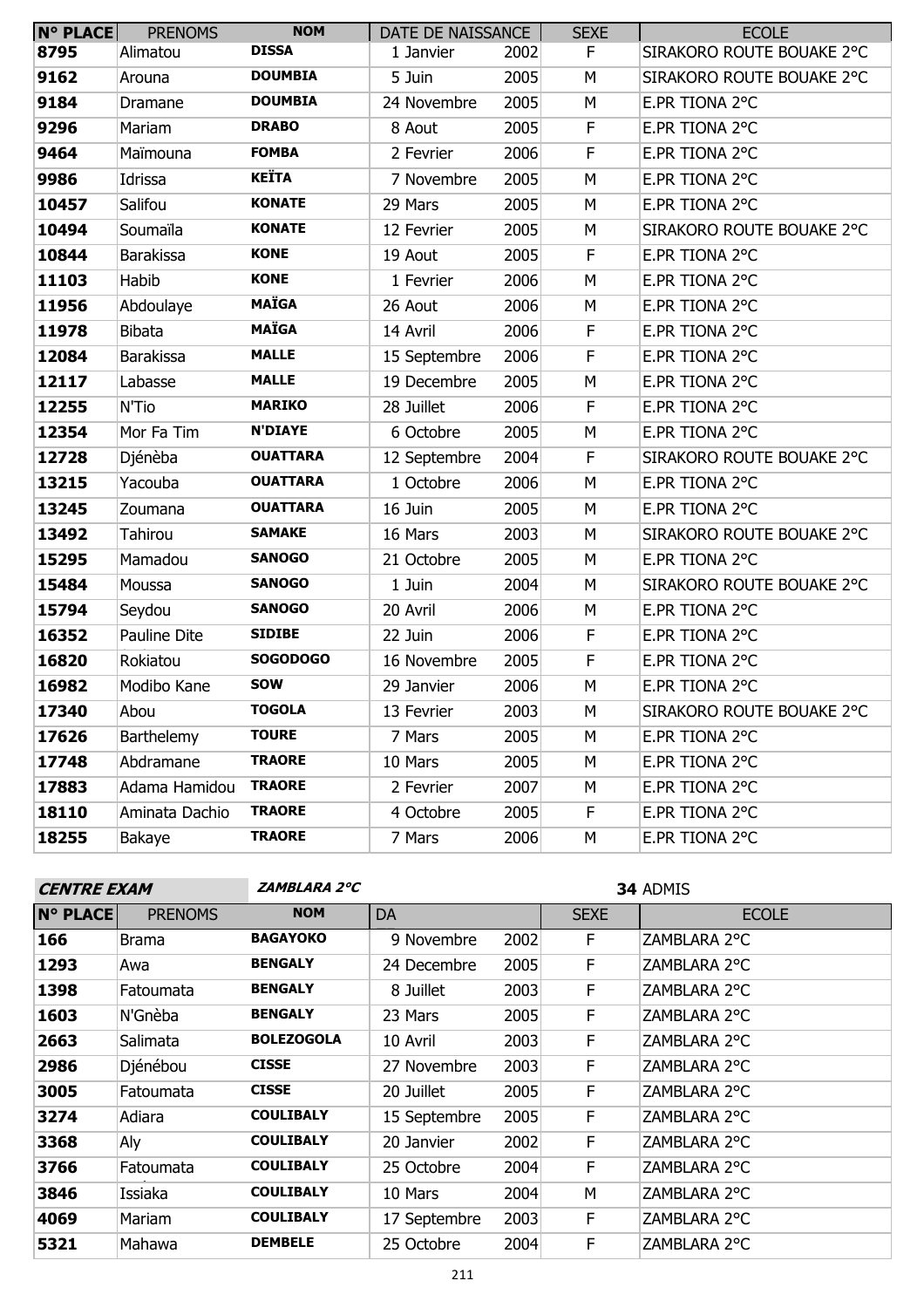| <b>N° PLACE</b> | <b>PRENOMS</b> | <b>NOM</b>        | DATE DE NAISSANCE |      | <b>SEXE</b> | <b>ECOLE</b>      |
|-----------------|----------------|-------------------|-------------------|------|-------------|-------------------|
| 5433            | Oudou          | <b>DEMBELE</b>    | 4 Avril           | 2002 | M           | ZAMBLARA 2°C      |
| 7197            | Abdoulaye      | <b>DIAMOUTENE</b> | 1 Janvier         | 2003 | M           | ZANTON-ZIASSO 2°C |
| 7458            | Tintio         | <b>DIAMOUTENE</b> | 10 Mars           | 2003 | F           | ZANTON-ZIASSO 2°C |
| 7725            | Arouna         | <b>DIARRA</b>     | 30 Mars           | 2004 | M           | ZAMBLARA 2°C      |
| 9131            | Sidi           | <b>DOUCOURE</b>   | 14 Novembre       | 2003 | M           | ZAMBLARA 2°C      |
| 9895            | Fatoumata      | <b>KEITA</b>      | 11 Octobre        | 2005 | F           | ZAMBLARA 2°C      |
| 12098           | Djénébou       | <b>MALLE</b>      | 20 Fevrier        | 2003 | F           | ZAMBLARA 2°C      |
| 12930           | Maïmouna       | <b>OUATTARA</b>   | 10 Novembre       | 2005 | F           | ZAMBLARA 2°C      |
| 13102           | Safoura        | <b>OUATTARA</b>   | 18 Decembre       | 2004 | F           | ZAMBLARA 2°C      |
| 13127           | Salimata       | <b>OUATTARA</b>   | 28 Mars           | 2002 | F           | ZAMBLARA 2°C      |
| 13928           | Mahamadou      | <b>SANGARE</b>    | 30 Decembre       | 2002 | M           | ZAMBLARA 2°C      |
| 15040           | Issoumaïla     | <b>SANOGO</b>     | 11 Mars           | 2002 | M           | ZANTON-ZIASSO 2°C |
| 16077           | Seydou         | <b>SARRA</b>      | 24 Septembre      | 2001 | M           | ZAMBLARA 2°C      |
| 18399           | Chitan         | <b>TRAORE</b>     | 15 Mars           | 2003 | F           | ZAMBLARA 2°C      |
| 18580           | <b>Drissa</b>  | <b>TRAORE</b>     | 10 Octobre        | 2003 | M           | ZAMBLARA 2°C      |
| 18666           | Fatoumata      | <b>TRAORE</b>     | 20 Septembre      | 2006 | F           | ZAMBLARA 2°C      |
| 18737           | Habibatou      | <b>TRAORE</b>     | 1 Avril           | 2003 | F           | ZAMBLARA 2°C      |
| 18973           | Korotoumou     | <b>TRAORE</b>     | 4 Avril           | 2002 | F           | ZAMBLARA 2°C      |
| 19391           | Nahawa         | <b>TRAORE</b>     | 28 Mars           | 2000 | F           | ZAMBLARA 2°C      |
| 19958           | Yacouba        | <b>TRAORE</b>     | 17 Juillet        | 2004 | M           | ZAMBLARA 2°C      |
| 20146           | Bakoroba       | ZONOU             | 28 Avril          | 2004 | M           | ZAMBLARA 2°C      |

**CENTRE EXAM ZANGARADOUGOU 2°C**

ADMIS

| <b>N° PLACE</b> | <b>PRENOMS</b>   | <b>NOM</b>       | <b>DA</b>    |      | <b>SEXE</b> | <b>ECOLE</b>      |
|-----------------|------------------|------------------|--------------|------|-------------|-------------------|
| 436             | Kaliri           | <b>BALLO</b>     | 3 Juin       | 2004 | M           | ZANGARADOUGOU 2°C |
| 1608            | Nouhoum          | <b>BENGALY</b>   | 27 Septembre | 2005 | M           | ZANGARADOUGOU 2°C |
| 1814            | Aboubacar Sidiki | <b>BERTHE</b>    | 1 Juin       | 2004 | M           | ZANGARADOUGOU 2°C |
| 3615            | Diafar           | <b>COULIBALY</b> | 24 Mars      | 2005 | M           | ZANGARADOUGOU 2°C |
| 4085            | Mariétou         | <b>COULIBALY</b> | 31 Decembre  | 2005 | F           | ZANGARADOUGOU 2°C |
| 4856            | Issouf           | <b>DAOU</b>      | 27 Janvier   | 2004 | M           | ZANGARADOUGOU 2°C |
| 5740            | <b>Baba</b>      | <b>DIABATE</b>   | 29 Aout      | 2002 | M           | ZANGARADOUGOU 2°C |
| 5758            | <b>Bréhima</b>   | <b>DIABATE</b>   | 25 Fevrier   | 2003 | M           | ZANGARADOUGOU 2°C |
| 5903            | Mariam           | <b>DIABATE</b>   | 25 Janvier   | 2004 | F           | ZANGARADOUGOU 2°C |
| 5969            | Salimata         | <b>DIABATE</b>   | 1 Janvier    | 2004 | F           | ZANGARADOUGOU 2°C |
| 6382            | Adiaratou        | <b>DIALLO</b>    | 1 Janvier    | 2005 | F           | ZANGARADOUGOU 2°C |
| 6679            | Fatoumata        | <b>DIALLO</b>    | 1 Janvier    | 2005 | F           | ZANGARADOUGOU 2°C |
| 6690            | Fodé             | <b>DIALLO</b>    | 25 Mars      | 2005 | M           | ZANGARADOUGOU 2°C |
| 7187            | Youssouf         | <b>DIALLO</b>    | 6 Mars       | 2005 | M           | ZANGARADOUGOU 2°C |
| 10233           | Ayouba           | <b>KONATE</b>    | 22 Mars      | 2004 | M           | ZANGARADOUGOU 2°C |
| 10304           | Fatoumata Dite   | <b>KONATE</b>    | 9 Septembre  | 2004 | F           | ZANGARADOUGOU 2°C |
| 10551           | Abdoulaye        | <b>KONE</b>      | 13 Octobre   | 2004 | M           | ZANGARADOUGOU 2°C |
| 10940           | Diakalia         | <b>KONE</b>      | 31 Decembre  | 2005 | M           | ZANGARADOUGOU 2°C |
| 11131           | Idrissa          | <b>KONE</b>      | 10 Mars      | 2004 | M           | ZANGARADOUGOU 2°C |
| 12876           | Karim            | <b>OUATTARA</b>  | 12 Decembre  | 2004 | M           | ZANGARADOUGOU 2°C |
| 12924           | Mahamadou        | <b>OUATTARA</b>  | 17 Novembre  | 2005 | M           | ZANGARADOUGOU 2°C |
| 15814           | Siaka            | <b>SANOGO</b>    | 30 Avril     | 2003 | M           | ZANGARADOUGOU 2°C |
| 15871           | Souleymane       | <b>SANOGO</b>    | 10 Mars      | 2004 | M           | ZANGARADOUGOU 2°C |
| 16717           | Karidiata        | <b>SOGODOGO</b>  | 1 Juillet    | 2004 | $\mathsf F$ | ZANGARADOUGOU 2°C |